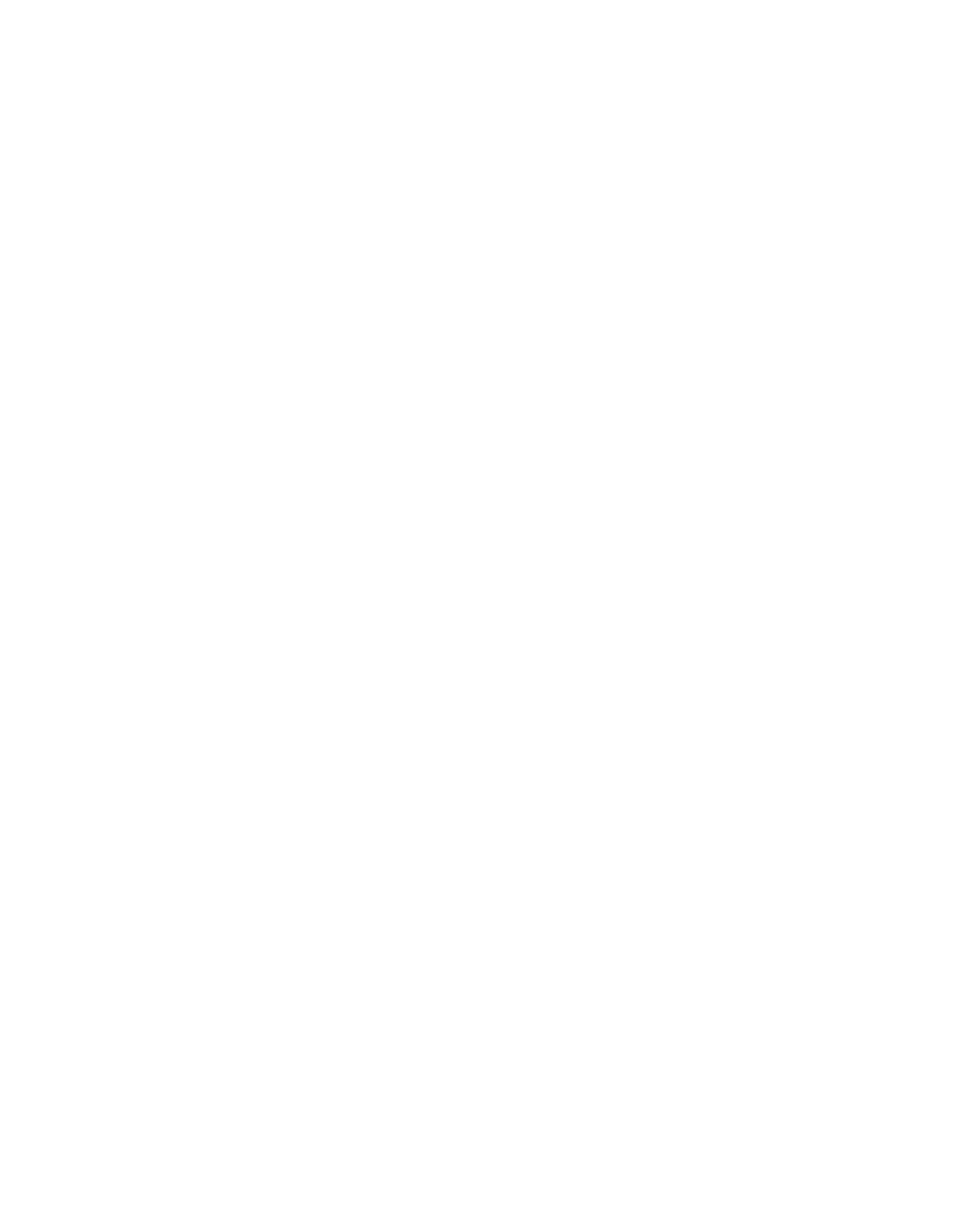# LIFE

## WITH

# UNIX

A Guide For Everyone

Don Libes & Sandy Ressler

PRENTICE HALL, Englewood Cliffs, New Jersey 07632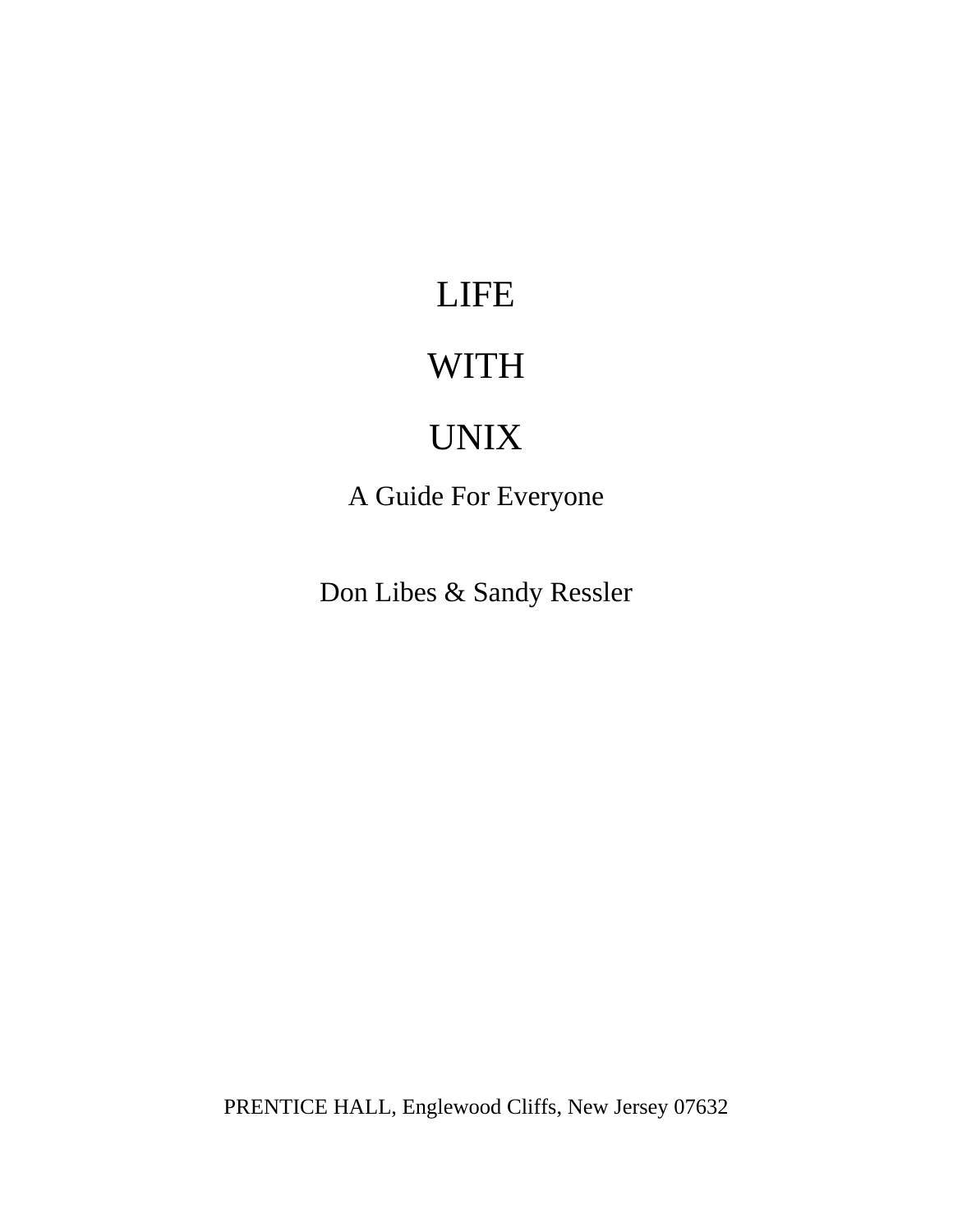Library of Congress Cataloging in Publication Data

Life with UNIX, A Guide For Everyone

UNIX is a registered trademark of AT&T.

Production: Sophie Papanikolaou Cover production: Eloise Starkweather Cover design: Lundgren Graphics, Ltd. Cover artwork: Sandy Ressler Marketing: Mary Franz

*Life With UNIX* was edited and composed with Frame Maker on a Sun Microsystems workstation running UNIX. Camera-ready copy was prepared on a Linotronic 100P by Professional Fast-Print Corporation using PostScript files generated by Frame Maker.

> 1989 by Prentice-Hall, Inc. A division of Simon & Schuster Englewood Cliffs, New Jersey 07632

All rights reserved. No part of this book may be reproduced, in any form or by any means, without written permission from the publisher.

Printed in the United States of America

10 9 8 7 6 5 4 3 2 1

Prentice-Hall International (UK) Limited, *London* Prentice-Hall of Australia Pty. Limited, *Sydney* Prentice-Hall Canada Inc., *Toronto* Prentice-Hall Hispanoamericana, S.A., *Mexico* Prentice-Hall of India Priviate Limited, *New Delhi* Prentice-Hall of Japan, Inc., *Tokyo* Simon & Schuster Asia Pte. Ltd., *Singapore* Editora Prentice-Hall do Brasil, Ltda., *Rio de Janeiro*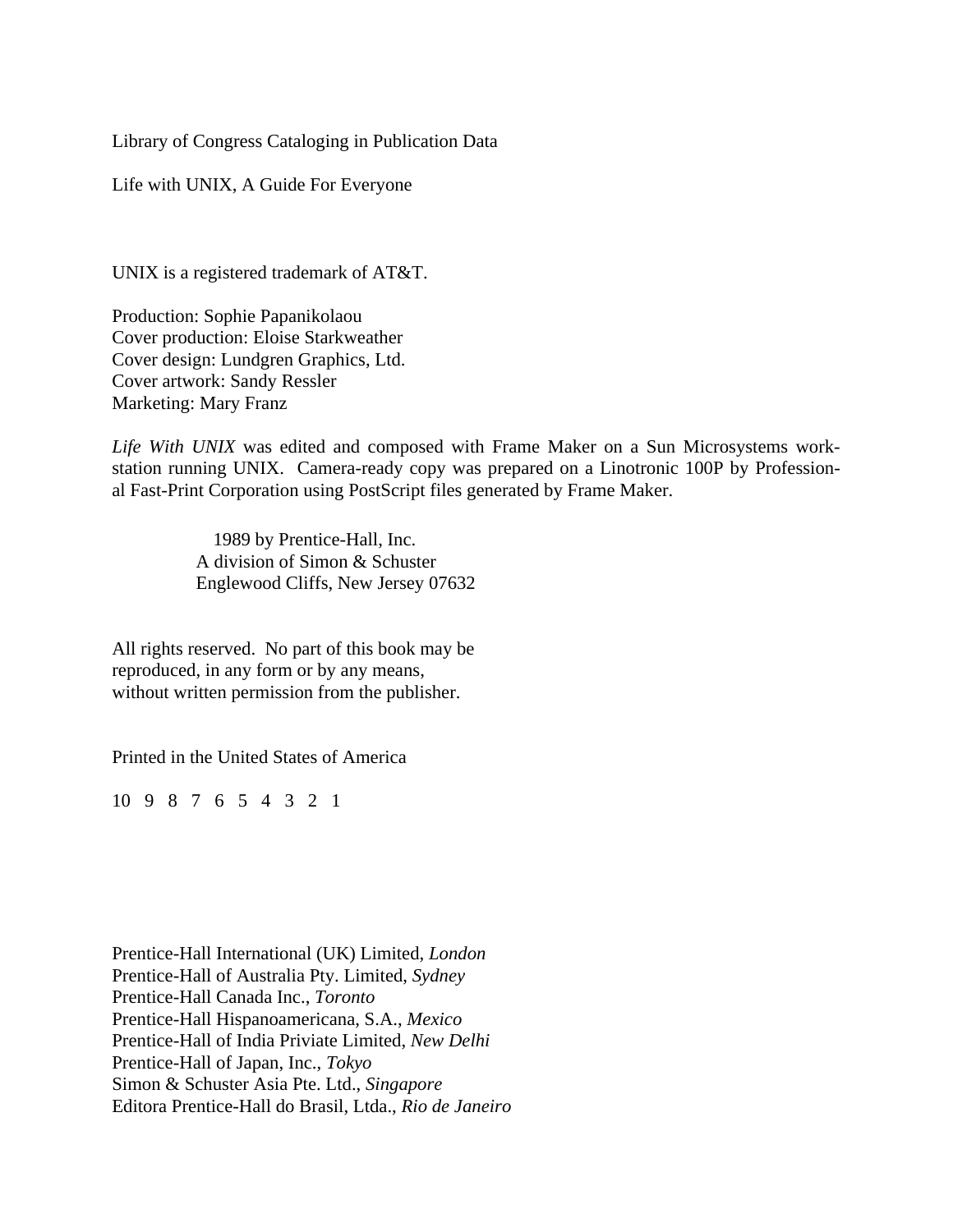To our loving families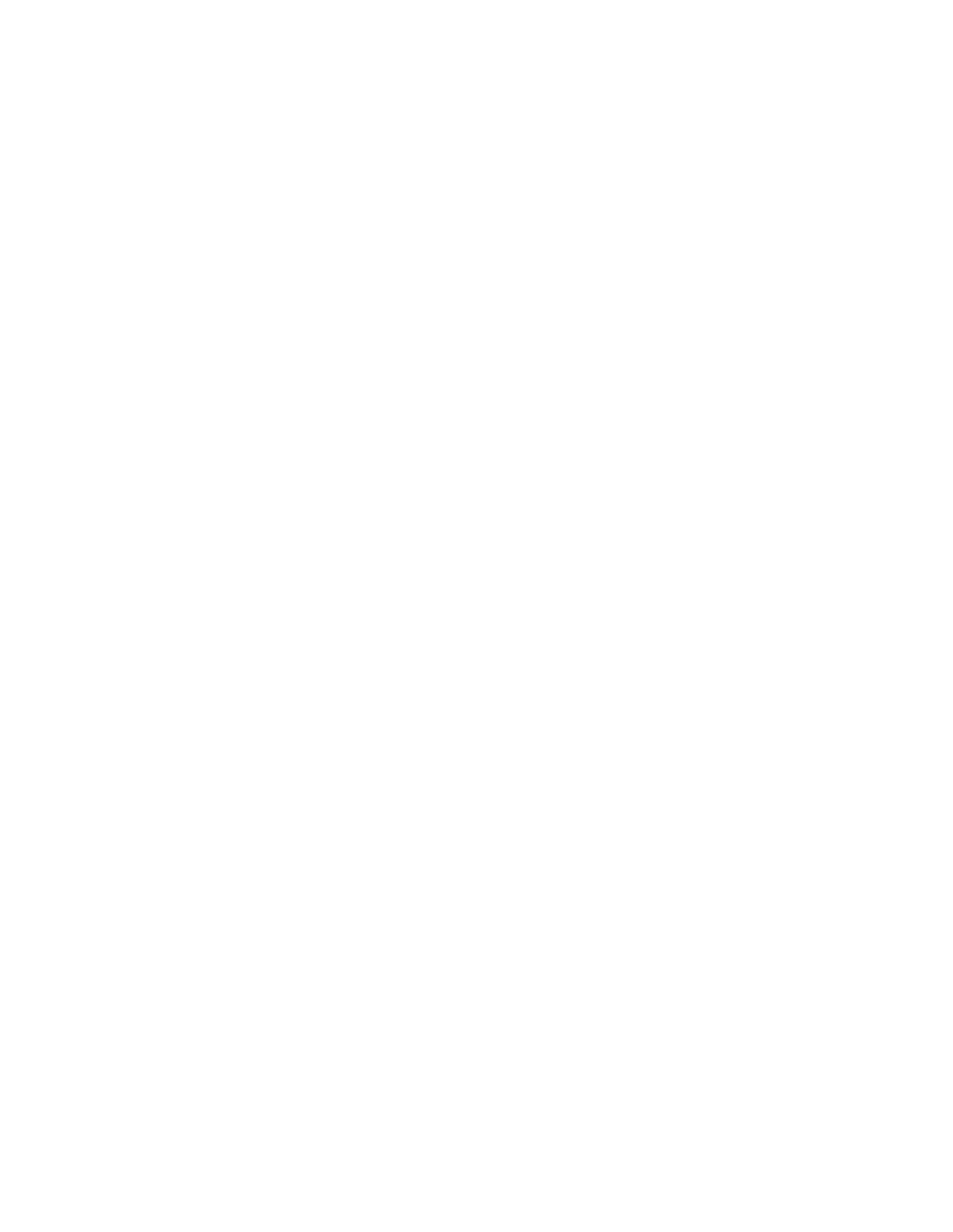## **Contents**

| 1.1  |  |  |  |
|------|--|--|--|
| 1.2  |  |  |  |
| 1.3  |  |  |  |
| 1.4  |  |  |  |
| 1.5  |  |  |  |
| 1.6  |  |  |  |
| 1.7  |  |  |  |
| 1.8  |  |  |  |
| 1.9  |  |  |  |
| 1.10 |  |  |  |
| 1.11 |  |  |  |
| 1.12 |  |  |  |
|      |  |  |  |
| 2.1  |  |  |  |
| 2.2  |  |  |  |
| 2.3  |  |  |  |
| 2.4  |  |  |  |
| 2.5  |  |  |  |
| 2.6  |  |  |  |
| 2.7  |  |  |  |
| 2.8  |  |  |  |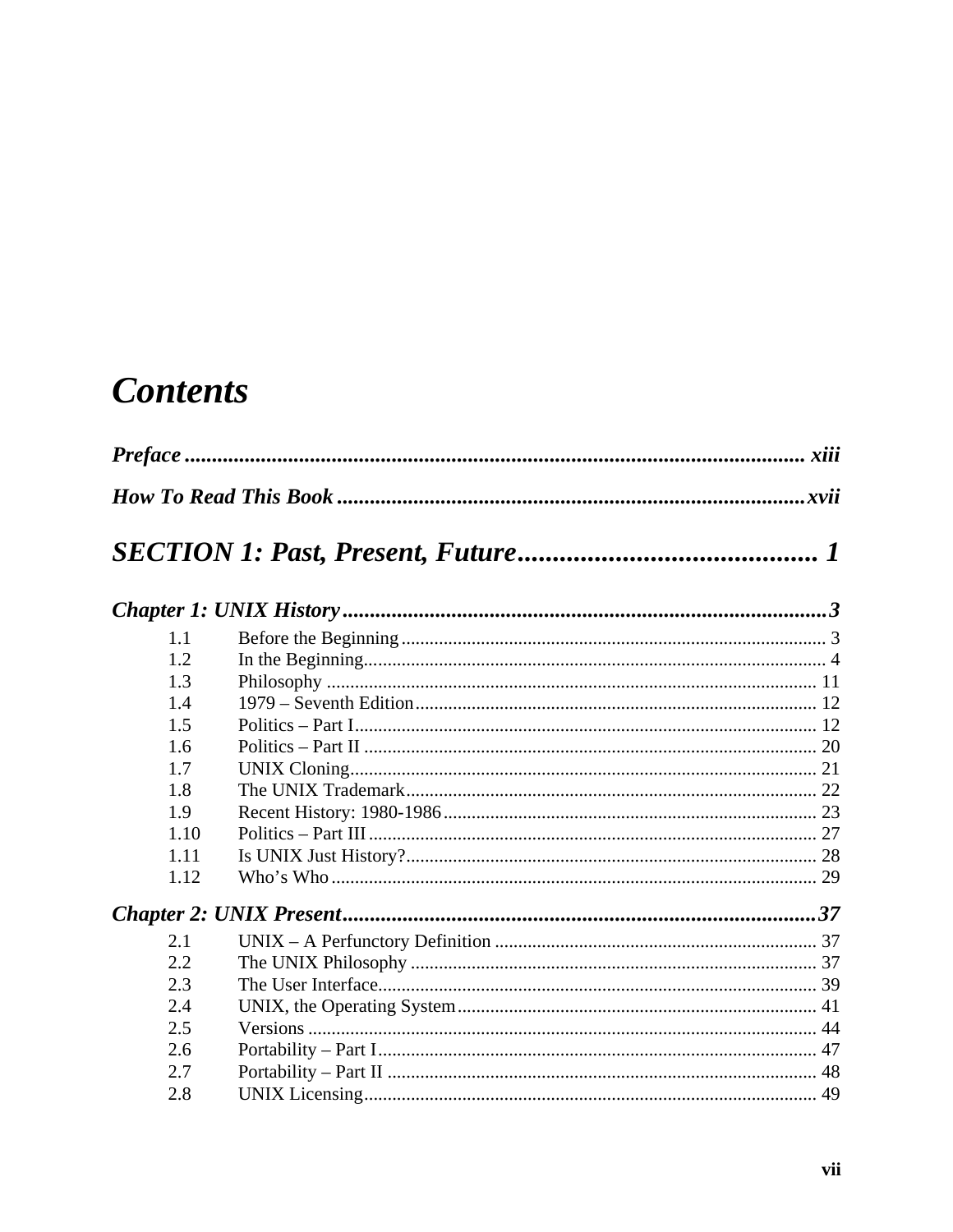| 2.9.1 |  |
|-------|--|
| 2.9.2 |  |
|       |  |
|       |  |
|       |  |
|       |  |
|       |  |
|       |  |
|       |  |
| 3.1.1 |  |
| 3.1.2 |  |
|       |  |
|       |  |
|       |  |
|       |  |
|       |  |
|       |  |
|       |  |
|       |  |
|       |  |
|       |  |
|       |  |

# 

| 4.1 |       |  |
|-----|-------|--|
|     | 4.1.1 |  |
|     | 4.1.2 |  |
|     | 4.1.3 |  |
|     | 4.1.4 |  |
| 4.2 |       |  |
| 4.3 |       |  |
| 4.4 | 4.5   |  |
|     |       |  |
| 4.6 |       |  |
|     |       |  |
| 5.1 |       |  |
|     | 5.1.1 |  |
| 5.2 |       |  |
| 5.3 |       |  |
| 5.4 |       |  |
|     |       |  |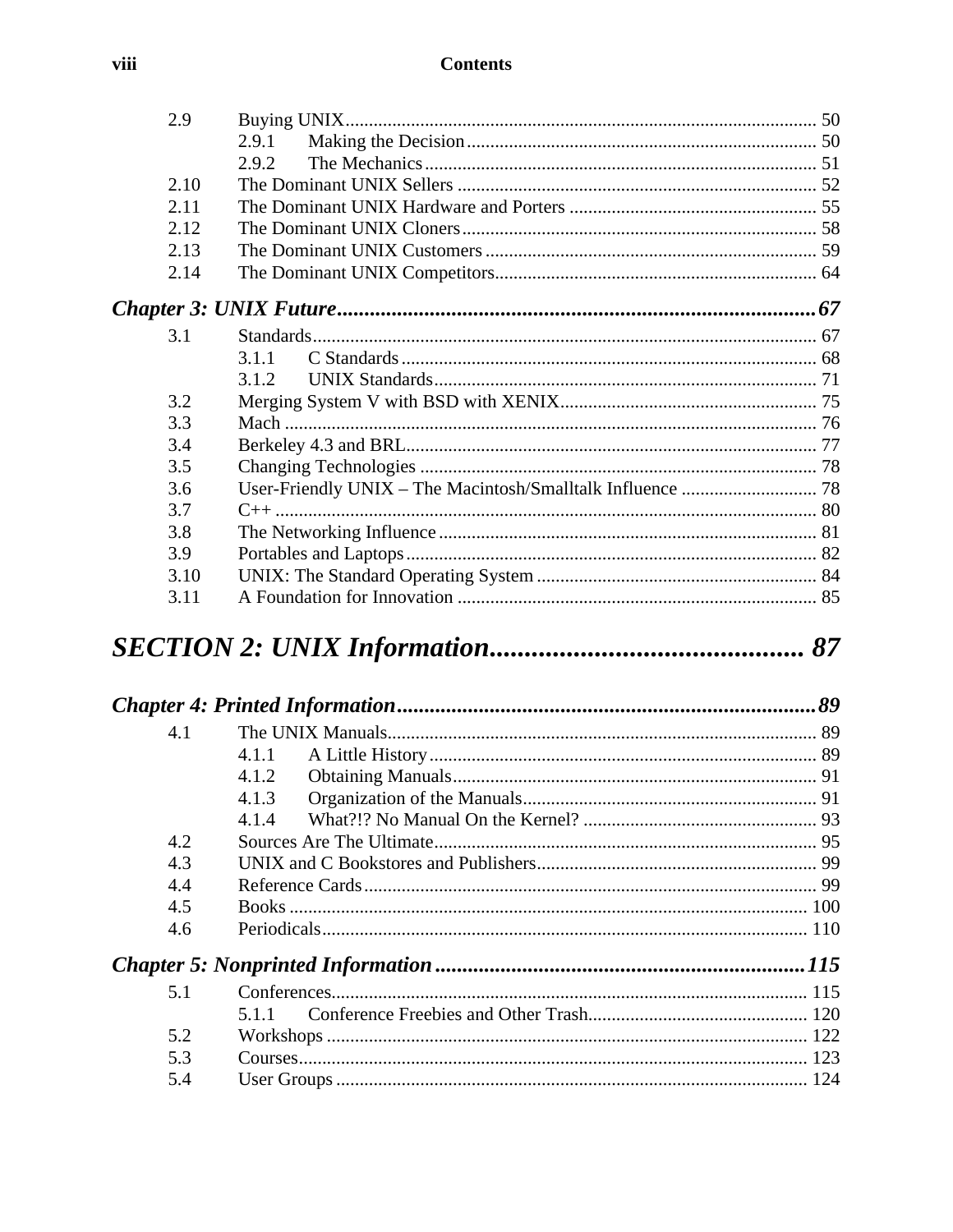| 6.1 |       |         |     |
|-----|-------|---------|-----|
| 6.2 |       |         |     |
|     | 6.2.1 |         |     |
|     | 6.2.2 |         |     |
|     | 6.2.3 |         |     |
|     | 6.2.4 |         |     |
|     | 6.2.5 |         |     |
|     | 6.2.6 |         |     |
| 6.3 |       |         |     |
| 6.4 |       |         |     |
|     | 6.4.1 |         |     |
|     | 6.4.2 |         |     |
|     | 6.4.3 |         |     |
|     | 6.4.4 |         |     |
| 6.5 |       |         |     |
|     |       |         |     |
| 7.1 |       |         |     |
|     | 7.1.1 |         |     |
|     |       | 7.1.1.1 |     |
|     |       | 7.1.1.2 |     |
|     |       | 7.1.1.3 |     |
|     |       | 7.1.1.4 |     |
|     |       | 7.1.1.5 |     |
|     |       | 7.1.1.6 |     |
|     | 7.1.2 |         |     |
|     | 7.1.3 |         |     |
| 7.2 |       |         |     |
|     | 7.2.1 |         |     |
|     | 7.2.2 |         |     |
|     | 7.2.3 |         |     |
| 7.3 |       |         |     |
|     | 7.3.1 |         |     |
|     | 7.3.2 |         |     |
|     | 7.3.3 |         |     |
|     | 7.3.4 |         |     |
|     | 7.3.5 |         |     |
|     | 7.3.6 |         |     |
|     | 7.3.7 |         |     |
|     | 7.3.8 |         |     |
| 7.4 |       |         | 190 |
|     |       |         |     |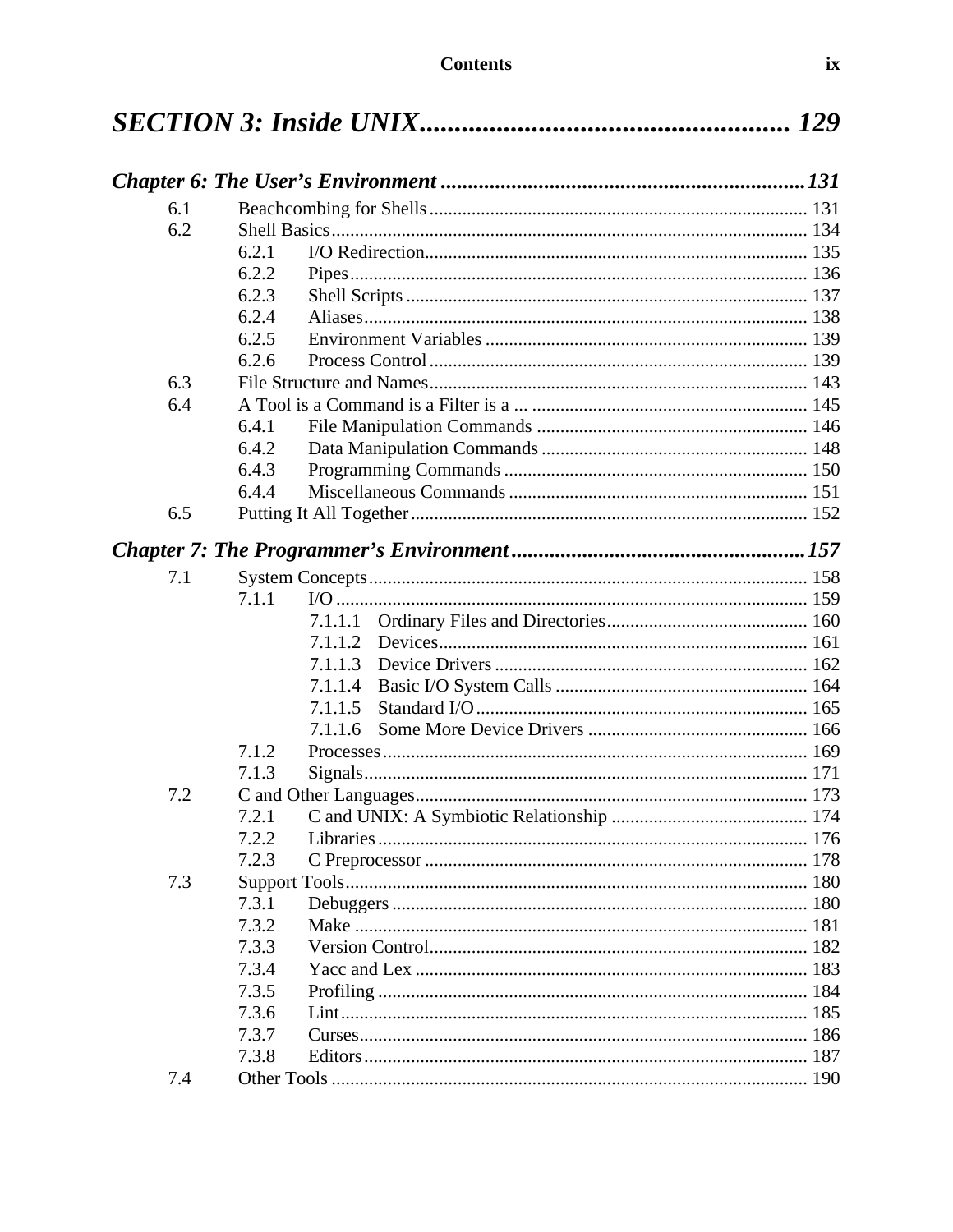| 8.1 |       |                                                      |  |  |
|-----|-------|------------------------------------------------------|--|--|
|     | 8.1.1 |                                                      |  |  |
|     | 8.1.2 |                                                      |  |  |
|     | 8.1.3 |                                                      |  |  |
|     | 8.1.4 |                                                      |  |  |
| 8.2 |       |                                                      |  |  |
|     | 8.2.1 |                                                      |  |  |
|     | 8.2.2 |                                                      |  |  |
|     | 8.2.3 |                                                      |  |  |
|     | 8.2.4 |                                                      |  |  |
|     | 8.2.5 |                                                      |  |  |
|     | 8.2.6 |                                                      |  |  |
| 8.3 |       |                                                      |  |  |
| 8.4 |       |                                                      |  |  |
|     | 8.4.1 |                                                      |  |  |
|     | 8.4.2 |                                                      |  |  |
|     | 8.4.3 |                                                      |  |  |
| 8.5 |       |                                                      |  |  |
|     | 8.5.1 |                                                      |  |  |
|     | 8.5.2 |                                                      |  |  |
|     | 8.5.3 |                                                      |  |  |
|     | 8.5.4 |                                                      |  |  |
| 8.6 |       |                                                      |  |  |
|     | 8.6.1 |                                                      |  |  |
|     | 8.6.2 |                                                      |  |  |
| 8.7 |       |                                                      |  |  |
|     | 8.7.1 |                                                      |  |  |
|     | 8.7.2 |                                                      |  |  |
|     | 8.7.3 |                                                      |  |  |
|     | 8.7.4 |                                                      |  |  |
|     |       |                                                      |  |  |
|     |       |                                                      |  |  |
| 9.1 |       |                                                      |  |  |
|     | 9.1.1 |                                                      |  |  |
|     | 9.1.2 | Commercial Usenet and Public-access UNIX Systems 227 |  |  |
|     | 9.1.3 |                                                      |  |  |
|     | 9.1.4 |                                                      |  |  |
|     | 9.1.5 |                                                      |  |  |
|     | 9.1.6 |                                                      |  |  |
|     |       |                                                      |  |  |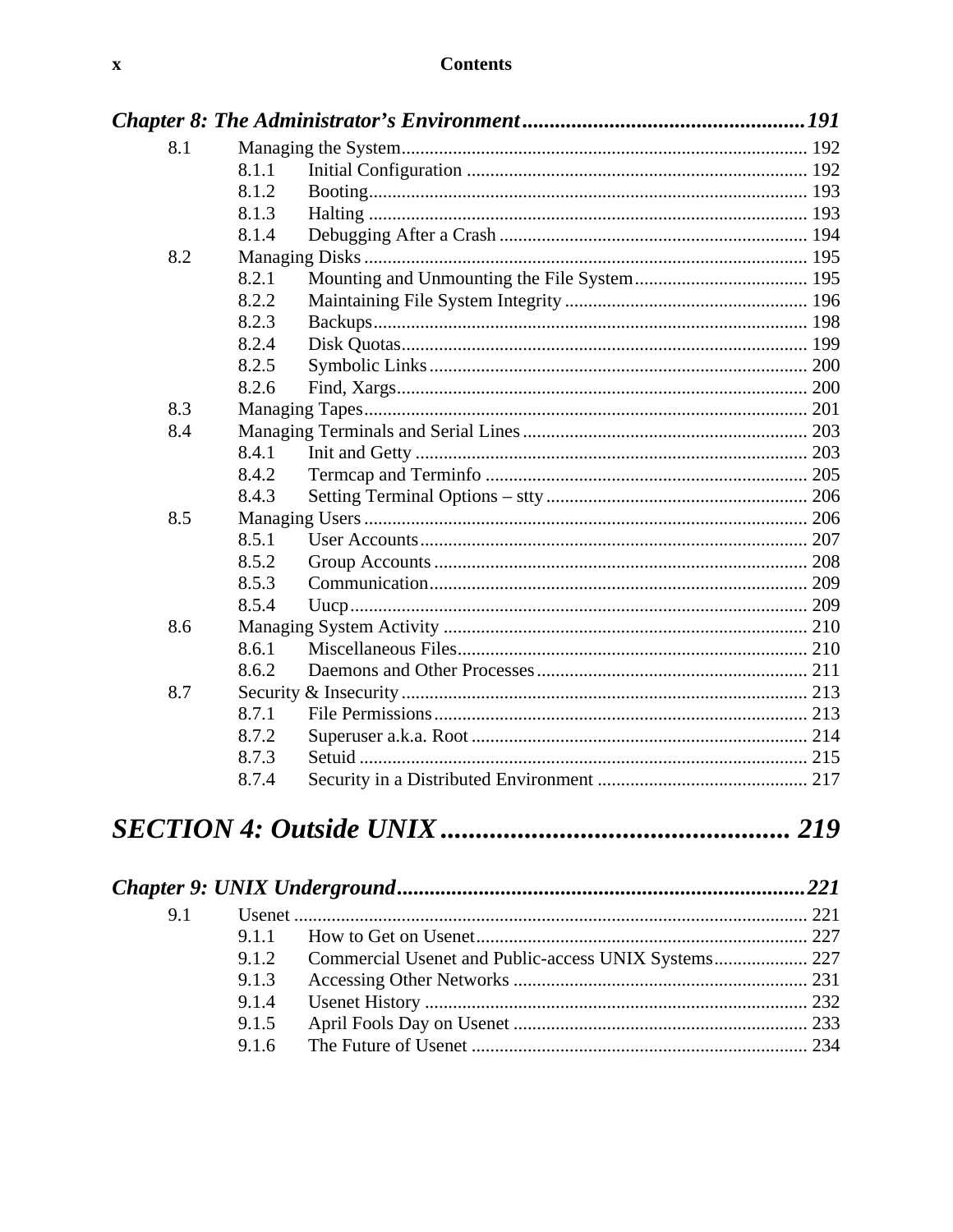### **Contents**

| 9.2   |        |  |
|-------|--------|--|
| 9.2.1 |        |  |
|       | 9.2.2  |  |
|       | 9.2.3  |  |
|       | 9.2.4  |  |
|       | 9.2.5  |  |
| 9.3   |        |  |
| 9.4   |        |  |
| 9.5   |        |  |
|       |        |  |
| 10.1  |        |  |
| 10.2  |        |  |
| 10.3  |        |  |
| 10.4  |        |  |
|       |        |  |
|       | 10.4.2 |  |
| 10.5  |        |  |
| 10.6  |        |  |
|       | 10.6.1 |  |
|       | 10.6.2 |  |
| 10.7  |        |  |
| 10.8  |        |  |
| 10.9  |        |  |
| 10.10 |        |  |
|       |        |  |
|       |        |  |
| 11.1  |        |  |
| 11.2  |        |  |
| 11.3  |        |  |
| 11.4  |        |  |
| 11.5  |        |  |
| 11.6  |        |  |
| 11.7  |        |  |
| 11.8  |        |  |
| 11.9  |        |  |
| 11.10 |        |  |
| 11.11 |        |  |
| 11.12 |        |  |
| 11.13 |        |  |
| 11.14 |        |  |
| 11.15 |        |  |
| 11.16 |        |  |
| 11.17 |        |  |
| 11.18 |        |  |
|       |        |  |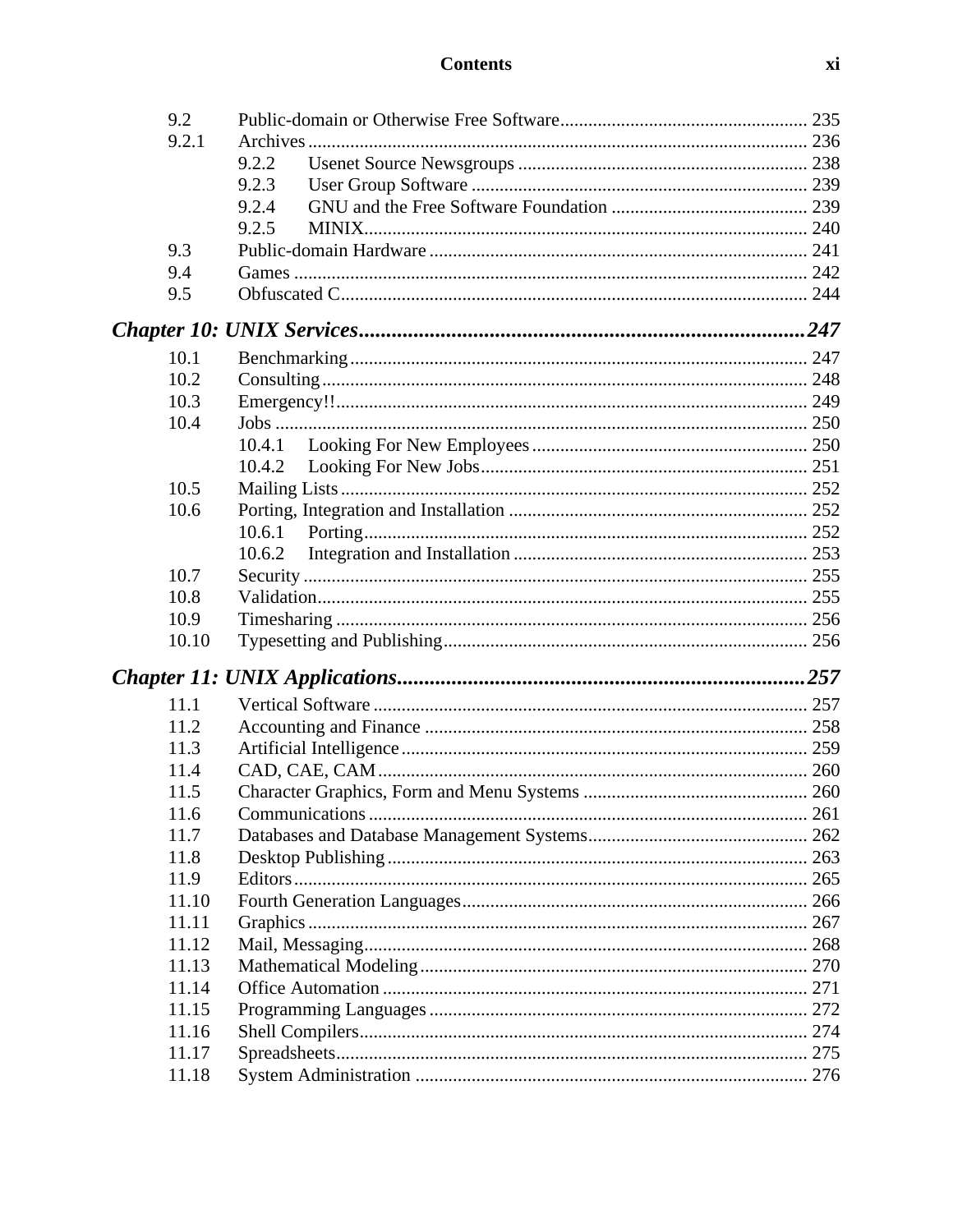### **Contents**

| 11.19 |      |
|-------|------|
| 11.20 |      |
|       |      |
| 12.1  |      |
| 12.2  |      |
| 12.3  |      |
| 12.4  |      |
| 12.5  |      |
| 12.6  |      |
| 12.7  |      |
| 12.8  |      |
| 12.9  |      |
| 12.10 |      |
| 12.11 |      |
| 12.12 |      |
| 12.13 |      |
|       | .303 |
|       | 327  |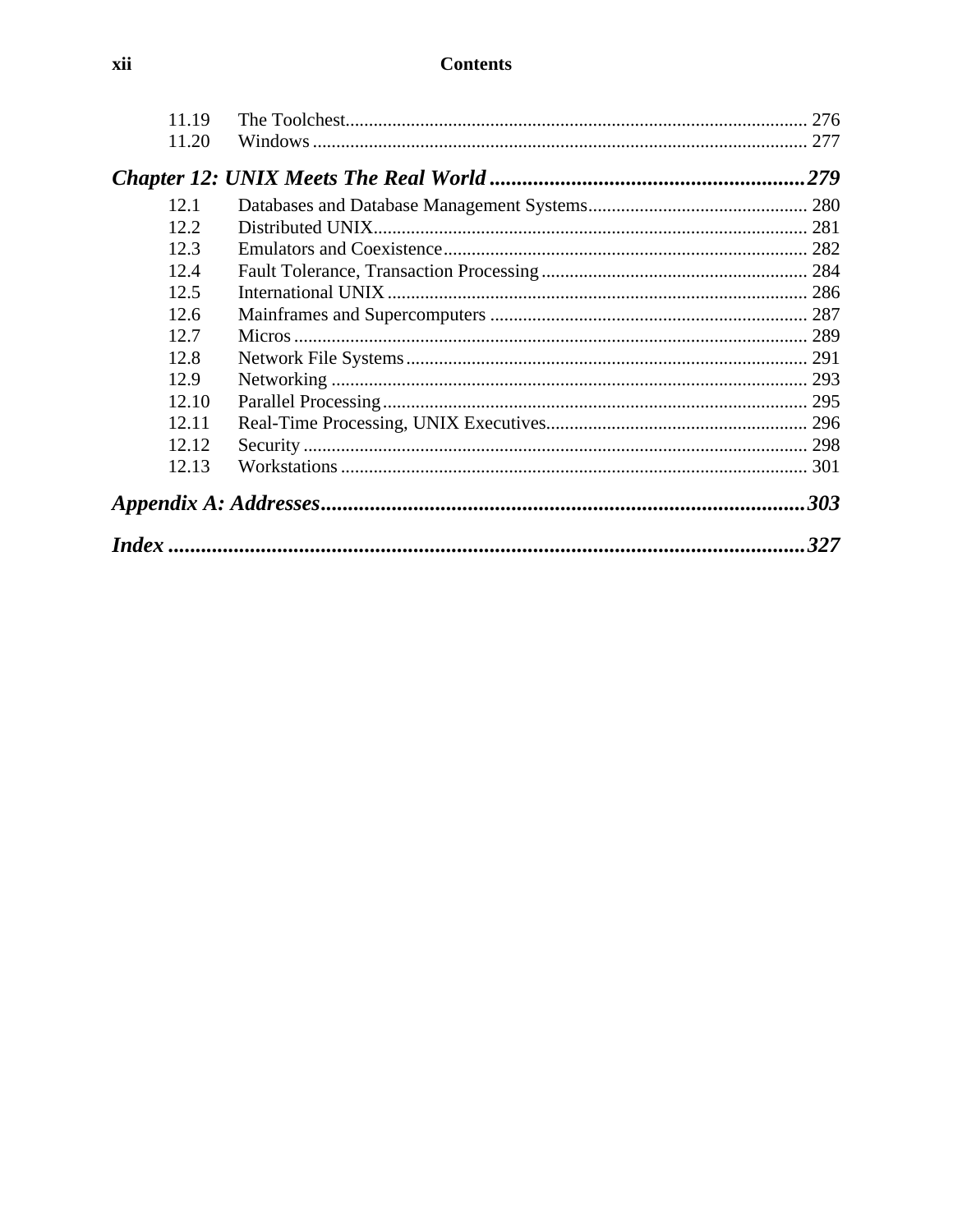## *Preface*

This book is the "other" book about UNIX. It covers everything that the manual didn't, that your *Intro to UNIX* book didn't, and that your UNIX course didn't. This book is a study in reading between the lines – which is very much what learning UNIX is like.

However, you won't be reading between the lines of *Life With UNIX*. We spell it all out – what's missing between the lines of those other books, plus the history, present and future of UNIX, and everything else we could think of. Oh, and we also include all the important anecdotes and strange UNIX humor that we could dig up.

No matter what people have told you, you can't learn UNIX from the manuals, or even the sources. UNIX is so much more than that. To understand UNIX is to understand its users and its applications, as well as its failures and flaws. This is just some of what this book hopes to cover.

Make sure you realize what this book isn't. It isn't a textbook on C or UNIX programming. (There are already plenty of good ones.) You won't learn how to write shell scripts or what is in the kernel. Well, maybe a little. But you will learn plenty of useful things. Things that will fill in the gaps between the other useful and useless things you already know about UNIX.

We would like to think this book is a little like Ted Nelson's *Computer Lib* crossed with the *Whole Earth Catalog* but all focused on UNIX. You should find it informative whether you are a UNIX beginner or expert. If you program on mainframes using VM, micros using DOS, or any other proprietary operating system, you will learn what the vendors have tried to hide from you. And you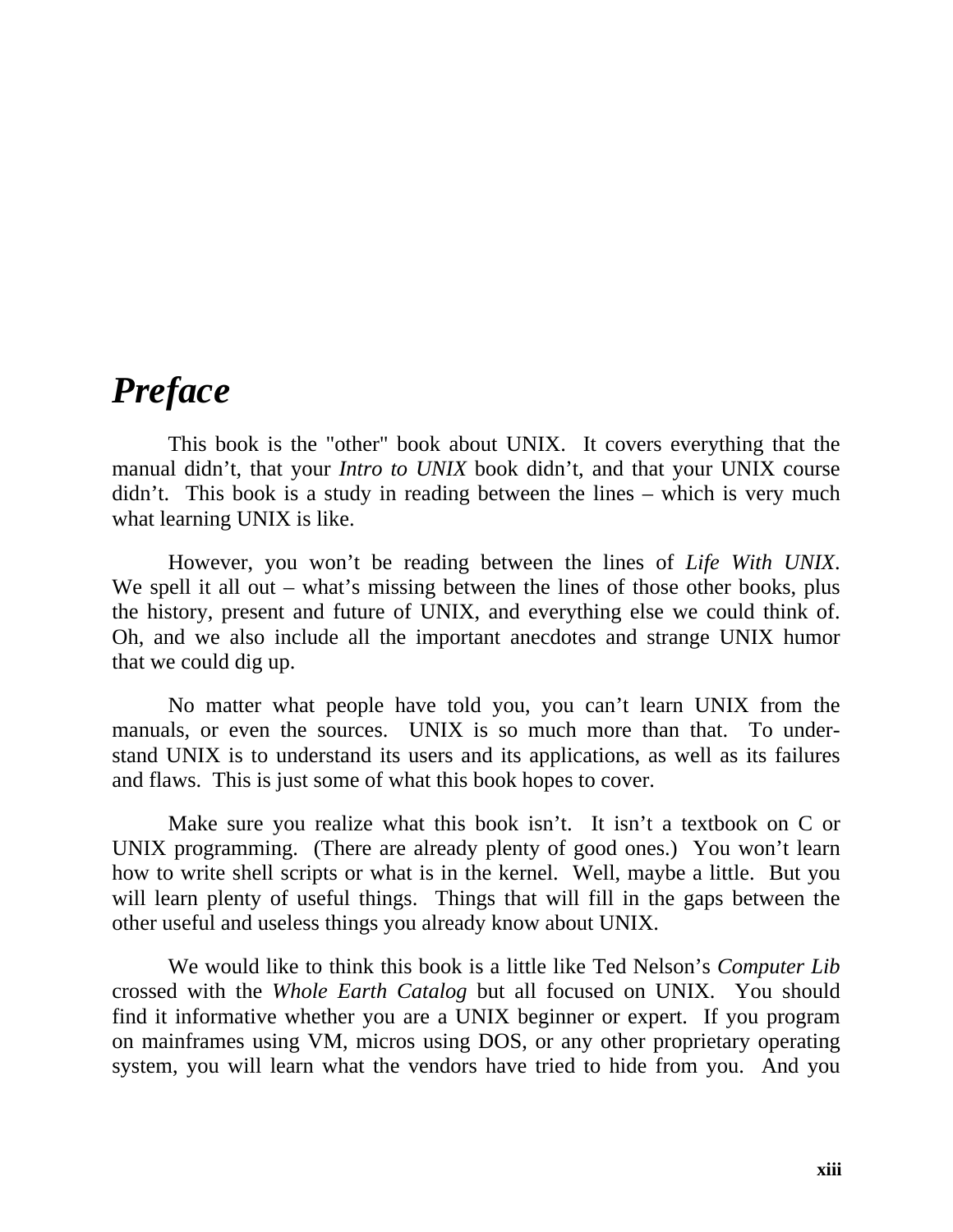### **xiv Preface**

will find out all the BS about UNIX as well. We pull no punches – UNIX has its shortcomings as well as its advantages, and we discuss both.

### **Disclaimers**

This book is a synthesis of what we, the authors, know about UNIX. We have tried to present the truth as best we know it. It has been especially difficult tracking down certain historical information, which seems not to have been rigorously preserved except by oral passage from the mouth of one UNIX guru to another.

Mention of any specific companies, brands, or products does not imply endorsement by the authors.

### **Acknowledgments**

Thanks to Sol and Lennie Libes for reading many drafts for technical accuracy and grammatical style. Thanks to Susan Libes, Stephen Clark, Dave Fiedler, Larry Welsch, Faye Taxman, Ken Manheimer, and Janet Shapiro for proofreading and helpful criticism. Thanks to Tony Shaw for digging through the patent office files for us.

Thanks to Marc Rochkind, Greg Chesson, Rick Rashid, Mel Ferentz, Dick Haight, Mike Accetta, Peter Langston, Ken Arnold, Ted Dolotta, Doug Gwyn, Ed Barkmeyer, Dave Yost, Guy Harris, Chris Torek, Tom Duff, Rob Rosenthal, Donn Seeley, and George Goble for some extremely pleasant and valuable conversations while digging up UNIX history. And thanks to the UNIX user community – especially through Usenet, which dredged up much of the hard-to-find and never-before-published material that appears here.

Thanks to our crew of UNIX experts who actually had the patience to read through our error-filled drafts. It is hard enough to find UNIX experts, no less ones that can consume 350 pages and comment intelligently while working under the deadlines that we gave them. Brian Kernighan helped us with the History chapter by reviewing it and checking the facts with people from **research**. Armando Stettner gave us a perspective of early years at Bell and DEC. Mike O'Dell made many suggestions about the book in general. John Quarterman corrected many inaccuracies in our section on standards. Finally, special thanks to Eric Allman who corrected many of our misstatements about Berkeley and the rest of the UNIX world, and who made this book **much** better than it could have been.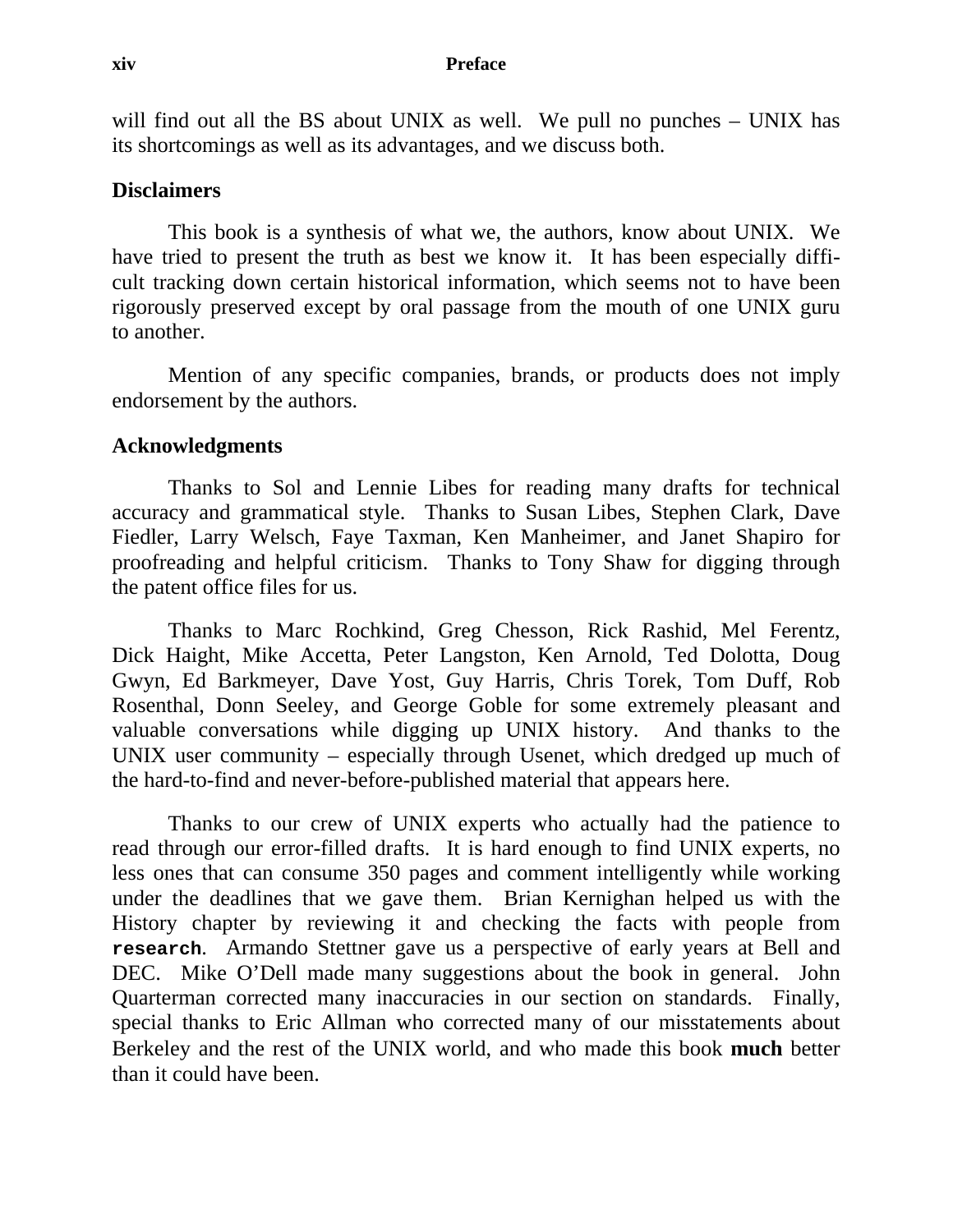Our UNIX experts also included anonymous reviewers supplied by Prentice Hall who critiqued several drafts. In addition, David Greenstein told Prentice Hall to encourage us to write the rest of the book, after having only seen the outline, and a few sketchy chapters.

Finally, thanks to the Prentice Hall staff, whose professional work made the book look so good. In particular, we would like to mention the pleasure we had working with Sophie Papanikolaou, who was in charge of production. While working on 20 other books at the same time, she showed us it was possible to keep a sense of humor even while striving for perfection 24 hours a day. Thanks to her and everyone else who helped.

 *Don Libes*

 *Sandy Ressler*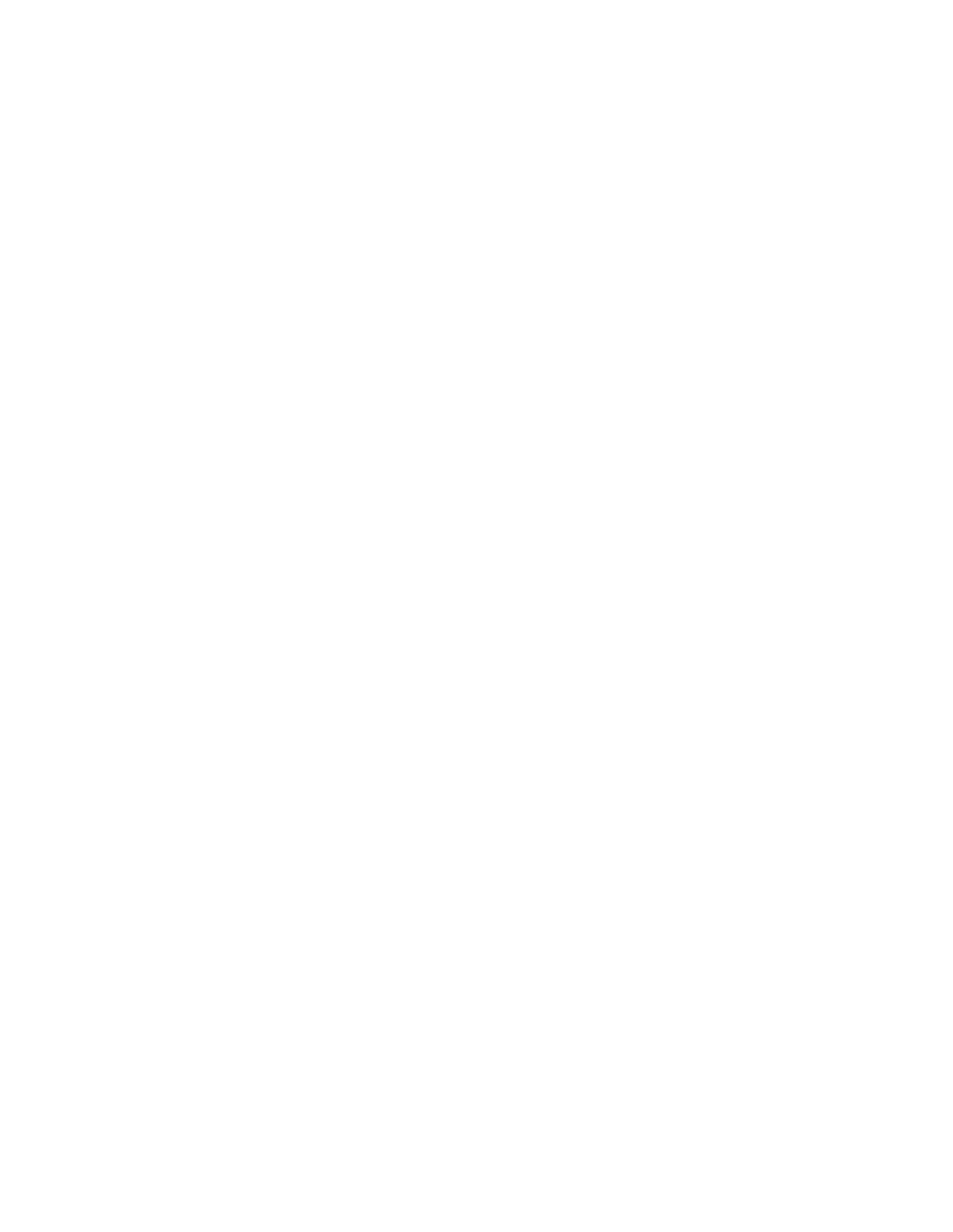## *How To Read This Book*

This book wasn't written front-to-back – you don't have to read it frontto-back. If you already know some aspect of UNIX, read about the other parts. However, we hope that you will read the whole book at some point. You may find that there are things you never knew about the things you knew.

Every subject in UNIX is related to many other subjects. Thus, you will often see references to other parts of the book. In addition to those references, we suggest many other articles, books, magazines and companies. If you are interested in learning more about a particular subject, take the effort to get the reference we recommend. You will find it worth your while. Many references have associated addresses which can be found in Appendix A. We have chosen not to print addresses after each reference because some references appear several times in the book.

*Life With UNIX* is divided into four sections. Each section is broken into several chapters.

The first section describes UNIX in a historical sense. The first chapter covers UNIX history by setting the scene for the entrance of UNIX. The second chapter is a snapshot of UNIX as it is today. The last chapter in this section concludes with some predictions for the future of UNIX.

The second section covers information. The chapters in this section include discussions on information sources such as UNIX manuals, books, magazines, user groups and conferences. Of course, all the other parts of the book cover information as well, so don't fail to read the other sections, too.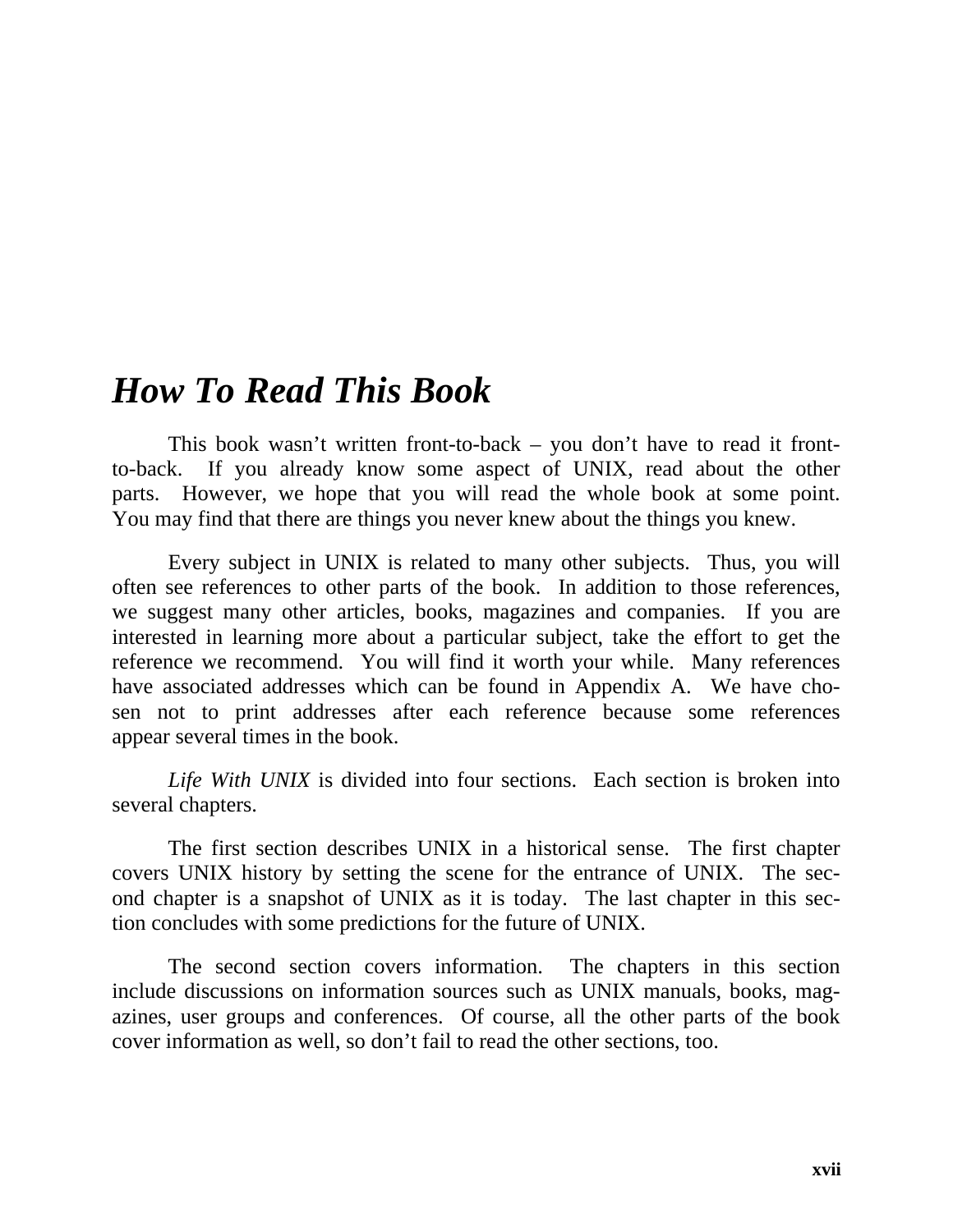The third section is a look inside UNIX. Each chapter in this section covers UNIX from a different perspective – the user, the programmer or the administrator. You may find yourselves using these chapters as reference material, since many UNIX concepts are mentioned but not explained in other chapters. You will find them explained here.

The fourth section is a look outside UNIX. This includes anything that is not part of UNIX proper. For example, many third-party applications and services are described here. The Underground chapter covers public-domain programs and many other things you will never see advertised. The last chapter is a set of short essays on the problems and solutions UNIX has met in the real world.

Many of the topics presented in the book easily fall into several areas. Naturally, we did not want to duplicate material unnecessarily; thus, we placed topics in the chapter that seemed most appropriate. For example, Usenet is covered in the Underground chapter although it could have as well been presented in one of the Information chapters.

We have also been fairly liberal with our groupings into chapters. Rather than artificially fragment a single discussion into several chapters, we have often placed the complete subject in the chapter which best describes the discussion. For example, you will find some predictions for the future in the History chapter, and some history in the Future chapter. Think of it as incentive to read the other parts of the book.

### **Dialects**

We have tried to provide a reasonable number of concrete examples to motivate much of our discussions. You may find it educational, useful, or simply fun to try some of these things out on your system, and we encourage you to do so.

However, UNIX comes in many dialects, and some of the things that we say may not be exactly the same on your system. Of particular annoyance to new users is that UNIX is so easily modifiable, that it is possible to sit down at someone else's system for the first time and find many discrepancies between the manual and reality.

Rather than place lots of footnotes after every discussion (e.g., "as long as you are using **csh**" or "if you have virgin System V Release 4"), we have attempted to write about specifics as they apply to the majority of existing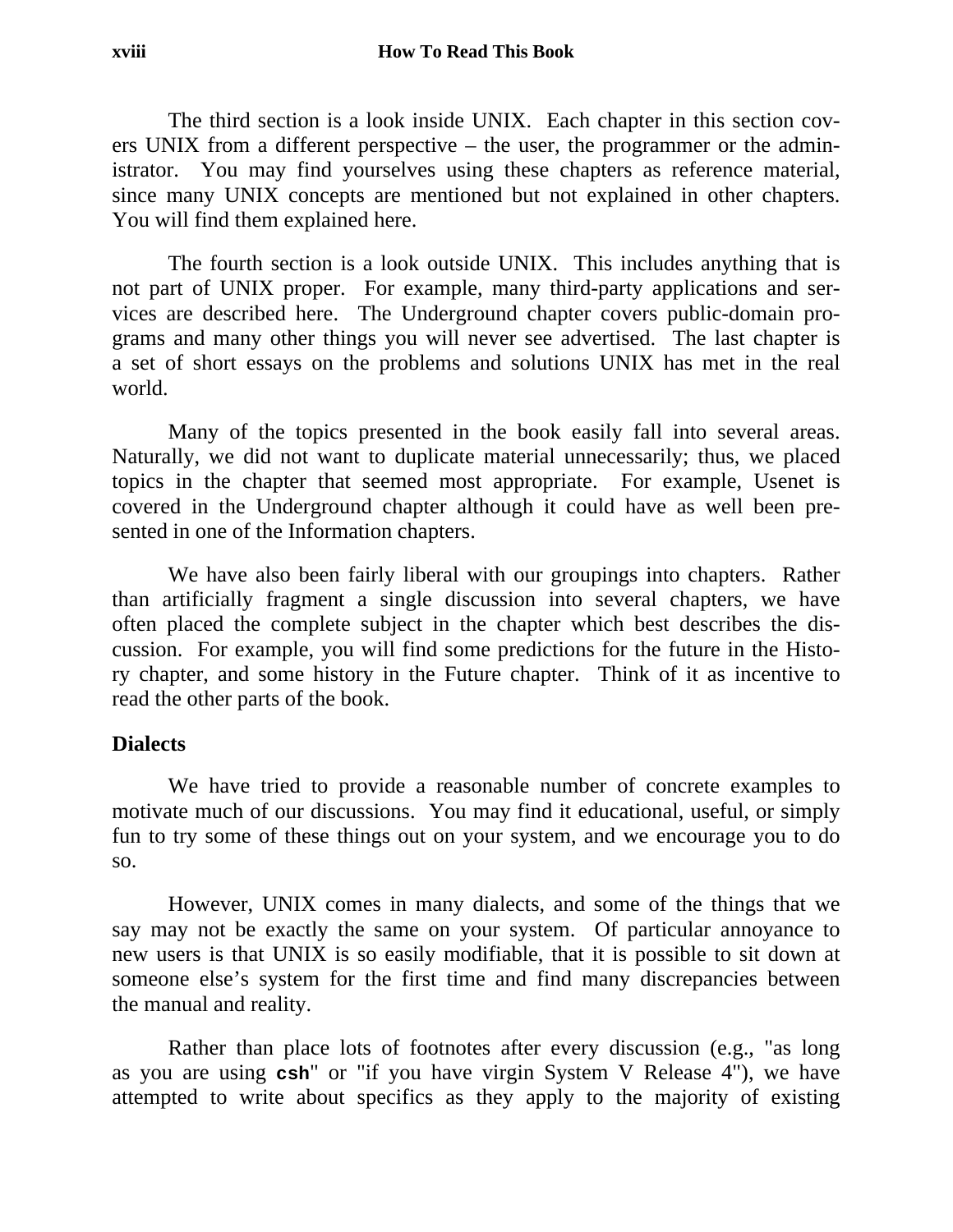UNIX systems. When we necessarily write about a particular implementation, we have qualified it as such.

### **Typographical Notes**

Throughout the text, certain words will be emphasized by appearing in different fonts. Anything embedded in a paragraph that would appear on a terminal such as a filename or output will appear in computer font boldcased. For example, **/etc/passwd**. Extended terminal excerpts will simply appear in a computer font. For example:

```
% date
Fri Dec 25 22:52:43 EST 1987
%
```
Words or phrases that are being defined or otherwise definitively described will appear in italics. For example, "*Pacman* is an arcade video game."

Throughout this book you will see many *information boxes*. These boxes are not critical to the rest of the text but usually contain something of interest and related to it, such as a humorous anecdote. The four types of boxes are as follows:

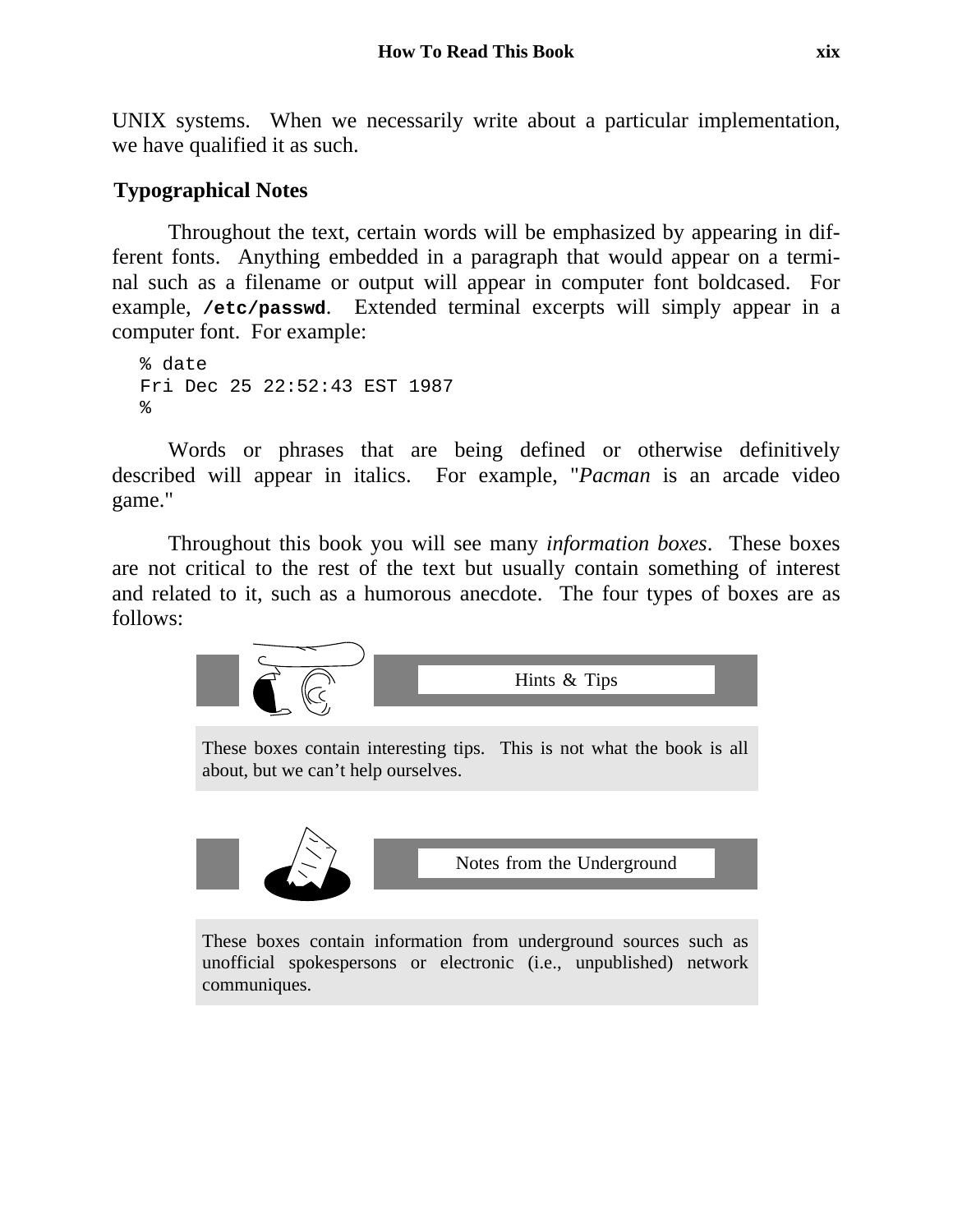

These boxes contain secret knowledge that for some reason is not allowed to be written down except in these silly boxes. Don't look for it in your manuals.



These boxes contain humor or amusing anecdotes about UNIX. They will probably be the only thing that anyone reads in this book.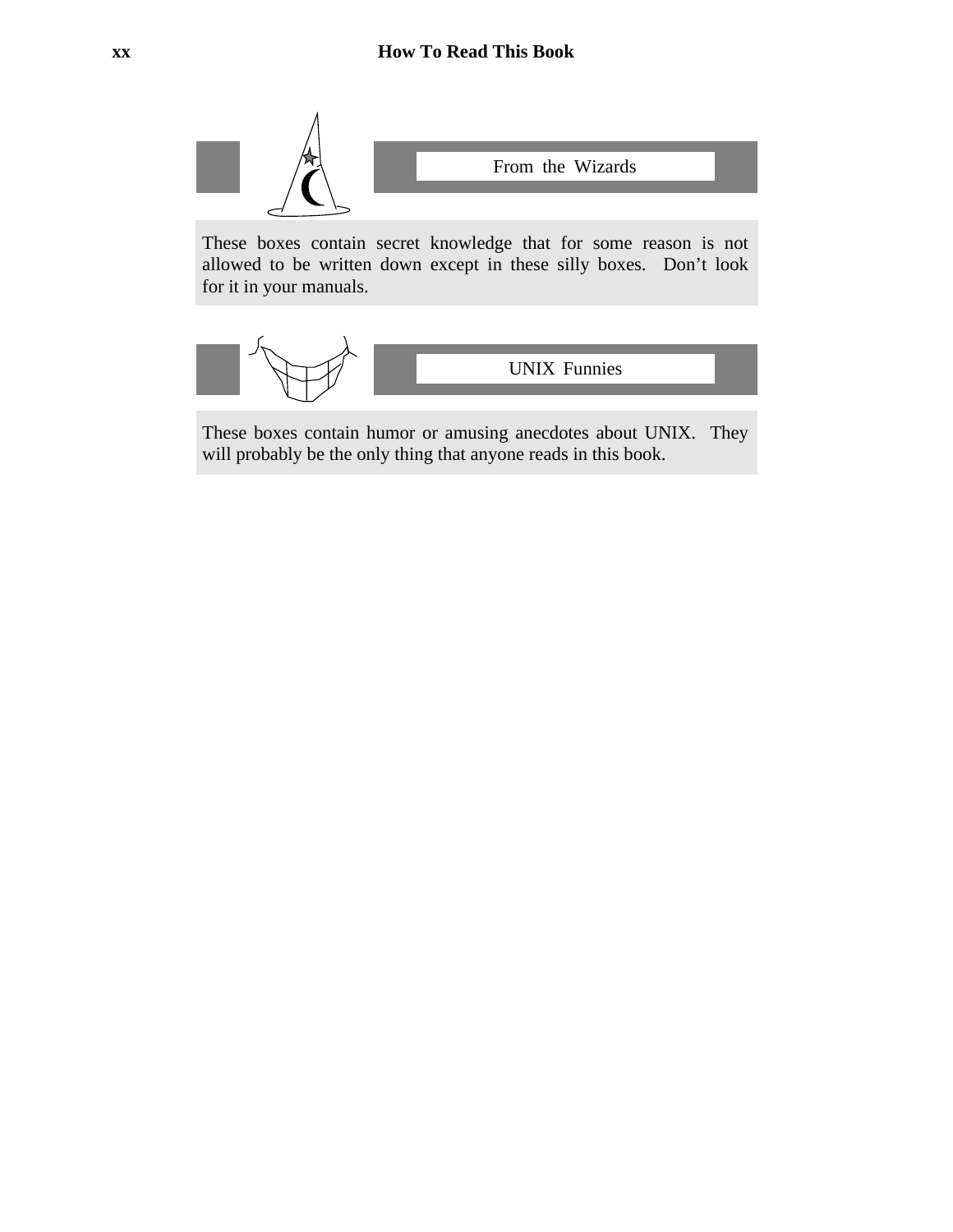Section 1





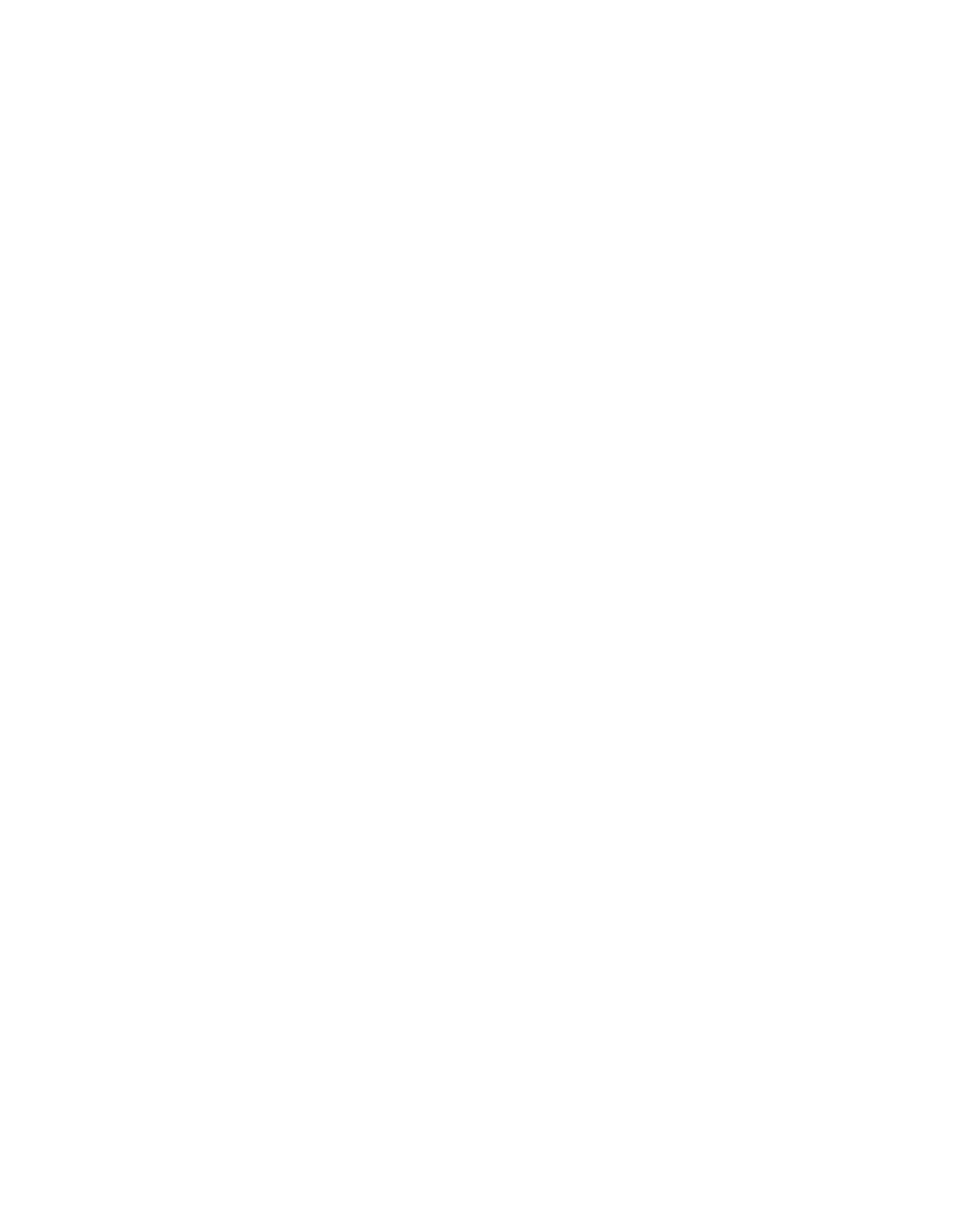## *Chapter 1: UNIX History*

"One half of the world must sweat and groan that the other half may dream." – Henry Wadsworth Longfellow

This chapter discusses the history of UNIX as best we can rec'lect from the dim dark ages of the '60s and '70s. Several articles are suggested for further reading.

The history of UNIX explains many things about the UNIX philosophy, from why it is so omnipresent today, to why it has such strange licensing arrangements. We describe the steps taken along the path to UNIX maturity and elaborate on the subject of the UNIX philosophy and how it evolved.

### **1.1 Before the Beginning**

It is worth discussing the eve of UNIX, to make the following two observations:

1) While much of UNIX and the execution of its implementation was innovative, several very important ideas are traceable back to earlier operating systems; and

2) UNIX might never have been written were it not for Ken Thompson, and how he reacted to the tools available to him at the time.

The year was 1968. Ken Thompson and neighboring staff, working in the Computer Research Group at Bell Labs, had made substantial contributions to the MULTICS project. MULTICS was a visionary computer environment that had taken the wrong evolutionary fork. While providing very sophisticated features, it required substantial computing resources. Production versions were too large and slow. The original design had to be scaled back during implementation.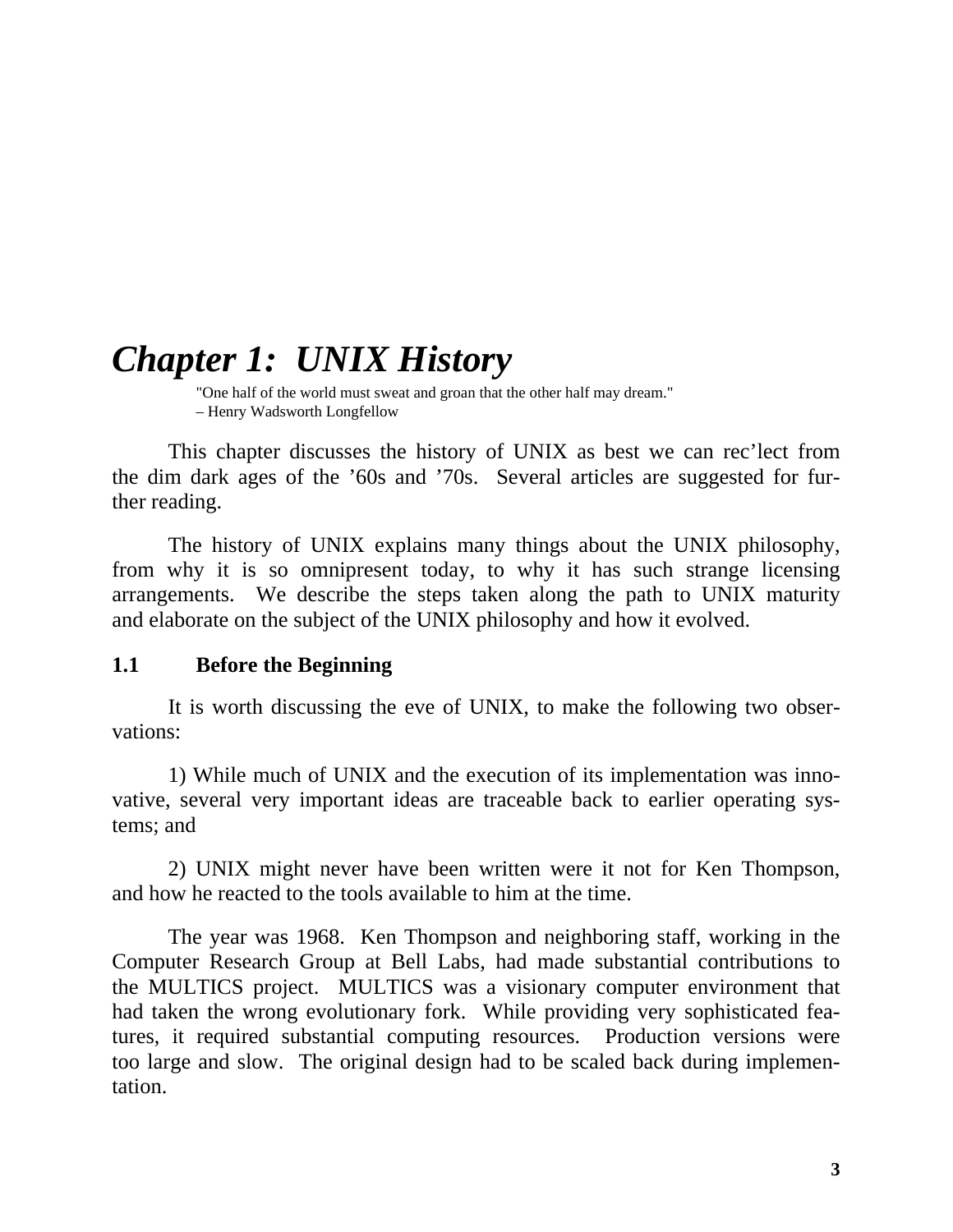Nonetheless, several working versions of MULTICS were completed, providing extremely pleasant computing environments. The alternative at Bell Labs was a GE 645 emulating a GE 635. While that system provided timesharing, it was primarily batch-oriented and made for a clumsy and unfriendly environment. Ken and friends (particularly Dennis Ritchie and Joseph Ossanna) did not want to lose the comfortable environment provided by MULTICS, so they began lobbying management for an interactive time-sharing machine, such as the DEC-10, on which they could then build their own operating system.

The DEC-10 was one of a series of machines that had just been introduced by DEC (Digital Equipment Corp). The machine came with a very slick interactive, time-sharing environment. Unfortunately, like all time-sharing machines of the time, the DEC-10 was very expensive.

Fortunately for us, Ken's request for a DEC-10 was turned down. Unfortunately for Ken, this occurred several times. Management was not impressed by the failure of the MULTICS research, and they were not interested in funding another attempt to design an operating system that clearly seemed like MULTICS, just on different hardware.

At this time, one of Ken's interests was in a program called Space Travel which simulated movement of the major bodies of the solar system, along with a spaceship that could be landed in different places. Ken installed it on the GE system but was disappointed by the jerky response from the time-sharing system. It was also extremely expensive to run  $-$  \$75 a game according to Dennis. Finding the now famous "*little-used PDP-7 sitting in a corner*," Ken and Dennis used the GE to create a paper-tape executable image of Space Travel that would run on the bare machine.

### **1.2 In the Beginning...**

With Space Travel, Ken now had a reason for implementing the theoretical file system that he had designed and simulated earlier during the MULTICS project. Naturally, the machine needed more than a file system to make it useful. Ken and friends wrote the first command interpreter (or *shell*) and some simple utilities to manipulate files. Initially the GE system was used to crosscompile for the PDP-7, but as soon as an assembler was written, the system became essentially self-supporting.

At this point the system already had UNIX-like features (such as **fork()** to support multiprocessing). The file system was very similar to the modern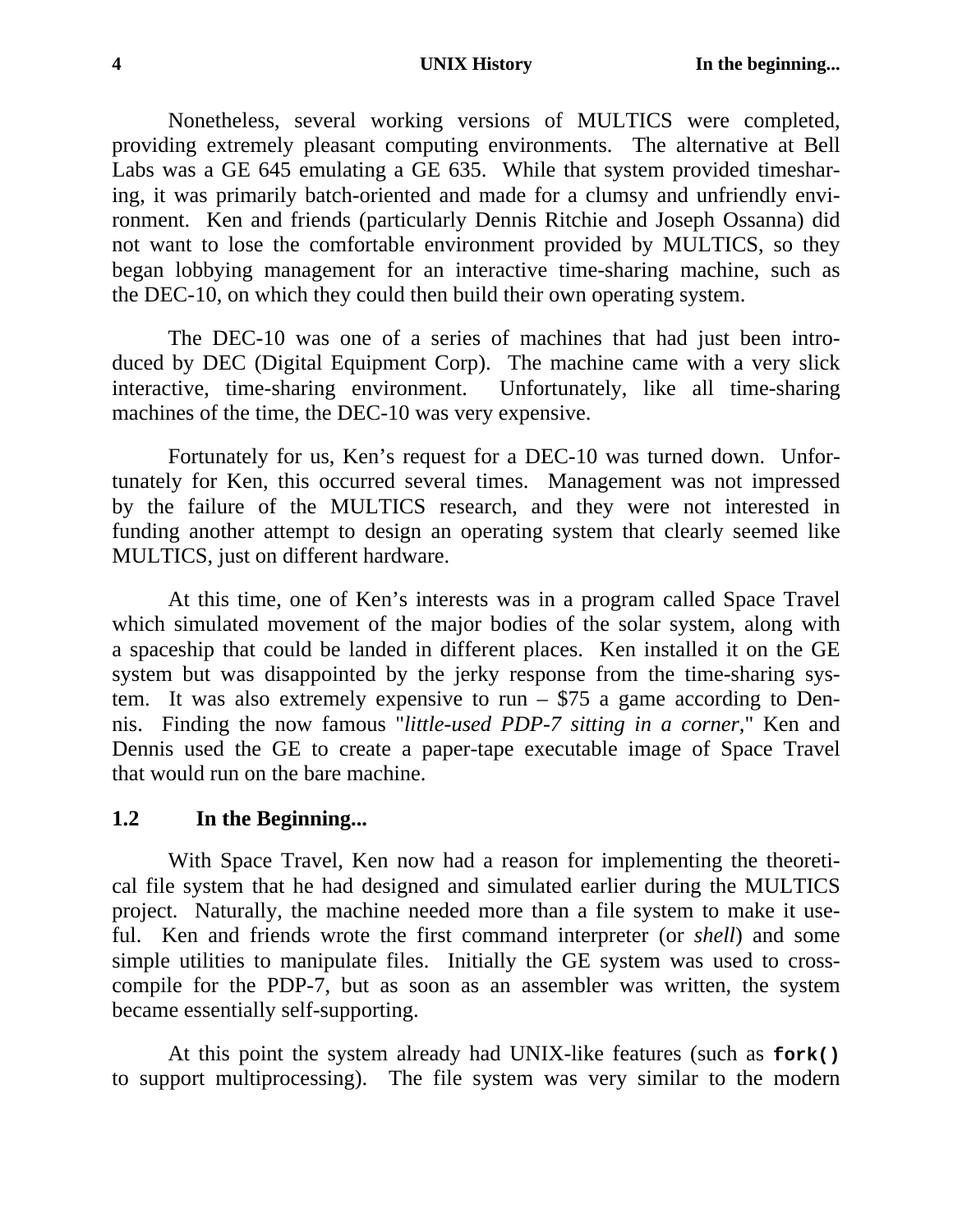UNIX file system. It used i-nodes. It also had special file types to support directories and devices. The PDP-7 supported two users at the same time.

The word "MULTICS" actually stood for MULTiplexed Information and Computing System. In 1970, Brian Kernighan jokingly referred to their twouser system as "UNICS," for the "UNiplexed Information and Computing System" since MULTICS seemed to be a vastly oversized operating system by comparison. (Some claim that MULTICS stands for "Many Unnecessarily Large Tables In Core Simultaneously" and that UNIX was a castrated version of MULTICS. (see §10.6.2)) Soon after, "UNICS" became "UNIX" and the name has stuck ever since.

The computer science research group was not entirely satisfied with the PDP-7. For one thing, it was a borrowed machine, but more importantly, it was simply underpowered and could not support the demand for computing service. Thus the group put forth another proposal, this time for a PDP-11/20 to research text processing. A distinguishing characteristic of this proposal and prior ones was that the price of a PDP-11 was a fraction of the price of a system like the DEC-10. With a more concrete proposal than before, specifically to create a text-processing system, management relented and bought the PDP-11.

UNIX was ported to the PDP-11/20 in 1970. This was a not inconsiderable task since the entire system was written in assembler! The group ported **roff** (also known as **runoff**, a predecessor to **troff**) written in assembler, from the PDP-7 to the 11/20. This, plus an editor, was apparently enough to be called a text-processing system.

At the same time, the Bell Labs patent office was looking for a textprocessing system. It selected the group's PDP-11/20 based UNIX system over a commercial system. The Lab's patent office became the first official users of UNIX.

It is interesting to note some of the characteristics of this first production system. This PDP-11/20 ran UNIX with no memory protection. It had a 0.5Mb disk. It supported three concurrent users editing and formatting, plus the original group doing further UNIX development. The documentation for this system was labeled "First Edition" and dated November 1971.

It is now tradition to name releases of UNIX after the edition of the manual. While this seems clear, *editions* are also called *versions*, but they mean the same thing. For example, Version 7 is the same thing as the 7th Edition.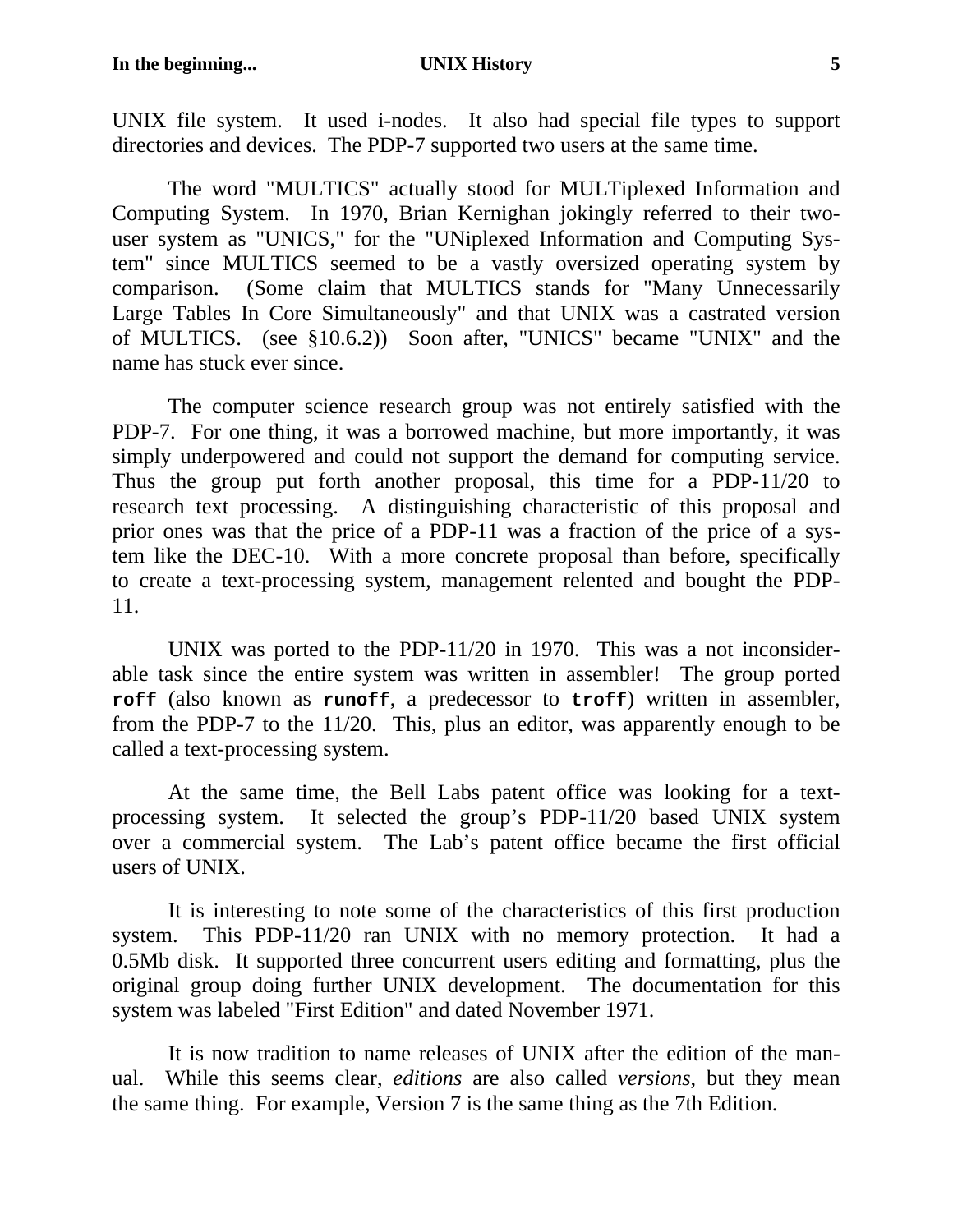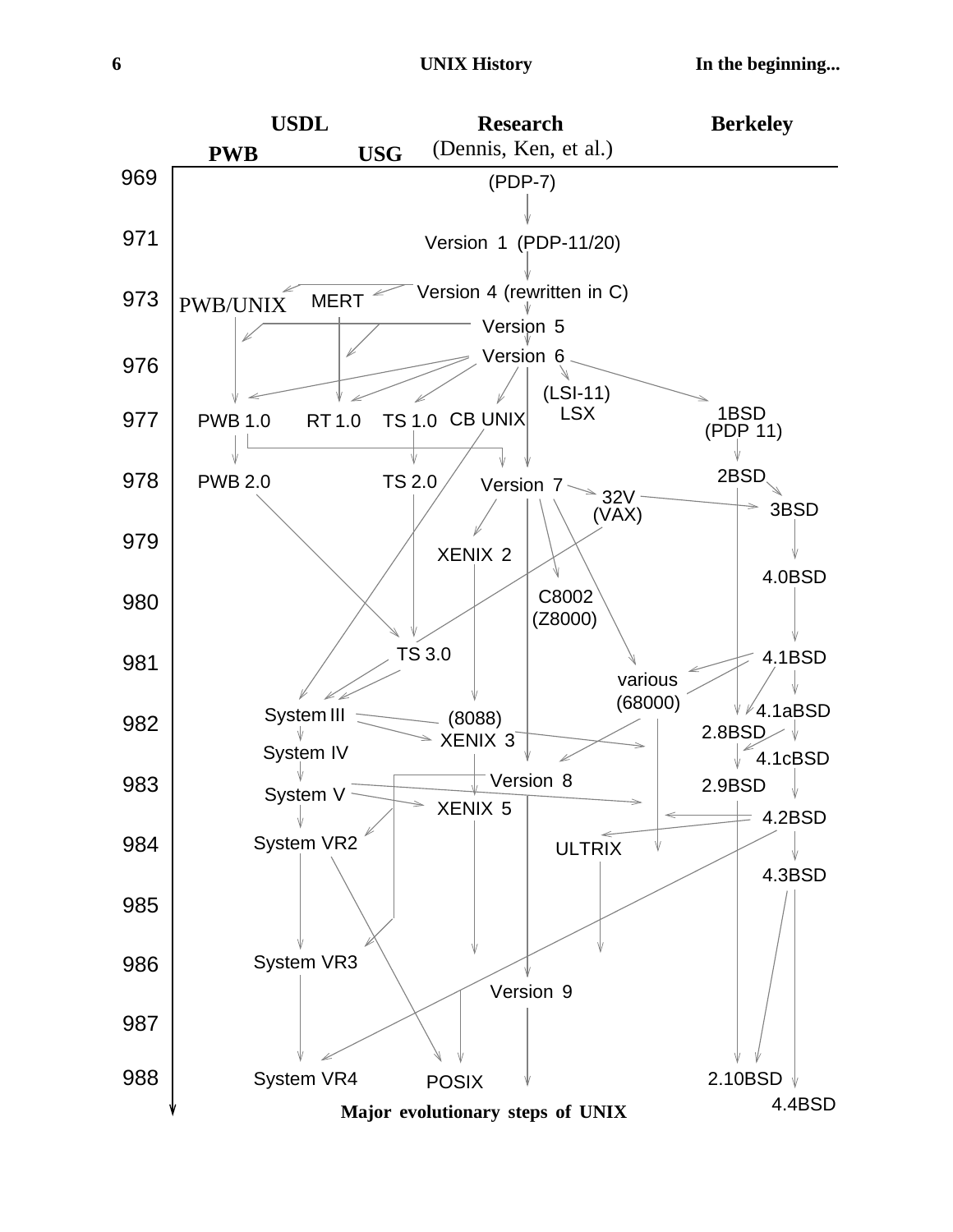June, 1972.

The Second Edition was released in 1972 and featured the addition of pipes. This edition also incorporated work on supporting and using languages other than assembler. In particular, Ken had attempted to rewrite the kernel in the NB language.



NB was a locally modified version of the B language (designed by Ken and Dennis), which was a descendant of BCPL. BCPL (Basic CPL) was designed by Martin Richards at Cambridge in 1967. CPL (Combined Programming Language) was a joint project of Cambridge and the University of London in 1963. CPL drew heavily from the ideas of Algol60 (designed in 1960).

All of these languages share a resemblance to C in control structure, however B and BCPL are "typeless" languages (although that is a misnomer), since they only support access to memory by "words." NB evolved into C, which quickly became the language of choice for new utilities and applications.

Experience with MULTICS (which had been written in PL/I) taught Ken and Dennis that writing a system in a high-level language is worthwhile. Hence, they kept trying to do this. In 1973, C was enhanced to support structures and global variables. At this point, Ken and Dennis successfully rewrote the UNIX kernel in C. The shell was also rewritten (from assembler) into C. This improved the robustness of the system and made programming and debugging much easier.

At this point, there were approximately 25 UNIX systems. A UNIX Systems Group was created at the Labs for internal support. Several universities contacted Bell Labs and received copies of the Fourth Edition. Agreements were signed not to disclose the source code, but no licenses were in use at this point. Ken made the tapes himself and didn't charge anything. The first tapes went to Columbia University in New York.

In 1974, Ken and Dennis published a paper in *Communications of the ACM*, describing the UNIX system. At that time, *Communications* was the premier journal for computer science research, and the article raised interest in UNIX considerably throughout academia. The Fifth Edition was officially made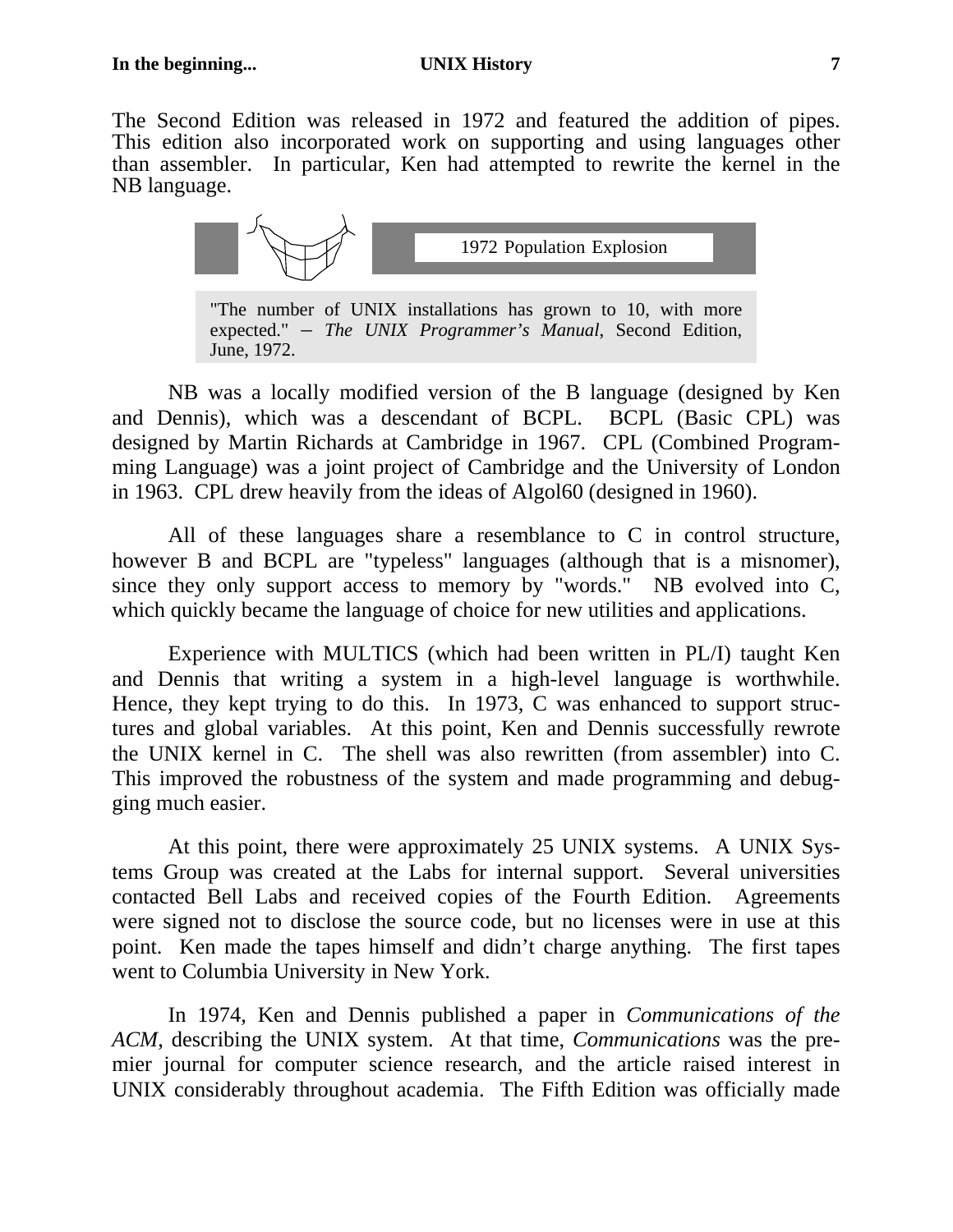available to universities "*for educational purposes*." The price was nominal – enough to cover the cost of reproducing a set of tapes and manuals. The Fifth Edition was used as a teaching aid at many universities.

Ken and Dennis were still actively involved in UNIX research at this point; however, they continued to avoid any explicit promise of support. Their group became known as "Research" (or "1127," inside of the Labs). Their machine was named **research**. You could send them bug reports over **uucp**, call them on the phone, or even drop into their office and discuss UNIX problems with them personally. Generally, they would fix bugs by the following day.

Unrelated to **research** was another group at Bell Labs that became known as PWB, or Programmer's Workbench. Led by Rudd Canaday, the PWB group supported a version of UNIX for large software development projects. The PWB system tried to provide UNIX services as if it was a utility for users who were not necessarily interested in UNIX research. A lot of effort went into vulcanizing the UNIX kernel, as well as supporting large numbers of users. Two particularly useful projects that came out of PWB were a source code control system (SCCS) and a system (RJE) for using UNIX as a uniform front-end to other mainframes around the Labs. PWB was eventually licensed outside the Labs as PWB/UNIX 1.0.

UNIX displaced more and more of DEC's own operating systems on PDP-11s. While UNIX was still unsupported, it had attractive strengths over other systems that outweighed its problems. In addition to the features of the system itself, the source was available, and UNIX was comprehensible in its entirety. Modifications and extensions were easy. These attributes made UNIX unlike any other operating system in its class.

In 1975, the Sixth Edition UNIX system was released. This was the first UNIX that became widely used outside the Labs. AT&T (through Western Electric Co.) began offering licenses to commercial and government users.

Mike Lesk released his Portable C Library. The library was a set of I/O routines that could be implemented on any machine supporting a C compiler. This was an essential step in making C capable of producing portable code. Dennis later rewrote this and called it the Standard I/O Library (now commonly called "stdio").

The first UNIX users meeting was held in New York City, hosted by Mel Ferentz at City University of NY. Forty people attended. Held twice yearly after that, meetings were extremely informal. If you wanted to make a presen-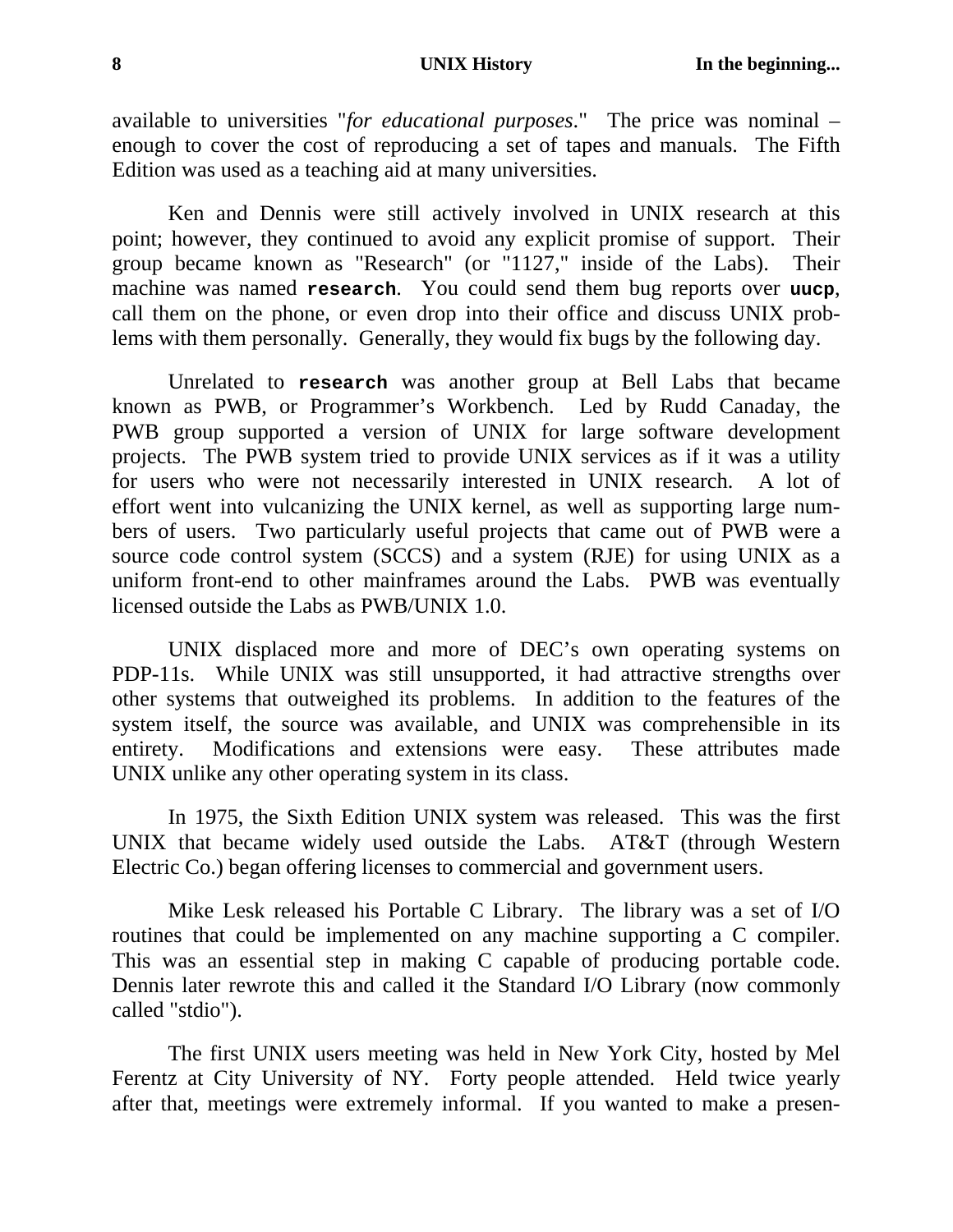tation, you would raise your hand, and then do so. These meetings were the best way to swap bug reports, fixes, and software. Everyone brought two tapes with them – one with things to give, one blank to get new things.

Ferentz began a newsletter called *UNIX News* that he sent to UNIX users free of charge. When a representative from Bell showed up and told him that he could not use "UNIX" in the name, it was changed to *;login:*. As more and more people wanted the newsletter, Ferentz couldn't afford to keep sending it out for free. An organization was created to handle the dues. It was called USENIX. USENIX quickly took on other roles, including responsibility of the user meetings and software distributions.

At the University of New South Wales in Australia, John Lions prepared a set of course notes for an operating systems class. The subject of the class was a case study of UNIX, and the class notes were published as *A Commentary on the UNIX Operating System*. The notes included the entire V6 UNIX kernel accompanied by Lions' running commentary. Almost every line was explained (including the one you were "*not expected to understand*").

Permission for its publication was eventually withdrawn, due to the large amount of source material involved. But while the book was in print, it made UNIX far more accessible than before.

In 1977, Interactive Systems Corporation became the first company to resell UNIX systems to end users. UNIX was finally a supported product.

During that same year, three groups ported UNIX to different machines. Steve Johnson and Dennis Ritchie ported UNIX to an Interdata 8/32. Richard Miller and others at the University of Wollongong in Australia ported UNIX to an Interdata 7/32. And Tom Lyon and associates at Princeton ported UNIX to the VM/370 environment.

Each of these ports was considered quite a feat.† Internally, all three machines differed significantly from the PDP-11. Indeed, that was the whole point. Operating systems are not designed to run on more than one computer. Similarly, computers are almost always designed with a particular operating system in mind. For example, if the computer supports protection between multiple processes, it makes sense to have an operating system use the hardware feature in just the way it was designed to be used.

The Australian port was particularly challenging – the PDP-11 in Sydney was separated †from the Interdata in Wollongong by 100 kilometers!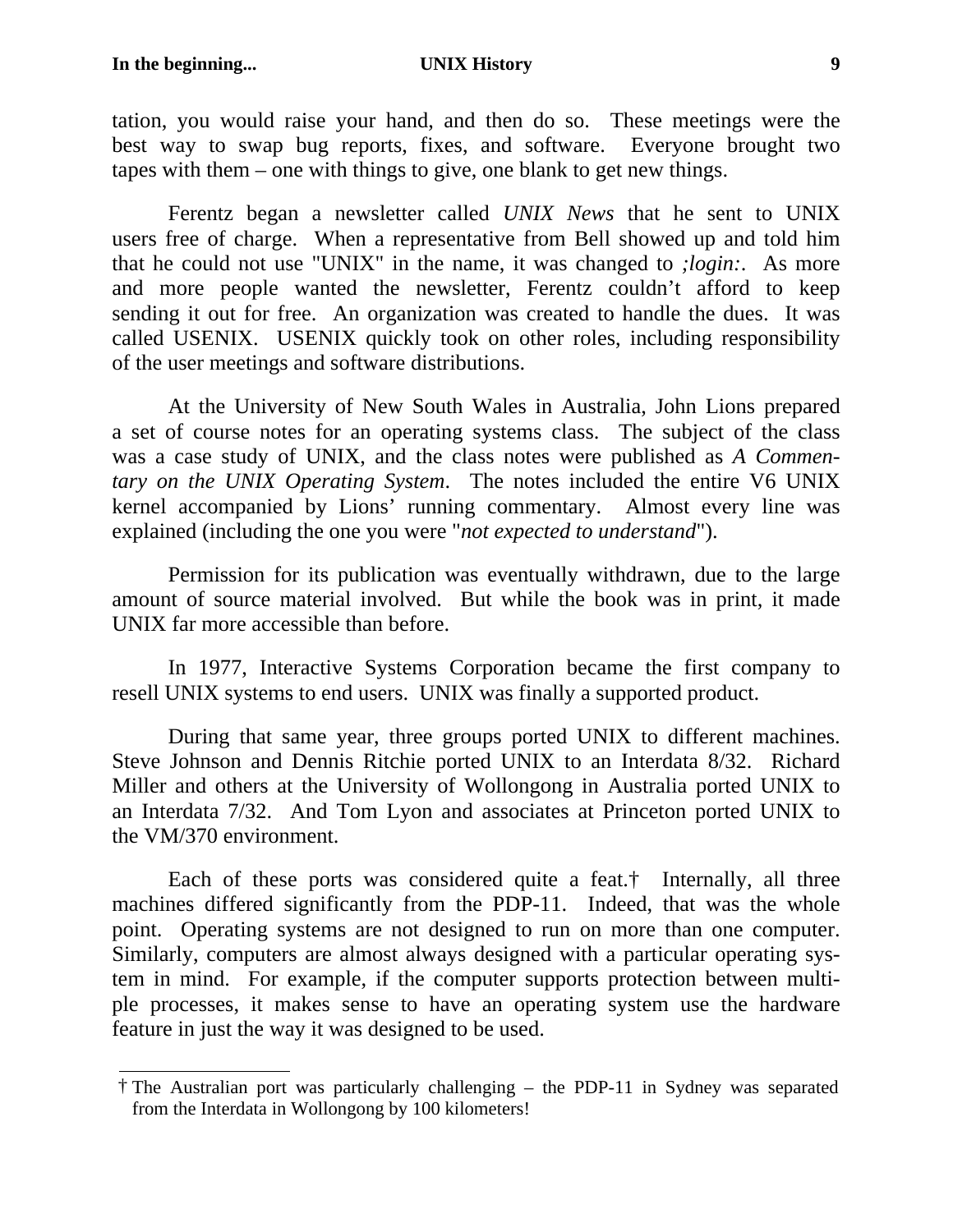As each vendor supplied hardware with nifty options, specific operating systems were written and optimized to understand the hardware. They were almost always written in assembler for access to the unusual hardware and for optimal speed.

Dennis and Ken's greatest breakthrough arose from the realization that there was a trade-off between efficiency and utility. If they could port the operating system to another computer without the cost of starting over from scratch, it would be worth it if they didn't sacrifice too much speed. It wasn't hard to make this decision – they had already succeeded using a similar philosophy when they rewrote the kernel in C. That is, UNIX would have been faster and smaller if it were written in assembler, but the operating system was so much easier to modify, understand and port, that it was worth the sacrifice in speed and memory.

UNIX was soon ported to many other types of PDP-11s. Each one had interesting features that gradually added to the complexity of hardware that UNIX could support (i.e. floating point processors, writable microcode, memory management and protection, split instruction and data regions).

However, the PDP-11 line was clearly based around a 16-bit address space. Because of this, all of the programs were limited to 64Kb. Ironically, this emphasized the building of small programs. With the advent of pipes to support cooperating processes, and **exec()**, which supported program chaining, it was possible to build large systems by linking together several smaller utilities. This is a hallmark of UNIX programming, and it is possible that we have the restricted address space of the PDP-11 to thank for it.

UNIX was ported to the IBM Series 1 minicomputer (although some thought this analogous to the bringing together of matter and antimatter). The Series 1 had the same size words (two bytes) as the PDP-11, but the bytes were swapped. Hence, when the machine started up for the first time, it printed out "NUXI" instead of "UNIX." Ever since then, the "NUXI problem" has referred to byte ordering problems.

In 1977, the University of California, Berkeley, Computer Science Department began to distribute their Pascal interpreter. Also included on their distribution tape were some new drivers, fixes to the kernel, the **ex** editor, and a new shell (the "Pascal shell") that was easier to program then the V6 shell. This distribution was called 1BSD (1st Berkeley Software Distribution).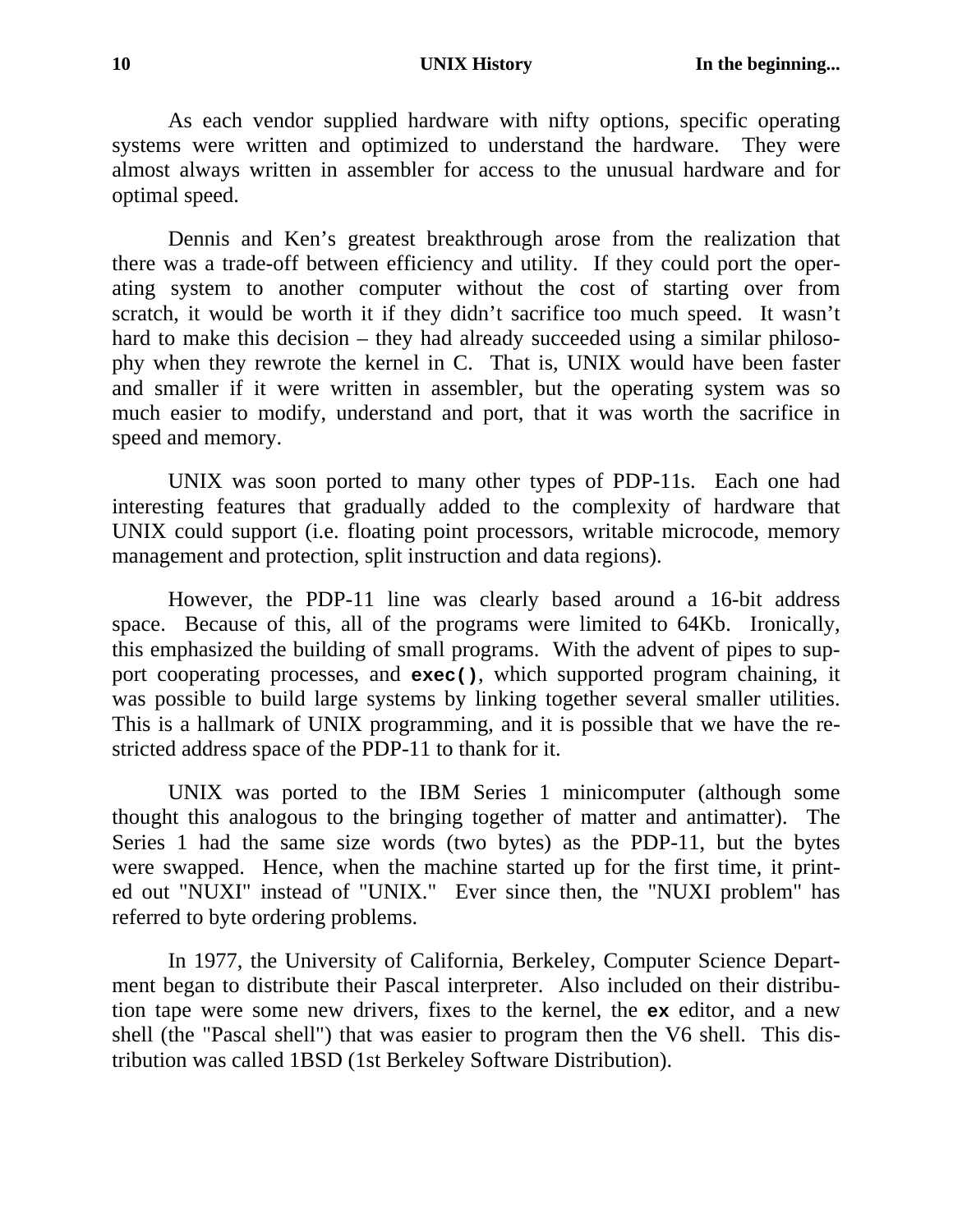### **Philosophy UNIX History 11**

### **1.3 Philosophy**

By this time, UNIX had most of the features that we associate with it today. We have already mentioned its portability. Other features that were touted were: 1) the unification of file, device and interprocess I/O, 2) the ability to initiate asynchronous processes, 3) the ability to replace the default shell with another, and 4) a hierarchical file system.

There were other attributes that made UNIX great, but the preceding attributes were considered absolutely inarguable. What is amazing is not that most systems in the '70s did not have these attributes, but that many recent systems in the '80s do not (e.g., the flat file systems of IBM's CMS).

Some other noteworthy attributes were:

1) The consistency of the commands and libraries. This allowed the building-block approach, as already noted, to work easily. Since programmers had to assume the output of their program might be used as input to another, they did not throw in excess verbiage such as pockmarks the landscape of other operating system's utilities. Most programs used standard input and output.

Libraries and system calls provided one way of doing things, typically the simplest that would solve most of the problems. This carries over from the kernel, which was so small that it could be read and understood in its entirety by a single programmer.

2) The dominant file type was text. For example, **/etc/passwd** could be modified with a text editor. On most other systems, you had to use a special program to read and write the data files required for each part of the operating system. With UNIX, however, once you know an editor, you can edit and control everything.

3) The shell could be used for programming, since it had rudimentary control structures and parameter passing. Many people never bothered to learn C because the shell and existing programs could be combined so easily. Interestingly, the shell control structures (e.g., **goto**, **test**) were actually implemented as separate programs.

The Sixth Edition manual was less than 300 pages and fit comfortably in one volume. The entry for **sh** was three pages long.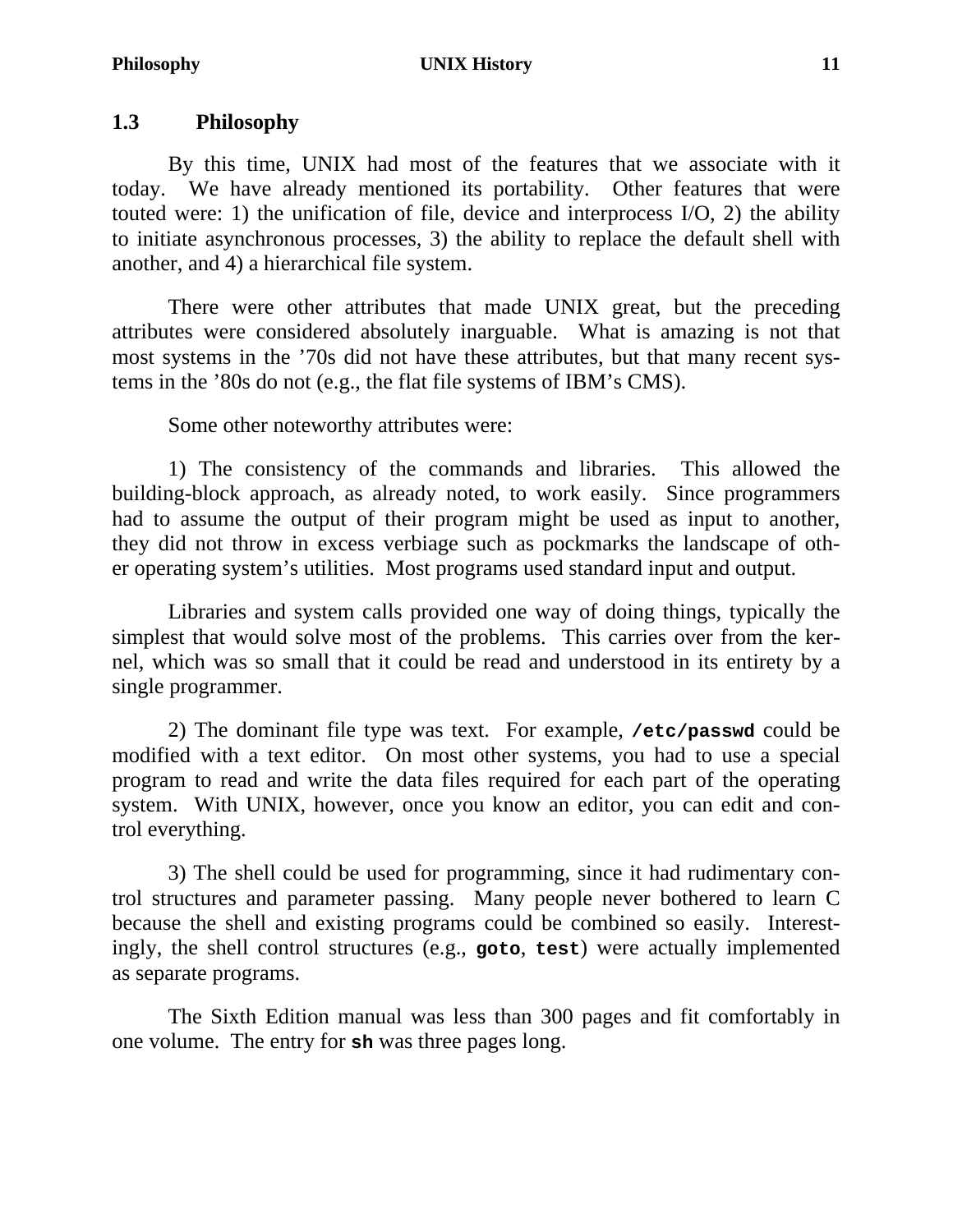By the end of 1978, there were over 600 UNIX installations. Most were universities and government facilities.

### **1.4 1979 – Seventh Edition**

In 1979, the Seventh Edition UNIX system was released. Version 7 featured a full K&R C compiler, including, for the first time, casts, unions and typedefs. A more sophisticated shell (known as "**sh**" or the "Bourne shell," after one of its authors, Stephen Bourne) was provided. The system supported larger files. And the results of the porting effort were felt through a more robust kernel and new device drivers for many peripherals.

The programmer's manual for the Seventh Edition grew to about 400 pages (which still fit in one comfortable volume). The UNIX Readings became the second and third volumes, approximately 400 pages each.

John Reiser and Tom London ported V7 UNIX to a VAX at Bell Labs. This port was called UNIX 32V. In some ways, the VAX was a lot like a big PDP-11 and by treating it this way, the porting effort was made relatively easy. This is an example of a machine with an obvious hardware capability (paging) which was ignored in the interest of getting UNIX up and running quickly. Nonetheless, this nonpaging version of UNIX was used widely and for a long time within the Labs, because it had a much larger address space (4Gb) than the PDP-11. This version was made available to Berkeley, which used it as a base for further research efforts.

Whitesmith was the first commercial C vendor. Unfortunately, the licensing aspects weren't entirely clear, so the library for the C compiler deliberately used incompatible subroutine and argument conventions. Later, it was judged that there were no copyrights on the C user interface (e.g., subroutine names). Whitesmith's C is now compatible with UNIX.

### **1.5 Politics – Part I**

At the birth of UNIX, AT&T was an assemblage of communicationrelated companies. These included Bell Telephone Laboratories (often called BTL, Bell, Bell Labs, or The Labs) and Western Electric Co. (WECo). Due to an earlier antitrust court decree, AT&T was prohibited from participating in particular nonregulated areas. While it could do research on UNIX, it could not possibly attempt to market any products based on UNIX. In fact, it was not clear whether computer software was allowable, but it seemed that if it became profitable (and there seemed little hope of that), AT&T would run afoul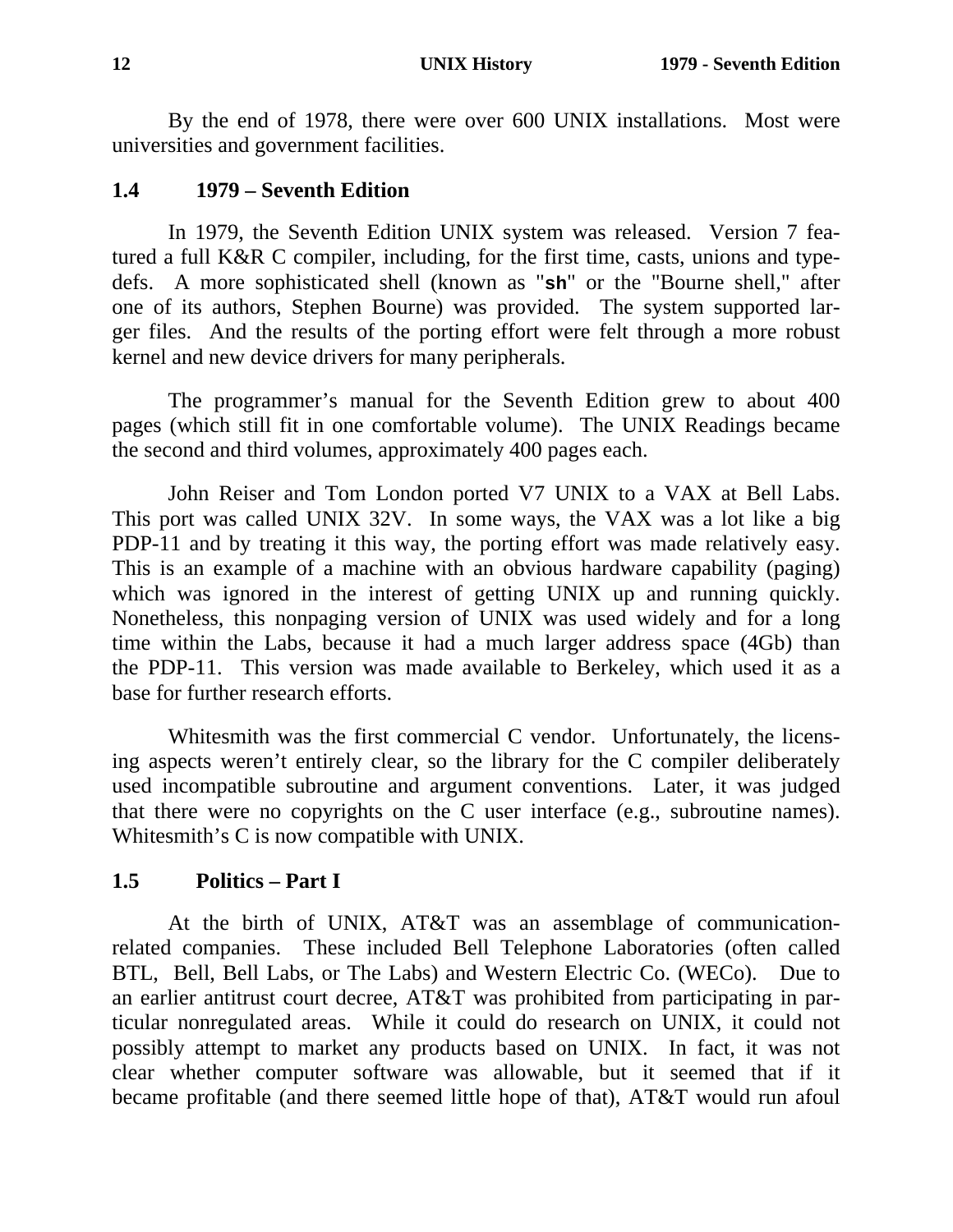of the earlier consent decree. Either way, UNIX seemed a lost cause as a commercial product. Naturally, management was not inclined to sponsor development on an unmarketable product. This, then, was what faced Ken and Dennis and UNIX in the early '70s.

Dennis and Ken were located at Bell Labs in Murray Hill, NJ, where the actual UNIX research was done and they didn't particularly care about product development. They were having far too much fun playing with their new baby. However, it was strange to have something that was becoming very popular throughout the Labs that could not be distributed outside. Plus, no one had the direct responsibility of supporting UNIX externally. According to Tannenbaum:†

> *BTL didn't really have a distribution policy in the early days, you got a disk with a note:*

> > *Here's your rk05, Love, Dennis.*

*If UNIX crapped on your rk05, you'd write to Dennis for another.*

Eventually, Bell succumbed to the pressure for distributing UNIX. It developed a simple licensing policy: No support, no trial period, no warranties, no advertising, no bug fixes, and payment in advance.

However, a tremendous number of people were using UNIX at Bell internally. In order to support all these projects, a UNIX support group called USG (UNIX Support Group) was created. Unfortunately, USG was allowed only to provide support, not to do any development. The result was that, both inside and outside Bell, users did their own development. This was further encouraged by the complete access to the source code that came with UNIX. USG created several releases of UNIX, most of them only available inside the Labs.

At the same time, PWB was doing both support and development on a different version of UNIX. Furthermore, PWB was able to be distributed outside of Bell Labs as well as inside. Needless to say, there were a lot of hard feelings between these two groups. Each one thought that what it was doing was the right thing, and that the other was wrong. For example, the PWB shell was different than the USG shell.

Yet another version of UNIX was called MERT, for Multi Environment Real-Time. MERT was similar to the virtual machine concept. UNIX (or

<sup>†</sup> Andy Tannenbaum, "Politics of UNIX," Washington, DC USENIX Conference, 1984.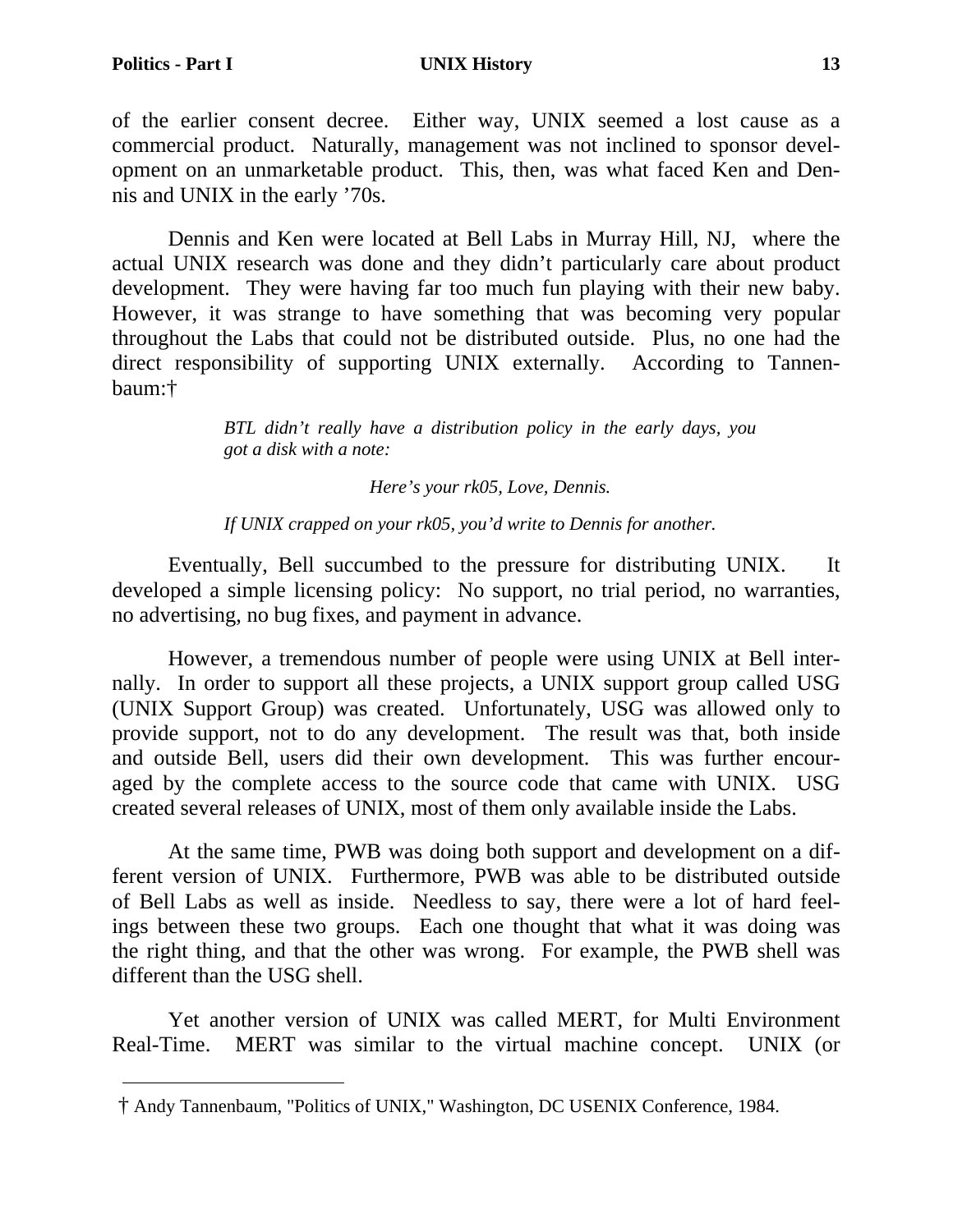rather, a special version of it) could run on top of MERT and take advantage of some of MERT's real-time facilities.

Outside Bell Labs, many licensees chose to use either PWB/UNIX or the research version from Ken and Dennis, while inside the Labs, users used one of USG's UNIX, MERT, or the other two. (In fact, there were actually more versions. For example, LSX was a version of UNIX (c. 1977) for the LSI-11 microprocessor.) The multiplicity of UNIX systems was already quite annoying.

By this time, many UNIX licensees had installed one or another version of UNIX on PDP-11s or ported it to other hardware. Working with UNIX was much more satisfying to most programmers than the alternatives because:

1) UNIX came with the complete source and documentation. It was selfsupporting. You had the very same environment that the UNIX developers had. You could modify UNIX yourself.

2) UNIX was small. You could understand the code. Most of the algorithms were simple. You could modify UNIX with some confidence in what you were doing.

3) There was no warranty to void. Since the system came without support, you had nothing to lose. At worst, you could go to the backup tapes. At best, you could make a faster system or add a new feature.

4) The UNIX manuals were readable. They were only a couple hundred pages. And it wasn't hard to read through them all. A single person could easily grasp them in their entirety.

Several institutions which were hotbeds of UNIX activity were:

### *Rand, Harvard and BBN*

Rand had developed the first interactive time-sharing system and was quick to see the value of UNIX. Rand contracted with Walt Bilofsky at BBN (Bolt Baranek & Newman, Inc.) to develop the first screen editor for UNIX. Known as the "Rand editor," this was the first screen editor for UNIX, and it became one of the first programs developed outside the Labs that became a "necessity" to have. You took for granted that after bringing up UNIX, the next step was to install the Rand editor. (In truth, the Rand editor came with its own set of problems. The worst was that it was a terrible resource hog in terms of CPU cycles and bandwidth.)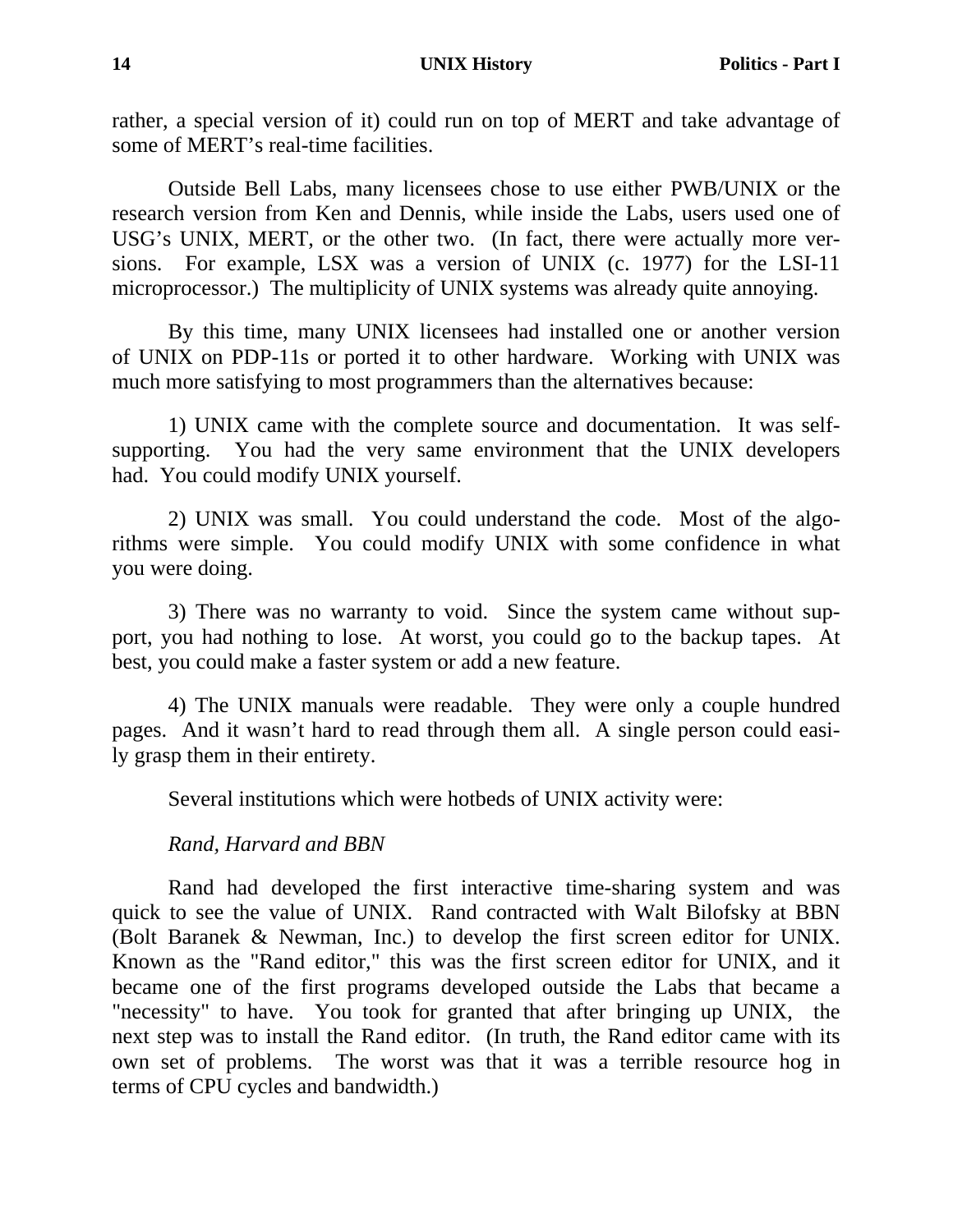This kind of practice continues. One brings up UNIX and immediately loads in a lot of public-domain tools (e.g., GNU Emacs, RCS, Usenet) that have become essential to UNIX programmers. Even today, people are not satisfied with UNIX straight from the factory!

At the time that the Rand editor was written, neither Rand nor BBN actually had UNIX systems. They went to Harvard which had a Version 4 system and borrowed time on that. In return, Harvard got to use the Rand/BBN enhancements. Later they added their own, some of which were reincorporated back into Version 5. For example, Brent Byer added split I/D (Instruction/Data) space to support the PDP-11/45 which had separate mapping registers.

BBN continued doing contract work and later played a very important role in the development of UNIX at Berkeley. At this time, BBN had already been involved with the Arpanet, a network developed for the U.S. Department of Defense (DoD). BBN applied its experience and gave UNIX the ability to communicate using the DoD protocols. This work was enhanced and bundled into Berkeley's software distribution. The result was that companies using Berkeley UNIX could perform internetworking for free. This led to the early relationship between UNIX and networking.

*Lawrence Berkeley Laboratory – The Virtual Operating System (VOS) and the Software Tools Project*

While at Lawrence Berkeley Laboratory, Dennis Hall, Deborah Scherrer and Joe Sventek read *Software Tools* by Brian Kernighan and P. J. Plauger, and decided that the book made a lot of sense. They implemented all of the tools the book presented, including a shell. What is very interesting is that they did it on a machine that did not run UNIX!

In order to be portable, all the tools were written in Fortran 66, since this was the only language that was available on most computers. Unfortunately, Fortran was not well suited for systems programming and Ratfor ("Rational Fortran") was soon born. Ratfor was an attempt to enhance Fortran with many of the features of C (e.g., better control flow constructs). Ratfor was (and still is) implemented as a preprocessor that takes Ratfor code and produces Fortran code. The latter can be compiled by any Fortran compiler. This allowed anyone to easily bootstrap the Software Tools onto their system with minimal effort.

It didn't take long before they had ported Kernighan and Plauger's tools to several operating systems. Along the way, they learned what abstractions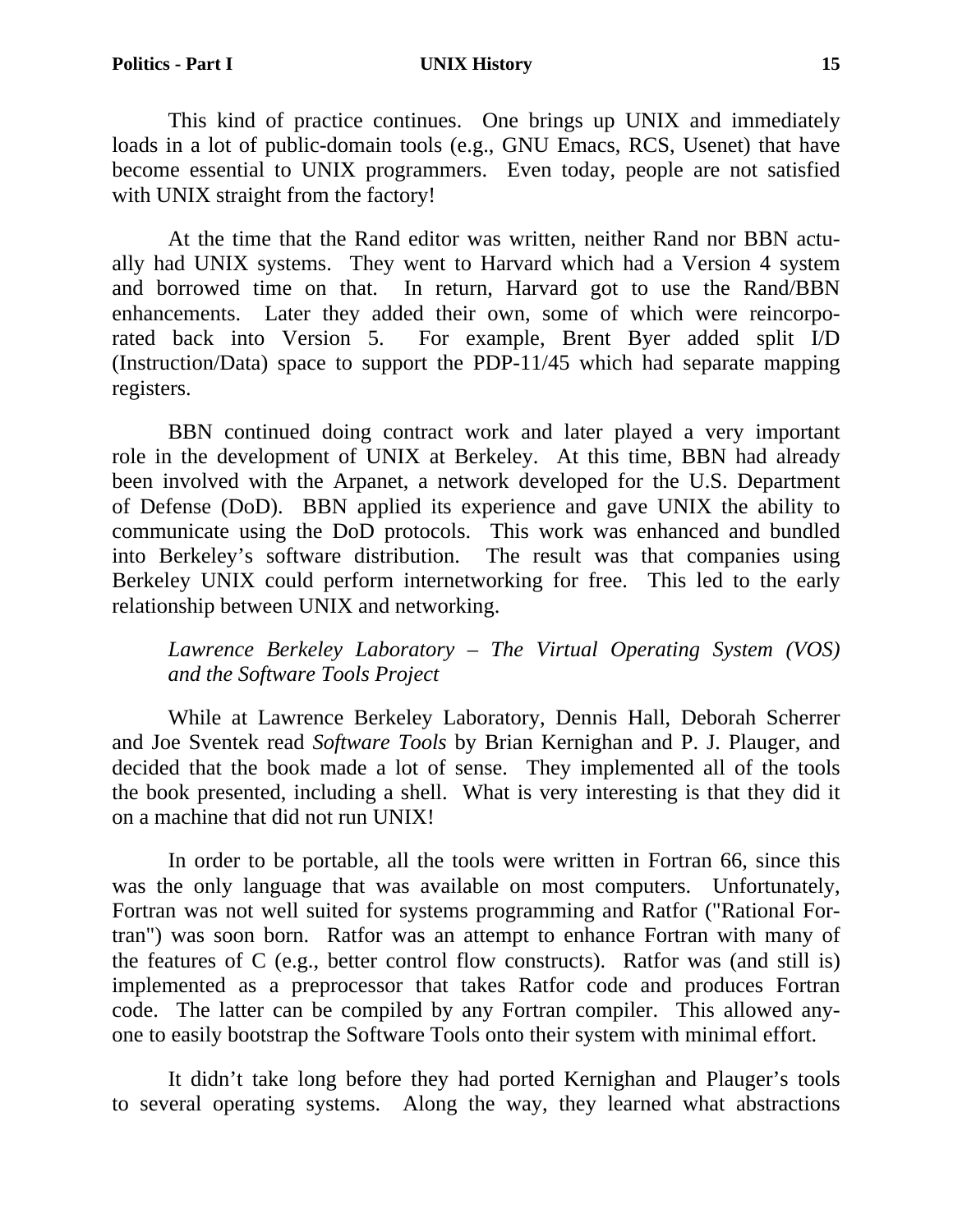were valid across machines and which ones were not. In 1979, the Software Tools Project as it had come to be known, held a joint conference with USENIX (the largest technically-oriented UNIX user group). Much of the abstractions were similar to UNIX, and many people saw the Software Tools Project as a chance to bring UNIX to the less fortunate machines that they still owned.

After the conference and further porting to many machines, a specification for a virtual operating system (VOS†) was created. VOS defined a logical layer upon which the Software Tools rested. As long as a machine could support VOS, it could support the tools. While some of the VOS abstractions were hard to implement on some machines, the result was a fine portable development environment – the Software Tools.

One example of the achievement was that the Software Tools supported pipes between processes – even though many systems lacked any interprocess communication or multiprocessing. How was this done? The tools simulated pipes with temporary files. Concurrency wasn't necessary either. It was simulated with program chaining. But the effect was the same, and the user ended up with the same synergy that arises from the UNIX tools paradigm.

The VOS environment was very successful. Still in use today, it brings the good ideas of UNIX to just about any other operating system. Many vendors have integrated parts of VOS into their native operating systems. The original VOS source is in the public domain.

### *Berkeley*

The University of California, Berkeley, Computer Science Department (known as "Berkeley" or occasionally as "Berserkeley") had already had many enjoyable experiences with UNIX early on. Much of their work had been distributed to other sites. Around 1979, Ken taught an operating systems course there while on sabbatical from the Labs. During his stay, he ported UNIX to a PDP-11/70, a very powerful machine capable of supporting many users. His presence encouraged and his work enabled many more students to become involved in UNIX development.

During the same period, DARPA (DoD's Advanced Research Projects Agency) was looking for a universal computing environment for AI, VLSI, and

<sup>&</sup>lt;sup>†</sup> Hall, Scherrer, and Sventek, "A Virtual Operating System," Communications of the *ACM*, vol. 23, no. 9, September 1980.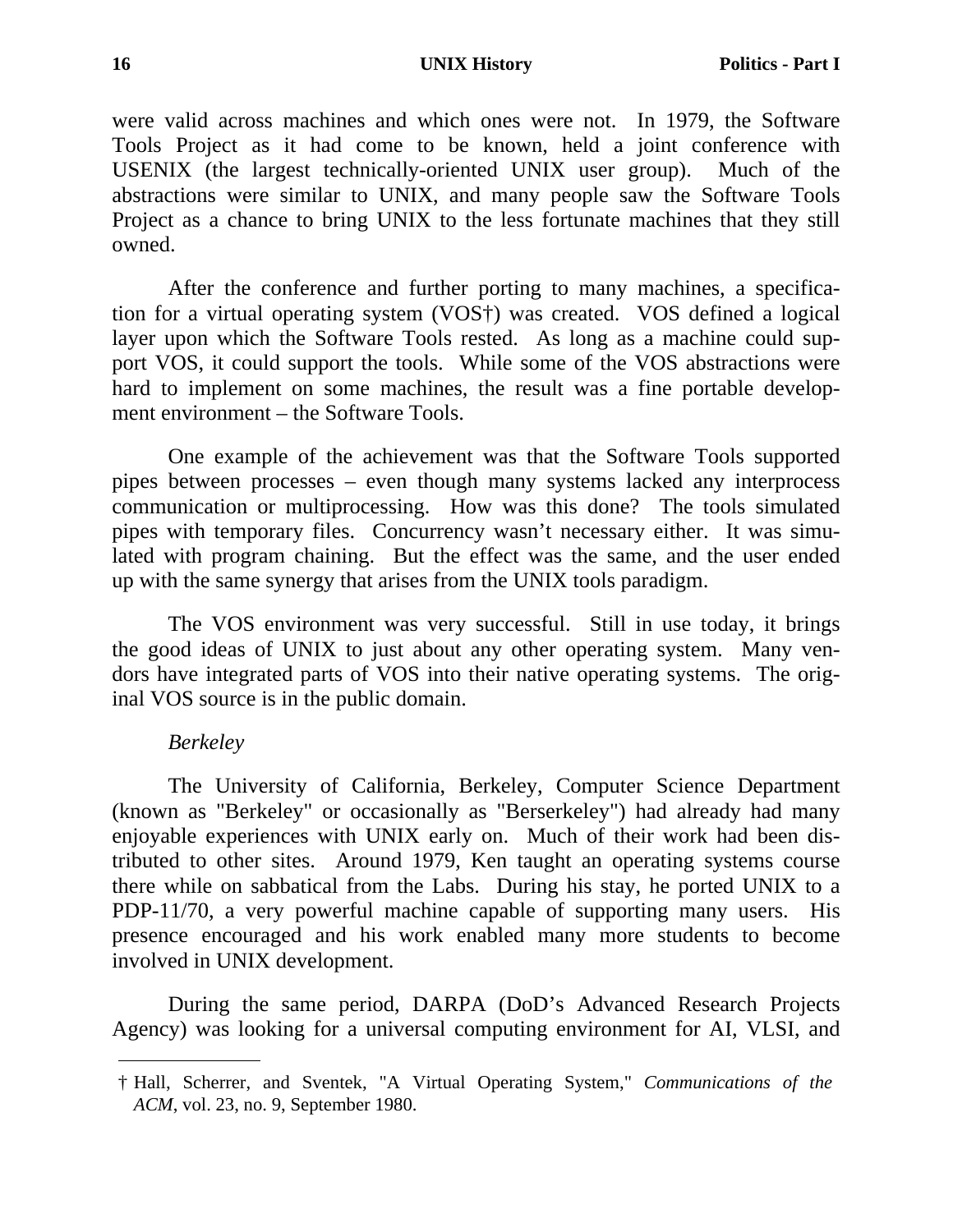vision research, with the intent of saving money and easing development problems. The extensibility, small size and proven portability of UNIX made it a good bet. However, it lacked networking, virtual memory management, and flexible interprocess communication. The primary contender to UNIX was VMS, an operating system developed by DEC for their VAX computers. The VAX was seen as critical – it was the first 32-bit supermini, and it supported VMS which had virtual memory.

Many people were very comfortable with DEC – their PDP-11s had been enormously popular in the research community. However, VMS did have some drawbacks, and DARPA was quite concerned over whether DEC would be responsive to their requests for changes and improvements, since it was a proprietary product. They eventually decided to go with UNIX.

DARPA looked for a place to base their UNIX development project. Besides Berkeley, CMU and BBN were also heavily considered. However, Bill Joy at Berkeley was already modifying the UNIX kernel to support paging on the VAX. While Berkeley became the primary implementation site, a DARPA steering committee composed of representatives from Bell Labs, CMU, MIT, Stanford and BBN oversaw the development of the project. Efforts from all of these institutions were important to the design of Berkeley UNIX.

Bell agreed to let Berkeley redistribute its source code as long as customers had an existing source license from Bell. In particular, you had to get a source license for any system that Berkeley chose to incorporate in their distribution. The license that was required changed several times, as Bell produced a large number of distributions themselves, each of which Berkeley incorporated to some degree.

At first, Berkeley didn't rewrite UNIX but made extensive modifications and enhancements to a version called 32V. 32V was a port of UNIX to DEC's 32-bit VAX by researchers at Bell. For simplicity, they treated the VAX as a big PDP-11, ignoring the hardware's ability to allow programs to address more memory than was physically resident. This is known as *virtual memory*, and Berkeley quickly added this capability, calling the resulting system 3BSD (and 4BSD in 1980). The VAX allowed programs to address one gigabyte of memory even when the machine had only one megabyte of physical memory.

Virtual memory was hard to resist, and since 32V didn't support it, everyone outside Bell (and most inside) ran UNIX from Berkeley. Because of this one asset, the Berkeley extensions became well-known and were considered to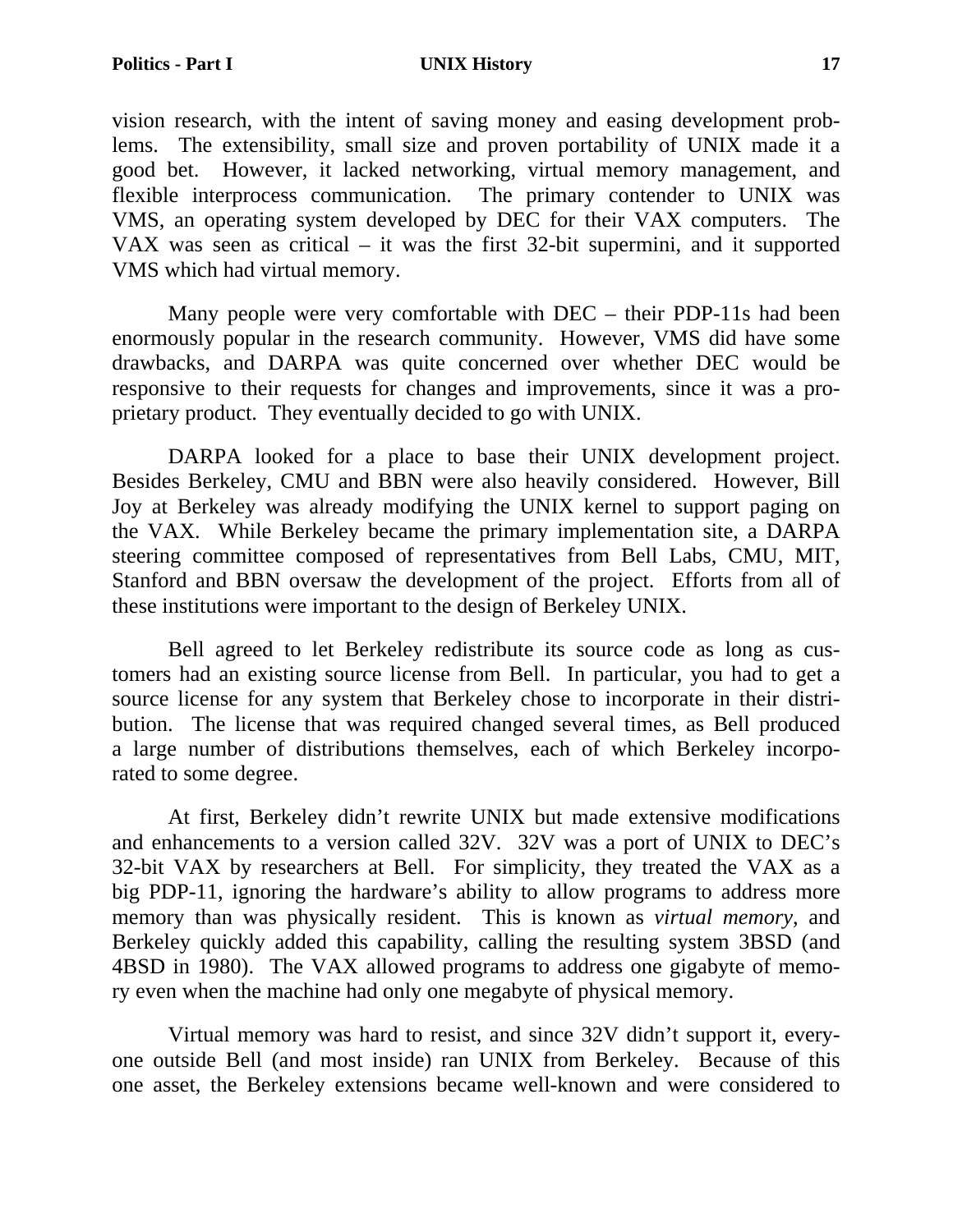be essential to UNIX. In particular, the C shell, **curses**, **termcap**, **vi** and job control were ported back to Version 7 (and later System III) so that it was not unusual to find these features on otherwise pure Bell releases. Indeed, these programs were often referred to as *Berkeley extensions*, as in "our system runs System III plus Berkeley extensions." More recent Berkeley extensions (from 4.2BSD) include networking (DARPA Internet) support and automatic kernel configuration.

Berkeley added many wonderful things to UNIX, but one thing they couldn't fix was support. The university was not about to go into the computer business and provide customer support. This was supposed to be a research project after all (funded by taxpayer's money). Like Dennis' love note about rk05s, early Berkeley tapes came with a suggestion from Bill Joy that "*this is a tape of bits*," meaning there was no guarantee of anything, and that complaints should be directed to **/dev/null**.

In reality, the Berkeley people were fairly reasonable about bugs. They kept a bug list accessible via electronic mail. And they fixed many problems people discovered, as well as incorporated other people's fixes into their code. Eventually a company was formed to support the Berkeley distributions, called Mt. Xinu. Its slogan, "We know UNIX forwards and backwards" is a clever reference to "Mt. Xinu" being the reverse of "UNIX ."

Releases of Berkeley software remain labeled as "4.X BSD" even though the differences between them are dramatic. Berkeley wanted to relabel 4.2 as "5.0" except that university regulations would have forced it to relicense all of its "customers." As it turned out, Berkeley had to do it anyway because of code that was included from a new release of the AT&T software.

AT&T also seems to have stuck with the label of "System V" for dramatically differing versions of its most recent versions of UNIX. AT&T probably spent so much money saying "UNIX System V. From AT&T. From now on, consider it standard." that it doesn't make sense to change the name. Instead, AT&T will issue new "major releases" (e.g., UNIX System V Release 4.0).

### *Digital Equipment Corporation*

DEC (Digital Equipment Corporation) was in a strange position. All of the original UNIX users ran UNIX on DEC hardware (namely PDP-11s and VAXen). However, DEC provided no support for UNIX. Indeed, this became a serious problem on certain types of hardware bugs. Often the DEC diagnos-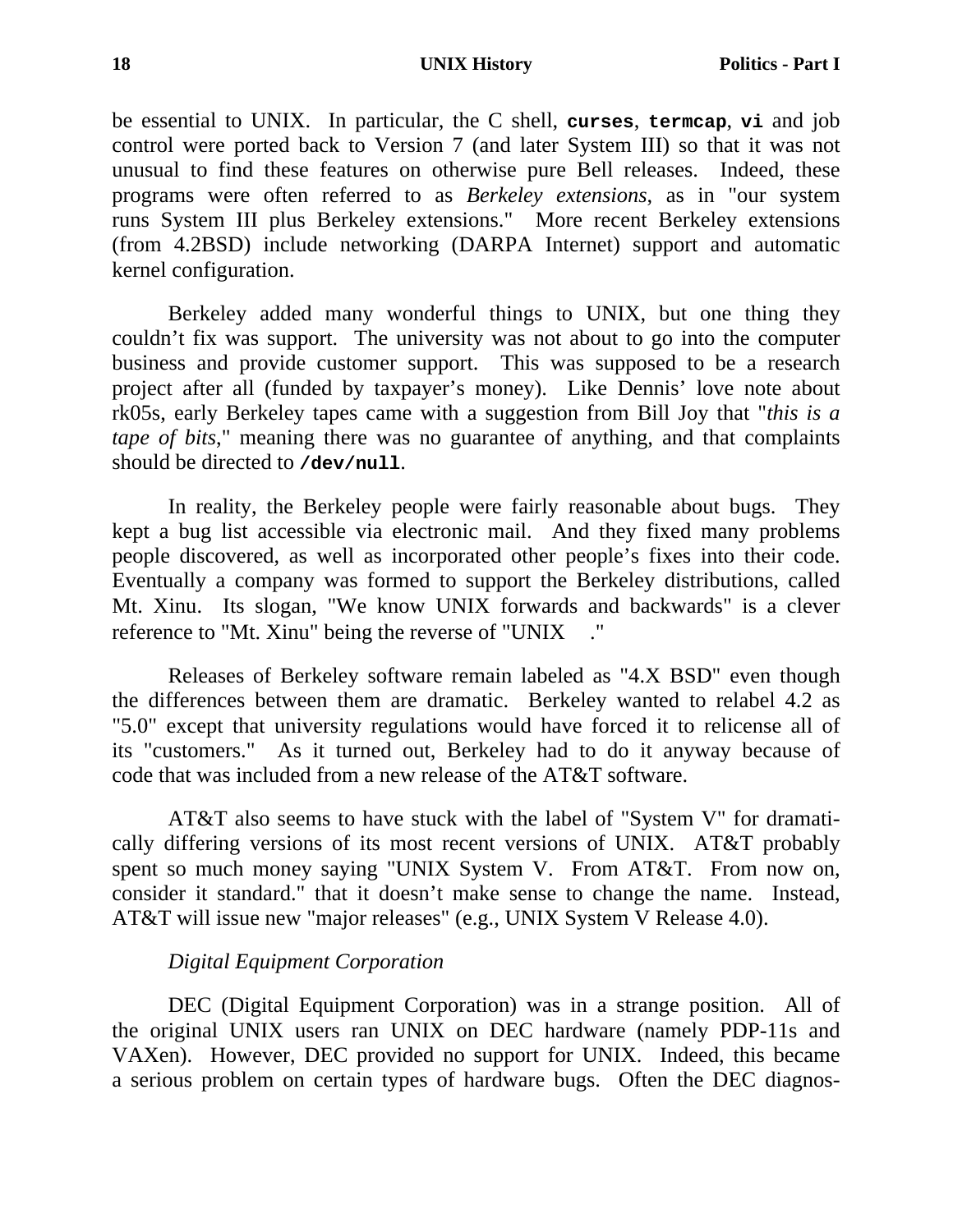tics and DEC operating system would run successfully, but UNIX wouldn't. You were on your own.

Nevertheless, there were people inside DEC interested in UNIX. Further, it became clear that UNIX could not be ignored in the final profit and loss statement. For one thing, UNIX gave users a lot of new freedom when choosing software and peripherals. DEC systems forced you to use terminals and software designed (usually by DEC) specifically for DEC computers and operating systems. UNIX had relatively few restrictions by comparison.

The final blow came when UNIX was ported to other machines besides DECs. DEC realized that given the choice, users would buy machines from vendors who supported the operating system they were interested in running. DEC is now fully committed to supporting UNIX (which it markets under the name ULTRIX) but it would prefer that users choose its proprietary operating system, VMS, and become locked into its hardware line. DEC, however, does not wish to refuse the large number of UNIX users that are interested in DEC hardware.

In 1986, there were approximately 6,000 DEC ULTRIX licenses, 14,000 Berkeley 4.X BSD licenses and 20,000 AT&T System V licenses for DEC's VAX hardware. Since then, DEC has picked up support for UNIX on most of its old computers and all of its new ones. Interestingly, at the same time, AT&T dropped support of UNIX on any DEC hardware.

#### *Et Al.*

Besides the ones listed here, many other universities and research institutions created important UNIX applications and extensions. Located in Canada, Australia, New Zealand, Europe and throughout the U.S., some of these institutions released their versions, or rereleased a Berkeley or AT&T version with its enhancements and name tacked somewhere in the original. Some diverged enough so that they could no longer be considered UNIX. The profusion was really overwhelming.

Many contributors did not have the interest in handling their own distributions, instead sending them on to Berkeley (which seemed to use everything). Because of this, Berkeley unintentionally takes credit for much work that was done elsewhere.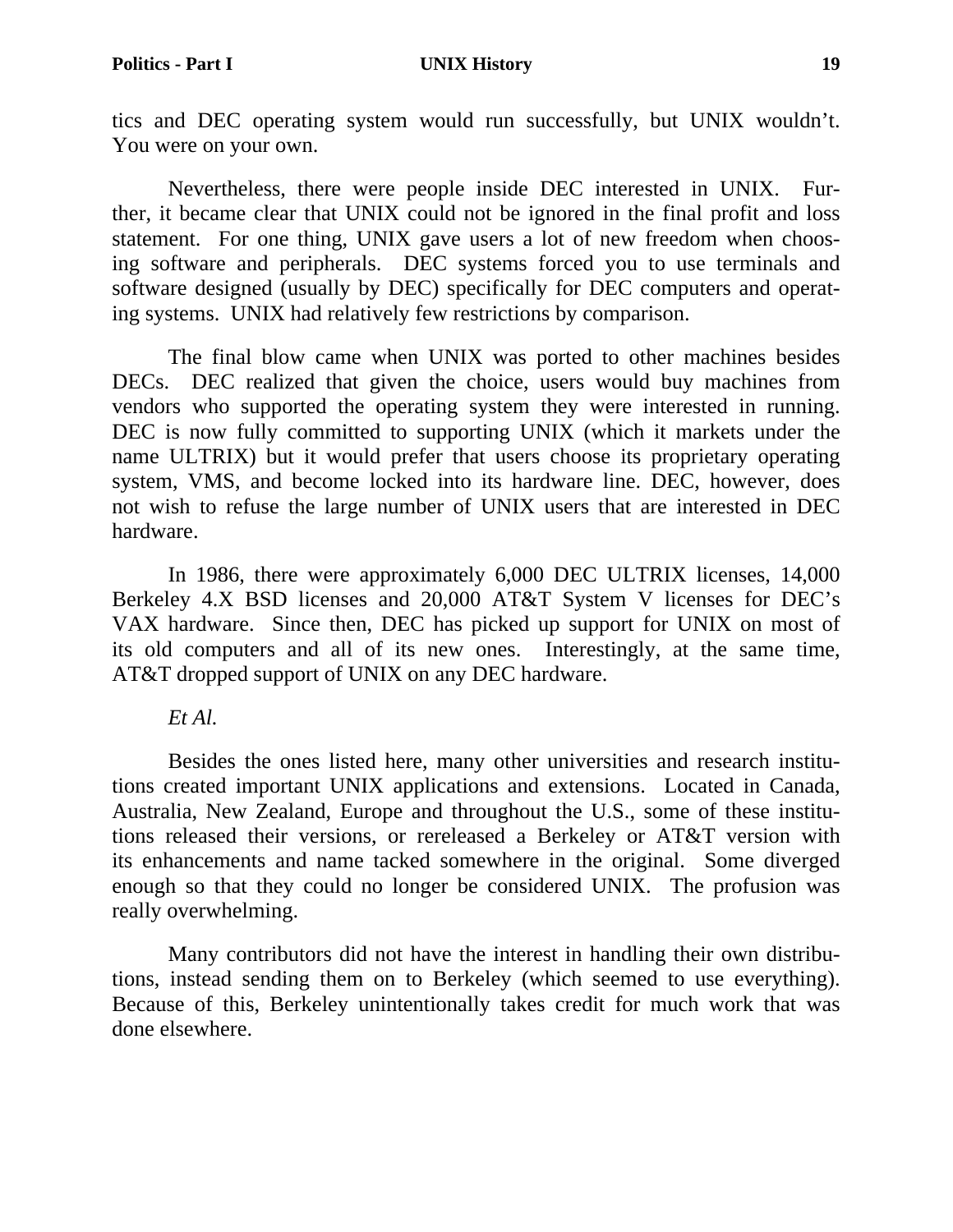## **1.6 Politics – Part II**

The UNIX source is considered a trade secret. If you were to get access to UNIX source without signing a license, UNIX would no longer be a trade secret, and you could theoretically sell UNIX without paying royalties to AT&T (although you might have to pay your lawyers more than the license would have cost you, fending off legal action). Therefore, AT&T jealously guards the UNIX source so as not to lose their trade secret status. However, AT&T has gone out of their way to continue to make UNIX available for instructional purposes. Educational licenses are still cheap, and students do not have to sign licenses or nondisclosure agreements before they can see the source. Nonetheless, you and your company as licenser can be held liable should someone make "*unauthorized use or distribution of the code, methods, and concepts contained in or derived from the UNIX product*." Oh, and the UNIX manuals are protected by copyright, too!

AT&T was in the strange position of not being in the software business and yet issuing software licenses. Needless to say, its licenses were quite different than other software licenses. Early licenses were issued by the Western Electric Co., since that was where the licensing office of AT&T was. Now licenses are issued directly by AT&T.

The original licenses were *source* licenses. You got the complete source designed to run on a couple of different kinds of PDP-11s. You could run it on one machine. Commercial institutions paid fees on the order of \$20,000. If you owned more than one machine, you had to buy *binary* licenses for every additional machine you wanted to run UNIX on. They were fairly pricey at about \$8,000 considering that you couldn't resell them. On the other hand, educational institutions could buy source licenses for several hundred dollars – just enough to cover Bell Labs' adminstrative overhead and the price of tapes.

At this point, UNIX was sold "as is." And even though AT&T sold binary licenses, they didn't sell binaries themselves. Any company that wanted to run UNIX had to buy at least one source license, and find some UNIX expertise. Many companies and consultants sprang up to fill this void. The first company to commercially support UNIX was Interactive Systems Corp in 1977. Its product was called IS/1 and ran on PDP-11s (of course).

In 1980, AT&T finally created *distribution binary* licenses. Binaries covered by this license could be resold by a developer to other companies. These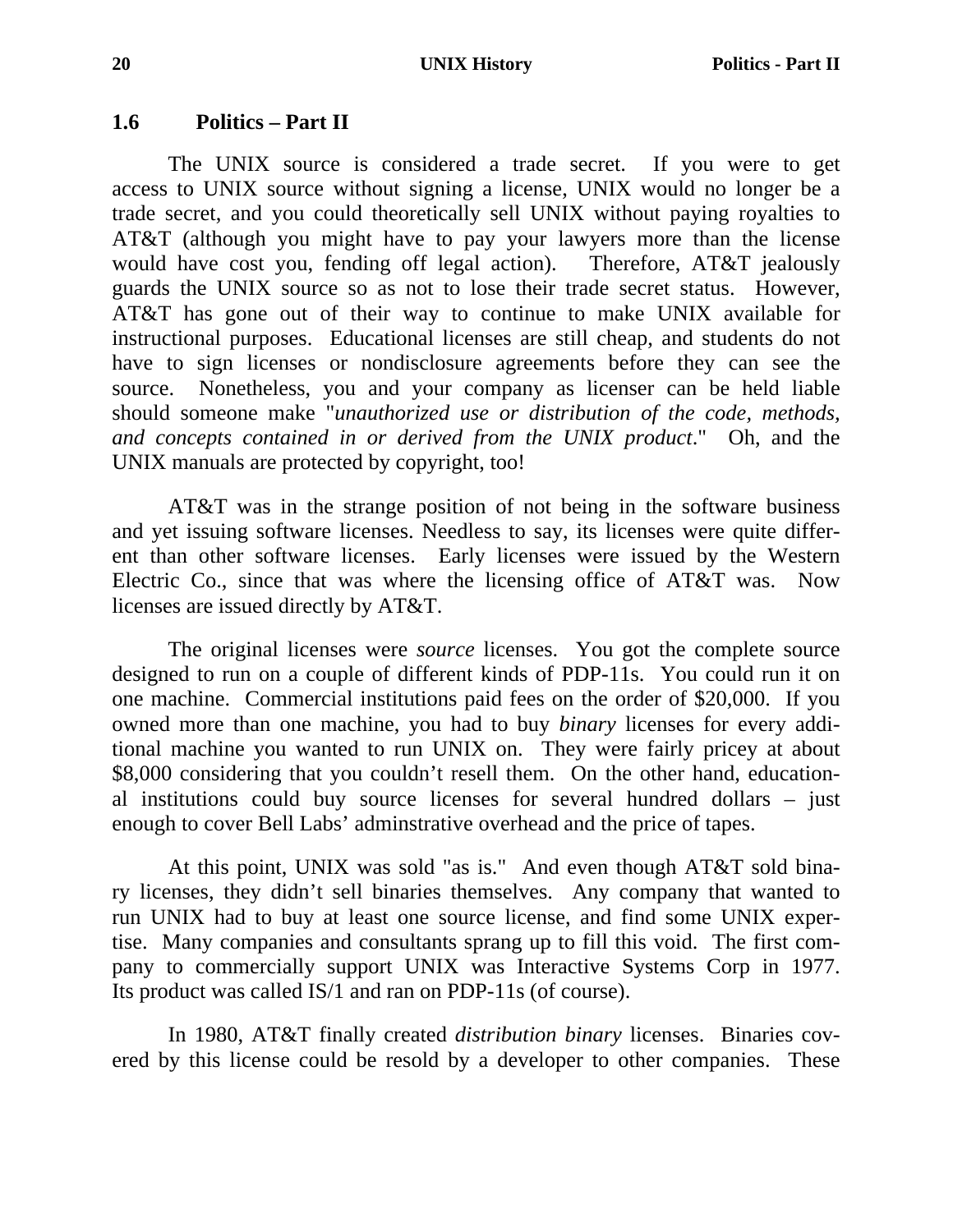were much cheaper than the original binaries – distribution binaries were about \$1,500. The first company to use these licenses was Onyx Systems.

Interestingly, the Onyx system was built using a Zilog  $Z8000$  CPU – a microprocessor! This was the first commercial microprocessor-based UNIX, and it would not have been able to sell had it been bundled with a software license that doubled its price. Within a year, several more companies introduced UNIX systems based on microprocessors. With prices going as low as \$10,000, these prices brought UNIX systems within the reach of many businesses which previously had only considered CP/M, MP/M or other inexpensive micro-based operating systems.

### **1.7 UNIX Cloning**

An alternative to UNIX licensing is UNIX cloning. UNIX clones, lookalikes, work-alikes, and so on, are usually compatible at the system call level, with the kernel completely rewritten.

By doing this, vendors do not have to pay the high price of a UNIX license nor do they have to put up with AT&T's unusual licensing requirements. Many vendors have done just this and been quite successful.

The earliest system that could be called a UNIX clone was IDRIS, produced by Whitesmiths, Ltd. Since some of its employees had previously worked at AT&T, Whitesmiths was understandably worried about using proprietary AT&T information. Whitesmiths realized that many of the UNIX concepts were not proprietary in themselves, but that the code was. So it completely rewrote the kernel using original code. Further, it purposely chose different library names, order of arguments, and so on. This wasn't done simply to avoid lawsuits – Whitesmiths also thought it was correcting design flaws in UNIX. Besides, it appeared that AT&T was not going to be successful in bringing UNIX to market.

AT&T finally decided that it could not, or would not, prevent nonlicensed systems from using the same calls and calling sequences. Whitesmiths eventually relented, changing most of its system and library calls so that IDRIS was compatible with AT&T's UNIX. Many other cloners joined in the fray at this point and remain there to this day.

Besides the pricing structure, there were many other reasons to avoid "real" UNIX. It wasn't supported by AT&T. AT&T did not discuss the direction or the future of UNIX. It wasn't clear that AT&T was committed to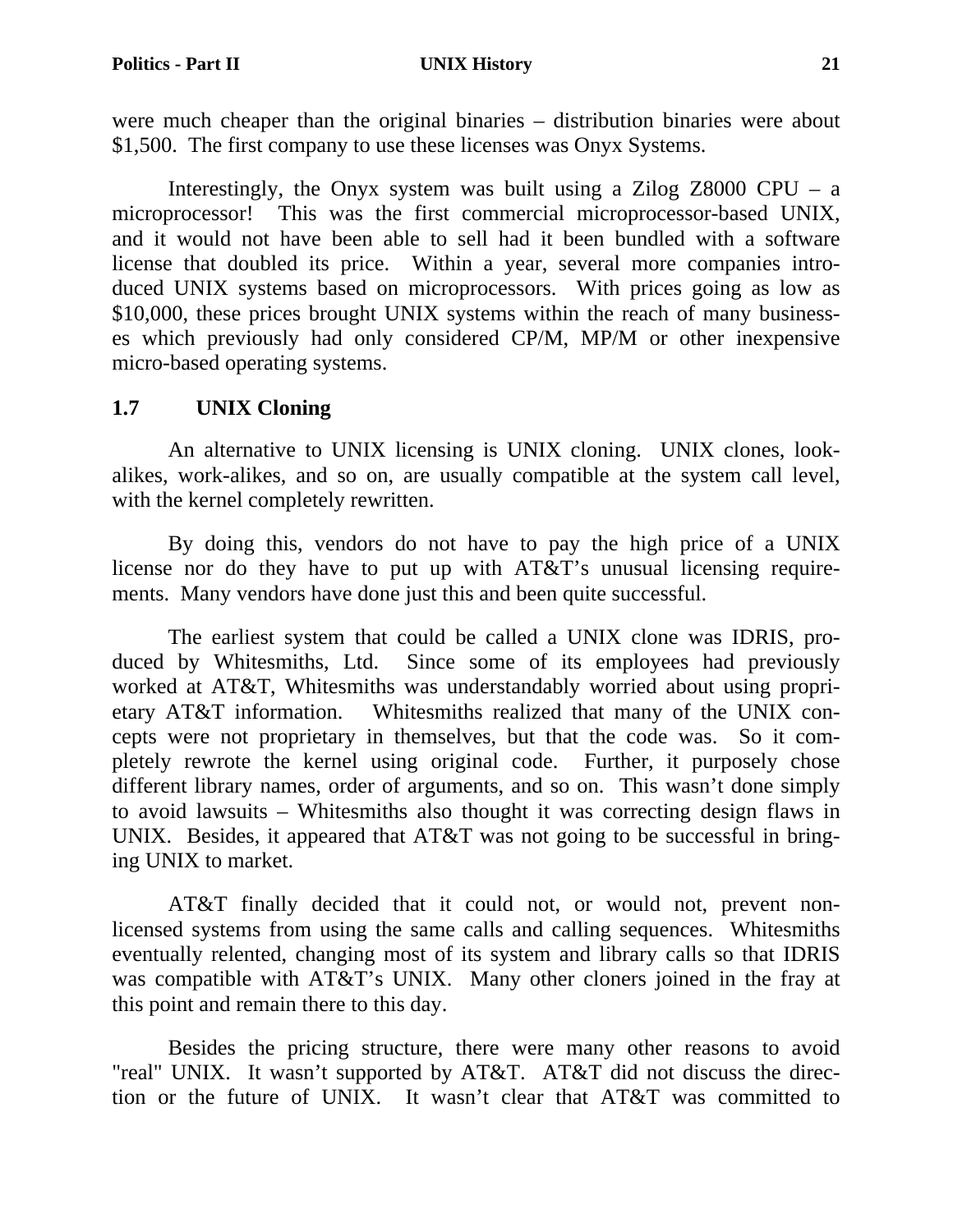UNIX. The pricing was high, and its structure changed frequently. Most importantly though, vendors wanted to add so many fixes and features, that it was not clear that there was any reason to start with the AT&T sources if they had to modify so much of them. In the end, many vendors felt like they were simply paying for the right to use the UNIX trademark. UNIX cloners were at the root of the UNIX standards efforts in attempts to obviate the desire to use the AT&T trademark.

### **1.8 The UNIX Trademark**

Originally, "UNIX" was an unregistered trademark of Bell Telephone Laboratories. Early papers often noted this by placing a dagger or a  $\bar{w}$  symbol next to the first occurrence of "UNIX," along with a footnote at the bottom of the page. The symbol  $\overline{m}$  is actually the correct designation for unregistered trademarks, but AT&T supplied a macro with early versions of **troff** for displaying "UNIX" automatically which generated the dagger footnote. "UNIX" is now a registered trademark of AT&T. Thus, the symbol  $\circledast$  is correct. The appropriate footnote upon first appearance of the trademark is "UNIX is a registered trademark of AT&T." (UNIX is also a trademark of a line of audio equipment marketed by Marantz in Japan.)

Strictly speaking, a trademark permits the owner to keep others from using that mark in trade. If you are offering a UNIX product, for example, you must abide by AT&T's rules for their trademark because you are using it with their permission. AT&T distributes a brochure explaining use of the word "UNIX" in trademarks, appearance, grammatical usage ("*UNIX is an adjective, not a noun*"†) and in company names.

If you writing ordinary English discourse (such as in this book), you may treat requests from AT&T as indications of their preference, but you do not have to abide by them. For example, many people prefer "Unix" to "UNIX." Indeed, common English practice dictates that trademarks are spelled with an initial capital, unless they are acronyms in which case they are all capitals. "UNIX" is not an acronym.

Licensing has continued to get more complex with each release of UNIX. AT&T has created a complex licensing structure which varies in restrictions, use and cost depending upon the use, user, machine and version of UNIX. For example, UNIX varies in price for government, commercial or educational users. UNIX on machines with multiple CPUs costs more than on

<sup>†</sup> You will soon realize that we can't stand this rule.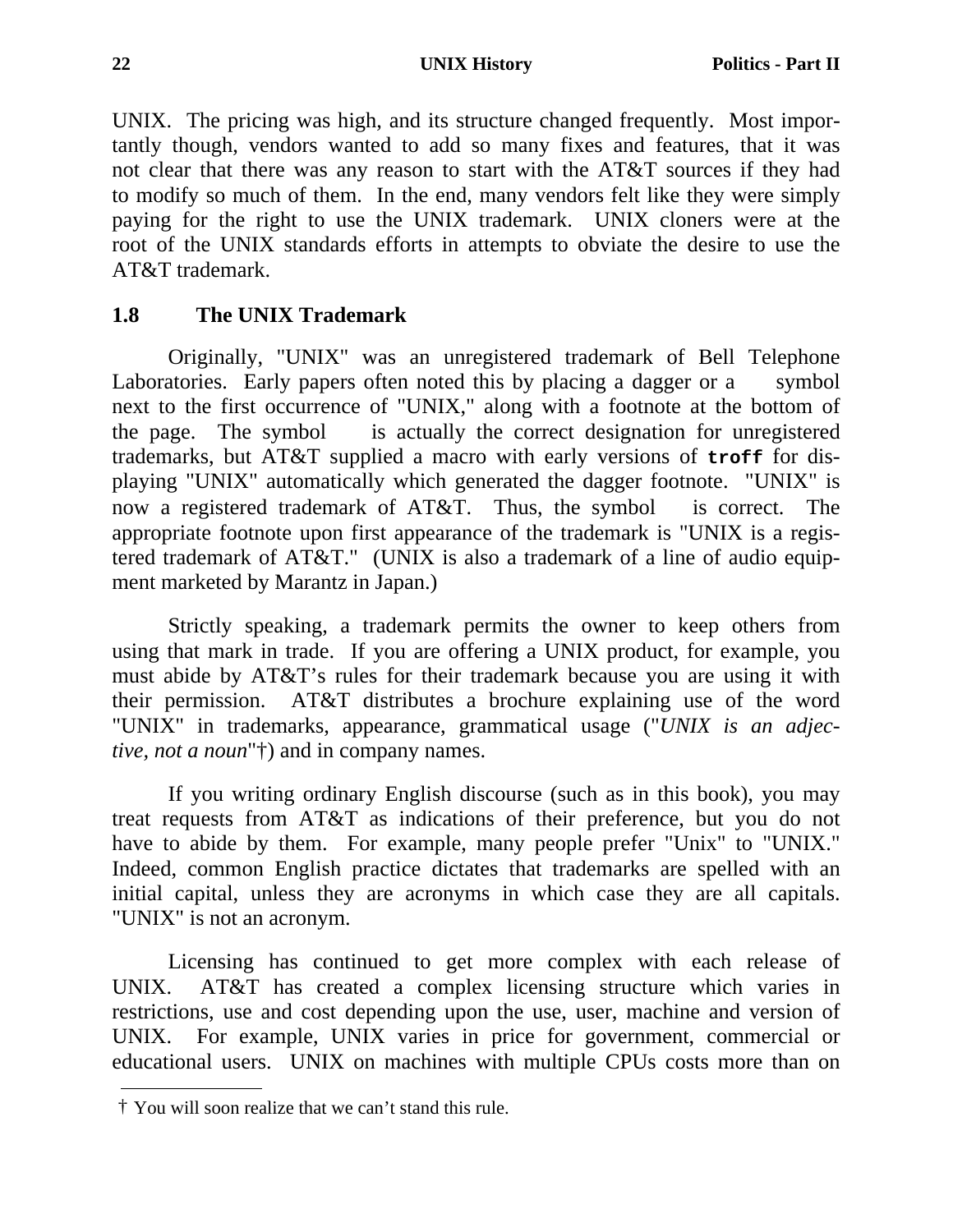single CPUs. And UNIX can be bought unbundled at different prices for just the kernel, the applications, or the complete sources.

Licensing is such a confusing issue that we refer you to your and AT&T's lawyers. /usr/group, a UNIX user's group, has also published very comprehensive papers on the subject.

#### **1.9 Recent History: 1980-1986**

As UNIX began to mature, its popularity in the commercial market grew enormously. One of the catalysts of this was /usr/group. /usr/group started off almost as a splinter group from USENIX. USENIX was concerned with the UNIX research and had little interest in promoting its market potential. Financial analysts, bankers, accountants, and other nontechnical people were very turned off by the USENIX attitudes which seemed to them somewhat elitist, as in, "*If you don't have the source and hack the kernel, you aren't worth talking to.*"

In early 1980, Bob Marsh held a meeting of CommUNIX at the National Computer Conference. Interest from commercial users and vendors was there, and the group incorporated as /usr/group the following year, producing a regular newsletter called *CommUNIXations*, and an semiannual trade show called UniForum. These and other /usr/group activities focused on concerns of the UNIX marketplace such as standards, licensing and product information. The first UNIX product catalog, in 1981, listed 250 UNIX products from 100 companies. Within a year, /usr/group had well over 1,000 members.

The period from 1980 to 1983 saw an explosion of new UNIX companies. This was a result of two factors. One was that a growing number of graduating students were extremely unwilling to give up the enjoyable UNIX environments that they had used all through school. The second was that the introduction of several low-cost 32-bit CPUs allowed the design of cheap personal UNIX workstations.

Each of these factors would have been meaningless without the other. Without sufficient UNIX workstations, ex-students would have been forced to use whatever proprietary operating system a vendor offered, perhaps with help from the VOS project. And if the ex-students didn't exist, the UNIX vendors would never have been able to sell their products to users already entrenched in propriety products.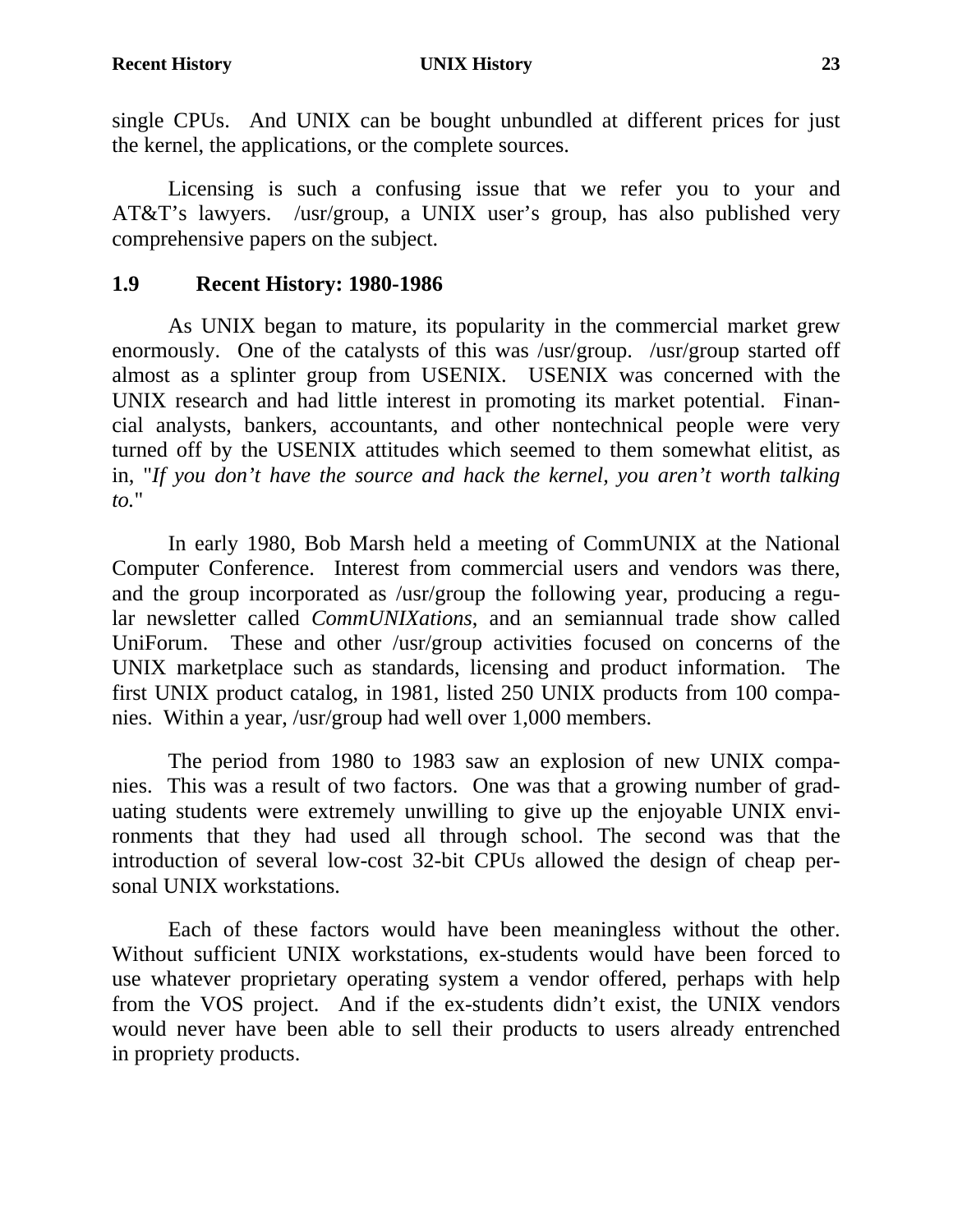*Porters*

"It is easier to port UNIX to a new machine, than an application to a new operating system." – Dennis Ritchie

One of the attractive features of UNIX is the portability of it. It is written in C, a high-level system programming language, not tied to one computer. By comparison to other operating systems, porting UNIX to a new machine is easy. However, it typically requires several months for an experienced porter to do this task. Porting is a specialized and short-term task.

In the early '80s, specialized companies, called porting houses, were born to port UNIX to new computers. They could produce a relatively unchanged UNIX, with little development cost. With hardware costs dropping significantly during this period, it became much easier to design and market a successful computer.

UniSoft Corporation began in 1981, producing a UNIX port called Uni-Plus+. Unlike XENIX, UniPlus has stayed very compatible with the AT&T versions of UNIX. It is estimated that UniSoft has performed 65 percent of all UNIX ports to date.

At the same time, SCO (The Santa Cruz Operation) collaborated with Microsoft on XENIX, which was the first implementation of UNIX on the Intel 8086 and many other microprocessors. Today, XENIX remains the most popular microcomputer implementation of UNIX. It received a particularly helpful boost when Tandy shipped 14,000 XENIX-based systems to small businesses in 1985. The second largest shipper of UNIX systems, Altos, shipped approximately 13,000 XENIX-based systems during the same period.

With the help of these and other porting houses, UNIX was moved to an amazing number of different machine architectures. At the end of 1983, there were approximately 100,000 UNIX sites running on a wide variety of hardware.

Due to the proliferation of companies and products, it became difficult to decide what was UNIX and what wasn't. Would product X run on UNIX from vendor Y? In source form? Binary? With 2 users? 10 users? 100? How about on a UNIX clone? Just what did it mean to be a UNIX clone?

In 1981, /usr/group began the first serious work on UNIX standards. A standard was completed in 1984 and promptly ignored. To this day (and probably till the end of time), UNIX standards continue to be developed by AT&T, the Institute of Electrical and Electronics Engineers (IEEE), the International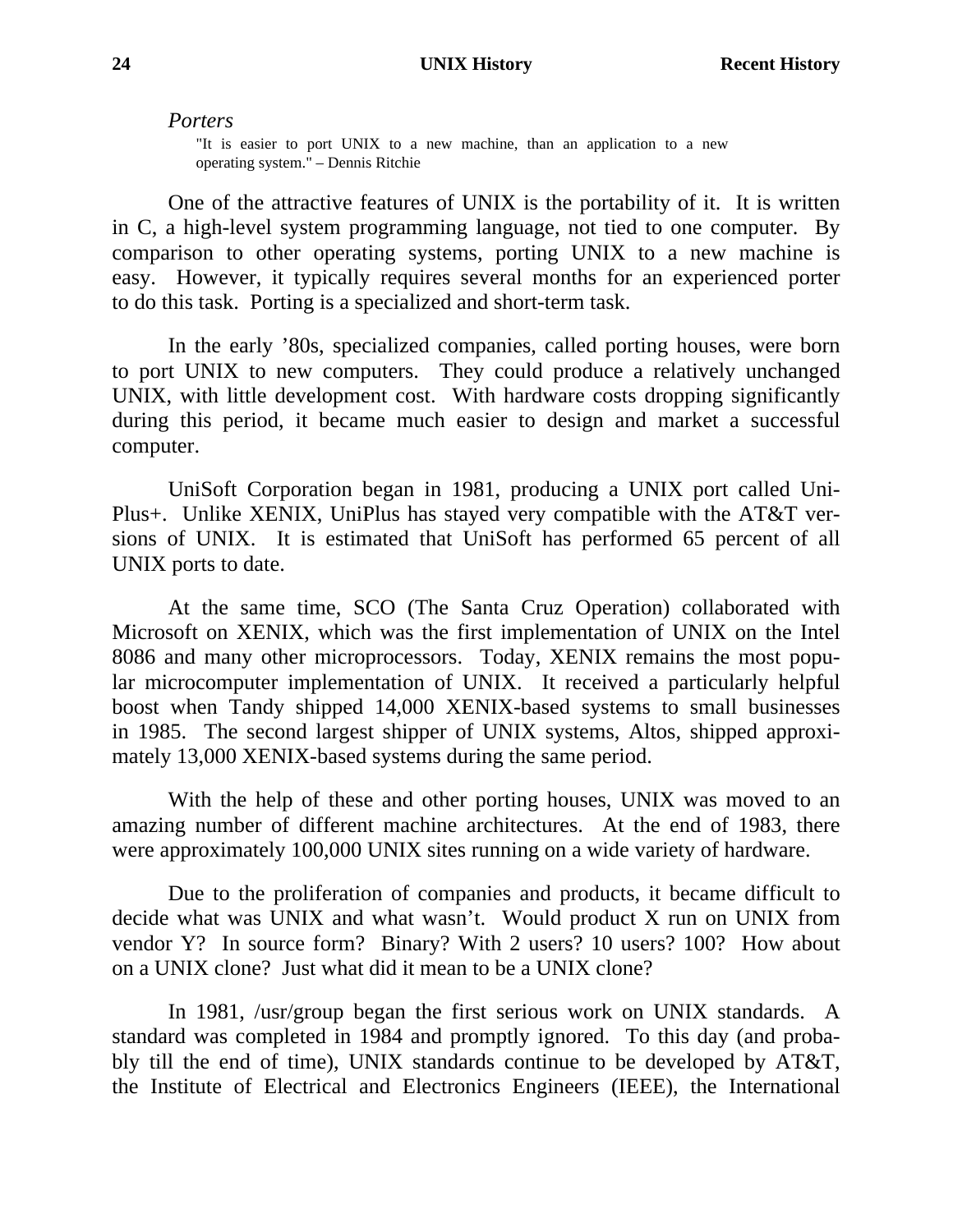Standards Organization (ISO), the National Bureau of Standards (NBS) for the U.S. government, and X/OPEN (a consortium of UNIX vendors). (See the Future chapter for more about standards.)

#### *Stanford and the SUN*

Stanford University had had very enjoyable experiences with the Xerox Alto. The Alto was the first personal workstation to bear any resemblance to modern UNIX workstations. Of particular interest was that it included a highresolution bitmapped screen with a mouse, a high-speed (3Mb/sec) network, and enough memory, local disk storage and processing power to support itself comfortably. The Alto was extremely expensive in comparison to any other personal computer. (Though never offered for sale, its estimated cost was \$30,000.) But for price, it clearly marked the way of the future.

With the release of the Motorola 68000 CPU, it was possible for students at Stanford to design a relatively low-cost machine that duplicated much of the capability of the Alto. It also differed from the Alto in another way – it was designed to be a multiprocessing machine, specifically to run UNIX.

 Stanford licensed a single-board design which became known as the SUN (Stanford University Network) board. Codata (the first licensee), Fortune, Dual, Cyb, Lucasfilm, Sun and other companies – over a dozen in all – bought licenses and with little effort sold UNIX clones that ran either 4.1BSD or System III. The machines started at an amazingly low \$10,000. These prices encouraged the dramatic spread of UNIX to the commercial markets, where it competed impressively with much more expensive computer systems.

Since the market was rather crowded, many of the companies were not able to compete and quickly withdrew. Only a handful of the original SUNboard vendors remain today. (None of them continue to use the original design which has been rendered obsolete by more functional chips.) One company continued to use the name Sun (Sun Microsystems, Inc.) and employed one of the original designers of the Sun board, Andreas Bechtolsheim.

 This was the period of JAWS (Just Another WorkStation). For a while, UNIX boxes seemed like a commodity market and the survivors quickly began offering particular features that distinguished them from the others. Nonetheless, the prices remained low and the established (mainframe and mini) computer companies began to see that they were letting a potential market get away.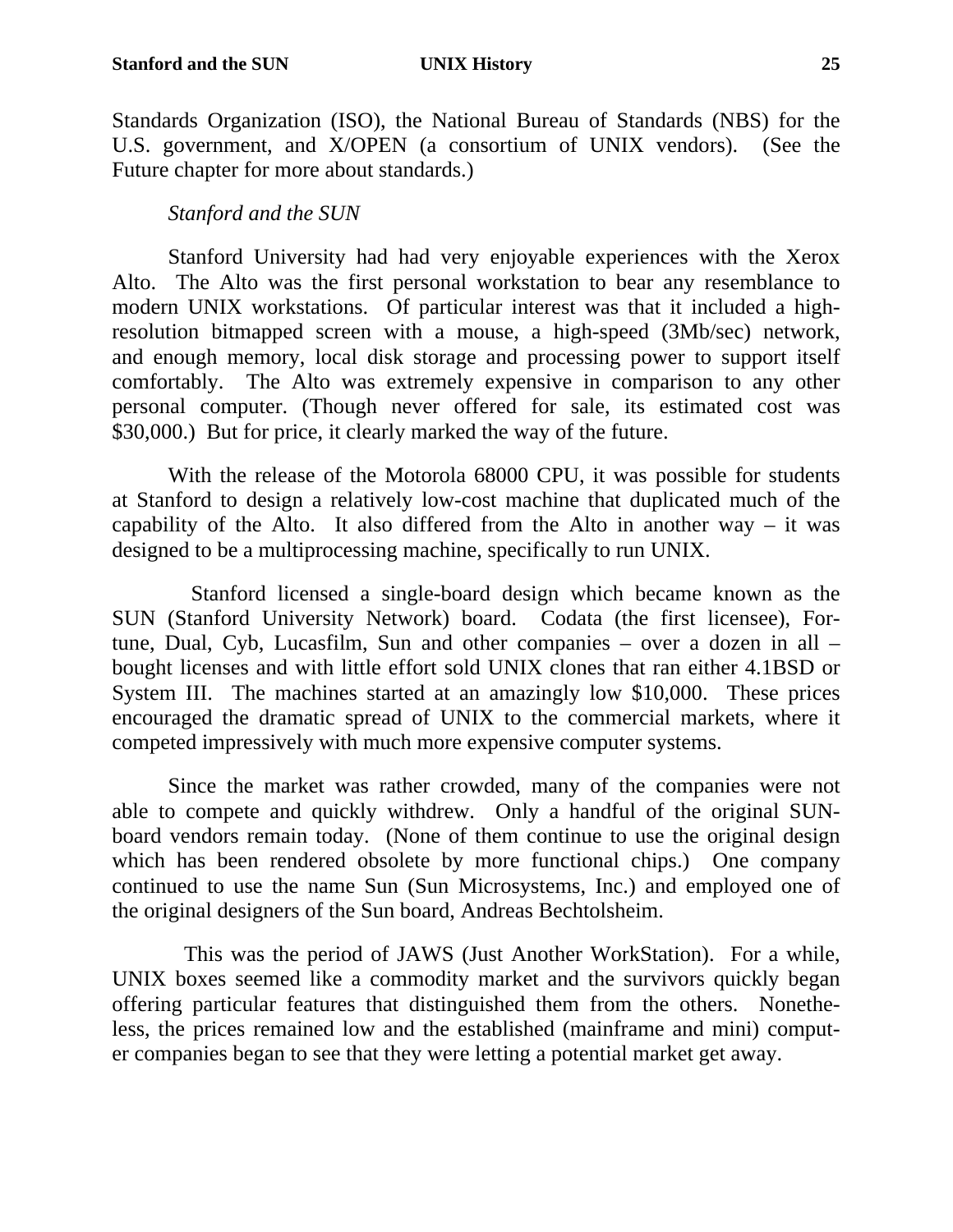Gradually, the larger companies such as DEC, Data General, Gould, Apollo and Hewlett-Packard began offering UNIX systems for their own hardware, even though they already had proprietary operating systems. Additionally, they began offering UNIX workstations to compete in the desktop market place.

At the same time, mainframe and supercomputer companies like Amdahl and Cray had the foresight to support a UNIX environment on their machines. It seemed like UNIX was everywhere.

### *Big Blue's Blessing*

In 1983, IBM joined the fray by offering UNIX on its PC (ported by Interactive), based on the 16-bit Intel 8088. This was not technologically interesting – UNIX had been created on 16-bit computers, after all. What was important about it was that the IBM announcement was the stamp of approval for UNIX. It is hard to describe now exactly how important this was, but there were many people who would not buy a product unless IBM marketed it. (Microcomputers that preceded the IBM PC were a fascinating example of this.)

Currently, it is unusual to find a computer for which one cannot get a UNIX implementation. Popular computers such as the IBM PC-AT line have half a dozen ports available. Even systems such as Apple's Macintosh and Atari's ST with their more modern user interfaces have had UNIX ported to them.

The reasons for this are easy to understand.

- UNIX programmers abound and most often come directly out of college.
- Porting UNIX to a new machine architecture is substantially easier than designing and implementing a new operating system from scratch.
- UNIX is an industry standard operating system. It is the only one that is machine-independent.
- The productivity of system programmers is much better on UNIX systems than on other commonly available systems.

It is worth noting that at the time of IBM's announcement of UNIX for the PC, there were already approximately 70,000 computers running UNIX.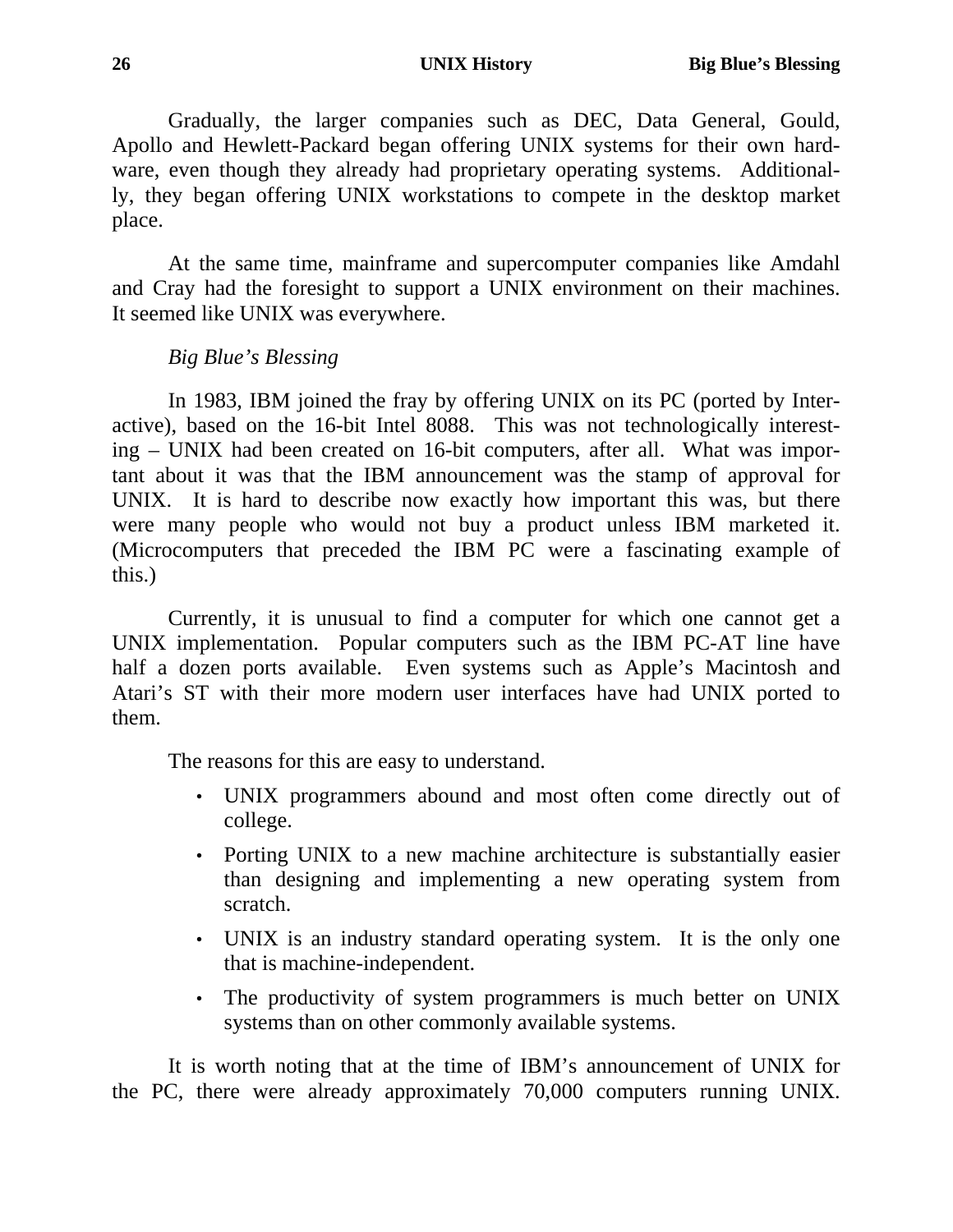2500 of them were inside the Bell System. About 1,300 universities had UNIX licenses, of which 750 were in the U.S. or Canada. AT&T estimated that there were 100,000 programmers writing UNIX software, and about 300 application packages were available from more than 90 companies.

#### **1.10 Politics – Part III**

Competition between USG and PWB finally ceased when the groups were merged. Most of the contributions of both groups were integrated into one UNIX. This merged group became known as USDL (UNIX System Development Laboratory) and introduced UNIX System III in 1982. System III also included significant support for transaction processing taken from CB UNIX, a version designed by the Columbus Bell operating company. System III was the last Bell Labs UNIX product licensed through Western Electric.

Due to a ruling by Judge Greene in the monumental antitrust case that the U.S. had brought against AT&T, it was divested of many of its subsidiaries in 1984. Also, AT&T was allowed to participate competitively in the computer business. In preparation, UNIX had finally been given its own home in AT&T's Information Systems the previous year.

In early 1983, AT&T Information Systems announced System V. At this point, AT&T radically changed the style of its marketing. It lowered the price for UNIX significantly. For the first time, AT&T offered support for UNIX. And most importantly, AT&T announced its intention to maintain upward compatibility with future releases. This brought confidence to many potential markets, since AT&T was viewed as a force as powerful as IBM, and with the chutzpa to sell coals to Newcastle. On top of this, AT&T had the complete ownership of a product that people were literally begging for. At the same time, many people expected AT&T to finally integrate some of the more useful aspects that they were using but from the unsupported Berkeley UNIX. Both groups of people were disappointed.

For the next few years, AT&T did a poor job of marketing UNIX. AT&T let others sell its product more effectively. And it failed to give any resistance to IBM while it walked away with the PC marketplace. AT&T started dropping support for DEC's hardware, including the original machines which UNIX had been developed on, in an attempt to move the market to proprietary hardware that had been developed in-house. However, strong competition from Motorola, NSC and other hardware manufacturers made this unten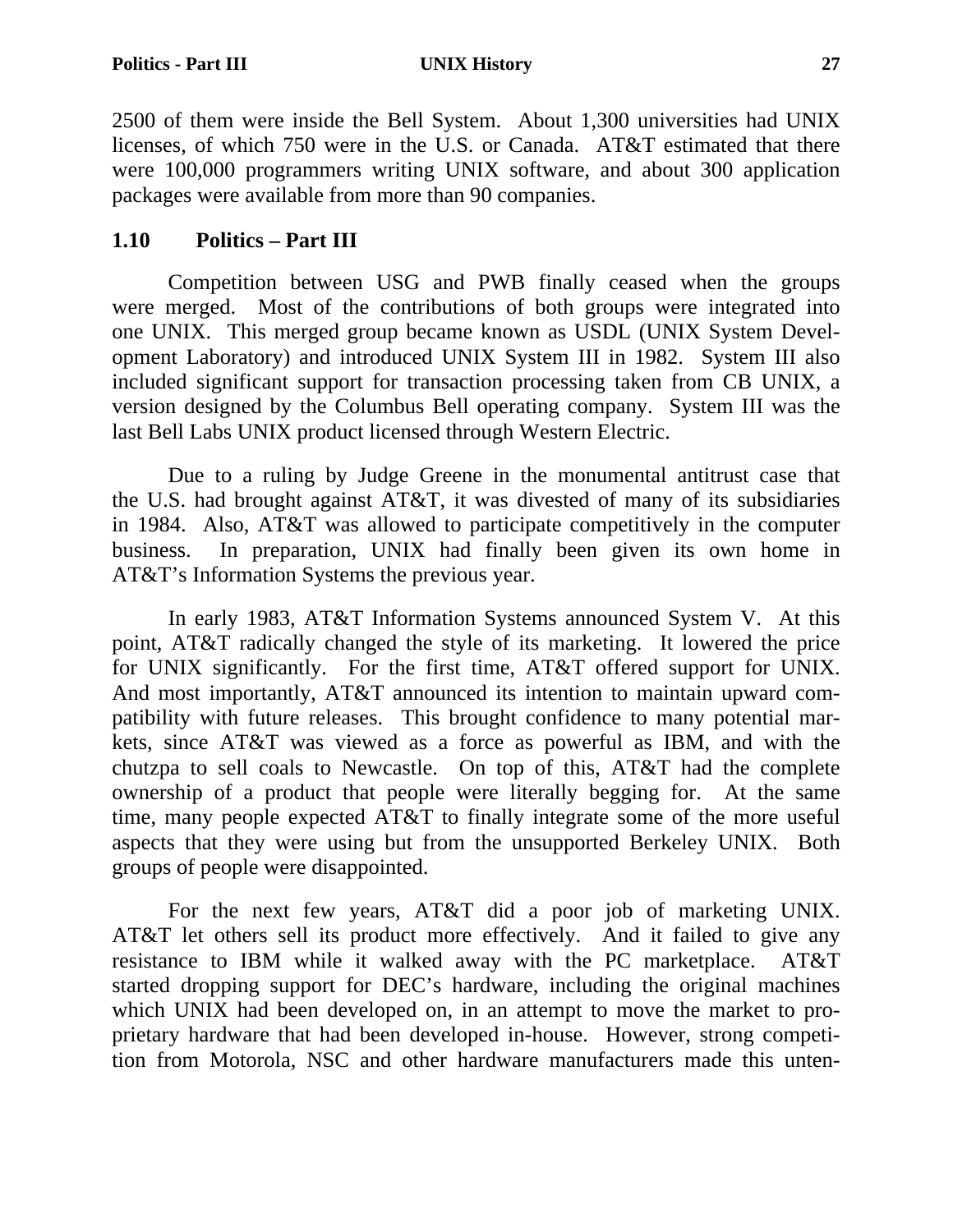able. AT&T lost an estimated \$1 billion in its computer-related businesses in 1986.

AT&T announced System V R.2 (Release 2) in 1984 and SV R.3 in 1986, both of which have become very popular. At the same time, AT&T cemented agreements with several of the major chip manufacturers for binary compatible versions of UNIX. In addition, AT&T agreed to merge both XENIX and Sun's Berkeley-based UNIX with System V. Clearly, the future of UNIX depends a lot on whether AT&T succeeds at its merger. We have more to say about this in the Future chapter.

# **1.11 Is UNIX Just History?**

Is UNIX just history? No way. UNIX is here to stay. International Data Corporation (IDC) states that the UNIX market was worth \$3.6 billion in 1985. This was approximately 6 percent of the total worldwide budget spent on computing.

According to the December 1987 issue of *UNIXWORLD*, about \$5.5 billion was spent on UNIX systems that year, of which 10 percent was for software. This was approximately 8 percent of the total worldwide budget for computing, according to IDC.

Novon Research Group states that approximately 300,000 UNIX systems were shipped during 1987. The total number of UNIX systems in use was about 750,000. Almost half the purchases came from Fortune 1000 companies. There were an estimated 4.5 million UNIX users, and more UNIX machine hours were used than DOS hours.

It is expected that 450,000 UNIX systems will be shipped in 1990, much of the increase being due to commercial use. By 1991, UNIX market share is expected to reach 20 percent, and continue increasing.

Clearly, UNIX is a success.

Dennis and Ken have said, "*The success of UNIX lies not so much in new inventions but rather in the full exploitation of a carefully selected set of fertile ideas.*"† This is probably not what people think of when they are asked why UNIX is so successful. We have tried to state our reasons. In any case,

D. M. Ritchie and K. Thompson, "The UNIX Time-Sharing System," *Communications of* †*the ACM*, vol 17, no. 7, July 1974, 365-375.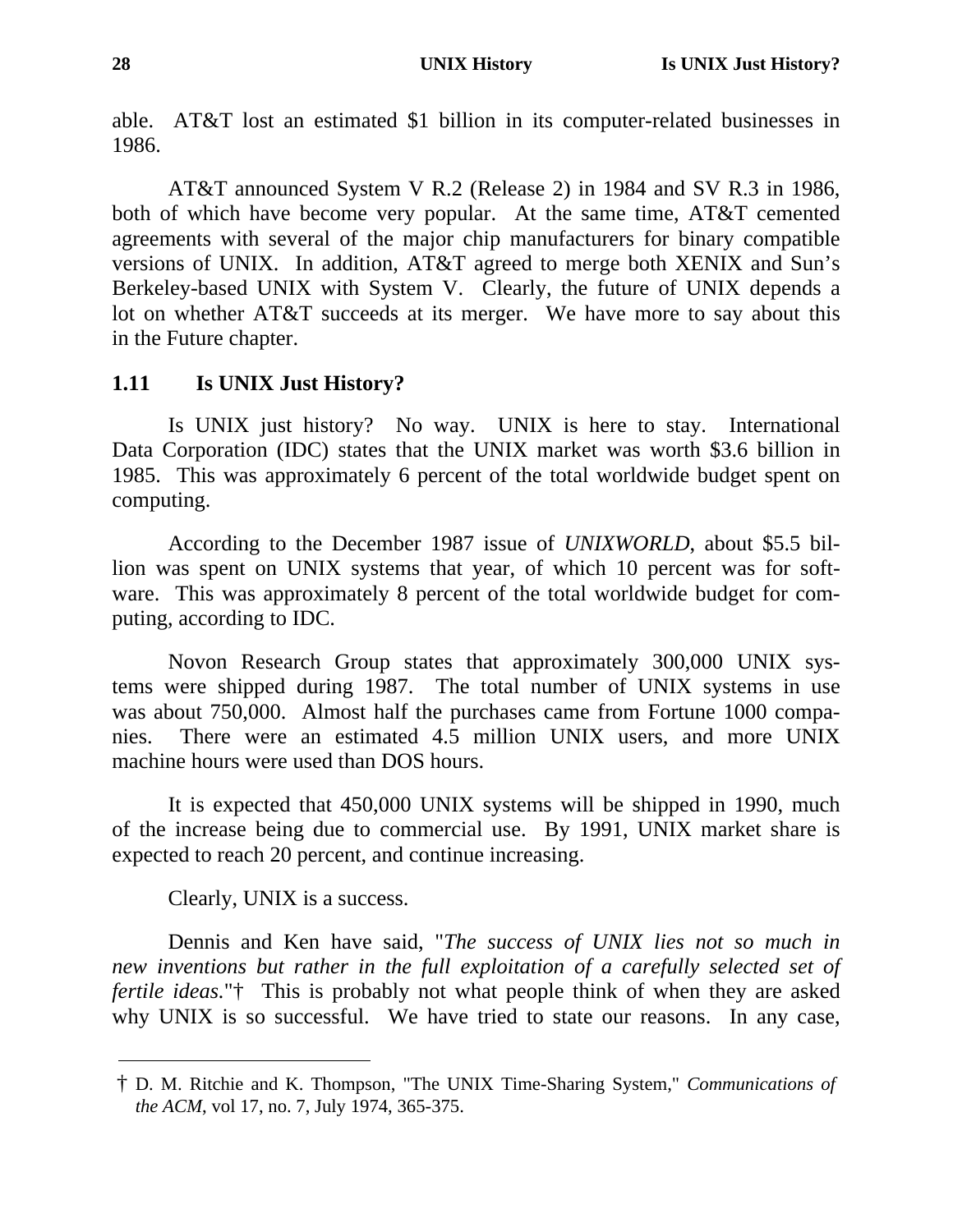the increasing number of UNIX releases and the apparent continuing good health of UNIX is astonishing.

### **1.12 Who's Who**

Though we cannot hope to provide a full list of everyone who was responsible for some part of UNIX, we have listed some of the people that are frequently referred to, albeit perhaps just in conversations at UNIX conferences.

It has been difficult tracking down some of the people involved in the development of UNIX. Many have not left identifiable signatures behind, even though their work was substantial. Others made large contributions as a whole, but not to any one part that can be easily stated. (It seems as though hundreds of people have hacked on the kernel.) In any case, please excuse any omissions of credit.

Many people involved in UNIX are famous (sometimes more so) for their roles in other unrelated projects. We have not listed these non-UNIX contributions to the world – not because we are myopic – rather, these attributions would fill an entire volume by themselves.

Some people have extremely well-known nicknames, usually because they were in the **/etc/passwd** file distributed with many of the early versions of UNIX, or because their initials appear in so much source code. We have listed these also, so that when you hear people say "*dmr says …*", you know that they are referring to Dennis Ritchie.

| Mike Accetta:      | Responsible for symbolic links, key (later to become<br>man $-k$ ) and /dev/pty. |
|--------------------|----------------------------------------------------------------------------------|
| <b>Rick Adams:</b> | Major force behind UUNET. Wrote SLIP.                                            |
| Alfred Aho:        | The A in awk and author of egrep and dbm library.                                |
| Eric Allman:       | Wrote sendmail, trek, tset and -me macros.<br>Major contributor to Ingres.       |
| Ken Arnold:        | Wrote curses, fortune, and lots of other games.                                  |
| Özalp Babaoğlu:    | Co-responsible with Bill Joy for virtual memory in<br>Berkeley UNIX.             |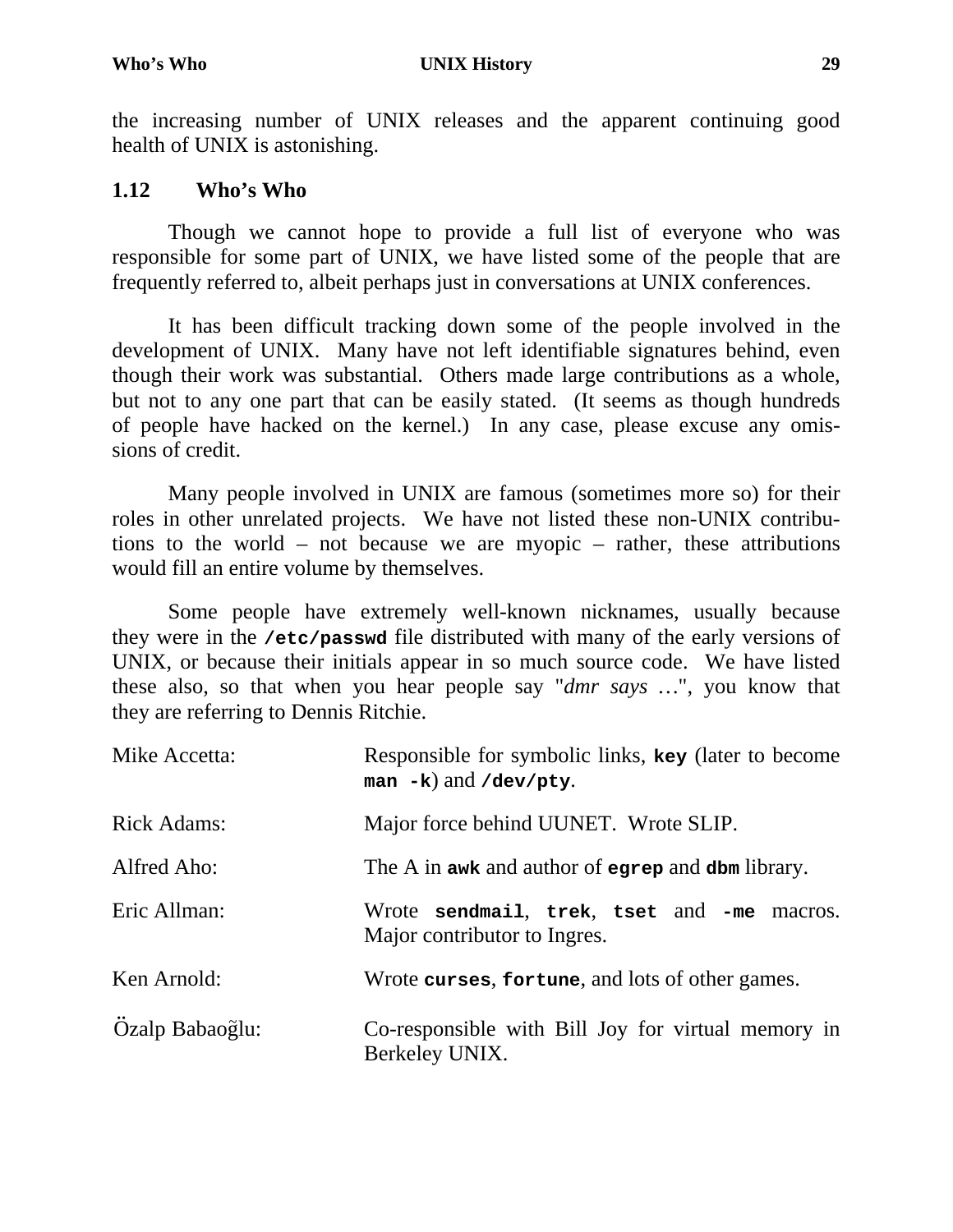| W. O. Baker:          | Rejected request for DEC-10 by Thompson, Ritchie<br>and Ossanna, leading to development of a much<br>smaller operating system on a much smaller<br>machine.                             |
|-----------------------|-----------------------------------------------------------------------------------------------------------------------------------------------------------------------------------------|
| Andreas Bechtolsheim: | Developed initial design for SUN board.                                                                                                                                                 |
| Steve Bellovin:       | Wrote first implementation of Usenet.                                                                                                                                                   |
| Walt Bilofsky:        | Wrote Rand editor.                                                                                                                                                                      |
| Biff:                 | Heidi's dog.                                                                                                                                                                            |
| Irma Biren:           | Mailed out all the Sixth Edition UNIX tapes.                                                                                                                                            |
| <b>Bruce Borden:</b>  | Worked on MH and Rand editor.                                                                                                                                                           |
| Steve ("srb") Bourne: | Created the Bourne Shell. Wrote adb.                                                                                                                                                    |
| <b>Steve Bunch:</b>   | Co-wrote first Arpanet (NCP) code for UNIX.                                                                                                                                             |
| <b>Brent Byer:</b>    | Added split I/D-space to support PDP-11/45.                                                                                                                                             |
| Ron Cain:             | Wrote Small C, first public-domain C compiler.                                                                                                                                          |
| Rudd Canaday:         | Co-designer of UNIX file system with Dennis and<br>Ken. Created PWB group.                                                                                                              |
| Lorinda Cherry:       | Writer of the Writer's Workbench (diction, style,<br>etc.), bc, and dc. Wrote eqn with bwk.                                                                                             |
| Greg Chesson:         | Past drummer for Woody Herman Band, developer<br>of mpx files (forerunner to select()), original uucp<br>packet driver, Datakit, line disciplines and adaptive<br>control in dh driver. |
| Douglas Comer:        | Wrote Xinu. Responsible for first UNIX X.25 imple-<br>mentation with Paul McNabb and System V cron<br>with Bob Brown and Keith Williamson.                                              |
| Dave Crocker:         | Wrote MMDF, MS.                                                                                                                                                                         |
| <b>Bill Croft:</b>    | Wrote first UNIX internetworking implementation<br>(using PDP- $11s$ ).                                                                                                                 |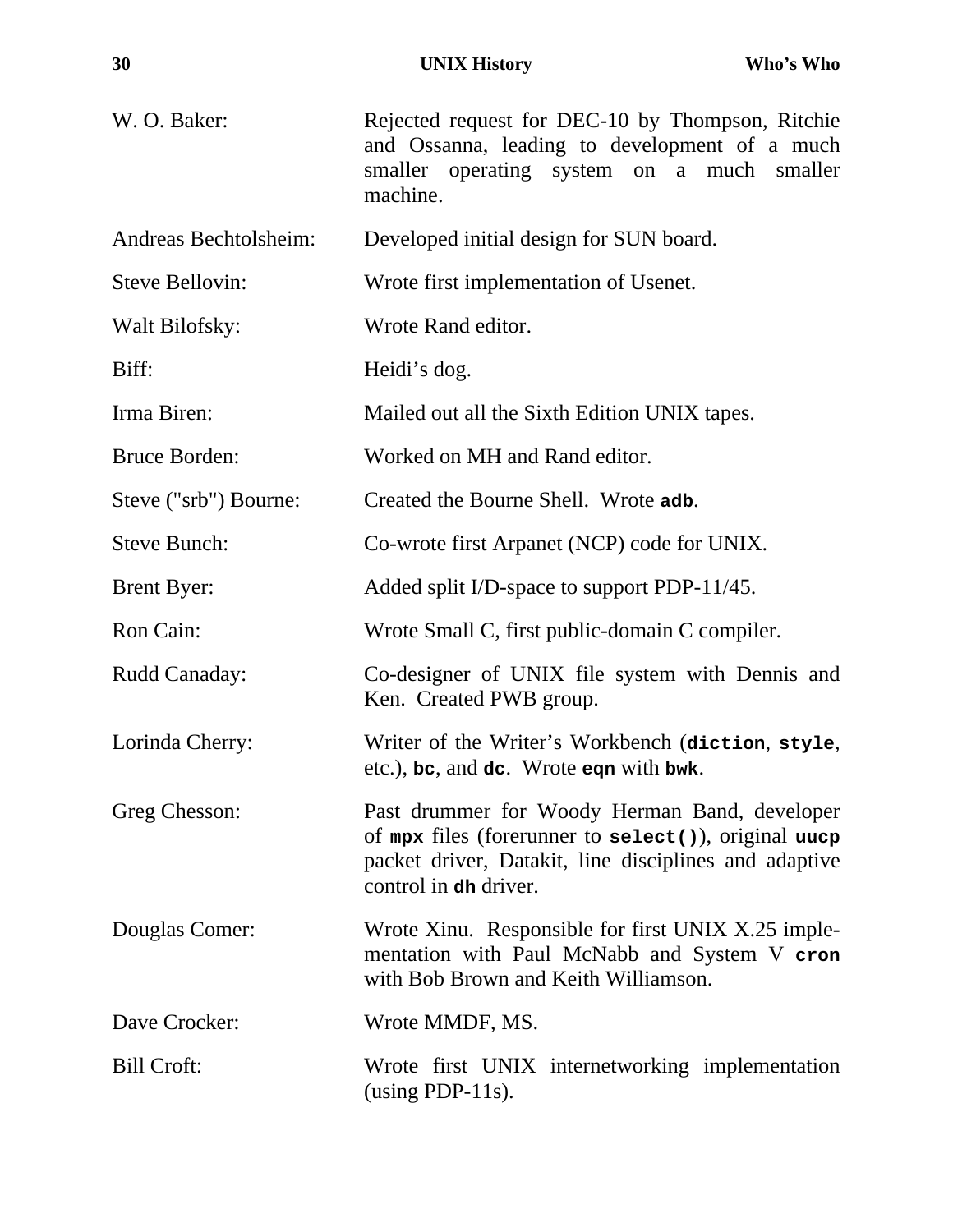| Who's Who            | 31<br><b>UNIX History</b>                                                                                                                                                                         |
|----------------------|---------------------------------------------------------------------------------------------------------------------------------------------------------------------------------------------------|
| Ted Dolotta:         | Responsible for $-\text{mm}$ macros. First director of USG.                                                                                                                                       |
| Robert Elz:          | Wrote BSD quotas and autoconfiguration.                                                                                                                                                           |
| <b>Robert Fabry:</b> | Original faculty advisor to Berkeley CSRG who got<br>DARPA funding for project.                                                                                                                   |
| Stu ("sif") Feldman: | Author of make, £77 and ef1. Has nice wine cellar.                                                                                                                                                |
| Mel Ferentz:         | Hosted first UNIX user group meeting. Founded<br>UNIX News $(a.k.a. ; login$ .                                                                                                                    |
| David Fiedler:       | Founded or edited more UNIX and C magazines<br>and newsletters than anyone else, including The<br>UNIX Software List, The C List, Unique, UNIX<br>Review, The C Journal, and The C Users Journal. |
| John Foderero:       | Wrote Franz Lisp.                                                                                                                                                                                 |
| Herb Gellis:         | Wrote xargs.                                                                                                                                                                                      |
| <b>Jim Gettys:</b>   | Co-responsible for X Window System.                                                                                                                                                               |
| George Goble:        | Did first influential UNIX port to an asymmetric<br>multiprocessor (two VAX-11/780s).                                                                                                             |
| James Gosling:       | Wrote UNIX emacs.<br>Co-authored NeWS with<br>David Rosenthal.                                                                                                                                    |
| Gary Grossman:       | Co-wrote first Arpanet (NCP) code for UNIX.                                                                                                                                                       |
| Rob Gurwitz:         | Wrote BBN's TCP/IP implementation which later<br>became part of Berkeley distribution.                                                                                                            |
| Doug Gwyn:           | Wrote BRL's System V emulation for BSD.                                                                                                                                                           |
| Teus Hagen:          | Established first uucp connections between U.S.<br>(decvax), Europe (mcvax) and many other countries.                                                                                             |
| Dick Haight:         | Wrote find, cpio, expr. Added named variables to<br>shell. Major contributor to PWB.                                                                                                              |
| <b>Chuck Haley:</b>  | Wrote tar. Co-implementor of early versions of ex-<br>and Pascal shell with Bill Joy.                                                                                                             |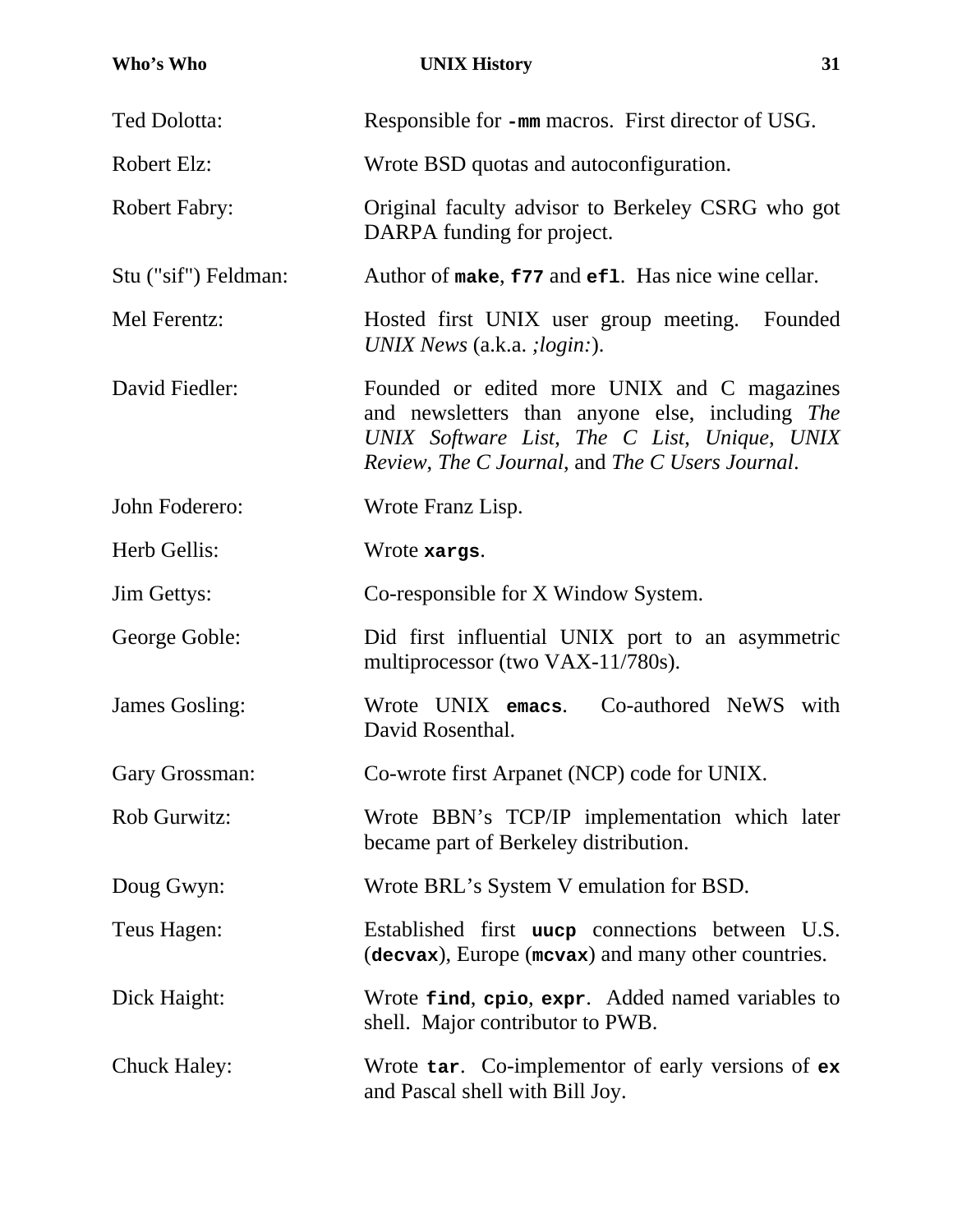| 32                       | <b>UNIX History</b>                                                                                                                                                                                                                                      | Who's Who |
|--------------------------|----------------------------------------------------------------------------------------------------------------------------------------------------------------------------------------------------------------------------------------------------------|-----------|
| Dennis Hall:             | Co-implemented first Virtual Operating System<br>while at Lawrence Berkeley Laboratory. Founded<br>Software Tools User Group.                                                                                                                            |           |
| <b>Robert Henry:</b>     | Wrote error.                                                                                                                                                                                                                                             |           |
| Steve Holmgren:          | Co-wrote first Arpanet (NCP) code for UNIX.                                                                                                                                                                                                              |           |
| Peter Honeyman:          | The Honey in Honey DanBer uucp.<br>pathalias.                                                                                                                                                                                                            | Wrote     |
| <b>Mark Horton:</b>      | Wrote curses, terminfo and did substantial work<br>on uucp mapping project and Usenet.                                                                                                                                                                   |           |
| Stephen ("scj") Johnson: | Wrote yacc, pcc (Portable C Compiler), lint and<br>early versions of spell. Assisted Dennis in one of<br>first ports of UNIX (to Interdata 8/32).                                                                                                        |           |
| Bill ("wnj") Joy:        | Wrote much of original Berkeley release including<br>virtual memory support, networking, Pascal, vi,<br>csh and termcap. Co-founder of Sun Microsys-<br>tems. Designed NFS. Received 1986 ACM Grace<br>Murray Hopper Award for work on Berkeley<br>UNIX. |           |
| David Kashtan:           | Wrote Eunice.                                                                                                                                                                                                                                            |           |
| Howard Katseff:          | Wrote sdb and last.                                                                                                                                                                                                                                      |           |
| Lou Katz:                | First president of USENIX.                                                                                                                                                                                                                               |           |
| Brian ("bwk") Kernighan: | The K in $K\&R$ and awk. Co-authored The C Pro-<br><i>gramming Language</i> which set style for how most<br>people write C. Wrote ratfor, ditroff, eqn and<br>pic. Shared co-responsibility for Version 7.                                               |           |
| Andrew Koenig:           | Wrote varargs (a.k.a. stdargs).                                                                                                                                                                                                                          |           |
| David Korn:              | Wrote ksh.                                                                                                                                                                                                                                               |           |
| Ted Kowalski:            | Responsible for modern <b>fsck.</b>                                                                                                                                                                                                                      |           |
| <b>Bob Kridle:</b>       | Founded Mt. Xinu.                                                                                                                                                                                                                                        |           |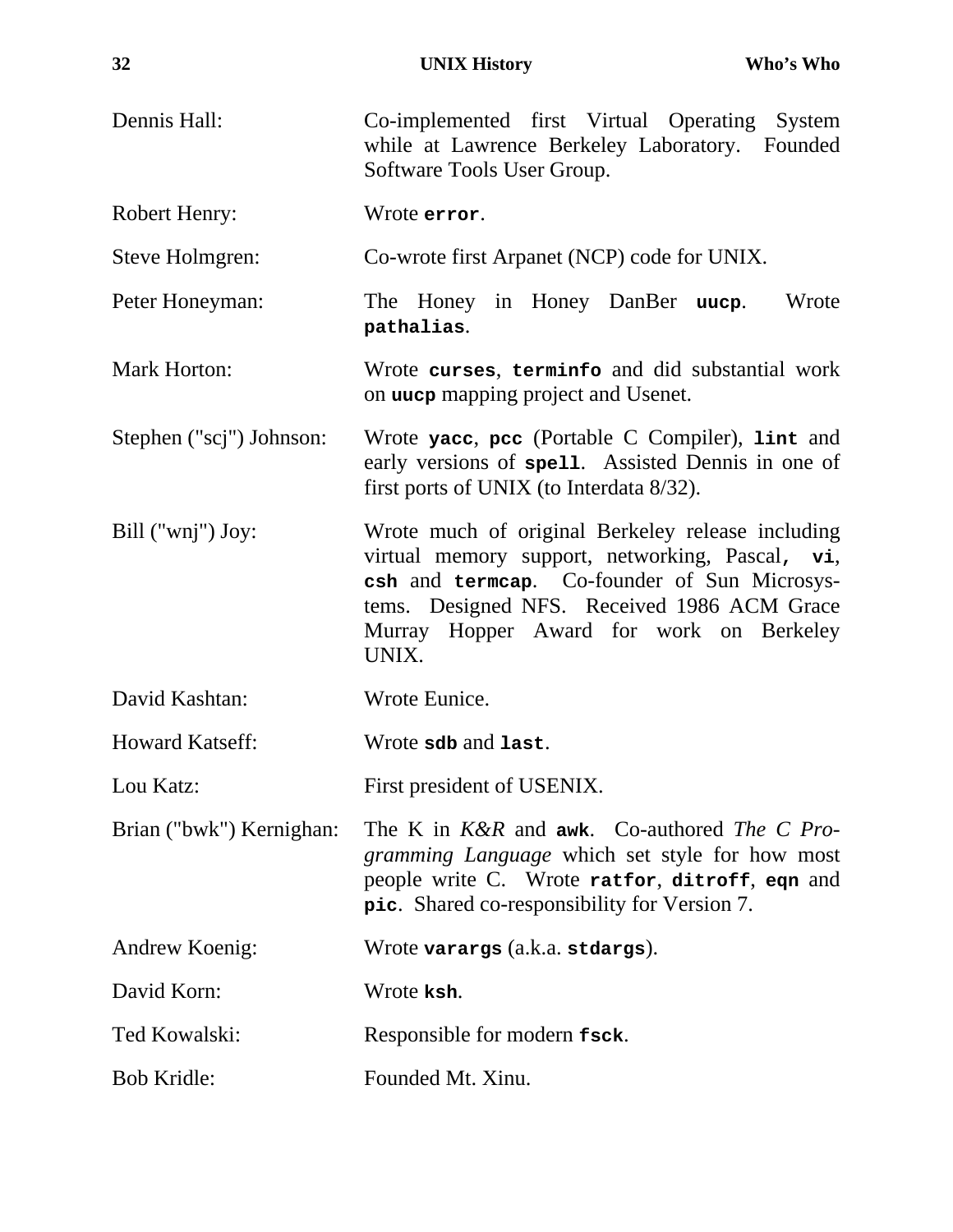| Who's Who           | 33<br><b>UNIX History</b>                                                                                                                                                               |
|---------------------|-----------------------------------------------------------------------------------------------------------------------------------------------------------------------------------------|
| Jim Kulp:           | Developed original version of job control and csh<br>directory stacks.                                                                                                                  |
| Peter Langston:     | Responsible for early USENIX go tournaments.<br>His friends Eedie and Eddie can often be reached<br>at $(201)$ 644-2332.                                                                |
| Sam Leffler:        | Wrote tip with Bill Shannon. Major force behind<br>4.2BSD and Berkeley TCP.                                                                                                             |
| Mike Lesk:          | Wrote lex, tbl, refer, -ms macros, uucp and<br>portable C library, precursor to stdio.                                                                                                  |
| Don Libes:          | Co-author of <i>Life With UNIX</i> . Little else of note.                                                                                                                               |
| John Lions:         | Wrote first book describing and documenting the<br>UNIX system. Often misspelled as "Lyons."                                                                                            |
| Tom London:         | Co-responsible for 32V, first VAX version of UNIX.                                                                                                                                      |
| <b>Brian Lucas:</b> | Co-creator of first distributed UNIX file system (4)<br>PDP-11s served by a PDP-10).                                                                                                    |
| Heinz Lycklama:     | Wrote MERT with Doug Bayer. Wrote LSX, first<br>UNIX for a microprocessor (LSI-11). Responsible<br>for much early work on UNIX standards including<br>first (/usr/group) UNIX standard. |
| Tom Lyon:           | Did one of first UNIX ports (to VM/370).                                                                                                                                                |
| Joe Maranzano:      | Responsible for USG.                                                                                                                                                                    |
| <b>Bob Marsh:</b>   | Founder and first president of /usr/group. Founded<br>Onyx, first vendor of non-PDP UNIX systems and<br>microprocessor-based UNIX systems.                                              |
| John Mashey:        | Wrote Mashey shell, which later merged into<br>Bourne shell. Major contributor to PWB.                                                                                                  |
| Doug McIlroy:       | Suggested idea of pipes. Wrote tmg. Wrote diff<br>and spell. Research in speech processing on<br>UNIX led to grep.                                                                      |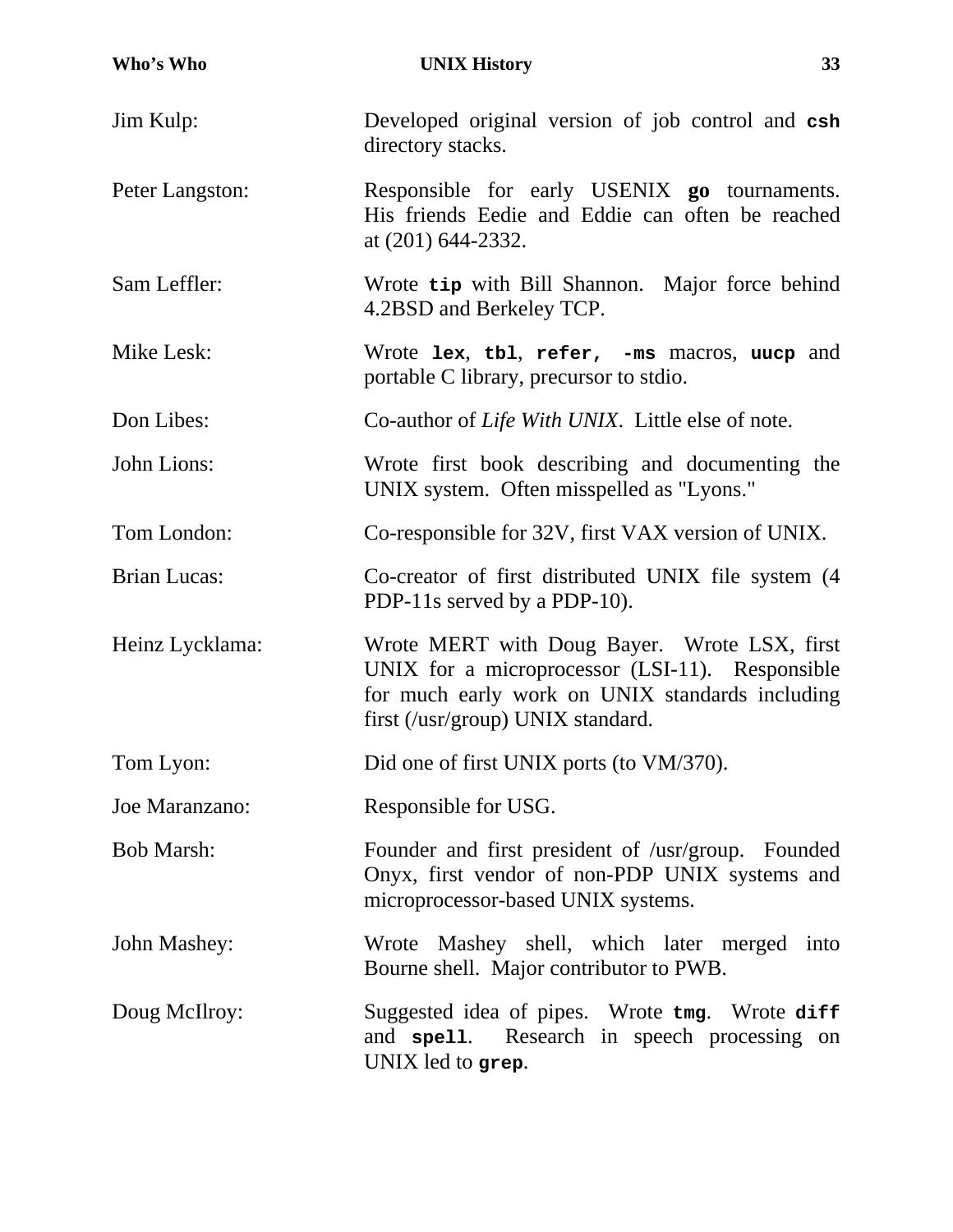| Kirk McKusick:         | Wrote Berkeley Fast File System and portable<br>directory access routines. Prime<br>force behind<br>4.3BSD. Wrote gprof (with Peter Kessler). |
|------------------------|-----------------------------------------------------------------------------------------------------------------------------------------------|
| Lee McMahon:           | Wrote sed.                                                                                                                                    |
| Al McPherson:          | Wrote fsdb.                                                                                                                                   |
| <b>Richard Miller:</b> | Did one of first UNIX ports (to Interdata 7/32).                                                                                              |
| <b>Robert Morris:</b>  | Wrote do and bo with Lorinda Cherry.                                                                                                          |
| <b>Bill Munson:</b>    | Responsible for Ultrix.                                                                                                                       |
| Mike Muus:             | Responsible for JHU/BRL UNIX.                                                                                                                 |
| Alan Nemeth:           | Responsible for BBN's C machine, first microcoded<br>implementation of UNIX.                                                                  |
| Landon Noll:           | Founder and judge (with Larry Bassel) of Interna-<br>tional Obfuscated C Code Contest.                                                        |
| Dan Nowitz:            | The Dan in Honey DanBer. Substantial contribu-<br>tions to original uucp.                                                                     |
| Joseph Ossanna:        | Responsible for troff.                                                                                                                        |
| Rob Pike:              | Co-developer of Blit bitmapped terminal.                                                                                                      |
| P. J. Plauger:         | Wrote first commercial C compiler. Started White-<br>smiths, Ltd. Responsible for Idris.                                                      |
| Dave Presotto:         | Wrote vgrind with Bill Joy.                                                                                                                   |
| <b>Rick Rashid:</b>    | Responsible for Mach. Designed CMU interpro-<br>cess communication.                                                                           |
| Brian ("ber") Redman:  | The Ber of Honey DanBer.                                                                                                                      |
| <b>Bill Reeves:</b>    | Wrote yeat with Tom Duff and Mike Tilson.                                                                                                     |
| John Reiser:           | Co-responsible for 32V, first VAX version of UNIX.                                                                                            |
| <b>Sandy Ressler:</b>  | Who??????                                                                                                                                     |

**34 UNIX History Who's Who**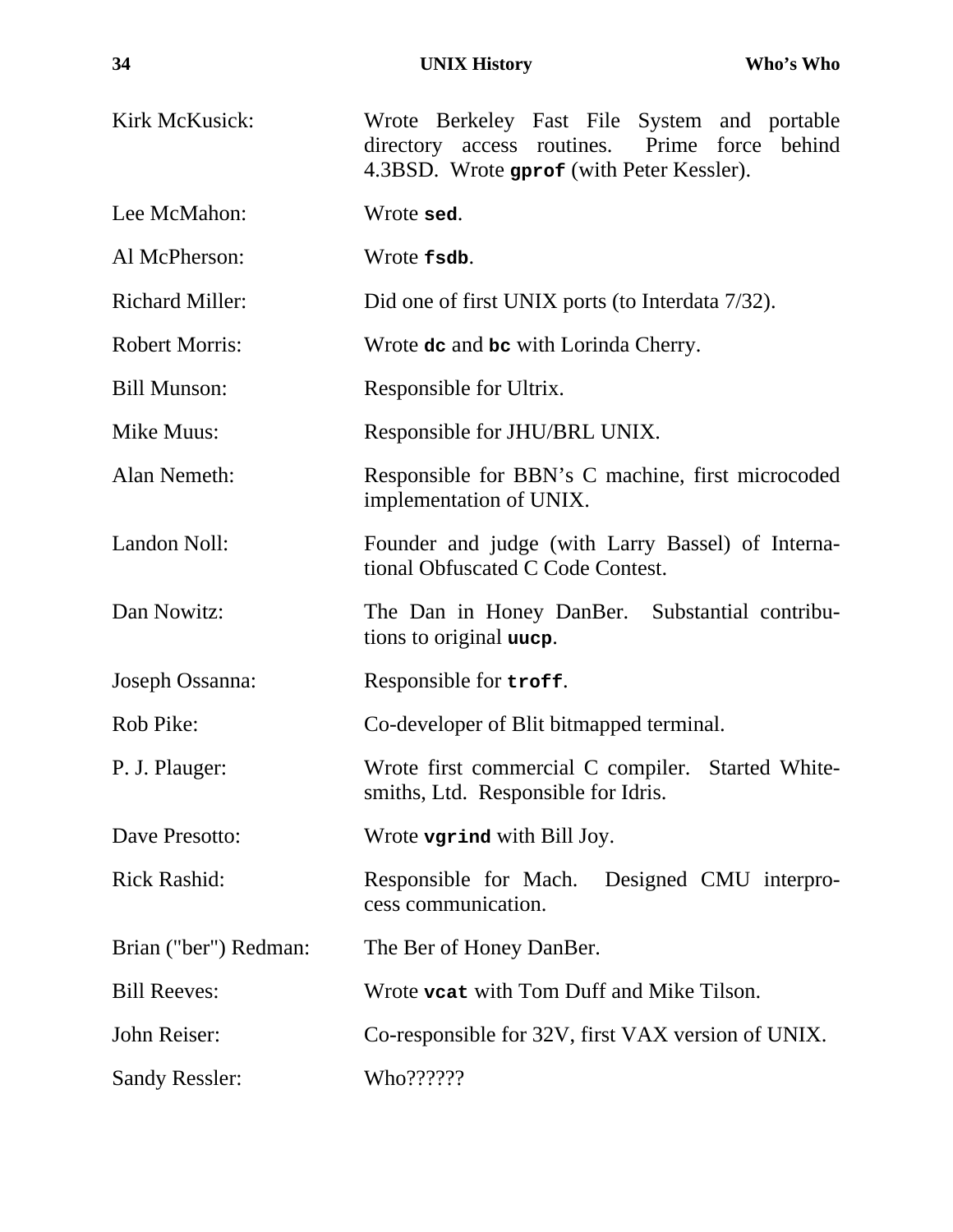## **Who's Who CONIX History 35**

| Dennis ("dmr") Ritchie:   | While he often denies doing as much as Thompson,<br>he is undoubtedly half the reason for UNIX. Large-<br>ly responsible for C language. For work on UNIX<br>with Thompson, received many prestigious awards<br>including 1982 IEEE Emmanuel Piore award and<br>1983 ACM Turing Award. |
|---------------------------|----------------------------------------------------------------------------------------------------------------------------------------------------------------------------------------------------------------------------------------------------------------------------------------|
| Marc Rochkind:            | Wrote SCCS, and bfs. Major contributor to PWB.                                                                                                                                                                                                                                         |
| Rob Rosenthal:            | Co-creator of first distributed UNIX file system.                                                                                                                                                                                                                                      |
| <b>Steve Schaefer:</b>    | Responsible for CPATH, LPATH, and MPATH.                                                                                                                                                                                                                                               |
| Deborah Scherrer:         | Co-implemented first Virtual Operating<br>System<br>while at Lawrence Berkeley Laboratory. Founded<br>Software Tools User Group.                                                                                                                                                       |
| Eric Schienbrood:         | Wrote more.                                                                                                                                                                                                                                                                            |
| Eric Schmidt:             | Wrote BerkNet.                                                                                                                                                                                                                                                                         |
| Jeff Schriebman:          | Founded Unisoft.                                                                                                                                                                                                                                                                       |
| <b>John Seamons:</b>      | Did first port of UNIX to SUN board.                                                                                                                                                                                                                                                   |
| Donn Seeley:              | Did substantial work on <b>£77</b> , Ritchie compiler and<br>pcc.                                                                                                                                                                                                                      |
| <b>Bill Shannon:</b>      | Implemented first overlayed kernel for the PDP-11<br>with Bill Jolitz. Wrote early version of BSD printer<br>spooler.                                                                                                                                                                  |
| Dick Shapazian:           | Responsible for designing early UNIX licensing<br>structure.                                                                                                                                                                                                                           |
| <b>Kurt Shoens:</b>       | Wrote Berkeley Mail (a.k.a. mailx), fmt.                                                                                                                                                                                                                                               |
| Richard ("rms") Stallman: | Responsible for emacs, GNU and Free Software<br>Foundation.                                                                                                                                                                                                                            |
| Armando ("aps") Stettner: | Spent several years getting DEC to acknowledge<br>the existence of UNIX.                                                                                                                                                                                                               |
| <b>Bjarne Stroustrup:</b> | Wrote $C_{++}$ .                                                                                                                                                                                                                                                                       |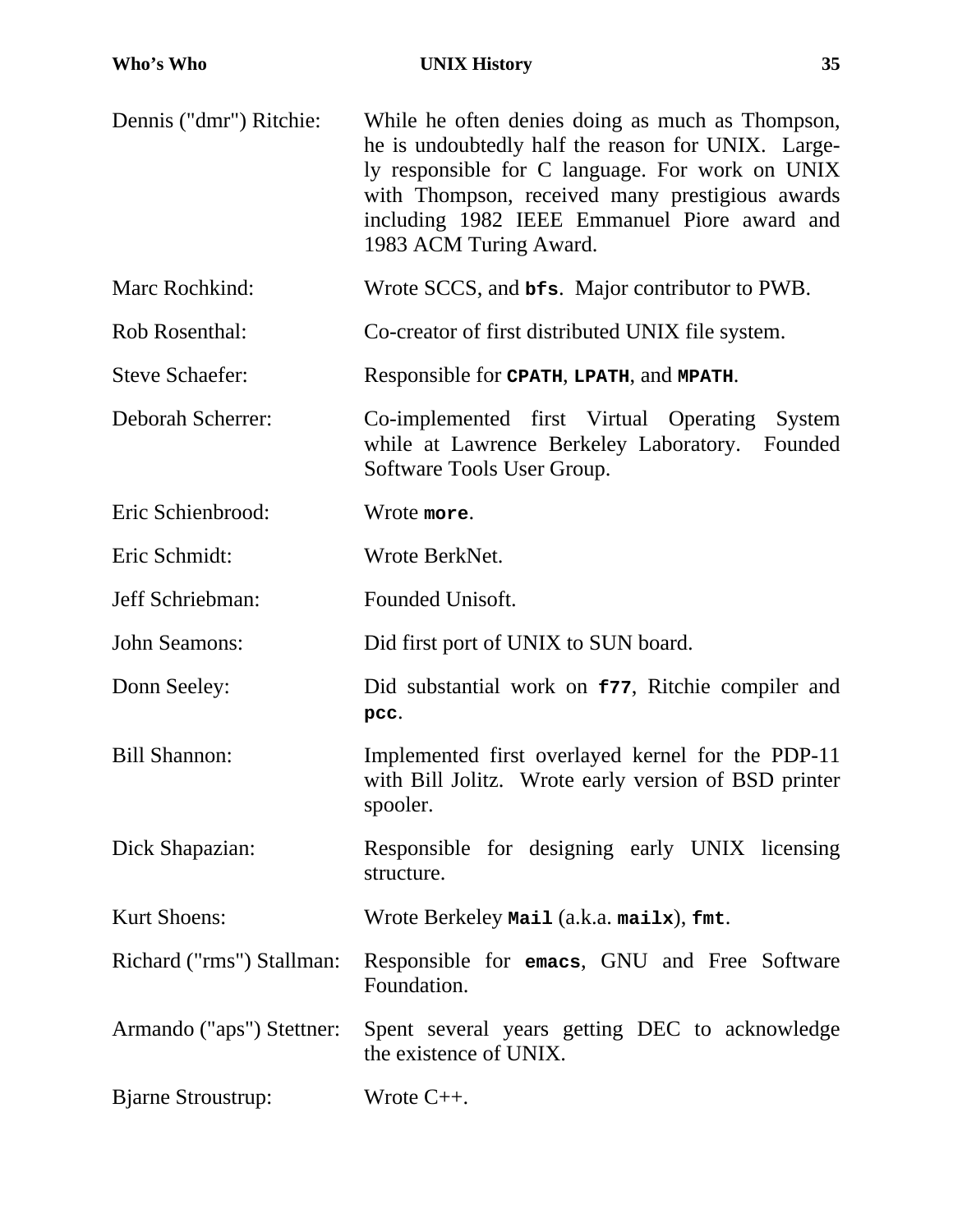| Joe Sventek:             | Co-implemented first Virtual Operating System<br>while at Lawrence Berkeley Laboratory. Founded<br>Software Tools User Group.                                                               |
|--------------------------|---------------------------------------------------------------------------------------------------------------------------------------------------------------------------------------------|
| <b>Andrew Tanenbaum:</b> | Wrote MINIX.                                                                                                                                                                                |
| Rebecca Thomas:          | Co-authored first commercial book about UNIX<br>with Jean Yates.                                                                                                                            |
| Ken ("ken") Thompson:    | The person to blame for inventing UNIX. For work<br>on UNIX with Dennis, received many prestigious<br>awards including the 1982 IEEE Emmanuel Piore<br>award and the 1983 ACM Turing Award. |
| <b>Walter Tichy:</b>     | Wrote RCS.                                                                                                                                                                                  |
| David Tilbrook:          | Founded HCR.                                                                                                                                                                                |
| <b>Michael Toy:</b>      | Author<br>of two<br>great games,<br>and<br>rogue<br>/etc/shutdown.                                                                                                                          |
| Michael Ubell:           | Wrote first history prototype, later adapted into csh.                                                                                                                                      |
| Larry Wall:              | Author of rn, patch, and perl.                                                                                                                                                              |
| Larry Wehr:              | Responsible for modern named pipes.                                                                                                                                                         |
| Peter Weinberger:        | The W in awk. Wrote 1 comp.                                                                                                                                                                 |
| Peter Weiner:            | Obtained first commercial UNIX license for Rand<br>Corp. Founded Interactive Systems Corp.                                                                                                  |
| Lauren Weinstein:        | Responsible for Stargate.                                                                                                                                                                   |
| David Willcox:           | Wrote indent.                                                                                                                                                                               |
| Chris Van Wyk:           | Wrote ideal.                                                                                                                                                                                |
| Dave Yost:               | Made substantial contributions to Rand editor and<br>MH.                                                                                                                                    |
| <b>Walter Zintz:</b>     | Created Uni-Ops user group.                                                                                                                                                                 |
| <b>Steve Zucker:</b>     | Created early version of named pipes.                                                                                                                                                       |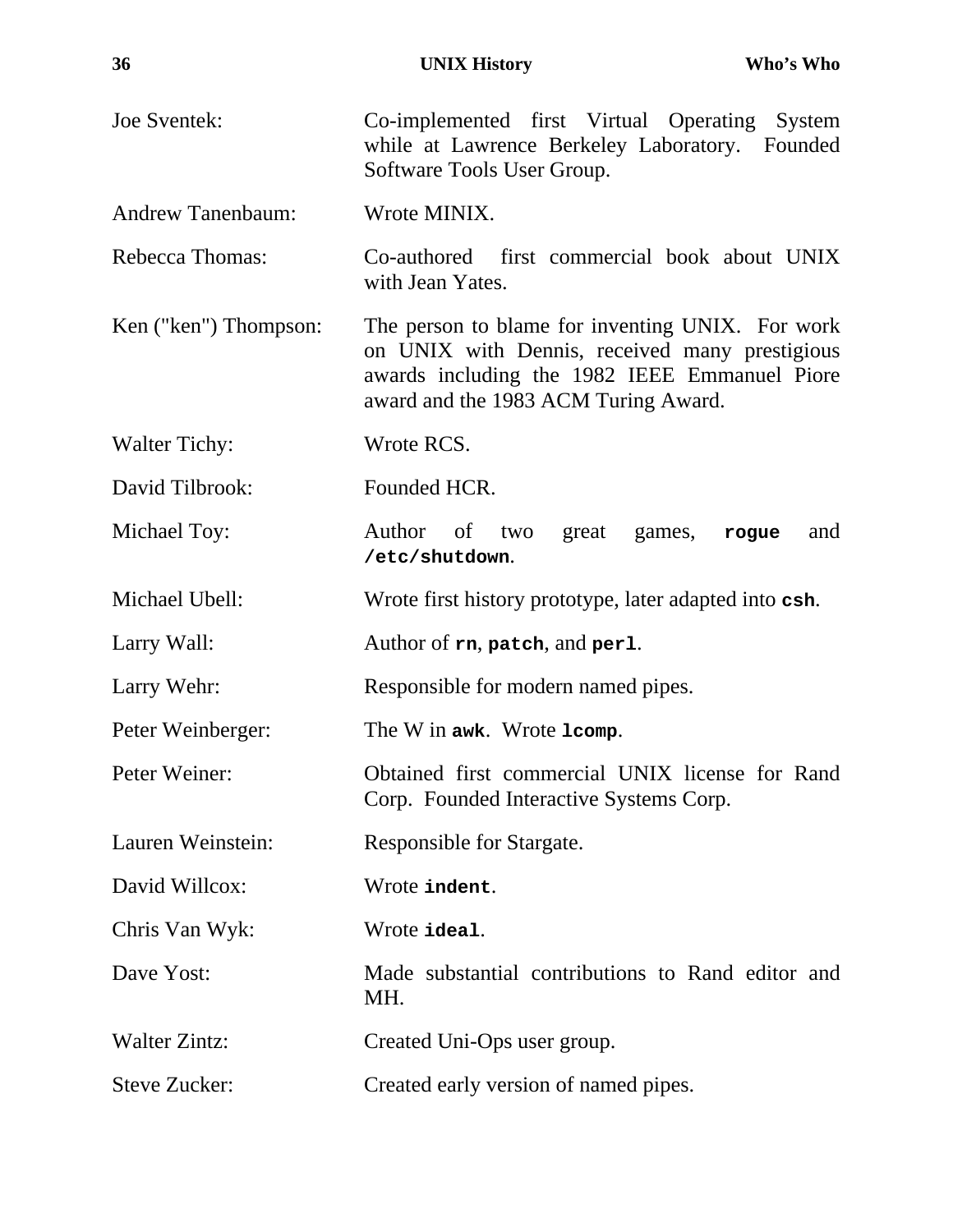# *Chapter 2: UNIX Present*

"The first step binds one to the second." – French proverb

UNIX can be defined in many ways. For instance, the manual that comes with your UNIX system is one way. This entire book is another way. Yet another is Dennis Ritchie's personal opinion. There are many others. Each of them presumes a certain context. Depending upon who you are and where you are coming from, one view may be more appropriate than another.

We take several approaches to looking at what UNIX is, from the technical to the philosophical to the commercial. If you like one, consider the other views as supplemental and try and understand those too.

In a sense, the rest of this book is all supplementary material to this chapter. So is sitting down at a UNIX system, trying it out, getting to know it, and writing a UNIX program. Tell others about it and see what they think. Talk to a UNIX user, programmer, administrator or vendor. Attend a UNIX conference. Read some UNIX books and magazines. Dream about UNIX.

### **2.1 UNIX – A Perfunctory Definition**

**UNIX** (yoo′niks), *adj*. **1.** *Trademark*. one of several computer operating systems developed at AT&T: *That toaster oven runs the UNIX operating system.* **2.** a computer operating system or interface that bears significant resemblance to UNIX. – **UNIX-like. 3.** associated with UNIX: *the UNIX shell.* [after the *Multics* operating system; see UNI-, MULTICS, EUNUCHS]

### **2.2 The UNIX Philosophy**

UNIX is much more than such simplistic definitions. It is more than an operating system. It is a philosophy of programming. The main tenet is that the power of UNIX comes from the relations between the programs rather than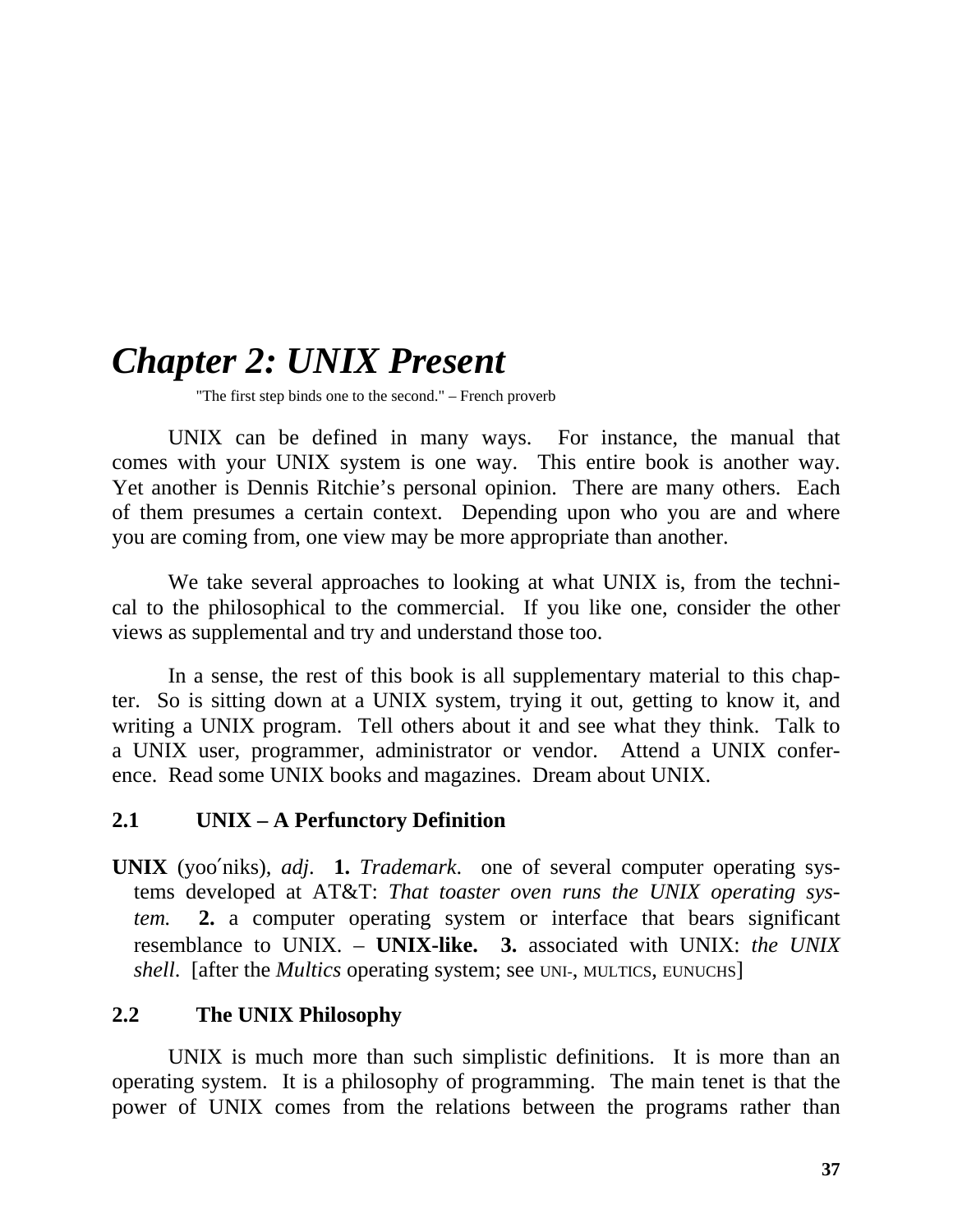the programs themselves. UNIX encourages one to take existing programs and combine them into a new, more useful program.

Understanding this simple idea is key to using UNIX effectively. Your work will fit better in the environment, and it will be more understandable to others who understand UNIX. It will be more understandable to anyone.

There are no hard and fast rules to UNIX. No one wrote down programming laws that all UNIX programs must follow. There are no rules. However, there are some observations that can be made.

• *Small is beautiful.*

Build a program that does one thing well. UNIX gives one the ability to connect such programs together easily. The result is a synergy  $-$  a workbench of tools that are more than the sum of their parts. Many other systems have useful tools, but they generally don't work together as readily as in UNIX.

• *10 percent of the work solves 90 percent of the problems.*

UNIX was never designed to be the system to solve all problems. It purposely ignores certain difficult problems. The result is a system that solves almost as many, much more easily.

• *When faced with a choice, do whatever is simpler.*

Simpler tools are more reliable, easier to understand and easier to use. A program with lots of special case code may find that it has unexpectedly placed the burden on the user to adapt their problem to the special case solution. After enough special cases are added, the program becomes slower than it was originally.

A good example of the previous two points is the UNIX file system. It has a single simple file access method in contrast to complex file systems of other operating systems. The UNIX file system is very efficient and works easily for almost all applications.

• *Solve the problem, not the machine.*

Build programs while ignoring the underlying machine or operating system as much as possible. Don't depend on internal data structures or algorithms. Focusing on the machine results in nonportable code. Such programs are generally not useful in different contexts and don't lend themselves to helping solve other problems.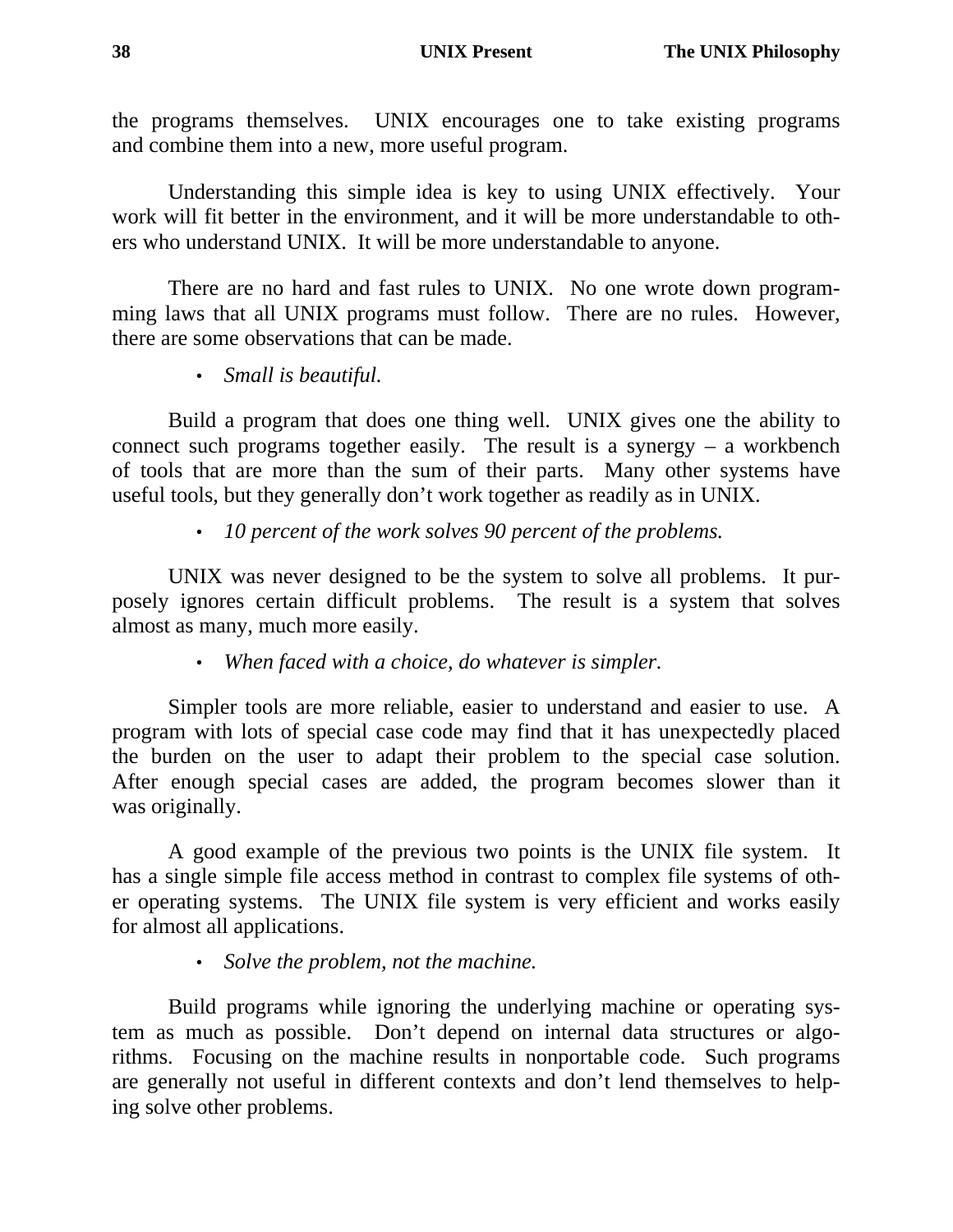• *Solve at the right level, and you will only have to do it once.*

Solving problems is easy. Solving them only once is the key to UNIX problem solving. For example, file name pattern matching is only implemented once (the shell), not in every program that uses files. Screen paging is only implemented once, not in every program.

Notice that none of these guidelines are technical in nature. For example, the last example mentions screen paging. It can be implemented once in either the operating system or a stand-alone program – we don't care. The point is only that it should be done once. Then all other programs can gracefully make use of it. What these guidelines do spell out is a sense of style. In a way, they implicitly decide the technical aspects of a program. Any program which follows them is a program that would live well in a UNIX system.

Of course, these are generalizations of observations, not rules or laws. There are exceptions. For example, sometimes you absolutely have to solve 100% of the problem, or use a complex algorithm. However, these are the exceptions in UNIX, and they are rare. Their relative lack, in contrast to other operating systems, makes UNIX a system that hangs together. It is a system that is flexible and easy to use.

# **2.3 The User Interface**

This is what most people see first when they use UNIX. And those who do not go on to do UNIX programming are often left with the impression that this is exactly what UNIX is. (If you want details on the shell, see the User Environment chapter.)

In fact, the shell that most of us use is only one way of interacting with the system. You can use a window system, or a menu system, or design your own interface. Because the shell is what most people interact with, however, we come to view it as the face of UNIX.

The shell was designed for users that were programmers, not naive users. This is ironic considering that most UNIX (and other computer) users are not at all interested in programming. Almost all commands require some creativity and programming. For example, to print the date on the lineprinter, the command:

date | lpr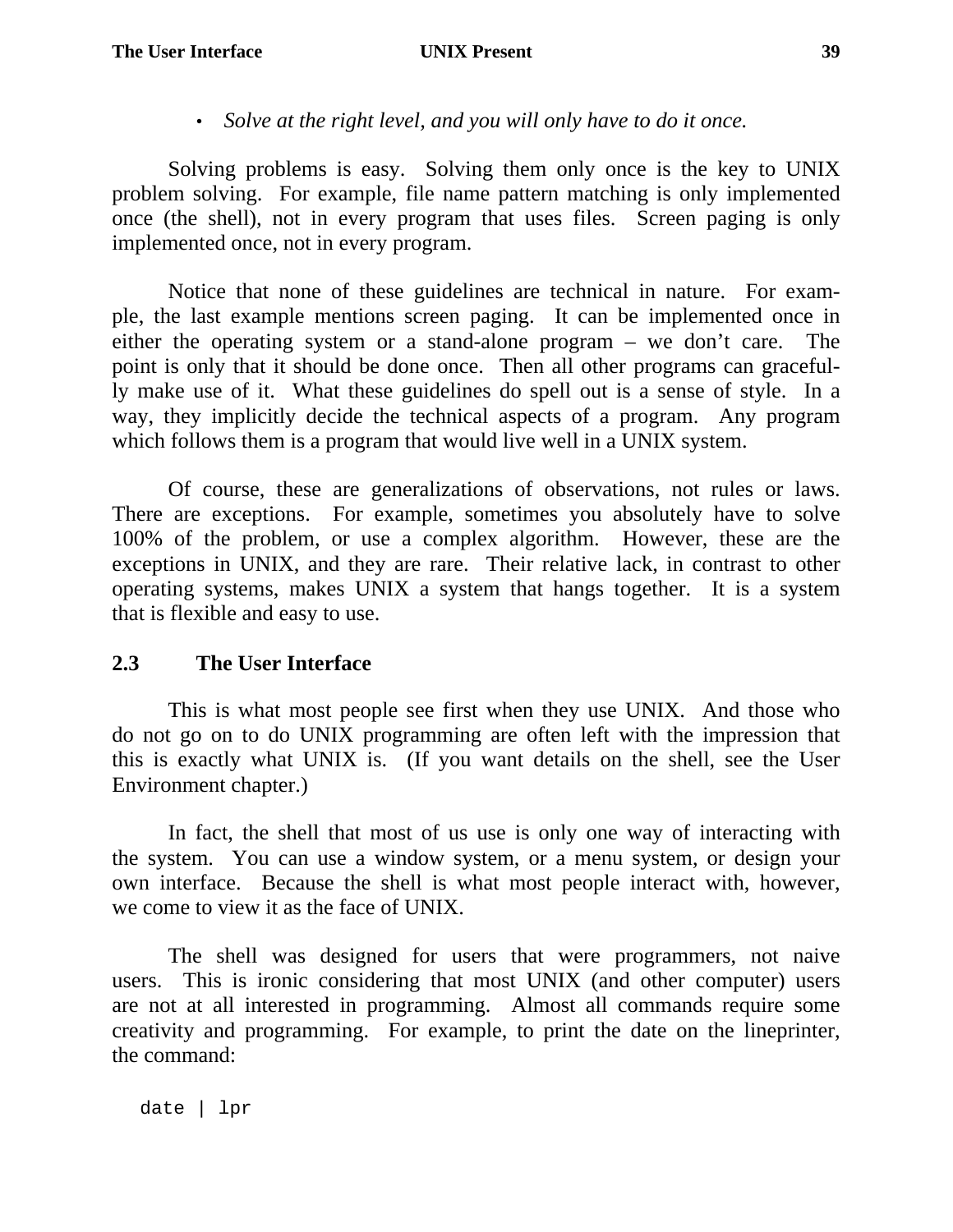combines two existing programs to perform a new function. The shell allows much more complicated expressions, as well as programs that are as sophisticated as can be done from any programming language.

On the other hand, such a complex interface carries with it the potential for overwhelming and confusing complexity, just like any language. The shell is not biased towards handholding – very little is in UNIX – and therefore you must be careful what you say.

It is easy to demonstrate that the shell is unfriendly towards naive users. A classic example is that **rm \*** will silently delete all the files in your current directory, regardless of your intent. (Perhaps you just wanted to remove a file actually named **\***.)

Depending upon your point of view, this is either a feature or a bug. **rm** does not see the asterisk. The shell replaces the asterisk by a list of files and gives that to **rm**. Possibly, if **rm** knew that you had just asked to delete all your files, it would ask you if you were sure since this is a fairly unusual request.

Nonetheless, there are valid reasons for doing this. And further, there are ways of protecting yourself. We are not trying to tell you that we apologize for major flaws in UNIX. We are trying to explain that the shell is designed for programmers who have some understanding of the consequences of their actions.

After all, imagine driving in your auto. You turn the wheel so that the car is now heading directly for a tree. Does your car ask you if you are sure you wish to head for a tree? No. But even if it had the wisdom to do so, you might have a good reason to head for a tree. Or go 20 mph over the speed limit. Or even drive home in reverse.

When the UNIX shell first appeared, it was a tour de force. There was nothing comparable. While early shells are now considered primitive by comparison with modern ones, the point is that a shell remains a good tool for the programmer. Pipes, redirection, and the control features of the shell allow the programmer to write new programs quickly, often without writing any C code. Small, almost simple utilities can be easily combined, becoming yet another utility that can be used and combined in the same way.

The lack of file formats and the lack of distinctions between files and devices obviates the user and programs from having to deal with differences.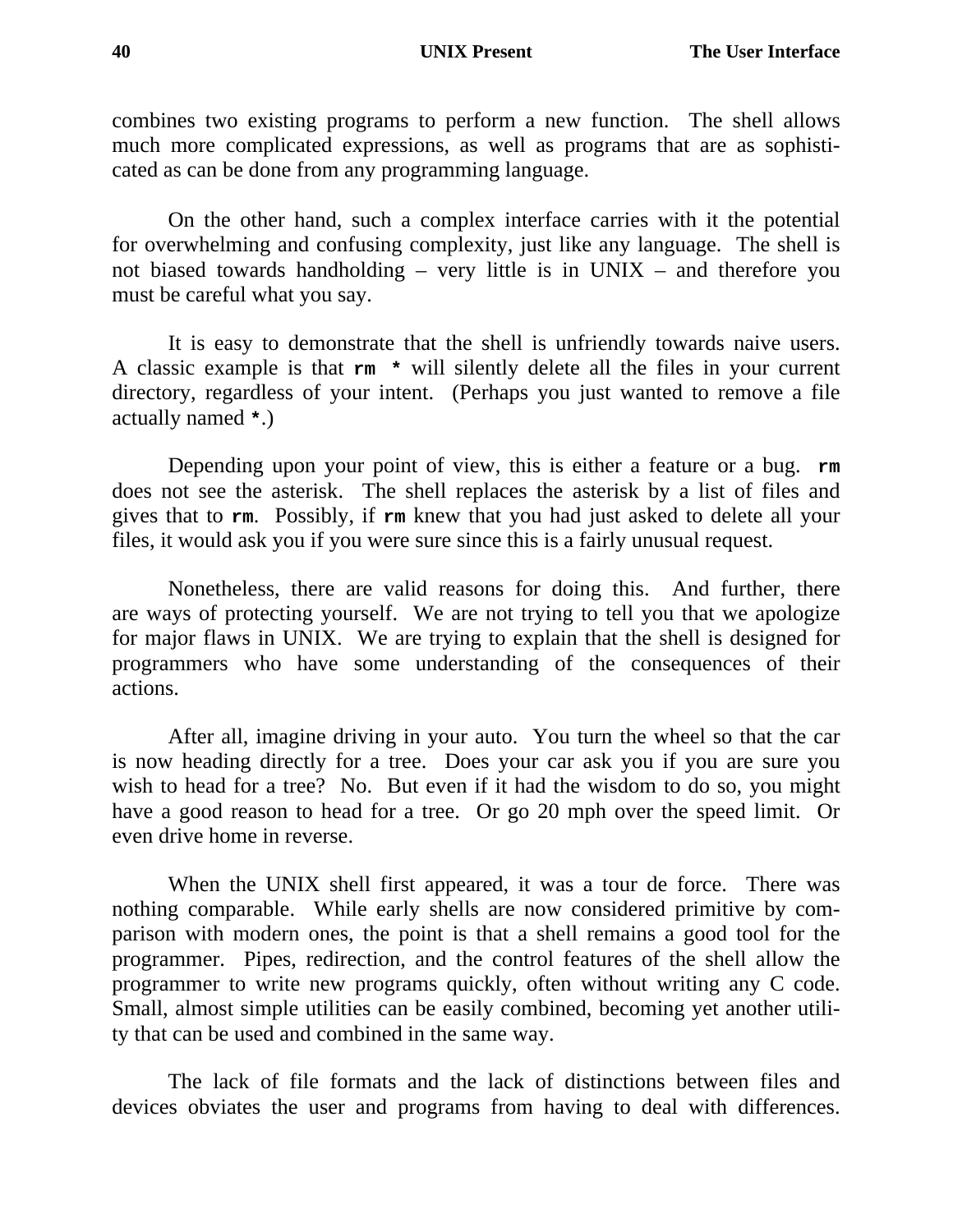Once a program has been implemented, it can read input equally well from a device, a user at a keyboard, or the output of another process.

The user interface combined with the other tools creates a synergistic environment that allows programmers to be much more productive than other systems. And the fruits of their labor, in turn, are more immediately understandable and useful to other programmers.

# **2.4 UNIX, the Operating System**

Many people think of the shell as the essence of UNIX. It is the part they first encountered and the part they are most likely to remember. But a programmer is more likely to remember what is underneath all that – the infrastructure, so to speak.

The kernel, the system calls and the libraries, and to a lesser extent, the utilities (including the shell) are what UNIX is. But the libraries and utilities are creations after the fact. They can be rewritten, or even ignored. But what you cannot ignore are the system calls. These are the entry points into the UNIX kernel. If you could change them, you would have a different operating system than before. It would be a different version of UNIX, or perhaps something totally unlike UNIX. Everything else is written in terms of them, including every library subroutine and utility. They strongly affect the view of everything else around them.

The paradigms that are so innately UNIX are in part due to the design of the system calls, and also partly due to the UNIX philosophies expressed elsewhere in this chapter.

For example, the ability of programs to manipulate devices and files with the same code (like **mv**, **cat**, **rm**, etc.) is because the system calls also do so. One writes the following C code to open the *file* "foo" for reading:

open("foo", READ);

The following code does the same thing for the *device* "bar":

open("bar", READ);

Not only does the basic I/O system work the same for devices and files, but so do access permission and naming conventions. The results are the conceptually clean utilities of UNIX. There are very few exceptions to this paradigm, and there are none that are artificial – like other operating systems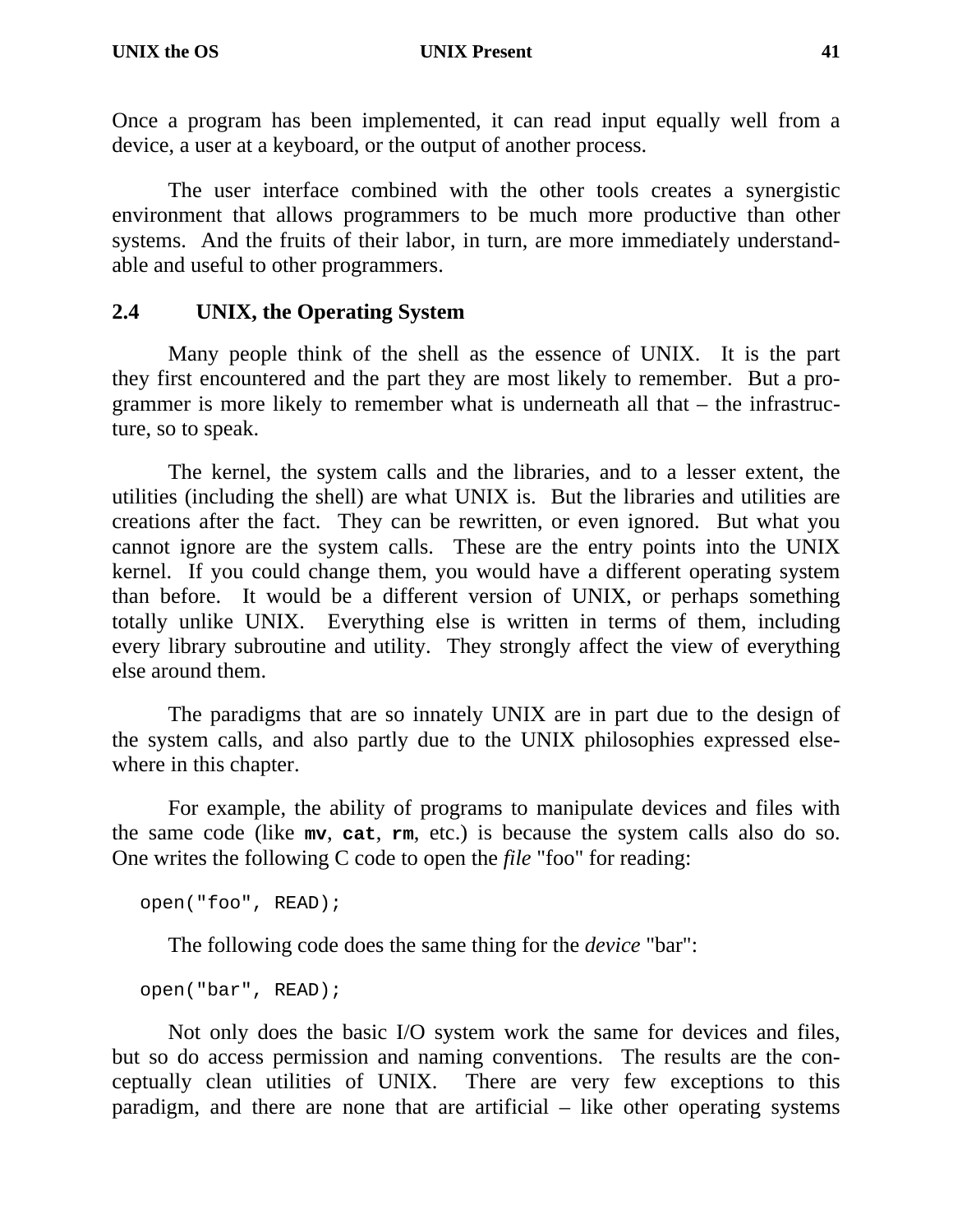#### **42 UNIX Present UNIX the OS**

where one might use two different system calls to open files and devices, not to mention different kinds of devices, or files with different access methods, or…

Other parts of the kernel present the same type of straightforward access to the system. For example, there is only one call to bring programs into existence – **execve()**. Permissions are controlled entirely by **chmod()**. And so on.

Of course, there are potential problems with a "tight" system like this. The most important is that some things will never fit the UNIX paradigm. But people are going to try, and in two different ways. Some will make it work within the existing UNIX system, no matter how inappropriate (and slow) it is. Others might try adding a new system call, totally fracturing the consistency of the paradigm (as well as making the kernel a lot larger).

The first few versions of UNIX were written by two men sharing the same office. In that environment, it was possible to discuss future implications and ramifications that the addition or change of part of the kernel would have on any other. But once UNIX was distributed, this became much more difficult and unlikely.

Some fanatics of purity (see Minix in the Underground chapter) believe that Version 7, the last version released by **research**, is the last true UNIX.† Like biblical fundamentalists, the fanatics are fun to listen to but entirely impractical in this day and age. We cannot take giant steps backward, because no matter how much modern UNIX creaks, it is simply much more capable than V7.

Thompson and Ritchie knew what they wanted, and knew what they were doing. They strongly believed in the 10 percent – 90 percent rule, for example, and were willing to give up a little functionality to avoid a lot of complexity. For example, UNIX file protection doesn't provide a means of checking access on a per-user basis (unlike capabilities or authority lists). However, their applications had very little use for such fine-grain protection.

And yes, they made some design mistakes. In fact, a lot of UNIX is the result of evolution. Things that did not work out were removed (e.g., multiplexed files) or changed (e.g., file name lengths). Since the user base was small and sophisticated, there was no necessity to maintain old interfaces forever. Such modifications are rare in commercial operating systems (including

<sup>†</sup> Indeed, both Thompson and Ritchie had stopped putting their name in the front of the manual after V6, as if to say that they could no longer be responsible for UNIX.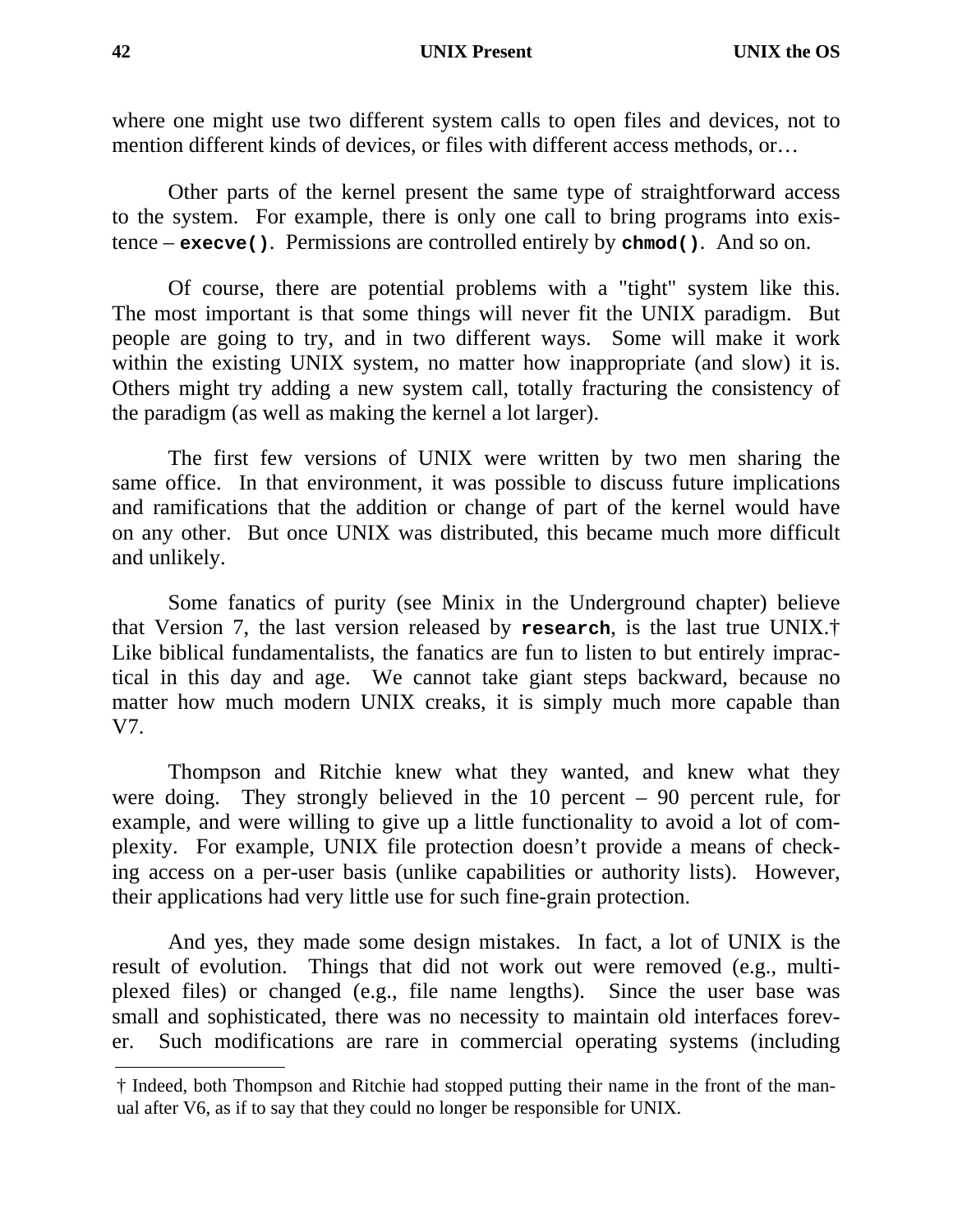#### UNIX the OS **UNIX Present** 43

recent versions of UNIX). The lack of mistakes in UNIX is as much due to divine understanding as it is to its chance to evolve without carrying around the baggage of those old mistakes.

Since Version 7, the last release of UNIX common to all others, people have created many different versions of UNIX. And while there are incompatibilites, virtually all of the UNIX kernel calls still continue to be the base upon which all other UNIX systems rest.

The kernel itself is not inviolate. AT&T has not protected the functional specification of the UNIX kernel in any way. This allows cloners to build a UNIX kernel without using any of the proprietary source code. With UNIX standards, it is possible to build a functionally equivalent system.

What is important about the kernel is its interface – the system calls. One may have a kernel that works in a completely different way from an AT&T kernel, and as long as it supports the system calls, it is still UNIX. (And here, we are not talking about the proprietary variety, but the essence.)

Some utilities have knowledge about the kernel built into them. (This is probably one of the more grievous mistakes UNIX contains.) For example, the process status command, **ps**, knows how to read through kernel data structures directly without going through any system call. When the kernel was written, Thompson and Ritchie reasoned that since there was only one program that would need this information, it wasn't worth creating a new system call. What's more, the data of interest seemed fairly machine dependent.

The result of this is that **ps** remains a machine-dependent command. While this allows vendors to not have to duplicate historical remnants of the early UNIX kernels, it introduces a small amount of nonportability into certain areas of UNIX – particularly those that require information from the kernel.

Vendors have tried to remedy this by extending existing system calls and introducing new ones. It is a difficult problem, the more so because many versions of UNIX have a completely rewritten kernel. Furthermore, vendors grow comfortable with the idea that they can add or modify system calls. This result is a divergence of UNIX systems.

Current UNIX kernels are much larger than the original one. Early kernels fit in 40Kb. Now, kernels of 400Kb are considered small, and some machines have kernels larger than 1Mb. (Of course, the early kernels didn't provide things like virtual memory, networking or large buffer caches.)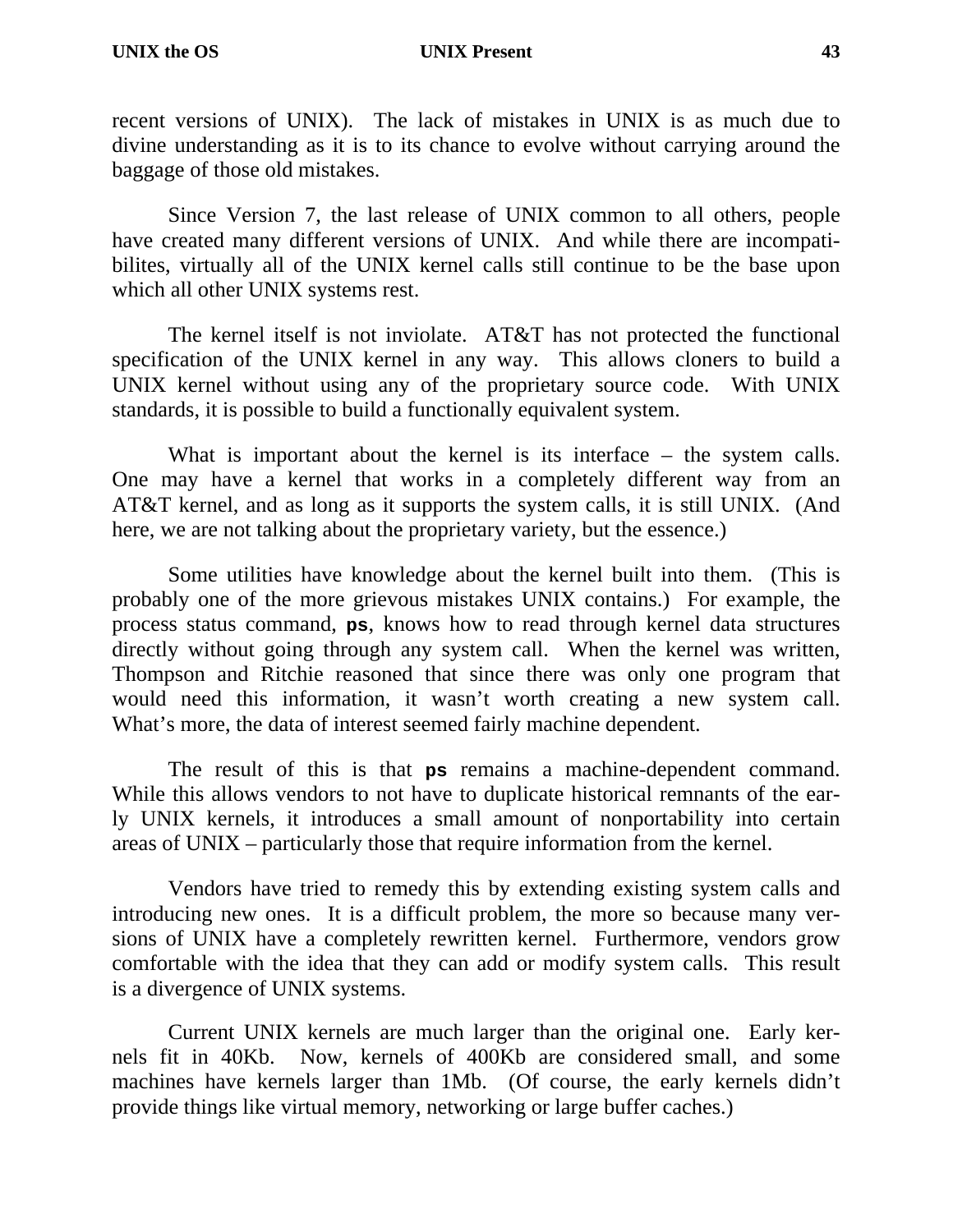#### **44 UNIX Present Versions**

As UNIX kernels increase in size substantially, we face several problems. Large kernels require more physical (and possibly virtual) memory, in turn placing difficult demands on memory management. Such kernels are much more complex and difficult to debug. And they further isolate the user from the ability to easily change the system.

Many researchers are reexamining the concept of the modern UNIX kernel in attempts to reduce its size and complexity. For example, it is possible to reimplement parts of the UNIX kernel as user code. This has been done with the file system and other device drivers. While we normally consider these as requiring quick response to interrupts, a much smaller kernel can work so much faster, that such high-demand user code is possible. Furthermore, smaller kernels enhance reliability (less code, less errors) and give users more control.

#### **2.5 Versions**

"If you want to make enemies, try to change something." – Woodrow Wilson

While UNIX standards struggle to keep UNIX systems looking alike, commercial pressures pull in the opposite direction. Simply producing a faster UNIX isn't good enough. Vendors want products that differentiate from each other. UNIX vendors want sex appeal. In a way, UNIX's malleability may be its Achilles Heel. It is so easy to modify UNIX, that everyone does. Dramatically. It is not possible to describe UNIX as a single operating system without doing an injustice to a great many vendors. It is kind of like trying to describe an automobile. Every manufacturer tries to be different, and yet they all have to produce the same thing – an automobile.

The same holds for UNIX. There are so many companies selling UNIX that we necessarily see many, many different versions. While most of the versions can be grouped in a gross sense on technical features, there are some that resist any kind of clean classification. This is especially the case with UNIX clones.

The majority of UNIX systems are based either on Berkeley 4.2 (often abbreviated as "BSD" for "Berkeley Software Distribution"), or System III or V (often abbreviated "SV"). All of these, in turn, share a common heritage from Version 7 (often abbreviated "V7"), released by AT&T in 1978. (Older versions of UNIX are covered in the History chapter.)

Some people consider XENIX to be a version in its own right, but it is based on System V UNIX and is really not very different externally. (Early XENIX systems were based on V7 and later System III.) Internally, XENIX is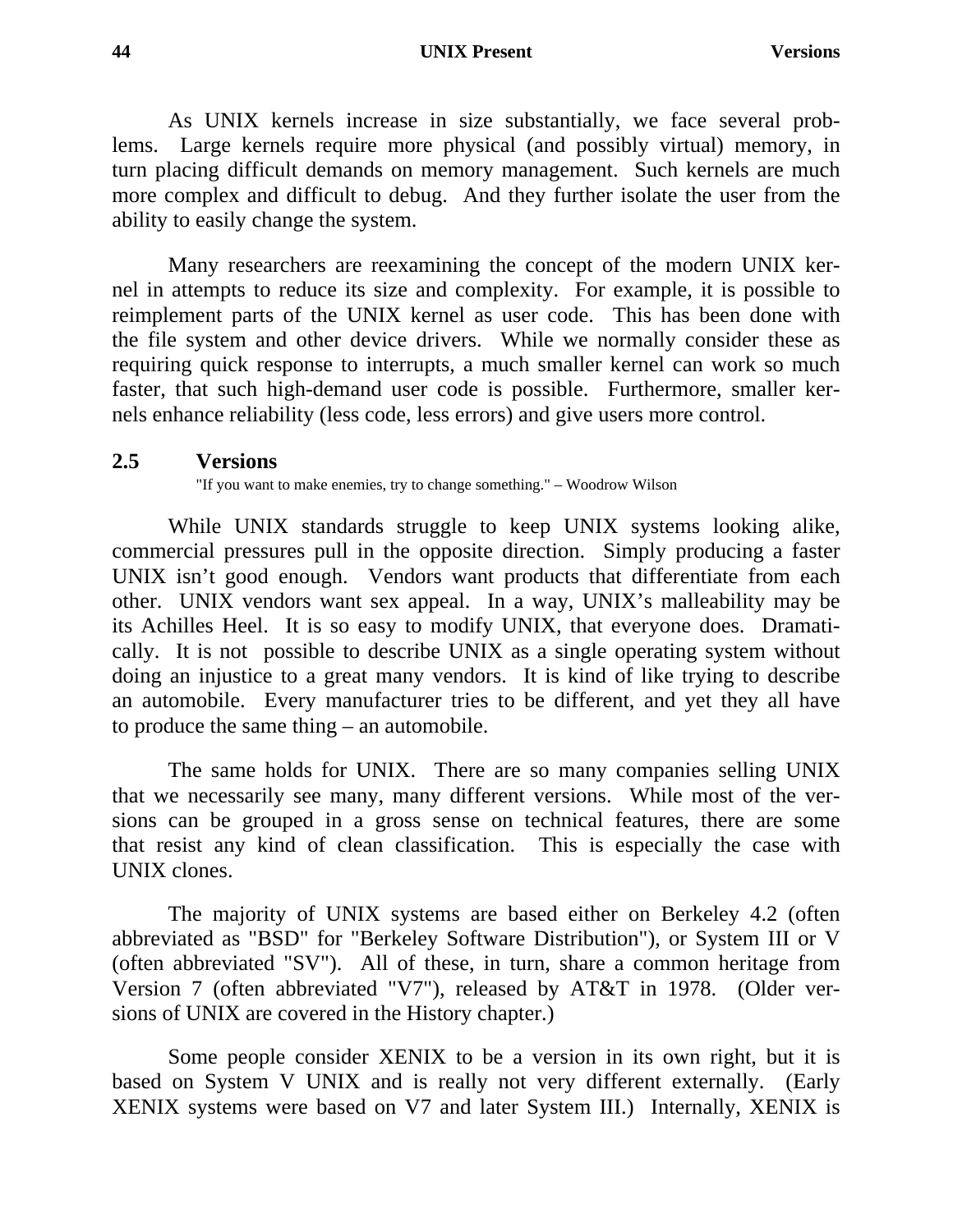different from System V – significant performance work has been done for it to run well on microcomputers. This is the largest area of use for XENIX. Because of the low prices and popularity of the microcomputers that XENIX is sold for, it is easily the most widely sold version of UNIX.

Supported by the U.S. Department of Defense's (DoD) Advanced Research Projects Agency (DARPA), Berkeley extended V7 UNIX so that it could support large AI projects in a networked environment. It added virtual memory support for DEC's new VAX 32-bit computer. And it incorporated a significantly enhanced version of BBN's implementation of the TCP/IP network protocols, developed and proven very successful in the Arpanet several years earlier.



(from "Interview with Bill Joy," *UNIX Review*, vol. 6, no. 4, April 1988)

Peter Weinberger: "*…SunOS…has three times the executable text and twice the number of source lines that our system, V9, has. Why is that?*"

Bill Joy: "*We have more customers than you do, Peter.*"

Many new user and programmer interfaces were added, such as the Cshell, job control, **vi** and termcap. Some of the modifications, such as a new style of signal handling, were quite incompatible with earlier versions of UNIX. Because of the incompatibilities, the emphasis on networking and AI, and the undergraduate nature of some of the other additions, Berkeley UNIX was seen as a research project. Berkeley has expressed its intention to introduce incompatible features in future versions (or more precisely, "not to necessarily remain compatible with earlier versions"). With no intent to provide support, it is not surprising that some commercial companies avoid Berkeley's UNIX, no matter how futuristic it is. As if lack of support wasn't enough, many people have extended Berkeley UNIX (again without support) with special features, more "improvements" and rereleased it. Thus, we find a UM (University of Maryland) BSD UNIX, a CMU (Carnegie Mellon University) BSD UNIX, a JHU/BRL (Johns Hopkins University/Ballistic Research Laboratory) BSD UNIX, and so forth.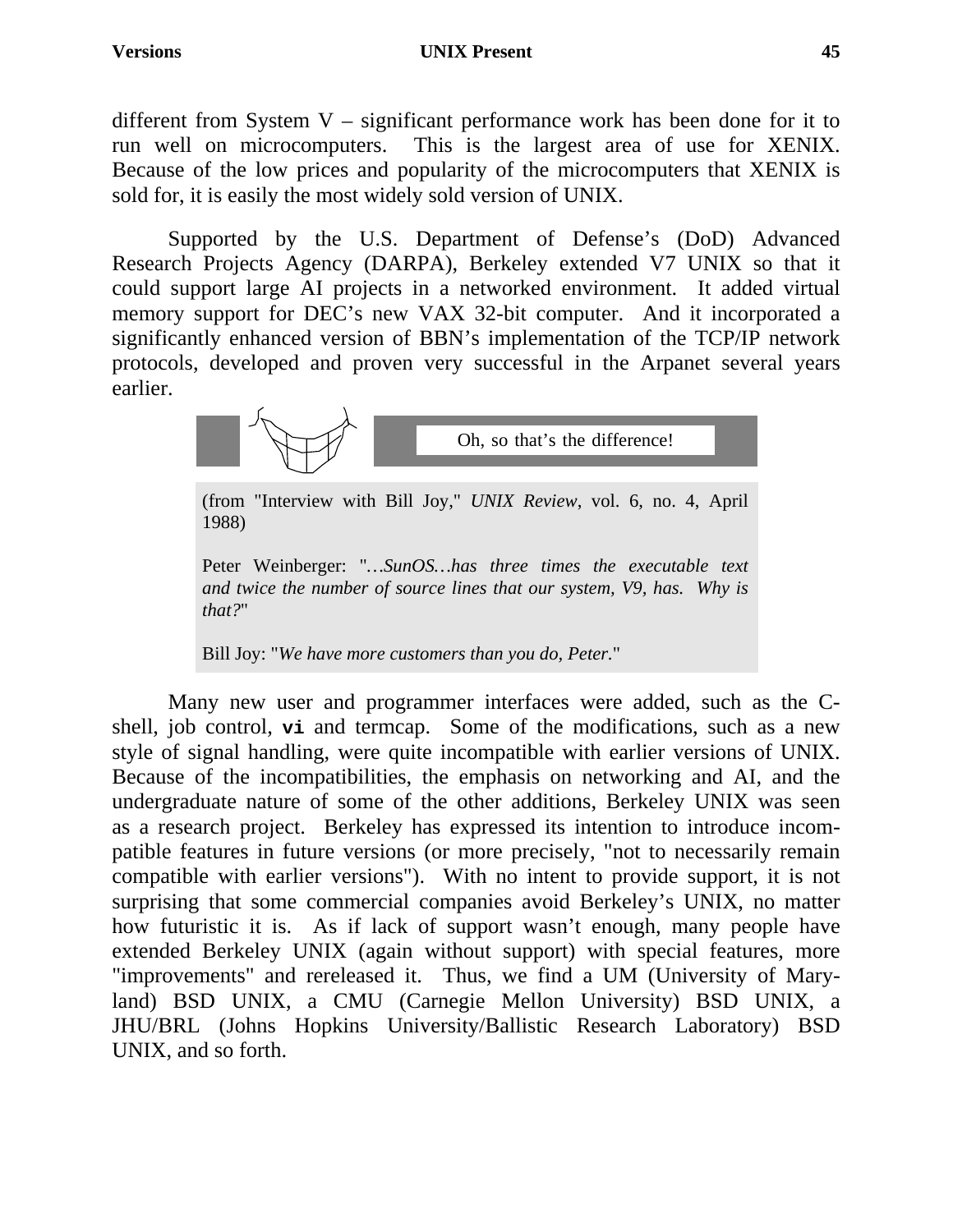#### **46 UNIX Present Versions**

By comparison with BSD, AT&T's System III and V have remained much more compatible with their predecessors. However, some things have changed (e.g., terminal characteristics). And what they kept came with all the old bugs (e.g., signal delivery was still unreliable). AT&T chose to ignore certain areas (e.g., networking, job control, virtual memory) important to researchers and large systems, and emphasize features (e.g., shared memory, semaphores) of importance to commercial applications. Originally they lacked some modern features such as a screen-oriented editor, but now they have incorporated many of the Berkeley enhancements. More importantly, and in contrast to Berkeley, AT&T has stated that its new systems will be upward compatible with old systems (starting with System III). While System V still lacks solutions for real-time control and other problems, it is a much more appropriate choice for commercial users by comparison to Berkeley's UNIX. (System IV existed but never became commercially available.)

Currently, both System V and Berkeley UNIX have adapted much of the work that appears in the other. What remains are not really functional differences, but rather arbitrary differences, as if two brothers left home after high school and we compared them after ten years. We might find that they are both earning good money, but one might be married and the other single. One might like exotic cars, while the other prefers pickups. They would still both share strong resemblances to their parents, but not enough that their mother wouldn't notice if one of them tried to substitute for dad.

UNIX versions resemble brothers and fathers. Though a UNIX system may be based on some version of UNIX, this in no way implies that it is a subset (or even a superset) of that version. Each reseller is allowed to bundle and unbundle the software as it sees fit. Unbundling is popular with small systems. The user may not be interested in parts of UNIX (such as word processing, or program development) and may not have the disk space to store the stuff anyway. Many VARs completely rewrite parts of UNIX (the file system, for example) and then discard nonapplicable utilities (such as **fsck**).

As well as the Berkeley derivatives and AT&T derivatives, there are mixed breeds (like Apollo and Pyramid) of both Berkeley and AT&T, UNIXlike nonderivative derivatives, UNIX emulators and various combinations of each of these. Plus, there are systems like MS-DOS and OS/2 that are clearly not UNIX but have incorporated many UNIX features in them.

Trying to understand what is UNIX and what isn't is very difficult because of this diversity. It is the aim of the (unfortunately, many) standards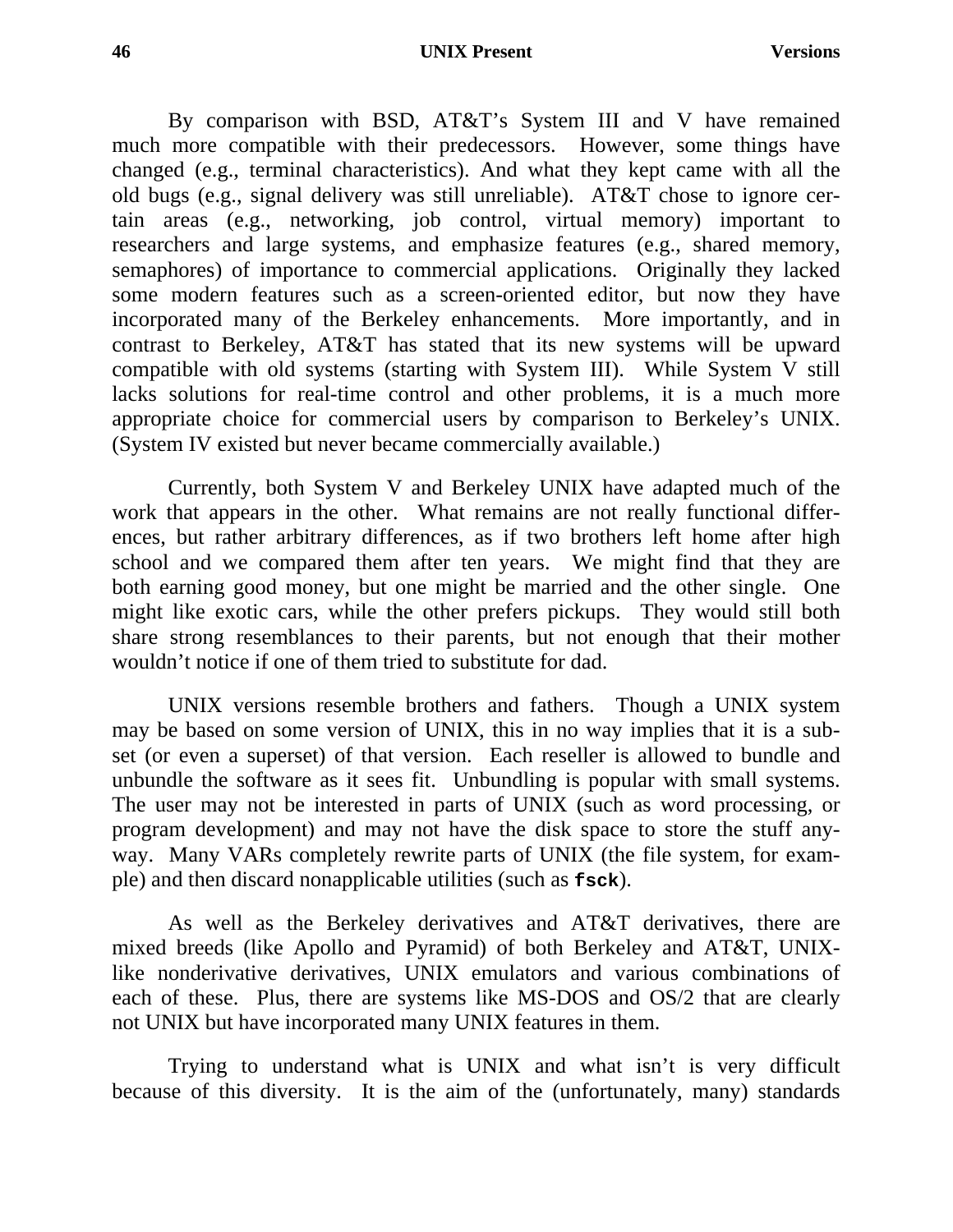#### **Portability I UNIX Present 47**

committees to put an end to this tower of Babel. It is doubtful that this will result in a single universally accepted standard; however, some convergence is likely to occur (see the Future chapter).

There are over 100 companies offering UNIX, UNIX clones, UNIX emulators and UNIX-like operating systems on virtually every general purpose computer system from micros to supercomputers. Plus, there are several public domain UNIX systems (see the Underground chapter). It is possible to get more than one version for many popular computers. (At one point, there were five versions of UNIX available for the IBM PC.) This trend will undoubtedly continue. At the same time, there are several standards groups (see the section covering standards) that are trying to define what UNIX is, or perhaps what it was.

Fortunately, the differences between all these systems at the user level are slight. System V has gradually adopted many of the good things that were developed at Microsoft and Berkeley (gee whiz, talk about a cheap way of getting software development done). Significant differences lay at the programmers level. These can destroy the portability of the software.

# **2.6 Portability – Part I**

One test of the differences and similarities between versions is the portability of applications. If you are an end-user of some UNIX-based product and the vendor has the same product running on both versions, then you probably don't care. If you are that vendor and you have to get your product running for that previously mentioned end user, you had better care, and take care when writing your product.

The most critical differences between UNIX versions (including Berkeley, System V and XENIX) are the areas which UNIX V7 never addressed such as real-time processing and networking.

Additionally, UNIX systems have diverged on points which UNIX V7 addressed but somewhat inadequately, such as interprocess communication, virtual memory, device control and signals.

Because of these differences, one cannot assume UNIX code written in C is portable. Writing portable software is a specialized activity that requires a lot of experience. It can be expensive and time consuming. Portability, like C, is not for everyone.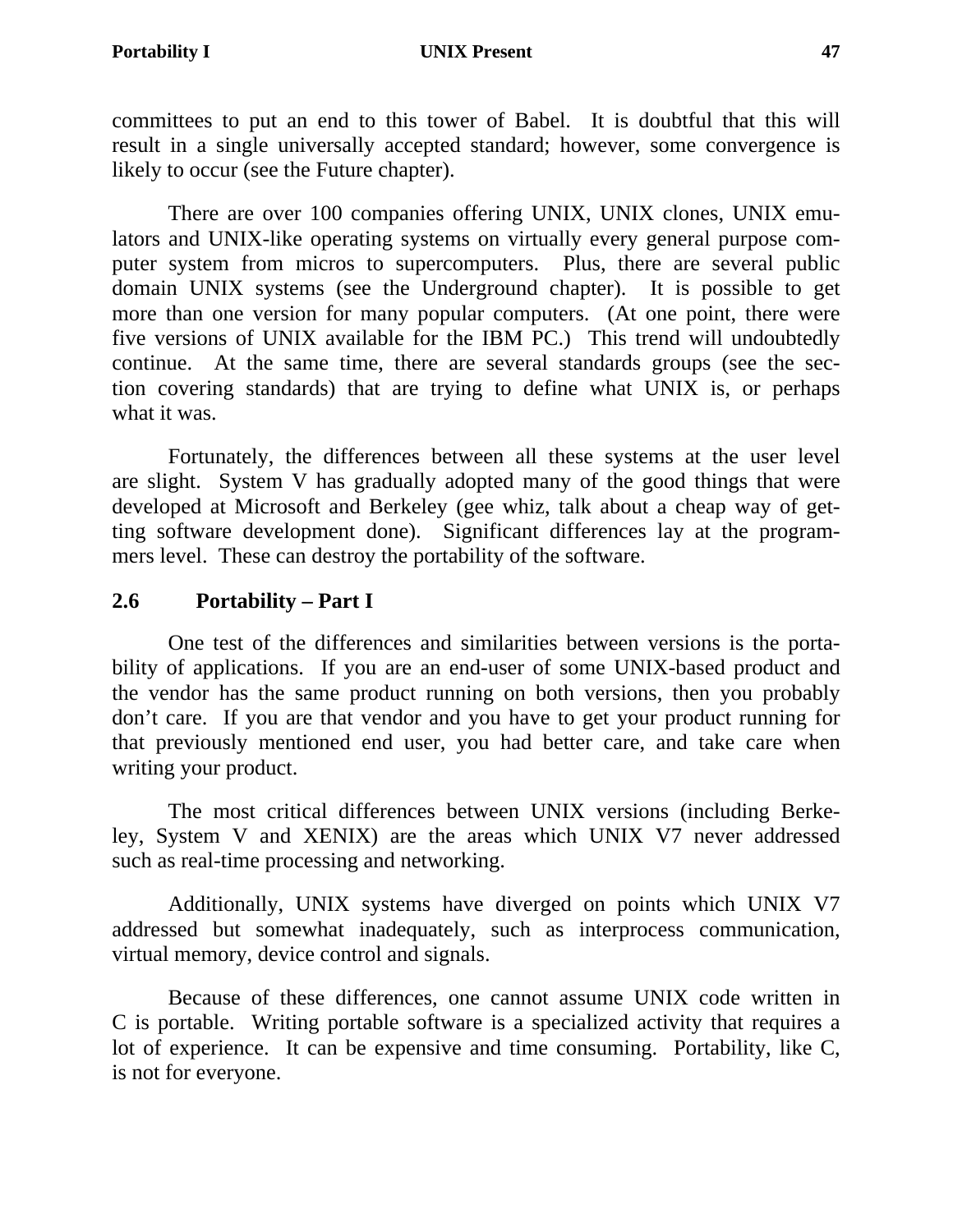Bearing in mind the preceding discussion, it is still possible to write portable UNIX software. A particularly good tool in learning how to go about it is the book *Portable C and UNIX System Programming* from Rabbit Software. Following its guidelines will generally result in programs that easily port to most *reasonable* machines. But don't be ridiculous and complain when your Sinclair ZX81 with 1Kb doesn't run **troff**.

Of course, sometimes it is necessary to write nonportable software. Just make sure you advertise it as such. And at least make the effort to isolate the nonportable parts so that when the day comes when your software is moved to a new machine, it doesn't cause the poor programmers heart attacks when they look at your source code.

Ongoing standards work may help reduce the problems with portability. These are covered at length in the Future chapter. If and when these become official standards (and we all decide on the same one), it may be much easier to write code which is guaranteed to be portable.

#### **2.7 Portability – Part II**

A second aspect of portability is that UNIX itself is portable. This means that it works on a variety of machines from micros (the IBM PC and compatibles) to minis (PDP-11, Interdata), to superminis (VAX, 68000) to mainframes (Amdahl, IBM) to supercomputers (Cray). It has also been ported to machines with new and unusual architectures (RISC) as well as being co-resident with other operating systems (VM, VMS).

This was made possible in part because UNIX itself is written in the highlevel C language which has also been ported to these machines. Most other operating systems have been written in assembler or a high-level proprietary language. Secondly, UNIX assumes little about the hardware underneath and makes few demands upon it. While this means it is possible to build faster systems than UNIX on a given piece of hardware, it also means that you will have an operating system that is much more reliable having been banged on for hundreds of man-years in many other machines. It also means that all your old applications will continue running. This is one of the reasons why UNIX provides an attractive market base, having been implemented on more different pieces of hardware than all other operating systems combined.

Besides running on many computers, UNIX supports many different peripherals. It also supports infinitely many kinds of terminals through either termcap or terminfo, systems for describing terminal capabilities in a high-level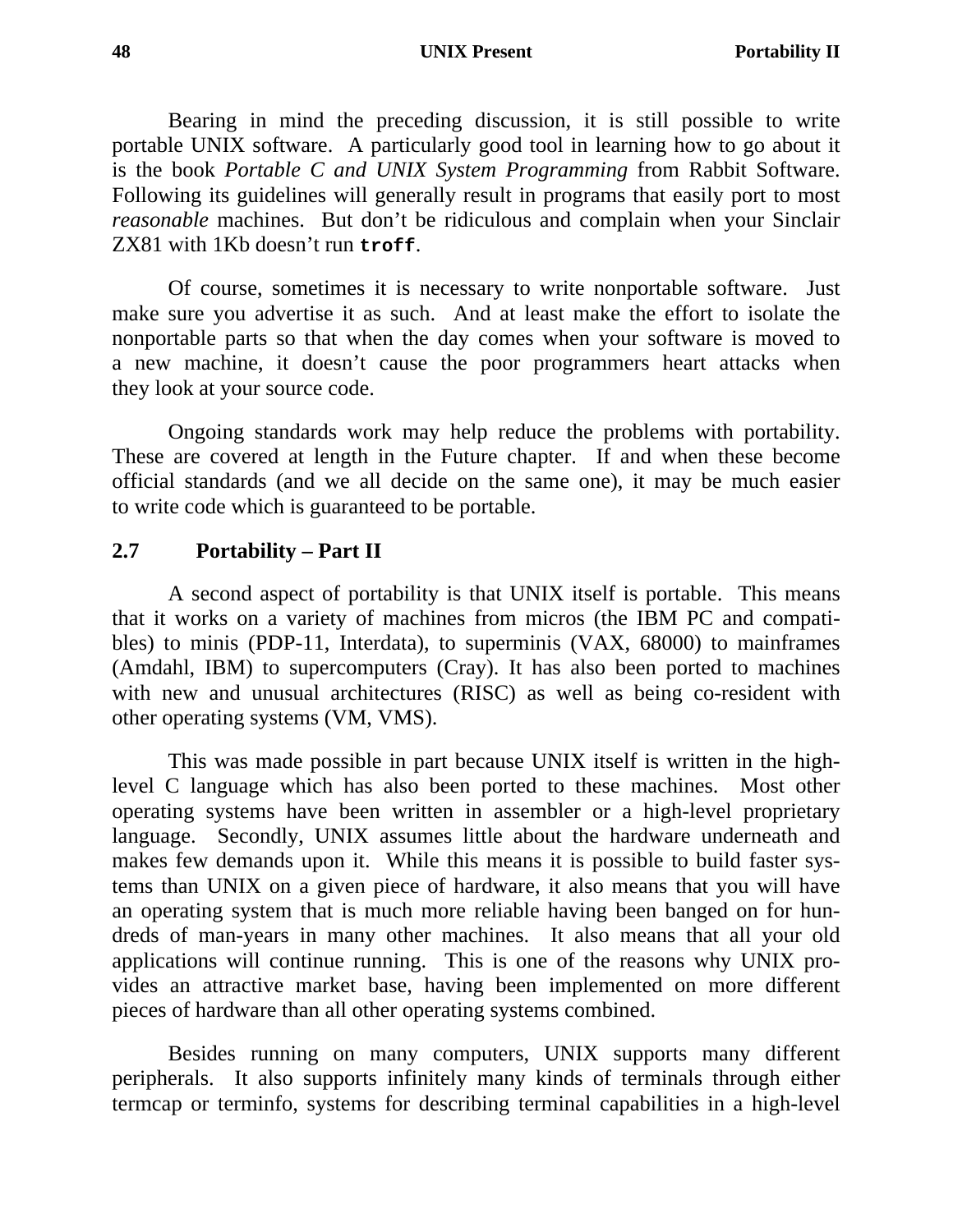description. (See the section on terminal handling in the Programmer's Environment chapter.)

# **2.8 UNIX Licensing**

Some of the most confusing areas of computers are the legal issues, including ownership and rights on software, hardware and firmware. Many areas are not yet settled. However, when it comes to UNIX, it pays to be cautious. AT&T has staked out its turf. It has secured patents, copyrights and trademarks on UNIX, its concepts, software and name. And paying the lawyers in defense of an AT&T suit would probably bankrupt most companies. While AT&T has never taken a company to court, their lawyers have shown up on several doorsteps with suggestions for behavior modification.

AT&T's licensing fees for UNIX are quite confusing, varying across different machines, operating system releases, and number of users. This is further complicated by third-party vendors and developers of UNIX.

Basically, there are two kinds of UNIX licenses, a source license and a binary license. A source license buys the right to read the source, change it, recompile it and run it all on one machine. Anything else costs extra (see below). A source license includes the complete set of UNIX sources for one machine architecture. AT&T has a small set to choose from. A binary license buys the right to run UNIX on one machine (which includes some reconfiguration rights) and that's it.

The simplest type of license is a per-machine license, meaning that you can run UNIX on one CPU. If you want to run the same exact UNIX on another CPU, you have to pay extra for it. In fact, there are a number of extra charges depending upon other factors:

- The cheapest system is a single-user system. A multiuser license costs more, and there are different plateaus. (No, there is nothing that prevents you from running more users than you are licensed for – you are on your honor to keep this part of the contract.)
- You only get the source to one CPU-type. If you want another, you have to pay extra for it.
- You only get the source to one version. If you want another, you have to pay extra for it.
- You are not allowed to distribute the source or binaries to anyone. If you want to distribute the binaries (that contain AT&T propri-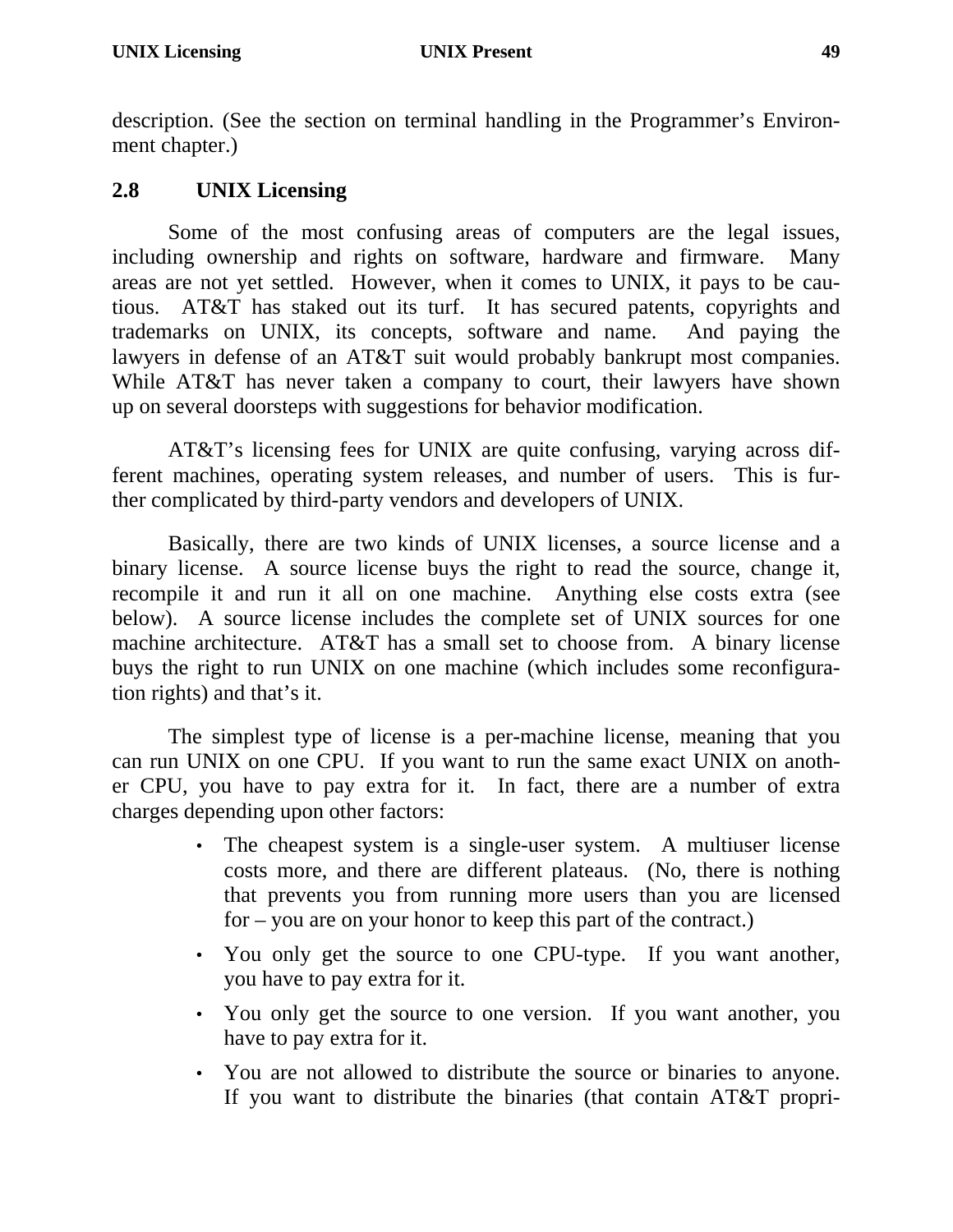#### **50 UNIX Present Buying UNIX**

etary code, such as a library), you must buy a distribution license (extra). If you want to distribute the source, you must pay extra for it, plus the seller must buy or have a UNIX license from AT&T corresponding to the version of UNIX that the source is from.

An excellent paper on UNIX licensing is available from /usr/group.

AT&T's Customer Communication Center will also attempt to explain UNIX licensing. Of course, since AT&T is the one who set it up in a most confusing manner, you should not expect it to be the most understandable source.

Fortunately, most people do not have to delve deeply into licensing trivia. If you buy a UNIX system for your own use, the seller generally includes the price of a UNIX license bundled with the system.

# **2.9 Buying UNIX**

### **2.9.1 Making the Decision**

Buying a UNIX system should be handled like buying any other computer system – with a clear, cool head. Experience helps a lot. If you have none, find other people who have systems. Even better, find people who have the same applications that you do and talk to them.

Don't be suckered by features, and especially by a salesperson's view. Ignore those benchmarks unless they are clearly for systems with similar hardware, and running your applications. Try to be application driven. Will the system do what you want? Is there an application that exists now to do what you want? Will the system meet your future needs?

Is the system compatible with other systems you own or use? Don't believe UNIX is portable until you've ported your programs and data. Realize all UNIX systems are not alike. The hardware differences are usually obvious the software differences usually aren't.

It is nice to have a computer of your own to learn about it. But UNIX systems are expensive. And you may find out a UNIX system is overkill for what you need. If all you want to do is play games, a UNIX machine is probably not for you. Be honest with yourself. Why do you really need a computer?

See if you can borrow time on someone else's UNIX system. They are multiuser, so if you don't run big programs, many UNIX administrators will be accommodating if you explain your situation. Promise to use it only at night.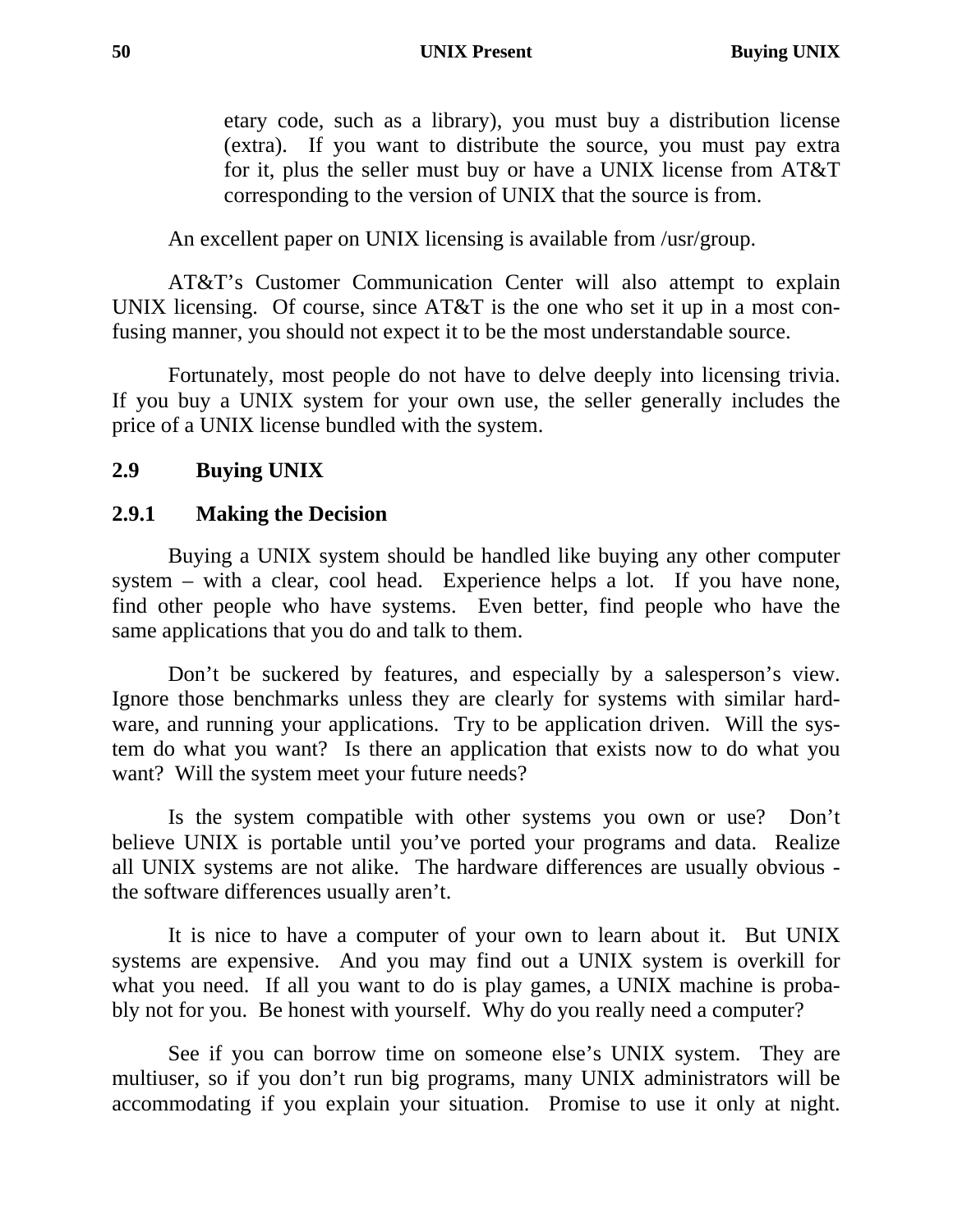Sign up for a computer course at a local college or university. That will give you access to a UNIX machine for a whole semester.

## **2.9.2 The Mechanics**

UNIX can be purchased in a number of ways. Unlike most programs, buying UNIX is particularly complex due to AT&T licensing requirements, as previously described.

AT&T holds the original trademark and copyrights to UNIX. Every copy sold is licensed either directly or indirectly through them. AT&T offers several different versions of UNIX (V7, System III, System V, for example). Each license is written for a particular machine or set of machines (designated by CPU), the number of maximum users, and whether it is a binary or source license. It is further qualified by the type of buyer one is (government, commercial, academic) and whether you plan to resell UNIX or include it in a product.

You probably won't deal with AT&T directly if you are buying a preconfigured version of UNIX. For example, XENIX is a licensed version of UNIX sold by Microsoft. You may buy XENIX directly from them, preconfigured for a PC and single-user operation with minimal sources.

UNIX vendors also unbundle UNIX tools and applications so that it is possible to buy, say, just the C development tools. Unbundling usually has the benefit of a lower price than that of a complete system. Because of this, however, you must be very careful to check that the system you are buying has the software components that you need. For example, if you ever expect to add a device driver, you will probably have to pay extra for the programs that allow you to rebuild UNIX.

If you are buying a UNIX look-alike, you are not paying for a UNIX license from AT&T and can expect such software to be less expensive. However, this is not always the case. Many UNIX cloners claim their products are completely rewritten, and deserve as much money as any real operating system. More in the cloner's favor is that their licensing rules are much less restrictive. For example, several UNIX look-alike systems provide the complete source with few restrictions on what you can do with it.

Unless you have bought your UNIX system directly from AT&T, you have become a customer of whatever company you purchased your system from. If you have questions or problems, you should speak to that company, not AT&T. The company will contact AT&T, if necessary.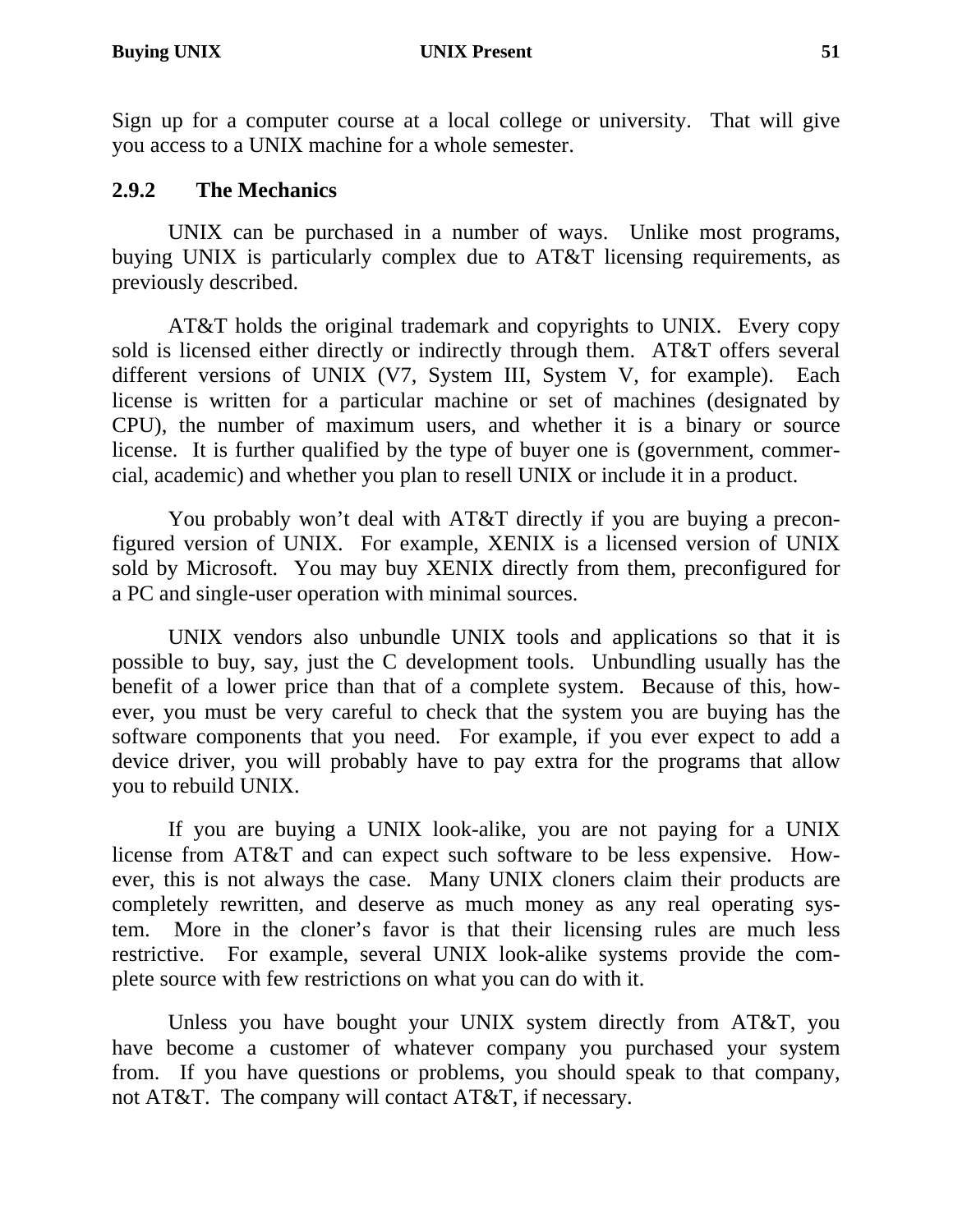#### **2.10 The Dominant UNIX Sellers**

UNIX is a licensed product of AT&T. Therefore, every version of the real thing is licensed from AT&T and based on an AT&T version. Now this doesn't mean it is making most of the sales, nor does it mean it is making the lion's share of the profits.

Indeed, at the beginning of 1987, Microsoft claimed that two-thirds of the 300,000 UNIX licenses worldwide were for XENIX, Microsoft's version of UNIX. Of course, most of the licenses were binary licenses, which are relatively cheap – on the order of \$1 to \$500. Buying even a relatively cheap UNIX box at say, \$5,000, from a UNIX reseller which has to pay AT&T \$100 per binary UNIX sale means that the reseller is getting the lion's share of the money. The reseller has probably bought the complete UNIX source code (around \$45,000 in 1986), a one-time charge, so that has to be amortized over the income from each system sold.

Nonetheless, many computer companies have chosen to buy UNIX source code licenses, and become UNIX VARs (Value-Added Resellers). If a company sells 500 complete systems at \$10,000 a piece, that amounts to a gross income of \$5,000,000. Subtracting from that a \$60,000 source licensing fee and the per-system binary fee of \$100 times 500 still leaves a net of \$4,890,000 to spend on glitzy packaging and a little value-added-development. The costs directly attributable to licensing on a per-system basis in this case would only be \$220 or 2 percent of the final retail cost.

As we said earlier, Microsoft and SCO held the lead in the number of licenses sold to end-users. However, their market has in the past been aimed at the low-end single-user systems, while most other companies chose to cover high-end single-user systems or multiuser systems. ABC Corp. may have 500 UNIX users on PCs running XENIX each with their own copy of XENIX, while XYZ Corp. may have 500 UNIX users sharing five Crays. Clearly, licenses or copies of UNIX sold is not always a valid indication of number of users. We are constantly reminded of this whenever we see someone compare the number of UNIX licenses to the number of MS-DOS licenses. MS-DOS is in the millions, but each one is limited to a single-user system. (There are highend multiuser XENIX systems, and multiuser MS-DOS-compatible systems, but these constitute a small fraction of the market.)

While Microsoft and SCO are the leaders in sublicensing agreements, AT&T is the leader in actual number of users. Informal surveys show that by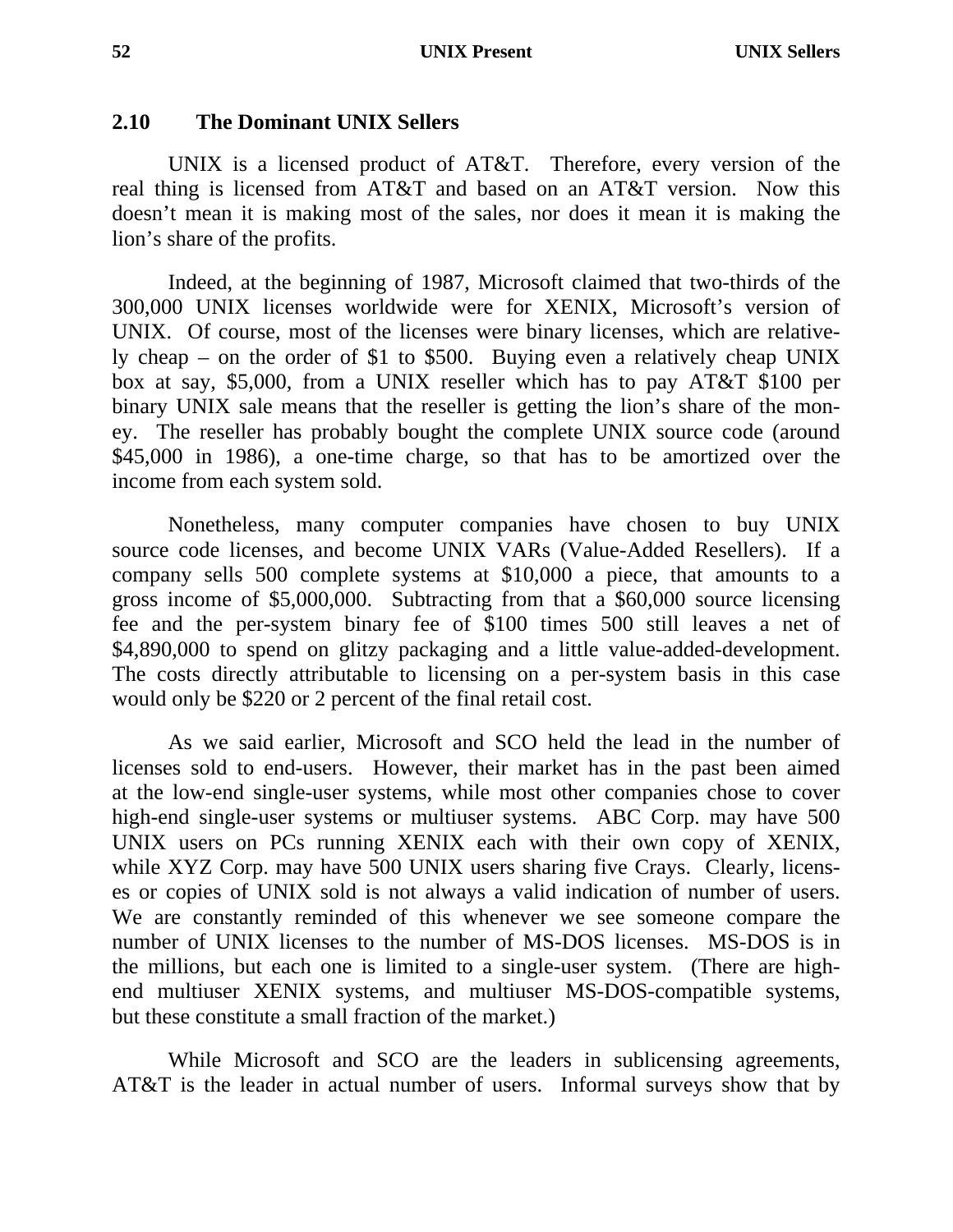### **UNIX Sellers UNIX Present 53**

number of users there is no majority; however, AT&T versions of UNIX (primarily System III and System V) account for approximately 35 percent of the market. So AT&T's claim that System V is "the standard UNIX" might be more accurately written as "the most popular standard UNIX."

System V UNIX is available on many machines. Unlike the XENIX ports, straight System V ports span the gamut from micros to supercomputers. However, XENIX and System V are slowly becoming the same thing. That is, many programs port with minor or no changes between XENIX and System V hosts. The percentage is constantly growing. AT&T and Microsoft have a binary standard for certain machines, meaning that programs will run without recompiling on both types of systems which use the same hardware.

There are hundreds of companies selling systems based on XENIX and System V. Some of the more well known include Apple (A/UX), Arete Systems Corporation (Arix), Databoard Inc. (D-NIX V), Hewlett-Packard Co. (HP-UX), IBM Corporation (IX and AIX). And while the X/OPEN effort is attracting the most attention in Europe, Japan's MITI (Ministry of International Trade and Industry) has clearly expressed its desire for development environments based on System V with Berkeley extensions.

If we add together XENIX's share of the market with AT&T's, it comes to about 44 percent of the market. What is left is primarily the Berkeley variants, the clones, and some specialized versions of UNIX.

Berkeley is the original source for all Berkeley versions of UNIX. It has distributed thousands of 1BSD and 2 (for PDP-11s) and 4BSD (for VAXen) since 1977. And it will continue this for the foreseeable future. The UNIX effort at Berkeley has attracted research grants, good students and faculty as well as raising the prestige of the computer science department. Even outside Berkeley, its UNIX dominates the research and future of the entire UNIX market because it is often the first place where new ideas appear.

It is possible to obtain UNIX directly from Berkeley, but this is a research product, not a commercial one. You will have to get support for it elsewhere. Furthermore, Berkeley does not provide (or even recommend) hardware, which you will have to obtain separately. Many companies have taken advantage of this void and offered software support (e.g., Mt. Xinu) or complete commercial systems (e.g., Sun, DEC, Wollongong) based on Berkeley UNIX. One notable company is Mt. Xinu. Since Berkeley does not support its own distribution, several Berkeley expatriates formed Mt. Xinu as a support group. It col-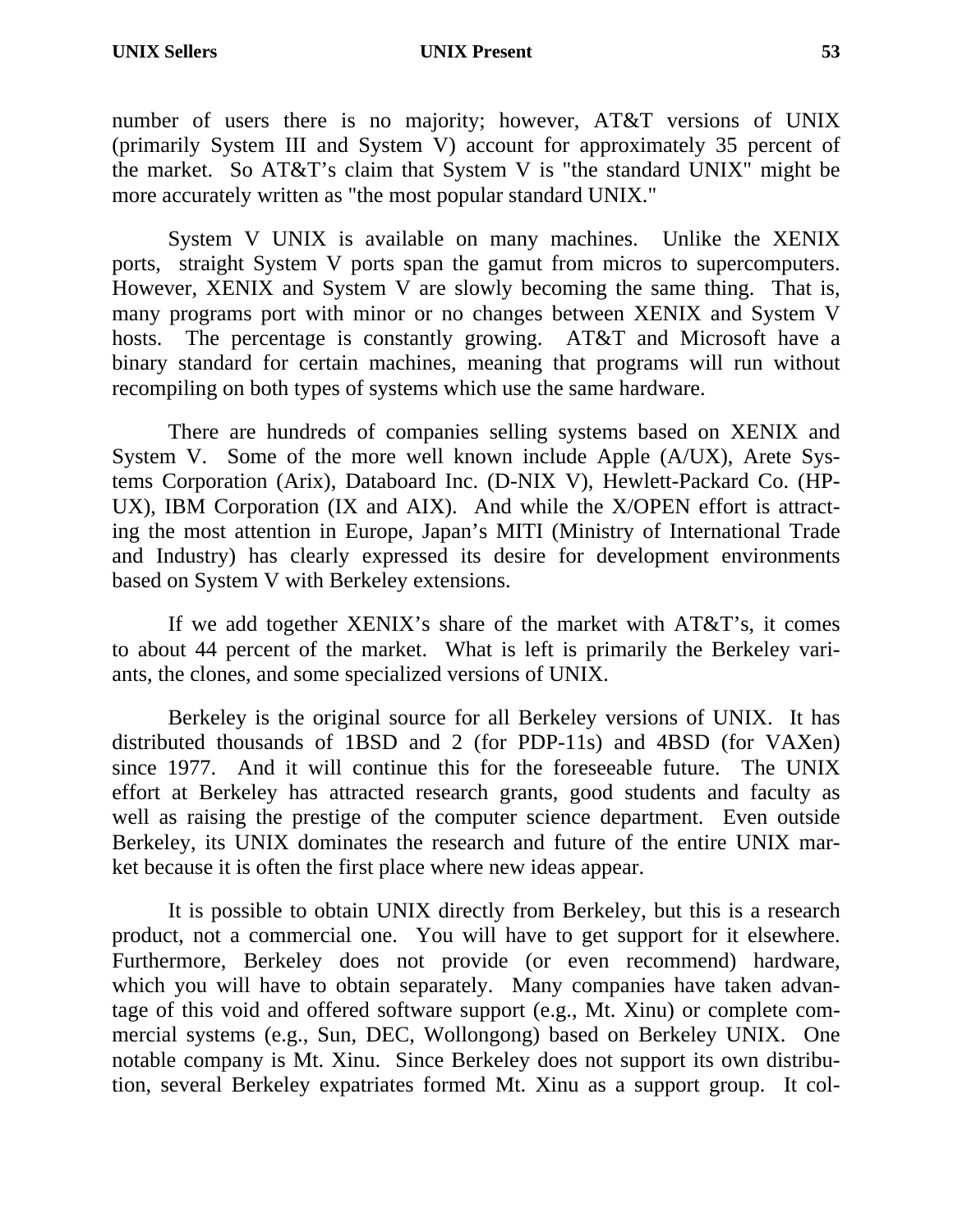lects bugs and fixes, and redistributes them. Additionally, Mt. Xinu sells its own version (more/BSD) of Berkeley UNIX. Unlike Berkeley, Mt. Xinu will configure your UNIX for a large variety of devices and computers, easing some of the necessity of having a UNIX guru around.

There are fewer companies selling Berkeley ports than System V and XENIX ports. Nevertheless, these companies are doing quite well. Sun Microsystems, for example, is the leader in total workstations sold. This is illustrative of the market that Berkeley-based vendors have targeted. Their market is more oriented towards scientific/engineering/academic applications, which finds healthy acceptance of Berkeley's UNIX. They make up about 20% of the UNIX user base.

Some companies that sell Berkeley-based UNIX are: Convex Computer Corp., Digital Equipment Corp. (Ultrix), National Semiconductor (Genix), and Sony Microsystems. It is not surprising that fewer vendors support Berkeley UNIX. Berkeley's attitude toward support and future direction is not something that everyone is prepared to deal with. Furthermore, the system as delivered requires substantial modifications to make it into a commercial product. While BSD is definitely not a toy, it isn't cellophane wrapped either. Keen programmers don't seem to mind this. Indeed, Berkeley UNIX is more in tune with what many programmers want, and it follows that Berkeley UNIX flourishes in research institutions. But it is more work for companies to finish it off as a commercial product.

Like XENIX, there is much market pressure to merge Berkeley UNIX with System V. Unlike XENIX, however, Berkeley UNIX (at least at Berkeley) will remain distinctly different – forever a research project exploring new ideas, and necessarily incompatible approaches with existing systems. However, commercial implementations of Berkeley UNIX have tempered the original brashness of Berkeley UNIX. And we find that Berkeley UNIX is slowly merging with System V (just like XENIX).

Of course, some think the speed of this merging is akin to plate tectonics. Thus, many vendors have taken to offering multiple versions. Referred to as *dual universe* systems (coined by Pyramid), many vendors have ingeniously figured out how to supply systems that can run both Berkeley and System V programs. Some of these vendors are: Apollo Computer Inc. (DOMAIN/IX), Pyramid, Sequent Computer Systems, Inc. (Dynix), Sequoia Systems, Inc. (TOPIX), Sun Microsystems (SunOS), and The Wollongong Group (Eunice SV/BSD).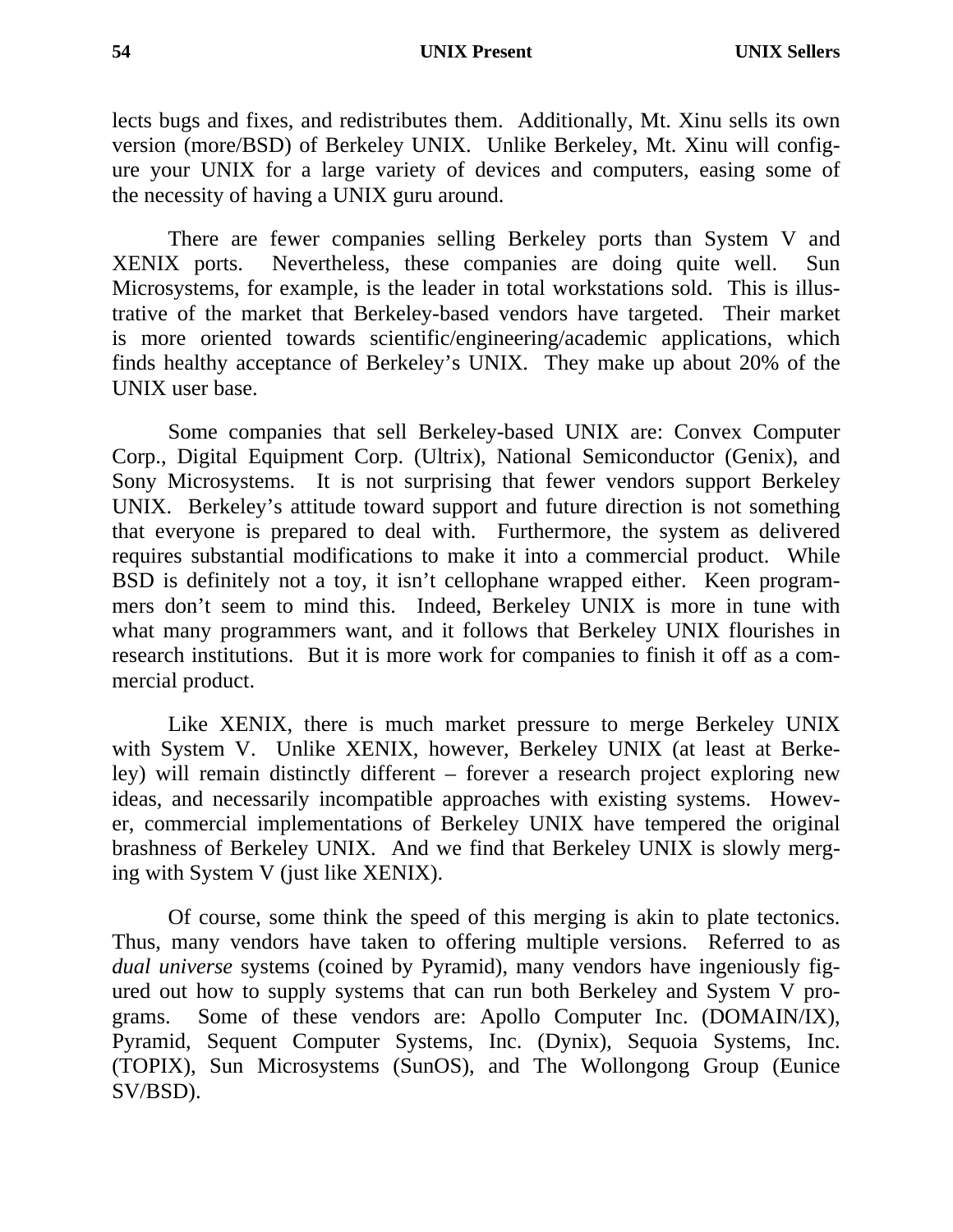At the other end of the spectrum are vendors who have purposely sacrificed compatibility with AT&T's or Berkeley's UNIX, for one reason or another. For example, most commercial UNIX versions do not support real-time computation. In the past, this has meant that vendors of such products have had to make significant modifications to the UNIX system. Many have chosen simply to ignore compatibility problems resulting from such extensions. Since the only standards were old and weaker de facto standards, this was understandable.

### **2.11 The Dominant UNIX Hardware and Porters**

It is possible to buy UNIX from any number of the porters if you have fairly common hardware. For example, in January 1987, it was possible to get UNIX for the PC/AT from Mark Williams (Coherent), Interactive Systems (IN/ix), Microport Systems, Inc. (System V/AT), Microsoft (XENIX Version 5.0), Opus Systems (Opus5), Prentice-Hall, Inc. (Minix), Quantum Software Systems Ltd. (QNX), Santa Cruz Operation, Inc. (SCO XENIX System V), VenturCom, Inc. (Venix System V), and Whitesmiths, Ltd. (IDRIS).

Additionally, there are many companies reselling these same systems for the PC with minimal changes. For example, IBM sells SCO's XENIX, Microsoft's XENIX and Interactive System's IN/ix.

The PC is a computer based on Intel CPU chips. These chips strike a good balance between dollar value and CPU power. On PCs using more powerful chips, such as the Intel 80386, they easily support the straightforward multiprocessing architecture presented by UNIX. These are typical of chip sets that have grown favor with UNIX vendors.

These chip sets are characterized by being relatively cheap and fast. They have good support for multiprocessing operating system architectures and the ability to address at least  $2^{32}$  bytes of virtual memory. And, they can physically support at least 4Mb of physical memory. The following table lists some of the vendors selling UNIX or UNIX systems based on common chip sets.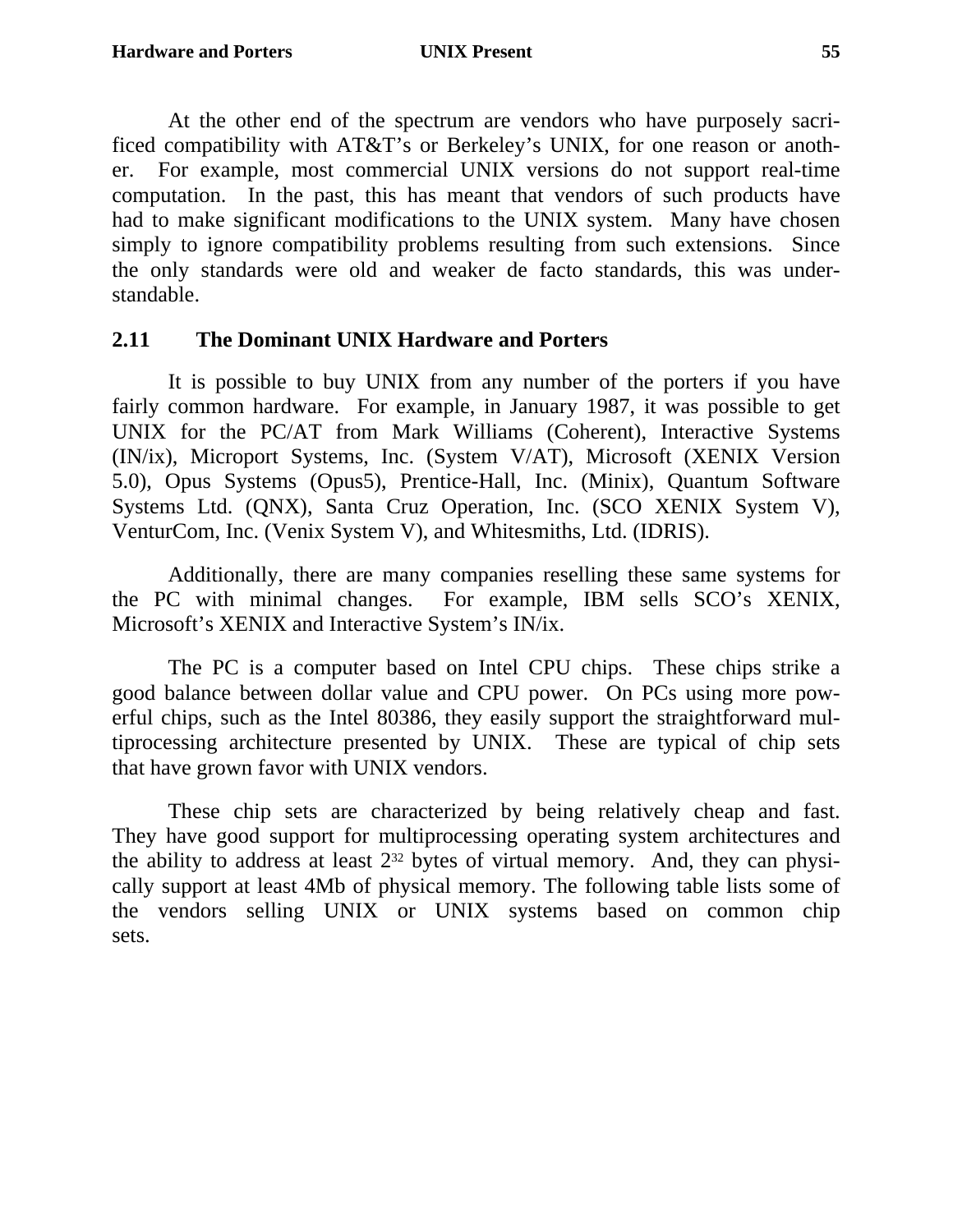| <b>Multiple Vendors Selling UNIX for Popular Chip Sets (c. 1987)</b> |                                                                                           |                                                                                                                                                                                                                                                                                                                                                        |
|----------------------------------------------------------------------|-------------------------------------------------------------------------------------------|--------------------------------------------------------------------------------------------------------------------------------------------------------------------------------------------------------------------------------------------------------------------------------------------------------------------------------------------------------|
| Chip Set                                                             | <b>Berkeley</b>                                                                           | System V and/or XENIX                                                                                                                                                                                                                                                                                                                                  |
| Intel                                                                |                                                                                           | Interactive, IBM,<br>Opus, Norand,<br>SCO.<br>Microport, AT&T, Venix, Intel, Sphinx,<br>Compaq, Microsoft, Altos, Systime, ITT,<br>Lee Data, Scientific Micro Systems, Tandy,<br>WiPro Information Tehnology                                                                                                                                           |
| <b>DEC</b>                                                           | Eakins,<br>Wollongong,<br>Mt.<br>Xinu,<br>DEC, Berkeley                                   | Interactive, Wollongong, NUXI                                                                                                                                                                                                                                                                                                                          |
| Motorola                                                             | Sun, Scandia Metric, Masscomp, Inte-<br>Solutions,<br>Apollo,<br>Gould,<br>grated<br>Sony | Alcyon, Motorola, AT&T, Unisoft, Arm-<br>strong, Dual, Aston, HP, Integrated Micro<br>Products, Scandia Metric, Masscomp, Sun,<br>NCR, Heurikon, Isotron, Plexus, Conver-<br>Microbar, Sperry, PTL Software,<br>gent,<br>Stride, Wicat,<br>Counterpoint Computers,<br>Tadpole Technology, Honeywell,<br>Silicon<br>Graphics, Apollo, Macq Electronique |
| <b>NSC</b>                                                           | NSC, Zaiaz, Competitive Computer<br>Systems                                               | Zaiaz, NSC, AT&T                                                                                                                                                                                                                                                                                                                                       |
| Generic Ports                                                        | Berkeley                                                                                  | AT&T, SCO, Microsoft, Unisoft, Interac-<br>tive                                                                                                                                                                                                                                                                                                        |

This table is a snapshot of UNIX offerings from early 1987. It is not complete. Rather, it is simply meant to illustrate that there were a large number of vendors offering UNIX systems on hardware based upon a very small number of different chip sets. Also, notice the large number of vendors that chose to use AT&T or XENIX over Berkeley UNIX.

UNIX has been implemented on just about every possible type of computer system. It would be pointless to list them all. For any given hardware, either the hardware manufacturer offers UNIX (sometimes in spite of having an already existing proprietary operating system), or a third-party vendor can provide it.

It may seem strange for a company to sell both UNIX and a proprietary operating system. But they do not necessarily compete with each other. Some operating systems specialize in an area that UNIX does not address. However, supporting two different operating systems is expensive, so most companies avoid it. Companies that started with a proprietary operating system have invariably extended support to UNIX. The demand is just too great to ignore,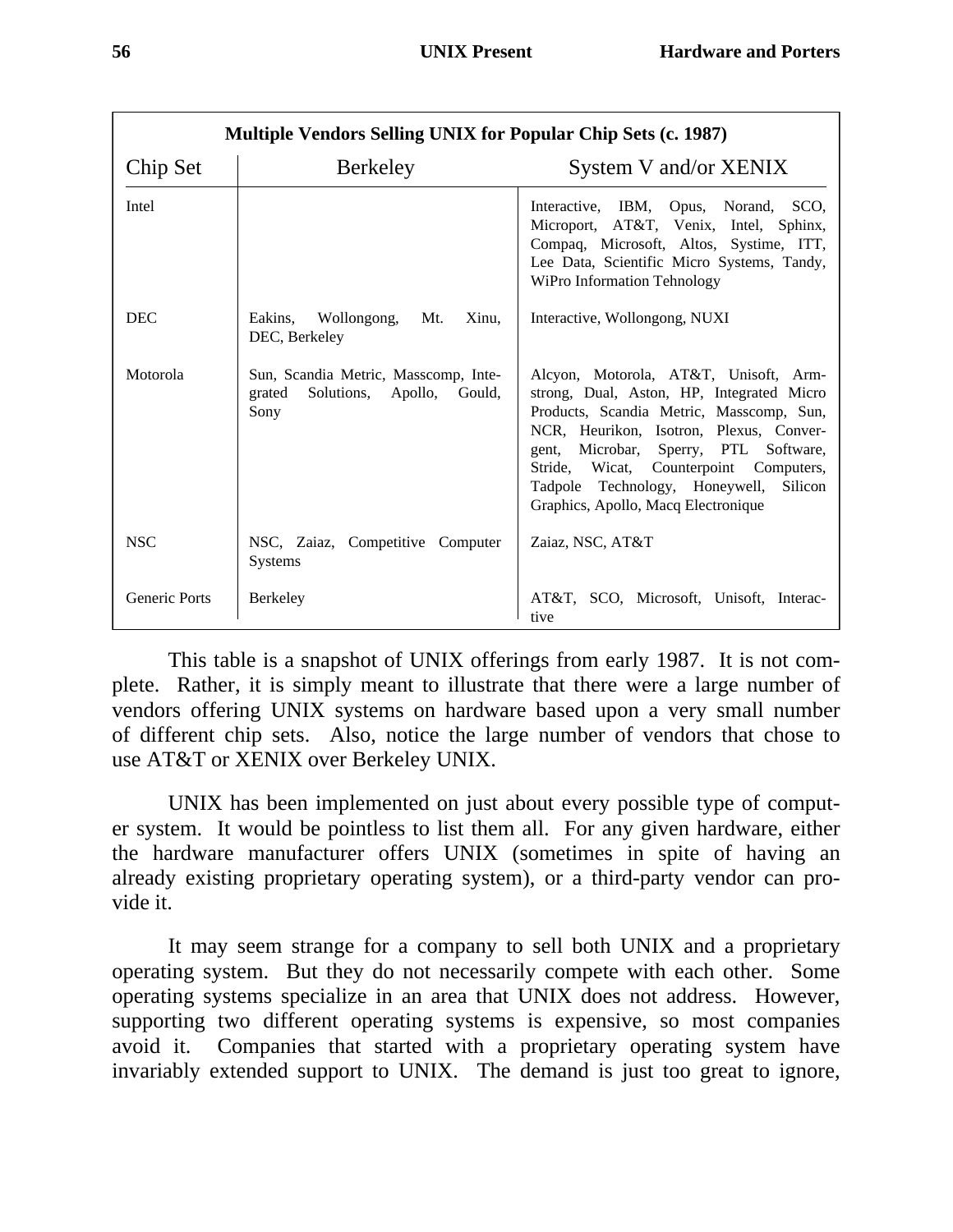no matter what duplication of resources is required by the company to provide UNIX.

Some companies that provide both proprietary operating systems and UNIX for their hardware are DEC, IBM, HP, DG, Apollo, Amdahl, Microsoft, Intel, Motorola, Gould, Unisys, NCR, IBM, Data General, and Cray. There are hundreds of others.

Many new companies that started by offering systems beginning with UNIX do not have to worry about supporting a proprietary system. On the other hand, they do have to worry about the competition. Since they are using a common operating system, it is much easier for an unhappy user to simply pick up their code and move to another system that runs UNIX. Thus, UNIX vendors must be more responsive to their users.

Some companies that provide UNIX-based systems exclusively are Sun, Silicon Graphics, Wollongong, Unity, LPC, Venix, Multiflow, CAE/SAR, Convergent Technologies, MIPS, Pyramid, Ridge, MAD Intelligent Systems, and Fortune. Each of these companies has an edge in some respect. Some cover the low end of the market offering very good prices. Others offer unusual features such as real-time support, or support for multiple versions (Berkeley & System V).

Earlier we observed that most companies using the popular low-end UNIX chip sets were using System V or XENIX implementations. This does not generalize as we move into the proprietary one-of-a-kind hardware systems. One reason why is that early versions of System V and XENIX did not support the requirements of these hardware systems while Berkeley did, or could easily be made to do so. For example, Berkeley supported virtual memory for several years before it appeared in other commercial UNIX systems. This was an absolute requirement for applications that demanded systems with large memories, such as mainframes or superminis.

The last line of the preceding table lists companies producing generic ports, or ports to multiple architectures. Berkeley barely counts since it is not a commercial company, but it is the only one which continues to port Berkeley UNIX to many different architectures. The four companies listed on the right are responsible for the majority of implementations listed above them in the table, as well as many not listed.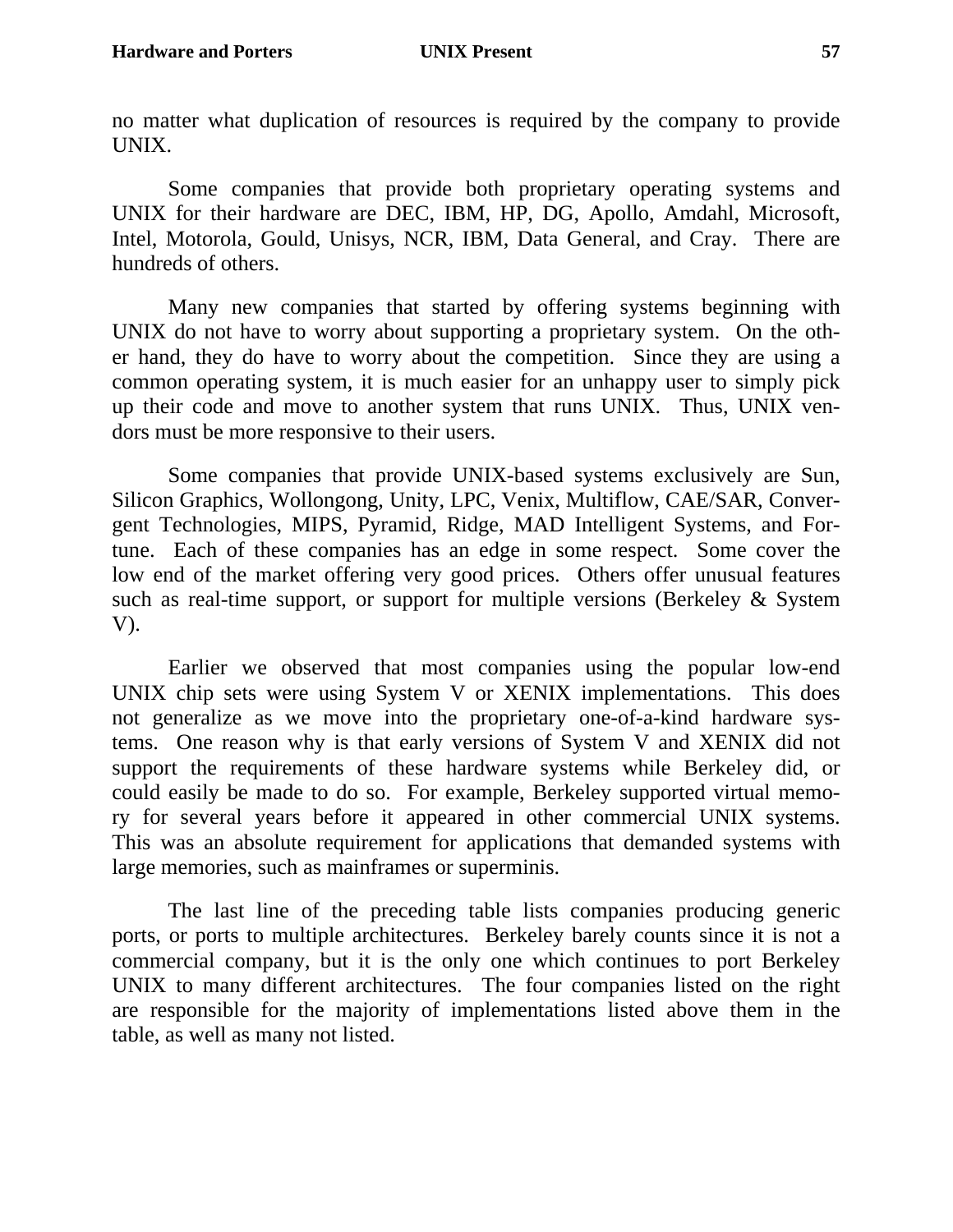### **58 UNIX Present Cloners**

Unisoft has produced the most ports, estimated at 65% of all of them. Unisoft calls its port "Uniplus+"; however, it has always been so closely based on the most recent AT&T version that we view it as one and the same.

SCO has done many ports including porting XENIX to the 8086. SCO and Microsoft have a joint agreement towards development of XENIX. SCO is the official second source of XENIX.

If you need UNIX ported to a new piece of hardware, you can contract directly with SCO, Unisoft, Microsoft, Interactive, AT&T or other porting houses. Porting UNIX to "reasonable" hardware might cost in the range of \$100,000 and take three to six months. In contrast, most other operating systems cost ten times as much money and involve much longer times in development.

While all of these companies provide only System V ports, they all come "*with Berkeley enhancements*" such as the C-shell, job control and virtual memory management. For example, AT&T now supports the **vi** editor (which came from Berkeley) as the official editor of System V. Unfortunately, the phrase "*with Berkeley enhancements*" is not strictly defined, and thus you should inquire exactly what its interpretation is.

### **2.12 The Dominant UNIX Cloners**

The UNIX-compatible (hereafter called simply "clone") market began even before AT&T sold its first copy of UNIX (see the History chapter). While many of the original reasons (e.g., lack of UNIX support) for clones have disappeared, some remain. For example:

> • *Clones don't require an AT&T license. Clones don't have to follow AT&T pricing and licensing restrictions.*

While UNIX sublicenses are cheap enough to compete favorably with other operating systems, they are still an unnecessary expense for some companies. There are also some unusual licensing practices which make licenses inconvenient. For instance, the cost of a license differs depending upon how many users are using the system at any one time. Another example is that AT&T's source code may not be redistributed. Many other companies distribute code in source form, avoiding the problems of generating binaries for different types of computers.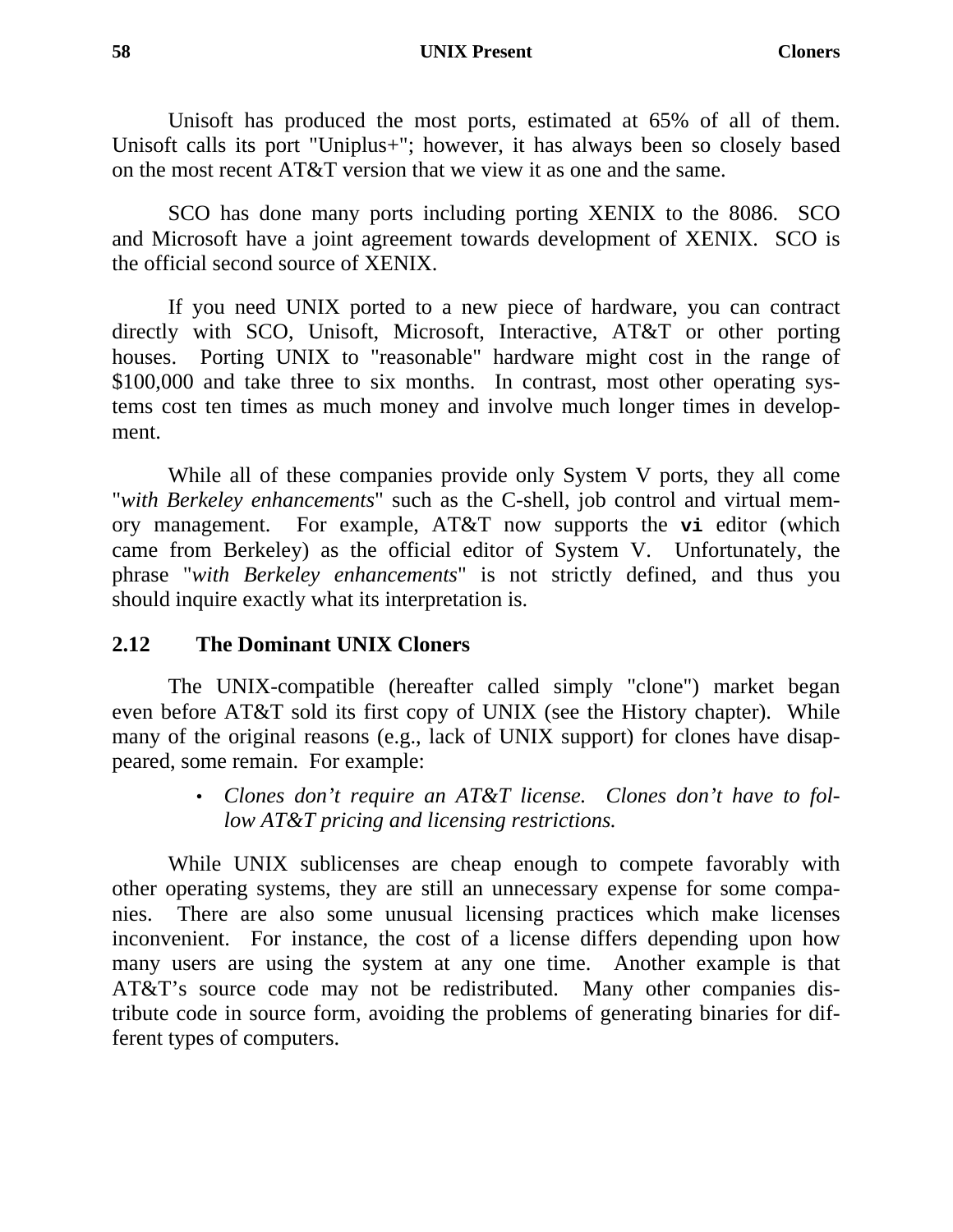### **Customers UNIX Present 59**

### • *Clones can make nonstandard enhancements.*

AT&T has set extremely restrictive policies for conformance with System VR3. For example, vendors cannot make certain nonstandard enhancements. For areas of computing not addressed by UNIX (e.g., real-time processing), this creates a problem for a vendor. They can either not address a market, or not claim their product is UNIX.

Fortunately, other UNIX standards may provide the ability to classify products so that buyers can still intelligently compare UNIX with UNIX-like products and have some assurance of knowing the salient differences.

As we have stressed many times already, UNIX is just as much a philosophy as it is a licensed operating system. Many companies have capitalized on this by offering UNIX clones, compatibles, look-alikes, work-alikes, and so on. A large percentage of the market is served well by these UNIX compatibles. Some of the UNIX-compatible vendors are: Charles River Data Systems (UNOS), Concept Omega Corporation (Thoroughbred O/S), Cromemco, Inc. (Cromix), Flexible Computing Corporation (MMOS), Mark Williams Company (Coherent), Quantum Software Systems (QNX), and Whitesmiths, Ltd. (Idris).

### **2.13 The Dominant UNIX Customers**

UNIX customers have changed significantly through the life of UNIX. Originally, they were groups internal to Bell Labs, and then they were quickly joined by educational institutions.

As many of the students raised on UNIX graduated, they took UNIX with them to computer companies and research institutions. And shortly after that the JAWS (Just Another WorkStation) wars brought UNIX to the mainstream for scientific users. Soon after that, inexpensive hard disks and large memory chips allowed Microsoft, Tandy and Interactive to make UNIX available on microcomputers, and UNIX invaded the low-end business market as well as the high-end personal computer market.

By 1985, all the larger companies including DEC, Amdahl, Data General and notably IBM offered UNIX. This essentially brought UNIX the rest of the way into the public eye. It is now everywhere, from Hollywood to Madison Avenue, from micros to superdupers. A quick scan of the UNIX Applications and UNIX Meets the Real World chapters will clue you in that UNIX solutions exist for all problems, and that UNIX has taken root in Wall Street offices and Uncle Joe's farm as quickly as at MIT.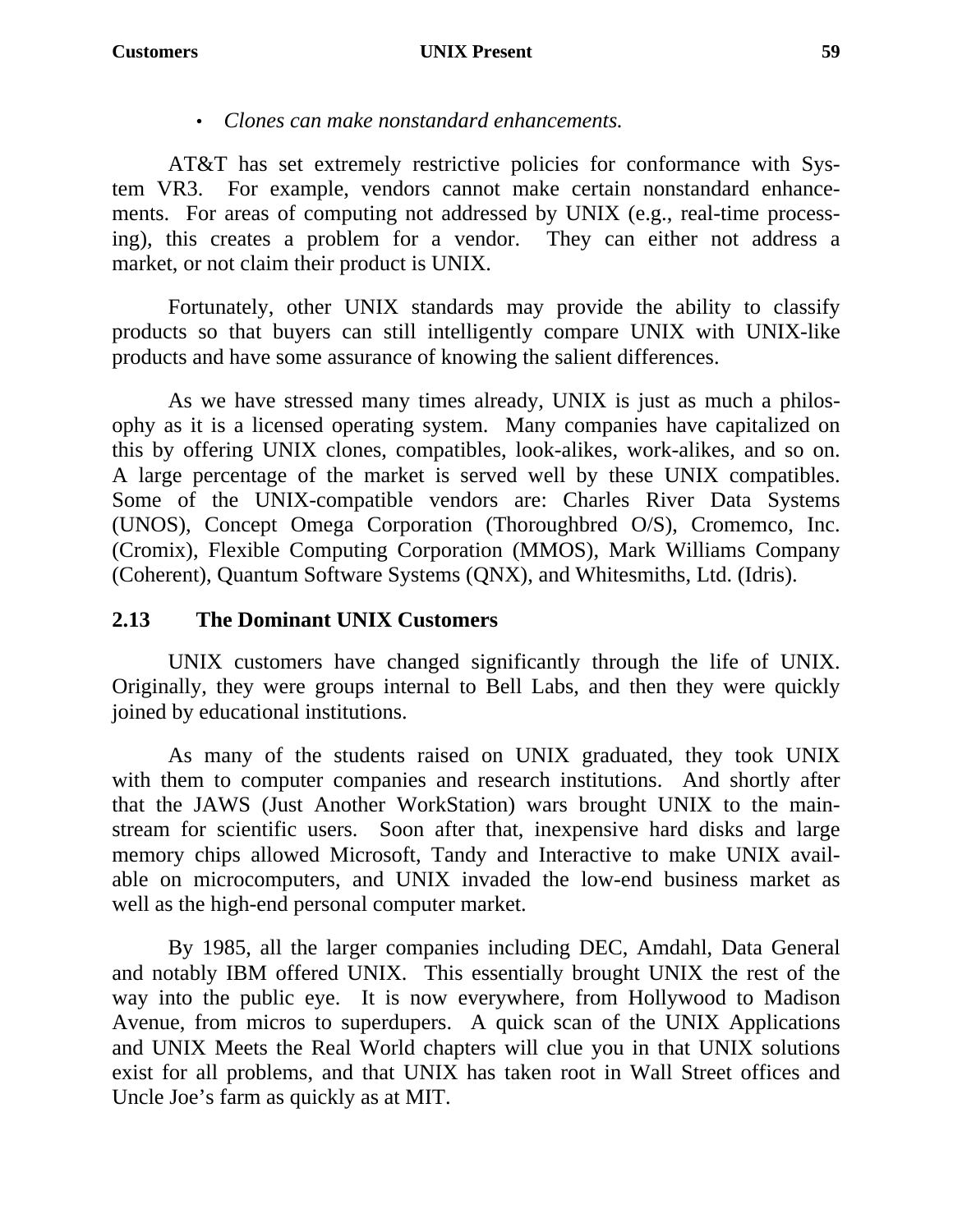### **60 UNIX Present Customers**

More and more companies (General Motors, Ford, and so on) are mandating that most of their new computer purchases must be UNIX compatible. The U.S. federal government is also following this trend. We think many companies will make the same choice for a long time to come. It is interesting to consider the reasons.

### *U.S. Government*

It's hard to ignore the world's biggest computer user – the U.S. government. In 1987, the annual budget for internal administrative processing alone was \$17 billion. And that doesn't include computers for research and defense.

In 1986, 65 percent of the government's procurements were for UNIX. One reason that the government finds UNIX attractive is because procurements are done by function and price. A specification will state that, say, 17 functions are necessary. Specifications may not include brands unless there is an adequate justification. This functional type of specification tends to qualify UNIX machines, as they are perfectly adequate for most types of computer usage. And by comparison with most proprietary systems, they are cheaper.

The government plans to make use of the IEEE POSIX standard (see Standards section in Future chapter) in many future computer procurement specifications. POSIX is, of course, remarkably similar to UNIX.



Government Procurements

During 1988, the Department of Defense had several outstanding procurements for UNIX machines worth an estimated \$4 billion. Spearheaded by one from the Air Force for 20,000 machines and another from the Army for 75,000, many other defense and civilian agencies opted in to these contracts using the same specifications. The prospect of landing such a contract made every UNIX vendor salivate, and read the specs *very* closely.

For more information on how the government buys UNIX, read "So You Want to Be a Government Contractor" in the September 1987 *UNIX World*. *Government Computer News* also carries major news on government procurements.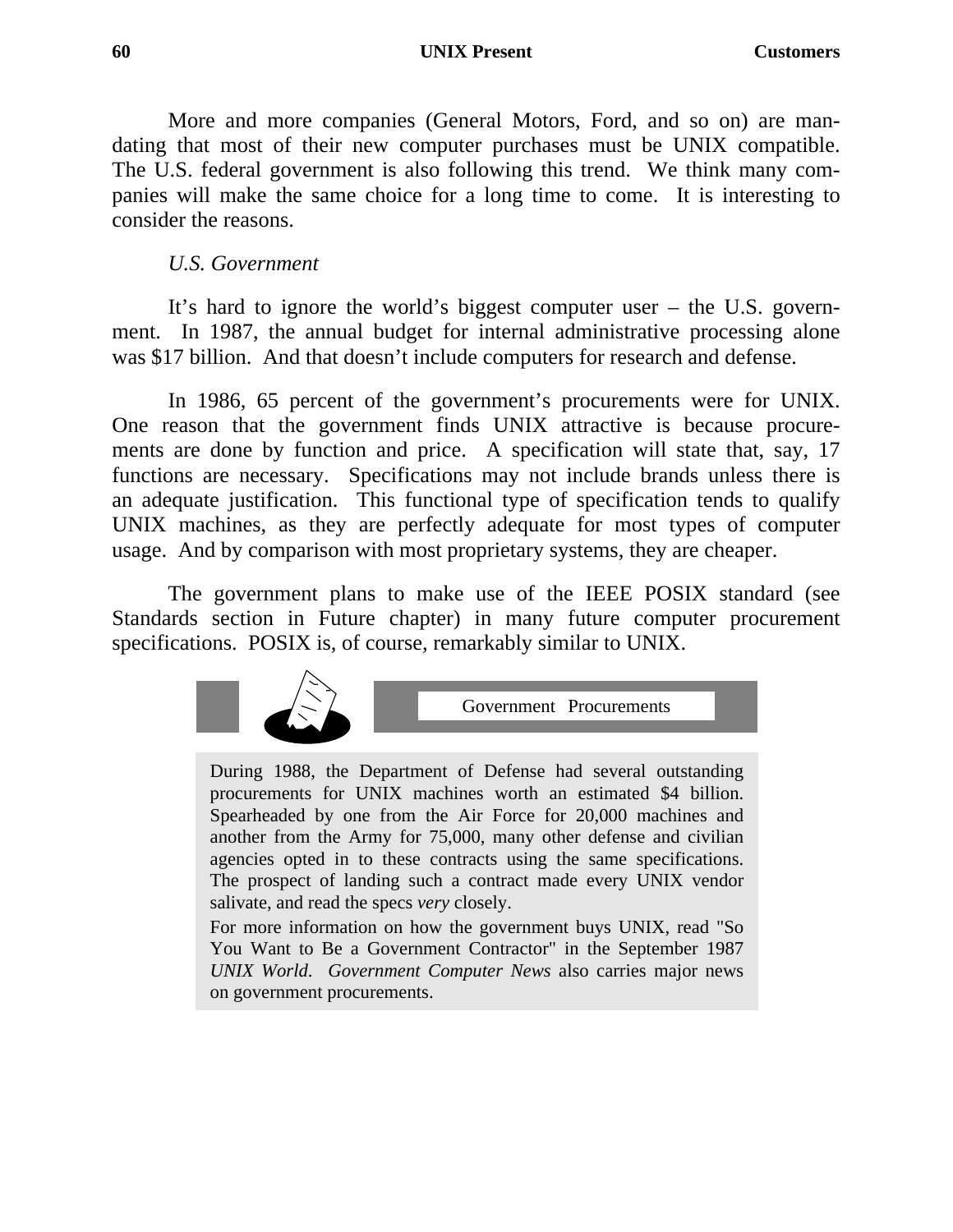# *Computer Companies*

Computer companies are different from other companies. They supply software and hardware for everyone else. They respond to market demands, and at the same time, try to press ideas of their own that they think are good, either for technical or market reasons.

We are now seeing the results of this. Most companies offer UNIX on their own systems. If they don't offer it, someone else will. Many older companies continue to offer alternative proprietary operating systems in the belief that they are better (although whether for the customer or the company is not always obvious). It is easy to lock users in, once they have made a big investment in nonportable software. At the same time, most vendors have complemented their proprietary operating systems with UNIX-like features. This is partially a marketing ploy, and partially because there are some good ideas that can be used in their own system by doing this.

Computer companies also faced the pressure of UNIX from within. While looking for employees in the '80s, most found that potential candidates knew more about UNIX than any other operating system. A company would go through a phase where the programmers insisted that they needed a UNIX machine to get their work done – to program – even if it was to develop their company's proprietary products! UNIX was often a better environment for programming than what the vendor offered on their own system. Rather than buying a competitor's system, the vendor would support the development of UNIX internally. Eventually the system would be offered to customers.

### *End Users*

There are really two kinds of end users – those who do their own program development, and those who want turn-key systems.

End users with turn-key systems could care less if they are using UNIX or SomethingElseWare. They are application driven and will buy whatever operating system and hardware support their application needs. They won't use the UNIX shell, or any of the other UNIX utilities. The only kind of shells they want to see are the ones on the beach in Hawaii.

Thus, it may seem strange that users are buying turn-key systems that run on top of UNIX systems. After all, they are paying for a wonderful programming environment and not using it. Right? Not entirely. UNIX is now sold *unbundled*, meaning that it can be sold in separate pieces. In fact, accord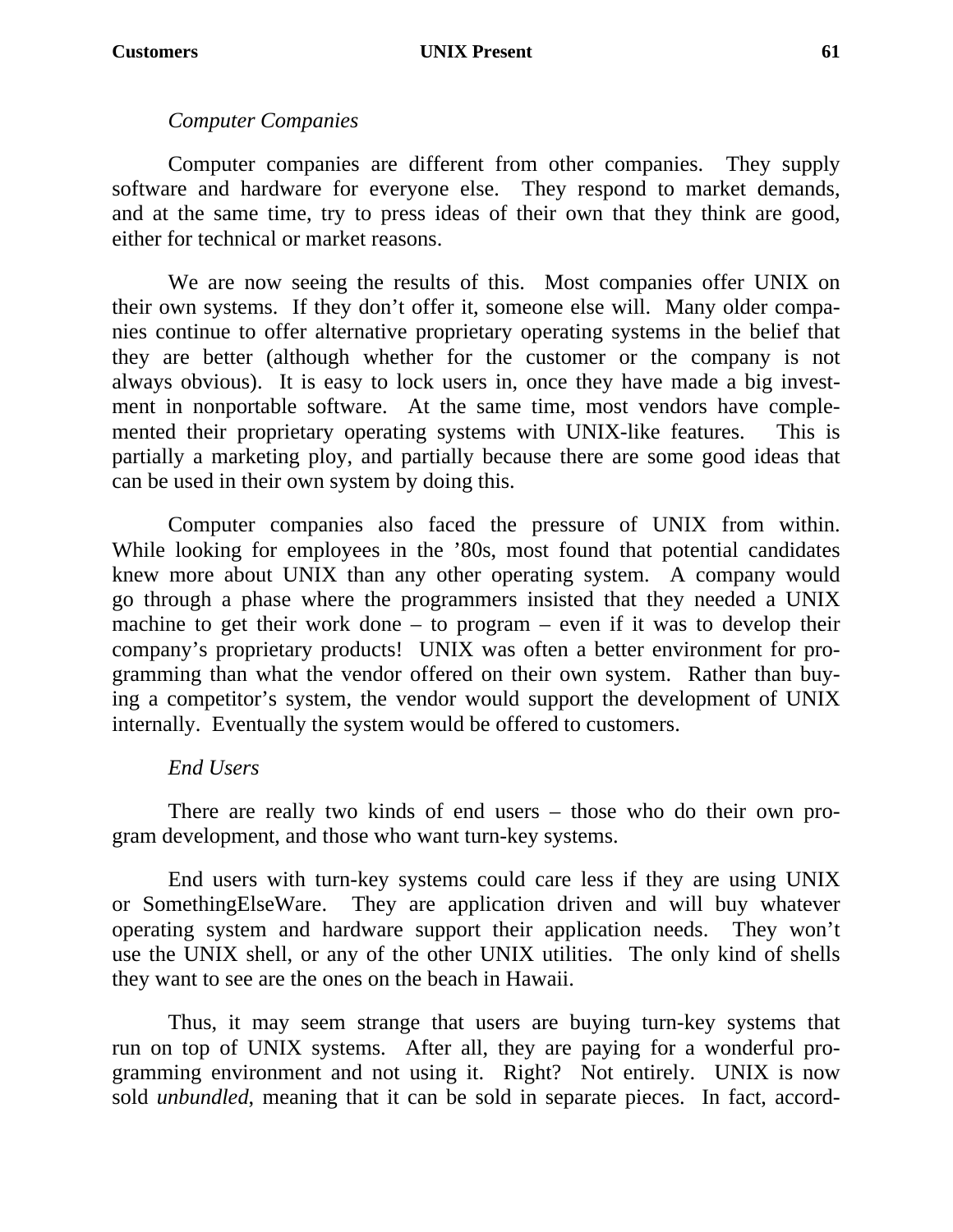**62 UNIX Present Customers**

ing to SCO, around 80% of the XENIX systems do not include the development tools, such as the C compiler, **lex** and **yacc**. They are little more than UNIXbased executives (see the Real World chapter).

In some sense, these users are the most important ones of all. They are really using computers, unlike the rest of us who are "just" playing or experimenting or whatever it is we do on our programming workbenches. All of the things we discuss in the Application and Real World chapters are what these users do, from computer-aided design and engineering to manufacturing and point-of-sale transactions.

Unlike turn-key users, other end users are using the full power of  $UNIX$ to develop their own specialized systems. As we mentioned earlier, many companies, including trend-setters like GM and Ford, have settled on UNIX for development and engineering systems. They know that the investment in UNIX will pay off in the future. Their software will continue to run as they upgrade to new hardware. They are not locked into one vendor for either hardware or software. And they can find a ready source of UNIX programmers in the field and from colleges and universities for many years to come.

### *Universities and Research Institutions*

Interestingly, educational and research institutions are where UNIX is faced with more objective scrutiny than anywhere else. Students, faculty and researchers are continually exploring new ground – new operating systems – new realms where operating systems are not even meaningful.

These people have much less of a need to depend on the past and are the first to accept new technology with open arms, no matter how theoretical or pie-in-the-sky it appears. The payoffs in computing – whether cheaper, faster, or more stable – are enormous. Certainly enough so that new approaches are continually attempted.

It is indeed ironic that UNIX faces some of its heaviest criticism from the people who accepted it before anyone else. But that is to be expected. It was accepted only because other environments really were inferior to it. This is no longer the case.

Nonetheless, UNIX is now an accepted part of the educational system. Virtually all computer science departments in the U.S. have UNIX systems, and more students understand the concepts of UNIX than any other operating sys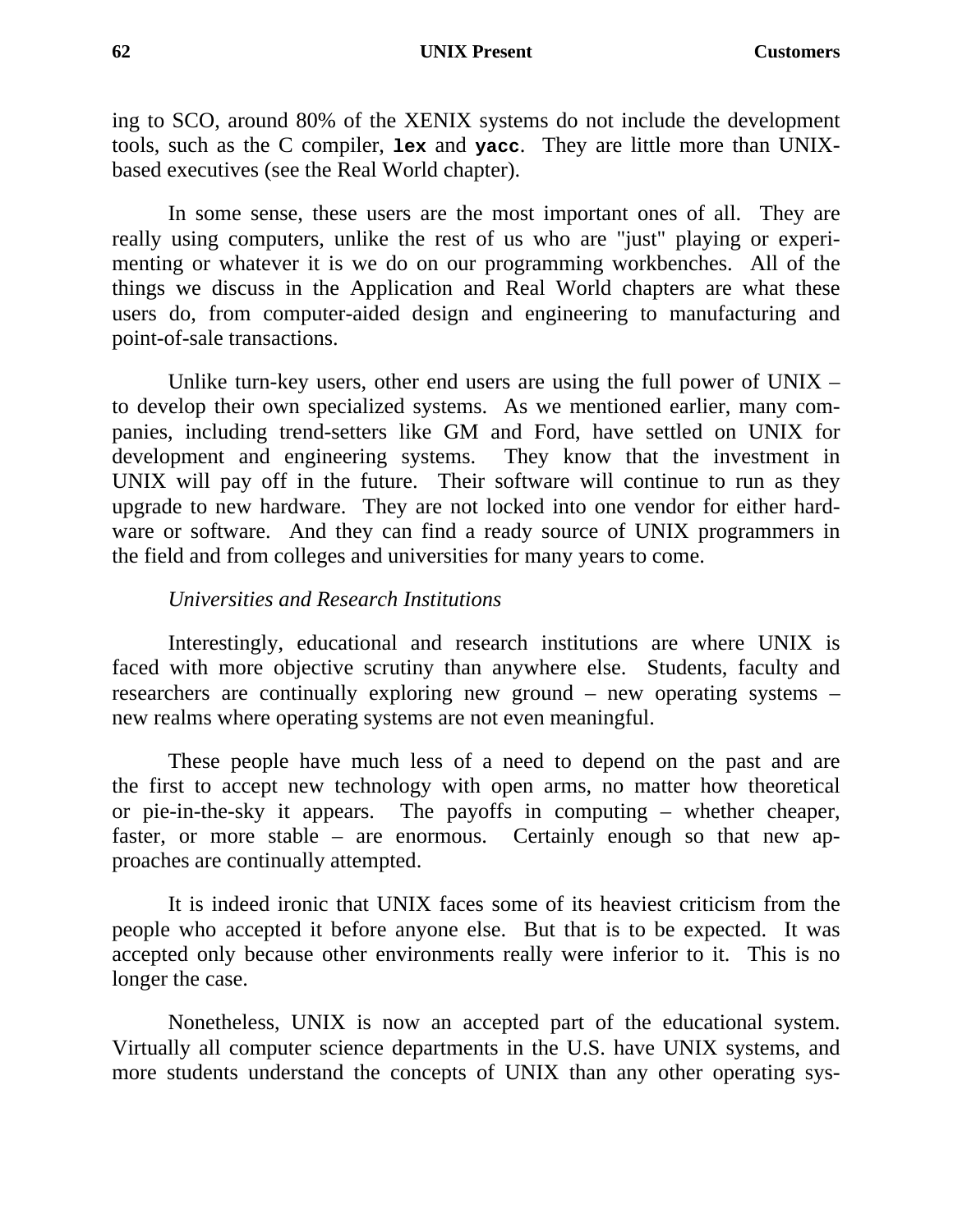$tem - by a wide margin.$  UNIX is now the metric by which many operating systems are taught and judged.

### *Everyone*

No one wants to be locked into a proprietary system. If you buy a computer using proprietary hardware or software, you must seek upgrades and support through channels that your vendor has approved. If you want to buy a faster machine running the same software, you're going to have to buy it from the same vendor. Too bad if it doesn't have one you like. Forget about competitive pricing.

While UNIX is licensed by AT&T, it is possible to find an implementation on virtually every computer system. At the same time, users want to unify their environment in an effort to reduce training and overhead support for different systems. These two goals conflict except in a standard system like UNIX.

Lastly, UNIX is a suitable system for doing the great majority of computer tasks. Distributed directly from AT&T, "virgin" UNIX is capable of performing most tasks with no modifications.

One reason for buying a non-UNIX system is that it runs an application which is dependent upon that operating system. However, this is an extreme disadvantage to application developers, since it effectively locks them into a smaller percentage of the market than is necessary. If an application is written to run under UNIX, the application can be ported to any computer because UNIX can be ported to any computer.

The pressures all point towards choosing a standard system. The buyers want it, the developers want it and the government demands it. Furthermore, the hardware people find that it opens up more avenues to the customers. UNIX is the only system that is standard enough, sophisticated enough, capable enough and common enough to meet the needs for such requirements.

Of course, new systems are being developed every day. Although it is unlikely that a new operating system will ever gain the popularity that UNIX has, systems other than UNIX will be bought and used. However, we claim that only systems decidedly superior to UNIX will survive its head start.

We may sound quite prejudiced, but that is not entirely accurate. We like UNIX more than other systems because we think it is better. However, we are very interested in using the best computer systems possible, and we don't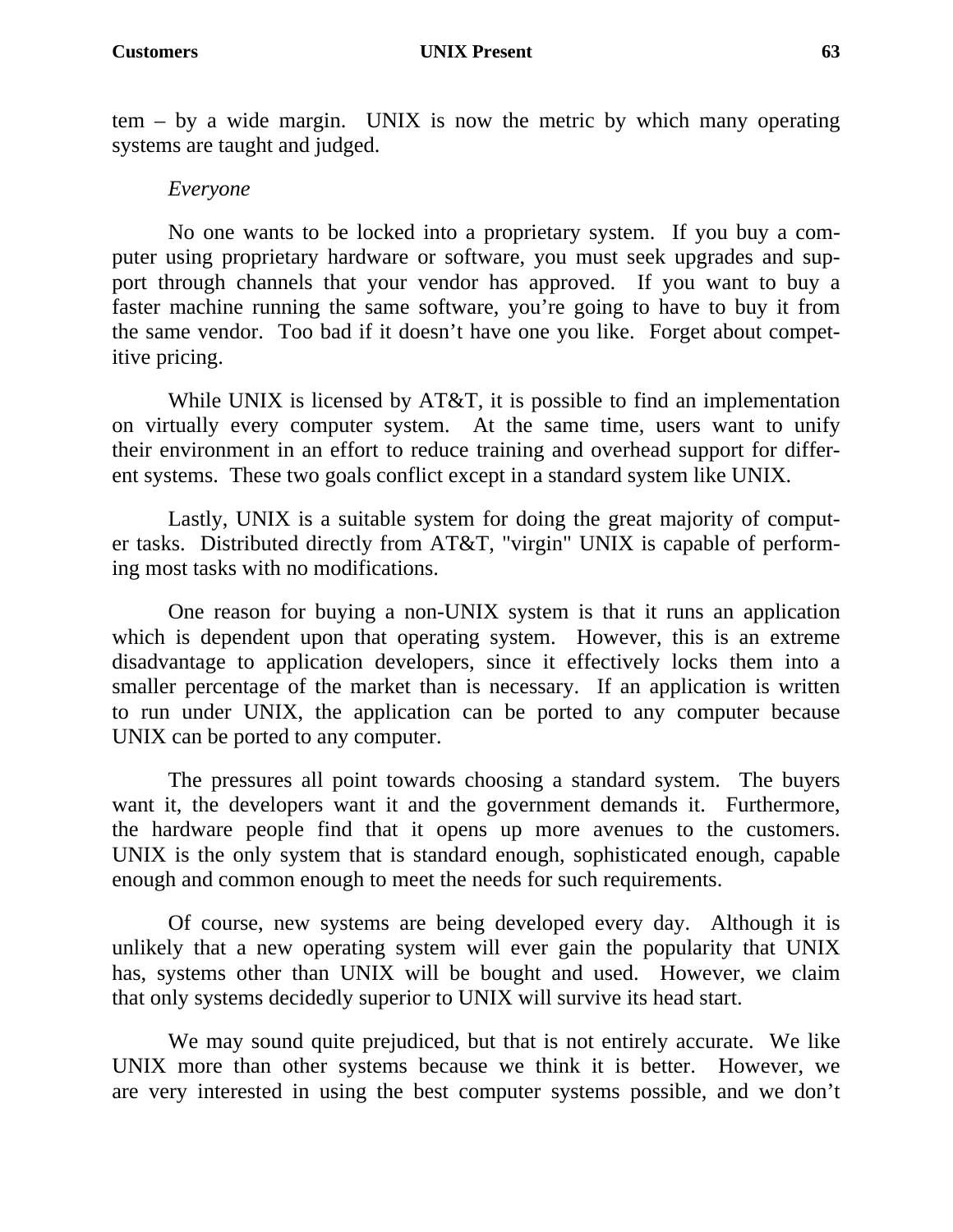care what operating system they run. (If we never use UNIX again, we will be quite happy.) However, it will take more than slick advertising to replace UNIX.

# **2.14 The Dominant UNIX Competitors**

The truth of the matter is (and we shudder to think this), UNIX is not the dominant operating system in the world. Most of the major computer vendors offer proprietary operating systems. Some of these systems are geared for particular applications, such as large databases, fault-tolerant operation and realtime applications.

It has been said that "*UNIX is supported by IBM, like a hanging man is supported by rope.*" IBM does indeed sell UNIX-based systems, but it is clear that it is not particularly interested if UNIX succeeds. Open systems like UNIX destroy the ability of vendors to lead customers their way.

IBM's success in the past has been in keeping proprietary systems closed, and forcing its customer base to follow them. Monopolistic business practices were used to lock customers to proprietary products, even in the face of equivalent or superior products from competitors. This was well documented in the multiple antitrust suits brought against IBM.†

Many other computer companies have studied IBM closely and learned their lessons well. Indeed, many of them are more competent than IBM. IBM does not have an operating system that runs across their entire line of machines, nor are their operating systems considered technically superior. IBM has only opened the doors to UNIX, and reluctantly so, because of incredible market demand.

Another vendor in a similar position is DEC. Discussed at length in the previous chapter, DEC managed to ignore UNIX for several years while customers bought their machines, left DEC's operating system on the unread tapes, and brought up Berkeley UNIX. In response, DEC refused to support the machines running UNIX. If UNIX reported a machine fault, DEC wasn't interested unless you ran its operating system and diagnostic programs to find it.

VMS, DEC's operating system for their VAX line of computers, is a typical example of an operating system that competes against UNIX. VMS attempts to be all things to all people – it is quite a bit more complex than

<sup>†</sup> Richard T. DeLamarter, *Big Blue: IBM's Use & Abuse of Power*, Dodd, 1986.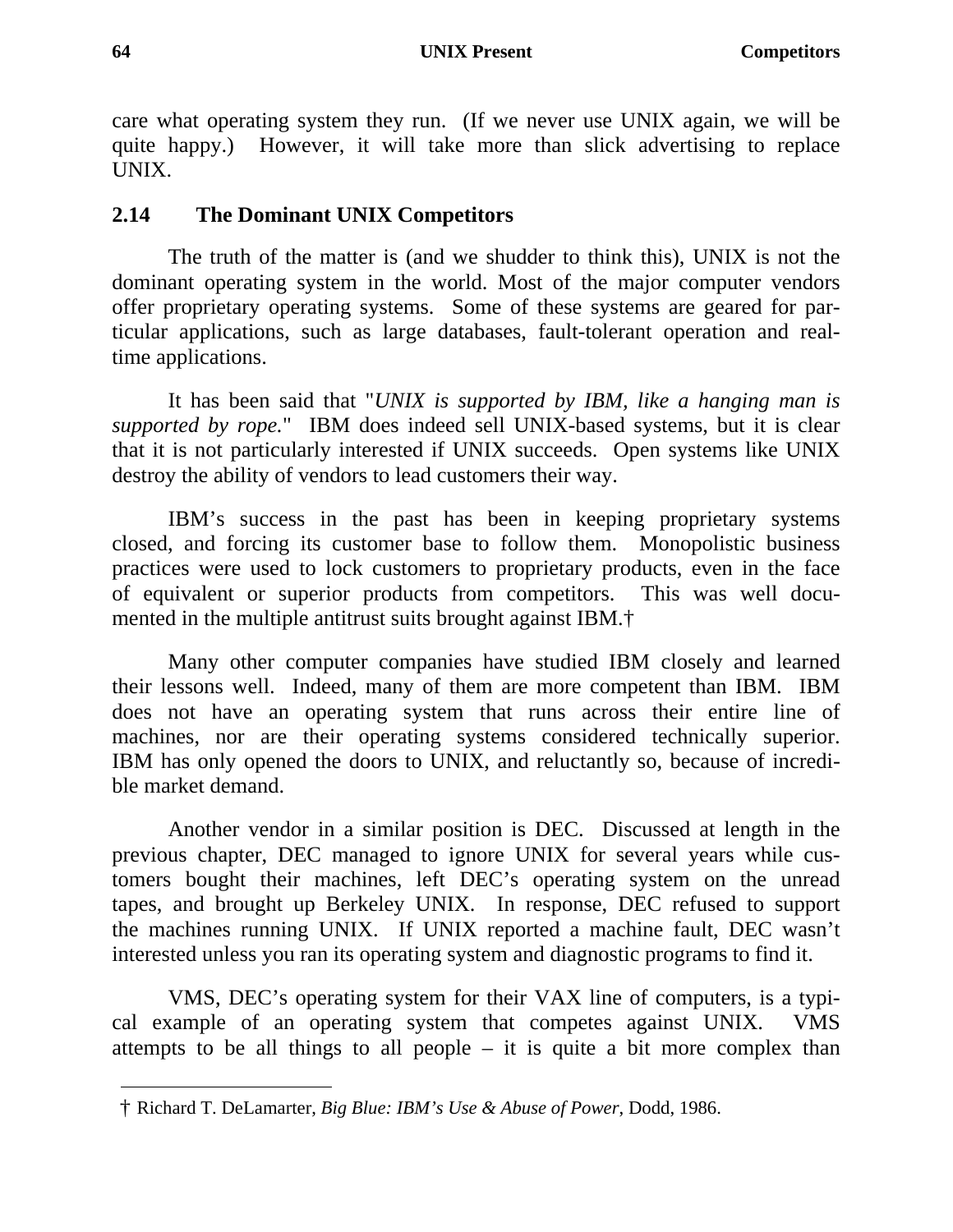### **Competitors** UNIX Present 65

UNIX. At the same time, it lacks the ease and programmer orientation of UNIX. After watching their market drift away to UNIX, DEC finally began offering many of the UNIX tools for VMS, including **make**, **sccs** and a UNIX shell.

VMS was not designed to be portable and only runs on the VAX architecture. (Large parts of it are written in assembler.) Unless a vendor duplicates most of the VAX hardware, running VMS is essentially impossible. Porting VAX/VMS programs to other machines is extremely difficult because of the resulting VAX and VMS dependencies in the code.

Interestingly, DEC has announced its intention to produce a POSIXcompatible VMS. No matter what its argument, we take this as a sign that it has realized the utility of the UNIX environment. It is not going to be easy, but it looks like the way of the future for DEC and many other vendors in the same position. Proprietary systems are becoming the dinosaurs of a past age.

Our last examples are DOS and OS/2. DOS is an operating system for the IBM PC family and compatibles. It is reasonably adequate as a successor to the primitive CP/M; however, it doesn't stand up well to modern demands.

DOS is single tasking, meaning that it cannot run two programs simultaneously. It has many inherent restrictions such as a maximum of 64Kb memory segments and 32Mb disk partitions. And it is dependent upon a small family of microprocessors, meaning that you are locked into the DOS world. Anyone who believes DOS to be an "open system" is kidding themselves.

OS/2 is an up-and-coming replacement for DOS. Unfortunately, it won't run on the older PC equipment, nor will your DOS programs run in the normal OS/2 protected mode. You pay a heavy price for such a "replacement."

On the other hand, OS/2 is multitasking and has far fewer arbitrary restrictions than DOS had. OS/2 has virtually all of the features that UNIX has including pipes, signals, forks and a hierarchical file system. It also has all of the newer features such as common memory and semaphores. Plus it comes with built-in support for multithreaded processes and other things that were never bundled with UNIX.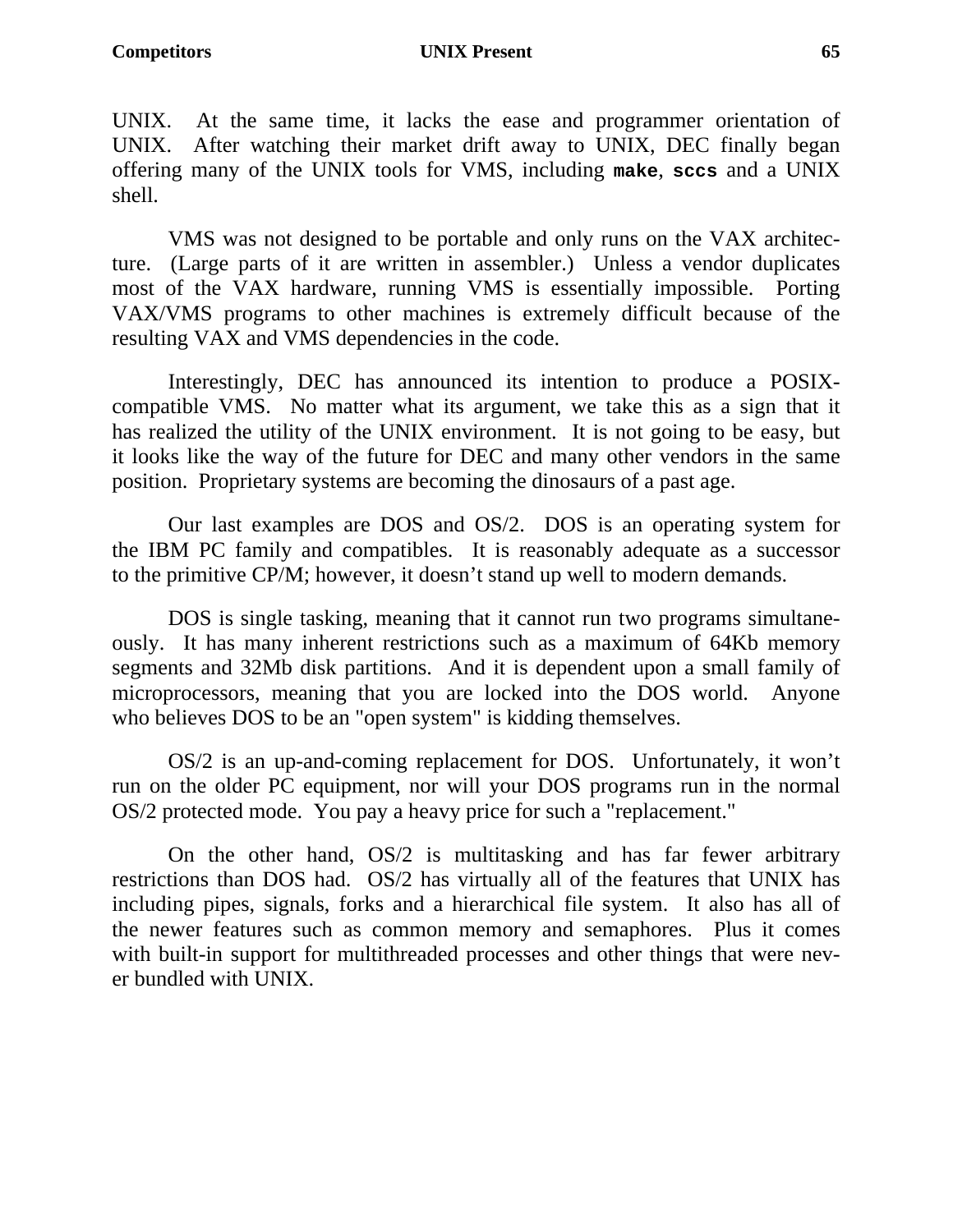### **66 UNIX Present Competitors**

Of course, to support all this requires the bulk of a UNIX kernel and utilities plus whatever extra OS/2 needs. OS/2 requires 2Mb of main memory, but is more comfortable with 4Mb. 20Mb disks are as uncomfortable for OS/2 as they are for UNIX. 75Mb disks or larger networked disk servers are a necessity.

OS/2 looks very much like UNIX. The system calls are very similar (in a theoretical sense). The level that the programmer sees borrows most of the UNIX environment, just as DOS tried to borrow as much as it could. It is not hard to write programs that are portable between OS/2 and UNIX. However, it is also easy not to, particularly because OS/2 is designed for one hardware architecture. Nonportable code will have the same problem that DOS code had – hardware dependencies. Gee, we haven't learned anything, have we? In fact, it's even worse, since OS/2 only runs on PS/2 systems and IBM is trying much harder to prevent PS/2 cloning. Once again, the result is nonportable applications and systems – a closed system.

What about the Apple Macintosh? Well, the Macintosh can hardly be called a competitor. Apple's A/UX operating system for the Mac II is UNIX with an Apple front-end. This could only help UNIX for the future. (See the Future chapter for more about this.)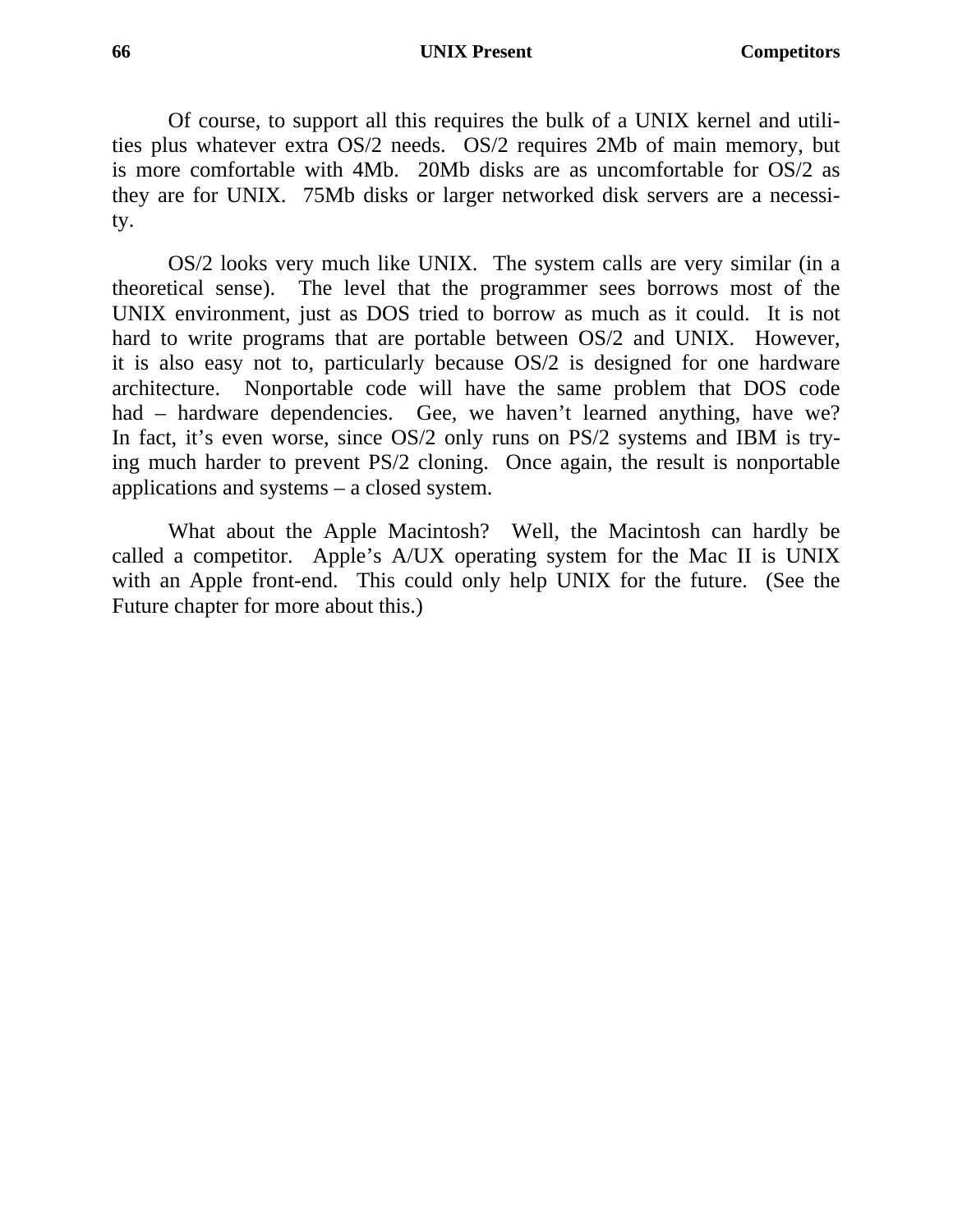# *Chapter 3: UNIX Future*

"If it keeps up, man will atrophy all his limbs but the push-button finger." – Frank Lloyd Wright

It has been said that we may not know it but our toaster at home may already be running UNIX. While this is rather unlikely, the primary reason is not one of overkill, but rather of licensing costs (since the cost of a UNIX license would probably quadruple the final cost of the toaster). Nonetheless, with UNIX standards obviating licenses and UNIX systems in ROM, it may yet happen. So if you detect a funny smell over your coffee one morning, be sure and check the toaster for a burnt core dump.

Where do we go from here? What does our crystal ball reveal out in the not so distant 20 minutes into the future? Well for one thing, an incredible amount of activity. No longer the domain of a few long-haired, t-shirt wearing hackers, UNIX is out in the real world. Heaven help us. Real live businesses actually do things like manage accounts and keep databases with important data on UNIX machines. Aside from the industrial strengthening of the system, what of the new environments and the capacity to change, distribute and innovate? Stay tuned…

### **3.1 Standards**

"The nice thing about standards is…there are so many to choose from!" – Anon.

In 1984, /usr/group successfully completed work on the "1984 /usr/group Standard." The standard defined a subset of System III kernel and library calls plus a record-locking primitive. It was immediately ignored and, for all practical purposes, useless. The problem was that /usr/group had tried to standardize an area that was still rapidly evolving. At that time, Version 7 UNIX was still popular. But BSD had made substantial changes, and AT&T had recently reentered the picture with System III. Even worse, the UNIX compatibles were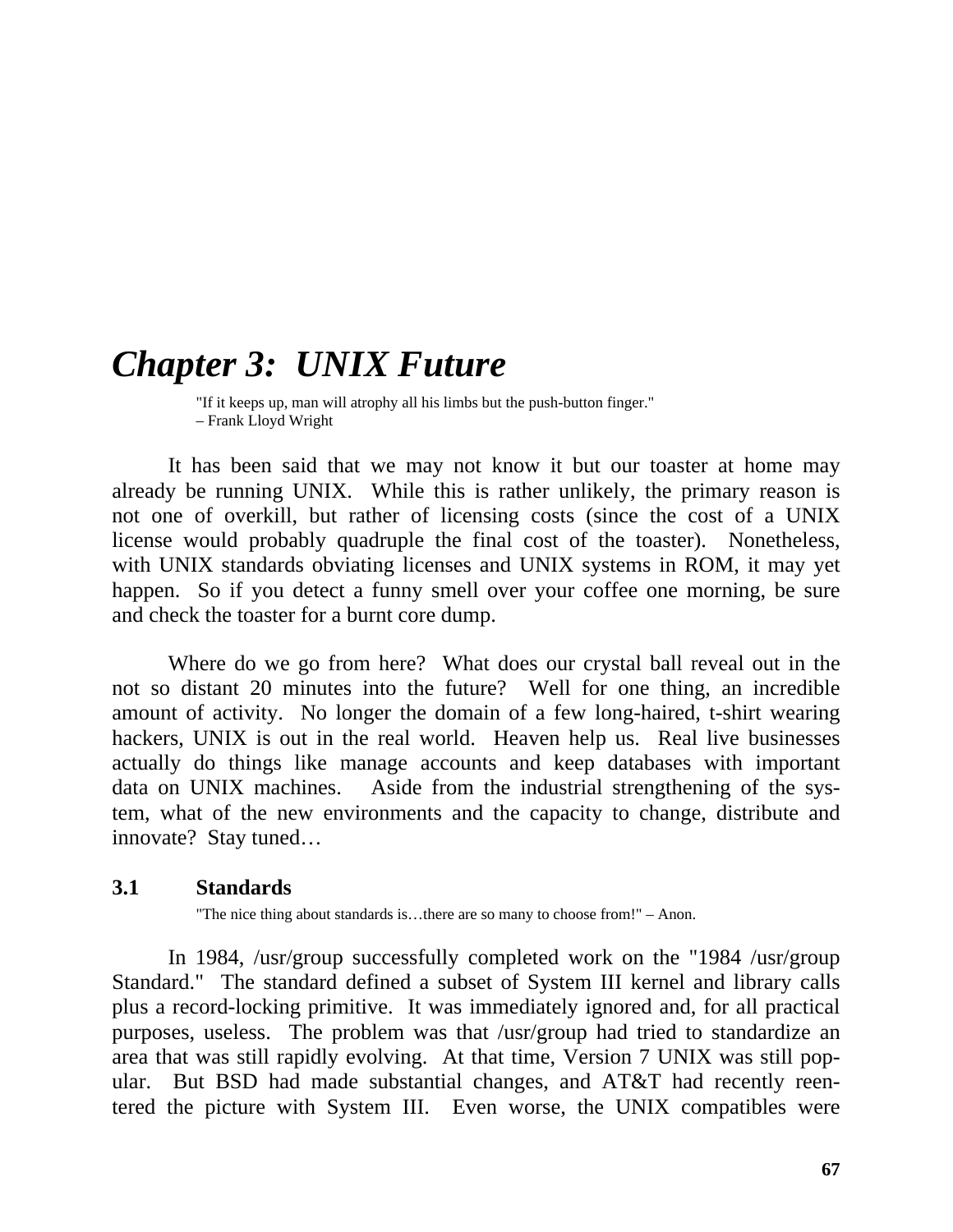springing up everywhere. Was XENIX UNIX? Was Coherent UNIX? Was anything UNIX?

Since that time, there have been no successful standards set in either UNIX or C, although as this book is being completed (early 1988), it appears that we will be seeing some useful standards set in the near future. In the meantime, there are several de facto standards which are being used while being pushed for adoption as real standards.

While not so directly related, many non-UNIX standards bear impact on UNIX users. For instance, if you are building a network of UNIX systems, you should pay attention to communication standards, since you will have to deal with equipment following one or another of these networking standards. This is typical of the hundreds of standards that are not UNIX standards but are clearly of interest to UNIX users. Unfortunately, we cannot possibly attempt to cover all standards that indirectly relate to UNIX. Instead, we discuss the standards that directly impact us all, namely the UNIX and C standards.

If you have access to Usenet, you may keep current on UNIX standards issues by reading the USENIX-sponsored moderated newsgroup **comp.std.unix** or the mailing list **std-unix@uunet.uu.net** or **uunet!stdunix**. (Send requests to be added to the list to **std-unix-request**.) Most of the standards organizations have members who read and contribute to this forum.

### **3.1.1 C Standards**

### *K&R*

*The C Programming Language* (First Edition) by Brian Kernighan and Dennis Ritchie was the first book written about C. It included a reference manual for the language, which came to be accepted as the standard for "*K&R* C", after the authors.

Fortunately, *K&R* was extremely well written and left few dark corners in the language definition. However, there were several inherent problems in the design of *K&R* C. Furthermore, the language had many commonly accepted extensions that were not described in *K&R* (e.g., enumeration types).

In a way, *K&R* was a little like the *Bible*. There were the fundamentalists, who used the book faithfully when implementing C. There were the spokespersons who reinterpreted the divine teachings, producing an admittedly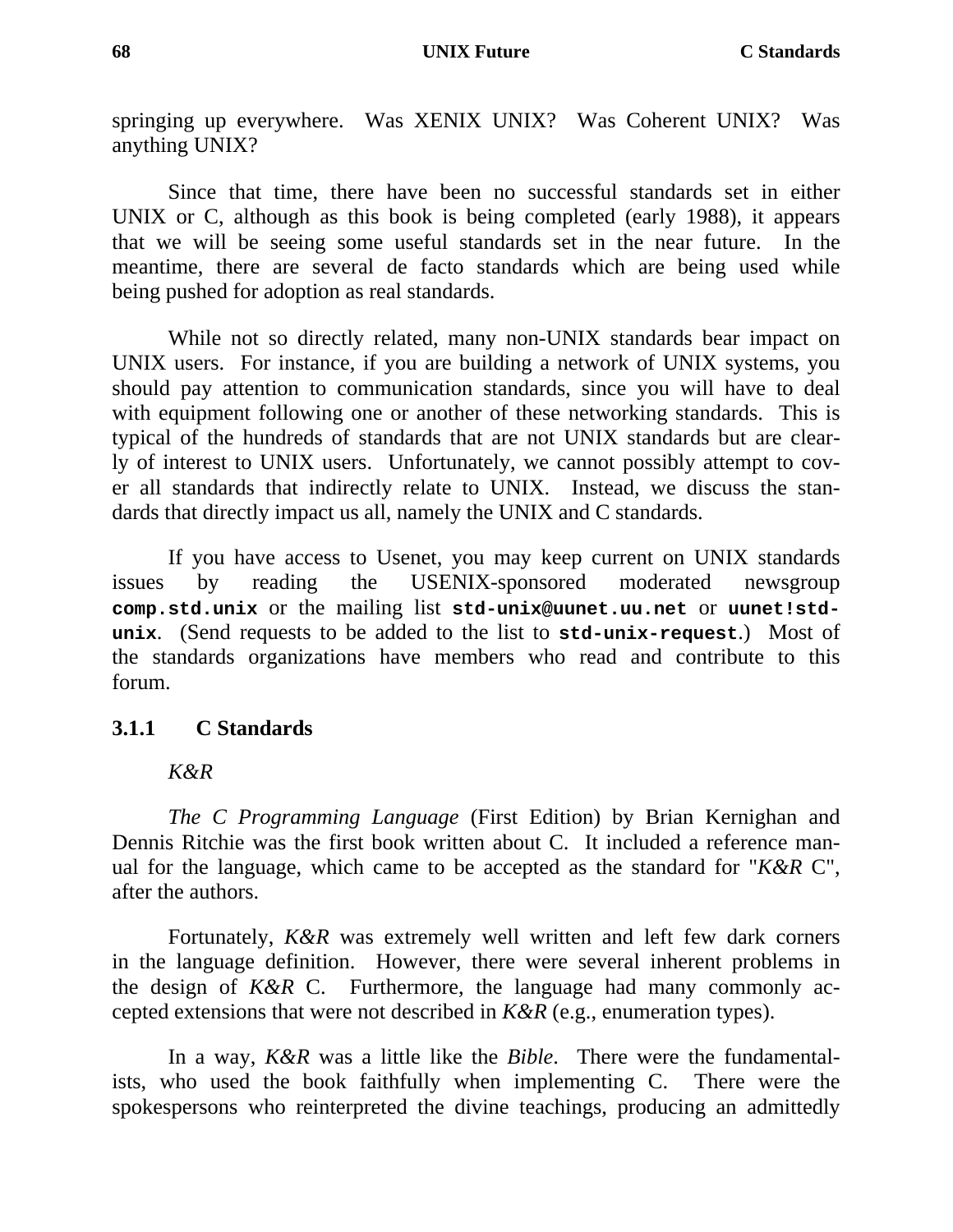### **C Standards UNIX Future 69**

"not quite *K&R* C." There were the heretics who grossly misstated the issues, producing mongrel dialects that they passed off as C, confusing inexperienced programmers to no end. And of course, there were the new-age cultists offering us C++ and other alternative dogmas for salvation.

*PCC*

While *K&R* left little doubt on most issues, there was yet a higher authority available – the C compiler itself. When UNIX ran on PDP-11s, there was indeed only one C compiler – Dennis Ritchie's compiler. The *Ritchie C Compiler* was used from UNIX V4 through V7.

As interest in UNIX and C increased, several new C compilers were written, both in and outside the Labs. Of particular note was one by Steve Johnson. His C compiler was specifically designed for portability and was called the *Portable C Compiler*, or **pcc**. In contrast, the Ritchie C Compiler was not particularly portable. It had clearly been modeled for the PDP-11. And while it was reliable and produced efficient PDP-11 code – indeed, better than **pcc** – **pcc** became the standard C compiler for many systems, including System V and BSD.



The original expectation of Prentice-Hall was that an average of nine copies of *K&R* would be sold to the 130 UNIX sites that existed at the time the book was first published. By January 1988, over a million copies of the First Edition had been printed!

**pcc** was distributed with UNIX for several years and was used as the primary model for C compiler ports to many other machines. Thus, C compilers on different machines behaved remarkably similarly to one another. Even **pcc**'s bugs were propagated consistently!

When there was a question as to correct behavior, the answer was to see how **pcc** handled it. Unfortunately, when it was clearly wrong, you had to face the question of whether to be consistent and wrong, or inconsistent and right.

The answer, of course, was that there was no absolute right way. Each answer had its advantages and disadvantages. And after a while, it was impos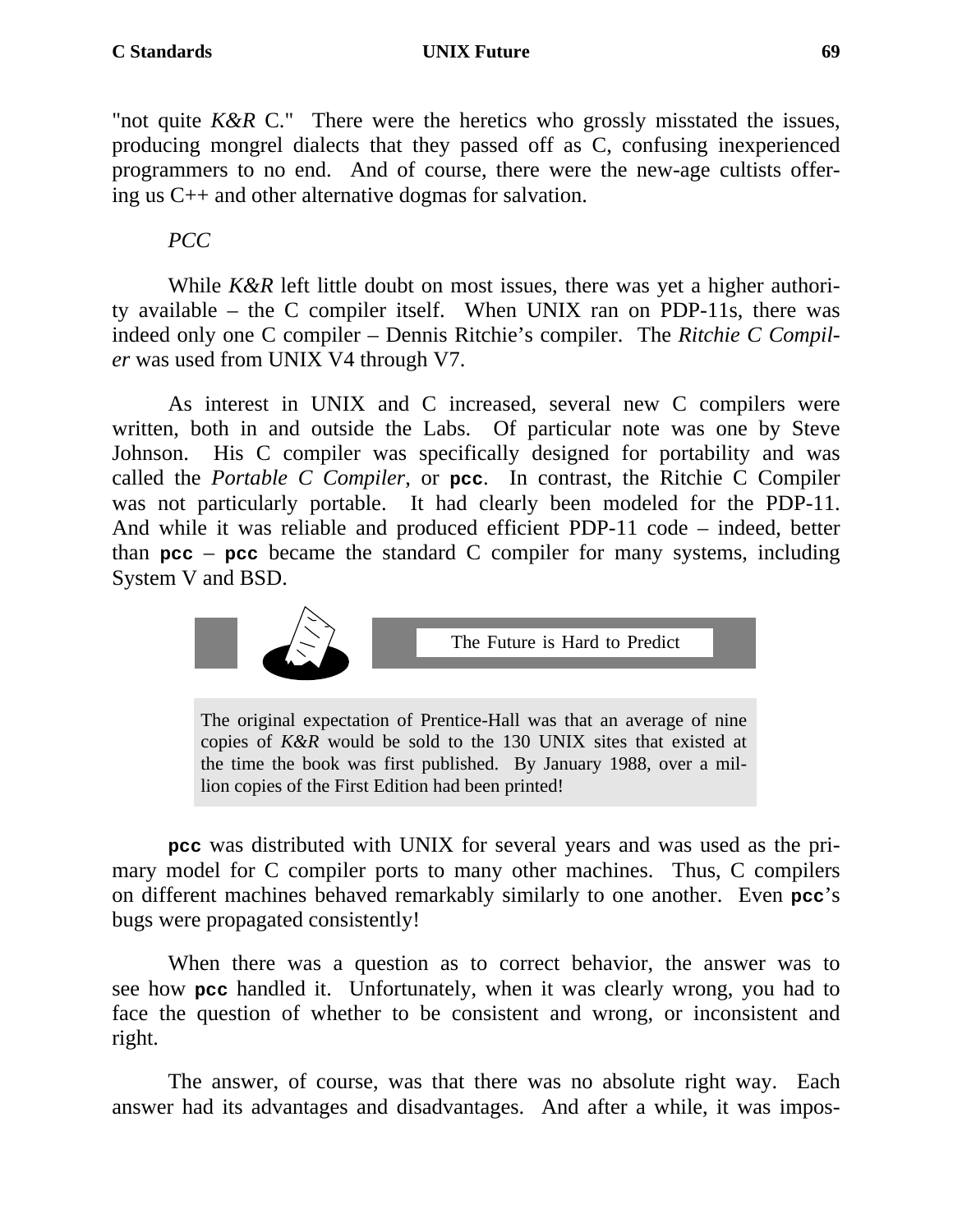**70 UNIX Future C Standards**

sible to be right or consistent, no less both. New C compilers were being written all the time. The popularity of C grew substantially when compilers for CP/M and MS/DOS became available. C was ported to many other non-UNIX environments and used for many applications that it was never designed for.

It is inevitable that there would be more and more disagreements over the definition of the C language. Analogous pressures have been placed on the libraries, although the strong bias in C applications towards UNIX has kept them fairly cohesive. However, there are so many people using the C language now, and so many companies requiring C compilers, that a real standard which is accessible to everyone is called for.

### *ANSI X3J11*

To cure the quandary of multiple C languages, the ANSI X3J11 committee has taken on the task of defining a C standard. The aim is to produce a complete and unarguable definition of the language, with the goal of increasing portability. The result will be less guesswork, both when writing new C applications, and when creating new C compilers.

Of course, believing that a standard will cure all the world's problems is somewhat naive. While standards have their benefits, there are drawbacks as well. For example, standards may not allow easy use of a vendor's proprietary enhancements. Standards can also discourage the adoption of new and better designs.

The primary concern of the X3J11 committee is to codify the C language as it exists today with some very minor extensions. The committee has taken the wise tactic of attempting to standardize existing conventions and practices wherever possible rather than coming up with new conventions.

The committee will not fix design errors in the language because that would break a lot of code. (So don't bother suggesting that it change **=** to **:=** and **==** to **=**.) It will not define too many extensions because then no one would have conforming compilers. X3J11 will simply define C rigorously, as it exists, warts and all. For a copy of the standard or information relating to it, contact Global Engineering Documents.

If you want to fix, improve or add to the C language, you would be well advised to look at C++. This will undoubtedly go through the same standards process in a few years that C is going through now.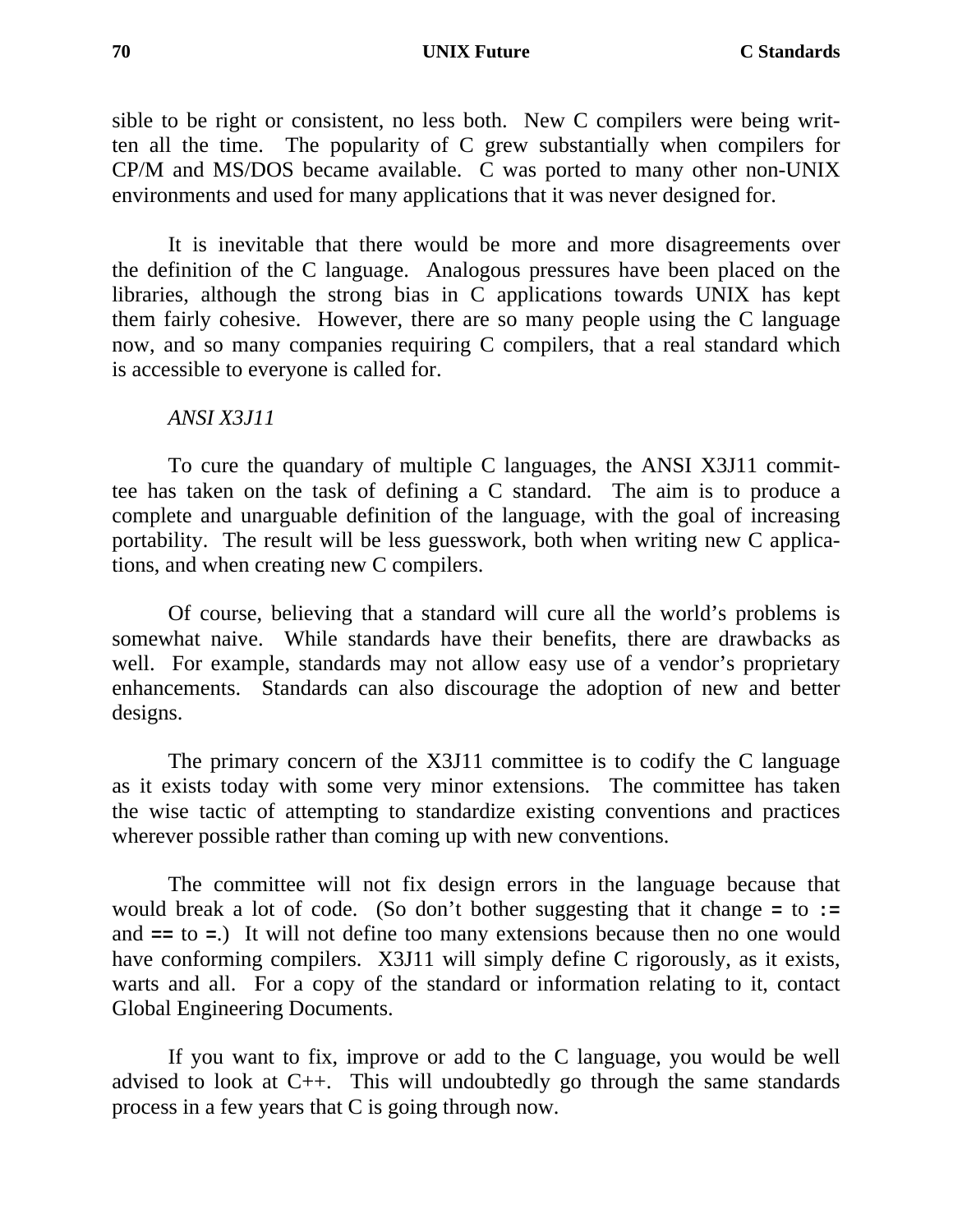# *ISO WG14*

ANSI is an American standards organization. It is politically undesirable for many non-American companies to follow American standards, so the ISO (International Organization for Standardization) is also creating a C standard. It is not trying to be different; rather, it exists only to make the ANSI standard acceptable to many non-American countries and companies. The ISO standard is purely a political convenience.

Officially called the ISO TC97 SC22 WG14, the ISO Working Group on C is trying to ensure that its standard is identical to that of ANSI X3J11. It would be a tremendous failure if the ANSI standard could not satisfy the ISO, resulting in two C standards.

### **3.1.2 UNIX Standards**

The area of UNIX standards does not fare as well as that of C standards. This is because UNIX is much more complex, and it was never defined as rigorously (see the source). In a sense, UNIX's extensibility is its own Achilles heel. Because it has been so easy to modify, virtually every company that resells UNIX has made its own extensions to it. At the same time, the concept of application code portability must survive if UNIX is to remain as attractive as it is.

The UNIX standards will undoubtedly come to pass despite the many variants of the system, simply because of the amount of money that is at stake. No standards mean large amounts of time and money wasted porting software. It also means that UNIX vendors cannot be assured of meeting competitive bids for products that require a particular brand of UNIX.

Interestingly, there are several different bodies developing UNIX standards. It remains to be seen which will turn out to be the most influential. It is possible that some of them may merge standards together. (For instance, both AT&T and X/OPEN have expressed their intent for their standards to be POSIX conforming.) Although this can lead to a much more complicated standard, the fewer standards the better.

Currently, there are many organizations attempting to produce UNIX standards. Each standard is different, as each organization has different goals in mind. None of these standards attempts a complete definition of UNIX, as it is still evolving. Thus, there are smaller but additional proposed standards for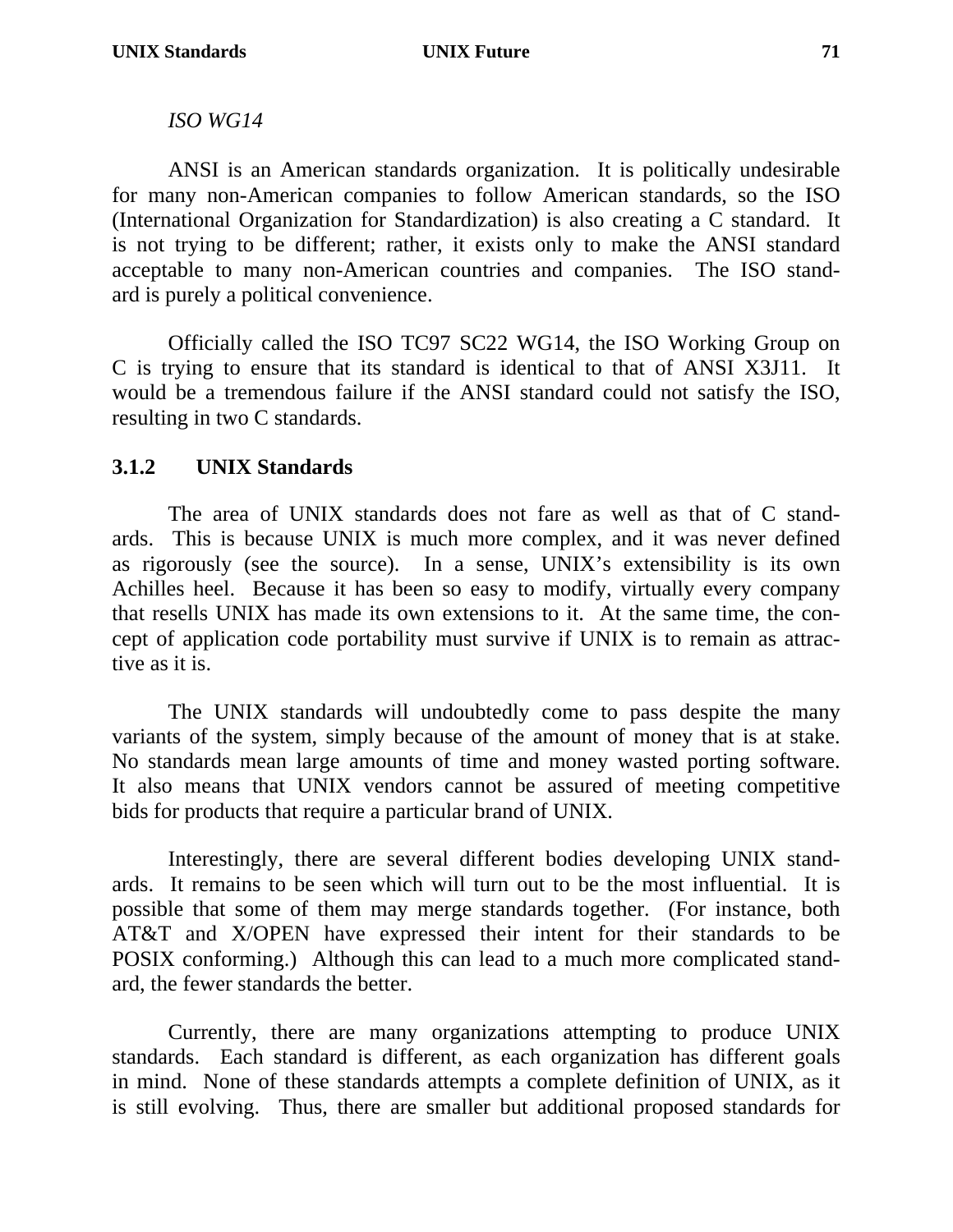subsystems (e.g., windows, network file systems, and so on) in addition to the first three mentioned.

### *POSIX*

Based on the 1984 /usr/group Standard, POSIX is a standard being developed by ANSI and IEEE. The full name of POSIX is the IEEE P1003 Portable Operating System Interface for Computer Environments. POSIX defines a UNIX-like system by a set of system calls, libraries, tools, and some other interfaces. While there are many things not defined by POSIX, it has the narrowest scope of the standards discussed. This is not necessarily bad, since a least common denominator can support a large percentage of UNIX code without extensions.

> **Parts of P1003 (POSIX)** P1003.0 — POSIX Guide P1003.2 — Shell and Tools Interface P1003.3 — Verification and Testing P1003.4 — Real Time P1003.5 — Ada Binding for POSIX  $P1003.6$  — Security P1003.1 — Systems Interface

Most of the U.S. UNIX developers have announced their support of the POSIX effort, and many have representatives participating in the standardization process.

The POSIX effort is also supported by NBS (U.S. National Bureau of Standards). NBS has already produced a FIPS that is based on the 1003.1 effort. They did not wait for the final form, due to pressure from various federal agencies for a standard (of any kind). It is likely that when POSIX is finalized, the NBS FIPS will be revised to meet it.

NBS provides a test suite for conformance testing. It is expected that most government procurements for UNIX systems will require POSIX compatibility. It is likely that the U.S. government will base several multibillion dollar procurements on the POSIX standard. With this kind of incentive, we expect vendors to pay a lot of attention to POSIX.

POSIX has also been recommended as an international standard to ISO. The draft proposed standard name is TC22 WG15.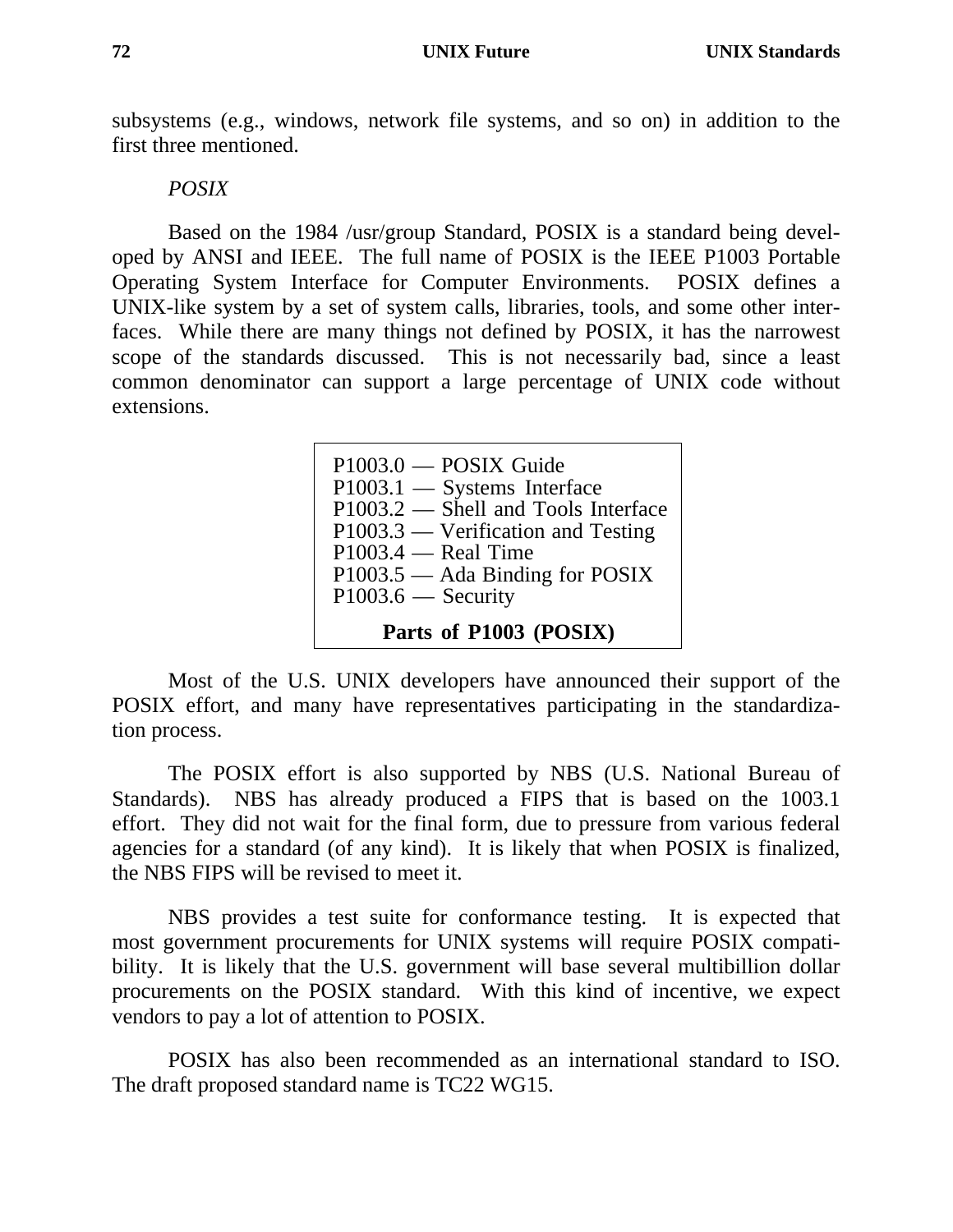For more information about the IEEE Portable Operating System standard, contact the IEEE Computer Society and ask for the "1003.1 Posix Full Use Standard." For more information about TC22 WG15, see TC22 WG15 in the addresses Appendix.

*SVID*

AT&T has its own UNIX standard, called SVID (System V Interface Definition). It is also referred to as the *purple book* (the color of its cover). The SVID is more comprehensive than POSIX and defines more libraries and command interfaces. Not blind to government dollars, it is expected that AT&T will make sure that its standard is upwards compatible with POSIX. AT&T provides conformance testing for its standard. SVVS (System V Verification Suite) is a test suite which will verify if a system complies with SVID.

Beginning with System V Release 3, AT&T took a very strict approach with its standard, tying the use of the name "UNIX System V R3" to SVID conformance. In particular, any system which claims to be "System V R3 based," "System V R3 compatible" or even including "System V R3 enhancements" must comply with the SVID "base system." This can be a problem for vendors who want to modify the system in certain ways. For example, adding some of the Berkeley enhancements can produce a noncompliant UNIX. Many vendors who sold modified releases of earlier AT&T UNIX are faced with the choice of either removing extensions (and causing problems for their customers) or not upgrading to the latest releases of System V. Of course, there is nothing to prevent vendors from incorporating parts of SVR3, but not claiming SVR3 conformance.

Another disadvantage to SVID is that it is not a vendor-independent standard. Clearly AT&T has an advantage over every other company that uses AT&T's standard. While AT&T has not been known to make capricious changes, there is nothing to prevent them from doing so. And it is unlikely that the SVID will not grow to accommodate any change necessitated by a new release of System V. Indeed, if SVID tracks System V rather than the reverse, all the other System V-compatible vendors will continually be one step behind AT&T in their effort to be compatible. For these reasons and the ones given in the previous paragraph, vendors may market SVID-compatible products, but choose not to advertise them as such.

For more information about the AT&T SVID, contact the AT&T Customer Information Center.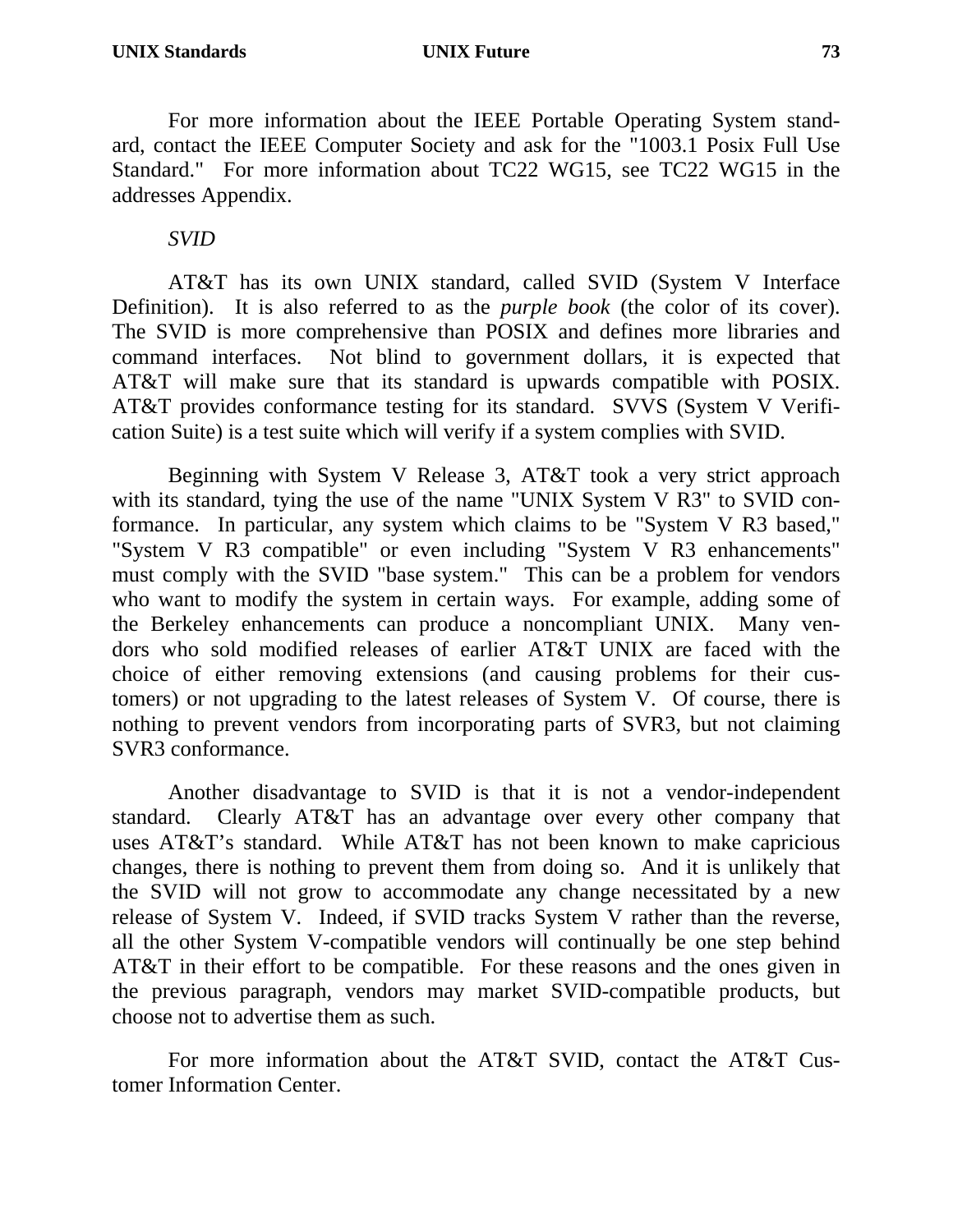### *X/OPEN*

By far the most encompassing standard is that of X/OPEN. This is a standard produced by representatives from many European companies as well as U.S. companies (including AT&T) and is the best contender for an international standard. X/OPEN is based on SVID and is a superset of POSIX. However, it also defines many libraries, command interfaces, the C language, indexed sequential access method (ISAM), the SQL database language, and several extensions for international use of UNIX. Of course, X/OPEN has a test suite, too. It is called XVS for X/OPEN System V Specification.

For more information about the X/OPEN standards, contact Elsevier Science Publishers Co., and ask for the *X/Open Portability Guide*.



In a rather open-minded moment, the P1003 committee ran a contest, called WeirdNIX, to find problems with the POSIX standard. Contestants competed by submitting the "most demented" legal interpretation of the POSIX standard which violated the intuitive intent. First prize was an HP calculator and mention in the standard itself. Who ever said standards are dull?

As we said earlier, there are many related standards, de facto standards and working groups that are of interest to UNIX users. Besides the ones already listed, some other important ones are:

*Networking Standards*

TCP/IP – Contact Arpanet Network Information Center. OSI – Contact International Organization for Standardization (ISO). GM MAP/TOP – Contact General Motors, Corp. PN1 – Contact /usr/group Working Group on Network Interface.

*Windowing Standards*

X Windows – Contact Massachusetts Institute of Technology. NeWS – Contact Sun Microsystems, Inc. /usr/group – Contact /usr/group Working Group on Graphics/Windows.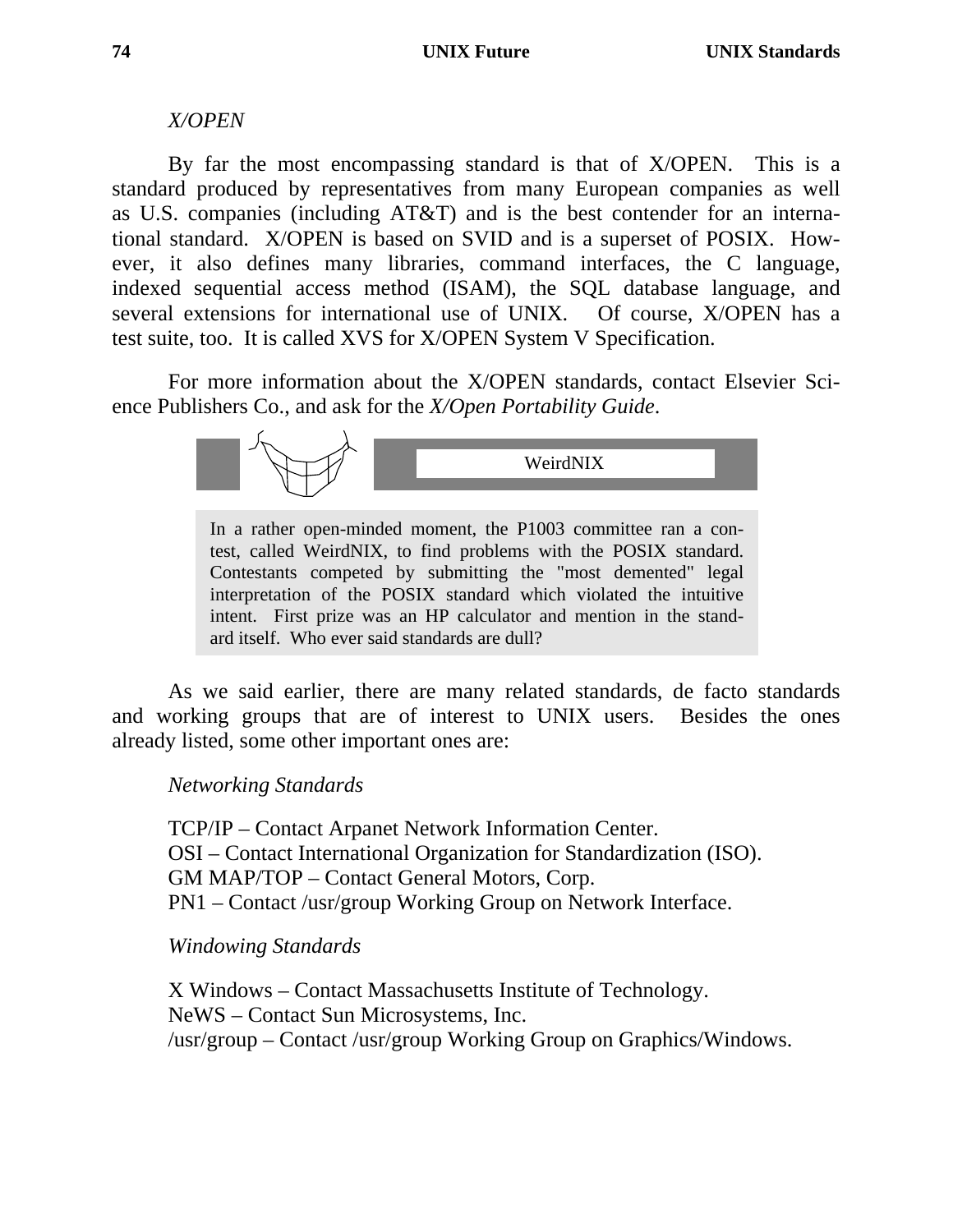*Network File Systems*

NFS – Contact Sun Microsystems, Inc. RFS – Contact AT&T Customer Information Center. /usr/group – Contact /usr/group Working Group on Distributed File Systems.

*Internationalization*

JAE – Contact the AT&T Customer Information Center. X/Open – Contact Hewlett-Packard, Co. /usr/group – Contact /usr/group Working Group on Internationalization.

/usr/group also has a number of other working groups:

/usr/group Working Group on Realtime /usr/group Working Group on Database /usr/group Working Group on Performance Measurements /usr/group Working Group on Security /usr/group Working Group on Super Computing

# **3.2 Merging System V with BSD with XENIX**

Whether or not UNIX definitions are standardized, there will be products that become de facto standards. This happens a lot with UNIX because there are a small number of UNIX developers that resell UNIX to a large number of VARs.

The largest developer is clearly AT&T. Everything they do has potential for impact on the future of UNIX. (Actually, there are several developers in this position, including IBM, Sun, Microsoft and major research institutions such as Berkeley.)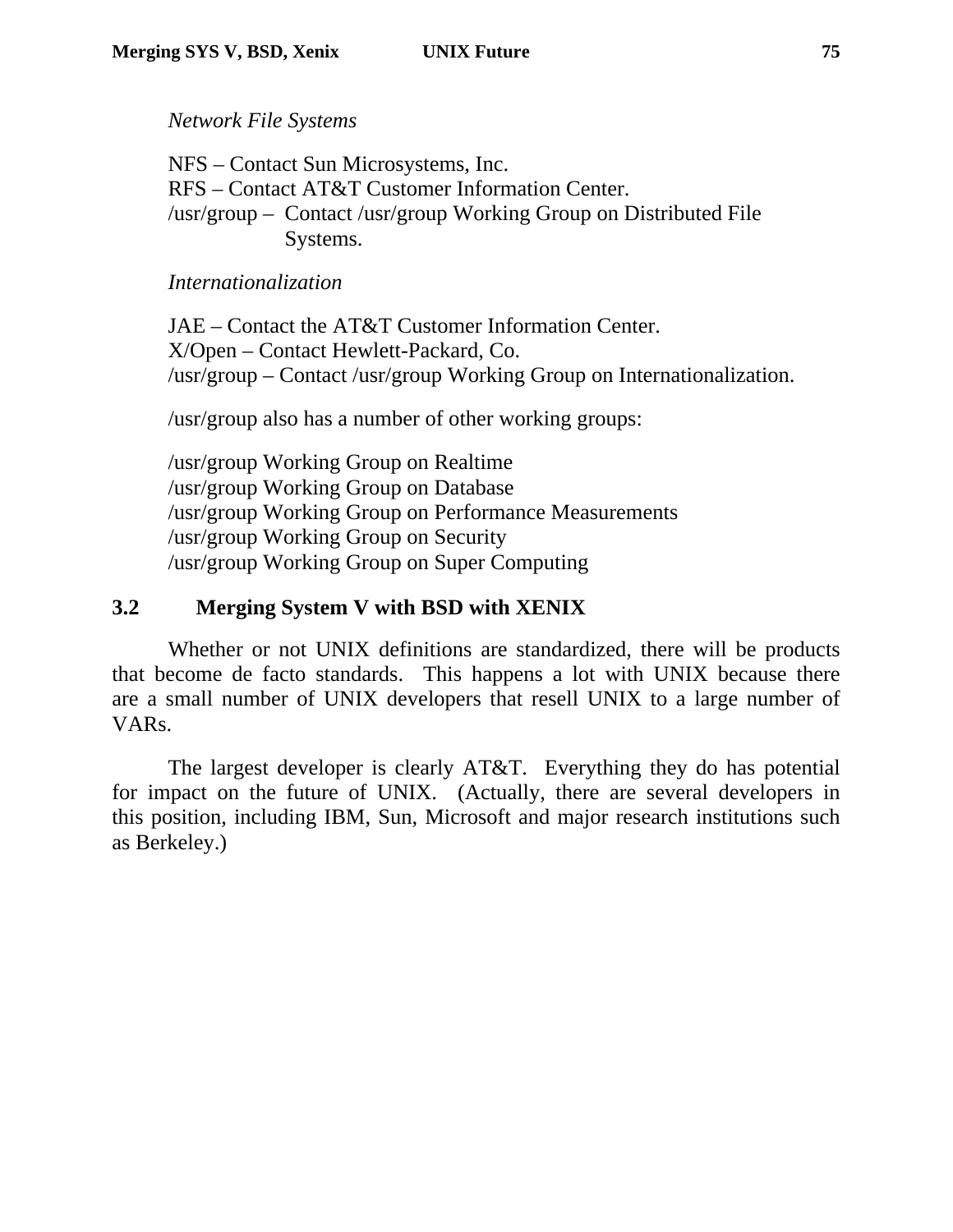

AT&T is clearly trying to incorporate important features of XENIX and BSD into System V. They have made agreements with the major XENIX and BSD vendors to produce unified versions of UNIX. We expect this effort to succeed. Other vendors (see the Real World chapter) have already done this and it has proven very popular. If AT&T provides a unified version of UNIX, this will undoubtedly become more prevalent than any other UNIX.

### **3.3 Mach**

As we have mentioned, many people have made extensions to UNIX. One of the most important, in terms of the future of UNIX, is Mach. Mach is a modern version of UNIX. Mach was specifically designed to support multiprocessor and parallel computation while retaining the features of UNIX. With a completely rewritten kernel, Mach is potentially a UNIX for the next generation.

Like UNIX, Mach is designed to be portable. It does not require a specific machine feature (such as a memory management unit or a LAN). And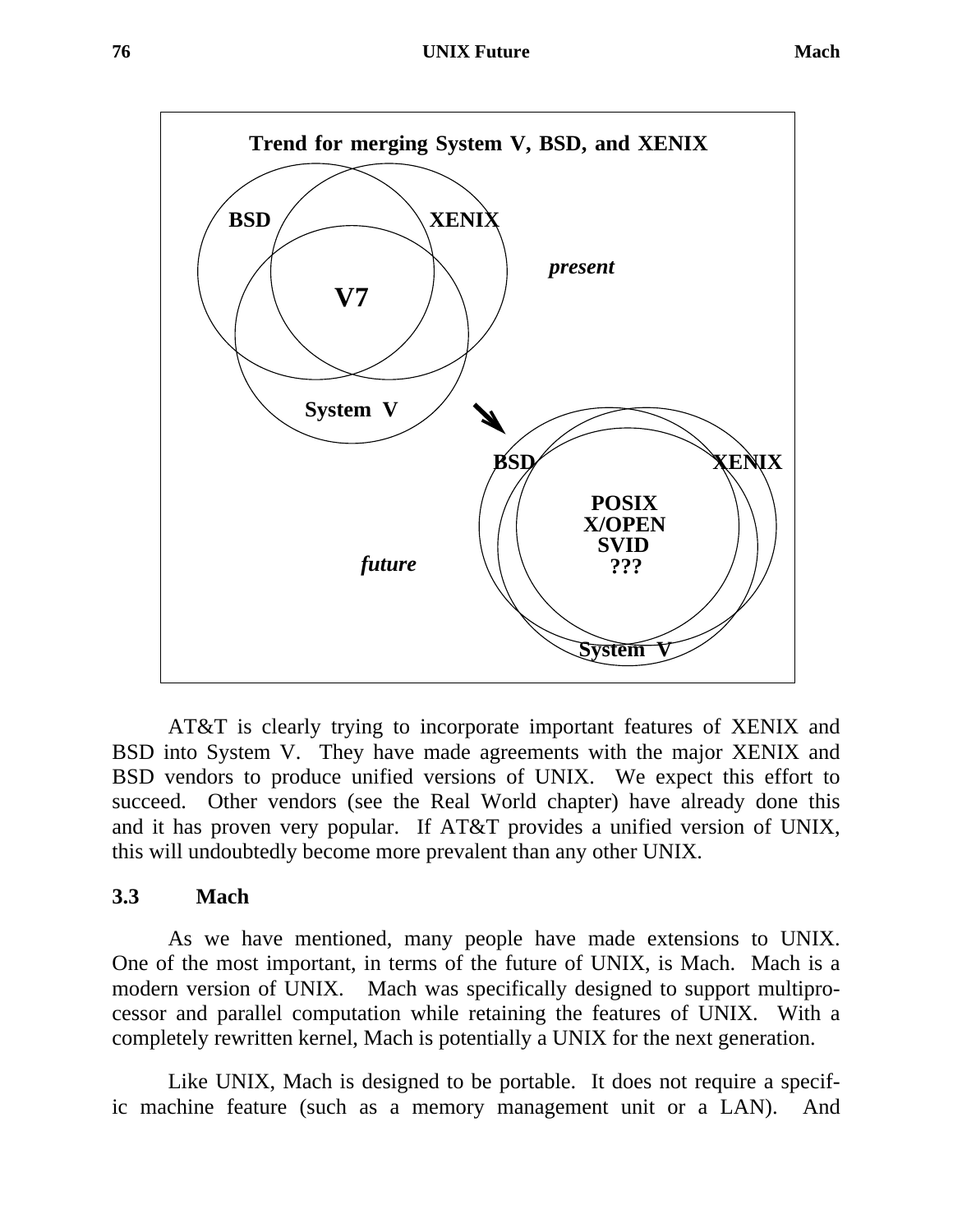because the kernel communicates by message passing, Mach can deal with multiprocessor architectures as easily as uniprocessor architectures. What Mach does is to provide a consistent model of communications and multitasking primitives, upon which can be built higher-level models such as common memory or message-passing communications. Mach can be thought of as a "UNIX brought up to date" with modern computer operating system principles. We think it will become a very popular base for multiprocessor UNIX systems.

Mach was developed at Carnegie-Mellon University where research continues today. Mach is able to run 4.3 BSD UNIX object code without modification, as well as supporting its own environment.

Mach has been ported to more than a dozen dissimilar computer systems, including the IBM RT, the Sun 3, the 16-processor MultiMax, the 30 processor Sequent Balance 21000, and nine members of the DEC VAX family of uniprocessors and multiprocessors. An implementation of Mach for the BBN's Butterfly Parallel Processor is discussed in depth in "Variations on UNIX for Parallel-Processing Computers" by Channing Russell and Pamela Waterman in *Communications of the ACM*, vol. 30, no. 12, December 1987.

And the best part of all, is that Mach is available free from CMU (although you need a System V and Berkeley license). It is copyrighted, however, and no one is allowed to resell it without permission. You can read more about Mach in "Mach: A New Kernel Foundation for UNIX Development" by Accetta, Baron, Bolosky, Golub, Rashid, Tevanian and Young, in *Proceedings of Summer USENIX*, July 1986.

### **3.4 Berkeley 4.3 and BRL**

Research on UNIX continues at Berkeley though at a much slower rate than before. With the release of 4.3 BSD (Berkeley Software Distribution), many of the people instrumental in the creation of the Berkeley work have tired after working for several years at student wages with few benefits other than recognition at UNIX conferences. Many formed startup companies to sell UNIX products. Others went to work for large UNIX-hungry companies that were paying high salaries. And a few even went back to school and graduated.

While Berkeley will continue to produce new releases of BSD, albeit at a slower rate than in the past, many companies have stepped forward to pick up the reins. One interesting development is that the Department of Defense (which funded Berkeley's 4BSD research) has decided to fund the Army's Ballistic Research Labs (BRL) so that it can maintain BSD UNIX. Maintenance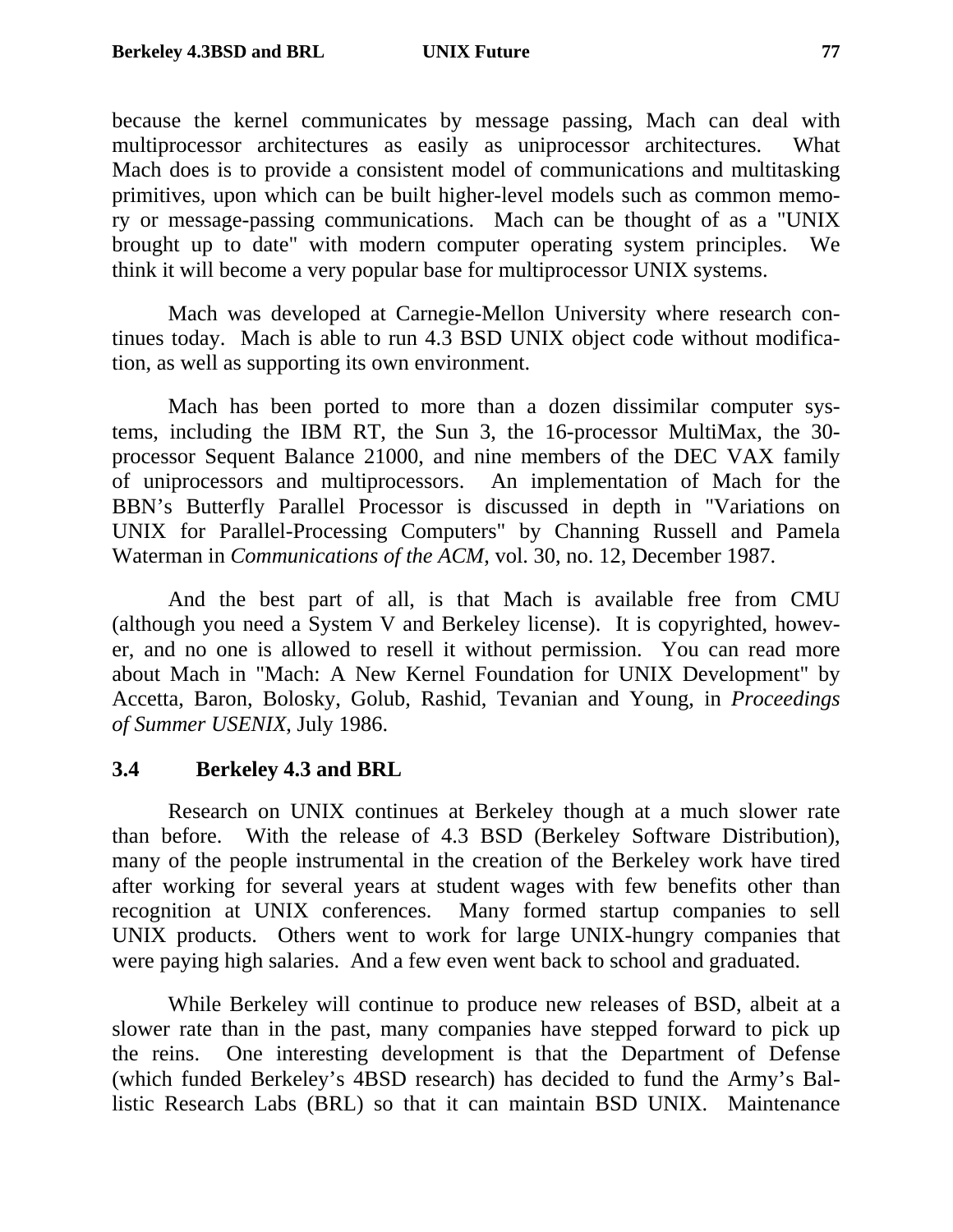and support was something that Berkeley never provided. BRL is well known for having provided many bug fixes to the Berkeley releases. BRL has also rereleased the Berkeley 4.2 code with a System V compatibility package. BRL has also released a version of 4.3 BSD and is continuing work on it.

# **3.5 Changing Technologies**

The future of UNIX will, to a certain extent, be governed by the future of computer science. New computer architectures that are being created and refined, such as multiprocessors, will suggest new environments for UNIX. UNIX is extending its influence throughout the range of computing hardware from supercomputers to micros. As new ones are being designed, UNIX is being ported to them. And while UNIX may never run on certain specialized hardware, such as neural nets, UNIX will certainly contain an interface to one as a peripheral.

At the same time as micros grow smaller and even more capable, supercomputers grow even faster, approaching incredible speeds. The possibility of room-temperature superconductors, for example, will increase the processing rate of our fastest computers many-fold.

We will see workstations capable of 100MIPS performance in a desktop package by 1992. As memory package size decreases, we can expect that these workstations will have memory on the order of 100Mb and a small local disk of, say, 500Mb. This will enable the use of *really* smart interfaces, such as natural language understanding systems that replace the old-style shell, and AI problem solvers which use the tools optimally, or replace them with more appropriate tools dynamically.

 Larger computers such as mainframes and network servers will have even larger physical memory sizes than workstations. And disk storage of network servers will easily be in the multiple Tb range. By using WORM (Write-Once Read Many) optical disk technology, backups will be continuous.

# **3.6 User-Friendly UNIX – The Macintosh/Smalltalk Influence**

If UNIX is to survive into the next decade, we are going to have to do something about its user interface. From day 1, UNIX was designed to be used by programmers and not by naive users. This has changed little. And although there are menu-oriented shells, window systems, and other aids on many UNIX systems, the UNIX tools are still an essential ingredient in using UNIX effectively.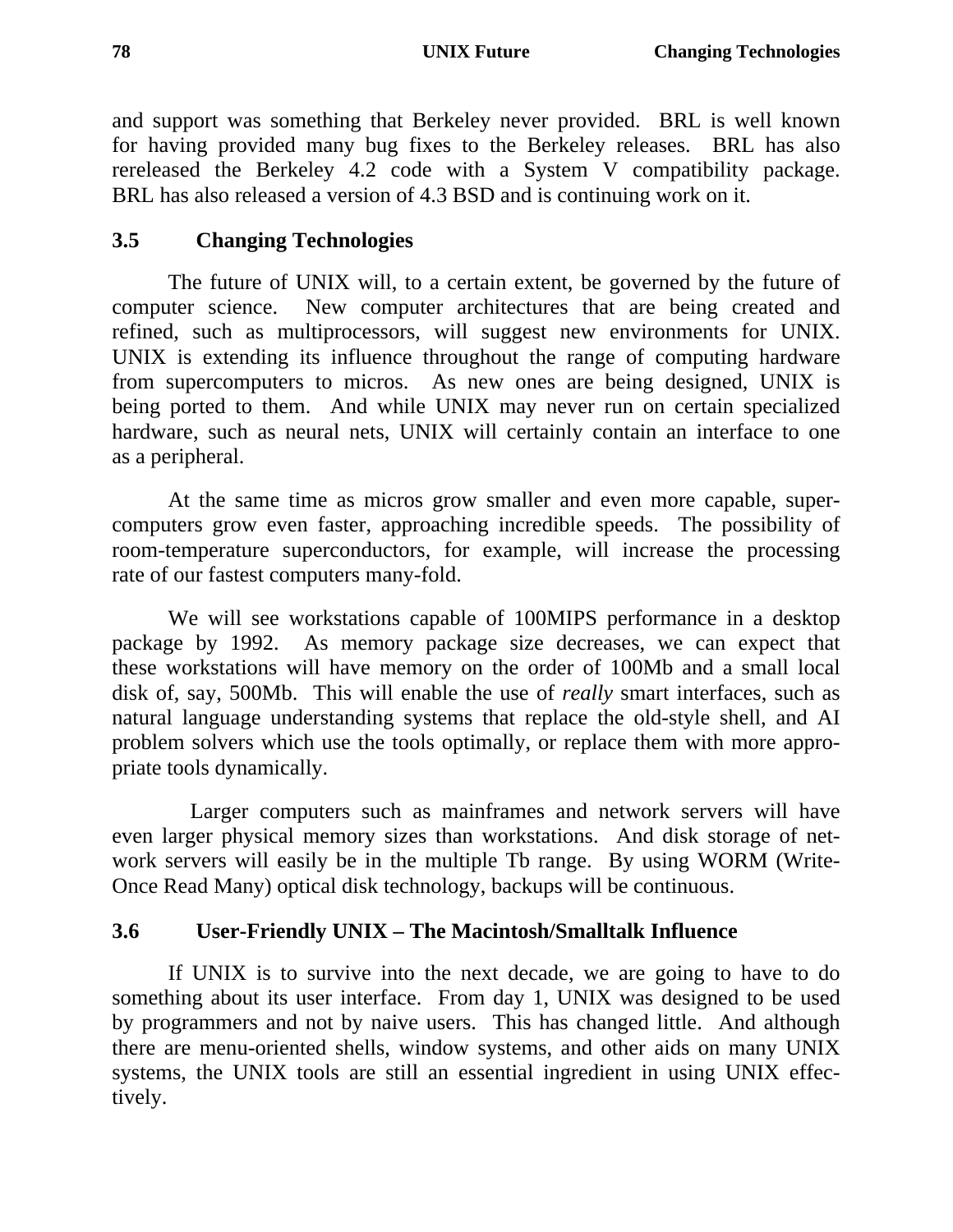And that is what makes UNIX a poor comparison in this age of userfriendly interfaces. UNIX does not stand up well to comparisons with slick front-ends like the Apple Macintosh finder or Xerox's Smalltalk browser. And it is clear that the world is headed towards this kind of interacting.

UNIX revolves around pipes and filters. Take the output of one program and feed it into another program. Hook a bunch of programs together that don't know anything about each other.

The Macintosh model, on the other hand, is the exact opposite. The system doesn't deal with character streams. Data files are extremely high level, usually assuming that they are specific to an application. When was the last time you piped the output of one program to another on a Mac? (Good luck even finding the pipe symbol.) Programs are monolithic, the better to completely understand what you are doing. You don't take MacFoo and MacBar and hook them together.

Undoubtedly, we will see implementations of Mac-like front-ends on top of UNIX systems. Indeed, the Mac II running A/UX (Apple's release of UNIX System V with Berkeley enhancements and NFS) holds great promise for integrating the best of the UNIX and the Macintosh worlds. We can't wait to hypercard our way through file systems with a mouse, looking at pictures of garbage cans, tape drives and shells.

The object-oriented model presented by Smalltalk is much closer to UNIX ideas, although UNIX doesn't do it as well (or to such extremes) as Smalltalk. Think of UNIX I/O as a good example. You can write data to a disk, tape, or frisbee, and the individual driver takes care of the work. But, **write()** works the same way in every case.

Smalltalk's front-end ("the browser") enables navigation through huge unknown environments. As UNIX incorporates more and more tools, interfaces, and … well, uh … crud, it becomes very difficult for anyone to master, no less a new user. Browsing through capabilities – picking and choosing what to look at or what to use  $-$  is going to be the only way of staying on top of the massive choices that UNIX presents us with in the future.

Until then, we will have to make do with doldrums of reality. While making all sorts of incredibly complex pipelines, shell scripts and combinations of 20 processes to implement a spell-checker, we will continue to dream about a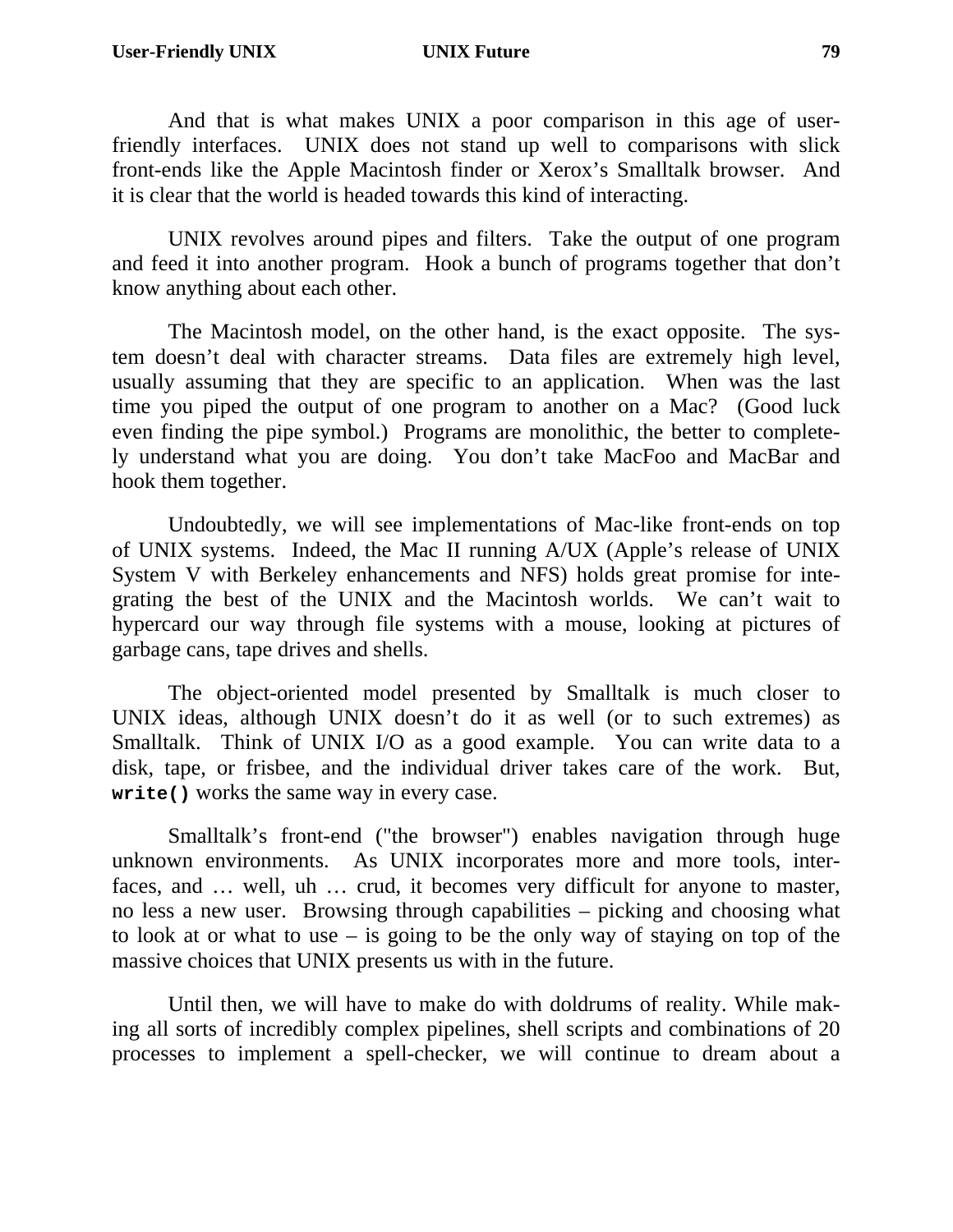**80 UNIX Future C++**

vision of personal computing with integrated audio, video and communications expressed so well by Alan Kay's Dynabook.†

**3.7 C++**

C++ is a language based on C. However, it is definitely a new language. The name is a pun on the C increment operator (**++**), which when applied to a variable gives you one greater. Hence C++ sounds like it is the next release of C.

C is actually an old language. From the day it was born, many people have tried to improve it. However, it was so precisely described by *K&R* that it has resisted most of those suggestions and has evolved very little. The evolutionary steps it has taken are minor. They are described by Larry Rosler in the "The Evolution of C – Past and Future," *AT&T Bell Laboratories Technical Journal*, vol. 63, no. 8, October 1984. The ANSI C standard is the next step in the maturity of C.

C++ is an attempt at producing a language which retains all the good ideas of C while adding many more new ones. In fact, C++ is upwards compatible with C, meaning all C programs will compile in C++. (Well, almost all.) While some faults of C remain due to the desire to retain compatibility, many have been fixed.

 $C_{++}$  really is a superior language to C. Among  $C_{++}$ 's most notable features are better type checking, better facilities for data abstraction, operator overloading, and built-in support for object-oriented programming. The result is a language that is much easier to use than C. C++ retains much of the flavor of C, and can still be used for system implementation. But it is easier to structure code. You are less likely to produce buggy code. You can reuse subroutines more easily, and the resulting code has a better chance of being more efficient.

Implementations of C++ are characteristically written as preprocessors to a C compiler. However, there is nothing inherent about this in the definition. C++ is available from a number of vendors (see the Applications chapter). You can find more information about the language in the book *The C++ Programming Language* by Bjarne Stroustrup (who designed the language while at Bell Labs).

Alan Kay and Adele Goldberg, "Personal Dynamic Media", *IEEE Computer*, March 1977, †31-41.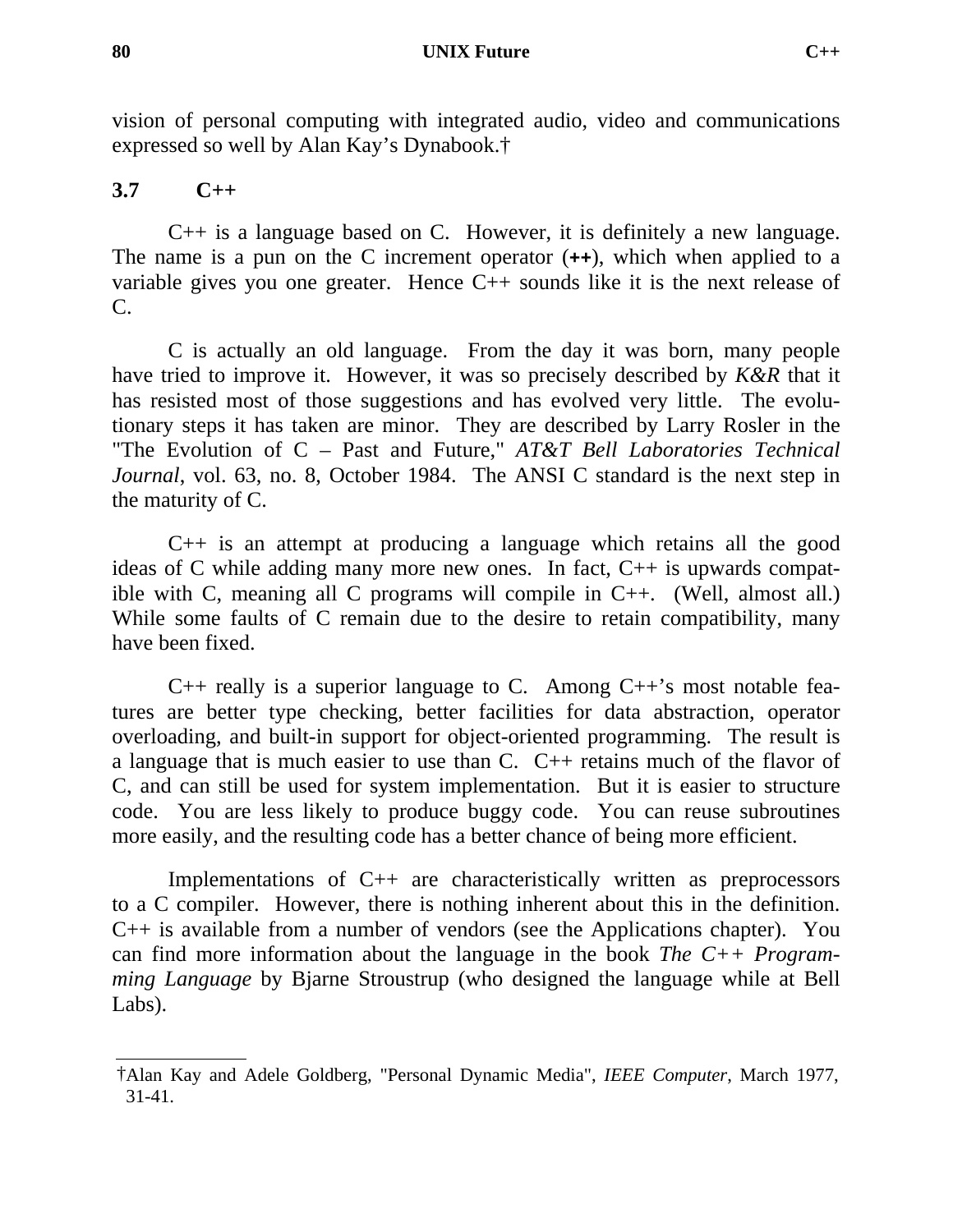While implementations of C++ have actually been available since 1983, we think it will be some time before the majority of C programmers will move to it. However, we hope that at some point, most C programmers will accept this new language as their own. (There are alternatives such as Ada and Modula-2, but we think C++ has a much better chance of capturing the audience of programmers and applications that C currently has.)

# **3.8 The Networking Influence**

The boundaries between machines are disappearing. Networking software provides us with the illusion that the our local resources are those of our local area network. Currently we simply mount another network disk whenever we need more space or access to a file that isn't local. In the future, all disks will appear as a global resource. We don't really care where our data is as long as we have easy and reliable access to it. By easy, we mean that the access procedures are identical to the ones we've been using for local disks and devices. Reliable may mean that there are multiple copies distributed at various servers. A similarly analogy holds for processes. If we need more cycles, we obtain some from another machine. The future will remove even more boundaries so that our domain encompasses *wide* area networks. The concept of *local* area networks is a prehistoric hangover from the early days of networking. Its boundaries and limitations no longer relate to our interest in communications.

The trend toward network-wide resources is attractive from many points of view not the least of which is cost. If we need only buy one expensive peripheral and easily use it from any place on the net, we can save lots of money. We have done this with printers and tape drives for years. Now it is easy to do the same thing with other types of peripherals. For example, it is possible to have a database machine attached to the network as the base of a distributed data system. Another possibility is a one-of-a-kind supercomputer as a back-end compute-engine.

The U.S. Defense Department's Arpanet was an experiment in expensive computer resource sharing. It was successful, but in ways that were totally unexpected. For example, the original implementation never called for more than several hundred computers to be on a single network. And the design did not allow for more than a small number of networks. Now there are thousands of networks, not to mention hundreds of computers on many of the networks.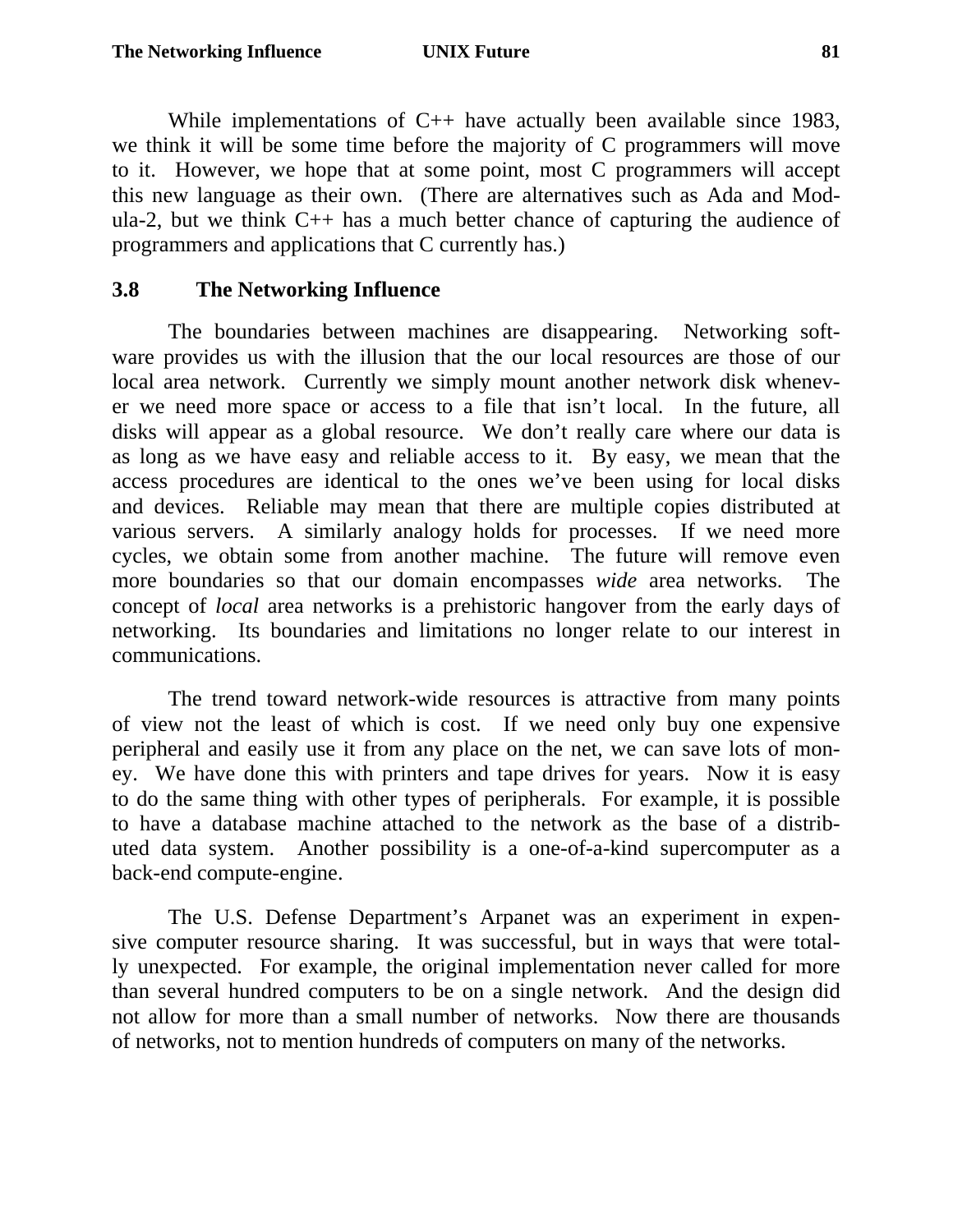The design specifications for the original Internet (as the Arpanet is now referred to) have been revised many times to handle the tremendous explosion of internetworked computers. While the Arpanet continues to face the ever increasing number of computers that want to communicate, there are many projects that are attempting to face the problems of scale, with the expectation that there will be no limit to future growth.

Two research efforts that intentionally decided to address the problem of scale in UNIX are Project Athena of MIT, and the Andrew system of Carnegie-Mellon's Information Technology Project. Each of these is building networks with tens of thousands of UNIX computers, and many more users. What happens when you have a password file with 100,000 entries? Can you access your files as if they were locally resident from any workstation on the campus? In the world? Does being the superuser on one machine entitle you to be superuser on others? Which others? These are just some of the questions faced by these projects. Answers to these questions and hundreds of others, have the potential for repercussions in many UNIX concepts.

### **3.9 Portables and Laptops**

So you and your UNIX workstation are integrated into your local area network, and you share files and peripherals with your coworkers across the corridor. But what do you do if you need to take to the road?

Formerly, the only option for travelers was to travel with a portable terminal, and use telephone lines to connect to a larger system at home. The first *transportable* computer systems were microcomputers weighing 20 lbs or more (some people called them "luggables") and costing about \$10,000. (Technically, the most accurate definition of a transportable is that it is a machine that is easily moved from place to place. Unfortunately, this is a useless working definition.) In 1985, Hewlett-Packard introduced the first transportable UNIX machine. It cost \$5,000 and had the operating system in 500K of ROM.

*Portables* were distinguished from transportables by weighing less than 20 lbs, and having minimal setup time. Portables under 10 lbs are often referred to as *laptops* because they are light enough to rest on your lap for long periods of time. Some portables are also battery powered, allowing use on, for example, airplanes. However, while many of us have gotten used to writing articles at 35,000 feet, debugging a new kernel modification seems like something better left for the calm and cool environment of a hacker's basement.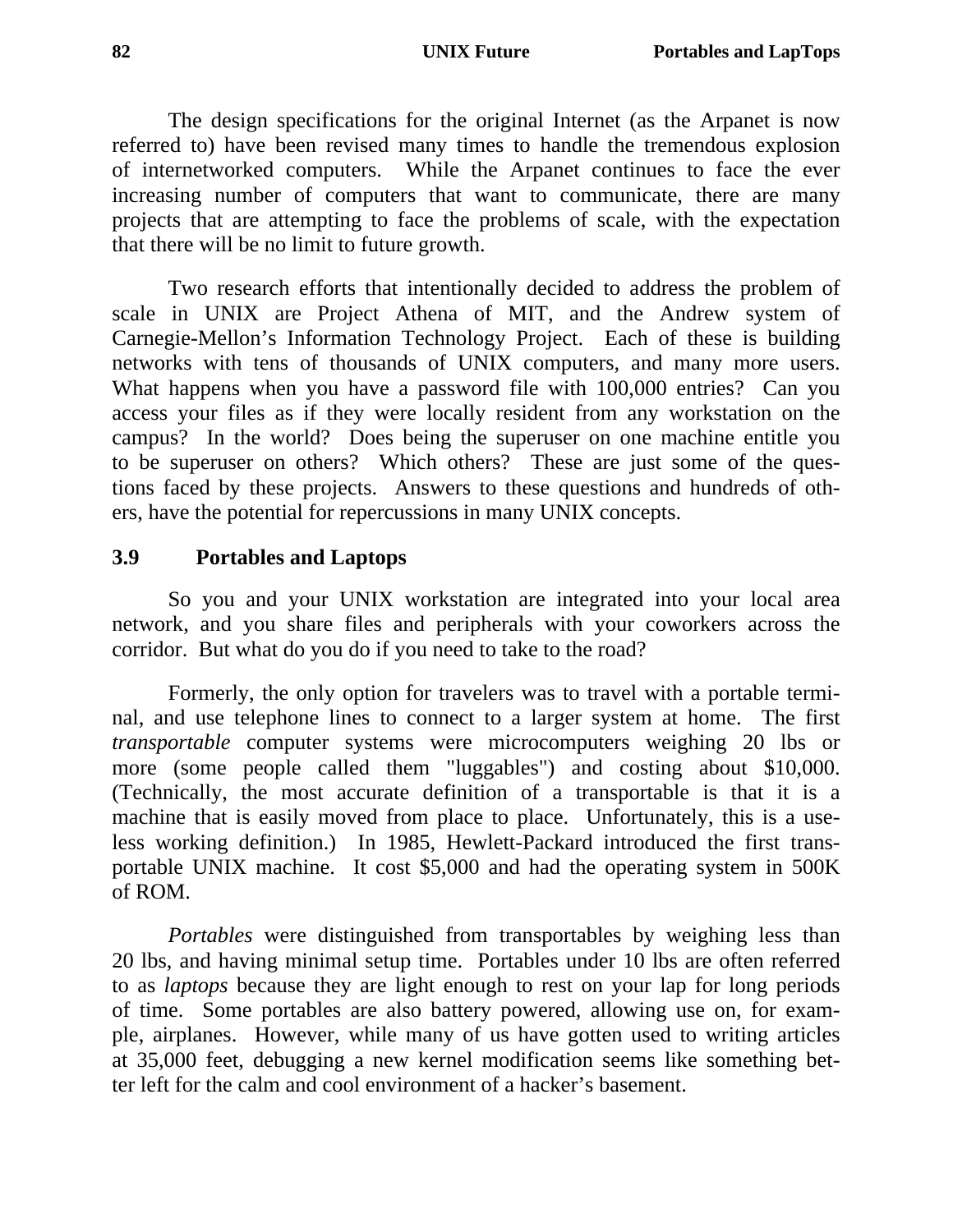Portables were originally the realm of primitive operating systems like CP/M and DOS, but continuing advances in technology have provided the means to support a UNIX environment on such a system. Low-power memory chips are available that provide 4Mb of memory in a compact module. Physically small disks now have large enough capacities that they can hold all of the UNIX systems. CD-ROMs can store immense databases, be carried in a shirt pocket, and popped into your portable as easily as a floppy. Lightweight plasma and LCD displays provide bitmapped screens for multiple windows.

Naturally, there are many companies offering laptop UNIX systems including Grid Systems Corp., Hewlett-Packard, and Toshiba America Inc. It is also possible to buy UNIX on many of the laptop systems designed for DOS and built with adequate processors such as the Intel 80386 or the Motorola 68020. With their small screens and keyboards, laptops are not for everyone. But if the system is compact, lightweight and can handle being jolted about, it will be welcome on a trip. However, we are still waiting for a system that has an inflatable keyboard and display. But we know as soon as we put our money down, they will be made obsolete by neural wetware devices embedded in your shoulder.

The future of portable systems seems clear. They will continue to decrease in price and weight. They will increase in power and functionality. Lastly, expected future increases in data transmission rates over dialup lines will provide portables with the ability to network with geographically distant LANs.



The naming convention followed at Bell Labs is to name the version according to the edition number of the manuals. We have already started to read about results from the Eighth Edition of UNIX. A talk at the 1987 Phoenix Usenix conference reported results from the Ninth Edition. Following tradition, this implies that the manuals have already been printed, and Dennis is working on the Tenth Edition. Hold your breath.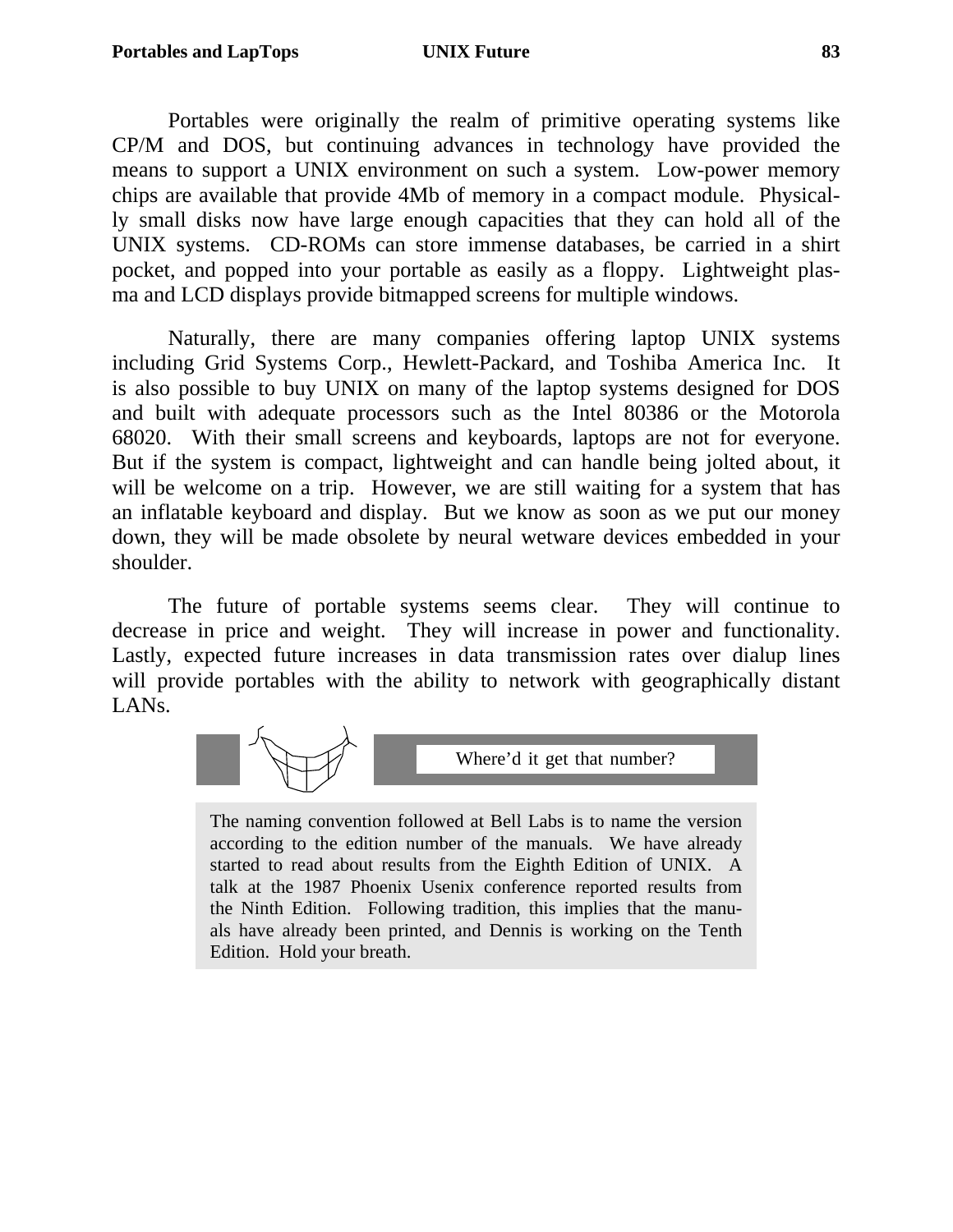### **3.10 UNIX: The Standard Operating System**

It is clear that UNIX is the standard operating system of the 1980s and that it will continue to be the dominant operating system, as long as there are operating systems (and incredibly large government procurements).

Many people believe there will never be another UNIX. What they mean is two things.

The first is that for an operating system to be popular, it must do things much, much better than UNIX. UNIX has such a critical mass now that it will be difficult to displace even if another operating system is clearly better. And there are better operating systems. Some interesting ones are Xerox's CEDAR environment, Brown University's PECAN system, CMU's GAN-DALF project and Tektronix's MAGPIE system.

Also, we recognize the lucky break that UNIX had from being introduced and developed noncommercially the way it was for so many years. It is unlikely that this could happen to any new system. Research projects that have any viability of success are detected and commercialized as quickly as possible nowadays.

The second meaning of the statement is that operating systems as user interfaces are disappearing. Even now, most users think of UNIX as the shell rather than the kernel. Only a tiny percentage really understands the fundamental concepts of UNIX discussed throughout this book. Most people, and rightly so, are interested in dealing with computers in a declarative way. This means that the computer should figure out the method as well as execute it. Languages such as Prolog and interfaces such as the Macintosh Finder illustrate this. While UNIX will be with us for a long time, we believe it will be The Last Great Operating System.

One of the reasons that UNIX has become the most widespread operating system is that it was written in a high-level language, and as new CPUs and systems were created, porting of UNIX was "relatively" easy. Once the porting job was finished, you immediately had lots of software available to your new machine (with the associated ports of that software being minimized). As more powerful and different types of systems come into existance, notably RISC, parallel and distributed architectures, you can bet that people will port and modify UNIX to run on those machines. Perhaps one of the true UNIX legacies will not be the operating system and utilities themselves but the fact that the environment encouraged its own evolution into something new.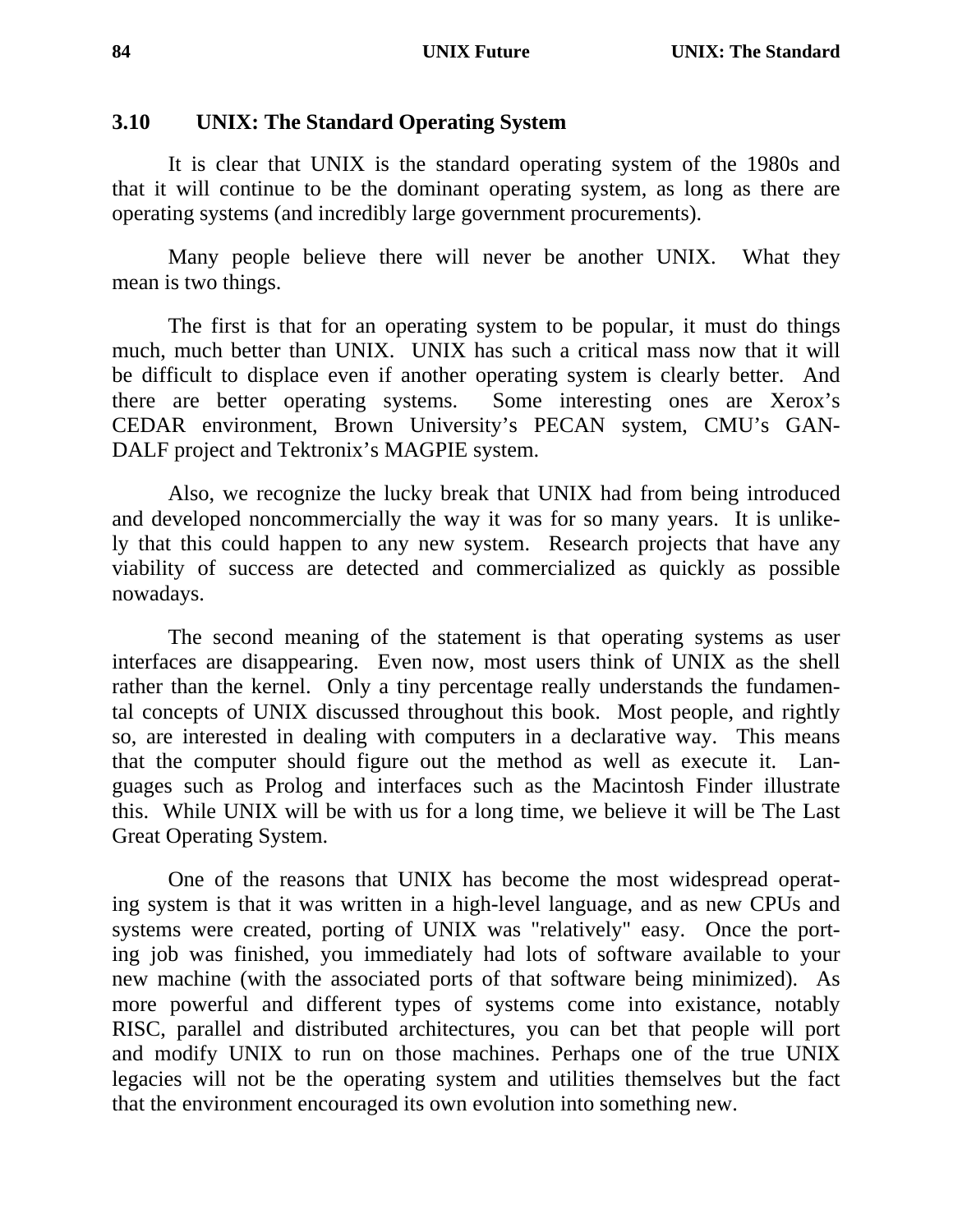The amount of money necessary to create a new operating system or to port an existing non-UNIX operating system to another architecture is so high that UNIX remains the only acceptable choice. Other operating systems (e.g., Mach) are either so heavily based upon UNIX that they can be considered a half-breed of it, are so heavily machine dependent (i.e., VMS) that they are not acceptable on most other machines, or don't resemble an operating system at all (Lisp, APL, Smalltalk).

This last category is perhaps the ultimate future. Many computer scientists recognize that operating systems are just warts on the machine. Just as we have left the era of the 1960s where we dealt with file allocation problems and blocking factors, we hope to leave the era of dealing with file names, or files at all, for that matter. Some day we will look back at UNIX and C with the same fondness that we now look back at JCL and Fortran. Discussing operating systems will be akin to discussing dinosaurs. Don Knuth said it best when he remarked that "*An elephant is a mouse with an operating system*."

### **3.11 A Foundation for Innovation**

The architecture of the UNIX system is perfectly designed for exploration of new computing worlds. UNIX is a continually self-improving foundation from which innovative software and hardware arises.

Software innovation is catalyzed by the ability of UNIX to span new compute-engines from micros to supers, from parallel and distributed systems to toaster ovens. Hardware innovation is encouraged by the relative ease of porting UNIX to computers still on the drawing boards. Porting UNIX to a new machines or integrating a new device is much easier than with a new or proprietary operating system.

UNIX is a wonderfully open system. Openness isn't something bestowed or permitted – it is an attribute of the underlying architecture of a system. While many systems claim to be "open," UNIX pioneered the concept even before the word was coined.

UNIX lends itself to tinkering. New tools and applications are easy to write. New languages are easy, too. The source is there to study. Many books and magazines are available and courses are taught on the subject. It's easy to play with, modify and rewrite to any degree one wants.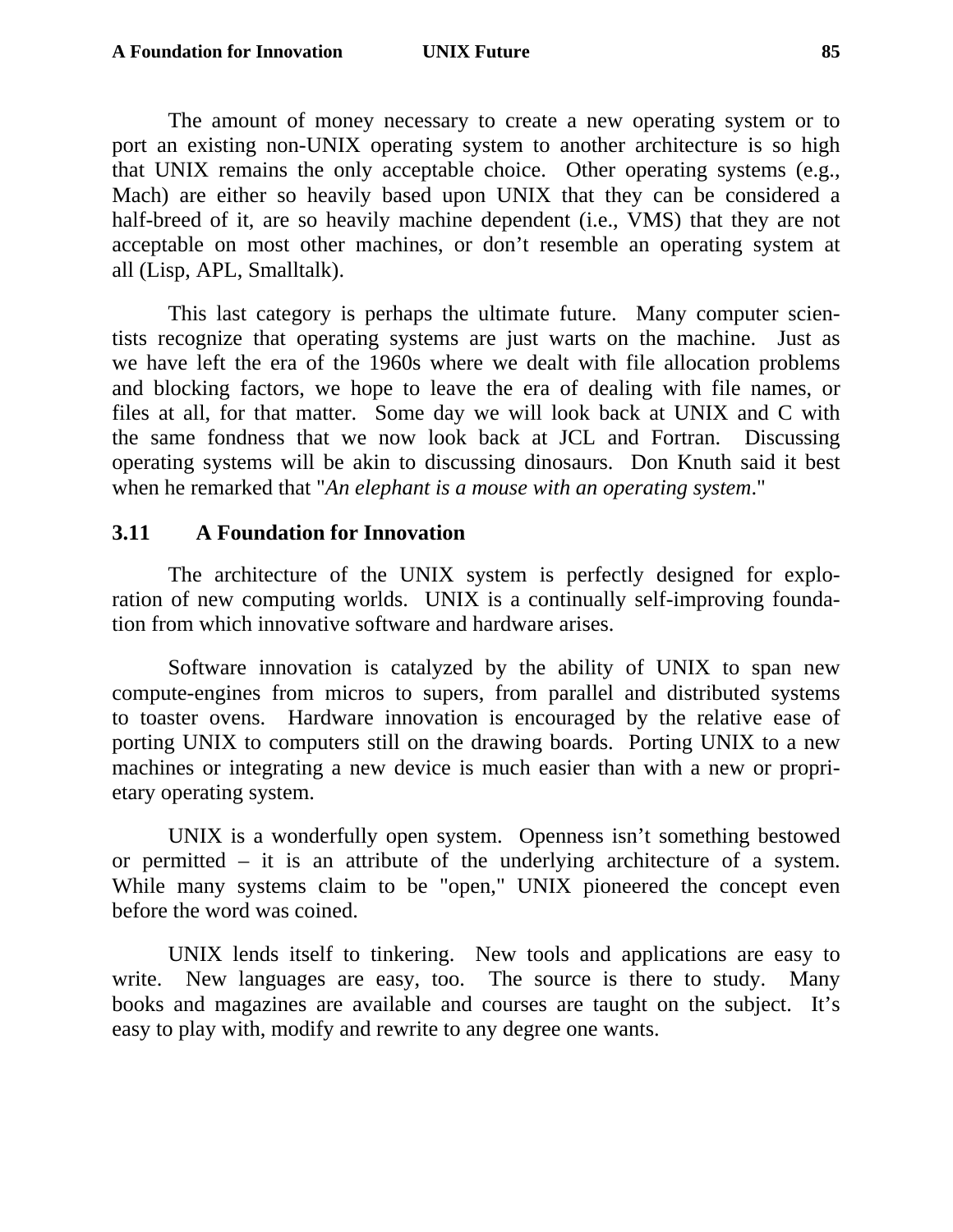Of course UNIX isn't everything. It doesn't solve all the problems but it gives you the best platform on which to solve the next problem. This ability of UNIX is demonstrated by the many-fold expansion in its power since it was first released in 1973. It is inevitable that further research and experimentation based on the UNIX ideas will pay off with worthwhile ideas and practices. Since the birth of UNIX, we have seen a continual growth of innovative ideas appear on UNIX machines. It is obvious that this will continue for many years to come.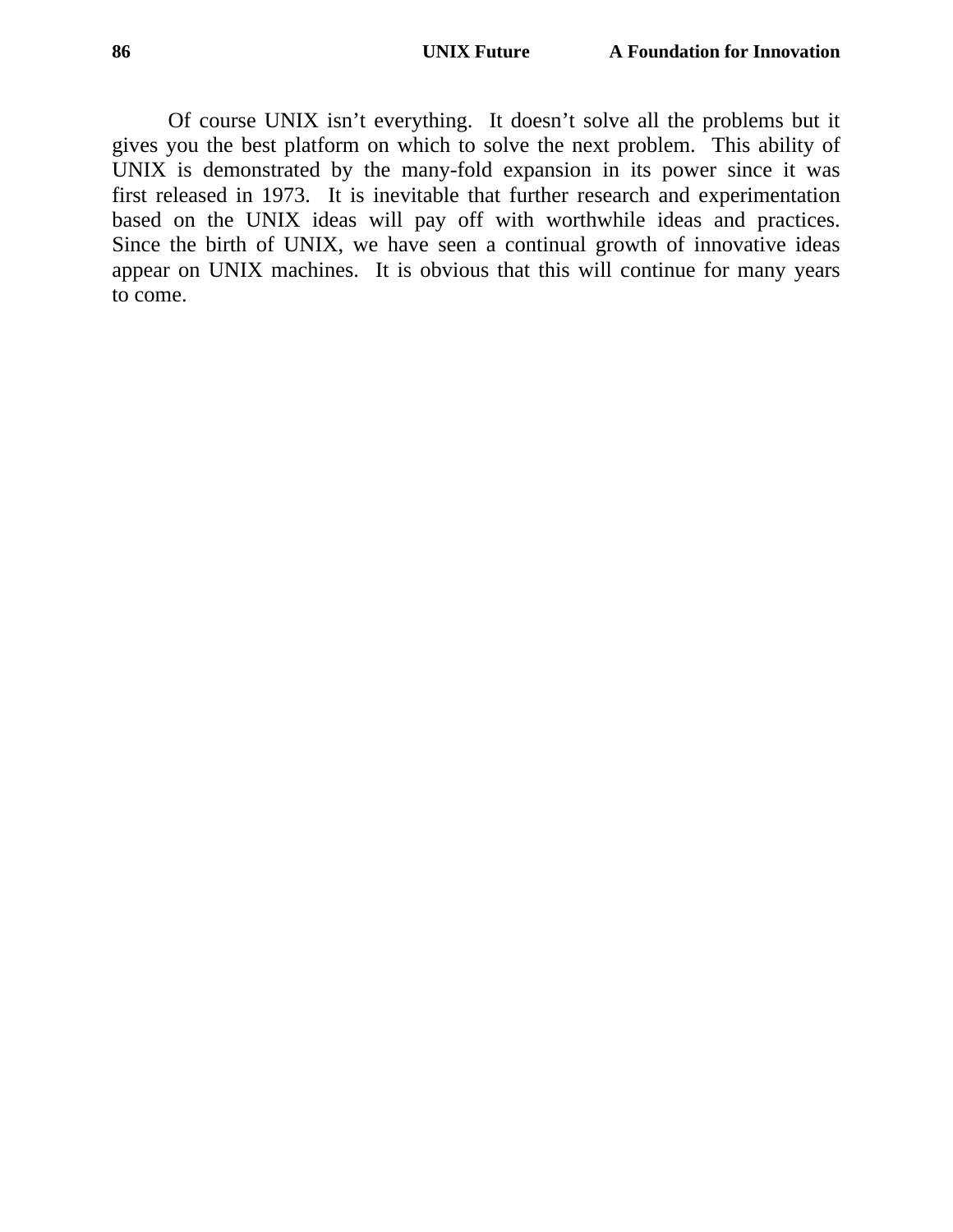Section 2



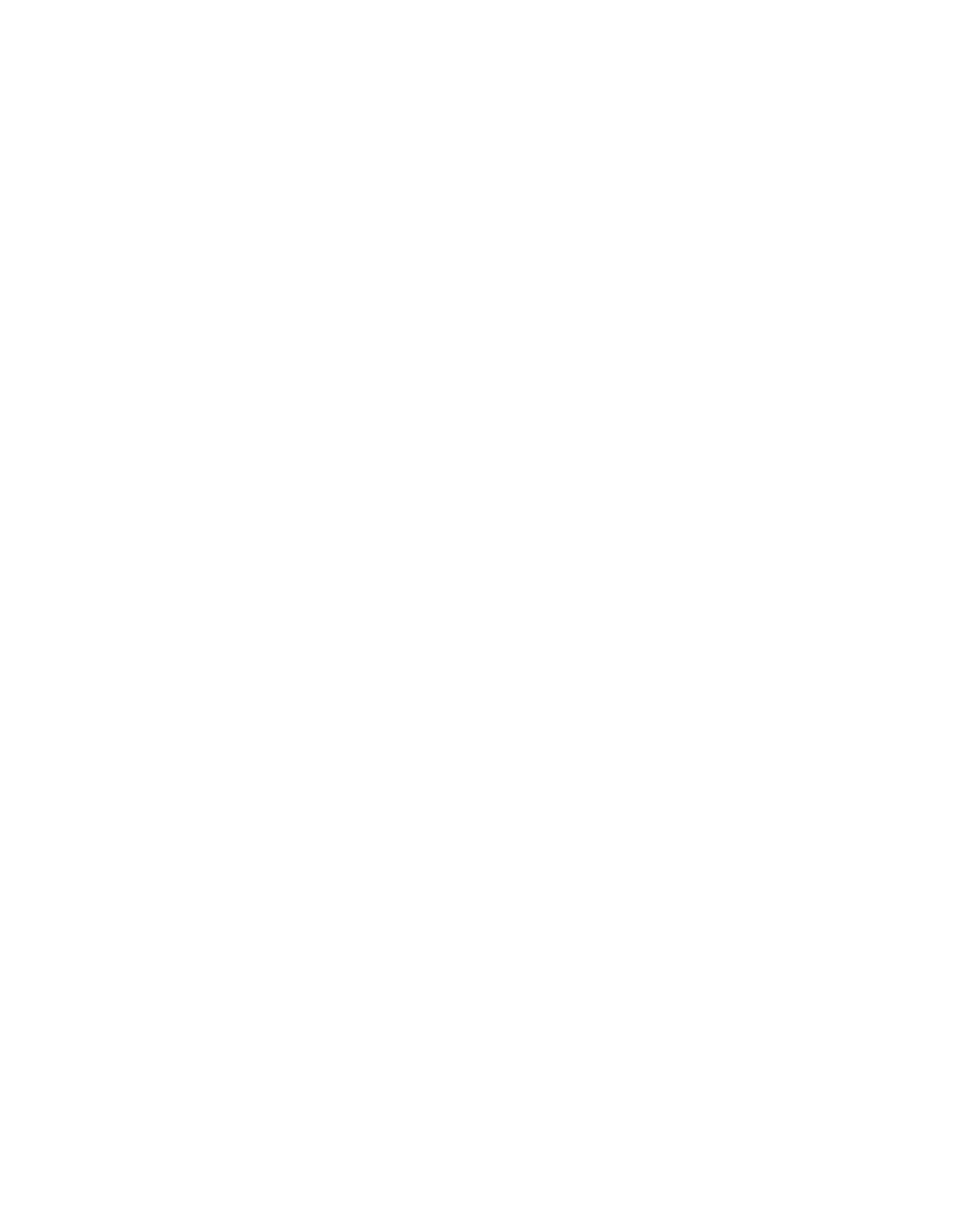# *Chapter 4: Printed Information*

"... the whole documentation is not unreasonably transportable in a student's briefcase." – John Lions describing UNIX 6th Edition "This has since been fixed in recent versions." – Kernighan & Pike

This chapter describes printed information available on UNIX. Knowing where to look is the key to successfully using UNIX. One of the differences between the experienced UNIX user and the beginner is knowledge of the available manuals. However, the manuals are only one piece of documentation in the universe of the written UNIX word. Other sources of information include books, periodicals, and source code. We describe this overwhelming collection of UNIX information and put the manuals in their proper place.

## **4.1 The UNIX Manuals**

"Acts oddly on nights with full moon." – BUGS section for **catman** from 4.2BSD UNIX Manual

# **4.1.1 A Little History**

In many ways, UNIX manuals are a reflection of the UNIX system itself. Originally written by the UNIX implementors (rather than a documentation team), they only contained information appropriate to the UNIX system programmer. The most severe drawback was that this often presumed a comprehensive knowledge of all other parts of the system.

For example, utilities did not explain the use of pattern matching since this was provided gratis by the shell. However, a naive user might get the idea that pattern-matched arguments were not acceptable to a utility because it was not specifically mentioned on that particular manual page.

The benefit was that the manuals were extremely concise. With a minimum of words, they described each part of the system precisely. It seemed like the authors used the same sense of style writing the manuals that they used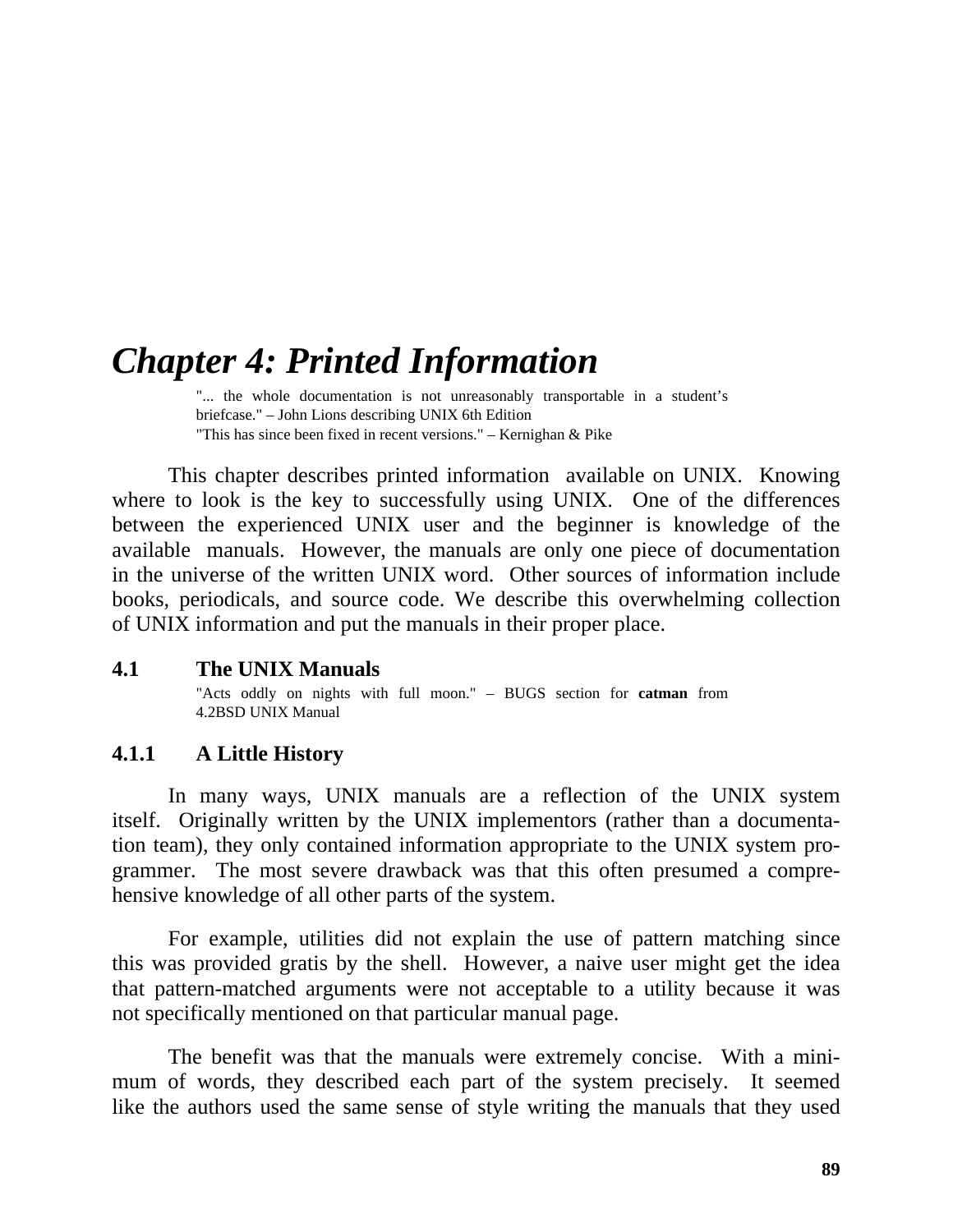in designing UNIX. They also had a sense of humor about the failings of some of their programs.

The style of the UNIX manuals is easily traceable to the *UNIX Programmer's Manual, Sixth Edition* by Ken Thompson and Dennis Ritchie (Bell Telephones Laboratories, 1975). It was approximately 300 pages long and fit comfortably in one volume. It was typeset with **troff** and included a permuted index of every entry. The *Seventh Edition* was a set of three volumes. The first volume was an expanded (by 100 pages) *Sixth Edition* manual. The other two volumes were sets of *readings*, each describing a different aspect of the system at length. This increased the documentation to about 1,200 pages. (Actually, the readings existed before the Seventh Edition as Bell Labs internal memoranda or Computer Science Technical Reports, but they had never been bundled with the manual before.)

The readings included an "Introduction to UNIX" by Brian Kernighan which provided a brief but beautiful introduction to the power and simplicity of UNIX. Similarly, there was a document titled simply "UNIX Programming" by Kernighan and Ritchie which devoted another short explanation of the entire philosophy of UNIX system programming, complete with lucid examples. "Password Security: A Case History" by Robert Morris and Ken Thompson was another reading demonstrating the open and honest attitude that the developers had about the shortcomings of their system. At the time, getting this kind of information from a commercial vendor would have been a fantasy.

There were many other readings – all short, concise, and amazingly easy to read and understand. Tutorials also existed for several applications such as **troff** and **ed**.

The early existence of these well-written documents is undoubtedly why so many people felt UNIX to be a very accessible system.

When UNIX reached Berkeley, the documentation enlarged again, partly by the addition of a third volume of readings. At this point, the UNIX manuals, like the UNIX system, began to become bloated in an attempt to be all things to all people.

Further, UNIX was no longer used simply by system hackers who had easy access to the source or a guru. UNIX was used by mere mortals, who wanted completed answers and explanations that could be understood without having a degree in computer science.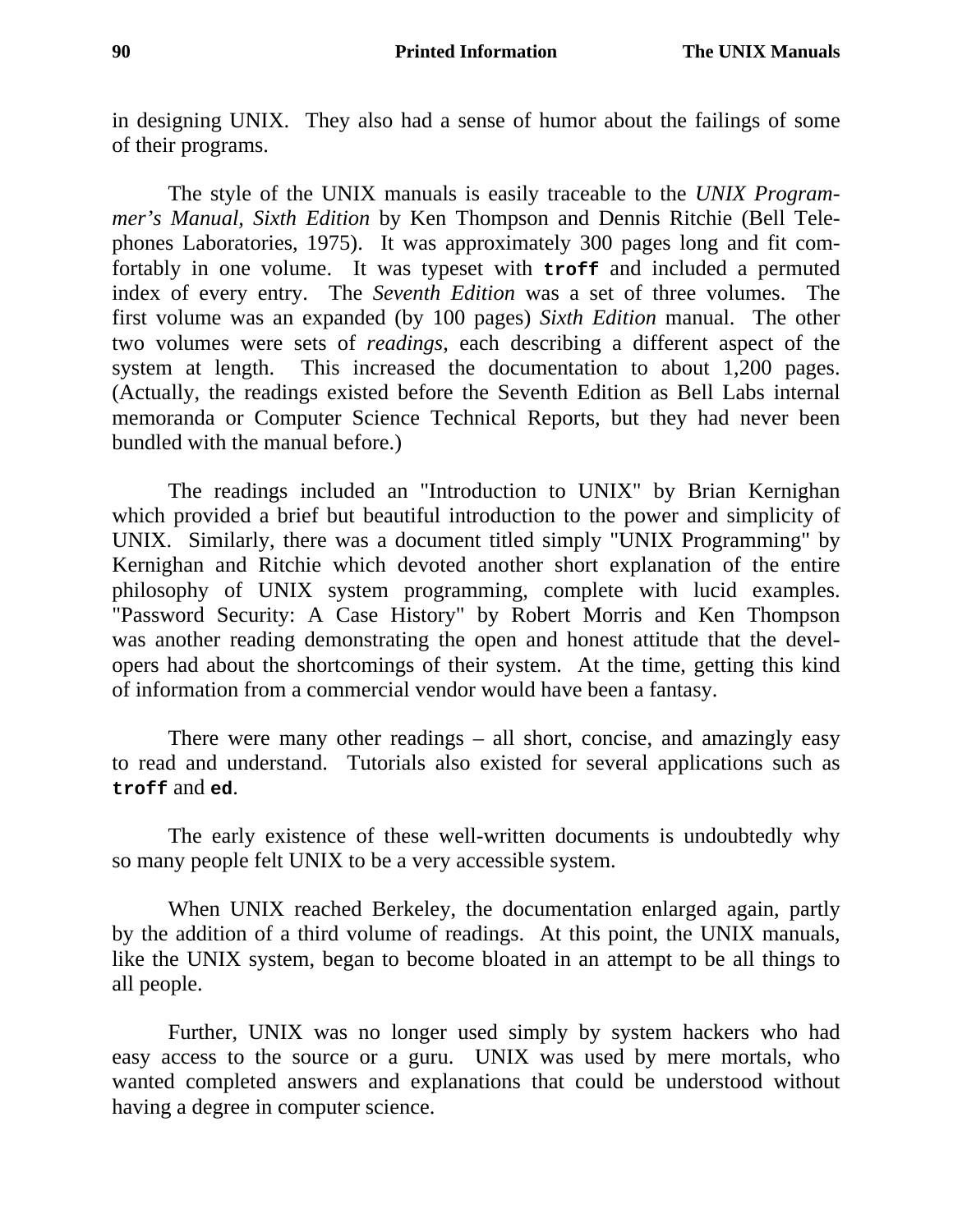Nonetheless, a large part of current UNIX manuals remains substantially unchanged from the way it first appeared. We credit this primarily to the original style which we have already praised so much. In fact, the lowest-cost UNIX license you can get, comes with no documentation at all. (The documentation is probably available at your local library). It has long been published by several publishing companies. Many vendors just supply code, with some supplementary notes on software differences and hardware peculiarities.

# **4.1.2 Obtaining Manuals**

UNIX manuals usually come with your system. Since most UNIX vendors modify the systems from the way AT&T distributes them, it is more likely that the vendors' manuals are more realistic than AT&T's.

There are reasons why you might want to get manuals without having a system, however, and it is possible to do so. For example, you might be trying to write a UNIX clone. Or you might want to write a program that is portable to multiple versions of UNIX. In that case you can obtain UNIX manuals from the larger UNIX sellers.

AT&T and Prentice-Hall sells System V manuals.

Prentice-Hall sells X/OPEN specifications.

IEEE sells POSIX specifications.

Microsoft Inc. sells XENIX manuals.

USENIX sells Berkeley UNIX manuals.

# **4.1.3 Organization of the Manuals**

The organization of the manuals has remained much the same as when they were originally written. Few UNIX resellers reorganize or rewrite the bulk of the documentation. This is a real testament to Dennis and Ken's foresight and style.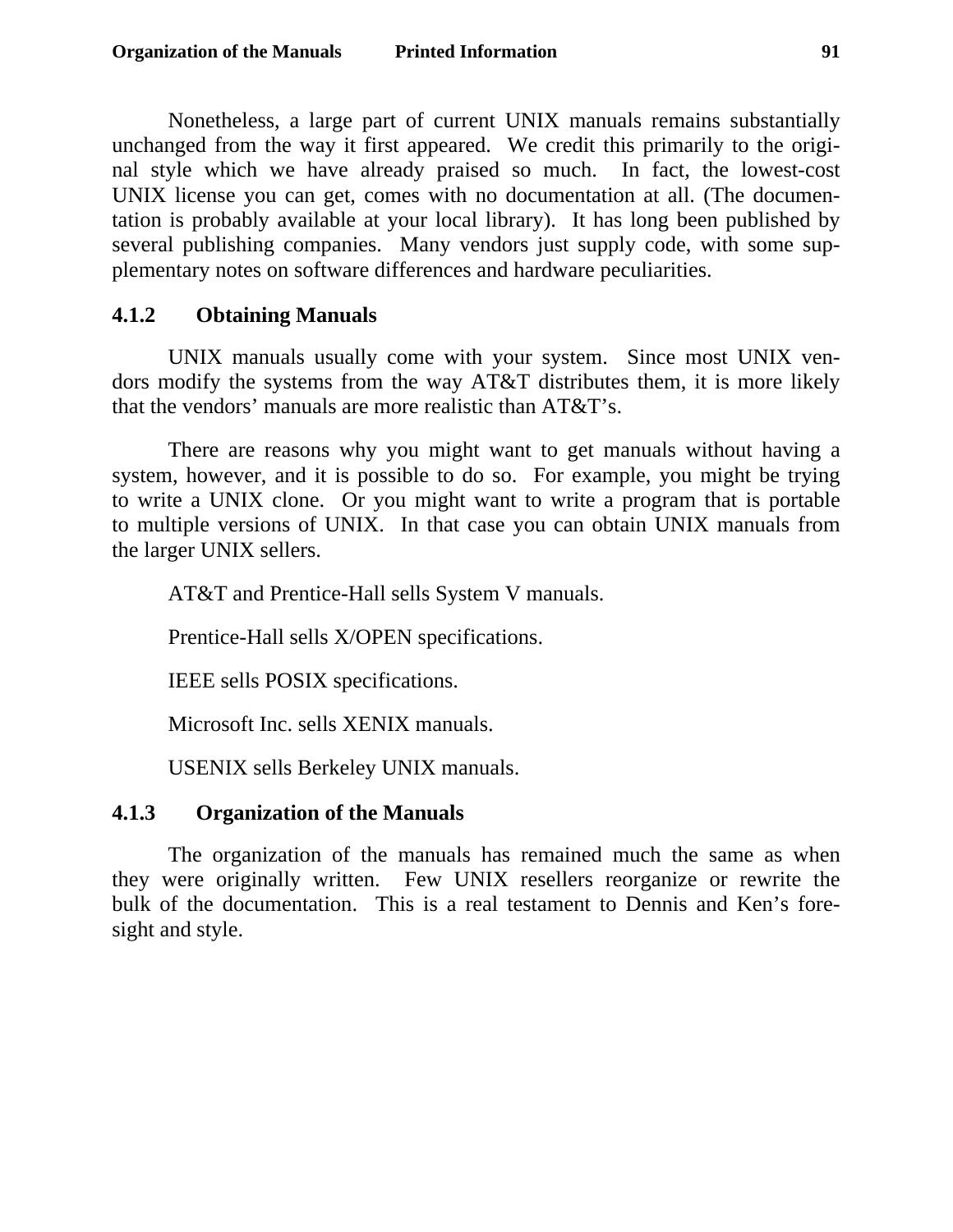The manuals are organized in two levels. The top level is divided into eight sections. The sections are:

Section Description

- 1. *Commands & Programs:* User-level programs and commands.
- 2. *System Calls:* System calls; i.e., functions directly supported by the kernel.
- 3. *Libraries:* Subroutines and subroutine libraries.
- 4. *Devices:* Devices and device drivers.
- 5. *File Formats:* Formats of system files; e.g., **/etc/passwd**, **/etc/group**.
- 6. *Games:* The most important section of all.
- 7. *Miscellaneous:* **troff** macros, ASCII listing and other miscellany.
- 8. *System Maintenance:* Programs and documentation useful to the system administrator.

# **UNIX Manual Sections**

It may not be obvious in which section to find the information you are seeking. And even if you know which section, you may not be sure what entry to look at. A particularly useful aid is the permuted index at the front of the manual. The *permuted index* lists the title of each index in the manual by every single word in the title. So if you want to know about commands to read and write tapes, you can look under "tape" and find out about **tar**, **cpio**, **dump**, and so on. Of course, you will have to read the individual entries to find out which is more appropriate to your needs.

Manual pages are usually called "man pages," after the command of the same name which prints them at your terminal. Each **man** page is divided into a small set of subheadings. Common to all are **NAME**, **SYNOPSIS**, and **DESCRIP-TION**. The synopsis is usually a one-line example of the command. This is often sufficient to jog your memory if you've already used the command. If you need more help, there will be a much longer general description following the synopsis.

 Depending upon the particular entry, there may also be one or more subheadings such as **BUGS** (describing any known problems) and **FILES** (naming files used by the command).

An example **man** page for a mythical chess program follows: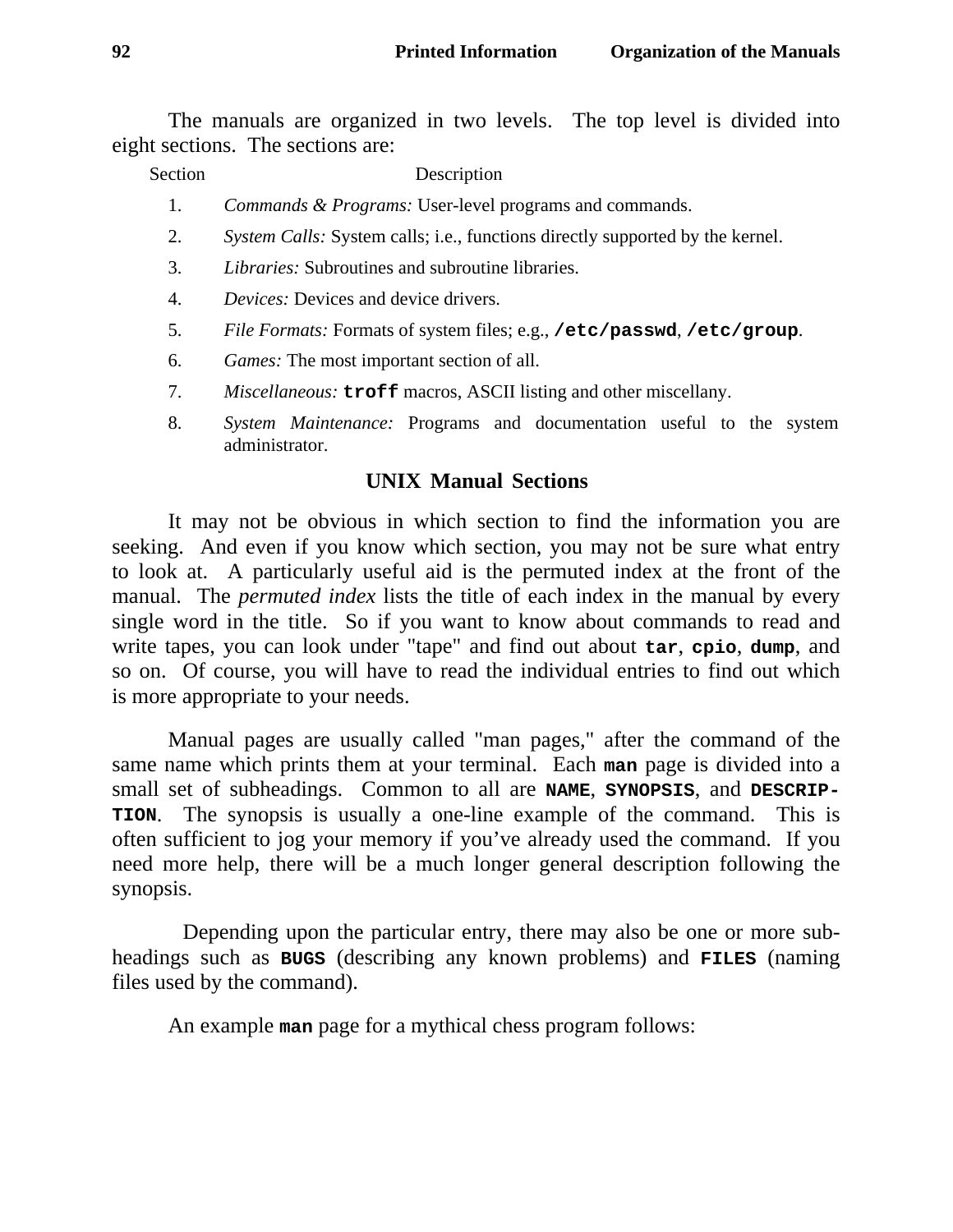| YACHESS(6)         | <b>GAMES</b>                                                                                                                         | YACHESS(6) |
|--------------------|--------------------------------------------------------------------------------------------------------------------------------------|------------|
| <b>NAME</b>        | yachess – the game of chess                                                                                                          |            |
| <b>SYNOPSIS</b>    | yachess [-w] [-b] [#]                                                                                                                |            |
| <b>DESCRIPTION</b> | Yachess is yet another computer program that plays chess. Move pieces by selecting<br>with the mouse and moving to the new position. |            |
|                    | Optional arguments are as follows:                                                                                                   |            |
|                    | Player will play white.<br>$-W$                                                                                                      |            |
|                    | Player will play black.<br>$-b$                                                                                                      |            |
|                    | #<br>Computer will play as if it had this rating.                                                                                    |            |
| <b>DIAGNOSTICS</b> | "Illegal move" means just that.                                                                                                      |            |
| <b>SEE ALSO</b>    | endgame $(6)$ , othello $(6)$ , chess $(6)$                                                                                          |            |
| <b>FILES</b>       | /usr/games/lib/chess.open<br>standard chess openings<br>/usr/games/lib/chess.cheaters<br>record of everyone who cheats               |            |
| <b>BUGS</b>        | This game doesn't work without a mouse.                                                                                              |            |
|                    |                                                                                                                                      |            |
|                    |                                                                                                                                      |            |
|                    | Life With UNIX Release 1.0                                                                                                           | 1          |

# **4.1.4 What?!? No Manual On the Kernel?**

People who are interested in writing device drivers and making modifications to the UNIX kernel will notice that there are no manual pages for kernellevel functions. The usual device-driver man pages are user-level descriptions, not internal descriptions. For example, **spl()** is a kernel-level function that changes the hardware priority level. It is common to virtually every UNIX and UNIX-like system. Yet, there is no **spl()** manual page.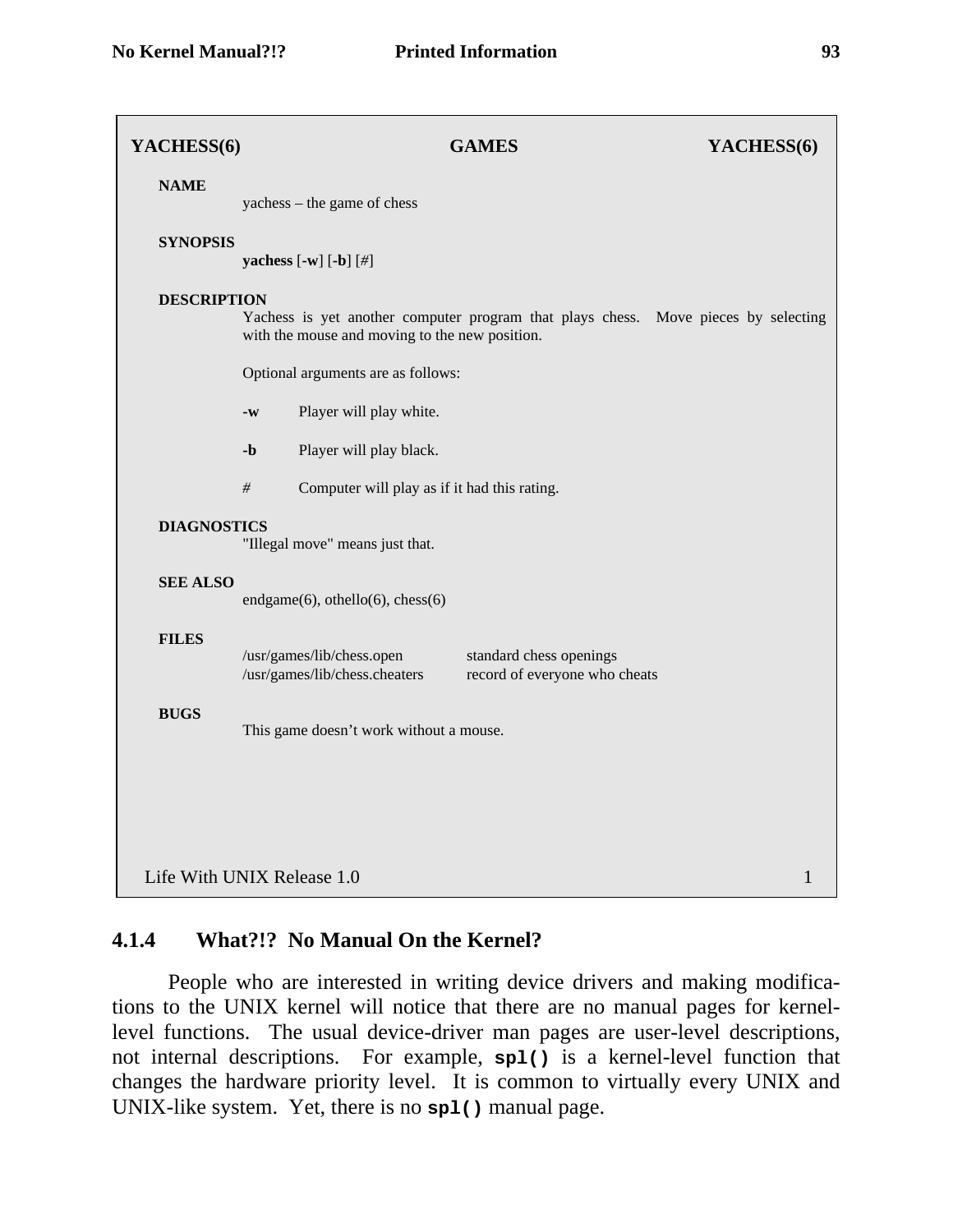Originally, the only documentation for **spl()** and other kernel functions was the source itself. People joked that "anyone needing documentation to the kernel functions probably shouldn't be using them."

That attitude wasn't meant to be elitist, rather it referred to the difficulty of kernel programming. Making changes to one part of the kernel can easily (and usually does) impact other parts, so you really had to be familiar with most of it. And since you had to have read the whole kernel, it was inevitable that you knew what the kernel-level functions did.

Of course, we are really carrying this argument to extremes. You don't have to understand everything about the kernel to write a device driver. Furthermore, there are things that are not evident from reading code. However, the tradition lingers on, and the result is that very few kernels are well documented. Some manufacturers do a good job of documenting their kernels, while others only supply documentation if you buy the complete source to the kernel. If you intend on doing kernel programming or writing device drivers, make sure you can obtain documentation from your UNIX supplier.

There are only a few books on device drivers and kernel-level programming. A particularly good one is *The Design of the UNIX Operating System* by Maurice Bach. While generic and not detailed about a specific implementation, it describes rationales, alternate approaches and substantial code describing UNIX kernels. The only book describing the Berkeley kernel is *The Design of the 4.3BSD UNIX Operating System* by Samuel Leffler, et al.

 Some good treatments on writing device drivers are put out by manufacturers, but they are not generic since they are tuned to one specific system. For example "Writing Device Drivers for the Sun Workstation" is available from Sun, and we have seen similar well-written documents from Masscomp, Microsoft and SCO. Also, *UNIXWORLD* carried a three-part series by George Pajari on "Writing Device Drivers" in January through March, 1988. Recently, we saw one manufacturer document its kernel functions in "Chapter 9." We can only hope this practice spreads.

Depending upon your system, either of the two books mentioned here combined with the manufacturer's documentation is your best bet to learning about UNIX kernel programming.

As supplementary reading, we also recommend the books *Operating Systems: Design and Implementation* by Andrew Tanenbaum, and *Operating Sys-*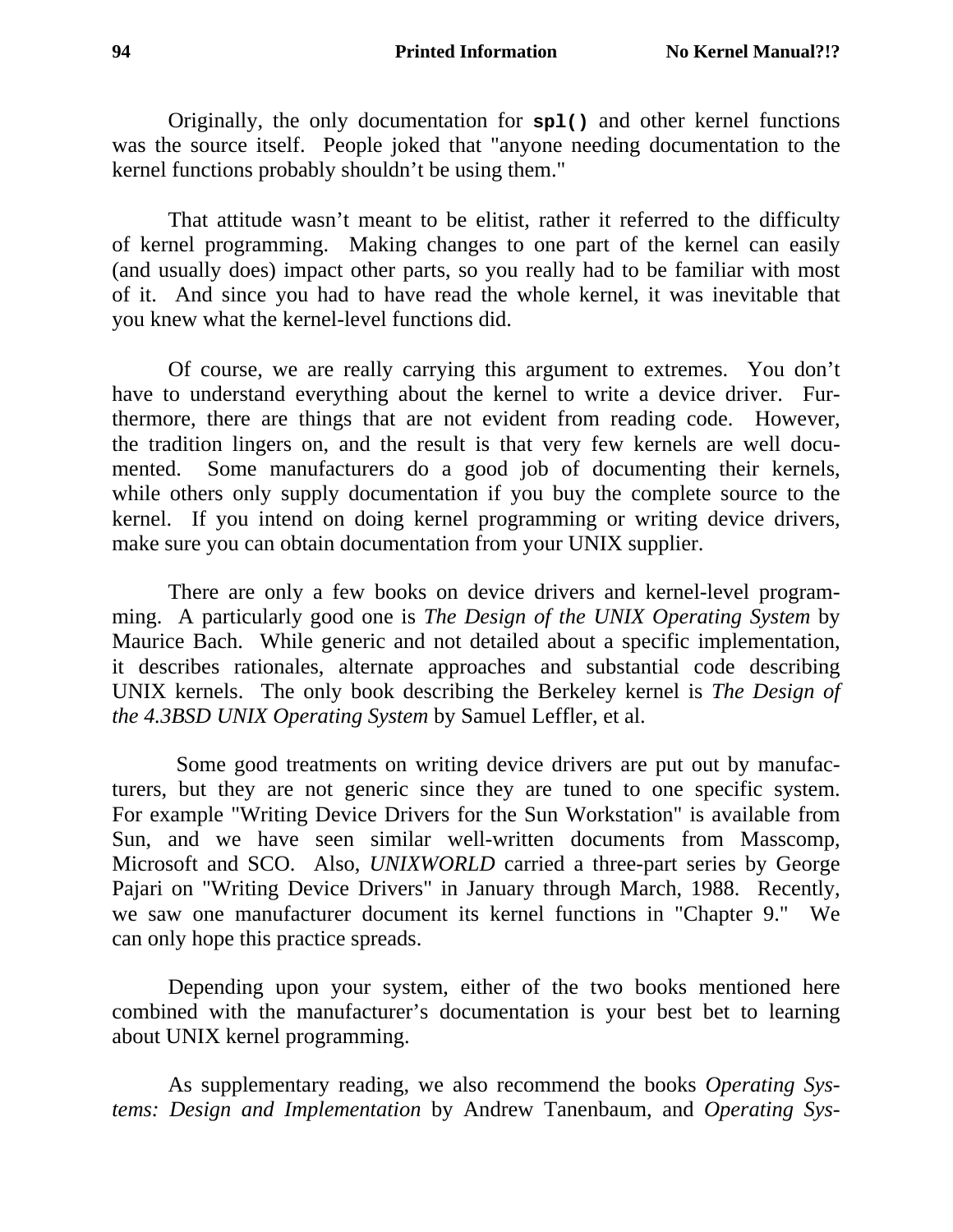*tem Design: The XINU Approach* by Douglas Comer. Both books include complete source to systems that are very similar to commercial UNIX systems.



The **man** macros are a set of **troff** macros which provide a standard visual format and greatly simplify the creation of a man page. Only two macros accomplish most of the work **.TH** (for Title Heading) and **.SH** (for Section Heading). After creating your text, install the new man page in the proper directory (usually under **/usr/man** or **/usr/local/man**). The **man** command will now find your new man page and you will become famous for your amazing documented program. If you are creating the man page for some other reason and it won't be installed in the place where the **man** command looks, you can say: **nroff -man filename** to format it. PS: The best way to create new man pages is to look at the existing ones and modify them to suit your needs.

#### **4.2 Sources Are The Ultimate**

 $\frac{1}{2}$  you are not expected to understand this  $\frac{1}{2}$  – from UNIX V6 kernel source

The best documentation is the UNIX source. After all, this is what the system uses for documentation when it decides what to do next! The manuals paraphrase the source code, often having been written at different times and by different people than who wrote the code. Think of them as guidelines. Sometimes they are more like wishes. Of course, sometimes they are right on the money, accurately describing programs and correctly identifying limitations, bugs and workarounds.

Nonetheless, it is all too common to turn to the source and find options and behaviors that are not documented in the manual. Sometimes you find options described in the manual that are unimplemented and ignored by the source.

Originally, UNIX source was supplied with each system. This allowed programmers to reference the source and manual pages at the same time, providing both the real truth (sources) and the helpful tips and wishes (manuals). Unfortunately, times have changed. Most UNIX users don't have access to the system source. A large percentage wouldn't understand it if they did, either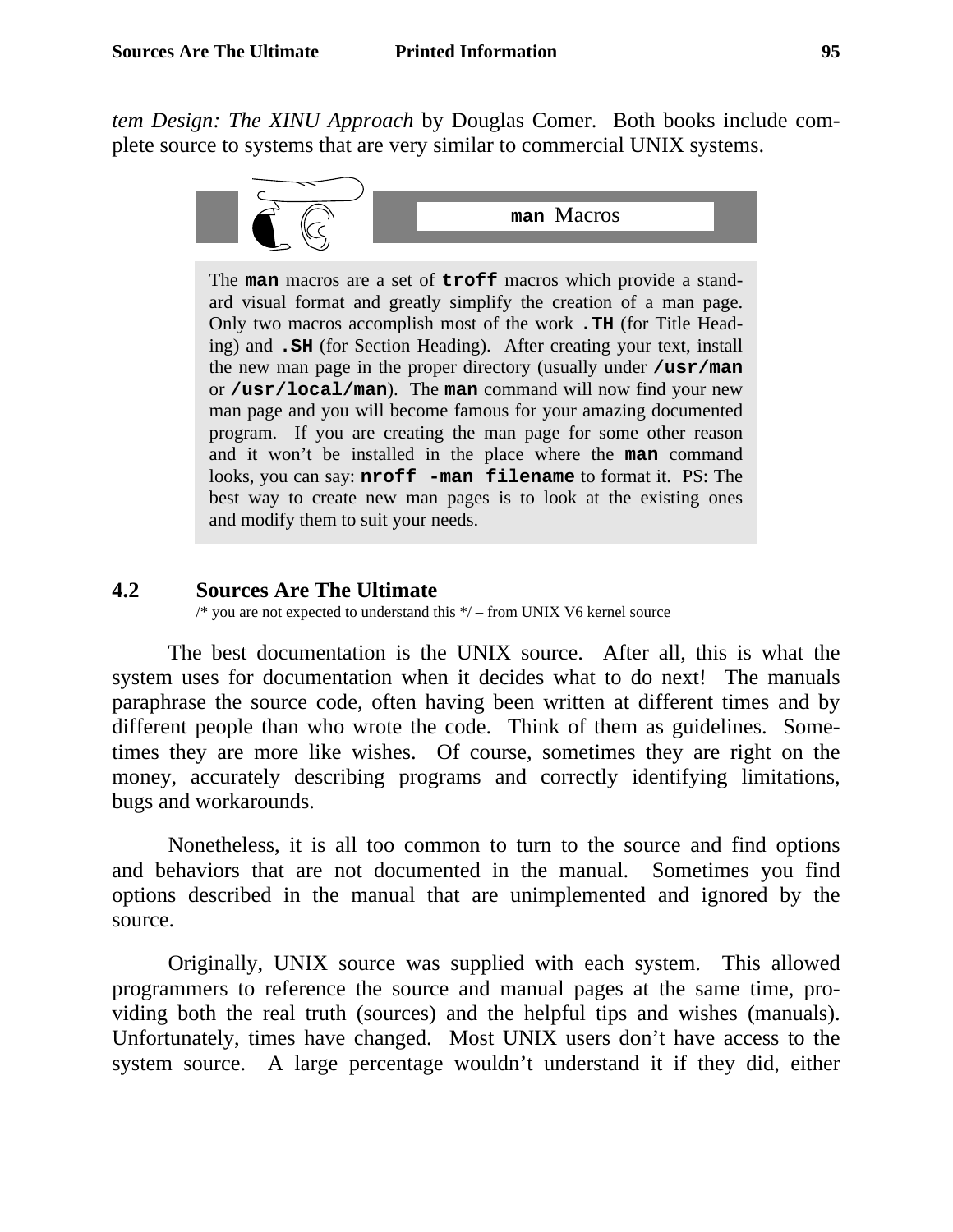because they don't know C, or they are not familiar with all the components of the system.

Nonetheless, referring to the source code is still an invaluable tool for understanding parts of UNIX, or any software for that matter. It's just that UNIX source is so much more accessible. Actual UNIX source code is protected by trade secret laws. However, even with these restrictions it is not hard to get a peek at it.

Most universities and many nonprofit organizations have low-cost source licenses. By signing a nondisclosure agreement (and possibly enrolling in a course), you can read any of the UNIX source. Of course, you are not allowed to redistribute it or use it for commercial gain. By comparison, it is extremely unlikely that you will see the source code to any other commercial operating system, even in the classroom.

Many books have been published that described UNIX programs and algorithms with large sections of UNIX excerpted and well-documented. There are also many clone implementations of UNIX that are available free or at low cost (see the Underground chapter) that contain large amounts of useful source code.

The books are more completely documented later in this chapter. However, we must mention a pair of books titled *A Commentary on the UNIX Operating System* (one book is the source; the other is the commentary) by John Lions. They contain the source to V6 UNIX on the PDP-11/40 accompanied by a line-by-line explanation of the code. These books were originally written under a grant from AT&T for use in an operating systems course. Unfortunately, they are no longer being published. AT&T has taken a firm stand against publishing its proprietary code, so you will not find any other books that include actual UNIX source code, with or without a comprehensive explanation.

While there are no other annotated listings of UNIX systems, *Design of the UNIX Operating System* by Maurice Bach (see review later in chapter) is better written and more complete in its overall presentation of UNIX kernel concepts and algorithms. Also, the Underground chapter has more information about many books and source releases for UNIX-like systems.

Should you be lucky enough to find yourself on a real UNIX system with sources, you will find them living in the **/usr/src** directory. Within this directory there are several other directories. The following is from 4.2BSD. Other systems may be slightly different.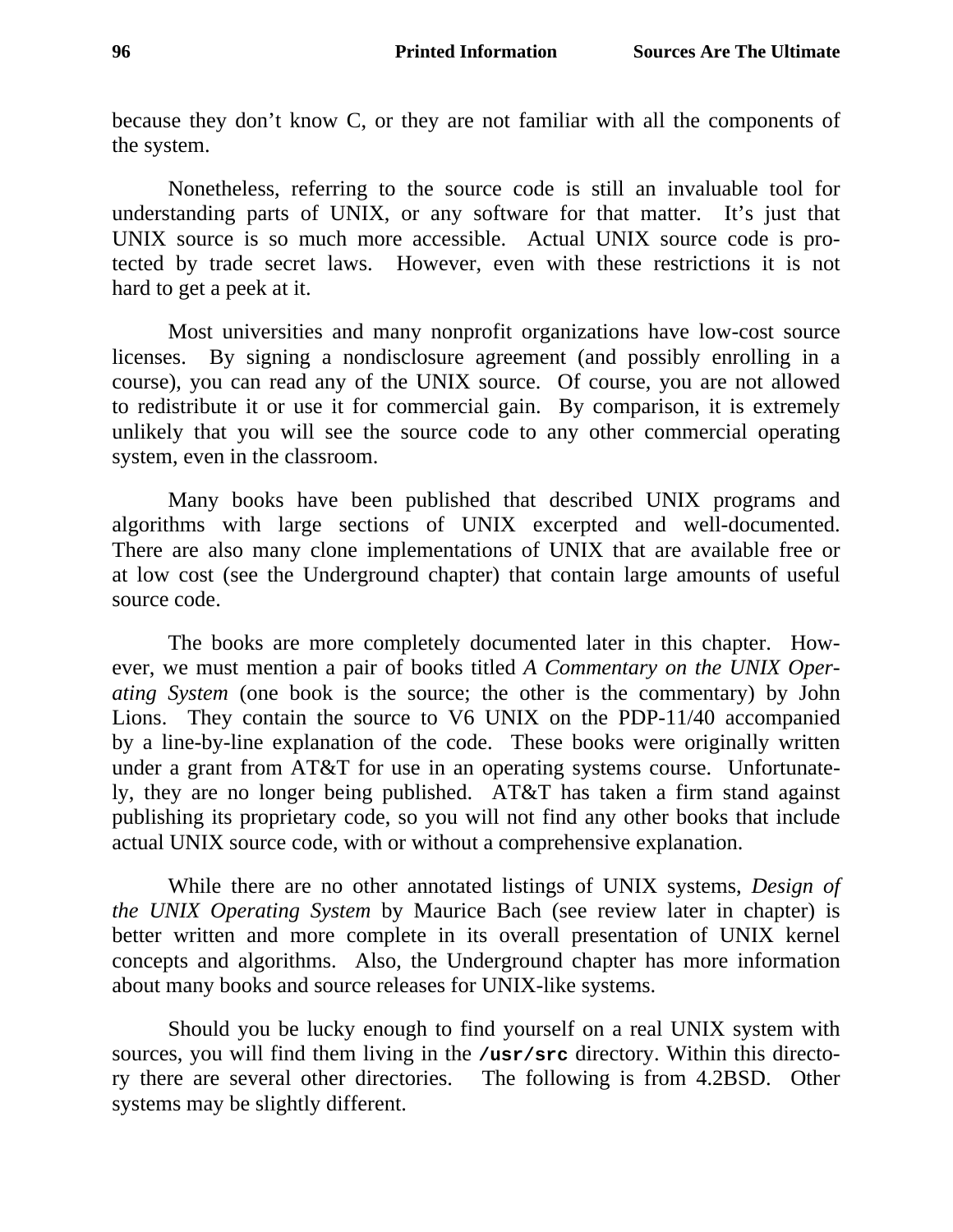- **cmd:** This has the source to commands. For example, **/usr/src/cmd/ls.c** is the source to **ls**, the directory listing program. Some programs live in directories of their own because they have a number of source files (and hopefully, a **Makefile**). An example is the sources for yacc which can be found in the directory **/usr/src/cmd/yacc**.
- **games:** The sources for games are here. It is not unusual to find them in **cmd**, but they are often separated, so they can easily be removed if disk space is limited.
- **libc and lib:** These contain the libraries and support routines for the C language. In these directories, are the following subdirectories:
	- **crt:** Standing for "C RunTime," this contains special runtime support routines, for profiling or sped-up versions of math or string routines. These are usually in assembly language.
	- **csu:** Standing for "C Startup," this contains the entry and exit points of all C routines. When your C program is executed, control is passed to the entry point defined in one of these modules, which sets up things like stdio and memory and then calls your main.
	- **sys:** This contains the source for the user-level system calls. Often these are just wrappers, selecting a parameter and calling a generic system entry point. The source that performs the real work (in the kernel) is located in **/usr/src/sys**.
	- **stdio**: This is the source to the standard I/O (hence the term "stdio") library and any other portable C library routines that require the stdio library. For example, **fopen()** and **fprintf()** live here.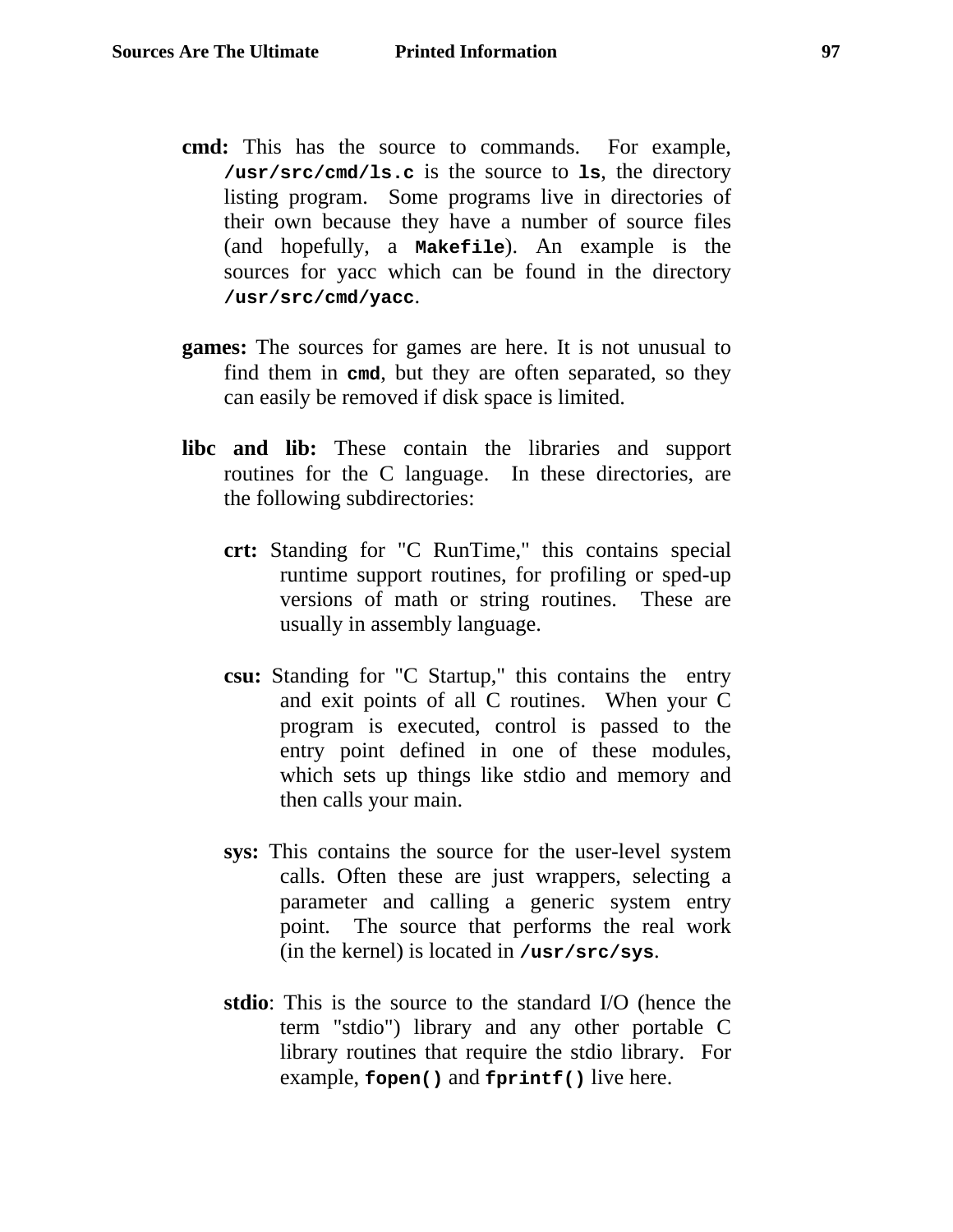- **gen:** Contains most of the library routines in section 3 of the manual that make up the portable C library. For example: **getlogin()** and **malloc()** are here.
- **local:** This is where locally developed source that is not normally distributed lives. Since **/usr/src** is typically contained on a separate disk that may not always be mounted on the system, many installations like to place local sources in **/usr/local/src** because **/usr/local** is always mounted.
- **new and old:** These contain, respectively, new and old versions of command and library routines. With the availability of source code control systems, few people use the new and old directories. For trivial programs, it is conventional simply to rename the old source and binary to something like **oyacc** and leave it in the original directory. Expect to be confused by seeing all of these practices used at the same time.
- **sys:** This contains a number of directories that are used to generate the UNIX kernel. The most important is **sys** (yes, that makes **/usr/src/sys/sys**) which contains the system entry points for all the system calls.

Of major importance when reading the source code are the *include* files. These files contain many definitions and data structures used throughout the system. Often there is extensive documentation in the include files themselves. For example, the fields of data structures and their legal values are more likely to be documented here than in the source where they are used.

The **#include** files can be found in **/usr/include**. An example is **/usr/include/stdio.h** which lives here and is the file used when the line

#include <stdio.h>

appears in a C program. (The angle brackets mean "find this file in **/usr/include**.") There are also subdirectories of include files within **/usr/include**. The most notable one is called **sys** and has include files of importance to the UNIX kernel.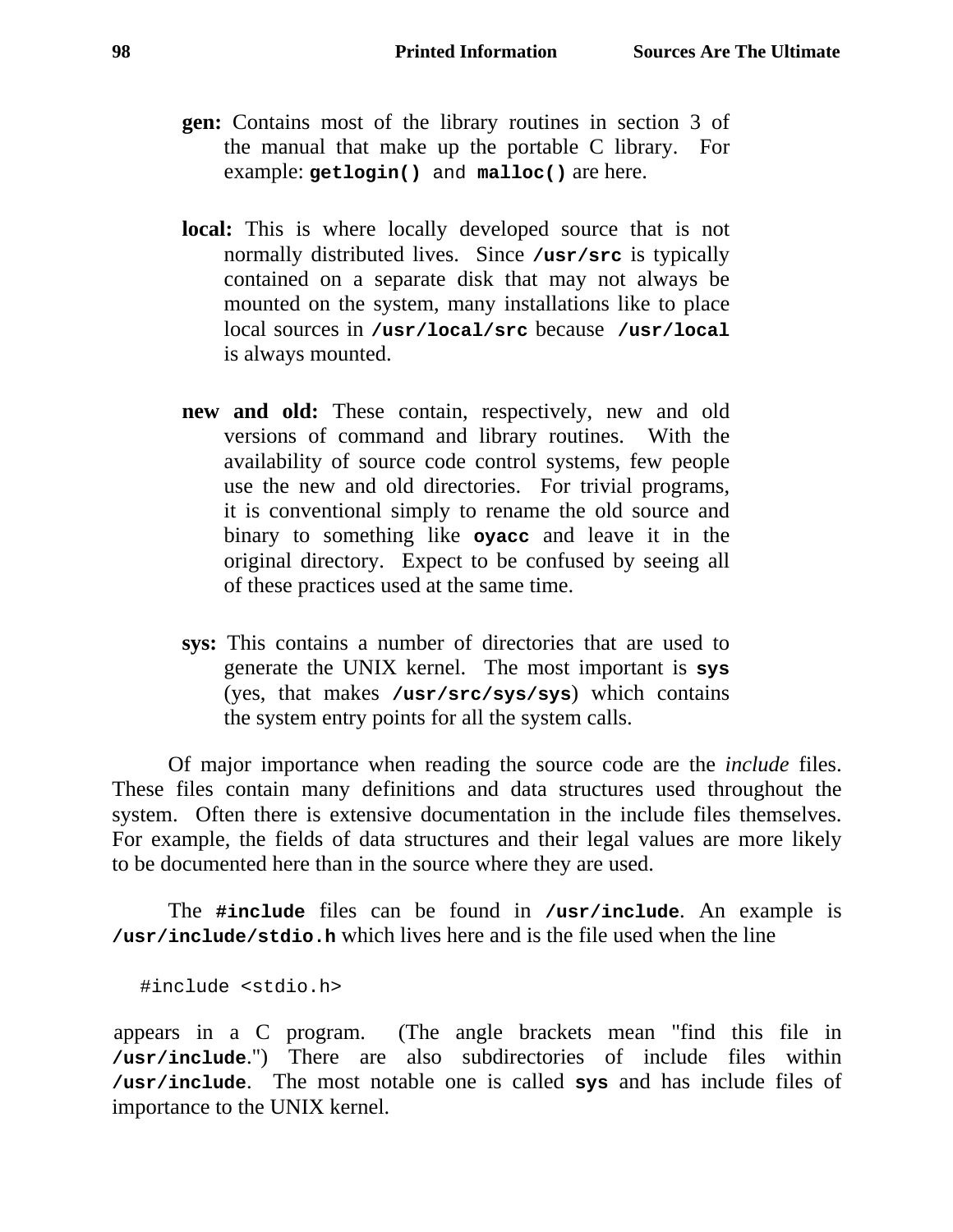We don't want you to get the wrong impression. While it is healthy to have a reasonable distrust of manuals, you should not become paranoid about the written word. Going to the source code to find out how a program works is only necessary after the manual has failed to do its job. However, many people find it very hard to live on a system that does not include the complete source code.

# **4.3 UNIX and C Bookstores and Publishers**

Here are the stores that we are aware of that have all or most of the important titles in the field. While we recommend these stores, it is a good idea to call ahead to ask if the particular items are in stock and ask about the delivery schedule. All of the stores will supply lists of books that they regularly carry. (Complete addresses can be found in the Appendix.)

*Cucumber Bookshop, Inc*. — Cucumber carries all the UNIX and C books available. It does not carry magazines. Orders are taken by mail or phone with 24-hour turnaround. Credit cards and checks accepted.

*Computer Literacy Bookshop* — The largest bookstore of computer and electronics books anywhere. They carry most of the UNIX and C titles. Credit card and checks accepted. Overnight delivery available.

*Computer Systems Resources, Inc.* — CSRI sells UNIX reference and tutorial books. Checks accepted on mail orders. Phone orders will be delivered C.O.D.

*Jim Joyce's UNIX Bookstore* and *Uni-Ops Books* — Both of these organizations carry a good selection of UNIX and C-related books, journals, reference cards and posters.

If your favorite bookstore is out of some UNIX book and you can't find anyone else that carries it, you can always call the publisher and order it directly. However, publishers often have much longer delivery times than bookstores.

# **4.4 Reference Cards**

Useful condensations and references for experienced users are reference cards for C and UNIX. Some of the available cards we have seen are: **ed**, **vi**, UNIX Shell, Netnews, SCCS and C Programmer's. SSC, Uni-Ops Books, Cucumber Books and ASP all specialize or have a large selection of such cards for C, C libraries, the UNIX shell and other utilities.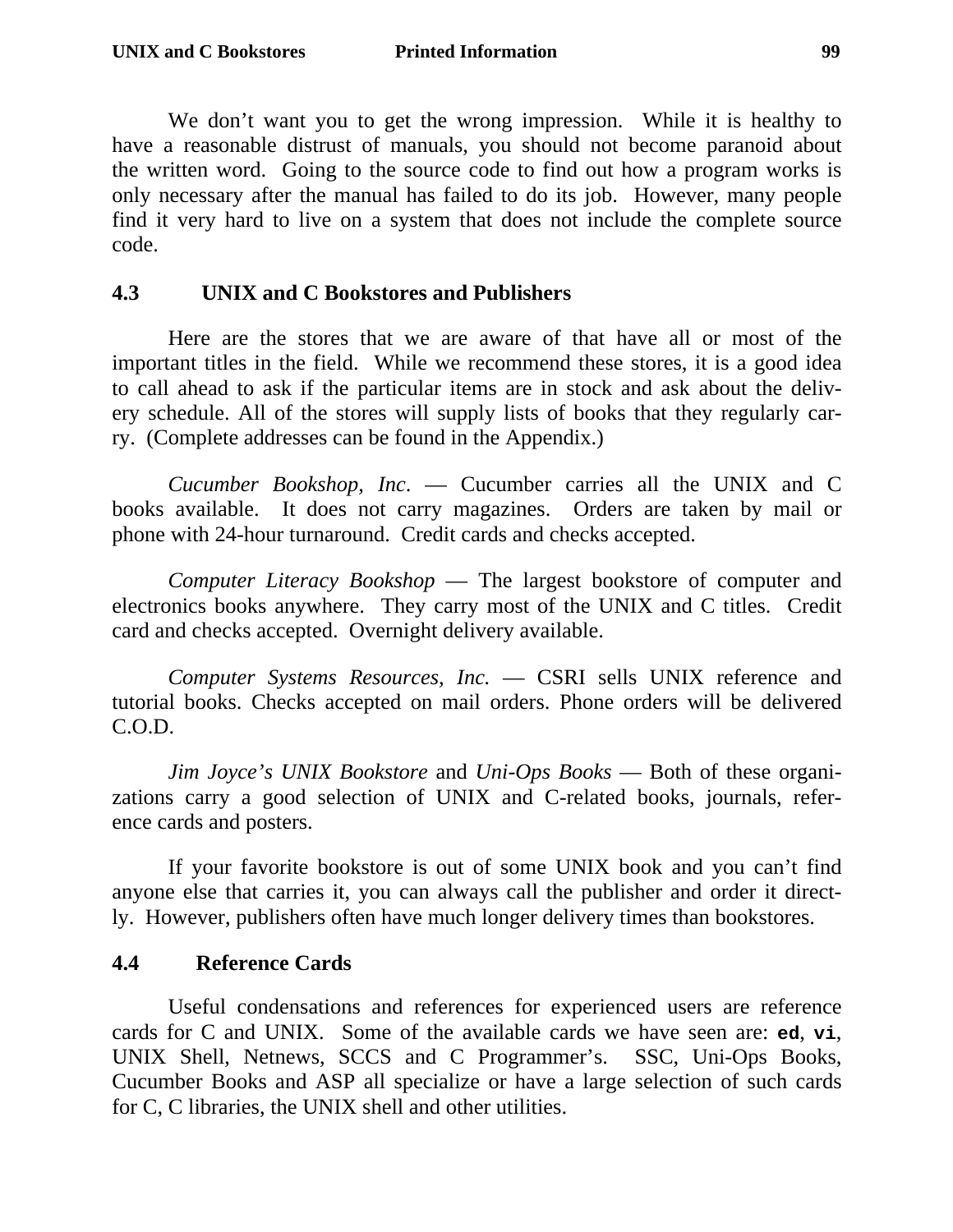# **4.5 Books**

There is an incredible number of UNIX and C books available. Knowing which to read and which to avoid is difficult, since no one can review them all. Nonetheless, there are a number of *classics* that you should be familiar with.

We refer to many of these as classics because they are often referenced by others, although not necessarily because they are superior. Indeed, some were simply the first book available on a topic and became ingrained because of that. We mention the classics to avoid as well as the ones to have on your bookshelf. We also include some books that, while not classics, are nonetheless noteworthy. Each book is rated on a scale of one to ten for the type of audience, usefulness, lasting value and readability.

|     |               |     |                |               | <b>Audience</b>    |                |   |              |         |
|-----|---------------|-----|----------------|---------------|--------------------|----------------|---|--------------|---------|
|     |               |     |                |               |                    |                |   |              |         |
| 1   | 2             | - 3 | 4              | 5             | 6                  | 7              | 8 | 9            | 10      |
|     | Non-wizard    |     |                |               |                    |                |   |              | Wizard  |
|     |               |     |                |               | <b>Usefulness</b>  |                |   |              |         |
|     |               |     |                |               |                    |                |   |              |         |
| 1   | 2             | 3   | $\overline{4}$ | 5             | 6                  | 7              | 8 | 9            | 10      |
| Nil |               |     |                |               |                    |                |   | Extremely    |         |
|     |               |     |                | Lasting Value |                    |                |   |              |         |
|     |               |     |                |               |                    |                |   |              |         |
| 1   | $2 \quad 3$   |     | 4              | 5             | 6                  | $\overline{7}$ | 8 | 9            | 10      |
|     | Ephemeral     |     |                |               |                    |                |   |              | Classic |
|     |               |     |                |               | <b>Readability</b> |                |   |              |         |
|     |               |     |                |               |                    |                |   |              |         |
|     |               |     |                |               |                    |                |   |              |         |
|     | $\mathcal{P}$ | -3  | $\overline{4}$ | 5             | 6                  | 7              | 8 | 9            | 10      |
|     | Obtuse        |     |                |               |                    |                |   | Well Written |         |

# *Advanced Programmer's Guide to UNIX System V*

**Author(s):** Rebecca Thomas Lawrence Rodgers Jean Yates

**Publisher:** McGraw-Hill

A good reference for System V specific users and programmers. The book contains many good shell scripts and C code examples, especially on interprocess communications. Do not confuse this with Yates' and Thomas' User Guide to the UNIX System.

|          |                          |    |   |               | <b>Audience</b>    |                |   |                |                    |
|----------|--------------------------|----|---|---------------|--------------------|----------------|---|----------------|--------------------|
|          |                          |    |   |               |                    |                |   |                |                    |
| 1        | 2<br>Non-wizard          | -3 | 4 | 5             | 6                  | 7              | 8 | 9              | 10<br>Wizard       |
|          |                          |    |   |               |                    |                |   |                |                    |
|          |                          |    |   |               |                    |                |   |                |                    |
| 1<br>Nil | $\mathcal{P}$            | 3  | 4 | 5             | 6                  | 7              | 8 | 9<br>Extremely | 10                 |
|          |                          |    |   | Lasting Value |                    |                |   |                |                    |
|          |                          |    |   |               |                    |                |   |                |                    |
| 1        | $2 \quad 3$<br>Ephemeral |    | 4 | 5             | 6                  | 7              | 8 | 9              | 10<br>Classic      |
|          |                          |    |   |               | <b>Readability</b> |                |   |                |                    |
|          |                          |    |   |               |                    |                |   |                |                    |
| Obtuse   | $\mathbf{2}^{\circ}$     | 3  | 4 | 5             | 6                  | $\overline{7}$ | 8 | -9             | 10<br>Well Written |

# *Advanced UNIX Programming*

**Author(s):** Marc J. Rochkind

**Publisher:** Prentice-Hall

This superb book pedagogically describes programming at the UNIX system call level. The author covers every system call in detail and with sample code. Included are comprehensive treatments of sophisticated subjects such as signals and interprocessor communication. While little knowledge of UNIX is assumed, this book is one that all UNIX experts will

want to keep handy. The book is oriented towards System V and its derivatives. However, the author discusses portability issues with specific mention of BSD, XENIX and other systems.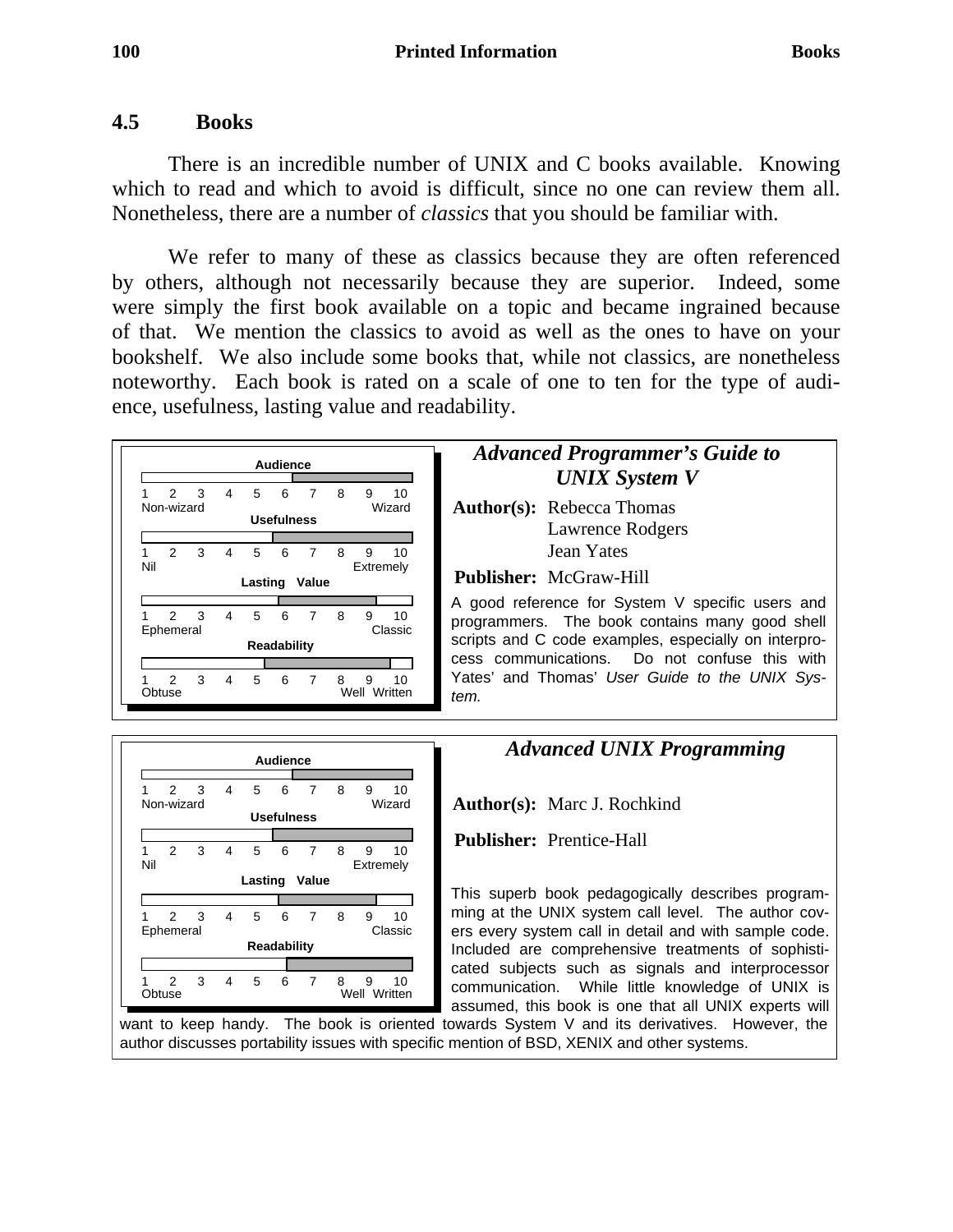

# **Audience AWK Programming Language**

**Author(s):** Alfred Aho Brian Kernighan Peter Weinberger

**Publisher:** Addison-Wesley

This book is a long-needed answer to the many problems one encounters when looking at the original documentation on AWK. Written by the authors of AWK, we finally have an explanation of the power of AWK, a much underestimated language/tool. Filled with many examples and covering the ground from introductory concepts to full-

fledged applications the authors have greatly contributed to the usability of this language which has been used from data base prototyping to report generators to recursive-descent parsers.



# *The Bell System Technical Journal 57, no. 6, pt. 2***, July/August 1978**

**Author(s):** Bell Laboratories staff

**Publisher:** Bell Laboratories (AT&T) (reprinted by Prentice-Hall)

This is a special issue of BSTJ, made up of important UNIX readings. The papers describe UNIX from various viewpoints (including those of Thompson and Ritchie). There are several papers describing important UNIX applications and related works. Almost all of the papers are classics.

|          |                 |    |                |               | <b>Audience</b>   |   |   |                   |              |
|----------|-----------------|----|----------------|---------------|-------------------|---|---|-------------------|--------------|
| 1        | 2<br>Non-wizard | 3  | 4              | 5             | 6                 | 7 | 8 | 9                 | 10<br>Wizard |
|          |                 |    |                |               | <b>Usefulness</b> |   |   |                   |              |
|          |                 |    |                |               |                   |   |   |                   |              |
| 1<br>Nil | 2               | 3  | 4              | 5             | 6                 | 7 | 8 | 9<br>Extremely    | 10           |
|          |                 |    |                | Lasting Value |                   |   |   |                   |              |
|          | $\mathcal{P}$   | -3 | $\overline{4}$ | 5             | 6                 | 7 | 8 | 9                 | 10           |
|          | Ephemeral       |    |                |               |                   |   |   |                   | Classic      |
|          |                 |    |                |               | Readability       |   |   |                   |              |
|          |                 |    |                |               |                   |   |   |                   |              |
|          | 2<br>Obtuse     | 3  | 4              | 5             | 6                 | 7 | 8 | 9<br>Well Written | 10           |

# *AT&T Bell Laboratories Technical Journal 63, no. 8, pt. 2,* **October 1984**

**Author(s):** Bell Laboratories staff

**Publisher:** Bell Laboratories (AT&T) (reprinted by Prentice-Hall)

While it has changed names, this is another special issue on UNIX of the BSTJ. As before, the papers are extremely well written and are classic essays. Many new applications and areas are covered. Unlike the earlier edition, there are several essays that include lucid reviews of the past.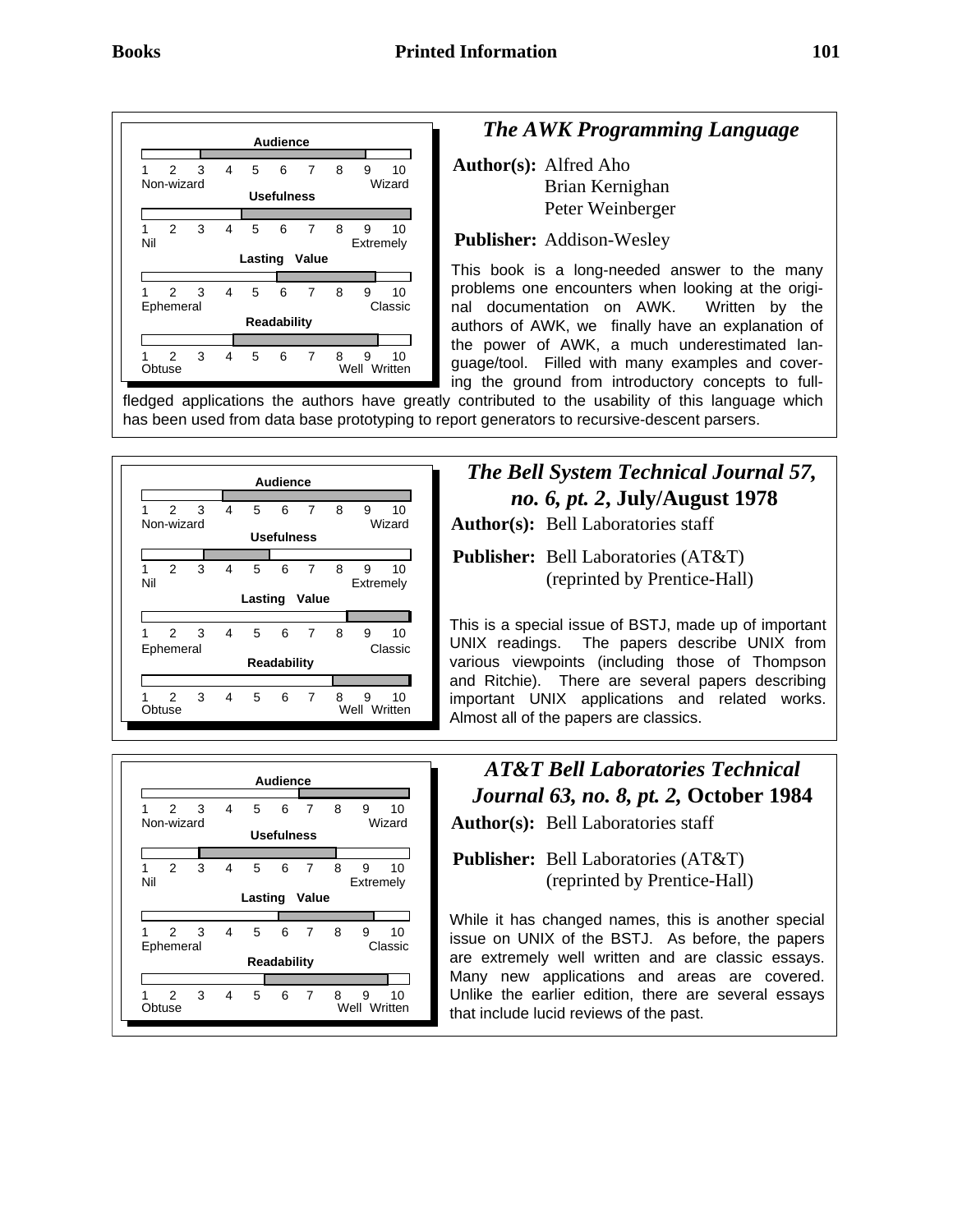|     |               |     |   |   | <b>Audience</b>    |               |   |                   |         |
|-----|---------------|-----|---|---|--------------------|---------------|---|-------------------|---------|
| 1   | $\mathbf{2}$  | -3  | 4 | 5 | 6                  | 7             | 8 | 9                 | 10      |
|     | Non-wizard    |     |   |   |                    |               |   |                   | Wizard  |
|     |               |     |   |   | <b>Usefulness</b>  |               |   |                   |         |
|     |               |     |   |   |                    |               |   |                   |         |
| 1   | 2             | 3   | 4 | 5 | 6                  | 7             | 8 | 9                 | 10      |
| Nil |               |     |   |   |                    |               |   | Extremely         |         |
|     |               |     |   |   |                    | Lasting Value |   |                   |         |
| 1   | $\mathcal{P}$ | - 3 | 4 | 5 | 6                  | 7             | 8 | 9                 | 10      |
|     | Ephemeral     |     |   |   |                    |               |   |                   | Classic |
|     |               |     |   |   | <b>Readability</b> |               |   |                   |         |
|     |               |     |   |   |                    |               |   |                   |         |
|     | 2<br>Obtuse   | 3   | 4 | 5 | 6                  | 7             | 8 | 9<br>Well Written | 10      |

# $C: A$  Reference Manual

**Author(s):** Samuel Harbison, Guy Steele, Jr.

**Publisher:** Prentice-Hall

Ostensibly a reference manual, this book is much more. It is so comprehensive in scope that it functions just as well as a C language implementors guide. The writing style is concise and yet informal enough so that one can read it from cover to cover, picking up useful knowledge on every page. **If**

*The C Answer Book* 

This book provides solutions to all the questions posed in K&R. Additionally, many examples from the earlier book are resolved with alternate techniques. Note that two editions are in print, corre-

Author(s): Clovis Tondo, Scott Gimpel

**you only have one C book on your desk, this should be it.**

|     |             |   |   |               | <b>Audience</b>    |   |   |              |         |
|-----|-------------|---|---|---------------|--------------------|---|---|--------------|---------|
|     |             |   |   |               |                    |   |   |              |         |
| 1   | 2           | 3 | 4 | 5             | 6                  | 7 | 8 | 9            | 10      |
|     | Non-wizard  |   |   |               |                    |   |   |              | Wizard  |
|     |             |   |   |               | <b>Usefulness</b>  |   |   |              |         |
|     |             |   |   |               |                    |   |   |              |         |
| 1   | 2           | 3 | 4 | -5            | 6                  | 7 | 8 | 9            | 10      |
| Nil |             |   |   |               |                    |   |   | Extremely    |         |
|     |             |   |   | Lasting Value |                    |   |   |              |         |
|     |             |   |   |               |                    |   |   |              |         |
|     | $2 \quad 3$ |   | 4 | -5            | 6                  | 7 | 8 | 9            | 10      |
|     | Ephemeral   |   |   |               |                    |   |   |              | Classic |
|     |             |   |   |               | <b>Readability</b> |   |   |              |         |
|     |             |   |   |               |                    |   |   |              |         |
|     | 2           | 3 | 4 | 5             | 6                  | 7 | 8 | 9            | 10      |
|     | Obtuse      |   |   |               |                    |   |   | Well Written |         |

# sponding to the two editions of K&R. **Audience** ┓ 1 2 3 4 5 6 7 8 9 10 Non-wizard Wizard **Usefulness** 1 2 3 4 5 6 7 8 9 10 Nil Extremely **Lasting Value** 1 2 3 4 5 6 7 8 9 10 Ephemeral Classic

**Readability**

⊏

1 2 3 4 5 6 7 8 9 10 Obtuse Well Written

# *The C Programming Language, First Edition*

**Author(s):** Brian Kernighan Dennis Ritchie

**Publisher:** Prentice-Hall

**Publisher:** Prentice-Hall

This was the first C text to be published. Containing the complete C reference manual, it was well written enough that it served as the definitive C manual for many years, both for beginners and compiler-writers. It has been superceded by a second edition (see next page). C hackers should have this book nonetheless, for working with K&R

(i.e., pre-ANSI) compilers. Known as "K&R" or "the white book."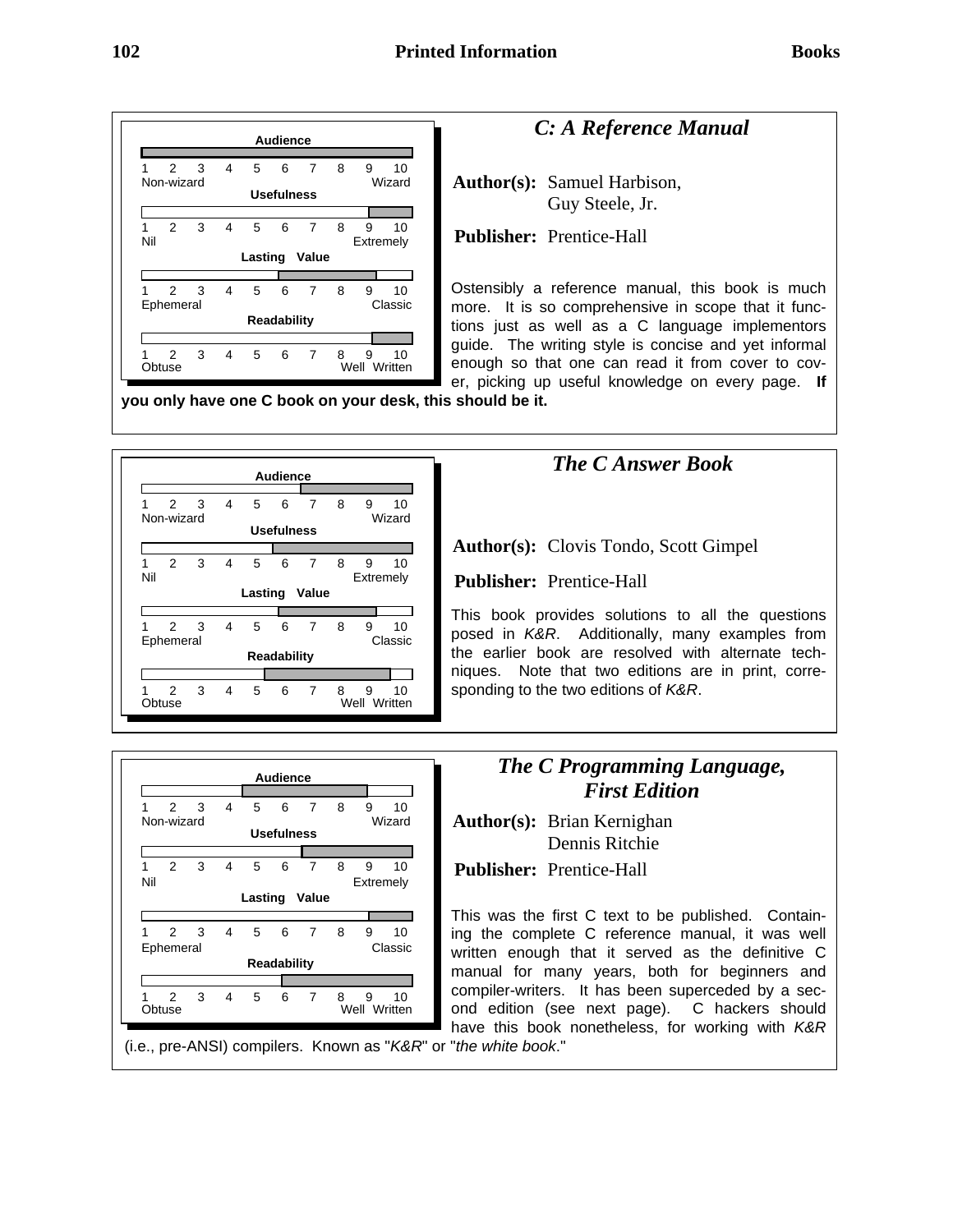|     |                         |                           |                |               | <b>Audience</b>   |   |           |           |               |
|-----|-------------------------|---------------------------|----------------|---------------|-------------------|---|-----------|-----------|---------------|
| 1   | 2<br>Non-wizard         | 3                         | 4              | 5             | 6                 | 7 | 8         | 9         | 10<br>Wizard  |
|     |                         |                           |                |               | <b>Usefulness</b> |   |           |           |               |
|     |                         |                           |                |               |                   |   |           |           |               |
| 1   | 2                       | 3                         | 4              | 5             | 6                 | 7 | 8         | 9         | 10            |
| Nil |                         |                           |                |               |                   |   |           | Extremely |               |
|     |                         |                           |                | Lasting Value |                   |   |           |           |               |
|     |                         |                           |                |               |                   |   |           |           |               |
| 1   | 2                       | $\overline{\phantom{a}3}$ | $\overline{4}$ | 5             | 6                 | 7 | 8         | 9         | 10            |
|     | Ephemeral               |                           |                |               |                   |   |           |           | Classic       |
|     |                         |                           |                |               | Readability       |   |           |           |               |
|     |                         |                           |                |               |                   |   |           |           |               |
|     | $\mathcal{P}$<br>)btuse | 3                         | 4              | 5             | 6                 | 7 | 8<br>Well | 9         | 10<br>Written |

# *The C Programming Language, Second Edition*

**Author(s):** Brian Kernighan Dennis Ritchie

**Publisher:** Prentice-Hall

This is a complete rewrite of the original K&R. It is based on the ANSI X3J11 standard and includes new examples, a simple version of **cdecl**, discussions of language changes, and a **yacc**-compatible grammar. And the cover is still white. This is the book to learn C from. It is destined to be a classic.



**Author(s):** Alan Feuer

**Publisher:** Prentice-Hall

Literally a book of C puzzles, such as figuring out what cryptic C expressions evaluate to. Many people cite this book as an aid that up-and-coming hackers can cut their teeth on, but its focus is extremely low level. We do not recommend learning the C language by reading this book, unless you want to fill your head with extreme esoterica that you will probably not use but once in a lifetime.

Writing some readable programs on your own is a much healthier exercise.



# *The C++ Programming Language* **Audience**

**Author(s):** Bjarne Stroustrup

**Publisher:** Addison-Wesley

This book describes C++, a successor to the C language. The author of the book is also the author of C++, hence it is impossible to find any differences between the book's description and the language. Indeed, the book is only barely a tutorial, but rather a reference. In many ways, this book reminds us of the seminal book on C by Kernighan and Ritchie. It will doubtless be superceded by others.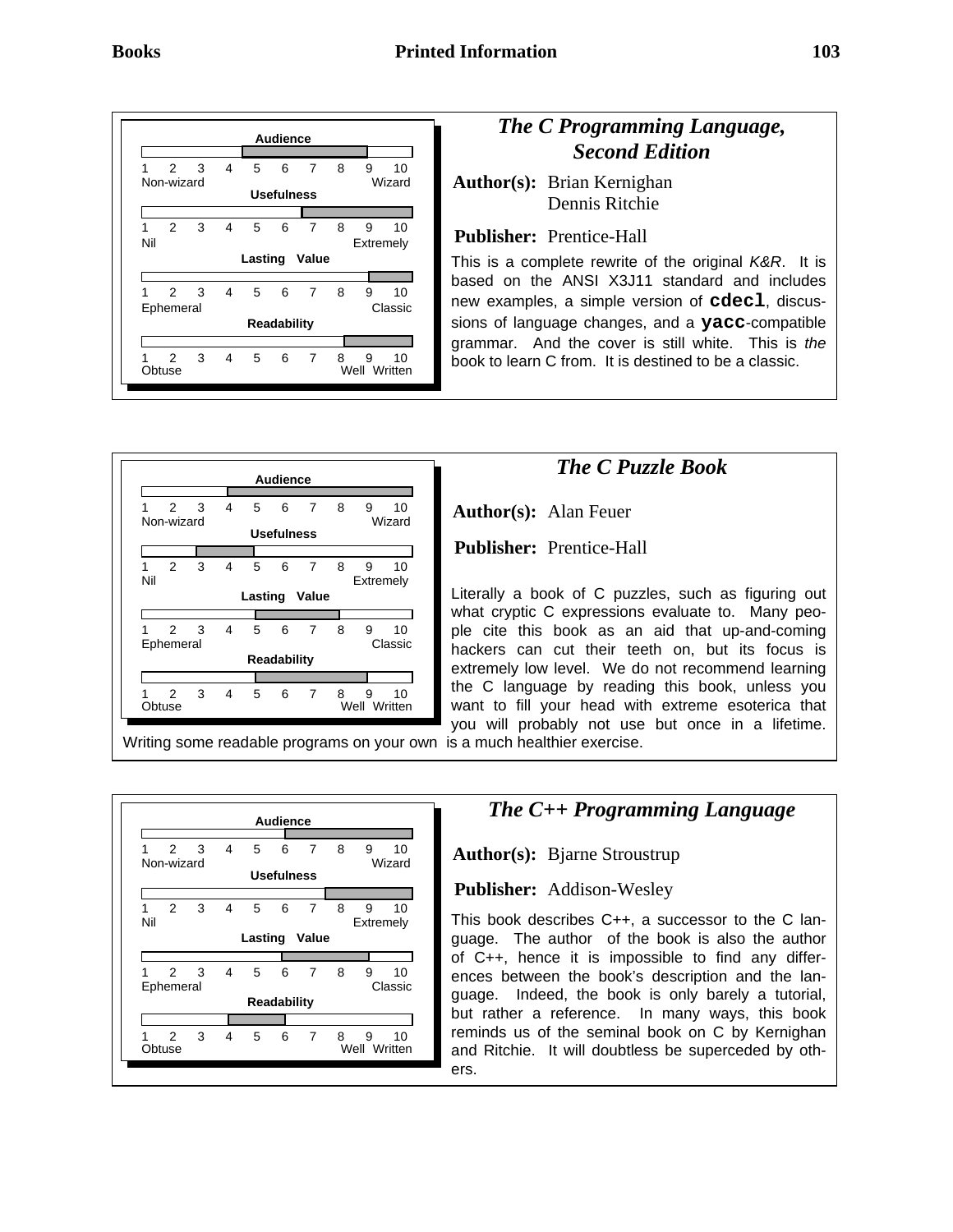|     |                 |     |                |               | Audience           |                |   |           |                    |
|-----|-----------------|-----|----------------|---------------|--------------------|----------------|---|-----------|--------------------|
|     | 2<br>Non-wizard | -3  | $\overline{4}$ | 5             | 6                  | 7              | 8 | 9         | 10<br>Wizard       |
|     |                 |     |                |               | <b>Usefulness</b>  |                |   |           |                    |
|     |                 |     |                |               |                    |                |   |           |                    |
| 1   | 2               | 3   | 4              | 5             | 6                  | $\overline{7}$ | 8 | 9         | 10                 |
| Nil |                 |     |                |               |                    |                |   | Extremely |                    |
|     |                 |     |                | Lasting Value |                    |                |   |           |                    |
|     |                 |     |                |               |                    |                |   |           |                    |
|     | $\mathcal{P}$   | - 3 | 4              | 5             | 6                  | 7              | 8 | 9         | 10                 |
|     | Ephemeral       |     |                |               |                    |                |   |           | Classic            |
|     |                 |     |                |               | <b>Readability</b> |                |   |           |                    |
|     |                 |     |                |               |                    |                |   |           |                    |
|     | 2<br>Obtuse     | 3   | 4              | 5             | 6                  | 7              | 8 | 9         | 10<br>Well Written |

# *The Design and Implementation of the 4.3BSD UNIX Operating System*

**Author(s):** Samuel Leffler Marshall Kirk McKusick Michael Karels John Quarterman

**Publisher:** Addison-Wesley

This book is an excellent description of the internal algorithms and data structures in the UNIX kernel. It is specific to 4.3BSD UNIX.



# **Audience** *Design of the UNIX Operating System*

**Author(s):** Maurice J. Bach

**Publisher:** Prentice-Hall

This book is an excellent description of the internal algorithms and data structures in the UNIX kernel. It is specific to UNIX System V, but much of it is common to most modern versions of UNIX. Unlike the Lions book, this book does not include any proprietary source code, either presenting pseudocode or rewritten code. However, it is currently the best book for learning about UNIX kernel inter-

nals. The book is designed as a textbook for a semester course on the UNIX operating system.

|          |                    |             |   |               | <b>Audience</b>    |   |           |                |               |
|----------|--------------------|-------------|---|---------------|--------------------|---|-----------|----------------|---------------|
| 1        | 2<br>Non-wizard    | -3          | 4 | 5             | 6                  | 7 | 8         | 9              | 10<br>Wizard  |
|          |                    |             |   |               | <b>Usefulness</b>  |   |           |                |               |
|          |                    |             |   |               |                    |   |           |                |               |
| 1<br>Nil | $\mathcal{P}$      | 3           | 4 | 5             | 6                  | 7 | 8         | 9<br>Extremely | 10            |
|          |                    |             |   | Lasting Value |                    |   |           |                |               |
|          |                    |             |   |               |                    |   |           |                |               |
| 1        | Ephemeral          | $2 \quad 3$ | 4 | 5             | 6                  | 7 | 8         | 9              | 10<br>Classic |
|          |                    |             |   |               | <b>Readability</b> |   |           |                |               |
|          |                    |             |   |               |                    |   |           |                |               |
|          | 2<br><b>Dbtuse</b> | 3           | 4 | 5             | 6                  | 7 | 8<br>Well | 9              | 10<br>Written |

# *Introduction to Compiler Construction with UNIX*

**Author(s):** Axel Schreiner H. George Friedman, Jr.

**Publisher:** Prentice-Hall

This excellent book specializes on using lex and yacc effectively. Wasting few words, this book details the problems facing **yacc** and **lex** users and how to get around them. You should have this book at your side whenever you are using these tools. The book progresses by building a small C compiler.

However, much of the material is appropriate towards other uses of **lex** and **yacc** besides compilers. Little theory is presented about parsing and related areas. The book is practical and readers should have a reasonable understanding of compiler theory to get the most from it.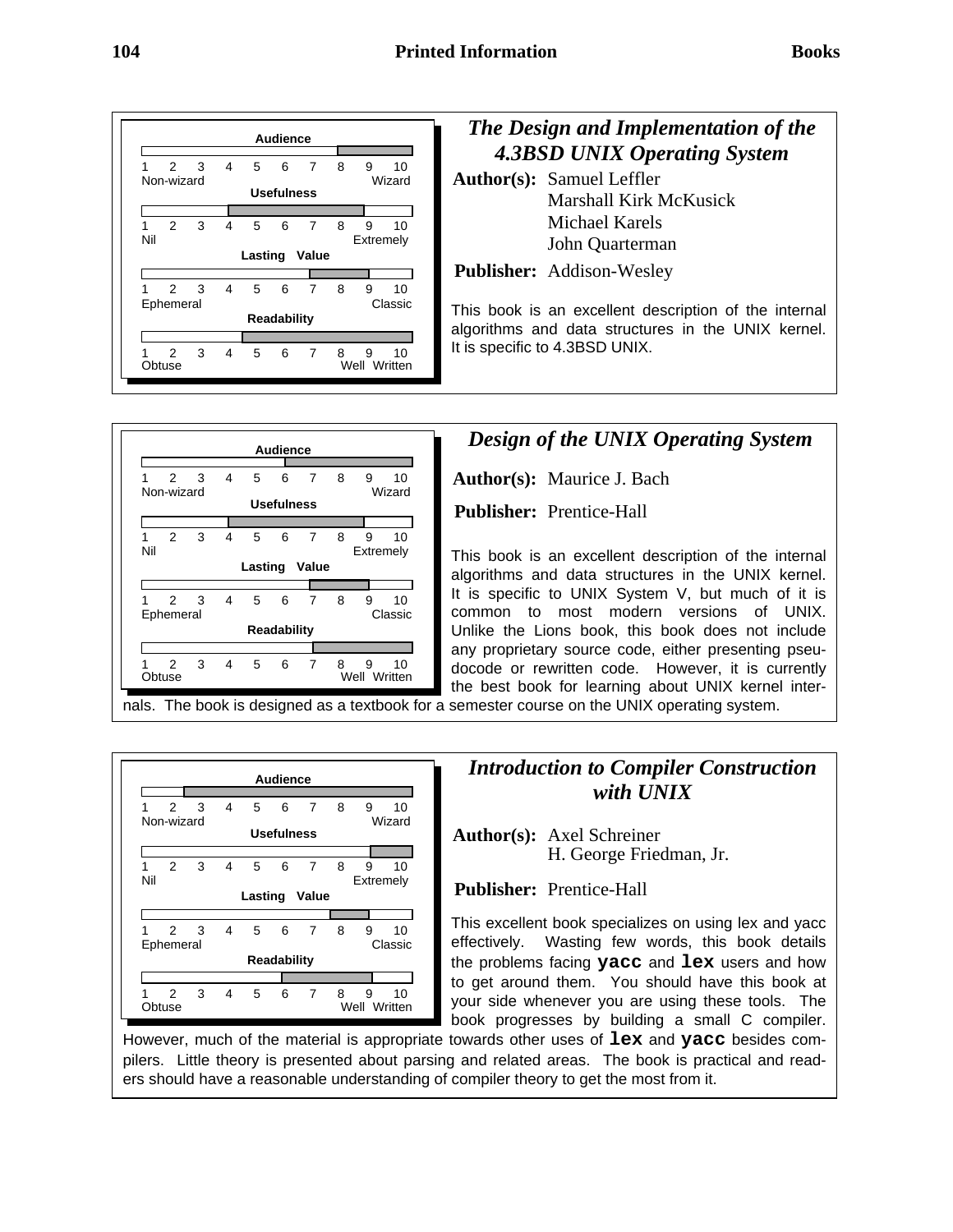|          |                 |   |   |         | <b>Audience</b>    |       |           |                |               |
|----------|-----------------|---|---|---------|--------------------|-------|-----------|----------------|---------------|
| 1        | 2<br>Non-wizard | 3 | 4 | 5       | 6                  | 7     | 8         | 9              | 10<br>Wizard  |
|          |                 |   |   |         | <b>Usefulness</b>  |       |           |                |               |
|          |                 |   |   |         |                    |       |           |                |               |
| 1<br>Nil | 2               | 3 | 4 | 5       | 6                  | 7     | 8         | 9<br>Extremely | 10            |
|          |                 |   |   | Lasting |                    | Value |           |                |               |
| 1        | $2 \quad 3$     |   | 4 | 5       | 6                  | 7     | 8         | 9              | 10            |
|          | Ephemeral       |   |   |         | <b>Readability</b> |       |           |                | Classic       |
|          |                 |   |   |         |                    |       |           |                |               |
| Obtuse   | 2               | 3 | 4 | 5       | 6                  | 7     | 8<br>Well | 9              | 10<br>Written |

# *Life with UNIX A Guide for Everyone*

**Author(s):** Don Libes Sandy Ressler

**Publisher:** Prentice-Hall

Comprehensive treatise of what UNIX is all about, from technical, market and historical orientations. Includes much rare material and unusual sections such as a Who's Who of UNIX, public-domain and underground UNIX, notable UNIX quotes and a flattering review of itself.

|          |                         |   |                |               | <b>Audience</b>    |                |   |                   |               |
|----------|-------------------------|---|----------------|---------------|--------------------|----------------|---|-------------------|---------------|
| 1        | 2<br>Non-wizard         | 3 | $\overline{4}$ | 5             | 6                  | $\overline{7}$ | 8 | 9                 | 10<br>Wizard  |
|          |                         |   |                |               | <b>Usefulness</b>  |                |   |                   |               |
|          |                         |   |                |               |                    |                |   |                   |               |
| 1<br>Nil | 2                       | 3 | 4              | 5             | 6                  | 7              | 8 | 9<br>Extremely    | 10            |
|          |                         |   |                | Lasting Value |                    |                |   |                   |               |
|          |                         |   |                |               |                    |                |   |                   |               |
|          | 2 3<br>Ephemeral        |   | 4              | 5             | 6                  | $\overline{7}$ | 8 | 9                 | 10<br>Classic |
|          |                         |   |                |               | <b>Readability</b> |                |   |                   |               |
|          |                         |   |                |               |                    |                |   |                   |               |
|          | $\mathcal{P}$<br>Obtuse | 3 | 4              | 5             | 6                  | 7              | 8 | 9<br>Well Written | 10            |

## *Introducing the UNIX System Introducing UNIX System V*

**Author(s):** Rachel Morgan Henry McGilton

**Publisher:** McGraw-Hill

We give this book our highest recommendation as an introductory UNIX text. It is extremely comprehensive and yet reads easily. A separate version is available that concentrates on System V.

|     |                         |    |                |   | <b>Audience</b>    |                |   |                   |         |
|-----|-------------------------|----|----------------|---|--------------------|----------------|---|-------------------|---------|
| 1   | 2                       | -3 | 4              | 5 | 6                  | $\overline{7}$ | 8 |                   | 10      |
|     | Non-wizard              |    |                |   |                    |                |   | 9                 | Wizard  |
|     |                         |    |                |   | <b>Usefulness</b>  |                |   |                   |         |
|     |                         |    |                |   |                    |                |   |                   |         |
| 1   | 2                       | 3  | 4              | 5 | 6                  | 7              | 8 | 9                 | 10      |
| Nil |                         |    |                |   |                    |                |   | Extremely         |         |
|     |                         |    |                |   |                    | Lasting Value  |   |                   |         |
|     |                         |    |                |   |                    |                |   |                   |         |
| 1   | $2 \quad 3$             |    | 4              | 5 | 6                  | $\overline{7}$ | 8 | 9                 | 10      |
|     | Ephemeral               |    |                |   |                    |                |   |                   | Classic |
|     |                         |    |                |   | <b>Readability</b> |                |   |                   |         |
|     |                         |    |                |   |                    |                |   |                   |         |
|     | $\mathcal{P}$<br>Obtuse | -3 | $\overline{4}$ | 5 | 6                  | 7              | 8 | 9<br>Well Written | 10      |

# *Nutshell Handbooks*

Author(s): O'Reilly & Associates staff

**Publisher:** O'Reilly & Associates

An excellent series of handbooks covering topics including Usenet, **curses**, **termcap**, **vi**, and **make**. Each handbook is an extended essay on a particular area with a lot of examples, help and reference material.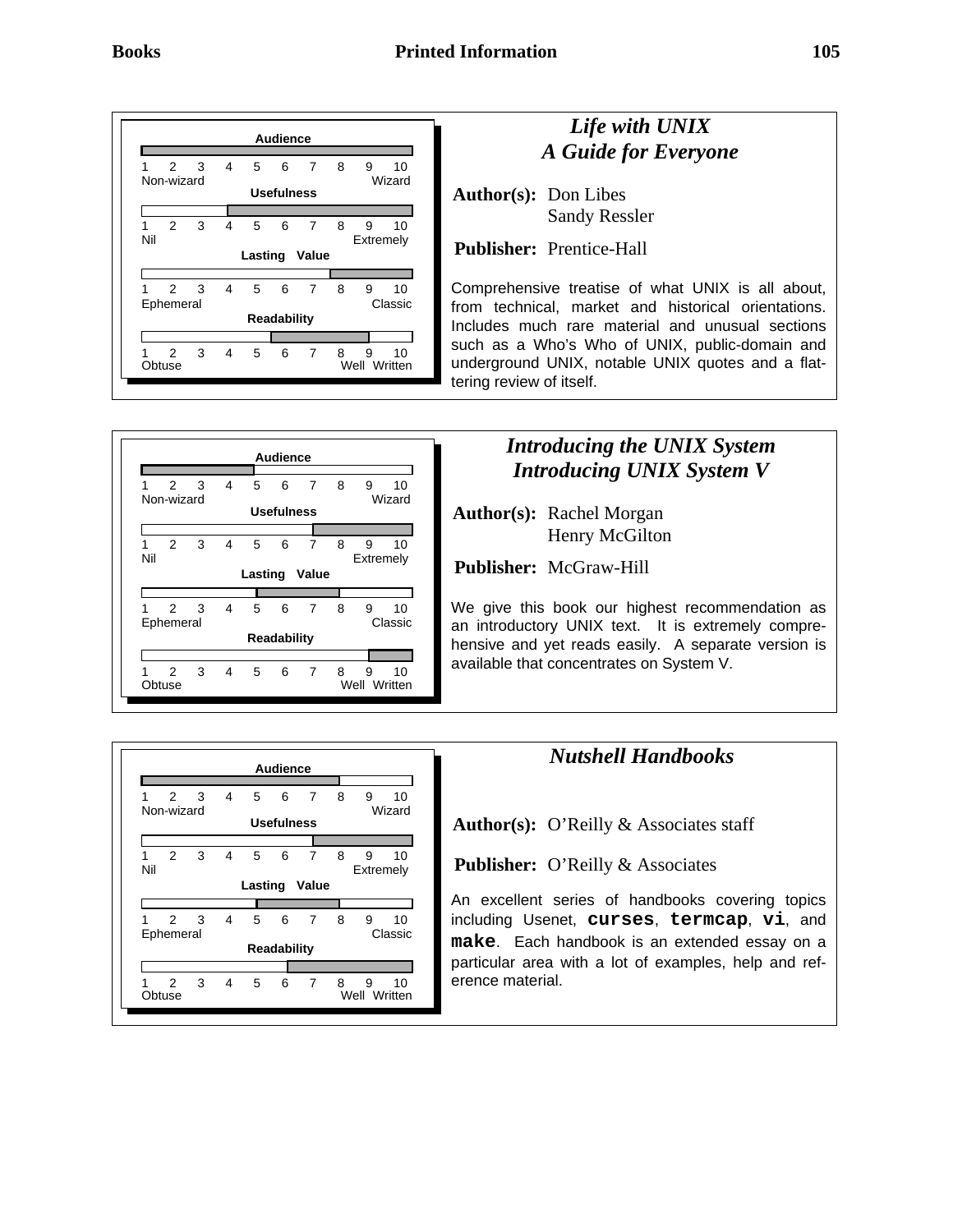|        |             |    |   |   | Audience           |               |           |           |               |
|--------|-------------|----|---|---|--------------------|---------------|-----------|-----------|---------------|
| 1      | 2           | -3 | 4 | 5 | 6                  | 7             | 8         | 9         | 10            |
|        | Non-wizard  |    |   |   | <b>Usefulness</b>  |               |           |           | Wizard        |
|        |             |    |   |   |                    |               |           |           |               |
| 1      | 2           | 3  | 4 | 5 | 6                  | 7             | 8         | 9         | 10            |
| Nil    |             |    |   |   |                    |               |           | Extremely |               |
|        |             |    |   |   |                    | Lasting Value |           |           |               |
|        |             |    |   |   |                    |               |           |           |               |
| 1      | $2 \quad 3$ |    | 4 | 5 | 6                  | 7             | 8         | 9         | 10            |
|        | Ephemeral   |    |   |   |                    |               |           |           | Classic       |
|        |             |    |   |   | <b>Readability</b> |               |           |           |               |
|        |             |    |   |   |                    |               |           |           |               |
| Obtuse | 2           | 3  | 4 | 5 | 6                  | 7             | 8<br>Well | 9         | 10<br>Written |

# *Operating System Design: The XINU Approach*

**Author(s):** Douglas Comer

**Publisher:** Prentice-Hall

This superb book discusses the implentation of the XINU (which stands for "XINU Is Not UNIX") operating system. While XINU is not compatible with any version of UNIX (source programs will not run without change), many of the features that are distinctively UNIX are present in XINU. Actual code (including bootstrap assembler) of the XINU operating (on an LSI 11/2) is presented and discussed

in great detail. This book is suitable as an auxiliary text for a general course on Operating Systems, or bundled with the Lions text for a course on the UNIX kernel. It also provides some insight on implementing C in the UNIX environment. An optional tape is available from Prentice-Hall which contains the XINU operating system discussed in the text.

|     |                         |   |   |               | Audience           |   |   |                   |         |
|-----|-------------------------|---|---|---------------|--------------------|---|---|-------------------|---------|
|     |                         |   |   |               |                    |   |   |                   |         |
| 1   | 2                       | 3 | 4 | 5             | 6                  | 7 | 8 | 9                 | 10      |
|     | Non-wizard              |   |   |               |                    |   |   |                   | Wizard  |
|     |                         |   |   |               | <b>Usefulness</b>  |   |   |                   |         |
|     |                         |   |   |               |                    |   |   |                   |         |
| 1   | 2                       | 3 | 4 | 5             | 6                  | 7 | 8 | 9                 | 10      |
| Nil |                         |   |   |               |                    |   |   | Extremely         |         |
|     |                         |   |   | Lasting Value |                    |   |   |                   |         |
|     |                         |   |   |               |                    |   |   |                   |         |
| 1   | $2 \quad 3$             |   | 4 | 5             | 6                  | 7 | 8 | 9                 | 10      |
|     | Ephemeral               |   |   |               |                    |   |   |                   | Classic |
|     |                         |   |   |               | <b>Readability</b> |   |   |                   |         |
|     |                         |   |   |               |                    |   |   |                   |         |
|     | $\mathcal{P}$<br>Obtuse | 3 | 4 | 5             | 6                  | 7 | 8 | 9<br>Well Written | 10      |

# *Operating System Design: Internetworking with XINU*

**Author(s):** Douglas Comer **Publisher:** Prentice-Hall

This book is a companion to "The XINU Approach". Building on the XINU system, a TCP/IP network is presented, along with a shell and a stateless network file system. As with the earlier book, the complete implementation appears and is extremely well documented. While the emphasis in both books is on practical and immediately useful knowledge, their

fading timeliness will always be offset by the clarity of presentation.



# *Operating Systems: Design and Implementation Minix for the IBM PC, XT and AT*

**Author(s):** Andrew Tanenbaum **Publisher:** Prentice-Hall

These books describe the MINIX system. MINIX is a public-domain rewrite of V7 UNIX that runs on the IBM PC and several other microprocessorbased systems. While internally the system differs substantially from the original V7 UNIX, this book is an excellent replacement for the no-longeravailable Lions book.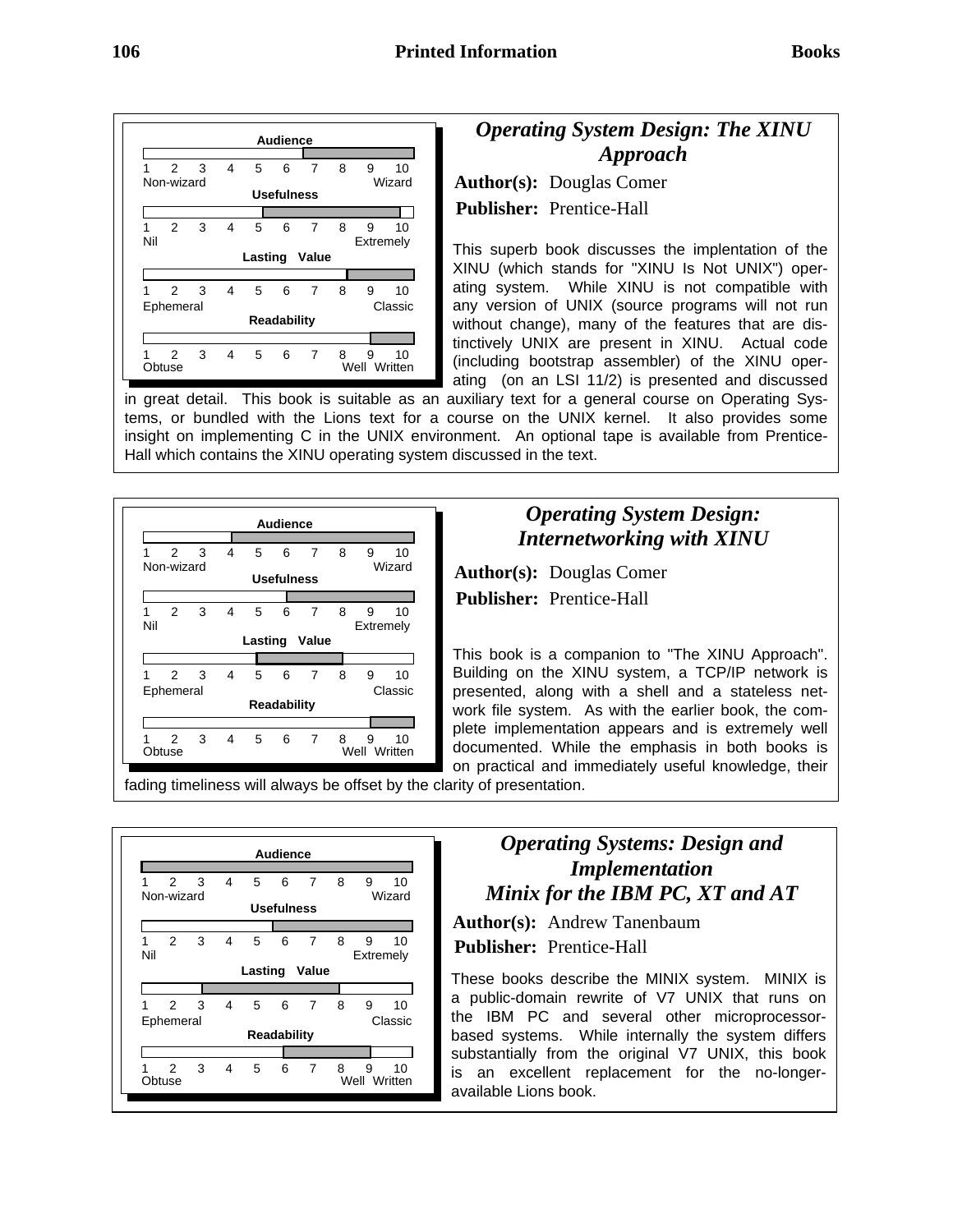|     |                |     |   |   | <b>Audience</b>    |               |   |           |         |
|-----|----------------|-----|---|---|--------------------|---------------|---|-----------|---------|
|     |                |     |   |   |                    |               |   |           |         |
| 1   | 2              | 3   | 4 | 5 | 6                  | 7             | 8 | 9         | 10      |
|     | Non-wizard     |     |   |   |                    |               |   |           | Wizard  |
|     |                |     |   |   | <b>Usefulness</b>  |               |   |           |         |
|     |                |     |   |   |                    |               |   |           |         |
| 1   | $\mathfrak{p}$ | 3   | 4 | 5 | 6                  | 7             | 8 | 9         | 10      |
| Nil |                |     |   |   |                    |               |   | Extremely |         |
|     |                |     |   |   |                    | Lasting Value |   |           |         |
|     |                |     |   |   |                    |               |   |           |         |
| 1   | $\mathcal{P}$  | - 3 | 4 | 5 | 6                  | 7             | 8 | 9         | 10      |
|     | Ephemeral      |     |   |   |                    |               |   |           | Classic |
|     |                |     |   |   | <b>Readability</b> |               |   |           |         |
|     |                |     |   |   |                    |               |   |           |         |
|     |                |     |   |   |                    |               |   |           |         |
|     | $\mathcal{P}$  | 3   | 4 | 5 | 6                  | 7             | 8 | 9         | 10      |

# *Portable C and UNIX System Programming*

**Author(s):** J. E. Lapin **Publisher:** Prentice-Hall

This book aims at providing users with guidance for creating portable C and UNIX programs. It contains a good comparison of the various UNIX versions and points out many pitfalls in creating portable code.

| Audience                                                                               | <b>System V Interface Definition</b>                                                                     |
|----------------------------------------------------------------------------------------|----------------------------------------------------------------------------------------------------------|
| 5<br>8<br>9<br>10<br>3<br>6<br>4<br>Wizard<br>Non-wizard<br><b>Usefulness</b>          | Author(s): $AT&T$                                                                                        |
| 10<br>$\mathcal{P}$<br>3<br>5<br>6<br>8<br>9<br>4<br>Nil<br>Extremely<br>Lasting Value | <b>Publisher:</b> AT&T Information Systems                                                               |
|                                                                                        | This book describes the AT&T UNIX System V                                                               |
| 8<br>9<br>10<br>3<br>5<br>6<br>4<br>Classic<br>Ephemeral<br><b>Readability</b>         | While it is only one of several UNIX<br>standard.<br>standards, it was the first in common use, and thus |
|                                                                                        | has become a common reference.                                                                           |
| 3<br>10<br>5<br>6<br>8<br>9<br>4<br>Written<br>Obtuse<br>Well                          |                                                                                                          |

|     |                |                            |   |   | <b>Audience</b>    |   |   |           |         |
|-----|----------------|----------------------------|---|---|--------------------|---|---|-----------|---------|
|     |                |                            |   |   |                    |   |   |           |         |
| 1   | $\mathfrak{p}$ | 3                          | 4 | 5 | 6                  | 7 | 8 | 9         | 10      |
|     | Non-wizard     |                            |   |   |                    |   |   |           | Wizard  |
|     |                |                            |   |   | <b>Usefulness</b>  |   |   |           |         |
|     |                |                            |   |   |                    |   |   |           |         |
| 1   | 2              | 3                          | 4 | 5 | 6                  | 7 | 8 | 9         | 10      |
| Nil |                |                            |   |   |                    |   |   | Extremely |         |
|     |                |                            |   |   | Lasting Value      |   |   |           |         |
|     |                |                            |   |   |                    |   |   |           |         |
| 1   | $\mathcal{P}$  | $\overline{\phantom{a}}$ 3 | 4 | 5 | 6                  | 7 | 8 | 9         | 10      |
|     | Ephemeral      |                            |   |   |                    |   |   |           | Classic |
|     |                |                            |   |   | <b>Readability</b> |   |   |           |         |
|     |                |                            |   |   |                    |   |   |           |         |
|     |                |                            |   |   |                    |   |   |           |         |
|     | 2              | 3                          | 4 | 5 | 6                  | 7 | 8 | 9         | 10      |

# **The UNIX Operating System**

**Author(s):** Kaare Christian **Publisher:** Wiley Interscience

A comprehensive introduction to the UNIX system. Somewhat of a compromise between the brevity of the manuals and the more informal K&P. While well written, this may be a little too detailed for a beginner to easily read.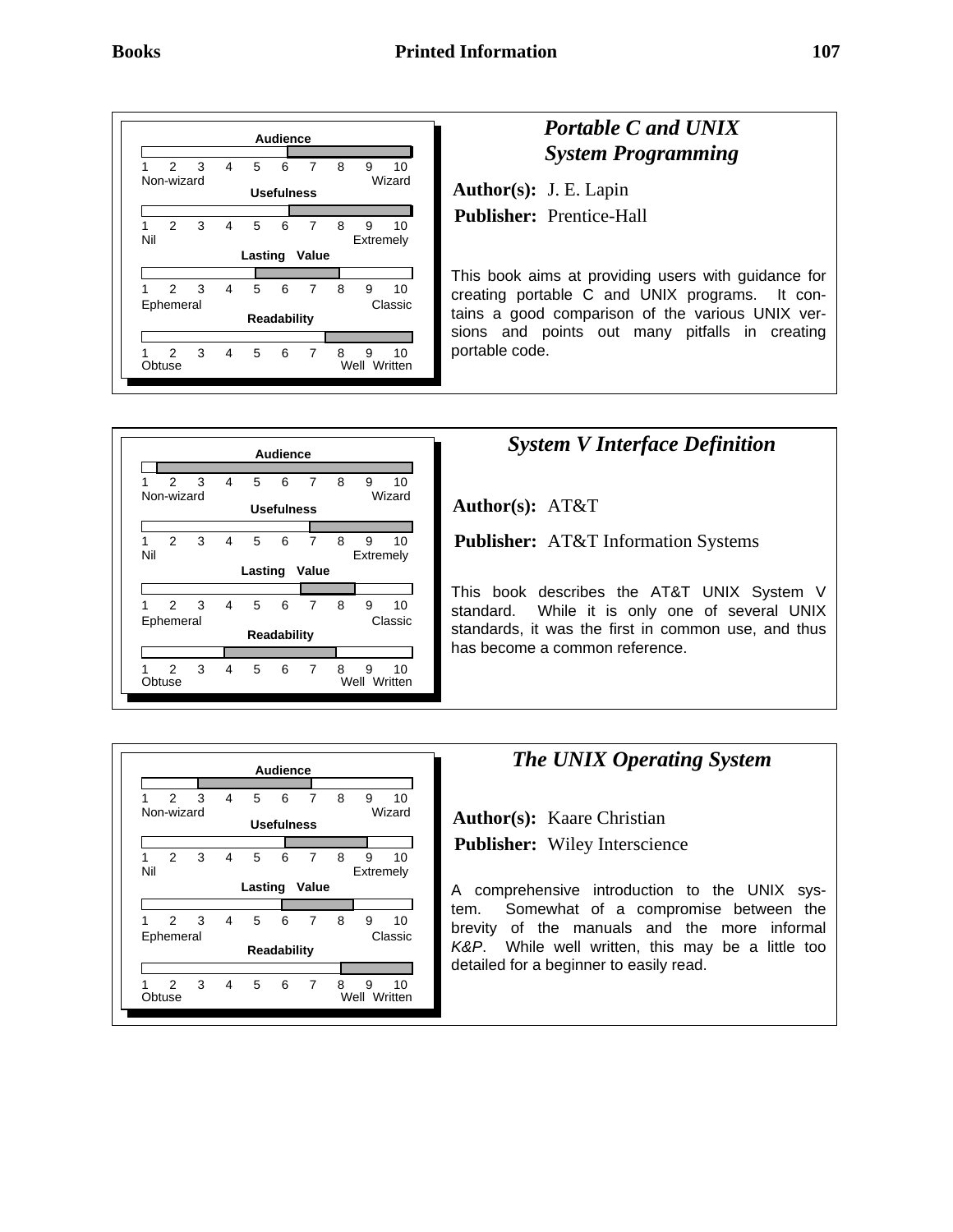|          |                            |    |   |         | <b>Audience</b>   |       |           |                |               |
|----------|----------------------------|----|---|---------|-------------------|-------|-----------|----------------|---------------|
| 1        | $\mathbf{2}$<br>Non-wizard | -3 | 4 | 5       | 6                 | 7     | 8         | 9              | 10<br>Wizard  |
|          |                            |    |   |         | <b>Usefulness</b> |       |           |                |               |
|          |                            |    |   |         |                   |       |           |                |               |
| 1<br>Nil | $\mathfrak{p}$             | 3  | 4 | 5       | 6                 | 7     | 8         | 9<br>Extremely | 10            |
|          |                            |    |   | Lasting |                   | Value |           |                |               |
|          |                            |    |   |         |                   |       |           |                |               |
| 1        | $2 \quad 3$                |    | 4 | 5       | 6                 | 7     | 8         | 9              | 10            |
|          | Ephemeral                  |    |   |         |                   |       |           |                | Classic       |
|          |                            |    |   |         | Readability       |       |           |                |               |
|          |                            |    |   |         |                   |       |           |                |               |
| Obtuse   | $\mathcal{P}$              | 3  | 4 | 5       | 6                 | 7     | 8<br>Well | 9              | 10<br>Written |

# *The UNIX Programming Environment*

**Author(s):** Brian Kernighan Rob Pike

**Publisher:** Prentice-Hall

This book ties together the fundamental concepts of UNIX programming. Real-world examples are used and elaborated throughout the book. It is an excellent book for the beginning UNIX system programmer. This book is often referred to by the initials of its authors (i.e., " $K\&P$ ") and seems destined to become a classic like its brother K&R.

|     |                          |    |   |   | <b>Audience</b>    |               |    |                   |         |
|-----|--------------------------|----|---|---|--------------------|---------------|----|-------------------|---------|
|     |                          |    |   |   |                    |               |    |                   |         |
| 1   | 2                        | -3 | 4 | 5 | 6                  | 7             | 8  | 9                 | 10      |
|     | Non-wizard               |    |   |   |                    |               |    |                   | Wizard  |
|     |                          |    |   |   | <b>Usefulness</b>  |               |    |                   |         |
|     |                          |    |   |   |                    |               |    |                   |         |
| 1   | 2                        | 3  | 4 | 5 | 6                  | 7             | -8 | 9                 | 10      |
| Nil |                          |    |   |   |                    |               |    | Extremely         |         |
|     |                          |    |   |   |                    | Lasting Value |    |                   |         |
|     |                          |    |   |   |                    |               |    |                   |         |
|     | $\mathcal{P}$            | -3 | 4 | 5 | 6                  | 7             | 8  | 9                 | 10      |
|     | Ephemeral                |    |   |   |                    |               |    |                   | Classic |
|     |                          |    |   |   | <b>Readability</b> |               |    |                   |         |
|     |                          |    |   |   |                    |               |    |                   |         |
|     | $\mathfrak{p}$<br>Obtuse | 3  | 4 | 5 | 6                  | 7             | 8  | 9<br>Well Written | 10      |

# *The UNIX System*

**Author(s):** Stephen R. Bourne **Publisher:** Addison-Wesley

This book is an excellent introduction which can also take the user into intermediate-level UNIX tools. The author has put together an extremely lucid set of examples which illustrates how a diverse set of programs may be coupled into a coherent system. The chapter on data manipulation tools is particularly useful.

|     |                             |    |   |         | <b>Audience</b>    |                |    |           |                    |
|-----|-----------------------------|----|---|---------|--------------------|----------------|----|-----------|--------------------|
| 1   | $\mathcal{P}$<br>Non-wizard | -3 | 4 | 5       | 6                  | 7              | 8  | 9         | 10<br>Wizard       |
|     |                             |    |   |         | <b>Usefulness</b>  |                |    |           |                    |
| 1   | $\mathcal{P}$               | 3  | 4 | 5       | 6                  | $\overline{7}$ | 8  | 9         | 10                 |
| Nil |                             |    |   | Lasting |                    | Value          |    | Extremely |                    |
|     |                             |    |   |         |                    |                |    |           |                    |
|     | $\mathcal{P}$               | -3 | 4 | 5       | 6                  | $\overline{7}$ | 8  | 9         | 10                 |
|     | Ephemeral                   |    |   |         |                    |                |    |           | Classic            |
|     |                             |    |   |         | <b>Readability</b> |                |    |           |                    |
|     |                             |    |   |         |                    |                |    |           |                    |
|     | $\mathcal{P}$<br>Obtuse     | 3  | 4 | 5       | 6                  | 7              | 8. | 9         | 10<br>Well Written |

# *UNIX Programmer's Manual UNIX System Administrator's Manual UNIX System User's Manual*

**Publisher(s):** AT&T Prentice-Hall **Author(s):** AT&T staff

These are the actual UNIX system manuals. They are published through a variety of sources, with each producing a slightly different version of the manual (user beware). AT&T sells the manuals for System V and earlier versions. Holt, Rinehart and

**XT's behalf.**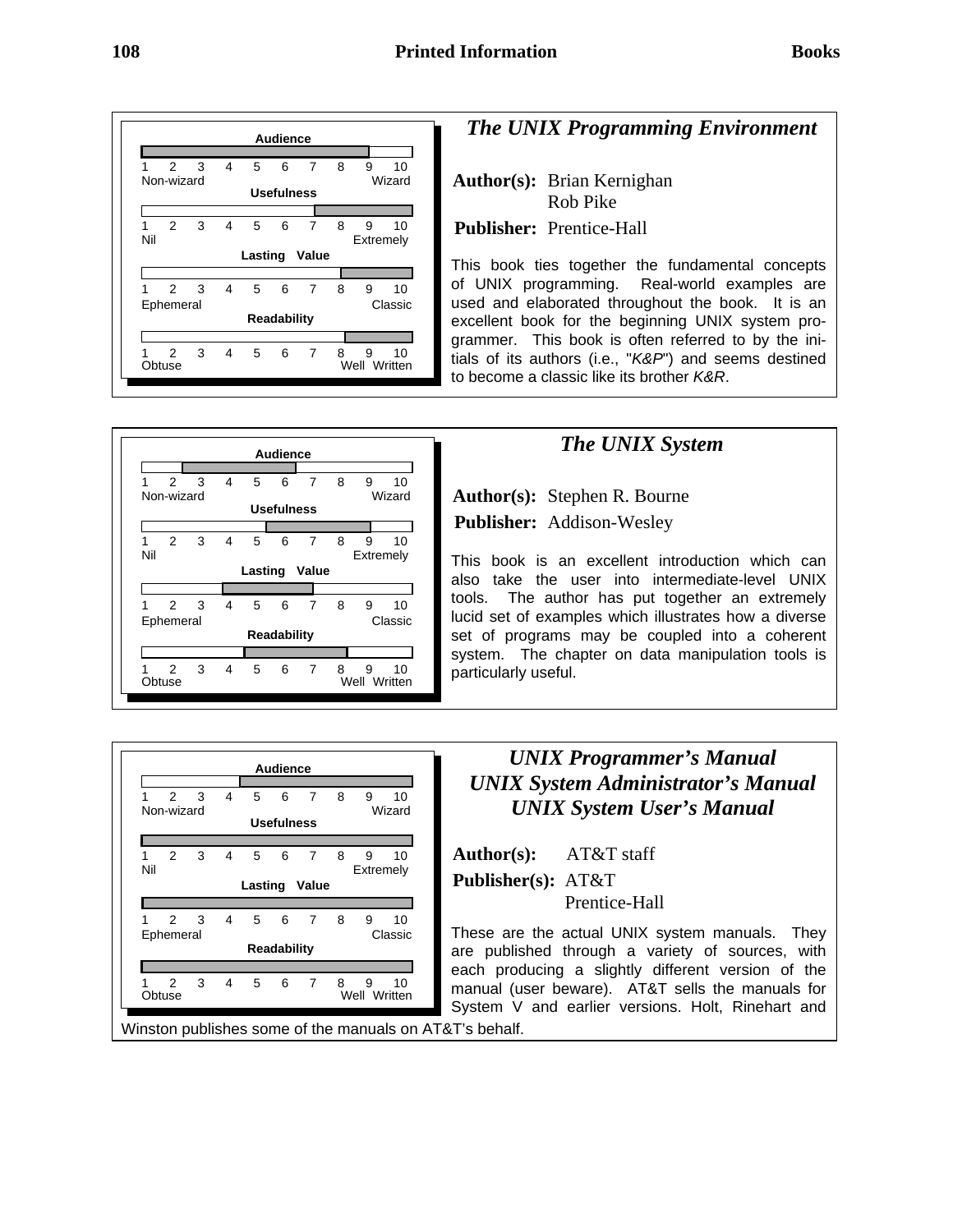|          |                             |    |                |               | <b>Audience</b>    |                |   |                   |              |
|----------|-----------------------------|----|----------------|---------------|--------------------|----------------|---|-------------------|--------------|
| 1        | $\mathcal{P}$<br>Non-wizard | 3  | 4              | 5             | 6                  | 7              | 8 | 9                 | 10<br>Wizard |
|          |                             |    |                |               | <b>Usefulness</b>  |                |   |                   |              |
| 1<br>Nil | 2                           | 3  | 4              | 5             | 6                  | 7              | 8 | 9<br>Extremely    | 10           |
|          |                             |    |                | Lasting Value |                    |                |   |                   |              |
|          | $\mathcal{P}$               | -3 | $\overline{4}$ | 5             | 6                  | 7              | 8 | 9                 | 10           |
|          | Ephemeral                   |    |                |               | <b>Readability</b> |                |   |                   | Classic      |
|          |                             |    |                |               |                    |                |   |                   |              |
| Obtuse   | 2                           | 3  | 4              | 5             | 6                  | $\overline{7}$ | 8 | 9<br>Well Written | 10           |

# **4.3BSD UNIX Manuals**

**Author(s):** Univ. of California at Berkeley **Publisher:** Howard Press

c/o USENIX Association

These are the actual Berkeley UNIX system manuals.



|          |                 |    |   |               | <b>Audience</b>    |   |   |                   |              |
|----------|-----------------|----|---|---------------|--------------------|---|---|-------------------|--------------|
| 1        | 2<br>Non-wizard | 3  | 4 | 5             | 6                  | 7 | 8 | 9                 | 10<br>Wizard |
|          |                 |    |   |               | <b>Usefulness</b>  |   |   |                   |              |
|          |                 |    |   |               |                    |   |   |                   |              |
| 1<br>Nil | 2               | 3  | 4 | 5             | 6                  | 7 | 8 | 9<br>Extremely    | 10           |
|          |                 |    |   | Lasting Value |                    |   |   |                   |              |
|          |                 |    |   |               |                    |   |   |                   |              |
| 1        | 2               | -3 | 4 | 5             | 6                  | 7 | 8 | 9                 | 10           |
|          | Ephemeral       |    |   |               |                    |   |   |                   | Classic      |
|          |                 |    |   |               | <b>Readability</b> |   |   |                   |              |
|          |                 |    |   |               |                    |   |   |                   |              |
|          | 2<br>Obtuse     | 3  | 4 | 5             | 6                  | 7 | 8 | 9<br>Well Written | 10           |

# $X/OPEN$  *Portability Guide*

**Author(s):** Members of X/OPEN

**Publisher:** Prentice-Hall

This book describes how to produce portable systems and code with respect to the X/OPEN effort. While this multi-volume set is extremely comprehensive, you can expect it to change as X/OPEN standards work continues.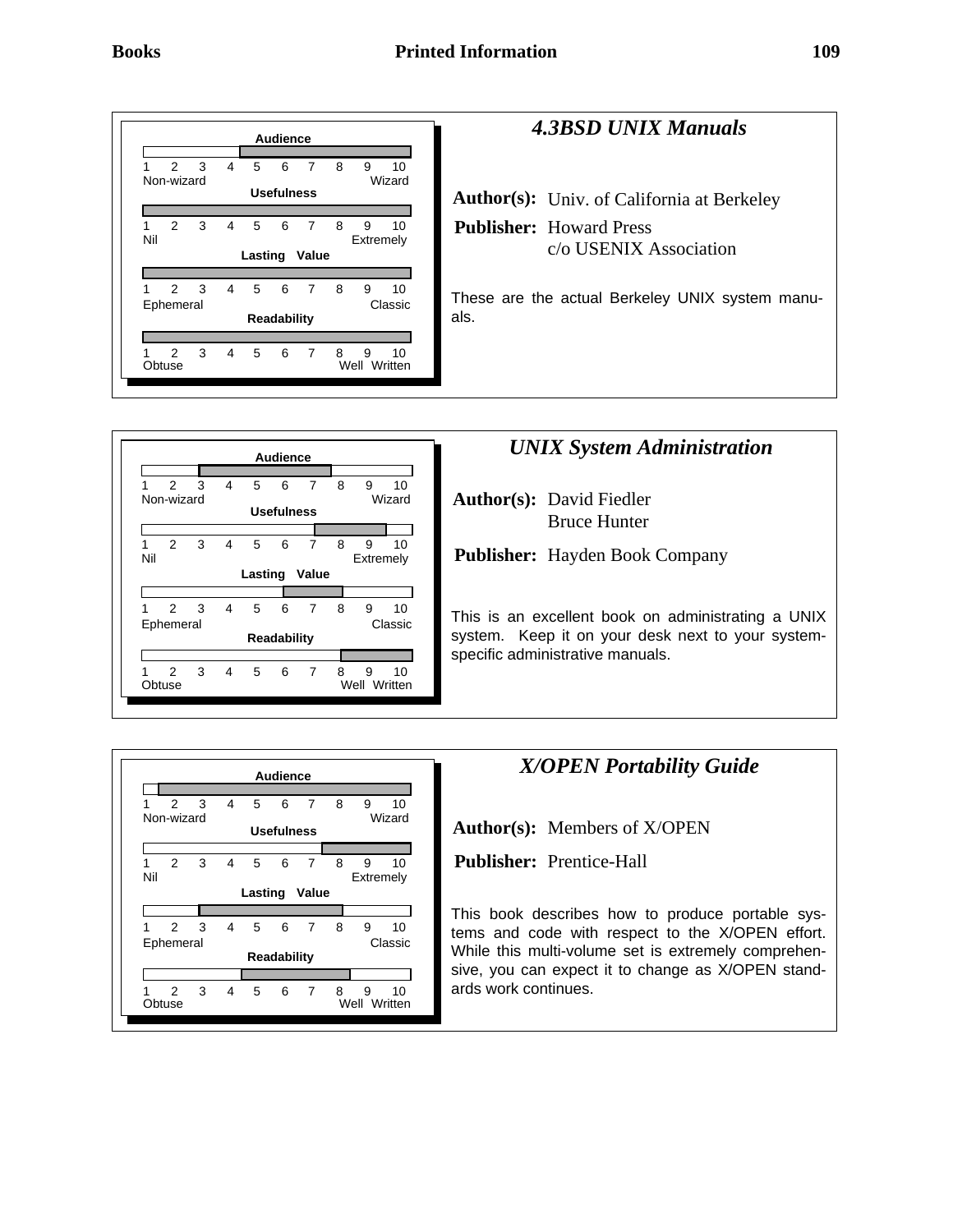# **4.6 Periodicals**



| Audience                                                                                                         | <b>The C Users Journal</b>                                                                                                                                                                                           |
|------------------------------------------------------------------------------------------------------------------|----------------------------------------------------------------------------------------------------------------------------------------------------------------------------------------------------------------------|
| 3<br>8<br>9<br>10<br>5<br>6<br>$\overline{7}$<br>2<br>4<br>Wizard<br>Non-wizard<br><b>Background</b>             | <b>Publisher:</b> R&D Publications Inc.                                                                                                                                                                              |
| 10<br>З<br>5<br>8<br>9<br>6<br>4<br>Scientific/Research<br>Commercial<br><b>Product Reviews</b>                  | The C Users Journal covers what its name implies.<br>Most of the articles are aimed at the intermediate-                                                                                                             |
| $\overline{5}$<br>9<br>10<br>2<br>3<br>6<br>8<br>4<br><b>Useless</b><br>Useful<br>Editorial/Technical<br>Content | level C programmer, although there is a fair amount<br>of technical material covering the continuing efforts<br>of the C standards committee. CUJ is particularly<br>notable for making available much public-domain |
| 3<br>5<br>10<br>2<br>6<br>7<br>8<br>4<br>9<br>Useful<br>Useless                                                  | software.                                                                                                                                                                                                            |

|   |                |   |   |   | Audience                   |   |                |                     |              |
|---|----------------|---|---|---|----------------------------|---|----------------|---------------------|--------------|
|   | $\mathcal{P}$  | 3 | 4 | 5 | 6                          | 7 | 8              | 9                   | 10           |
|   | Non-wizard     |   |   |   |                            |   |                |                     | Wizard       |
|   |                |   |   |   | <b>Background</b>          |   |                |                     |              |
|   |                |   |   |   |                            |   |                |                     |              |
| 1 | $\mathfrak{p}$ | 3 | 4 | 5 | 6                          | 7 | 8              | 9                   | 10           |
|   | Commercial     |   |   |   |                            |   |                | Scientific/Research |              |
|   |                |   |   |   | <b>Product Reviews</b>     |   |                |                     |              |
|   | $\mathcal{P}$  | 3 | 4 | 5 | 6                          | 7 | 8              | 9                   | 10           |
|   | Useless        |   |   |   |                            |   |                |                     | Useful       |
|   |                |   |   |   | <b>Editorial/Technical</b> |   | <b>Content</b> |                     |              |
|   |                |   |   |   |                            |   |                |                     |              |
|   | 2<br>Useless   | 3 | 4 | 5 | 6                          | 7 | 8              | 9                   | 10<br>Useful |

# *Computing Systems – The Journal of the USENIX Association*

**Publisher:** University of California Press

This quarterly publication specializes in articles on research, implementation and analysis of advanced computing systems that involve UNIX or are based on UNIX ideas. Papers reflect a mix of theory and practical experience.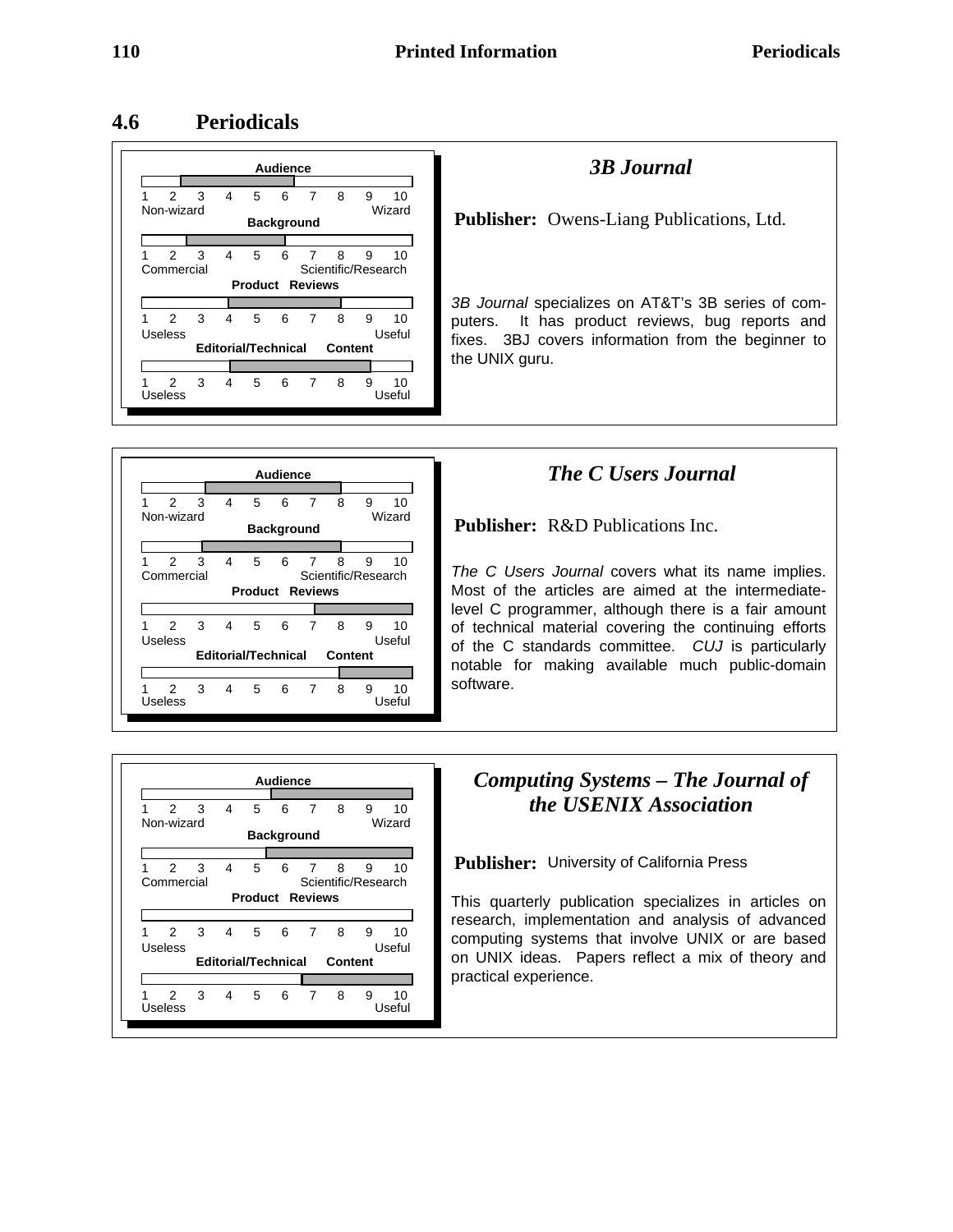|                                              |            |    |   |                        | <b>Audience</b>   |   |                     |   |        |
|----------------------------------------------|------------|----|---|------------------------|-------------------|---|---------------------|---|--------|
|                                              |            |    |   |                        |                   |   |                     |   |        |
| 1                                            | 2          | 3  | 4 | 5                      | 6                 | 7 | 8                   | 9 | 10     |
|                                              | Non-wizard |    |   |                        |                   |   |                     |   | Wizard |
|                                              |            |    |   |                        | <b>Background</b> |   |                     |   |        |
|                                              |            |    |   |                        |                   |   |                     |   |        |
|                                              | 2          | -3 | 4 | 5                      | 6                 | 7 | 8                   | 9 | 10     |
|                                              | Commercial |    |   |                        |                   |   | Scientific/Research |   |        |
|                                              |            |    |   | <b>Product Reviews</b> |                   |   |                     |   |        |
|                                              |            |    |   |                        |                   |   |                     |   |        |
|                                              |            |    |   |                        |                   |   |                     |   |        |
| 1                                            | 2          | 3  | 4 | 5                      | 6                 | 7 | 8                   | 9 | 10     |
|                                              | Useless    |    |   |                        |                   |   |                     |   | Useful |
| <b>Editorial/Technical</b><br><b>Content</b> |            |    |   |                        |                   |   |                     |   |        |
|                                              |            |    |   |                        |                   |   |                     |   |        |
|                                              |            |    |   |                        |                   |   |                     |   |        |
|                                              | 2          |    |   |                        |                   |   |                     |   | 10     |
|                                              | Useless    | 3  | 4 | 5                      | 6                 | 7 | 8                   | 9 | Useful |

# $CommUNIXations$

#### **Publisher:** /usr/group

This is /usr/group's monthly newsletter. It reports /usr/group activities and prints several commerciallyoriented papers each month, in effect, spanning the gap between UniForum conferences. In this respect, it is comparable to the commercial UNIX magazines, except this is free when you become a member of /usr/group.

| <b>Audience</b>                                                                                             | ; <i>login</i> :                                                                                                                                                                                                         |
|-------------------------------------------------------------------------------------------------------------|--------------------------------------------------------------------------------------------------------------------------------------------------------------------------------------------------------------------------|
| 3<br>5<br>8<br>6<br>9<br>2<br>10<br>4<br>Wizard<br>Non-wizard<br><b>Background</b>                          | <b>Publisher:</b> USENIX Association                                                                                                                                                                                     |
| 8<br>3<br>5<br>9<br>6<br>10<br>4<br>Scientific/Research<br>Commercial<br><b>Product Reviews</b>             |                                                                                                                                                                                                                          |
| 10 <sup>1</sup><br>8<br>9<br>з<br>6<br>5<br>2<br>Useful<br>Useless<br><b>Editorial/Technical</b><br>Content | This is the USENIX Association's monthly newslet-<br>ter. It is one of the oldest regularly published UNIX<br>periodicals. Apart from reporting on USENIX activ-<br>ities, ; login: prints several technical papers each |
| 3<br>5<br>6<br>8<br>9<br>10<br>4<br>Useful<br>Useless                                                       | effect, spanning the<br>month, in<br>between<br>gap<br>USENIX conferences. ; login: is free to all members<br>of the USENIX Association.                                                                                 |

|   |               |    |   |                            | <b>Audience</b>   |   |                     |   |        |
|---|---------------|----|---|----------------------------|-------------------|---|---------------------|---|--------|
|   |               |    |   |                            |                   |   |                     |   |        |
|   | $\mathcal{P}$ | 3  | 4 | 5                          | 6                 | 7 | 8                   | 9 | 10     |
|   | Non-wizard    |    |   |                            |                   |   |                     |   | Wizard |
|   |               |    |   |                            | <b>Background</b> |   |                     |   |        |
|   |               |    |   |                            |                   |   |                     |   |        |
| 1 | $\mathcal{P}$ | -3 | 4 | 5                          | 6                 | 7 | 8                   | 9 | 10     |
|   | Commercial    |    |   |                            |                   |   | Scientific/Research |   |        |
|   |               |    |   |                            |                   |   |                     |   |        |
|   |               |    |   | <b>Product Reviews</b>     |                   |   |                     |   |        |
|   |               |    |   |                            |                   |   |                     |   |        |
|   | 2             | -3 | 4 | -5                         | 6                 | 7 | 8                   | 9 | 10     |
|   | Useless       |    |   |                            |                   |   |                     |   | Useful |
|   |               |    |   | <b>Editorial/Technical</b> |                   |   | Content             |   |        |
|   |               |    |   |                            |                   |   |                     |   |        |
|   | 2             | 3  | 4 | 5                          | 6                 | 7 | 8                   | 9 | 10     |

# **Patricia Seybold's UNIX in the Office**

**Publisher:** Patricia Seybold's Office Computing Group

This newsletter specializes in UNIX in the office. It includes product reviews, trends and some extremely technical and in-depth analysis. Very expensive.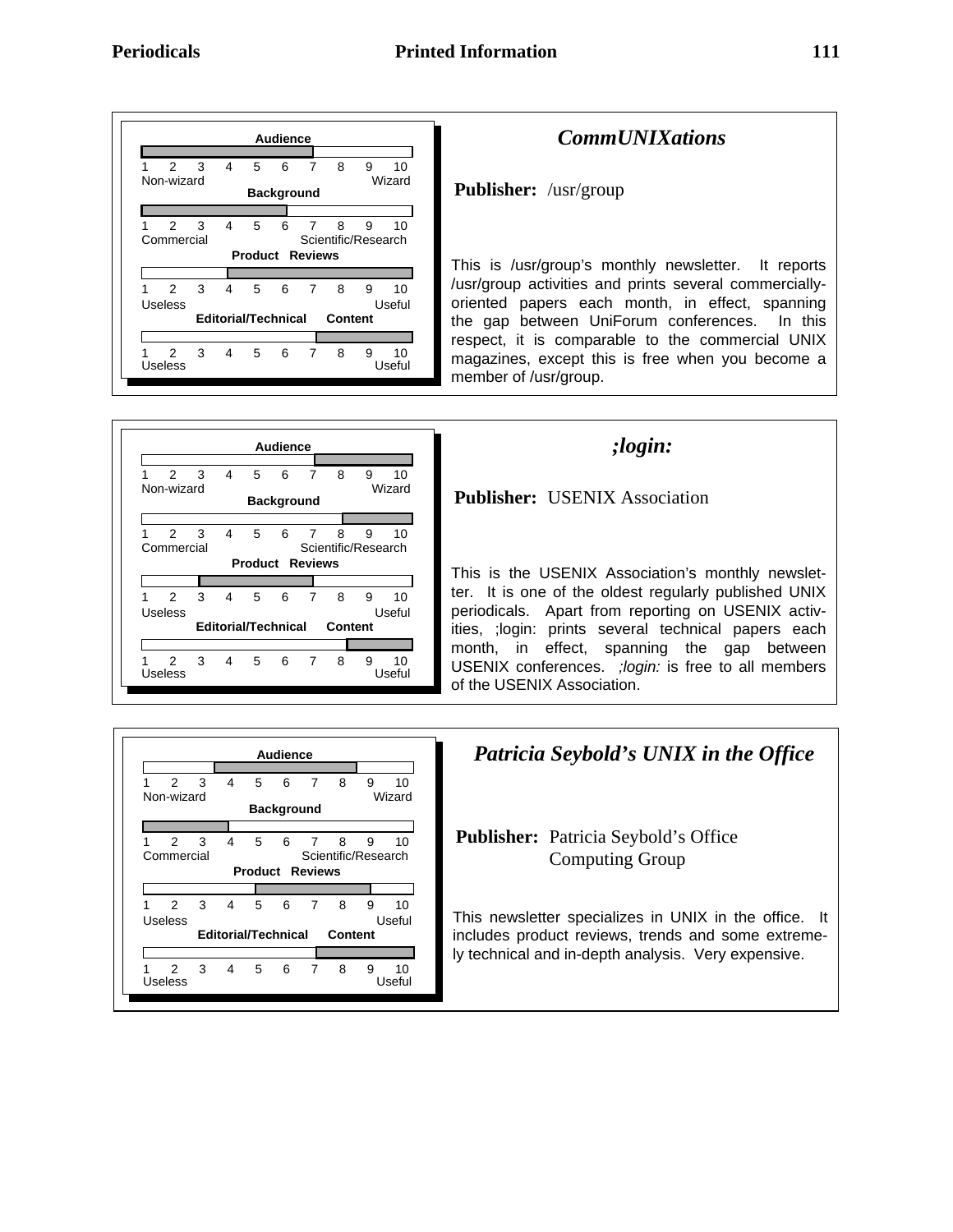|         |                                 |    |   |   | <b>Audience</b>            |                        |                     |   |        |
|---------|---------------------------------|----|---|---|----------------------------|------------------------|---------------------|---|--------|
|         | $\mathcal{P}$                   | 3  | 4 | 5 | 6                          | 7                      | 8                   | 9 | 10     |
|         |                                 |    |   |   |                            |                        |                     |   | Wizard |
|         | Non-wizard<br><b>Background</b> |    |   |   |                            |                        |                     |   |        |
|         |                                 |    |   |   |                            |                        |                     |   |        |
|         | $\mathcal{P}$                   | -3 | 4 | 5 | 6                          | 7                      | 8                   | 9 | 10     |
|         |                                 |    |   |   |                            |                        |                     |   |        |
|         | Commercial                      |    |   |   |                            |                        | Scientific/Research |   |        |
|         |                                 |    |   |   |                            | <b>Product Reviews</b> |                     |   |        |
| 1       | $\mathcal{P}$                   | 3  | 4 | 5 | 6                          | 7                      | 8                   | 9 | 10     |
| Useless |                                 |    |   |   |                            |                        |                     |   |        |
|         |                                 |    |   |   | <b>Editorial/Technical</b> |                        | Content             |   |        |
|         |                                 |    |   |   |                            |                        |                     |   | Useful |
|         | 2                               | 3  | 4 | 5 | 6                          | 7                      | 8                   | 9 | 10     |

# $UNIGRAM • X$

**Publisher:** Miller Freeman Publications

The only weekly UNIX newsletter. Market-oriented stories on new products, mergers, large contracts, joint-marketing agreements, analysis of companies, market trends, etc. Very expensive.



|                                           |               |     |   |   | <b>Audience</b>            |                        |         |                     |        |
|-------------------------------------------|---------------|-----|---|---|----------------------------|------------------------|---------|---------------------|--------|
| 1                                         | 2             | 3   | 4 | 5 | 6                          | 7                      | 8       | 9                   | 10     |
| Non-wizard<br>Wizard<br><b>Background</b> |               |     |   |   |                            |                        |         |                     |        |
| 1                                         | $\mathcal{P}$ | - 3 | 4 | 5 | 6                          | 7                      | 8       | 9                   | 10     |
|                                           | Commercial    |     |   |   |                            |                        |         | Scientific/Research |        |
|                                           |               |     |   |   |                            | <b>Product Reviews</b> |         |                     |        |
|                                           |               |     |   |   |                            |                        |         |                     |        |
|                                           | $\mathcal{P}$ | 3   | 4 | 5 | 6                          | $\overline{7}$         | 8       | 9                   | 10     |
|                                           | Useless       |     |   |   | <b>Editorial/Technical</b> |                        | Content |                     |        |
|                                           |               |     |   |   |                            |                        |         |                     | Useful |

# *UNIX Products Directory*

**Publisher:** /usr/group

Updated yearly, this tremendous book contains listings of all current commercial UNIX products. This includes not only hardware and software, but publications and services. At 600 pages, product descriptions must be held down to one paragraph. Unfortunately, most of them are written by the vendors.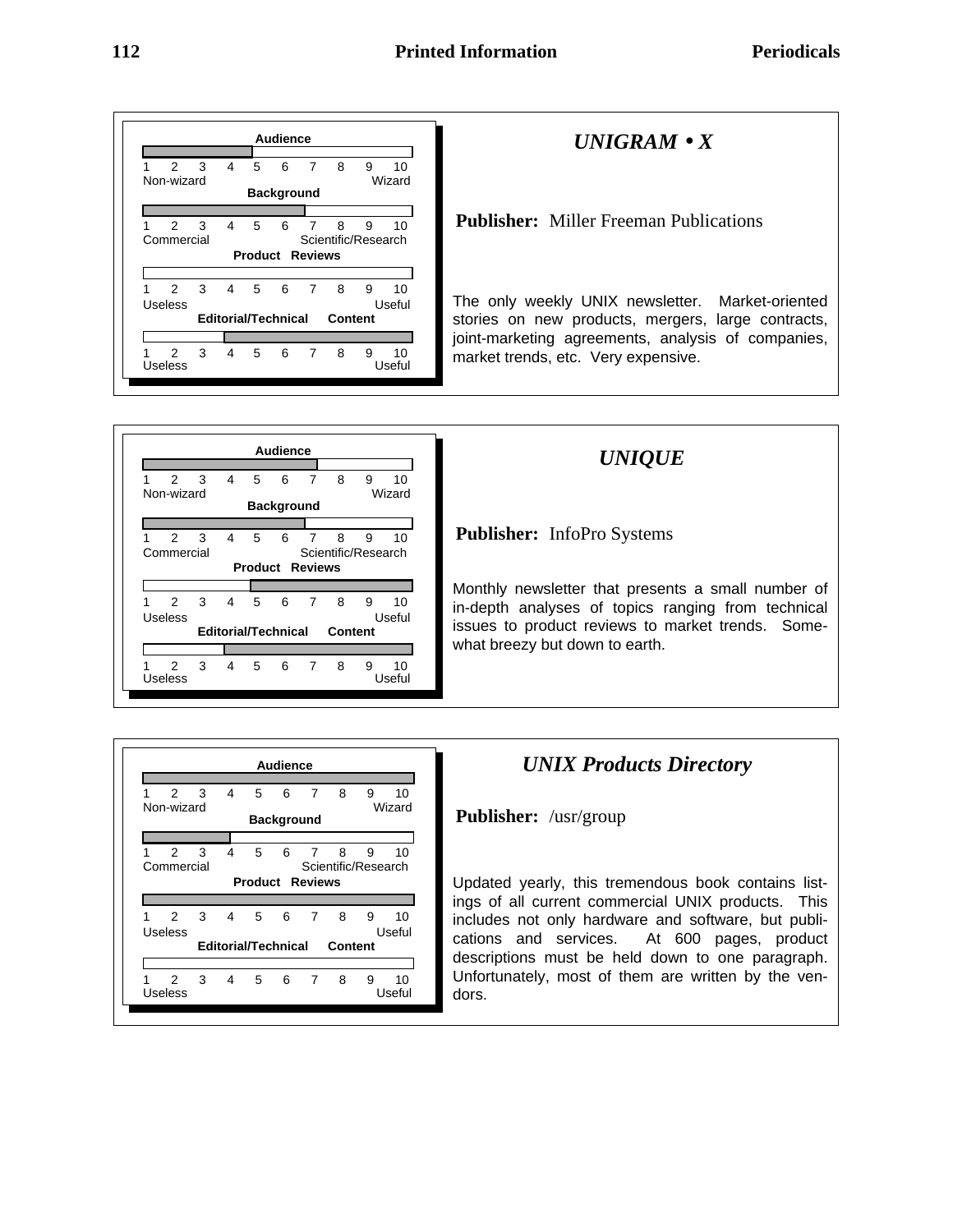|   |               |    |   |                            | <b>Audience</b>   |                |                     |   |        |
|---|---------------|----|---|----------------------------|-------------------|----------------|---------------------|---|--------|
|   |               |    |   |                            |                   |                |                     |   |        |
| 1 | 2             | -3 | 4 | 5                          | 6                 | 7              | 8                   | 9 | 10     |
|   | Non-wizard    |    |   |                            |                   |                |                     |   | Wizard |
|   |               |    |   |                            | <b>Background</b> |                |                     |   |        |
|   |               |    |   |                            |                   |                |                     |   |        |
| 1 | $\mathcal{P}$ | -3 | 4 | 5                          | 6                 | $\overline{7}$ | 8                   | 9 | 10     |
|   | Commercial    |    |   |                            |                   |                | Scientific/Research |   |        |
|   |               |    |   | <b>Product Reviews</b>     |                   |                |                     |   |        |
|   |               |    |   |                            |                   |                |                     |   |        |
| 1 | 2             | 3  | 4 | 5                          | 6                 | 7              | 8                   | 9 | 10     |
|   | Useless       |    |   |                            |                   |                |                     |   | Useful |
|   |               |    |   | <b>Editorial/Technical</b> |                   |                | Content             |   |        |
|   |               |    |   |                            |                   |                |                     |   |        |
|   | 2             | 3  | 4 | 5                          | 6                 | 7              | 8                   | 9 | 10     |
|   | Useless       |    |   |                            |                   |                |                     |   | Useful |
|   |               |    |   |                            |                   |                |                     |   |        |

## **Audience** *UNIX REVIEW*

**Publisher:** Miller Freeman Publications Co.

This monthly magazine is oriented towards the UNIX programmer/hacker as opposed to the manager or seller/buyer of commerical products. UNIX REVIEW covers programming and items of importance to programmers. Reviews of software and hardware focus on products that can be integrated into systems rather than complete systems. Each issue has a fascinating interview with a person who has had a major influence on UNIX. The regular columns are very good, including "C Advisor" by

Eric Allman and Ken Arnold, and "Rules of the Game" by Glenn Groenewold.

| Audience                                                                                                          | <b>UNIXuser</b>                                                                                                                                                    |
|-------------------------------------------------------------------------------------------------------------------|--------------------------------------------------------------------------------------------------------------------------------------------------------------------|
| 3<br>8<br>5<br>9<br>2<br>6<br>Non-wizard<br>Wizard<br><b>Background</b>                                           | 10<br><b>Publisher:</b> Marvin L. Rosenfeld                                                                                                                        |
| 3<br>$\overline{7}$<br>-8<br>9<br>2<br>5<br>6<br>4<br>Scientific/Research<br>Commercial<br><b>Product Reviews</b> | This magazine is oriented towards the UNIX begin-<br>10<br>ner. UNIXuser has more subject introductions and<br>tutorials of material than other magazines. Product |
| $\mathcal{P}$<br>3<br>5<br>6<br>7<br>8<br>9<br>Useful<br><b>Useless</b><br><b>Editorial/Technical</b><br>Content  | reviews are aimed at first-time buyers. This maga-<br>10<br>zine takes account of the fact that most UNIX<br>users know very little about UNIX.                    |
| 3<br>5<br>6<br>8<br>9<br>4<br>Useful<br>Useless                                                                   | 10                                                                                                                                                                 |

|   |                 |   |   |                            | <b>Audience</b>   |   |                     |   |              |
|---|-----------------|---|---|----------------------------|-------------------|---|---------------------|---|--------------|
|   | 2<br>Non-wizard | 3 | 4 | 5                          | 6                 | 7 | 8                   | 9 | 10<br>Wizard |
|   |                 |   |   |                            | <b>Background</b> |   |                     |   |              |
|   | 2               | 3 | 4 | 5                          | 6                 | 7 | 8                   | 9 | 10           |
|   | Commercial      |   |   |                            |                   |   | Scientific/Research |   |              |
|   |                 |   |   | <b>Product Reviews</b>     |                   |   |                     |   |              |
| 1 | 2               | 3 | 4 | 5                          | 6                 | 7 | 8                   | 9 | 10           |
|   | Useless         |   |   |                            |                   |   |                     |   | Useful       |
|   |                 |   |   | <b>Editorial/Technical</b> |                   |   | Content             |   |              |
|   | 2<br>Useless    | 3 | 4 | 5                          | 6                 | 7 | 8                   | 9 | 10<br>Useful |

# $UNIXWORLD$

**Publisher:** Tech Valley Publishing

This monthly magazine is oriented towards the UNIX user/buyer/manager. UNIXWORLD covers marketing and technology trends, applications, reviews and limited technical articles. Product reviews focus on complete or packaged computer systems. Its regular columns are very good, including "Inside Edge" by Omri Serlin, "The Hindin Report" by Wendy Rauch-Hindin, and the "Guest" essays.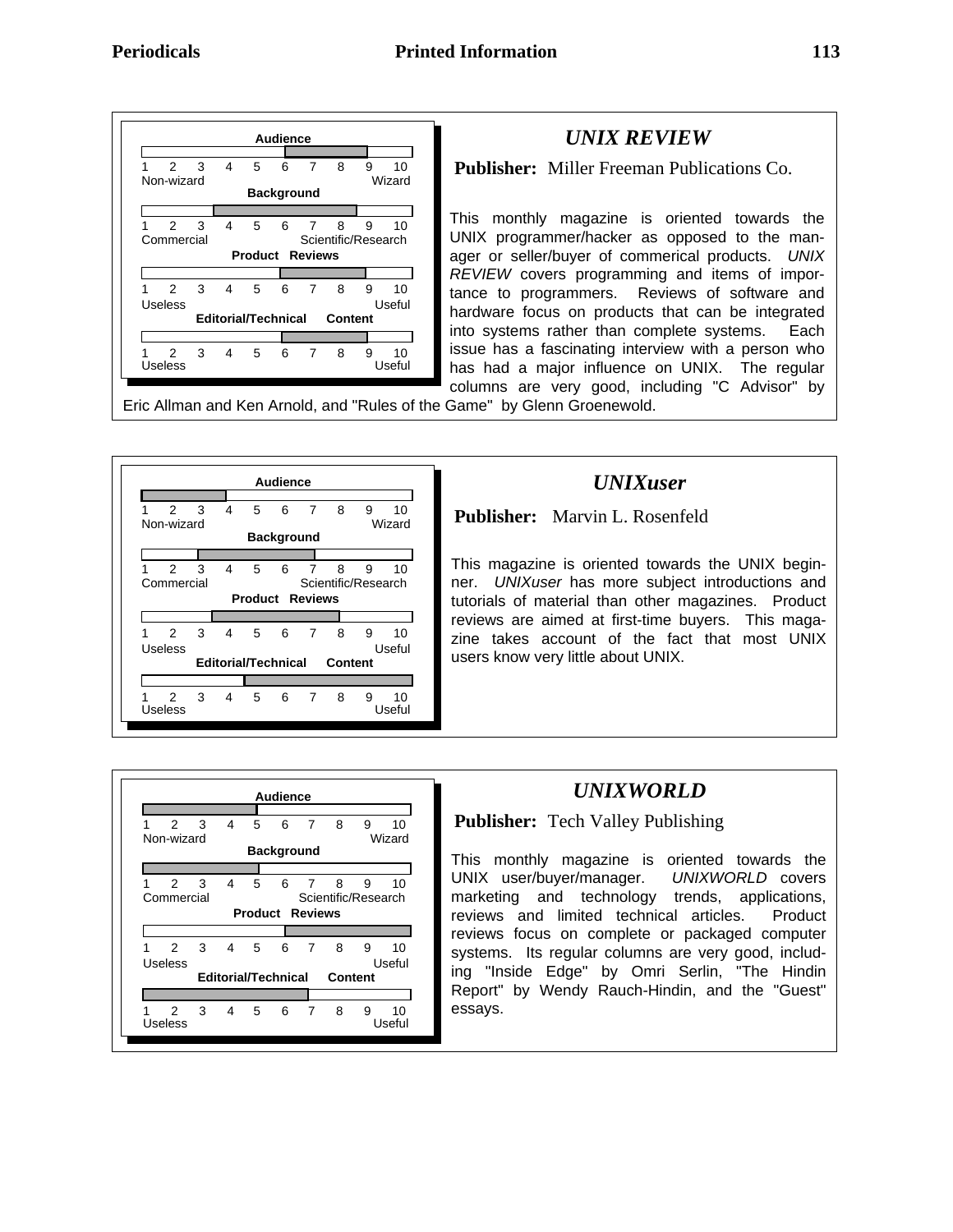|   |                             |    |   |                            | <b>Audience</b>   |   |         |                     |              |
|---|-----------------------------|----|---|----------------------------|-------------------|---|---------|---------------------|--------------|
| 1 | $\mathcal{P}$<br>Non-wizard | -3 | 4 | 5                          | 6                 | 7 | 8       | 9                   | 10<br>Wizard |
|   |                             |    |   |                            | <b>Background</b> |   |         |                     |              |
|   |                             |    |   |                            |                   |   |         |                     |              |
| 1 | 2                           | 3  | 4 | 5                          | 6                 | 7 | 8       | 9                   | 10           |
|   | Commercial                  |    |   |                            |                   |   |         | Scientific/Research |              |
|   |                             |    |   | <b>Product Reviews</b>     |                   |   |         |                     |              |
|   | $\mathcal{P}$               | -3 | 4 | -5                         | 6                 | 7 | 8       | 9                   | 10           |
|   | Useless                     |    |   |                            |                   |   |         |                     | Useful       |
|   |                             |    |   | <b>Editorial/Technical</b> |                   |   | Content |                     |              |
|   |                             |    |   |                            |                   |   |         |                     |              |
|   | 2<br>Useless                | 3  | 4 | 5                          | 6                 | 7 | 8       | 9                   | 10<br>Useful |

# **Audience** *USENIX Conference Proceedings*

**Publisher:** USENIX Association

These are collections of the papers presented at each USENIX conference. The papers are usually technical, ranging from practical to futuristic research. Many seminal papers on UNIX appear here first.

| Audience                                                                                                                                      | <b>UNIX Bulletins</b>                                                                                                                        |
|-----------------------------------------------------------------------------------------------------------------------------------------------|----------------------------------------------------------------------------------------------------------------------------------------------|
| 9<br>$\mathcal{P}$<br>5<br>6<br>$\overline{7}$<br>8<br>10<br>3<br>4<br>Non-wizard<br>Wizard<br><b>Background</b>                              | <b>Publisher:</b> International Data Corporation                                                                                             |
| $\mathcal{P}$<br>5<br>3<br>9<br>10<br>6<br>8<br>7<br>4<br>Scientific/Research<br>Commercial<br><b>Product Reviews</b>                         | UNIX Bulletins is published twice monthly.<br>It                                                                                             |
| 5<br>$\overline{7}$<br>9<br>10<br>$\mathcal{P}$<br>$\mathcal{R}$<br>6<br>8<br>4<br>Useful<br>Useless<br><b>Editorial/Technical</b><br>Content | focuses on one topic in depth, such as standards,<br>trends or new product information, along with tech-<br>nical analysis when appropriate. |
| 3<br>5<br>9<br>6<br>$\overline{7}$<br>8<br>10<br>4<br>Useless<br>Useful                                                                       |                                                                                                                                              |

|                                                      | $\mathcal{P}$ | -3 | 4           | -5 | 6  | $\overline{7}$         | 8 | 9                   | 10     |
|------------------------------------------------------|---------------|----|-------------|----|----|------------------------|---|---------------------|--------|
|                                                      | Non-wizard    |    |             |    |    |                        |   |                     | Wizard |
|                                                      |               |    |             |    |    | <b>Background</b>      |   |                     |        |
|                                                      | $\mathcal{P}$ | -3 | 4           | 5  | 6  | 7                      | 8 | 9                   | 10     |
|                                                      | Commercial    |    |             |    |    |                        |   | Scientific/Research |        |
|                                                      |               |    |             |    |    |                        |   |                     |        |
|                                                      |               |    |             |    |    | <b>Product Reviews</b> |   |                     |        |
|                                                      | 2             |    | $3 \quad 4$ | 5  | -6 | -7                     | 8 | 9                   | 10     |
|                                                      |               |    |             |    |    |                        |   |                     | Useful |
| <b>Useless</b><br><b>Editorial/Technical Content</b> |               |    |             |    |    |                        |   |                     |        |
|                                                      |               |    |             |    |    |                        |   |                     |        |
|                                                      | $\mathcal{P}$ | 3  | 4           | 5  | 6  | 7                      | 8 | 9                   | 10     |

| Audience                                            | /usr/digest                                         |
|-----------------------------------------------------|-----------------------------------------------------|
| 5.<br>6<br>8<br>9<br>10<br>$\overline{7}$<br>Wizard |                                                     |
| ackground                                           | <b>Publisher:</b> /usr/group                        |
|                                                     |                                                     |
| 5.<br>10<br>6<br>8<br>9                             |                                                     |
| Scientific/Research                                 |                                                     |
| duct Reviews                                        |                                                     |
|                                                     | A news digest published bi-weekly.<br>Consists pri- |
| 6<br>8<br>10<br>9<br>7                              | marily of headlines with single-paragraph briefs. A |
| Useful                                              | complement to /usr/group's CommUNIXa-<br>good       |
| echnical<br>Content                                 | tions.                                              |
|                                                     |                                                     |
| 6<br>8<br>10<br>9                                   |                                                     |
| Useful                                              |                                                     |
|                                                     |                                                     |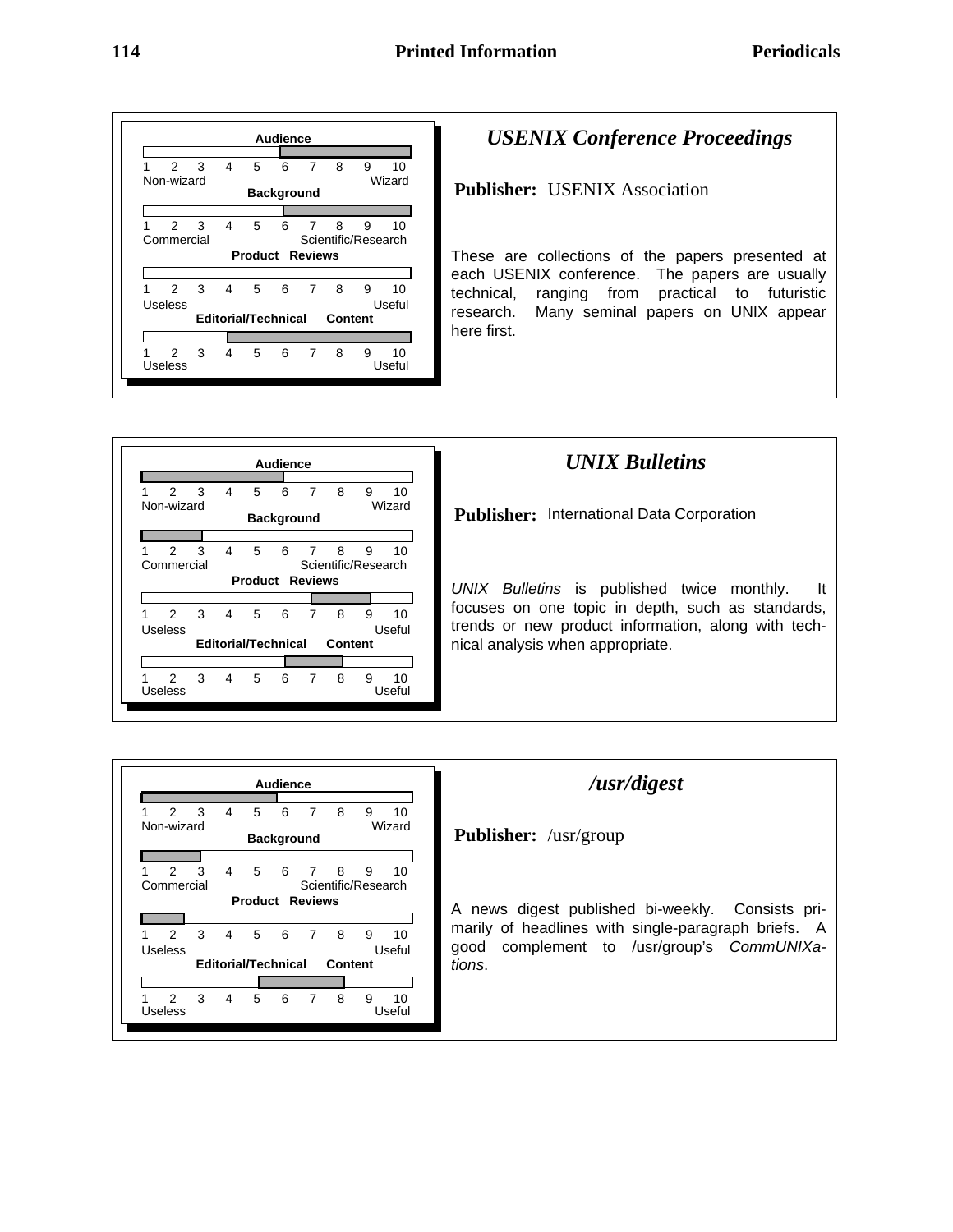# *Chapter 5: Nonprinted Information*

"I never let school get in the way of my education." - Anon.

While there are quite a few excellent books covering the technical aspects of UNIX, there is a large amount of information that is not available in print. You can't find it in your library, whether you look in texts, magazines or the manuals.

Some information goes out of date too quickly. Some varies too much from installation to installation. Some (particularly product information) changes at people's (and marketing moguls') whims. Some information is simply best presented in a different form than the printed word.

In the previous chapter we have tried to point you towards sources of durable information. This chapter will cover another world of information that we have classified as "nonprinted." We consider this to include classes, conferences and user groups. (Electronic bulletin boards which do provide a wealth of information are covered fully in the UNIX Underground chapter). Each of these are excellent sources for product announcements, product reviews, benchmarks and other transient information.

# **5.1 Conferences**

Should you go to a conference? Which one? Is it worth going across the country, or to a different country to attend a UNIX conference?

The number of annual computing conferences is truly astounding. While the number of UNIX-specific conferences is a tiny percentage, even a UNIX mavin will find it impossible to attend all of the UNIX conferences. Fortunately, however, it is not necessary to attend them all. Indeed, you might question attending any of them. Perhaps you should be attending an application-specific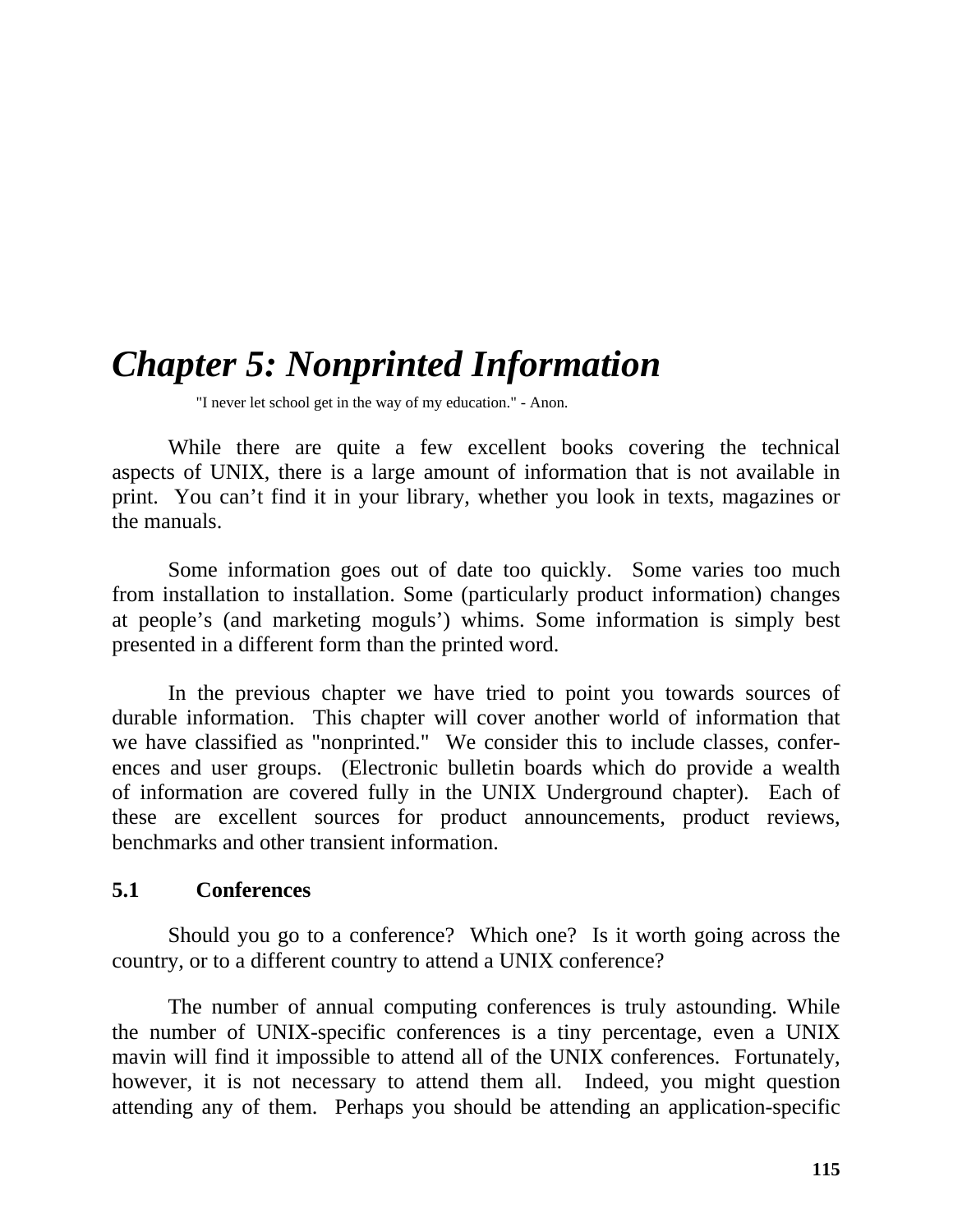conference (such as SigGraph for graphics) rather than a graphics session at a UNIX conference.

One thing to keep in mind when choosing a conference is to know what you expect to get out of it beforehand. Some things conferences are good at are: meeting UNIX movers and shakers, rubbing elbows with the gurus and wizards who have the right stuff. It is not unreasonable to go to a conference, specifically to talk to several people that are normally unaccessible, secreted away in corporate basements, only allowed out for annual shows, and just this occasion.

These conferences always have job bulletin boards, where you can post your job opportunity and expect many knocks on your door later that evening. The majority of people recruited this way will be newly-graduated UNIX hackers with little outside experience, although disgruntled gurus will usually give the board a summary review just in case. Indeed, one of the first places that many startups become known (and gain notoriety depending upon the wording) is through their initial posting for employees on these bulletin boards.

Many people are under the naive impression that this is the primary activity at a conference. Actually, we have come to believe that this is the least important priority at a conference. Especially if you are a beginner, you cannot learn UNIX this way. After all, if you go to a week-long conference, how much can you expect to learn in five days? Answer: About five days' worth. There aren't any mystical concepts that require passage from the mouth of the master to understand them. With the right book, you can learn the same material, and do it at your own rate. Better yet, you can do it at a terminal and try out what you are learning, rather than watch someone put up unreadable view graphs of printouts.

Even advanced courses, such as "Writing device drivers" or "Arcane awk programs" are of limited use. Typically presented as day-long tutorials, these courses present a mass of information that is difficult to comprehend in eight hours. It is extremely difficult for instructors (who often are not professional instructors) to explain advanced concepts to people who have a range of experiences and backgrounds. Before attending such courses, make a good attempt at finding written information covering the material. For sufficiently obscure material, contact the instructor and ask for a copy of the course notes. Sometimes the conference sponsors keep a copy of the previous year's notes.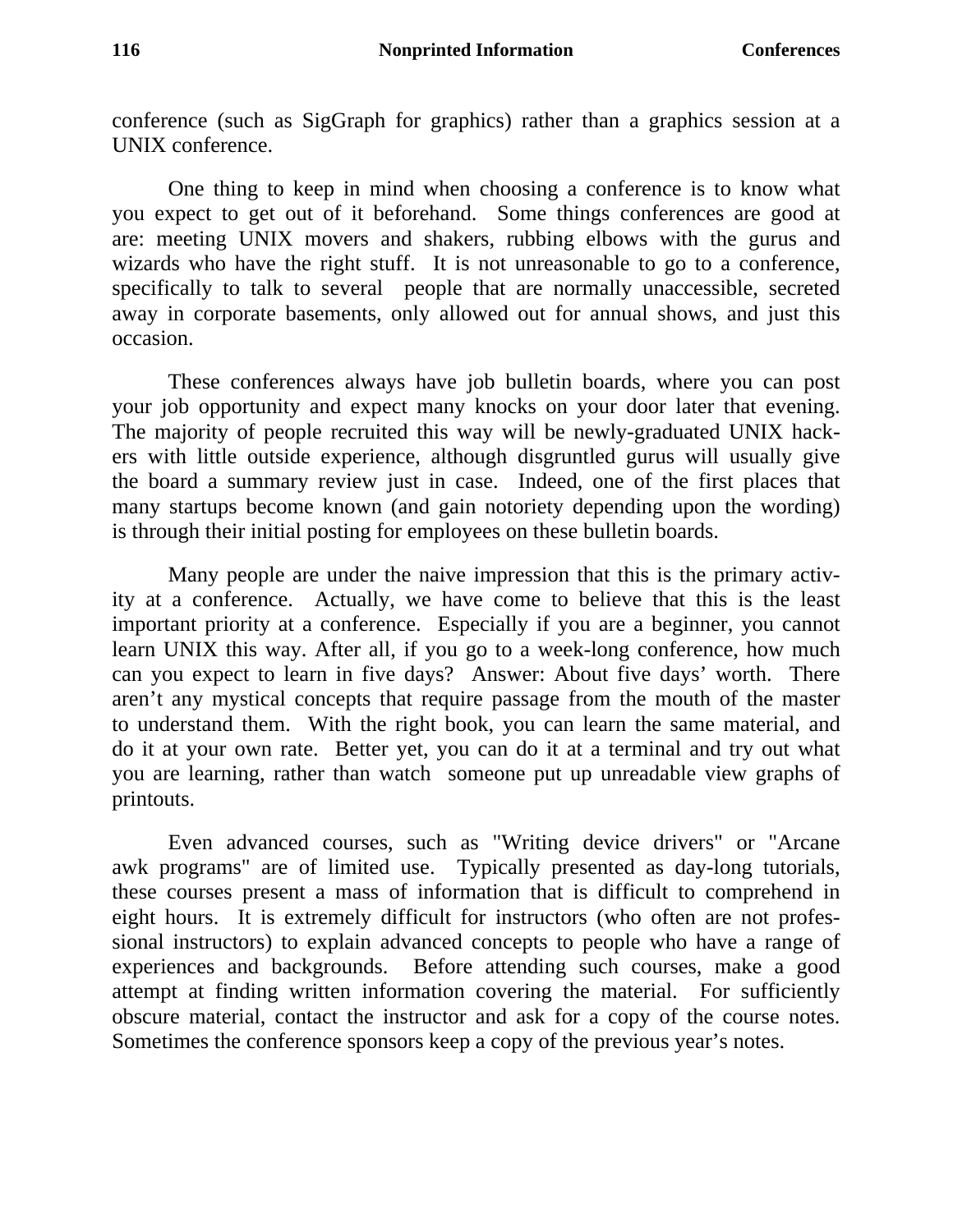Even though we don't think highly of these tutorials, they are popular. People like to believe they can reach nirvana by immersing themselves with the material from a guru for a day or two. While our experience says otherwise, we often find that these tutorials are booked solid months in advance. Do not expect to pay at the door and be admitted to a tutorial, as they are usually full. And they have guards at the door, to make sure you don't sneak in.

In 1986, AT&T performed a survey of customer interest in tutorials and classes. The survey results (published in a letter to customers) were as follows:

- 1. Networking
- 2. Applications Software
- 3. V5R3 Features
- 4. Connectivity
- 5. Office Systems
- 6. Programming Algorithms in C Language
- 7. Programming Productivity
- 8. Porting
- 9. Documentation
- 10. Security
- 11. UNIX Kernel Debugging (Crash Dump Analysis)

Like most computer shows, unless you have just completed a comprehensive survey of a field in which you are an expert, vendor exhibitions are confusing, or to put it more bluntly, misleading. For example, if you are shopping for a database, you can't very well load in your data, sample applications, and try a couple of queries, to see if the thing works under a real load. Even getting a feel for the user interface is difficult under the situation of a salesperson at one side and a restless crowd surging against your other side.

At every conference, there seems to be a person who runs around from one exhibit to the next, typing in a couple small benchmarks and running them on all the systems. However, these benchmarks (as well as the people) should be taken with a grain of salt. Some vendors have machines fully loaded with memory. Some have very fast disks, which you won't be able to afford. Others bring beta-test versions of software that have loads of diagnostic information compiled into them so that they present artificially slow benchmark times.

Some of the conferences have technical sessions where research projects, experiences and issues are discussed. We find the level of such presentations quite high; however, it is often sufficient simply to read the conference pro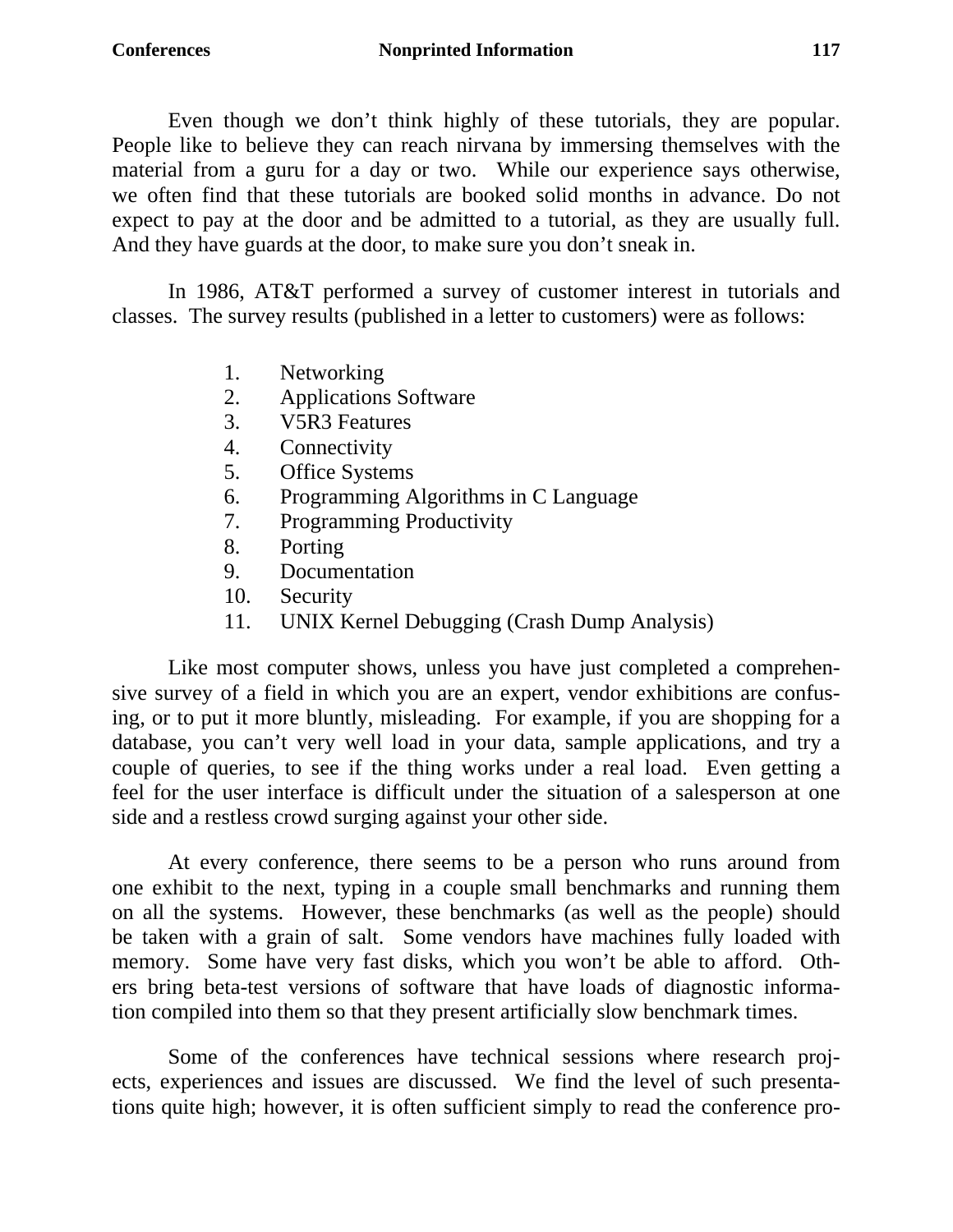ceedings to learn the same material. (Although you will miss all the questions from the audience, and more importantly, the speakers' jokes.) Indeed, it is useful to scan the proceedings before attending the talks, so you can 1) better choose which talk to go to and 2) have a better understanding of what the talk is about. Feel free to order the conference proceedings, even if you choose not to go to the conference. The conference proceedings are often where seminal papers on UNIX first appear.

There are several large UNIX conferences, each typically meeting once or twice per year. Each conference tends to have a different slant on the same subject matter. Here are descriptions of some of the conferences:

## *UniForum*

Sponsored by /usr/group, UniForum is held once a year. They are often held in conjunction with the USENIX conferences (see below).

UniForum is aimed at the business and end-user segment of the computing industry. UniForum includes a vendor exhibit, workshops, tutorials and conference sessions. The workshops and tutorials tend to be oriented towards the commercial end user. The conference sessions are usually run by industry people and are invariably based on market issues.

UniForum occasionally holds joint conferences with USENIX. These are certainly more convenient to attend, although they tend to draw uncomfortably large numbers of people.

# *USENIX Conference*

USENIX conferences occur twice a year, in different parts of the country. That way, at least one is in a close proximity to most users. One conference is usually run in conjunction with UniForum.

In contrast to UniForum, the USENIX conferences are aimed at the technical UNIX developer and researcher. Seminal results in the UNIX field are often reported here first. The technical sessions are based on refereed papers. The tutorials are more sophisticated, often requiring fluency in some section of the UNIX source code. (Some of these require that you be able to show a license or proof of purchase.) Attendance from universities is much higher at USENIX. You are more likely to find Ken and Dennis here then any of the other conferences. Expect more beards and shorts to be worn. No smoking, please.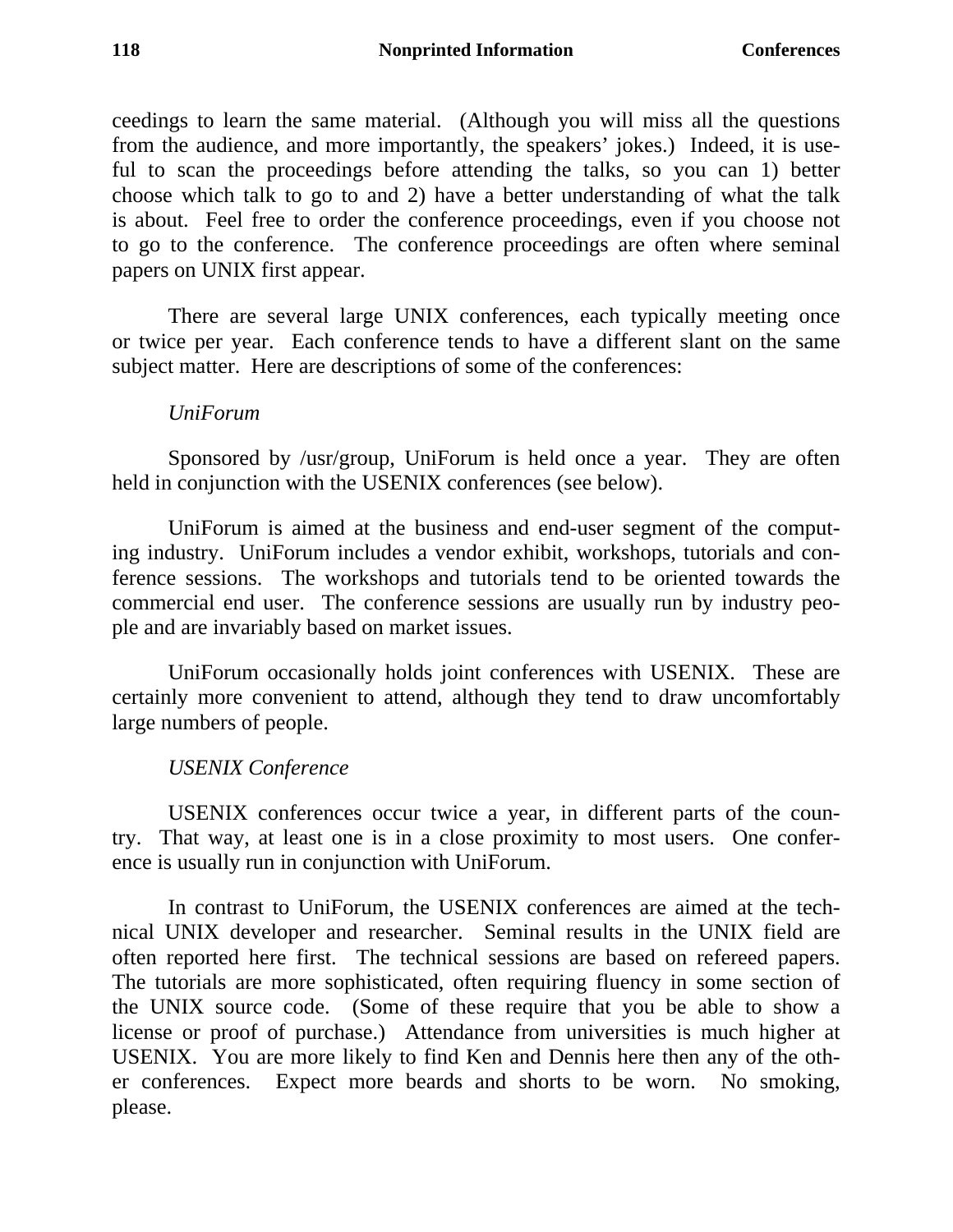One complaint many people have with the USENIX conferences is their choice of locales. They are typically southern spots in summer, and northern spots in the winter. No matter where, it is always in the off-peak season. This is designed to make it affordable to students. In 1987, students attended for \$40, while USENIX members paid \$120. A tutorial cost students \$115 while USENIX members paid \$195.

# *EUUG*

The European UNIX Users' Group sponsors a conference twice a year. This conference is the European answer to all of the American conferences, and is a compromise among all of them. The conference includes tutorials and a vendor exhibition. Like USENIX, EUUG accepts refereed papers for presentation.

The 1987 conference was held on a luxury ocean liner, which while undoubtedly fun (it traveled from Stockholm, Sweden to Helsinki, Finland) probably was prohibitively expensive for most of the students that would otherwise attend such a conference (often by doubling up or staying with nearby friends).

While covering the same ground as its American cousins, EUUG tries to make up for the historical American bias in UNIX. Typical issues that are always in the forefront at these conferences are 1) how to adapt UNIX to international character sets, 2) date/time formats, 3) how to deal with each country's national telephone system and 4) forcing UNIX into the ISO mold.

The official language of the conference is English.

# *UNIXEXPO*

Held every fall in New York City, UNIXEXPO, the UNIX Operating System Exposition & Conference, is a three-day conference offering commercial exhibits, talks, tutorials and computer labs, and job fair. The tutorials and computer labs are all run by AT&T.

UNIXEXPO is strictly a commercial show. While the speakers run the gamut from all the UNIX companies, there are virtually none from academia. This conference studies how UNIX gets the job done in the real world. The material ranges from the financial world to the scientific. Just because there are no academics here doesn't mean there are no highly technical talks.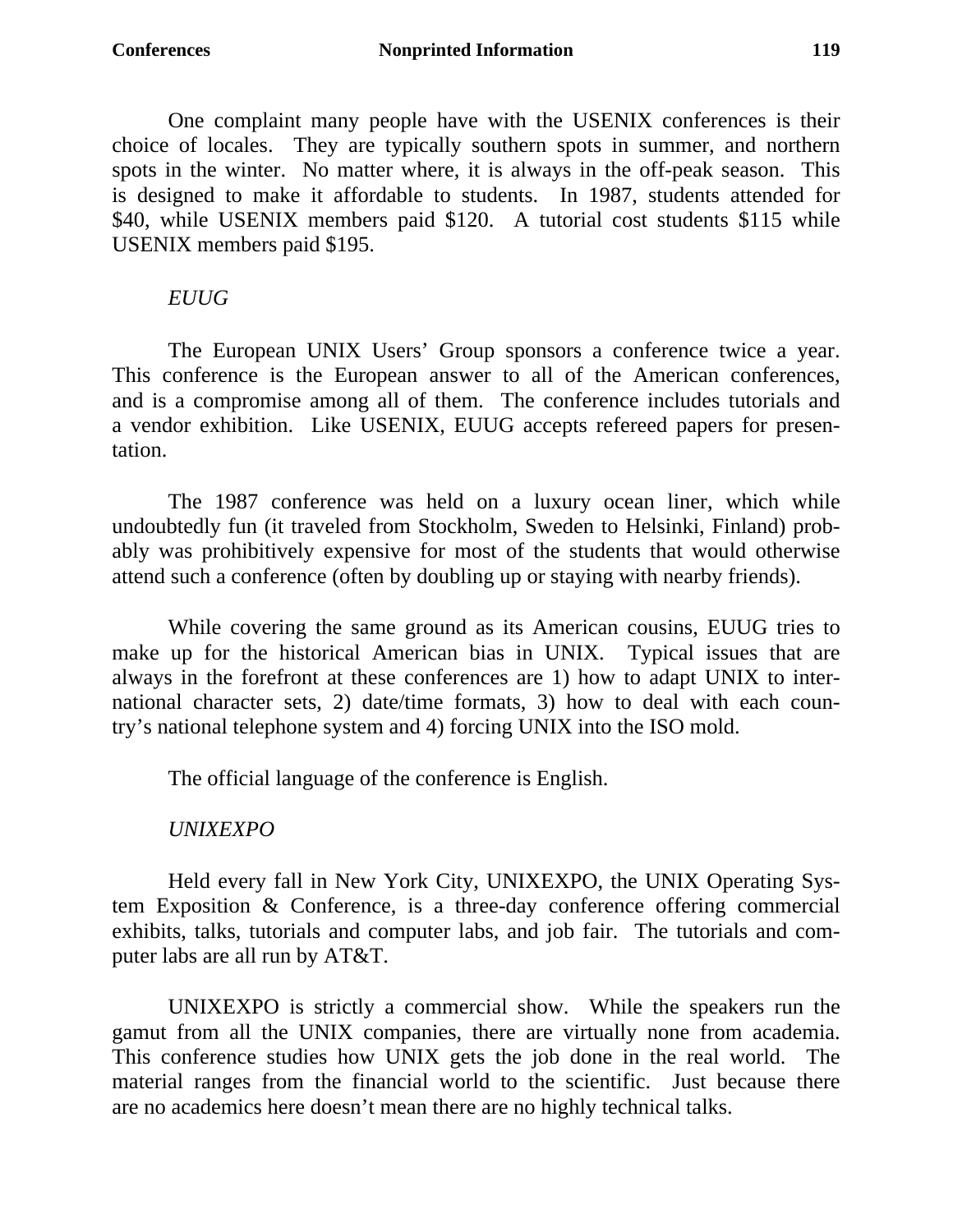In 1987, the rates were as follows: \$100 for three days of conference and exhibits. There is a small fee for attending only the exhibition, but most vendors will be delighted to supply you with free passes at your request. Full-day tutorials are \$300 each. Full-day computer labs are \$325 each.

# *UNICORN*

UNICORN holds open conferences twice yearly in the Washington, DC area. As might be expected, they deal primarily with issues of concern to the government or people who deal with the government. Typical issues are 1) national security, 2) customs, 3) GSA purchases, 4) FIPS and POSIX standards, and so on. Meetings are free. Certain topics may require a security clearance.

# **5.1.1 Conference Freebies and Other Trash**

One of the most important reasons to go to a conference is to get the wonderful giveaways that so many of the exhibitors distribute, trying to capture your attention. Naturally, we have a modest collection. Here are some of them.

*Buttons*

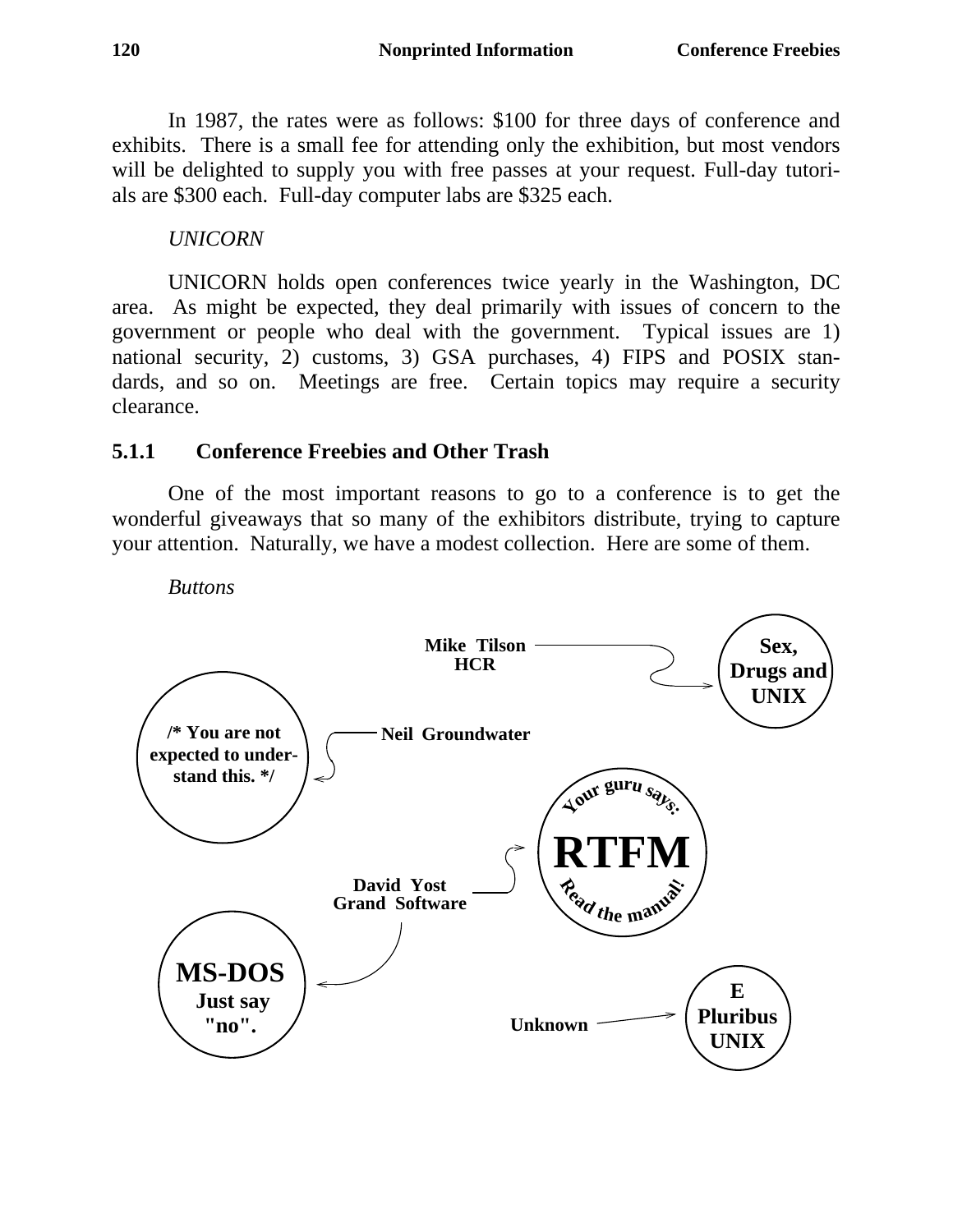

*Posters*

Posters are almost as good as buttons, although a little more unwieldy to wear. Some of the best ones we have seen are:

- C-shell Picture of a sea shell with various csh commands grouped by function in the partitions of the sea shell. Available from UNIX/World.
- vi Commands of the **vi** editor grouped by functions inside of big hollow v and i. Available from UNIX/World.
- $4.2 > V$  Picture of the "Mt. Xinu/4.2bsd" rocket blowing up the AT&T death star logo. Lots of phones and telephone poles falling out of the death star. Available from Mt. Xinu.
- C syntax Graphical drawings of BNF for the C language. Available from AGS Computers.
- UNIX Magic Typical dark ages alchemist as guru wearing tall wizardly hat labeled "su." Surrounded by black cat and lots of mysterious potions like "oregano," "tar" and "grep." Available from UNITECH Software.

*Other Miscellanea*

- 10th Anniversary USENIX t-shirt Picture of UNIX internals, consisting of lots of leaky pipes, demons running around having fun. Available from USENIX.
- "Reach out and grep someone." Found on opposite side of AT&T tshirt.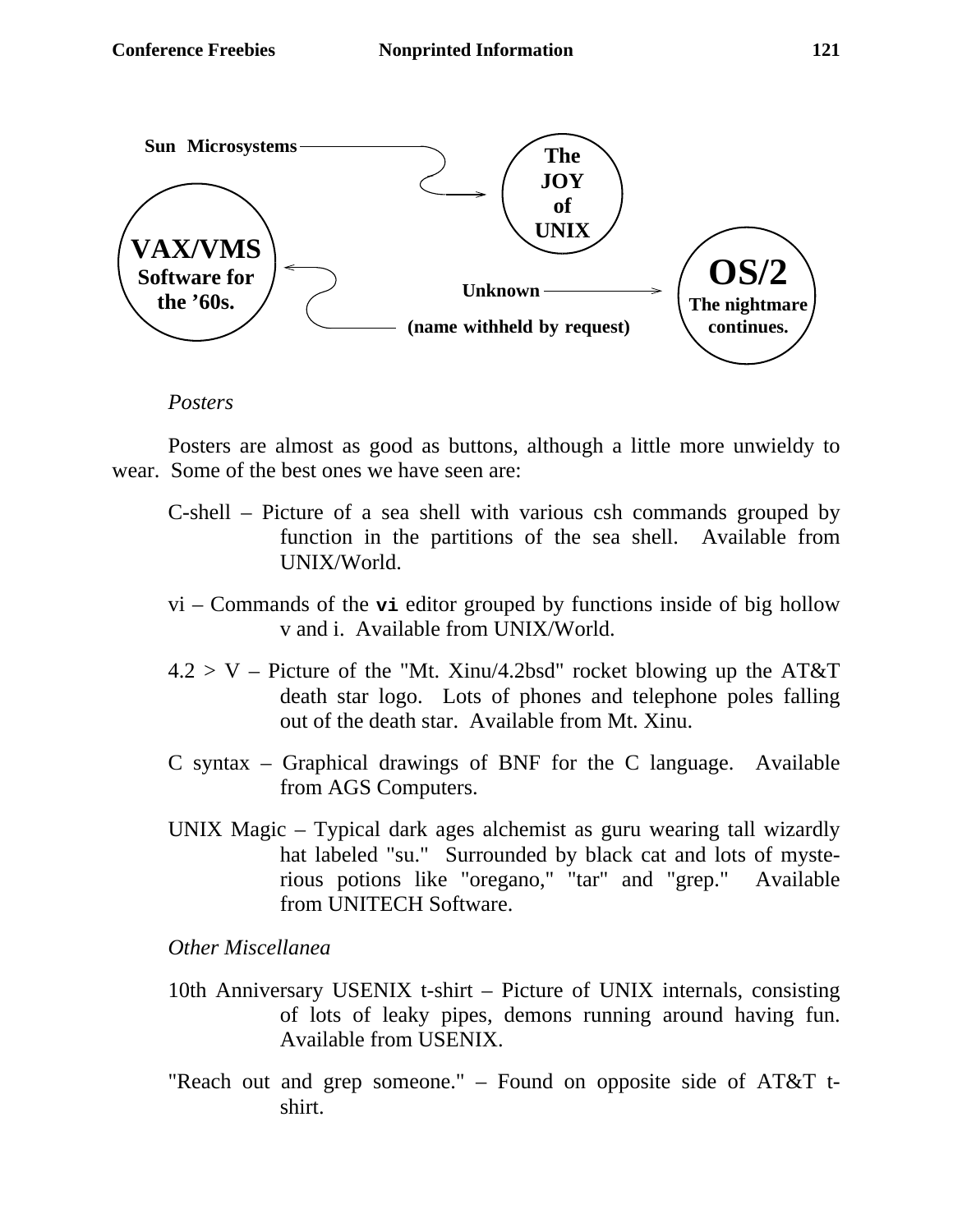- "UNIX is a trademark of Bell Laboratories" Found at the very bottom of a Mt. Xinu t-shirt.
- "/nev/dull" Found on t-shirts available from Jim Joyce's UNIX Bookstore.
- Ratfor t-shirt Picture of large rodent at keyboard wearing "4" t-shirt. Available from STUG.
- "awk: bailing out near line 1" Caption on t-shirt. Plane going down in background. Bird (an auk perhaps?) wearing parachute in foreground. Available from The Independent UNIX Bookstore.

Chateau NUXI - A rare vintage. Available from The Instruction Set.

Mt. Xinu Command of the Month Calendar – full of important dates like August 6th, 1983 (4.2BSD released), and amusing definitions of error codes such as **ENOTOBACCO**: Read on empty pipe, and **EWATERGATE**: Extended tape gap.



# **5.2 Workshops**

UNIX *workshops* are meetings of small groups of people, who get together to share experiences and work out solutions in one particular technical area. Some of the past workshops have dealt with UNIX standards, C standards, graphics and C++.

Workshops differ from conferences in several ways. Workshops are typically attended only by implementors, concerned parties and others with direct experience. Typical attendance at a workshop ranges from fifty to several hundred people. There are no exhibitors. The emphasis on the talks is technical. And they remain extremely informal, partly because they often present "work in progress."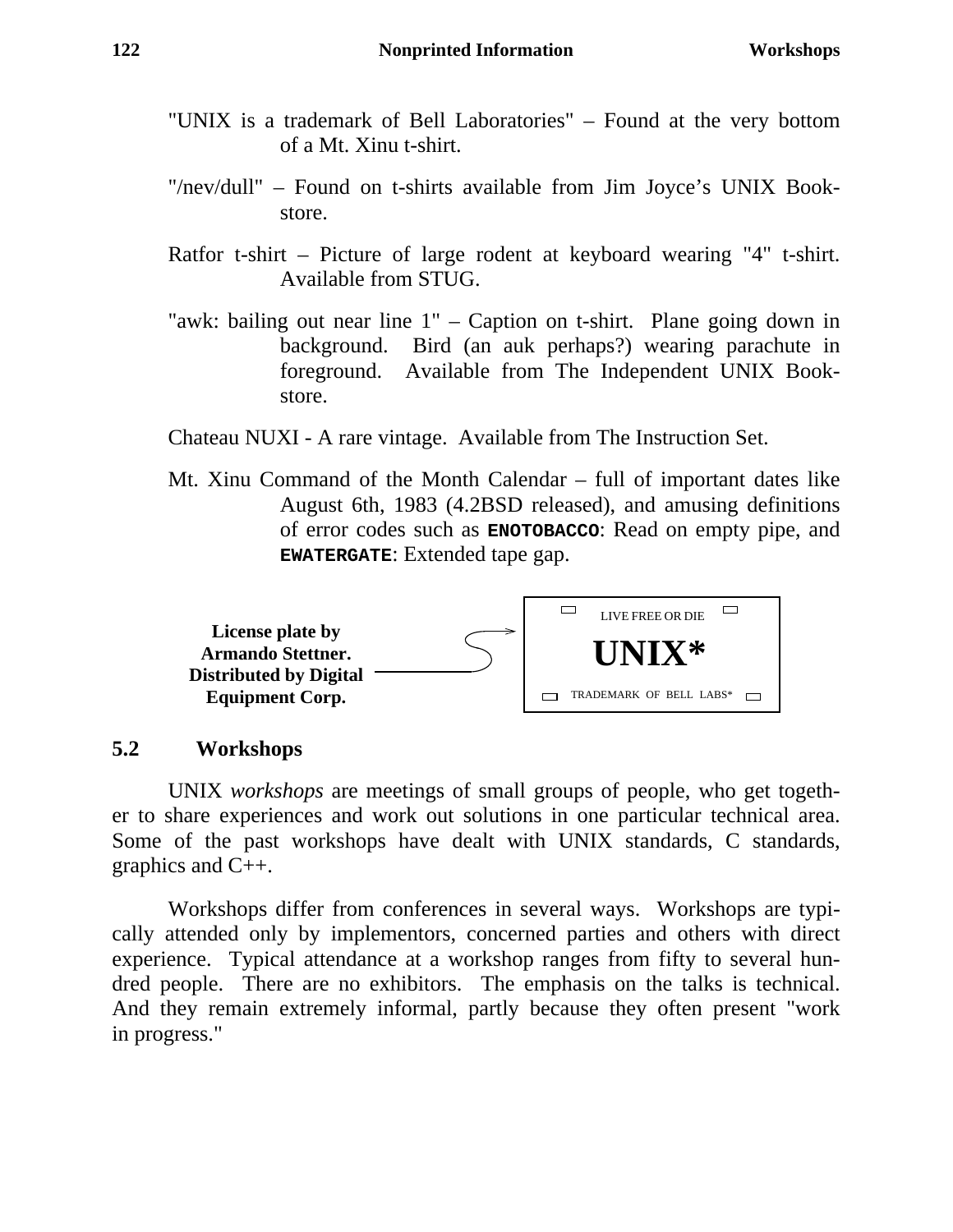The organizer of most workshops is the USENIX Association. Workshops are announced in its newsletter, *;login:*. If you are interested in a workshop on a new subject, contact USENIX.

You may find workshops on topics such as UNIX internals, and C programming offered by UNIX vendors and other commercial companies. These are really classes. They may have the informality of workshops, but there are students and instructors, and the students learn while the instructors teach.

# **5.3 Courses**

"The only way to learn a new programming language is by writing programs in it." – Brian Kernighan

Large companies can often support their own instructors, or have staff members who can give occasional classes. For introductory classes, this is a good way to go. If your organization isn't that big, and there are still a fair number of people who would like to attend a similar class, your company can hire, on a one-time basis, an instructor to come to your shop and give classes.

This is preferable to your leaving work and attending a class outside, since the instructor will shape the class more to your needs or those appropriate to your company. Of course, there are plenty of classes and seminars which are open to anyone who pays the appropriate fee. In 1987, typical three and four day courses cost \$1,000 per student.

Most vendors offer classes to users of their software and hardware. However, certain UNIX topics are so standard (e.g., C-shell programming) that many of these classes can be considered even if you don't have that vendor's equipment. Particular topics may require that the student be able to show a UNIX source license.

All companies listed offer classes around the country for your convenience as well as on-site classes. Several of the companies offer their courses on videotape and videodisc. Videos are the ultimate in convenience, with the one drawback that you cannot ask the instructor questions. On the other hand, videodisc courses are often interactive, and can quiz you periodically, or allow you to skip around following up just the areas that are of interest to you.

Here are some of the largest course vendors:

*AT&T:* As might be expected, AT&T has been teaching UNIX classes for longer than anyone else and offers the widest variety of classes (over 40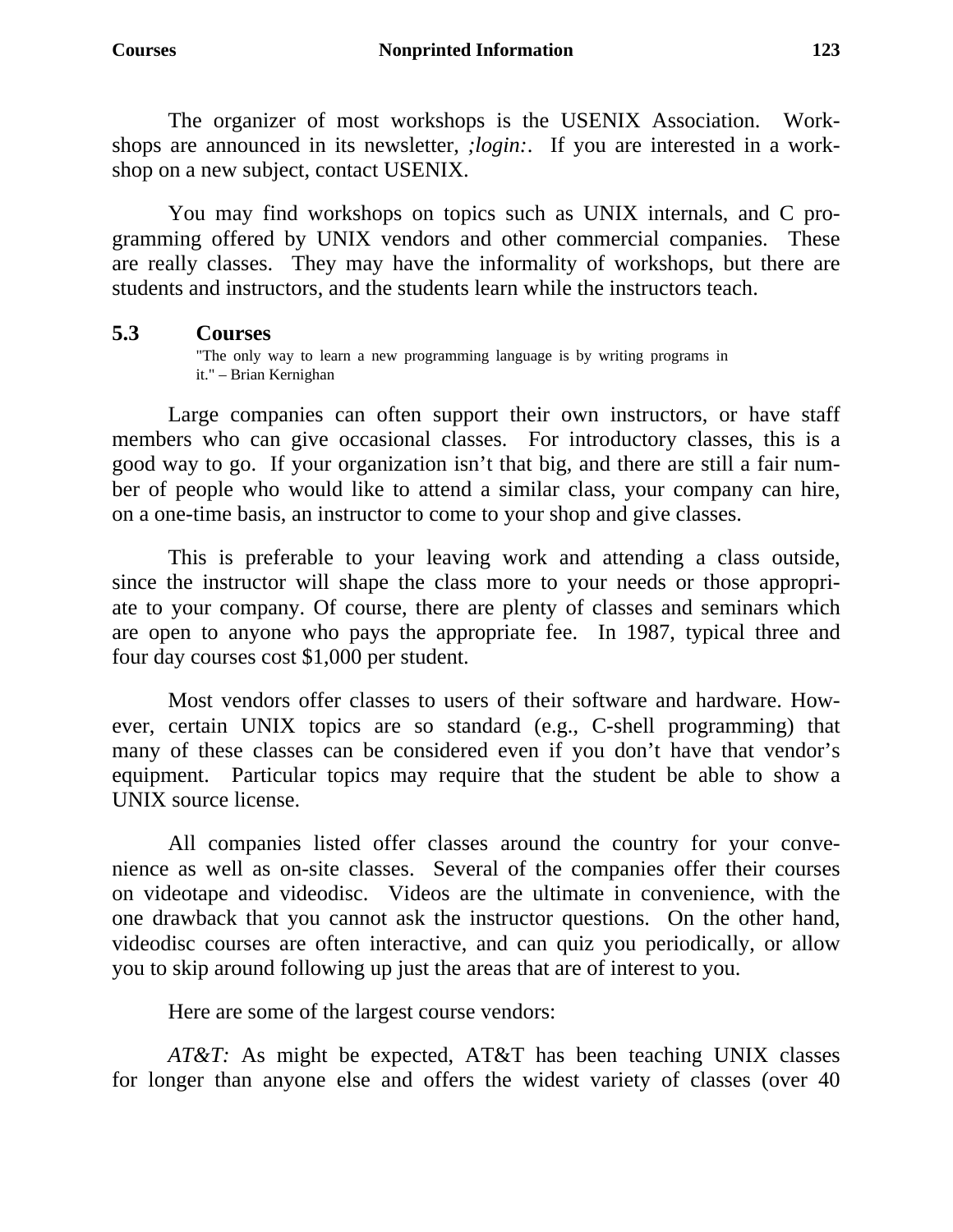this year) and options. AT&T actually offers CEUs (Continuing Education Units). Many courses are available on videotape.

*Computer Technology Group:* CTG offers a large variety of UNIX and C topics, in Canada and England as well as the U.S. Courses available on videodisc.

*Digital Equipment Corporation:* DEC offers classes in ULTRIX internals as well as C programming.

*Institute for Advanced Professional Studies*: IAPS offers classes in many UNIX topics, but specializes in advanced areas.

*Lurnix:* Lurnix offers classes in a variety of UNIX topics as well as C programming. Lurnix offers a self-study program based on the book *UNIX for People*. (See Printed Info chapter.)

*Uni-Ops:* Uni-Ops offers a variety of courses such as UNIX System Security, 386 UNIX for Programmers and even Advanced **vi**.

*USPDI:* A nonprofit organization, the U.S. Professional Development Institute offers UNIX and C classes for CEU credit. These classes are sponsored by the DPMA Education Foundation.

*Integrated Computer Systems:* ICS offers courses on C and UNIX in the U.S. and Canada. ICS also offers video courses on the same material.

# **5.4 User Groups**

"I refuse to join any club that would have me as a member." – Groucho Marx

There are several national and international UNIX user groups. If you depend upon UNIX for your livelihood, it is worthwhile for you to become a member of one of them. Your company may also want to become a corporate member or sponsor.

The user groups are most well known for their annual and semi-annual conferences, however they all provide many more services. These include supporting standards work, supporting local user groups, disseminating information and funding projects that benefit the members. Most of the user groups are nonprofit organizations.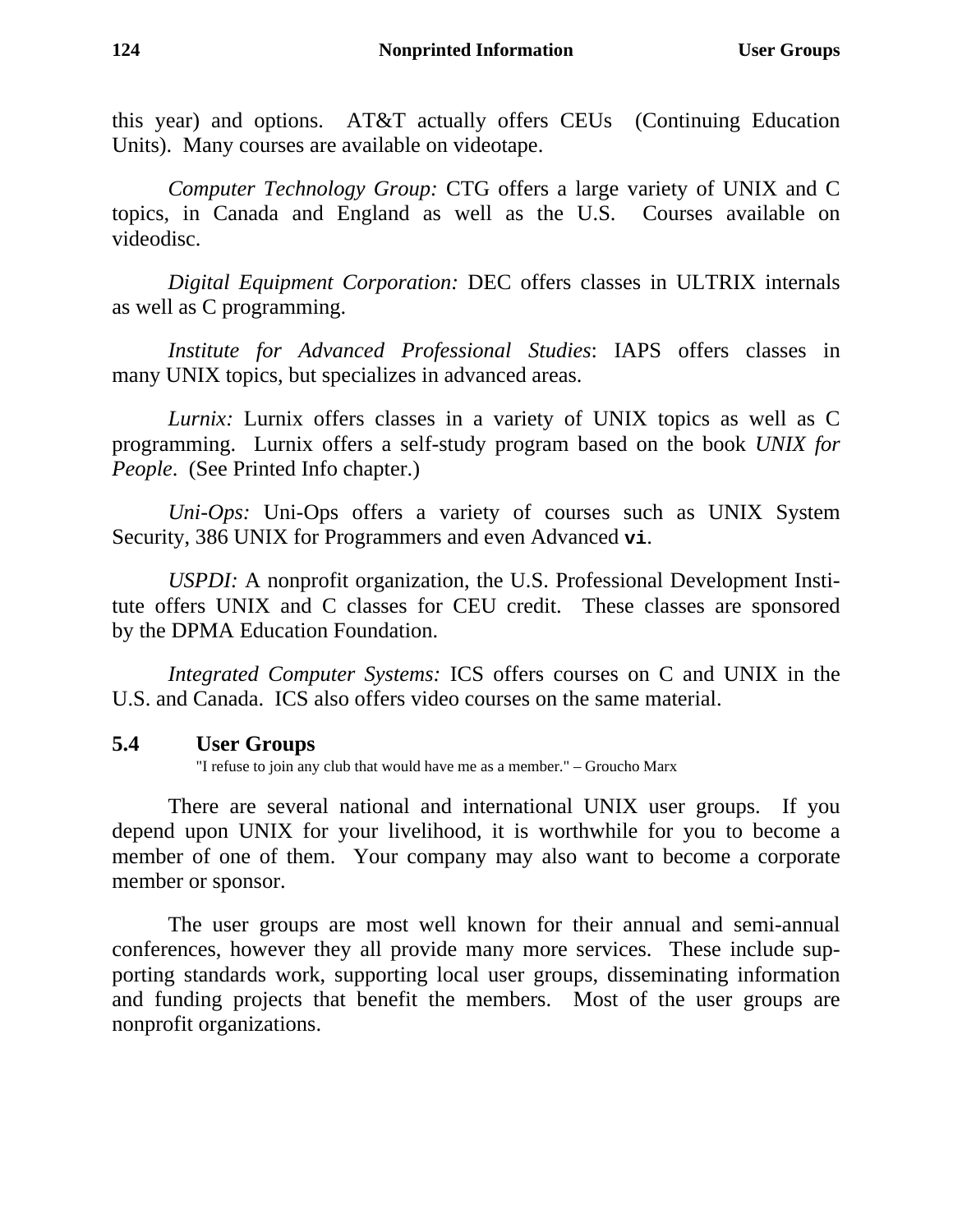### *International User Groups*

The international UNIX user groups are /usr/group, USENIX and EUUG.

/usr/group is an international organization for commercially-oriented users and other end users. It publishes the *UNIX Products Directory* yearly, *CommU-NIXations* bimonthly, */usr/digest* biweekly, and sponsors annual UniForum conferences. /usr/group is an excellent source of information interpreting the UNIX problems of concern to the commercial UNIX user and marketer. /usr/group continues to do a substantial amount of work in setting UNIX standards, including sponsoring many working groups, and publishing many documents interpreting these standards. /usr/group also sponsors national and local user groups.

USENIX is an international organization for technical and academic UNIX users. USENIX publishes *;login:* bimonthly and *Computing Systems*, a refereed journal on UNIX-related papers, quarterly. USENIX also sponsors several conferences and workshops each year where many seminal papers on UNIX appear first. In general, USENIX is the first choice as a user group for UNIX developers and researchers. The organization sponsors experimental projects (e.g., UUNET, Stargate), and provides software exchange of memberdonated sources. The Usenet newsgroup, **comp.org.usenix**, carries discussion of USENIX-related matters.

Historical notes about /usr/group and USENIX are presented in the History chapter. Their publications and conferences are further described elsewhere in this chapter and in the Printed Information chapter.

EUUG, the European UNIX User Group, is an international user group. However, unlike /usr/group and USENIX, EUUG makes no attempts at hiding its bias. EUUG conferences, publications and other activities are aimed at providing UNIX support to European users. (Ironically, however, the official language of EUUG's conferences is English.) EUUG conferences are held twice a year. EUUG produces a monthly newsletter called *EUUGN*. Many of the national European user groups provide automatic membership in EUUG.

### *National User Groups*

There are many national UNIX user groups – indeed, more than one in some countries. While USENIX and /usr/group are international user groups, their directly sponsored activities (such as conferences) have traditionally been primarily in North America. National user groups such as the Australian UNIX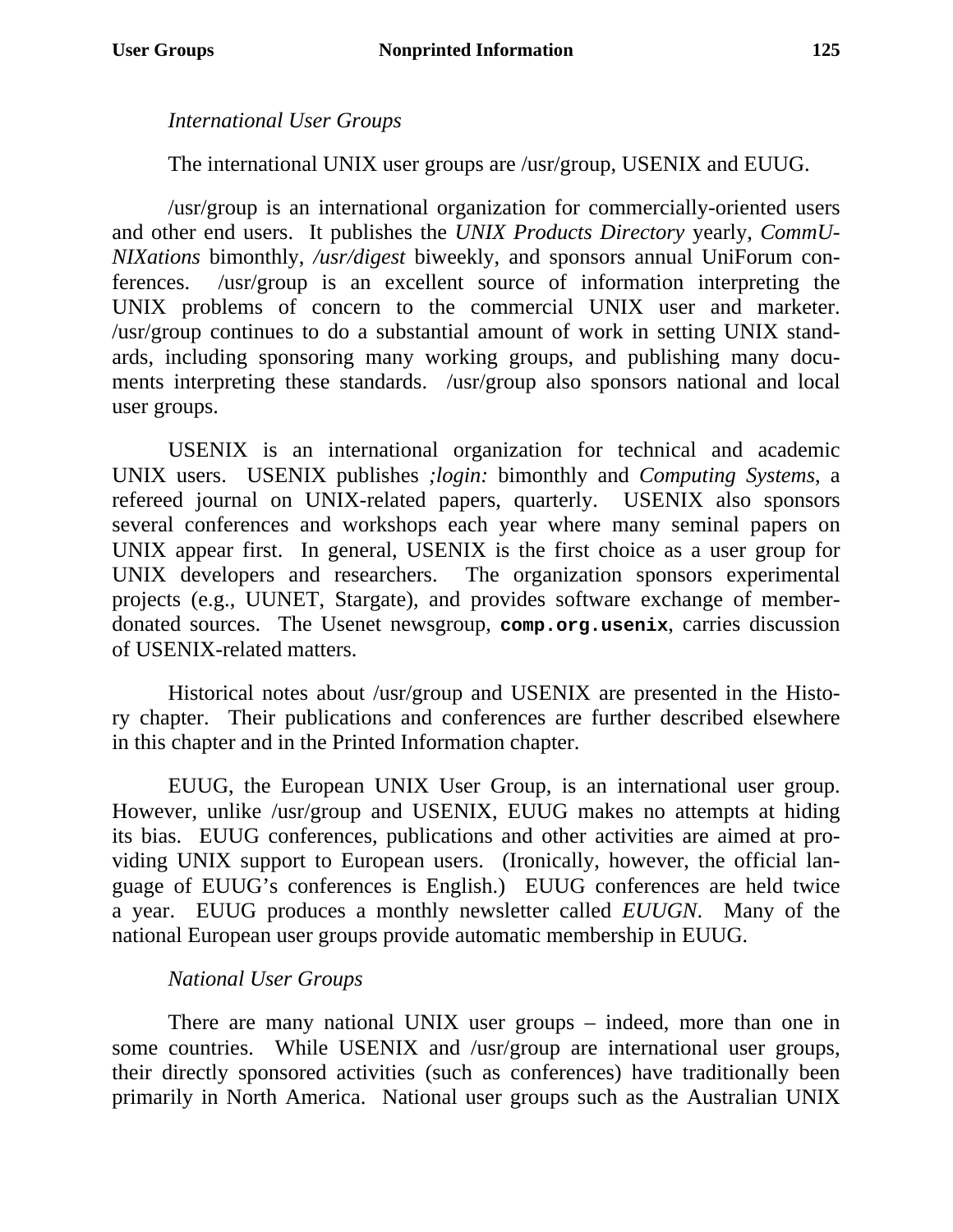Users Group, and the Association Francaise des Utilisateurs d'UNIX exist to promote UNIX in their respective countries. These and other national user groups have regular meetings, newsletters and other services that complement the work of the international user groups. Other well-known national UNIX user groups include the Japanese UNIX Society, Korean UNIX User Group, National UNIX User Group/Netherlands, New Zealand UNIX Systems User Group, and /usr/group/UK Ltd. Addresses of these and other national user groups are listed in the Addresses Appendix.



NZUSUGI, the New Zealand UNIX Systems User Group, holds a yearly conference, which some claim is one of the few UNIX conferences still worth attending. It is quite informal as the attendance still numbers in the hundreds, not including sheep. (There are always a lot of sheep jokes at the conference.)

### *Local User Groups*

Most of the national and international user groups have local affiliates. For example, there are user groups in most of the larger cities throughout the world. There are also national user groups for many of the smaller countries. The easiest way to find out about your local user group is to contact the larger user groups previously listed. They can tell you if they know of or sponsor a user group in your area.

These local UNIX user groups are a fun way of getting together with local UNIX talent and swapping UNIX and C tips, tricks and help. Most of the groups have regular meetings and newsletters. Public-domain software swapping is usually encouraged at meetings, and you can hear talks on new products or projects having to do with UNIX.

Some of the user groups have classes, and while these tend to be informal, they are much cheaper, and probably nearly as good as the commercial classes (see elsewhere in this chapter).

Besides these user groups, there are many "personal/amateur computer hobbyist groups" that can supply you with UNIX contacts also. While these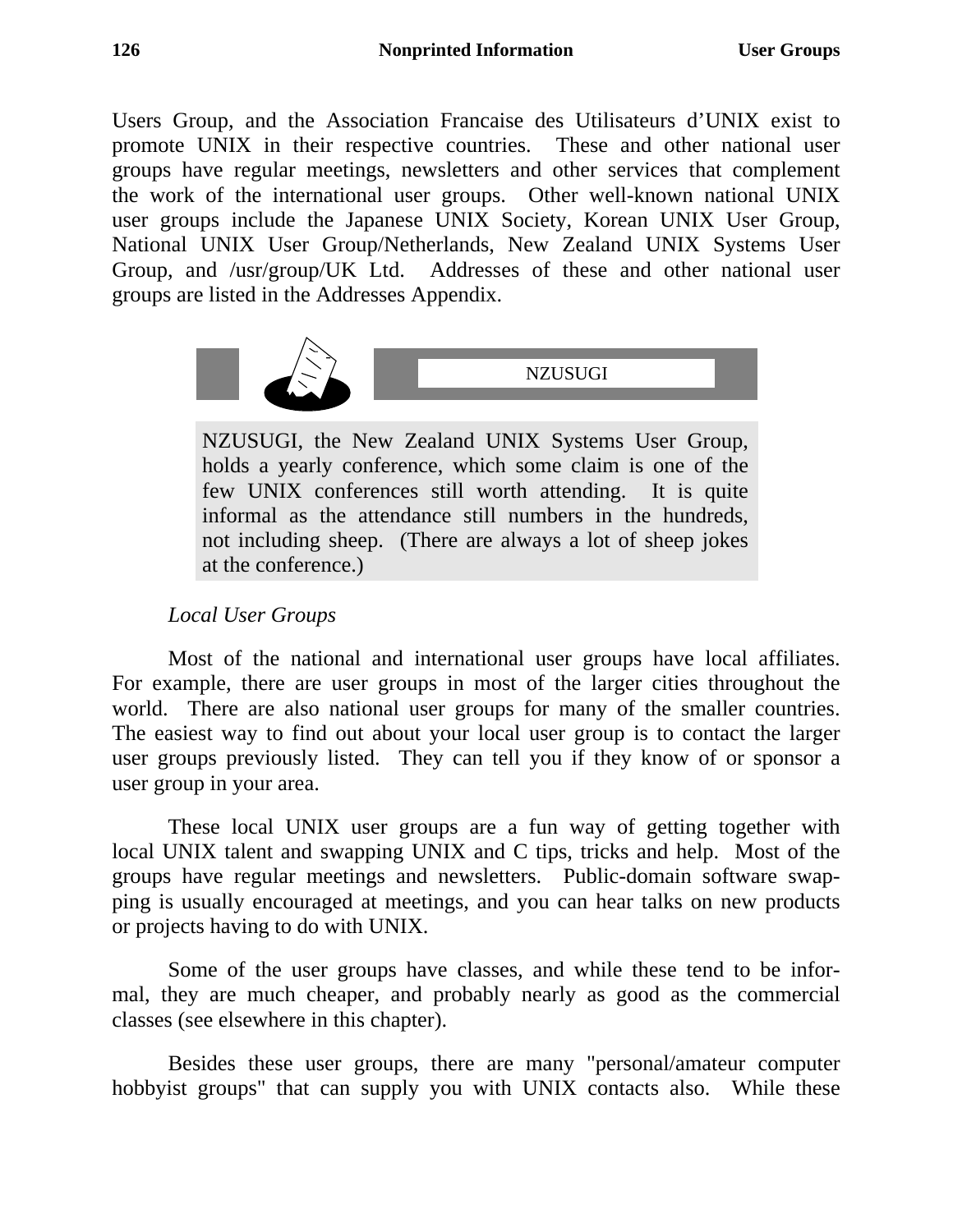user groups do not cater exclusively to UNIX or any particular software or hardware, they tend to attract enough people that they can support subgroups of interests. These usually include UNIX interests, and always include C interests. (Remember that C is a very popular language on PCs and other microprocessor systems.)

If you are interested in forming your own UNIX user group, contact one of the larger user groups previously listed. They are interested in local user groups that fit their own interests, and will help you kick it off. Typically, they will do your first mailing and supply you with lists of their members in your local area. They will mention you in their publications. And they might make available seed money for your new group.

### *Vendor User Groups*

There are many user groups that specialize in particular vendors or products. Some of the most active ones are ADUS (Apollo DOMAIN Users' Society), DECUS UNIX SIG (DEC User Group UNIX Special Interest Group), and SUG (Sun User Group). All of these have newsletters and conferences devoted to topics concerning their respective systems. They also have distribution tapes that contain user-contributed software designed to run on their systems.

Many of the vendor-specific user groups are financially supported by the vendor itself. Thus, such conferences will not have exhibits for competitors. In other words, comparison shopping at conference exhibits will generally be restricted to products that do not compete with the vendor's. Of course, if you are looking for products that do not compete with the vendor's but run on or with their products, you may find such conferences a great marketplace.

Unlike most other user groups, the vendor user groups are generally forprofit organizations.

### *Some Other Groups*

It is possible to spend every day of your life going to different UNIX user group conferences and workshops, while never attending a non-UNIX function (no less getting any work done). In reality, there are many other conferences and special-interest groups in professional organizations like the ACM and the IEEE which do not necessarily cater to UNIX. This does not mean that they ignore it. Indeed, they may provide a more balanced view of the world.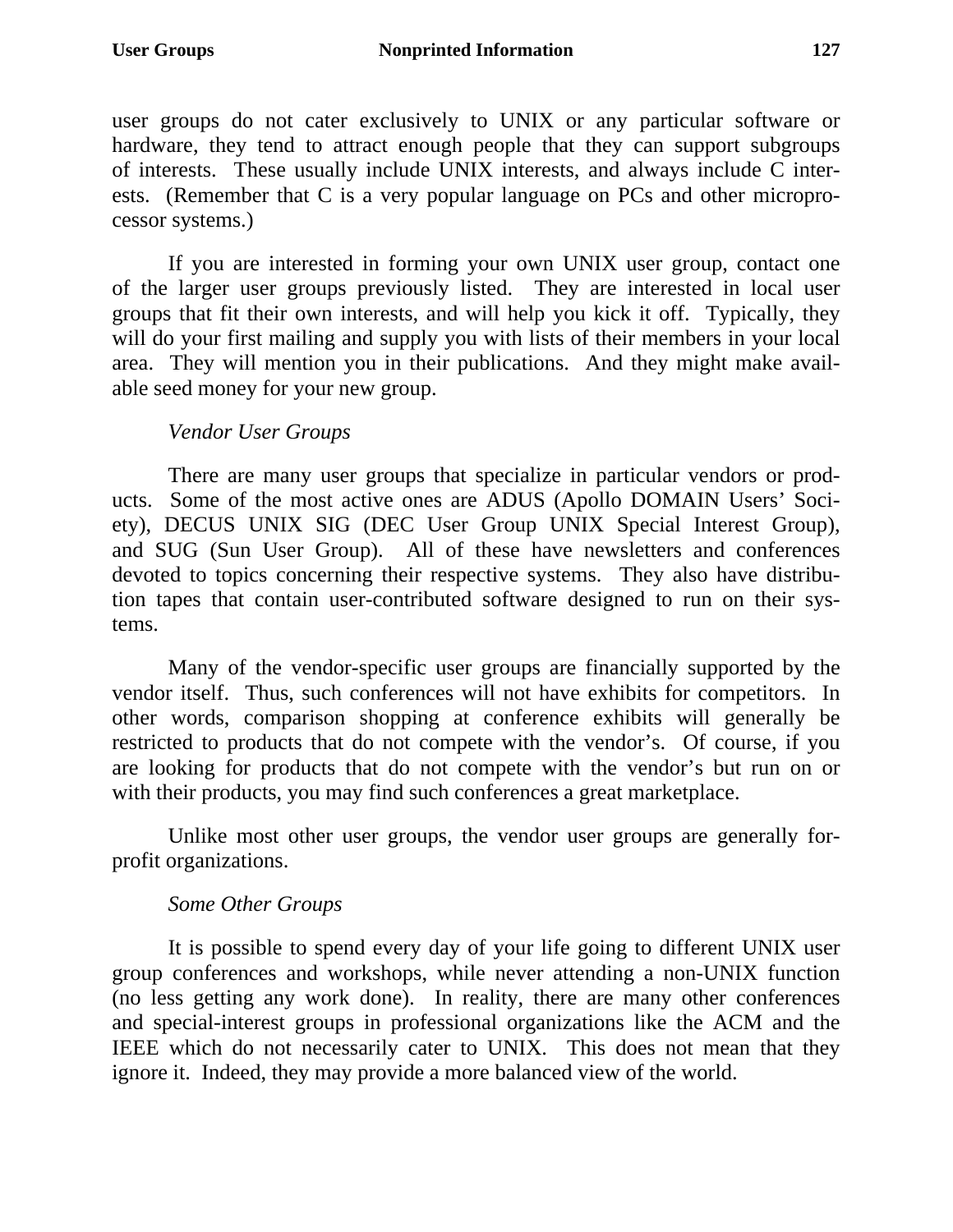If you have read even a small amount of this book, you will have seen that many of our sources are not from within the UNIX world. It is in your best interest not to blind yourself to things simply because they are not UNIX. While UNIX is a wonderful system, it has freely borrowed many ideas from other operating systems and environments. It is to your advantage to be as knowledgeable about other systems as you are about UNIX. Only then will you really understand the UNIX world.

While it is not appropriate here to mention unrelated but worthwhile user groups, two user groups exist that are indirectly related to UNIX. Namely, the Software Tools User Group and the C Users' Group.

The history and importance of the Software Tools User Group (STUG) was discussed at length in the History chapter. STUG remains active although much of its work has been superceded by UNIX implementations.

STUG continues to distribute distribution tapes of the Virtual Operating System software for a large number of different computer systems, along with user-contributed software. STUG meetings are held alongside the regular USENIX meetings, every six months.

As its name implies, the C Users' Group (CUG) specializes in the C language. It produces the *C Users Journal* eight times a year, an excellent magazine for C programmers. However, CUG became known first for their distributions of member-contributed software. CUG's software is written for a variety of operating systems (including UNIX) and most of it is in C. (A little is in assembler, naturally, and some of the C programs are compilers and interpreters for other languages.)

CUG claims to have "the world's largest holding of public-domain C software," and they are quite professional in their distribution techniques. They can write media in many different formats (including **tar** and **cpio**) and will ship overnight if you request. In 1988, they charged \$8 per volume, and their catalog included 135 volumes (5 1/4" floppies).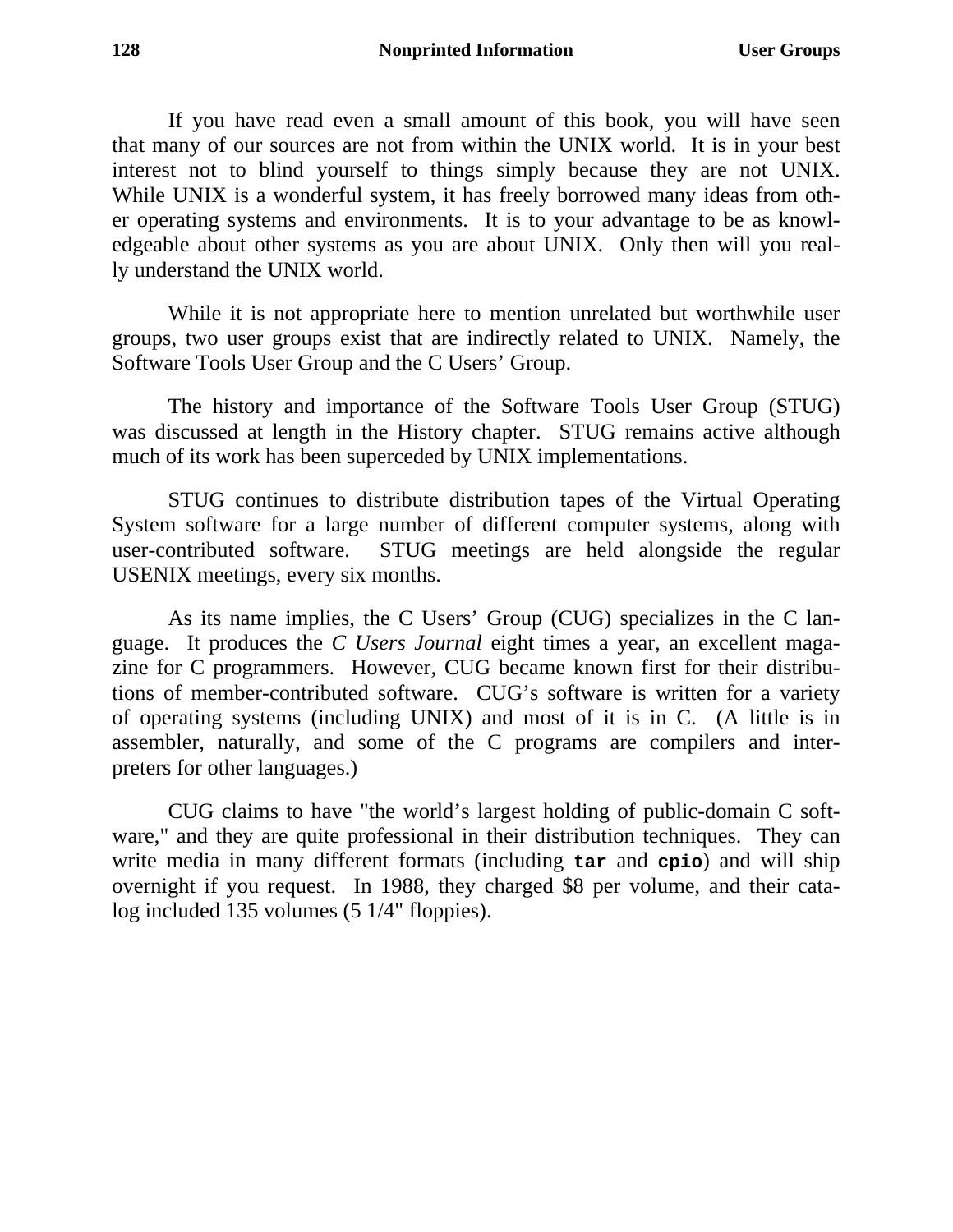Section 3



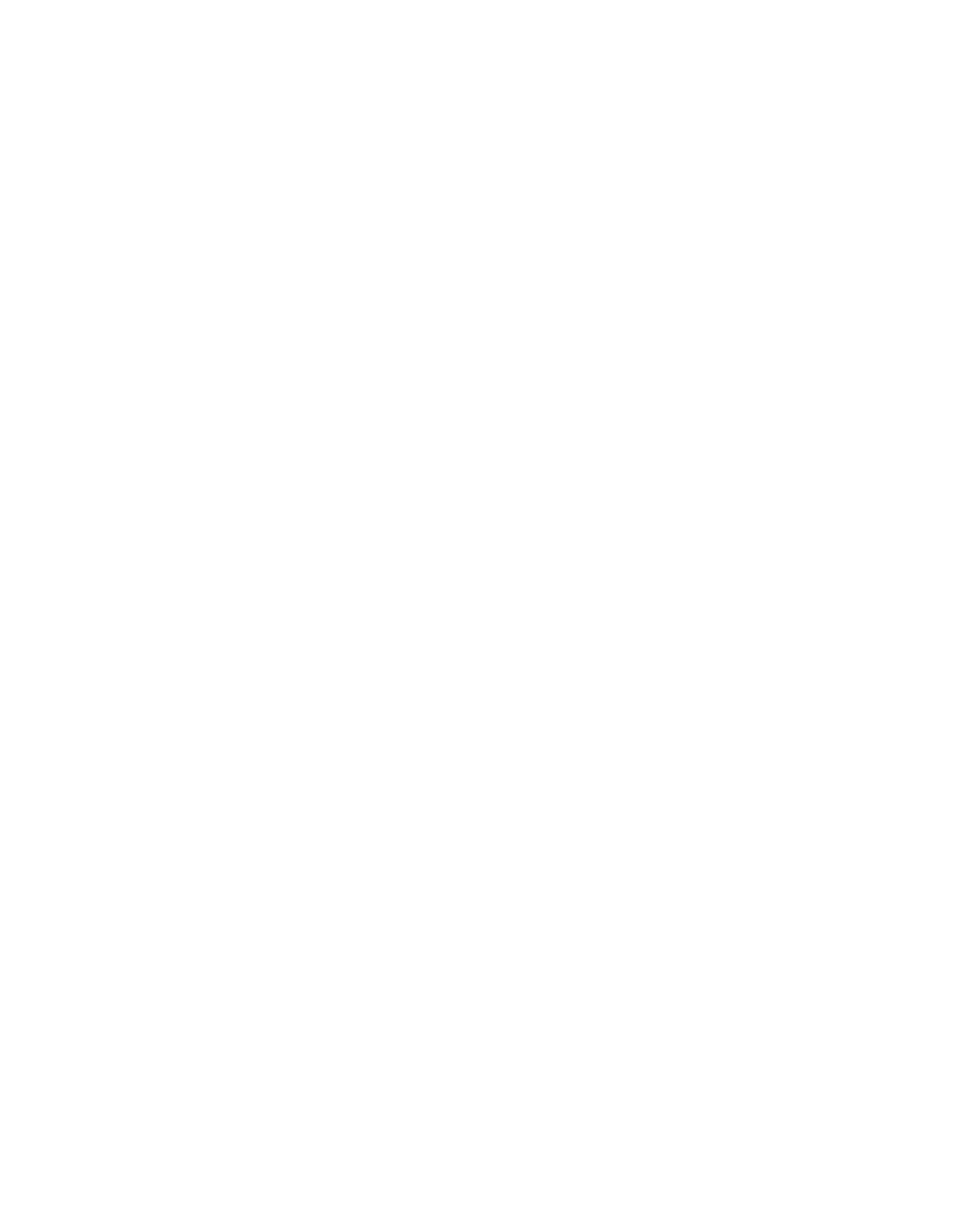# *Chapter 6: The User's Environment*

"A program designed for inputs from people is usually stressed beyond the breaking point by computer-generated inputs." – Dennis Ritchie

This chapter describes the UNIX users' environment. We describe UNIX shells and many other common tools and commands. With a minimum of effort, it is possible to do extensive UNIX programming even without learning the C language. Most UNIX users do take advantage of this and we present some examples.

Programmers will find the next chapter filled with more information about what lies underneath the UNIX environment. However, programmers are users, too, and will benefit by understanding the UNIX environment, as much as users.

### **6.1 Beachcombing for Shells**

When asked "*What is UNIX?*", many people think simply of the *shell* (so named because it is the outermost layer of the system) and its characteristic features to control processes and files.

When the user types commands such as **cat** and **ls**, the program that is listening is the shell. The shell is the program most often used to start and control other programs, including editors, compilers, games, and so on. The shell is not a particular program but can actually be any program. Users can create their own shell. This allows one to stylize the UNIX user interface drastically on a per-user basis.

Allowing the user to substitute any program for the default user interface was an invention with UNIX. Even today, most operating systems do not let the user replace the user interface, and if they do, the program has to be a special one using unusual conventions.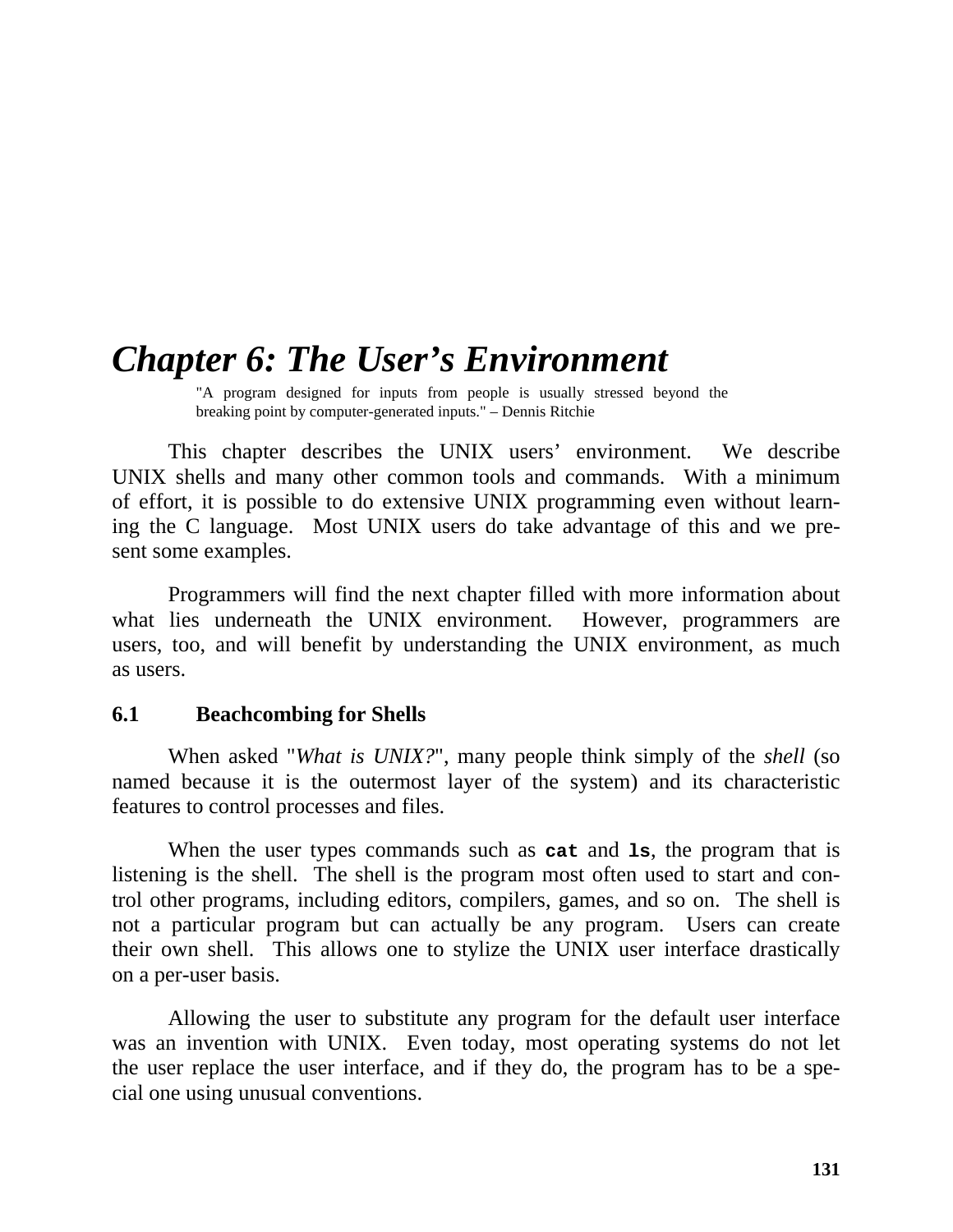To a certain extent, complaints about the arcane nature of the UNIX commands can be answered by "*Well, then write your own shell!*." However, while this is simple to say, writing a good shell takes some expertise. Nonetheless, we think that the designers of UNIX recognized the difficulty of designing an interface that would please everyone. So they left us with one that pleased themselves as programmers, and left a hook for the future.

Many people have taken that hook, and now we see UNIX systems with menu interfaces, AI interfaces, and iconic interfaces. The point is that all of these are possible.

A well-written shell can be a pleasure to use. Writing a good one admittedly takes some expertise, although the basic idea is simple enough.

```
while (1) {
          prompt("command:");
          read(command);
          execute(command);
}
```
A real shell is a good bit more complicated than this, having to deal with signals, interrupts, pipes and I/O redirection. One of the important points about a shell is that, like any UNIX program, it can have its I/O redirected. So if you redirect its input away from the keyboard to a file, it can execute a set of shell commands. This is called a *shell script*.

Shell scripts may be as simple as a set of commands to be executed. Even this simple concept allows one to tie together existing programs into new and more powerful programs. The shell is ideal for this. And because the shells all implement programming language constructs, shell scripts tend to look a lot like programs and do very sophisticated things, rather than just simply executing a set of commands. And like programming languages, choosing shells can differ with the application.

We tend to see different people using different shells. Many people use more than one shell. While this is a little confusing to the beginner, there are important reasons for being familiar with more than one shell.

**sh**, also known as the "Bourne shell" after Steven Bourne of Bell Labs, is the simplest shell. It is kind of a lowest common denominator of shells, having the rudiments of a programming language (similar to Algol-68), simple variables, and so on. It is popular because it was available before the other shells, and it is the only shell you are guaranteed to find on every UNIX system.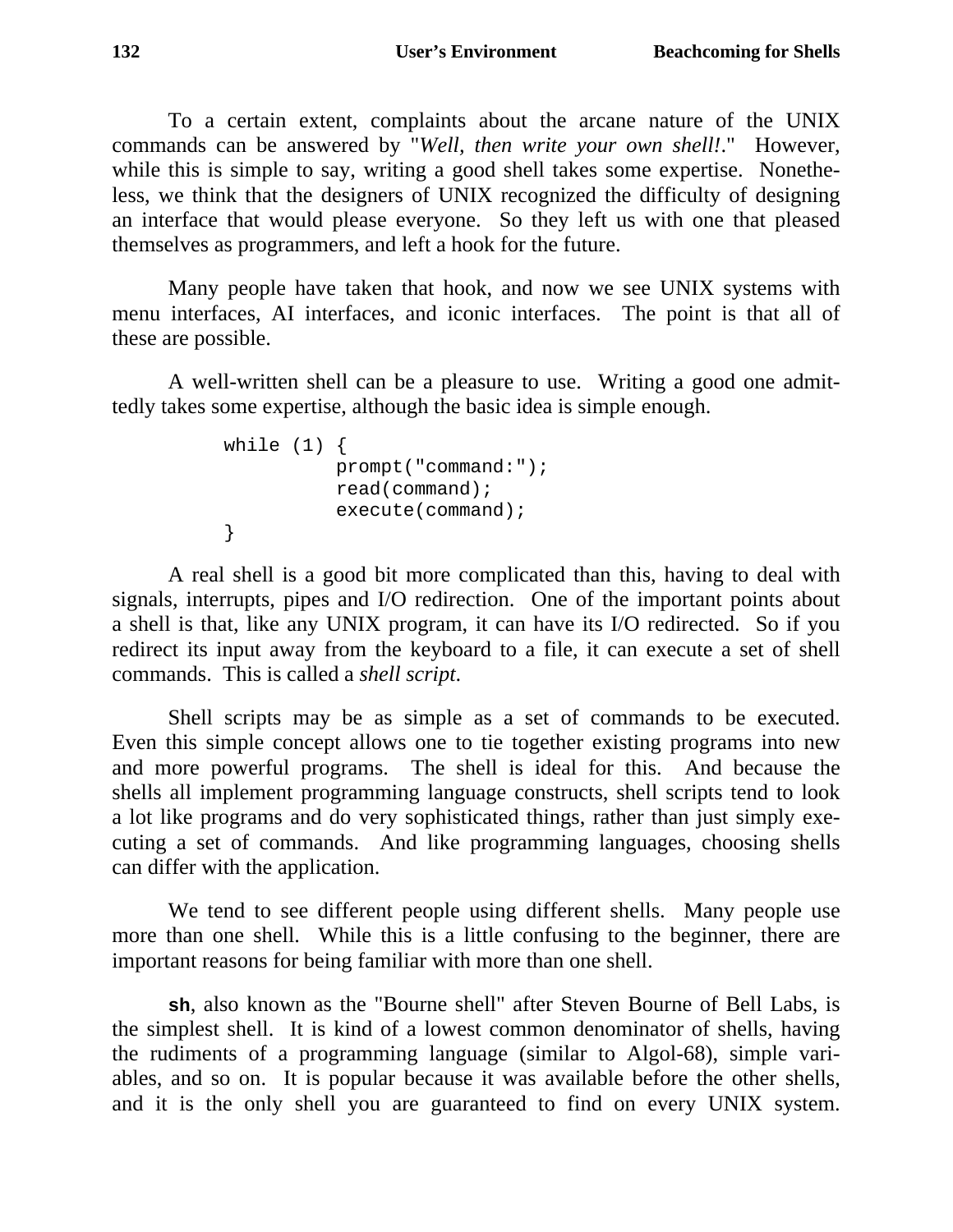Because of the latter reason, it is common to find people writing shell scripts for **sh**, while using another shell interactively.

**csh**, also known as the "C shell" was written by several people at Berkeley and IIASA. While the programming language constructs of **sh** resembled Algol, those of **csh** resemble the C language, hence the name "C shell." Ironically, most people find the **csh** more difficult to program and continue to write shell scripts for **sh**, while using **csh** interactively.

While its name implies otherwise, the really noteworthy features of **csh** are job control, history and aliasing. *Job control* allows one to control multiple processes moving them between the foreground and background with single keystrokes. *History* keeps a list of previously executed commands, on the basis that you are likely to repeat commands or variants of them. Compared to **sh**, **csh** can drastically reduce the number of characters one has to type to get work done. *Aliases* are names given to command lines, which the **csh** remembers on your behalf.

**csh** is distributed with all Berkeley-based UNIX, and is usually included with any AT&T UNIX that says "with Berkeley enhancements."

**tcsh**, is a popular varient of **csh**, available in the public domain. It incorporates all of the features of **csh**, plus "command-completion" similar to the Tenex system from BBN. *Command-completion* allows one to type partial command and file names. As long as enough is given to disambiguate, the system can automatically complete the command. **tcsh** also provides **emacs**-style editing of the command line.

**ksh**, also known as the "Korn shell" after David Korn of Bell Labs, is the most powerful shell in common use. It is upwards compatible with **sh** and contains many of the best features of **csh** and **tcsh**, plus it has command-line editing à la **vi** or **emacs** (your choice). It is also much more efficient than any of the other shells. **ksh** is available from the AT&T Toolchest (see Applications chapter) as an unbundled product.

We expect that **ksh** will eventually be distributed with UNIX as the default shell. We enourage people to obtain **ksh** and think of it as the "standard shell." **ksh** is described in *The Korn Shell Command and Programming Language* by David Korn and Morris Bolsky, Prentice-Hall.

The shells discussed here are the most common. You are more likely to find them on your UNIX system than any other. However, there are many oth-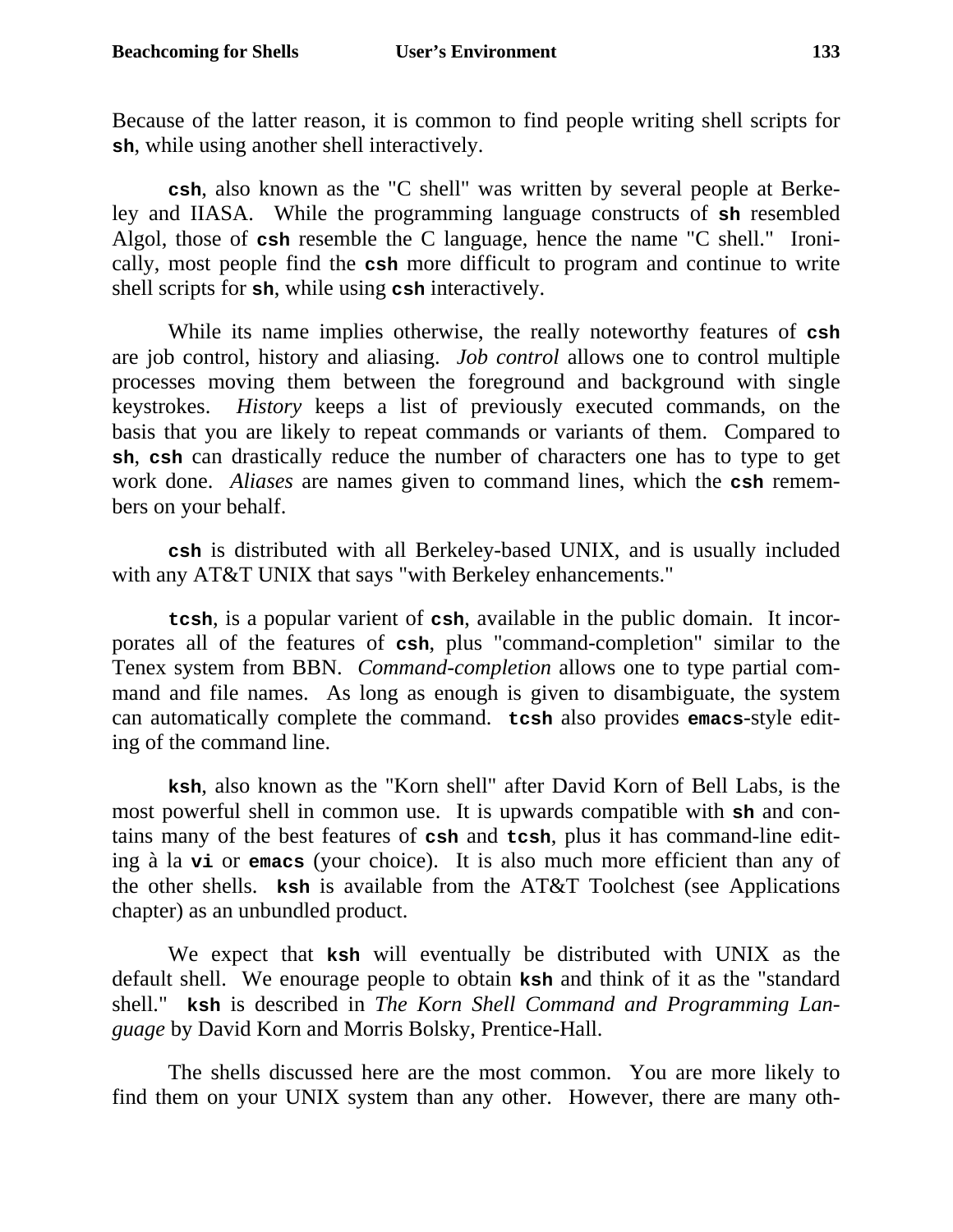er shells available. Many third-party companies have begun to offer shells, sometimes optimized for a particular system. Some other shells worth mentioning are: **vsh** (Microsoft's visual shell), **deskmate** and **tsh** (Tandy), MultiView (SCO), **sysadmsh** (SCO's system administrator's shell), **dsh** (American Management Systems Inc.'s directory shell), and ATvanced Office System (Technology Research Group Inc.).

Note that describing shells can be as difficult as describing UNIX. They can be modified as easily, and they tend to change over time as authors add new features. For instance, **csh** has gained features with each new release. While **sh** was evolving, it took many ideas from other shells (including **csh**). **csh** and **ksh** continue to be enhanced, as do many other shells that we have mentioned here. Do not be surprised to find that what you thought was a feature of one shell shows up sooner or later in all the shells.

### **6.2 Shell Basics**

All of the shells have many fundamental characteristics in common. These are described briefly in the rest of this chapter. We cannot hope to provide a comprehensive tutorial and reference guide for any one shell, no less all of them, but you should be able to come away from this with a working knowledge of

- some basic shell commands and features
- why the shell is useful
- what makes it better than most other operating system's interfaces

Let's dispose of the simplest stuff. The shell prompts you for a command. Here it uses a percent sign.

%

If you type the word "date," the shell will execute the program by that name. This prints out the current date and time.

% date Tue Dec 1 17:38:30 EST 1987

Another command is **cat**. **cat** prints the contents of the named file to the terminal. Both **cat** and **date** are examples of programs that produce *standard output* (written **stdout** in C programs) meaning that their output appears on the terminal by default. Many commands take *standard input* (**stdin**) which means that they read from the terminal by default. Any flow of data is called a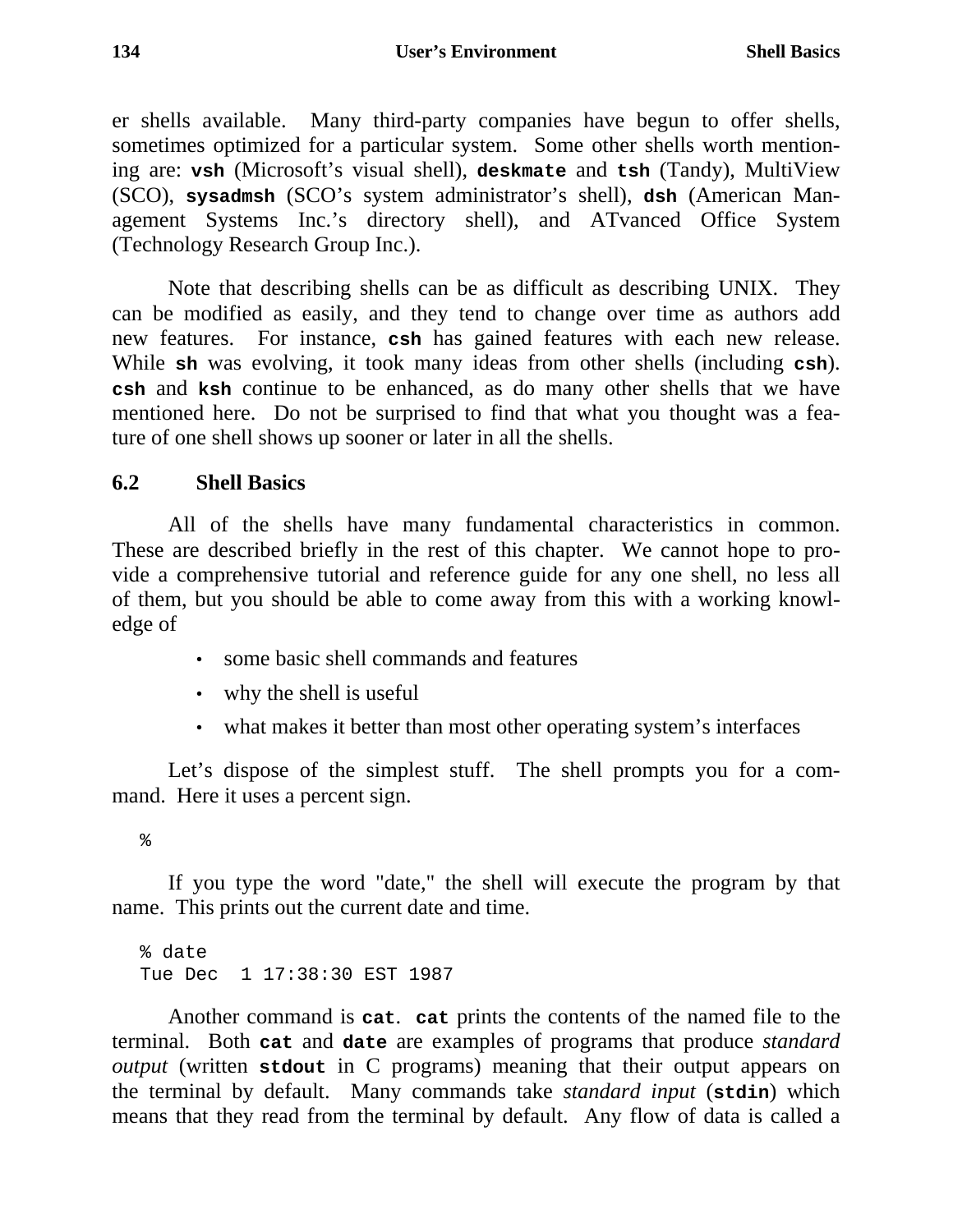*stream*. Hence you may hear **stdin** referred to as the "input stream," and **stdout** as the "output stream."

# **6.2.1 I/O Redirection**

**stdin** and **stdout** are not exciting by themselves, but the shell allows us to easily *redirect* them. For example, you can store the output of the date command in the file **old-date** with the following command.

```
date > old-date
```
When a command is executed, its input or output may be redirected to a variety of places. All UNIX programs understand the concept of **stdin**, **stdout**, **stderr** (standard error). **stderr** allows you to redirect a command's output without losing any error messages.

**stdout** from any program can plug into **stdin** of another. It is surprising how many programs easily make use of this abstraction, and how easy it is to write programs to do so.

I/O redirection is provided by the shell. User programs don't have to deal with it themselves. Some basic types of redirection are as follows:

| < file    | Use file as the standard input.                    |
|-----------|----------------------------------------------------|
| > file    | Use file as the standard output.                   |
| >> file   | Use file as the standard output, and append to     |
|           | it if it already exists.                           |
| << string | Use current standard input until a line containing |
|           | string is encountered, or End-Of-File (EOF) is     |
|           | reached.                                           |
| 'command' | Execute this command, and replace <b>'command'</b> |
|           | by its standard output.                            |

Here are some examples. The following records the output of the **ls** command in a file called **dircontents**.

% ls > dircontents

Since the **cat** command sends its standard input to its standard output, we can print out **dircontents** by having **cat** use it as its standard input. By not redirecting **cat**'s output, we will see it on the terminal.

% cat < dircontents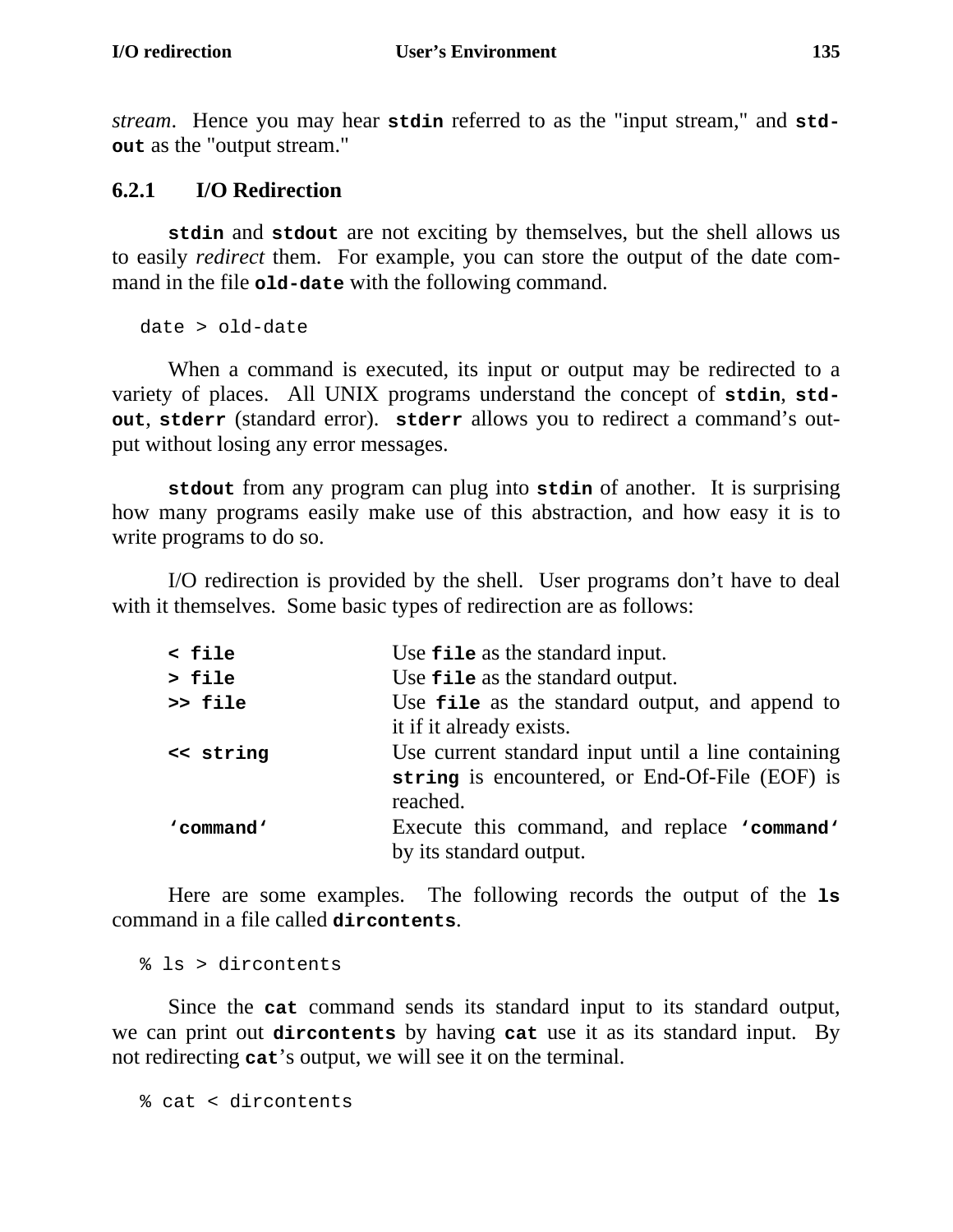The last type of redirection is called *command substitution* or *backquoting*. It allows command output to become new commands or arguments to be executed.

```
% echo date
date
% echo 'date'
Mon Feb 1 08:04:28 EST 1988
```
# **6.2.2 Pipes**

*Pipes* connect the standard output of one process to the standard input of another. You can think of it as another kind of redirection. To create a pipe, list the two commands with a **|** between the two. (Naturally, we call it a pipe symbol.)

For example, you can count the number of files by piping the output of **ls** to the input of a word-counting program. (**wc** counts words and other things. **wc -w** will print out just the word count.)

% ls | wc -w 5

Isn't this handy? You could sort your directory by piping **ls** to the **sort** command (although **ls** does that already). **wc** will count other things – it doesn't know anything special about files. For example, using **grep** (which searches for strings with specific patterns), you can count the number of words in the dictionary that match a pattern.

First, watch how **grep** searchs for words containing the string "sue" in the file called **/usr/dict/words**.

```
% cat /usr/dict/words | grep sue
desuetude
ensue
issue
pursue
pursuer
sue
suey
tissue
```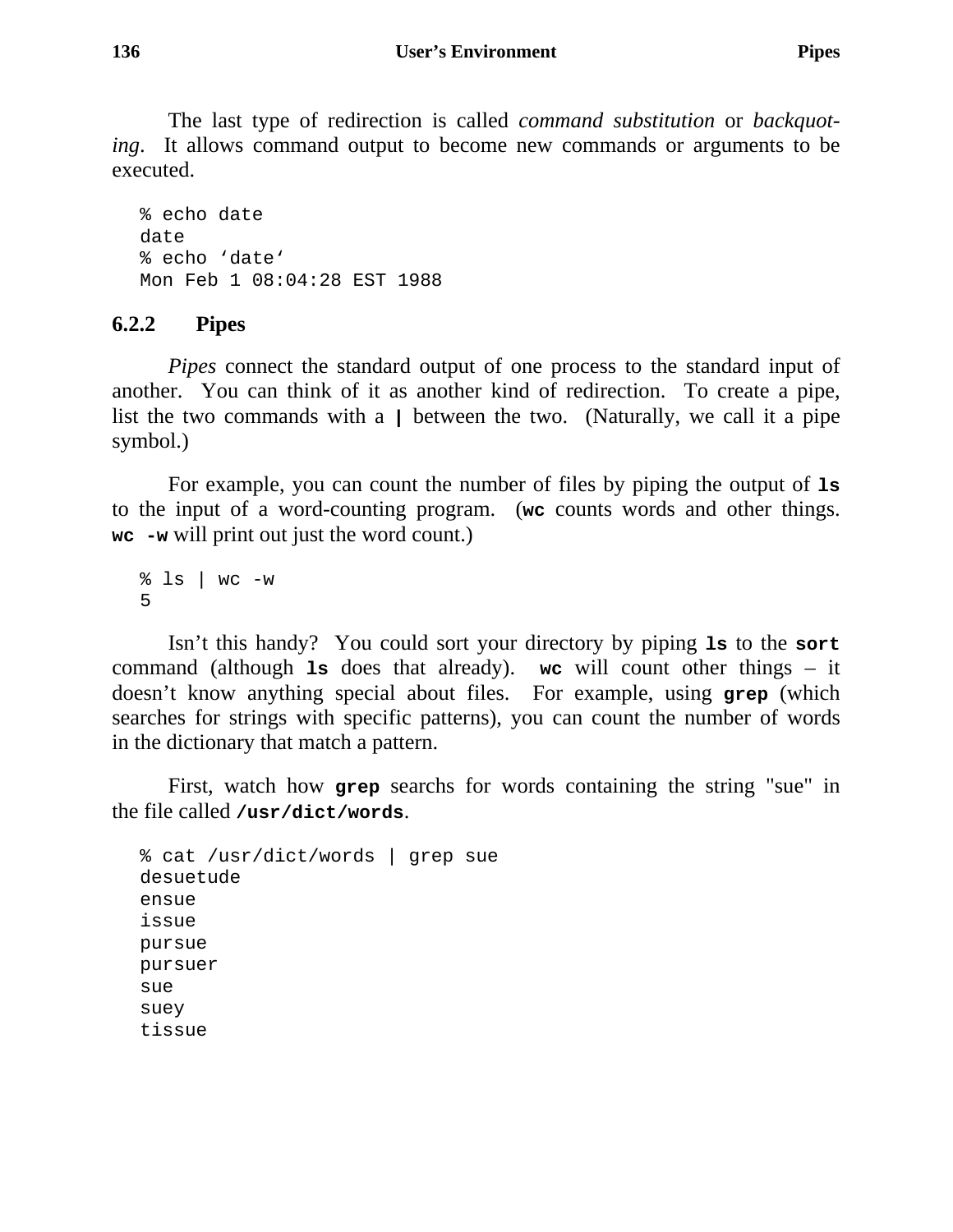Now, use **wc** to find out how many words there are.

```
% cat /usr/dict/words | grep sue | wc -w
9
```
Notice how we took the output of several commands and used them as the input to other commands. You can construct *pipelines* to any degree of complexity. By combining very simple programs, it is possible to create useful commands. It is easy to use existing programs in ways that the original authors never imagined.

# **6.2.3 Shell Scripts**

Commands that are often repeated may be stored in files, so that you can just type the file name to rerun complex commands. Sequences of commands may be stored in a single file. Files with shell commands are referred to as *shell scripts*. These shell scripts can be invoked just like any other command. (They continue to use **stdin** and **stdout** if the commands inside them do.) Hence, your environment can be extended and customized very easily.

Shell scripts resemble programs from modern programming languages. In fact, the shell provides control structures so that you can write just about anything that you can in a high-level programming language. The shell supports if-then-else statements, do loops and variables.

Many people find that they rarely have to use any other language but the shell. It is that powerful. And it is easy to use. Best of all, the shell uses the same exact syntax whether you are writing shell scripts or typing commands to it directly.

Of course, different shells do things differently, so it is a good idea to state at the beginning of your shell script which shell you are writing for. (The Administrator's chapter discusses a standard way of doing this.) If you find yourself with shell scripts that you need to run faster, you can do several things. One way is to find where in the script things are slow. (Usually just one or two lines cause most bottlenecks.) Then either rewrite those lines, or replace them with specially written programs (in another language like C). We find that it is rare that we have to rewrite more than a couple of lines. (Most of the UNIX programs work efficiently enough.) An alternative is to get a shell compiler. These are discussed in the Applications chapter.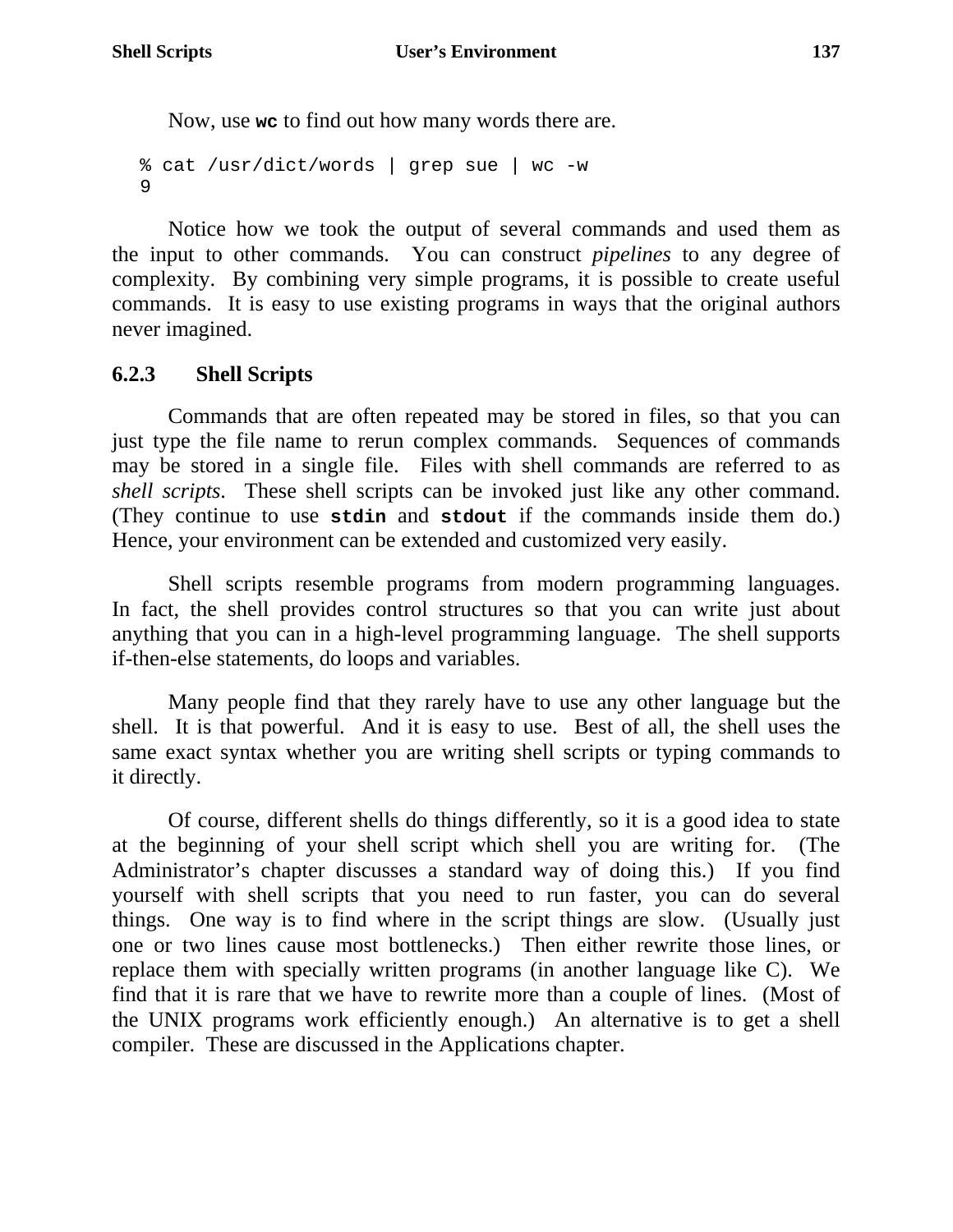The final section in this chapter "Putting It All Together" contains some more shell script examples. The chapter on the Present also presents some more philosophy about shell programming.



Shell Example: Incremental Archive

Many users like to back up their own files using the archive program, **cpio**. However, **cpio** does not provide a way of saving only files which have changed recently. The program **find** can be used to locate files which have been changed in some number of days. By combining two unrelated UNIX commands, **cpio** and **find**, we can create a new program which produces *incremental* archives. We call it **incarc**. (Put the next three lines of code in a file by that name. Then mark it executable with **chmod**.)

find \$1 -mtime -\$2 -type f -print > \$HOME/incarc.tmp cat \$HOME/incarc.tmp | cpio -ocBv > /dev/tape rm \$HOME/incarc.tmp

To execute it, type **incarc directory days**, where **directory** is the one to save, and **days** is how many days' worth of changed files to save.

The first line uses **find** to locate all the right files. (See later in this chapter for more about **find**.) The first and second arguments can be accessed by using the tokens **\$1** and **\$2**. The file names are saved in a file called **incarc.tmp** in your home directory. The following line saves the archive onto tape. Notice that the archiver reads its input from the standard input and writes to the standard output.

The last line deletes the file that we used to store the file names. If you want to, try rewriting this script so it avoids the use of a temporary file. Next, read up on **find** and fix **incarc** so that it can figure out itself how many days' worth to dump. (Hint: **-newer**)

### **6.2.4 Aliases**

"The French for London is Paris." – Eugène Ionesco

Most shells provide the notion of aliases. *Aliases* are like shell scripts, except that they aren't stored in a file. They are stored in the working memory of the shell. They are appropriate for one-line commands. For example, if you type **ls -lt** a lot, you could alias it to the single character **l**. This would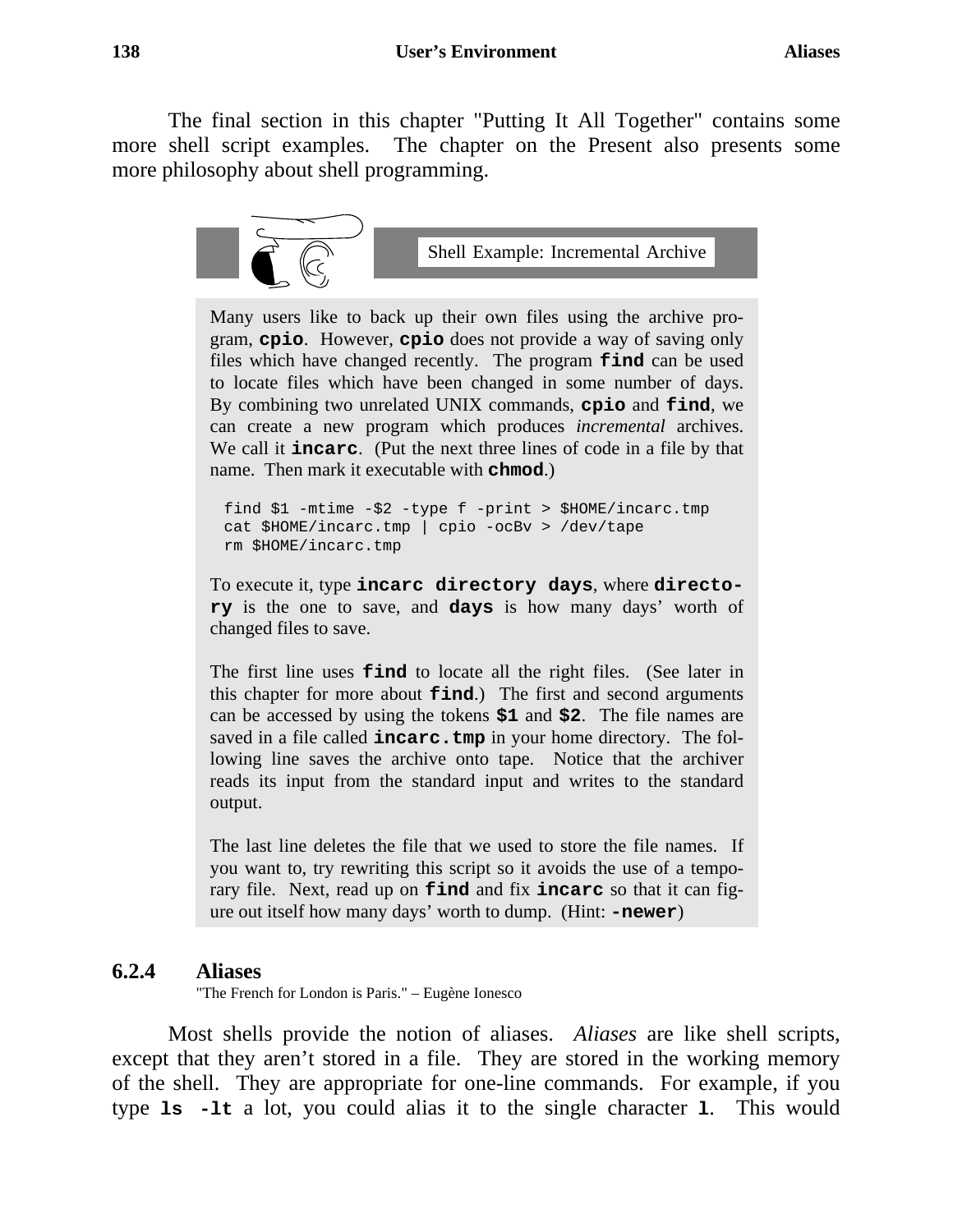reduce your typing a lot. And if you really have to, you can alias **ls** to "list" or "directory" or whatever you think it ought to be called.

% alias l ls -lt

Although aliases are usually used for one-line commands, they can be quite complex, and have most of the same capabilities as shell scripts.

## **6.2.5 Environment Variables**

Like any programming language, the shell has variables which function in exactly the same way. Several variables are predefined by the shell. For example, the variable **prompt** has the string which is used to prompt the user. Many people like to have their prompt reflect their current directory, although others like "fun" prompts. For example, the following works in **csh**.

```
/usr/libes/src/pacman% set prompt = "Yes, master? "
Yes, master? date
Tue Dec 1 17:38:30 EST 1987
Yes, master?
```
Besides the shell, many programs take advantage of being able to pass information through shell variables. For example, programs (such as the mailer) that use a character-graphics editor will not provide the function themselves but will call the one that the user likes. How? The mailer will look at the value of the variable **EDITOR**. If it is set to the name of a program (e.g., **emacs**, **vi**), that editor will be run. This provides the user with a familiar environment and obviates the mailer from having to duplicate the function of an editor.

Although these variables (and the aliases described earlier) can be set interactively, most are usually set in a special file that is read at login (e.g., **.login**, **.profile**), or whenever a new shell is started (e.g., **.cshrc**).

## **6.2.6 Process Control**

UNIX is a *multitasking* operating system. (You will also hear it called a *multiprocessing* operating system.) This means that it can perform several tasks at the same time. Your shell is just one such task. There are also many other processes that run constantly on behalf of the system. The pipelines that we saw earlier were examples of commands that started the execution of several tasks at the same time.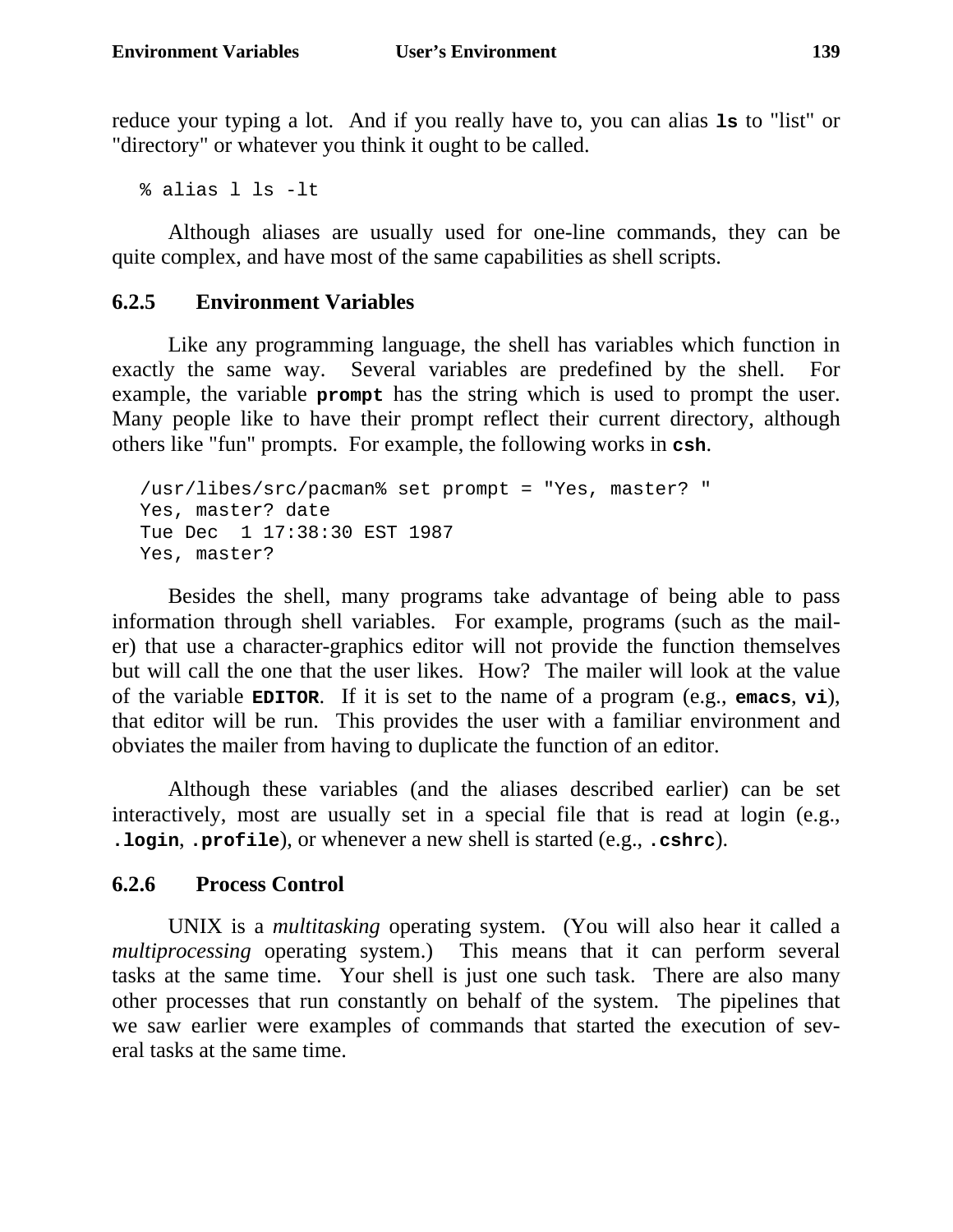You may never run more than one command at a time, but that would be very unusual. Most people are constantly running several processes. While one process is running, they are issuing commands for the next process. After all, if you just sat and waited for every command to finish, you would spend a lot of your time idle.

This brings up the interesting question of how to control all these processes. Early versions of UNIX had very simple mechanisms for process control. You may have noticed already that when you issue a simple command like **grep**, the shell completes execution of the command before prompting you for another command. This is called *synchronous* execution. If you put an ampersand symbol (**&**) at the end of a command, it will run *asynchronously* (or in the *background*). This means that the shell will not wait for it to complete before letting you do something else.

You can have any number of processes executing in the background but only one in the foreground at a time. The *foreground* process is the one that is getting your keystrokes from the terminal. If there were more than one foreground process, there would be no way to tell which process your keystrokes should go to.

One significant problem with early UNIX interfaces was that you could not move processes back and forth between foreground and background. For example, if you were editing a file in the foreground and wanted to look at a file (using **cat**) and then resume editing, you couldn't. You had to stop the editor, run **cat** and then restart the editor.

Originally, few UNIX programs were interactive, so there wasn't much need to move foreground processes to the background and vice versa. It was rare that a foreground command lasted long enough to be interrupted. The editor was one of those rare commands. A special command ("**!**") was created to execute other commands so you didn't have to stop the editor. These escapes became common in other long running interactive programs (e.g., **tip**, **cu**, **adb**, **vi**). They all continue to use the original syntax from **ed**.

Eventually, many more interactive UNIX programs were written and this brought about the need for more sophisticated control over processes. A number of different process control mechanisms are available in modern UNIX systems. Two approaches are particularly popular – job control and windows.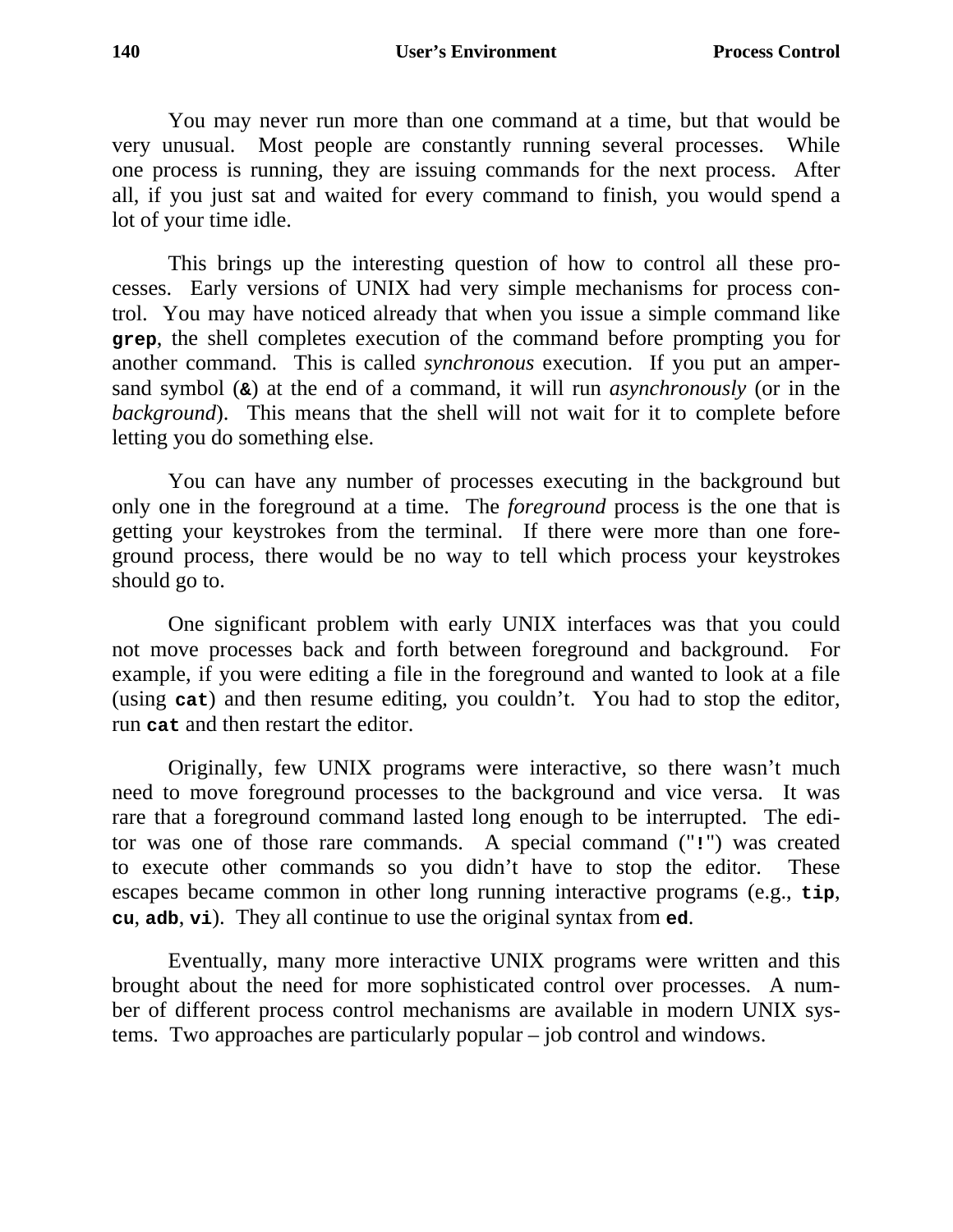# *Job Control*

Berkeley's C-shell was the first shell to use job control. *Job control* is a mechanism provided by the UNIX system to suspend and resume processes, and connect and disconnect the physical terminal to a process's **stdin** and **stdout**. The C-shell made job control look like a very simple system to swap processes between foreground and background. The C-shell reserves several control characters which could be entered at any time to suspend the foreground process, and return to the shell. Once you are in the shell, you can manipulate background processes through an extensive set of commands. Naturally, one of the commands brings a background process to the foreground.

One disadvantage of job control is that an application program may want to use the very same characters that have been reserved for job control. Another disadvantage is that job control (specifically, the Berkeley implementation) does not save all the state of a process when it is suspended. For example, the physical screen is not saved. In the case of a graphics-oriented application, this can be critical. The end result is that some applications must be aware of job control, for it to appear as though it really works with all processes. Even though job control is not entirely transparent to all applications, it is extremely popular because it works so well for the majority.

At the same time that Berkeley introduced job control, AT&T introduced *shell layers*. These supported a better degree of I/O control than simple redirection, and indirectly through that, a crude form of job control. For example, you could signal one process to come to the foreground as soon as it was ready for input. This system has largely disappeared, and Berkeley job control is supported on almost all systems whether or not they run Berkeley UNIX. System V machines with "Berkeley enhancements" usually include **csh** with job control.

### *Windows*

It is possible to display multiple sessions at once on a single screen. The physical screen is logically divided into separate *windows*. Each window controls a different program. Unlike job control, where only one process is in the foreground, windows allow any number of processes to run in the foreground. Stated another way, every process in a window is in the foreground.

Users typically use a pointing device, such as a mouse, to manipulate the windows themselves. Of course, windows still have the same problem as job control – namely, an application may want to see the same mouse strokes that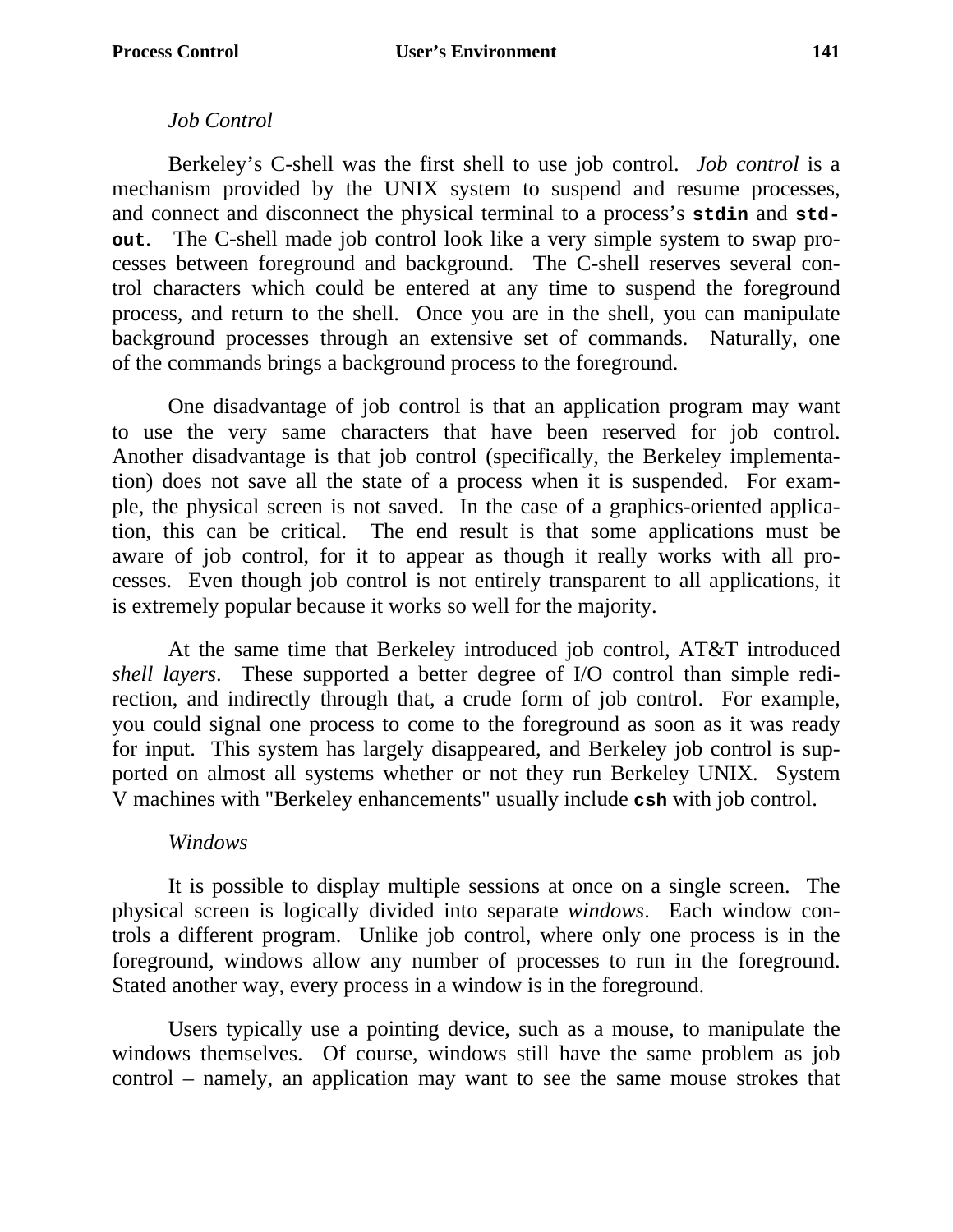have been reserved for the window control. It does not appear that there is any way to escape this "meta" control problem.

Nonetheless, windows are quite popular. Imagine doing program development by displaying separate windows for the debugger, editor, compiler and manual. The only real disadvantage is that high-quality devices for displaying windows require more money and CPU time than do simple character-graphic terminals.



**SunWindows running multiple applications on a single screen.**

It is possible to have both windows and job control at the same time. How does that work? Running a shell in a single window, you can use job control to run several programs in the background. (And you can still use the oldstyle escapes that still exist in **ed** and other programs!) It is also possible, using job control, to suspend an entire set of windows by suspending the window manager itself. This is kind of like getting up from your desk and moving to a new one.

See the Applications chapter for references to particular window systems.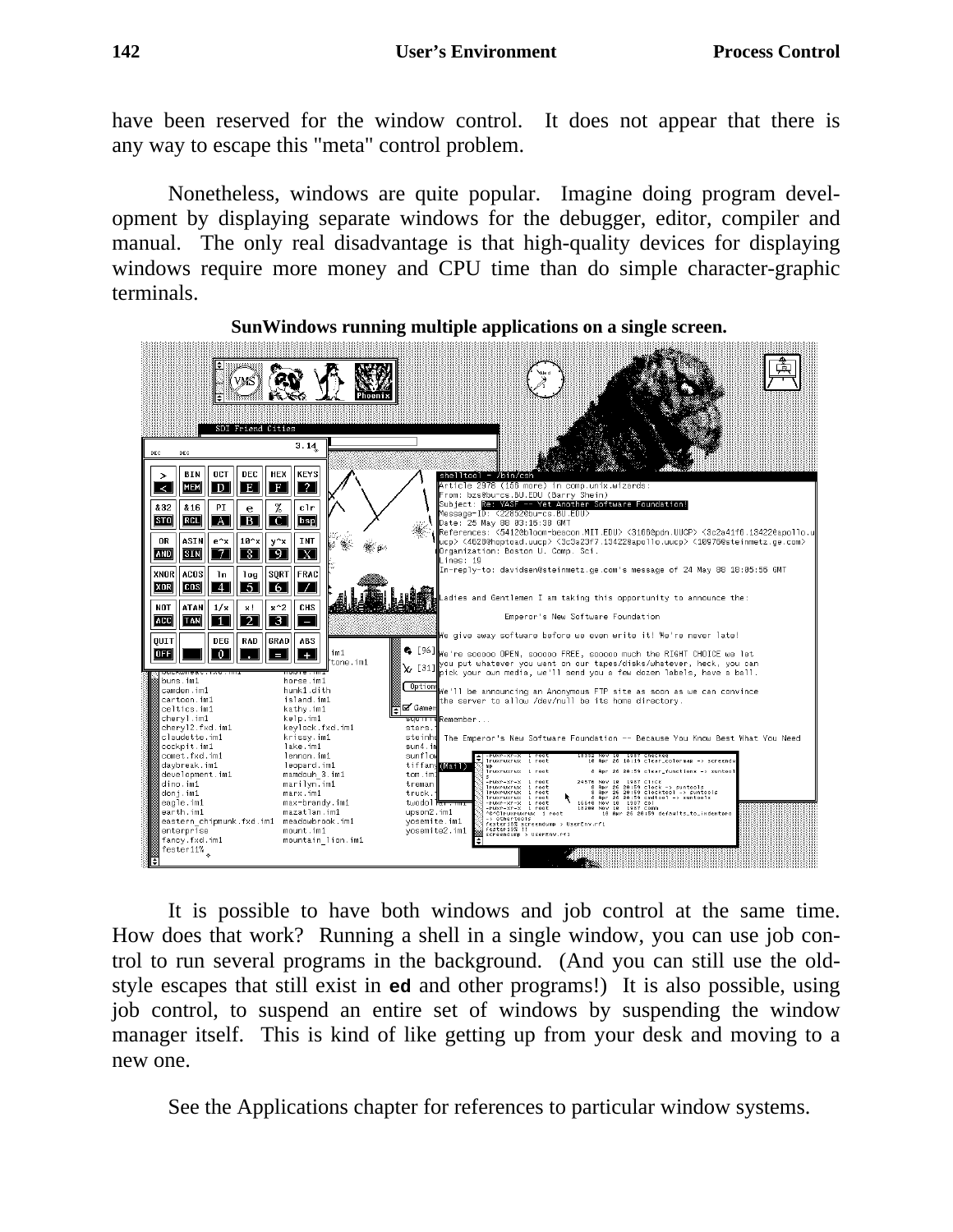## **6.3 File Structure and Names**

The UNIX file system is *hierarchical*. This means it resembles a tree (although it is usually drawn upside down) with a single root and many branches and leaves. Here is a graphical illustration of a small UNIX file system.



The root of the file system is always written as a slash ("**/**"). Thus, we can list the files at the top of the tree by saying **ls /**.

```
Yes, master? ls /
bin
dev
etc
lib
usr
```
Files that contain other files are called *directories*. UNIX actually makes very little distinction between different types of files. Most of the commands to manipulate files can be used whether the file is a text file, a directory or some other type of file. Devices appear as files in the file system. This allows devices to be manipulated with the same commands that you use to manipulate files.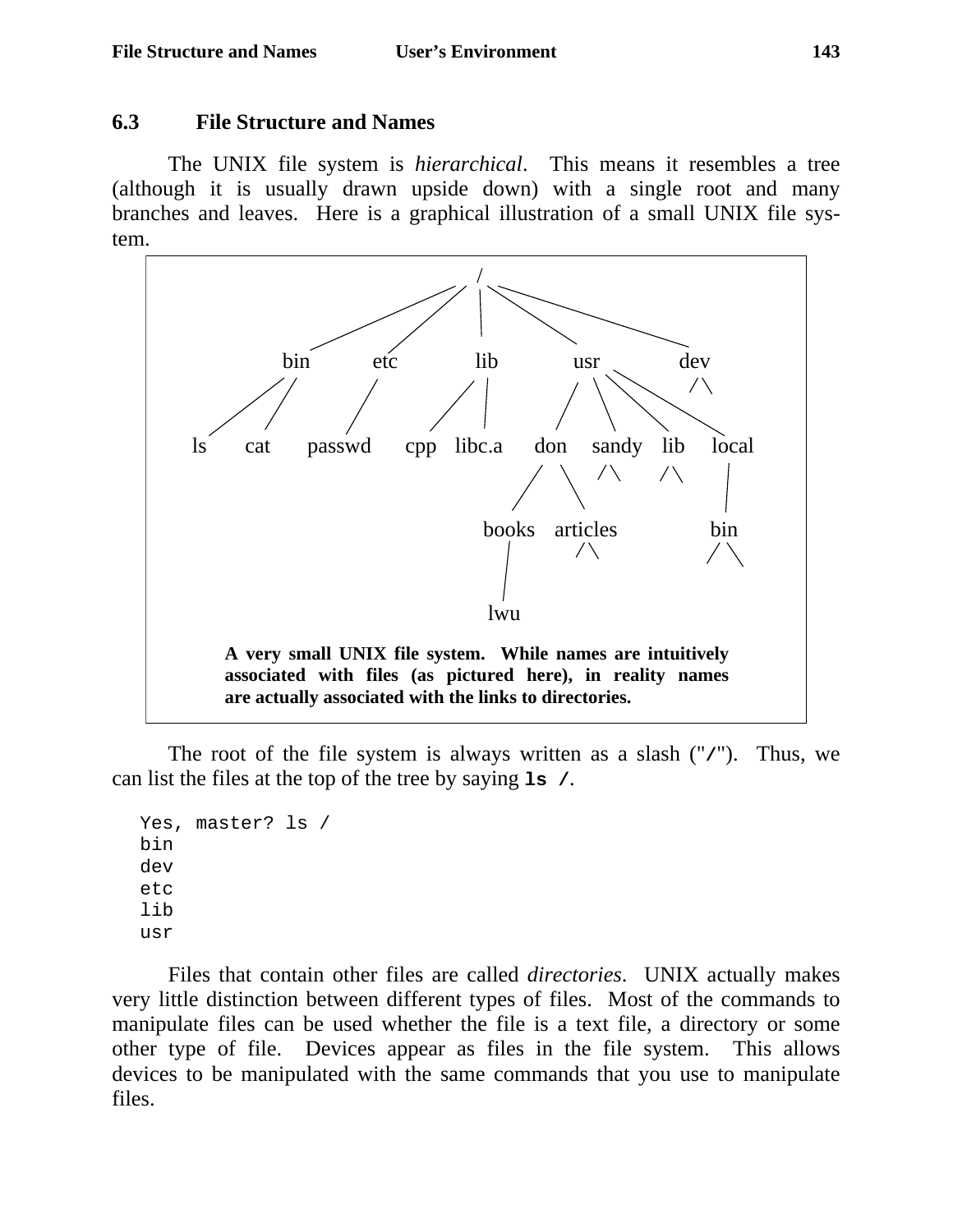Directories are particularly interesting because they control access to other files, if only by name. You can "be" in a directory, in which case all files are accessed relative to that directory. Looking at the sample file system, if you are in directory **/**, you will see a different version of **lib** than if you were in directory **usr**. *Relative* means "relative to the current directory." The *current directory* is the directory we are in.

File names can be preceded with directories by separating them with a slash ("**/**") character. So if our current directory was **/**, we could refer to the second lib by using the file name **usr/lib**.

Absolute pathnames always begin with a slash and are really just relative to the root of the file system. A file name like **/usr/lib** identifies a single file in the file system no matter what your current directory is.

The UNIX system defines the the file named **.** to always refer to the current directory and **..** to refer to the parent directory. These are useful for a number of things. For example, if you want to change your directory to another one at the same level of the hierarchy, say **foo**, you could either use the absolute pathname or you could use the much easier form of **../foo**.

Many of these characteristics of the UNIX file system have become extremely popular and have been copied by other operating systems. However, one feature of the UNIX file that is rare in other operating systems is that file names are case sensitive. Thus, the file names **foo** and **Foo** refer to different files. Virtually any character can be used in a file name. However, some characters are used by the shell for special purposes (see the next paragraph) and are unwieldy because of that. Human readers are also apt to be confused. For example, if you use spaces in file names, the name "**foo bar**" might appear to reference two files. Use your judgment.

By using regular expressions, users can specify a file name or groups of file names by a pattern, rather than spelling them out. *Regular expressions* are a theoretical classification of certain patterns – it is not necessary to know the theory, but the end result is extremely powerful.

To implement regular expressions, the shell reserves certain characters. For example, while the string **foo** matches the file name **foo**, the string **f\*o** matches the file name **foo**, **fooo** and **foooo** as well as **fao** and **fhelloo**. That is because an **\*** is defined to match any string.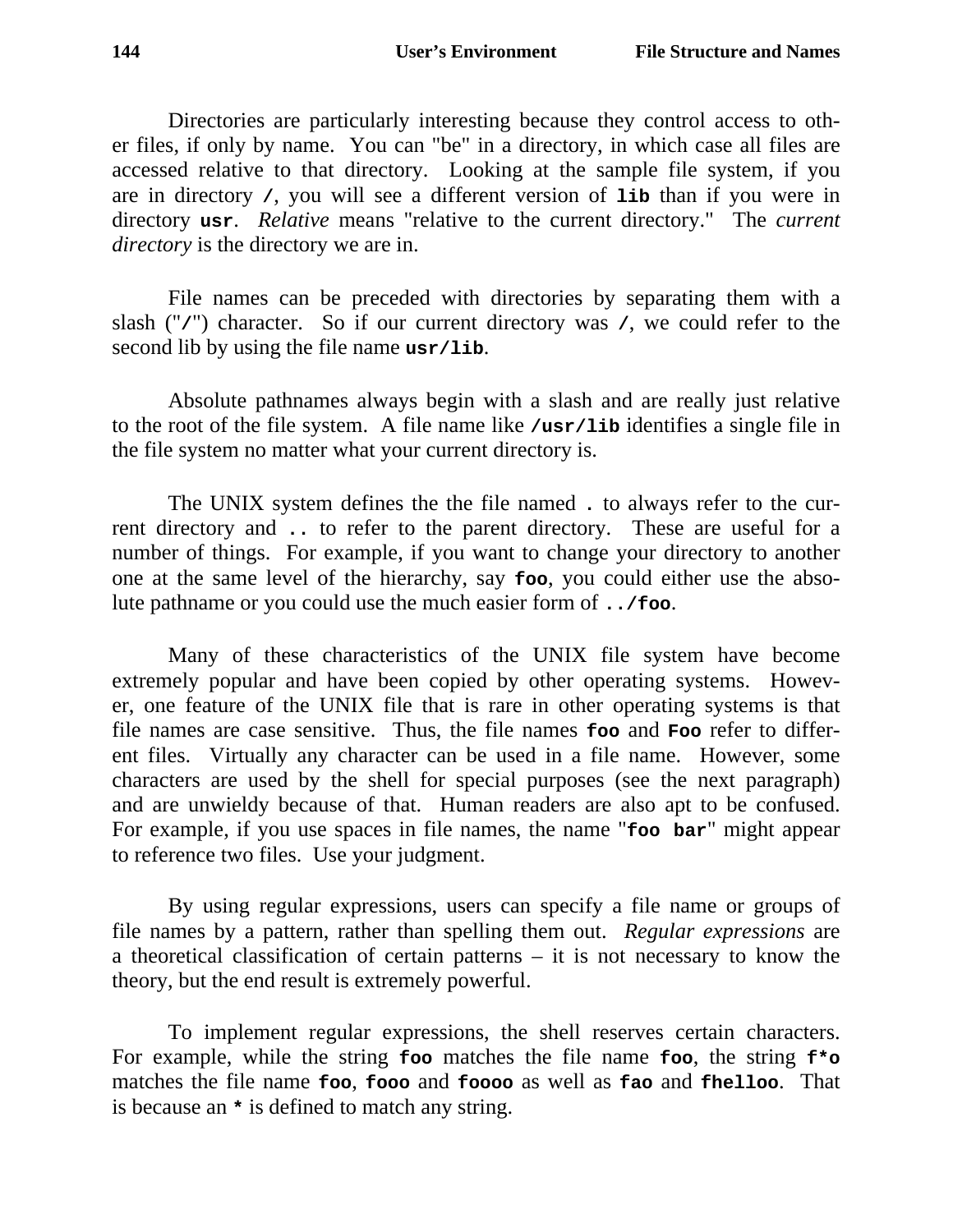Brackets are used to match a set of characters (any one between the brackets). Two characters inside brackets separated by a hyphen matches a range, and characters preceded by a caret ("**^**") matches anything but those characters. A question mark matches any single character. For example, imagine a directory with several files:

% ls abra.cadabra baby bozo core zippy  $%$  ls  $*$ abra.cadabra baby bozo core zippy % ls [ac]\* abra.cadabra core % ls b??? baby bozo % ls ?o\* bozo core

### **6.4 A Tool is a Command is a Filter is a ...**

UNIX has hundreds of programs that can be executed as shell commands. These are sometimes called *tools* to emphasize that they can be put together to build larger things. Many of the tools are very small programs specifically designed to do one simple task. For this reason, there are a great many tools.

While the tool-building concept is extremely powerful, it can be overwhelming to beginners. Some people like to find programs that do exactly what they want. The idea of putting two things together is almost scary. It can certainly be frustrating searching for the right tools to build something when you have no idea what the system has to offer.

In order to experience some degree of comfort with UNIX, you should take the time to become familiar with a fair subset of the tools that UNIX has to offer. Take the time to flip through the man pages for the commands. You may not feel like it is helping you to solve your problem, but it is. You will learn about all the tools. It is not enough to know how to combine tools – you must know which ones are there to be combined.

UNIX is not a system where you can sit down once a month and feel immediately at ease. Imagine going down to your basement right now to make something large, like a sofa. What you want is easy to understand, but you are going to have problems until you learn basic things like measuring, sawing, nailing, upholstery, and Band-Aids.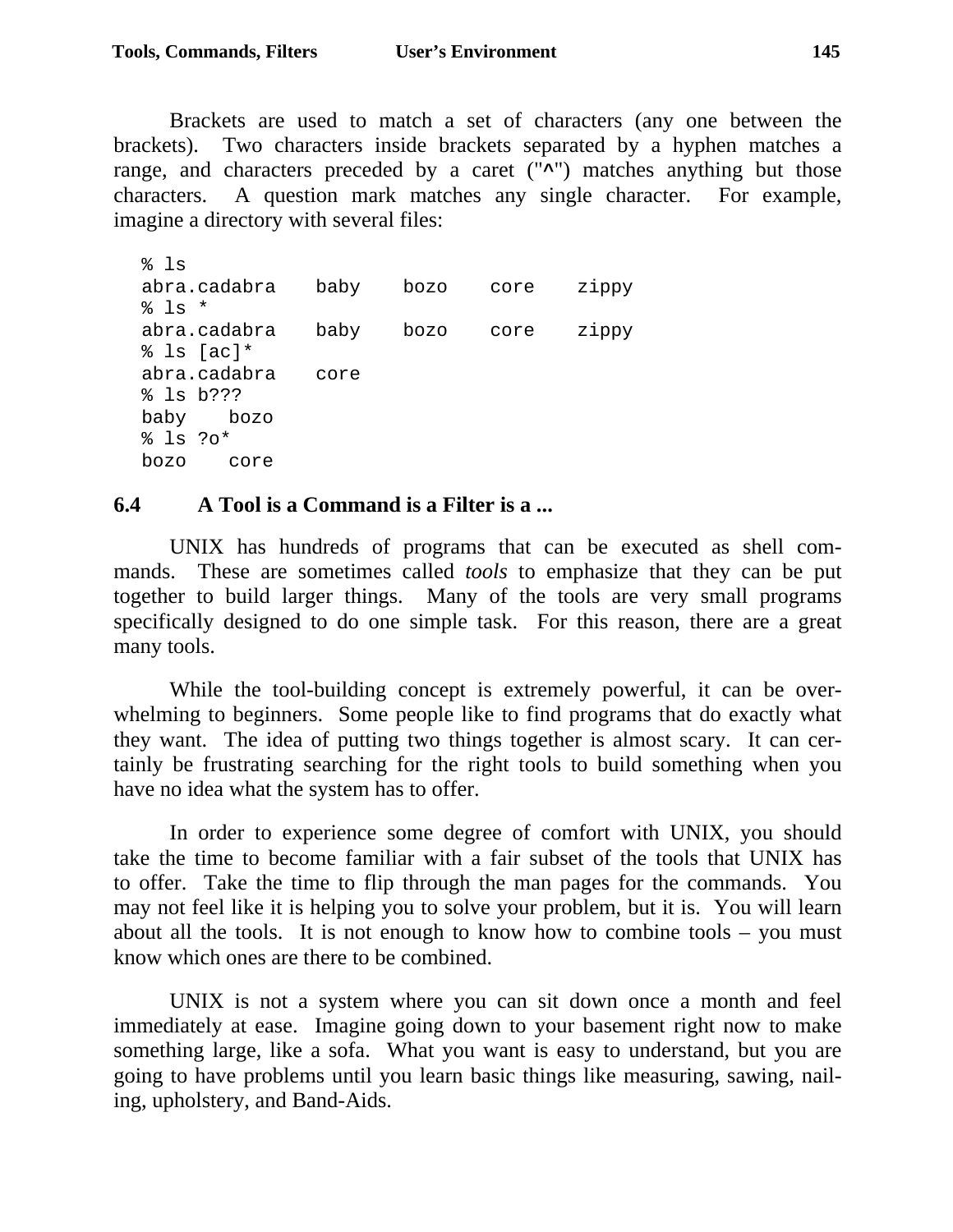The rest of this section contains brief descriptions of the most commonly used UNIX commands. All of these are user-level commands – you type them directly to the shell. We have also included the etymology of the command names, since some of them are a little obscure. Most of the commands have optional flags or arguments; however, we mention only the most common use of each command. For a complete explanation, refer to the man page on your system.

While there are hundreds of other commands, the commands presented here are what you will probably use 90 percent of the time. We do not mean to ignore the hundreds of other commands that you will occasionally use from time to time. Those are not important until you understand the basics.

A few commands related to programming are mentioned, but the whole topic is discussed at much greater length in the Programmer's chapter. The Adminstrative chapter discusses some of the commands pertinent to maintaining a UNIX system.

### **6.4.1 File Manipulation Commands**

These commands are the basic file manipulation commands. They include such operations as copying, removing, and listing files. Remember that since directories and devices are files, most of these commands make sense on them as well.

**cd** Change the current directory. Stands for "**c**hange **d**irectory."

After the change, all file names are relative to your current directory, including the one in the next **cd**. Compare with **pwd**.

**cp** Copy files. Stands for "**c**o**p**y."

**cp** leaves the original file but makes a duplicate with a new name. **cp** can also copy directory hierarchies. **uucp** (UNIX-to-UNIX **cp**) is a relative of **cp**, allowing copying of files between computers. Other variations on the **cp** theme exist. Compare with **mv**.

**df** Show unused space in a file system. Stands for "**d**isk **f**ree."

**df** actually reports all space and used space as well as unused space. **df** works by keeping track of all free space, rather than by looking at files. Compare to **du**.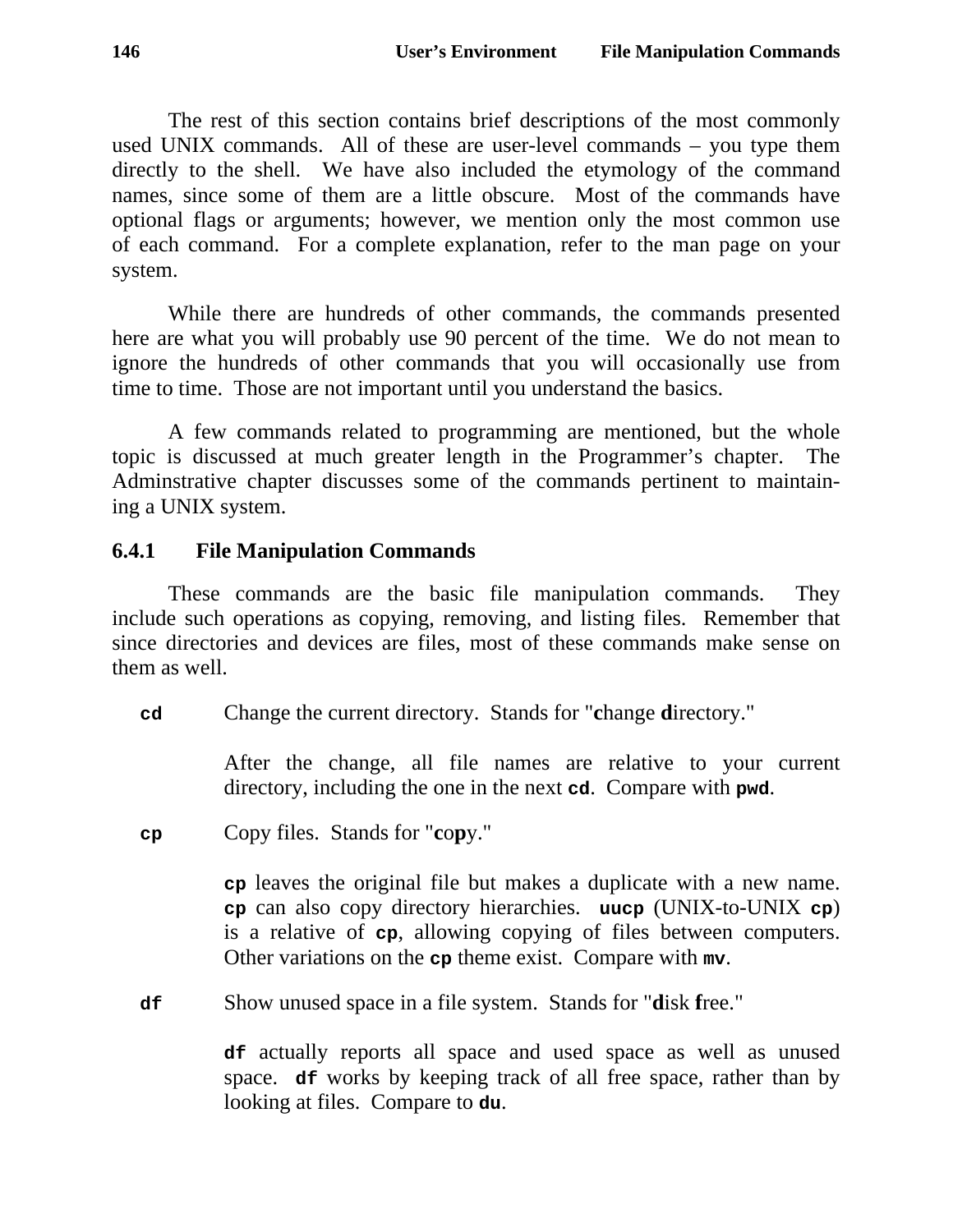**du** Show space in use in a directory. Stands for "**d**isk **u**sage."

**du** counts the space in use in all files in a directory. If any files are directories, **du** will recursively count the space in them. Compare to **df**.

**find** Act on arbitrary files in a directory. Stands for "**find**."

**find** looks for files that match a given description. Once found, a given shell command can be executed on the file (such as to print out its name). It is hard to appreciate **find** until you actually need it. (And the man page is very hard to read but worth the effort.)

**ls** List files in a directory. Stands for "**l**i**s**t."

We have no idea why it is named so peculiarly, but it is short and you get used to it quickly.



Where do they get those command names?

You may think that **ls** is a peculiar name, but there have been far worse. **biff**, a command introduced at Berkeley, turned on *asynchronous mail notification*, so that you would get a message at your terminal immediately if you received mail. Rumor has it that the programmer who wrote **biff** couldn't think of a short, simple name for his program, so he used the name of a dog that hung around the hall where he worked at Berkeley. Why? Because the dog barked when the mailman arrived!

**mkdir** Create a new directory. Stands for "**m**a**k**e **dir**ectory."

This special command is required to make sure all directories start with entries for **.** and **..**

**mv** Move files. Stands for "**m**o**v**e."

Move files to a new place in the file system. Most other operating systems call this type of operation "renaming," however, names govern where files appear in the UNIX file system as well as what they are called. Compare with **cp**.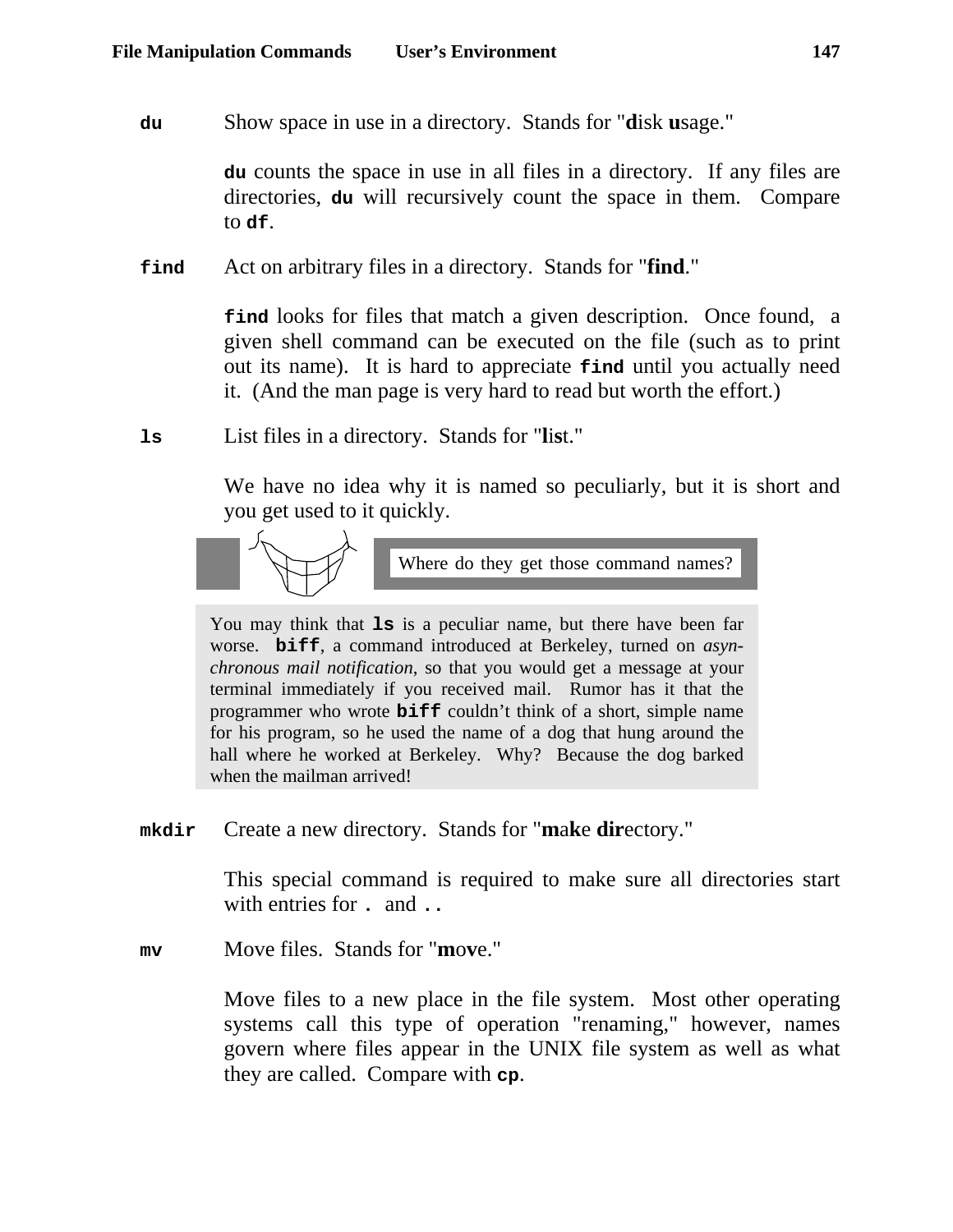**pwd** Print current directory. Stands for "**p**rint **w**orking **d**irectory."

Compare with **cd**.

**rm** Remove files. Stands for "**r**e**m**ove."

Since there can be more than one name to a file, **rm** usually just removes the file name. If the name is the last one for a file, the file is removed as well. There is no way to "unremove" a file that has been **rm**'d if it was the only name for a file.

**which** Which program would this command execute? Stands for "**which**."

Prints out the program that would be executed by a given command. When you have a lot of directories in your path, it may not be immediately obvious which one the command is coming from. (BSD only.)

### **6.4.2 Data Manipulation Commands**

These commands perform operations on the data inside files. However, most of these commands are capable of handling files as well as input and output streams. A *filter* is a program that takes its input (usually from **stdin**) and produces output (usually to **stdout**) based on that input. Most of these programs qualify as filters.

**cat** Copy input to output. Stands for "con**cat**enate."

This is the archetype of all filters. It does nothing other than copy its **stdin** to its **stdout**. If you give **cat** a file name, it will copy the file to **stdout** – which is its primary use – for listing files at your terminal.

**diff** Show differences between two files. Stands for "**diff**erence."

**diff** also works on directories.

**echo** Echo arguments. Stands for "**echo**."

**echo** is primarily used inside of shell scripts for producing miscellaneous commentary. **echo** is actually useful interactively when typed as a command to display shell variables.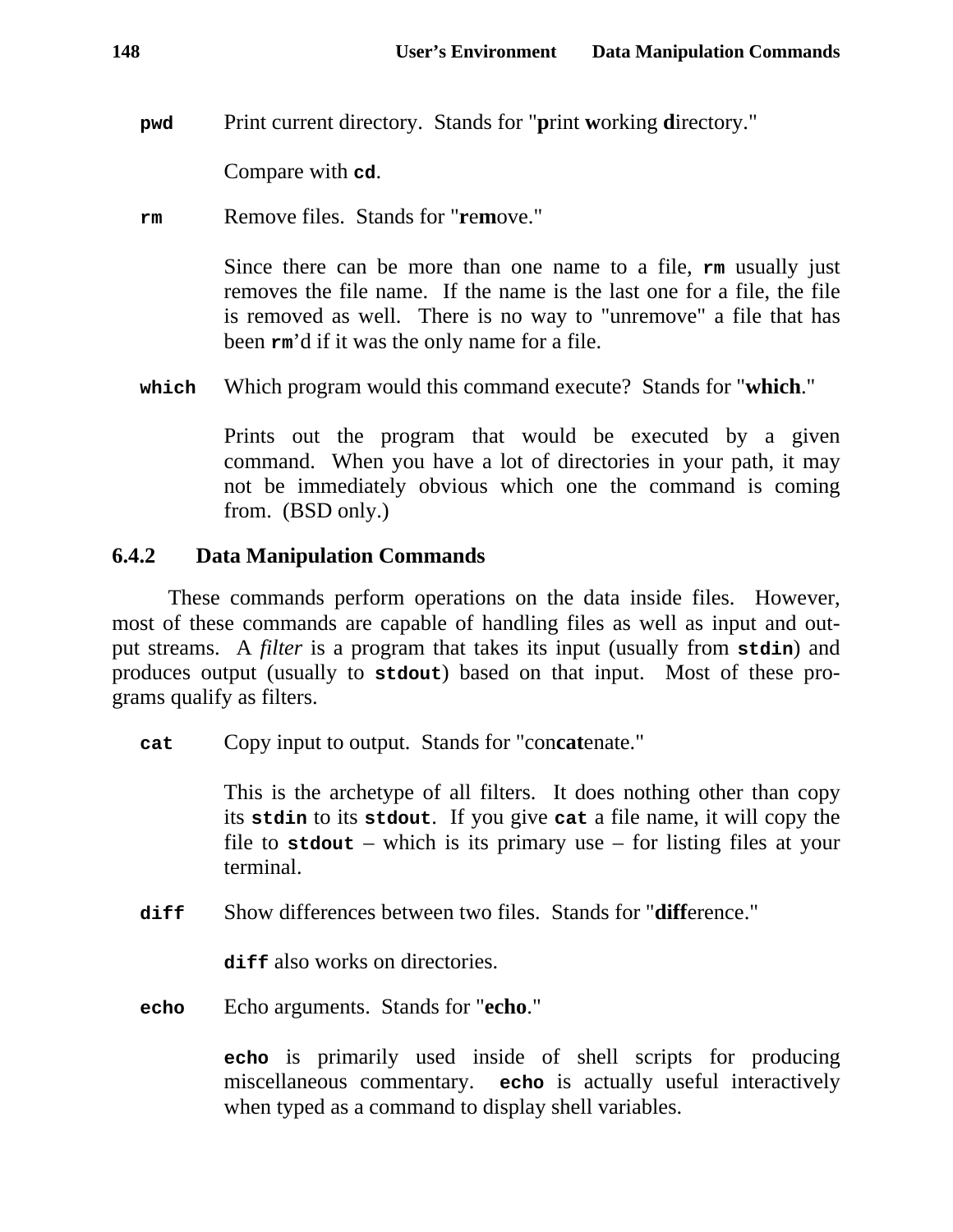**ed** Edit file. Stands for "**ed**itor."

A simple line-oriented editor. Try a screen-oriented editor. Compare to **sed**, **grep**, and **vi**.

**file** Show type of file. Stands for "**file**."

**file** guesses at what type of file you have named by looking at the first few bytes of it. It can be fooled, though not easily. Compare to **od** and **strings**.

**grep** Search for pattern. Stands for the **ed** command, "**g**lobal **r**egular **e**xpression **p**rint."

> **grep** searches its input for a pattern, defined by a regular expression. Any lines that match are printed. Compare to **ed** and **sed**.

**head** Print first few lines. Stands for "**head**."

**head** is useful for taking a quick look-see at files. Compare to **cat**, **file**, and **tail**.

**more** Show data one screenful at a time. Stands for "**more**."

**more** copies its input to its output like **cat**, but pauses after every screenful. **more** is called **page** on some systems. Compare to **cat**.

**od** Print uninterpreted data. Stands for "**o**ctal **d**ump."

Breaks input into bytes or words and prints as hex, octal, or characters. **od** impunes no interpretation on its input, so you can really see what is in the data. Compare to **cat**.

**sed** Noninteractive editor. Stands for "**s**tream **ed**itor."

Just like **ed**, but it works on streams rather than files. **sed** is often called from shell scripts when a file has to be edited as if by hand. Compare with **ed**.

**sort** Sort data. Stands for "**sort**."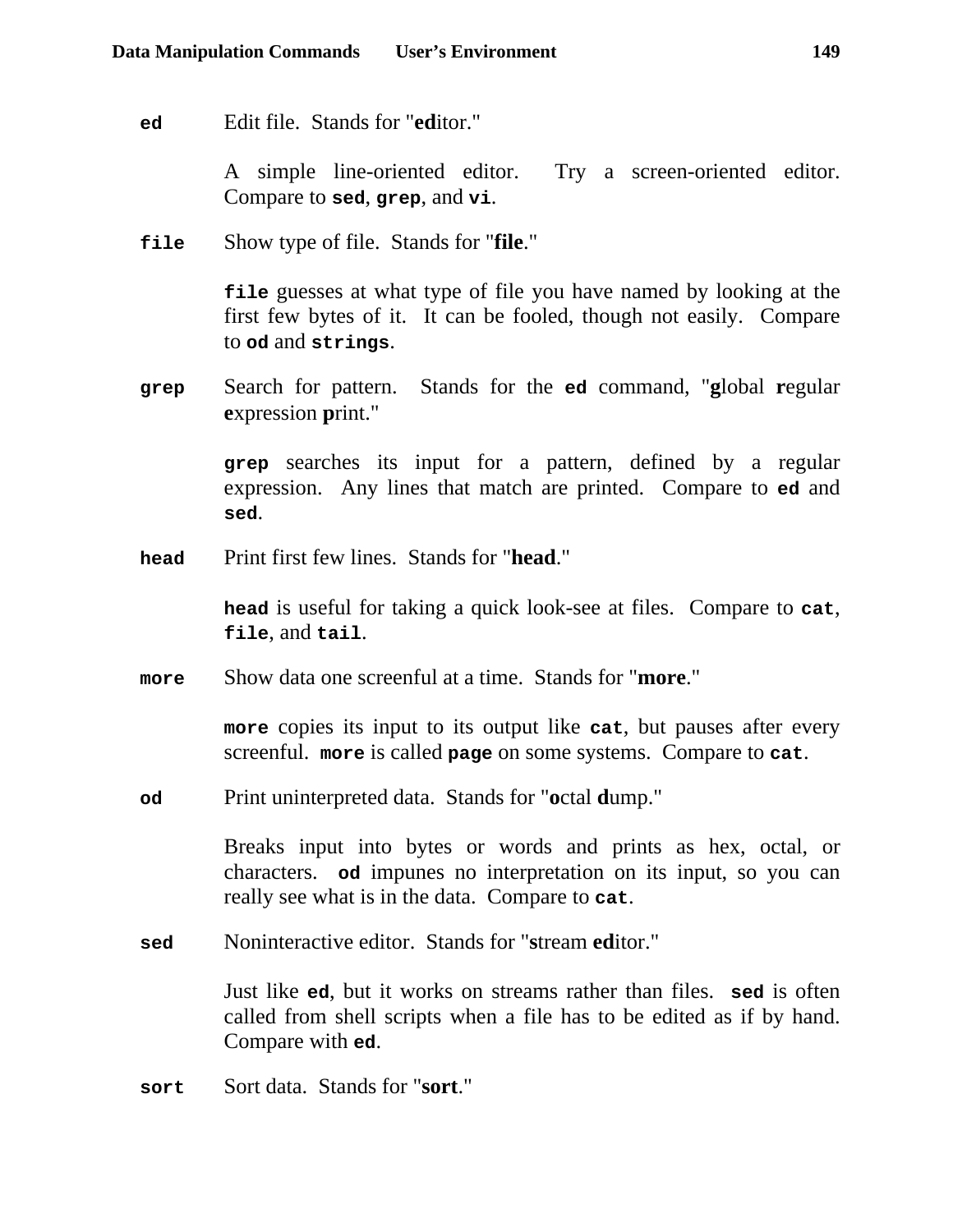**strings** Show printable strings. Stands for "**strings**."

**strings** is useful for figuring out what a program does without running it. You get the job of guessing based on your seeing the error messages and other printable strings in the program. Think of it as a game. Compare to **file**.

**tail** Print last few lines. Stands for "**tail**."

**tail** is useful for looking at log or diagnostic files, where all you care about is the most recent data (at the end). Compare to **head**.

**vi** Screen editor. Stands for "**vi**sual."

A much-enhanced screen-oriented version of the editor, **ed**. Compare to **ed**.

### **6.4.3 Programming Commands**

These commands generally take programs as input. Sometimes the output is yet another program. In a way, any of the commands discussed in this chapter can be thought of as programmable, some just more complex than others.

**adb** Program debugger. Stands for "**a**ssembler **d**e**b**ugger."

**adb** is used for debugging assembler programs or C programs that you do not have the source for. This is painful.

**a.out** User program. Stands for "**a**ssembler **out**put."

The C compiler produces user programs by this name (by default).

**awk** Pattern processing language **awk**. Stands for the authors, "**A**ho, **W**einberger and **K**ernighan."

> An interpreted programming language, oriented to string processing à la Snobol. Turn to **awk** when your problem is too hard to solve with the shell, and not worth writing a C program.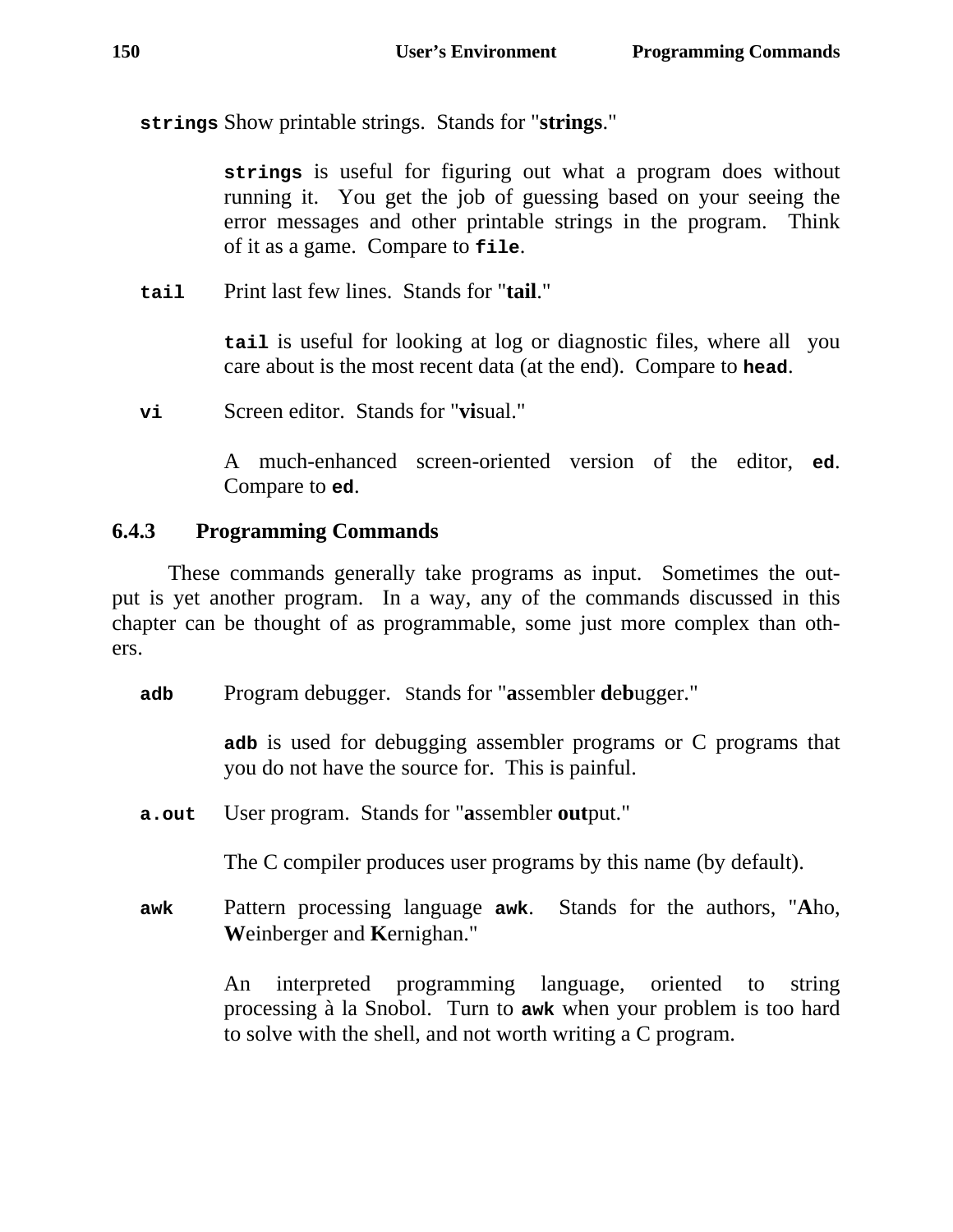**cc** C language compiler. Stands for "**C c**ompiler."

Translates C source files into a machine executable program. **cc** is really just a front-end for a large set of programs including **cpp** (the C preprocessor), and **ld** (the linker).

**make** Construct program from sources. Stands for "**make**."

**make** makes an executable program from sources. **make** uses a program to control the complex task of compiling, **lex**ing, **yacc**ing, and so on.

**sdb** C program debugger. Stands for "**s**ymbolic **d**e**b**ugger."

**sdb** allows you to diagnose and experiment on a running C program or do postmortem analysis on a dead one. **dbx** is another C debugger that is better than **sdb**, but not available on all systems.

**sh** Bourne shell. Stands for "**sh**ell."

Most shell scripts are written for the Bourne shell. If they are not marked executable, they can be run by hand with this command.

### **6.4.4 Miscellaneous Commands**

- **date** Show the time and date. Stands for "**date**."
- **kill** Send signal to process. Stands for "**kill**."

The primary use of **kill** is to send a *kill signal* to a process, which kills a process. **kill** can actually send any signal.

- **mail** Send and receive electronic mail. Stands for "**mail**."
- **man** Show on-line documentation. Stands for "**man**ual."

**man** displays pages from the "Programmer's Manual" (although this includes all the tools and commands discussed here). Given a keyword, **man -k** prints the names of man pages which have the keyword in the title. Some systems have this as a separate program, called **apropos**.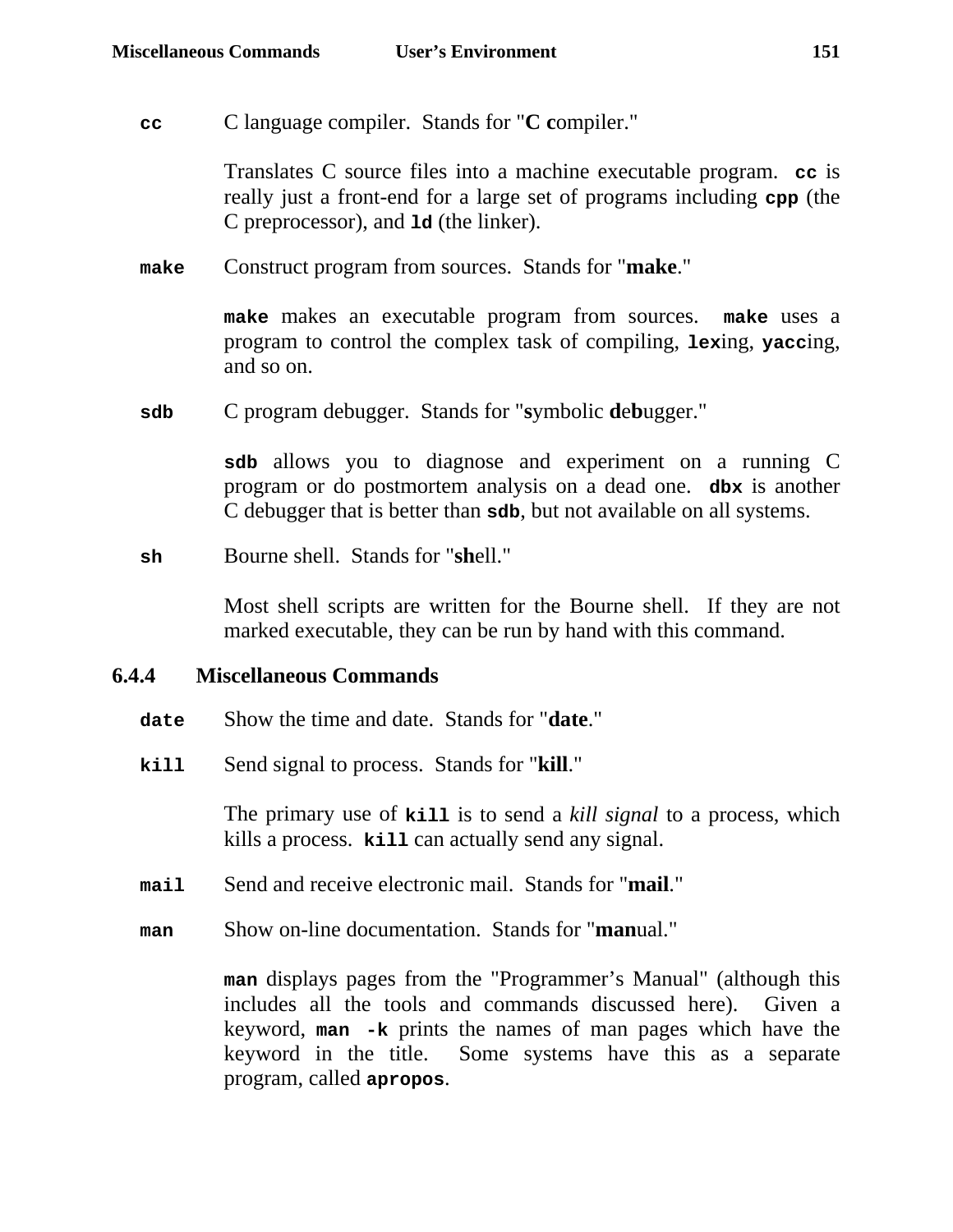**ps** Show process information. Stands for "**p**rocess **s**tatus."

Displays information about any or all processes on the system.

**who** Show users logged in. Stands for "**who**."

# **6.5 Putting It All Together**

Now that you have read this chapter, we hope you have a reasonable feeling for the philosophy of the UNIX user interface, as well as knowing some of the commands. To drive some points home, and at the same time add some concreteness to the discussion, this section presents a simple tool, composed out of a single shell script, with the commands that were previously mentioned.

Some of the commands have options (or arguments) that we did not mention. (Options are useful in modifying the default behavior of commands.) If you want to learn more about them, consult a UNIX manual.

Our example is a shell script that does an administrative task, not already performed by UNIX – it archives a user. Archiving means that their files are backed up to off-line storage (such as a tape or floppy disk), and they are deleted from the file system. This is typical procedure when a user leaves a company or school. Otherwise the file system would end up with files of users that have long since departed.

Our program is called **remove-user** and is actually quite simple. All it has to do is 1) copy the directory to a backup media, and 2) remove the directory. However, we will also leave mail for the user as a courtesy in case they ever log in again and wonder where their files went.

**remove-user** is written for the Bourne shell (**sh**). It is good style to have the first line be the special comment **#!/bin/sh**. (The reason for this is discussed in the Programmer's chapter.) Bourne shell comments begin with **#**.

Since we are going to remove files, it is important that we check for errors when archiving or at any other step. A simple way to do that is to set a special flag that will force the shell script to stop if any error is encountered.

set -e

We also want to make sure that only the system administrator is running this program. While users cannot delete other users' files, it is possible for su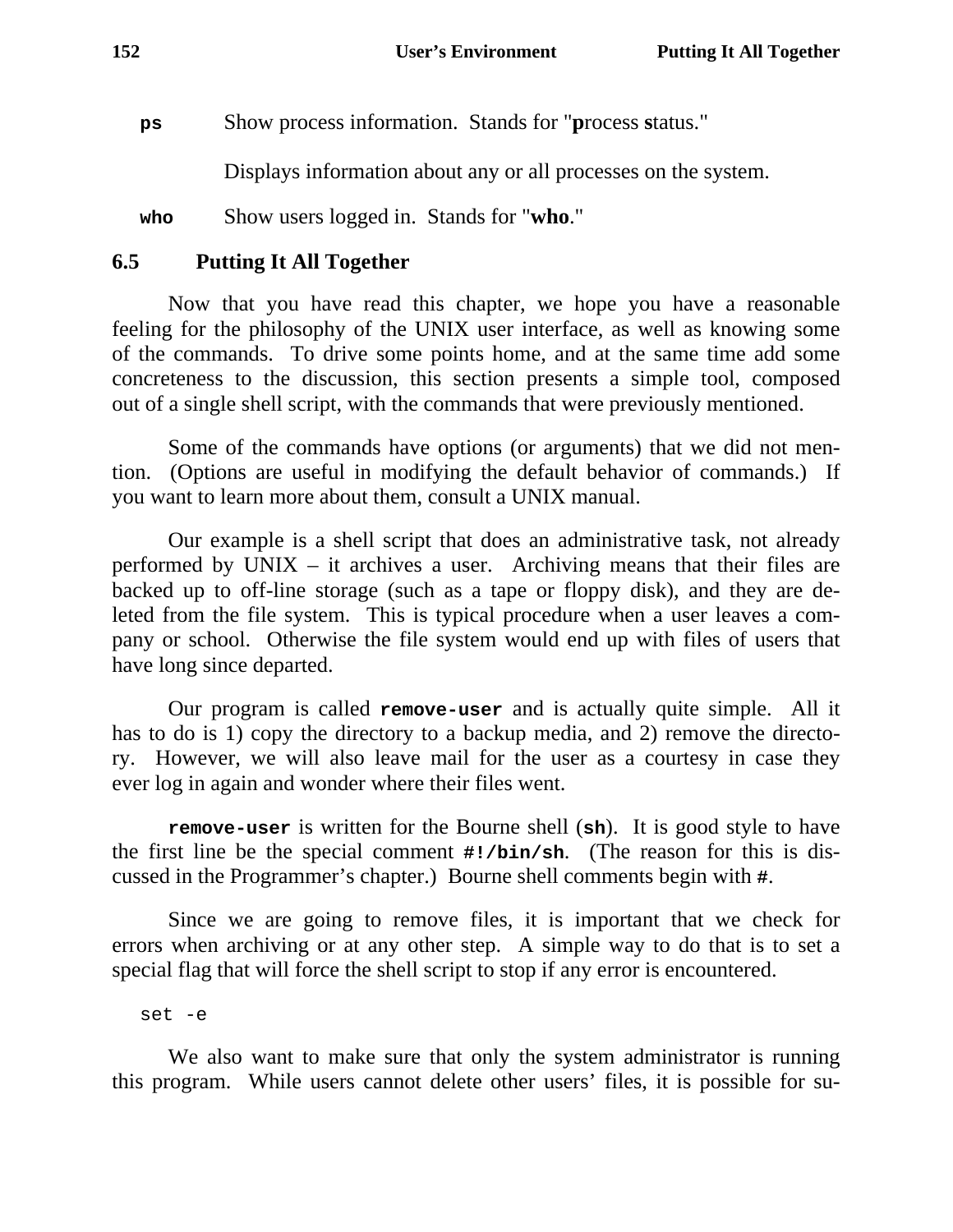perusers to delete their own files if they mistakenly run **remove-user** on themselves.

```
if test -e $USER = root
       then
        echo "Must be root to run remove-user"
        exit
fi
```
The **if** statement is an example of the shell's high-level language features. **do** loops, **for** loops, switches and other control structures are available. Most commands return a boolean value that can be tested. Here, we need only to test a shell variable (**USER**) against a value, so no program is necessary. In cases like these, **test** can be used to evaluate arbitrary expressions and produce a boolean value.

**remove-user** takes one argument – the user name. From the user name, we can figure out the user's directory by finding the corresponding entry in **/etc/passwd**. The first argument to the shell is available as **\$1**. (The second is **\$2** and so on.) We can search through the password file using **grep**.

grep "^\$1" /etc/passwd

**grep** returns an entire line which contains a lot of other information that we don't need. What we want is the sixth field. It is easy to select this using **awk**. Since we want the output of **grep** to be the input to **awk**, we connect them by a pipe.

grep "^\$1" /etc/passwd | awk 'BEGIN {FS=":"} {print \$6}'

Rather than storing the result in a file, we want to put it in a shell variable. The easiest way to do that is by using the back-quote mechanism. This replaces the entire previous command with its output.

```
directory='grep "^$1" /etc/passwd |
            awk 'BEGIN {FS=":"} {print $6}''
```
The result is that the shell variable, **directory**, contains the user's directory name. Now we can archive the directory using **tar**. See the Administrator's chapter for more on **tar**.

tar -c \$directory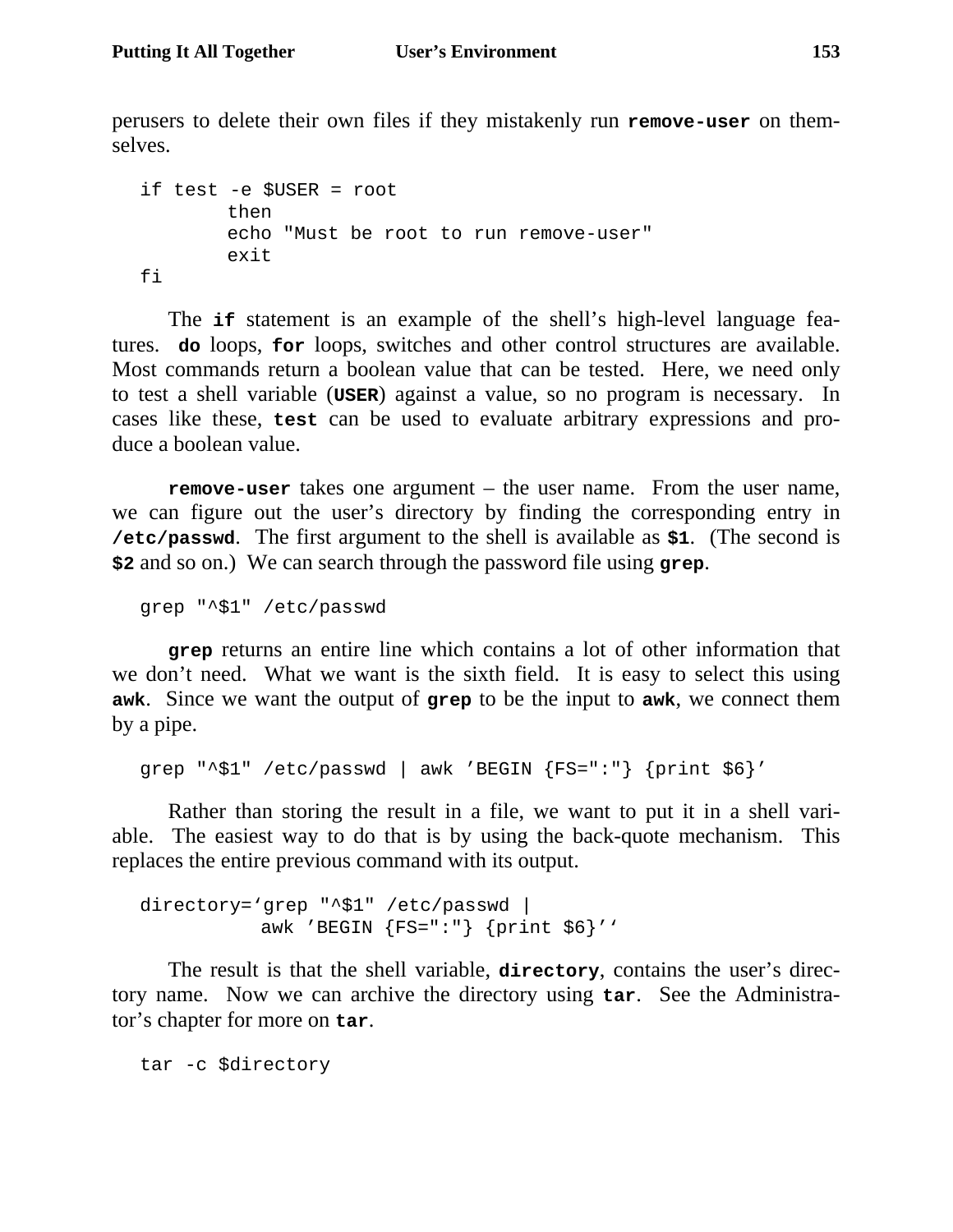While we are assuming that the user has left the face of the earth, it would be nice to leave a message just in case they log in and wonder where their files are. We can send them mail. Fortunately, mail is not stored in the user's directory but in a directory private to the mail system. Here, we use another type of indirection which allows a command to receive input from immediately following lines in the script.

```
mail $1 << EOF
Your files ($directory) have been archived and
removed from the file system.
Please see an administrator if you need them back.
EOF
```
Once these commands have executed, we know that the user's files are secure and we can safely remove the on-line versions.

```
rm -fr $directory
```
The completed **remove-user** script is as follows:

```
#!/bin/sh
# remove-user username
# exit on any errors
set -e
# check that we are root
if test -e 'who am i' = root
         then
         echo "Must be root to run remove-user"
         exit
fi
# get the directory
directory='grep "^$1" /etc/passwd |
            awk 'BEGIN {FS=":"} {print $6}''
# archive the directory
tar -c $directory
# send mail to user in case they accidentally reappear
mail $1 << EOF
Your files ($directory) have been archived and
removed from the file system.
Please see an administrator if you need them back.
EOF
# remove the directory
rm -fr $directory
```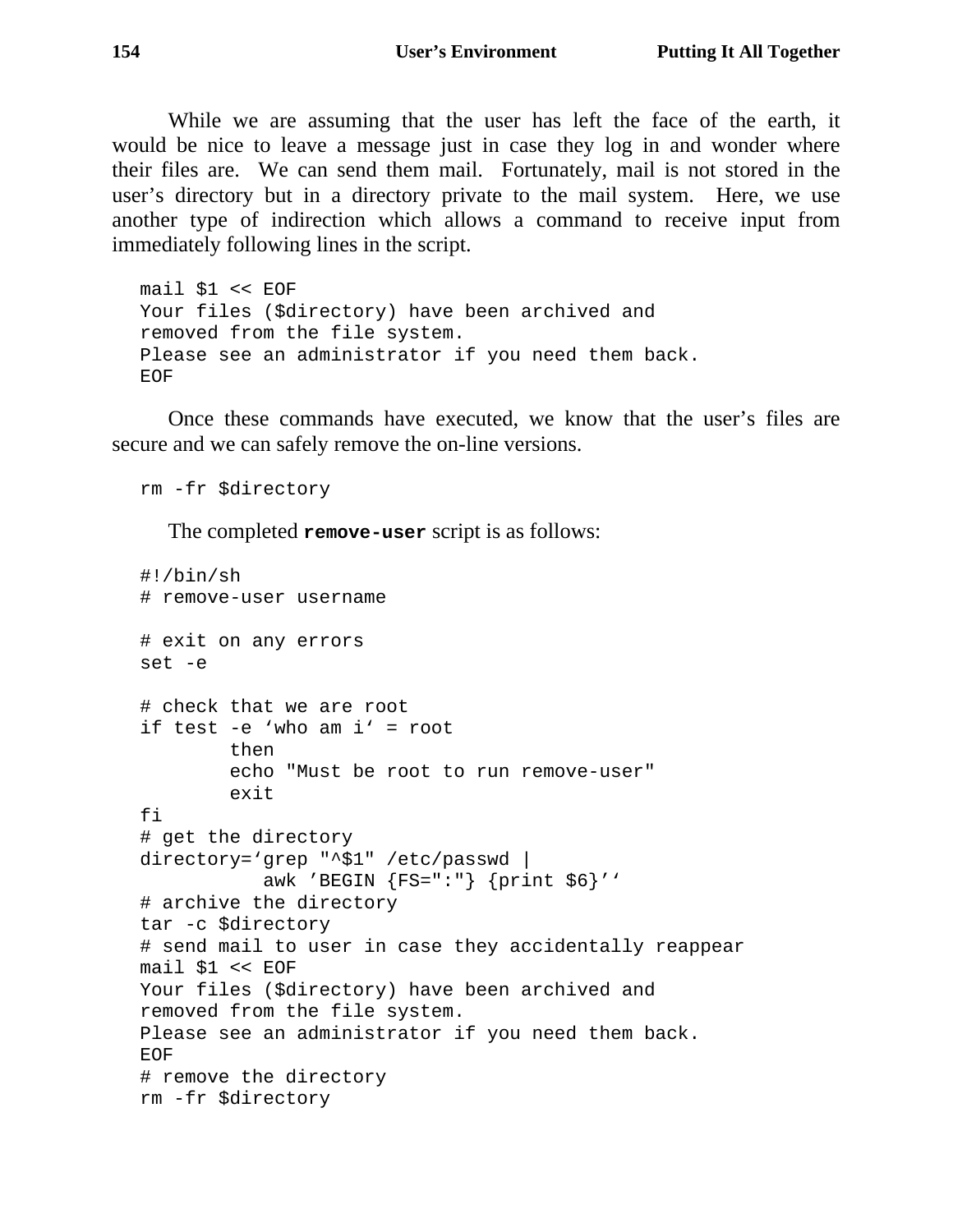There are many things you could do to improve this program. However, our intent was merely to demonstrate some of the things presented in this chapter in an actual shell script.

What is important is the result – we made a shell script out of simple, preexisting tools with very little effort. It was easy to do, because the tools are easy to use and designed so that they can be hooked together easily.

Much more complex programs can be built out of these same tools. And if you follow the same guidelines in program design, your programs can be used and incorporated as easily into other people's programs.

 Many users who use the shell do not feel they are programmers, even when they create long pipelines or write shell scripts. However, programming is an intrinsic part of using the UNIX shell. While shell programming may seem less intimidating than C programming, the results are just as powerful.

This is one of the biggest differences between being a "UNIX user" and a user of any other operating system. It is a daunting task to easily extend or modify the user interface of most other operating systems. But UNIX users are not restricted to the original plans of the designers and find themselves using the tools and commands of the operating system in ways that no one ever dreamed of.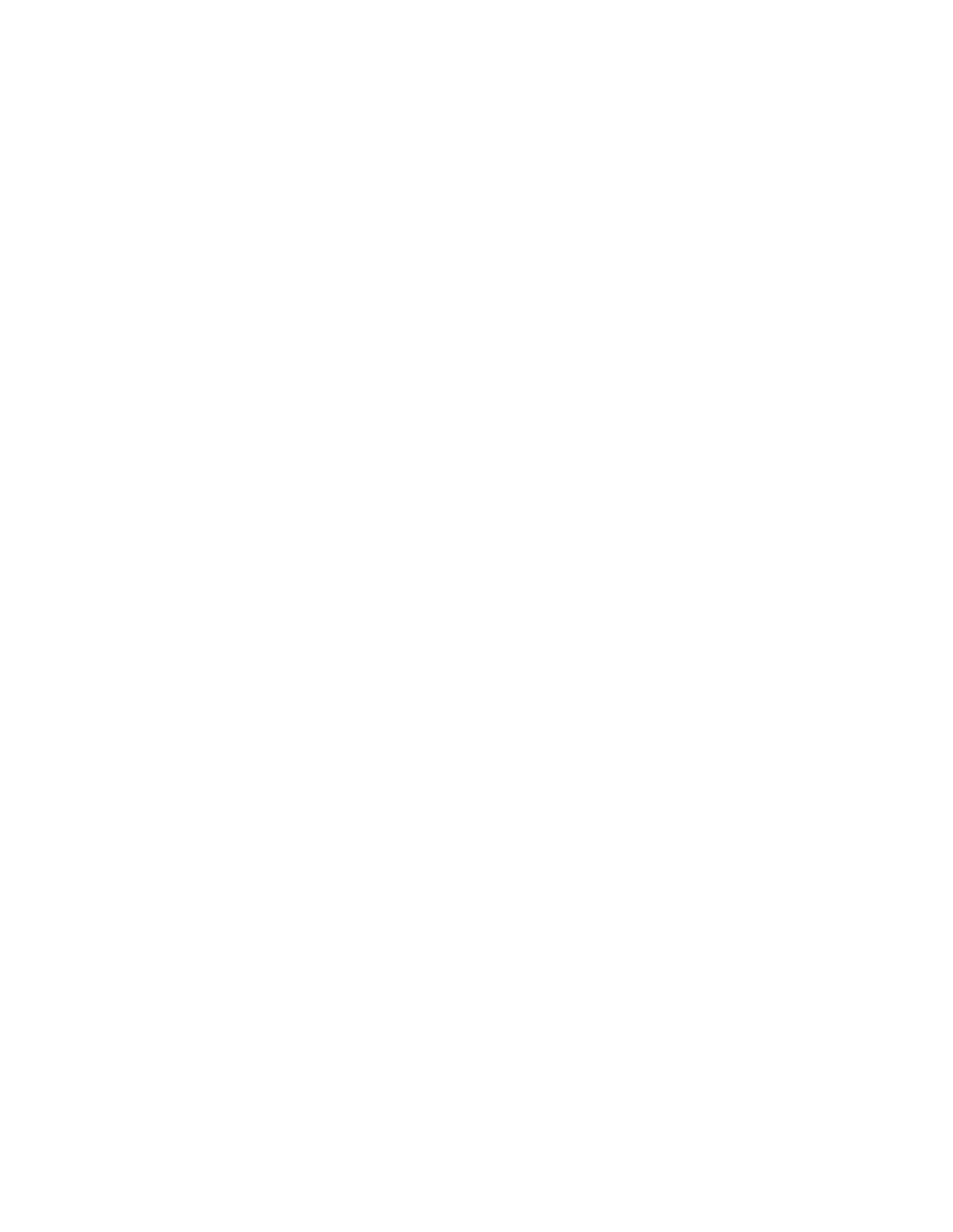# *Chapter 7: The Programmer's Environment*

"I am a programmer. On my 1040 form, this is what I put down as my occupation." – Ken Thompson in his Turing Award Lecture

Of all the people who use UNIX, programmers have the most favorable impression about it. UNIX is optimized more towards programming than anything else. It was written by programmers for programmers. And it was written by very good programmers.

UNIX programming is not immediately intuitive, and no matter how many good things we say about it, you cannot sit down at a terminal and bang out a magnificent gem of a first program. You must familiarize yourself with the system calls, the libraries, the languages and the tools, and of course, the manual, in order to succeed at this game.

In a way, UNIX is not geared towards helping you get your work done. Rather it is oriented towards helping you understand the UNIX system, so that you fit your solution into a UNIX-style solution. Often this leads to a different solution than you might find on another system.

For example, the use of regular expressions is pervasive throughout UNIX. There are libraries that support their use, and many of the tools understand them. Writing a program that used some other kind of pattern matching would be stupid and painful. You would ignore all the wonderful UNIX tools, spend your time reinventing the wheel, and end up with a program that used a totally different syntax than any other in the system.

It is well worth your time learning a little about the UNIX programming environment and philosophy. By reaching a certain stage of UNIXness, you will feel at home while writing UNIX programs, synergistically directing its power with minimal effort, and producing beautiful and graceful creations.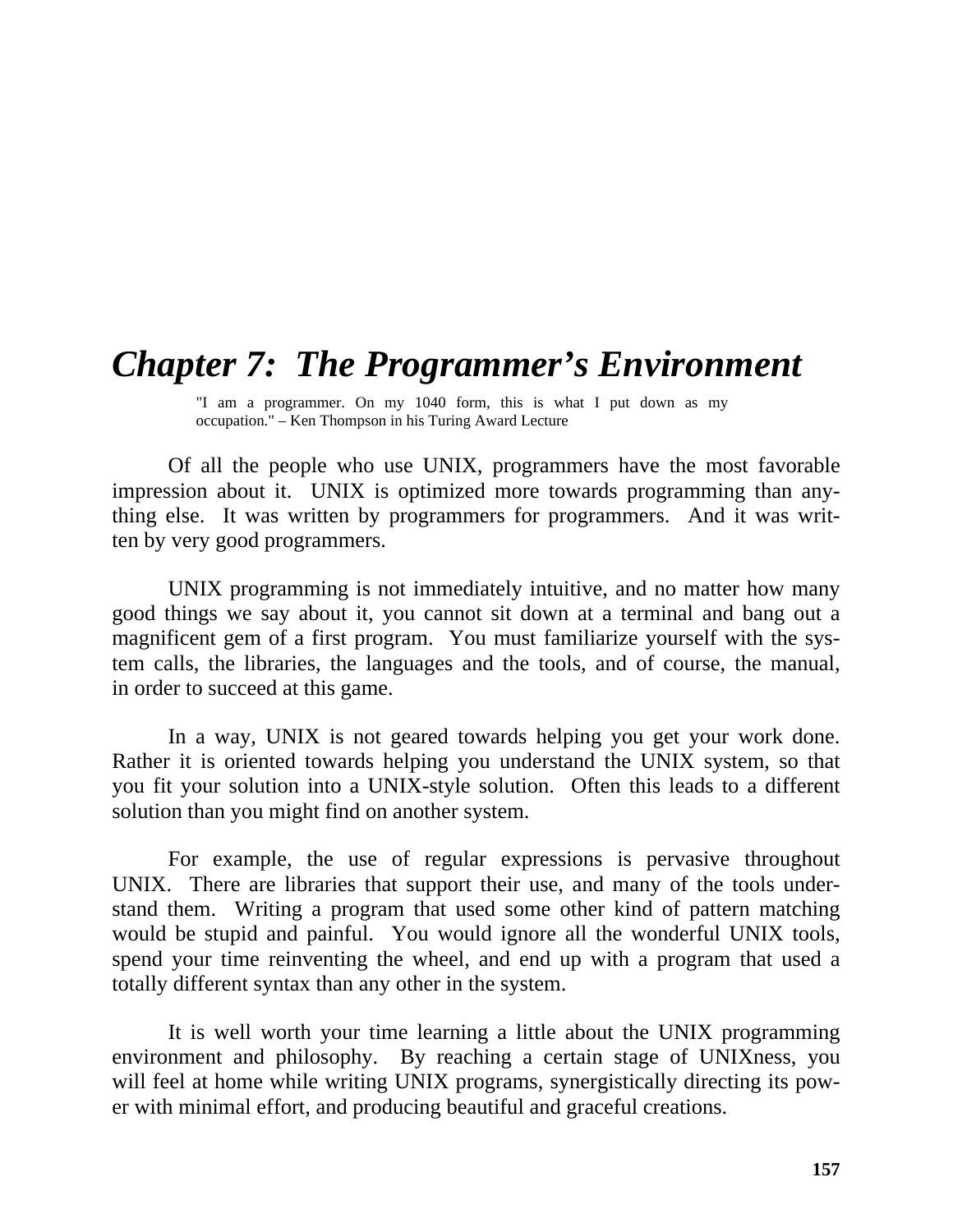This chapter will highlight some important concepts of the programmer's environment. If you are interested in learning more after reading this chapter, we recommend the books *Advanced UNIX Programming* by Marc Rochkind, and *The UNIX Programming Environment* by Brian Kernighan and Rob Pike.

### **7.1 System Concepts**

Much of the elegance of UNIX is derived from the design of the functions at the beck and call of a programmer. These functions tend to be simple, efficient routines which do one thing and do it well. For example, **open()** works on files, directories and devices. A subset of these functions are the *system calls*. The system calls are the interface to the UNIX kernel, and are considered the real primitives of a UNIX system. For example, in order to write to a file, the user must use the **write()** system call. There are a number of highlevel interfaces to write to files (such as **printf()**). These shield the user from some of the more mundane aspects of programming, but all of them call write() at some point to get the work done. (There is no functional reason to differentiate between system calls and library calls. Fortunately, they appear the same syntactically.)

The system calls are defined and implemented in a special program known as the *kernel* (frequently misspelled as "kernal"). The kernel is programmed in C; however, the kernel environment is markedly different than most other C programs. The code has to deal with the possibility of hardware interrupts at any time. Memory is globally shared in what resembles a multithreaded single process. Hence, each piece of code has to protect its data structures against simultaneous access by another part of the kernel.

Application programs do not often make system calls. While system calls are the most efficient means of controlling the system, they are fairly primitive. Many libraries have been created to save the programmer time in coding and provide robustness. In addition, the libraries are more portable than the UNIX system calls. If you port a program to a non-UNIX operating system, you will more likely find higher-level calls easier to emulate than lower-level ones.



Ken Thompson was once asked, "If you were redesigning UNIX, what would you do differently?" He replied, "I'd spell **creat** with an **e**."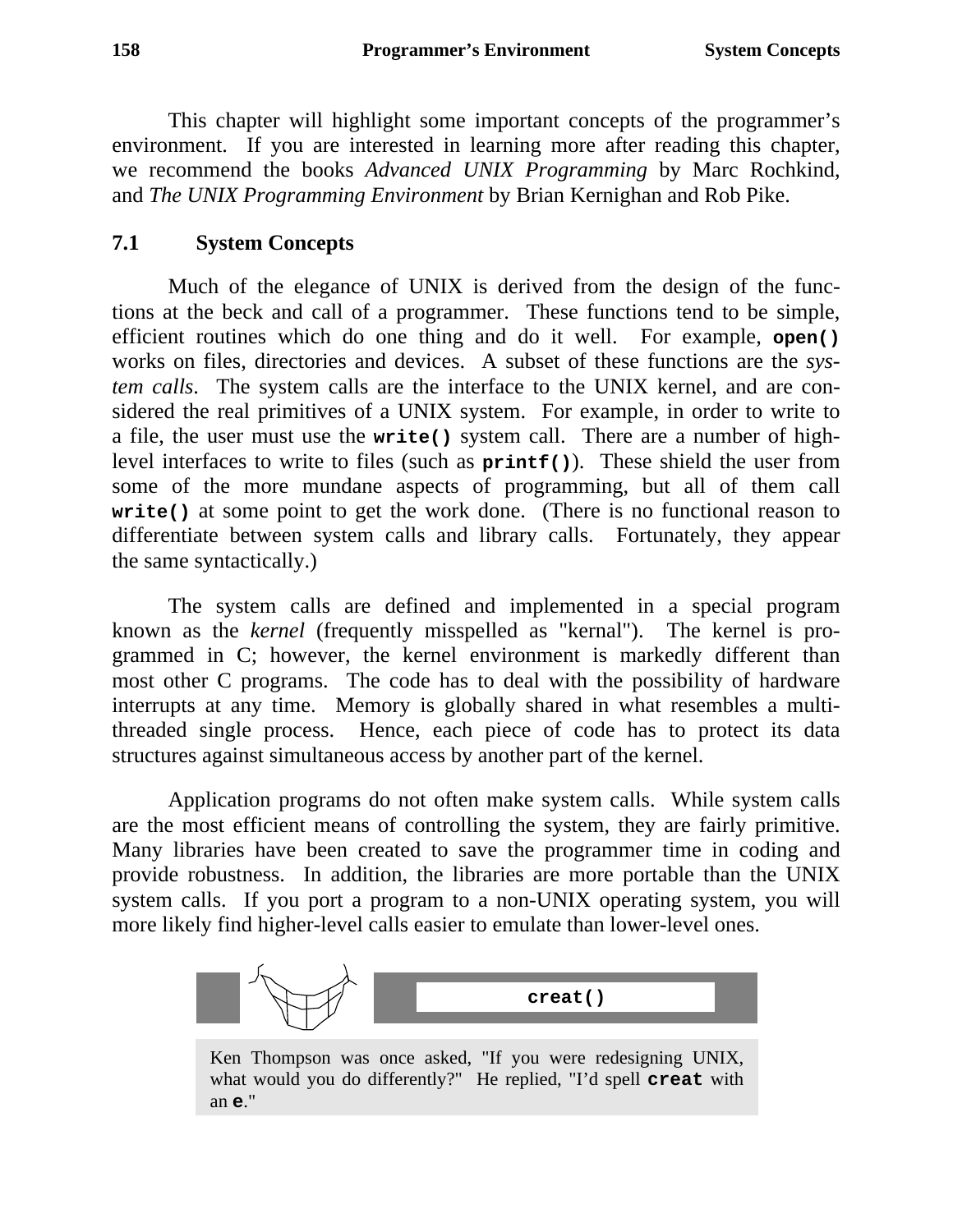### **7.1.1 I/O**

One of the strengths of UNIX is the consistency with which it treats I/O. Files, devices and even processes can be manipulated using I/O primitives. And since the UNIX I/O paradigm is so simple, learning it means that you can access most of what the system has to offer very easily.

One thing that you may initially find confusing is that devices are often referred to as files. In fact, they appear in the file system with normal file names. This is actually an advantage. By treating them as disk files, you do not need special commands or functions to use them. For example, you can set the protection of a device with the exact same command and syntax as for a disk file. Redirection works, too. If you say **who > /dev/tty33**, the output of **who** will appear on terminal 33.

Viewed through I/O-tinted glasses, UNIX looks like the figure below. We refer back to it in the following discussions.



### **7.1.1.1 Ordinary Files and Directories**

Ordinary files are a sequence of bytes stored in the file system. There is no structure imposed by the file system upon a file, other than a simple linear ordering of bytes. Files are not explicitly sized by the user. Files are extended simply by writing past the last byte in the file. Attempting to read past the last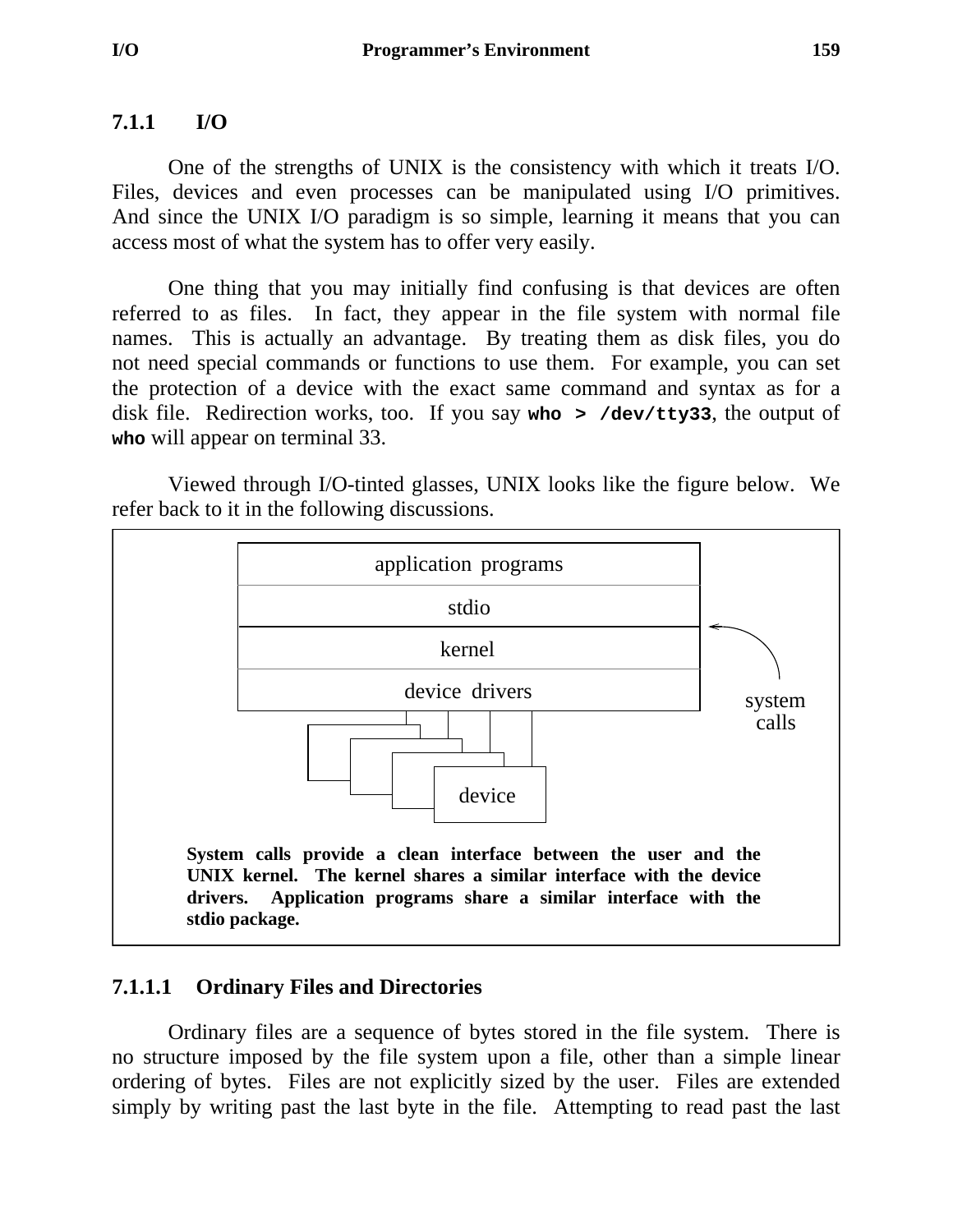byte returns an end-of-file. Files may be shrunk explicitly. Users may open a file, move to, read and write arbitrary bytes in the file (if they have the appropriate permission).

The lack of file structure and sizing is a highlight of UNIX. There are no special tools for reading special files with special structures, because there are no such files. All files are simple sequential files. Users may impose working guidelines, of course. For example, files containing source code generally contain only printable ASCII characters, with lines terminated by newlines (ASCII NL). However, the file system does not enforce this through any mechanism.

Each file is tagged by an index (or *i-number*) that corresponds to a field of data internal to the file system. These fields, referred to as *i-nodes*, contain data about each file such as its protection, length, owner, and pointers to other inodes containing actual data. The i-node does not include the name of the file.

Directories are files that contain a list of file names. Associated with each file name is an i-number. By retrieving the corresponding i-node, one gets to the file associated with a file name. When presented with a file name, the kernel will automatically perform the mapping to get to the file. In general, programmers do not deal with files at this level; however, there are two important consequences of this representation.

- 1. Files may have multiple names. Each name is called a *link*.
- 2. It is impossible to find out the name of a file from just knowing its inumber, other than by exhaustive search. There may be more than one name, or even no names (this is true for pipes).

Each directory appears as a file in the file system. Thus, it may appear in another directory's list of files. This provides the hierarchical structuring characteristic of the UNIX file system. While directories can be read by users, they cannot be written except by a special system call, since references to arbitrary i-nodes could destroy the file system. This is one of the few exceptions to the rule that the file system does not care about the internal structure of files.

### **7.1.1.2 Devices**

Much of what UNIX does is control devices. These include terminals, tape drives, disk drives, and network interfaces. Any peripheral is seen by UNIX as a device. UNIX groups devices into two types – block and characteroriented devices.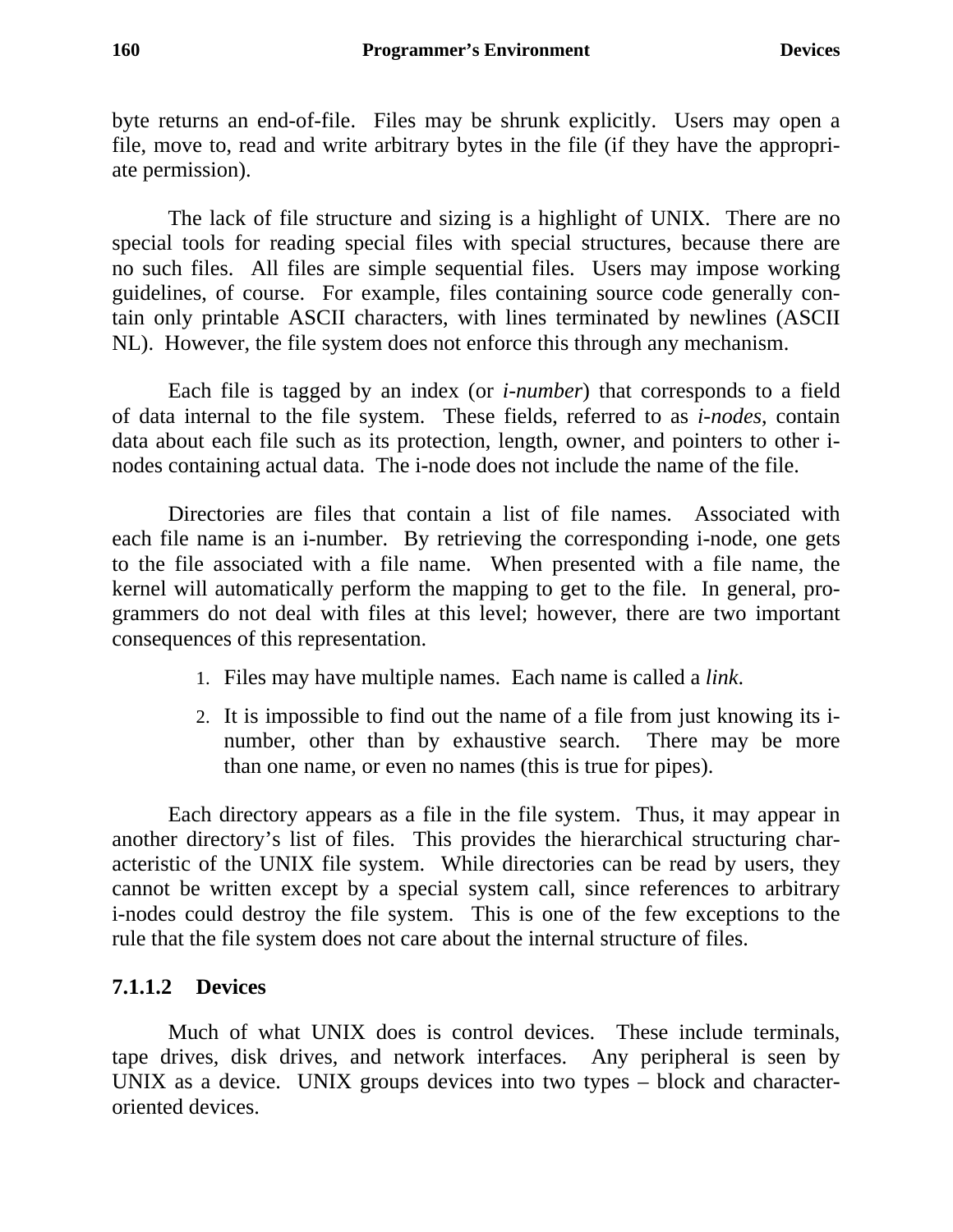*Block-oriented* devices perform I/O in fixed-size blocks of characters. Disks are typical of block-oriented devices. *Character-oriented* devices are not restricted to fixed-size block I/O. They can transfer any number of characters at a time (including a single character). Keyboards and mice are good examples of character-oriented devices. It is actually possible to treat disks as character-oriented devices, but it is usually inefficient to do so.

You can see which devices are character-oriented or block-oriented on your system by executing the command: **ls -l /dev**. A **b** in the first column indicates it is block-oriented, while a **c** indicates that it is character-oriented. (Directories are indicated by a **d** and ordinary files by a **-**.) For most programmers, the orientation of a device is not important; the higher-level libraries unify them so that they act the same.

It is possible to treat a device as both character-oriented and blockoriented at the same time. For example, disks are normally accessed on a perblock basis. However, when a disk is copied (i.e., for backups), it is more efficient to access it as a character device. This is because character devices can transfer any number of characters at a time, while block devices are limited to the size of a block. Also, block devices are buffered in the kernel while characters devices are not.

Interestingly, memory can be accessed as a device, although this is more of a back door than a sensible idea. There is a tremendous overhead for going through the I/O system (with a system call) to talk to memory, rather than doing it directly (by one machine instruction). However, it is possible to access otherwise protected memory in this fashion. For example, **ps** digs up information about other processes by reading **/dev/kmem** (**k**ernel **mem**ory) and **/dev/mem** (physical **mem**ory).

Devices (see previous figure) are considered not as part of UNIX proper, but rather as being underneath it, much as the computer running UNIX is not considered a "UNIX computer." It is possible to incorporate any device into UNIX, however, some devices may be more appropriate than others. For example, devices that power on with interrupts enabled are considered obnoxious and not UNIX-friendly. An amusing reading on the clashes between UNIX and real-world devices is "All the Chips that Fit" by Tom Lyon and Joseph Skudlarek in the *Summer 1985 USENIX Conference Proceedings*.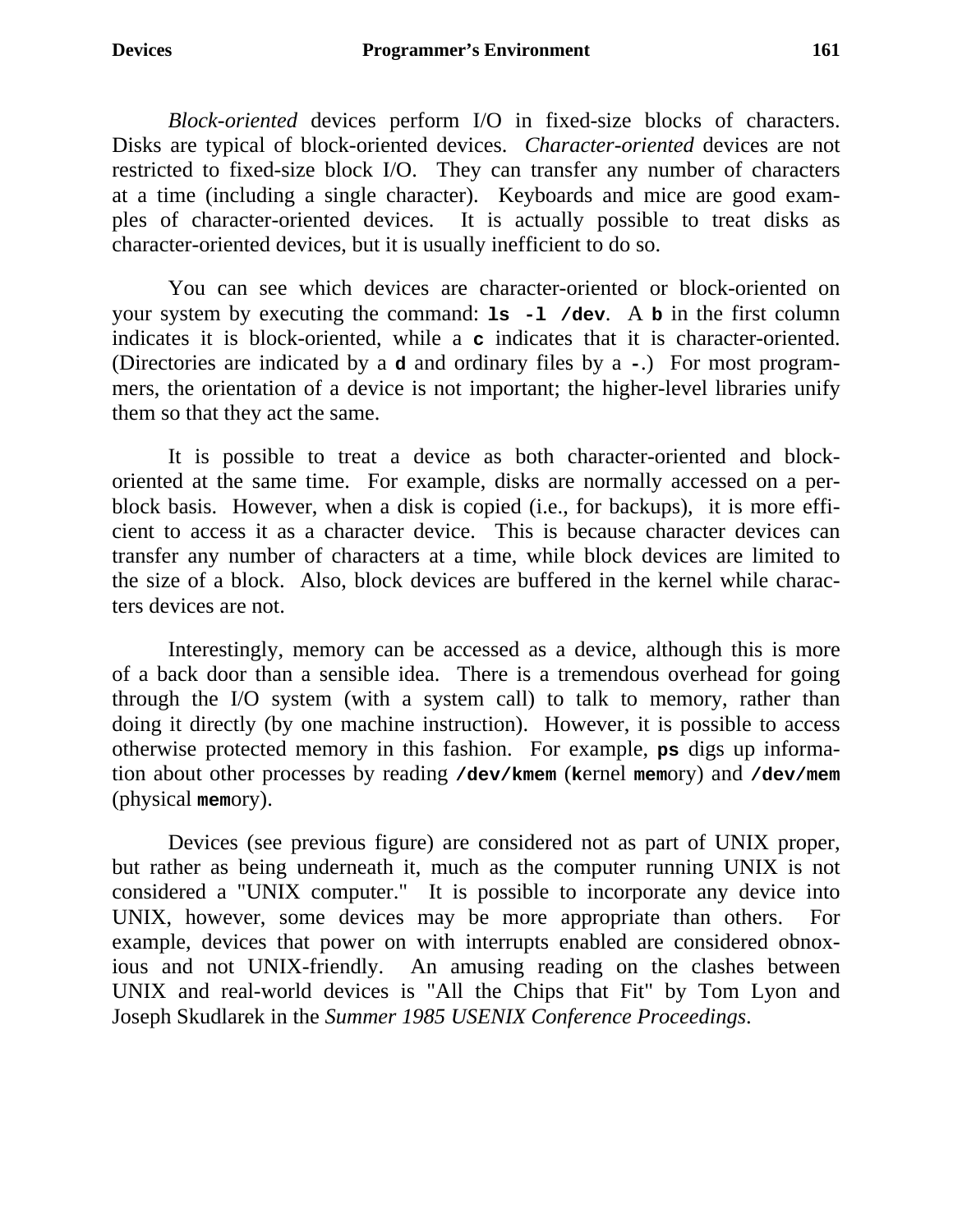# **7.1.1.3 Device Drivers**

Each device has a special program designed to present an interface to the UNIX system. Called a device driver, the interface makes each device "act" alike. In particular, the driver can either make a device look like a character-oriented device or a block-oriented device.

Each type of device is defined by a small set of functions that can be performed on it. Most of these are directly mapped to system calls. For example, each device has an **open()**, **read()** and **write()** call. Devices appear as files in the file system, usually in the **/dev** directory. When any of these files are accessed, the kernel calls the routine associated with each one. (How the routine is selected is explained further in the Administrator's chapter.)

The result is a unification of access to all objects via the file system. For example, you can read from a disk file as easily as a keyboard, since they both respond to the **read()** system call the same way. Access to a device except through its well-defined interface is prohibited, providing a reliable device subsystem.

Pseudo-devices are theoretical devices that have device drivers but no devices. You can think of them as simulated devices. Pseudo-devices are used to implement pipes and many network devices. A simple example of a pseudo-device is **/dev/null**.

# *The Null Device –* **/dev/null**

**/dev/null** is the simplest device in the UNIX system. When you write to it, your characters are thrown away. Actually, they are ignored entirely, and **write()** simply returns a successful completion status. This is useful when you don't care what the output of a command is but are just interested in its side effect. (For example, **time grep a /usr/dict/words > /dev/null** will print out the time it took to search for all the words with **a** in them. Without the redirection to **/dev/null**, it will print out the words themselves as well.) **/dev/null** generates an EOF (End-Of-File) condition whenever it is read.

Another major use of **/dev/null** is in messages – as in "*System going down at noon. Complaints to /dev/null*."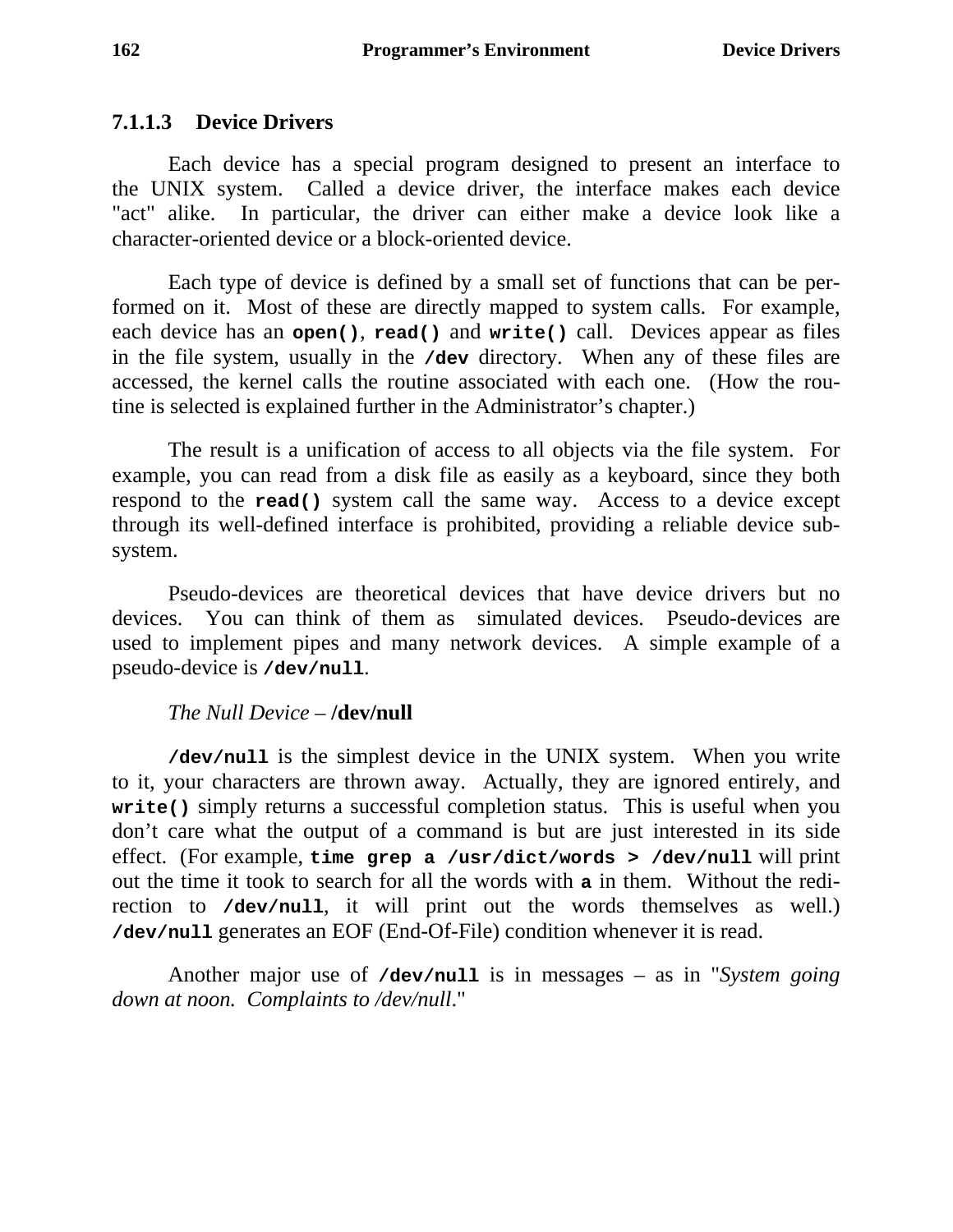## *Pipes*

Another pseudo-device is the UNIX pipe. Just like any device, a pipe can be opened, read and written. However, there is no physical peripheral corresponding to a pipe. When you write to one, your characters are buffered in memory until someone reads it from the other end. Because of this, it is particularly useful as a communications path between two processes.

When the command who  $\vert$  **lpr** is given to the shell, the shell creates two processes with a pipe between them. **who** writes to the pipe and **lpr** reads from the pipe. Notice that **who** doesn't take any special arguments to access the pipe. Neither does **lpr**. Nor does either program make any attempt to detect that it is using a pipe.

The pipe is buffered by the pipe device driver. If the pipe's writer is faster than the pipe's reader, the device driver will stop the writer until the pipe drains a little. Similarly, the reader will wait for the writer when the pipe is empty. When the writer closes the output stream, the reader receives an EOF (just as if it were reading a file from the disk).

This simple device is one of the key mechanisms that provides the shell with the ability to plug programs together without any special prior coding.

One restriction of pipes is that the ends of a pipe can only be inherited through a common ancestor of the executing processes. This is no problem when using pipes in the shell – the shell is the common ancestor which passes each end of the pipe to a different process. However, it prevents unrelated processes from communicating. More recent additions (viz. sockets and streams) to UNIX overcome this limitation.

## *Named Pipes*, or *FIFOs*

Named pipes are an extension to UNIX that first appeared in PWB but did not become generally available until System V. *Named pipe*s are just like ordinary pipes except that they have names. Because they appear in the file system, they can be referenced by arbitrary processes, and provide a means of communication between unrelated processes. This overcomes a limitation of ordinary pipes. Named pipes are also called *FIFO*s (for "*F*irst *I*n, *F*irst *O*ut").

Unfortunately, named pipes do not provide a simple solution to the clientserver model. For example, if a server opens a named pipe and waits for a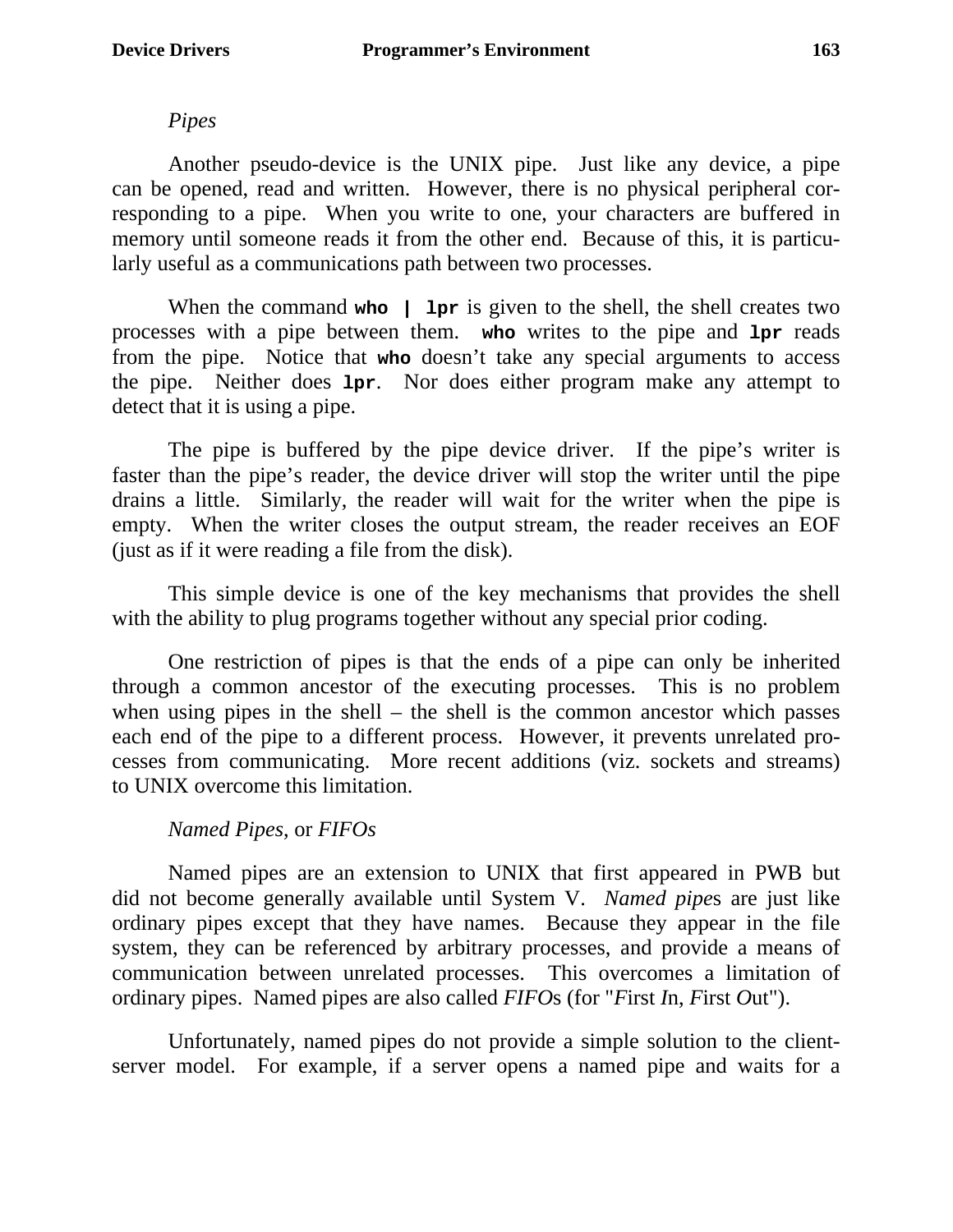client, it must have a way of preventing or distinguishing data written into the same pipe by two different processes.

Both sockets and streams provide better mechanisms for communication between unrelated processes than do named pipes.

# **7.1.1.4 Basic I/O System Calls**

All of the devices mentioned so far implement the same set of basic system calls, including **open()**, **read()**, **write()** and **close()**. These are all that most programs ever need. When the shell executes programs, it automatically creates and opens three files for each process. Once a file is open, it is called a *stream*, and referred to by a *file descriptor*. The three streams opened for each process are:

- *standard in* This stream provides input, such as from a terminal or the previous process in a pipeline. File descriptor 0. File pointer **stdin**.
- *standard out* This stream is provided for output, such as to a terminal or the next process in the pipeline. File descriptor 1. File pointer **stdout**.
- *standard error* This stream is provided for errors, just so they will not be accidentally redirected in a pipeline. File descriptor 2. File pointer **stderr**.

In the case of our **who | lpr** example, **who** will automatically have its **stdout** connected to a pipe. The other end of the pipe will be connected to the **stdin** of **lpr**. **who** will ignore its **stdin** since it doesn't read any input. **lpr** will print its results on its **stdout** which is the terminal. The **stderr** of both processes will also be the terminal.

This sounds complicated but is quite simple. The shell has done most of the work. The processes don't even have to call **open()**. All **who** will do is write its results using the file descriptor **1** (see above) and **lpr** will read using file descriptor **0**.

The calls to **read()** and **write()** are straightforward:

```
cc = \text{write}(1, \text{buffer}, \text{length}); /* in who */
cc = read(0, buffer, length); /* in lpr */
```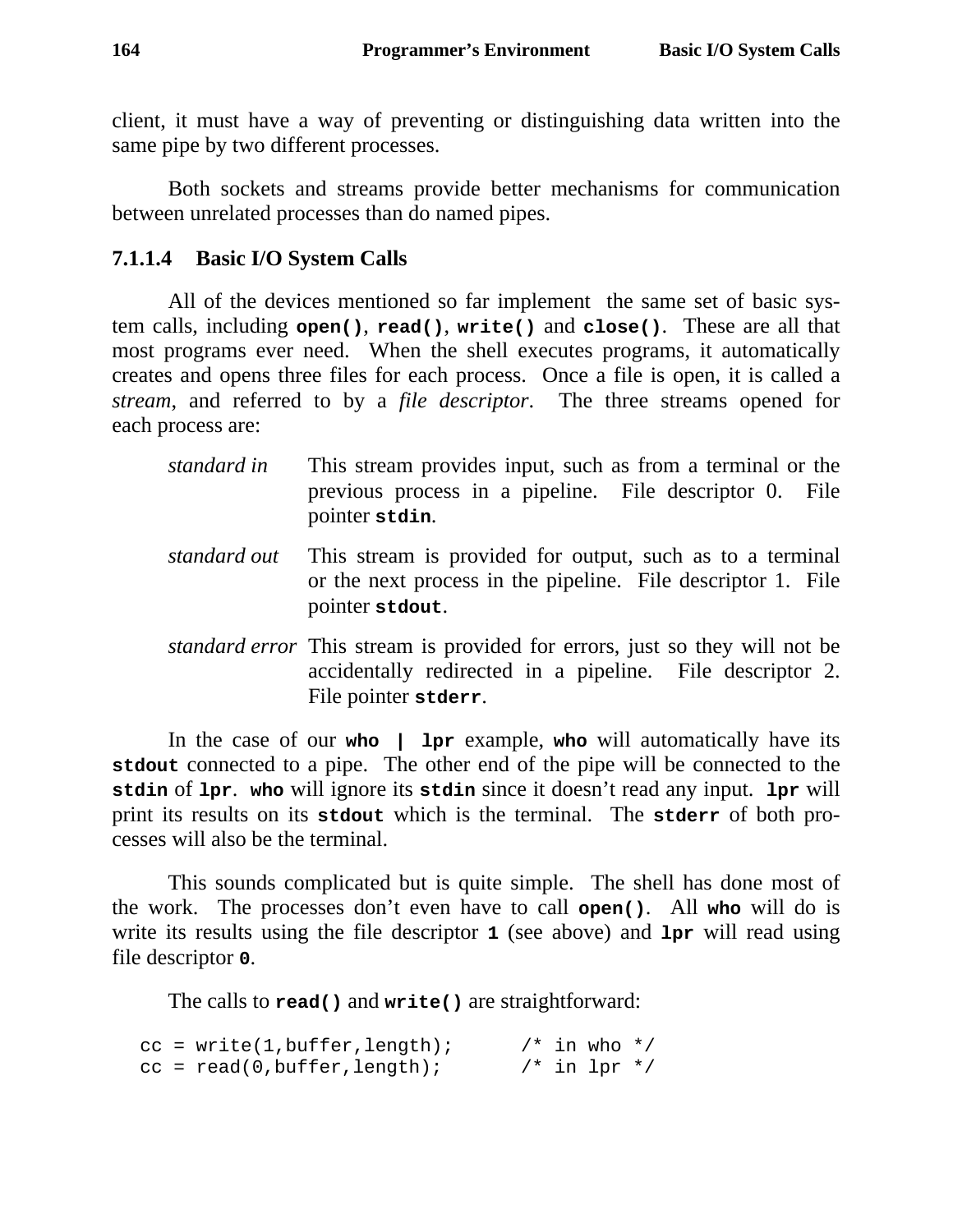**read()** reads from **stdin**. At most **length** characters are placed in the **buffer**. When **read()** returns, the number of characters read are stored in **cc**. **write()** works similarly.

While this may seem simple, it is quite primitive. It is also inefficient for most types of processing. The reason is that if a process is calling **write()** for each character (or even each line), a process must context swap with the kernel on each call. Usually, I/O can be buffered. Buffering allows characters to be queued until a high watermark is hit. Then, **write()** is called with a large buffer. This reduces the number of system calls (and corresponding context switches).

## **7.1.1.5 Standard I/O**

*Standard I/O* is the name of a library. It provides a higher-level interface to the I/O system calls we have just covered (see previous figure). It is even easier to use, and at the same time, much more flexible. Standard I/O is usually abbreviated "stdio" (and pronounced "stud-i-o") because the appropriate definitions for it are set up in a C program with the line **#include <stdio.h>**. Stdio is based on the "portable C library" by Mike Lesk at Bell Labs. The portable C library was designed to allow C programs to remain portable across different operating systems, by providing a common I/O system. Stdio can be implemented on any machine that supports a C compiler.

Like the system calls, stdio is very clean because it works on all objects in the file system whether they are disk files, devices or pseudo-devices. And stdio follows the **stdin**, **stdout**, and **stderr** conventions.

A significant difference between the stdio library and the system calls is that the higher-level stdio functions are buffered. Corresponding to the **open()** system call is **fopen()** from stdio. **fopen()** opens a file and allocates a buffer for I/O in user space. Writing characters to (or reading from) a buffer is very cheap. When the buffer is full, characters are flushed. This is transparent to the programmer, except that programs run very fast. And since the buffering is handled by library calls, programs remain portable even while becoming extremely efficient.

When doing I/O to a terminal, stdio changes its buffering scheme so that the user does not have to wait for an entire buffer to fill up before seeing anything. (The programmer can also explicitly control buffering.) Buffering on input works similarly, and provides more corresponding efficiency over **read()**.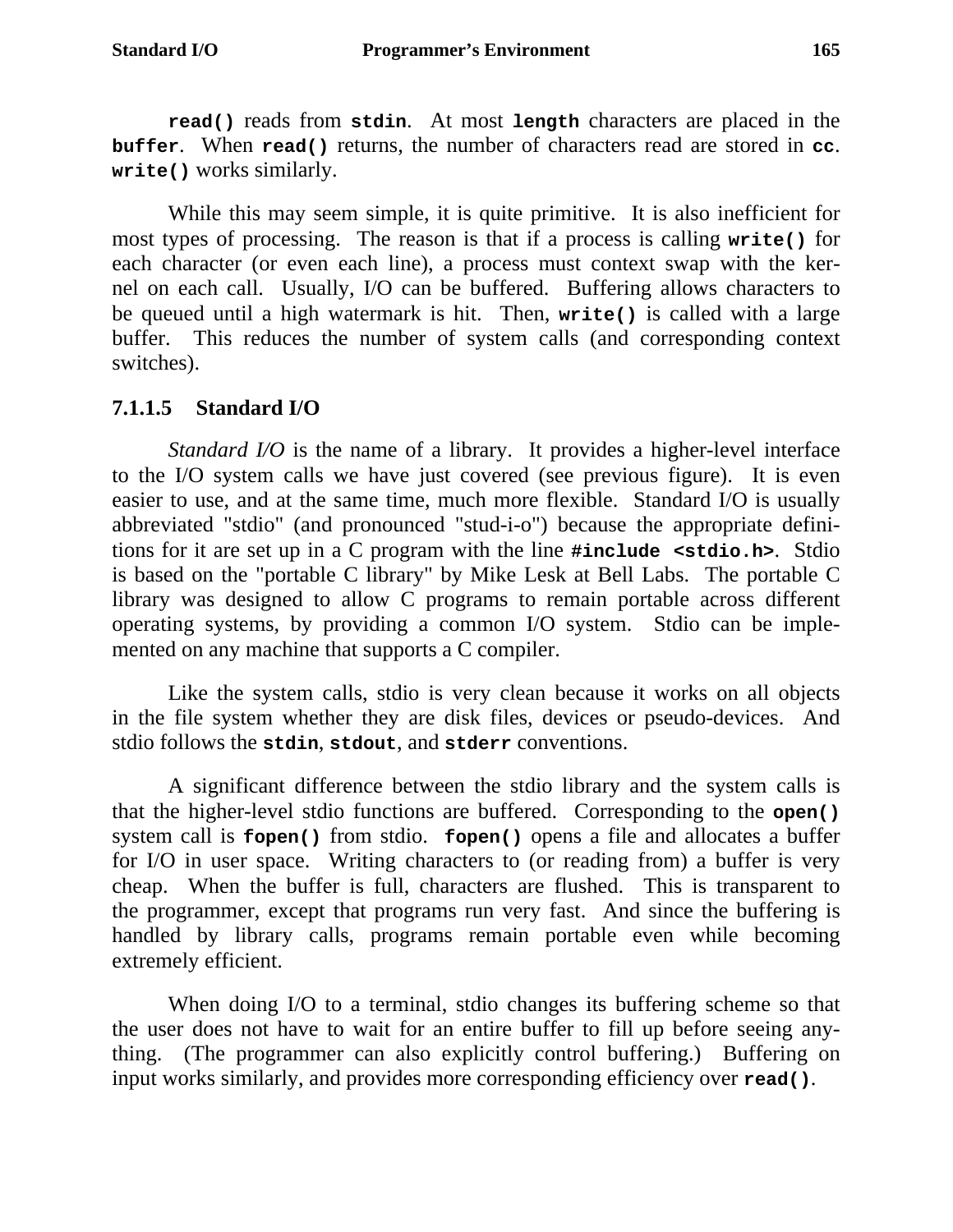Stdio is even easier to use than the system calls. **write()**, requiring three arguments, can be performed with **fprintf()**, requiring only two. (In addition, **fprintf()** is capable of performing complex high-level formatting.)

write(1,"hello, world",12); fprintf(stdout,"hello, world");

**stdout** is the name of the stdio structure containing the output stream's buffer. Since printing to **stdout** is so common, **printf()** is a shorthand for that.

printf("hello, world");

## **7.1.1.6 Some More Device Drivers**

*Terminals (ttys) –* **/dev/tty**

One of the most complex device drivers in any system is that for the terminal (usually written as *tty* and pronounced "titty"). This driver controls terminals and other things that are connected to the system through RS-232 interfaces. There are a surprising number of variations in the way these work.

Various attempts to modernize the terminal interface while still maintaining support for older programs have left the terminal driver incredibly complex. Anthropologists should not find it too hard to uncover the history of the driver by studying its unusual interface. While its complexity may not be justified, it is likely more flexible than any other operating system's terminal interface.

Terminals can be read from and written to just like ordinary files. When the shell is prompting a terminal for commands, it is simply opening a file, reading characters from it, and writing characters to it. When the shell reads an end-of-file, it will stop processing commands and exit. Thus, you can log out of UNIX by sending the shell an end-of-file (usually by pressing control-D). Recent versions of UNIX have added a logout command which effectively does the same thing.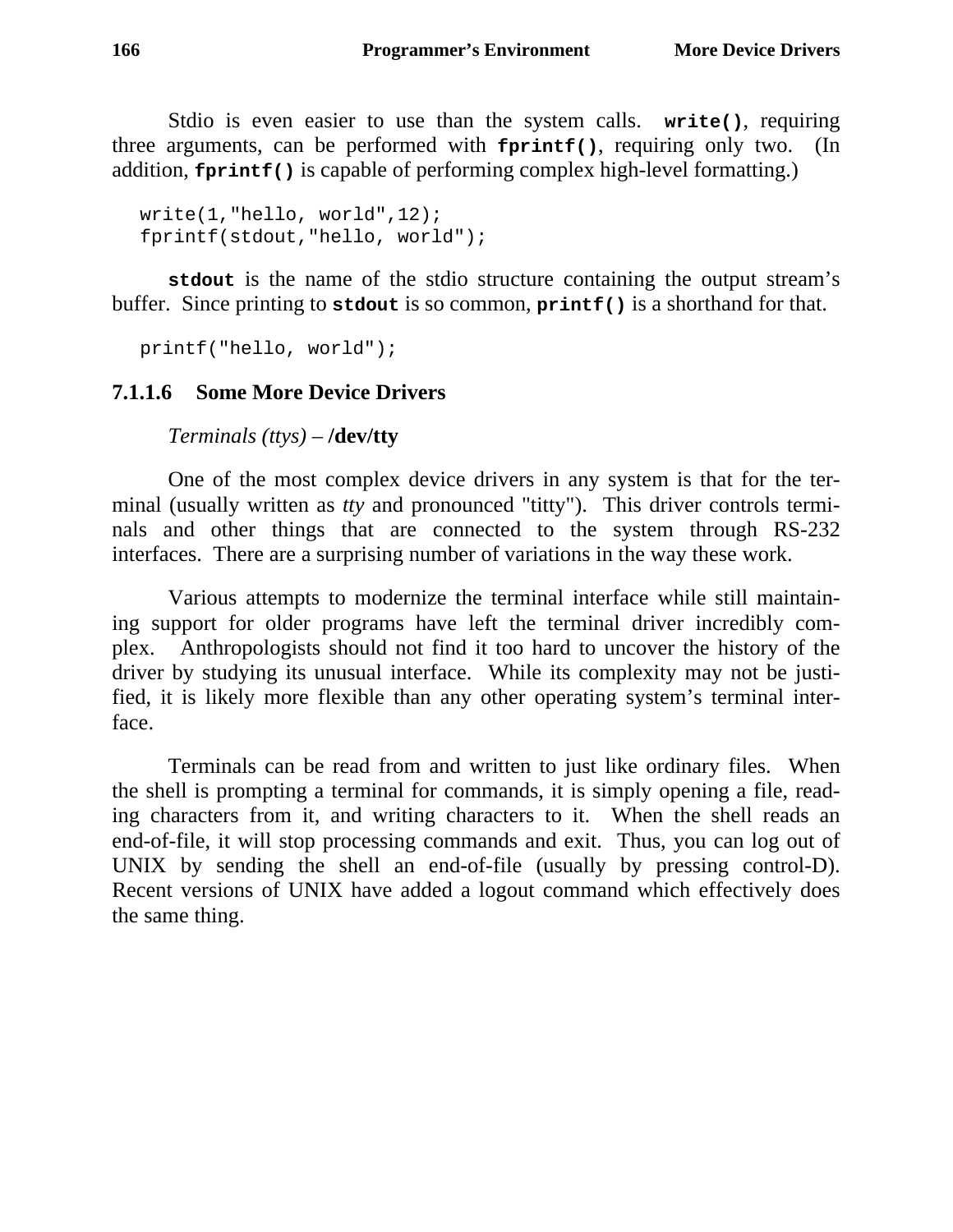

One of the reasons the terminal driver is so complex is because it has to examine every single keystroke before passing it on to the program. For example, pressing the space bar might cause a space to be sent to the program, but a control-C has to get turned into an interrupt, and a backspace actually has to remove the previous character from the input stream! There are lots of complexities like these that no other drivers have to handle.

Programs may request that the driver do no special interpretation of keystrokes. This is called *raw mode* because the programs see the raw keystrokes from the user. Screen editors often do this.

When the driver is interpreting characters, it is said to be in *cooked mode*. It helps to have a sense of humor about all of this.

## *Pseudo-ttys –* **/dev/pty**

Another pseudo-device is a pty, or pseudo-tty. A pty (pronounced "pity") behaves exactly like a tty, except that there is no I/O occurring on a physical device. It all happens in the pty driver's imagination. A typical use for this is to support logins over a network. The user session appears to have all the characteristics of a serial line controller, but it is all simulated.

Pty's always have a corresponding tty to communicate with. The simulated terminal (the master) is always the pty (for example, **/dev/ptyp2**), while the program (the slave) that we are imagining is connected via a serial line uses the corresponding tty (**/dev/ttyp2**). Put another way, data written on the master is given to the slave as input, as though it had been received from a hardware interface (such as a UART). Correspondingly, data written to the slave can be read from the master, as though it had been sent to a hardware interface.

#### *Sockets*

Berkeley UNIX imported the idea of sockets from the Arpanet community to support networking with TCP/IP. Sockets also provide generic interpro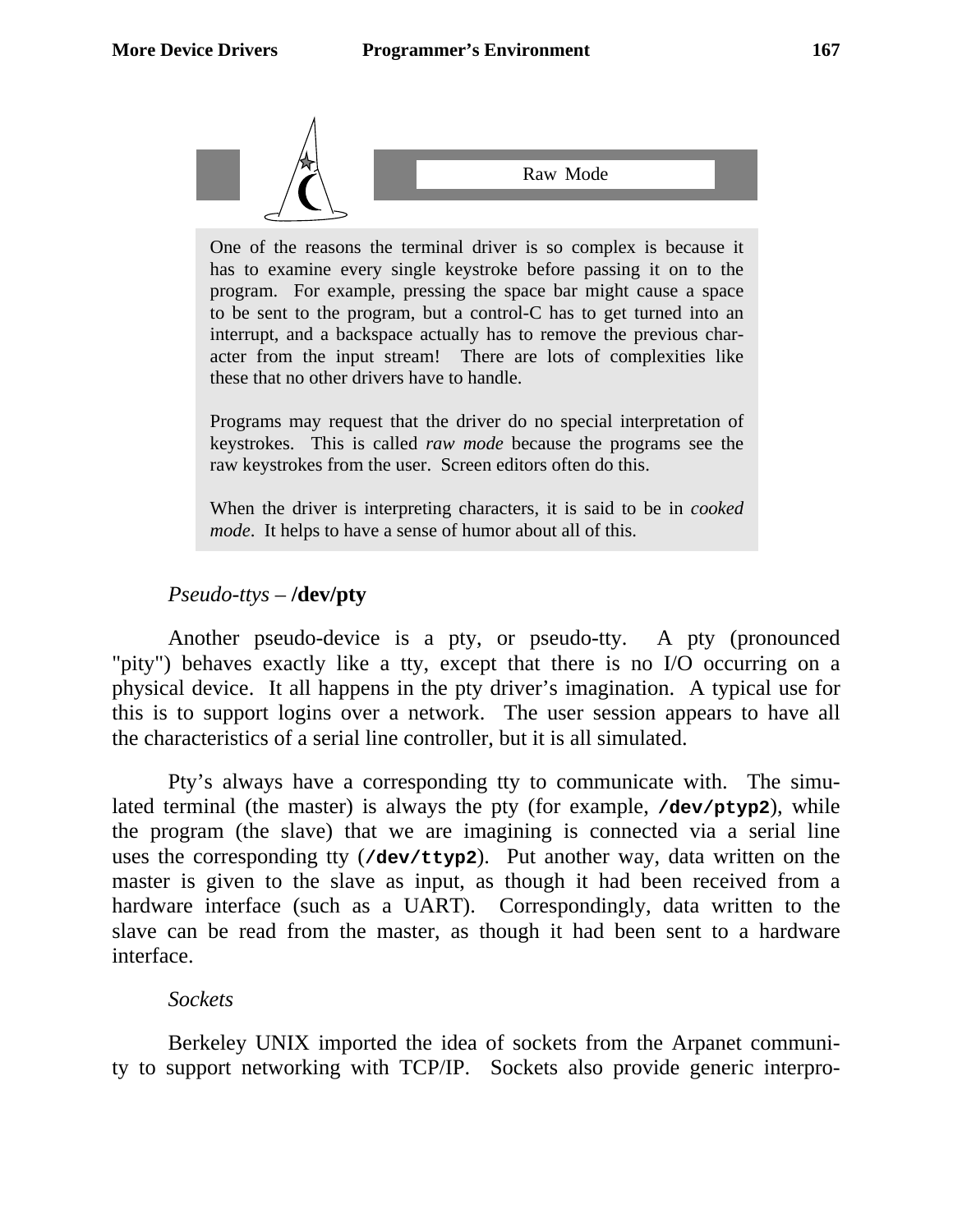cess communication. For example, pipe-style communication is implemented with sockets.

*Sockets* are communication endpoints, much like file descriptors. Indeed, they are manipulated as file descriptors using the very same system calls, such as **read()** and **write()**. However, there are additional system calls defined on sockets to support additional capabilities such as network addressing, and communication between unrelated processes. With minor extensions, existing programs can be rewritten using sockets with the result that they can communicate with processes on other systems.

Besides providing pipe-style communication, sockets can be used for server-client communication, and also message passing or virtual circuits. Sockets can support any kind of networking protocol, including both DoD's TCP/IP and the ISO standards. However, each type of networking requires a different socket protocol interpreter.

#### *Streams*

Streams were first implemented in Version 8, as a means of unifying the numerous complex line disciplines used to control terminal handling. Later, they were generalized for interprocess communication. Hence, streams can solve the same problems that Berkeley solved with sockets – namely, communication between unrelated processes and across networks. In this form, streams were introduced first into System V.

*Streams* are very similar to sockets. They are communications endpoints. They can be manipulated using conventional programs and system calls. Streams appear in the UNIX file system as conventional files just as do UNIX-domain sockets (albeit in the **/dev** directory). Thus, they can be manipulated with conventional programs. When two programs open the same device, they can communicate.

Once processes are communicating, they may pass file descriptors over a stream (between unrelated processes). This makes writing servers very easy.

Network drivers appear not as specialized device drivers, but as kernel or user-level servers waiting on generic stream devices. In order to communicate using a particular protocol, modules are *pushed* onto the stream via library calls. Modules are stacked, allowing multiple levels of protocols.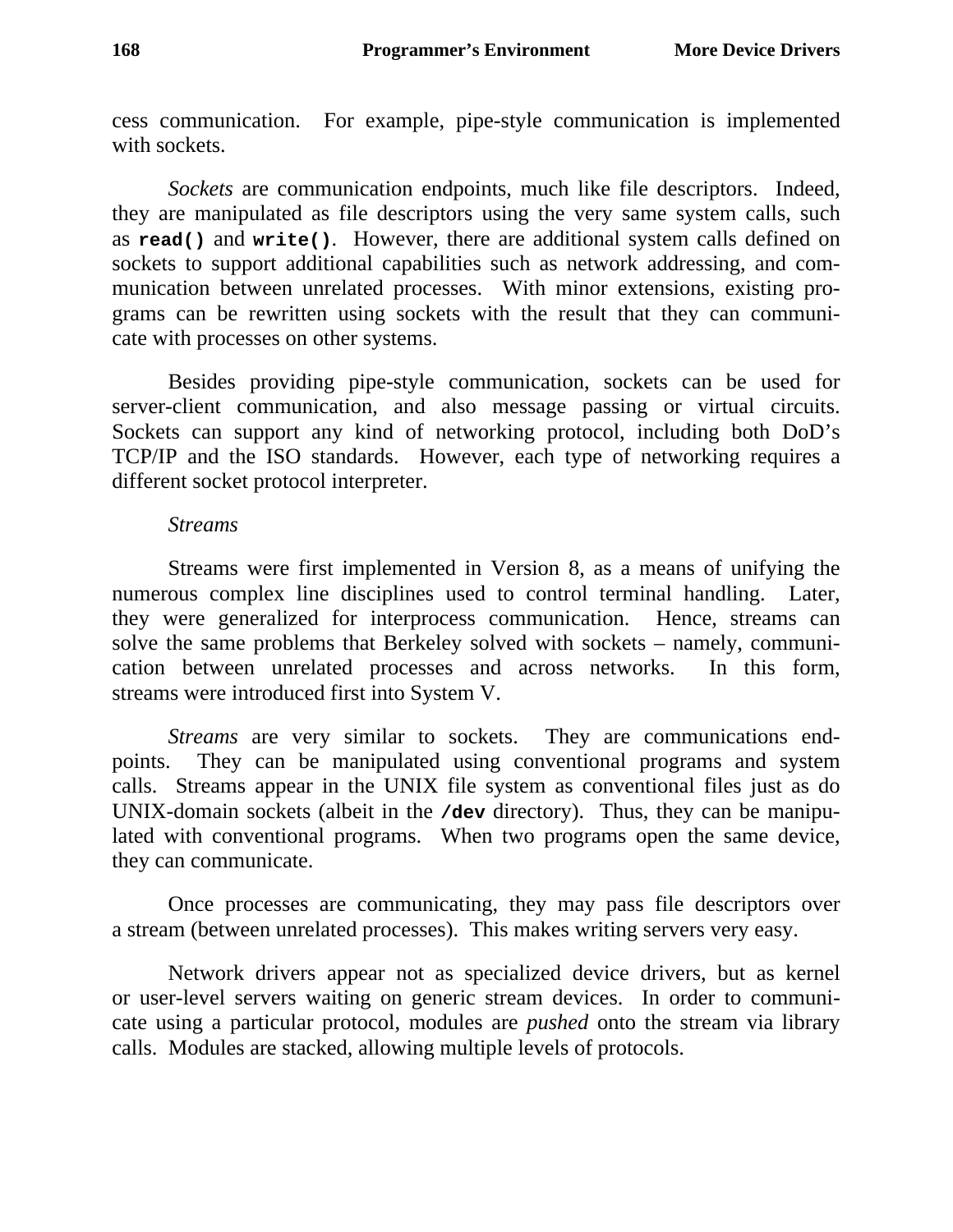Berkeley's sockets and System V's streams sound different but are really duals in function. The differences are obvious to the implementor but much less so to the application programmer. Indeed, either system can be emulated by the other with sufficient work. It is likely that both sockets and streams will be available on future UNIX systems. Nonetheless, streams are particularly elegant, and they will probably become the dominant base for interprocess communication in the future.

# *Other Drivers*

It is relatively easy to add new drivers to UNIX. All you need to do is provide a set of calls (**open()**, **read()**, **write()**, etc.) for your driver to execute when accessed. These routines are then linked to the kernel (normally distributed as an object file, exactly for this purpose).

Since the drivers run in the same address space in the kernel, drivers can manipulate any part of the system including any user process or the kernel itself. Thus, device drivers are a simple way of getting UNIX to do things that its designers never allowed for by the system calls. For example, early versions of UNIX only provided timer resolutions down to one second. A common workaround was to build a driver which provided the ability to sleep to a millisecond. If you wanted to sleep for, say, 17 milliseconds, you would code **write(fd,buffer,17)**. The buffer was not actually written anywhere, but the device driver would take 17 milliseconds before returning control to the process.

Drivers have been written to perform file and record-locking and other more imaginative things that UNIX was never designed to handle. Device drivers provide a wonderfully clean interface, but as the previous example shows, they can also be easily abused.

# **7.1.2 Processes**

UNIX supports multiple processes (environments of executing programs). Multiprocessing is transparent to each program. Each process runs without regard to others. While users often take advantage of multiprocessing (e.g., starting several programs in a pipeline), processes need not concern themselves with other processes, since the I/O appears to go to or come from a simple file, whether or not another process is involved. Nevertheless, processes can create or manage other processes explicitly. The shell does this for users, for example.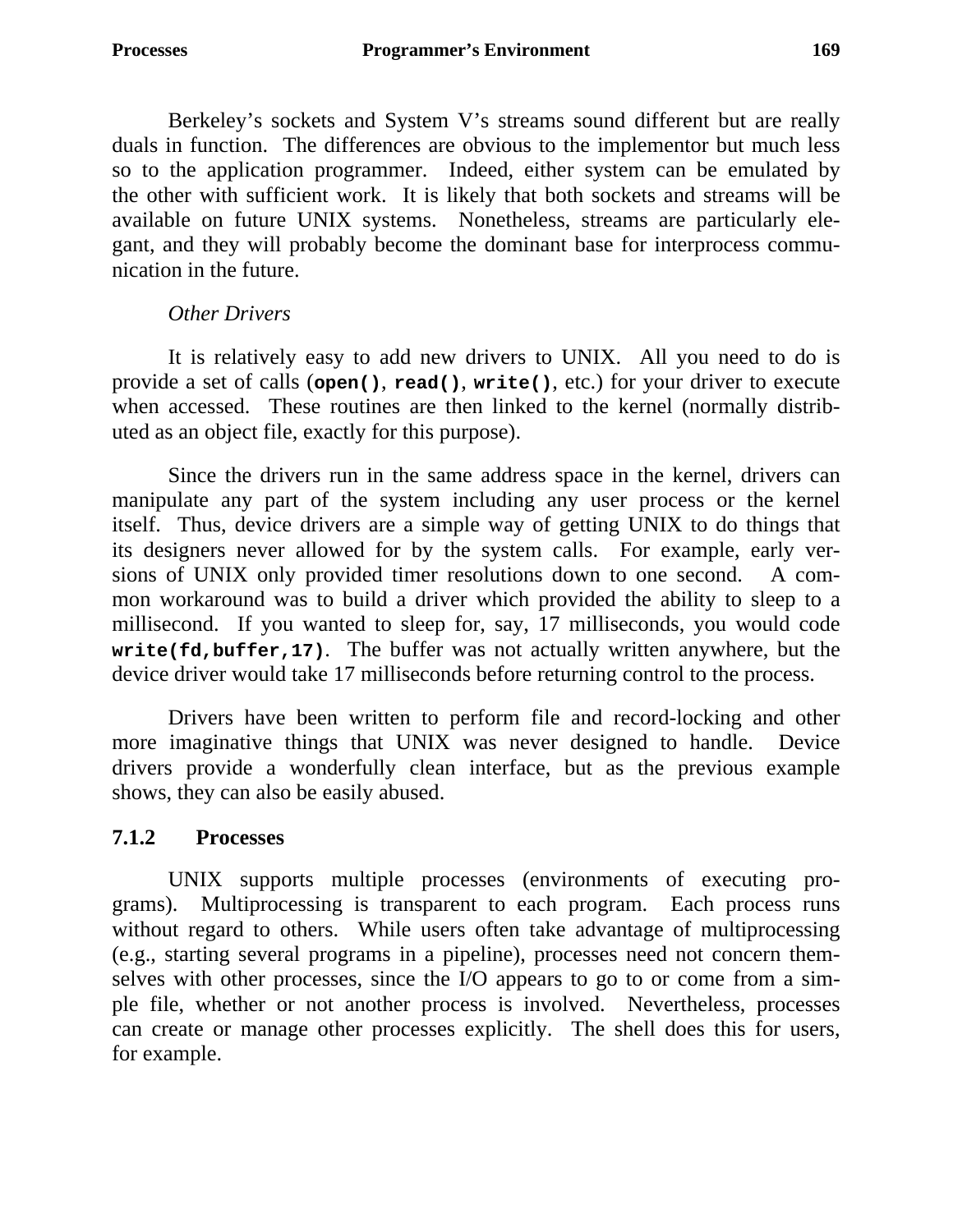Prior to execution, programs are built in the usual way. A program is compiled and linked resulting in a file of executable machine instructions. This file can be executed by the kernel with the **exec()** system call. The kernel overlays the calling program with the new program and gives it control of the process. The new program inherits several things from its ancestor, including any open files. The shell takes advantage of this to pass its **stdin**, **stdout** and **stderr** to any new processes. If the user has started programs in a pipeline, the shell creates the pipe and passes one end of the pipe to each program.



When a program is **exec**'d, a few bytes of the file are read and compared against several *magic* numbers. These magic numbers are known constants denoting whether the file is machine code or a shell script. To distinguish between different shells, you can put **#! shellname args** at the beginning of your file. If the kernel sees this, it will run **shellname** with your file as input. If it doesn't recognize any magic numbers, it will assume it is a **/bin/sh** script. Put a line like this at the beginning of all your shell scripts so that it is clear which shell your script is written for.

Executable files are one of the rare instances in UNIX where the kernel looks for a specific internal structure in a file.

There are a number of different forms of **exec()**, although there is only one actual system call (the rest are library versions). The choice of which one you use depends on how you want to pass arguments. (The actual system call is **execve()**, but most people refer to it as **exec()** (the original one) in conversation.)

**exec()** can run new programs, but it cannot create new processes. New processes are created using **fork()**. **fork()** causes a copy of the current process to be created. The new process is called the *child* of the original. Both child and parent processes continue running.

The shell creates new user processes by forking. Then, the child (still running the shell) overlays itself with the user program by **exec()**. If the shell finds itself running as part of a pipeline, it replaces **stdin** and **stdout** with the appropriate ends of the pipes, before the **exec()**.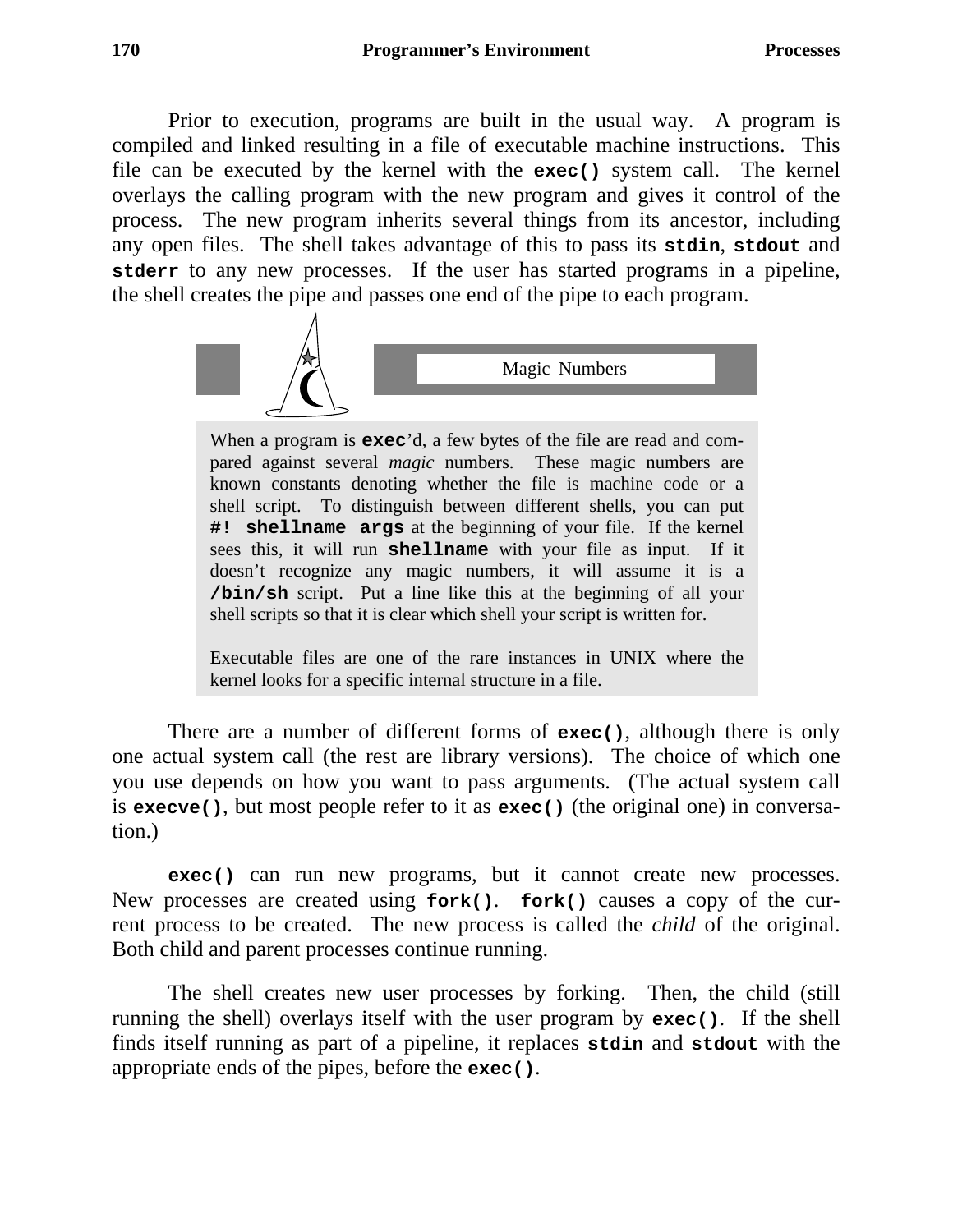The **wait()** system call allows the parent to wait for the child to exit. (There is also an **exit()** system call.) If the user has requested a process to run asynchronously (by placing an **&** at the end of the command), the shell will not execute **wait()**, but will prompt for a new command. Otherwise, the shell will call wait(). Hence, asynchronous or synchronous processing is very easy to do.

Each process has a *process id* (or *pid*). The pid is a descriptor which can be used to communicate with the object. For example, you can send a signal to a process if you know its pid. The **wait()** system call mentioned earlier takes a pid as its argument.

Processes may also be grouped by *process group id*s. This is useful for sending signals to a group of related processes. For example, this allows killing any of your miscellaneous processes by logging out.

There have been attempts to unify processes and files (much like the Grand Unification Theory of physics). One of these appeared in UNIX V8 and became available in SVR4. Each process appears in the file system as a file. For example, **/proc/17** is the process with pid **17**. This process can be debugged by opening and modifying bytes in the file itself which represents its image in memory.

Even without this unification of processes and files, UNIX process management is surprisingly easy and straightforward. There are only a few calls, and they take a small number of arguments.

To finish the shell example, it is interesting to point out that each shell eventually exits (when the user logs out or types an EOF). The process that invoked the shell, **init**, receives notification and returns to monitoring the terminal or modem for a new user. If a new user logs in, **init** will once again create a new shell for the user via **fork()** and **exec()**. (The process is explained further in the Administrator's chapter).

# **7.1.3 Signals**

"This manual page is confusing." – BUGS section for **sigvec** from *Berkeley UNIX Manual* "This manual page is still confusing." – next release of same manual

Signals are software interrupts. Signals may be generated by hardware conditions (e.g., division by zero, addressing exception) or by explicit request (such as another process requesting the process to stop). The complete list of signals can be found in the file **/usr/include/signal.h**.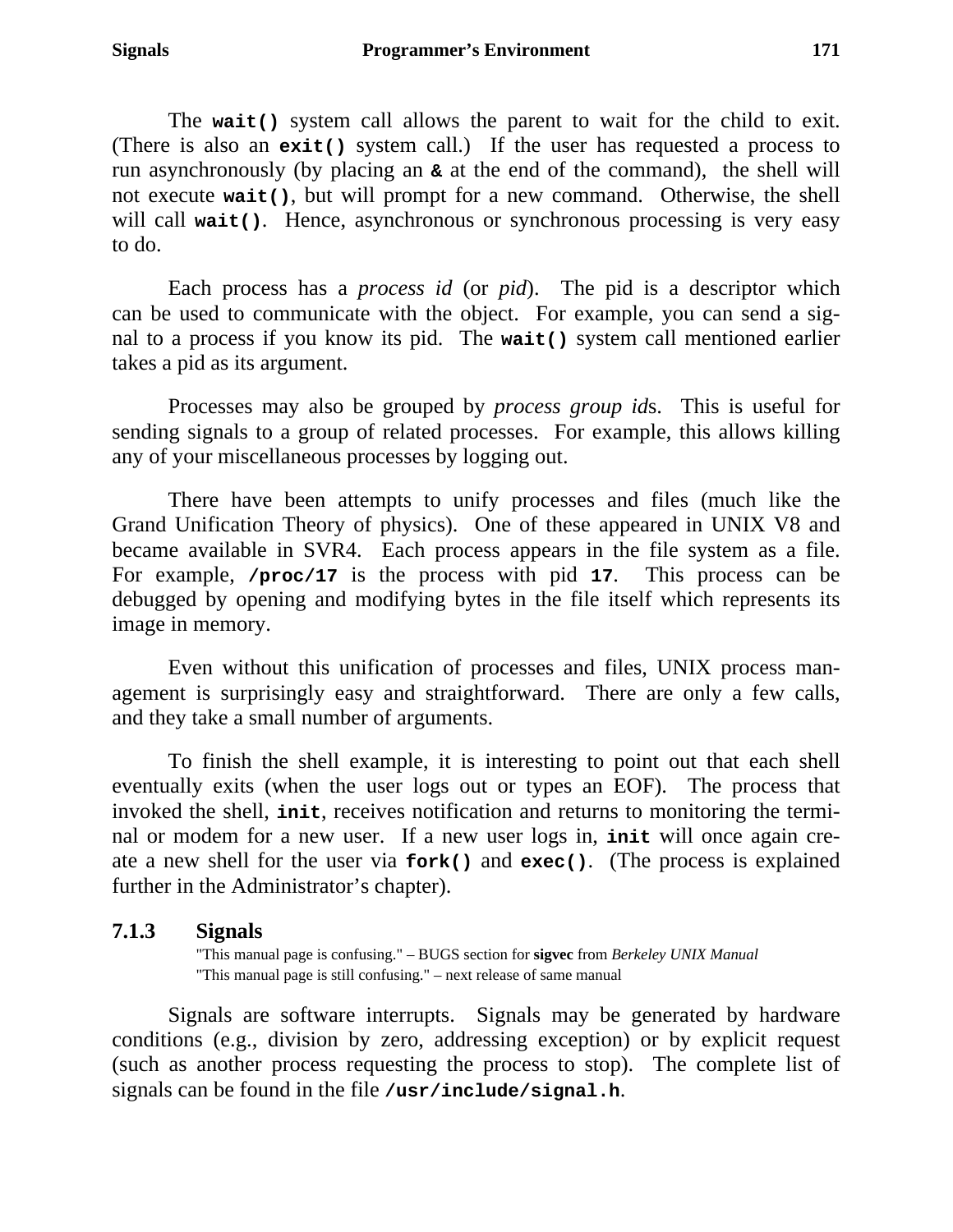Programs can declare an action to be taken upon receipt of most signals, such as recovery or clean-up. Signals not caught generally cause processes to terminate. Certain signals, such as **SIGKILL**, are not catchable by a process. Sending **SIGKILL** to a process is a sure way of killing it. **SIGQUIT** (which can be generated by pressing certain keys on the keyboard) kills a process and also generates a "core dump." This is particularly useful for debugging runaway processes.

The term *core dump* is historical. It refers to the use of magnetic cores for main memory. Modern computers do not use core and with technology changing so rapidly, *memory dump* would be more apropos, but people seem not to want to give up the phrase.

Signals may be generated internally, for example, by the alarm clock (**SIGALRM**) or an I/O-ready condition (**SIGIO**). These provide methods of extremely efficient coding for certain types of problems. For example, use of **SIGIO** avoids polling.

Unfortunately, early implementation of signals were difficult to use. For example, signals were not queued, they interrupted system calls (meaning one had to check each system call to see if it was interrupted), etc. An especially grievous problem was that when a signal occurred, the first thing it did was to reset its action to the default behavior. If another signal arrived before the process could set it again, the program would mistakenly terminate.

Berkeley remedied this in its 4.2BSD release of UNIX. Unfortunately, this solution was quite incompatible with previous versions of UNIX signals. So you could either use signals which were standard but not reliable, or signals which were reliable but not standard. System V eventually picked up most of the Berkeley signal properties, thereby reducing major portability issues while gaining reliable signals. Unfortunately, the interface did not get any less complex. The Berkeley manual page describing signals notes under **BUGS** that "*This manual page is still confusing.*"

Most signals are generated by the kernel. However, any signal can be sent to any process (if you have permission) using the **kill()** system call. **kill()** is rarely used except to send a signal to kill a process, hence its name. But it is hard to understand why it wasn't named **sendsig()** or something reasonable in the first place.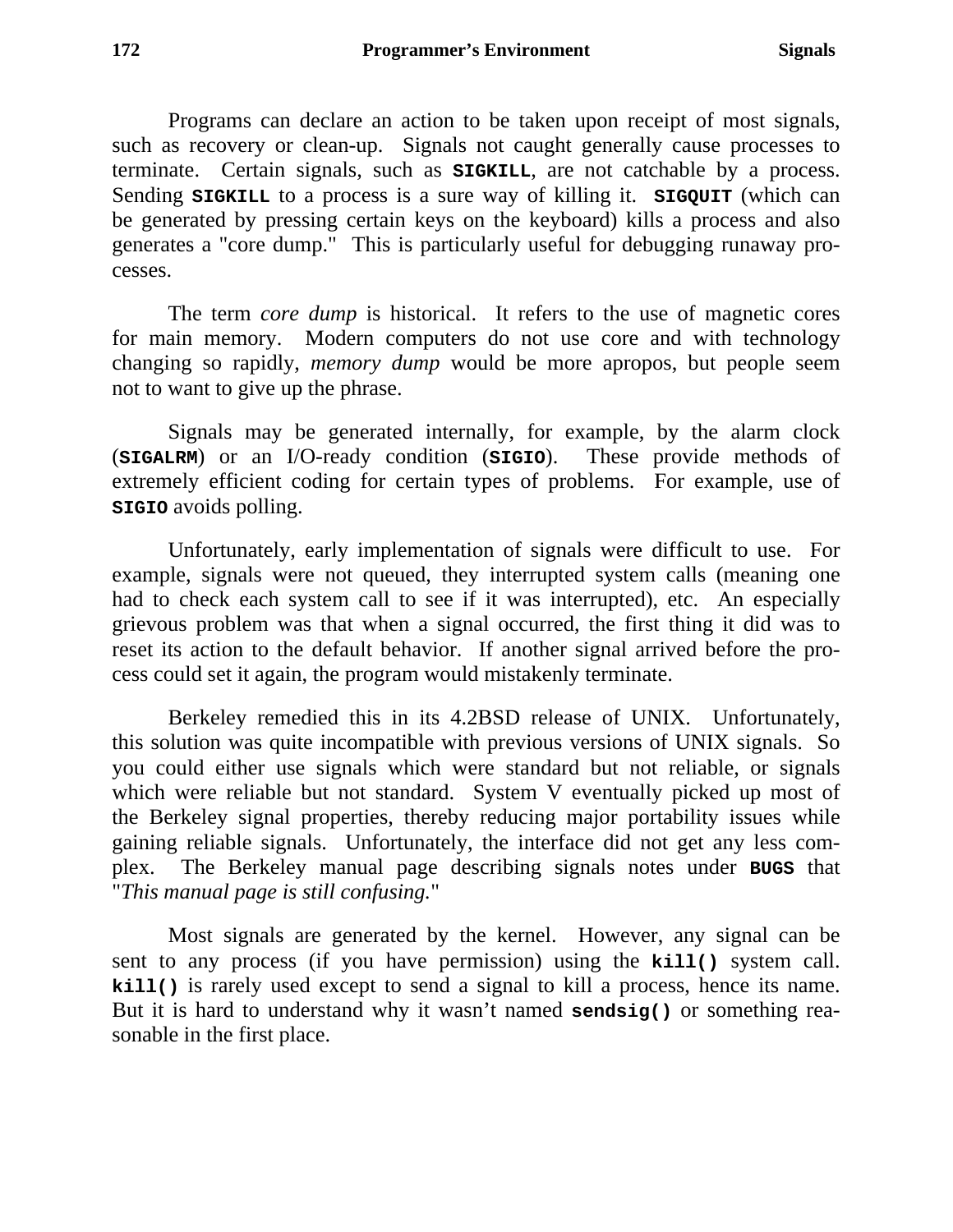#### **7.2 C and Other Languages**

"The sooner you start to code, the longer the program will take." – Roy Carlson

Research UNIX systems usually come with many languages including all sorts of experimental ones. Commercial UNIX systems usually come with very few languages – some are even unbundled from the C language – but it is possible to buy interpreters, compilers and environments that run under UNIX for just about any language.

A typical UNIX installation will usually acquire dozens of programming languages – many high-level languages such as C and Modula, high-level environments like Ada, Smalltalk and Lisp, the little languages like **yacc** and **lex**, plus the user-oriented languages of the various shells.

Each one has its advantages and disadvantages. Believe it or not, a good UNIX programmer is fluent in all of them. Each time a project is designed and implemented, the experienced programmer chooses the best tools to solve the problem. This is the mark of a good programmer.

It is possible to find interpreters and compilers that run under UNIX for just about any language, including C, Modula-2, Snobol, Forth, BASIC, Pascal, Lisp, Ratfor, Icon, APL, assembler, Ada, PL/I, and Fortran. (See the Applications chapter for vendor information.) Quite a few of these were available in early UNIX systems, although most of them were characterized as "only 90 percent done."

This was quite accurate, and is understandable considering that the work was not done by commercial companies who had to support a product. Rather, these languages were written to compile older applications that no one wanted to recode. Typically, the compiler or interpreter didn't have to support the whole language, just the part that the old applications needed! Several of the languages were derived from class projects and were only used because the sheer demand was so great for anything close to the language that people were satisfied with partial implementations.

Of course, the first languages available were an assembler and then a C compiler. Both of these were complete implementations, although not particularly sophisticated. In particular, the assembler was (and remains) quite primitive. Because people wrote so little code with it (using the C compiler for most tasks), it never even supported macros.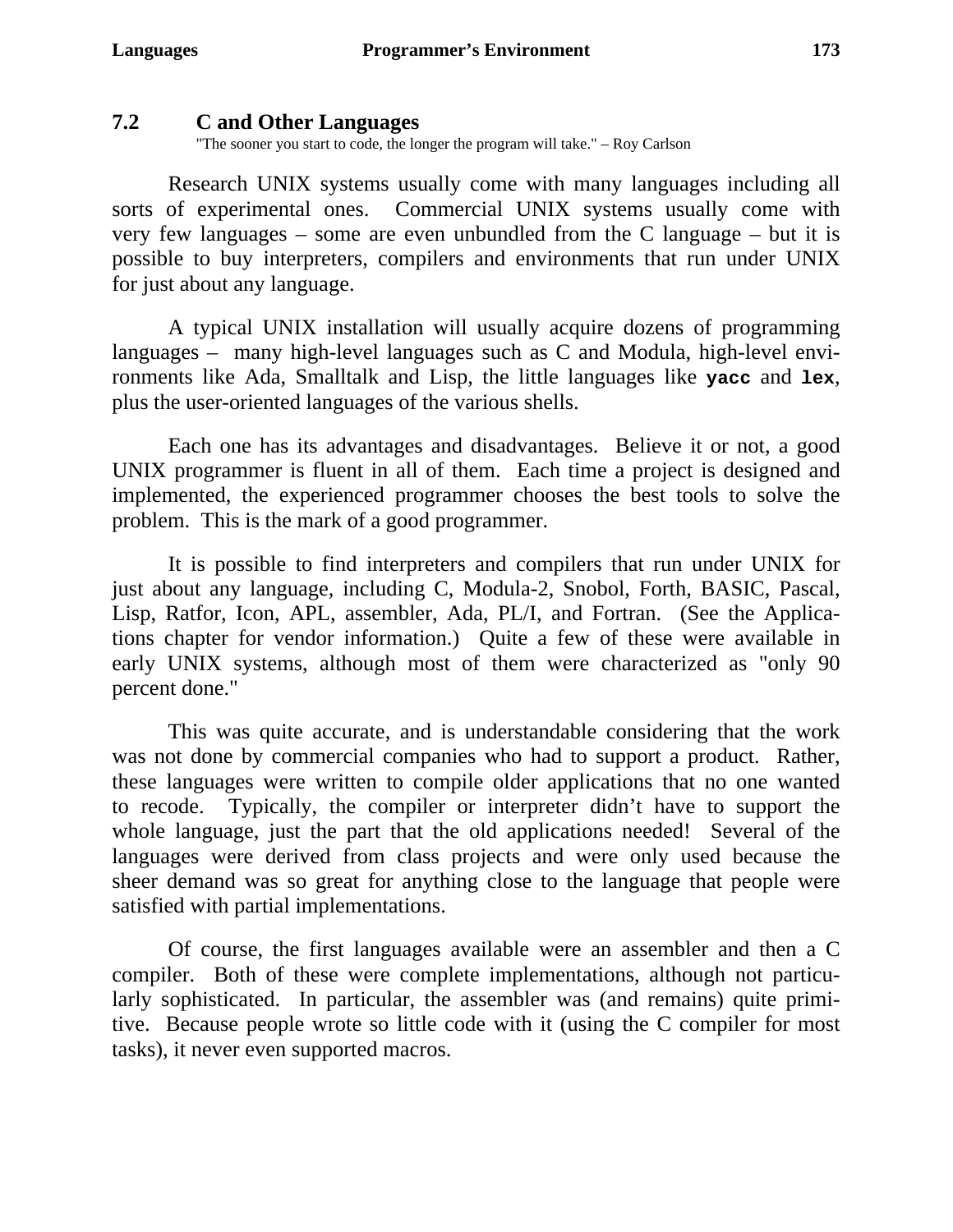With the availability of **lex** and **yacc**, language development blossomed early on. Many experimental languages were written, including several powerful macropreprocessors including **m3**, **m4** and **m6**. They could be used with any language, such as assembler, but were particularly popular with C and Fortran. Implementations of Fortran 66, BASIC and Snobol existed by Version 7.

Fortran 77 was soon to follow and by then, people at Berkeley made available implementations of Pascal, Lisp, and APL. Numerous other languages have come and gone. Most of these "student" implementations have disappeared as UNIX has become so widespread that vendors produce and support virtually all major languages with complete implementations.

Unlike other systems where Fortran is considered the lingua franca of computers, Fortran is rarely used for new UNIX applications. However, most UNIX systems include a Fortran compiler simply because so much extant Fortran application code is available.

Most operating systems have a single primary implementation language, such as Lisp for the Lisp machines, or assembler for IBM's 370 series. UNIX is no different.

Historically, the C language has been the implementation language of choice on a UNIX system. There are two reasons for this. One is that vendors always had to have an implementation of  $C$  – the UNIX system itself is written using it. The second reason is that most C compilers produce assembler, but unlike assembler (which is generally available for all UNIX systems), C was high level, portable, and capable of doing system programming tasks easily.

#### **7.2.1 C and UNIX: A Symbiotic Relationship**

"The chicken was the egg's idea for getting more eggs." – Samuel Butler

C and UNIX have a special relationship. UNIX was written in C. C was designed specifically to write UNIX. The original decision to implement UNIX in C was very daring, but it has paid off many times.

Some people do not like C. It has been said that it is a poor language riding its way to glory on the coattails of a good operating system. This is not true. C is a great language. It strikes a balance between necessity and overkill (cf. Ada). C is easy to implement and yet incorporates all the essence of modern high-level languages such as structured control flow, scoping, data structures and modularity. It produces efficient code for most types of computers, without forcing the programmer to write code differently for each one.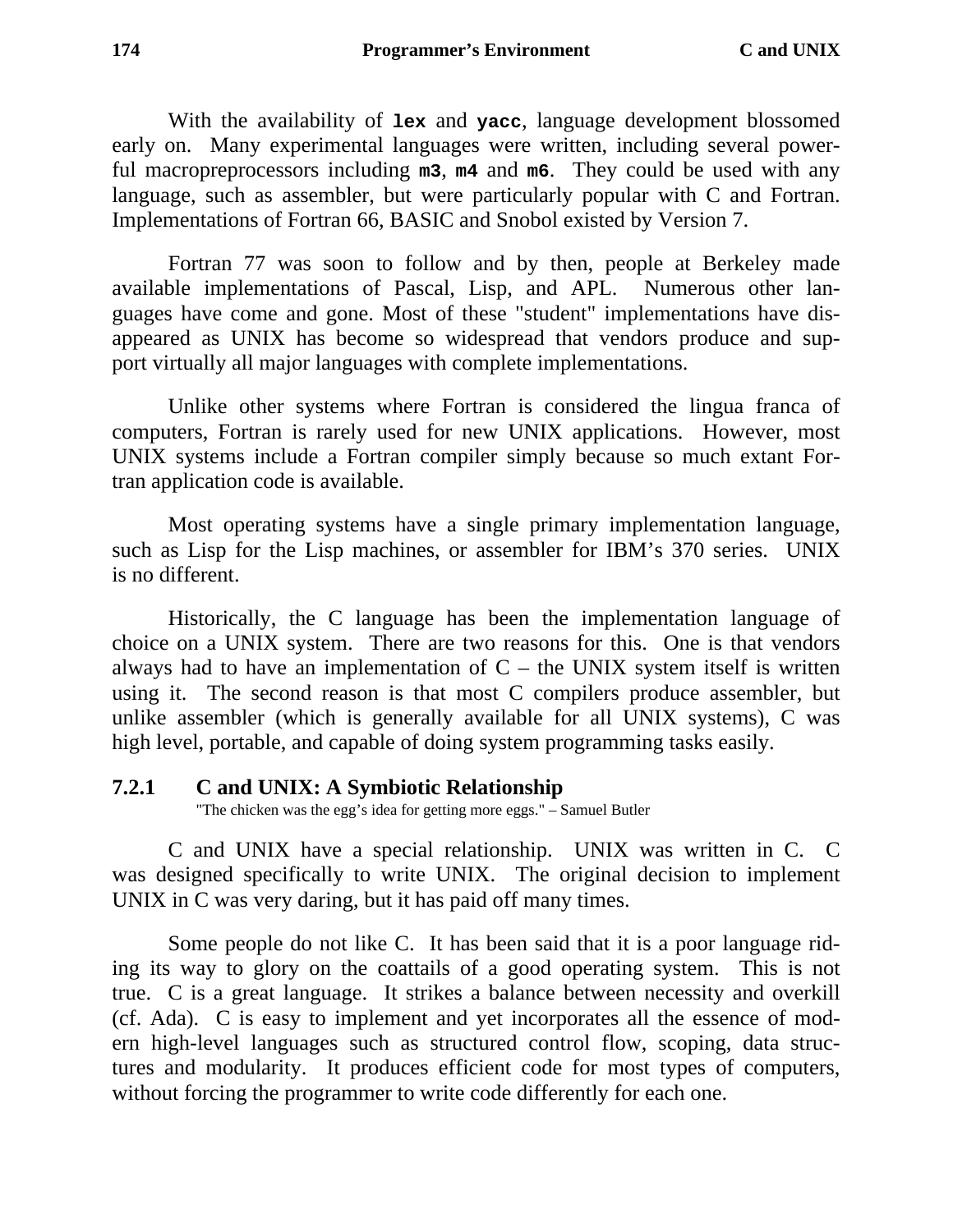Although C was created for UNIX, it has since been transplanted out of the UNIX environment many times. Now, C flourishes in many strange lands, such as mainframes and microprocessors, single-board computers, and even toaster ovens. C has become a particularly popular programming language on microcomputers due to its efficiency and portability. In all, C has proved its worth apart from UNIX.

This is not to say that C does not have flaws. Its lack of type ranges, weak lexical scoping, fall-through in **case** statements, and misuse of **break** are examples of design problems that have induced many people to propose improved C standards. Not surprisingly, most of the so-called "improved" dialects either contain defects of their own, or radically change the intent of the language, resulting in something more like Ada.

While a few other languages (e.g., Euclid, Modula-2) have achieved some popularity for UNIX system programming, C remains the core language for building UNIX tools. There are many tools that primarily support C. For example, both **yacc** and **lex** produce C code as output. It is possible to integrate such output into any project, but it is trivial in C.

Because of these tools, C is often viewed as a reasonable choice for many applications. Unfortunately, this generalization can be somewhat harmful, as C lacks support critical for certain types of programming. For example, C is not apropos for extensive numerical computations (lacking overflow and underflow detection) or list processing (lacking garbage collection). However, just about any application can and has been written in C. Perhaps the only thing that absolutely cannot be done is certain low-level machine operations such as saving registers or popping the stack. But such small fragments of machine code usually only have to be written once – for instance, inside the compiler.

We do not intend to provide a comprehensive look at C. (We have recommended some good books in the Printed Information chapter.) However, we would like to drive home the point that the C language has reached maturity. C compilers are available for more machines than any other high-level language. More new applications are written in C than any other language. *Communications of the ACM*, the most well-known publication for computer science research, regularly presents algorithms in C. Anyone attempting to master the field of computer science, no less UNIX, must become familiar with C.

Design and standards work on C continues to this day. The ANSI C standard, C++ and other C extensions are vehicles that will propel C into the role of a mature, modern language. We expect C to live a long and hearty life.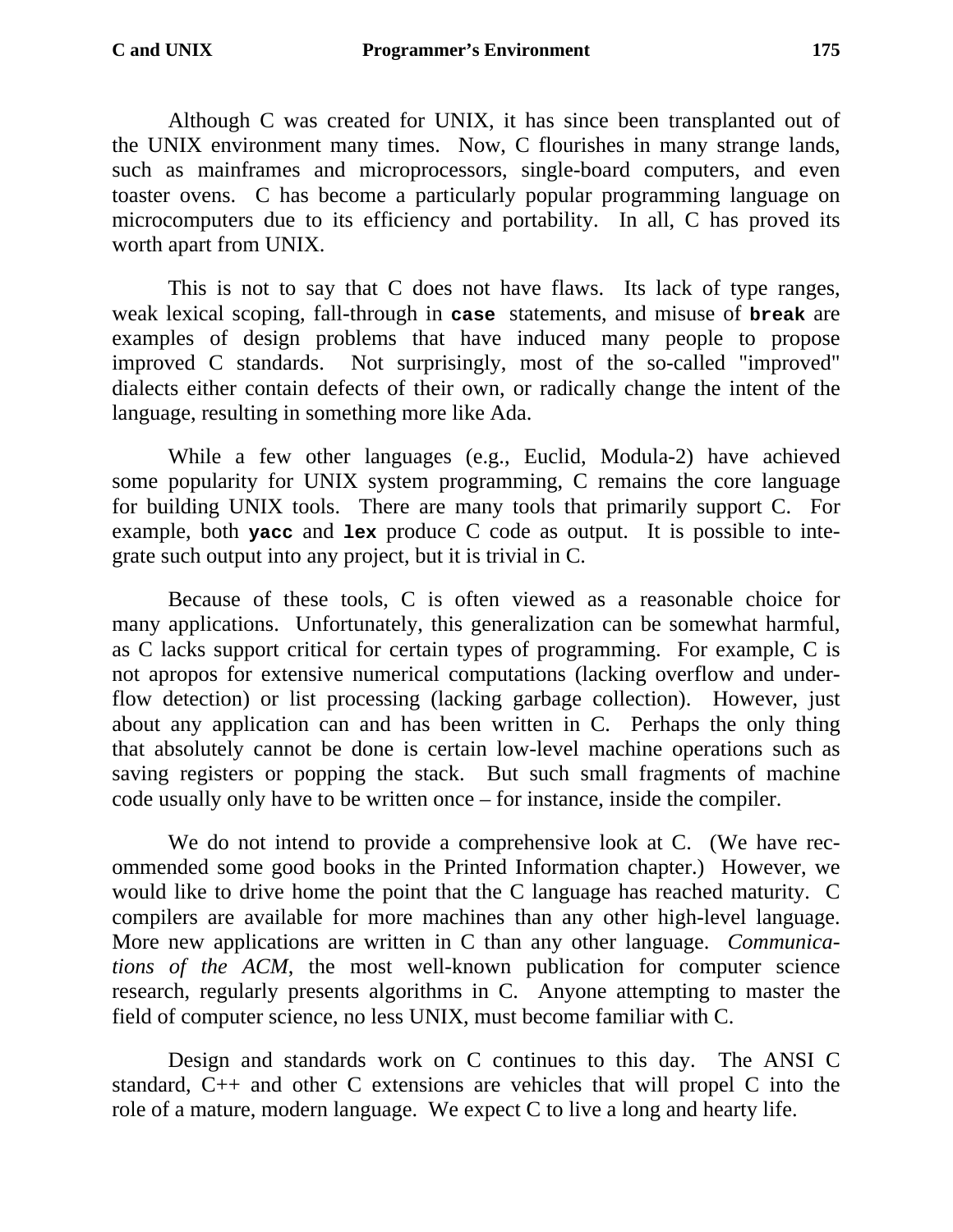The decision to implement UNIX in C was either very fortuitous or incredibly insightful. Either way, we have all benefited tremendously, for it is an excellent systems programming language – for UNIX or anything else.

### **7.2.2 Libraries**

"Whenever possible, steal code." – Tom Duff

Libraries of software subroutines allow programmers to make use of other programmers' efforts. For example, you do not have to write a program to clear the screen because a subroutine has already been written to do it (e.g., **clear()** in the **curses** library). All you have to do is find out the correct name and call it.

Most UNIX systems come with a large number of libraries including routines for string handling, math, terminal and window management, and communications. A good programmer should become familiar with all the libraries and subroutines. By doing so, you can dramatically reduce the amount of effort required to implement a project. Further, the library subroutines are usually much more dependable than brand new code.

So before spending time writing a function, you should always check the libraries first. The subroutine you are thinking of writing may already have been written.

Subroutines are kept in object form for efficiency when building programs. Multiple subroutines are organized by type in libraries (also called *archives*, historically) for efficiency and simplicity. The command **ar** (**ar**chive) is used to create and maintain libraries.

When programs are linked (object code is resolved to machine executable code), object files and libraries are passed to the linker. The linker then resolves any external references between the user-supplied object code and the libraries.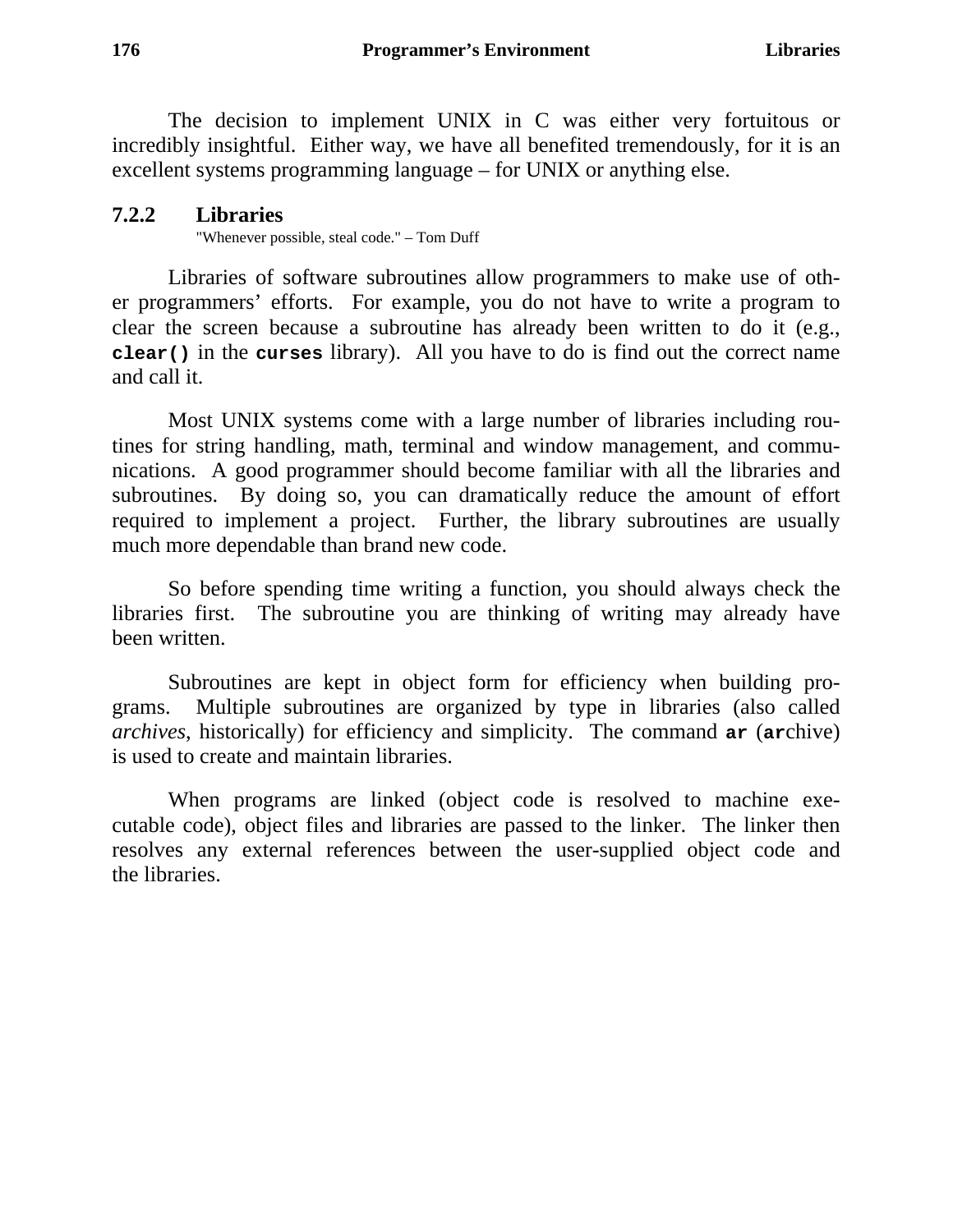

**a.out**-style files consist of several parts. For example, one is the executable code (known as the *text*). Another is the initialized data. A third is the bss. Everyone always asks what is the "bss" and what does it stand for? Here is the answer.

"bss" stands for Block Started by Symbol. Used by a now obsolete IBM assembler, BSS was an assembler pseudo-opcode that filled an area of memory with zeros. That is exactly the effect of the bss in a.out files. The bss is also called the *uninitialized data*.

UNIX usually stores libraries in predefined directories. **/lib** usually contains the libraries necessary for the C compiler:

**libc.a** Standard C library: standard I/O functions, system calls, and other fundamental routines. Included automatically by the C compiler.

The main system-supplied libraries are stored in **/usr/lib**. (The libraries are split between two directories for the same reason that **/tmp** and **/usr/tmp** are – see the Administrator's Environment chapter for an explanation.) Some basic libraries found in **/usr/lib** are:

| libF77.a    | Fortran library: Fortran run-times.                                                                                                                                                             |
|-------------|-------------------------------------------------------------------------------------------------------------------------------------------------------------------------------------------------|
| libcurses.a | Character-graphics library: functions for creating terminal-<br>independent, character-graphics utilities. Depends upon<br>termcap or terminfo libraries.                                       |
| libdbm.a    | Database library: functions for maintaining a simple keyed<br>database.                                                                                                                         |
| libm.a      | Math library: functions for trigonometric, logarithmic and<br>other miscellaneous mathematical algorithms.                                                                                      |
| libplot.a   | Plot library: functions for creating device-independent plot<br>utilities. Depends upon per-device plot filters which trans-<br>late device-independent output to device-dependent out-<br>put. |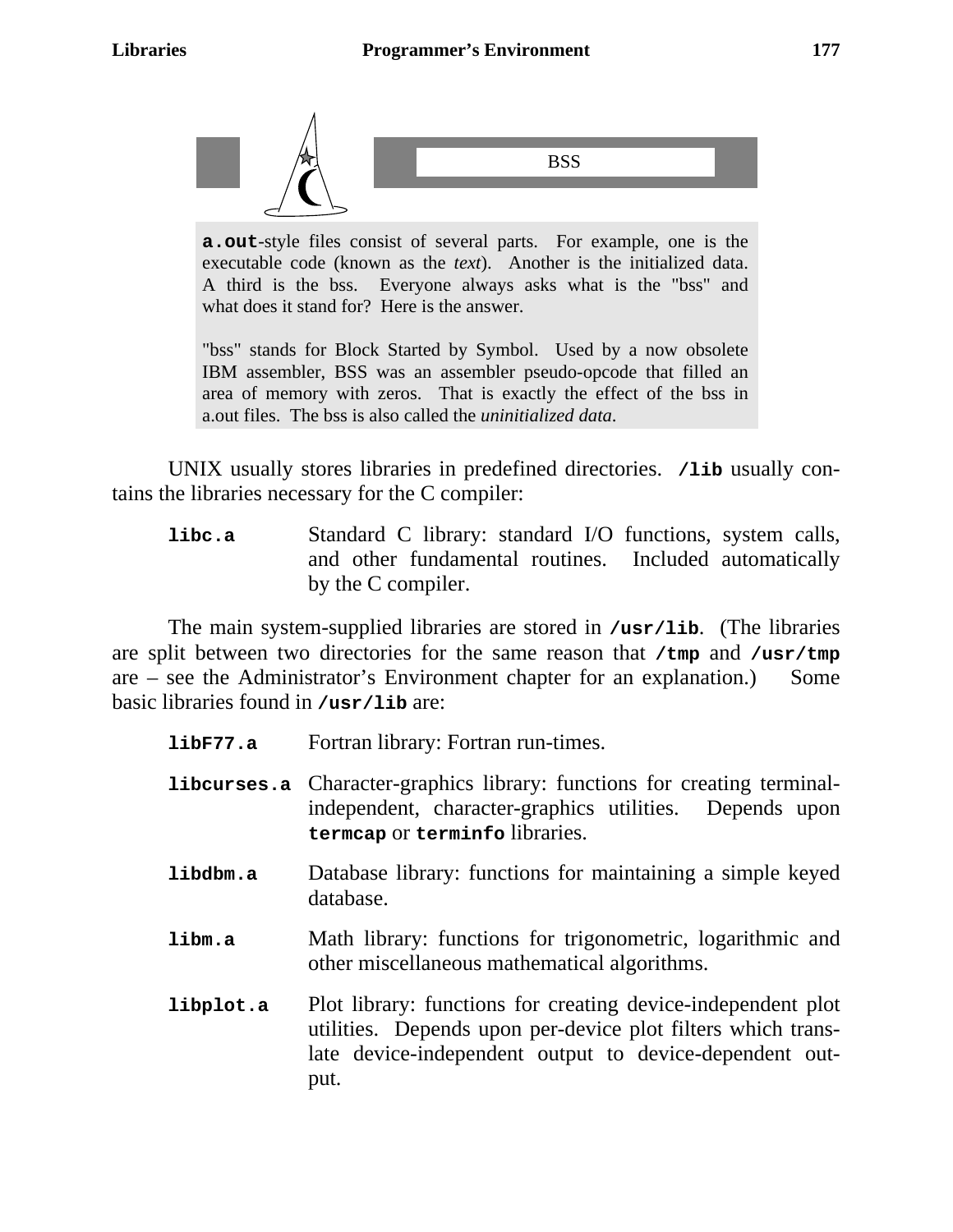**libtermcap.a** Terminal capability library: functions for accessing and manipulating the terminal description database, **/etc/termcap**. Called "terminfo" on System V.

You may find other libraries on your system as well. Different vendors provide different libraries to support special features. If you find a library that you are curious about and cannot find documentation for it, try the following (assuming the library is called **libxyzzy.a**):

% ar tv libxyzzy.a

This will list the table of contents of the library. Usually, you can guess what the library is, once you have seen the names of the subroutines in it.

If you examine the directories containing libraries you will also see libraries by the same name but with the addition of the letter **p**, such as **libc.a** and **libc\_p.a**. The **p** version indicates that it is to be used when you are profiling code. (See the following explanation of "profiling.") The subroutines have special statements at the beginning and end to count entries and the time spent in each routine.

**/usr/local/lib** is another directory where users store their own libraries that they wish to share with other users on the same system. The linker automatically searches this directory when looking for libraries.

#### **7.2.3 C Preprocessor**

"Include me out." – Sam Goldwyn

Programs written in C often have a lot of lines beginning with **#**. Even if you don't program in C, it is useful to be able to read these lines. Many programs are designed so that likely program changes can be made just by modifying these lines.

Lines beginning with **#** are directives to control compilation. The original C language compilers processed these lines in a separate, precompilation phase called the *C preprocessor*. The preprocessor was implementated as a separate program called **cpp**. Most C compilers still work this way, but there is no requirement in the C language standard that it be implemented as a separate phase, so you should not depend on it. Hence, "C preprocessing phase" would be a better term, but because of history, people continue to call it "the C preprocessor."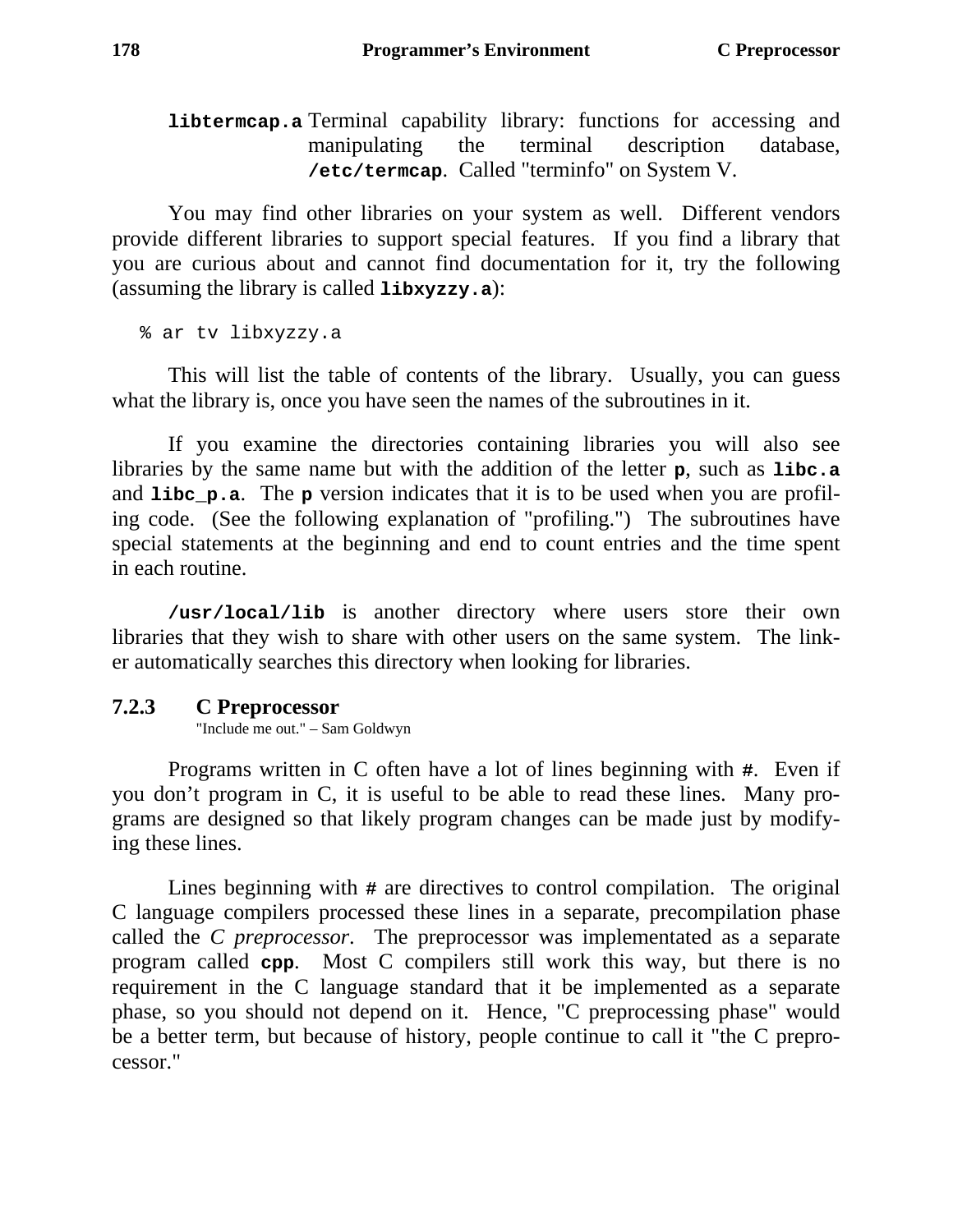The C preprocessor's most important job is code substitution. For example, you can have the preprocessor substitute the string **MAXMEMORY** with the string **2\*1024\*1024** when the program is compiled. By writing your programs using strings like **MAXMEMORY**, your programs become portable to any system. Writing programs with strings like **2\*1024\*1024** means your programs will only run on systems with 2Mb of memory.

These substitutions are called *defines* because they appear as directives beginning with the word **#define**. For example:

```
#define MAXMEMORY 2*1024*1024
```
Defines are usually gathered together in *include* files, grouped by their subject. For example, all the appropriate defines having to do with string processing are in the include file called **/usr/include/strings.h**. UNIX systems come with a lot of include files in the directory **/usr/include**. Each such file has a **.h** suffix. The **h** stands for "**h**eader file," although most people just call them "include" files. These files often include function definitions and prototypes, typedefs and structure definitions as well as simple defines.

To get one of these files included (hence the name) in your program, put a line like **#include <strings.h>** at the beginning of your C source code. The angle brackets are just a C preprocessor shorthand for the directory **/usr/include**. If you want to see one of these files, you can say **cat /usr/include/strings.h**. Browsing or *grepping* (searching with **grep**) through the include files can often be more informative than reading the manuals. They are certainly the final arbiter, since they are actually used by the C compiler. Much to our dismay, the C compiler does not read the manuals.

The preprocessor does a number of other things including stripping comments and providing rudimentary flow control statements for selectively compiling code. Conditional compilation is another way of producing portable code.

The C preprocessor is limited in some ways. For example, it respects parentheses and literals. It is not a general purpose preprocessor (even though many people use it as one). The UNIX preprocessor, **m4**, is a much more powerful preprocessor that surpasses most of the limitations of **cpp**. When occasion demands, **cpp** can be replaced by **m4**.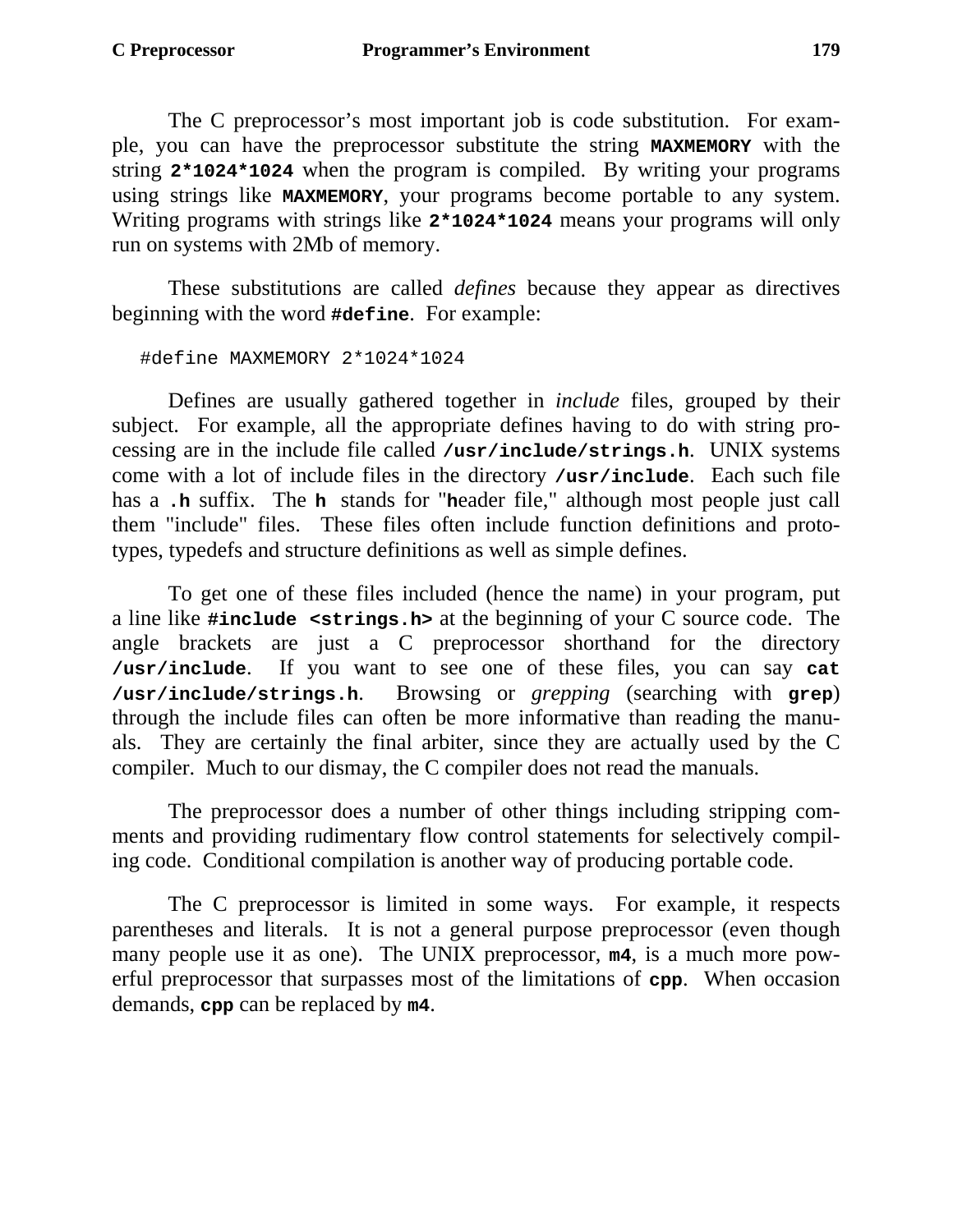# **7.3 Support Tools**

UNIX provides the programmer with a wide assortment of very powerful tools which aid the task of programming. Some of the tools themselves are quite complex and take as much time to master as a programming language. Indeed, Jon Bentley, in his "Programming Pearls" column for the *Communications of the ACM*, has called tools like **yacc** and **lex** *little languages* because they are structured just like a general-purpose programming language including a parser.

However hard they are to learn, they invariably save you development and debugging time. We couldn't live without them.

Fortunately, almost all of the now-classic UNIX tools have made the transition to non-UNIX environments. The Virtual Operating System provided the first release of most of them for non-UNIX machines. But now it is possible to obtain them for just about any machine that has a C compiler. And many system vendors provide these tools as essential parts of the system.

## **7.3.1 Debuggers**

"If we can't fix it, it ain't broke." – Lt. Col. Walt Weir

Debuggers are used to examine working (sic) programs for bugs. Every system has its share of debuggers and UNIX is no different. However, the UNIX debuggers have characteristically been below the level of quality found in all the other UNIX tools.

Early versions of UNIX came with a primitive assembler debugger, **db**, and a primitive C debugger, **cdb**. Version 7 replaced both of these with a somewhat friendlier debugger, **adb**, that understood both assembler and C. **adb** is still supplied with most UNIX versions, although now it is considered only appropriate for patching binaries. Unfortunately, each machine has a somewhat different version of **adb**. This is understandable as assemblers and machines differ from one system to the next.

The same holds true for C compiler interfaces. However, several debuggers have gained popularity. Berkeley releases introduced both **sdb** (**s**ymbolic debugger), an improved version of adb, and dbx, which has a nice user interface. Both of these are source-level debuggers, meaning that the debugger can show you the line of C code being executed. Another debugger that is extremely popular is **gdb** (**G**NU **d**e**b**ugger) from the Free Software Foundation.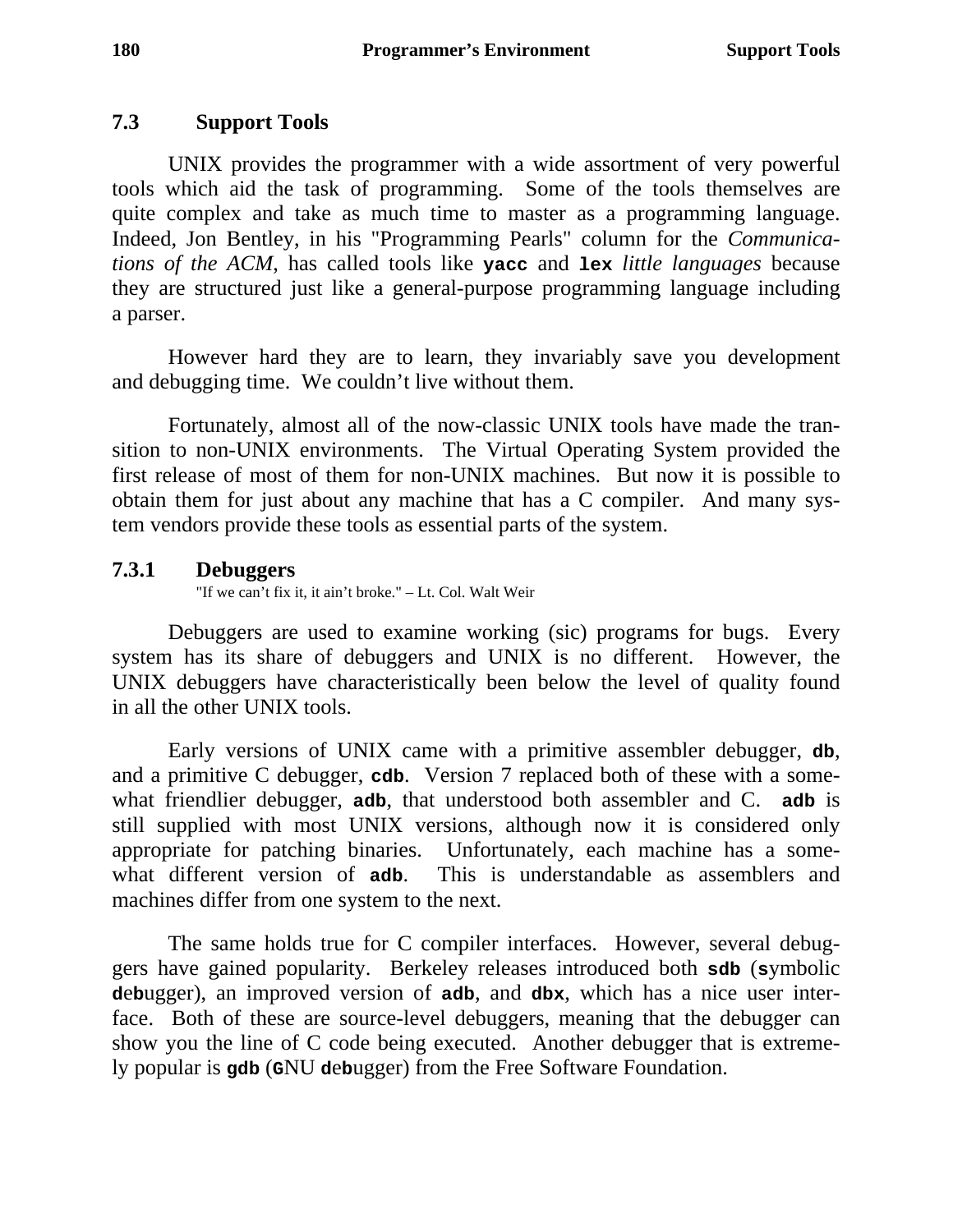Ironically, most of the UNIX debuggers are still somewhat primitive by comparison to debugging environments for microcomputers. Part of the problem is that the UNIX environment gets in the way of debugging. UNIX provides very limited support for controlling a process from another, which is what a debugger needs to do. Mapping a second process's memory into the debugger process is essentially impossible. Debugger implementations end up playing many games to get around these restrictions.

One way to transcend all of these debuggers is by using a C interpreter. These have much more of the compiler embedded in them, so that it is possible to interact at a very high level with the debugger/interpreter. See the Applications chapter for companies that sell C interpreters.

#### **7.3.2 Make**

"The structure of a system reflects the structure of the organization that built it." – Richard E. Fairley

**make** (written by Stu Feldman) is a tool for taking a set of source files and and managing the compilation process to create an executable program. **make** controls the order in which programs are compiled and linked, based on "dependencies" (stored in a *makefile*). Based on these dependencies, **make** can determine which source files need to be recompiled and which don't, saving lots of time and thought.

For example, you can tell **make** that five of your ten C source files depend on a particular include file. If you ever modify that include file, you can be assured that **make** will recompile the five dependent C source files and nothing else.

**make** has many built-in rules. For example, it knows that if you change **foo.c**, it must recompile **foo.c** before it can link anything to **foo.o**. However, it is completely general, and can be used to keep track of any set of files as long as their dependencies are related by time order. For example, if you are supporting customers and make changes to a product, it is easy to have **make** generate media with only the set of files that have changed since the customer last received an update.

**make** is useful for all but the most trivial programs. And it extends gracefully to large programs. Indeed, the entire UNIX system is described by a set of **makefile**s which allow **make** to reconstruct the entire system from sources. Without **make**, deciding what steps to take to rebuild a complicated software set (using **cc**, **ld**, **as**, **yacc**, **lex**, **mv**, **cp**, **sed**, and **ln**) would be a nightmare.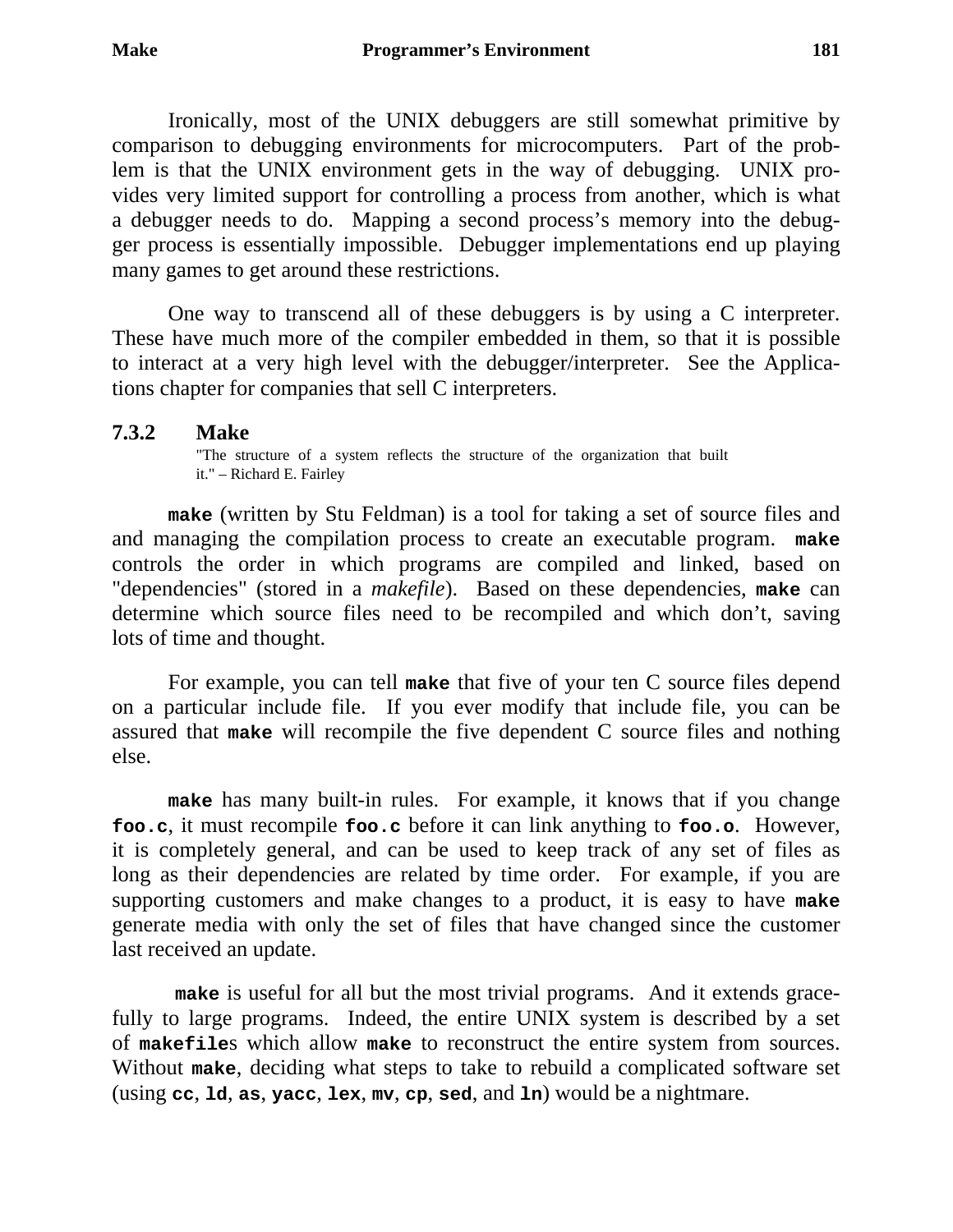The usefulness of **make** cannot be stressed enough. After an editor and a language, **make** is the next tool a programmer should master. Indeed, it is one of the UNIX tools that has been ported to every other computer system. There are even versions in the public domain. There is no excuse for not having and using **make**.

#### **7.3.3 Version Control**

"Plan to throw one away, you will anyhow." – Fred Brooks "If you plan to throw one away, you will throw away two." – Craig Zerouni

Version control enables several people to work simultaneously on a set of files without stepping on one another's toes. It also allows one to administer releases or versions of a product in a manageable fashion.

SCCS (Source Code Control System) was initially distributed with PWB UNIX, and is now an essential part of both System V and Berkeley UNIX. SCCS was written by Marc Rochkind. RCS (Revision Control System) was written by Walter Tichy in an attempt to improve upon some of the features of SCCS. RCS is not in the public domain but can be distributed for free with commercial products as long as you contact the author.

Both RCS and SCCS provide controlled access to files for the purpose of version control. This solves the problem of the lack of high-level file locking in UNIX (discussed in the Real World chapter). Collections of sources may be referred to via a version number.

Access to files is controlled by an automated source code administrator. This administrative software allows, for example, only one person to edit a file for writing at any time, while any number of people may be using the file in other ways. The administrator keeps track of all updates, so that it is possible to go back to an earlier release of a software set by issuing a command naming the desired release. A history is maintained automatically to enable you to track why changes were made.

While the major application of these systems is for source code control, both of them are general enough to manage any kind of files. For example, two authors working on the same book could avoid wiping out each other's changes by using one of these systems.

Most version control systems actually provide much more flexibility than we can explain here. An important point is that version control systems such as RCS and SCCS keep track of changes rather than retaining each version in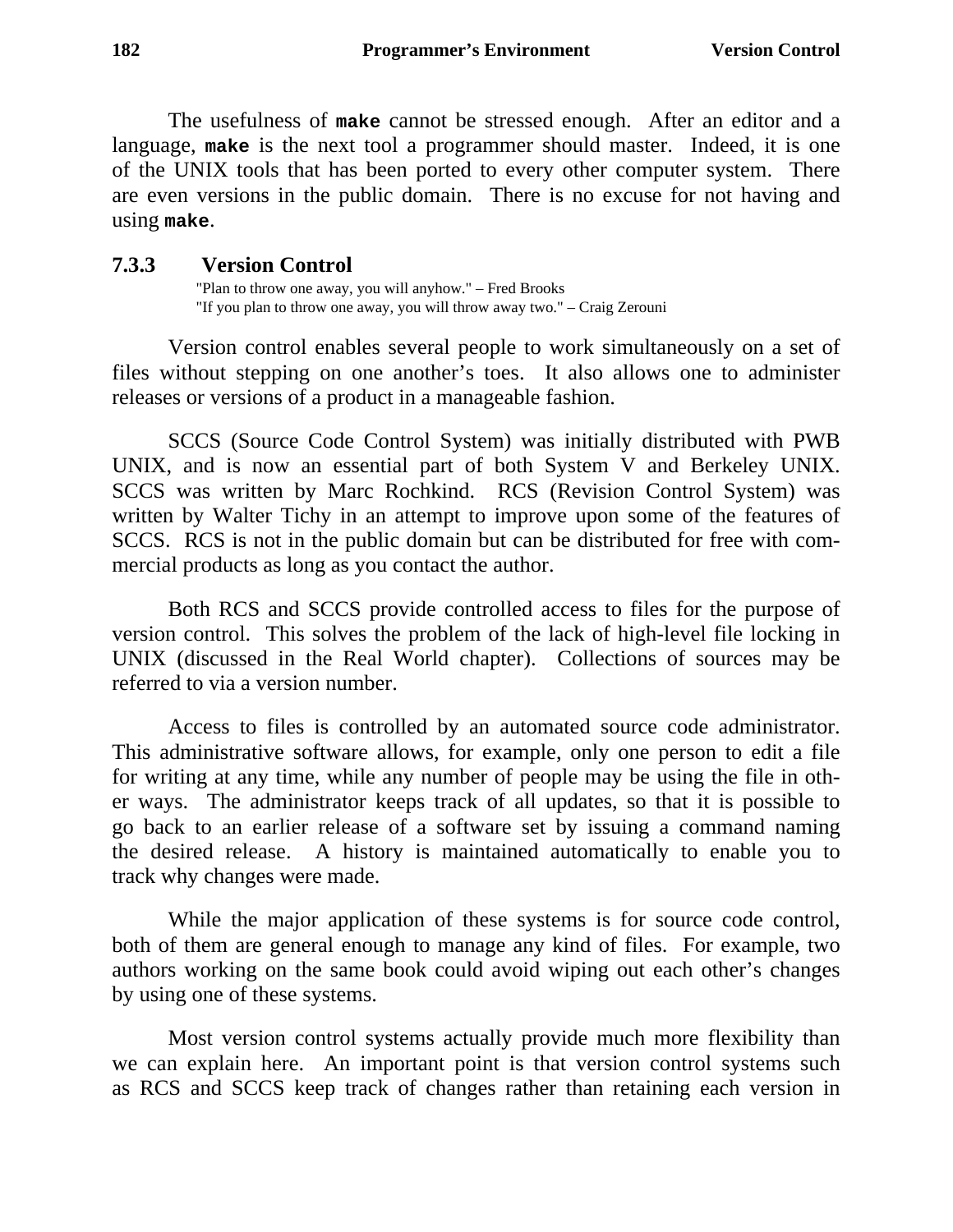its entirety. This is less time-efficient but more space-efficient than keeping a complete copy of each version. Such a scheme is desirable when old versions are rarely referenced, as would be expected when maintaining software.

Some other operating systems support file *versioning* directly in the file system, usually by using part of the name as a version number. For example, DEC's VMS file system keeps multiple versions, simply by appending a version number to the file name. It would be nice if UNIX had this kind of versioning; however, it doesn't solve the problem of long-term code control that RCS and SCCS do. Furthermore, built-in versioning restricts you to the set of capabilities originally provided by the file system designer. Code control systems are userlevel programs – they can be extended and modified as desired, and even replaced.

## **7.3.4 Yacc and Lex**

"One person's data is another person's program." – Guy Steele, Jr.

**yacc** (**y**et **a**nother **c**ompiler **c**ompiler) and **lex** (**lex**ical analyzer) are two powerful tools that aid in the creation of new languages. They are often used together, although that is not necessary.

**lex** is a *lexical analyzer*. This is a fancy name for a scanner or tokenizer. It reads an input stream, breaking it into tokens. You define the tokens. For example, it is easy to tell **lex** to recognize literals, numbers and operators. This is most of what is necessary when scanning any programming language.

Once you have given your language specification to **lex**, it converts that specification into a C routine that you plug in as the front-end of your compiler. **lex** can do more than just scanning input files for numbers and words. Actually, it is a regular-expression pattern matcher. If you can describe your patterns by *regular expressions* (a theoretical classification beyond the scope of this book), they can be recognized by **lex**. **lex** allows you to specify "actions" or arbitrary C procedures to be executed when it recognizes something. This is powerful enough so that **lex** is often all you need to write an entire language.

**yacc** is much like **lex** in that it recognizes patterns. Like **lex**, actions (C procedures) may be associated with each pattern. However, **yacc** recognizes a much larger set of patterns than **lex**. The patterns define the class of *LALR(1) grammars* which is powerful enough to define almost all extant programming languages. **yacc** is not powerful enough to describe natural languages such as English.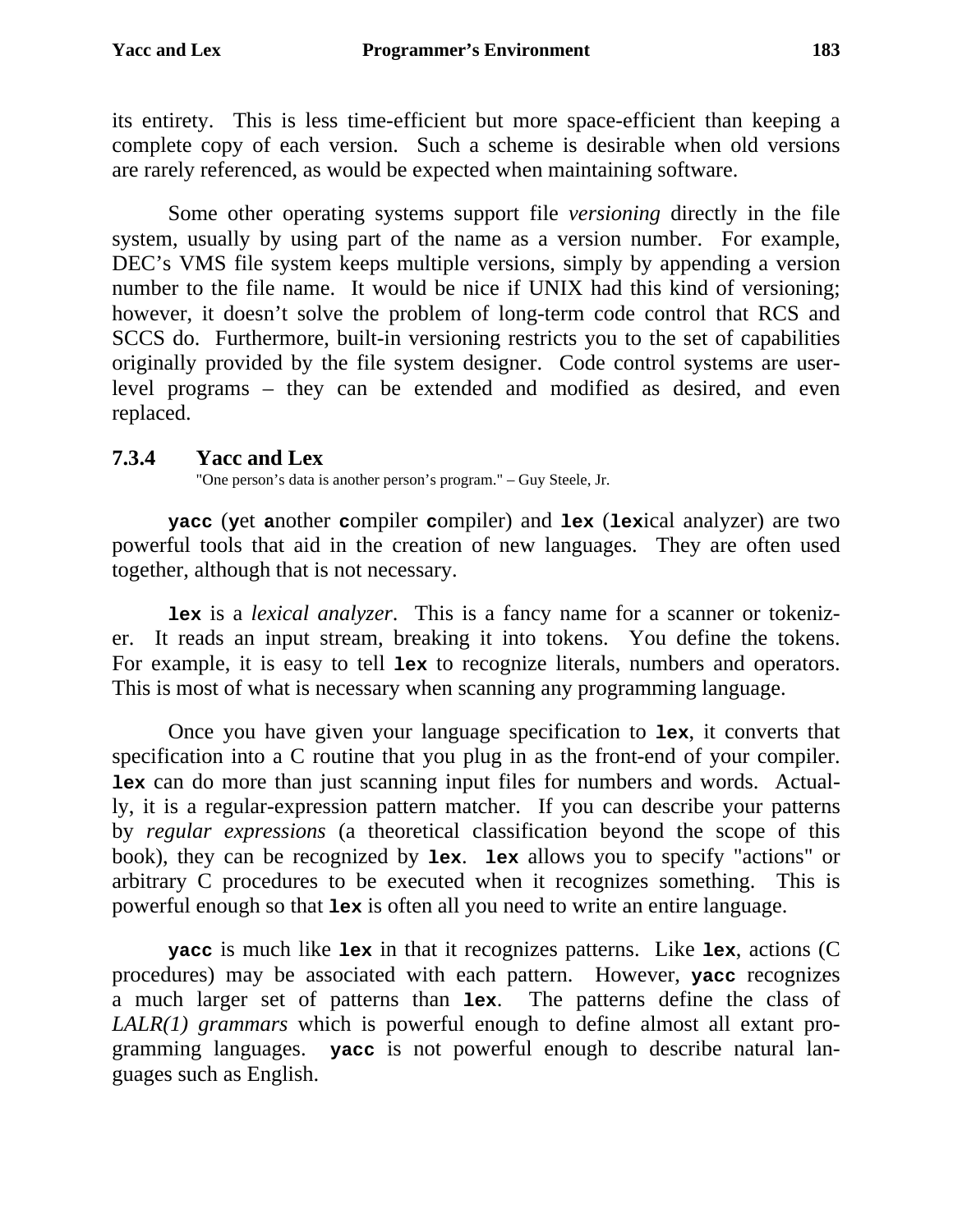These definitions are a high-level description. For example, the pattern from a **yacc** grammar describing a C **do** statement is:

*do-statement* : **do** *statement* **while (** *expression* **) ;**

where *statement* and *expression* are described elsewhere in the grammar, and the keywords and punctuation are recognized as tokens (by **lex**, perhaps). The action is not shown. The grammar used by **yacc** is very similar to BNF, a theoretical language used by computer scientists to describe contextfree languages.

Since UNIX systems come with scant **yacc** and **lex** documentation, we highly recommend the book *Introduction to Compiler Construction with UNIX* by Schreiner and Friedman, Jr. for those intending to make substantial use of the UNIX compiler tools. For instance, the book includes a modification to **yacc** (that you can use even with a binary UNIX license) that dramatically improves error messages from **yacc**-built parsers. Of course, this book is not a replacement for a good compiler theory book.

Like **lex**, **yacc** is applicable to many types of problems besides compilers. For example, **yacc** uses a unique input language of its own, but is not a compiler. Naturally, **yacc** is defined in **yacc**!

**yacc** was written by Steve Johnson. **lex** was written by Mike Lesk. There are many improved versions of **yacc** and **lex** available now, including several in the public domain. The GNU project, for example, has free versions of each.

 The availability of these tools in early versions of UNIX dramatically reduced the effort in building languages for UNIX. Even nowadays, if you need to write your own C compiler, it makes sense to start with a **yacc** description of C. One is in the appendix of *The C Programming Language, Second Edition* by Kernighan and Ritchie.

## **7.3.5 Profiling**

"The fastest algorithm can frequently be replaced by one that is almost as fast and much easier to understand." – Douglas Jones

Program tuning is called *profiling* on UNIX. By profiling a program, a run-time analysis is performed. You can then find out the amount of time spent in each part of the code. The number of times a subroutine is called is also computed. This information is particularly useful when you are trying to make a program run faster.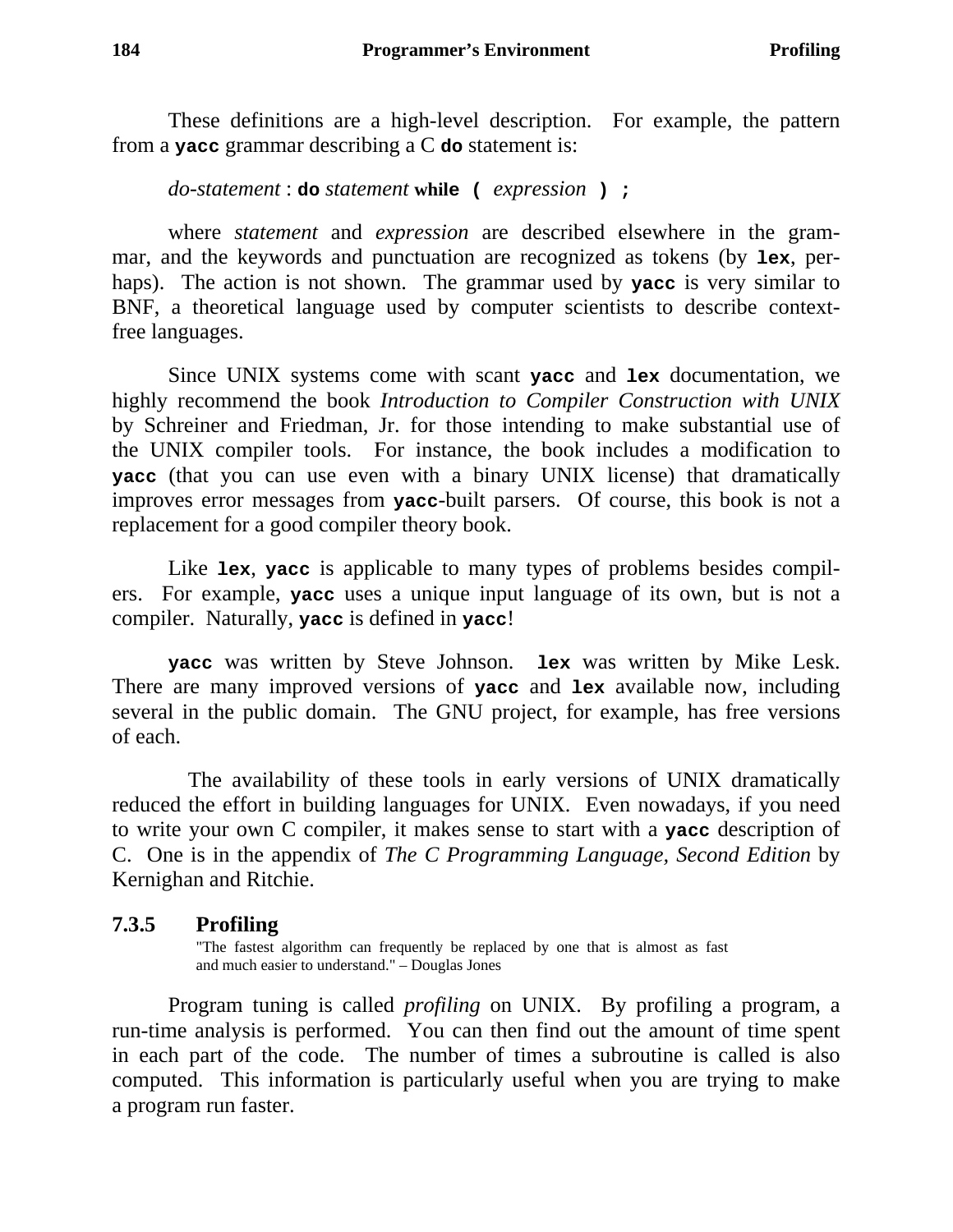Profiling is supported through the use of the system call, **profil()**, and the library routine, **monitor()**. However, the programmer does not have to deal with this directly. Most languages automatically generate profiling code on request. For example, the **-p** flag will cause the C compiler to insert special code before and after each subroutine call. In addition, the linker will use profiled libraries.

When the program is run, a file called **mon.out** is produced that has the raw data created by profiling. You can then interpret the raw data file by calling **prof** on System V or **gprof** on Berkeley systems. **prof** can create a graphical display of the data. **gprof** generates a call-graph, displaying the chain of subroutine calls. System V also has **lcomp** which produces a line-by-line profile of the program.

#### **7.3.6 Lint**

"Details count." – Peter Weinberger

Early C compilers did not do a lot of error checking. By assuming that compilers only had to do sensible things with sensible programs, the implementors found that compilers were much easier to write.

Unfortunately, there was no guarantee that erroneous programs would be detected. Buggy programs often compiled without complaint, producing equally meaningless results. For example, the C compiler will let you call **sqrt()** without an argument and promptly take the square root of some random junk on the stack, where the argument should have been.

This is an example of an obvious problem that could have been detected at compile-time, rather than waiting for run-time. **lint** is a program which is extremely picky (hence the name) about C programs. It will detect the problem we discussed, along with most other compile-time problems. It will not correct these problems but will notify you of many potential bugs. **lint** has much stricter typechecking than the C compiler and will point out mismatched assignments which will compile fine but may be erroneous, such as pointer assignments of different data types. It will also warn about problems such as unused variables and inconsistent argument usage.

It is possible to communicate with **lint**, by placing comments in your programs. For example, to tell **lint** that a function will be called with varying numbers of arguments, one places the comment **/\*VARARGS\*/** in front of the function. Unfortunately, getting **lint** to shut up can sometimes be painful. For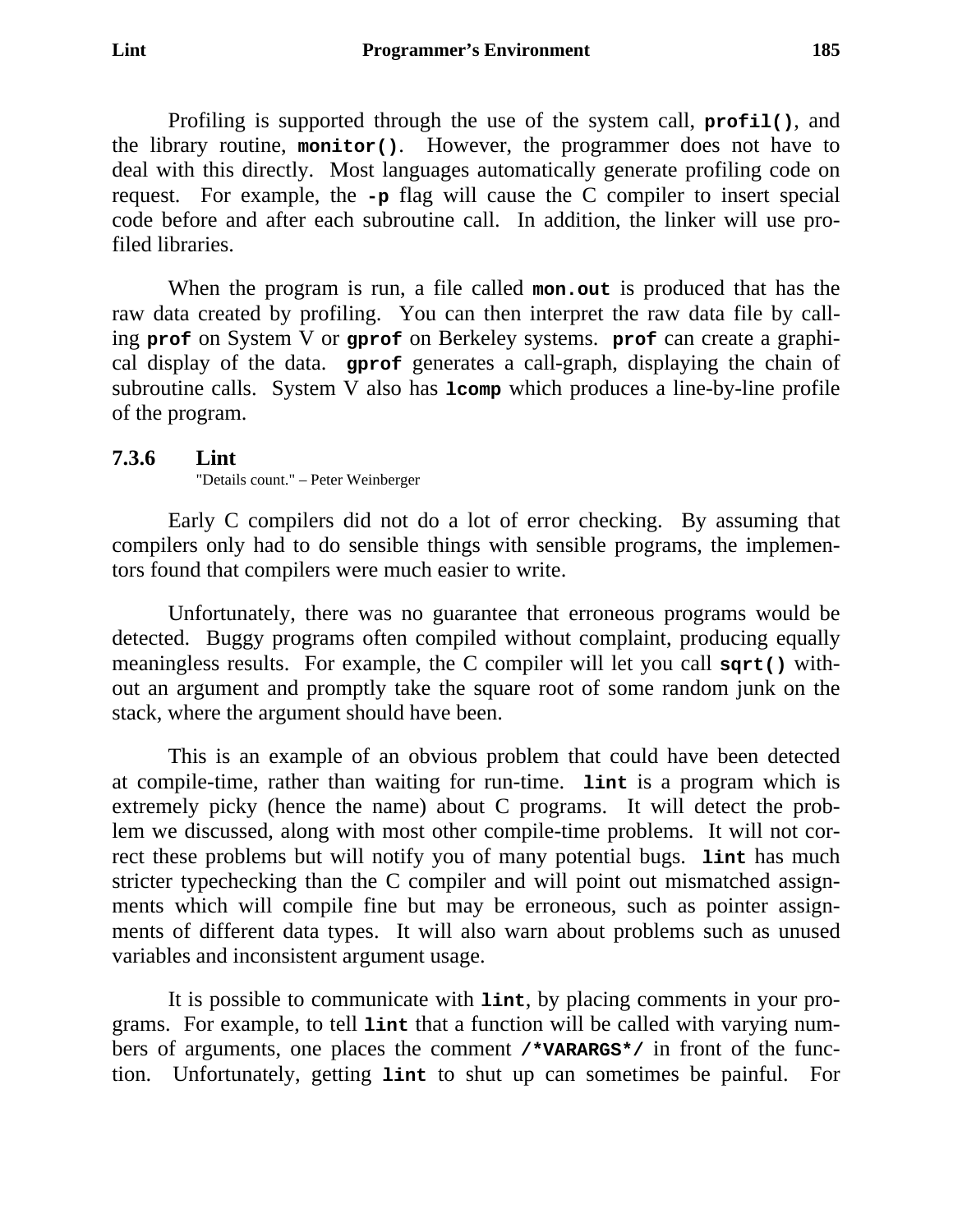example, **memcpy()** and **strcpy()** are typical of functions which return values that are almost never used.

In order to check for consistency in the usage of libraries, **lint** requires a file describing each library. The contents of these files are just the stubs of the subroutines with the type definition and declarations of the arguments. If you have created a library, you might also consider creating a **lint** library.

**lint** is not automatically run when you compile a program, but you should get into the habit of using it frequently. It is one of the most helpful tools for C programmers and can quickly point you in the right direction when tracking down bugs. **lint** was written by Steve Johnson.

#### **7.3.7 Curses**

UNIX originally grew up on Teletype ASR33s. These were electromechanical beasts that output characters at a stunning 110 baud (ten characters per second). Much of the conciseness of UNIX stemmed from that (as did the term "tty" to describe terminals). Glass-ttys (i.e., dumb CRT terminals) behaved like fast ttys but they were still dumb.

The emphasis in UNIX had always been on programs that produced output that could be used as input to another. Therefore, people generally didn't spend time writing graphic applications. They didn't fit into the UNIX spend time writing graphic applications. paradigm. However, the one graphic application that stood apart from the others was editing. Editing using a Teletype was not fun, but editing using a CRT was. The Rand editor had proven that.

One of the more annoying drawbacks of the Rand editor was that it had to be customized for each different type of terminal. In the late '70s, there were dozens of CRT manufacturers, producing hundreds of different models. Each worked differently, and it was impossible to write (no less debug) support routines for each terminal quickly enough. The Berkeley solution was **termcap**.

**termcap** (**term**inal **cap**abilities) is a library that supports terminalindependent character-graphics. It uses a simple database that describes each terminal that the system supports. Over 300 different terminals are supported and the number grows constantly. It is relatively easy to add new terminals. **termcap** is described further in the Administrator's chapter.

**curses** is a high-level interface to the **termcap** system. **curses** provides the user with straightforward commands. For example, **box()** draws a box on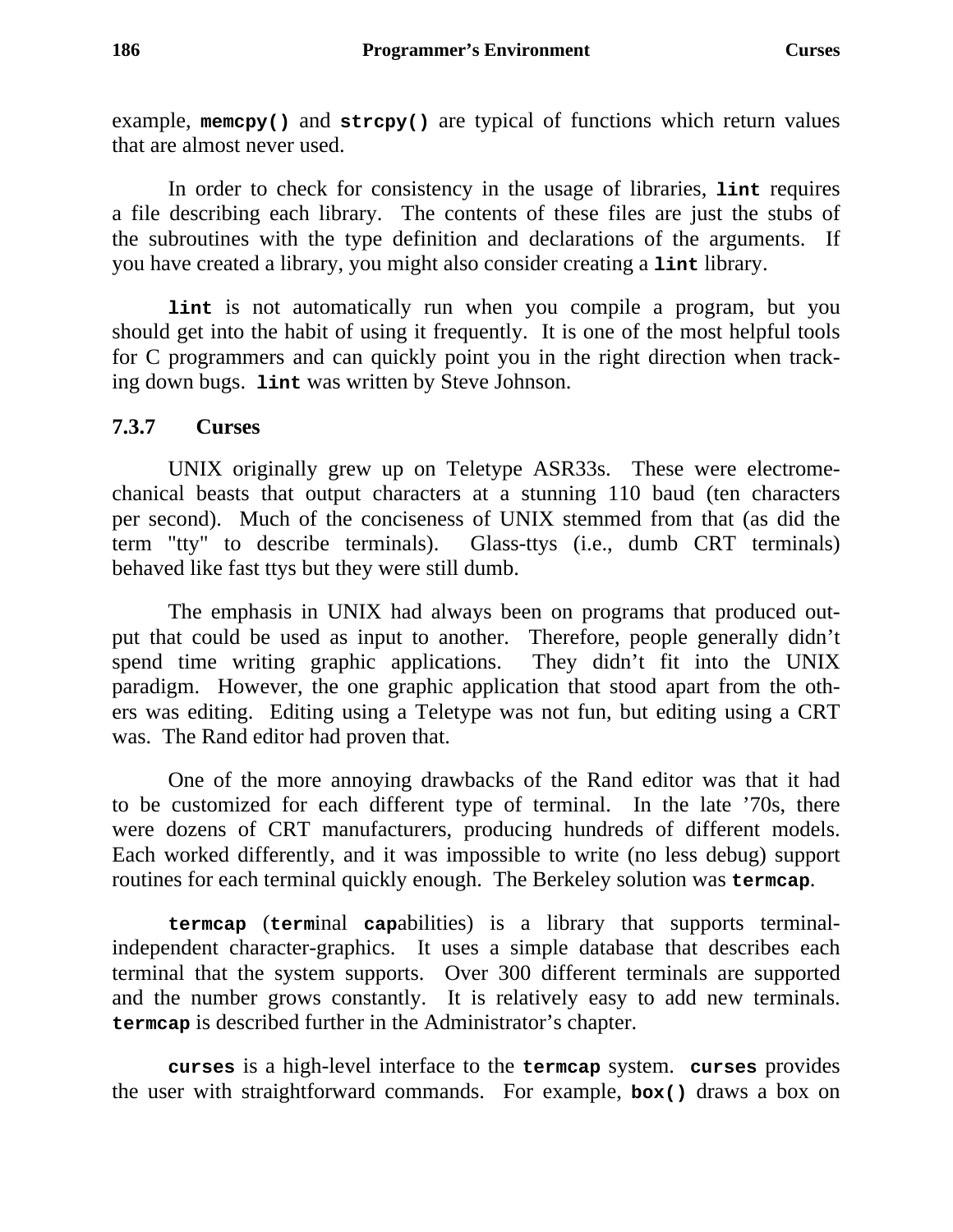the screen, and **printw()** prints a formatted string. The basic idea in using **curses** is for the programmer to simply describe the way a screen looks. **curses** takes care of making sure that the physical screen looks the way the description does. It also does this optimally.

For example, suppose you are displaying a page of data, and your program is about to rewrite the screen with a new page of data. But the data is exactly the same except for, say, the page number. Then **curses** will only rewrite the page number. **curses** will also attempt to update by a minimal number of character inserts and deletes – for example, if the data is on the screen but just has to be moved over. It is amusing to watch **curses** on a slow terminal because it works nonintuitively (but fast)!

**curses** also has functions to provide rudimentary windowing. While **curses** is limited to character-graphics applications (including line-drawing characters and color), it has seen much use and has been ported to many other operating systems. The paper "Screen Updating & Cursor Movement Optimization: A Library Package" by Ken Arnold describes **curses** further and is available from Berkeley.

## **7.3.8 Editors**

"The only use I can find for **vi** is editing the **emacs** sources while porting them to a new machine." – Larry Campbell

Strictly speaking, editors are not programming tools. However, they are what many programmers spend most of their time using while performing programming development. In addition, many of the editors have tool interfaces, allowing them to be called from scripts or in pipelines.

All discussion of UNIX editors must start with **ed** (written by Ken Thompson), the granddaddy of UNIX editors. **ed** is special in so many ways. Even if you never use it (which is unlikely), **ed** is worth learning. It is called for in certain types of emergencies. For example, if you are on a hardcopy terminal or **/etc/termcap** is "broken," you won't be able to use a screen editor. And if you are unable to mount any file system partitions, you won't be able to get to any editor but **ed**.

Another good reason to know **ed** is that you will be able to use **sed**, the stream editor, which allows you to do editing in a pipe or a script. **sed**'s command language is very similar to **ed**'s. Many other tools have borrowed commands from **ed**. For example, the regular-expression pattern matching used by most of the UNIX tools appeared first in **ed**. **ed** pioneered many stylistic con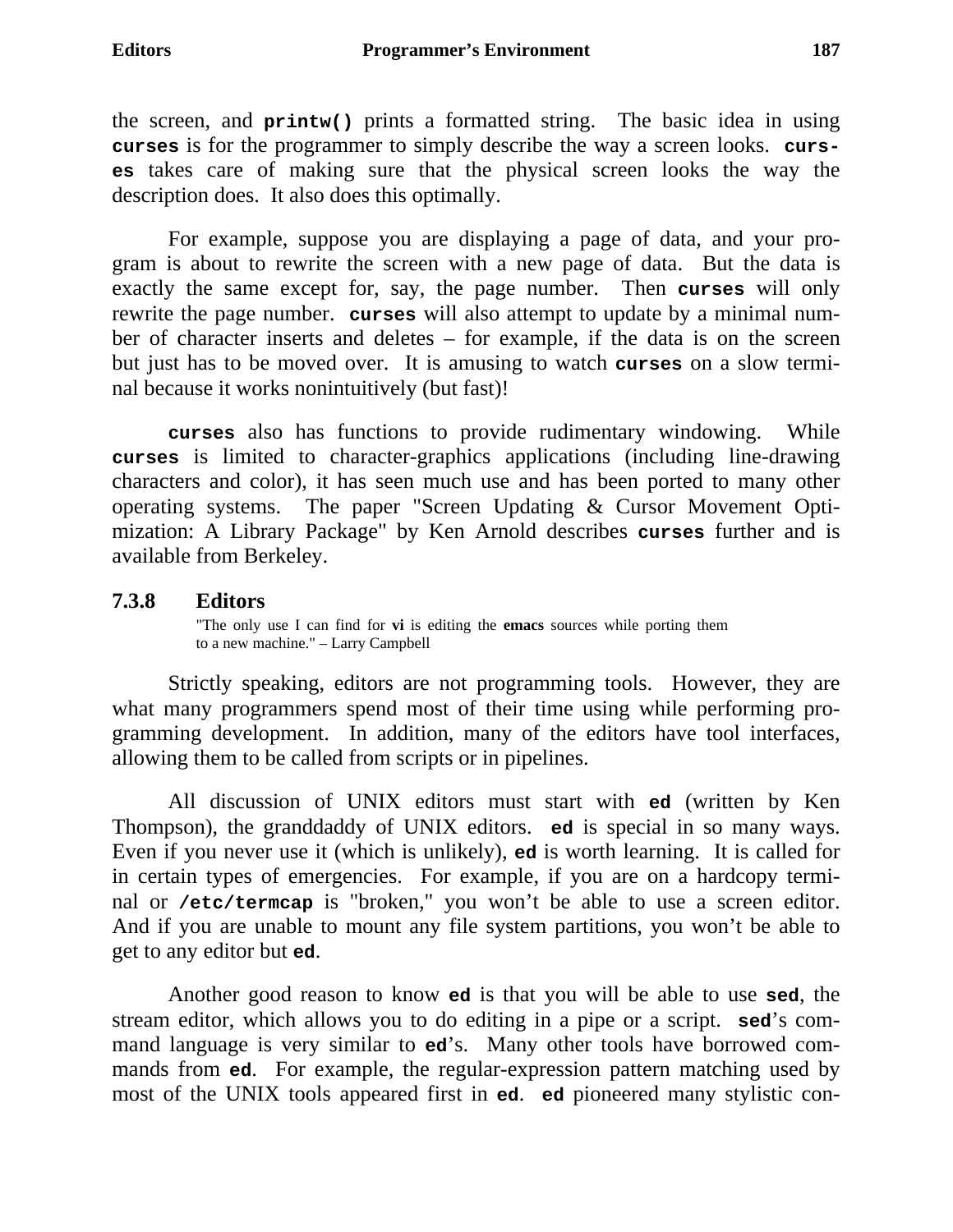ventions such as the "bang" notation to run a command in a subshell. **ed** did so many neat things that the source code for it was originally distributed as one of the UNIX readings. Unfortunately, this is no longer possible due to licensing restrictions.

Most versions of UNIX include a screen editor called **vi**. Written by Bill Joy, **vi** was the first application to use **curses**. **vi** became very popular with early UNIX users because it was based on (you guessed it) **ed**. **vi** went on to become AT&T's standard screen-oriented editor. We recommend you learn it simply because it is the only screen editor available on *all* UNIX systems.

**ex** is a version of **vi**, specifically designed for hardcopy terminals. It is like **ed**, also, but shares all of the extended commands of **vi**. **ex** is also available on all UNIX systems.

Many people intensely dislike **vi** because it is heavily *mode-oriented*. This means that you are either inserting text or executing a command. Since moving the cursor is a command, you have to switch out of *insert-text mode* and into *execute-command mode* to move the cursor. If you move the cursor often while typing text, you will have to type a lot of change-mode sequences. And if you stop to think about something for a moment, you may forget what mode you are in. It is extremely annoying to have your text suddenly being executed as commands.

A general-purpose editor we recommend over **vi** is **emacs**. **emacs** does not have the heavy mode-orientation that **vi** has. **emacs** can also display multiple windows on the screen at once. Unfortunately, it is not distributed with UNIX, so you must obtain it through a third-party source. Despite the inconvenience, many people have turned to **emacs** (or at least away from **vi**). A recent Usenet poll indicated about half of all UNIX users use **vi** and half use **emacs**.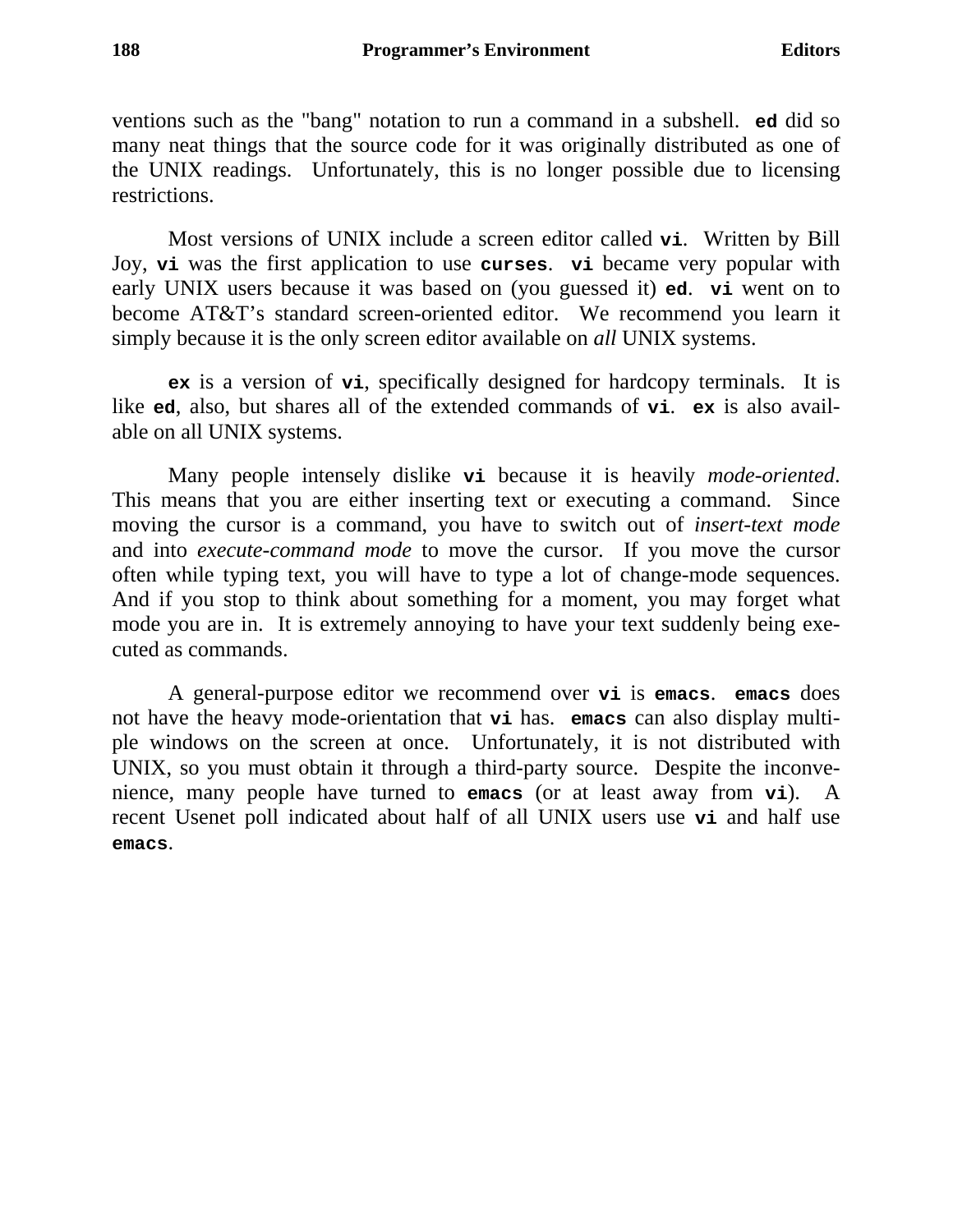



Multiple Windows in **vi**?

Bill Joy actually went so far as to put multiple windows into **vi**. And he was thinking of making it programmable, too. What happened?

While he was adding multiple-window support, the tape drive was broken and there were no backups. Bill continued working anyway, until one day his disk got "scrunched." He didn't have a backup or a complete listing, so he just gave up. Afterwards, he went back to the previous version, finished the manual and that was it with **vi**. On to the next project…

The power of **emacs** (and similar editors such as **mince**) is that it is completely programmable (yet another language to learn). **emacs** is easily configured to be a front-end for news and mail, but we have seen people go so far as to program it to solve first-order predicate logic problems.

A particularly useful feature of **emacs** is that it can edit shell sessions *in progress*! This means you can use all the editor commands while talking to the shell. Plus, you can scroll through your entire session, save it, or do anything else that you can do with a static file.

**emacs** (which does not stand for "**emacs m**akes **a c**omputer **s**low" but "**e**ditor **mac**ro**s**") was originally written at MIT by Richard M. Stallman. It ran as a set of macros on top of another editor (**teco**) which did not run on UNIX. James Gosling at CMU rewrote **emacs** for UNIX. Interestingly, rather than port **teco**, Gosling chose to place **emacs** on top of a small Lisp interpreter.

Several different versions of **emacs** are sold commercially, some of which are not based on Gosling's **emacs** (familiarly called Gosmacs). GNUemacs is a particularly popular version which is available from the Free Software Foundation.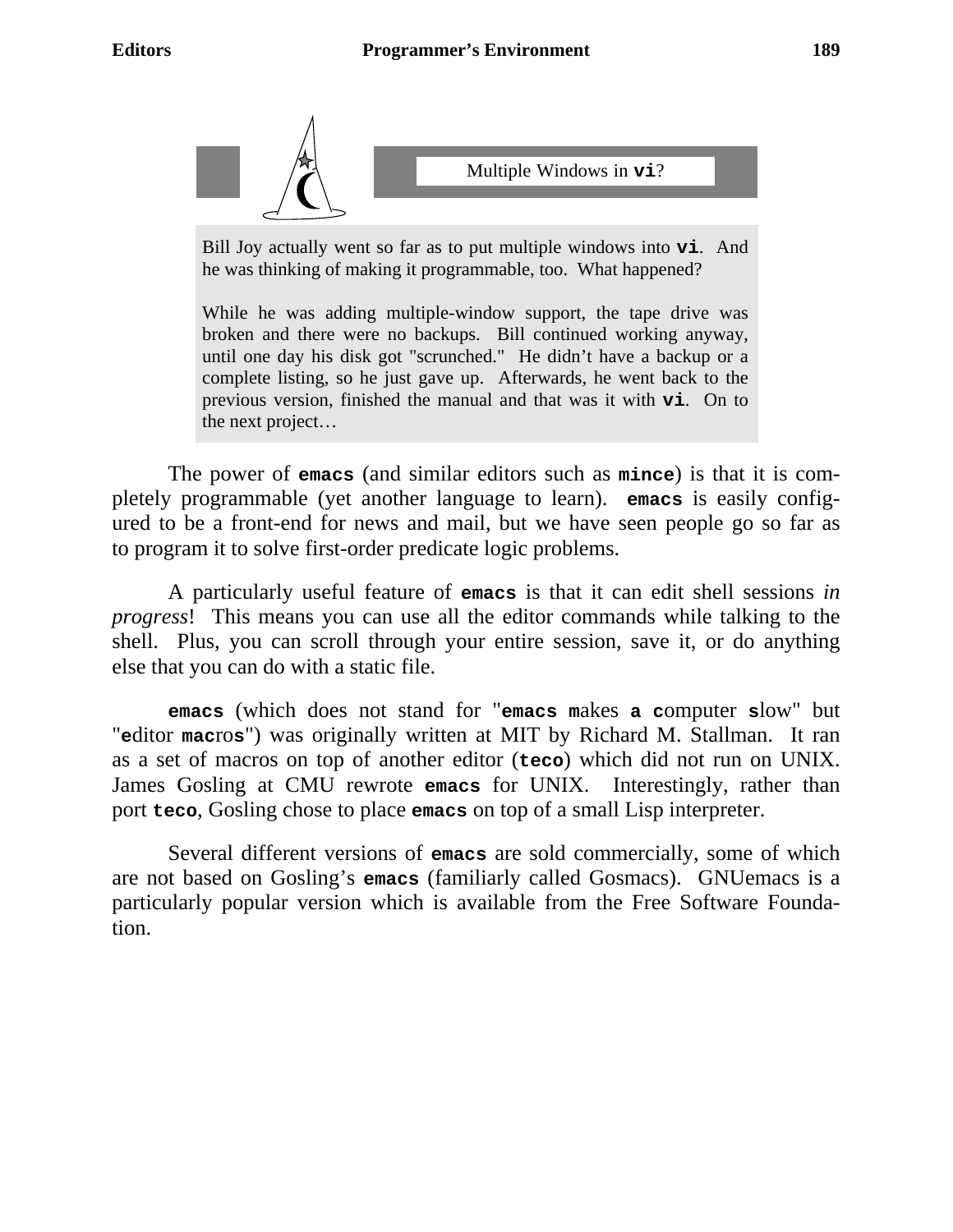It is important to choose an editor that you will be happy with. Many of the UNIX utilities depend upon an editor to do their work. For example, the mail program will start up the editor for you automatically when you compose mail. Programs will conventionally look in the environment variable **EDITOR** for the name of your editor. **csh** users, for example, would insert the following line in their **.login** file:

setenv EDITOR /usr/local/bin/emacs

#### **7.4 Other Tools**

There are many other important tools that a UNIX programmer will use while constructing programs. We have mentioned only the most important ones.

Many of the commands mentioned in the User's Environment chapter are useful as programming tools, even though we have not classified them that way. For example, the shell is programmable and is often used to build prototypes. If the shell scripts run quickly enough, further development may be unnecessary. There is no reason you have to use the sophisticated development tools mentioned in the chapter if existing commands are sufficient.

We also mention some other tools in the Administrator's Environment chapter. It would be worth your while to read all three of these chapters before setting out to do any serious UNIX programming.

If you work on a UNIX system, it is to your benefit to learn the tools and concepts described in this chapter. UNIX remains a programmer's system and being able to program it is the only way to take full advantage of the capabilities that it has to offer.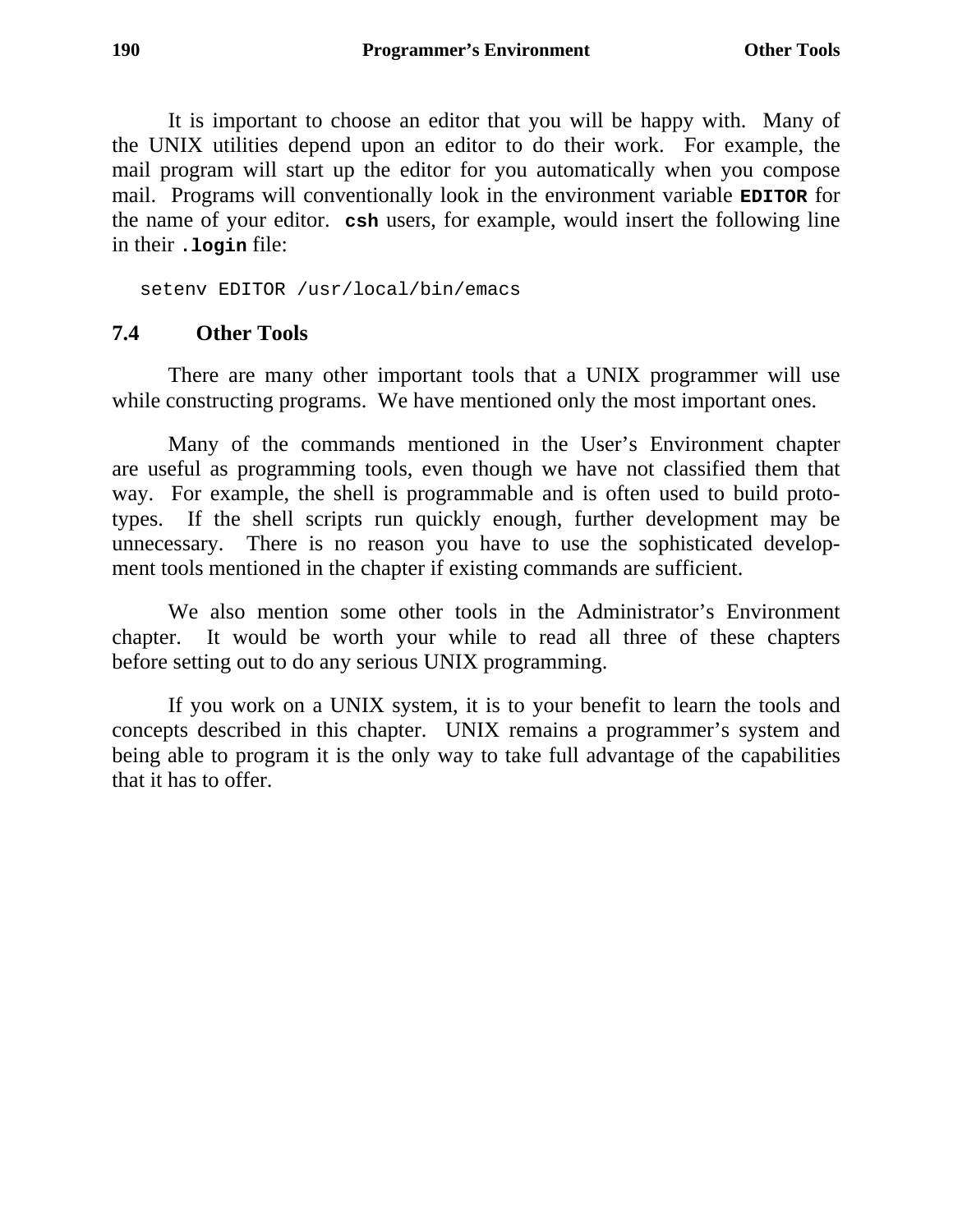# *Chapter 8: The Administrator's Environment*

Overheard at a funeral: "I know this may be an awkward time, but do you recall him ever mentioning source code?" – Charles Addams

This chapter discusses some of the aspects of UNIX administration. Of course, UNIX administrators can make use of many of the same tools that UNIX users and programmers do. UNIX administrators will find their time well spent in becoming versed in the user's and programmer's environment. And of course, UNIX users and programmers might find some so-called administrative tools are equally worthwhile to them.

The UNIX administrator's environment gets short shrift when it comes to quality. The original manuals did not even have a section for administrator's tools. There was no such person as an administrator. The UNIX programmers cared for the system themselves, with the same tools that they used for their regular work. If you stumbled across a bug, you fixed it, recompiled UNIX and continued running.

Things have changed now that UNIX has become a commercial product. Much like any computer system, there are administrative utilities such as backup tools, tuning tools, and even a phone number to call for help. Of course, many programmers continue to ignore so-called useful features such as file quotas and accounting. After all, why do accounting on a personal workstation?

Depending upon whether your UNIX system is shared by many others and has large enough disks, you may find it useful to have a skilled operator take care of it. Good luck finding one. The problem is that most administrative tasks presume great knowledge of UNIX internals. For example, tape backups can fail due to a variety of reasons, but device drivers are notoriously bad at reporting them back to the program. Hence, operators may see anything from "**mt0: sr reg = 5, op failed**" to "**core dumped**."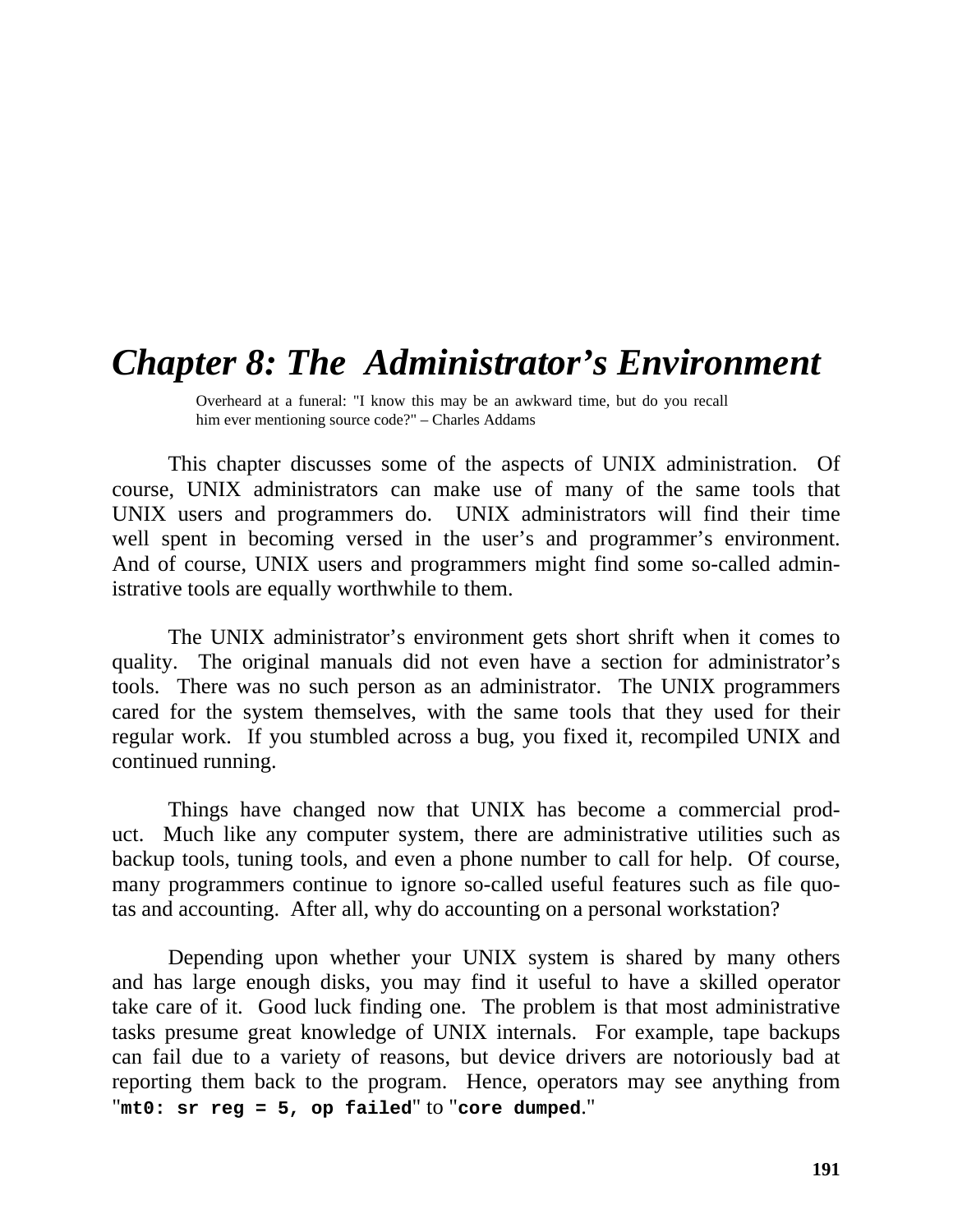UNIX is extremely complex, and many things can go wrong. And it is so configurable that it is quite difficult to write administrative manuals that cover any configuration or situation. Because of this extensibility, it is helpful for operators to know some shell programming. But as soon as they start doing this, they are essentially programmers, and quickly become too valuable to "waste" performing tape backups. It's a vicious circle.

The result is that administrative responsibilities are usually handled by skilled UNIX programmers, much to their dismay. There is just no way of avoiding it, short of rewriting most of the UNIX system. Fortunately, there are many vendors attempting to do just that. However, the roots of UNIX are deep, and it will take a long time before the results of such change is felt.

There are many books on the subject of UNIX administration, some of which are mentioned earlier in this book. However, UNIX programming experience goes a long way. Some guts help too, such as when for the first time you get a message asking you to reboot the system without **sync**'ing the disks!

## **8.1 Managing the System**

The effective management of a complex system is nontrivial. Many variables affect the performance and capabilities of a UNIX system, not the least of which is the knowledge and performance of your systems administrator.

#### **8.1.1 Initial Configuration**

Before using your system the first time, you will have to *configure* it. This means telling the software what kind of hardware you have. Additionally, you will choose certain software parameters, such as declaring what kind of network protocols you will use. Since UNIX runs in so many environments, configuration can be fairly complex.

The hard part of configuration is putting devices into the kernel. Making any mistakes at this point can crash the system, since you are modifying the kernel without going through any well-defined interface, such as a system call.

Modifying the kernel is typically done by linking the kernel with the appropriate device drivers, along with a small file that makes the associations between the drivers and the device major numbers. Then you reboot using the new kernel. Many systems have automated this process – you just pick all the drivers and it does the rest of the work.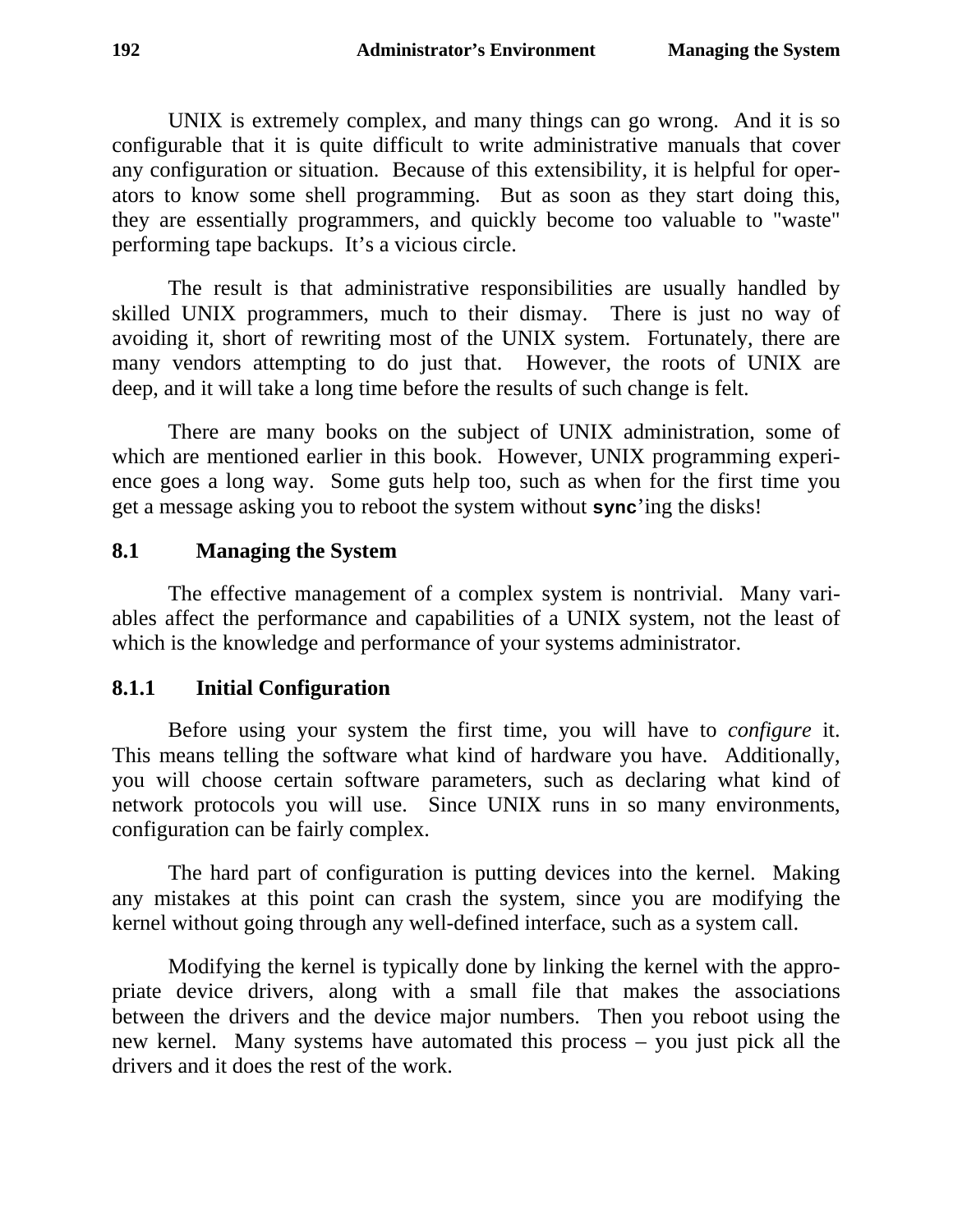When devices such as **/dev/null** are created, they are assigned a major and minor number. You can see this if you do a **ls -l** of the file. When any operation is performed on the device, the major number is used by the kernel to select the correct driver. The minor number is used by the driver itself, usually to distinguish between multiple devices of the same kind.

Once you have configured your system, you can boot using the new kernel. You can then do some higher-level configuration, such as deciding what background processes to run, setting up spoolers, networks and adding users.

# **8.1.2 Booting**

Booting a UNIX system is a trivial task. Start by turning it on. All computers have hardware that automatically jumps to a ROM monitor. Either the monitor will bootstrap the system into multi-user mode immediately or you will have to press "**b**" and select a "run level" (such as single or multi-user).<sup>†</sup>

As the system comes up, it goes through several steps, most of which are common to all UNIX systems. All of this is automatic, although prayer doesn't hurt.

- 1. Checks the integrity and existence of basic hardware, such as a console. Determines how much memory is available.
- 2. Initializes various parts of the kernel. Bootstraps the root file system into existence.
- 3. Probes for devices. Each device driver is called to initialize itself.
- 4. **init** and a process to do swapping are bootstrapped into existence as the first two processes.
- 5. Runs **/etc/rc**. This is a shell script that usually mounts and checks the integrity of other file systems, initializes networks, starts spoolers, mailers, networks, and terminals.

# **8.1.3 Halting**

 It is best not to turn off your UNIX machine by simply flipping the power switch like one does with a PC. Since processes run in the background, they may be in the middle of doing something at any moment. For example, log files are continually being written, even if the system is quiescent (if only to say that

<sup>†</sup> The former is typical of BSD systems, while the latter is typical of System V systems.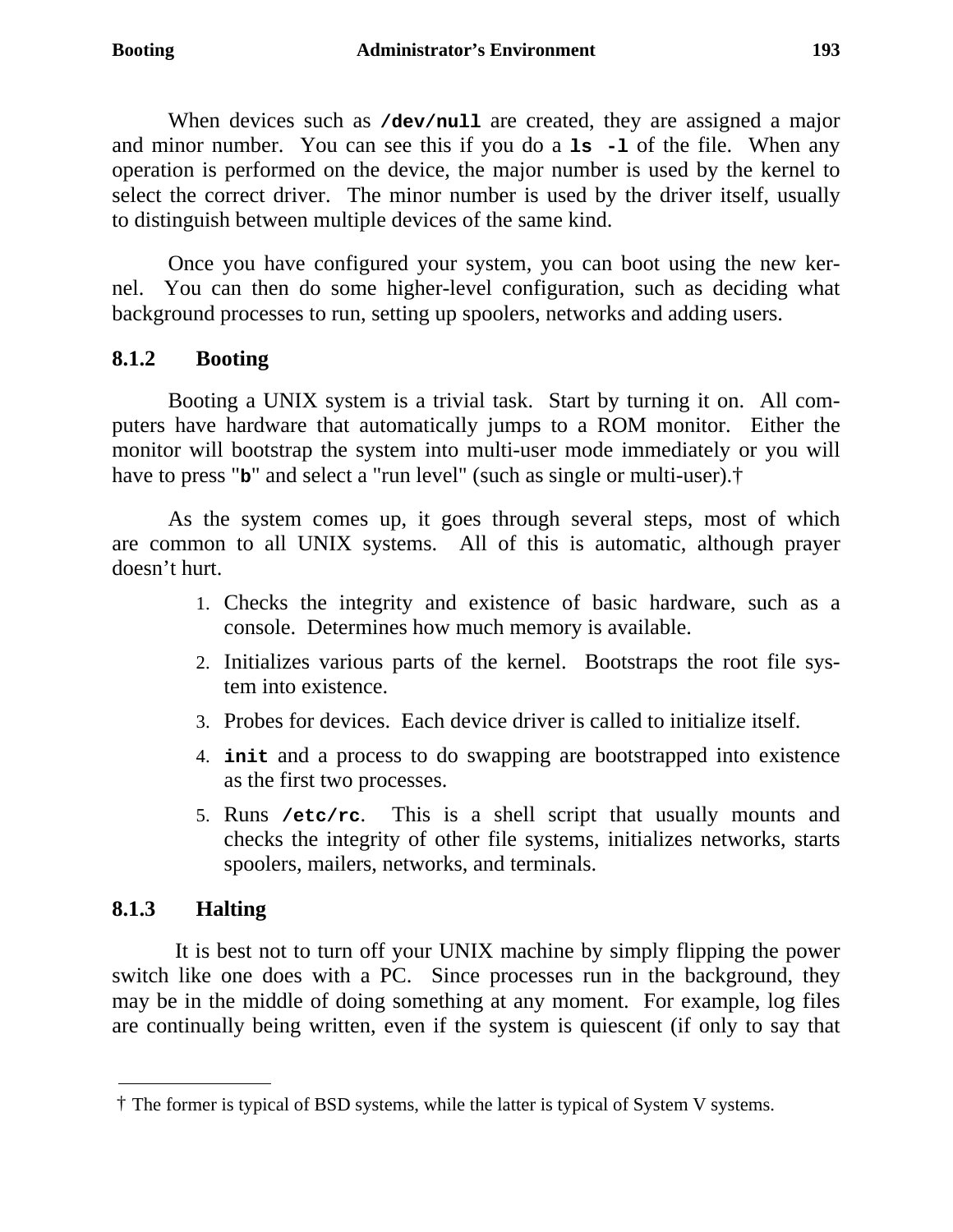the system is quiescent)! If you turn off the system as a file is being written, you will likely corrupt the file system.

Another reason for not flipping the on-off switch is that the UNIX file system is buffered. (This is not the same kind of buffering as the stdio buffering.) As disks are accessed, copies of the disk are brought into kernel memory, and then copied to user memory (or vice versa). When a user writes to a portion of the disk, the kernel memory is updated, and that memory is flagged so that it will later be copied to the disk.

By not immediately writing it to the disk, a large amount of time is saved. It is quite common that disk areas are updated many times in a row. For example, if you delete a lot of files, the directory will be rewritten many times. By only copying the last version to the disk, time is saved. However, it means that the disk does not always represent the reality of the file system.

To keep this unsynchronization between the file system and kernel memory to a minimum, the kernel flushes its buffer every so often. Older UNIX systems actually did this by a background process called **update** which called the kernel **sync()** routine every thirty seconds. There is also a command called **sync**, which does the same thing but only once. If the system is halted between the time a **sync** occurred, and the file system was modified, the file system might be corrupted.

Usually there are system-supplied programs that you run to halt the system such as **/etc/shutdown** or **/etc/halt**. This makes sure that the file system is synchronized, as well as broadcasting messages to users warning them about the impending shutdown.

## **8.1.4 Debugging After a Crash**

UNIX crashes are often accompanied by a *panic* message, such as "**panic: double parity error in memory**." This indicates that the system detected a condition that it recognized as a problem, but it was so severe that it could not be fixed. For example, this might require physically replacing a hardware component.

Some UNIX systems come with backup hardware and software, however without it, the only reasonable thing to do with a severely crippled or corrupted system is to halt it. Letting the system run would undoubtedly corrupt something else.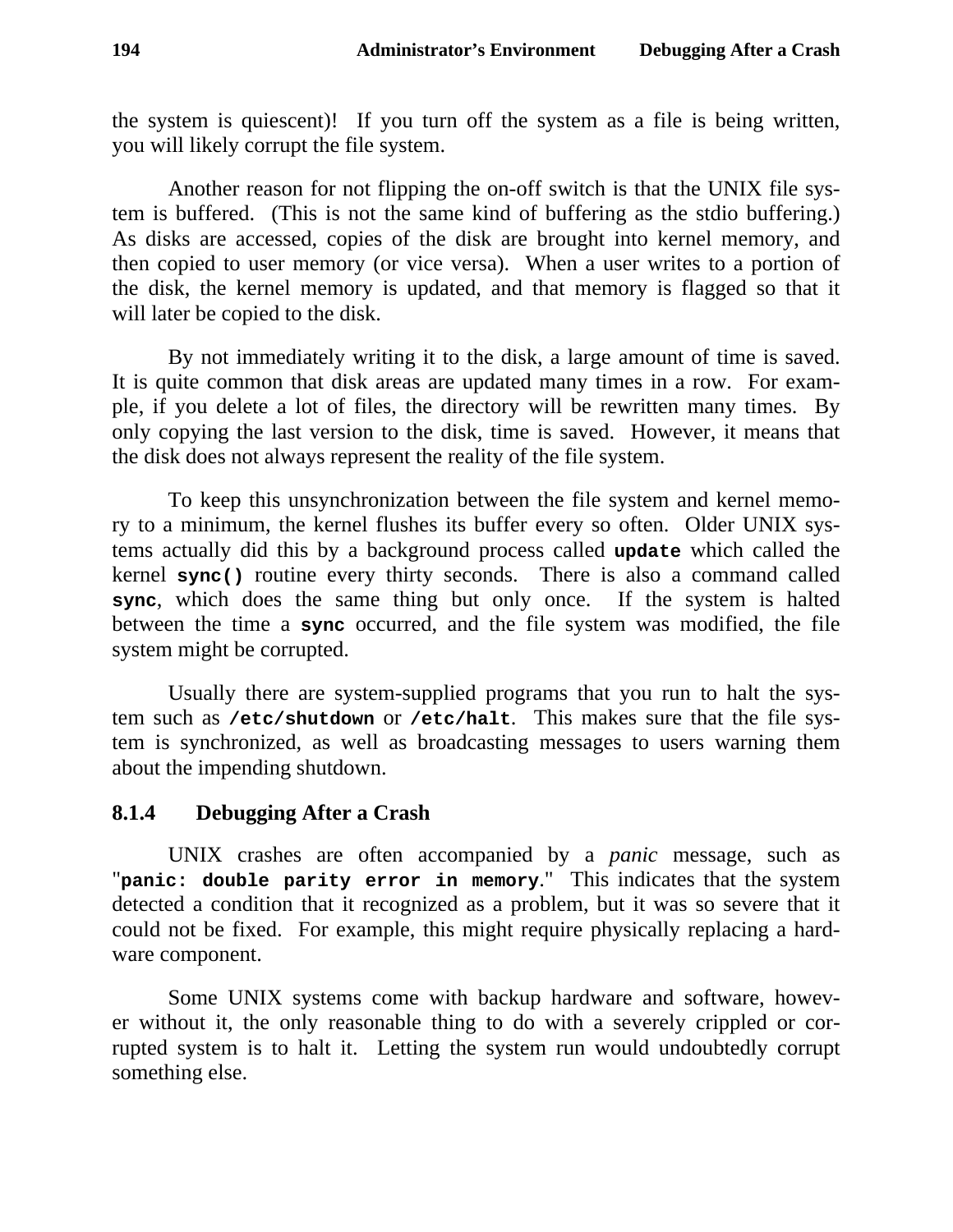Once halted, the system should be examined for the cause of the panic. The problem may be evident from the panic message, or it may require debugging.

You may find it useful to do debugging or maintenance work from singleuser mode. *Single-user mode* is a way of bringing up UNIX so that no one else can log in and **/etc/rc** is not run. Daemons (see later in this chapter) are not started, and only the root file system is mounted. This is useful, for example, if you need to repair the user file system or perform a backup.

If you cannot even boot to single-user mode, you can boot from a tape or floppy disk. (If you can't boot from either of these, you've got a serious hardware problem!) Once you have booted from tape or floppy, find a spare copy of the root file system which will give you access to the tools you need to debug the kernel. Or restore an older and more robust kernel and reboot the system using that.

Once you have booted, you can then debug UNIX. The UNIX debugger has a special option that allows it to be used when debugging the kernel. By using it, you can tell where the system stopped. For example, it may have stopped in a brand new device driver or a kernel routine. Once you have figured out where it stopped, you can then get out the source code and debug the module.

## **8.2 Managing Disks**

"See a guru." – advice in fsck documentation for receipt of certain errors

While the hierarchical UNIX file system is conceptually clean, its implementation is fairly complex. This is for a number of reasons, one of which is to provide the clean interface on top of a morass of bizarre devices. Another is to provide that file system integrity can be maintained in the event of a crash.

## **8.2.1 Mounting and Unmounting the File System**

Conceptually, the UNIX file system is one tree. What is not apparent is that branches of the tree can reside on physically separate devices. Physical disks may also be logically partitioned, so that they appear as separate devices. Each logical partition is a file system in its own right. However, multiple file systems appear as a single file system to the user.

A logical partition is usually reserved for swap space. *Swapping* means that processes can be moved out of memory and temporarily stored on a disk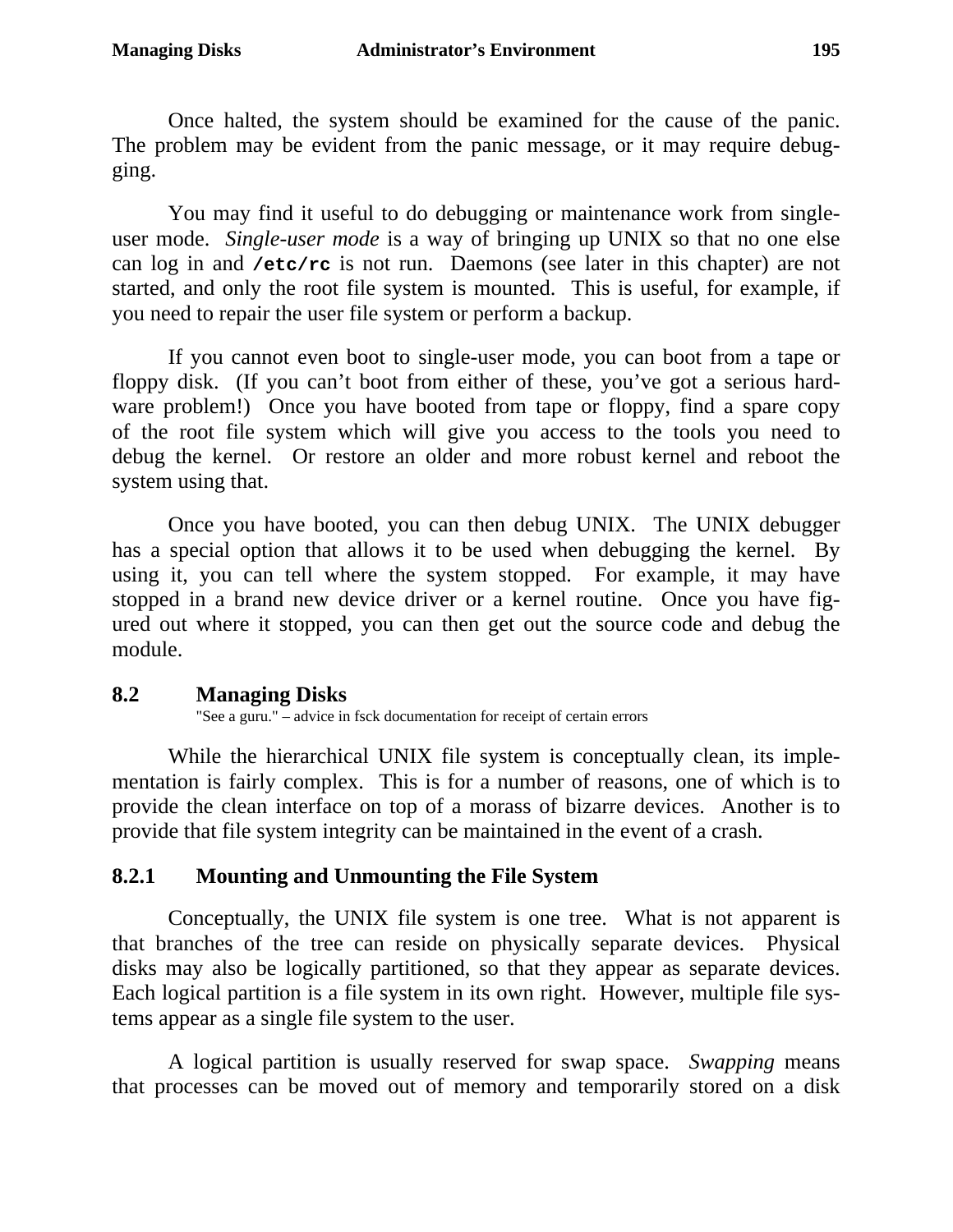until such time as they are brought back into memory to continue executing. This is useful when you have several processes that can't fit into physical memory at the same time.

The root file system, "**/**", is contained in another partition. By putting **/** and the swap partition on one disk, it is possible to boot a minimal system, independent of the rest of the network or any other disks. This makes the system fairly robust since all it needs is one disk to get running.

Once UNIX has booted, it can then mount other file systems. These are placed in empty directories that merely serve as placeholders. The **mount** command actually does the work. The result of a **mount** is that the placeholding directory now appears exactly like the root of the new partition. The user doesn't see the new root, but views the new file system as just one more directory.

**umount** undoes the effect of **mount**. Once you have unmounted a file system, it is no longer accessible to users. They will see the original empty directory, and you can remove the disk from the system.

Network file systems (such as NFS and RFS) have extended the semantics of **mount** and **umount**. Using them, you can mount devices that are on remote systems and they appear as part of your local file system. This technique is used with workstations, so that you can sit down at any workstation and gain access to your files by mounting them from a network file server.

## **8.2.2 Maintaining File System Integrity**

Internally, the file system is quite complex. However, as long as it is accessed through its defined interfaces, you needn't be concerned with it. In the event of a system crash, or someone pulling the AC cord out of the wall, the likelihood is high that the file system is "out of sync." For example, if you were in the middle of deleting a file, the file might not appear in a directory, yet the file space hasn't been returned to the pool of empty file space (also called the "freelist").

When the system is booted, each file system is examined for integrity before mounting it. If garbage file systems are mounted without checking them first, the system can go off the deep end while traversing data structures. The integrity of the file system is checked by the program **fsck** (**f**ile **s**ystem **c**hec**k**).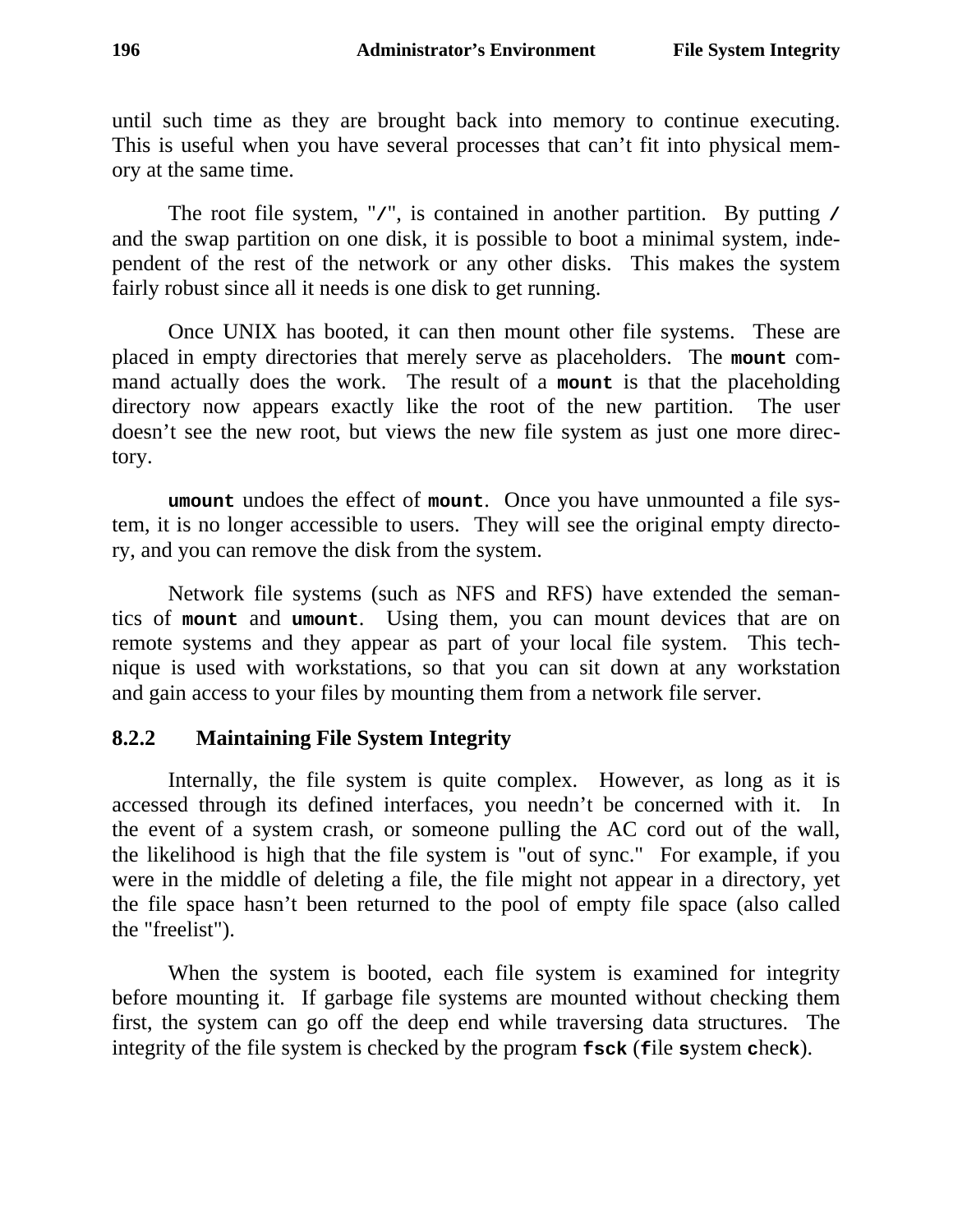**fsck** looks through the underlying data structures of the file system and verifies that it is consistent. If it discovers any inconsistencies, it attempts to repair the damage. The file system contains some redundant information, just for this purpose. Because of that, **fsck** can always repair out-of-sync file systems. However, if the problem was caused by a software bug, or a hardware error such as a controller that scribbled garbage on a random sector, it is unlikely that **fsck** can restore your disk to perfect health. When **fsck** finds problems that cannot be restored perfectly, it will notify you. For example, when **fsck** discovers files that have no directories, it will make up names for them and place them in the directory **/lost+found**.

Two excellent articles on **fsck** are (for System V) "Using fsck" by Michael Saxon in *;login:*, vol. 10, no. 3, August 1985, and (for BSD) "Fsck – The File System Check Program" by Marshall Kirk McKusick in the *4.2BSD UNIX System Manager's Manual*.



Files are not stored with their names. The names are stored in directories, and more than one name may point to the same file.

Internally, the file system identifies a file by an index (or i-node) number, because names are not unique. While it is possible to find out the i-node number of a file (via  $ls -i$ ), it is impossible to find out the name(s) of a file, except by examining all the directories on a file system.

For example, to find the file with i-node number 20899 in the **/usr** file system, you can execute one of the following commands:

SystemV % find /usr -xdev -inum 20899 -print Berkeley% find /usr -mntpt -inum 20899 -print

Early file systems were not as robust as they are now, and **fsck** was not always capable of fixing them. Hand patching was common, either with specialized file system debuggers like **fsdb**, or even **adb**. **clri, ncheck**, **icheck** and **dcheck** were part of a suite of programs that performed special operations on the file system, such as zeroing an i-node. Fortunately, these programs are rarely used anymore.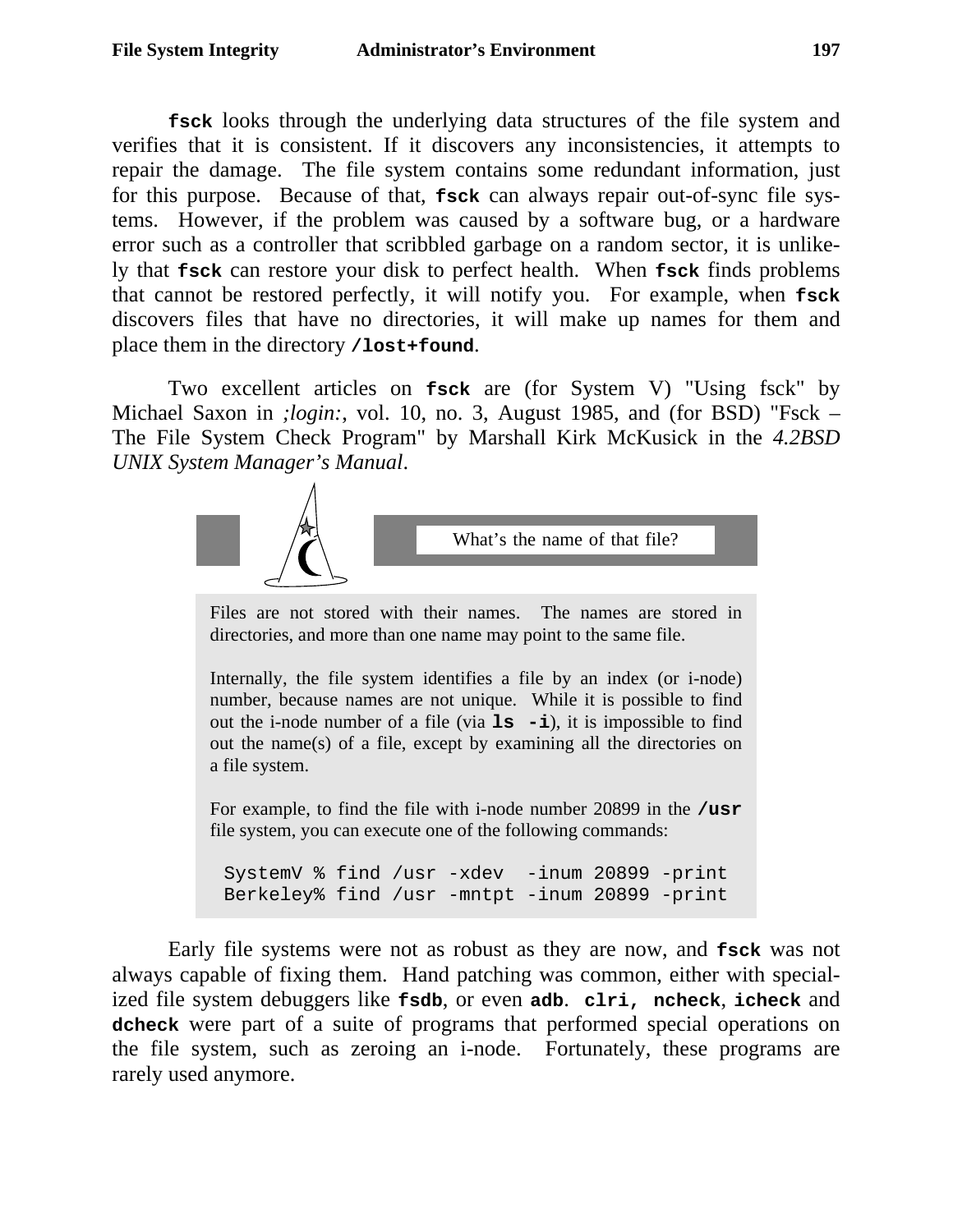## **8.2.3 Backups**

"Whatever can go wrong, will go wrong." – Murphy's Law

It is impossible to overemphasize the importance of backing up the file system. If a disk controller goes haywire, or even if you accidentally delete a file, backups are the only way to recover. Do backups daily!

 Backups are usually accomplished by using **dump**. However, there are several other utilities useful for saving files, including **volcopy**, **dd**, **tar** and **cpio**. (This list varies from system to system, unfortunately.) Each of these utilities saves files in a different way. It may seem strange that each of these are incompatible with each other, but there is a good reason for different types of backups. Different formats have different purposes. Each has its own advantages and disadvantages. For example, **dump** is good for backing up a file system because it saves i-node information. However, **dump** tapes are an inappropriate format for distributing software – other sites could care less about your i-nodes. **tar** or **cpio** would be a better choice in this particular case.

Backups usually take a long time to execute because they must record the entire file system. Since they take so long, it is possible for a user to write files during a backup that are not recorded because the dump program has already dumped that part of the file system which now contains the new file. For this reason, file systems to be dumped should be quiescent.

Since complete backups require a lot of dedicated time and backup media, most backups are incremental. Incremental dumps simply copy what has changed since the last time a backup was performed. This is usually much less than a full backup. In the User's Environment chapter, we present a utility for using **cpio** to make incremental backups.

After a disk catastrophe, the backups can be restored, either by selected files or in toto. If incremental dumps have been taken, you will have to restore all of the incrementals until everything looks right.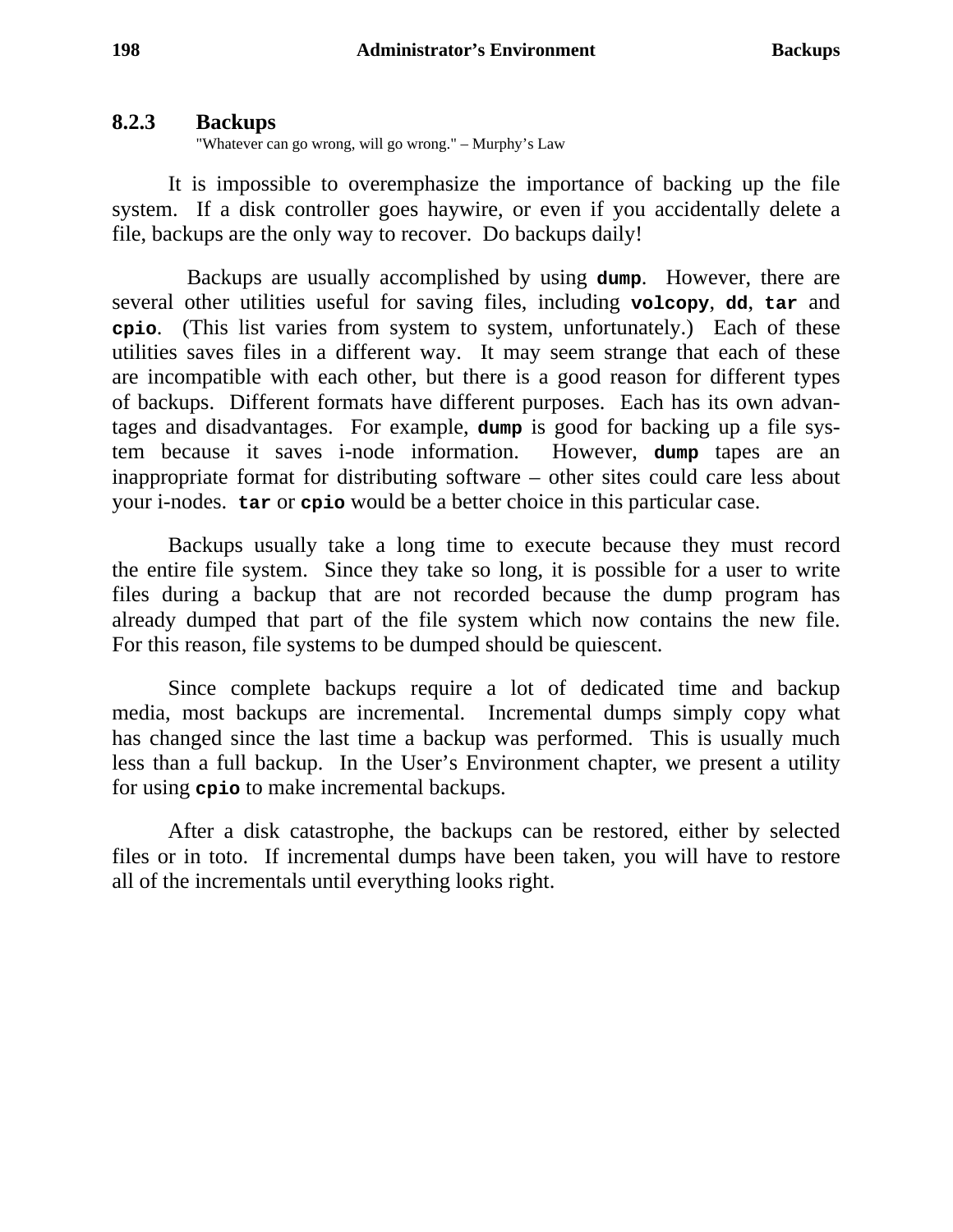

Files with holes are created by seeking past the end-of-file. Everything between the old end-of-file and the new data is a hole – there is no data there, so no disk space is used. Holes are nice, except that not all utilities understand them.

One day a programmer inadvertently handed a pointer to **fseek**, promptly causing a monster hole. None of the normal file commands such as **du** or **df** were disturbed by this. However, during the next backup, **dump** requested 26 40Mb tapes. It simply wanted to save the 1Gb file from the 146Mb disk partition!

Backups can also be used when a user accidentally deletes a file. If the file has been created before the last dump, the file can be restored. However, users should be cautioned that this is not something to rely on. This is because there is no guarantee that users haven't created their files after the most recent backup.

Backups are a weak point of UNIX, and one of the reasons why UNIX administration is so difficult. They require quiescent systems. They have no tape library system. Few of the tape utilities understand multiple-volume file systems or tapes. The reason tape backup procedures differ from one UNIX to the next is that no one has gotten them right yet.

UNIX tries to straddle a fine line by not requiring operators for managing backups, but yet forcing users to be aware of the decisions, problems and responsibilities of preventative file system maintenance. As disk capacities increase and computer systems grow more complex, UNIX is going to have to develop an integrated and refined solution to managing backups. UNIX is going to have grow up.

#### **8.2.4 Disk Quotas**

UNIX has traditionally lived in open environments where users took responsibility for their actions. There was little need for quotas or resource accounting.

Now that UNIX has gone commercial, buyers have asked for these mainframe ideas. Hence UNIX now has quotas. Fortunately, quotas have forced UNIX to clean up some of its problems. In particular, early versions of UNIX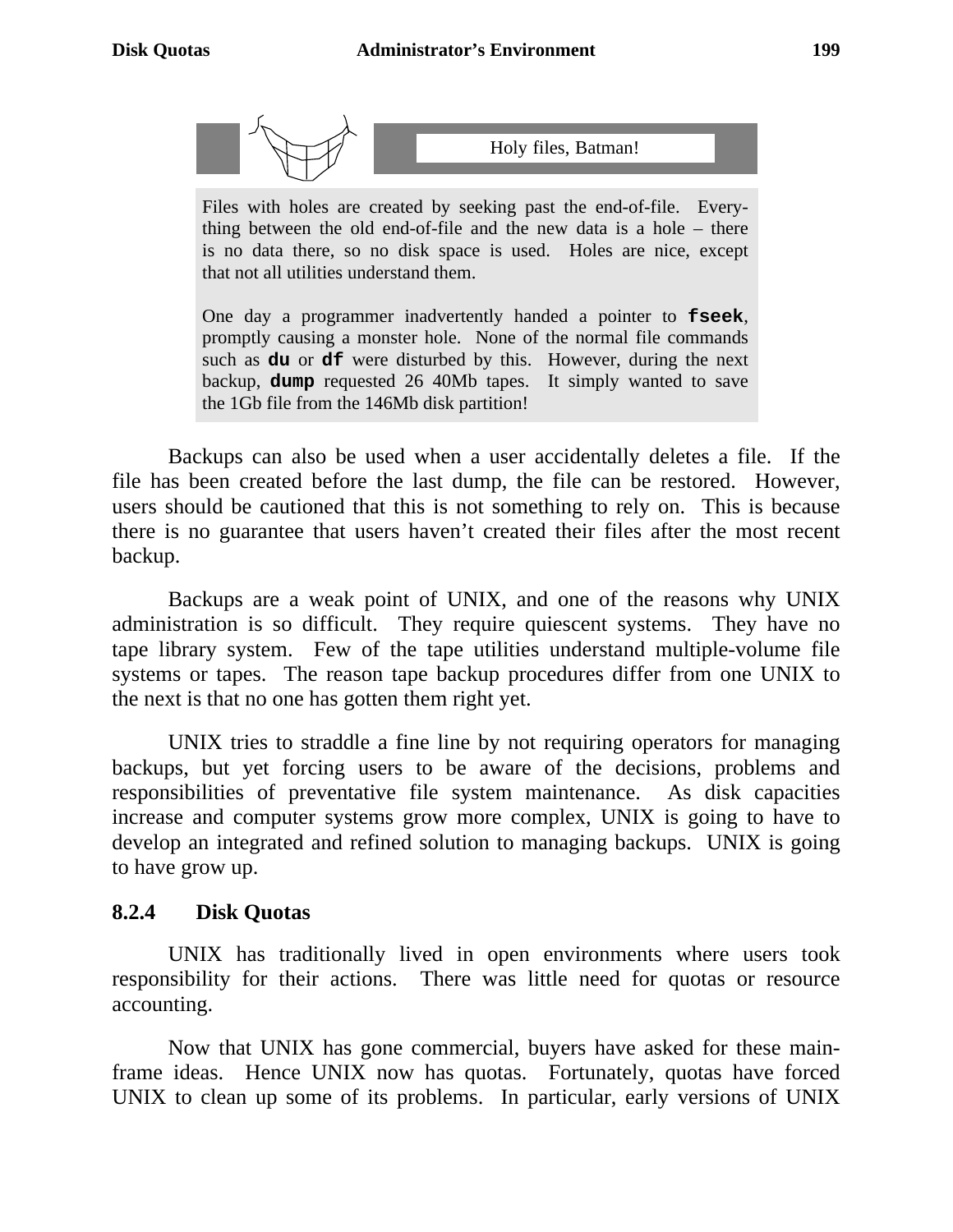liked to act as if they never had to worry about file space. If a user program accidentally went wild, it could consume all the disk space. In turn, the system would panic and crash.

In fact, there are very few places where the system itself depends upon file space being available; however, most programmers have blindly carried foward the practice of ignoring the failure of **write()** due to a lack of disk space. They knew that if their program was out of space, then the system was also, and it hardly mattered that their program was going to dump core if the system was going to crash moments later.

## **8.2.5 Symbolic Links**

*Hard links* allow one to associate (possibly multiple) names to a single file. These links can only be made to existing files. Their primary shortcoming is that they cannot span file systems. For example, in some particular file system **/usr1** and **/usr2** might be on different file systems and one could not directly access a file in **/usr2** by linking to it with a file which started with a **/usr1** pathname.

One extremely useful Berkeley innovation was symbolic links. Symbolic links overcome the single file system limitation of hard links, allowing one to create a link to a file in **/usr2** which can be made to appear in **/usr1**. This solves a number of longstanding problems. For example, suppose you receive a program (binary only) that insists upon putting a file in a file system partition where you don't have space. You can create a symbolic link from the name the program wants to see to a partition where you can afford the space. Of course, overuse of this can lead to the creation of a spaghetti file system.

Symbolic links have other problems, too. For instance, if you link from one directory to another, you don't have a choice of what **..** (the parent directory) is. Symbolic links can link to nonexistent files (although some view this as a feature). And unlike hard links where there is only one set of permissions for the file, there is one for each symbolic link.

## **8.2.6 Find, Xargs**

**find** is one user command that most administrators overlook – the man page is a little complex, because the syntax is unusual. But it is worth knowing how to use **find**. It can save you much effort.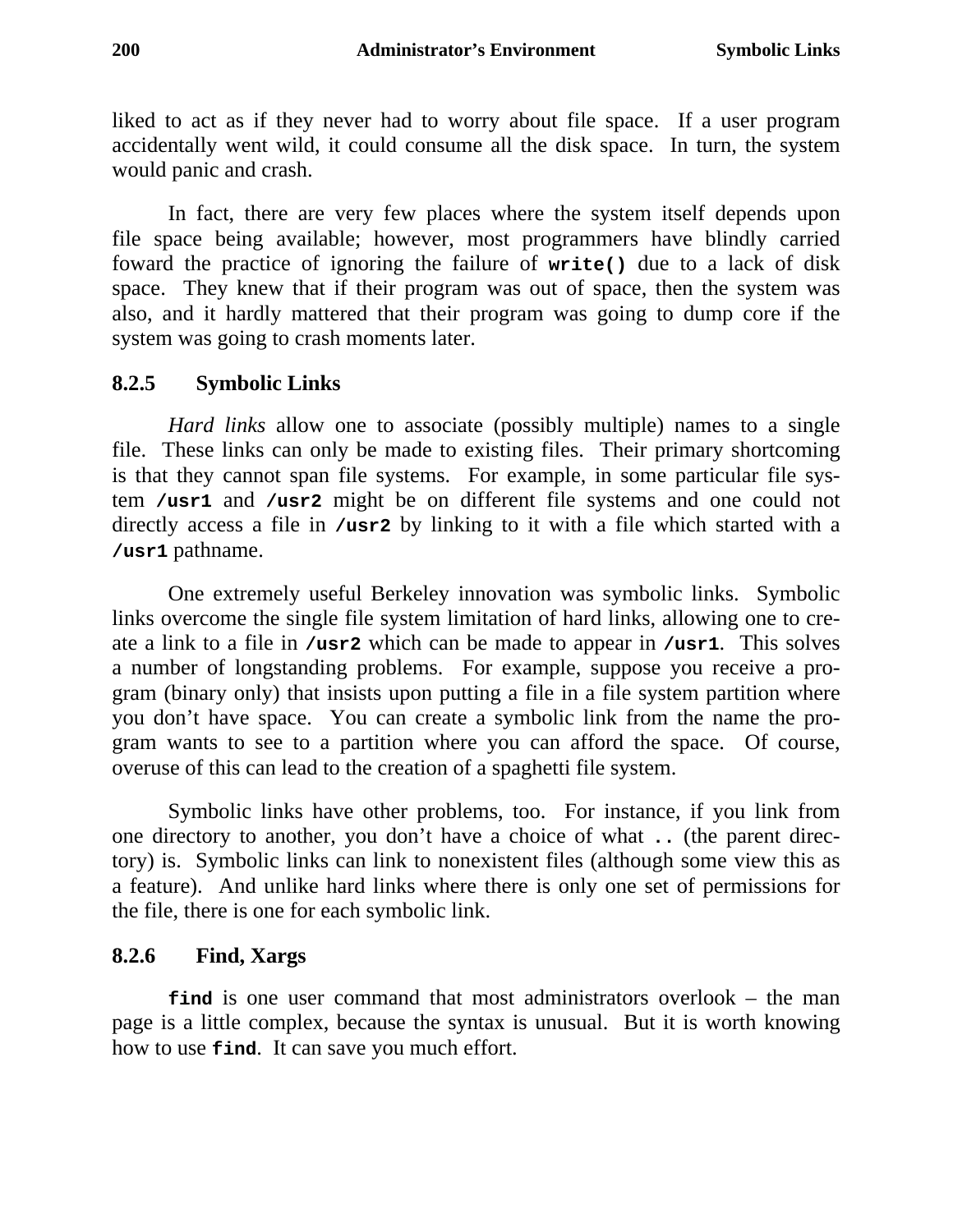**find** lets you perform arbitrary actions on entire directory hierarchies. For example, if you need to change the protection mode of every file in a large directory tree you can either do it by hand, or you can have **find** do it for you. We suggest you do the latter.

**find** is extensible. You can limit the operation to files with certain characteristics such as ownership, last modification time, and many other parameters. You could have **find** remove all object files which have not been accessed in a week with the following:

```
\frac{1}{2} find . \( -name '*.o' \) -atime +7 -exec rm {} \;
```
The nice thing about **find** is that you can do things with it that the designer never thought about. For example, it is not restricted to **chmod** or **rm**. It can execute any command, with any level of complexity.

**xargs** is similar to **find**, except that it is not tuned to traversing file systems. **xargs** accepts file lists from **stdin**, such as generated by **ls**, or even **find**. **xargs** reads **stdin** for files (and more arguments) and applies a given command to the files. For example, the following will prompt the user for a list of files to archive into **arch**.

```
ls | xargs -p -l ar r arch
```
The following command will run **diff** on successive pairs of arguments when run as a shell script:

echo \$\* | xargs -n2 diff

# **8.3 Managing Tapes**

UNIX systems come with a somewhat inadequate set of tape handling facilities. What you may find in addition varies from system to system, since everyone has attempted to improve the situation from when they found it.

People often use **tar** (**t**ape **ar**chive) for their own personal backups, as **tar** simply copies directory hierarchies to and from tape, and it is easy to use. Also, **tar** is available on more UNIX systems than any other tape utility. Unfortunately, **tar** can only deal with one tape or floppy and is therefore restricted to dealing with relatively small amounts of data. A few vendors are starting to provide multi-volume versions but these are rare and you may have more portability problems.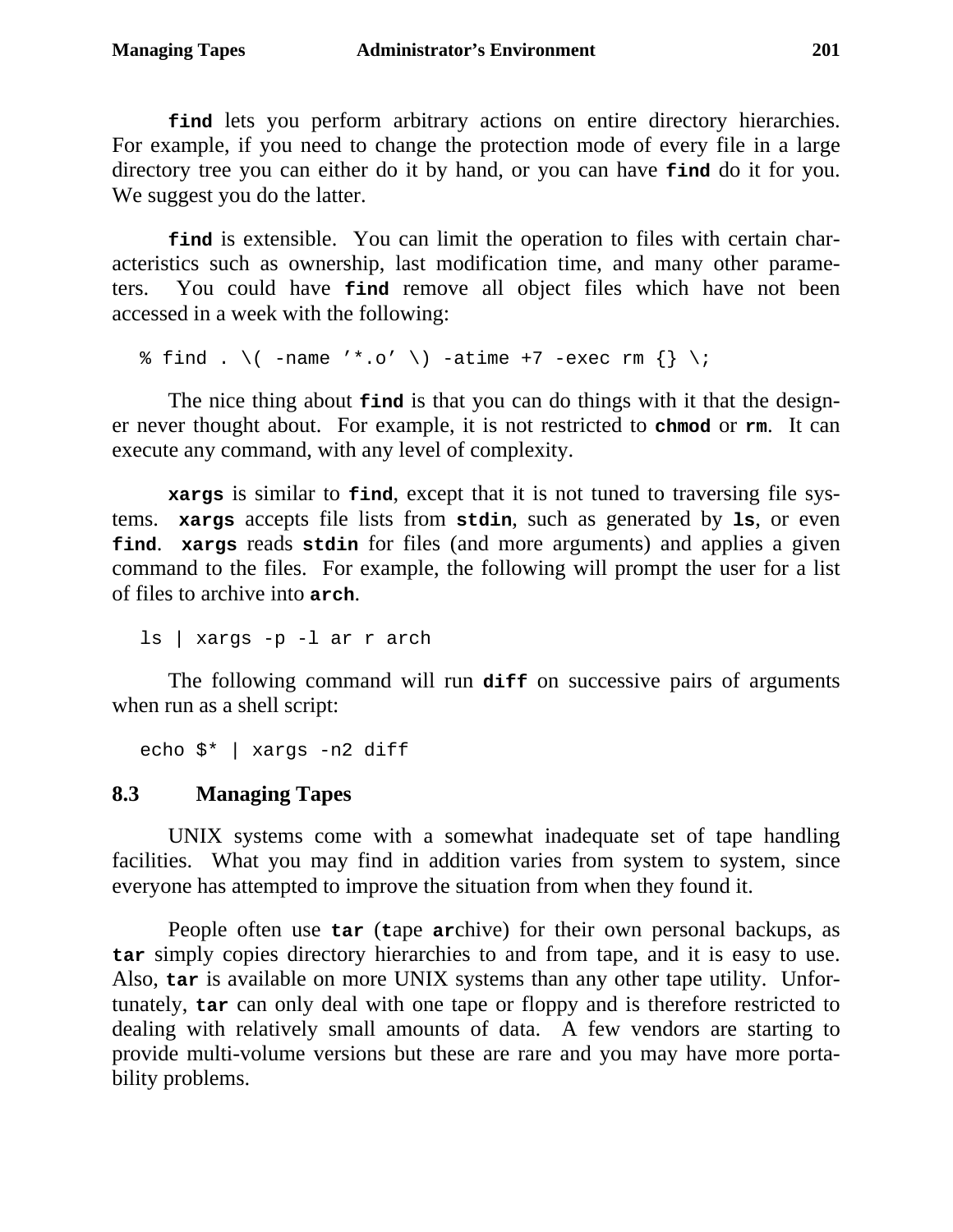Tape access in UNIX provides some classic examples of the 10 percent – 90 percent rule. Support for tapes is simple (10 percent of the work), and quite functional (solves 90 percent of the problems). For example, the lack of utilities that handle multiple volumes can be traced to the belief that this would be a very rare occurrence. (Disks were a lot smaller in the '70s, too.)

Just as there was no file locking facility, and since tapes were treated as files, there was no way to lock the tape drive, or to inform the system that you wanted sole access to the drive. This led to problems, such as one user accidentally archiving a file on another's tape.

A longstanding kludge in tape access is the method of declaring parameters. Since tapes are handled like files, they are opened with the UNIX **open()**. However, **open()** has no place to pass tape information, such as the tape density. This was not a problem for things like disks which remained attached to one system, but tapes were read and written on other systems with different peripherals.

To solve the problem of handling tapes at two different densities, the UNIX designers just created another logical tape device with a different minor device number. While the minor device number is supposed to be used by the driver to differentiate units of the same tape, this is not enforced and the driver can really do whatever it wants with it. For example, **/dev/tape0** and **/dev/tape8** might refer to the same physical drive, but using one in a command selects a different density. A lot of stupid and hard to remember conventions were born from this, such as "*add 8 to the unit number to get the tape to write at 6250bpi*."

Naturally, people have extended this kludge, so it is quite common to have other conventions like "*add an 'n' to the device name, if you don't want the tape to rewind*."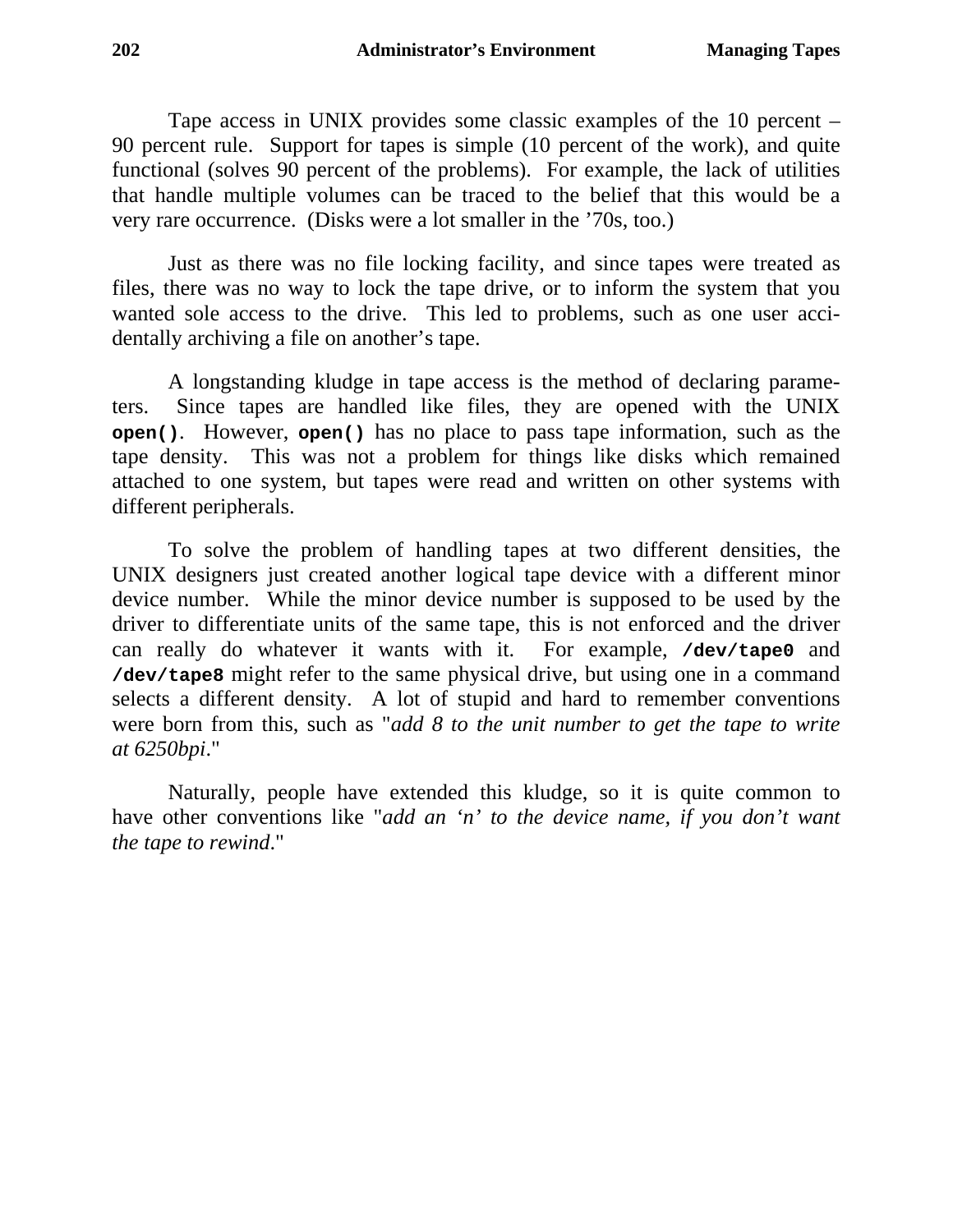

Since tapes are accessed through the file system just the way disks are, it is possible to mount tapes as if they were disks. Of course, randomly accessing tape blocks is usually quite slow, so don't expect very high performance file systems!

This technique was actually quite popular on PDP-11s which came with DECtape. DECtapes used fixed-block formats which were easy and efficient to access randomly. If your system crashed, you could actually boot from the DECtape and work from it without a disk. (Of course, if the system decided to swap a process out, you might have had to wait a couple minutes!)

#### **8.4 Managing Terminals and Serial Lines**

People often claim that the large number of programs to control and define terminals and serial lines in UNIX are confusing. Ports that people log into are controlled differently than other ports. Certain terminal characteristics are defined either in the kernel (with **stty**) or in the shell (with environment parameters) or the user program or library. You're right – it is confusing.

#### **8.4.1 Init and Getty**

UNIX manages terminals and serial lines unlike any other operating system. Rather than the system itself waiting for users to log in, the **init** process is given the responsibility of logging users in. This removes some complexity from the kernel itself.

What **init** decides to do is somewhat dependent upon what system you are using, but the basic idea is as follows. Depending upon whether your system is Berkeley or System V based, the file **/etc/ttys** or **/etc/inittab** has a description for each serial line on your system. Each description defines whether people are allowed to log in or not, as well as the characteristics of the line, such as the speed and parity. (Actually, the characteristics are stored in a separate file, but no matter.)

If the serial line is set up to allow people to log in, **init** monitors the RS-232 control lines. If they indicate that a user is there, either by detecting a ter-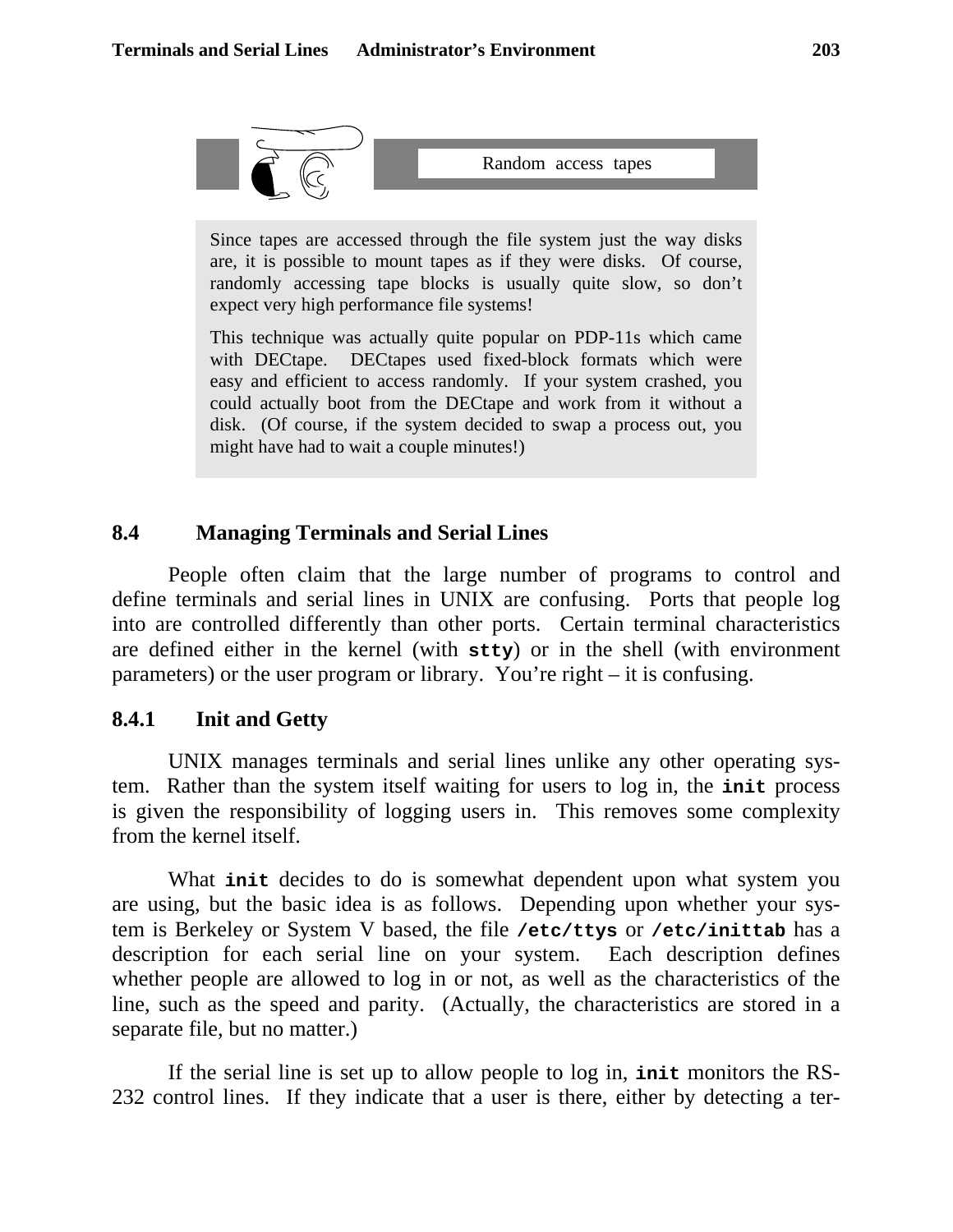minal turning on or a modem being called, **init** forks off a **getty**. (Some versions of **init** fork off a **getty** to monitor each set of RS-232 control lines. This is simpler but more wasteful of resources.)

**getty** prints out the string: **login:** (or whatever your site has defined), sets up the terminal appropriately and prompts for a username. It then calls **login** which verifies the password and completes the job of logging a user in. The last step performed by **login** is to overlay itself with the shell defined for the user in **/etc/passwd**.

When the user logs out, the shell returns to the procedure that called it (i.e., **init**). **init** then returns to monitoring the serial line.



As you might suspect, the newsletter *;login:* gets its name from the UNIX login prompt. But what about the initial semicolon?

Well, the string that **getty** prompted with actually began with an escape-semicolon sequence. This put Teletype Model 37s into fullduplex. But most people did not use that type of terminal. Other terminals would ignore the escape, and print the semicolon followed by **login:**. Hence, most UNIX users always used to get prompted with **;login:**

The nice thing about this whole system is that it doesn't have to worry about logging people in. It is all handled by an independent process. And if your local installation has special requirements like having a system-wide password or a special environment variable, it is easy to modify the **login** program.

Annoyingly, UNIX binary licenses are sold for fixed numbers of users. However, there is nothing inherent in the operating system that prevents more users from logging in. All you have to do is edit the appropriate files. Even if your VAR has rewritten the **login** program to check for multiple users, it is relatively easy to write your own that allows for any number.

Of course, we cannot condone violating the terms of your licensing agreement like this. But we thought you might be interested in this for technical reasons. For example, **uucp** logins appear as a user, even though there is no human involved. Thus, you might conceivably have two "people" logged in on a single-user system.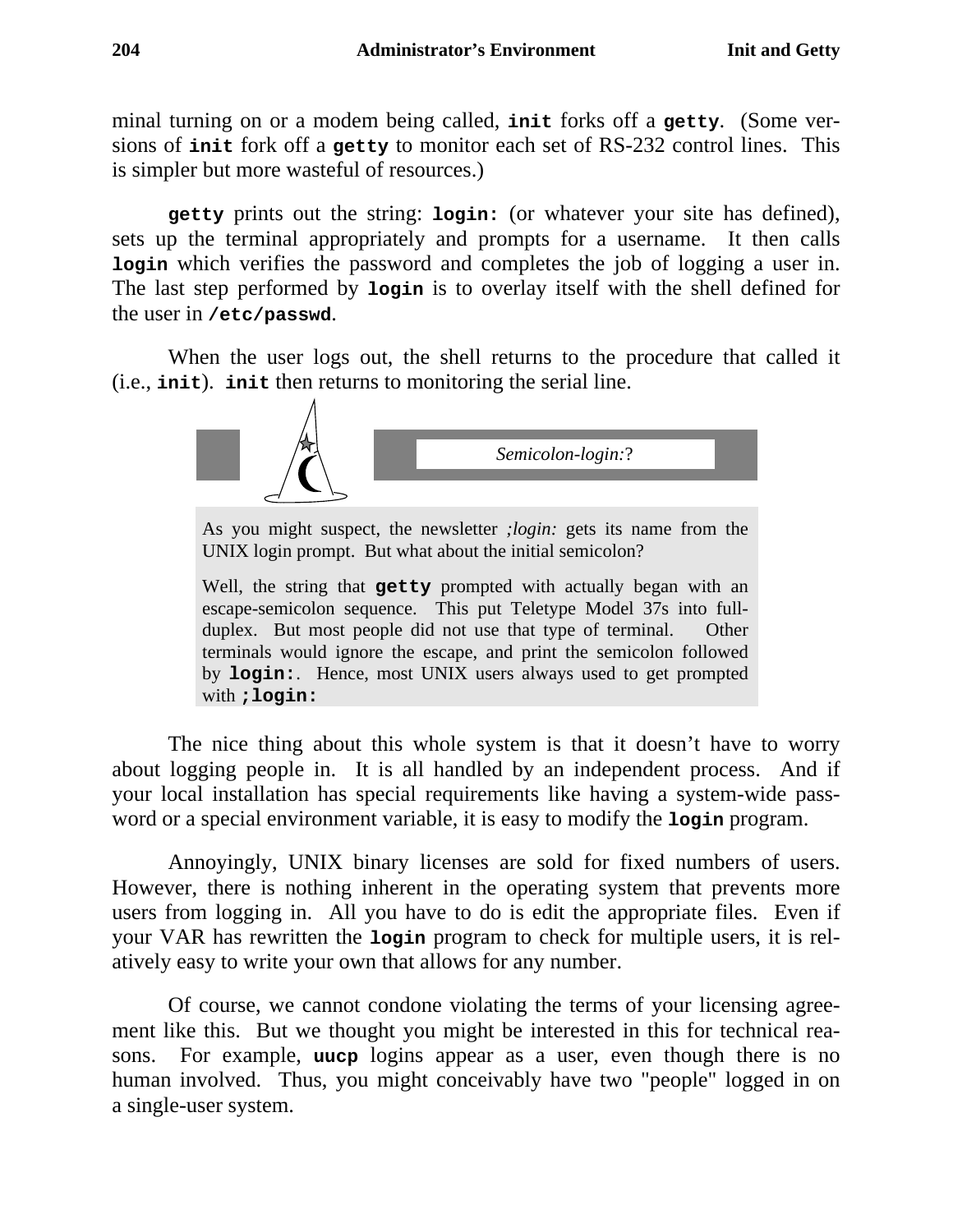## **8.4.2 Termcap and Terminfo**

**/etc/termcap** is a file that describes the capabilities of terminals. There is an entry for each kind of terminal (e.g., **vt100**, **adm3**, **hp2621**). Each entry describes the characteristics of the terminal. The characteristics are read by a common library (**curses**) which each character-graphics program uses.

Defining the terminal characteristics only once, and providing a single means of using it, avoids several problems:

- Programmers do not have to code for each terminal, but only for a single "virtual" terminal.
- Programmers do not have to think about optimal screen-drawing procedures, since the system automatically does that.
- Users do not have to wonder if their new terminal is going to run all their old programs correctly.



**TERMCAP** Environment Variable

When a program such as a screen editor is started, it needs to know the characteristics of the terminal. First it looks in the **TERM** environment variable to find the type of terminal you are using.

Using the terminal type, it retrieves the terminal characteristics from the **termcap** database. If the database is large, this can take quite a while. One way to reduce this time is to place your terminal characteristics in the environment variable called **TERMCAP**. (This is easy to do with **tset**.) If the system finds a terminal description in **TERMCAP**, it will use that. The result is that character-graphic programs start much more quickly.

The sort of information in the **termcap** database are the character sequences for cursor positioning, insert/delete character/line, and timing information for padding and optimization. It would be nice if terminal manufacturers supplied us with **termcap** descriptions, but few do. However, it isn't too hard to write them.

**termcap** was a tour de force in many ways. It worked so well that it has been applied to many parts of the system (as well as many other operating systems). For example, there is a capability file to describe printers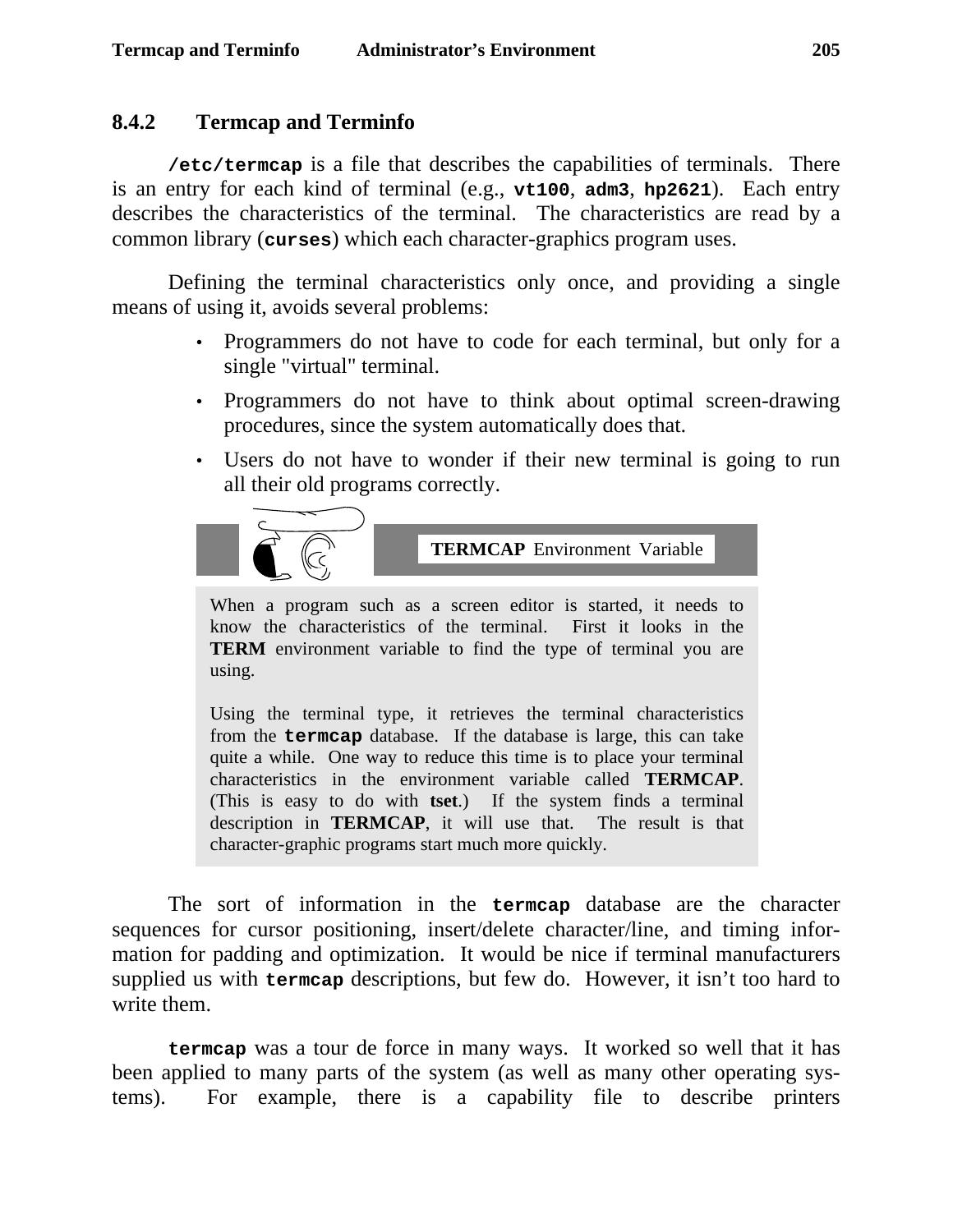(**/etc/printcap**) and another to describe hosts (**/etc/remotes**) which parallel the style of **/etc/termcap**. The result is an extremely flexible environment.

**termcap** was originally written at Berkeley. It was very quickly adopted by AT&T for their own systems, however, AT&T redesigned some of it for System V. As well as changing the name to *terminfo* in System V, AT&T reorganized the terminal capability database. Rather than putting all the data into a single file, each terminal's characteristics are in a separate file in one of several directories. This is more efficient than **/etc/termcap**, but the system works essentially the same way. There are several public-domain programs available to convert **termcap** entries to **terminfo** entries and vice versa.

# **8.4.3 Setting Terminal Options – stty**

**stty** (**s**et **tty**) is used to tell the system certain things about your terminal. For example, you can change your baud rate and flow control with **stty**. **stty** has two major uses. One is to appear in login scripts so that when you log in, your terminal characteristics will be properly set. The second is to fix your terminal after a program has ungracefully exited. For example, if a program left your terminal in raw mode, you can reset the terminal by typing **stty sane** (SV) or **stty -raw echo** (BSD) followed by a control-J.

It is also possible to set characteristics of other terminals, if you have permission. Note that you cannot use **stty** on dialup lines because **init** will promptly set them back according to the descriptions in **/etc/ttys** or **/etc/inittab**.

It is somewhat annoying that **stty** is not integrated with **termcap**. The problem is not that they do two different things. Rather, **stty** does so many things, it is really just the original catch-all for terminal problems. The **termcap** designers did the correct thing by ignoring it.

# **8.5 Managing Users**

UNIX has long straddled the line for user management in staying out of the users way versus providing enough control for a useful system. Early versions of UNIX generated only some files (in **/usr/adm**) which logged connect time and the processes being executed.

 New versions of UNIX are beginning to have more and more tools for user management and tracking. Both System V and Berkeley UNIX have com-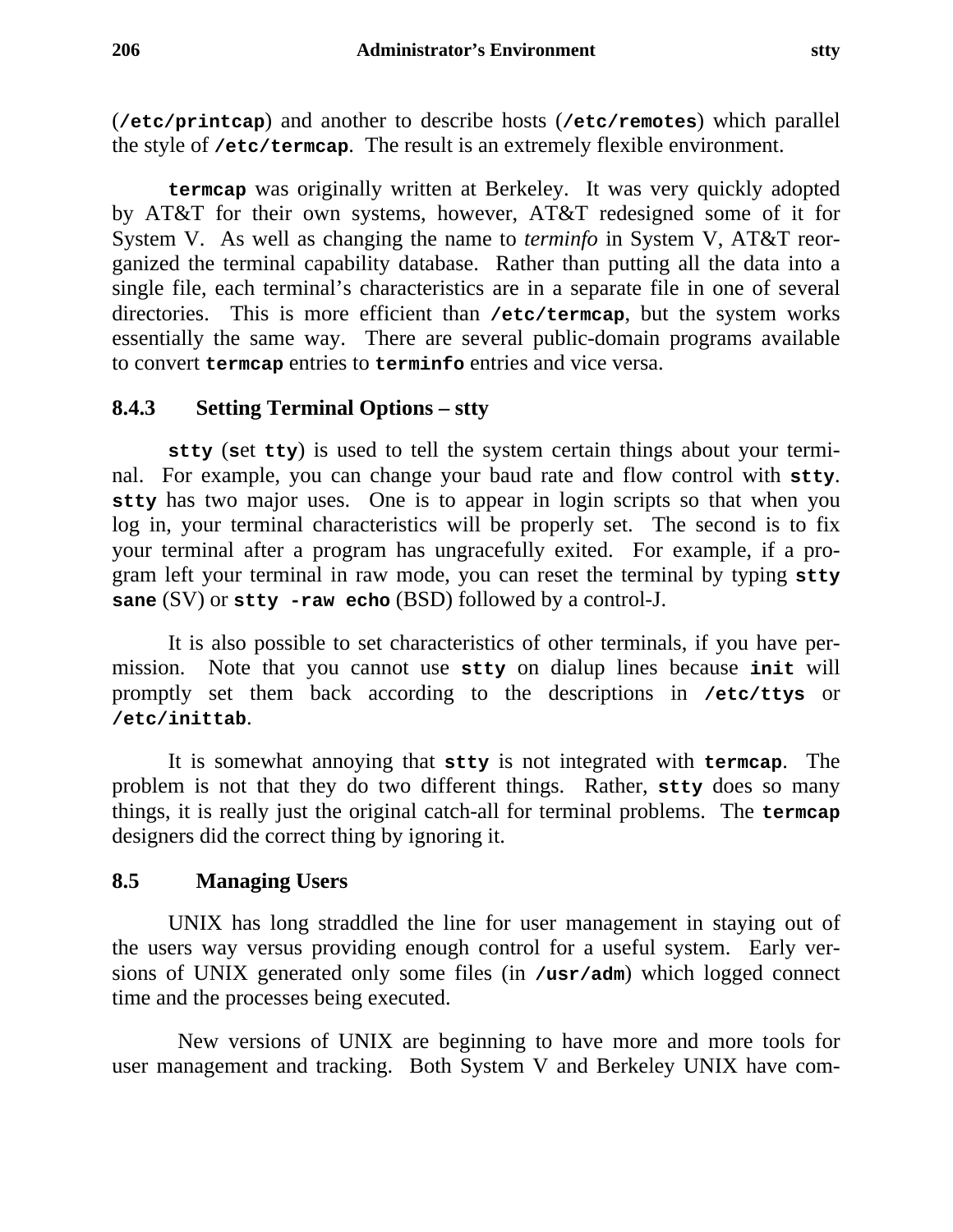prehensive systems for tracking usage, with breakdowns by user-time versus kernel-time, I/O operations, and so on. Indeed, it's rather frightening.

#### **8.5.1 User Accounts**

One of the few really essential management tools is the **/etc/passwd** file. This file contains one line that describes each user allowed to use the system. Talk about being brief!

The **/etc/passwd** file is a text file and can be edited with any editor. The format is certainly trivial enough. However, if there is a danger of multiple people updating the file concurrently, some lockout mechanism should be used. **vipw** is a program designed to do exactly that – it starts up **vi** on the password file and prevents anyone else from editing the file until you are done.

A line from **/etc/passwd** might look like:

```
dmr:tFLKiPzkWavm:29:5:Dennis Ritchie:/usr/dmr:/bin/ksh
```
There are seven fields per line, each separated by a colon. They are:

- 1. Login name.
- 2. Encrypted user password.
- 3. User ID number (called "uid"). This is used by the system internally to distinguish users.
- 4. Group ID number. (see next section)
- 5. GCOS field. Typically the user's complete name. It can also contain other things such as a phone number, or silly comment. In other words, it isn't defined. It is called the GCOS field historically because it was originally used to define an accounting ID that was submitted with remote batch jobs to the GCOS system at Bell Labs.
- 6. Home directory.
- 7. Shell. Also used to create turn-key systems and login commands.

This simple scheme is enough to provide a very flexible user environment. It is trivial to add users to the system. You just add a line describing the users, and create a home directory for them. (In practice, it is also helpful to give them a couple of prototypical files such as **.cshrc** and **.login** or **.profile**, but that isn't absolutely necessary.)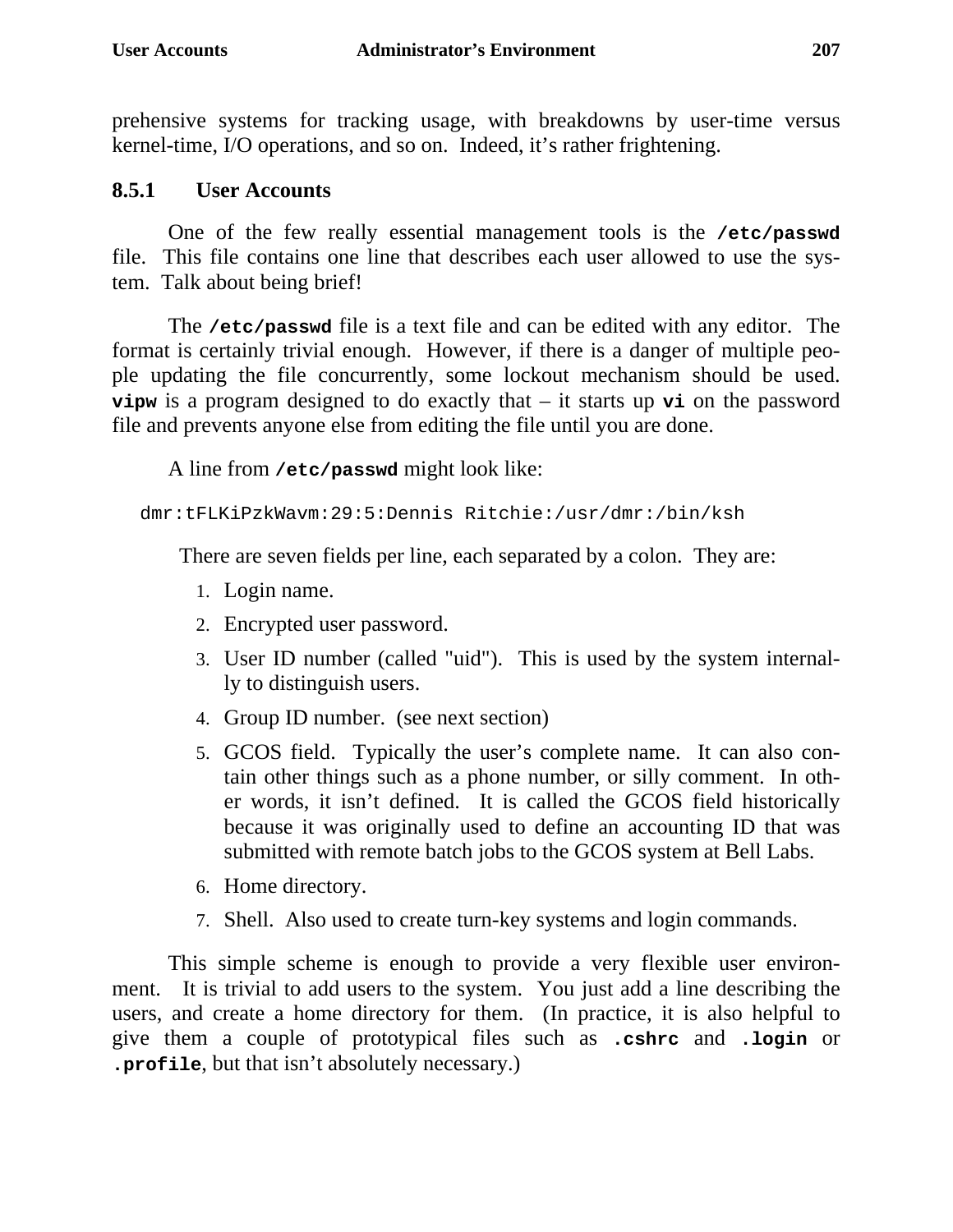The shell field is particularly useful. By allowing users to run different shells, it becomes possible to tune the system toward any level of user. Nontechnical users can use a simple shell, such as a menu-oriented program. Restricted users can have a restricted shell, which can only access games, for instance. It is also possible to install commands as users. For example, if a user called **who** was created with login shell **/bin/who**, then you could run the **who** command by logging in as **who**. (And when the command finishes, you would be logged out.)

This file is writeable only by the superuser. By limiting the amount of information in this file, the amount of information that the user can't change is limited. Fields that the user might want to change, like the password field, are changed by a special program that limits access to just the right field.

Unlike most other operating systems, the **/etc/passwd** file is readable by everyone. This is feasible because the passwords are stored in encrypted form. As such, they are of no use to anyone, except the system itself. Interestingly, the original implementation used a particularly powerful encryption routine based on the German Enigma cipher machine used in World War II. Though theoretically possible, it was prohibitively expensive to decrypt a password. (And besides, it was easier to guess them.)

## **8.5.2 Group Accounts**

The fourth field of the **/etc/passwd** file defines a group ID (or "gid"). This number is used by the system internally to associate groups of users with common access permissions. Each user in a group can then access any file which permits access according to its group permission.

There is a file called **/etc/group** that looks quite similar to **/etc/passwd**. It simply lists groups by group name, password, numeric group ID and users that are members of the group. The password is optional and allows other people to use the group even if they do not normally have permission to use that group. Here is a typical entry from **/etc/group**:

admin:q3gn89:16:carol,henry,joe,tony,gail

Like the password file mechanism, the group file mechanism is also easy to use and flexible.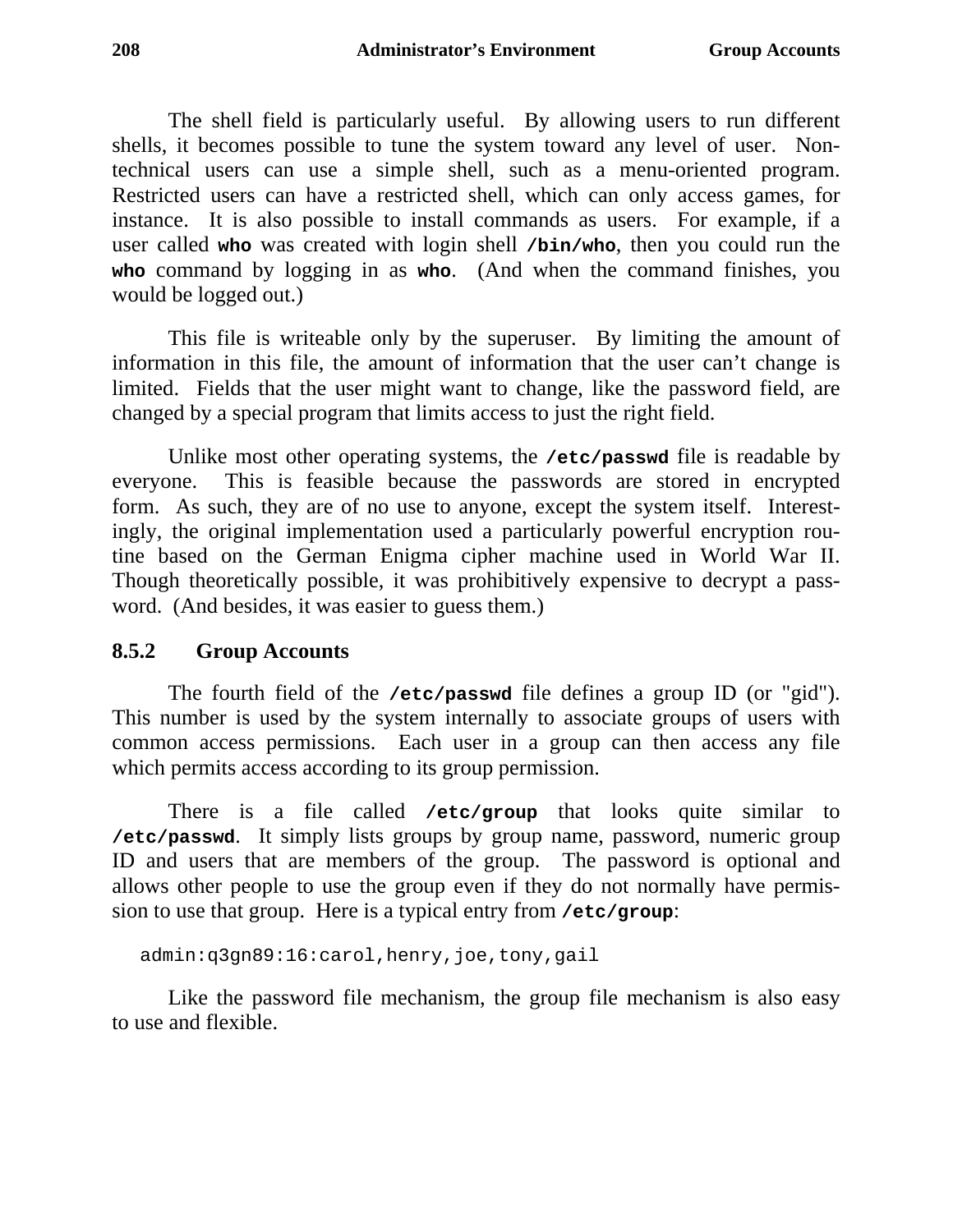# **8.5.3 Communication**

Since UNIX users and administrators are one and the same, communication between users and administrators is good. Some of the tools to provide communication via the computer are:

- **mail** sends mail to a user.
- **write** writes a message to another user's terminal.
- **wall** writes a message to all active terminals. Good for warning about impending shutdowns.

A particularly important tool is a bulletin board system of some type for news. UNIX comes with a rather simplistic one. There are many better in the public domain that you should acquire immediately. We highly recommend one of the systems that will let you support Usenet (see the Underground chapter). These function well even for communication between users on only a single system.

# **8.5.4 Uucp**

**uucp** stands for "UNIX-to-UNIX **cp.**" Like **cp**, **uucp** copies files. However, **uucp** allows you to copy files from one UNIX machine to another. The syntax of **uucp** is very similar to **cp**. The only difference is that file names can have host prefixes. An exclamation separates the two. For example, the following command would copy **/etc/passwd** from one machine (**lurch**) to another (**kanamit**).

```
uucp lurch!/etc/passwd kanamit!/etc/passwd
```
Originally, **uucp** was designed to run over RS-232 serial lines (at any speed). It has since been enhanced to support many different kinds of communications media.

**uucp** has error-detection and correction protocols to ensure files are transmitted properly. Since it requires no special hardware, you can form storeand-forward networks of **uucp**-connected computers with virtually no expense other than the wires connecting them. **uucp** also has the capability of using dialout and dial-in modems. A large part of the Usenet (see the Underground chapter) works using dial-up **uucp** connections.

**uux** is a cousin of **uucp** which allows remote execution of commands. It uses the same syntax as **uucp** except that arbitrary commands may be speci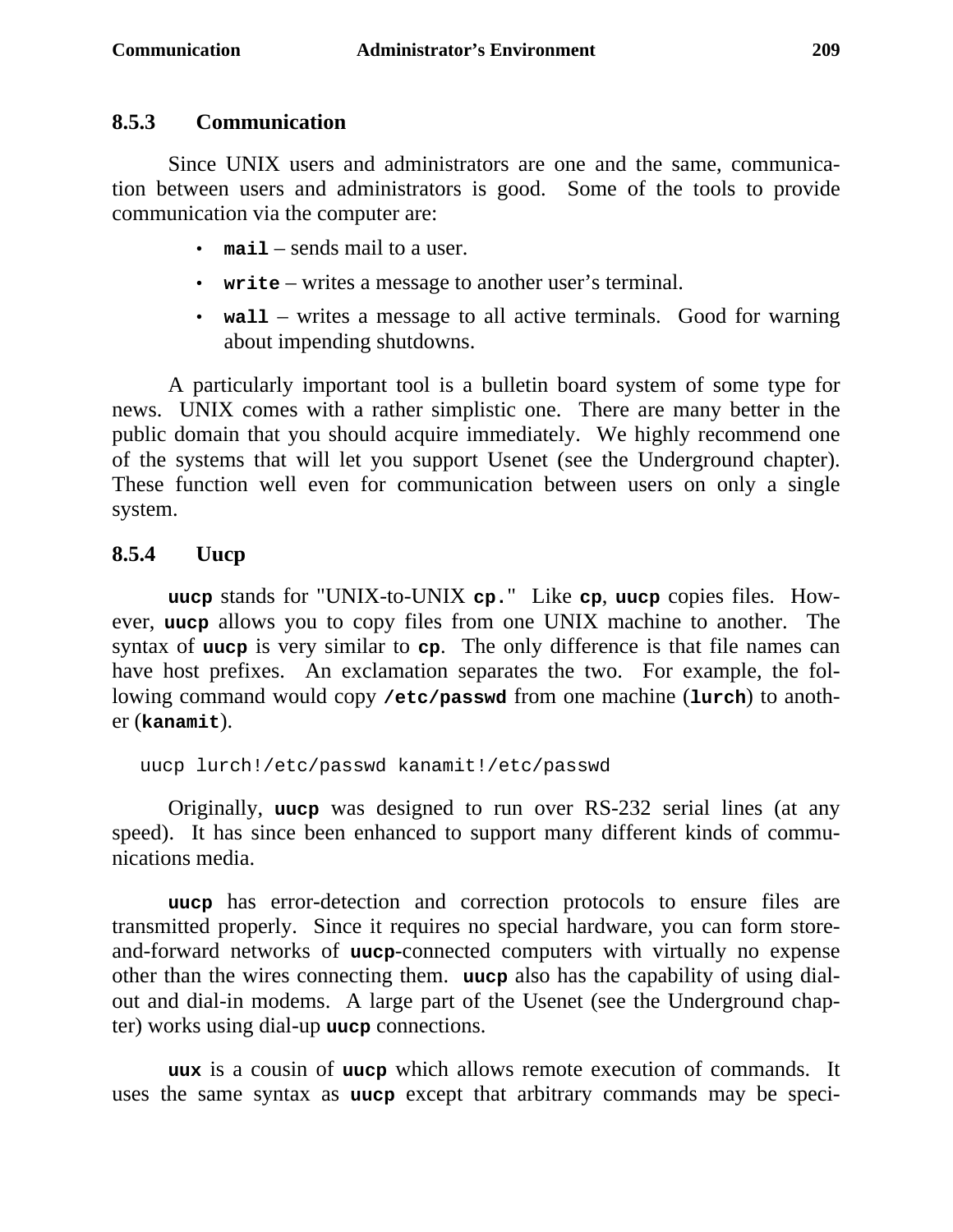fied (again, prefaced with an exclamation). The command is executed on the remote system, after the files have been sent there.

While there are much faster networks available today, **uucp** networks are still quite prevalent on UNIX systems. Part of the reason is that **uucp** is the only computer-to-computer communication system available on every UNIX system shipped. **uucp** networks are slow compared to modern networks, but for many years they were a particularly cheap and effective way of internetworking.

#### **8.6 Managing System Activity**

A UNIX system requires maintenance to be performed at regular intervals. The most important of these are backups. Secondly, certain log files should be examined (and truncated) periodically. Lastly, all hardware should have regular preventative maintenance.

Beyond these tasks, there are always things popping up that will keep a system administrator busy. For example, you can expect to keep busy constantly adding users and applications and fixing bugs. Don't ever take a day off.

To start you on your way, it is good to have an idea of what the system looks like, just so that if something goes wrong, you know how far off center the system is.

#### **8.6.1 Miscellaneous Files**

There are various log files to keep track of system activity. They are updated and cleaned out automatically. Most of these are in **/usr/adm**, **/usr/spool** and **/etc**. You might look at them occasionally just to see if the system is crashing behind your back.

Programs like **who** reference these log files. If the programs start behaving strangely, you should check the log files themselves.

**/tmp** and **/usr/tmp** are used as directories to store files temporarily. For example, the C compiler may store temporary files there as it works on your programs. The compiler does this because there is no guarantee it can store files in your current directory (or even your home directory).

The reason there are two "temp" directories is as follows. When the system boots, the first thing it mounts is the root file system with includes **/tmp**. The root file system is usually a small logical disk partition, containing the bare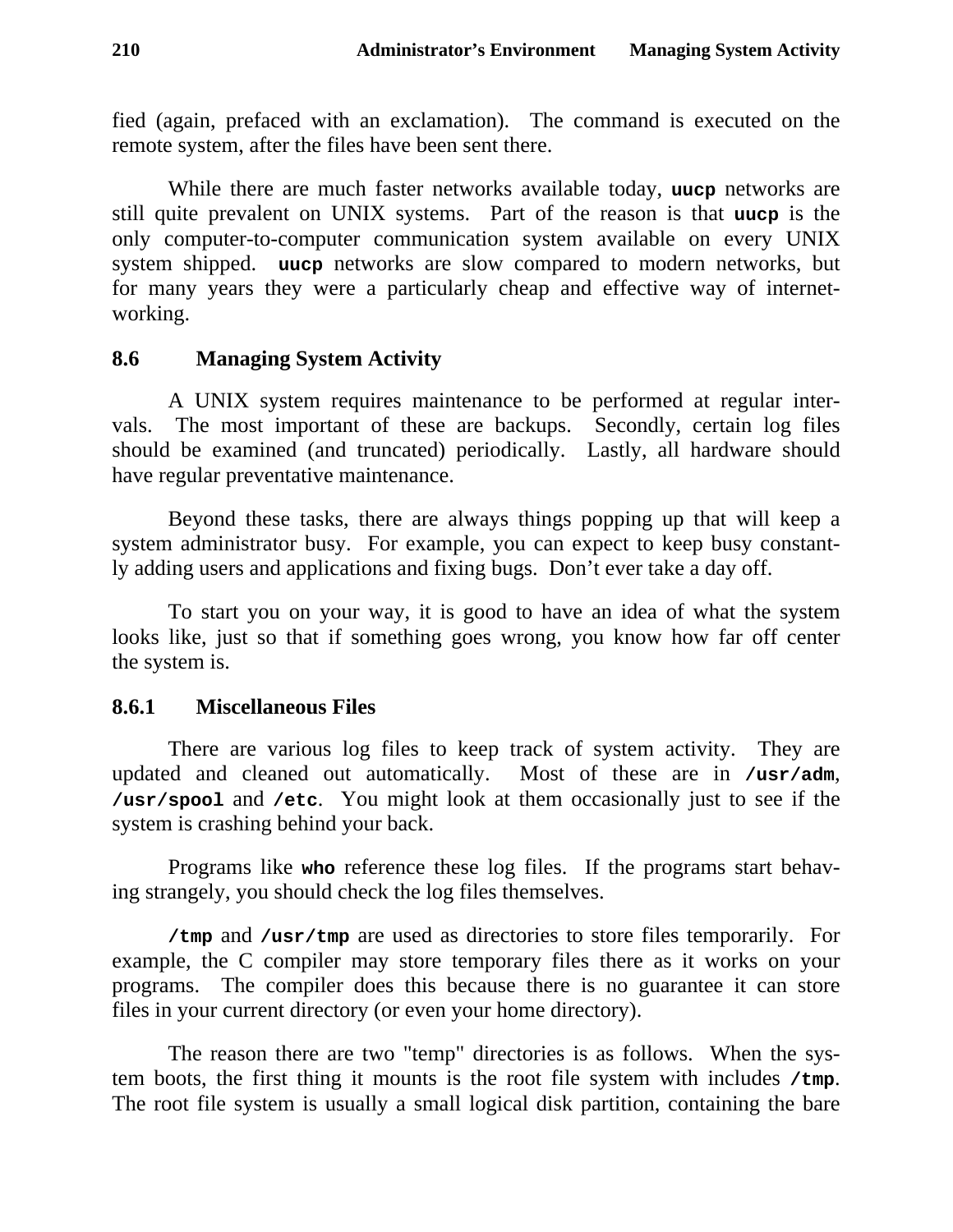necessities required to run UNIX. This minimizes the number of things UNIX depends on, which is important in the event of a crash. If you can get the system up with only the root partition mounted, at least you can run the basic utilities (which may need a small temp directory).

Once the system is operating correctly, you can bring UNIX up the rest of the way and mount the rest of the file systems. **/usr/tmp** should be on a large partition with a lot of free space. Programs like **troff** (which create large temporary files) can then run, storing their files in **/usr/tmp**.

If you suddenly find your system out of space, you should look in the temp directories for leftover files. In general, anything in the temp directories is subject to removal at a moment's notice. Indeed, a system reboot generally cleans out all temporary files.

The spool directories (**/usr/spool**) can also be combed for excess files, although you should not be as flippant with recently dated files as they may actually be spooled up for service.

## **8.6.2 Daemons and Other Processes**

*Daemons* (pronounced "demons") are background processes that do useful work on behalf of the user. For example, if you send mail, you might compose the letter and then hand it to a mail daemon for delivery. You go on to something else, while the daemon continues to process the outgoing mail. The mail daemon could as well wake up (without your explicit action) every so often to check for incoming mail.

Users can write daemons as easily as any programs. However, there are some tricky things you should know before starting out. An excellent reference is "How to Write a UNIX Daemon" by Dave Lennart in *;login:*, vol. 12, no. 4, July/August 1987.

Conceptually, the big difference between most programs and daemons is that daemons don't have a **stdin** or **stdout**, and they sleep most of the time. While it may seem wasteful to have a lot of processes that just sleep, it is not inefficient, and the system is easier to manage. It avoids a monolithic program that tries to do everything. UNIX systems usually have a lot of daemons. For example, they almost always come with:

> • **update**: Synchronizes the file system with its image in kernel memory every so often. (Not in System V.)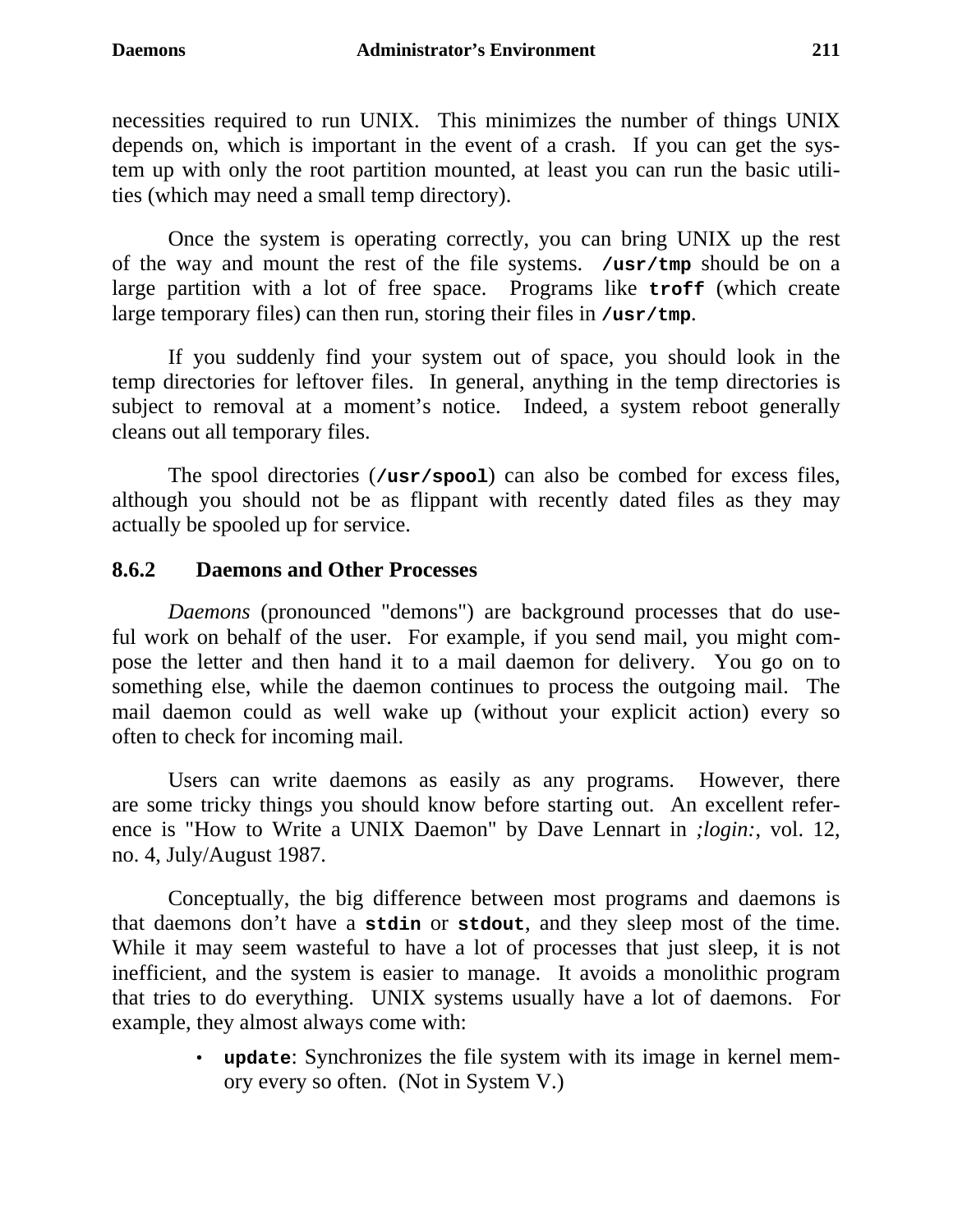- **cron**: General-purpose background task scheduler. If you want a program such as **uucp** to run every hour, you can ask **cron** to do it.
- **lpd** or **lpsched**: Line Printer Daemon. Picks up files spooled for printing and distributes them to printers.
- **init**: The first process created at system startup time, **init** is in charge of creating all the other necessary processes in the system, as well as creating login processes for each terminal.
- **swapper**: This process handles kernel requests to swap pages of memory to and from the disk.

**cron** is a general-purpose background task scheduler. It allows you to avoid worrying about the problem of having a task wake up every so often. For example, if you want to automatically run backups every night, you don't have to write a special program – you just tell **cron** to do it. To tell **cron** what to do, just add entries to **/usr/lib/crontab**.†

Try making an entry for **cron** so that something strange will happen on April Fools Day!

Another general-purpose program daemon handler is **inetd** on Berkeley systems. **inetd** monitors network traffic, and when requests for service from remote systems arrive, **inetd** will start up the appropriate server. For example, if mail arrives **inetd** will start up a mail process to handle the incoming mail.

The line printer daemon is an example of a spooler. This type of daemon occasionally gets requests for work faster than it can process them. For example, you might request that the system print out ten files, but obviously all but one can print immediately. The spooler will copy your files into a spool directory (such as **/usr/spool/lp**) and work on the first file. When it is done, it will go back and get the next file.

The **ps** command will give you information about what is running on the system. You should see all the daemons listed above. If you find processes that should not be there, you can kill them by issuing the kill command with the process ID returned from **ps**.

The **kill** command doesn't actually stop processes. Rather, it sends signals to processes. Since most processes die upon receipt of the signals, howev-

This describes BSD **cron**. System V **cron** has a more complicated interface but is func-†tionally equivalent.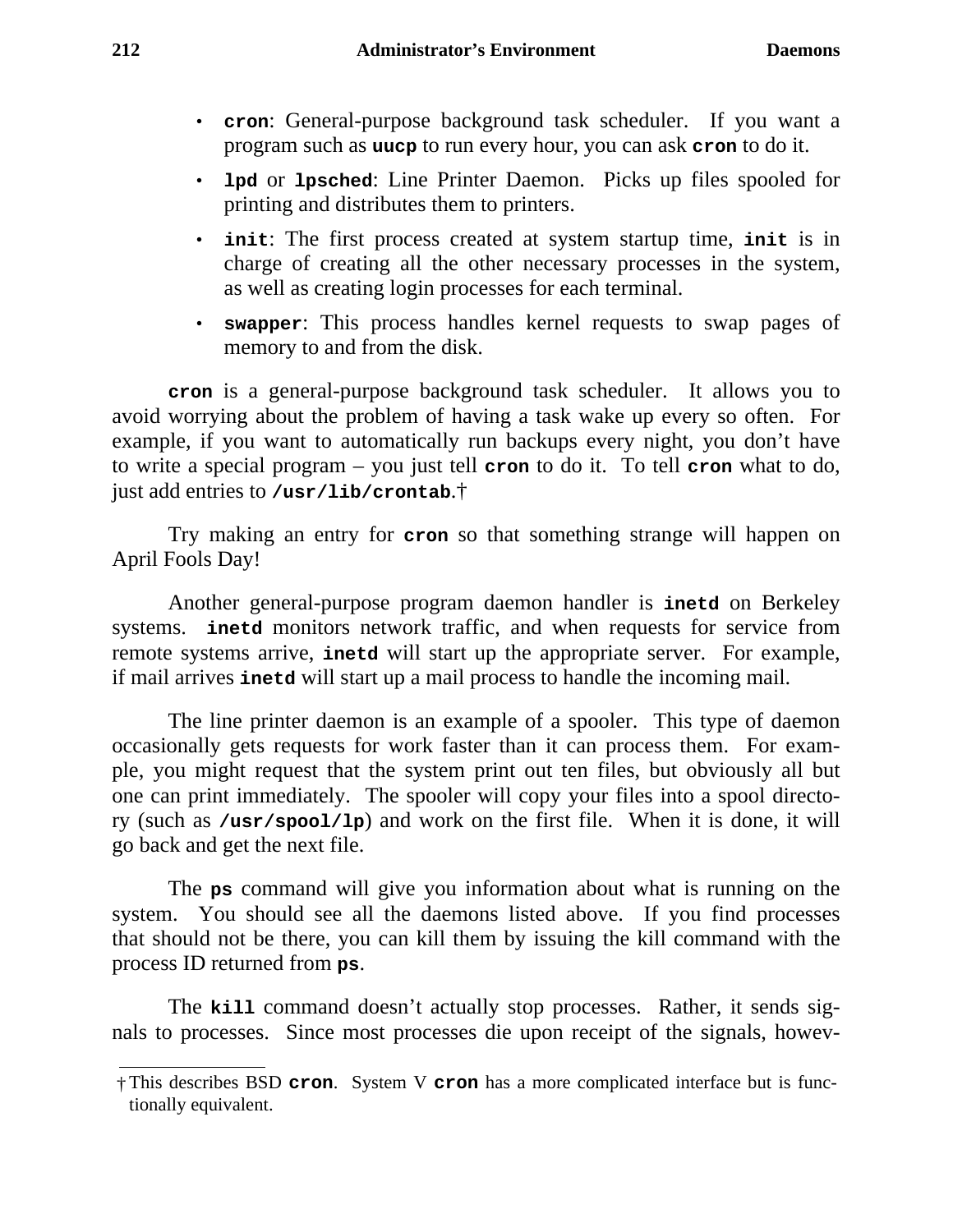er, **kill** is aptly named. The best kind of signal to stop a process for sure is signal 9 which is the signal to kill a process. Thus, to kill process 17, you would say:

% kill -9 17

In rare circumstances, the process will not go away. This can happen for a number of reasons:

- 1. The process will become a "zombie" according to **ps**. Zombies are processes that have exited but are kept around in the kernel until the parent process executes a **wait()** to get the status of the process.
- 2. The process may be waiting on code inside the kernel, such as in a device operation. You should satisfy the device request (e.g., mount the tape, fiddle with the RS-232 lines) to solve this.

# **8.7 Security & Insecurity**

"When it comes to computer security, paranoia is not enough." - Ralph Jones

UNIX security is quite simplistic. Nevertheless, it solves most security problems quite easily. (Another example of the 10 percent – 90 percent rule.) With care, UNIX can be made quite secure, although knowledgeable hackers can probably get into it or any system.

Much work is currently being done on providing more sophisticated security to UNIX, including finer-grain file protections and privilege levels. See the UNIX Meets the Real World chapter.

There are several good books on UNIX security including *UNIX System Administration* by David Fiedler and Bruce Hunter, and *UNIX Survival Guide* by Elizabeth Nichols, Sidney Bailin and Joseph Nichols. In addition, *UNIX REVIEW*, vol. 6, no. 2, February 1988, contains a collection of extremely wellwritten essays on UNIX security.

## **8.7.1 File Permissions**

File permissions are specified for three sets of users: owner, group and world. The world includes all the users on the system, but the owner and group are determined by each file. Each file gets a default owner and group when it is created. You can also change them with the commands **chown** and **chgrp**.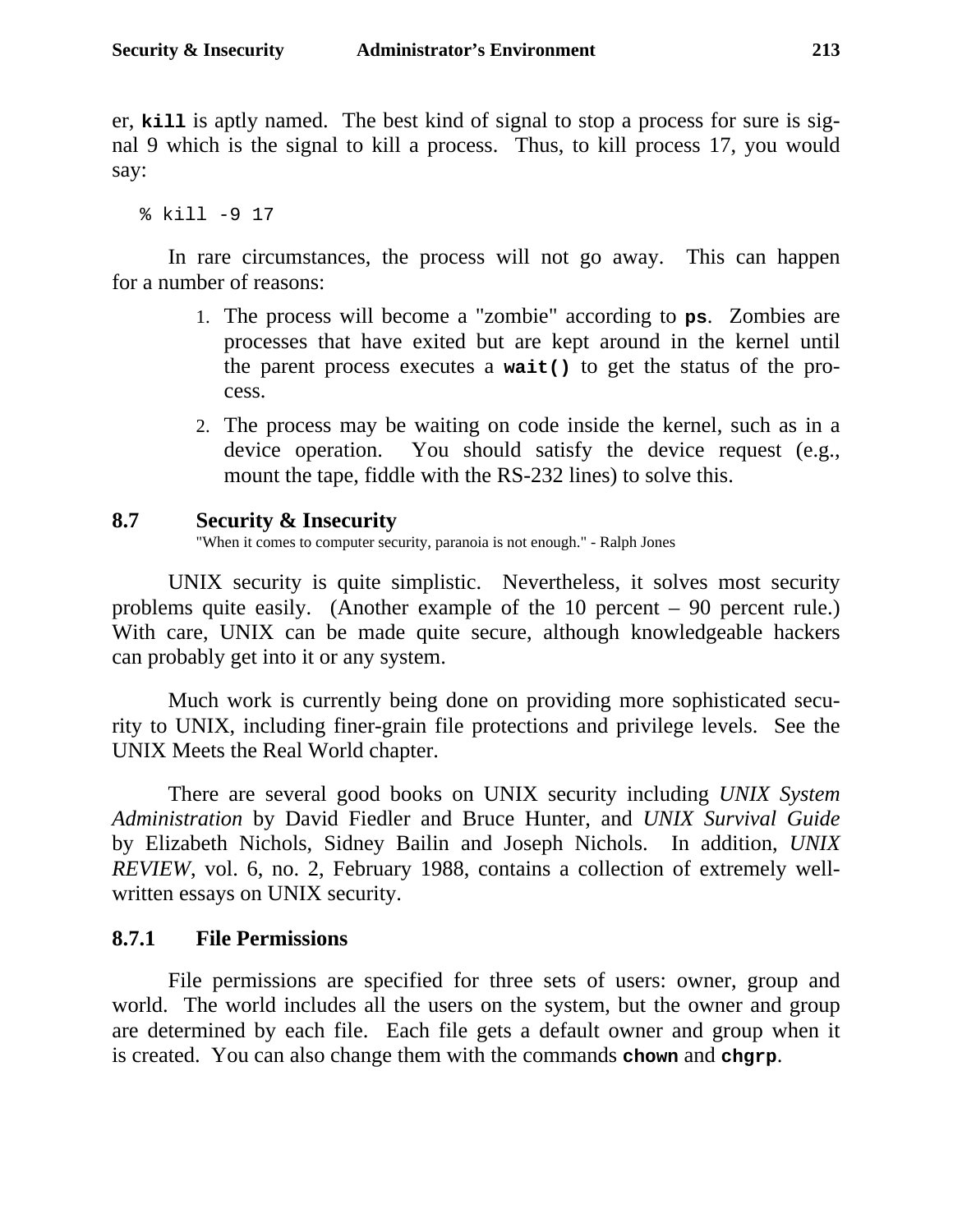Permissions for each of these sets of users are further broken down into read, write and execute permission. For example, here are the permissions on a typical file (listed with **ls -l**):

-rwxrwxr-- 1 don 70270 Nov 11 13:37 AdminEnv.doc

The section of the line: **-rwxrwxr--** defines the file permissions. The first – is a placeholder. You will see things like a **d** for directories or a **b** for disks (i.e., Block-oriented devices). The next three characters define read, write and execute permissions for the owner. Since the letters appear in this case, the owner (**don**) has permissions to access the file. The next three letters are for the group. The remaining three are for everyone else. They indicate that everyone else is only allowed to read the file.

You can change the file permissions with **chmod** (**ch**ange **mod**e). It can take octal arguments representing the bits (i.e., **chmod 664** for **-rw-rw-r--**) or a symbolic expression where **u** stands for user, **g** for group and **o** for others. **+** adds permissions while – removes them. Thus, **chmod o-w** removes write permission for others. See your man page for more details.

The **umask** is a shell variable (in both **csh** and **sh**) which consists of three octal digits that define a default file creation mode. When a file is created, the **umask** is used to determine its file protection (along with the mode value from **open()**). A typical **umask** is **022** – this gives read access to everyone, and write access only to the file owner. Unfortunately, **umask** works backwards from the way you would think it should. The **umask** is X-OR'ed rather than AND'ed with mode supplied during an **open()**.

One of the nice things about file permissions is that they extend to devices, since devices are files in the file system. Most other operating systems have their own special access control techniques for devices that differ greatly from file protection.

#### **8.7.2 Superuser a.k.a. Root**

"Keep your eggs in one basket. And watch it carefully!" – Mark Twain

An exception to the previous rules is the *superuser* (who logs in as **root**). Root has access to everything and nothing can be protected from it, although the system still protects its own integrity – for example, root cannot access memory outside its own address space.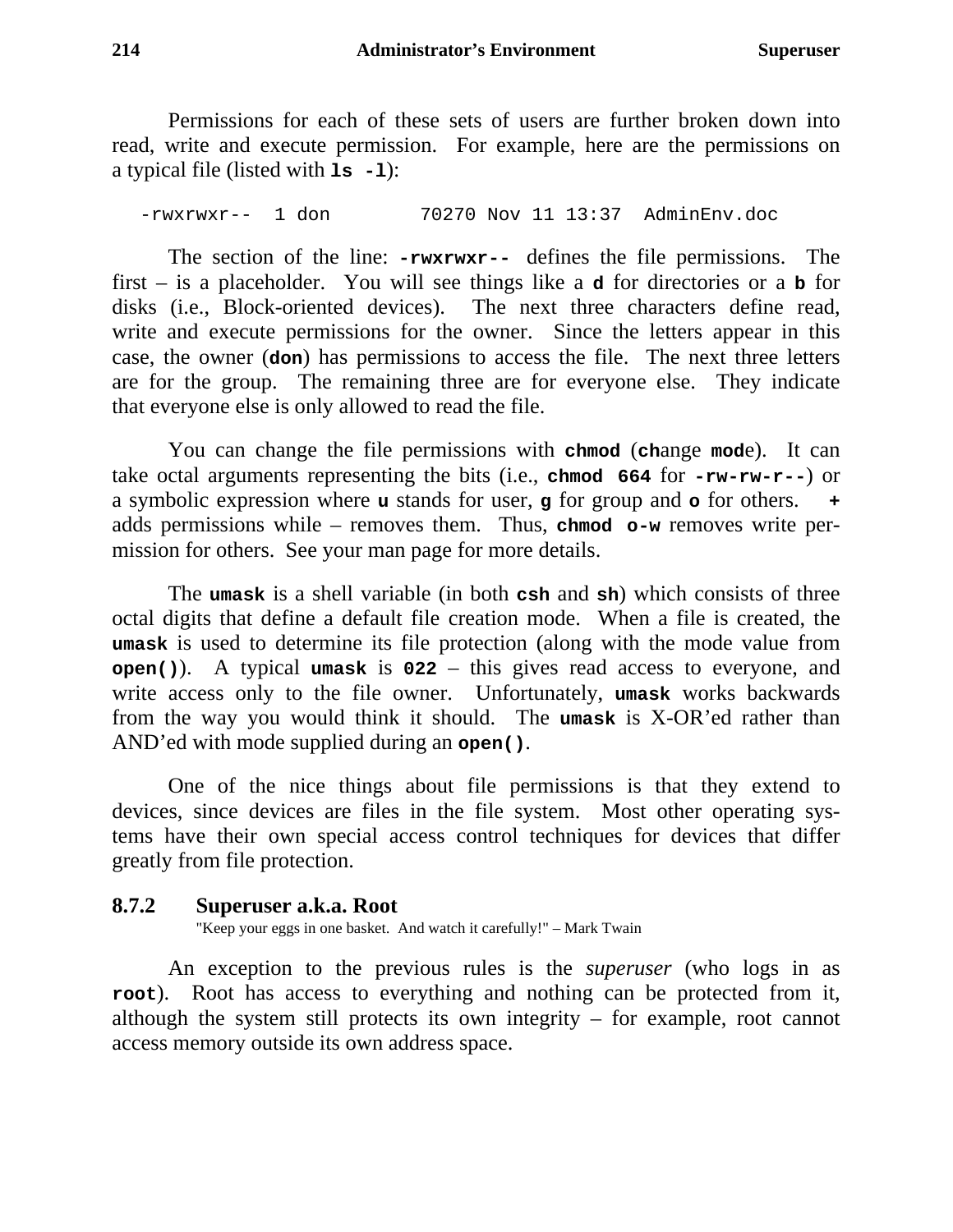The idea of a superuser with a single privilege level is in stark contrast to other multiuser operating systems such as IBM's VM or DEC's VMS which have many levels of privileges. Both approaches have their advantages and disadvantages. The primary disadvantage to multiple levels of privileges is complexity. In fact, they are so complex, that most users ignore them when they are in a hurry, treating them like the single superuser privilege level in UNIX. The primary disadvantage to a single all-powerful privilege level is simply that it is extremely dangerous.

What is clear is that superuser access should only be given to users who absolutely need it, such as the system administrator. The superuser password should be changed often.

# **8.7.3 Setuid**

One of the most well-known parts of UNIX is the setuid mechanism. The idea of the mechanism is that when programs are designated as *setuid*, anyone running them temporarily gains the privileges of the program's owner. A simple use might be to create a game that keeps a file of everyone's high scores. If players had permission to write the file, they could update their scores unfairly (using an editor). By designating the game as setuid, users temporarily get the ability to update the score file, but only as the game allows.

Setuid is simple in concept and solves several otherwise difficult security problems. This was one of the few areas of UNIX that could truly be called innovative. Indeed, the "setuid-bit" mechanism, invented by Dennis Ritchie, is the only patented part of UNIX. Amusingly, the patent describes the mechanism in terms of a piece of hardware because, at the time, they were concerned that software could not be patented!

Setgid is analogous to setuid but for group permission. If a program is *setgid*, than anyone running that program gains the permissions corresponding to the group which owns the file. Programs that are setuid show up with an **s** instead of an **x** in place of the user-execute field from **ls**. Similarly, programs that are setgid have an **s** instead of an **x** in the group-execute field.

Unfortunately, the concepts of setuid and setgid are so simple that people intuit that programs using them are simple to write. That is not true. Setuid and setgid programs that are secure are extremely difficult to write, especially in the face of devious users. Try to avoid writing them if all possible. There are almost always other ways to achieve the same result, without the risk of giving away root access.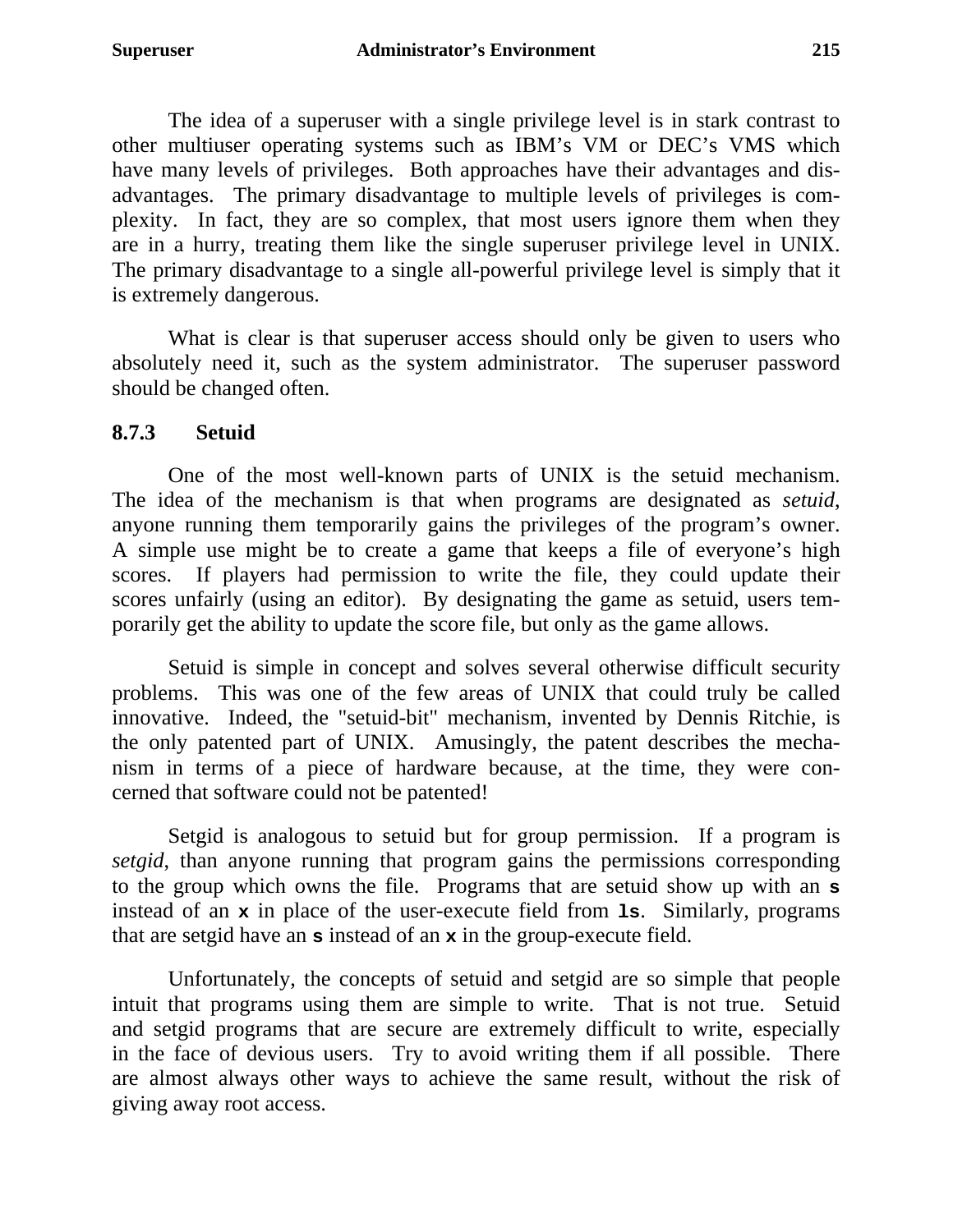# **United States Patent** [19] [11] **Ritchie**

#### [54] PROTECTION OF DATA FILE CONTENTS

- [75] Inventor: Dennis M. Ritchie, Summit, N.J. [73] Assignee: Bell Telephone Laboratories Incorporated, Murray Hill N.J. [21] Appl. No.: 377,591 [22] Filed: Jul. 9, 1973 [51] Int. Cl. ....................... G06F 11/10; G06F 13/00
- [52] U.S. CI. .................................................364/200 [58] Field of Search ..................................340/172.5;
- 364/200 MS File, 900 MS File [56] References Cited

#### U.S. PATENT DOCUMENTS

| Re. 27.239 | 11/1971 |  |
|------------|---------|--|
| Re. 27.251 | 12/1971 |  |
| 3.368.207  | 2/1968  |  |
| 3.377.624  | 4/1968  |  |
| 3.469.239  | 9/1969  |  |
| 3.576.544  | 4/1971  |  |
| 3.599.159  | 8/1971  |  |
| 3.599.159  | 8/1971  |  |
|            |         |  |

#### **4,135,240 Jan. 16, 1979** [45]

| 3.683.418<br>3.735.364<br>3.742.458 |  |  |
|-------------------------------------|--|--|
| 3.761.883                           |  |  |

*Primary Examiner*–James D. Thomas

*Attorney, Agent, or Firm*–Stephen J. Phillips [57] ABSTRACT

An improved arrangement for controlling access to data files by computer users. Access permission bits are used in the prior art to separately indicate permissions for the file owner and nonowners to read, write and execute the file contents. An additional access control bit is added to each executable file. When this bit is set to one, the identification of the current user is changed to that of the owner of the executable file. The program in the executable file then has access to all data files owned by the same owner. This change is temporary, the proper identification being restored when the program is terminated.

#### **4 Claims, 2 Drawing Figures**



**First page of Dennis Ritchie's patent of setuid mechanism**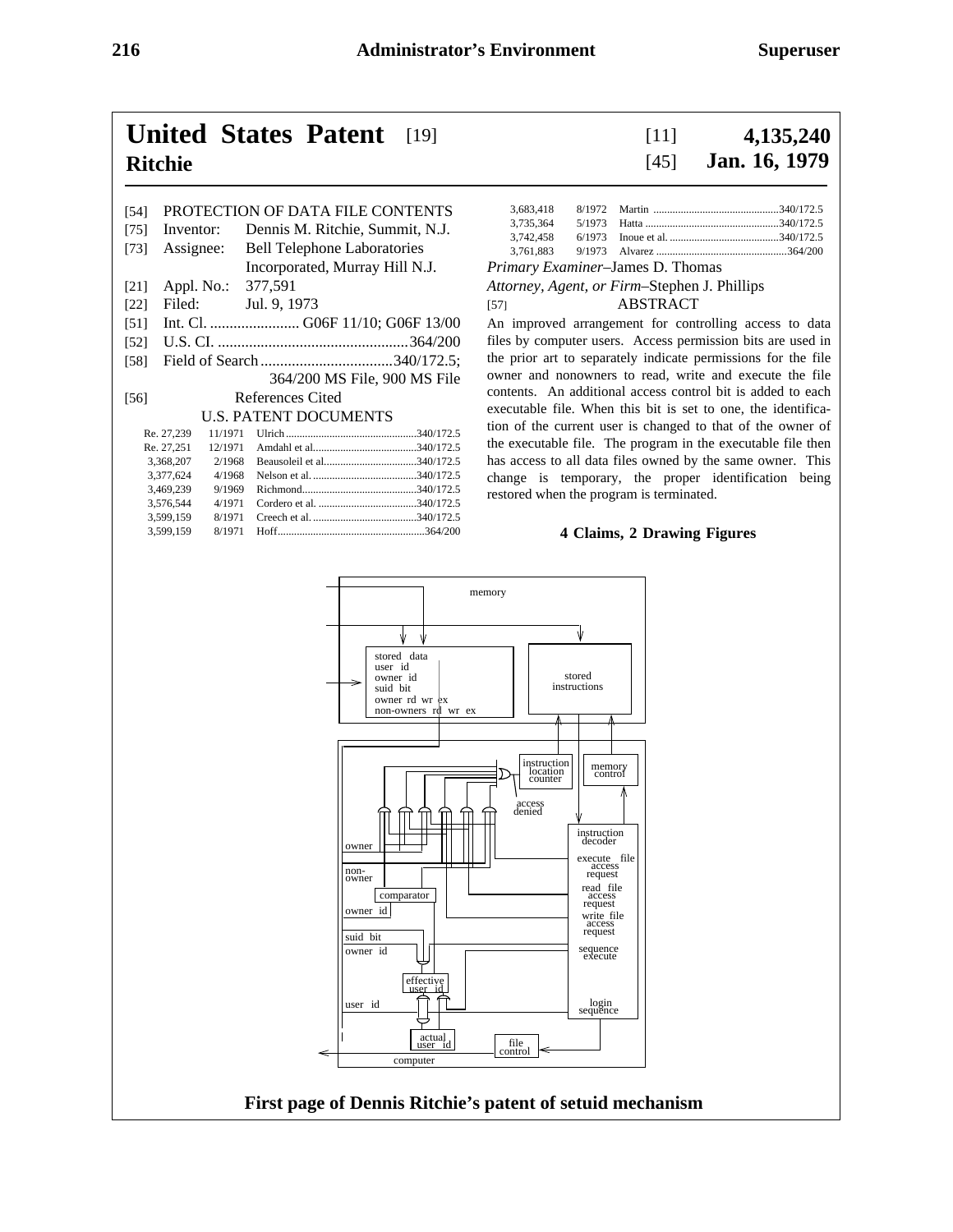Two good readings on writing setuid programs are "How to Write a Setuid Program" by Matt Bishop in *;login:*, vol. 12, no. 1, January/February 1987, and *UNIX System Security* by Patrick Wood and Stephen Kochan, Hayden Books.

## **8.7.4 Security in a Distributed Environment**

Maintaining security on a network of systems is like dealing with a chain – it is only as strong as its weakest link. In order to have an effective network, file transfers, remote execution, and resource sharing must be allowed among the various systems. Special care must be taken when configuring the network programs and in defining the access for the systems. On the other hand, a friendly environment will make life much easier. This is the dilemma faced by any operating system in a networked environment.

Each network interface (e.g., NFS, RFS, **uucp**, **ftp**) defines its own mechanisms that must somehow integrate with the UNIX file protection mechanism. This is complicated by having UNIX communicate with machines that have different protection mechanisms. An excellent article describing the difficulties of detecting, preventing and tracking an actual computer intruder in a distributed environment is "Stalking the Wily Hacker" by Clifford Stoll, *Communications of the ACM*, vol. 31, no. 5, May 1988.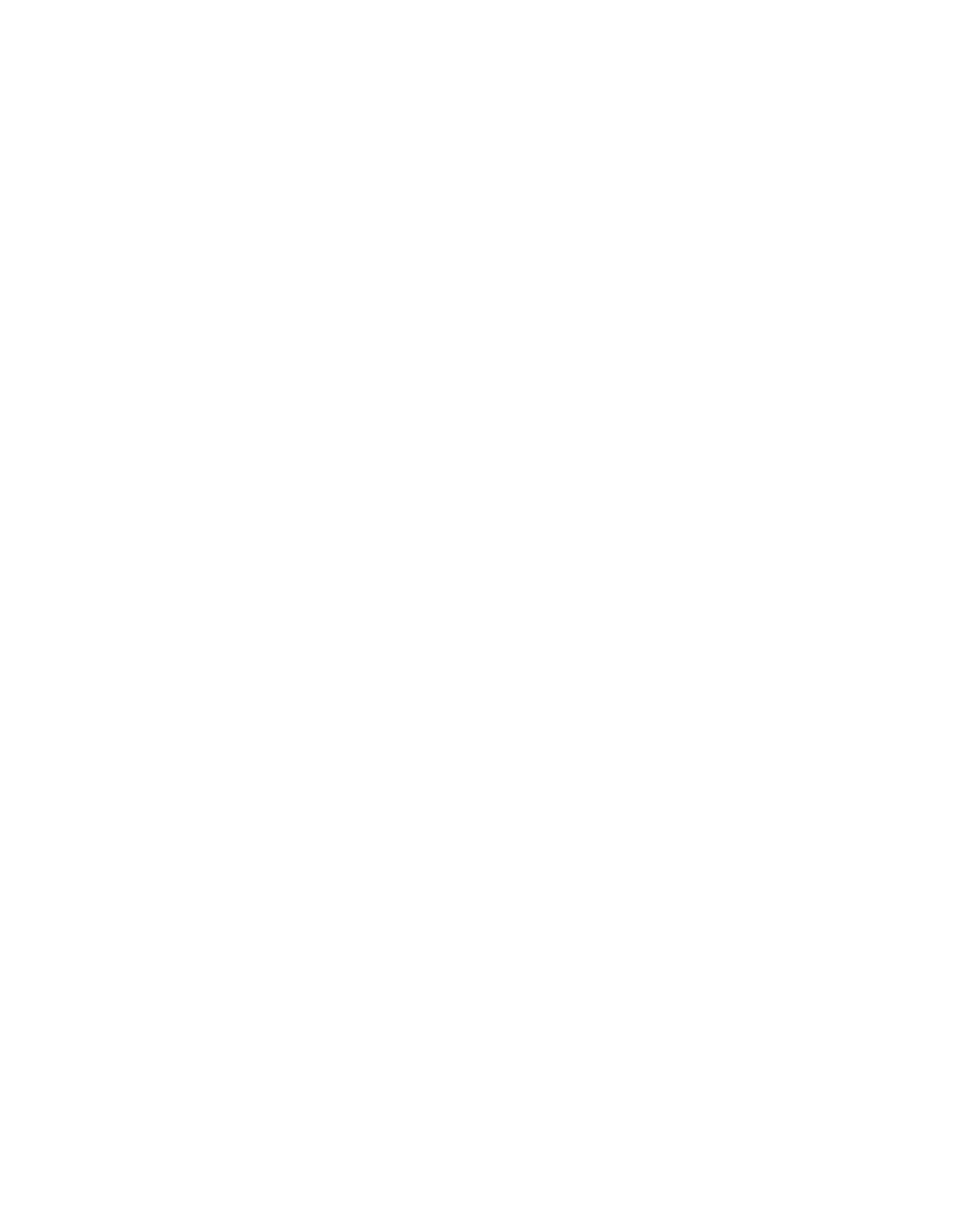Section 4



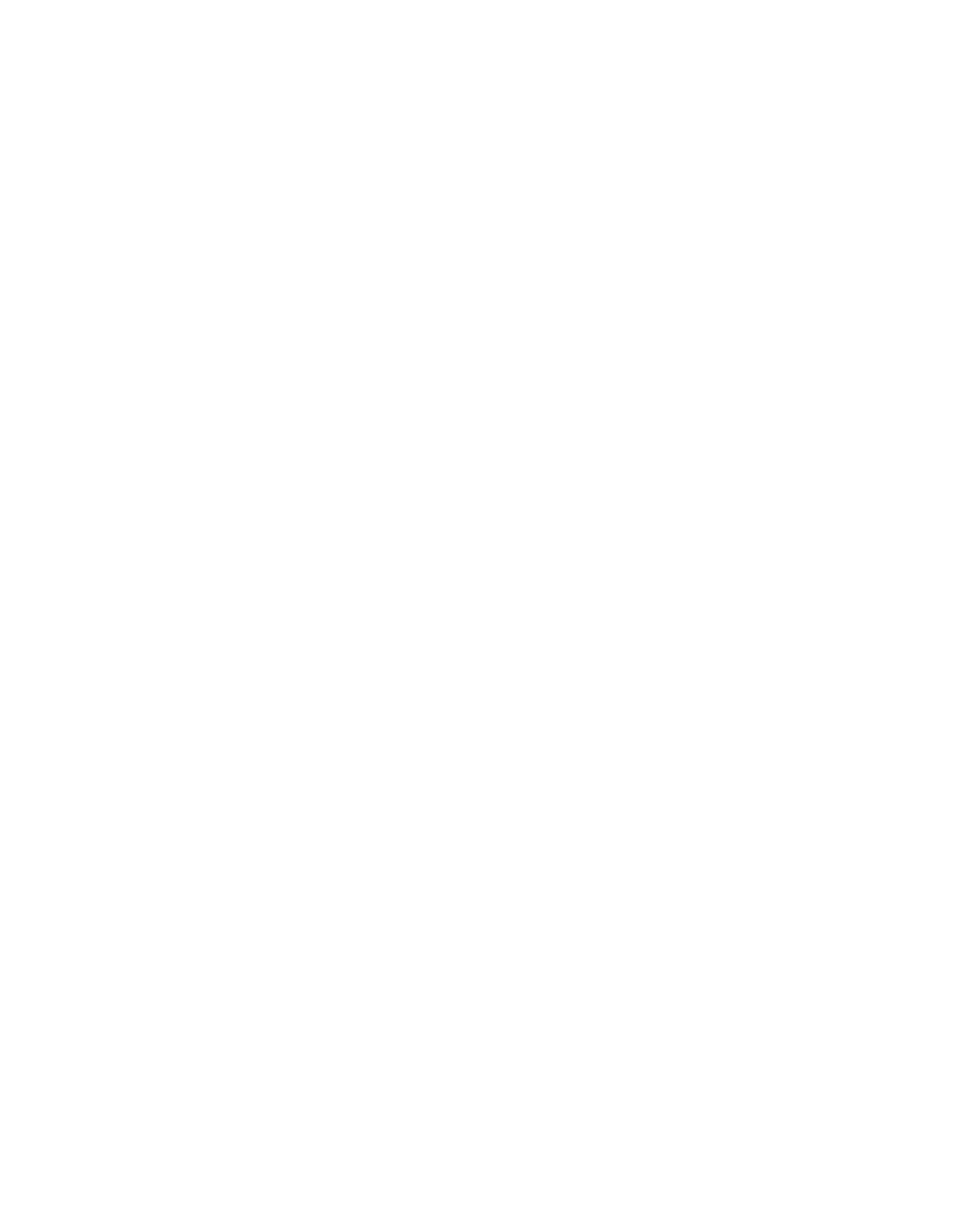# *Chapter 9: UNIX Underground*

"Congress shall make no law . . . abridging the freedom of speech or of the press." – First Amendment, U.S. Constitution, 1791

UNIX is unusual among computer systems in that it was not developed as a commercial product. For many years, it was simply given away to universities and research institutions – the only cost was for the media and manuals.

During that time, there was a large amount of program and information sharing between UNIX users. There had to be – the system wasn't supported. The documentation was oriented only to a programmer. And there was no way of formally disseminating programs.

Now, there are more formal ways of seeking UNIX help, information and programs, but the underground still exists. Much UNIX development and support still occurs by people who are not interested in commercial gain. These are the people that we call the UNIX underground. Many commercial vendors are surreptitiously involved with the underground as well. In this way, companies can release software that they do not choose to sell or support for some reason.

This chapter discusses the UNIX underground – such as where to find public-domain UNIX programs, where to swap bug reports and fixes, and how to get on Usenet. Our coverage of the underground concludes with a discussion of some games and humor, two areas which never seem to get the support they really deserve.

#### **9.1 Usenet**

*Usenet* (*Use*rs' *net*work) is a collection of computers providing integrated network file transfer, archival services, mail, conferencing and news. It is often simply called "netnews," or even just "news."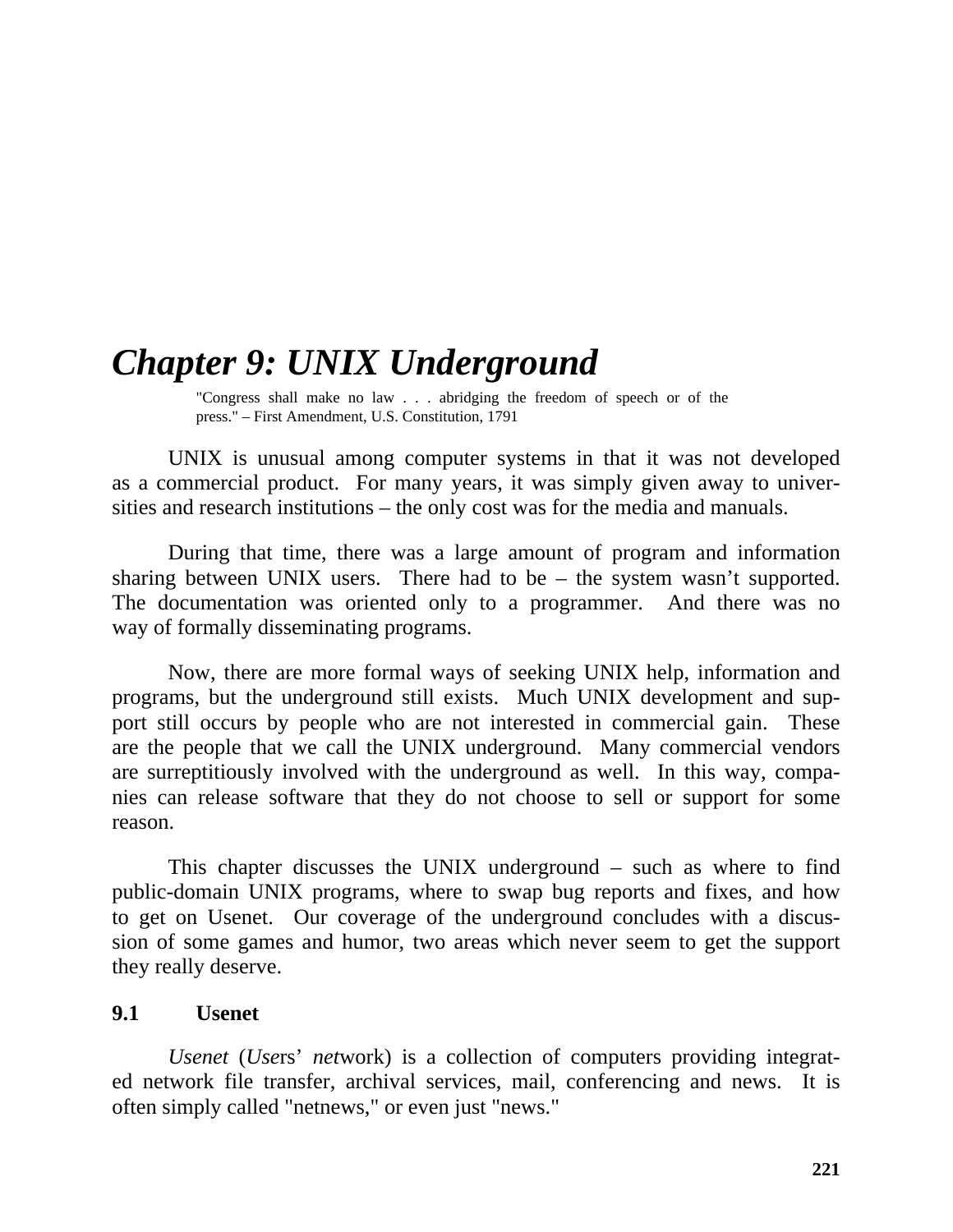The way news works is simple. News may be "posted" by anyone from any site (computer) on the network. Each site calls their nearest neighbors and transmits articles to them. The neighbors in turn transmit the articles to their neighbors, ad infinitum, with the effect of propagating articles across the entire network. Since most machines are connected to several neighbors, the network is extremely robust.

 Most of the machines are UNIX machines running **uucp** software over dial-up phone lines as the underlying transport service, but there are many other machines as well with gateways to other networks. Most **uucp** links are over dial-up lines. By keeping neighbors geographically local and using off-theshelf asynchronous modems, costs for transmission are kept very low. There is no administrative charge for using Usenet.

Besides low cost, Usenet is different from other networks in that 1) the largest percentage of users on it are UNIX users, and 2) the largest percentage of any one type of computer system attached to any one type of network are UNIX machines attached to Usenet.

As you can imagine, Usenet is a great place to find information about UNIX. However, such information is distinctly different from that found in manuals, magazines and books. It has many of the characteristics of electronic mail. For example, it is typically informal and opinionated. Much of it is also timely and transient as befits its mode of delivery. Nonetheless, it contains much useful material. It also contains objective material such as benchmarks and source listings that could not possibly appear in any other medium.

Usenet spans the gamut from valuable to trivial to silly, although part of the fun of "the net" is grubbing through all the cruft for the really good gems. (If you are the type who loves digging through your neighbor's trash cans, you'll love Usenet). Usenet covers topics that are of interest to every UNIX user. This not only means UNIX, but computers (hey, UNIX runs on computers), food (hey, all UNIX users have to eat), movies (hey, we all see movies), humor (you'd better have a sense of it to be reading this book), and just about anything that more than ten people want to talk about.

Users may post articles (any text, program source or binaries) to the network by running a program called **postnews** (or any of a number of similar interfaces). **postnews** distributes the article to a small set of geographically local computers that you have made prior arrangements to share articles with. In turn, they redistribute your article to their neighbors. Distribution takes place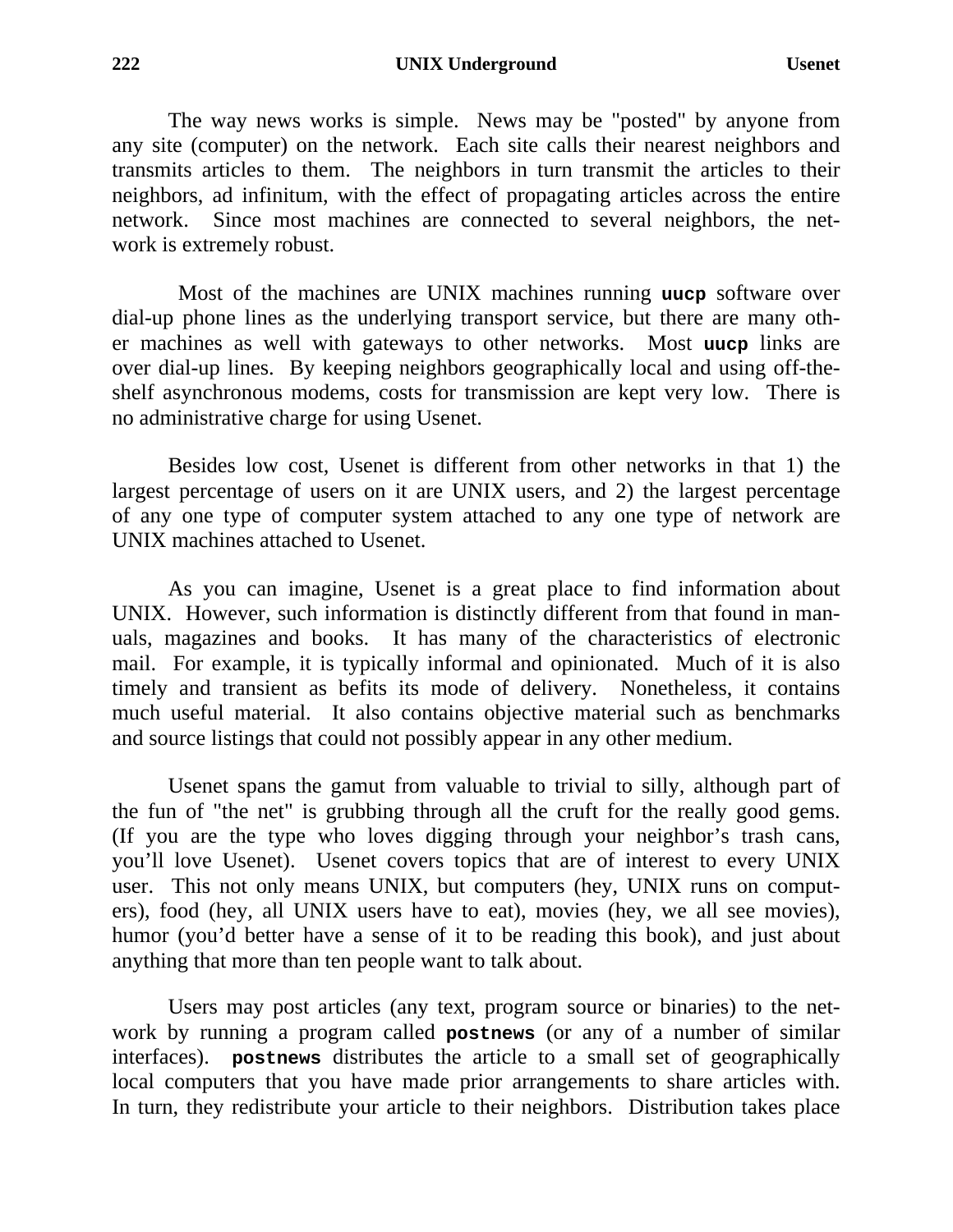both ways, so that at the same time your article is transferred, your system also gets any new articles that have been posted at other sites.

You don't have to read them when they are transferred. They are stored as files on your system and you can read them at your leisure. A variety of programs can be used to browse through the articles. Popular programs are **rn** (for **r**ead **n**ews), **vnews** (for **v**isual **news**) and **notes**. Each program has its adherents, and although **rn** seems to be the most sophisticated, **vnews** is the most used because it is bundled with the news software while the others are not. There are also interfaces from programs such as **emacs** (which seems to have interfaces to just about everything).

The articles are stored as files and you could possibly use UNIX commands like **cat** and **ls** to look at them; however, there is so much material that programs like **vnews** are essential. Furthermore, the news readers will help you compose followups, or reply directly back to the original author. Some have the ability to display two articles at once if the second is a reply to the first. Others have extremely sophisticated features such as screening out (or in) articles based on user-defined patterns, or following threads of conversations through different articles.

In a practical sense, Usenet is a piece of software that allows computers to communicate with each other. Unlike packet or circuit networks, Usenet is a logical network – it deals with articles, subjects, followups, etc. Physical networks (such as **uucp** and Arpanet) do the lower-level work of actual communications.

The original network ran on top of **uucp** (see elsewhere in this book) between a handful of computers based at Duke and UNC. As more people started sharing UNIX software (and low-cost modems became more commonplace), this public domain software spread and more sites joined the network.

In the early days of Usenet, typical articles were something like this:

From: ucbvax!vax135!allegra!del Subject: anybody got a hpz29x driver for PDP-11/23? Newsgroup: net.unix I am trying to bring up a hpz29x frisbee under V6. I have never written a driver before, but I have the source to a driver for a hpz29q which is pretty similar.

I don't understand the reference to hpregs->zork.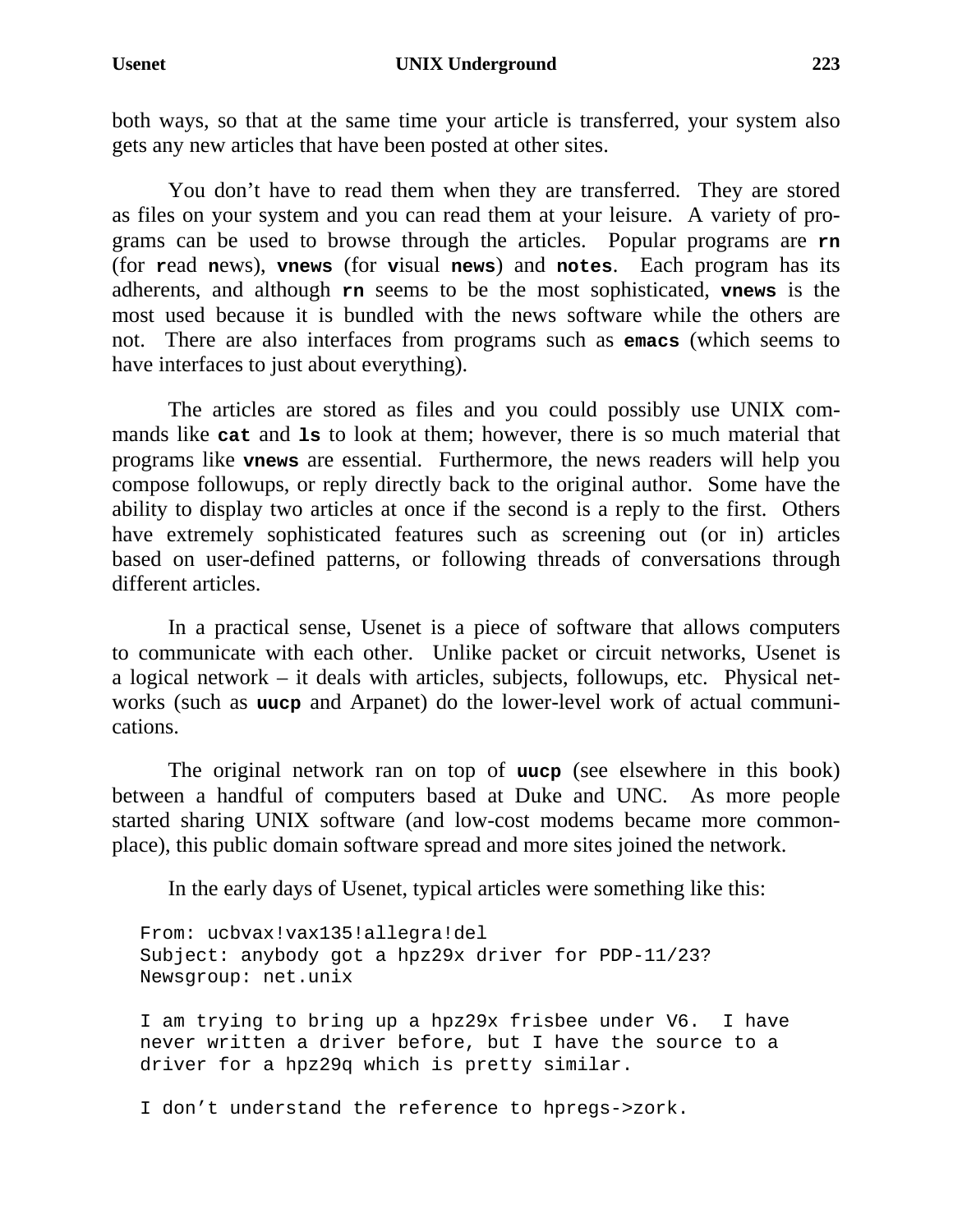Any hints? Reply to allegra!del ---------------------------------------------------------

Here we find a user named **del**, at a site called **allegra**, trying to integrate a peripheral which his system has no driver for. He made a good start by finding a driver that was for a very similar device, but eventually needed some expert assistance. So he sent the question out to the net.

Messages like this would typically get a flurry of answers. Not only would people answer **del**'s question about the reference, but invariably someone had already faced the same problem and was sending the source back to **del**. This type of interaction has not changed. It is extremely unlikely to find a bug that has not already been found and fixed. Finding out about it is what the net excels at.

It has become common to distribute drivers, bug fixes for common programs (especially the kernel), symptoms of problems, etc. Many UNIX companies do this, too. People also air general complaints, new software, prototypes of new software, thoughts for prototypes of new software, and bad jokes.

Each type of article is tagged by its *newsgroup*. The newsgroups are a general classification of the material in the article. This allows you to request articles about a particular subject. (You can also request articles much more explicitly, such as by title or keyword.) For example, **comp.unix** is a newsgroup that contains articles on UNIX. There are other **comp.** newsgroups, each having something to do with computers. Jokes, on the other hand, are kept in **rec.humor** ("rec" is for recreation). There are hundreds of active newsgroups. Some of them peter out and die and new ones are created as new topics are born. Some, like **rec.humor** and **comp.unix.bugs**, will undoubtedly be around forever.

Statistics indicate that the ten most active newsgroups (in order of activity) at the beginning of 1987 were:

| soc.singles          | discussions related to being single          |
|----------------------|----------------------------------------------|
| soc.women            | discussions of women's issues                |
| rec.humor            | jokes, limericks, and other humor            |
| $comp. sys. ibm. pc$ | discussions related to IBM micros and clones |
| comp.unix.questions  | questions related to UNIX                    |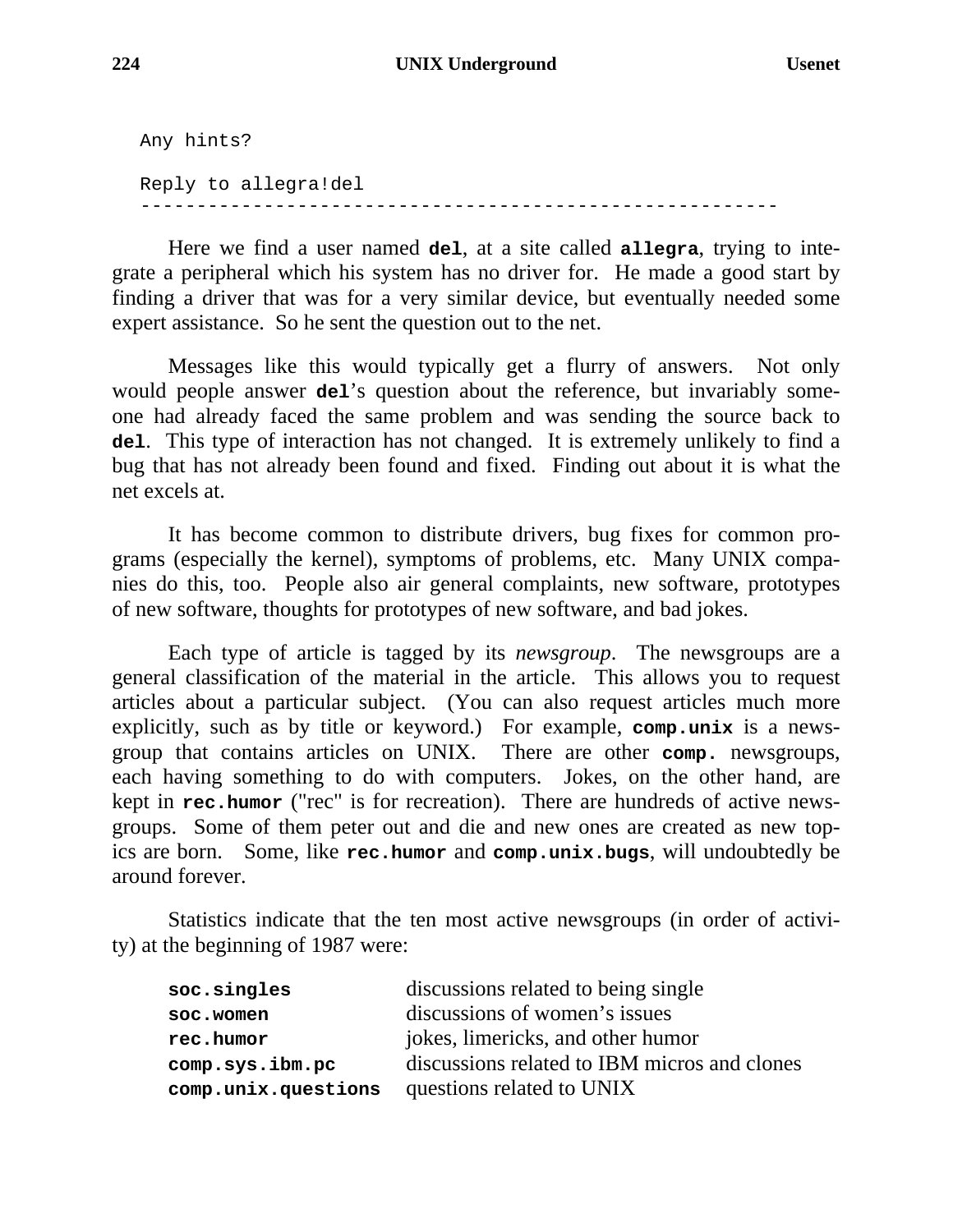| comp.sources      | program sources                          |
|-------------------|------------------------------------------|
| rec.autos         | discussions about automobiles            |
| misc.consumers    | discussions of consumer interests        |
| comp.unix.wizards | discussion of experienced UNIX users     |
| $comp.$ lang.c    | discussion of the C programming language |

Yes, that's right. The topic of interest to most Usenet readers is single's issues. From our research, we conclude that a UNIX programmer is three times more likely to use Usenet to discuss what to do on a date than how to implement shareable libraries. Just remember to delete the first three newsgroups from the top of this list before trying to use it to justify Usenet to your local management.

Here are some other interesting statistics about Usenet.† Sites receive more than 2Mb of articles every day and an average of 15.4Mb a week. There are 6,760 articles every week (561/day). 2,552 people posted all of that in a month. There were 235 newsgroups. There were 5,300 sites with an estimated 157,000 readers. Wow!

Besides the volume of data that rolls across Usenet, there are several other things about it that make it unique.

No central administration. Not only is there no central administration, there is no one person or body who has absolute power. Consensus and peer pressure seem to be the way things are decided. If enough people send mail or articles in agreement of something (it's never unanimous), something (such as a newsgroup name) will be changed. In actuality there is a small number of people (probably less than 100) who actually discuss the network issues and make the decisions. Changing software and posting the modifications is another way of enforcing or encouraging others to change. Of course, they don't have to listen. (For that reason, there are about 50 different versions of the news software running.)

Access is free. Well, sort of. Unlike commercial networks and funded research networks such as Bitnet and Arpanet, Usenet is not sponsored by anyone. There are no employees, no newsletter, no overhead. The only things that cost are computer time and communications. Most sites run Usenet software at night. Since the machine is unloaded, they figure that the CPU cycles would be wasted anyway. Telephone calls (for **uucp**) are made within the local

These statistics were generated in January, 1987 from Brian Reid's Arbitron system. This suite of pro-†grams automatically collects Usenet readership survey data and posts the results to **news.list** every month.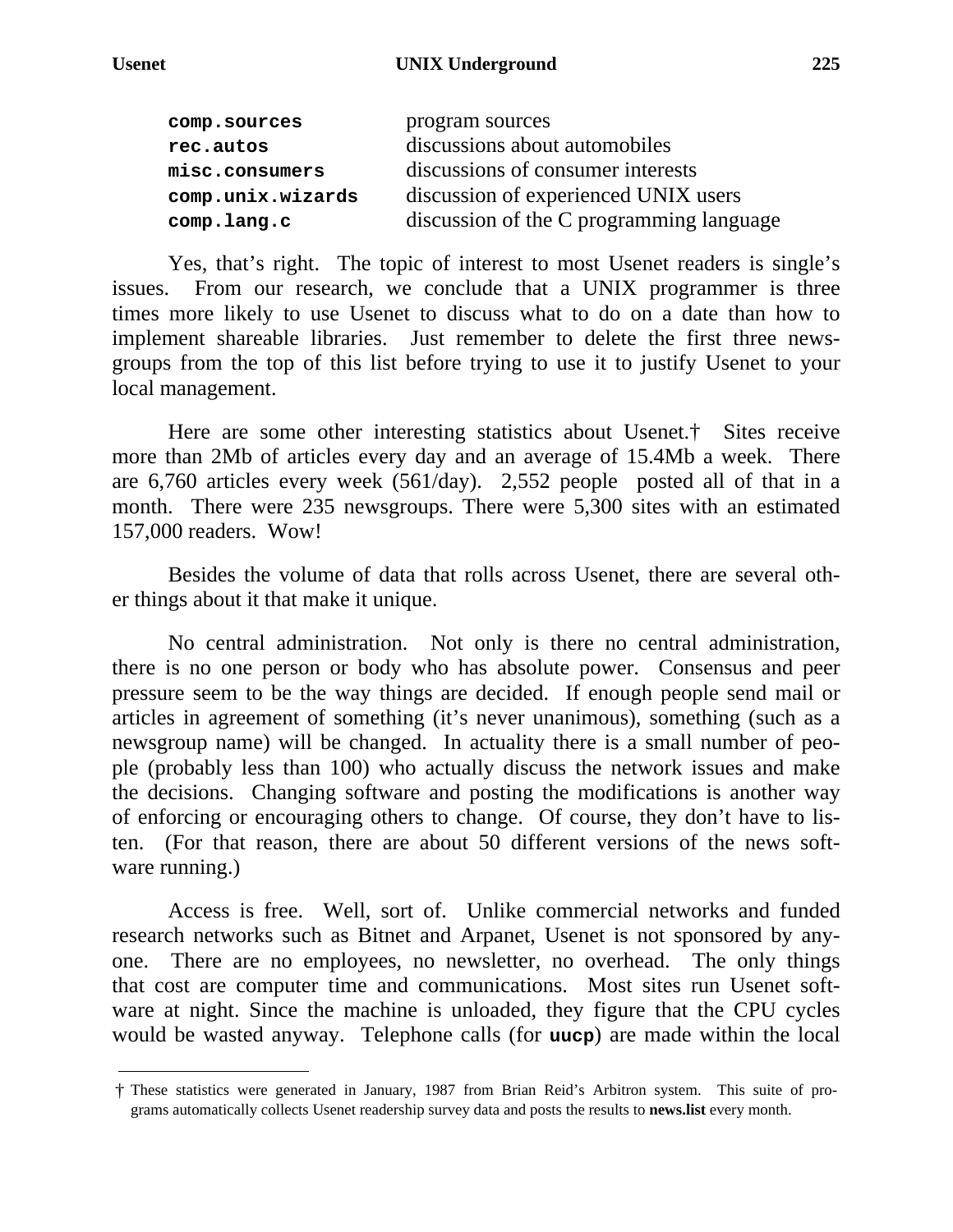calling area so they are usually free. Some sites actually do pay for international connections in order to establish otherwise impossible connectivity. For this we are eternally grateful.

While there is no central administration to Usenet, it is possible for a small number of sites to privately use Usenet for a selected set of newsgroups. Many companies, for example, use Usenet in this manner. They can set up newsgroups specific to them without forcing the rest of the world to do the same, and the information posted to these newsgroups remains local to the company computers.

In this way, it is also possible to create "forbidden" groups that for any number of reasons cannot be supported by the more public machines. For instance, people love to imagine that some illicit suppliers of drugs could be using Usenet to coordinate their activities and prices. Good luck getting on their distribution.

Most of the newsgroups are *unmoderated*. This means that everyone sees everything that anyone posts. On the other hand, *moderated* groups have a designated person (called the *moderator*) who receives all potential articles as mail, and redistributes them through the newsgroup. The benefit of moderators is that they can cut out all of the useless, repeated, or otherwise inappropriate material. While some people claim that moderation is equivalent to censorship, moderation raises the quality of a newsgroup while cutting down on the volume. However, acting as a moderator takes a lot of time, so not many people do it. Hence, few groups are moderated.

News is documented primarily through its own medium. With the distribution come several documents describing "How to Read News," "How to Install News," and other topics. A document on posting news is called "Usenet Etiquette." It tries to point out how computer conferencing is different from other communication mediums, and why readers in California are not interested in reading about dinette sets for sale in New Jersey.

There are also many groups dedicated to current information about the network. For example, there is a newsgroup where the latest network maps are posted every month, and another which contains an up-to-date list of all the newsgroups and moderators.

Numerous articles have been written about the Usenet both from technical aspects as well as social aspects. An excellent comparison of Usenet to other networks is available in "Notable Computer Networks" by John Quarter-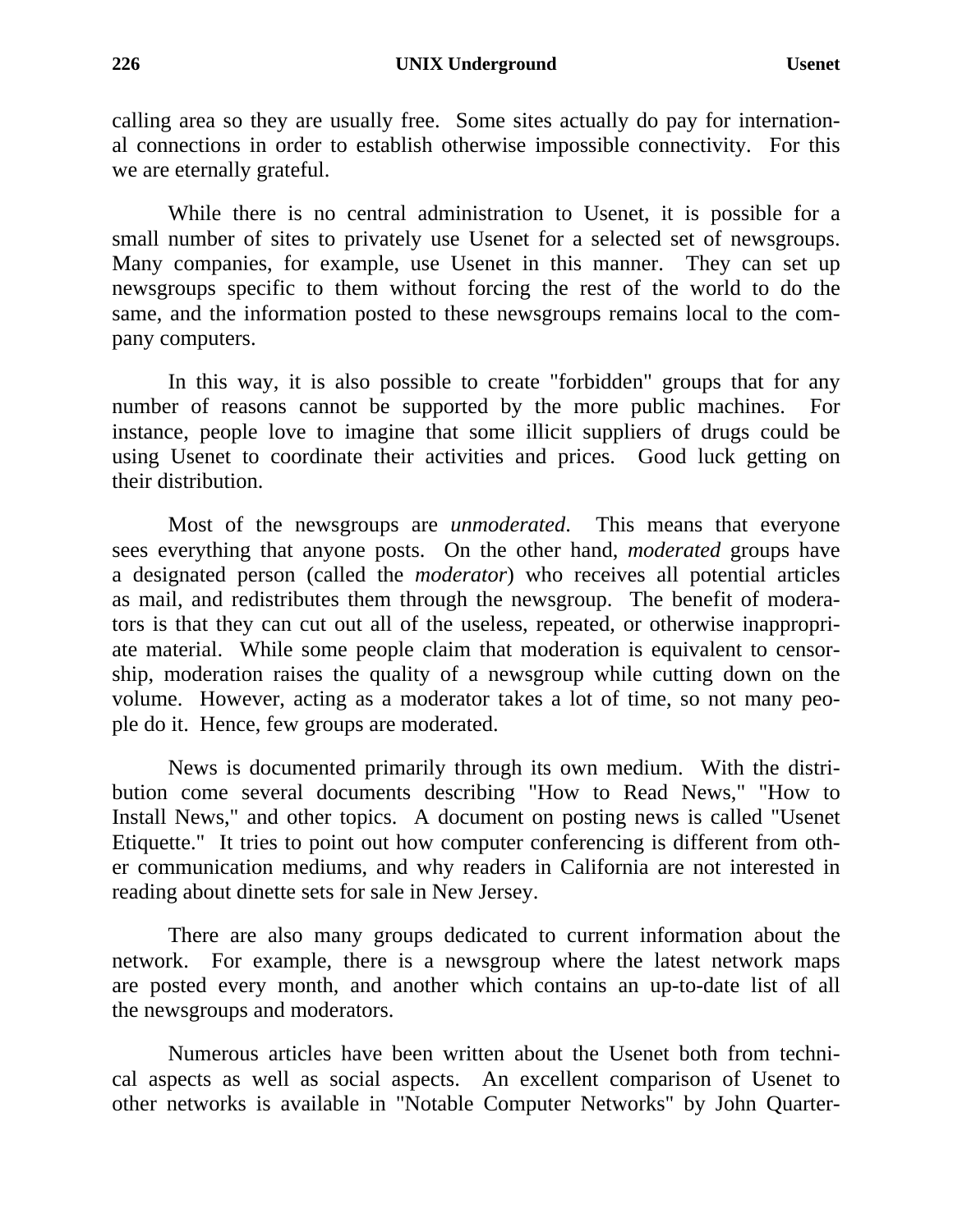man in *Communications of the ACM*, vol. 29, no. 10, October 1986. Other worthwhile articles are "A Perspective on the Usenet" by Erik Fair in *;login:* vol. 11, no. 1, January/February 1986, "News Need Not Be Slow" in the *Winter 1987 USENIX Proceedings* and "Project Stargate" by Lauren Weinstein in the *Summer 1985 USENIX Proceedings*.

# **9.1.1 How to Get on Usenet**

There are several steps to getting on Usenet.

1) Establish communications with a site that is already on Usenet. The first problem here is to find a site close to you that is on the network. The best way is to go to a local UNIX user group meeting and ask. Undoubtedly, there will be many sites represented there that are on Usenet. Ask nicely, if they can "*become your Usenet feed*." If you can establish outgoing connections (e.g., you have a dial-out modem), you should offer to pay the price of the periodic phone calls. Polling other sites is much appreciated and is a sign of good faith and social responsibility. (It also means that you are not making your neighbor pay for the phone calls to you.)

2) Do whatever is necessary to establish a reliable physical connection between your site and your Usenet feed. This usually entails bringing up **uucp**. All the popular UNIX systems come with **uucp**. If you are not on a UNIX system, you should go to your user group meetings (appropriate to your machine) and find out how people communicate between machines. For example, IBM mainframes popularly use RSCS, not **uucp**.

3) Once you have a reliable connection to your Usenet feed, ask your neighbor to send you the latest Usenet sources (they must have them, if they are already on the net). They are in the public domain, so there should not be a problem sending them to you. The most popular source set is available free from UUNET (see following section) and runs on most UNIX machines and many non-UNIX machines (e.g., VMS, MS-DOS).

4) Read the enclosed directions.

5) Read news. Post news. Have fun.

# **9.1.2 Commercial Usenet and Public-access UNIX Systems**

Usenet has historically been a noncommercial service. This has some drawbacks. The primary one is that finding a nearby site willing to feed you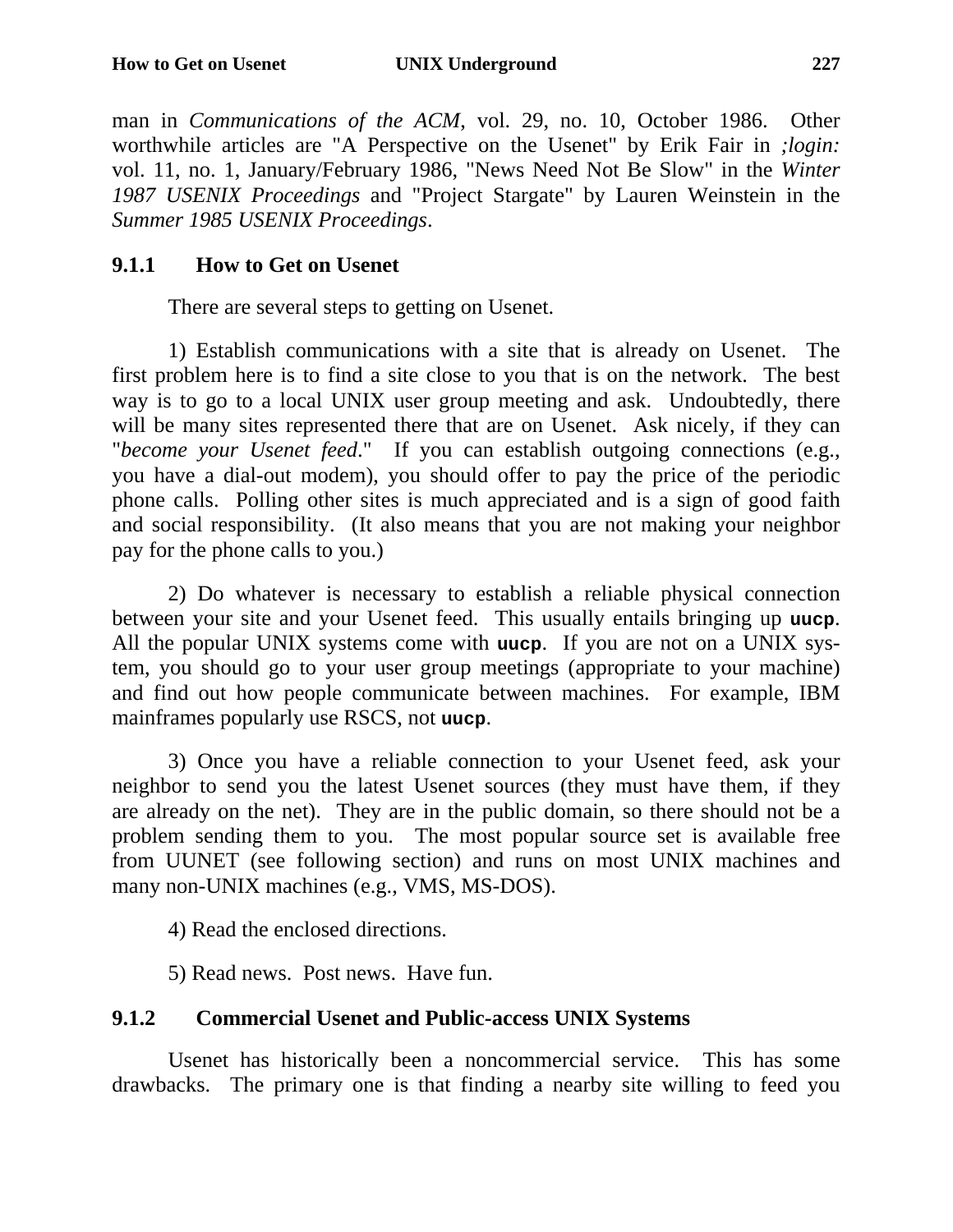**228 UNIX Underground Commercial Usenet**

news is not necessarily a simple task. Feeding another site means that your computer will be using its own time (and tying up modems) in order to provide service to another site, at no direct benefit to you. Many sites cannot justify the generosity necessary for this. It often leaves sites with the feeling that they are supporting other sites. This is often true. Fortunately, there have been many sites that have enough excess computer power and disk space that it is usually possible to find one, although it often requires some begging and a promise to pay for the phone calls.

#### *UUNET*

To solve this problem, USENIX began a communication service in 1987 called UUNET. UUNET is available to anyone on a pay-for-usage basis. In 1988, it owned a large (Sequent) UNIX machine dedicated towards Usenet, mail gatewaying and UNIX archives, and was accessed nightly by 250 subscribers. Usenet does not offer login service.

Rates are established only to recoup costs. The prices compare very favorably with other electronic networks (due to its nonprofit nature), and the quality of the service is exceptionally high. UUNET provides high-speed modems, 800 numbers, off-peak rates, access through and to other private networks (e.g., Arpanet, Tymnet), and the subscriber's choice of newsgroups. In addition, UUNET provides **pathalias** service, allowing people to mail to other **uucp** sites without specifying routing.

## *Public-access UNIX*

Alternatives to UUNET are *public-access* UNIX systems. These systems provide login service to all comers. Some are for-profit and charge a usage fee, while many are free. While it is possible to log into them with the intent of learning about UNIX, the predominant use is for communication with other users. Some of them also have substantial disk storage devoted to publicdomain UNIX and C programs which you can copy. Many of the systems are part of Usenet, and quite a few are also on other networks.

One representative (and particularly well-known) public-access system is WELL. WELL is owned by Network Technologies Inc. and the Point Foundation (who brought us the Whole Earth Catalog). WELL (**W**hole **E**arth '**l**ectronic **L**ink) provides access to Usenet and other networks. Unlike UUNET where you download material to your own computer, you actually log in to WELL and run **postnews**, **readnews** or any of the other communications tools interactively. Indeed, it is possible to use this service with just a terminal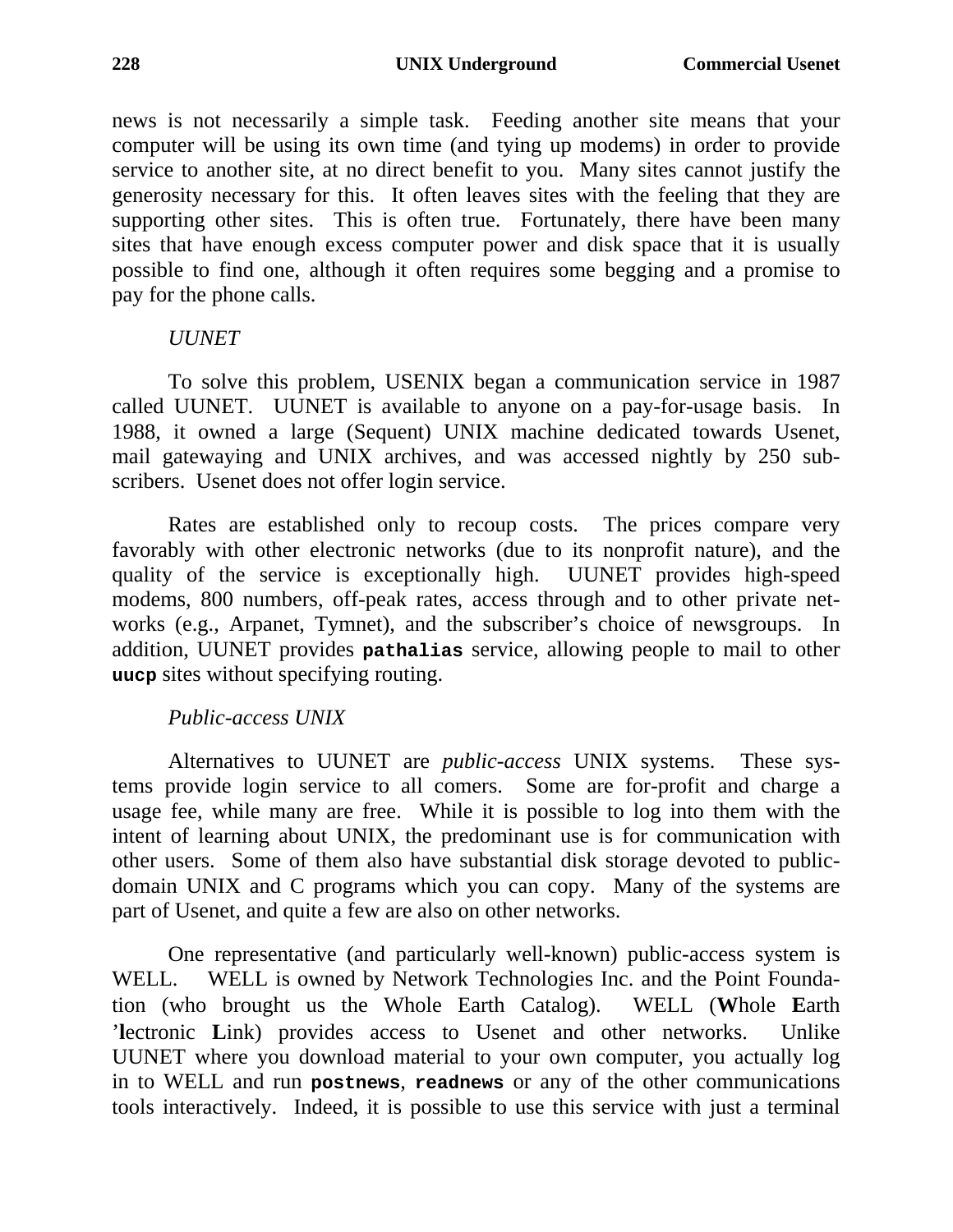(although a personal computer will provide you with the option of recording sessions, and uploading or downloading files). The rates and phone number of WELL are listed in the following table.

The WELL provides other services which make it unique. Several magazines are electronically "published" through the WELL. The magazines accept and provide to users news, art, classifieds, fiction, and so on. A high percentage of WELL users are professional editors, writers and artists. WELL is located in Sausalito, California and is connected to many other local computers and networks in that area. Thus, much of the information that passes through it is of local interest. This is the case with most public-access systems.

Many, many other public-access UNIX systems exist. Unfortunately, we cannot possibly list and describe them all. Furthermore, many of these systems (especially the nonprofit ones) can shut down and disappear without any warning. Therefore, we will list just a few of these systems. Hopefully, they will still be running by the time this book is published. No guarantees, however.

| Phone #                                               | Name          | Location  |                                                         | Baud    | System Type      |
|-------------------------------------------------------|---------------|-----------|---------------------------------------------------------|---------|------------------|
| 201-752-2820                                          | unirot        | <b>NJ</b> | NJ                                                      | 12      | Heurikon Unisoft |
| 201-753-9758<br>no fee, 60 min. limit                 | acgnj         | NJ        | Plainfield                                              | 12/24   | 286 SCO XENIX    |
| 206-367-3837 eskimo<br>fee $$1/mo.$ 1st 2 weeks free  |               |           | WA Seattle                                              | 3/12    | Tandy 6K XENIX   |
| 206-863-0453-6                                        |               |           | WA Sumner<br>Micro Magic BBS, \$30/yr. \$5 shell access | 12      | Tandy 6K XENIX   |
| 212-420-0527<br>Magpie BBS, no fee                    | magpie NY NYC |           |                                                         | 3/12/24 | <b>UNIX SVR2</b> |
| 212-675-7059                                          | marob         |           | NY NYC<br>AKCS/ERACS BBS, donation requested            | 12/24   | 286 UNIX SV      |
| 212-879-9031<br>$$5/mo$ .                             | dasys1        |           | NY NYC                                                  | 12      | Unistride SV     |
| 213-376-5714<br>Usenet, mail, conferencing            |               |           | <b>pnet02</b> CA Redondo Beach 3/12/24                  |         | <b>XENIX</b>     |
| 213-459-7231<br>Serial Tree BBS, no fee, shell access | stb           |           | CA Santa Monica                                         | 3/12/24 | Tandy 16         |
| 214-250-1764 warble                                   |               |           | TX Plano<br>XBBS, no fee, don't call between 5AM-5PM    | 12/24   | 286 SCO XENIX    |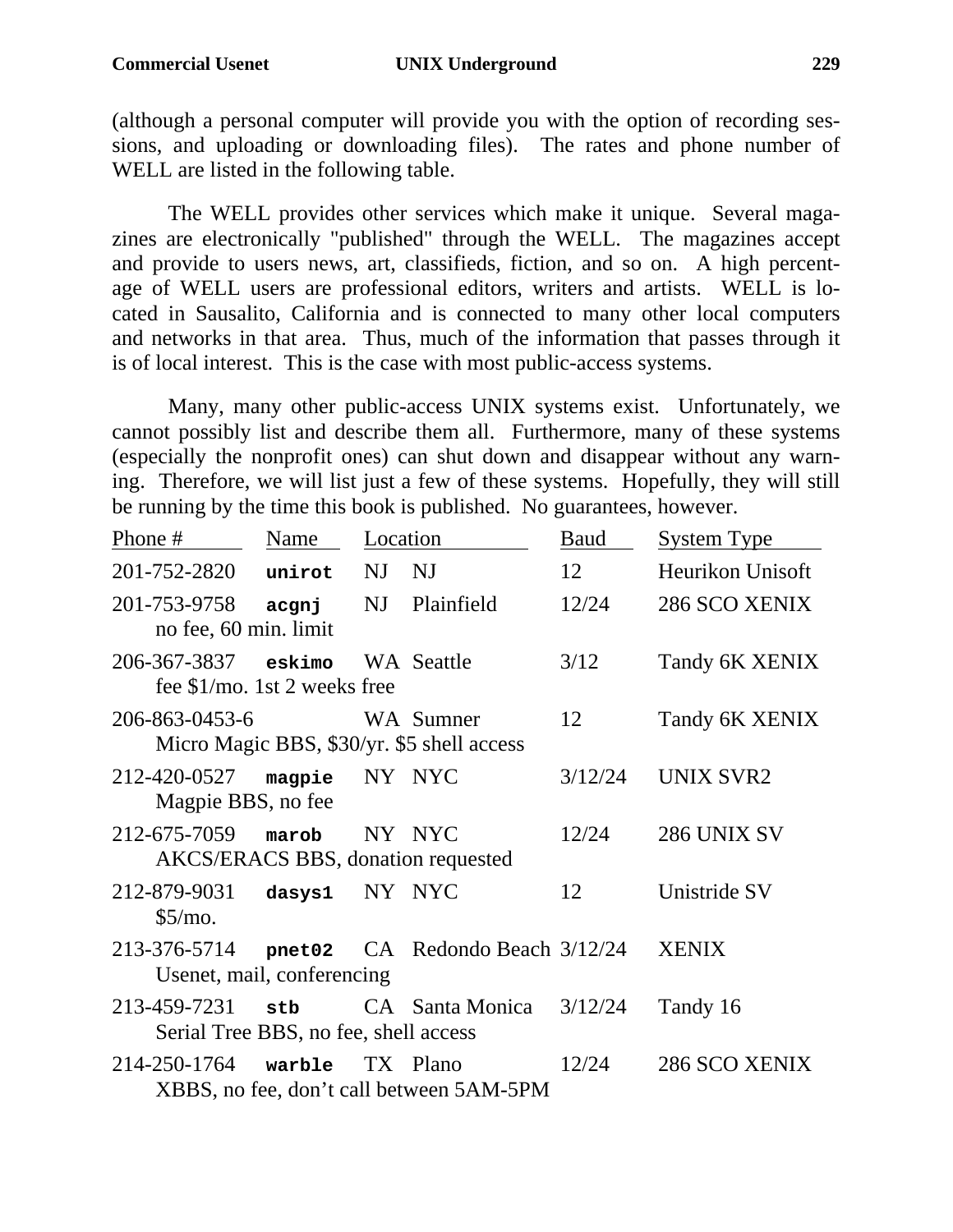| no fee       | killer |                                                                                                                                              |                        | 3/12/24                                                                                                                                                                                                                                                                                                                                                                                                                                                                                                                                                                                                                               | 3B2/400 UNIX                                                                                                                                                                                                                                                                                                                                                                                                                                                                          |
|--------------|--------|----------------------------------------------------------------------------------------------------------------------------------------------|------------------------|---------------------------------------------------------------------------------------------------------------------------------------------------------------------------------------------------------------------------------------------------------------------------------------------------------------------------------------------------------------------------------------------------------------------------------------------------------------------------------------------------------------------------------------------------------------------------------------------------------------------------------------|---------------------------------------------------------------------------------------------------------------------------------------------------------------------------------------------------------------------------------------------------------------------------------------------------------------------------------------------------------------------------------------------------------------------------------------------------------------------------------------|
|              |        |                                                                                                                                              |                        |                                                                                                                                                                                                                                                                                                                                                                                                                                                                                                                                                                                                                                       |                                                                                                                                                                                                                                                                                                                                                                                                                                                                                       |
| 216-781-6201 |        |                                                                                                                                              |                        |                                                                                                                                                                                                                                                                                                                                                                                                                                                                                                                                                                                                                                       | <b>PLEXSUS</b>                                                                                                                                                                                                                                                                                                                                                                                                                                                                        |
|              |        |                                                                                                                                              |                        |                                                                                                                                                                                                                                                                                                                                                                                                                                                                                                                                                                                                                                       | <b>Convrgnt Minifr SV</b>                                                                                                                                                                                                                                                                                                                                                                                                                                                             |
| $$5/mo$ .    |        |                                                                                                                                              |                        | 12                                                                                                                                                                                                                                                                                                                                                                                                                                                                                                                                                                                                                                    | Altos 986 XENIX                                                                                                                                                                                                                                                                                                                                                                                                                                                                       |
|              |        |                                                                                                                                              |                        | 3/12                                                                                                                                                                                                                                                                                                                                                                                                                                                                                                                                                                                                                                  | <b>Convrgnt Minifr SV</b>                                                                                                                                                                                                                                                                                                                                                                                                                                                             |
|              |        |                                                                                                                                              |                        |                                                                                                                                                                                                                                                                                                                                                                                                                                                                                                                                                                                                                                       | <b>AT Microport SV</b>                                                                                                                                                                                                                                                                                                                                                                                                                                                                |
|              |        |                                                                                                                                              |                        | 3/12                                                                                                                                                                                                                                                                                                                                                                                                                                                                                                                                                                                                                                  | Altos 68020 SV                                                                                                                                                                                                                                                                                                                                                                                                                                                                        |
|              |        | IL                                                                                                                                           |                        | 12                                                                                                                                                                                                                                                                                                                                                                                                                                                                                                                                                                                                                                    | PC7300                                                                                                                                                                                                                                                                                                                                                                                                                                                                                |
|              |        |                                                                                                                                              |                        | 3/12/24                                                                                                                                                                                                                                                                                                                                                                                                                                                                                                                                                                                                                               | 3B2/300 SV                                                                                                                                                                                                                                                                                                                                                                                                                                                                            |
|              |        |                                                                                                                                              |                        | 3/12                                                                                                                                                                                                                                                                                                                                                                                                                                                                                                                                                                                                                                  | 3B1 UNIX                                                                                                                                                                                                                                                                                                                                                                                                                                                                              |
|              | ddsw1  |                                                                                                                                              |                        | 3/12                                                                                                                                                                                                                                                                                                                                                                                                                                                                                                                                                                                                                                  | 286 Microport                                                                                                                                                                                                                                                                                                                                                                                                                                                                         |
|              |        |                                                                                                                                              |                        | 24                                                                                                                                                                                                                                                                                                                                                                                                                                                                                                                                                                                                                                    | 286 Microport                                                                                                                                                                                                                                                                                                                                                                                                                                                                         |
| 313-623-6309 |        |                                                                                                                                              |                        | 12/24                                                                                                                                                                                                                                                                                                                                                                                                                                                                                                                                                                                                                                 | 286 UNIX SV                                                                                                                                                                                                                                                                                                                                                                                                                                                                           |
| 314-947-0895 |        |                                                                                                                                              |                        | 3/12                                                                                                                                                                                                                                                                                                                                                                                                                                                                                                                                                                                                                                  | 286 SCO XENIX                                                                                                                                                                                                                                                                                                                                                                                                                                                                         |
| 403-295-2541 |        |                                                                                                                                              |                        | 3/12/24                                                                                                                                                                                                                                                                                                                                                                                                                                                                                                                                                                                                                               | 286 SCO XENIX                                                                                                                                                                                                                                                                                                                                                                                                                                                                         |
| 408-725-0561 |        |                                                                                                                                              |                        | 3/12/24                                                                                                                                                                                                                                                                                                                                                                                                                                                                                                                                                                                                                               | Sun SunOS                                                                                                                                                                                                                                                                                                                                                                                                                                                                             |
|              |        | 214-824-7811<br>MAGIC BBS, \$12/yr.<br>313-994-6333 m-net<br>312-272-5912 <b>igloo</b><br>Picospan BBS<br>312-833-8126 vpnet<br>312-566-8909 | Picospan BBS, \$12/mo. | TX Dallas<br>ncoast OH Cleveland<br>Minnie BBS, \$25 donation reqested<br>301-540-3656-9 netsys MD Germantown<br>303-632-4111 chariot CO Colo Sprgs<br>MI Ann Arbor<br>Picospan BBS, fee for extended service<br>312-283-0559 chinet IL Chicago<br>Picospan BBS, fee \$50/yr. for Usenet access<br>IL Villa Park<br>AKCS/ERACS BBS, no fee, shell access<br>IL Mundelein<br>ERACS/UX BBS, 1 hr./day free<br>312-566-8911,2 ddsw1 IL Mundelein<br>nucleus MI Clarkston<br><b>AKCS/ERACS BBS, donation requested</b><br>slacbbs MO St. Louis<br>xenlink AB Calgary<br>Term BBS, no fee, shell access, login: bbs<br>portal CA Cupertino | 215-275-2429 prapc-1 PA Norristown 12 286 Coherent Sys7<br>UNaXcess BBS, no fee, 60 min.limit, shell access, login: fhbbs<br>3/12/24<br>Usenet, no fee, donation requested, \$2/hr. prime, \$1/hr. non-prime<br>217-529-3223 pallas IL Springfield 3/12/24<br>305-584-4440 pinn FL Ft. Lauderdale 3/12/24<br>ERACS/UX BBS, 1 hr./day free, contribution requested<br>XBBS, no fee, 60 min. limit, shell access, login: bbs<br>Usenet, \$10/mo. plus any Telenet charges, conferencing |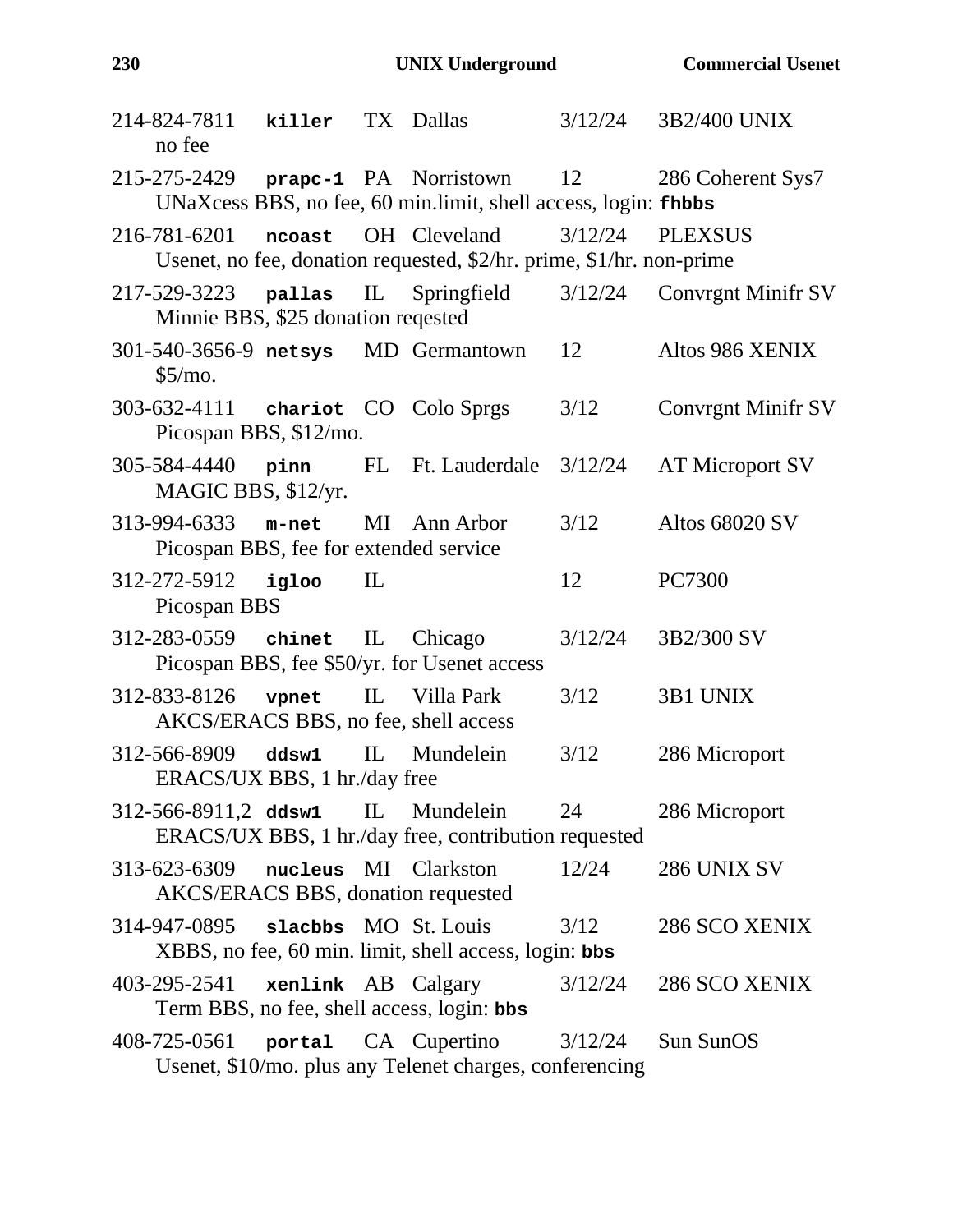| 415-332-6106 well |                                                                   | CA Sausalito<br>Picospan BBS, \$8/mo., \$3/hr., Telenet \$20/hr peak, \$4/hr off-peak                                |         | 3/12 VAX 750 4.2BSD |
|-------------------|-------------------------------------------------------------------|----------------------------------------------------------------------------------------------------------------------|---------|---------------------|
| 618-277-6417      | herky IL<br>XBBS, no fee, 60 min. limit                           |                                                                                                                      | 3/12/24 | 386 SCO XENIX       |
|                   |                                                                   | 619-444-7006 pnet01 CA El Cajon 3/12/24<br>Usenet, login: pnet, id: new, contributions requested, mail, conferencing |         | <b>BSD UNIX</b>     |
|                   | don't call between 2-7AM                                          | 714-635-2863 dhw68k CA Anaheim 3/12/24                                                                               |         | Unistride 2.1       |
| <b>XBBS</b>       | 714-662-7450 turnkey CA Southern                                  |                                                                                                                      | 12/24   | 286 XENIX SV        |
|                   |                                                                   | 714-842-5851 conexch CA Santa Anna<br>XBBS, \$25 quarterly, 714-842-6348 for BBS                                     | 3/12/24 | <b>XENIX</b>        |
| 714-828-0288      | alphacm CA Southern<br>XBBS, no fee, 60 min. limit                |                                                                                                                      | 12/24   | 286 SCO XENIX       |
|                   | 714-894-2246 stanton CA Irvine                                    | XBBS, donation requested, 240 min. limit                                                                             | 12/24   | 286 SCO XENIX       |
| <b>XBBS</b>       |                                                                   | 812-334-8453,5 eguild IN Bloomington                                                                                 | 12      | 286 SCO XENIX       |
|                   | $812-334-1204$ nuchat TX Houston<br>Usenet, mail, shell access    |                                                                                                                      | 3/12/24 | 286 Microport       |
|                   | 814-333-6728 sir-alan PA Meadville<br>UNaXcess BBS, anonymous ftp |                                                                                                                      | 3/12/24 | Tandy XENIX/68K     |

#### **9.1.3 Accessing Other Networks**

Most other noncommercial networks (e.g., Arpanet, Bitnet) can be accessed from Usenet, although the addressing can be difficult to figure out. The article "Notable Computers Networks" (as previously mentioned) provides a table that allows you to correctly address mail between any two (indirectly) connected networks, given that you know the gateways (connections between them).

Commerical networks (e.g., the Source, GEnie) can also be accessed through Usenet, though such gateways have not and cannot be published. The primary problem is that the commerical companies want to be paid for their services, but it is not clear how to charge customers interacting with a noncommercial network. Another problem is one of liability. For example, if a Usenet user posted an offensive message on Compuserve, it would be extremely diffi-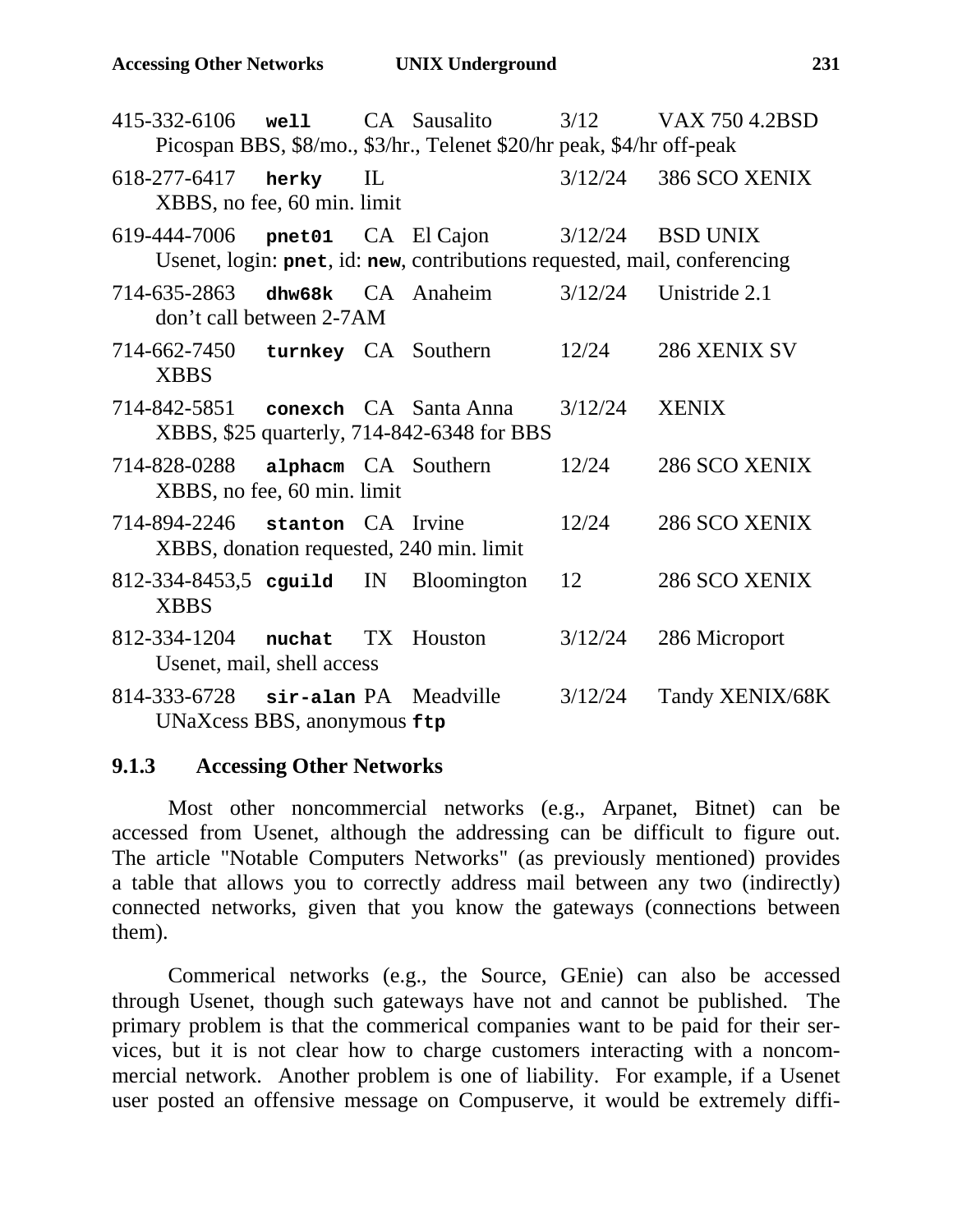cult for Compuserve management to punish that user. Some systems (e.g., BIX) copyright all public correspondence they carry. If they were to disseminate such material over the network, they would be losing much of the benefit of their copyright.

## **9.1.4 Usenet History**

V7 UNIX with **uucp** was released in 1978. Within a year, the ideas that formed the foundation of news were thought of by Tom Truscott and Jim Ellis, graduate students at Duke University. The first version of Usenet was written by Steve Bellovin, a graduate student at the University of North Carolina. Written entirely with shell scripts, it serviced two sites: **unc** and **duke**. A third site, **phs** (also at Duke) was added in 1980. This system was described at the following Usenix conference in January.

Early Usenet Logical Map (June 1, 1981)

| $\omega$                                         | Uucp links<br>Berknet links<br>Arpanet links                                              |                              |                                                             |
|--------------------------------------------------|-------------------------------------------------------------------------------------------|------------------------------|-------------------------------------------------------------|
|                                                  | $(Misc)$ $!(NC)$ $(Misc)$<br>duke                                                         | pdp                          | decvax sii reed phs--unc--grumpy duke34 utzoo cincy teklabs |
|                                                  |                                                                                           |                              |                                                             |
| $\mathbf{1}$                                     | ucbcory ! ! eagle ihnss vax135 (Bell Labs)                                                |                              | ucbopt ! hocsr--mhtsa----research allegra harpo-----chico   |
| $(UCB)$ :                                        | the control of the control of the control of the control of the control of the control of |                              |                                                             |
| $\omega$                                         |                                                                                           |                              | ! (Silicon Valley)                                          |
| $\omega$<br>ucbonyx @<br>$\omega$<br>$cca$ -unix | sdcattb-----+<br>phonlab-----+<br>sdcarl (1993)                                           | +-----ucsfcgl sytek sri-unix |                                                             |

Steve Daniel and Tom Truscott produced a version of news (the "A" release) written in C, which was distributed to the public. In April 1981, there were 35 sites in the US and Canada running news. Since access required a minimum of hardware (a UNIX machine and a modem), and the cost of joining was free, participation grew explosively. Intended for less than 100 sites and a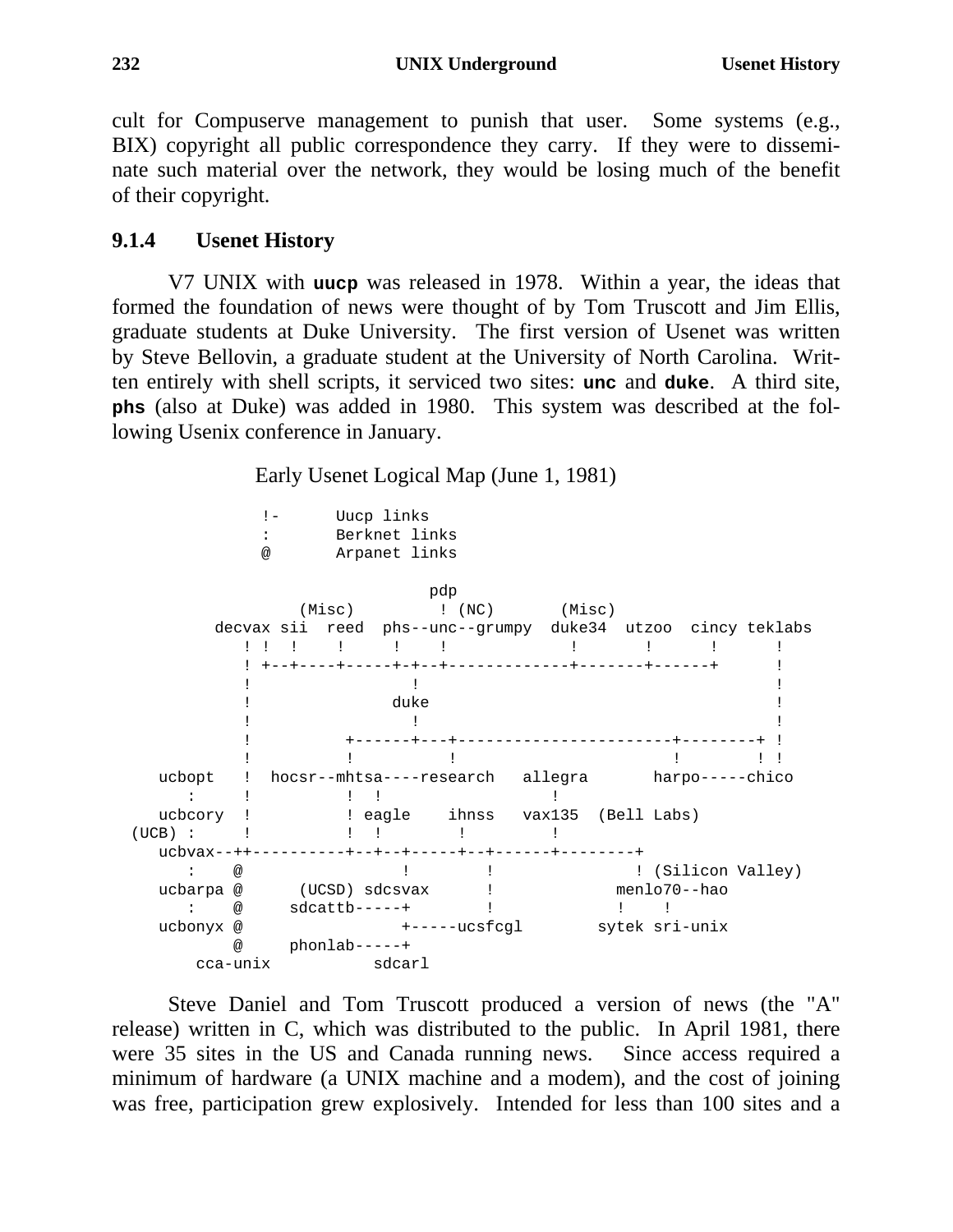handful of articles per day per newsgroup, the news system quickly reached a point where the performance was unacceptable.

Mark Horton, a graduate student at Berkeley, and Matt Glickman, then in high school, revised the software substantially, adding features and optimizations. In 1982, this became the "B" release, also known as 2.1. It is difficult to keep track of changes to the software after this as many people have fixed bugs and contributed enhancements along the way. The list of names scattered throughout the news source is staggering. Some of the major contributions are from Kenneth Almquist (**vnews**), Larry Wall (**rn**), Ray Essick and Rob Kolstad (**notes**), Rick Adams (2.11), Geoff Collyer and Henry Spencer (C news), Brian Kantor, Phil Lapsley, Erik Fair, Steven Grady and Mike Meyer (NNTP), Lauren Weinstein (Stargate).

The news software is like UNIX in that so many people have had their hand in it, adding features and bugs, and making it grow ever larger. As you might have already guessed, numerous versions of news now exist. Nonetheless, some standards exist (such as the format of articles). Several are published through the Network Information Center at SRI International in Stanford, CA, while most are defined in the news distribution releases.

#### **9.1.5 April Fools Day on Usenet**

There is clearly a sense of humor behind many of the postings on Usenet. Humorous remarks are often tagged with a *smiley* such as **:-)** which looks like a little smiling face if you turn your head sideways. This ensures that the reader understands the text is not entirely serious.

One posting (reproduced as follows) that made its way around the world has become rather famous for fooling so many people into taking it seriously. It didn't have a smiley, but it was a hoax nonetheless. (Notice the many references to April 1st. Surprisingly, many people didn't.)

From: kremvax!chernenko Newsgroup: net.general Subject: New site - kremvax Message-Id: <17@kremvax> Date: 1 Apr 84 16:39:01 GMT Organization: Moscow Institute for International Affairs Well, today, 840401, this is at last the Socialist Union of Soviet

Republics joining the Usenet network and saying hallo to everybody.

One reason for us to join this network has been to have a means of having an open discussion forum with the American and European people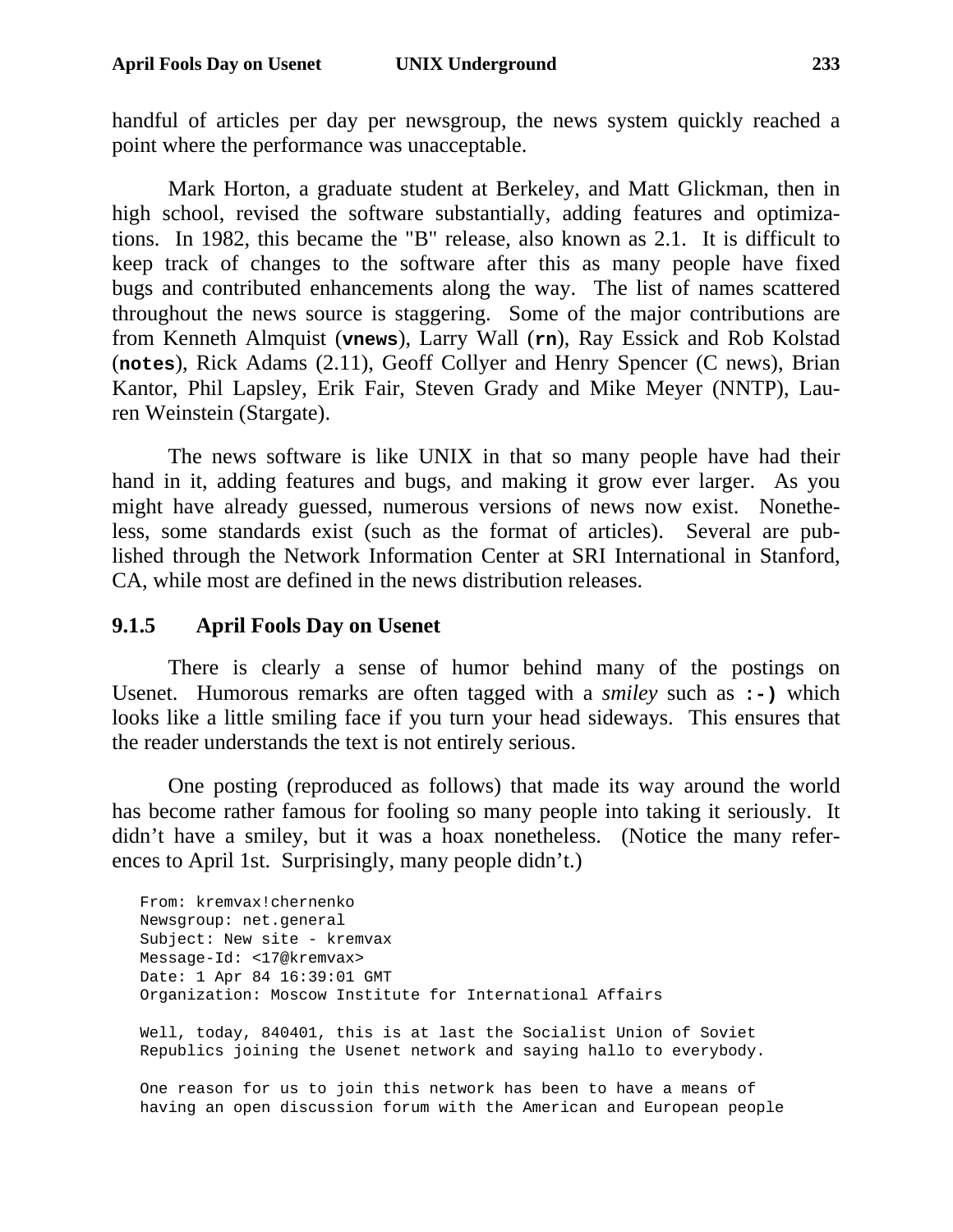and making clear to them our strong efforts towards attaining peacful coexistence between the people of the Soviet Union and those of the United States and Europe.

We have been informed that on this network many people have given strong anti-Russian opinions, but we believe they have been misguided by their leaders, especially the American administration, who is seeking for war and domination of the world. By well informing those people from our side we hope to have a possibility to make clear to them our intentions and ideas.

Some of those in the Western world, who believe in the truth of what we say have made possible our entry on this network; to them we are very grateful. We hereby invite you to freely give your comments and opinions.

Here are the data for our backbone site:

Name: moskvax Organization: Moscow Institute for International Affairs Contact: K. Chernenko Phone: +7 095 840401 Postal-Address: Moscow, Soviet Union Electronic-Address: mcvax!moskvax!kremvax!chernenko News: mcvax kremvax kgbvax Mail: mcvax kremvax kgbvax

And now, let's open a flask of Vodka and have a drink on our entry on this network. So:

#### NA ZDAROVJE!

--

K. Chernenko, Moscow, USSR ...{decvax,philabs}!mcvax!moskvax!kremvax!chernenko

#### **9.1.6 The Future of Usenet**

Usenet has long faced the problem of overload. There has never been any totally effective way of controlling the massive numbers of voices in Usenet. Typical of the problem is that someone posts a question that many people know the answer to, such as "*How do I change the speed of my terminal?*" Almost everyone on the net is capable of answering this question correctly, and it is difficult for many people to resist showing off their knowledge and personal wit. Other people write nasty messages to the original person, suggesting they need not use such a powerful medium as Usenet for questions as simple as that. Sometimes others will write back suggesting that the network is no place for nasty messages. And so on.

Of particular worry to Usenet is the availability of low-cost workstations, such as TRS-80s and PCs running UNIX. Since every UNIX system includes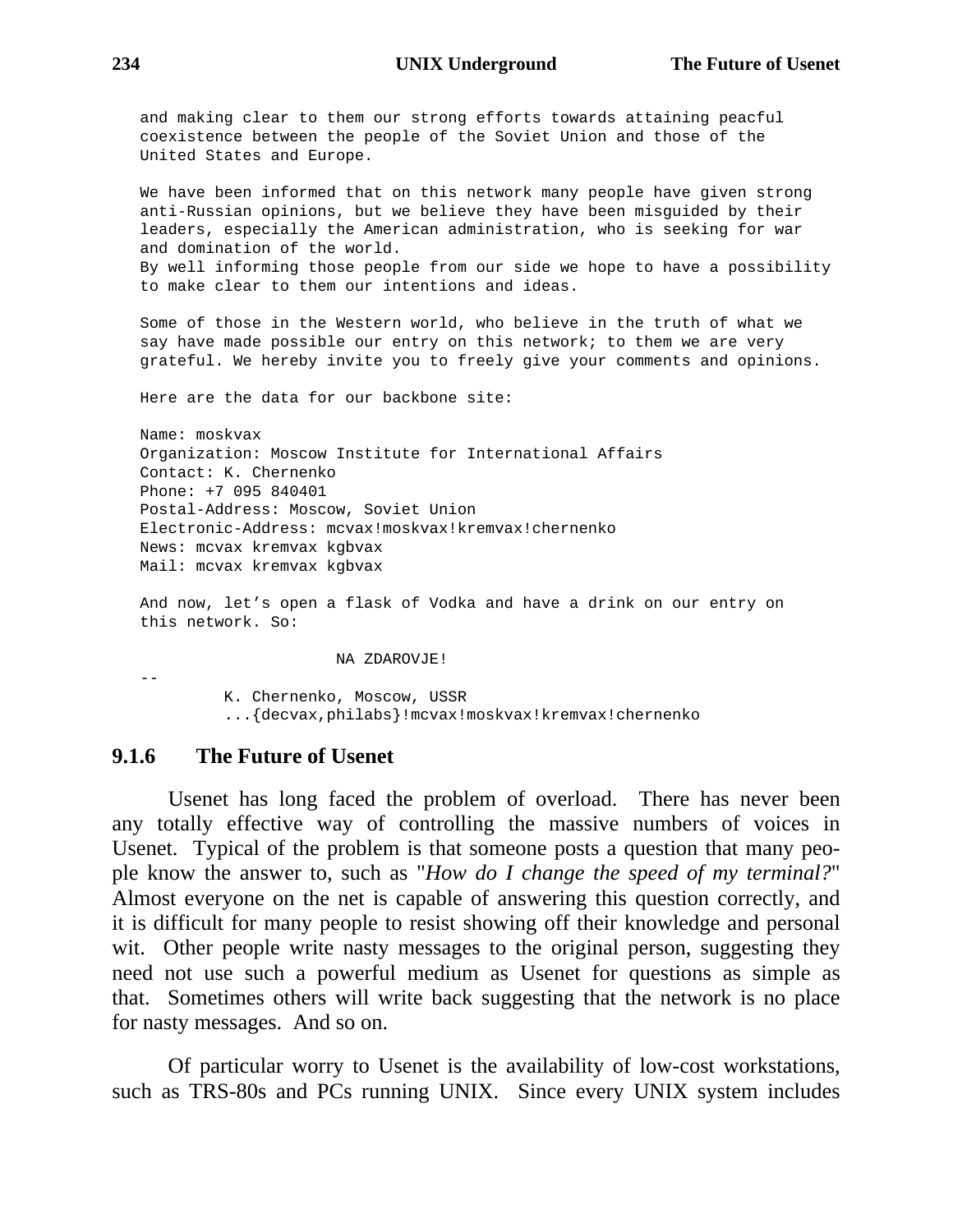**uucp**, they all can potentially become part of the net. However, this would probably substantially increase the amount of traffic on the net and the propagation delays. Further, it would be even harder to control these individuals, except by threatening them with removal from the net.

Many people continue to work on optimizing Usenet for more and more computers and traffic. Stargate is just one such project. It transmits Usenet news on subcarrier frequencies of television broadcasts. This unused bandwidth in existing television transmission systems costs nothing, avoiding the growing charges for dial-up and leased data lines. (Unfortunately, TV stations are discovering other uses for unused frequencies and will probably begin charging for this soon.)

At the human interface, many projects exist that attempt to use AI to sift through massive amounts of text looking for articles of interest. This can be used by each individual user when reading news. Alternatively, such a system could substantially cut traffic by replacing the human moderator in already moderated groups. More and more newsgroups are being moderated, but it will probably be many years before we trust a computer program to do the job.

Usenet is also feeling pressure to become more commercial. Many organizations have come to depend on it as part of their daily business. And due to its ever growing size, it needs management and authority. For example, gateways to other networks often require that there be a contact point for the network (e.g., for routing purposes). In order to support such an administrator, costs will be levied against Usenet members.

While it will probably always retain the flavor of being a highly informal, technical medium, we predict a much more structured and pay-as-you-go attitude towards Usenet, such as through UUNET. Naturally, some sites may object to this and fragment themselves from the commercial side of the network. This will lead to two or more networks, with the others remaining totally fee-free and anarchistic, much like Usenet began.

# **9.2 Public-domain or Otherwise Free Software**

Quite a lot of UNIX software is in the public domain. Why? The early years of UNIX did not even have profitable distribution channels, only nonprofit ones. Even now, many people have no interest in the software business or in making a profit. A lot of programs are not even appropriate for the marketplace and would not sell enough to pay the overhead in running a business.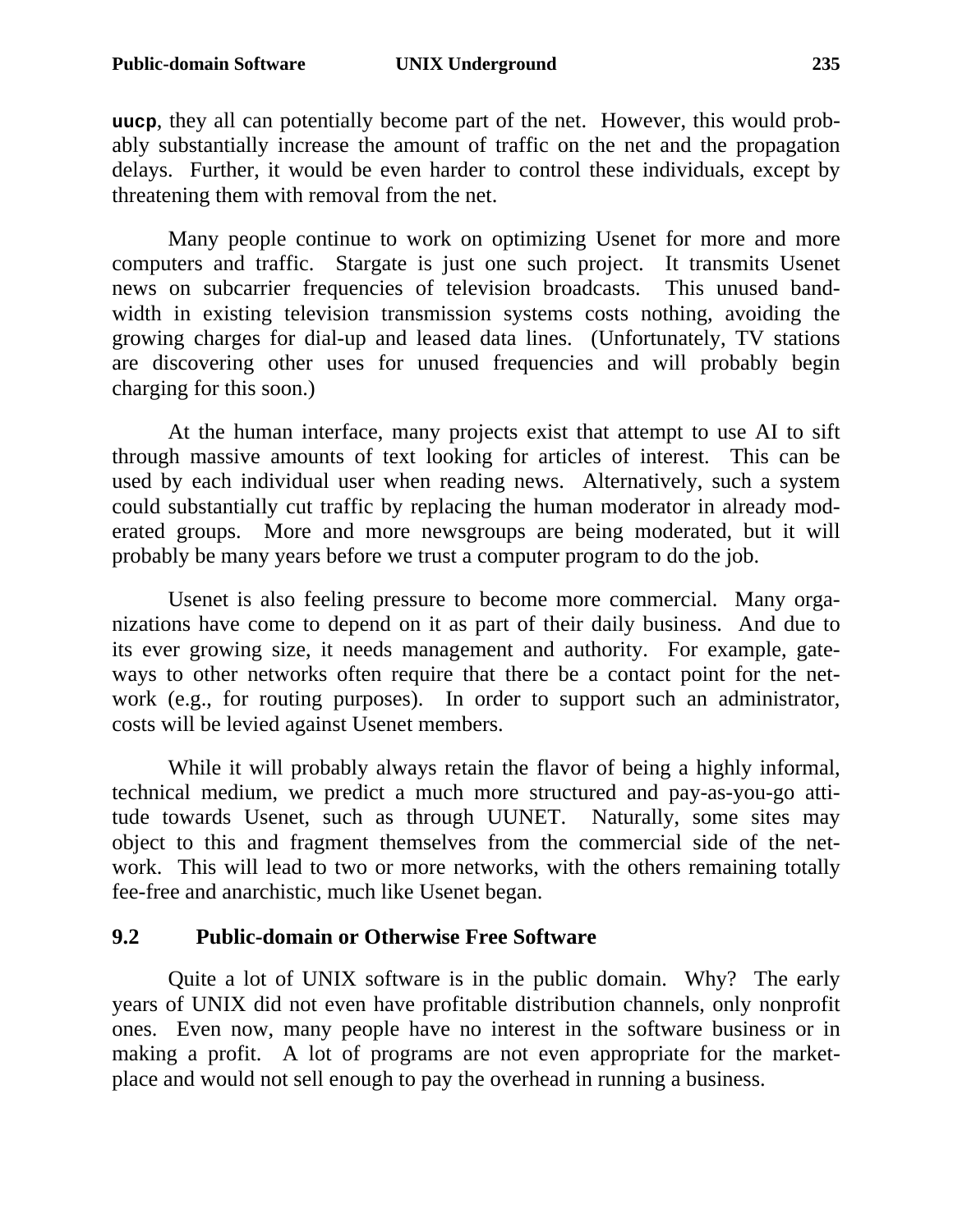Another source of free software is from students, who rarely have expectations of getting paid. Some software written at universities cannot be marketed commercially depending on who funded it. It can, however, be given away for free. Some college programming projects have become very popular computing standards (e.g., **emacs**). Many universities offer distribution sets of UNIX software.

There are now many profitable distribution channels for UNIX software; however, many of the original reasons for public-domain UNIX software still exist. Furthermore, more people than ever before are writing UNIX software, and lots of software written for other computer systems is easier than ever to port to UNIX systems.

Of course, there is a trade-off here. For instance, getting any reasonable level of support is usually rare with public-domain software. Usually, such software is provided "as is." Of course, the good side of the story is that you invariably get the software in source form so you can remove any remaining bugs and add the features that are of interest to you. If you are a reasonably competent programmer, it may actually make sense to pass up a vendor-supported product if you can get the entire source and maintain it yourself.

Please note that while the majority of free software is public domain, this is not always the case. In particular, some software is copyrighted (e.g., MINIX, Mach) preventing you from selling it commercially without prior permission of the author. Copyright allows you to make a "reasonable" number of copies of the software. Ideally, the result benefits you. For example, the Mach authors want people to send modifications and bug fixes back to them, so that they will be able to coordinate all changes and redistribute a single version. (Mach is discussed in the Future chapter. MINIX is discussed later in this chapter.)

## **9.2.1 Archives**

Many sites maintain immense archives of public-domain software. Some of it is kept on-line and is directly accessible via **uucp** or **ftp**. Some is too large to be kept on-line and can be received by request from the specific archive maintainer. Avoid making requests like "*Please mail me all the March 1985 sources.*" Archive access is provided on a volunteer basis. Expect to supply a tape and return postage, if you ask for off-line sources.

Since archives are usually kept without help from the local administrator and budget, it is impossible to document them here. Similarly, they occasionally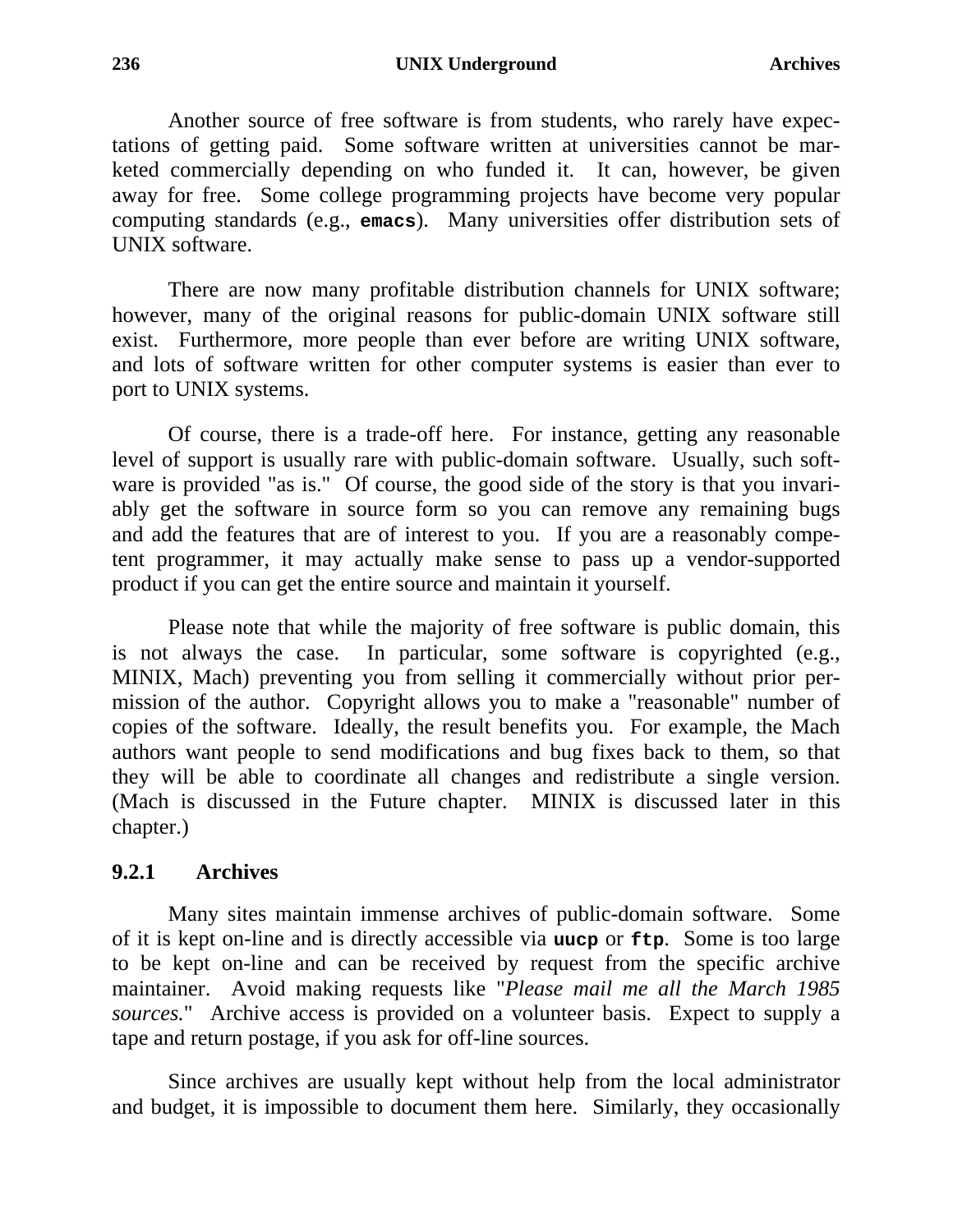go out of business with little or no notice. The best place to learn about which sites have current archives and what they contain is in the Usenet newsgroup **comp.sources.d** and **net.sources**.

In July 1988, the following sites were acknowledged archives:

Allegheny College, Dept. of Political Science

Archives: **net.sources comp.sources.unix comp.sources.misc** Service: anonymous **uucp**

814-333-6728, 300/1200/2400 baud, **login: pdsrc** Contact: **sir-alan!mikes** (Michael Squires)

#### AT&T

Archives: **comp.sources.unix** Service: anonymous **uucp** Contact: **killer!billw** (Bill Wisner)

## CSNET CIC

Archives: **mod.sources**

Contact: **postmaster@sh.cs.net**

Info: mail the following message to **Info-Server@sh.cs.net** topic: help

topic: index

## DKUUG - Danish UNIX User Group

Archives: **comp.sources.unix comp.sources.games GNU emacs** Service: anonymous **uucp** Restriction: limited to EUnet users in Denmark Info: mail the following message to **diku!archive** Subject: help

## Motorola, Inc.

Service: anonymous **uucp**

312-576-7902, 1200 baud, **login: pduucp password: public** Restriction: limited hours: avoid weekdays 8am-6pm Chicago time. Contact: Ron Heiby

Info: **uucp mcdch1!~/howto.snarf !~/MYNAME/**

Info: **uucp mcdch1!~/directory !~/MYNAME/**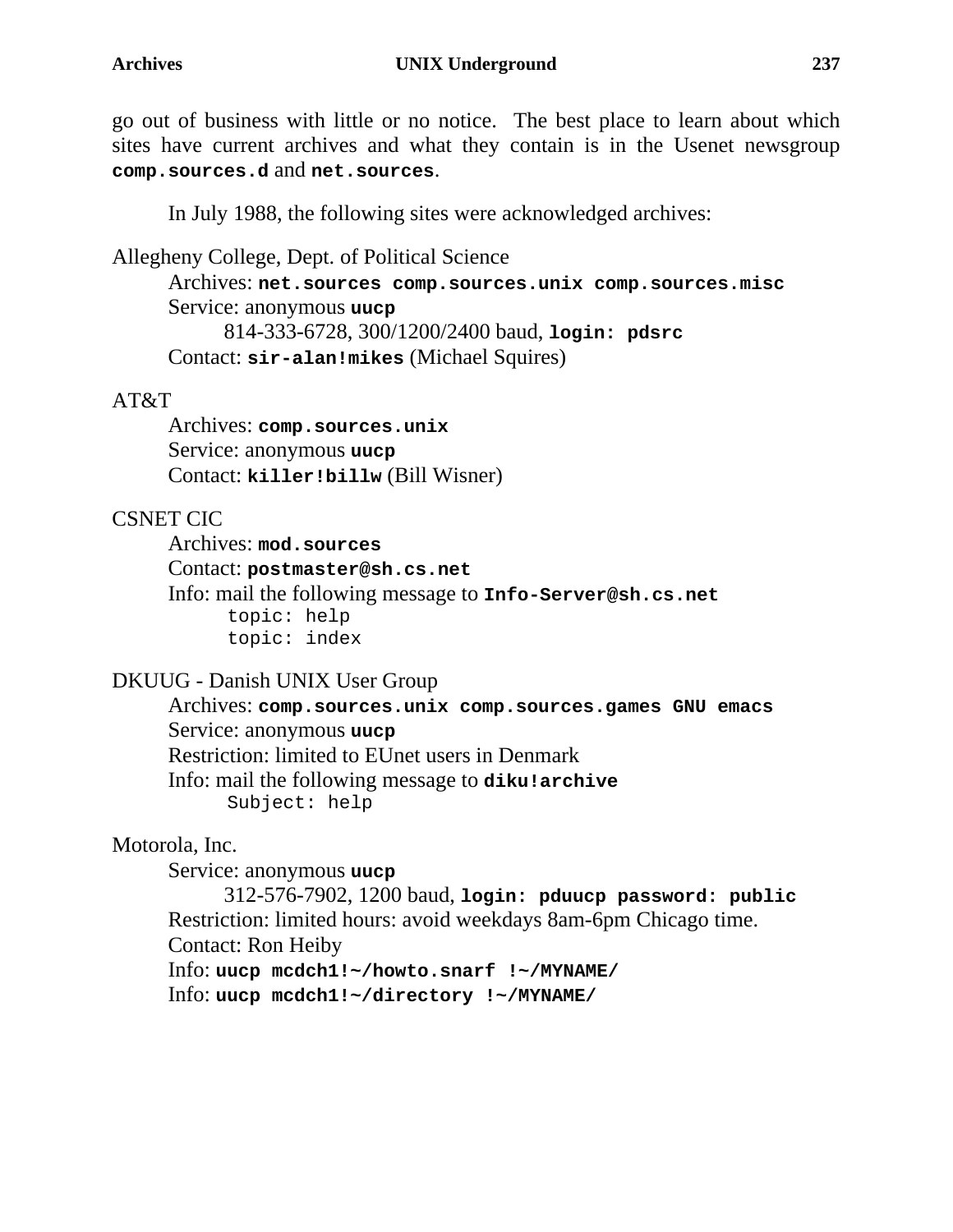Perdue University

Archives: **comp.sources.unix kermit news rn nntp** Contact: **rsk@j.cc.purdue.edu** (Rich Kulawiec) Info: **~ftp/news/comp/sources/unix/volumeX**

Pyramid Technology

Archives: **comp.sources.unix comp.sources.games** Contact: **usenet@pyramid.com** (Rick Preston)

University of Australia

Contact: **kre@munnari.OZ** (Robert Elz)

University of California at San Francisco Contact: **thos@ucbvax!ucsfcgl!cca.UCSF** or **cca.ucsf.edu**

University of Kent

Service: anonymous **ftp** Restriction: limited to users in United Kingdom Contact: Peter Collinson Info: mail the following message to **info-server@ukc** request: comp.sources.unix topic: help topic: index

## UUNET

Archives: **comp.unix.sources** Service: anonymous **ftp**/**uucp** Contact: **rick@uunet.uu.net** (Rick Adams) Info: **~ftp/comp.sources.unix/volumeN**

# **9.2.2 Usenet Source Newsgroups**

One frequent source of sources are the Usenet source newsgroups. These newsgroups are for posting various types of sources. For example, **comp.sources.games** contains games, **comp.sources.amiga** is specific to Amiga microcomputers, and **comp.sources.bugs** carries bug reports and fixes for sources that have been posted in the source newsgroups.

There are many source newsgroups for other operating systems and the level of quality is unusually high. (If it isn't, the authors will get deluged with bug reports.) Often, software is posted here that would not otherwise become available. For example, many thesis projects, utility programs, or education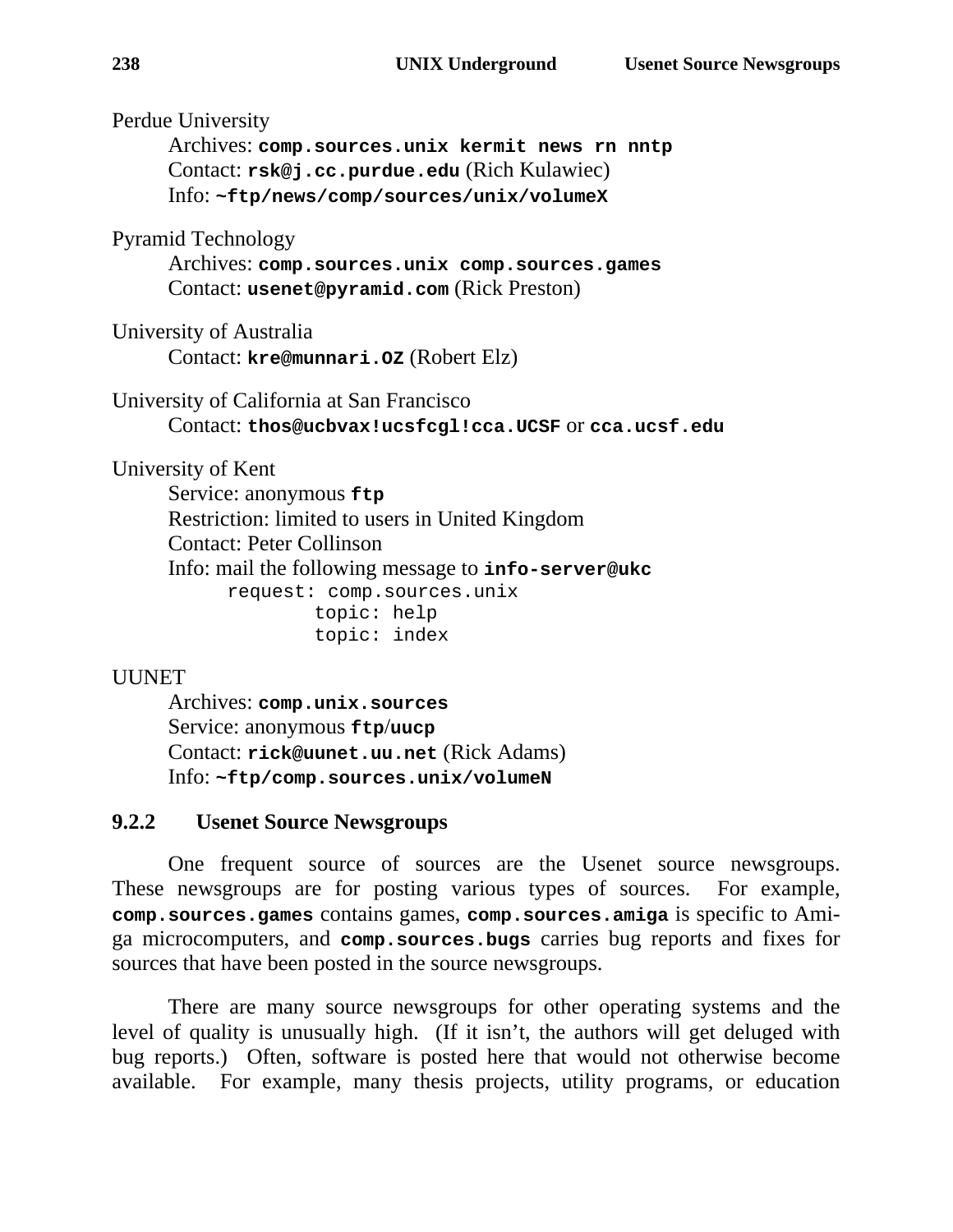code fragments appear in this group. For this kind of resource, Usenet is priceless.

# **9.2.3 User Group Software**

Most user groups offer user-contributed software for nominal distribution costs. For instance, both /usr/group and Usenix have regular software distributions to their members. Since the amount of software they have is substantial, you must request specific software rather than having it sent to you automatically just because you are a member. They have a variety of releases available depending on the type of system you own. You may need to show a UNIX license in order to receive certain software.

Many manufacturers also have user groups that provide software strictly (i.e. nonportable) for their computers and users. In fact, many of the demos that are regularly shown at computer conferences were not written by manufacturers but by their users. Contact your computer's manufacturer for more information.

There is also a heavy base of C software that is coming out of the PC/MS-DOS world. While not specific to UNIX, much of this software can be run on any UNIX machine with little or no changes. One of the best places to keep up with this is in the C magazines, such as the *C Users Journal*.

## **9.2.4 GNU and the Free Software Foundation**

In response to the strict UNIX software licensing enforced by AT&T and many other computer companies, the Free Software Foundation was formed and is "dedicated to eliminating restrictions on copying, redistribution, understanding and modification of software."

Originally created by Richard Stallman (who wrote the first version of **emacs**), the FSF has set about recreating the best of UNIX, all of which is available for the cost of copying the software. The software is not public domain but can be freely copied, modified, and given away. The collection of software from FSF is amusingly called GNU, which stands for "GNU is Not UNIX." It is pronounced "gä-new′."

A large amount of UNIX software has been rewritten and contributed to the GNU system. It is important to note that none of the software uses any copyrighted UNIX software. GNU expects to be able to provide most of the utilities and kernel (possibly based on CMU's Mach) of UNIX in the near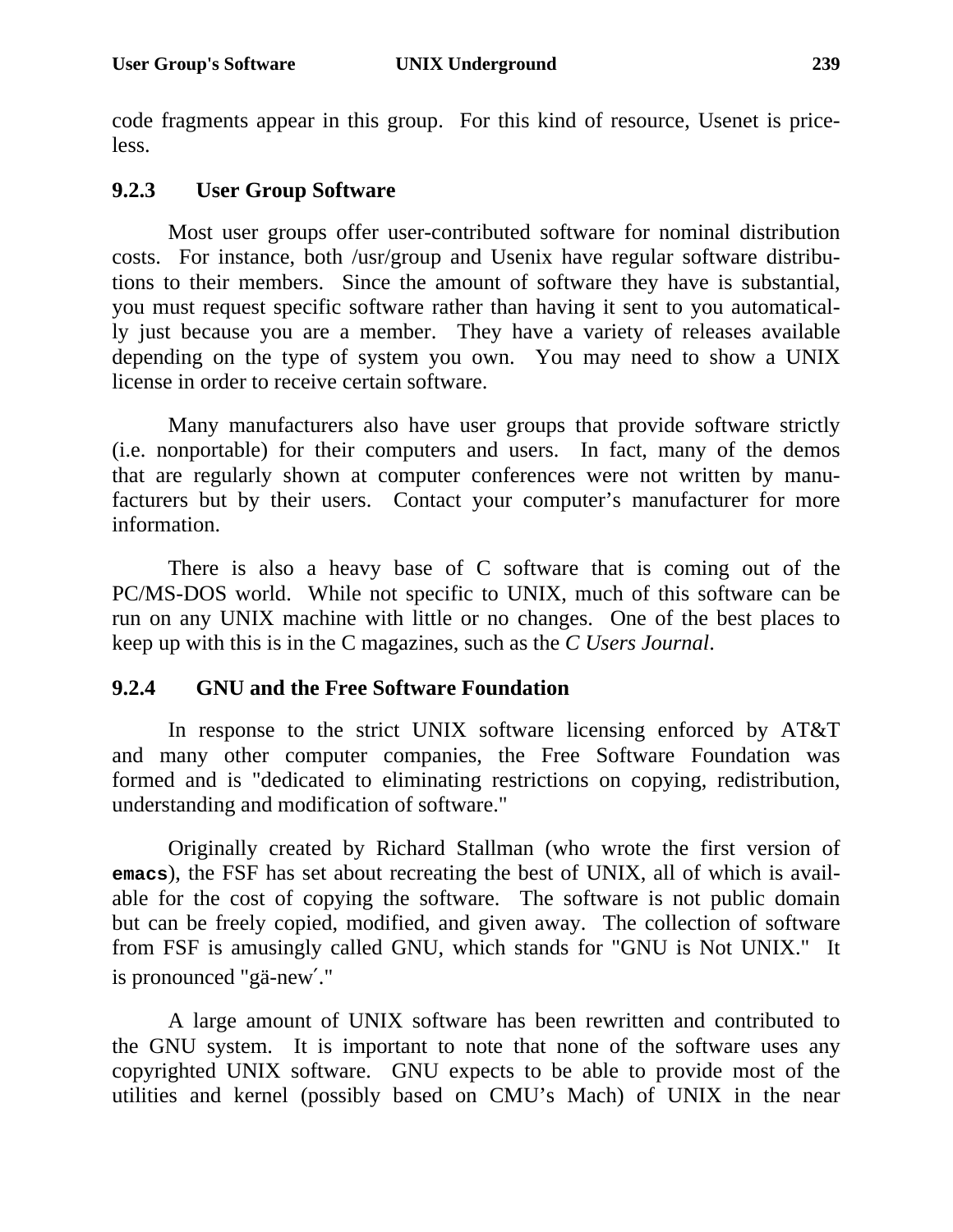future. GNU also maintains a directory of people who can be contacted for service on GNU software, including bug reports, porting, and so on.

As of June 1987, GNU includes GNU Emacs (an extremely sophisticated general purpose extensible editor), GDB (a source-level C debugger), GCC (a C compiler), BISON (yet another **yacc**), X Windows (a portable, network transparent window system), MIT Scheme (a lexically-scoped dialect of Lisp), GNU Chess (a class-C player which can use several machines in parallel for increased playing speed) and Hack (a game of adventure, similar to Rogue). All of this software is distributed in *source* form!

The easiest way to get any GNU software is to find someone who already has it and copy it. There is no one to pay, or license agreement to sign! GNU software is also available in various archives. The most up-to-date on-line archive is via Arpanet host **prep.ai.mit.edu**. For more information, read the file **/u2/emacs/GETTING.GNU.SOFTWARE** on that host.

GNU software can also be ordered directly from FSF. There is a nominal charge to cover the cost of tapes, handling and shipping. FSF accepts taxdeductible donations of money, as well as software and hardware. FSF is also interested in reducing unnecessary restrictions on copying in other domains besides software. For example, they are fighting the proposal to prevent copying of digital audio signals.

More information about GNU and FSF can be found in *Byte*, October 1983, where "The GNU Manifesto" was first published. The manifesto, license, warrantee and other philosophical writings (such as "Some Easily Rebutted Objections to GNU's Goals") can also be found in every GNU manual.

## **9.2.5 MINIX**

MINIX (Mini-UNIX) is a V7-compatible UNIX written by Andrew Tanenbaum at Vrije Universiteit in Amsterdam. ("Mini" refers to the small size with respect to modern UNIX systems such as Berkeley and System V.)

The software copyright is held by Tanenbaum; however, the system can be purchased with a book describing the entire system, and the complete sources very cheaply (\$80 in 1988) from Prentice-Hall. The source contains no AT&T code, so it is entirely free from its licensing restrictions.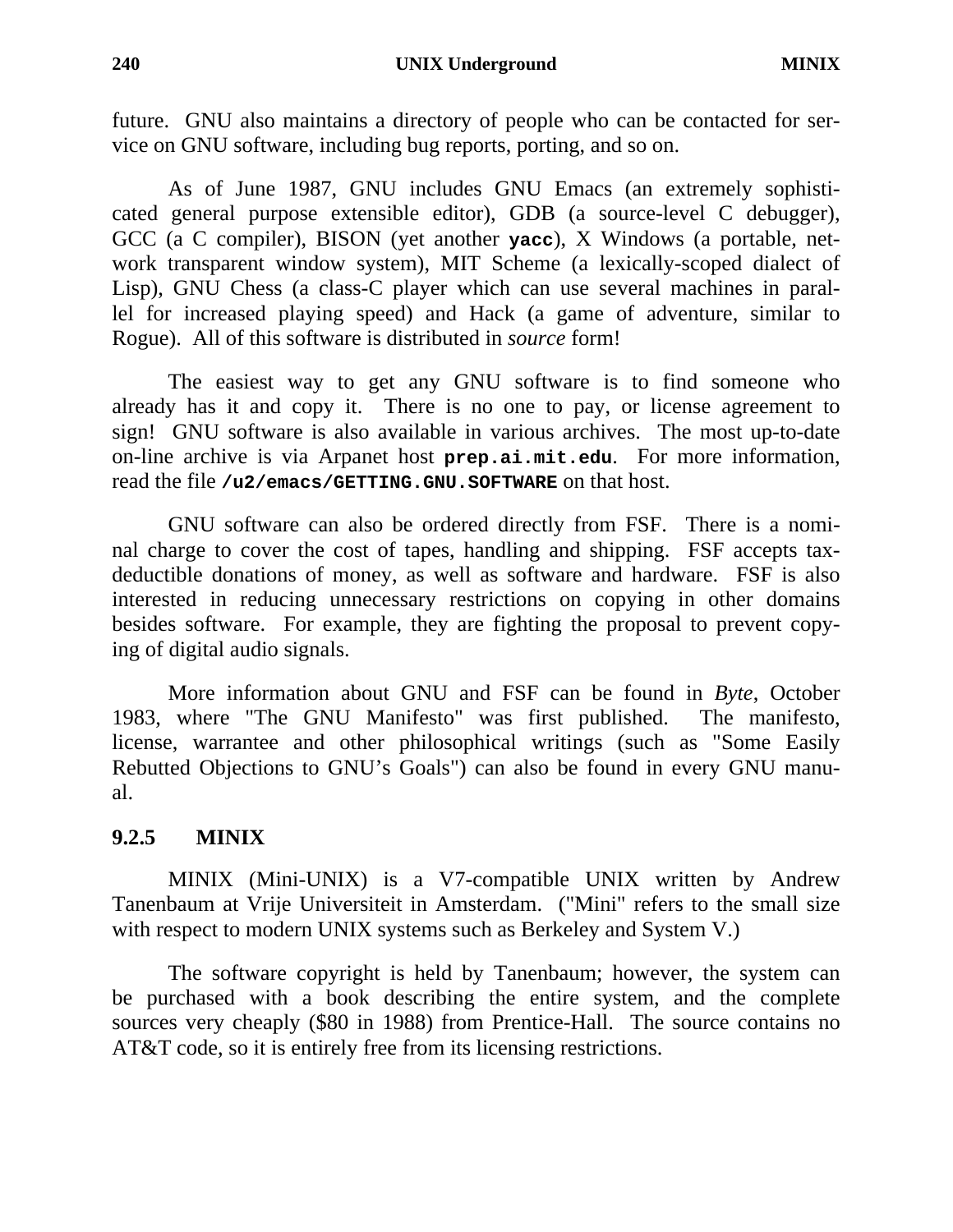MINIX runs on IBM PCs, XTs, ATs and clones. It supports a hard disk but can be run with only floppies (and it can read and write MS-DOS floppies). Like UNIX V7, MINIX is multitasking, and comes with a V7-compatible shell, K&R C compiler, **emacs**-like editor, a large set of utilities and libraries. The complete source is included, except for the C compiler which is available separately. Due to its low cost, implementation on a PC, and distribution with complete source, MINIX is an ideal system for someone who wants to learn more about UNIX and operating systems in general.

MINIX is structured quite differently from V7 internally, although to the naive user, the two systems function exactly the same. (There are actually four rarely used V7 system calls that are not supported in MINIX.) The system was designed for teaching and is completely described by the MINIX text. Permission is available for students to copy the software for study and porting to other CPU's. The Usenet newsgroup **comp.os.minix** carries discussion of MINIX.

The C compiler included with MINIX is based upon the Amsterdam Compiler Kit. The kit was a very ambitious project to produce compilers with many common components and a small number of separate front-ends for different languages, and separate back-ends for machine code production on different machines.

The kit is available from UniPress Software, or Transmediair Utrecht BV. It is described in "A Practical Tool Kit for Making Portable Compilers" by Tanenbaum et al. in *Communications of the ACM*, vol. 26, no. 9, September 1983.

## **9.3 Public-domain Hardware**

We're all familiar with public-domain software, but public-domain hardware? Yes. Several people have designed a system to run UNIX with the specific goal of having the hardware design in the public domain. The system is called the PD32. "32" refers to the 32-bit hardware it is based on.

The original desire was a UNIX system with good performance costing less than \$1,000. This includes the price of System V UNIX from AT&T. The system is built around the NSC32016 processor. The complete hardware design has been released to the public, including schematics, PAL equations, interface software and the PCB artwork.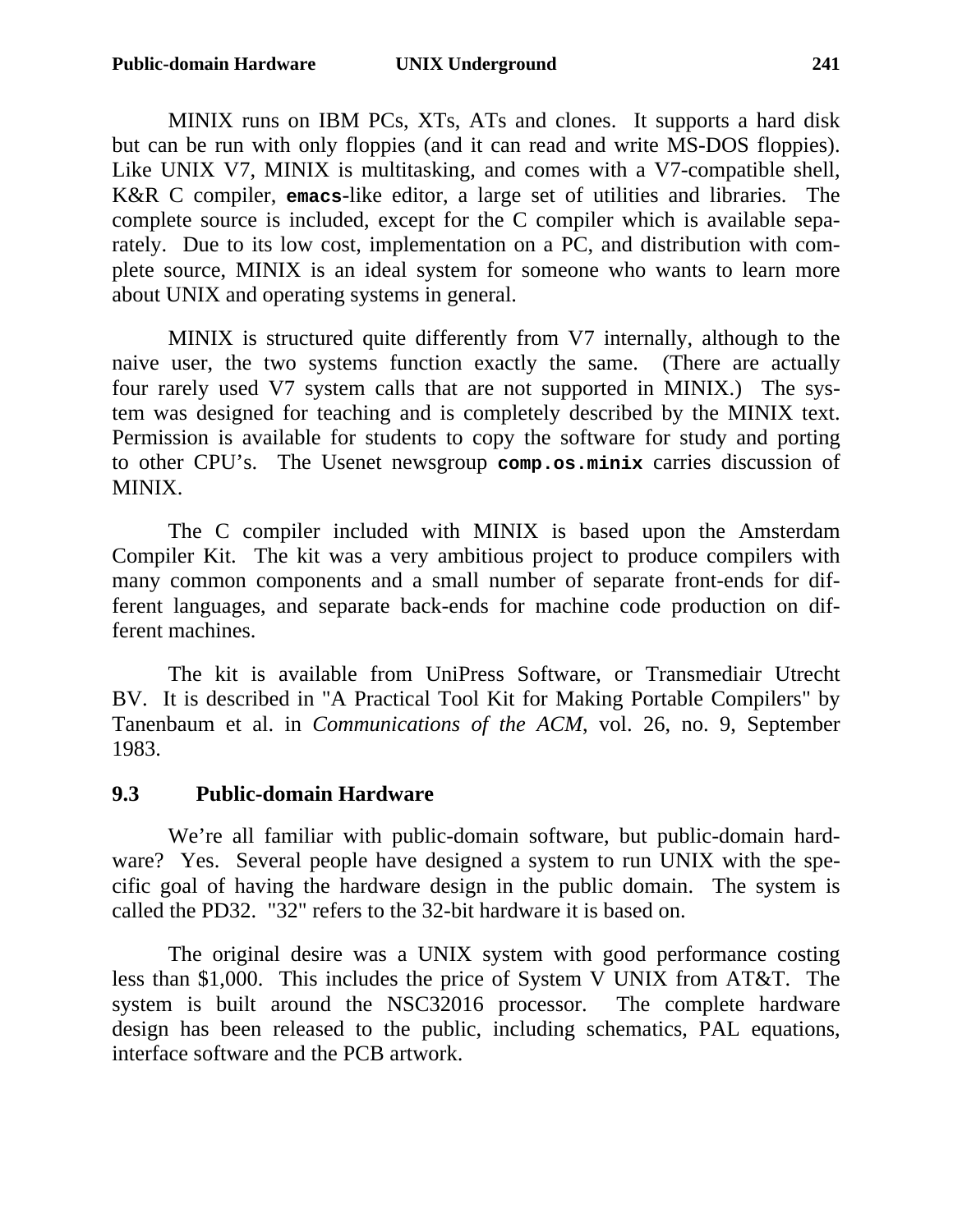**242 UNIX Underground Games**

It is important to note that homebrewed hardware systems were much more popular in the '70s. This was partially because there was less of an investment in software designed to run on specific hardware, and also because personal computers were still not commodity items. But now, the price of boards and whole systems is low. If you don't have the desire to muck with the hardware, it will be cheaper for you to buy a complete system than to build one from scratch. It's sad to have to admit this, but the age of building your own computer system has been over ever since the Asian clone makers entered the computer market.

Definicon sells the PD32 in kit form (a single board computer for a PC), or you can simply buy the design and construct it from the bare chips and software yourself. For more information about the PD32, refer to Micro C #32, or contact the PD32 Users Group or Definicon Systems.

#### **9.4 Games**

UNIX has always had an enthusiastic attitude towards games. It is arguable that the first UNIX application (Ken's Space Travel) was a game. (And some day, we may even win at **cc**.)

The original UNIX programmers provided a nice assortment of games with each distribution, perhaps to attract potential users. These were actually documented in the manual, just like any system software. In the V6 manuals, they appeared in section VI (User-maintained Programs). As well as such semi-useful programs as **azel** (compute satellite predictions) and **factor** (prime numbers), there were such classics as **bj** (blackjack), **chess**, **cubic** (3- D tic-tac-toe), **quiz** and **wump** (hunt-the-wumpus). Certain programs (notably **tbl**, the table formatting program) began life here and eventually earned enough respect to be moved to section I (User Commands).

Some of the games are more amusing simply for the manual pages. For instance, under the section header **BUGS**, **wump** simply says "*It will never replace Space War.*" **cal** (print calendar) says "*The year is always considered to start in January even though this is historically naive.*" **graph** says "*A limit of 1000 points is enforced silently.*" **chess** has the unique section header **WARNING**, "*Over-use of this program will cause it to go away.*" The complete documentation about diagnostics of **chess** takes one line, "*The most cryptic diagnostic is 'eh?' which means that the input was syntactically incorrect.*"

These kinds of astute, concise remarks are exactly on par with the rest of UNIX. Much of the rest of the manual tended to try to live up to this style.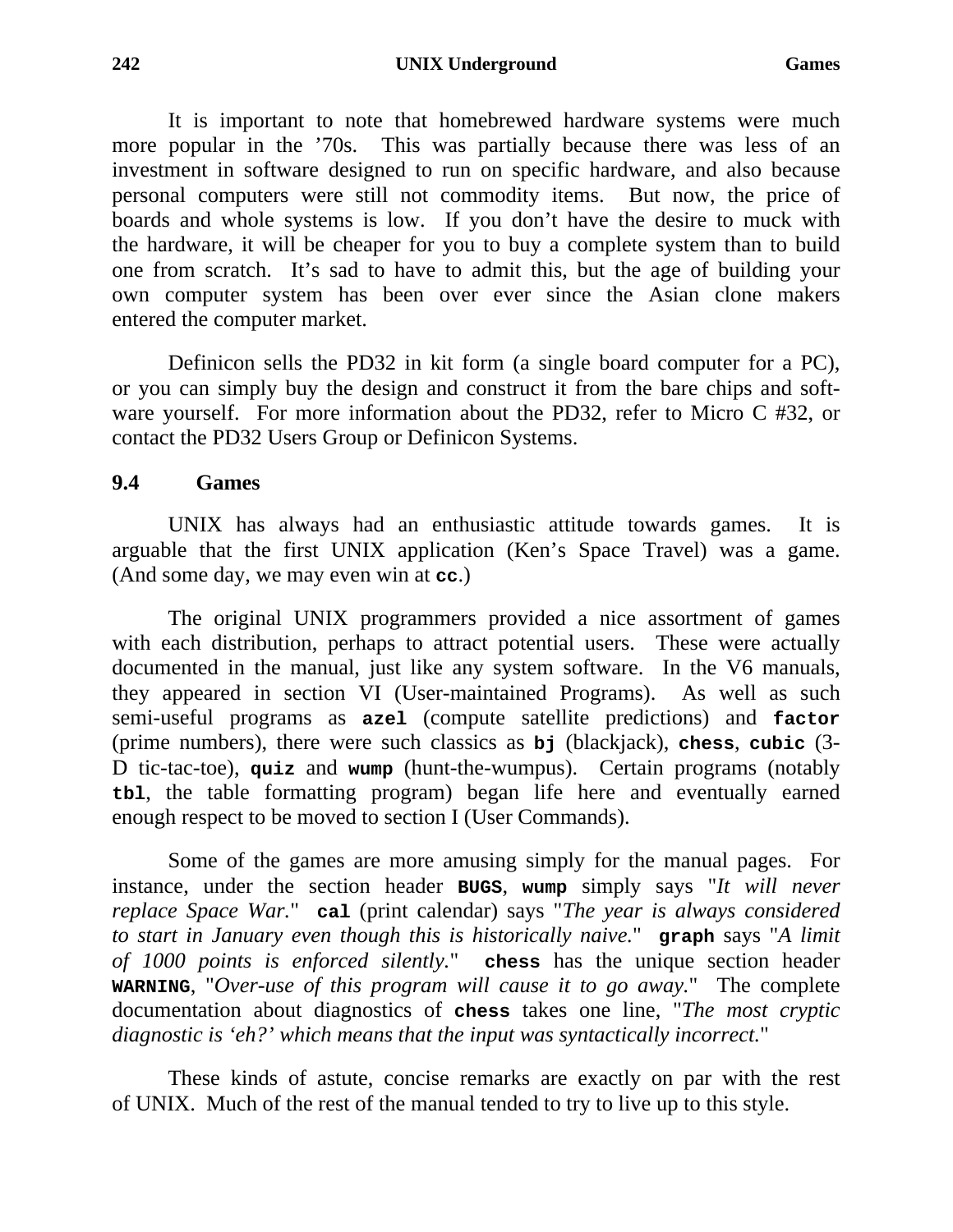Fortunately, most of the games did not go away and are always provided with the UNIX system. Interestingly, **chess** doesn't always appear. This is because large chunks of it were written in PDP-11 assembler, and that is the way it is supplied on the AT&T source distributions. UNIX resellers must either translate the assembler into C, or not offer it at all. (Forget about it and get GNU chess, which is a much stronger program.)

Those earlier versions of **chess** eventually evolved into extremely strong chess-playing programs. Ken Thompson was the primary author of Belle, which won the title of World Computer Chess Champion. Based on the original UNIX chess, Belle also used special "chess hardware," which was a PDP-11 with special purpose hardware (built by Joe Condon) dedicated to certain move calculations.

While no longer the title holder chess program, Belle will probably remain famous because of a run-in with the U.S. State Department. Belle had been invited to a chess championship, which happened to be in Moscow that year. Unfortunately, the PDP-11 was on the State Department's list of hightechnology items that were not allowed to pass behind the Iron Curtain. The idea is that modern computers would give the Soviets the same speed in creating warfare and worldwide catastrophe that the U.S. has. Belle and the PDP-11 were seized at the airport by the State Department, which led to Ken remarking, "*…the only way you could make a weapon out of it is if you dropped it out of a plane and it fell on somebody*."

Version 7 of UNIX saw the introduction of even more games, again, with exemplary manual pages. Under **DESCRIPTION** on **backgammon**, it says, "*This program does what you would expect.*" At the other extreme are the rather inexplicable **BUGS** of **ching**.

Once UNIX reached Berkeley, games flourished. We will only suggest that several kernel additions occurred in order to support certain games. Some of the most addictive games that you are likely to find on every UNIX system today are:

**adventure** – The original adventure game. You invariably give up in a twisty little maze of passages, all alike.

**rogue** – a screen-oriented game based on Dungeons & Dragons.

**trek** – cruise around the universe and protect your files from the Klingons.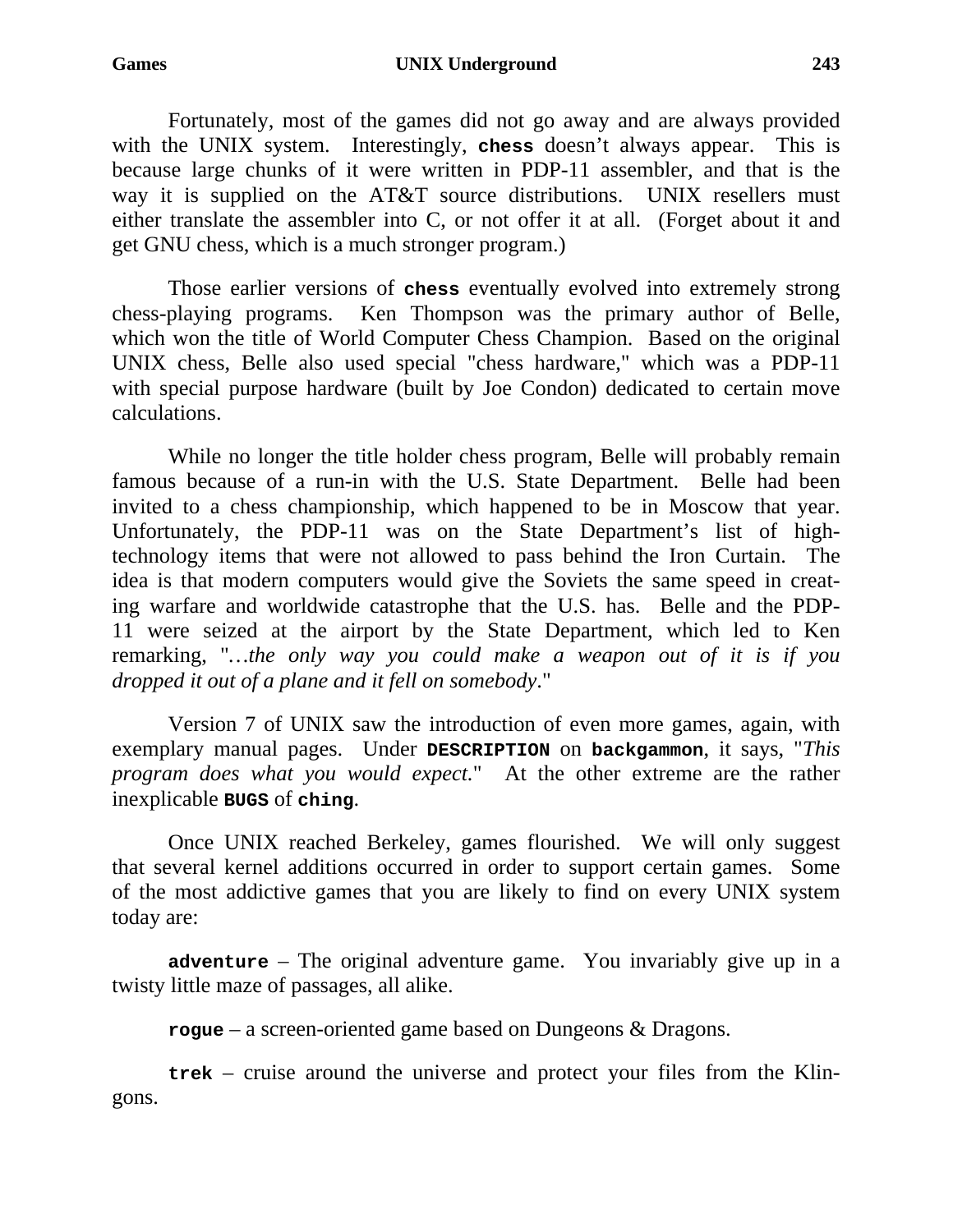**244 UNIX Underground Obfuscated C**

**fortune** – prints out something likely to be found in a fortune cookie in a restaurant owned by George Carlin. Many people like to put this in their **.login** or **.profile**. Try the undocumented **-o** (obscene) option.

Games are often distributed for free, since they are hard to justify to management. See the previous section on public-domain software.

#### **9.5 Obfuscated C**

Many C programmers take their religion quite seriously. To these C dogmatics, the goal of reaching nirvana can only be achieved by studying the *K&R*, turning out programs that are portable between PCs and Crays, and never, ever writing lines like **#define BEGIN {**.

While this can make C programmers seem like a dull class of people, there is humor to be found. Your everyday C humor is stuff like **char broiled;** and **double trouble;**. If you start seeing your coworkers wincing whenever they read your programs, you might think of entering the International Obfuscated C Code Contest. Run annually by Landon Noll and Larry Bassel, the IOCCC provides a forum for code that is so awful to read, it is actually funny. Viewed in the right light, you might even call it educational. Landon says:

> *The contest was motivated by reading some UNIX source code (in /etc/config from 4.2BSD). I was shocked at how much simple algorithms could be made cryptic, and therefore useless, by a poor choice of code style. "Could someone be proud of this code?"*

It is not possible to reproduce all the winners, but a few should be just enough to give you the general idea, and perhaps encourage you to go look up all of them. Each one is guaranteed good for hours of study. Not only do they show you what *not* to do, but they teach you how to deal with very strange code. And you can actually learn some of the finer points of C by studying these very unusual programs. Unlike the rest of this book, we will follow the spirit of the contest by not providing any explanation of each program. You are on your own. The envelope, please…

In 1985, the *Award for Best One-Liner* was given to Jack Applin (with help from Robert Heckendorn) of Hewlett-Packard for the following program:

```
main(v,c)char * c; {for(v[c++]="Hello, world! \n')";(!!c)[*c]&&(v--||--
c&&execlp(*c,*c,c[!!c]+!!c,!c));**c=!c)write(!!*c,*c,!!**c);}
```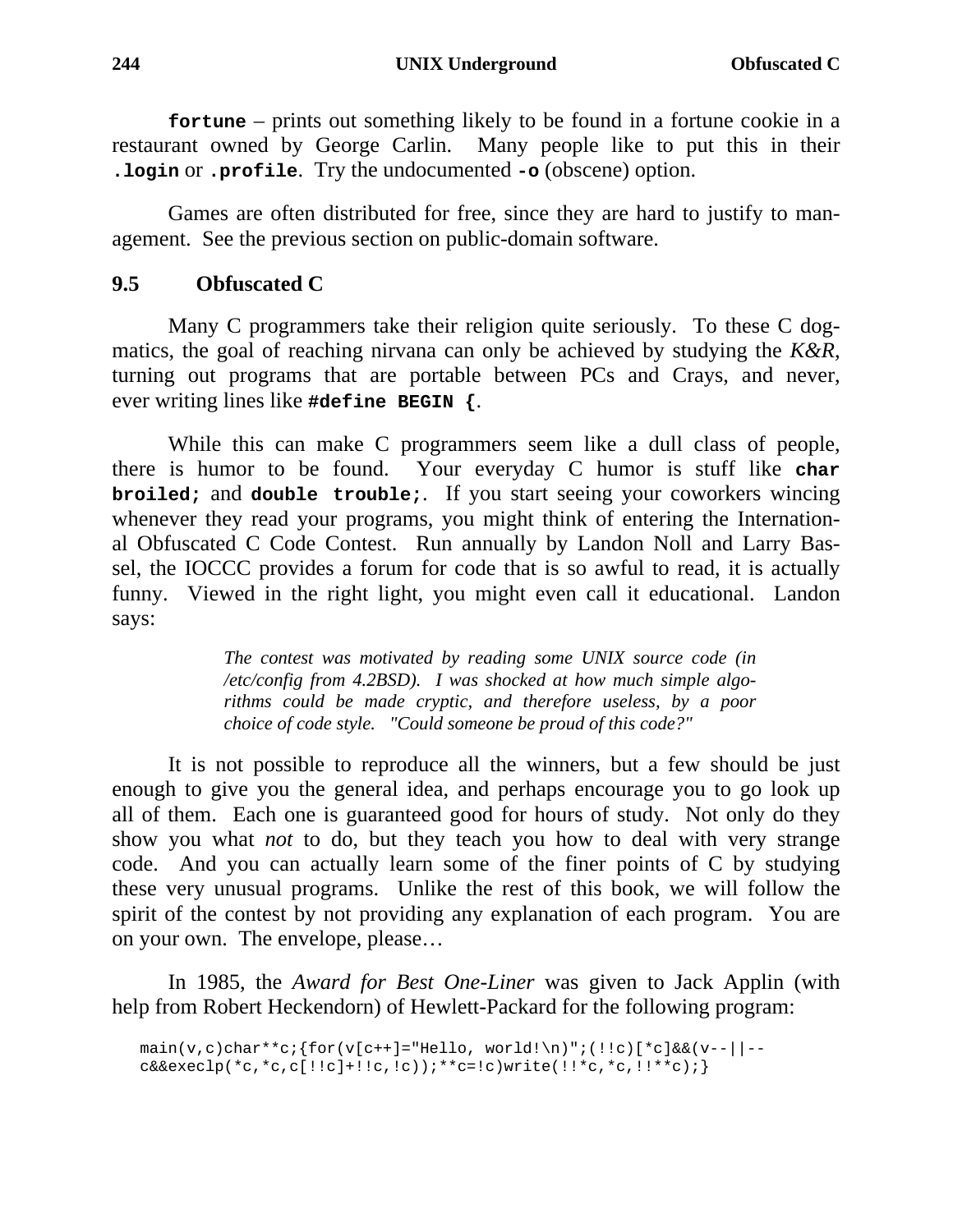In 1987, the *Award for Worst Style* was given to Spencer Hines of Online Computer Systems for the following program:

```
#include <stdio.h>
char *malloc();
main(togo,toog)
int togo;
char *toog[];
{char *ogto, tgoo[80];FILE *ogot; int oogt=0, ootg, otog=79,
ottg=1;if ( togo== ottg) goto gogo; goto goog; ggot:
if ( fgets( tgoo, otog, ogot)) goto gtgo; goto gott;
gtot: exit(); ogtg: ++oogt; goto ogoo; togg: if ( ootg > 0)
goto oggt; goto ggot; ogog: if ( !ogot) goto gogo;
goto ggto; gtto: printf( "%d goto \'s\n", oogt); goto
gtot; oggt: if ( !memcmp( ogto, "goto", 4)) goto otgg;
goto gooo; gogo: exit( ottg); tggo: ootg= strlen(tgoo);
goto tgog; oogo: --ootg; goto togg; gooo: ++ogto; goto
oogo; gott: fclose( ogot); goto gtto; otgg: ogto= ogto +3;
goto ogtg; tgog: ootg-=4;goto togg; gtgo: ogto= tgoo;
goto tggo; ogoo: ootg-=3;goto gooo; goog: ogot= fopen(
toog[ ottg], "r"); goto ogog; ggto: ogto= tgoo; goto
ggot;}
```
In 1985, the *Award for Worst Abuse of the C Preprocessor* was given to Col. G. L. Sicherman of the State University of New York at Buffalo for the following program:

```
#define C C ( )~' '&
#define _C_C()('b'b'b')=C_c''/t'b'\n#define C_C \|#define b *
#define C /b/
#define V _C_C(
main(C,V)
char **V;
/* C program. (If you don't
         understand it look it
 */ up.) (In the C Manual)
{
         char _{-1};
         while (\text{read}(0, \& \_ ,1) \& \text{write}((\_=(-C\_C\_( \_ ), C)),
         (C_1, 1)) = C - V + \text{subr}(\&V);}
subr(C)
char *C;
{
         C="Lint says "argument Manual isn't used." What's that
         mean?"; while (write((read(C_C('"'-'/*"'/*"*/))?__:__-_+
         '\b'b'\b'|((_-52)%('\b'b'\b'+C_C_('\t'b'\n'))+1),1),&_,1));
}
```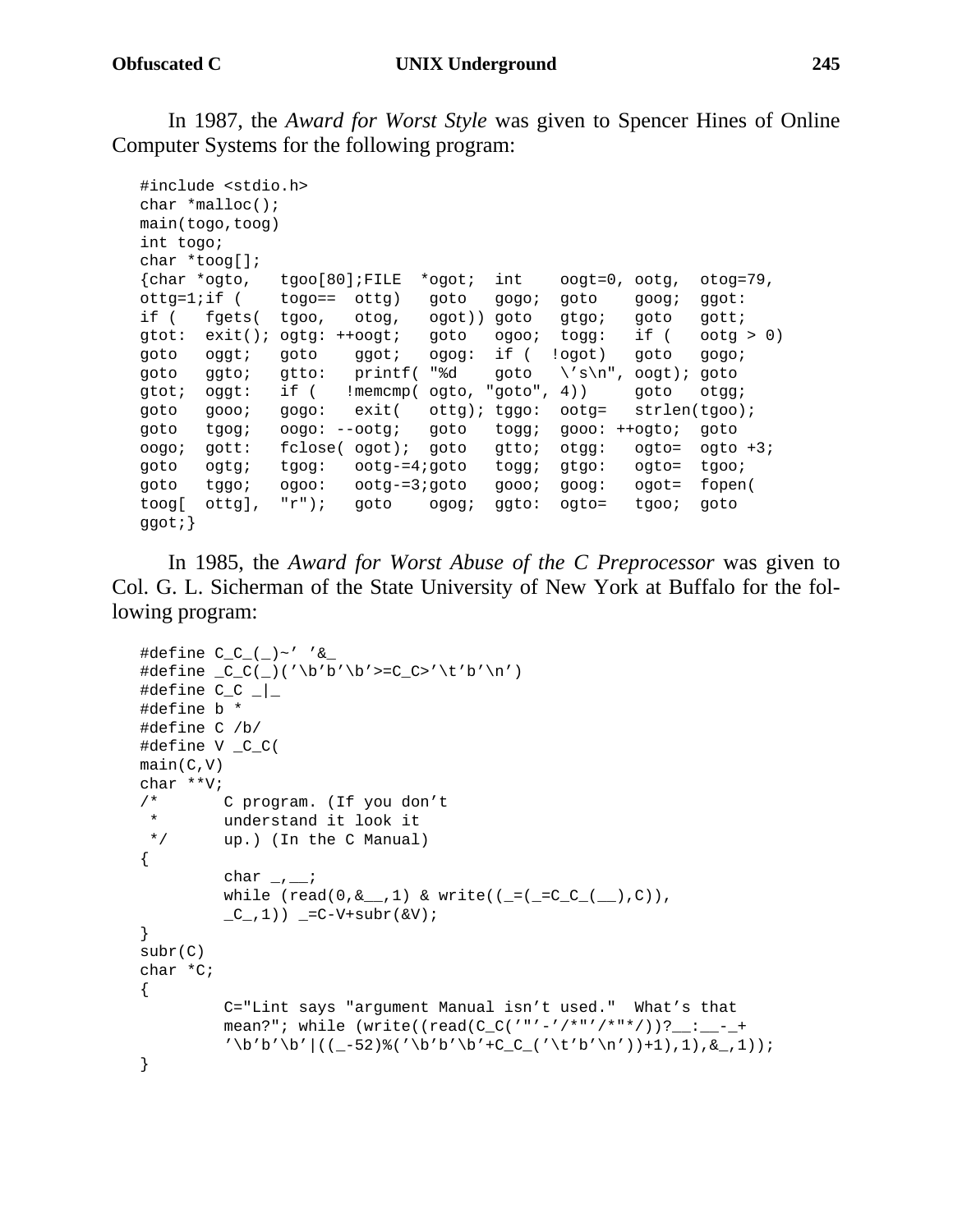And in 1984, the *Grand Prize* (for all-around obfuscation) was given to Sjoerd Mullender and Robbert van Renesse of Vrije Universiteit for the following program:

```
/* Portable between VAX11 && PDP11 */
short main[] = \{277, 04735, -4129, 25, 0, 477, 1019, 0xbef, 0, 12800,
        -113, 21119, 0x52d7, -1006, -7151, 0, 0x4bc, 020004,
        14880, 10541, 2056, 04010, 4548, 3044, -6716, 0x9,
         4407, 6, 5568, 1, -30460, 0, 0x9, 5570, 512, -30419,
        0x7e82, 0760, 6, 0, 4, 02400, 15, 0, 4, 1280, 4, 0,
         4, 0, 0, 0, 0x8, 0, 4, 0, ',', 0, 12, 0, 4, 0, '#',
         0, 020, 0, 4, 0, 30, 0, 026, 0, 0x6176, 120, 25712,
         'p', 072163, 'r', 29303, 29801, 'e'
};
```
Results of the IOCCC are posted every year to the Usenet newsgroup **comp.lang.c**. The contest is also given a special presentation at the annual USENIX Conference, and has been published formally in *Micro/Systems Journal*.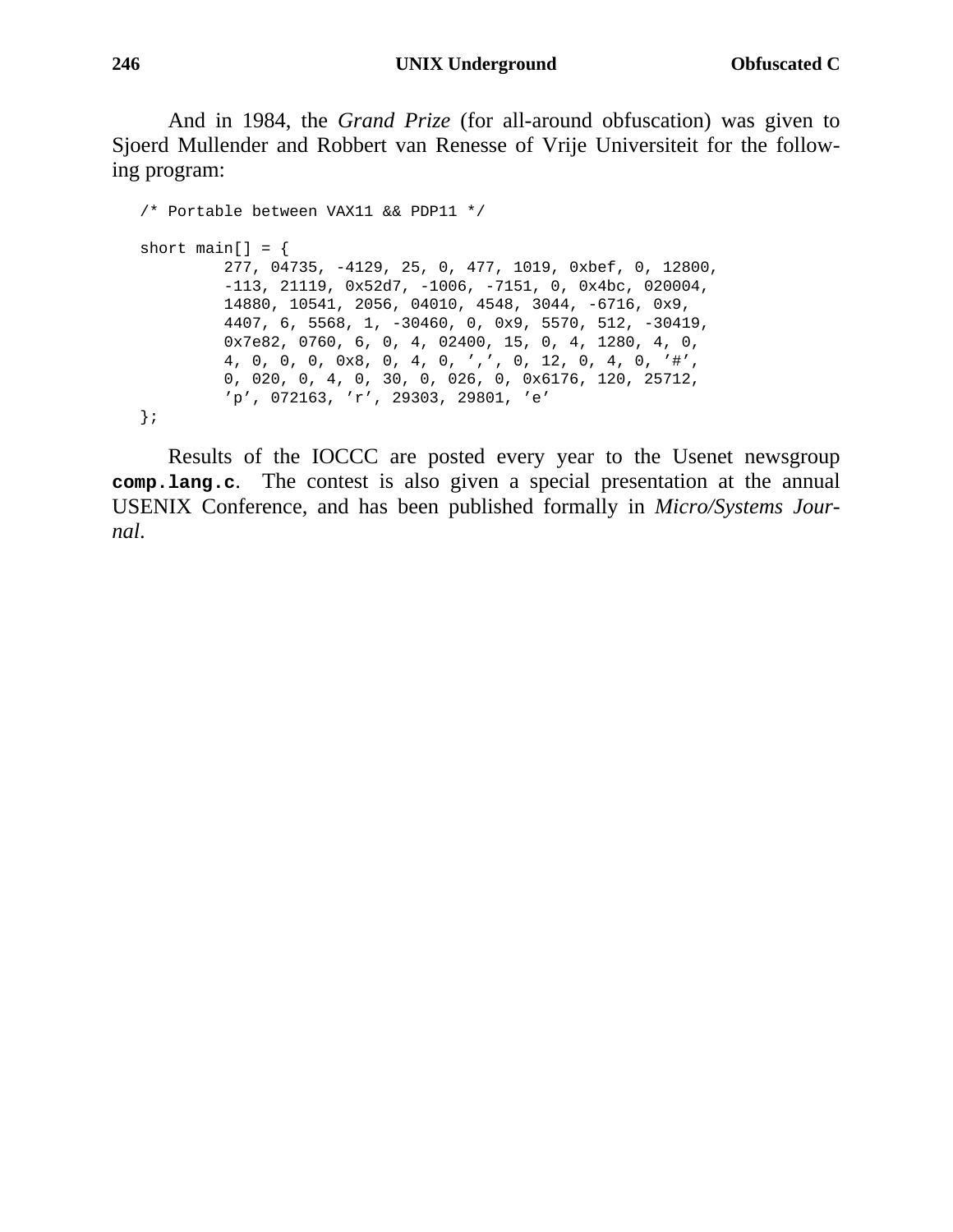# *Chapter 10: UNIX Services*

"Less than 10 percent of the code has to do with the ostensible purpose of the system; the rest deals with input-output, data validation, data structure maintenance, and other housekeeping." – Mary Shaw

This chapter discusses UNIX services, such as consulting and timesharing. The Nonprinted Information chapter covers more services related to education and training.

As with the chapter on UNIX Applications, commercial UNIX services can also be found listed in /usr/group's product directory. Besides these listings and advertisements in the back of, say, *UNIXWORLD* and *UNIX REVIEW*, there is a clear lack of published information about such services. In particular, we are unaware of a single magazine review of any of the services listed here. Of course, it is rather difficult to do a scientific comparison of, for example, two consulting services.

While we cannot give you hard, cold facts about these topics, we can give some general guidelines, as well as things that we have heard via word of mouth.

#### **10.1 Benchmarking**

"There are lies, there are damn lies and then there are benchmarks." – Anon.

Benchmarking is used to judge the quality of different programs (or machines, operating systems, etc.) by comparing the length of time (or space, price, etc.) it takes to get the job done. Benchmarks are often ridiculed because they are usually used for the basis of an invalid extrapolation, leading to wildly misleading conclusions. However, it is possible to make intelligent use of benchmarks for, say, system tuning.

It is said that there are systems which recognize they are running benchmarks and print out an answer which is precalculated. While this is hard to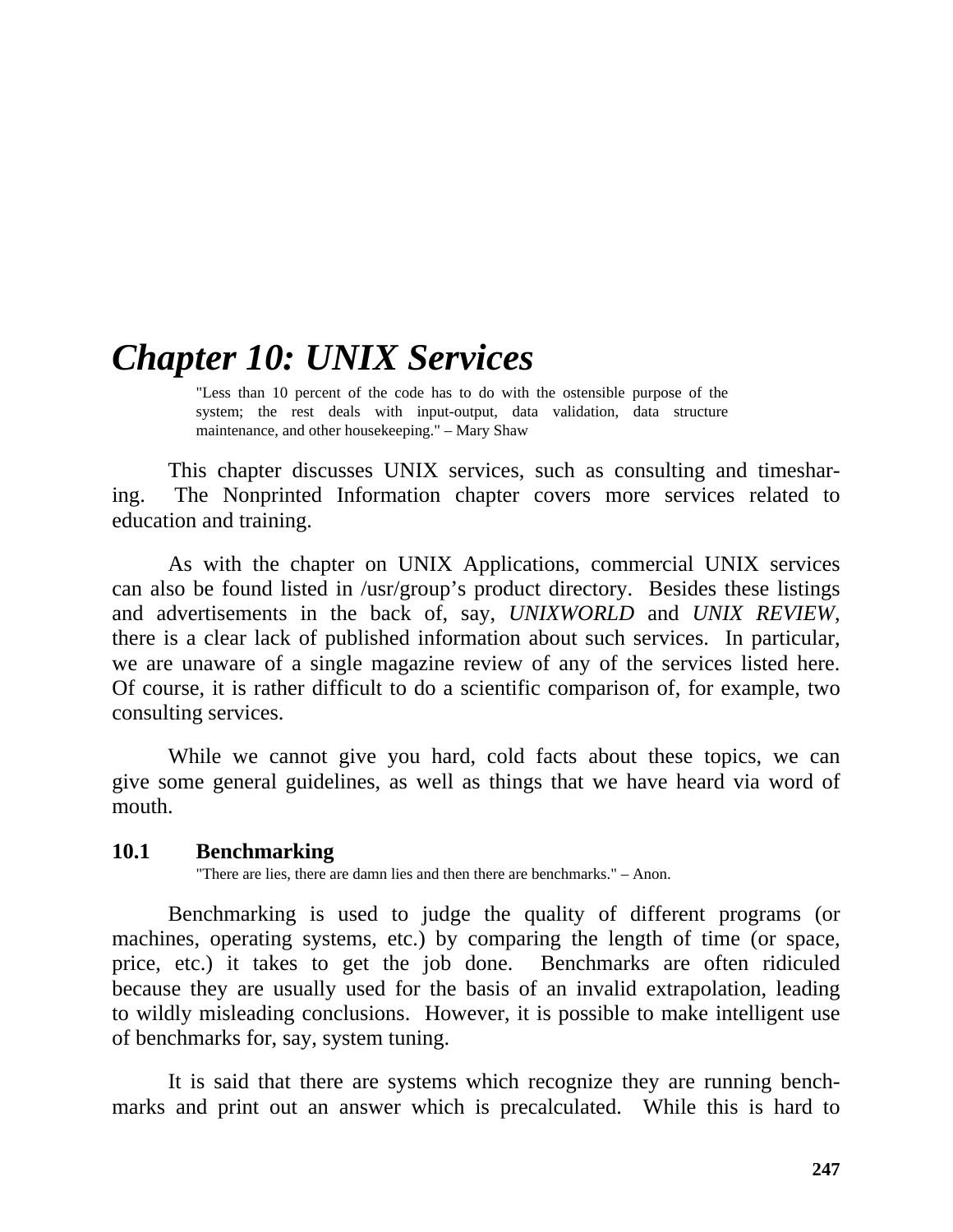**248 UNIX Services Consulting**

believe, good optimizers are capable enough to remove the usually substantial portions of dead code in most benchmarks, thereby voiding the benchmark designer's intent. Whatever the case, be extremely wary of benchmarks. A much more realistic test of system throughput is to sit down at the system and try running a sample of your own applications. Don't forget to make sure it has a comparable amount of memory and the same speed, disks and network as the system that you are interested in. (Typical showroom systems are fully loaded with memory and fast disks.)

Should you choose to ignore our warnings, there are plenty of companies that sell benchmarks. Some well-known companies include: Aim Technology, Neal Nelson & Associates and Performance Awareness. It goes without saying that you should especially beware of benchmarks from UNIX vendors themselves.

Some good readings on UNIX benchmarking are: "The Evolution of UNIX System Performance" by J. Feder, in the *AT&T Bell Laboratories Technical Journal*, vol. 63, no. 8, October 1984; "Benchmark Confessions" by P. Marvit and M. Nair in *The UNIX System – Encyclopaedia*, Yates Ventures, 1984; and "Benchmarking UNIX Systems" by D. Hinnant in *BYTE Magazine*, vol. 9, no. 8, August 1984.

#### **10.2 Consulting**

While UNIX is a wonderful system, there will come a day when you need something done that has never been done before, and you are not capable of doing it. Perhaps you just need some customization. Or you need some information so that you can continue your work. Consulting is the answer.

Consultants come from everywhere. UNIX vendors very often have a team for hire, specifically designed to work on problems about their system. This is not an escape hatch. Rather, it is more convenient to have people reserved to work on problems after a system is designed than to try and guess everything that customers will want in advance.

Consultants also come from independent companies with staffs ranging from hundreds to a staff of one. The larger companies often provide similar solutions again and again, such as porting a product. They can be cheaper to work with than in-house staff on certain types of problems. We have known many consultants to work for a year or more based at one location, alongside full-time employees.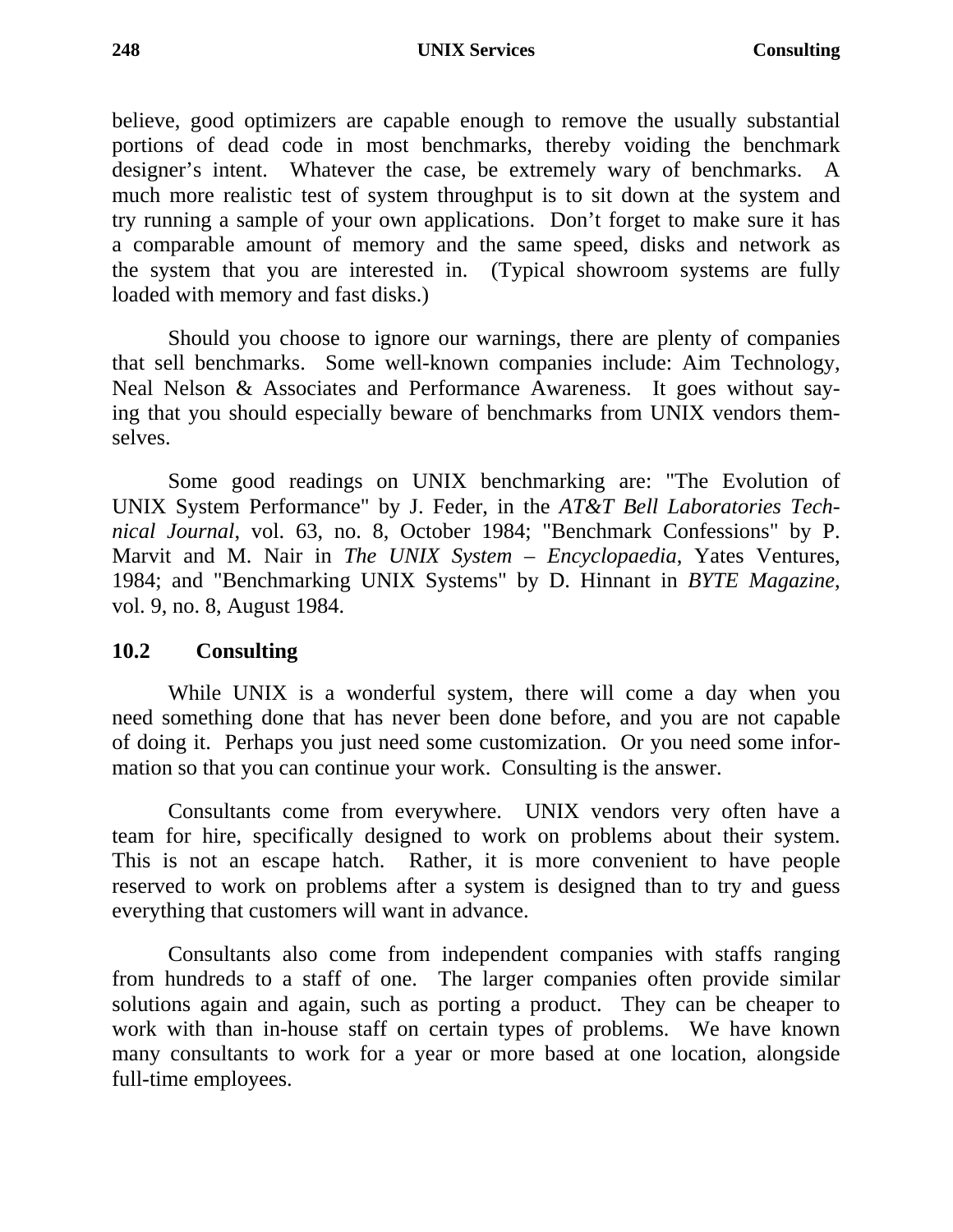#### **Emergency!!** UNIX Services 249

When contracting out for consulting services, it is important that you precisely spell out your needs. The more you can pin it down, the easier it is for the company to find a person matching your requirements.

Some well-known independent companies offering UNIX consulting are: Abmind Corporation, Acorn Systems, Ltd., Daniel Farkas and Associates, Datix Systems, D.L. Buck & Associates, Lachman Associates Inc., Parkridge Computer Systems Inc., Sobell Associates, Specialized Systems Consultants Inc., Unidot Inc., and Unisolutions Associates.

There are many small consulting firms, some with only one person. It is hard to generalize on these. They can be students, needy programmers moonlighting on the side, or they can be the very best UNIX wizards. Some of the more competent UNIX programmers need no full-time staff behind them to line up jobs. They are so good that word-of-mouth is enough to keep them wellemployed for as long as they want.

Your best bet in finding qualified independents is by making inquiries with other sites using similar systems.

#### **10.3 Emergency!!**

Sometimes you just need a quick, short answer to a problem. Consultants aren't what you need. The time cost in finding the right one is prohibitive when you just need the answer to one question fast.

Fortunately, many companies offer support services over the phone. Most UNIX vendors provide technical support via the phone, specifically to solve problems and answer questions about their system. You should contact your vendor to see if they can provide this service. Don't expect this service to be free, however. Having UNIX gurus answer phones is just as expensive as having them do whatever UNIX gurus normally do.

Fewer independent consultants offer this kind of service, since it requires people to sit by the phone all day. Ideally, there should be several people at the phones. If you contract with an independent vendor, make sure they have experience with your system. Also, you should inquire what kind of hours they keep. Even if you don't plan on working during the evening, it is nice to be able to ask them a question on Friday evening and get the answer on Monday morning. One such service is Dial-A-Guru (Specialized Systems Consultants, Inc.).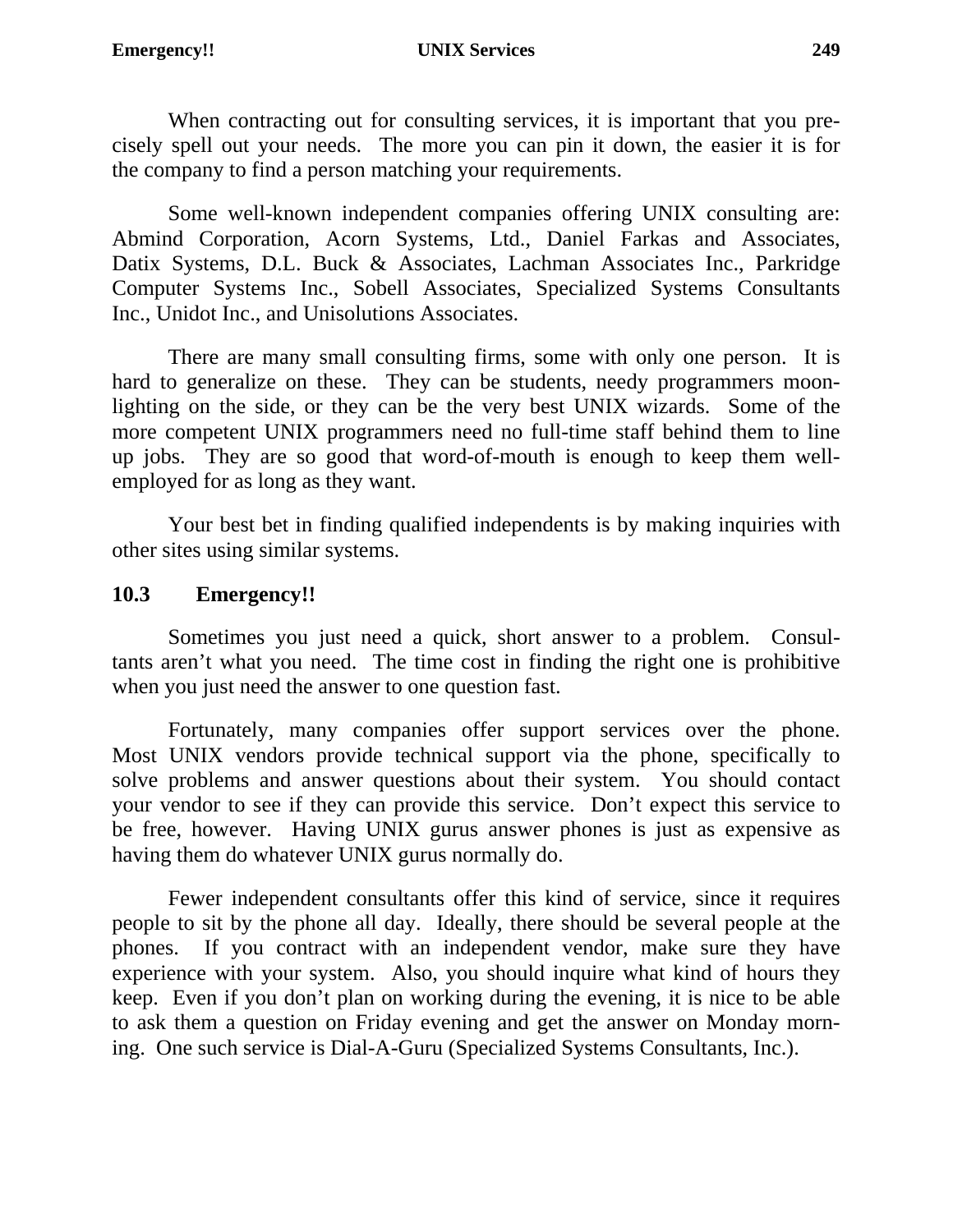**250 UNIX Services Job Placement**

An alternative to these is the electronic guru. Many UNIX companies have **uucp** or some electronic mail address where you can send bugs or questions. For problems of a more general nature, you can try Usenet (see the Underground chapter). We have gotten answers to highly technical questions from halfway 'round the world in less than two days. The only drawback is that people will send you nasty letters if you ask something too simple. You have no excuse for not looking it up in the manual first.

When your disk is *munged* (i.e. trashed, scorched, zapped) you turn to **fsck** to repair the damage, and your backup tapes to restore the files. However, there are times when neither of these is good enough. For example, you may have not done a backup recently enough and inadvertently removed a file.

One company that offers a hope (99.5 percent effectiveness claimed) is the Gawain Group with a product called Data Rescue Service. Simply send your disk to them and they will salvage whatever they can from it, including the superblock, i-nodes and data blocks if possible. And cross your fingers.

#### **10.4 Jobs**

The UNIX job market is a seller's market. There are many more job openings than qualified UNIX people. This will always be the case. (Has there ever been a glut of any type of computer programmer?)

As in any job or personnel hunt, contacts are important. Knowing the people can be just as important as knowing the subject matter. Companies will try known people before resorting to the unfocused employee search through a personnel department or classified ad. It is quicker, cheaper and more likely to yield results.

#### **10.4.1 Looking For New Employees**

If you have any contacts at all, even if they aren't suitable, call them and ask if they know anyone who is. If you are willing to take new college graduates, you should call up local computer science professors.

A good place to find technical people is at the UNIX conferences. The technical conferences have a job bulletin board where you can post advertisements, and you can open your suite to prospective employees with the lure of food and drink, while you get a quick look-see. (You can also find out about the state of your competition by observing their employee-hunting strategies.)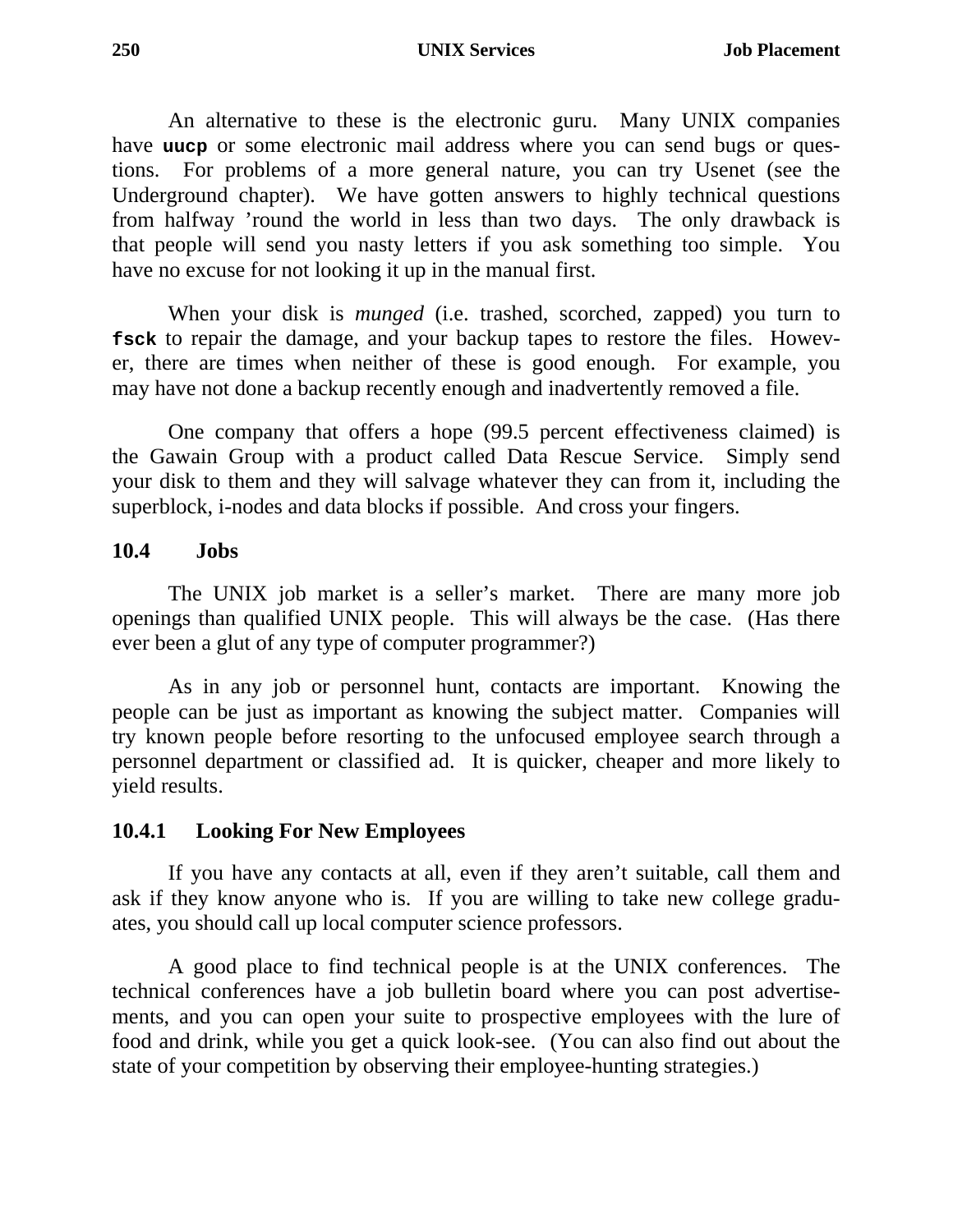Many people come to the conferences looking for jobs, or at least with an eye open for anything that might make them think about changing jobs. Look for people wearing brand new suits. More experienced technical people will be wearing jeans.

Another good way to find an employee is to post a job opening on Usenet in the newsgroup **misc.jobs.offered**. Many UNIX programmers looking for employment read this newsgroup! And for some reason, Usenet articles will hold people's attention longer than classified ads. Unlike a typical job announcement, these are usually much more informal, possibly humorous, more personable and quite a bit longer. This is what people would like to see in the first place, but most personnel departments can't seem to fathom the idea.

Resumes are regularly posted to the newsgroup **misc.jobs.resumes**. You can also get or send resumes or other information privately through electronic mail. It is also possible to get an idea of any other attributes of a candidate by reading other Usenet postings they may have made. If you are an equal-opportunity employer, you should properly only look in the technical newsgroups, but you might find an off-the-record peek in the other newsgroups quite educational as well.

## **10.4.2 Looking For New Jobs**

Before you graduate, it is helpful to get job experience. Take on some consulting. Work for professors or the computer science department or computer center. Try to write and market your own software. At the very least, you can go to work for AT&T (although they hire mostly M.S.s). They seem to have an inexhaustible thirst for UNIX programmers, and there are few UNIX programmers that they have not employed at one time or another.

A good place for job hunting technical people is at the UNIX conferences. The technical conferences have a job bulletin board where you can read job advertisements, and you can visit various suites of prospective employers while they feed you with munchies and booze.

Many companies come to the conferences looking for employees. They know that this is where the highest concentration of UNIX hackers are and that this is their best chance at getting one. Go to the talks and exhibits so that you can at least begin to make contacts. This is all important!

Another good way to find a job is to read the job openings on Usenet in the newsgroup **misc.jobs.offered**. Employers post job openings there. You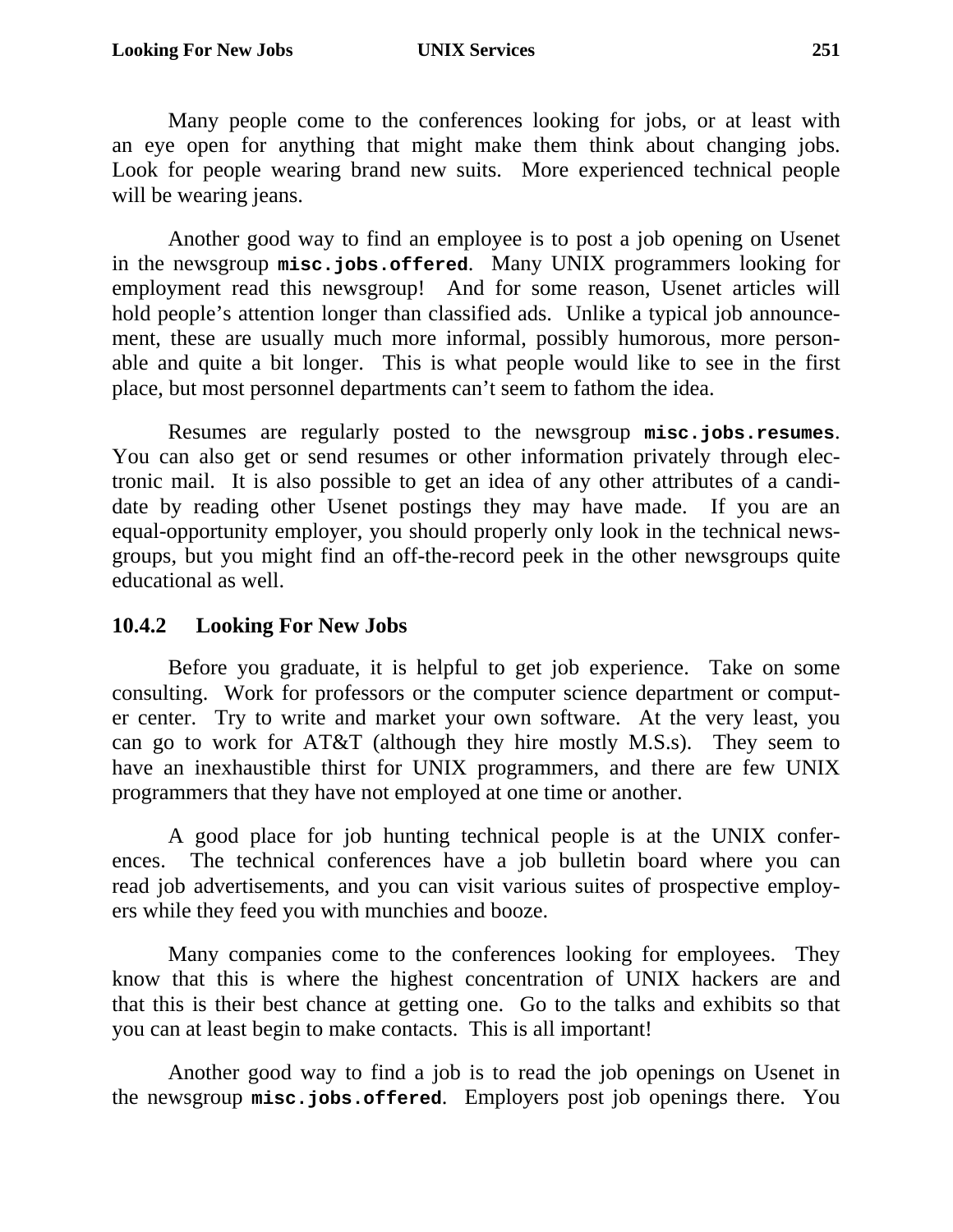**252 UNIX Services Mailing Lists**

can also post your resume to **misc.jobs.resumes**. A lot of companies watch this newsgroup for resumes. There are drawbacks to posting resumes, but they should be obvious. For example, your own boss may be reading this newsgroup. Another problem is that if you don't make your job interests precise enough, you may get too many companies responding.

A nice advantage of Usenet is that you will be talking directly to a technical person without going through personnel. You can send them resumes (directly), programs you have written, and followup by electronic mail before visiting in person.

There are several headhunters (companies that simply find employment for people) that specialize in UNIX employment. Quite a few of them attend the UNIX conferences and read and post to Usenet.

Some of the better-known employment services in the UNIX field are: Nayland Associates, Scientific Placement, Inc., and Software Alliance Inc.

#### **10.5 Mailing Lists**

Mailing lists are useful if you want to advertise a new product. With computerized mailing lists, it is possible to cross-match and more effectively target likely consumers for your product. This allows you to waste a minimum of money on your advertising.

Since most user groups and magazines do periodic surveys of their readership, their mailing lists are excellent places to start. Some of these are Uni-Ops Books, /usr/group, Usenix, *UNIXWORLD*, and *UNIX REVIEW*. See the Information chapters for others.

Another medium for advertisement is Usenet, which has a newsgroup devoted to announcements of new computer products called **comp.newprod**. Note that market-oriented hype is discouraged. Try to write such postings from a scientific and objective point of view.

#### **10.6 Porting, Integration and Installation**

#### **10.6.1 Porting**

Since one of the advantages of UNIX is that it is portable, you should not hesitate to take advantage of this ability. However, porting is not unlike any other computer problem – it takes some experience to do it well. The problems are different than in user-level programming but similar between ports.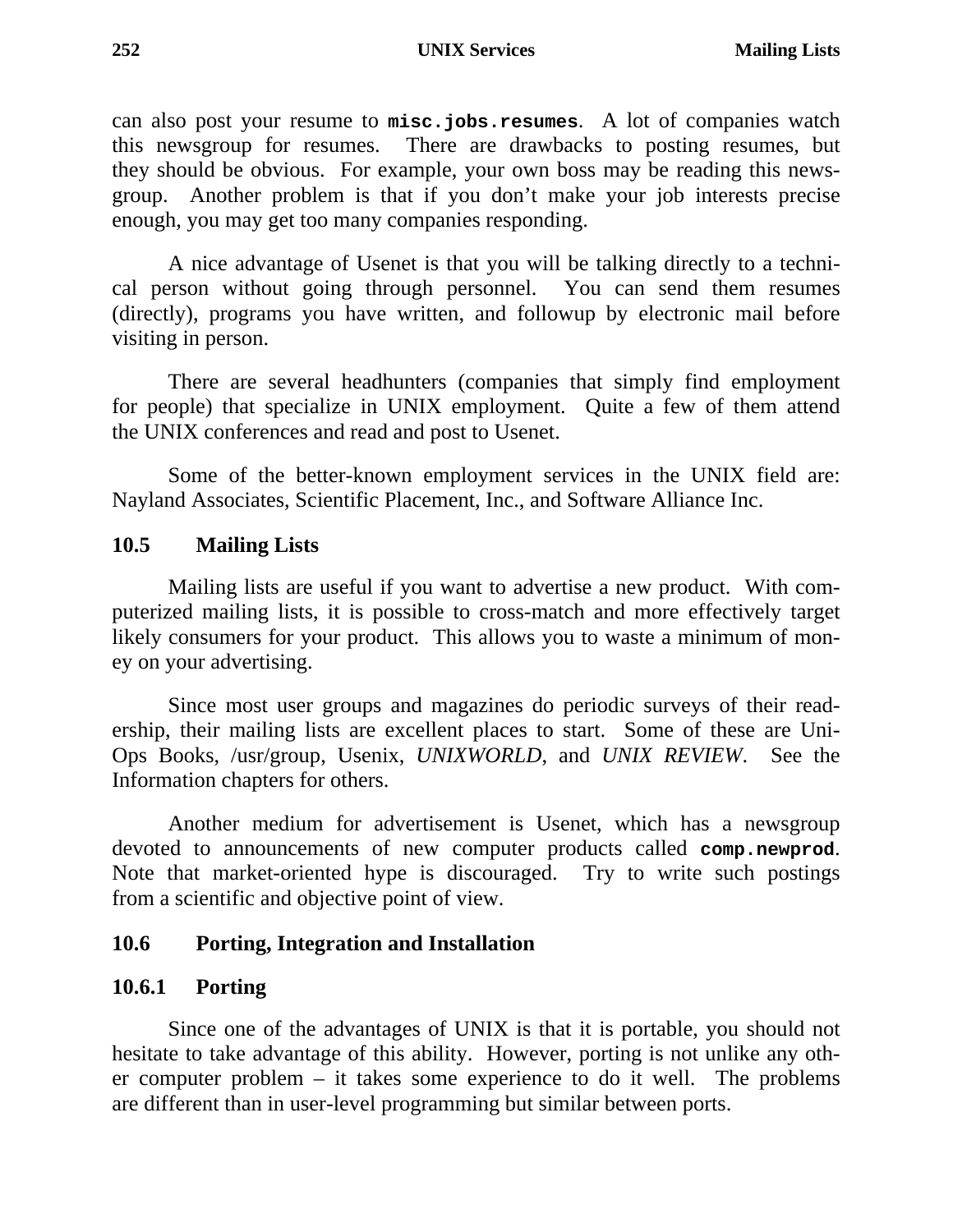Unskilled but competent programmers can port the entire UNIX system in a year, while an experienced porter can usually complete it in four to five months, for, say, \$60,000. If the hardware is very similar to a previous port, it might take less. And vice versa. A complete job of porting to "reasonable" hardware including packaging the rest of the system can take one to two years. In contrast, most other operating systems cost ten times as much money and involve much longer development times.

Major porting companies include Interactive, Unisoft (Uniplus+), SCO (XENIX), Microsoft (XENIX) and AT&T (System V). See the first two chapters for more information on porting houses.

Most of the major CPU manufacturers have a port of UNIX generic to their hardware that you can start from. Plus, there are many smaller companies that specialize in porting entire UNIX systems or just an individual application. Some of these are BOSS Systems Inc., Genus Systems Ltd., Glockenspiel Ltd., HCR Corp., Lachman Associates Inc., Microport Systems Inc., Palomino Computer Systems Inc., Root Computers Ltd., and Technical Solutions Inc.

#### **10.6.2 Integration and Installation**

Integration is the act of taking a port and bringing it up in the customer's desired configuration. This is especially useful if you have a nonstandard system configuration.

For example, you may already have a copy of XENIX configured for a PC, but you might have a PC clone with extended memory, five disks and a network device. Figuring out which device drivers to load, the jumpers and switch settings on each board, and what other support software you might need is the job of the systems integrator.

Additionally, integrators can configure in a weird piece of hardware, supplying a new device driver if necessary. Like porting, device driver construction takes experience to do well. It is quite unlike user-level application programming.

The last step in getting UNIX up on your system is installation. Complete installation includes deciding a lot of low-level but necessary information – such as deciding what background processes run, what the names of machines are, network configurations, and so on.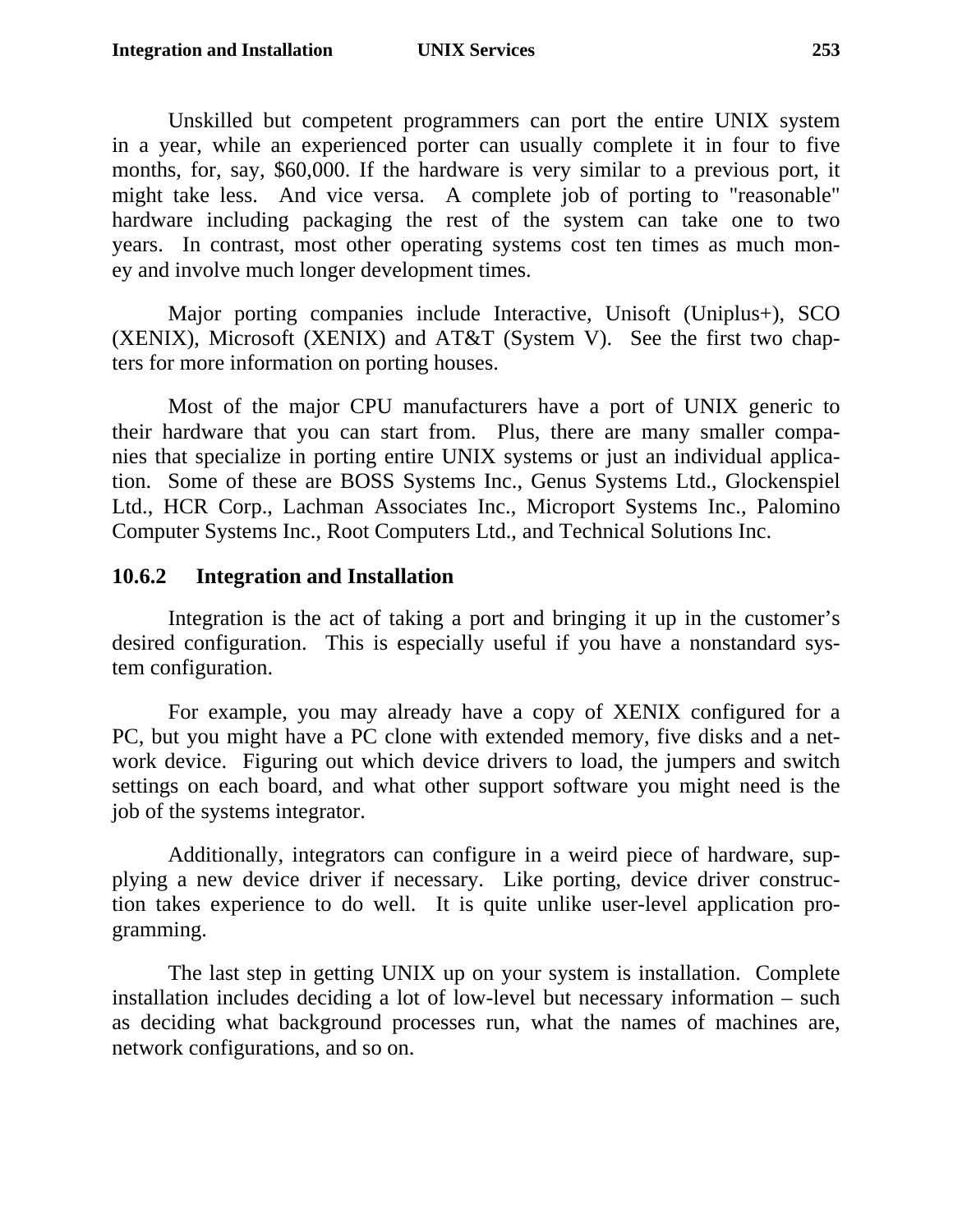Actually, installation doesn't stop when UNIX finally runs. Few people run UNIX "as is" out of the box. You will probably want to tune your system, set up various administrative procedures, install third-party software, and so on.



Many companies were created to provide UNIX support, integration, and installation because originally neither AT&T nor Berkeley provided these services. Berkeley still doesn't. Mt. Xinu supports Berkeley UNIX. They will supply you with a version of Berkeley UNIX, to which all known bug fixes have been applied. In addition, they will provide you with real support, such as notifying you about new bugs or answering questions. Cambridge Digital is a company which will take Mt. Xinu's Berkeley UNIX and configure it for whatever set of devices and hardware you have on your system.

AT&T left many customers behind when it dropped support for UNIX on DEC's line of computers. One company supporting such customers is Uniq Digital Technologies. Many other companies exist – most for BSD, System V and XENIX integration and installation. Some of them also do complete portings. A sampling of these companies are: Abmind Corp., Conner Scelza Associates, Eakins Associates, Inc., The Instruction Set, Lachman Associates, Inc., and SHL Systemhouse, Inc, and of course, DEC.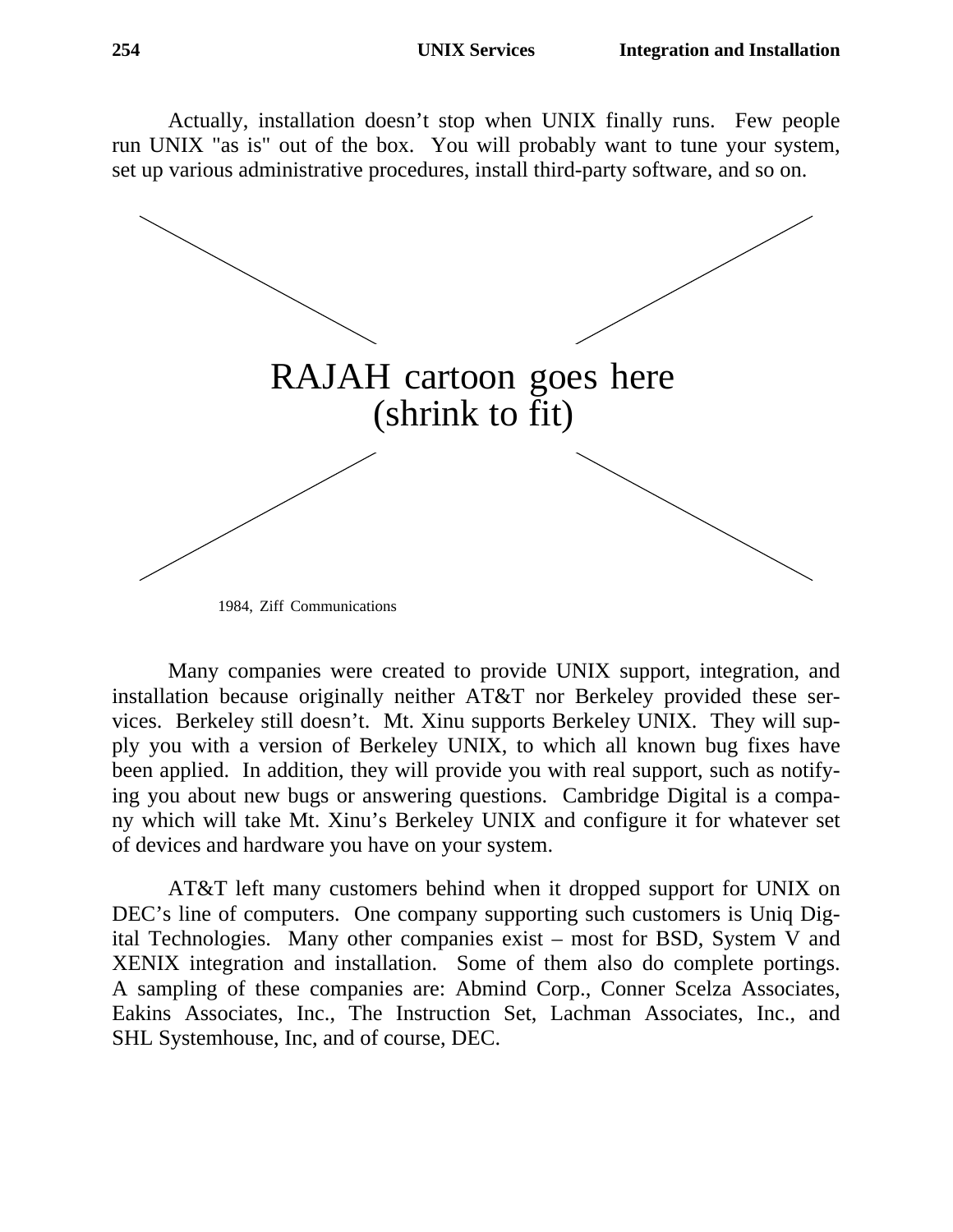# **10.7 Security**

Traditionally, UNIX systems have offered relatively little in the way of security measures. While modern versions offer better protection measures, they are more complicated than before. Users and system administrators may not appreciate the subtleties of computer-directed attacks, or they may simply not have the time to constantly scrutinize computer usage for possible intruders and misuse.

Here is a brief list of common security problems (some of which are not unique to UNIX):

- Problems with user environments: trojan horses, odd permissions in home directories, unprotected files, unauthorized copies of games, vulnerable or readable temporary files, liberal **PATH**s.
- Problems with password file: phony logins, easily guessable passwords, users with duplicate or root user IDs.
- Problems with other system files: unprotected files, unauthorized setuid files, hidden trojan horses.
- Vulnerable **uucp**, **mail** and other spool files: improper file or command access via network.
- Known security bugs.
- Physical disasters: fire, earthquake, flooding, power fluctuations, head crashes.
- Inadequate backups.

Several companies offer security analysis. Such analysis may involve running programs that try known UNIX loopholes. Alternatively, you can arrange for your system to be professionally attacked. This is a common test by the Department of Defense when trying to verify secure systems. Some companies that offer security analysis are: Lachman Associates, Inc., and Spectrum Technology Group, Inc.

## **10.8 Validation**

It is easy to claim that a system is "UNIX compatible" or "meets System V Interface Definition" or "is ANSI C." However, these are meaningless unless they have been tested by the tests laid down by a standards body. For example, AT&T has specified that the SVVS (System V Verification Suite) programs be used to test for conformance with SVID.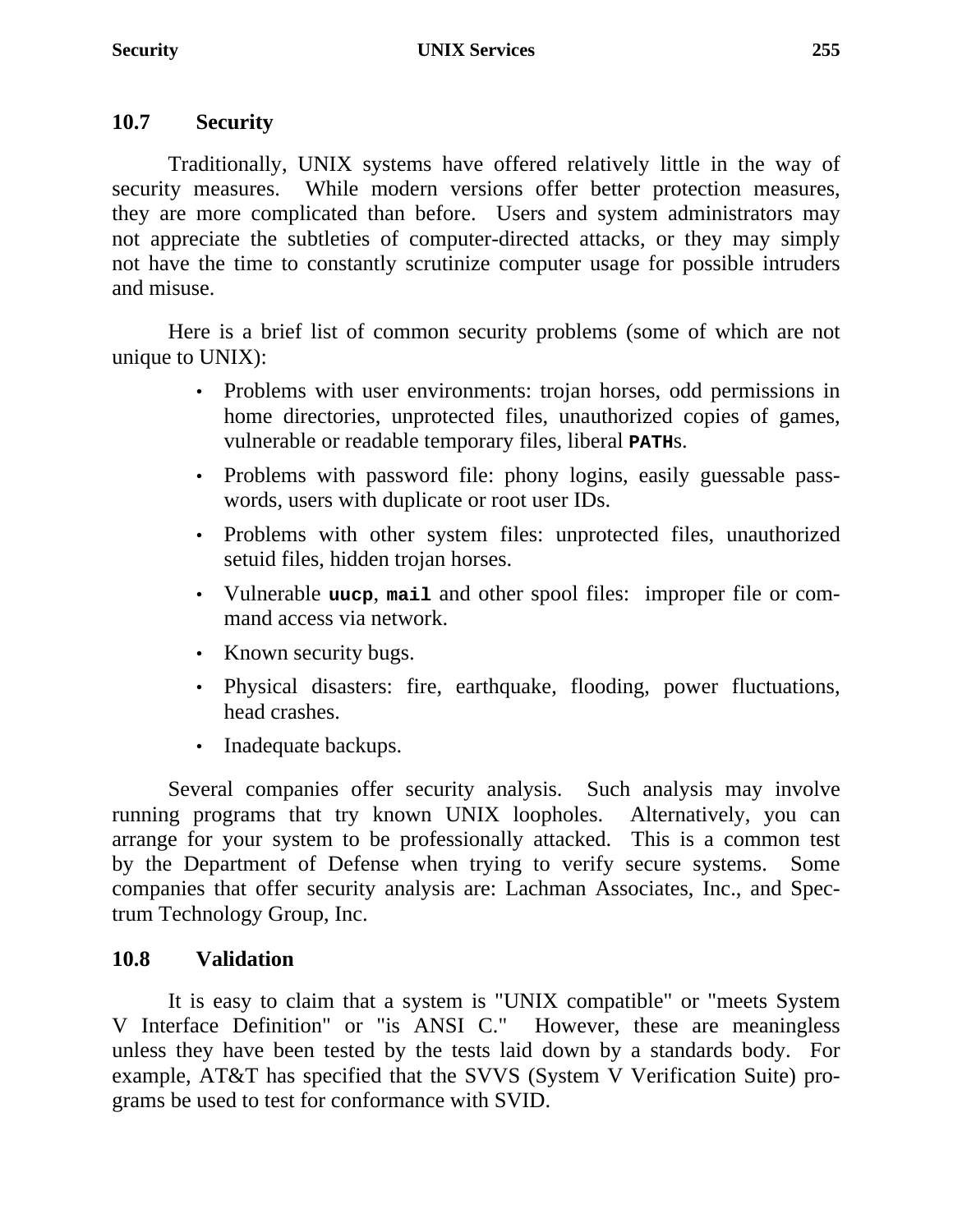#### **256 UNIX Services Timesharing**

Getting a system or compiler validated or certified is an important step in light of UNIX standards. Some companies who provide verification or validation services for UNIX and/or C are: AT&T Information Systems, COS (Corporation for Open Systems), Human Computing Resources, MindCraft, Inc., Plum Hall, Software Research, Inc., Unisoft Corp., and various national standards agencies such as the U.S. National Bureau of Standards.

#### **10.9 Timesharing**

It is occasionally useful to buy UNIX time. For example, consultants working on short-term projects may buy UNIX time at other UNIX sites, if they do not have access to the specific type of machine required by the problem. One company offering such a service is Practical Computing, Inc.

#### **10.10 Typesetting and Publishing**

UNIX users have long had the ability to produce high-quality output from **troff**. There are many companies who will take that **troff** output and produce commercial publications from it.

Many companies also accept other popular UNIX output formats including **ditroff**, T X and PostScript. Large publishers such as Prentice-Hall accept all these formats. Smaller publishers that specialize in UNIX texts are also capable of doing the same work. These include: Ace Microsystems Ltd., August Mohr Consulting and Publishing, CBM Type, Textset, Inc., Textware International, and Unicomp.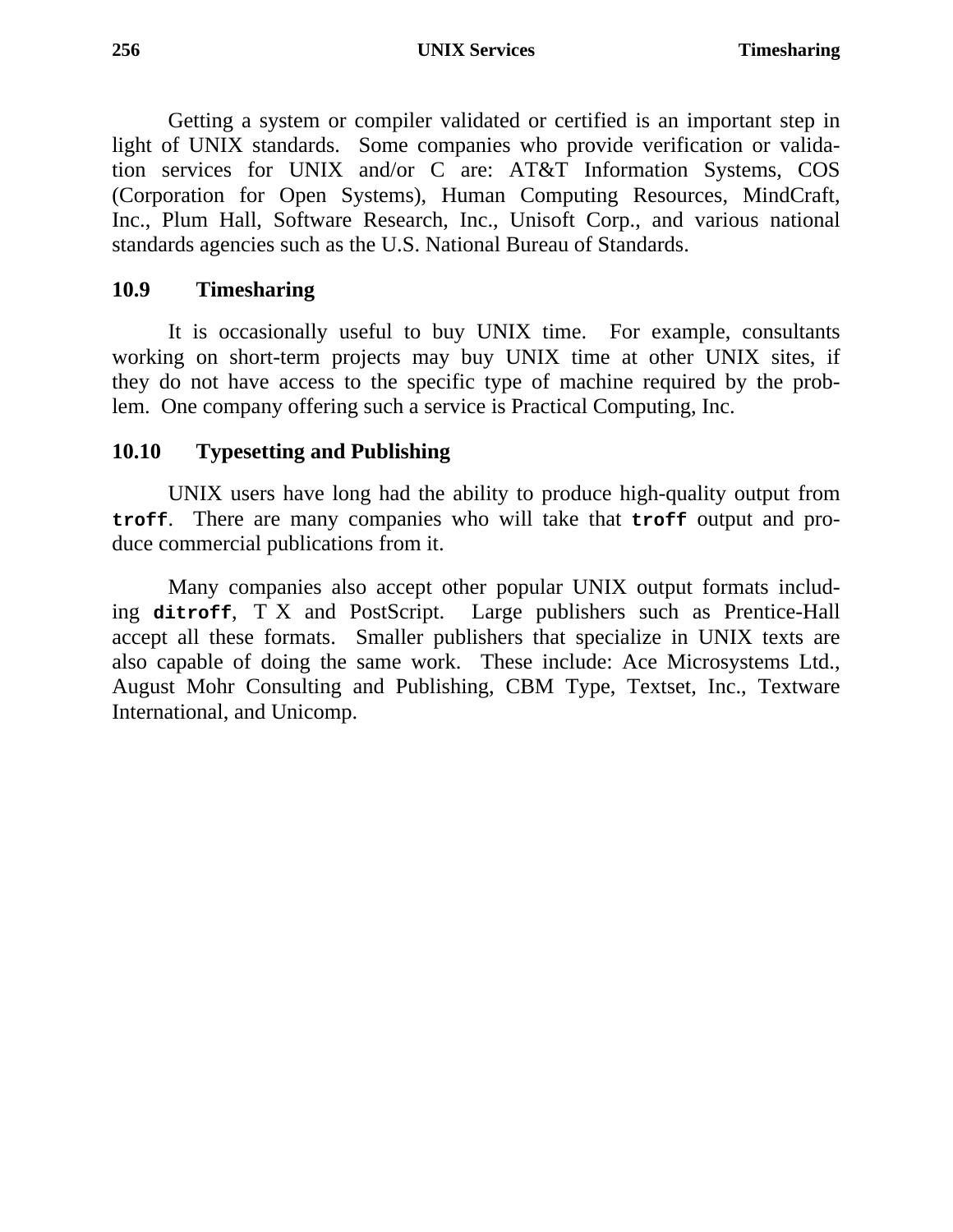# *Chapter 11: UNIX Applications*

"I do not fear computers. I fear the lack of them." – Isaac Asimov

UNIX has finally grown up and guess what? If you've got an application, somebody has probably written a UNIX-based solution to your problem. Yes, everything from office automation or robot control systems to restaurant information and swine management systems have been implemented on UNIXbased systems.

In this chapter, we will survey UNIX third-party software and discuss some particularly notable products and applications. *Notable* may mean excellent, first-to-market or just plain popular. We will not attempt to provide an encyclopedic view of what is on the market. We can't hope to keep up to date in this fast-changing market. Our intent is more to try and give you a feeling for the state of UNIX applications in general.

For up-to-date market reviews and product listings we refer you back to the chapters on UNIX Information. In particular, /usr/group's product directory is a good starting point for listings of virtually all UNIX products. The UNIX magazines are a good next step for finding in-depth product reviews. And UNIX conferences give you a chance at hands-on use of products. Also, there are many public-domain noncommercial implementations that are as good as anything in the commercial domain. See the Underground chapter for more on this.

#### **11.1 Vertical Software**

Software applications marketed to a narrow slice of consumers are called *vertical software*. For example, a "real estate portfolio manager" is of use to a small fraction of UNIX users. On the other hand, compilers are of interest to most UNIX users and are therefore considered "horizontal software." The rest of this chapter will primarily discuss horizontal software. How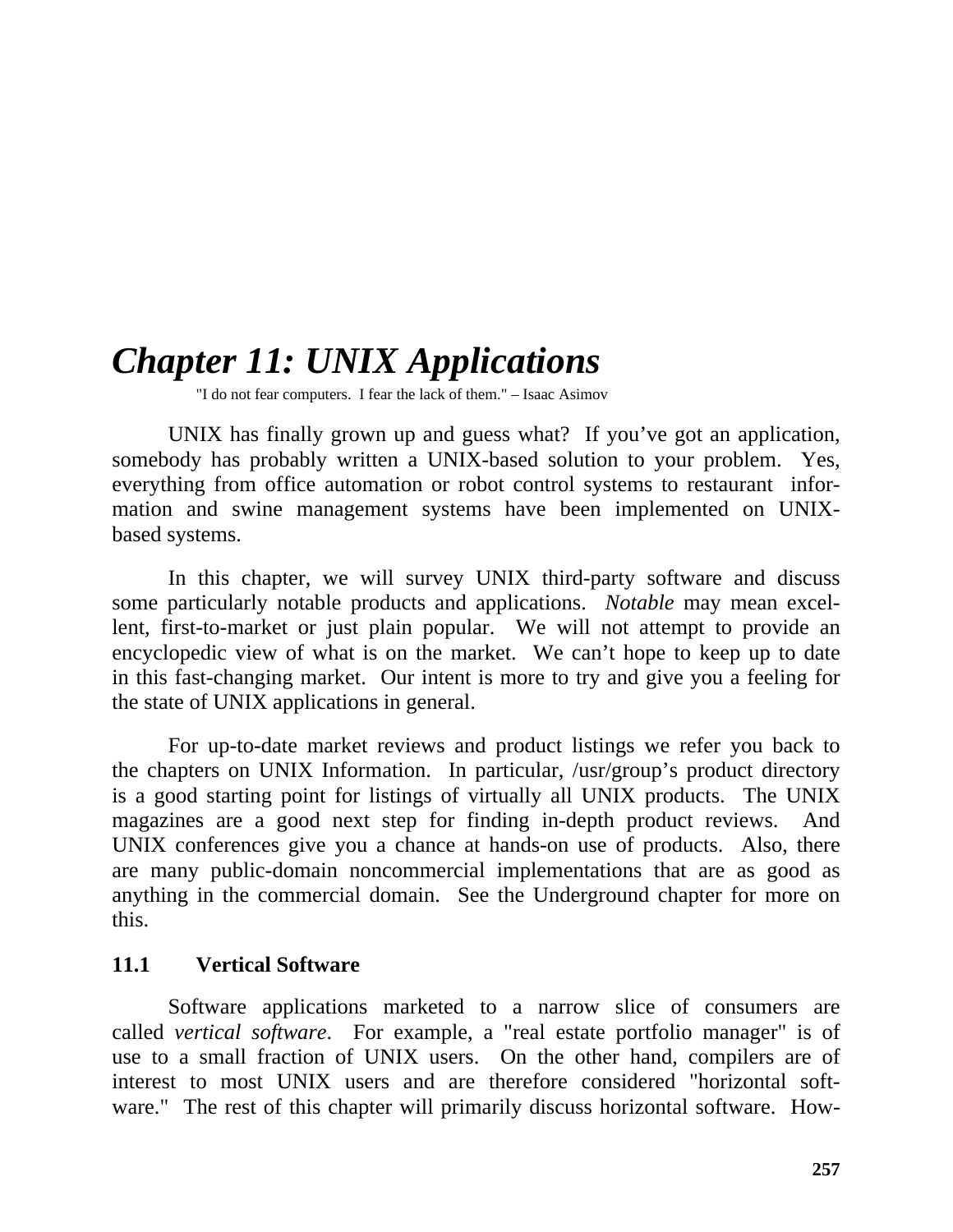ever, we will briefly list some categories of vertical software, just to let you know they exist.

/usr/group has divided UNIX software into the following major vertical software markets: construction, employment and recruiting, engineering, financial analysis, government and school administration, insurance, inventory control, legal, manufacturing/distribution, medical and dental, membership organizations, nonprofit groups, project management, real estate, retail/point-of-sale, sales and marketing, typesetting and publications, vehicle management, and Zen Martian discography. (Just kidding on that last one.)

The point is that there is software to support virtually any application you need for your UNIX system.

#### **11.2 Accounting and Finance**

"What's the best way to balance a checkbook using a computer? Sell the computer and deposit the money." – Jon Bentley

The early history of UNIX has absolutely nothing to do with financial applications. And this is entirely understandable. Would you trust your accounts to an unsupported operating system that was still under research? UNIX did not support transaction processing, file or record locking, checkpointing and many other features that were necessary for financial processing. Furthermore, the system was inherently tuned for interactive use, while banks and other companies did primarily batch-oriented processing.

Times have changed. UNIX has changed. UNIX now supports file and record locking, sophisticated databases, and everything one needs for a modern accounting system. (UNIX even supports COBOL!) UNIX mainframes are supplanting many IBM systems in established banks. UNIX workstations are becoming quite popular on Wall Street for forecasting and analysis. These UNIX systems are just as reliable as any other systems, and they are cheaper.

The trends in accounting systems are to incorporate many techniques that require interactive use, like spreadsheets, and analysis from other dynamic sources such as the stock exchange. UNIX tools and multiprocessing provides just the flexibility that is needed for these problems. We expect that the next generation of accounting systems will be heavily integrated with databases, and incorporate expert systems using AI techniques. Along with sophisticated user interfaces, these systems will demand systems with superior performance. We think people will find UNIX a good fit.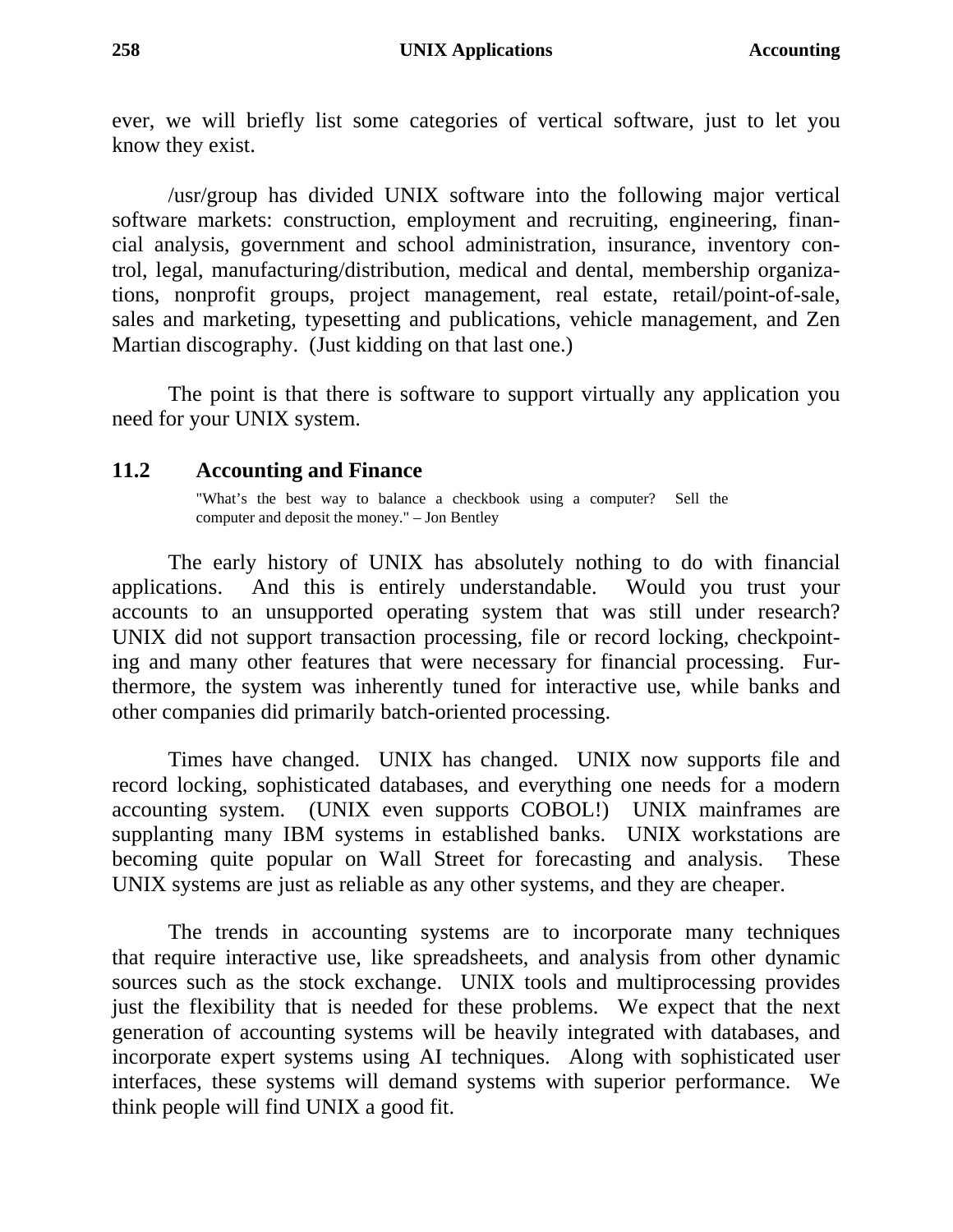While we expect a significant amount of future development in this area to occur on UNIX systems, most older accounting packages designed on other systems have been ported to UNIX. Their heritage will be evident by examining a number of things – in particular, the implementation language. Packages written in COBOL will have come from the mainframe environment, while BASIC products will have come from the micro world.

The *1987 UNIX Products Directory* lists approximately 300 accounting packages. Good luck finding out which one is best.

#### **11.3 Artificial Intelligence**

"Dave, I know that you and Frank were planning to disconnect me. And that's something I cannot allow." – Hal 9000

Like UNIX, AI (**a**rtificial **i**ntelligence) is a product of universities and research institutions. AI programmers are likely to be familiar with UNIX concepts even if they don't develop their applications on UNIX systems.

Early AI research was done on large mainframes or crude timesharing systems running Lisp. Lisp used a distinctly simple hardware interface, and had a ferocious demand for memory. Because of these attributes, AI applications written in Lisp did not make the transition to smaller computers easily. Instead, a heavy emphasis was placed on designing machines dedicated to Lisp. These *Lisp machines* had special Lisp hardware and substantial memory. They were more expensive then general-purpose computers, but ran Lisp very efficiently.

 One of the main objectives of Berkeley UNIX was to provide the necessary operating system support for AI systems. This meant large virtual memory systems. And it meant Lisp. Berkeley was successful. It added both virtual memory, and Franz Lisp to UNIX. Many large AI systems were built on this work.

It is now common to run large AI programs on UNIX systems. Furthermore, UNIX workstations have become so cheap and powerful that it is often more cost effective to buy them than a dedicated Lisp machine. In some cases, the speed of the proprietary hardware of Lisp machines is being surpassed by garden-variety 32-bit processors readily available in UNIX boxes.

Yet another reason we find AI applications migrating to UNIX boxes is that it has long been common to recode Lisp applications in another language for speed once development is complete. And C is proving to be universal and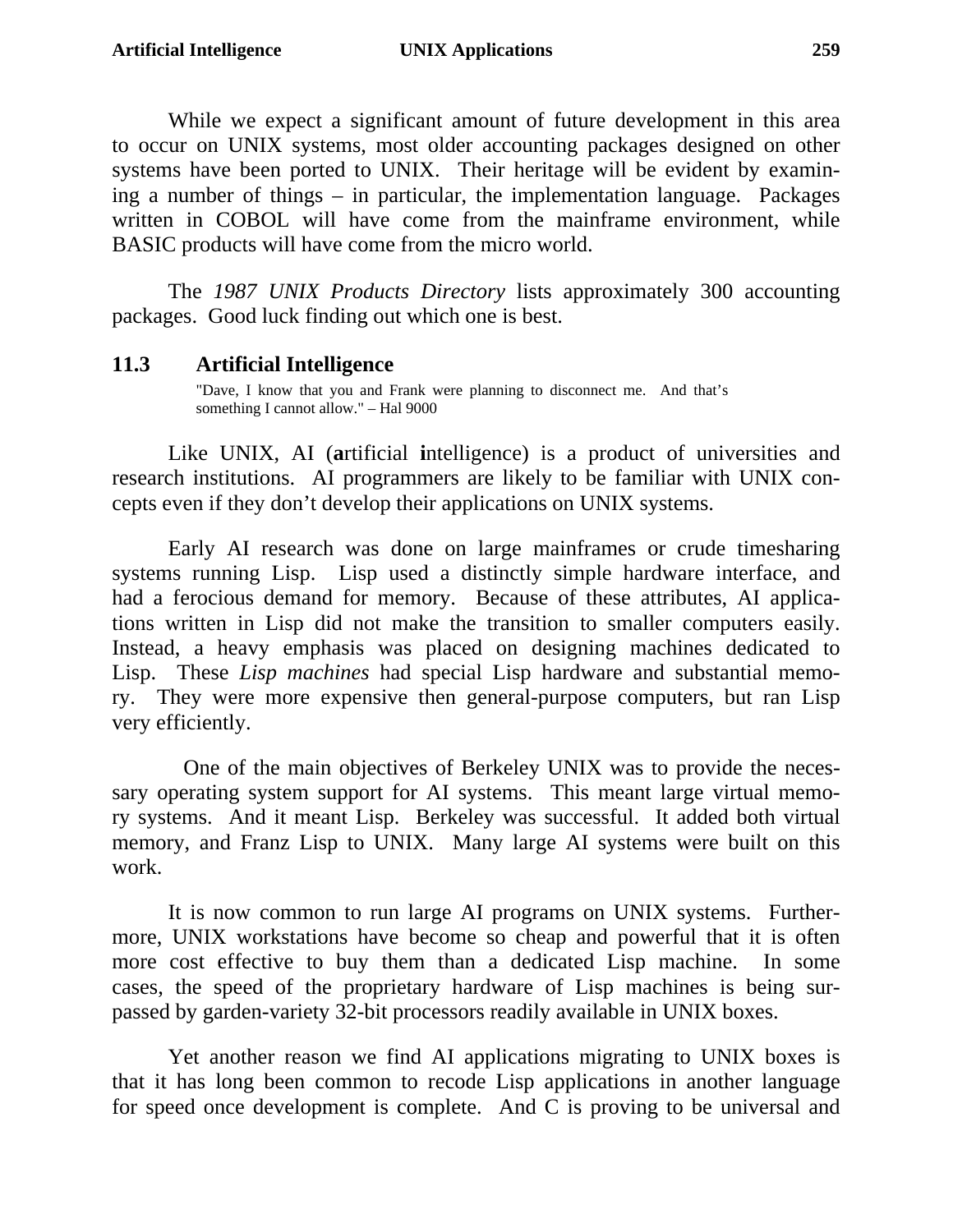efficient enough to be the target language. Many of the expert system tools on the market have been recoded in C. Naturally, they are quite at home on UNIX.

It is likely that UNIX workstations will remain the system of choice for AI applications rather than migrating even further into the PC world. CP/M and DOS do not support large enough amounts of memory, and even OS-2 lacks support of demand-paged virtual memory. Almost all UNIX workstations support virtual memory and can be equipped with third-party AI tools and languages.

Some popular AI systems include Duck (Smart Systems Technology), KEE (Intellicorp), Knowledge Engineering System (Software A & E), OPS5+ (Artelligence, Inc.), Poplog (Systems Designers Software, Inc.), RuleMaster (Radian Corporation), and S.1 (Teknowledge, Inc.). In addition, there are many Lisp and Prolog implementations available. These are listed in the section on languages elsewhere in this chapter.

# **11.4 CAD, CAE, CAM**

Computer-aided design (CAD), engineering (CAE) and manufacturing (CAM) are finding very comfortable homes on UNIX workstations. Inexpensive UNIX workstations provide the networking, sufficient file system and computer power as well as peripherals (such as color displays and funky keyboard) necessary for doing design work. This includes architecture, drafting, circuit layout and simulation, process planning, finite element modeling and analysis, geometric modeling, and so on.

Only a few years ago, this type of work was either done on expensive, proprietary workstations, or it was done in a very limited way, since the cost of such computations was simply too expensive.

Some well-known CAD products are AutoCAD (Autodesk, Inc.), DD/1 (Unicad, Inc.), N.2 (ENDOT Inc.), CADDS 4X (Computervision), Pro-Series (CAETEC Systems, Inc.), SDS (Silvar-Lisco), SILOS (SimulCad) and VersaCad (T&W Systems).

#### **11.5 Character Graphics, Form and Menu Systems**

**termcap**, **terminfo** and **curses** provide character-based graphics capabilities. Quite often, that is all that is necessary for an application's user interface. However, if you need something more sophisticated, like a menu or forms sys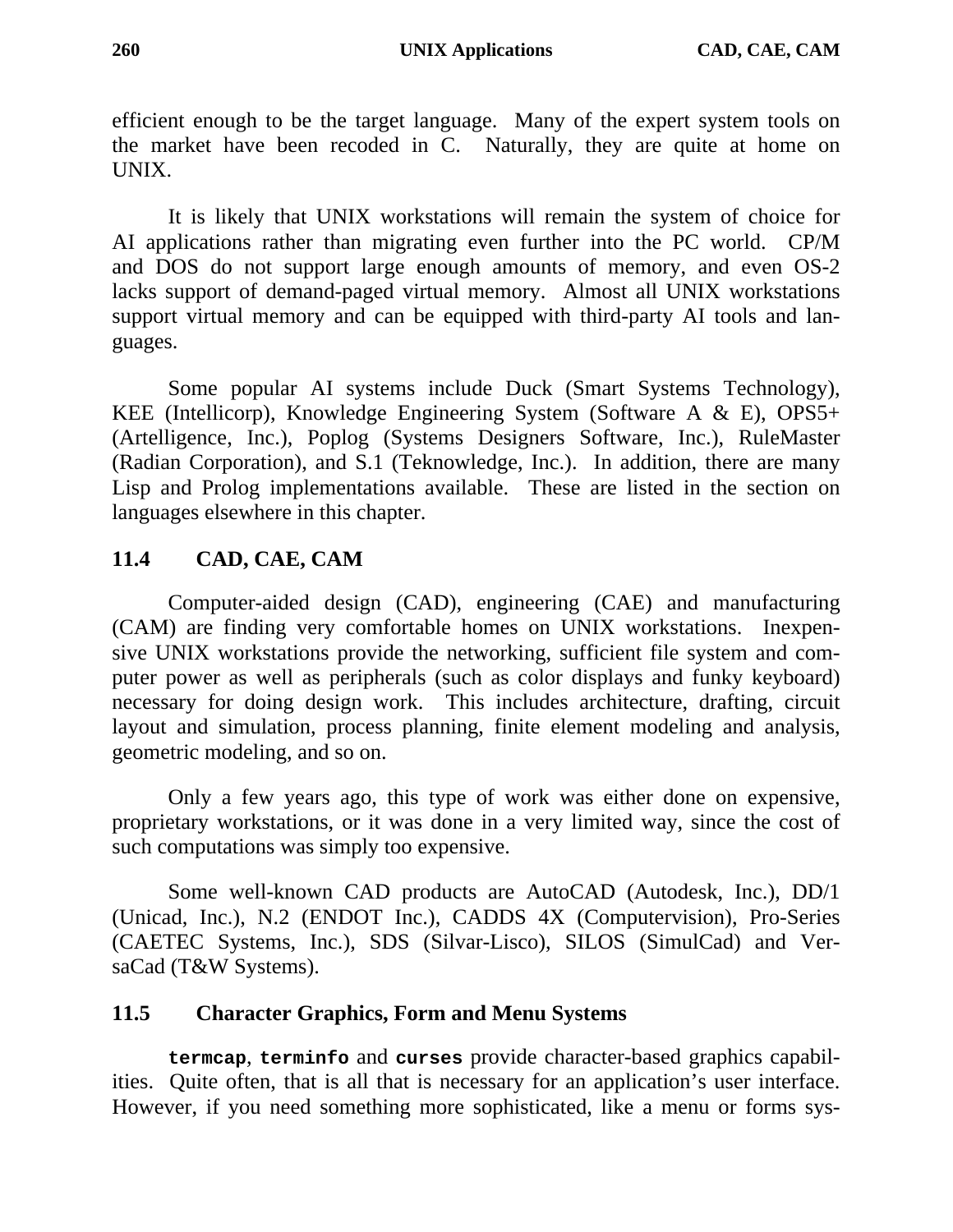tem, you will probably want to buy one from a third-party vendor. You might also be interested in "improved" versions (such as color **curses**) or ports to other operating systems of these basic UNIX utilities.

There are many companies (as well as public-domain versions) providing such systems. Some companies are Information Concepts, Inc. (FSP), Micro Applications and Hardware (C-Form), Parkridge Computer Systems Inc. (TIC/TOC) and Vermont Creative Software (Windows for Data).

#### **11.6 Communications**

There was nothing in the original design of UNIX to support communications with other systems. Everything has been added on. Nonetheless, people think of **uucp** and **tip** (and its predecessor, **cu**) as the original communications software because they come with every copy of UNIX.

If you remember, AT&T was actually in the communications business a while back. Many researchers explored the problems of letting UNIX communicate with the world. Indeed, Bell Labs had a network between its UNIX systems as soon as they had two of them. This innovative communications work included building RJE interfaces, networks (e.g., Datakit) and distributed file systems (e.g., Spider). Many of these supported heterogenous environments with non-UNIX machines. AT&T's latest efforts include streams and RFS, both included with System VR3.

**uucp** lives (see the Administrator's chapter). While originating on UNIX systems, **uucp** has since been ported to many other systems including IBM PC compatibles and DEC's VAX/VMS. Honey DanBer **uucp** (or simply "HDB") is a totally rewritten modernized implementation of the original **uucp** functions. HDB **uucp** is available from AT&T as BNU (Basic Networking Utilities).

Many additional communications packages have been created by other companies, too. Some of these have been transported from the micro world, such as the extremely popular Kermit, which is in the public domain. Others are designed to support communication with mainframe systems using Digital's DECnet or IBM's SNA. There are programs to support communications over serial lines, Ethernet, broadband links using SNA, CCITT, OSI and DoD and many other protocols. Often these are bundled with applications such as file transfer, electronic mail or network file systems.

Communications is an extremely vast field, and the science of networking is changing year to year. We recommend that you study the needs of your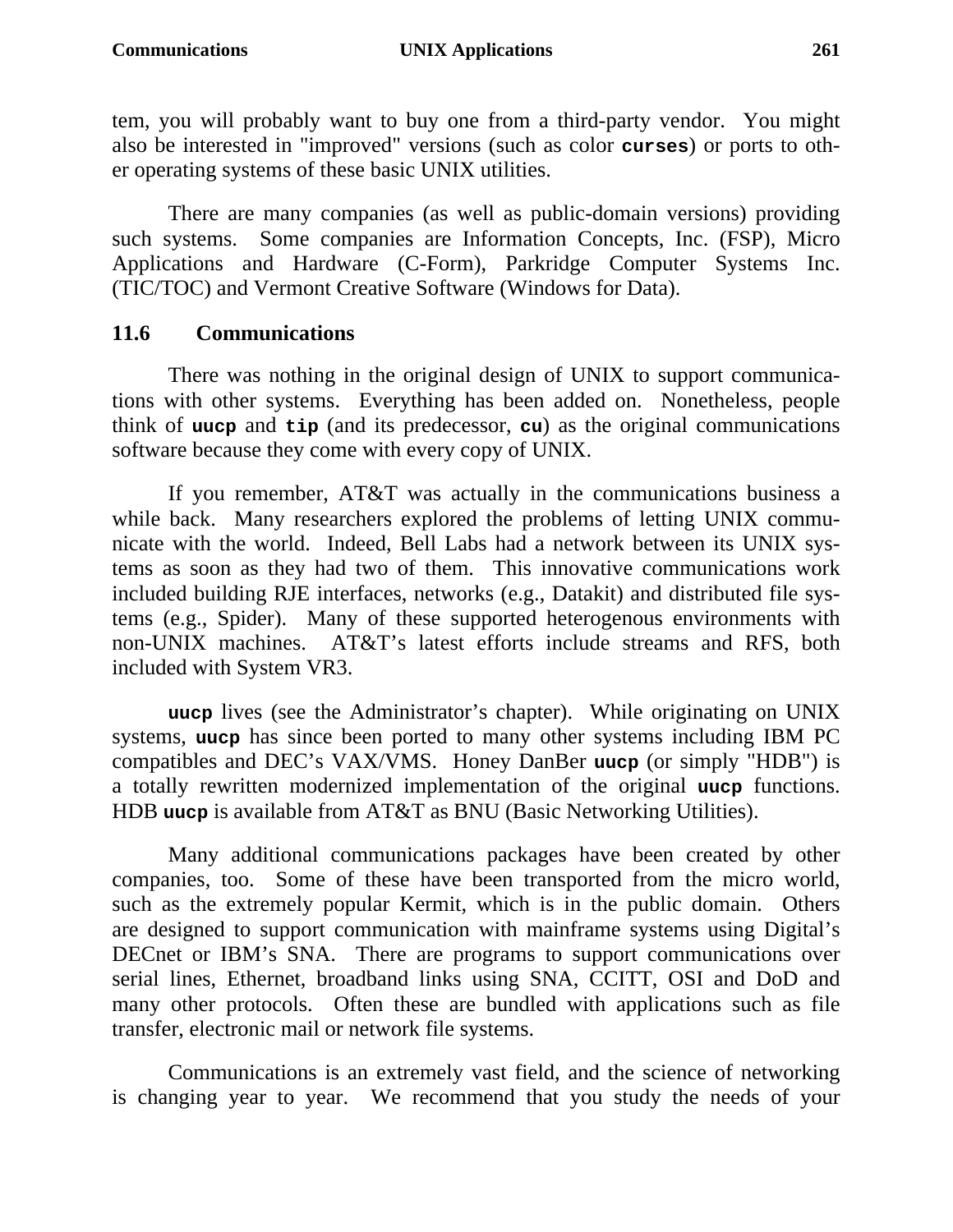applications to see what kind of communications they require, rather than vice versa.

#### **11.7 Databases and Database Management Systems**

"We promise 2000 transactions a second, and a free Isuzu for every customer." – Joe Isuzu (Judith Love).

Early UNIX systems did not come with databases – at least by modern standards. Indeed, the UNIX designers went out of their way to point out how inadequate the system was for that. (This is discussed at length in the Real World chapter.)

As a backlash, or maybe because of that (it's hard to tell), many tools were created that were able to manipulate text files as databases. And very well, indeed. It was possible to create database systems without doing anything but writing shell scripts. And it still is, for that matter. This remains a valuable prototyping technique.

Many small databases exist on UNIX. Some, like **/etc/passwd**, are manipulated with simple text tools. Another example is the **refer** database which accepts bibliographic references for later automatic referencing by **troff**. Larger databases use **dbm** or a commercial database.

The **dbm** library (a rewrite of which is available in the public domain) is a simple database management system that continues to be distributed with most versions of UNIX. **dbm** provides a simple keyed-record system, suitable for many small applications.

Around 1979, the Ingres Project (a relational database system, now marketed by Relational Technology Inc.) was distributed with Berkeley UNIX, leading to the acceptance of large database systems on UNIX. At the same time, commercial companies began studying the problems of porting existing DBMS's into the UNIX environment. Soon after that, several file locking implementations were commonly available. One was standardized by /usr/group in 1985. (This was the first identifiable UNIX standard.)

While UNIX now supports many database systems quite successfully, the database story is by no means over. For example, distributed databases, heterogenous databases, and knowledge representation databases for AI are some of the problems that are still quite open. UNIX machines are supporting much of this research, and we can expect many new database implementations to appear on UNIX systems first. Two examples of this are the Camelot dis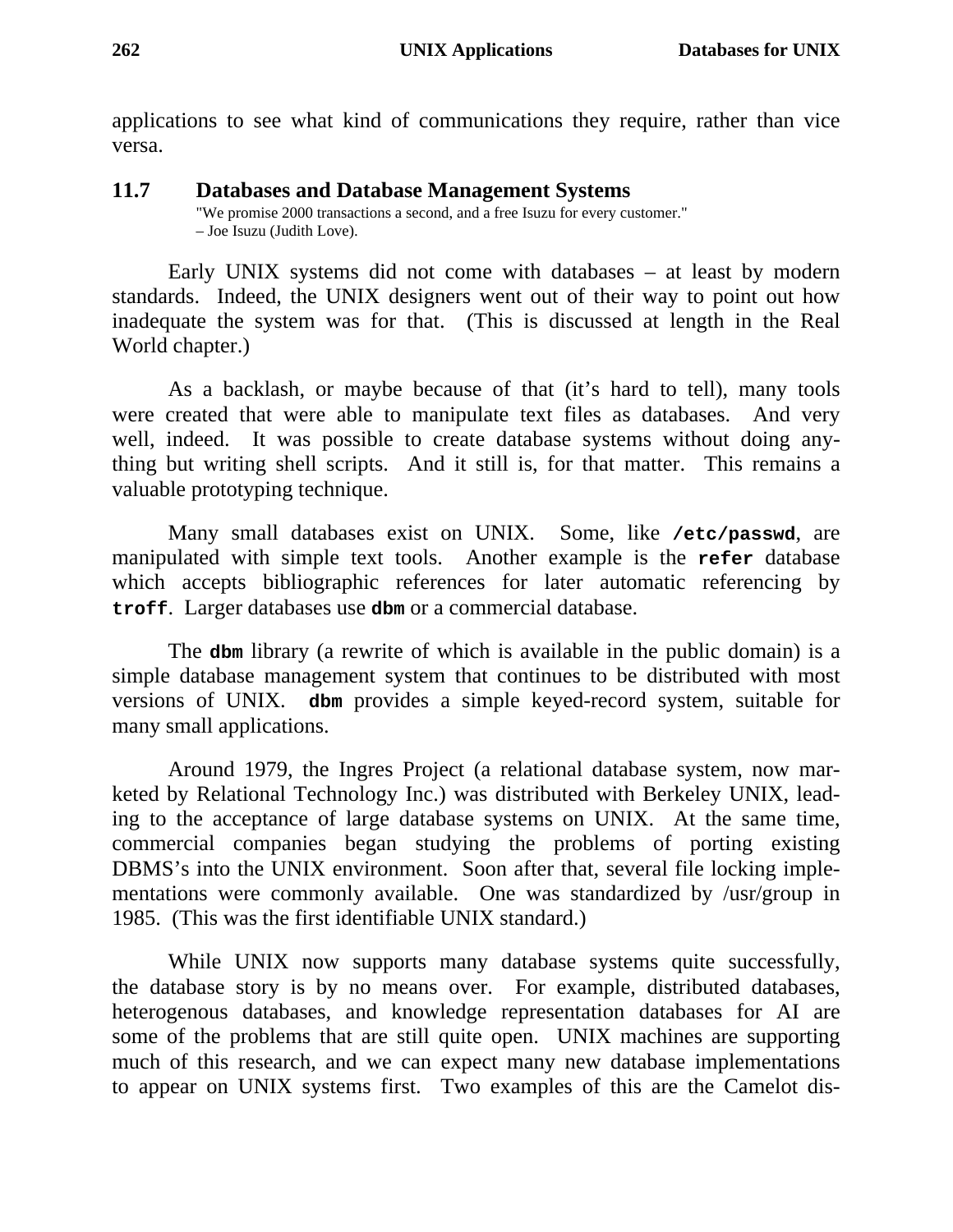tributed transaction research at Carnegie Mellon University and the IMDAS project for distributed automated manufacturing at the U.S. National Bureau of Standards.

Of course, many databases that were implemented on micros have also been ported to UNIX, which is no great feat since their file and operating systems are typically even cruder than that of UNIX. The result is that UNIX can share databases with both micros and mainframes.

Other popular UNIX database systems include Boeing Rim (Boeing Computer Service Company), Focus (Information Builders, Inc.), Informix (Informix Software), Mistress (HCR), Oracle (Oracle Corp.), /rdb (Robinson, Schaffer & Wright), Unify (Unify Corporation), Zebu (Specialized Systems Consultants, Inc.)

#### **11.8 Desktop Publishing**

"Why isn't troff more like my Mac, and vice versa?" – John Mashey

UNIX has always come with **troff** and friends. The programmers at Bell Labs had access to a phototypesetter, a device that can produce cameraready copy directly. (Phototypesetters commonly have resolutions of 1,000 dpi (dots per inch) and higher.) Thus, UNIX has always included such an interface. Unfortunately, phototypesetters are prohibitively expensive for the majority of UNIX sites, costing upwards of \$100,000.

Around 1975, the only alternatives to phototypesetter were electrostatic printers. These were not as high quality, but could still do graphics, and were much cheaper. Unfortunately, they had a number of other drawbacks (required special paper, output had to be cut apart, and so on). However, they were quite common at UNIX sites that could not afford a phototypesetter and yet wished to use the lovely text processing tools that UNIX had.

By 1980, laser printers had become available for a fraction of the price of a phototypesetter. These were soon interfaced to programs like **troff**. Four years later, the price of a 300 dpi laser printer was less than \$10,000, making them more popular than daisy-wheel printers. (Daisy-wheel printers were inexpensive – about \$3,000 – and produced high-quality output, but lacked software font control and graphics.)

While laser printers do not equal the quality of phototypesetters, they are able to handle the majority of tasks that most people need (e.g., reports, papers,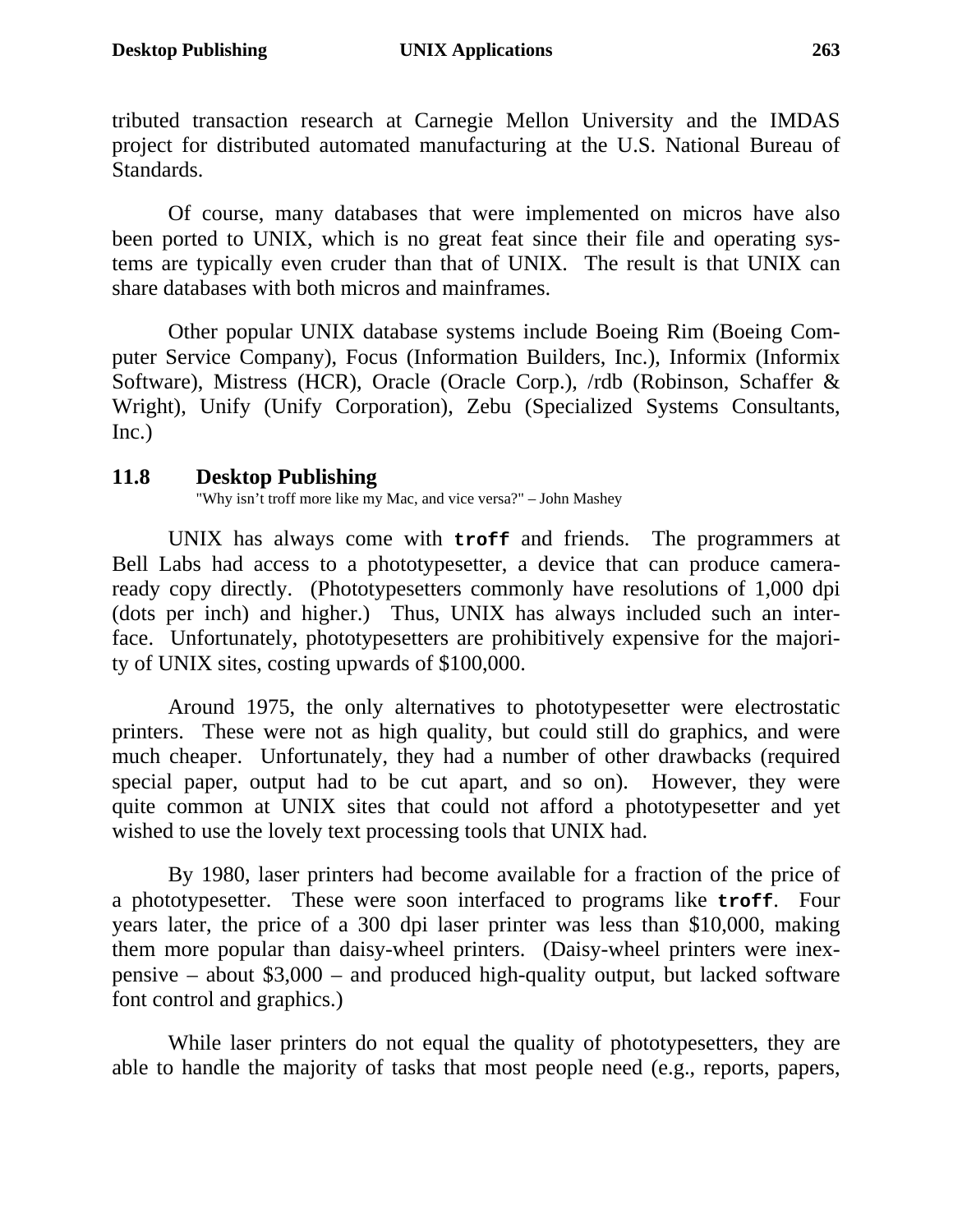letters). (This is another example of the UNIX rule that 10 percent of the effort (uh...price) solves 90 percent of the problems.)

With the introduction of the Macintosh (not running UNIX!), Apple brought a different kind of desktop publishing to the world. Apple's vision was an easy to use, what-you-see-is-what-you-get (WYSIWYG) interface. **troff**, is neither of these. The Apple products were also much cheaper than anything comparable.

Many companies have since moved this technology and style of desktop publishing from Macs to UNIX machines. With it, **troff** has been displaced by a number of very user-friendly systems. Some of the more popular UNIX desktop publishing systems are Interleaf (Interleaf Inc.) and Frame Maker (Frame Technology). (This book was created using Frame Maker.) Unfortunately, **troff** continues to be the only publishing system distributed with bare UNIX, hence it is still used by the unsuspecting.

Admittedly, **troff** is extremely flexible, and experts can do amazing things with it. However, the real reason **troff** is so ingrained is that it did not have any serious competition for many years. This has had unfortunate effects as some publishers (e.g., USENIX) only accept manuscripts in **troff** format. Some publishers (e.g., Prentice-Hall) convert all other electronic forms to **troff**.

**ditroff** is a rewrite of **troff**. (It stands for "**d**evice-**i**ndependent **troff**" but is pronounced "dit-roff.") Oddly, **troff** produces output for a specific typesetter (C/A/T now sold by Wang) which few people have. To use any other output device, you must pipe the output of **troff** through a filter which translates it to a device-independent form. Then another filter translates it to whatever form you really need. **ditroff** produces device-independent output directly, as well as supporting many other things that **troff** never did very well (such as supporting more than four fonts in one document). **ditroff** is sold by AT&T and others.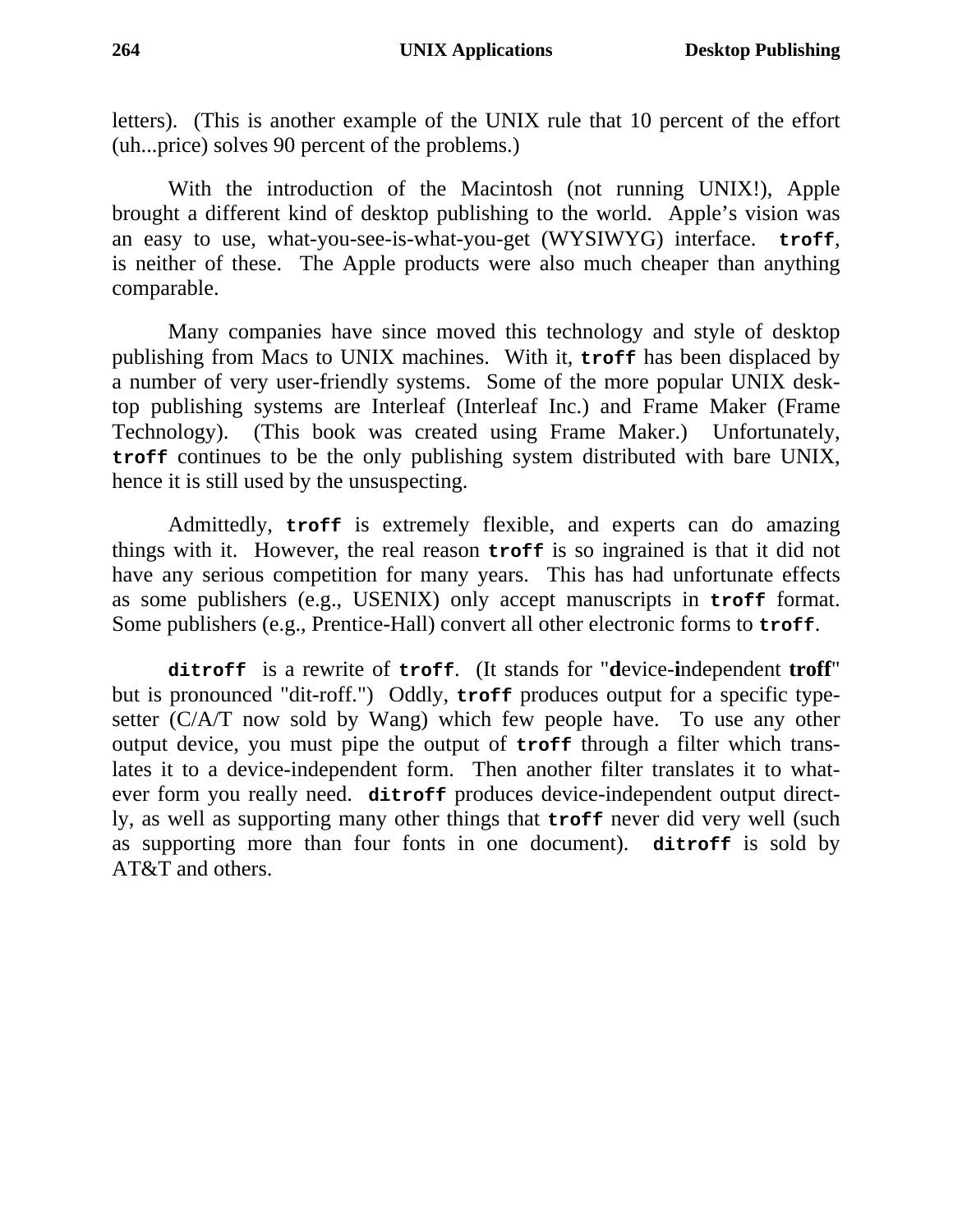

**Picture of authors' screen while writing** *Life With UNIX***.**

#### **11.9 Editors**

"vi is a piece of wombat do" - title of 1985 European UNIX User Group debate

UNIX originally came with the line-oriented editor, **ed**. As soon as UNIX "went public," its first commercial licensee wrote a screen editor (the Rand editor). The BSD release of UNIX included the **vi** screen editor, which uses most of the **ed** commands, and became popular with people who didn't want to throw away all the time they spent learning **ed**. **vi** has been incorporated into most releases of UNIX. (Ironically, Bill Joy, the author of **vi**, has said many times that if he knew how popular **vi** was going to become, he would never have written it.)

The most popular screen editor is **emacs**, originally written in **teco** by Richard Stallman for non-UNIX machines. It was reimplemented in C by James Gosling of CMU. In fact, **emacs** was already quite popular by the time it arrived on UNIX. **Emacs** remains extremely popular today, partially because it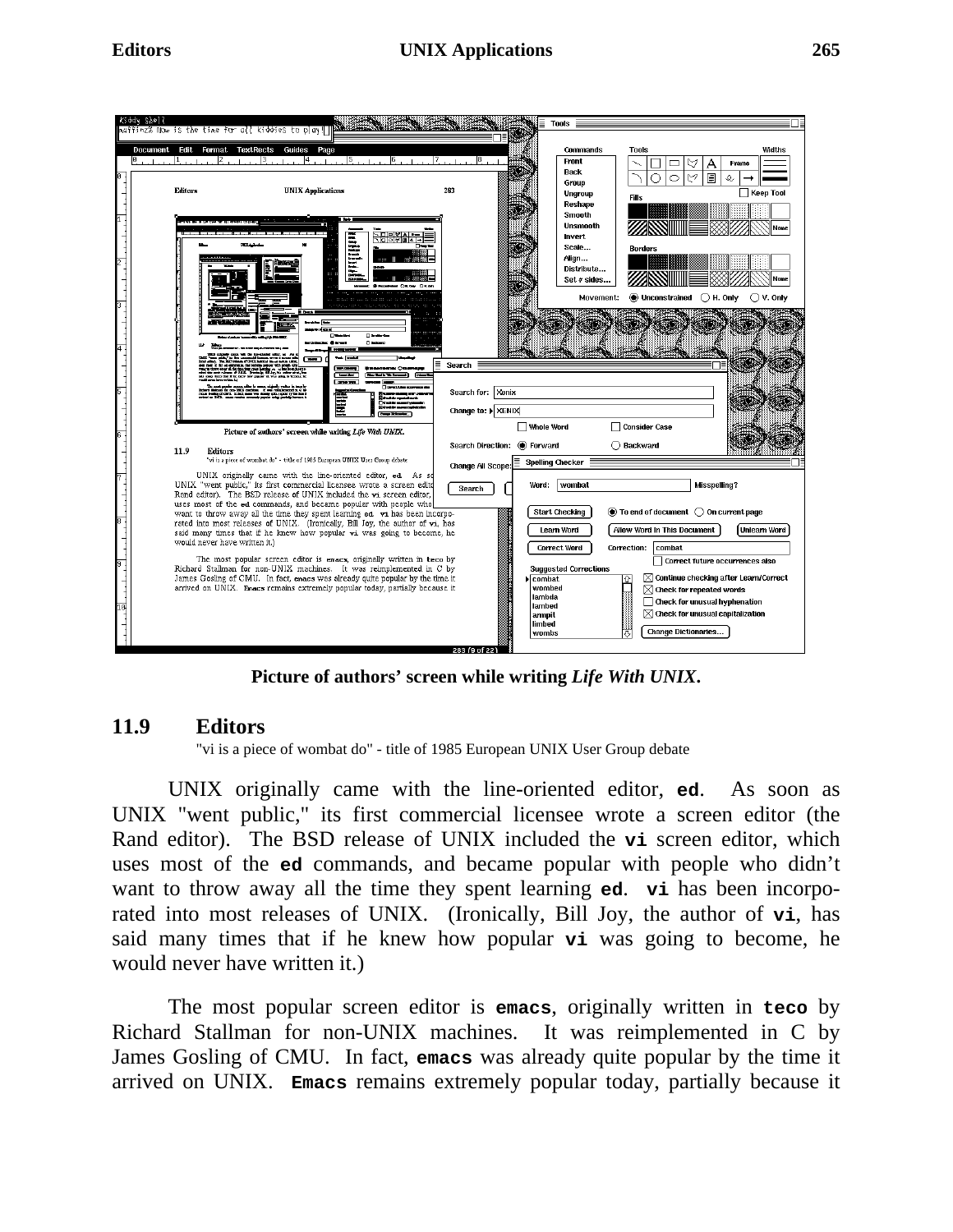has been implemented for just about every computer and operating system in existence, and many implementations are in the public domain.

Even though there are public-domain versions of both **vi** and **emacs**, there are now many companies supporting commercial releases of both. You will have to make a decision for yourself whether you want a public-domain version or a commercial product, although we think very highly of GNU's public-domain **emacs**. Other companies selling editors include CCA (Emacs), Custom Software Systems (PC/VI), Enterprising Ideas, Inc. (ae), Lugaru Software Ltd. (Epsilon), Fenix Software (Fenix), Grand Software, Inc. (Grand Editor), Marc Software (WordMarc), and UniPress Software (vi-PLUS, emacs, cmacs).

Many of these editors support much more than character manipulation. Most will check spelling and many support a thesaurus. Surprisingly, few compare favorably to the tools known as the Writer's Workbench (still sold by AT&T). These programs help writers by identifying grammatical problems ranging from spelling errors to more complex structural problems such as punctuation, split infinitives, run-on sentences and sexist phrases. The programs suggest alternatives according to the rules built in to the programs as an aid to the writer.

#### **11.10 Fourth Generation Languages**

"The limits of my language stand for the limits of my world." – Ludwig Wittgenstein

Fourth-generation languages (4GLs) are high-level interfaces to highlevel languages (3GLs). Theoretically, the programmer uses the problem specification as input to the 4GL. The system automatically converts the specification to code.

In reality, most 4GLs are still procedural. Rather, 4GLs have simply become a buzzword for languages that allow one to code using English-like sentences along with a good set of libraries for database manipulation, screen formatting and user interfaces.

While not obsoleting programmers, a 4GL can immensely speed up certain types of programming tasks and are especially good at prototyping. The reason we say this is because they can also be slow. This is analogous to using a shell script for an application.

Some 4GLs are ABF (Relational Technology), Accell (Unify Corp.), DataFlex (Data Access Corp.), Empress/32, Informix-4GL (Informix Software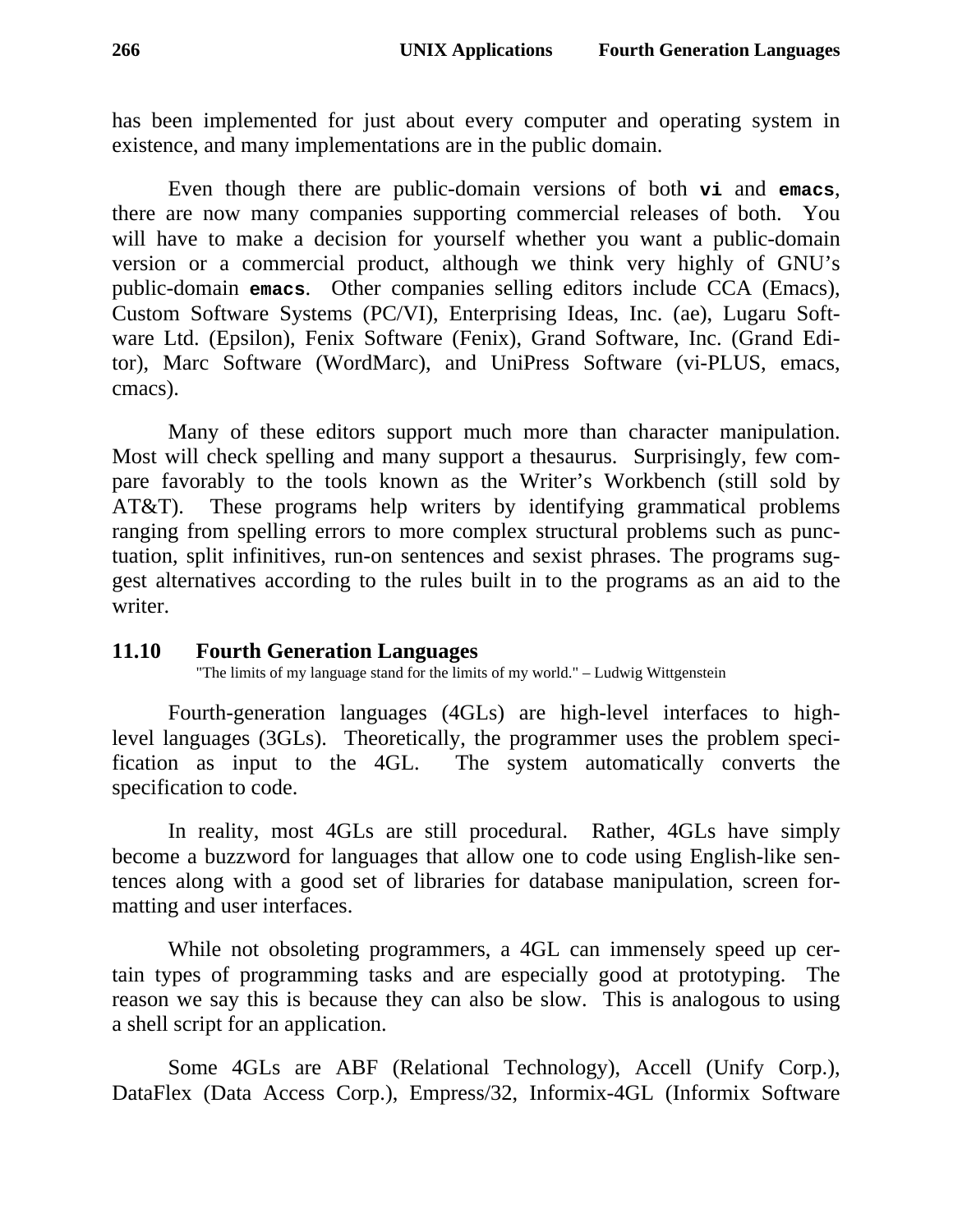Inc.), M-Builder (Rhodnius Inc.), Oracle (Oracle Systems Corp.), Progress (Data Language Corp.), Today (bbj Computers International) and System Z (Zortec, Inc.).

# **11.11 Graphics**

UNIX has a couple of rudimentary tools for drawing lines, circles and splines. This system (known as "plot") is implemented very cleverly using a number of filters that can be joined together using pipes. While we can't recommend a specific replacement, we do suggest that you ignore this software. It is quite inflexible, unfriendly and pales by comparison to third-party graphics software.

There are many excellent end-user products for creating graphics in an application requiring graphics. Simple uses include presentation graphics (e.g., bar charts, pie charts) for business and scientific presentations. Some companies selling presentation graphics tools include AT&T Information Systems, Precision Visuals, Inc., Data Business Vision, Inc., Graphic Software Systems, Arens Applied Electromagnetics, and Quality Software Products Co. Probably the most well known of these is DWB (Documenter's Workbench) from AT&T. This includes **grap** (graphs), **pic** (pictures), and some other programs which allow you to set up graphics in **troff** very easily.

More sophisticated demands occur in applications such as VLSI design or image processing. Since graphics is a fairly mature field, most systems come with implementations for at least one of the Core, GKS or PHIGS graphic libraries. They are also available from third-party suppliers such as Advanced Technology Center, ISSCO, Omnicomp Graphics Corporation, Peregrine Computer Systems, Precision Visuals, Inc. and Template Graphics Software Inc. Their products can easily support a variety of sophisticated applications.

More complex and demanding graphics work can be done on UNIX, though generally on a one-shot basis. The reason such state-of-the-art work is more feasible on UNIX systems should be understood. As new display systems are spawned each year, UNIX stands out as being the first to have its software ported to them. Another reason is that efficiency is often an important consideration for many graphics applications and writing in C is a good way to go. (To a large extent, C is replacing Fortran as the vehicle of choice for graphics work.)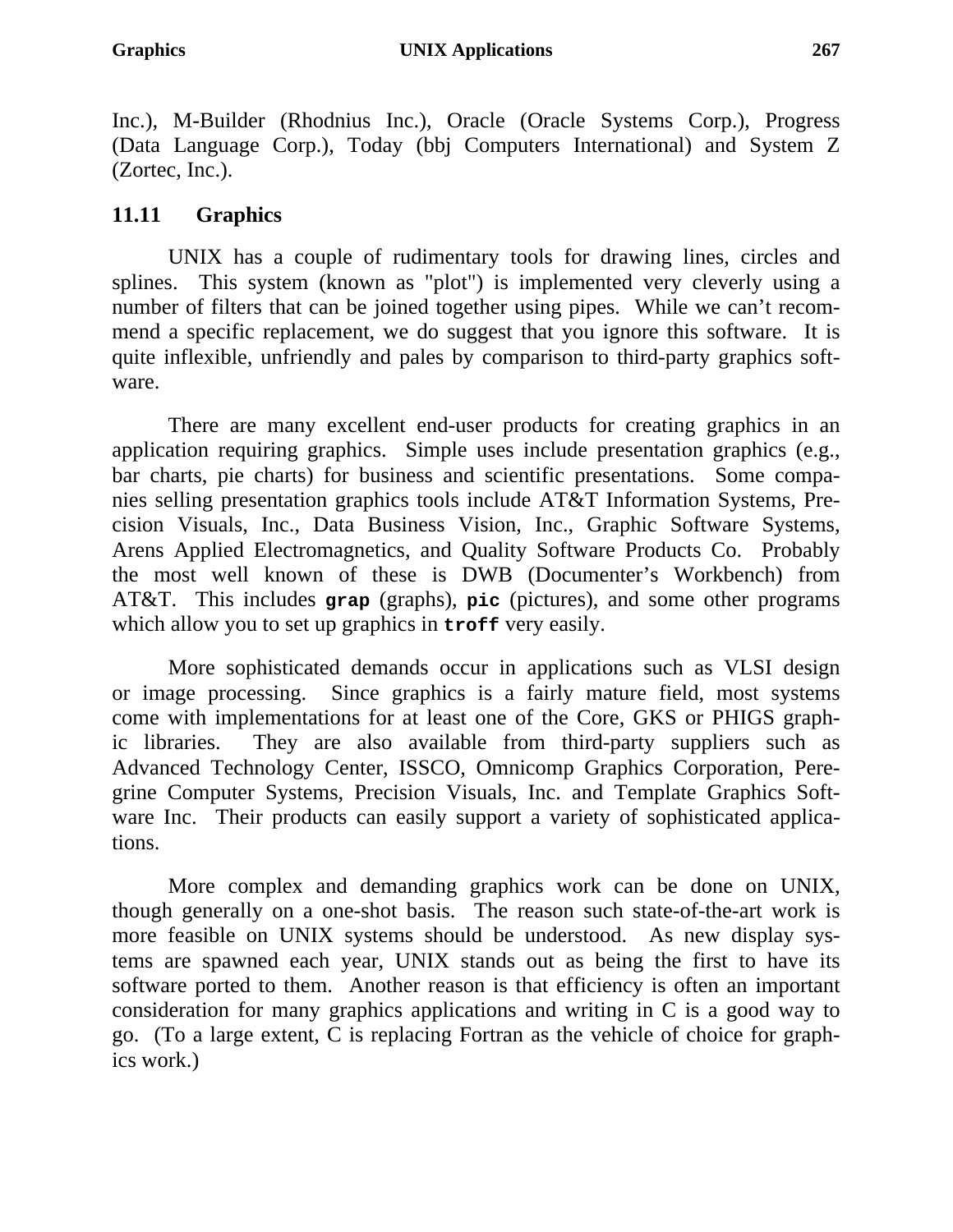

Graphics Trends

Research at Berkeley and Bell Labs illustrates both the UNIX programming philosophy and its relationship to graphics. Carlo Sequin (from Berkeley) has designed a set of tools, called UNI-GRAFIX, which can create 3D and 4D objects, and manipulate their geometry by using pipes and filters. (See "The Berkeley UNI-GRAFIX Tools," *Tech. Report UCB/CSD 86/278*). In a similar style, Tom Duff (from Bell Labs) has produced a number of programs which work with a common data structure to produce highquality computer graphics. (See "Compositing 3-D Rendered Images" in *SigGraph 1985 Proceedings*). And Potmesil and Hoffert (also of Bell Labs) have created FRAMES using some of the same ideas. (See "Frames: Software Tools for Modeling, Rendering and Animation of 3D Scenes" in *SigGraph 1987 Proceedings*).

The implications of this are quite elegant. Rather than having a single monolithic program which can do all things for all people (in a confusingly complex way), a number of small utilities can be joined together as needs demand. For example, one utility generates a 3D object, the next shades them, another adds a synthetic camera view, and so on. Plugging in different algorithms for shading or ray tracing becomes as easy as typing in a UNIX command line.

#### **11.12 Mail, Messaging**

"How to process 200 messages a day and still get some real work done" – title of talk by Marshall Rose and John Romine on Rand's Message Handling System.

Modern electronic mail systems are usually implemented in three parts. The top part is the user interface (or user agent). Like shells, users like to write their own mail user interfaces, and thus, many of them exist. You are likely to find more than one on your system (although **/bin/mail** is always there).

The bottom part is the transport mechanism. This performs the actual delivery of mail, and is necessarily different for different networks and computers. For example, SMTP is used for Arpa/Internet mail, and **uucp** is used for mail between hosts that are connected by serial lines. Mail transport mechanisms are usually closed related to file transport mechanisms.

The leftover part is the glue that holds the top and bottom halves together. It is really just a router, but it gets left doing all the hard work that no one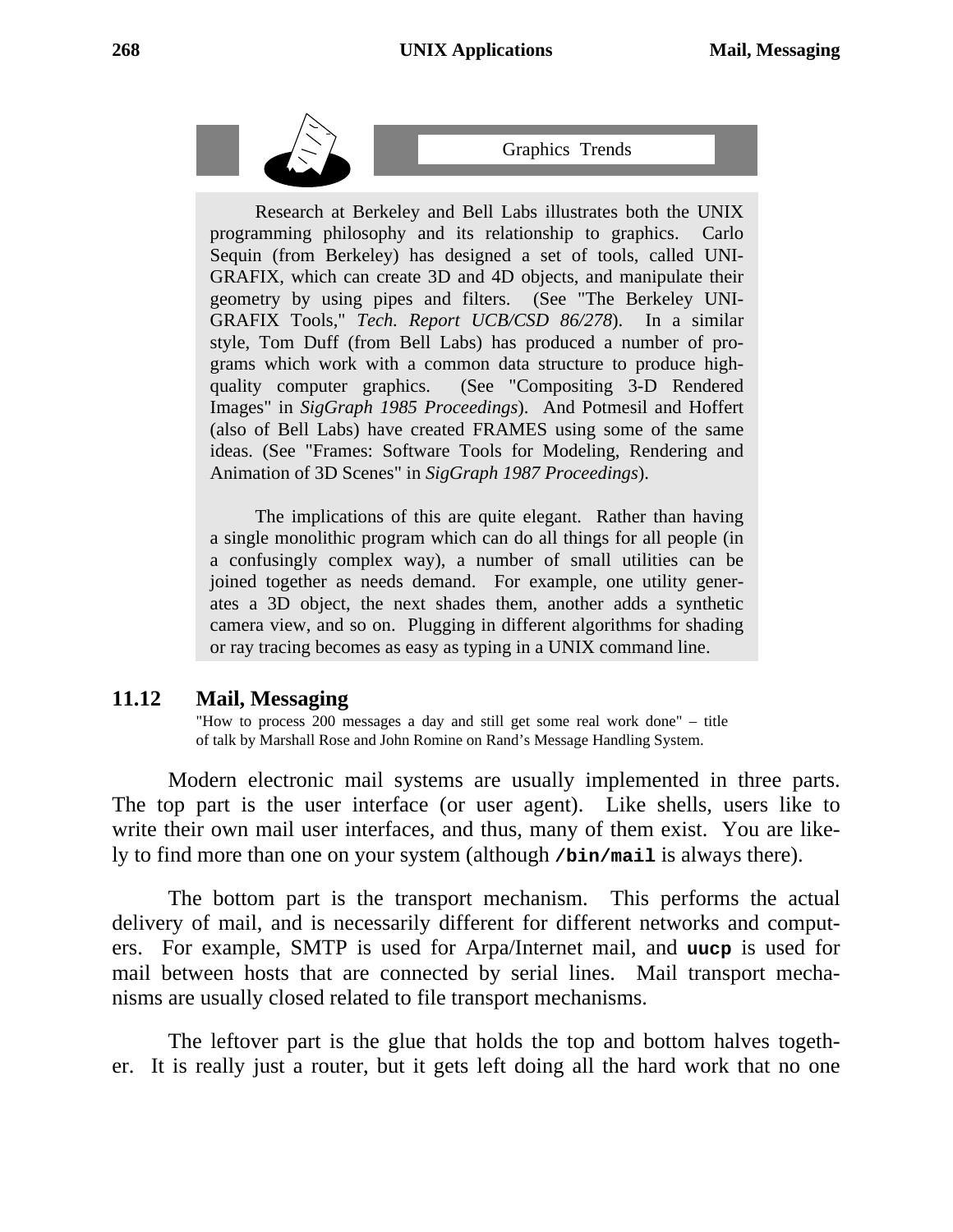else wants to solve. The problem is that most mail systems use completely different formats for addresses, so something is needed to do the conversion.



Examples of popular mail routers are **sendmail** and MMDF. Good presentations on the subject of electronic mail are "An Internetwork Memo Distribution Facility – MMDF" by D. Crocker et al. in the *6th Data Communication Symposium*, Asilomar, November 1979, and "Sendmail – An Internetwork Mail Router" by Eric Allman, *4.2BSD UNIX Programmer's Manual*, vol. 2C, University of California, Berkeley, July 1983.

 While many mail systems are available from early versions of UNIX, newer ones are undeniably much better. They understand multiple networks, interface to heterogenous mail systems and are often graphical or menuoriented. Many are bundled and heavily integrated with office automation software.

Some mail systems are Calem (AT&T IS), EuroText (Asicom, S.A.), Handshake Colt Computer Linked Telex (SST Data Inc.), INmail (Interactive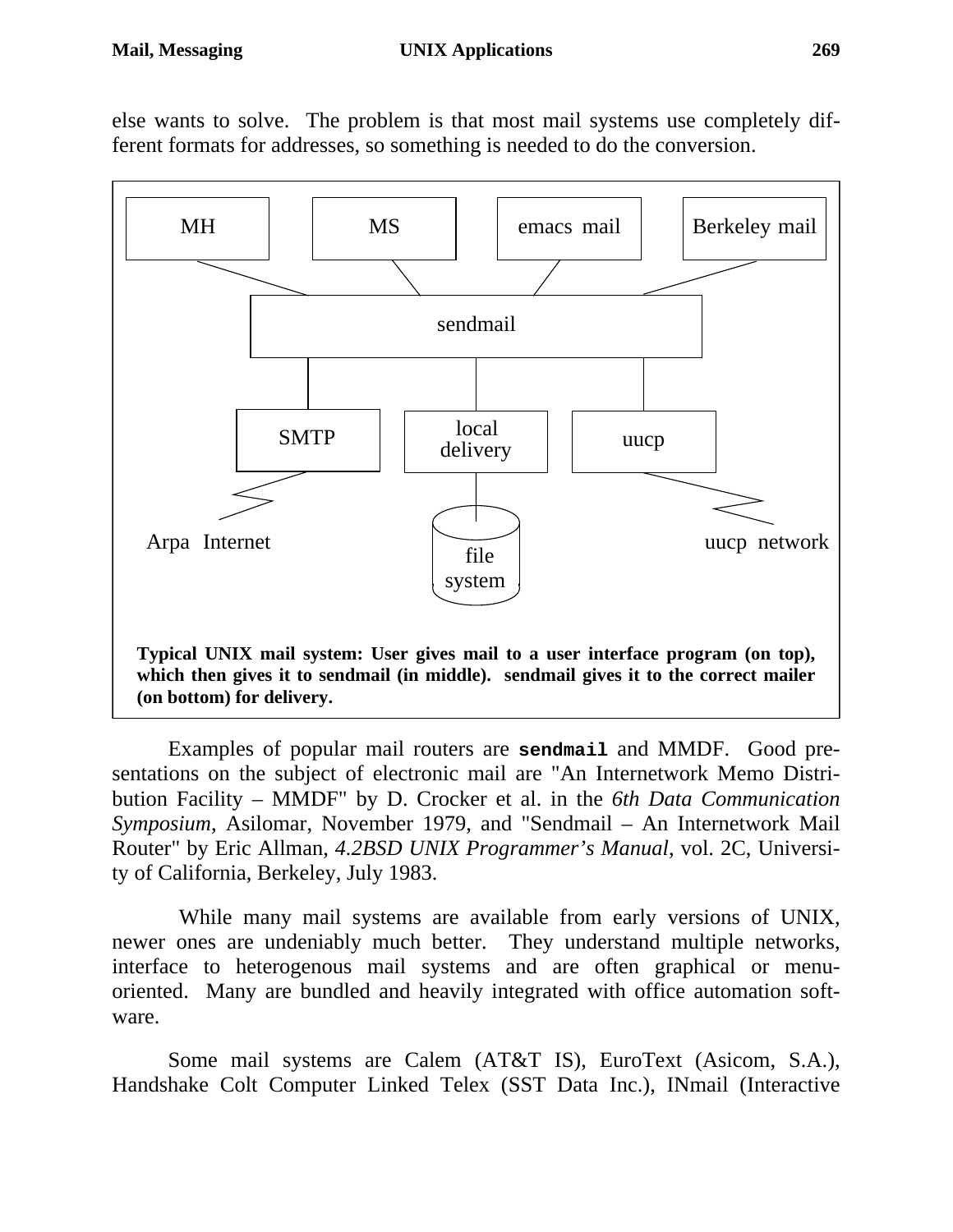Systems Corp.), IDesk (Intel), Infolink (Clever Connections Ltd.), Office Telesystem (AT&T IS), Q-Mail (Quadratron Systems, Inc.), R Desk (R Systems, Inc.), RootMail (Root Computers Ltd.), Take Notice (V-Systems, Inc.), Teletex (TITN, Inc.), Twice MHS X.400 (TITN, Inc.), UNIX PC Electronic Mail (AT&T IS), VoiceServer (Digital Sound Corporation).

#### **11.13 Mathematical Modeling**

Mathematical models start in capability where spreadsheets leave off. Some of them have a front-end that looks like a spreadsheet but are far more sophisticated. Packages are available to solve simultaneous linear equations, calculus, sorting, correlation and regression analysis, Poisson series, as well as image processing, mechanical design and electrical engineering problems. Many of the packages include subroutine libraries so that you can call them from your own programs.

Many of these packages are not new, having been developed and used on supercomputers in the '60s. They were all written in Fortran, with highly optimized code. Examples of these are NAG (Numerical Algorithms Group) and SPSS (SPSS Inc.)

More recently developed packages include symbolic systems, originally written in Lisp for the most part, but now often recoded for speed. Examples of symbolic systems include Macsyma (Symbolics, Inc.), SMP (Inference Corp.).

Other popular mathematical libraries and programs include GPSS (Simulation Software Ltd.), Linear Optimizer (Acme Computer Co.), LP/Protran (IMSL Inc.), Math Advantage (Quantitative Technology Corp.), Simtec (Terotech), S (AT&T), SORITEC (Sorites Group, Inc.), and SunTrend (Systems Union Ltd.).

Each type of system is appropriate for particular classes of problems. However, you will find that almost all of them are supported on UNIX systems. And with supercomputers (such as the Cray) running UNIX, there are no mathematical modeling applications out of reach of a UNIX system.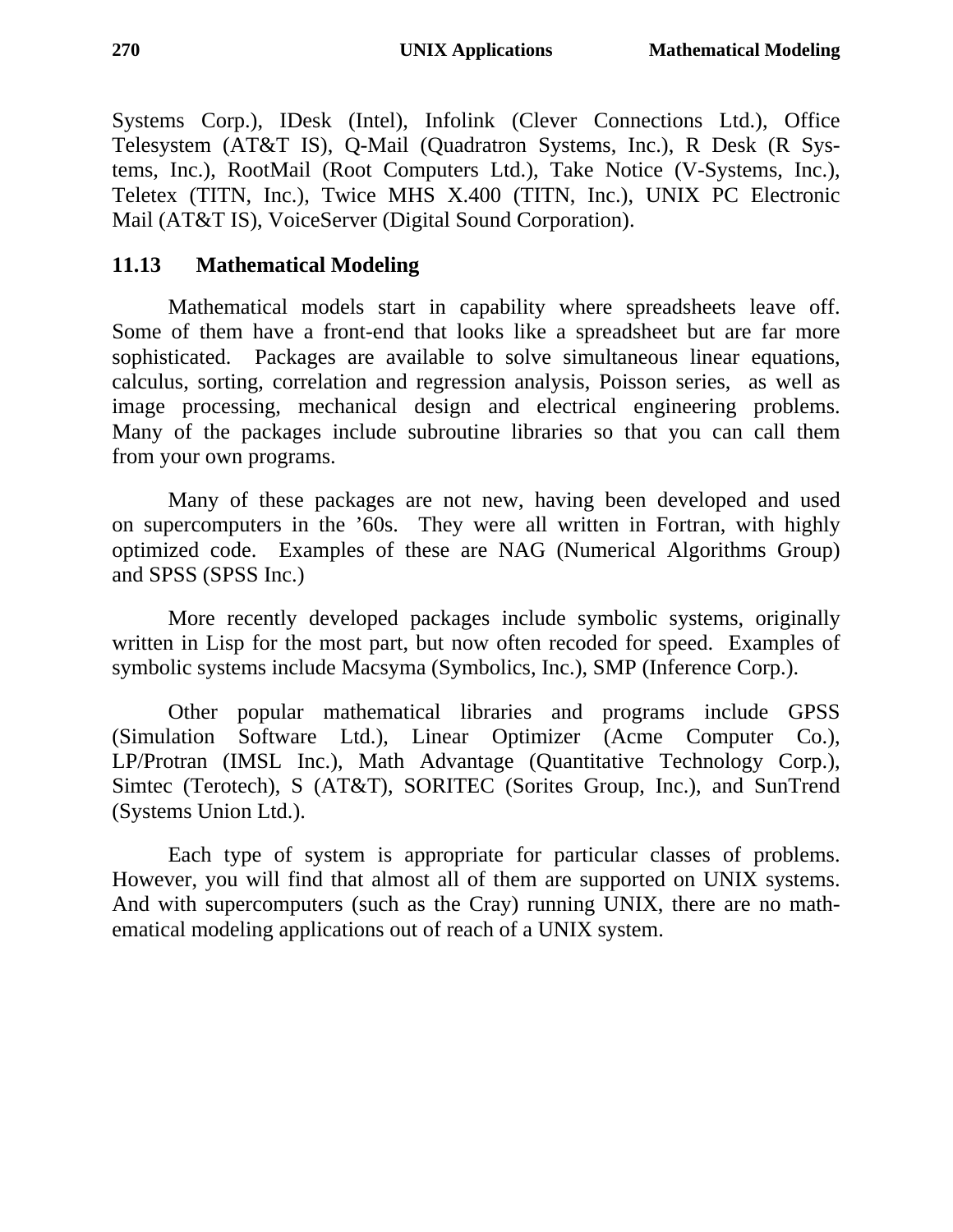

After finding differences when solving systems of equations on two different machines running the same version of UNIX, Eugene Spafford and John Flaspohler (*;login:*, vol. 11, no. 2, March/April 1986) decided to find out if there were any other differences. They ran accuracy tests for various mathematical functions on 11 different commercially available computers.

Their results were startling. The quality of the mathematical subroutines varied widely. Some machines produced quite inaccurate results for several tests. Some showed complete loss of significance on one of the tests. One machine raised errors on values that were within a function's domain. Another machine computed measurably less accurate answers when its floating point accelerator was turned off. And one machine produced values of minus zero that were not equal to positive zero.

Some errors were determined as software, some as firmware and hardware, but the results were clear. There was little standardization on mathematic computation. While some of the problems they noted have been now fixed, it is still the case that people depending on mathematical accuracy should perform their own testing or demand well-documented test results.

#### **11.14 Office Automation**

While UNIX is a general-purpose operating system, it is admirably suited to office automation tasks. Indeed, one of the original applications of UNIX was for word processing. Remnants of this can be seen in tools such as **spell**, **refer** and **typo** as well as the dictionary that can be found in **/usr/dict/words**.

The first public release of the UNIX system was not particularly userfriendly. Now, however, many companies have seized upon making UNIX accessible to people without a degree in Computer Hackery. There is a wide diversity of offerings. Some integrate the whole of office applications such as spreadsheets, word processing and communications, while others key in on specific areas like publishing and typesetting.

There are some disadvantages to this route for office automation. One is that since UNIX is a general-purpose system, it is necessarily less efficient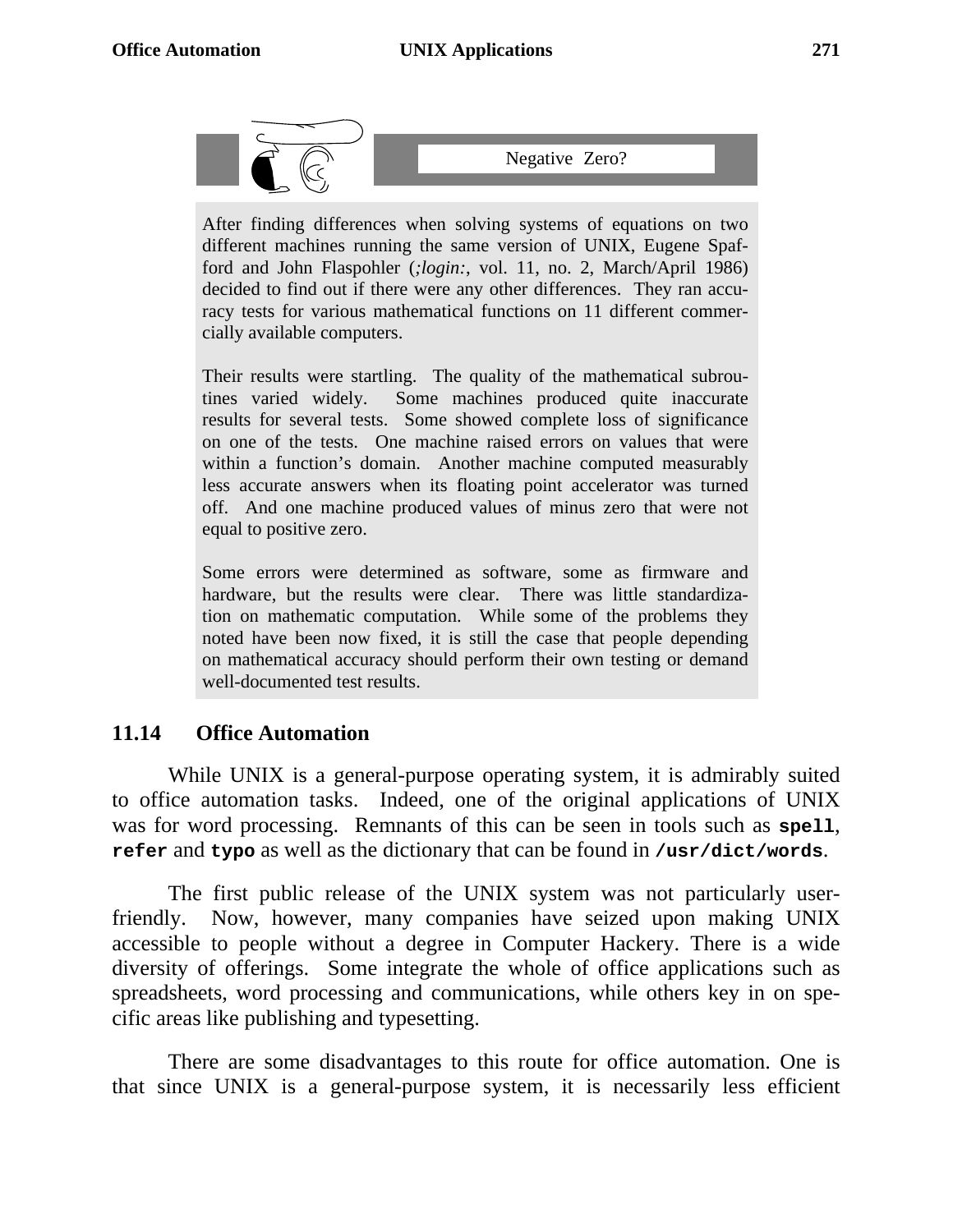adapting to applications such as word processing than other systems designed for this purpose. Lower-priced dedicated systems can adequately do much of the simpler office automation tasks at much lower cost than a complete UNIX system.

On the other hand, as office-automation processing demands get more complex, the slower processors of these cheaper machines become a hindrance. Further, in a distributed environment, PC-class machines are much more limited at sharing files, electronic mail, and so on than a UNIX system.

Some of the more popular office automation systems are Alis (Applix, Inc.), Uniplex-II Plus (Uniplex Integration Systems, Inc.), XED Integrated Office System (Computer Methods, Ltd.) and systems by Quadratron Systems, Inc. and R Systems Inc.

"UNIX Muscles into the OA Market" by Vanessa Schnatmeier in *UNIX-WORLD*, vol. 4, no. 6, June 1987, is an extended discussion of this topic. Patricia Seybold's *UNIX in the Office* is a periodical dedicated to such coverage.

#### **11.15 Programming Languages**

"If you want PL/I, you know where to find it." – Dennis Ritchie

While UNIX comes with a healthy complement of languages, there are many reasons for buying one from a third-party vendor. For one thing, there are new languages (and new versions, thanks to the standards committees) being born every day. There are new machines to support, possibly by crosscompilers. And there are vendors that are more capable of creating languages than your original hardware vendor. Since it is now possible to buy UNIX "unbundled" or piecemeal, shopping for a language is not unlike shopping for a component to go into your stereo system.

Here are some language vendors you can pursue.

**ADA**: ALSYS S.A., AT&T Federal Systems, Intermetrics, TeleSoft, Verdix Corp.

**APL**: Dyadic Systems, Ltd., I. P. Sharp Associates, Oregon State University, STSC, Inc.

**Basic**: ABC Development Systems, Inc., AT&T, Basis Inc., Basmark Corp., Concept Omega Corp., Control-C Software, Cromemco, Inc., Databoard Inc., HCR Corp., Microsoft Corp., Microware Systems Corp., NKR Research,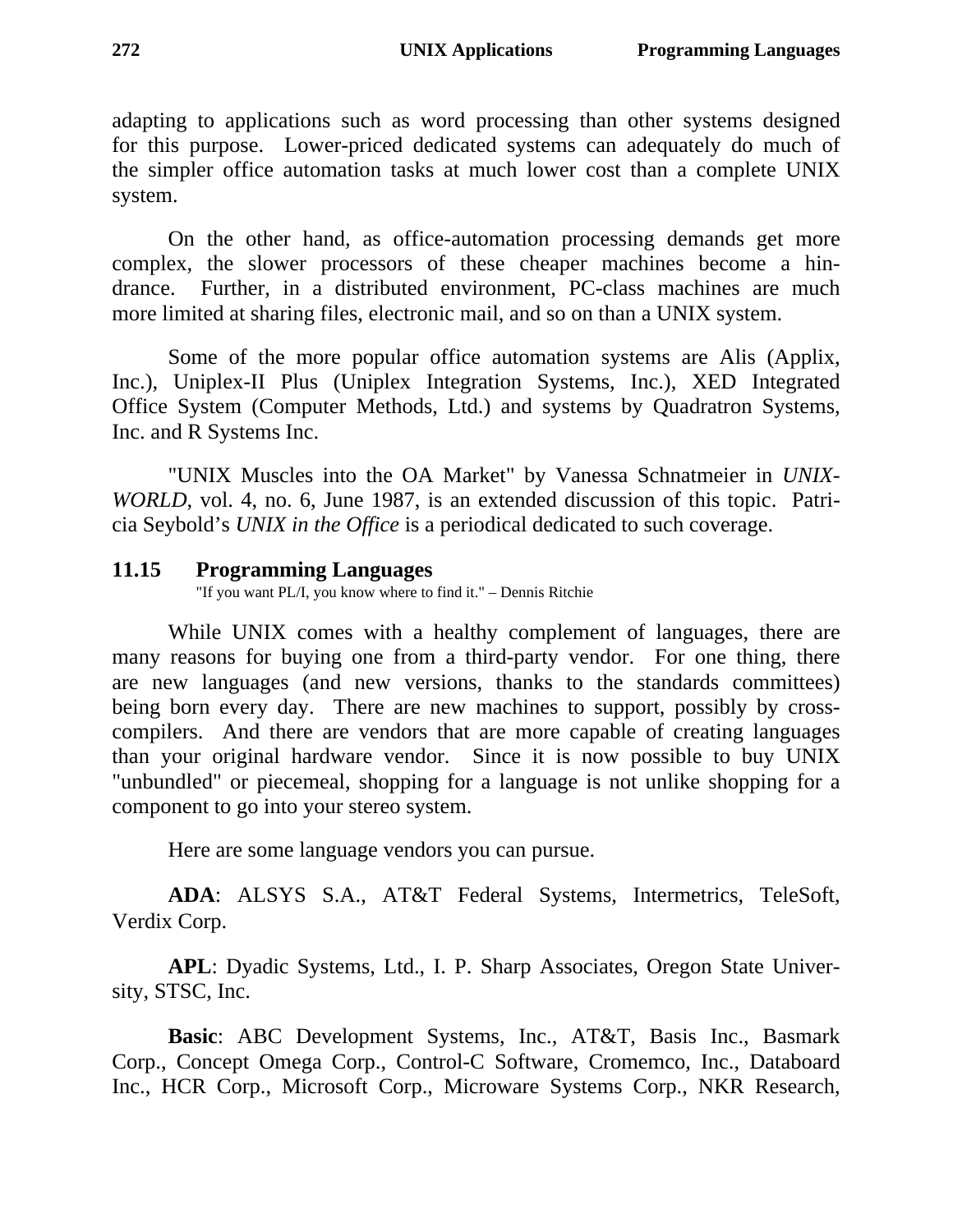Philon, Inc., Silicon Valley Software, Software Innovations Inc., Tektronix, Inc., UX Software, Inc., UniPress Software, Inc.

**C**: Alcyon Corp., AT&T, Flexible Computer Corp., Free Software Foundation, Interactive Systems Corp., MetaWare Inc., Microsoft, Microware Systems Corp., Microtec Research, Oasys, Oregon Software, Silicon Valley Software, Inc., Software Development Systems, Southwest Technical Products Corp., Systems & Software, Inc., UniPress Software, Inc., Whitesmiths, Ltd.

While virtually every UNIX system comes with a manufacturer-provided C compiler, there are valid reasons for buying a third-party version. A typical reason is for cross-compilation – when you need to generate code for another machine. Such a feature is rarely provided by the default C compiler.

Another reason is that some companies specialize in producing highperformance compilers. While these are certainly attractive, most customers feel more comfortable using the C compiler that comes with their system. Rather than end users buying these third-party C compilers, we more often see the UNIX system manufacturers themselves investing in the third-party compiler products and embedding them in their final product.

**C interpreters**: Impacc Associates, Informatix, Lattice, Rational Systems, Saber Software, Inc.

**C++**: AT&T, Lifeboat Associates, Inc., Glockenspiel Ltd., Oasys, Oregon Software

**COBOL**: Austec, Cromemco, Inc., IBM Corp., Micro Focus, Philon, Inc.

**Dibol**: Digital Information Systems Corp., IBM, Omtool Corp., Software Ireland Ltd.

**Forth**: Adaptive Optics Associates, Laboratory Microsystems, Inc., Specialized Systems Consultants, Inc., Interactive Systems Corp., Ubiquitous Systems

**Fortran**: Absoft Corp., AT&T, Interactive Systems Corp., Microware Systems Corp., Philon, Inc., Ryan-McFarland Corp., Silicon Valley Software

**Lisp**: CRIL, Digital Equipment Corp., Franz, Inc., Lucid, Inc., University of Utah, The r/l group, Systems Designers Software, Inc.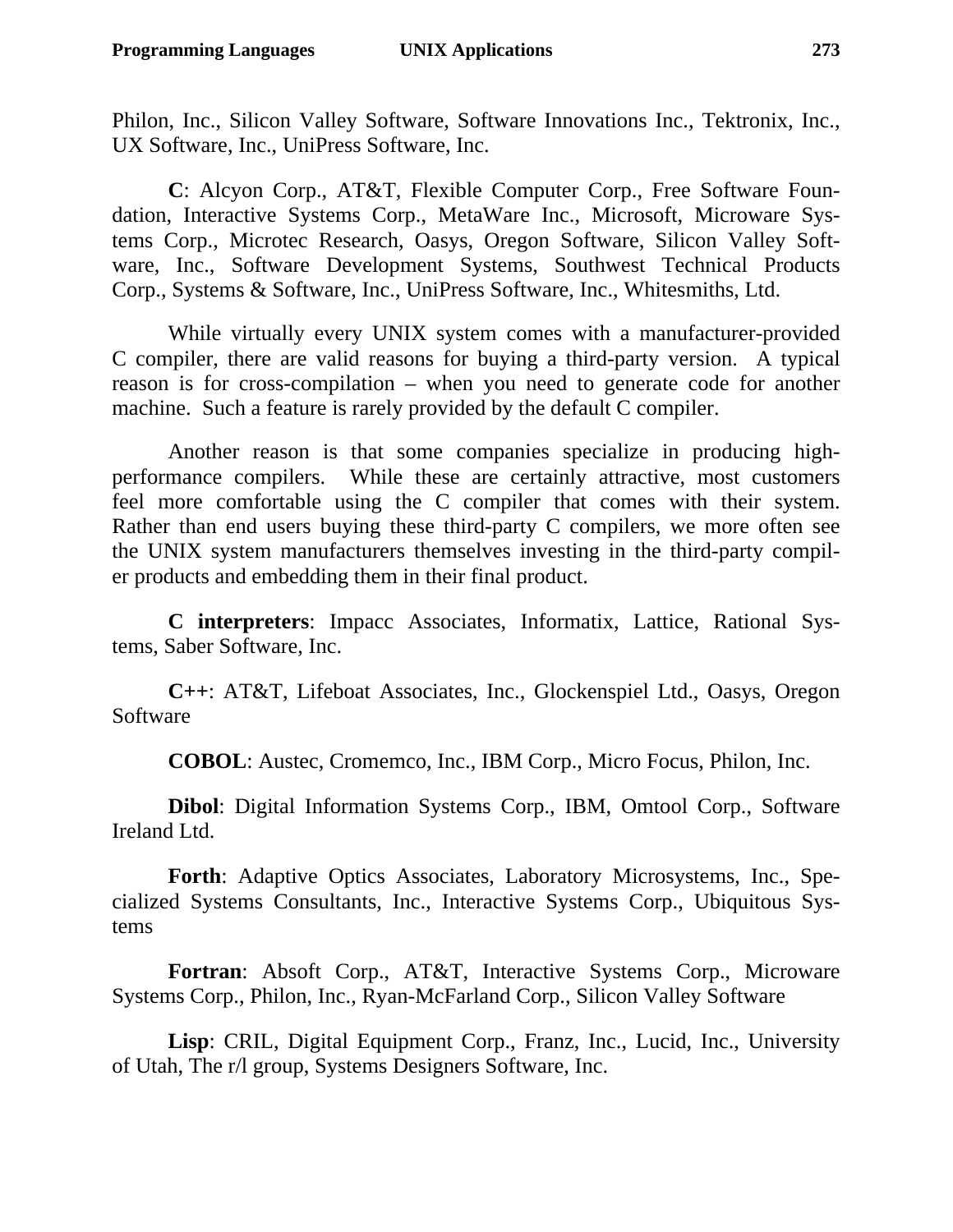**Modula-2**: Ana-systems, Djavaheri Bros., Sun Microsystems

**Mumps**: Plus Five Computer Services

**Pascal**: AT&T, HCR Corp., MetaWare Inc., Microtec Research, Microware Systems Corp., Oregon Software, Silicon Valley Software, UniPress Software, Inc., Whitesmiths, Ltd.

**PL/M**: Systems & Software, Inc.

**Prolog**: ALMA, BIM, CRIL, Logic Programming Associates, Ltd., Logicware Inc., Quintus Computer Systems, Inc., Scientia Computer Applications Pte Ltd., Systems Designers Software, Inc., University of New South Wales

**RPG**: International Computers Ltd.

**Smalltalk**: ParcPlace Systems, University of Calif. at Berkeley, Xerox

**Snobol**: University of Leeds

And here are some vendors selling products that will do language-tolanguage conversion.

**Basic-to-C**: JMI Software Consultants, Inc.

**Cobol-to-C**: Rapitech Systems, Inc.

**Fortran-to-C**: Intrinsic OY, Rapitech Systems, Inc.

**Pascal-to-C**: Holistic Technology

# **11.16 Shell Compilers**

The UNIX shell is an interpreter. This means that it spends a lot of time interpreting the instructions in shell scripts before it gets around to executing them. Unlike interpreters, compilers look at a program only once but can execute them many times. The resulting programs are much faster.

Shell scripts were originally envisioned as prototyping tools, where efficiency didn't matter. But shell programming turned out to be so easy (and C programming so hard), that many valuable shell programs have never been converted into compiled programs.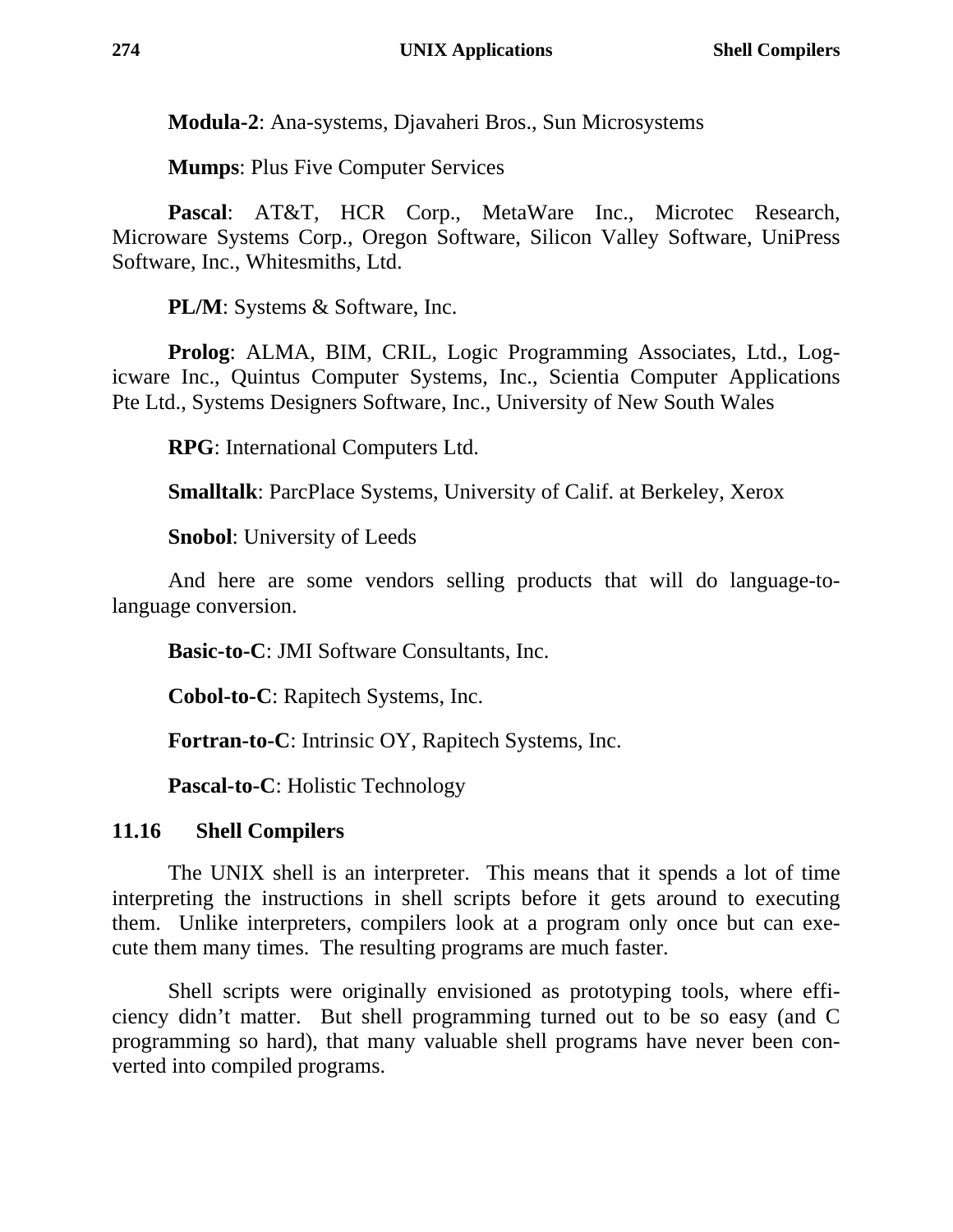#### **Spreadsheets** UNIX Applications 275

Several companies have introduced shell compilers. These take shell scripts as input and produce executable programs. Depending upon the original shell script, incredible speedups are possible. Reducing the run-time of a shell program by 90 percent would be quite believable.

Three shell compilers are CCsh (Comeau Computing), QuickShell (UniPress Software) and Shacc (Concentric Associates, Inc.). All of these compile Bourne shell scripts only.

# **11.17 Spreadsheets**

Spreadsheets are yet another tool, that while not developed on UNIX systems, have made the migration easily. Virtually all of the popular microcomputer spreadsheets are available for UNIX. UNIX also runs many of the publicdomain versions. Most of them look exactly like their cousins (or Lotus 1-2-3) on the smaller machines, and many can even read and write floppies written on micros, allowing you to transfer spreadsheets back and forth. Some of the spreadsheets are only part of larger office automation systems.

Of course, running a spreadsheet on UNIX has many advantages. For instance, UNIX systems typically have much more memory and compute power than a micro. Thus, you will find your spreadsheets can be larger and more complex. And if you need more complex capabilities than a spreadsheet can provide, you can move up to one of the many mathematical modeling systems that are available for UNIX.

Some popular spreadsheets are 20/20 (Access Technology Inc.), C-Calc (DSD Corp.), Handle Calc (Handle Technologies, Inc.), iPlan (Intel Corp.), Impact (Integrated Micro Products), Multiplan (Microsoft Corp.), Prelude (VenturCom), PubliCalc (Specialized Systems Consultants Inc.), Q-Calc (Quality Software Products), Q-Plan (Quadratron Systems Inc.), Tactician (Southwind Software Inc.), Twin (Mosaic Software Inc.), UltraCalc (Olympus Software Inc.), Unicalq (uniq Digital Technologies), SCO Professional (The Santa Cruz Operation Inc.), VC (Software Innovations Inc.), ViewComp (Unicorp Software, Inc.). A good review of some of these spreadsheets is "Getting the Most From Spreadsheets" in *UNIXWORLD*, vol. 4, no. 9, September 1987. There are also several good UNIX spreadsheets in the public domain, including VC (Mark Weiser) and SC (James Gosling). See the Underground chapter for information on how to obtain public-domain software.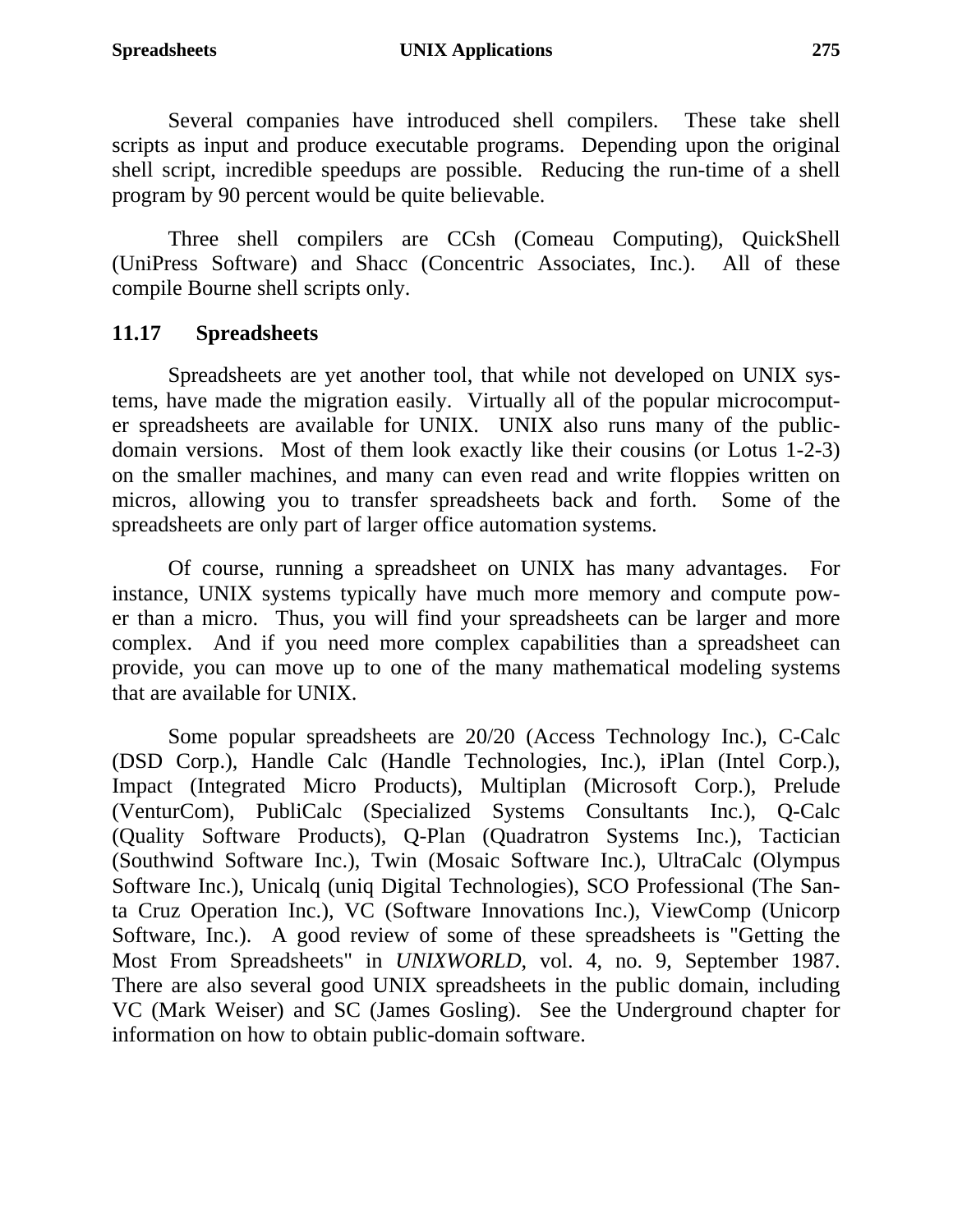#### **11.18 System Administration**

UNIX has traditionally provided inadequate tools for system administration. The old saying that "*UNIX was designed for programmers, not for users*" should be amended with "*nor for system managers*." For example, UNIX lacks quality backup mechanisms, flexible security systems, and a resource quota system. The Administrator's Environment chapter goes into great detail about this, describing the many areas of system administration for which UNIX has rather shabby solutions.

Many companies have attempted to remedy this. Products are now available to do automated backups, comprehensive security and full-featured spooling which put the original ones to shame. If you want to implement load control across multiple systems, or manage a tape library, you should investigate these applications.

Some companies specializing in this area are AIM Technology, COSI, Flexible Solutions, Intermetrics, Throwaway Software and UNITECH.

# **11.19 The Toolchest**

While not an application, AT&T's UNIX System Toolchest is appropriately covered here. The Toolchest is an automated software store.

Using the Toolchest, you can browse through an electronic stockroom of software, decide what you want, and order it. The software is delivered to your computer electronically.

The way it works in reality is surprisingly easy. You dial up the Toolchest from an intelligent terminal. You can log in as **guest** the first time, and order a contract for billing purposes. Next, you can browse through a large collection of software. For example, you can get the latest releases of **awk**, Honey-Danber **uucp** and the Korn shell this way. Several public-domain programs are available for free. Finally, the software is delivered that night via **uucp**.

The Toolchest was started as a means of solving the distribution problems at AT&T internally. With thousands of UNIX systems in-house and hundreds of programmers modifying UNIX programs constantly, how could they possibly keep all the machines up to date with the latest programs? The answer was: Don't try to keep all the machines up to date. Rather, let users request the latest copies of programs as they need them. This made sense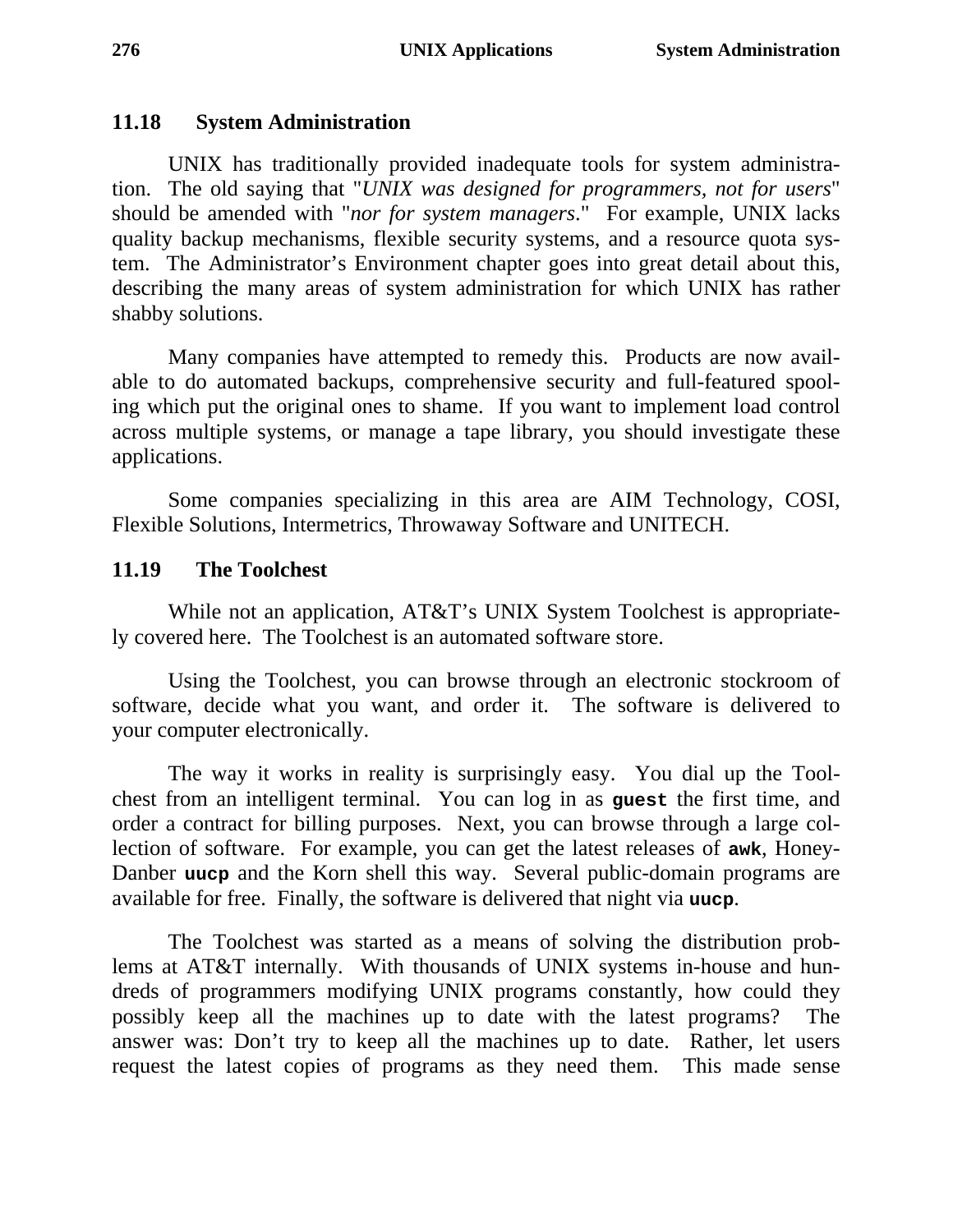since most people didn't need the latest copies of every program, but if they stumbled across a bug in one program, they wanted it fixed pronto.

Many other companies have begun to support their own dial-up toolchests, although AT&T's is by far the most well known, having several technical papers about it published in UNIX periodicals. A more comprehensive description of the Toolchest is "Experiences with Electronic Software Distribution" by Catherine Brooks in the *Summer 1985 USENIX Conference Proceedings*. The Toolchest phone number is 201-522-6900 in the U.S., 44-1- 567-7711 in London, and 81-3-431-3670 in Tokyo.

#### **11.20 Windows**

The first bitmapped workstation was the Xerox Alto.† While the Alto did not run UNIX, its ability to provide a windowing system to remote hosts made it a jewel of a terminal.

Many people seized upon this idea and attempted to abstract out the essential parts of the Alto that would allow them to provide a terminal with multiple windows (at a much lower cost – each Alto cost approximately \$30,000 including a mouse, Ethernet, 256Kb and a small disk).

Several systems stand out. The AT&T Blit was extremely similar to the Alto, although the Blit used 1981 technology and was quite a bit cheaper.‡ The Blit could provide windows to a remote host, and like the Alto, could also run programs locally, although it did not itself run UNIX. Unlike the Alto, the Blit communicated over RS-232 connections and did not have a disk. Its operating system was downloaded from the host computer. The Blit was never commercially sold, but the technology was picked up by ATT/Teletype Corp., and marketed as the 5620 DMD (Dot-Mapped Display).

At the same time, the SUN (Stanford University Network) computer was being developed at Stanford. This machine was similar to the Blit and Alto, except that it ran UNIX locally. This was especially attractive, since it relieved the user of reliance upon a remote host computer. The SUN design was quickly picked up and marketed by dozens of startup companies.

<sup>†</sup> C. P. Thacker et al., "Alto: A Personal Computer," CSL-79-11, August 1979, Xerox Corp.

The Blit's creators claim that "Blit" stands for the Bacon, Lettuce and Interactive Toma-‡to. However, it is easier to stomach the belief that "Blit" comes from the **bitblt** (BIT-BLock Transfer) opcode popularized by the Alto.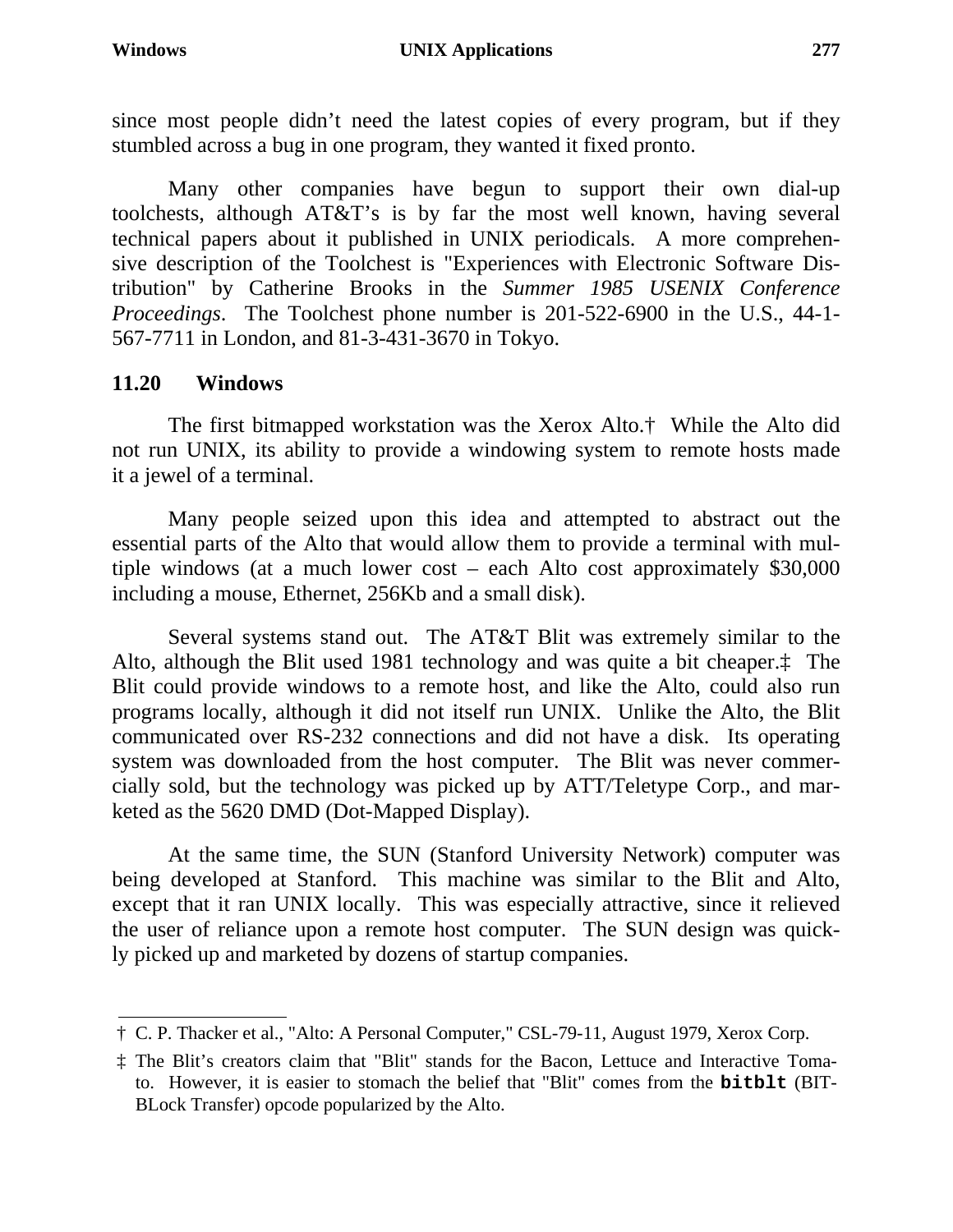#### **278 UNIX Applications Windows**

In 1983, Hewlett-Packard began selling the HP Integral PC, the first portable UNIX machine. Using a ROM'ed UNIX operating system, it included a windowed bitmapped display and sold for \$5,000.

The price of windowing hardware has dropped dramatically since originally introduced, and most UNIX workstation vendors offer window systems as an option. While there are many window systems for sale, there seems to be movement towards settling on two basic "strains" of window systems. Both have their advantages and disadvantages.

X Windows was developed jointly by DEC and MIT at Project Athena. X is based on the W window system, written at Stanford for the V operating system. X has become extremely popular for several reasons. The source code has been placed into the public domain. X has been ported to virtually every computer that runs UNIX, and many that do not. It is distributed and supported by many vendors. Technically, X is not particularly outstanding although it was the first window system to allow an application to display a window on an internetworked host's screen without any change to the software. X is also being considered as a windowing standard within the Graphics/Windows Working Group of the IEEE P1003 POSIX Standard.

An alternative to X, is Sun's NeWS (Network/extensible Window System). Yet another system is Display PostScript. Both NeWS and Display PostScript use the PostScript language internally.

PostScript is a page-description language originally developed to drive laser printers. It contains a powerful image model which allows for arbitrarilyshaped windows. More importantly, all of these PostScript-based window systems are completely programmable, and can be made to mimic other window systems such as X. NeWS and Display PostScript are proprietary products, although many vendors support PostScript itself. PostScript was created by Adobe Systems.

It is likely that future window systems will be able to support any of a number of other window systems. For example, AT&T's System VR4 includes a windowing system that supports both X and NeWS concurrently.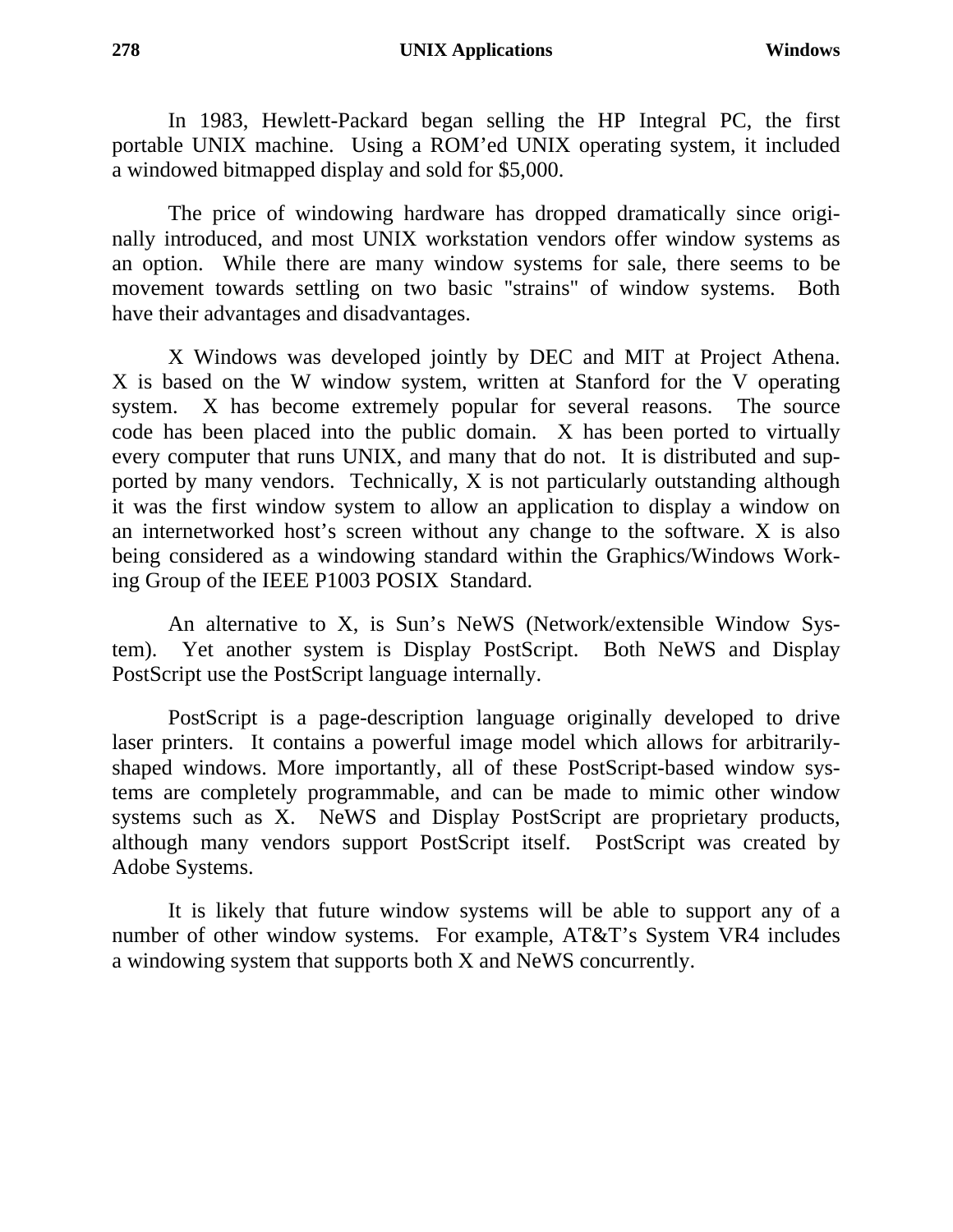# *Chapter 12: UNIX Meets The Real World*

"The world is moving so fast these days that the man who says it can't be done is generally interrupted by someone doing it." – Elbert Hubbard

During the mid-'70s, many of the students who had been using UNIX at school, began to graduate. It was a great shock to many of them to find that real work was being done on inflexible computers and operating systems put out by IBM, DEC and others. You had no choice in what could be configured in the operating system. If the vendor supplied source, you could bet it was in assembler. Code wasn't portable. Some systems weren't even interactive. It seemed as though computing in the real world was back in the dark ages.

These recent graduates were somewhat spoiled by UNIX. However, some of them managed to bring many of the good concepts of UNIX to other operating systems, although certain systems did not allow anything remotely resembling pipes. Some systems did not have hierarchical file systems, interprocess communication, and so on. The epitome of this was work discussed in Chapter 4 on the Virtual Operating System.

VOS and other UNIX emulators did not appease the masses. UNIX was available for licensing and prices for hardware were dropping. Several problems had to be remedied on the way before UNIX was acceptable for commercial use.

Some of these were vague critiques like "*UNIX isn't user-friendly.*" Others were more specific, "*We need the ability to lock files.*" The other primary complaints were that UNIX wasn't robust, UNIX wasn't real-time, and UNIX wasn't supported. Some of these issues have turned out to be red-herrings. For instance, many studies have shown that it doesn't matter what command names are – it takes the same amount of time to learn them. Some of these problems no longer exist (i.e., UNIX is now well supported). Other factors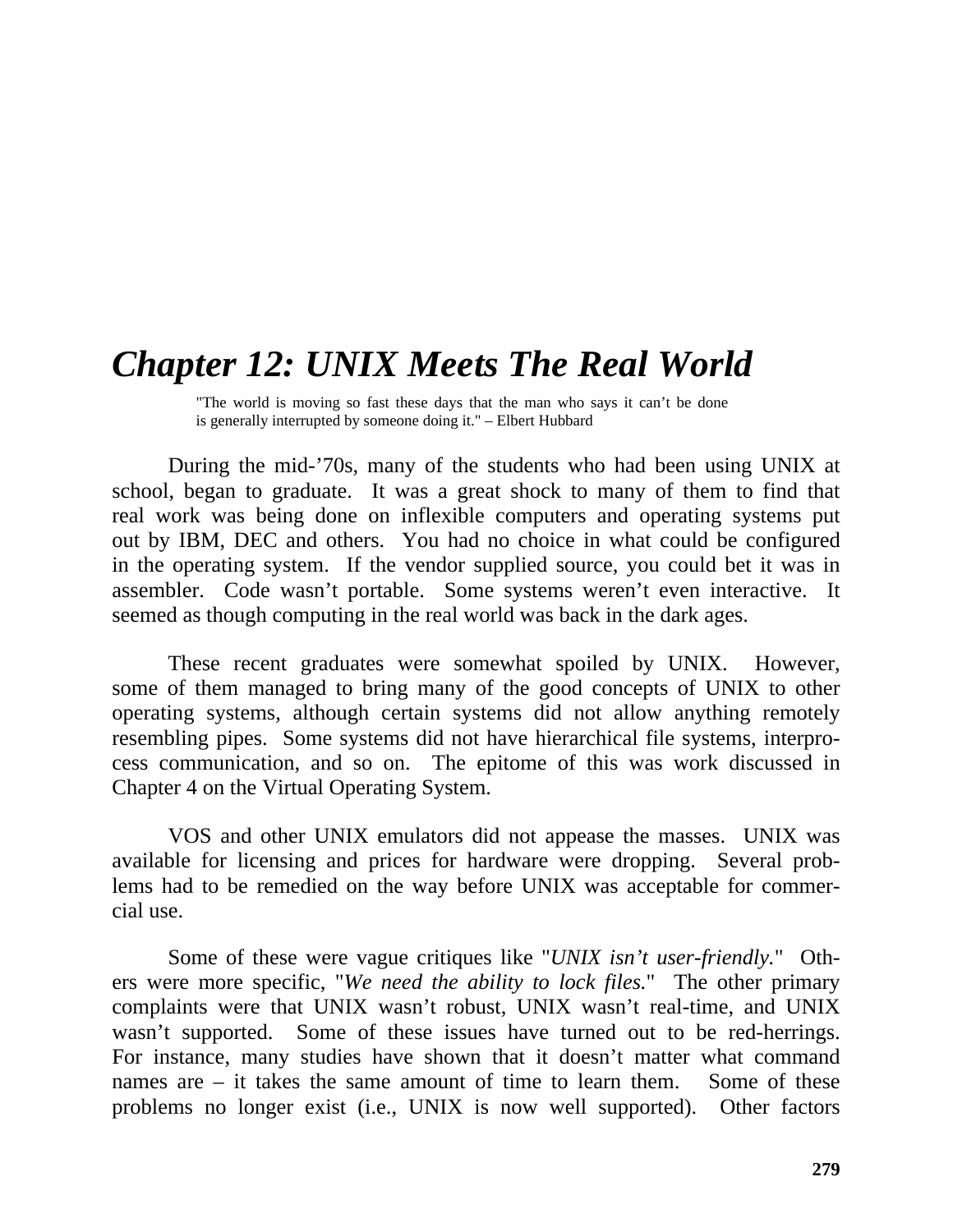have turned out to be more critical. For example, a system monitoring a nuclear power plant really does need to be reliable.

This chapter will discuss some of the ordeals that UNIX had to overcome, either in rumor or substance, on the road to maturity.

#### **12.1 Databases and Database Management Systems**

"The kernel needs to provide record locking about as much as it needs to provide trigonometric functions." – Marc Rochkind

It used to be common knowledge that UNIX did not support databases. It did not have record locking or job checkpointing, the file system did not support fancy file access techniques, and there was no way to tell if a file had *really* been written to the disk. It was lunacy to even begin to contemplate keeping a database on a UNIX system!

Interestingly, the following comment appears in the seminal article "The UNIX Time-Sharing System" by Dennis Ritchie and Ken Thompson which appeared in the *Communications of the ACM*, vol. 17, no. 7, July 1974, p. 368:

> *There are no user-visible locks in the file system, nor is there any restriction on the number of users who may have a file open for reading or writing. Although it is possible for the contents of a file to become scrambled when two users write on it simultaneously, in practice difficulties do not arise. We take the view that locks are neither necessary nor sufficient, in our environment, to prevent interference between users of the same file. They are unnecessary because we are not faced with large, single-file data bases maintained by independent processes. They are insufficient because locks in the ordinary sense, whereby one user is prevented from writing on a file which another user is reading, cannot prevent confusion when, for example, both users are editing a file with an editor which makes a copy of the file being edited.*

The view of the UNIX designers was clear. And yet at the same time, people always needed to keep data whether it be organized in a traditional database or otherwise. The many tools and filters on UNIX systems were more than adept at one form of data: text.

The password file was text. The log files were text. And so on. While there were exceptions, they really were rare, and programs like **cat**, **ed** and **grep** didn't demand any special format file, just text. People began to find that it was relatively easy to keep textual databases since UNIX already had a fabulous collection of tools for doing exactly that.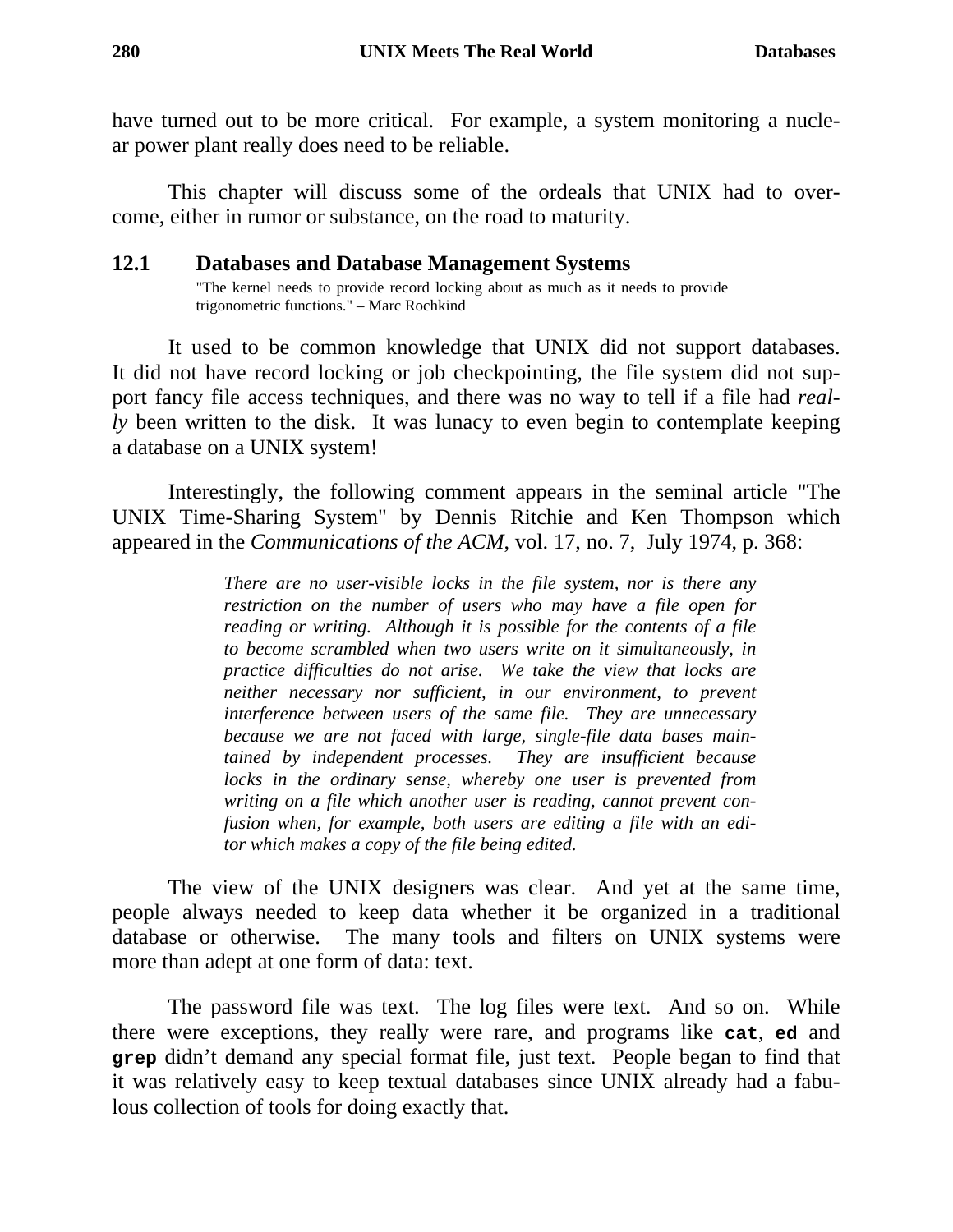Text files and UNIX tools continue to be the choice for small databases such as the on-line manual pages and word dictionary. However, such an approach does not scale up to large applications with real-time demands.

The real answer is to do what is generally done on other operating systems. Building a database requires a centralized DBMS, so that only one module has access to the file system. All users then go through the DBMS. This solution obviates the need for a kernel modification and puts the decisions and power where it belongs – in the lap of the database designer. This solution extends gracefully to distributed database systems, each with multiple data repositories per computer. In such a system, data is accessed by going through the per-computer, per-database DBMS.

Most modern UNIX systems provide sufficient support for record locking, synchronization, semaphores and other database management tools. Additionally, it is not difficult to build your own device driver on top of a raw UNIX file system (and you may wish to do this for top speed). Nonetheless, it is not the case that lack of such support makes sophisticated transaction-oriented database systems unachievable.

An alternative solution which bypasses the whole question of building databases in UNIX is to use UNIX systems as front-ends to specificallydesigned high-performance database machines (e.g., Britton Lee). However, our conclusion should not be that DBMSs and UNIX don't mix – clearly UNIX can be and has been extended to handle DBMSs by database companies (mentioned in the previous chapter). The large amount of work required for a professional-quality DBMS is not any more so on UNIX than it is on other operating systems.

# **12.2 Distributed UNIX**

Distributed processing refers to a job (a set of cooperating processes) running on multiple computers. Distributed processing is a kind of parallelprocessing, but usually implying different instructions are being executed at different processors which are loosely coupled (do not share memory in a common backplane).

This field is extremely difficult, yet even nonoptimal solutions are worthwhile. For example, if you are compiling a program and **troff**'ing a paper on your local computer, the job manager can search out a computer on the network that is idle. If it finds one, it will borrow it by performing the **troff** there.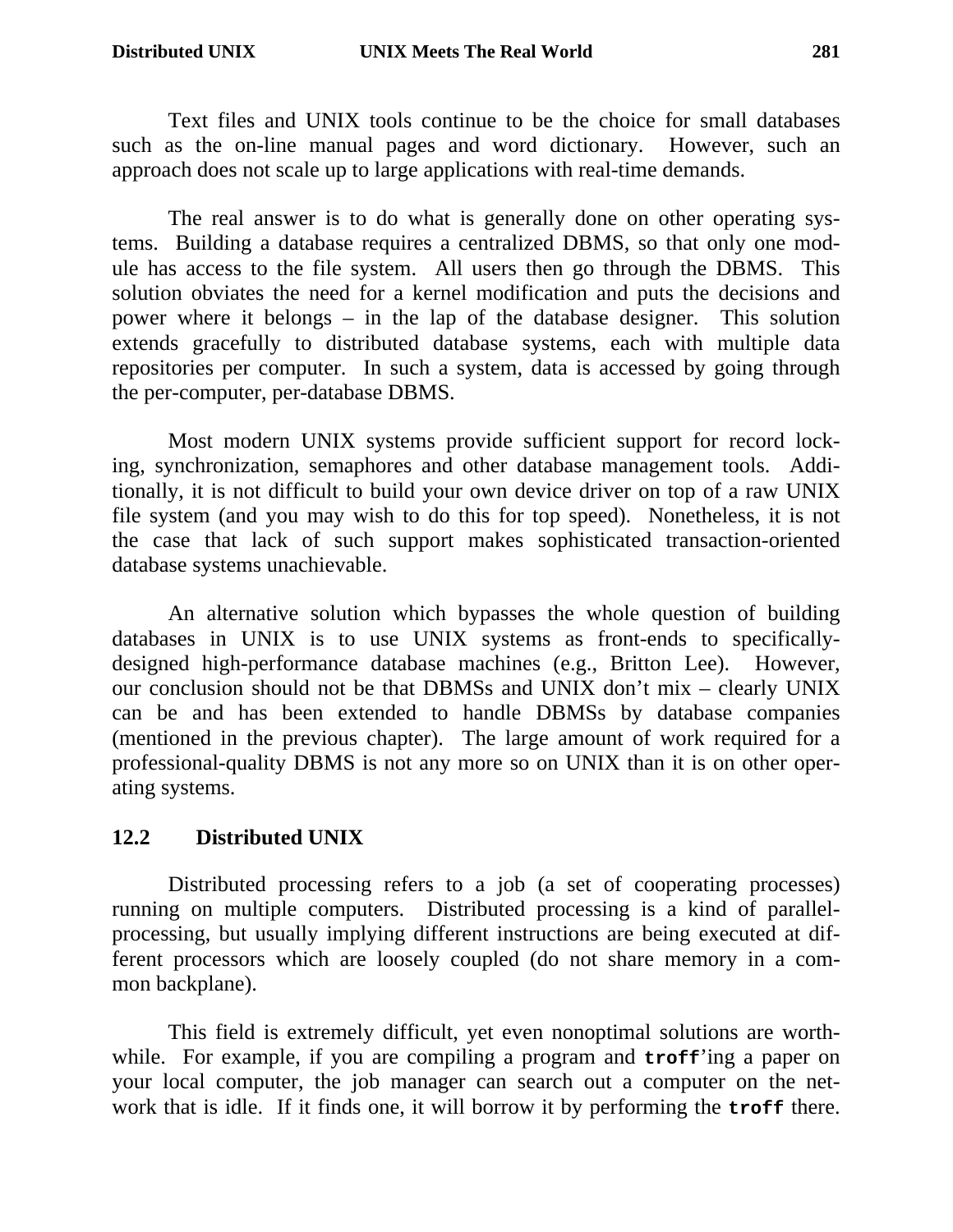These can more than halve compute time if paging and swapping can be avoided.

With the advent of personal workstations, it is quite likely that there will be networks of idle computers available. Many UNIX jobs are made up of a set of processes that are easily decomposable and farmed out to separate computers. There are already systems (e.g., Apollo's Domain system, Berkeley's Maitre d') which do exactly this. Such a system makes sense, simply because of the UNIX-process-oriented style of computation, and the easy accessibility of workstations connected to local area networks. Alternative approaches (e.g., DUNIX) join together multiple computers under the aegis of a single operating system, providing transparent distributed processing by fiat.

Distributed processing, however, is not a solved problem. Achieving good results can be extremely difficult, depending on the application itself. For example, a single process can be distributed but careful analysis must be made to be sure that the communication and setup costs do not overwhelm the savings in time gained by processing the parts at other computers.

Optimal use of every processor's capabilities is impossible in the general case. A classic result of computer science is that it is impossible to tell if any computation may halt without running it first. Given our inability to answer such basic questions, determining more complicated ones, such as how long a computation may execute, is out of the question. Thus, heuristics and programmer estimates are used for such distributed systems which attempt more sophisticated solutions of load balancing.

Some systems incorporating distributed processing are Domain (Apollo), DUNIX (Bell Communications Research), DYNIX (Sequent), Locus (Locus Computing Corp.), Mach (CMU), Maitre d' (Berkeley), Multimax (Encore Computer Corp.), M Series (MIPS), and Sprite (Berkeley). Some worthwhile articles on this subject include "The DUNIX Distributed Operating System" by Ami Litman in *Operating Systems Review*, January 1988, "Load Balancing with Maitre d'" by Brian Bershad in *;login:*, vol. 11, no. 1, January/February 1986, and *The Yates Perspective*, p. 21, August 1984.

#### **12.3 Emulators and Coexistence**

"I'm O.K...You're O.K." – Thomas Harris "I'm O.K…You're a Pain in the Neck" – Albert Vorspan

O.K., we confess – UNIX is not the only operating system in the world. And we admit it – there are more versions of UNIX than we care to think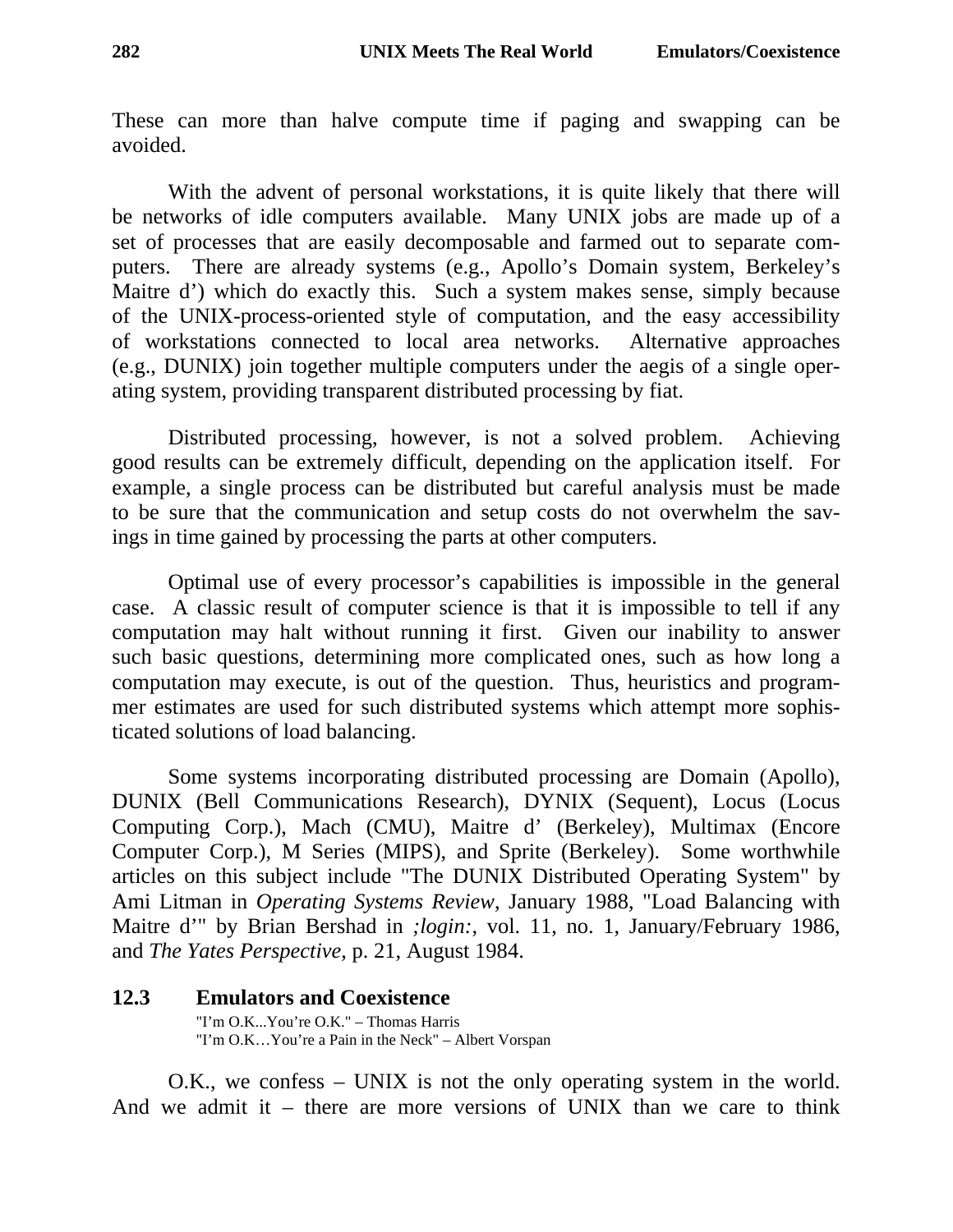about. The question that remains is, what happens when you need to run two different operating systems on the same machine?

This situation may occur for a variety of reasons – political, economic or technical. For example, suppose you can only afford one computer but you want to run both UNIX and something else.

It can be done. Obviously the solutions vary depending on the situation. And some are less graceful than others. Melding two operating systems that both want to have complete control of the hardware can be a sticky problem. Sometimes, it is not really necessary to run both operating systems rather than *provide the functionality* of both operating systems.

The simplest case is running two different versions of UNIX at the same time. Most commands are identical from one UNIX to another, but there are cases where program, system calls, or library names conflict (i.e., have the same names but different parameters and functions). To ameliorate this, the user typically specifies a default version to use. Some systems allow this on a command-by-command basis; others on a session-by-session basis.

Examples of such systems are Altos (Xenix and System V), and Pyramid and Wollongong (System V and 4.3BSD). A public-domain implementation of System V under 4.2BSD is available from the U.S. Army's Ballistic Research Laboratory (BRL).

More difficult than getting two versions of UNIX on the same machine is getting UNIX to live with a non-UNIX operating system. Operating systems that are complex can emulate enough of the UNIX systems calls so that UNIX applications can run without change. Since UNIX is so portable, it is not impossible to rip out the machine-dependent parts of the kernel and provide an efficient emulation of the UNIX system calls on top of the native operating system. Examples of this are UTS on top of VM (Amdahl Corp.), and Eunice on top of VMS (The Wollongong Group).

However, while UNIX itself is portable and doesn't demand a particular hardware environment, the UNIX-style of programming can cause peculiar hardships on native operating systems. For example, it is not untypical for a UNIX process to fork many child processes while executing. On operating systems where process creation is an expensive operation (e.g., VMS), such a UNIX application can bring the native operating system to its knees.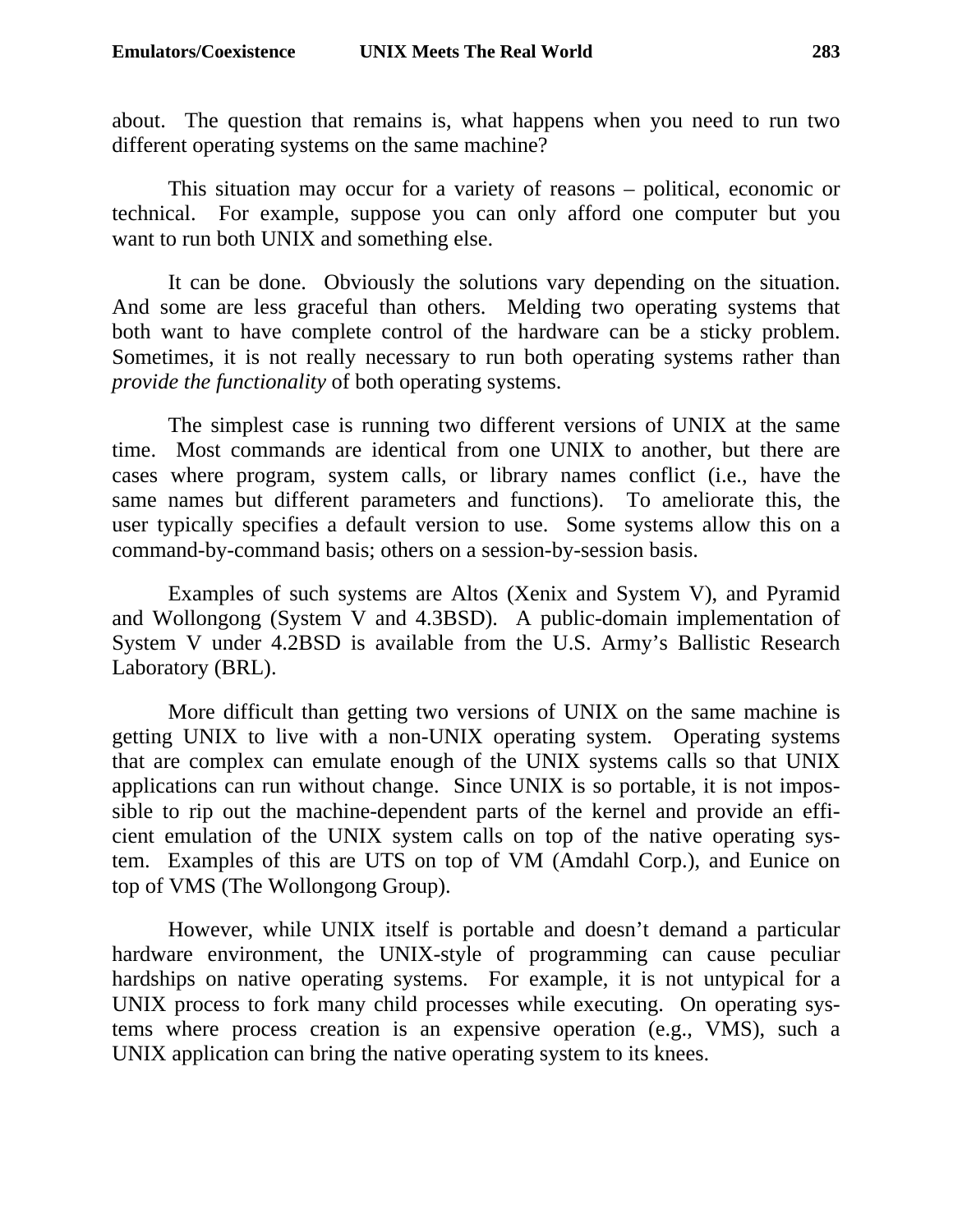On the other hand, since many proprietary operating systems are specifically designed around the single type of hardware that they run on, they are often faster than UNIX, which does not take advantage of specialized hardware. It is even possible (and we have actually seen such cases) for emulated UNIX to be faster than native UNIX!

While UNIX emulations are never seamless, they can be quite livable. Consider that UNIX was designed for programmers, with the system administrator getting the short end of the stick. On many other systems, the priorities seem to be reversed. Hence, UNIX running on top of another operating system allows the programmers to use UNIX, while the system administrator uses a completely different (and better) set of tools for system management.

Some companies providing UNIX on top of other systems are: Data General (AOS/VS), Convex, Interactive, HCR & Wollongong (DEC VMS), IBM (VM), Apollo (Domain).

Just as UNIX can be placed on top of more complex operating systems, there are systems that are simple enough that can be run on top of UNIX. A good example is MS-DOS. Since DOS is a relatively simple system (compared to UNIX), it is easy to provide support for it on top of UNIX itself. Early DOS/UNIX systems worked by emulating Intel 8088 assembler as well as BIOS and DOS system calls. Nowadays, prices for PC-compatible boards are so low that most vendors support DOS by plugging a PC board in the UNIX backplane and using it as a coprocessor. The result is a flawless DOS environment running as fast as a real DOS system.

Some vendors that support an MS-DOS environment under UNIX are AT&T, ICON International, Inc., Interactive Systems Corp., Locus Computing Corp., Microport Systems, Inc., Prime Computer Inc., The Santa Cruz Operation, Inc, Sritek, Sun Microsystems, Inc., and TeleVideo Systems, Inc.

#### **12.4 Fault Tolerance, Transaction Processing**

"We don't go down on our customers" – Parallel Computers advertisement

While fault tolerance and transaction processing are different subjects, they tend to be demanded by the same set of customers. They have also gotten the mutual reputation of being difficult to achieve in UNIX systems.

Early versions of UNIX were notorious for requiring arcane knowledge in order to restore the file system to its former state in the event of a power failure. Modern versions of UNIX have excellent file system recovery procedures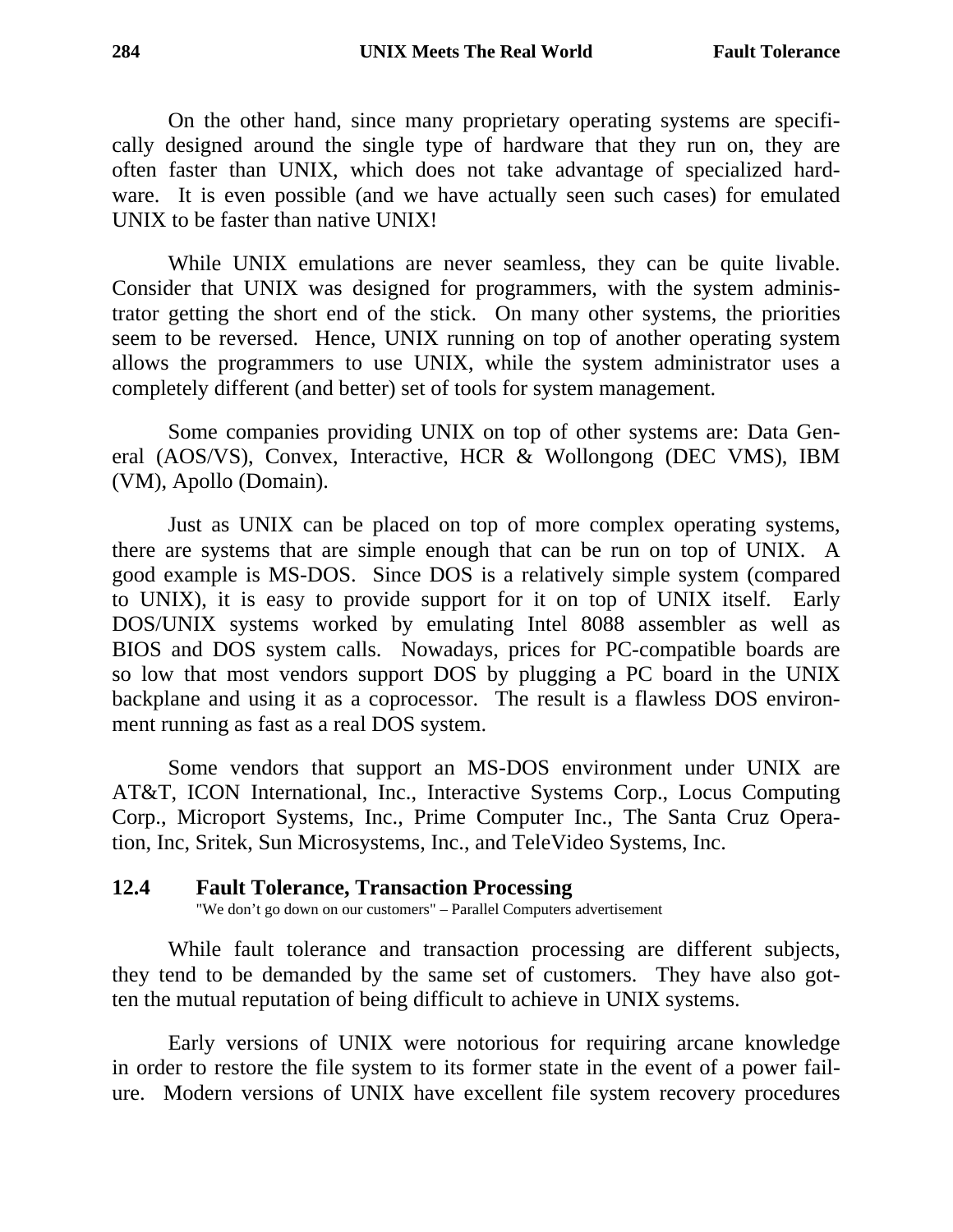which make losing a file extremely rare. (But there isn't much it can do about a tornado or lightning).

While program developers are willing to wait a couple of minutes as the computer is rebooted and the file system restored after a crash, UNIX is no longer just a developer's toy, and many applications cannot wait at all (see "Real-Time Processing" in this chapter). Some applications (e.g., controlling a space shuttle) cannot afford any loss of the processor, while others (e.g., banking) can stand some delays but at loss of revenue, sometimes thousands of dollars per minute.

Fault tolerant systems attempt to continue providing service in the face of partial failure. The typical approach is to provide redundant components, invariably at a high price. The original approach of buying two complete computers has been refined in many ways by the many vendors of fault-tolerant UNIX systems.

Systems can fail in many ways. Failure may occur in power supplies, memory, disks, CPU's, communications paths, and so on. Providing multiple access to each of these is more expensive but provides better ability to recover from redundancy. In order to do any of these things, the result is usually a heavily modified or completely rewritten UNIX kernel. Extra system calls may be added to provide checkpoints.

Transaction processing is usually carried out on fault-tolerant systems. For example, a bank transaction may involve a transfer of money from one account to another. Not only should the computer system be reliable, but the transfer must be completed in a given amount of time.

Systems are good for transaction processing only if they are reliable and can guarantee response time. This requires atomic transactions, fast database systems, deterministic communications, and recovery facilities in the event of a crash. High-level demands such as these were impossible in early UNIX systems because kernels lacked primitives like semaphores, real-time schedulers, record-oriented databases and efficient support for hundreds of terminals.

Several companies now offer fault-tolerant UNIX systems for transactionbased processing. It is safe to say that such systems are built on top of kernels that are drastically different from earlier UNIX kernels. Most of these systems provide redundant hardware components as well. Achieving fault tolerance and transaction processing is a difficult goal for any computer system, no less for a UNIX system.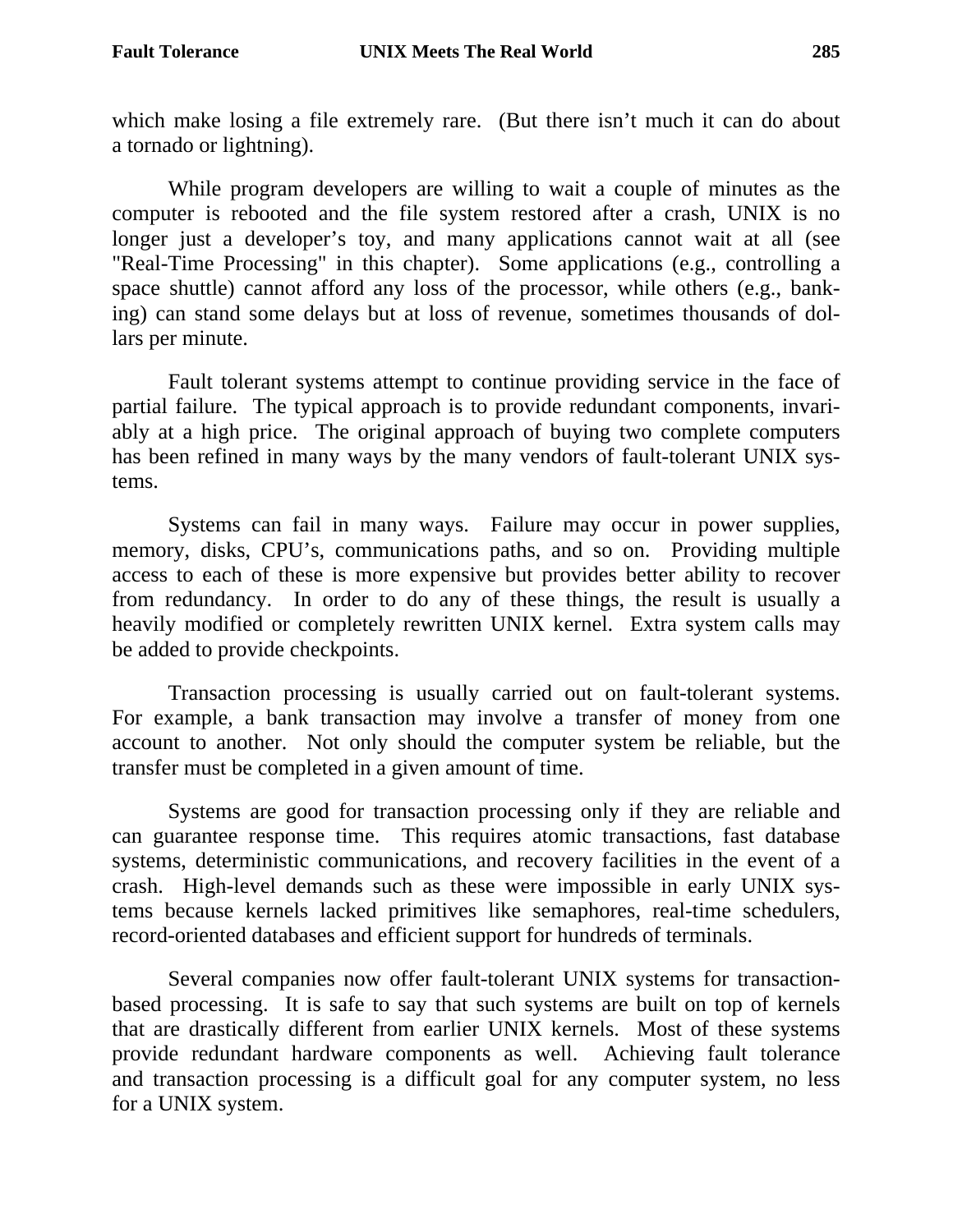Some of the leaders in this type of processing are: Origin Corporation, Parallel Computers, Stratus, Sequoia Systems, Tandem Computers, and Tolerant Systems. For more information about fault tolerant UNIX computers, see the article "Many Roads to Fault Tolerance" by Vanessa Schnatmeier in *CommUNIXations*, vol. 5, no. 3, April/May 1985.

"Interview with Richard Searle" by Bill Freiboth in *UNIX REVIEW*, vol. 4, no. 7, July 1986, is an interesting interview with Citicorp/TTI on its use of UNIX in banking. Discussed is why the company chose UNIX over "bankstandard" IBM, the modifications that were made to UNIX to support reliable transaction processing, and how satisfied it was with the results.

#### **12.5 International UNIX**



UNIX was developed in the U.S. by English-speaking natives. The origin shows as the use of ASCII is deeply embedded in the system. For example, the UNIX programs have English phrases (e.g., **No such file or directory**) and the character set hard-coded into them.

People often joke about the non-English UNIX command names (e.g., **grep**, **ls**) as showing no bias towards English speaking, but this is misdirected, since the result is only that everyone feels equally uncomfortable with them! As UNIX becomes more user-friendly, we shall see not just English speakers but all users finding UNIX easier to use. Translating English error messages to other languages is just one small part of it.

Before solving the problem of using other languages, UNIX faces the difficulty of representing the character sets of other countries. Most UNIX text utilities manipulate characters using seven bits (to support ASCII) out of every byte. Trying to use all eight bits often causes unexpected failures in many utilities (e.g., shells, mailers) which use the extra bit for their own purposes. So just adding a few characters is difficult. But what about languages like Chinese? It has over 25,000 characters. Such characters cannot be conveniently represented by single bytes. Multibyte representations are necessary but require rewriting of support routines (e.g., **ctype** macros, string subroutines) and often the applications, also.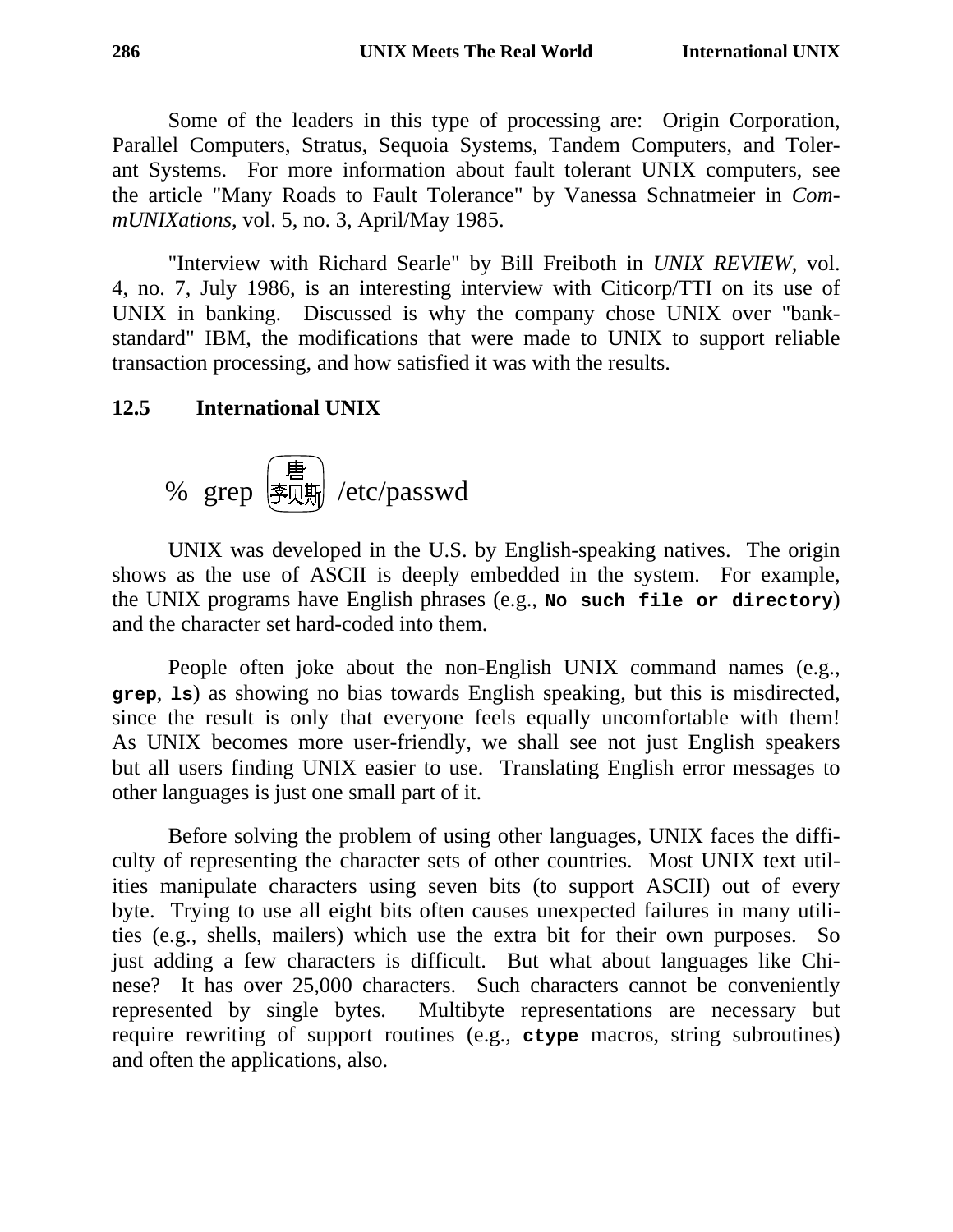Some languages print in different directions. Depending on context, characters may be capitalized, and multiple characters may be mapped to one (e.g., German). Sorting is no longer the simple task of comparing character representations, since alphabets may not be ordered by the machine's representation of them. And some alphabets require sorting from the opposite end of a string, while others require context of the surrounding word. Regular expression parsing may no longer be powerful enough to match certain patterns in other alphabets, as in English.

Date, times and currency have to be printed in the local conventions. For example, UNIX has always understood the concept of a time zone, but there are time zones where multiple designations are used depending upon which country you are in. Some countries adjust their clock by smaller fractions than one hour.

The internationalization of UNIX requires extensive research and development, but much has been already been done by large, international vendors on other computer systems. Members of the X/OPEN consortium and other international organizations are making great headway towards solutions of these problems. Currently, several vendors sell versions of their product oriented towards other languages, such as the System V Japanese Language Version. Eventually, UNIX systems may come with extremely flexible language support allowing, for example, any message to be changed by the user.

For more information on the use and capability of UNIX in non-U.S. territory, see the December 1985 issue of *UNIX REVIEW* which has several articles on this topic. Another worthwhile article is "Parlez-Vous L'UNIX? The European Perspective, Past and Future" by Jean Wood & Hans-Joachim Brede in the *Summer 1985 USENIX Conference Proceedings*.

#### **12.6 Mainframes and Supercomputers**

One of UNIX's unexpected successes is its popularity on large computers. While UNIX was originally designed with a small machine in mind, it is admirably suited towards a wide range of computers. Remember that the designers of UNIX rejected the "kitchen-in-a-sink" philosophy of MULTICS in order to support "simple" computing on a minicomputer. This makes it especially ironic to find UNIX on some of the largest computers in the world.

For a variety of reasons, UNIX is a very suitable choice on many large computers: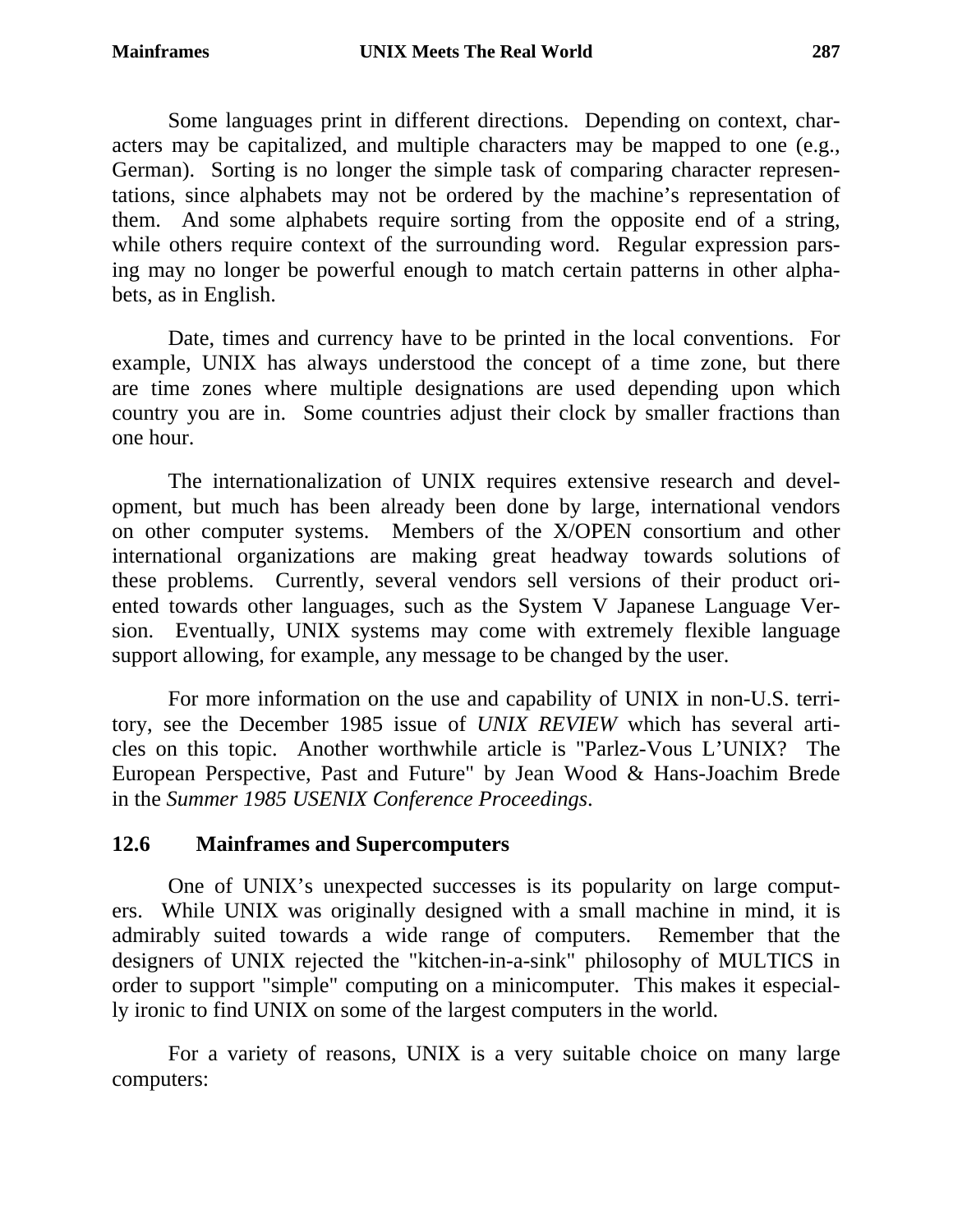1) UNIX is easy to port to new hardware, having been written in a portable manner and making relatively few demands for special purpose hardware.

2) While a "small" operating system, UNIX is still rich enough in function that it makes a good operating system for any machine.

3) Being able to run UNIX means you automatically have a large collection of other software immediately available.

It is almost rare for a large machine not to have an implementation of UNIX available for it. In general, UNIX porting is so easy (requiring two to six man-months depending on how novel the architecture is), many of the ports have been done as "midnight" projects either by students or disgruntled users of the machine's native operating system. Often, the manufacturer has taken over the support for a port, and offers its native operating system and a UNIX port depending on the customer's preferences.

Some operating systems have the ability to simulate multiple machines (e.g., IBM's VM). In such systems, it is possible to support multiple users each choosing for themselves whether they want to run UNIX or another operating system (on the same machine at the same time). In any case, the differences between UNIX on a minicomputer and a mainframe are minimal. Most notable is the terminal handling, as the UNIX style of character handling requires tight interaction with the CPU, which is inefficient on a processor with hundreds of terminals. Many vendors have obviated this problem by offloading I/O to specialized I/O processors.

Large computers include understandable improvements and extensions to UNIX, such as supporting multiple processors and files that span multiple volumes. Schedulers are typically rewritten to support the large number of processes and unusual processing requirements.

An interesting article describing the management of a large UNIX site is "A Strategy of Accommodation" by Alan Fernquist in *UNIX REVIEW*, vol. 4, no. 7, July 1986, discussing the NASA Ames Research Center. At the time the article was written, the center had a network of computers including a Cray-2 running UNICOS, two Amdahl mainframes running UTS, twenty-five Silicon Graphics IRIS workstations and four DEC VAXen running different versions of UNIX. Management (i.e., allocation, backup, placement of home directories) of disk storage alone was a staggering problem. The Cray had 20Gb while the Amdahl was heading towards 1Tb!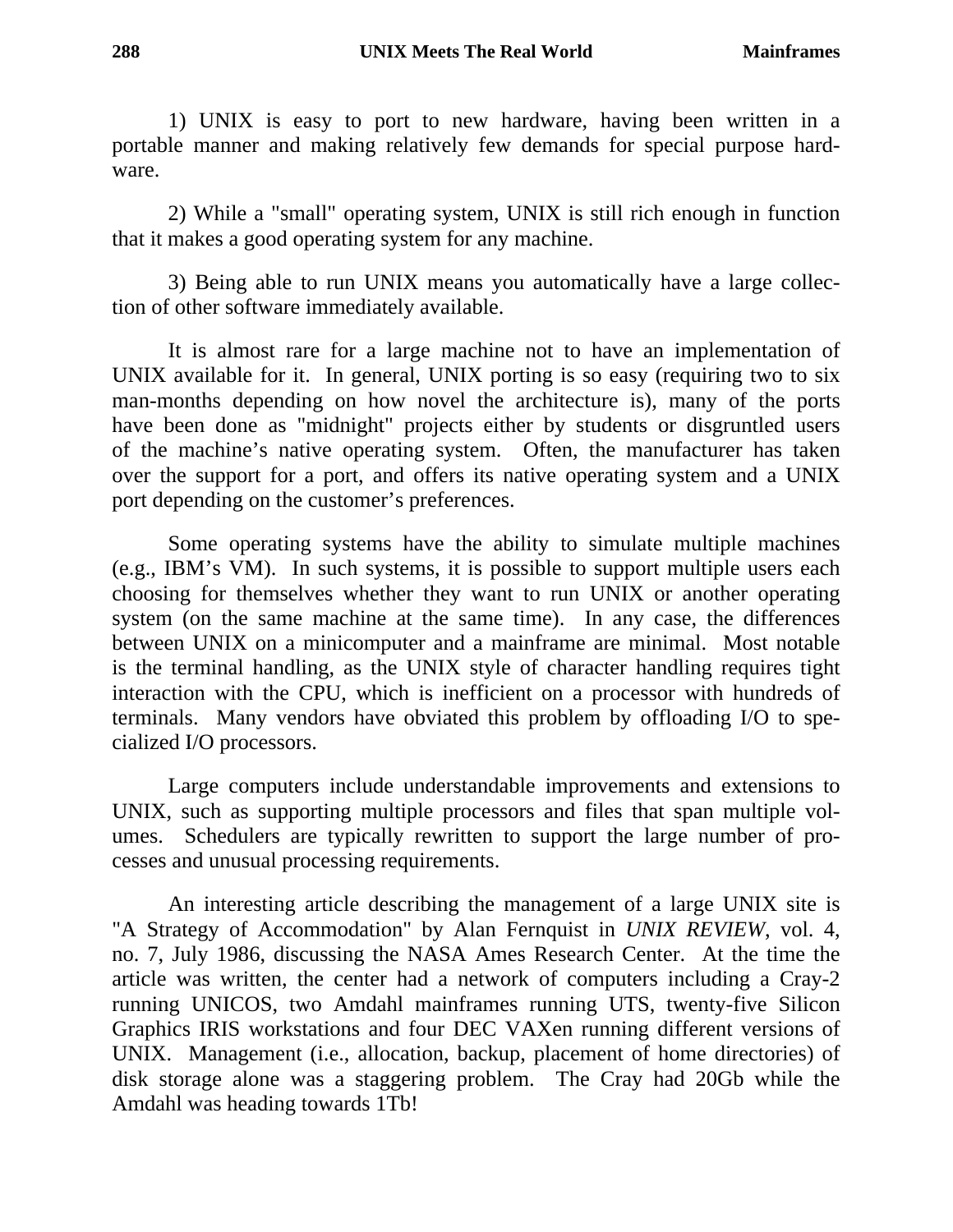Other worthwhile readings on this subject include "Meeting Mainframe Expectations" by Hal Jespersen in *UNIX REVIEW*, vol. 4, no. 7, July 1986, and the *USENIX Winter Conference Proceedings*, January 1986, which included a dozen papers in the "UNIX on Big Iron" technical session.

Other manufacturers of UNIX mainframes and supercomputers include Alliant Computer Systems Corp., Ardent Computer Products Inc., Concurrent Computer Corp., Convex Computer Corp., Elxsi, and Stellar Systems.

# **12.7 Micros**

UNIX on a micro is an attractive idea. Micros are cheap. You don't have to share one with anyone else. They are simple enough to master. It is easy to see why micros caught on even without a real operating system (e.g., CP/M). But the idea of having your favorite operating system, UNIX, which you have probably gotten used to on larger machines is tantalizing.

Several versions of UNIX are now available for microcomputers. Indeed, the number of Xenix systems far outnumbers the number of other UNIX systems of all other types. Based on System V, SCO's port of Microsoft's Xenix runs on IBM PC/XT/ATs and compatibles, as well as other microcomputer systems. Other implementations of UNIX on PC-class machines include Venix V/86 by VenturCom, PC/IX written by Interactive Systems Corp. and sold by IBM, and System V/386 by Microport Systems, Inc. Several UNIX look-alikes exist for PC-class machines. These include Coherent by Mark Williams Co., and Co-Idris by Whitesmiths, Ltd. All of these UNIX and UNIX-like products range from about \$300 to \$1,000, depending upon how complete a system you get. Don't forget to check out Minix (in the Underground chapter), a V7 rewrite which includes source and sells for the cost of the books and media.

Interestingly, the first versions of UNIX ran on 16-bit machines, which, in some ways, were superior to the microcomputers of today. Two useful things they did have that are not common among all microcomputers are memory management hardware and a generous amount of disk space.

Memory management hardware allows processes to be moved in memory without their knowledge. It also protects processes from references outside of their allocated space. While memory management is not necessary for UNIX, it is very helpful. Certainly, for developers, protected memory is almost certainly a prerequisite. If memory is not protected, user programmers can crash the entire system and scribble on the disks. We do not recommend run-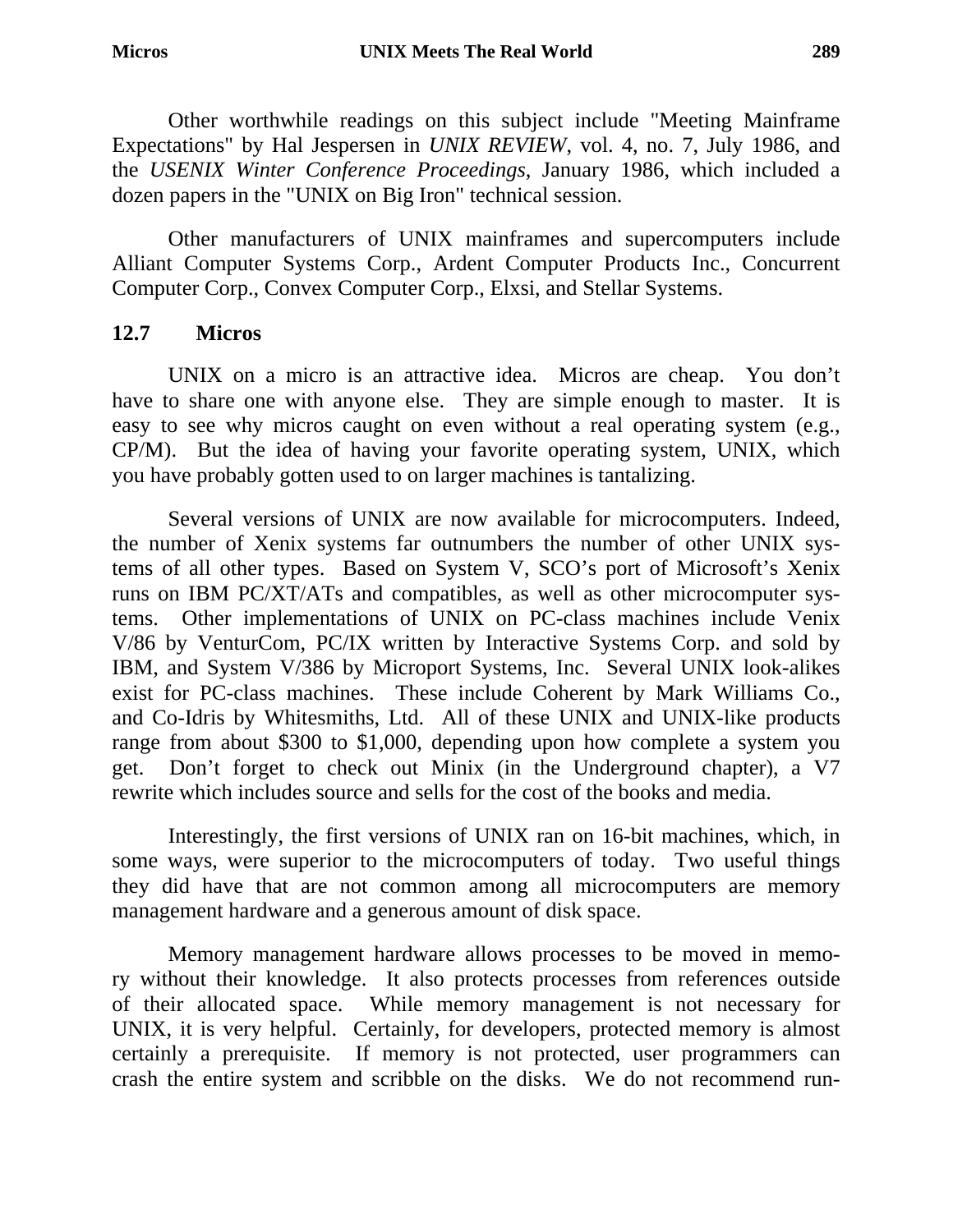ning UNIX on any system without memory management hardware (e.g., PCs, XTs) unless it is a fully debugged and dedicated application (like a toaster oven).

Unlike MS-DOS, UNIX comes with a large amount of utilities, libraries, languages and other baggage. Estimating 10Mb to hold UNIX alone, you need a 20Mb disk to be able to store this, plus whatever applications and personal files you need. In practice, an even larger disk is desirable. Some versions of microcomputer UNIX swap. This means that processes are temporarily copied out of memory on to the disk. In such systems, it is useful to set aside several megabytes of disk space for this purpose. If possible, this swapping disk or partition should be on a fast disk drive.

Microcomputer systems which do not have enough disk space can still run UNIX, however. If you are only doing word processing, you don't need the software development tools (e.g., C compiler, **yacc**, **lex**). Similarly, you may not need the word processing utilities if you are only doing development. Some versions of UNIX are sold *unbundled* (in pieces) so that you can buy only what you need. Most systems come complete, however, and during installation you can decide which floppies to read in to your system.

It is also possible to stick with MS-DOS or PC-DOS and add software that gives you many of the functions of UNIX. For example, most of the utilities (development tools, Writer's Workbench tools, and so on) have been ported to the DOS environment. It is even possible to get **csh** and **uucp** for the PC. There are public-domain versions of almost all of these. Many companies offer special versions of their UNIX products that will run on DOS, plus there are companies such as Mortice Kern Systems which specialize in porting UNIX tools to DOS.

The result of all this is that it is possible (in 1988) to get a reasonable UNIX box for \$2,500. This would include an AT compatible, 20Mb disk and one of the UNIX ports. That's not bad, considering it would have cost you about \$25,000 for the same thing only six years ago. Of course, for a little more money (\$5,000), it is possible to buy a preconfigured UNIX box, such as an AT&T 7300, or an HP portable.

Alternatively, you can buy a coprocessor board with a real 32-bit microprocessor and add it to your existing microcomputer or replacement motherboard. This way you can still run all the existing software that you ran before UNIX arrived. Such systems range from \$600 to \$2,000 and are available from a variety of vendors including AST, Intel, Opus Systems and others.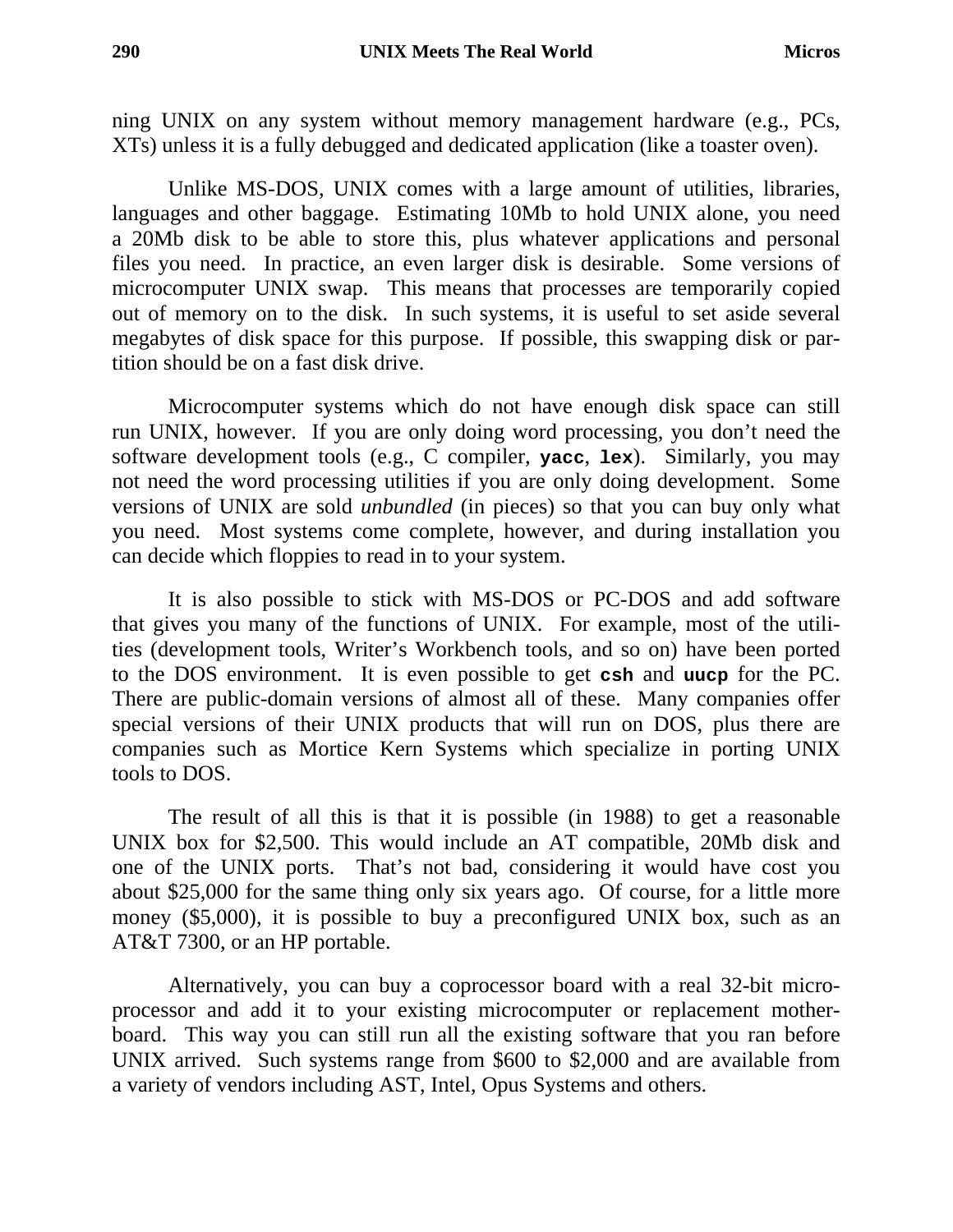The Future chapter discusses the future of UNIX on a PC. Another source of related material is "The UNIX System on the IBM PC" by Phil Hughes in *UNIXWORLD*, vol. 3, no. 3, March 1986.

# **12.8 Network File Systems**

By using a personal workstation you have complete control of your own machine's processing power, but what about its files? You may have some files that are your own, but it is likely that most files you access are shared. For example, there is no reason to have your own copy of the C compiler.

Network file systems allow everyone to share files. This allows more convenient information sharing and provides better disk space usage. Furthermore, it is more cost effective to buy a single large disk rather than provide small cheap disks at each workstation. The small disks are typically so much slower that even access over a network makes communication with the large disk faster. Other advantages are that backups are easier, management is easier, and since UNIX treats devices like files, printers and others peripherals are just as easily shared.

Shared file systems reduce the need for multiple copies of the same information. Expensive resources such as printers, tape drives and special computing hardware can be shared. Two very popular (but incompatible) systems are NFS (developed by Sun) and RFS (developed by AT&T).

RFS is designed to provide UNIX file system semantics across a network of computers. The result is a file system that is quite transparent as to where your files reside. One drawback of this is that non-UNIX file systems cannot easily be integrated into RFS, since they do not support UNIX semantics. RFS is called *stateful*, because it maintains the state of open files at the file server where the file resides. This approach is very efficient but can cause difficulties when a remote file server crashes causing you to lose state. RFS is supplied as part of System V.

In contrast to RFS, NFS is *stateless*. This means that no state is maintained for open files at the remote server. In theory, this is less efficient since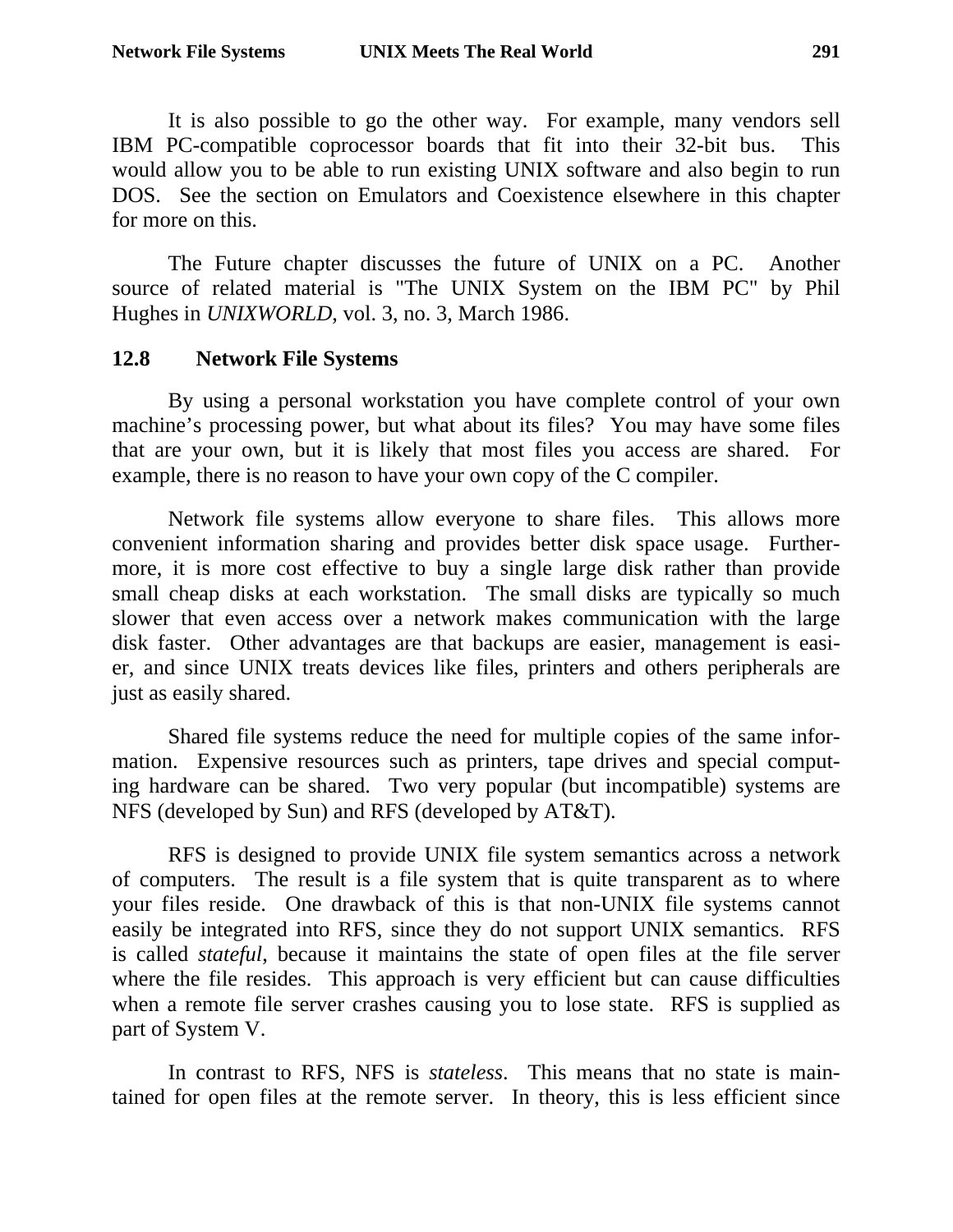the remote file server may have to reopen a file for each network I/O transaction. However, caching helps dramatically. More importantly, when a remote file server crashes, recovery is transparent to the client since the server has no state to lose. Unfortunately, some UNIX semantics are impossible to support if the remote server does not save state. Thus, NFS does not support all extant UNIX programs. At the same time, the set of semantics supported is relatively primitive enough that most non-UNIX file systems can be accessed under NFS.

Both RFS and NFS are well supported and have a large set of adherents. Interestingly, we have seen implementations of NFS on top of RFS and vice versa for people who just have to have it all. Unfortunately, there is no clear choice – each system has its advantages and disadvantages. One thing that is clear is that they are the dominant network file systems at this time and probably will remain so.

The particular problem of accessing file systems from other operating systems may turn out to be an unsolvable problem for arbitrary systems. While NFS can do it, access is limited. For example, it is impossible for a UNIX system to understand some other operating system's protection mechanism. MS-DOS has no protection system to speak of. VAX/VMS on the other hand, has access control lists, which cannot possibly be mapped on to the UNIX file system. Other problems include mapping user IDs, file names, record formats, and so on. A paper which discusses the problem faced by a generic file system is "GFS Revisited – or – How I lived with Four Different Local File Systems" by Matt Koehler, *Summer 1987 USENIX Conference Proceedings*.

While not as popular, there are some other file systems that are worth mentioning. Peter Weinberger's Version 8 Network File System (described in the *Summer 1984 USENIX Conference Proceedings*) served as an example for many of the other UNIX network file systems, including the Extended File System (EFS) of Masscomp and Todd Brunhoff's RFS (not to be confused with AT&T's RFS) from Tektronix. Especially noteworthy about Brunhoff's RFS is that it is available for the cost of the media and postage, and it comes with complete sources. While you may not be interested in running it, the price makes it worthwhile for simply being able to study the code.

The Newcastle Connection was one of the first popular distributed UNIX file systems. Unlike the other systems mentioned here, the Newcastle Connection provided support for distributed files by providing a modified **open()** routine in the standard C library. The advantage of this over all the other approaches was that no change was necessary to the kernel to support it. While it had obvi-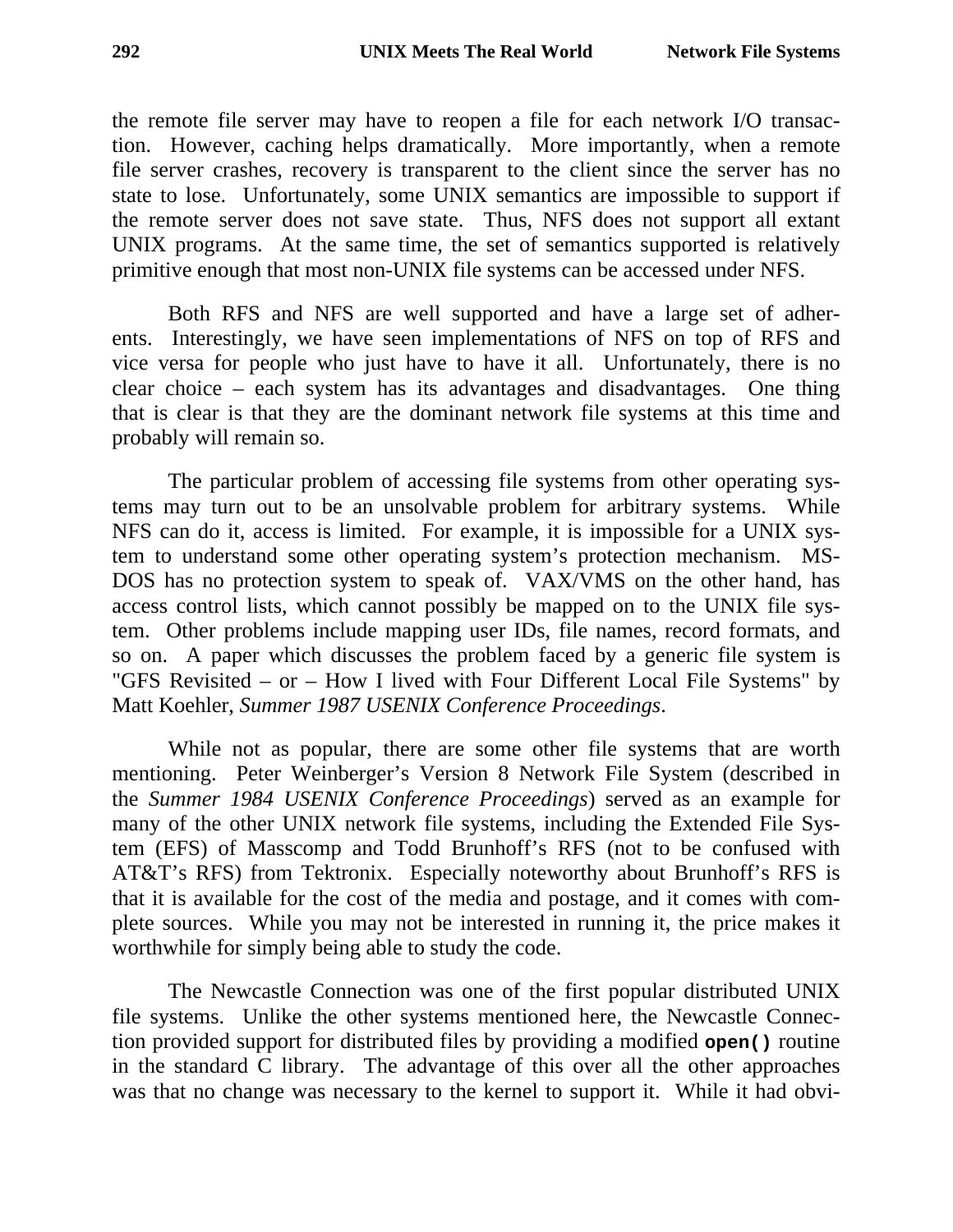ous disadvantages (such as nontransparent file names), it is often mentioned in research, as many people still use this approach for other distributed problems. You can read more about it in "The Newcastle Connection or UNIXes of the World Unite!" by D. Brownbridge et al. in *Software – Practice and Experience*, vol. 12, 1982.

CMU's Andrew has a file system called VICE. VICE was specifically designed to support a distributed file system of 5,000 workstations. Because of this, it works differently than the other file systems mentioned here. For example, **open()** normally causes transfer of the entire file to the workstation. This avoids any network transmission for **read()** and **write()**. Given reasonably sized disks, caching on a per file basis reduces loading on the network and servers substantially. VICE is further described in "The ITC Distributed File System" by M. Satyanarayanan, et al., *Proceedings of the 10th ACM Symposium on Operating System Principles*, December 1985.

Two other systems that are occasionally found on UNIX class machines are DEC's DECnet and Apollo's DOMAIN network. While both predate NFS and RFS, they were originally designed for each company's proprietary operating system, inhibiting distribution. This is unfortunate as each has interesting features. Apollo's network is the most unified of all the networks mentioned here in that it provides for transparent load sharing on CPUs distributed across the network.

#### **12.9 Networking**

Networking includes the topic of network file systems as well as ranging from low-level hardware to high-level software problems. While networks are a subject of intense debates at standards conferences, there are many proprietary schemes, site constraints, financial restrictions and changing technologies. So, approach networking with an open mind. Expect the solutions to require a lot of design work. There are few easy answers in the real world of networking.

Simply getting your UNIX machine on a network requires addressing the low-level hardware and software issues. The network may be a proprietary network such as Appletalk or a standard network such as IEEE 802.3. You will need the hardware such as interfaces to Ethernet, fiber optic or twisted pair, and you will need some software that understands the network protocols.

Once you have your system connected to the network, you need software that understands the other machines on the network. This includes net-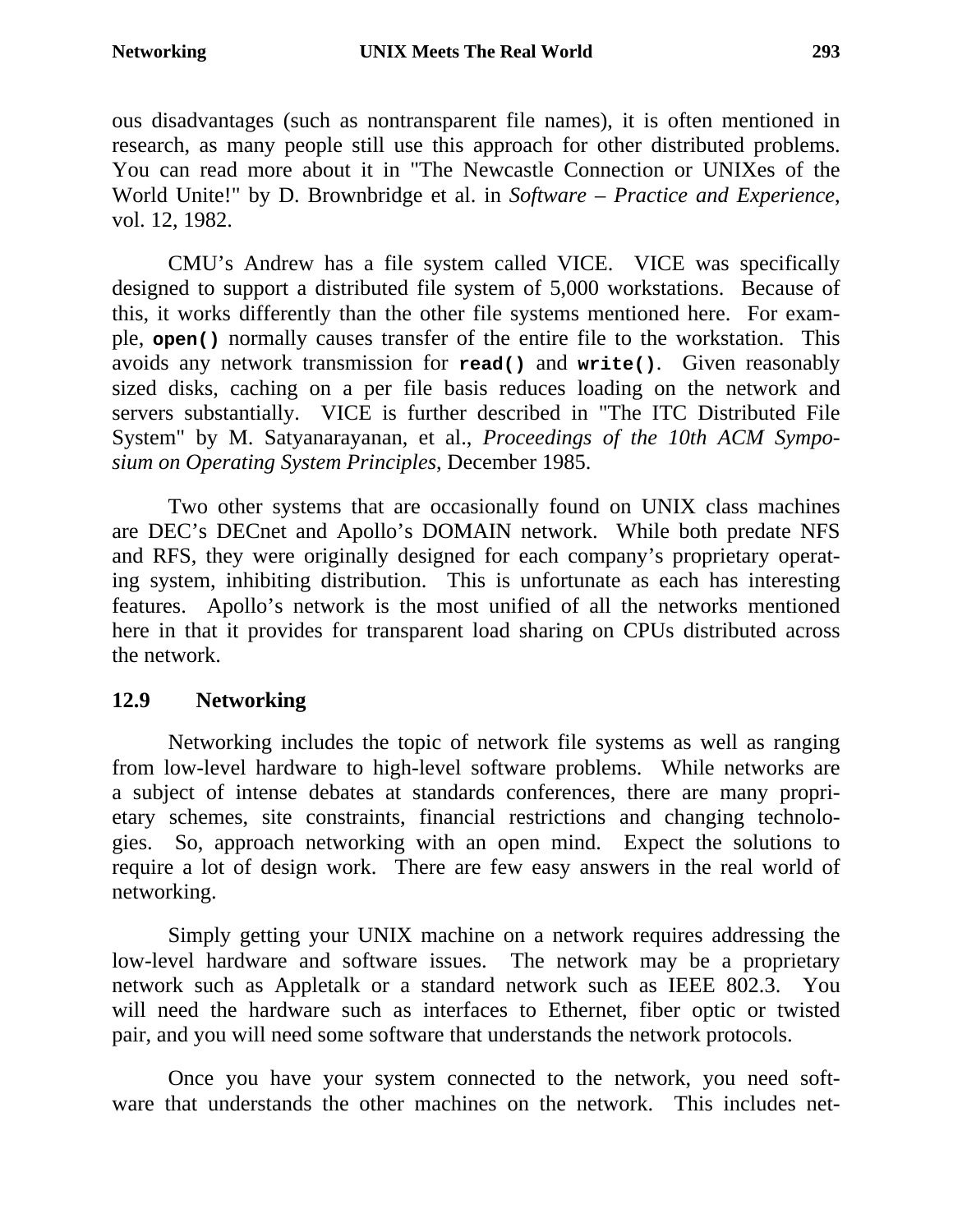worked file systems but can also mean print spooling, electronic mail, windowing, remote computation and distributed processing.

 Two of the most common total solutions are TCP/IP based and OSI based. Many UNIX boxes are sold with TCP/IP support bundled in, making this very popular. TCP/IP was originally designed under a grant by the U.S. government to support the Arpanet, a network used by the Defense Department. Strictly speaking, it is not a product but a design. However, anyone's TCP/IP products are "interoperable" meaning that they allow any machine to communicate with any other machine no matter what operating system is running or how many bits in a byte one uses. For more information on TCP/IP, contact the Arpanet Network Information Center.



Some of the technology used to implement network file systems is based on the concept of a remote procedure call. Code executing on one machine may call subroutines on a different machine. Distributed computing becomes possible with this technique as well.

OSI (Open Systems Interconnect) is a set of international standards that are also interoperable. However, the standards are much newer, and while potentially technically superior, have not been implemented by as many vendors as the TCP/IP protocols have. MAP and TOP are OSI-based standards designed specifically for particular environments. MAP from General Motors is used in manufacturing environments, and TOP from Boeing Computer Services is used in office environments. GOSIP from the U.S. National Bureau of Standards, is an OSI-based standard for government use.

The idea of interoperability is rather nice in theory but requires a substantial amount of computer power. For example, translating every single byte, say from EBCDIC to ASCII, can greatly slow down a file transfer. PCs, Macintoshes and other small computers are not capable of supporting multiple processes or anything requiring heavy computations. Thus, networking UNIX machines to many personal computers requires much more limited solutions. A good article on this topic is "PC DOS/UNIX Networking" by Judi Uttal in *UNIXWORLD*, vol. 4, no. 10, October 1987.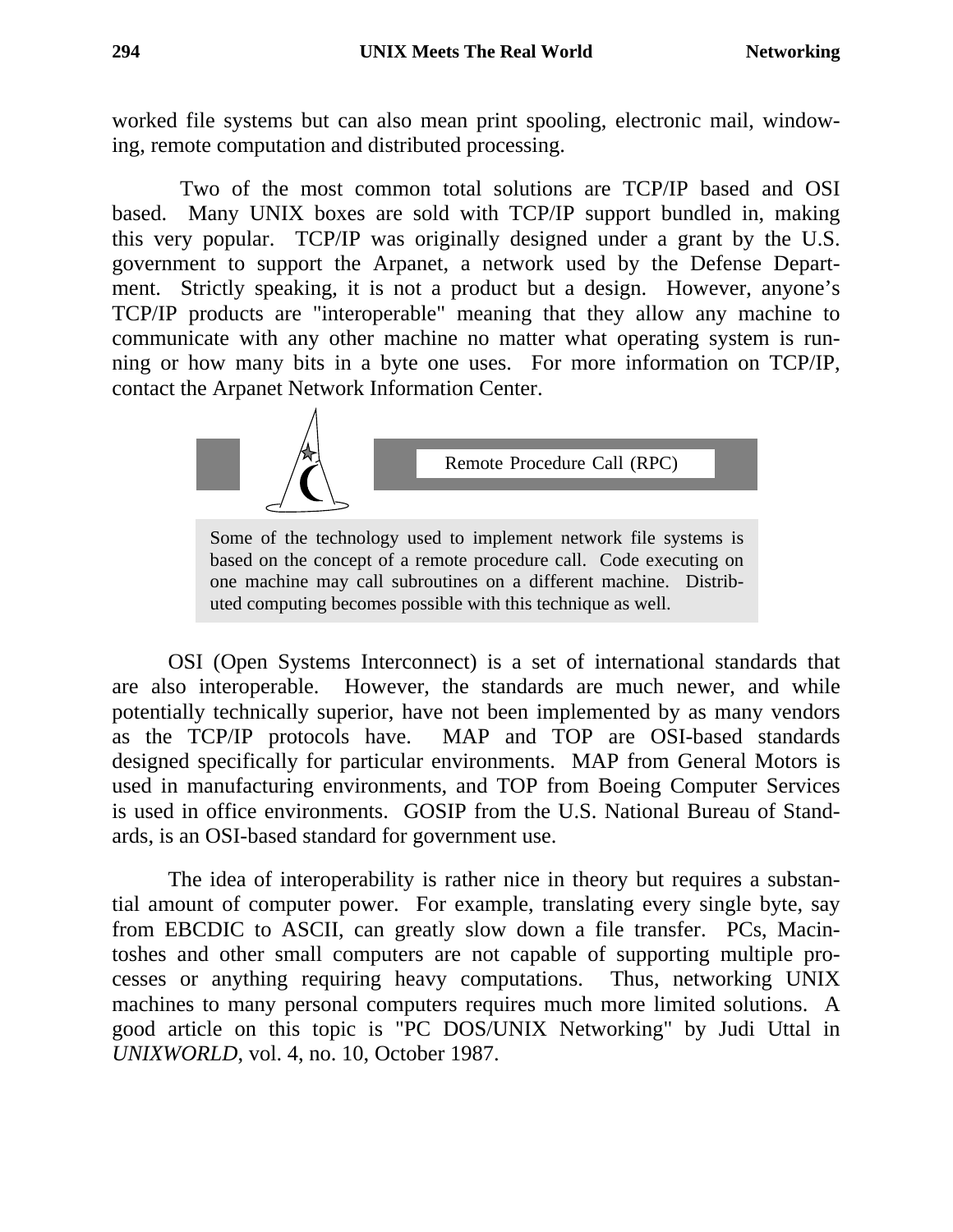There are several other forms of networking readily available for UNIX systems, although not as popular as TCP/IP and OSI. These include SNA (IBM), XNS (Xerox), DECnet (DEC) and Appletalk (Apple). All of these started out as proprietary systems. And while some of them are technically sound, their strength is more due to their large installed bases and support by their parent company. TCP/IP and OSI, on the other hand, are successful due to their openness and availability. A good article on SNA in the UNIX environment is "SNA Communications Under UNIX" by Jerome Yochelson, *DEC Pro Extra*, May 1986.

# **12.10 Parallel Processing**

"llooggiinn::"

For physical reasons related to gate delays, finite wire length and the propagation of electric signals, it is expected that CPU performance will reach a limit that cannot be broken no matter what technology is used. Our fastest computers use hardware within an order of magnitude of this limit. In order to surpass it, we must use multiple processing units at the same time. This is the basis of parallel processing.

Parallel processing can occur at many levels in a system. The lowest levels in hardware are quite common. For example, busses usually have separate lines for each address and data bit so they can be active concurrently. Going up a level, it is also quite common for CPUs to pipeline instruction fetching, decoding and execution with at least three separate processors working in parallel.

Machines with multiple execution units are capable of even richer parallelism. This level is typically the lowest level that is controllable by software making it the first level of interest to UNIX designers and programmers. And of course, the software that is concerned first with such hardware is the kernel.

The UNIX kernel was not originally written for parallel processing. Although device drivers work in parallel with the CPU, they do not have the same liberties to roam through memory that the CPU does. Modifications that must be made to the kernel to support multiple processors are typically to provide some type of protection to data structures that only the primary CPU accesses. For instance, multiple cooperating processors may share the queue of processes ready for service. When a processor is finished with one task, it takes the next ready process. The idea is that if we have say 100 processes and three processors, we can run in one-third the time required by only one pro-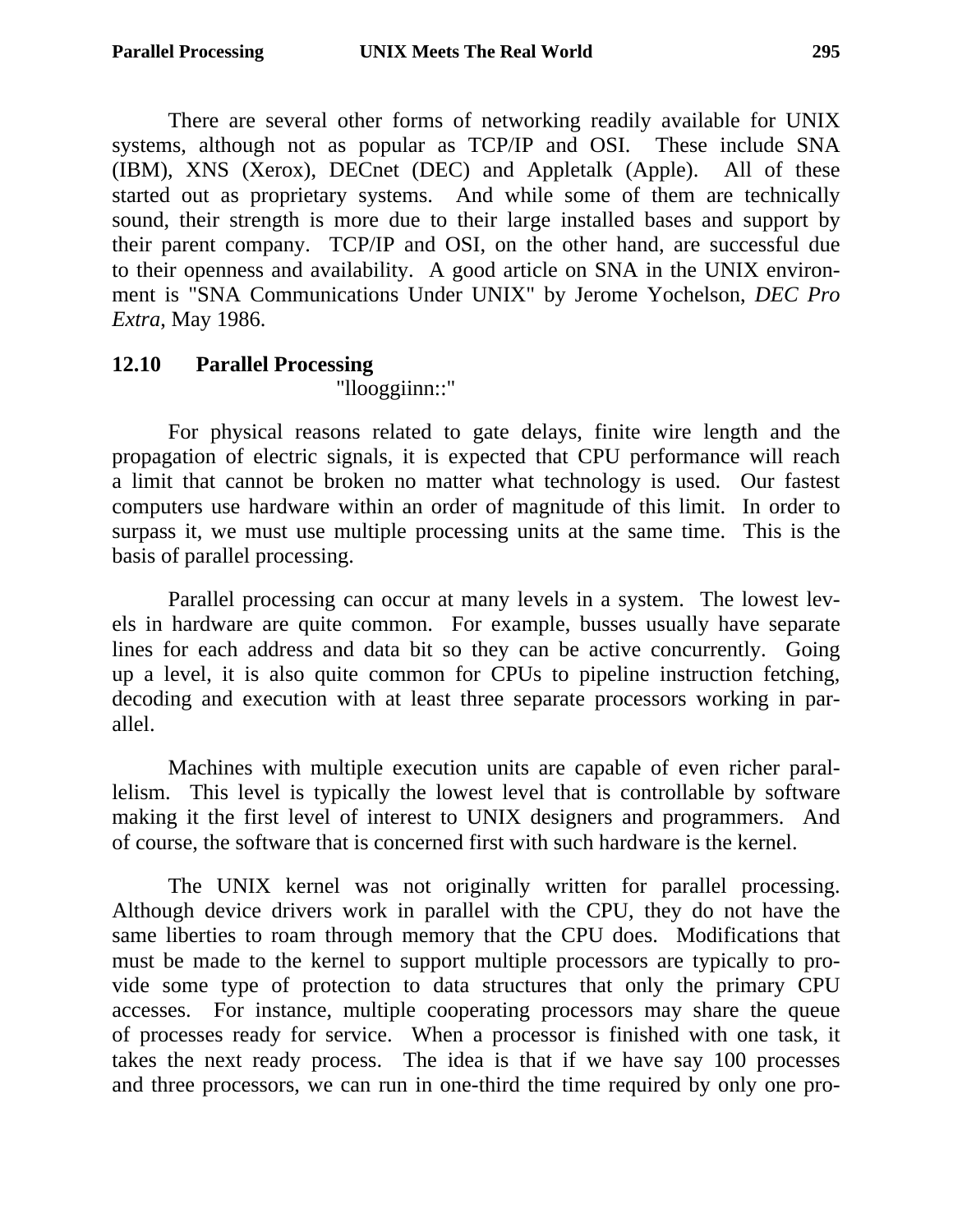cessor. And if we add a processor, we will run in one-fourth the time. In reality there is some overhead for sharing access to common data structures but this can be quite minimal compared to user processing time. Systems using this technique are Encore, Elxsi and Sequent.

Certain types of hardware provide parallelism explicitly under user control. A limited form of this is when code must be generated to access CPUperipherals such as a dedicated floating-point chip. One possible way of signaling this is by calling the C compiler with a different math library. The math library then accesses the floating-point chip like a peripheral.

A more sophisticated form appears in the VLIW (Very Long Instruction Word) technology of Multiflow Computer, Inc. Instructions generated by the VLIW compiler control a large number of dedicated logic units, allowing many operations to occur in a single cycle. In this case, the compiler effectively provides the parallelism at the user level, but without any assistance from the user. (This might be considered taking horizontal microcode to the extreme.)

Classical pipelining is available on supercomputers such as the Cray-2. Here, parallelism occurs at the user level. Although it is not necessary for the user to control it directly, algorithms designed for parallel execution show great improvements when running in such environments. On the other hand, more flexible communications exhibited by systems such as the BBN Butterfly and the Intel Hypercube demand much attention to algorithm design to show any improvement at all.

Good references on such systems are "Parallel Processing," a series of articles by Omri Serlin that appeared in *UNIXWORLD* starting in January 1986. The series reviews various types of parallel processing on UNIX machines. Other UNIX companies producing parallel computers include Alliant Computer Systems Corp., Arete Systems Corp., Concurrent Computer Corp., Elxsi, Encore Computer Corp., EnMasse Computer Corp., Flexible Computer Corp., Masscomp, Sequent Computer Systems Inc.

#### **12.11 Real-Time Processing, UNIX Executives**

"I want it now." – Elizabeth Ressler (at age 4)

*Real-time computing* refers to a computer system's ability to trigger and respond to external events within a known time period. For example, a computer that is controlling a robot arm might have to provide new joint positions 100 times per second in order to produce smooth motion.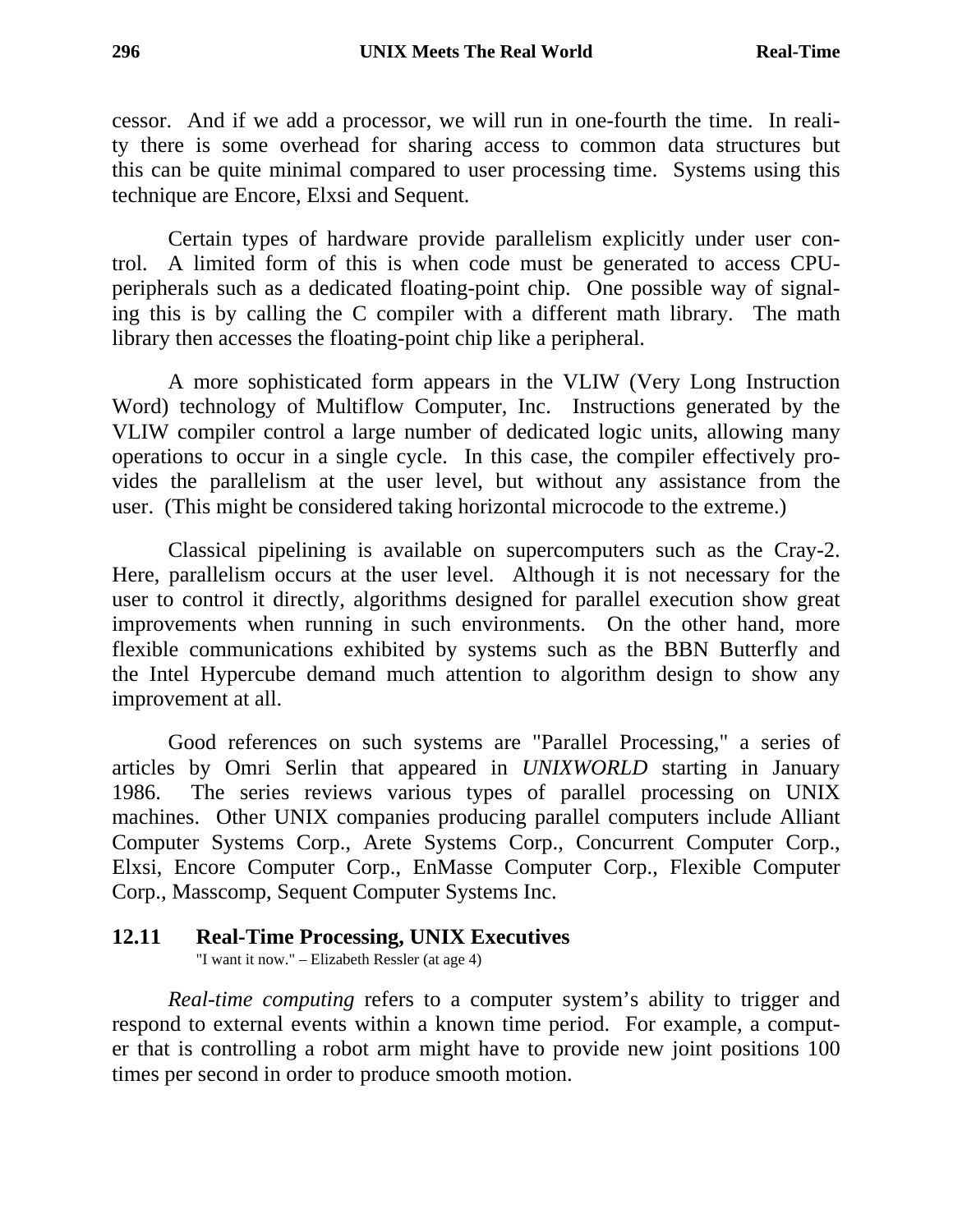UNIX was developed as a timesharing system with little regard to response time. There are only very crude tools in most UNIX systems for dealing with the problems of response and latency.

For instance, before BSD 4.2 and System III, it was impossible to get the system to suspend a process for intervals of less than a second. And even if you asked to **sleep** for some number of seconds, the system made no guarantees about when the process would resume saying, "*…may be an arbitrary amount longer because of other activity in the system*."

Workarounds to these problems became common, but unfortunately, differed from site to site. Busy-waiting was the simplest solution for most users, although it provided no guarantees either. Another was to create an I/O device in which, reading n bytes from it, would do nothing but have the side effect of taking n milliseconds to do it. This had the advantage of better response, since the driver (running in the kernel) could reschedule the process as soon as it was done. However, there were still no guarantees since another process could still be executing with higher priority.

Worse, processes could be swapped out to disk while system calls were executing. There was no way to lock a process or particular pages of a process in memory.

Besides timing, there are other longstanding problems with UNIX supporting real-time processing. For example, scheduling is crude. The **nice** system call provides hints to the scheduler, but in a very limited way. Most systems do not support creating files contiguously for optimal disk access, or locking pages of memory, or otherwise communicating with the pager. Many systems have unreliable or overly complex and expensive signaling and synchronization mechanisms for access to shared resources.

Newer versions of UNIX, beginning with System III and 4.2BSD, support finer levels of control with the addition of extra system calls. These systems still do not guarantee response times, but they improve the likelihood dramatically. The resulting systems are sufficiently responsive that real-time tasks can be implemented. Even better are UNIX systems designed for real-time response to begin with. While you may see what resembles a UNIX system, do not be surprised to find that these real-time UNIX systems have completely rewritten kernels. Some of the companies providing real-time UNIX systems are Alcyon, AT&T, Gould, Hewlett-Packard (Spectrum), Honeywell, IBM (AIX/VRM),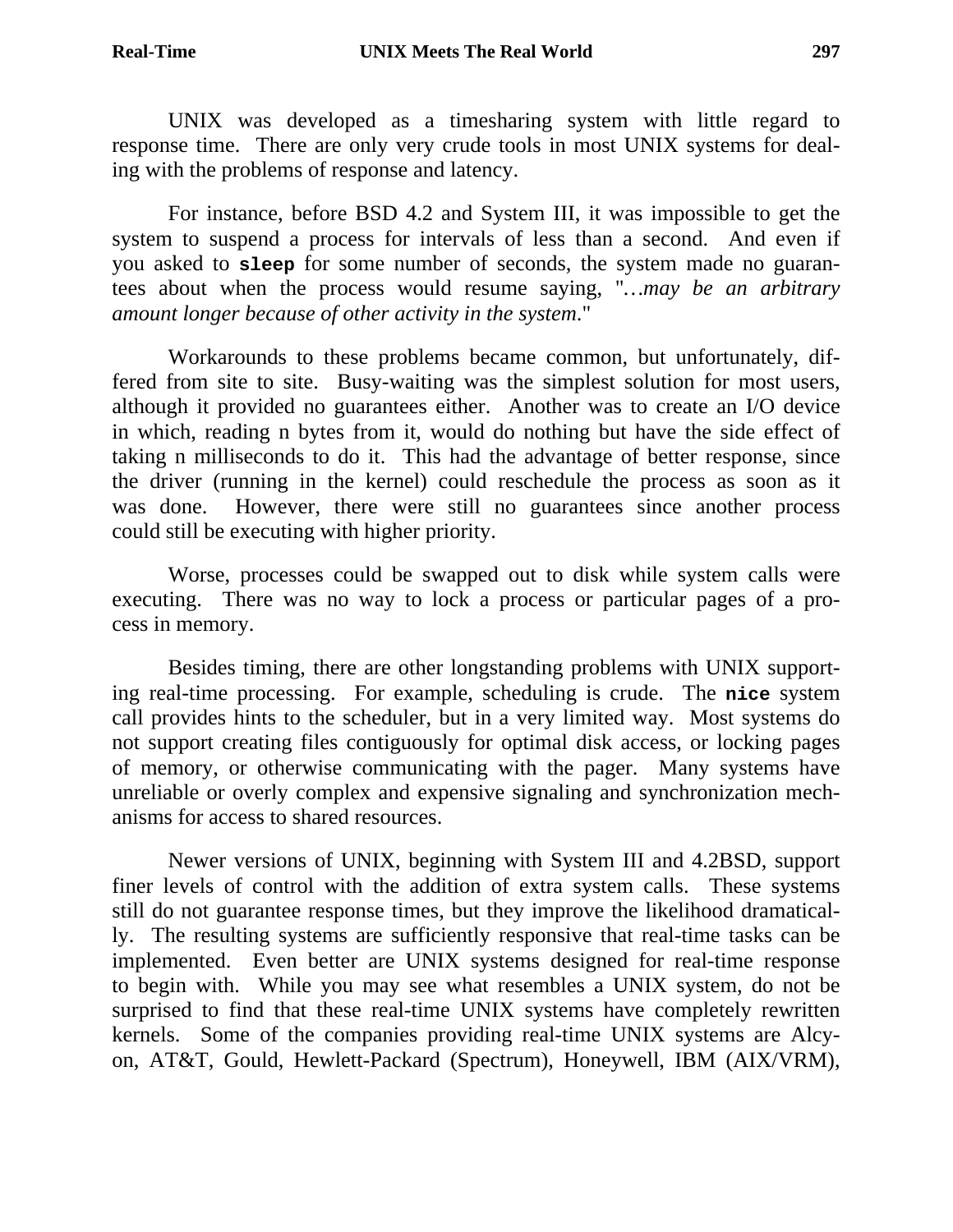Integrated Solutions (UniWorks), MassComp (RTU), Modcomp (REALIX), and Motorola (cXV/RT).

Since UNIX has been so lacking in real-time facilities, many companies have offered UNIX-like systems built around an entirely new kernel. With standardization of real-time UNIX extensions expected after 1989, it is entirely reasonable to look to a non-AT&T based UNIX-workalike. Some companies providing such real-time UNIX-like systems are Action Instruments (IC-DOS), Charles River Data Systems (UNOS), Technical Systems Consultants (UniFLEX).

Yet another alternative for generating fast UNIX systems is a UNIX executive. *Executives* are operating systems without a lot of baggage, like a file system, a shell and all the user-level programs. Again, this is an area that is not standardized, but typically such systems are used for controllers that require a set of cooperating applications under control of a minimal UNIX kernel.

Such systems are often completely ROM'ed (a floppy is a luxury here) and start running at power-on. Good candidates for running under executives are applications that do not change often, but are complex and have real-time requirements, such as network gateways, laser printers and robot controllers.

Companies offering these kinds of executives are Emerge Systems (RTUX), Eyring Research Institute (pDOS), Industrial Programming Inc. (MTOS), JMI Software (C Executive), Ready Systems (VRTX) and Software Components Group (pSOS). Many of these also include cross-development tools such as downloaders, cross-compilers, cross-debuggers and crossassemblers.

An excellent reference for further information on real-time UNIX is the article "UNIX Overcomes Its Real-Time Limitations" by Wendy B. Rauch-Hindin in *UNIXWORLD*, vol. 4, no. 11, November 1987.

#### **12.12 Security**

"If you give someone who knows about computer systems enough time ..., he'll find a way to defeat the existing controls." – David Stryker in *Subversion of a 'Secure' Operating System*

UNIX originally had a nominal security system that followed the classic philosophy of solving 90 percent of the problems with 10 percent of the work. But while spartan, the security system of UNIX was nonetheless superior to that of most other operating systems at the time.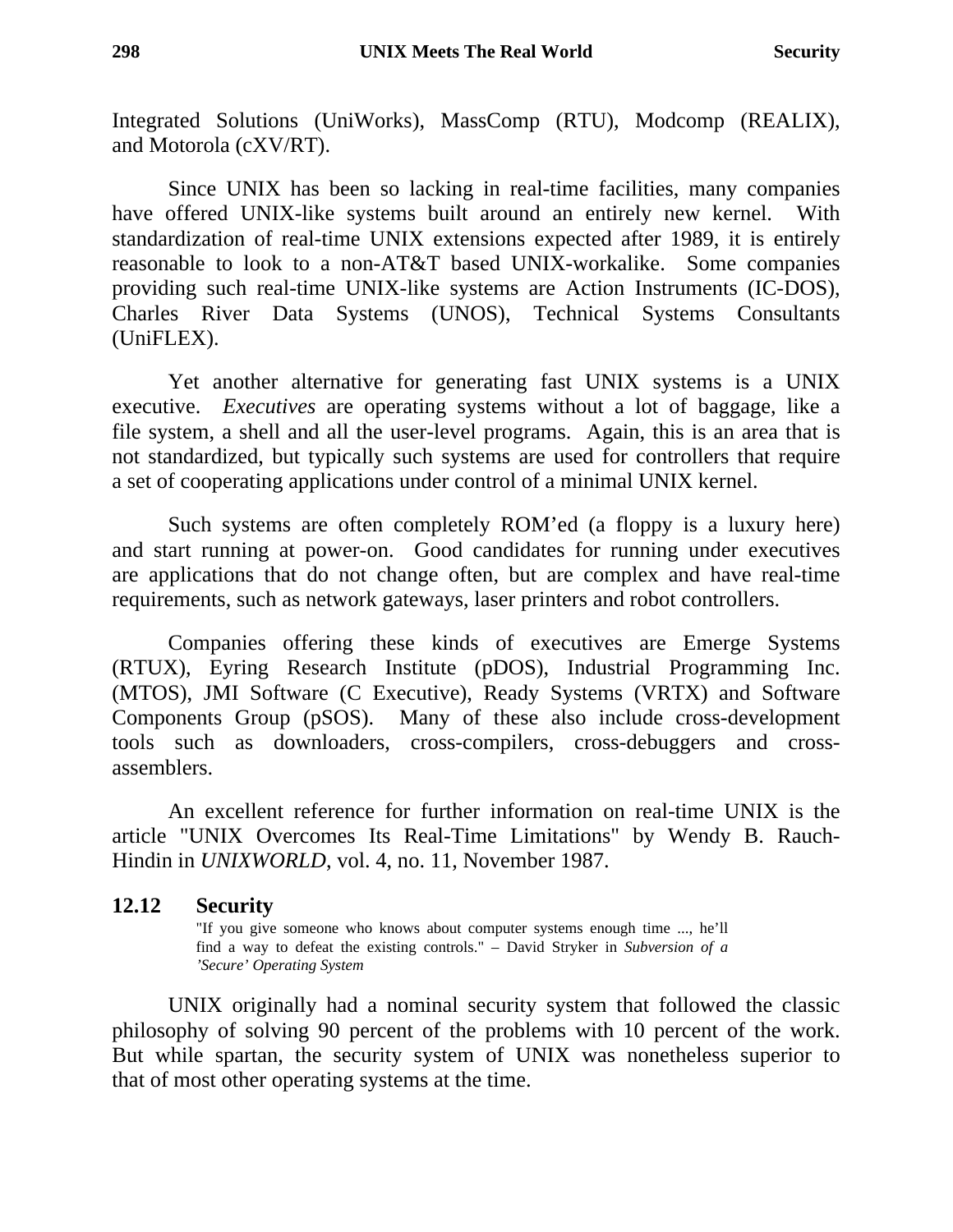UNIX was also unique in being up front about its security system. The fascinating papers "On the Security of UNIX" by Dennis Ritchie, and "Password Security" by Robert Morris and Ken Thompson, document the evolution of UNIX security, including several times when it was successfully compromised. The authors note that one of biggest blemishes in UNIX security is that the concept of a superuser with unlimited privileges means that it possible to breach an entire system with only one password. This is kind of like putting the trap door right on your front porch, where everyone knows to start looking for it. (Serious security is only achieved by buying your own machine, and not hooking it up to modems or a networks.)



Crypt Breaker's Workbench

UNIX was originally supplied with an encryption function based on the German WWII Enigma cipher. Passwords were encrypted this way, for example. The cipher was known to be breakable, but as Morris and Thompson point out, key searching using dictionaries, mailing lists, valid license plate numbers in the state, and so on, was easier than trying to develop a general method of inverting the encryption algorithm.

In 1984, Reeds and Weinberger published a paper in the BLTJ describing several cryptanalytic techniques that could be used to defeat the UNIX Enigma implementation. In 1986, Bob Baldwin released the "Crypt Breaker's Workbench." CBW incorporated Reeds and Weinberger's suggestions with several enhancements, providing a set of tools that allows you to easily crack most ciphered messages. CBW is available in the **comp.source.unix** archives.

UNIX is now supplied with the U.S. National Bureau of Standards' DES (Data Encryption Standard). DES is much stronger than Enigma, and although also theoretically breakable, would require the resources of a supercomputer for several days even with the CBW approach. DES is slow when implemented in software, but key searching on a hardware implementation of DES is probably still a profitable means of attack.

Export of DES to *nonfriendly* countries is controlled by the U.S. Department of Commerce. They have taken a very conservative stance on DES, and thus a restricted version of System V exists, solely for export. This *International Edition* comes without the crypt command, and various other extensions which use DES.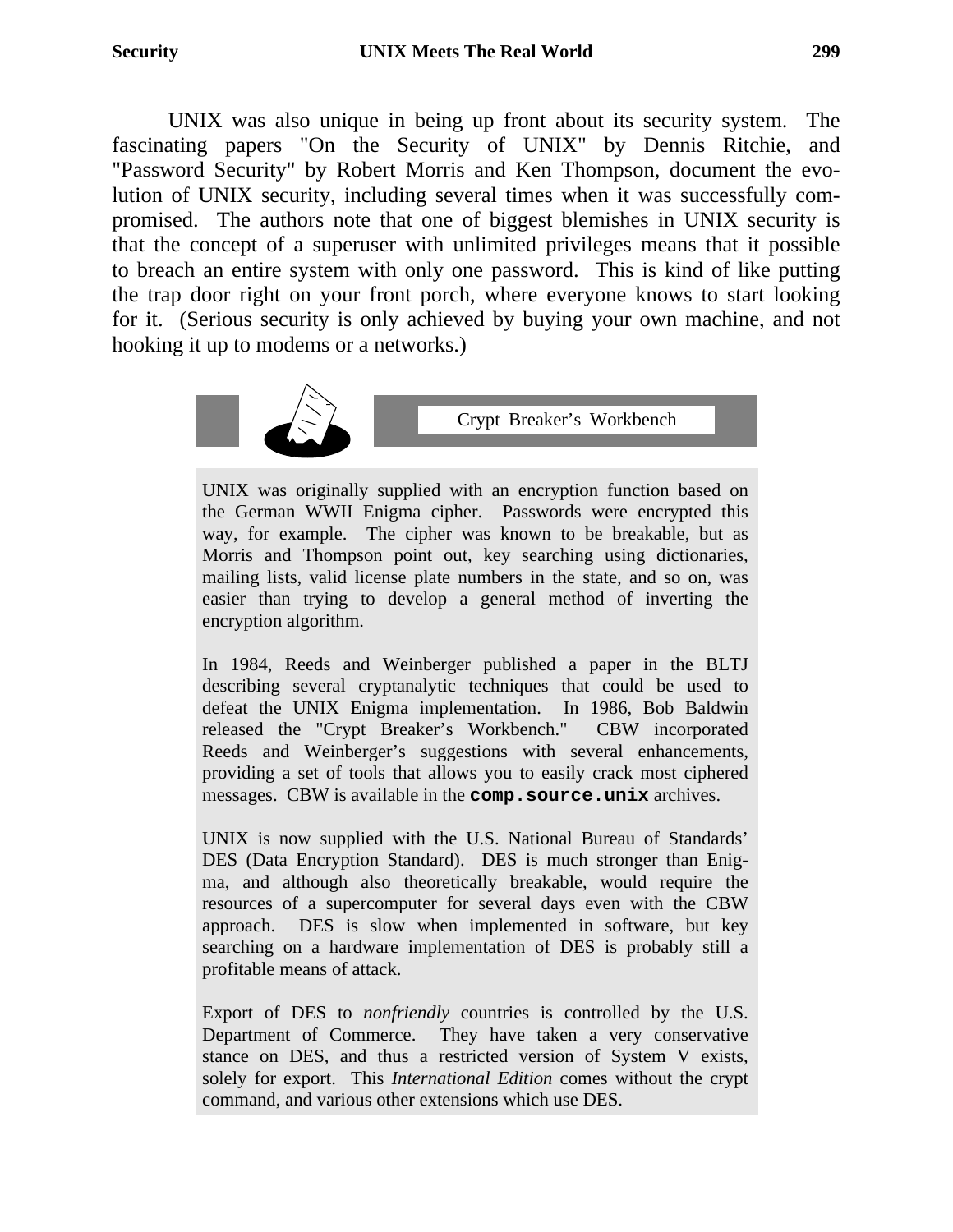Of course, this was partly for convenience. After all, the designers were the primary users of the system. And UNIX grew up in research laboratories and schools, where security was not a priority. The default file protection allowed anyone to read anyone else's files.

This was great for learning. For example, when you wanted to see an example of how to use a function you weren't familiar with, and there wasn't enough (or any) documentation in the manuals, you could just search the entire system (usually with a **grep** nested in a **find**).

Now that UNIX lives in a networked environment, this security (or lack of it) extends across networks. While networks often enforce a layer of security of their own, many LANs bend over backwards attempting to extend the ease of using UNIX from one machine, to the entire network. (For example, some local area networks allow a superuser from one machine, root access to all the machines on the network.)

Nonetheless, people insisted on keeping data secure, and UNIX has certainly grown in complexity because of this. Most UNIX systems give you a fair chance at doing a good job of protecting your data, if you use a little common sense and plug all the right holes. (For example, using long passwords and changing them frequently is a must on any computer, and no less so on a UNIX system.)

There are several commercial products that actually prowl through your UNIX system looking for possible security problems. These include SystemAdmin (UniSolutions Associates) and USECURE (Unitech Software Inc.). Another way to learn about security holes is to read the **comp.unix.wizards** newsgroup on Usenet.

The National Computer Security Center of the U.S. Department of Defense has established a grading system (known as the *Orange Book*) for all computer system's security. Actually getting a rating requires a lengthy period (don't bet on under a year) and a lot of work, so it is not surprising that few UNIX vendors are even applying for the lowest, weakest rating. As of July 1987, only Gould's UTX/32S had a C2 (minimal security) rating.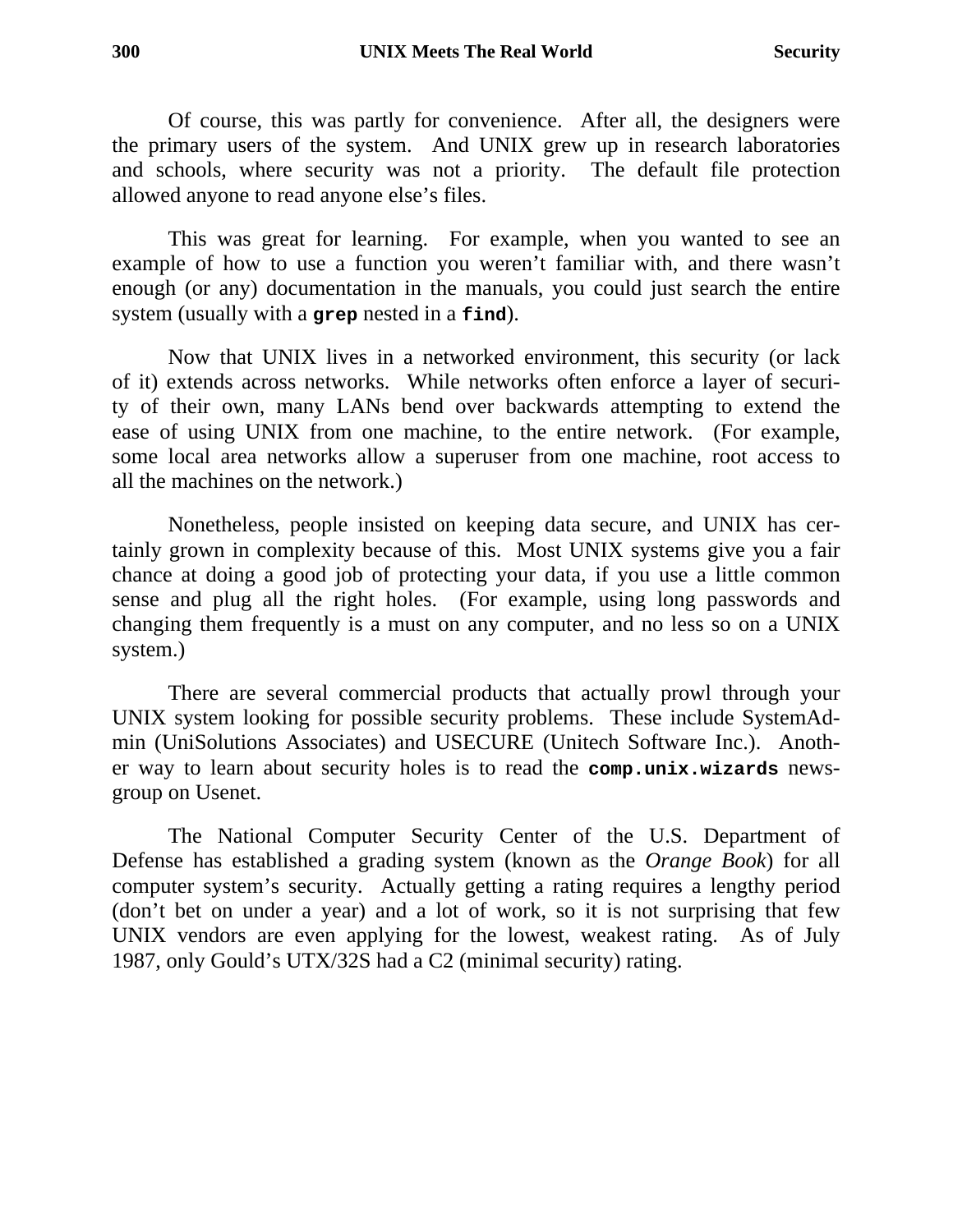

Secure Doesn't Mean Idiot-Proof

After having the NCSC certify UTX/32S at the C2 level of security, Gould offered a color television to anyone who could read a particular protected file, during the 1987 UNIX Expo.

Darryl Wagoner decided the system was indeed secure, but that the operators weren't. He convinced one of them to run **ls** in his directory, which contained a trojan-horse version of **ls**. Normally this would not have been a problem, but the operators had earlier followed a third-party vendor's directions while installing some software. The directions included putting **.** at the beginning of the path. Once they had committed that mistake, the trojan horse could execute, and Darryl had his way.

Unfortunately, modifying UNIX to be more secure means denying some of the freedom that has made it so attractive in the past. For example, the superuser notion allows unrestricted freedom to bypass any normal security conventions. This concept has no place in a secure system.

The article "How Secure is 'Secure'" by Gary Grossman in *UNIX REVIEW* vol. 4, no. 8, August 1986 is recommended for further reading on UNIX and the Orange Book ratings. Another article on security is "Security for Superusers, Or How to Break the UNIX System" by Rick Farrow in *UNIX-WORLD*, vol. 3, no. 5, May 1986. Two papers on B-level systems appeared in the *Summer 1987 USENIX Conference Proceedings*: "UNIX without the Superuser" by M. S. Hecht et al., and "Partial Model for a B-Level UNIX" by Frank Knowles. The October 1984 AT&T BLTJ has a set of papers on security, including the one discussing how to break **crypt**.

#### **12.13 Workstations**

Workstations are difficult to define rigorously. Our definition of a workstation is a single-user multitasking computer system with at least 4Mb of RAM, a 1,000 x 1,000 pixel screen in either black and white or color, a pointing device such as a mouse, disk storage of at least 100Mb, and a 1 to 10MIPS CPU. In practice, this definition may fail to capture certain attributes that are important to people. For example, many workstations have no disks, accessing files over a local area network.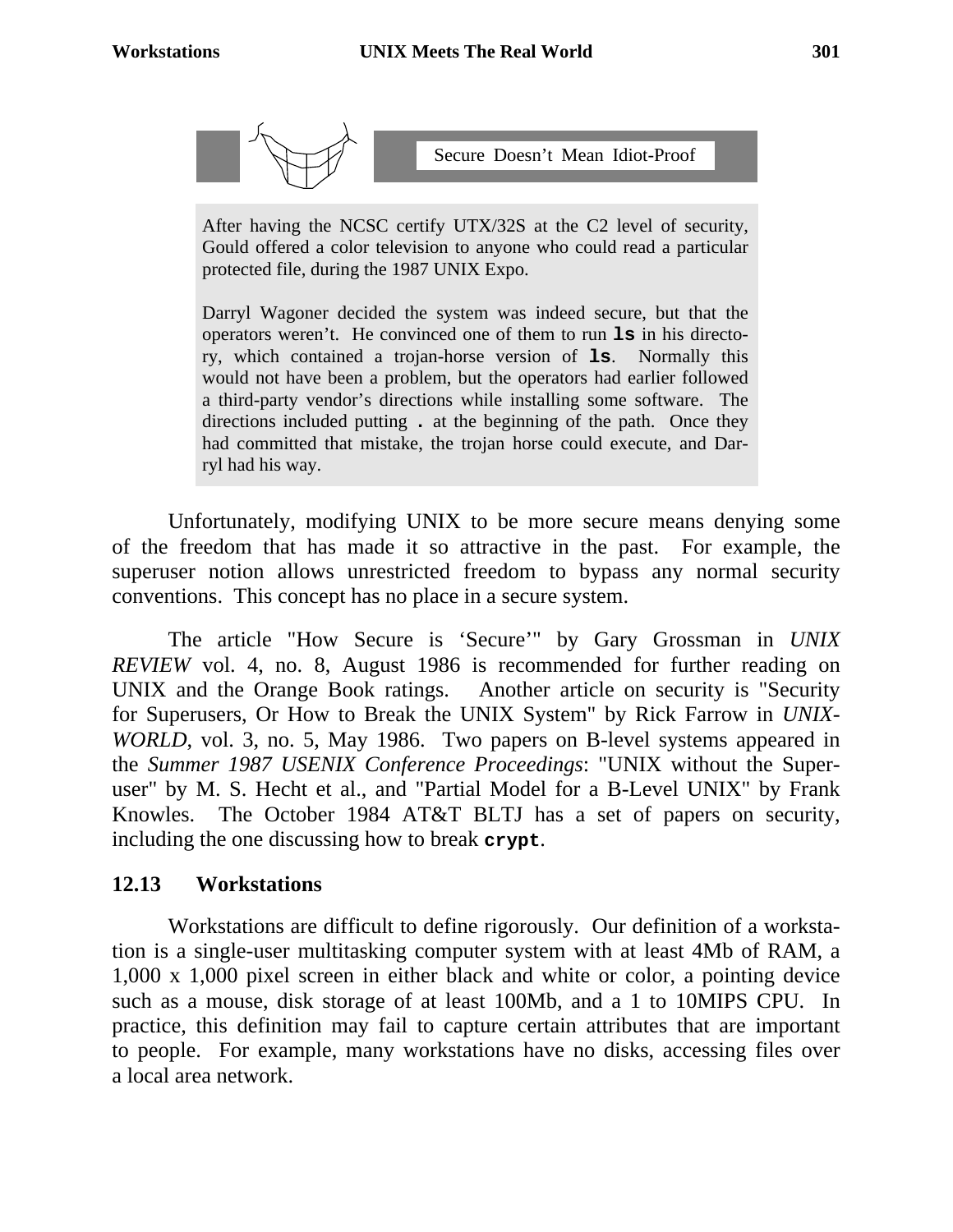More important than the minutiae of the definition is the spirit of it. Workstations are almost as powerful as mainframes for a fraction of the price. They're personal – they sit on your desk. No one else steals your cycles. If your coworker's workstation crashes, yours continues running.

While UNIX wasn't born or designed to run on a workstation, it has clearly come to dominate it and reshape it. Yes, it did exist before UNIX infested the world, but on expensive hardware with proprietary operating systems that made dedicated applications like CAD/CAM the primary user of such tools.

Besides destroying most other operating systems throughout the workstation world, the primary thing that UNIX did was to bring down their price. While some may argue that this was inevitable given time and the ever decreasing price of hardware, UNIX forced vendors to be price competitive as well as to allow functional comparison of workstations. This was impossible before UNIX arrived.

Indeed, prior workstation vendors have either left the scene (e.g., Three Rivers Corp.), admitted UNIX into their universe (e.g., Apollo), or slashed profit margins to the bare minimum to survive. Whether new workstation vendors provide UNIX or something much superior and innovative, they face stiff competition in the real world.

Don't get us wrong – we would willingly give up our UNIX workstations if only there was something better. We keep careful watch on potential hopefuls including the Amiga, the Atari ST, the Mac II and the many Smalltalk workstations.

After the JAWS wars (covered in the History chapter), the market has settled out somewhat. A few of the original workstations vendors remain such as Apollo, Sun and numerous vendors using Microsoft's and SCO's XENIX. Some markets have specialized vendors such as Silicon Graphics and Pixar for graphics and Masscomp for real-time scientific work. All of the old mainframe vendors (IBM and the seven dwarfs) have deigned to offer UNIX workstations to survive including IBM, Data General, DEC, HP and Unisys (the merger of Sperry, Rand, Univac and countless other companies). Other workstation vendors worthy of note include Intergraph Corp., Prime Computer Inc., and Tektronix Inc.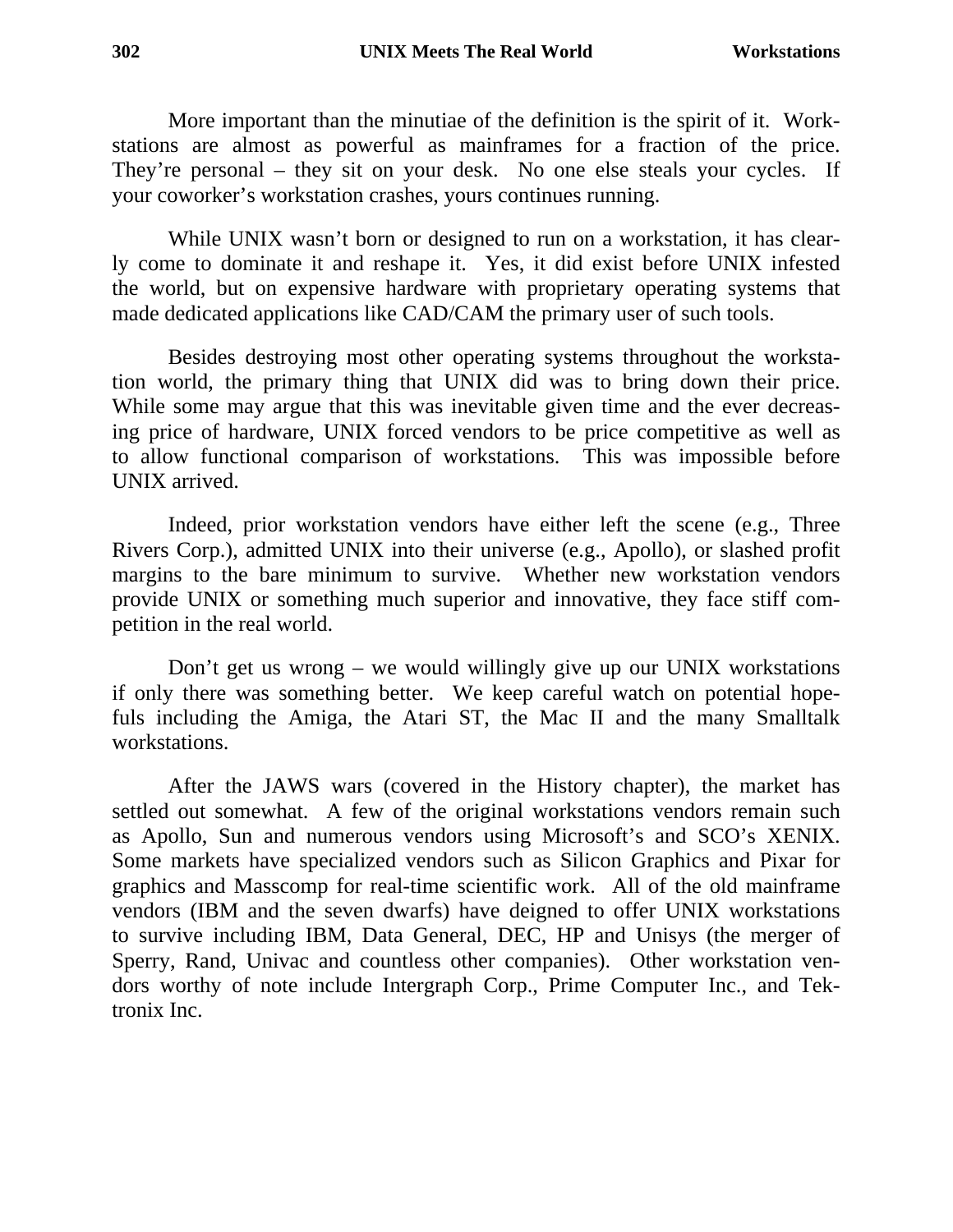# *Appendix A: Addresses*

This appendix contains the addresses of vendors, schools, and groups referred to throughout the book. A name in parentheses preceding an address denotes a shorthand name that many refer to the addressee by. For example, the "Association for Computing Machinery" is usually referred to as "ACM." (And who can blame them with a name like that?!)

When electronic mail addresses are given, these are preferred over phone or postal mail.

3B/Journal (See Owens-Liang Publications, Ltd.) ABC Development Systems, Inc. 2489 Rice Street, #40 St. Paul, MN 55113 612-482-8584 Abmind Corporation 722 Live Oak Way San Jose, CA 95129 408-257-7298 Absoft Corp. 4268 N. Woodward Avenue Royal Oak, MI 48072 313-549-7111 Access Technology, Inc. 6 Pleasant Street South Natick, MA 01760 617-655-9191 Ace Microsystems Ltd. Challenger House England W3 8LH 01-993-5036 Acme Computer Co. P.O. Box 51193 Seattle, WA 98115 206-522-6655 Acorn Systems, Ltd. 911 South 47th Street Philadelphia, PA 19143

125 Gunnersbury Lane, London

215-387-6150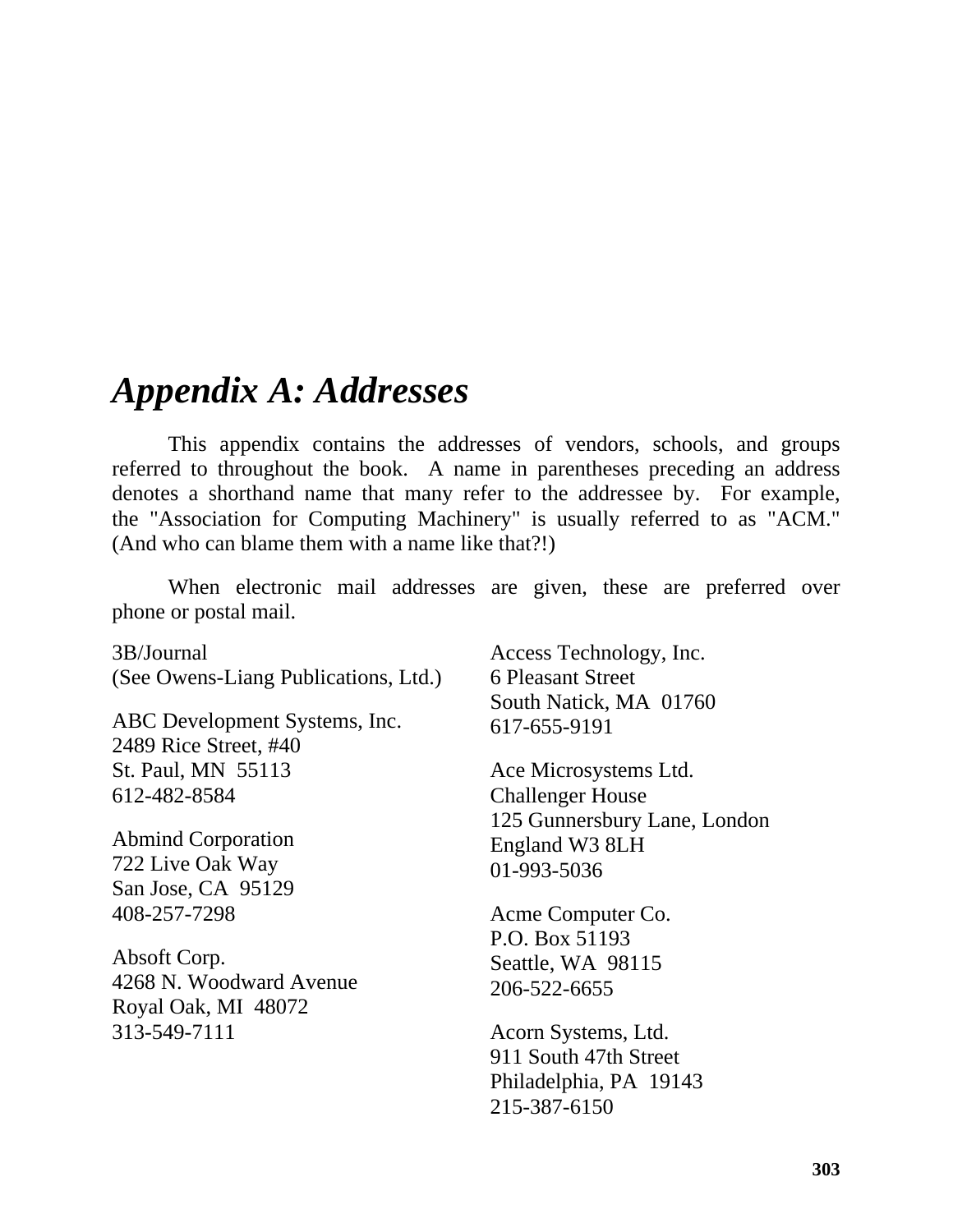Adaptive Optics Associates 54 Cambridgepark Drive Cambridge, MA 02140 617-864-0201

Addison-Wesley Publishing Co. Jacob Way Reading, MA 01867 800-447-2226

Adobe Systems, Inc. 1585 Charleston Road P.O. Box 7900 Mountain View, CA 94039-7900 415-961-4400

AGS Computers, Inc. 1139 Spruce Drive Mountainside, NJ 07092 201-654-4321

AIM Technology 3350 West Bayshore Road, Suite 203 Palo Alto, CA 94303 415-856-8649

Alcyon Corp. 5010 Shoreham Place San Diego, CA 92122 619-587-1155

Alliant Computer Systems Corp. 42 Nagog Park Acton, MA 01720 617-263-9110

ALMA Rue du Tour de l'eau ZAC de Champ Roman 38400 St. Martin d'Heres France 33-76-51-23-00

ALSYS S.A. 29 Avenue de Versailles 78170 La Celle Saint-Cloud 3-918-12-44

Altos Computer Systems 2641 Orchard Parkway San Jose, CA 95134 408-946-6700

Amdahl Corp. 1250 East Arques Avenue P.O. Box 3470 Sunnyvale, CA 94088 408-737-5489

American Management Systems Inc. 1777 N. Kent Street Arlington, VA 22209 703-841-6289

AMIX, c/o IPA P.O. Box 919 Ramat-Gan Israel, 52109 00972-3-715770 amix@bimacs.bitnet amix@bimacs.biu.ac.il

Ana-systems 697 Saturn Court Foster City, CA 94404 415-341-1768

ANSI 1430 Broadway New York, NY 10018 212-354-3300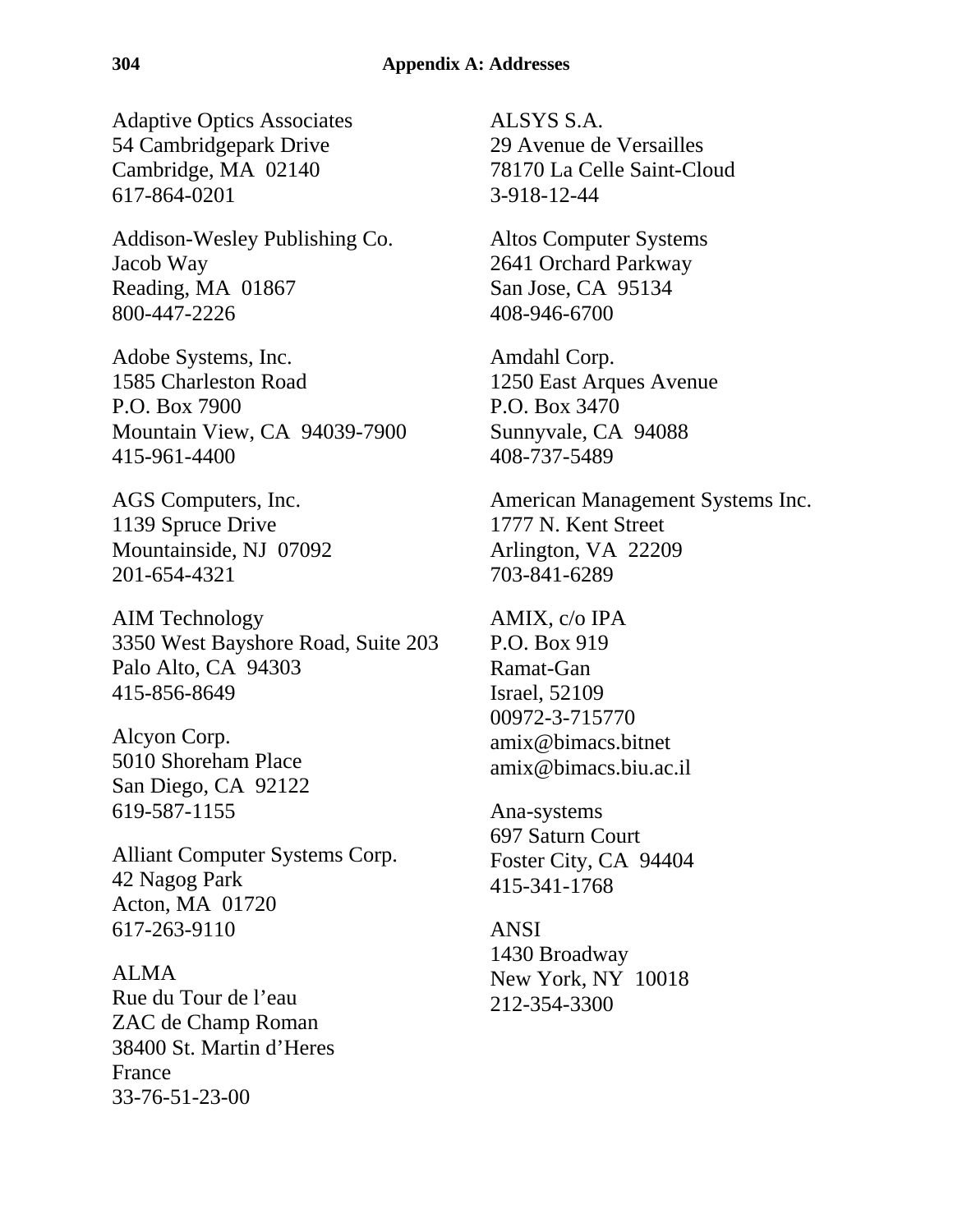ANSI X3J11 Committee c/o Thomas Plum, Vice Chair Plum Hall Inc. 1 Spruce Avenue Cardiff, NJ 08232

Apple Computer, Inc. 20525 Mariani Avenue Cupertino, CA 95014 408-996-1010

Apollo Computer Inc. 330 Billerica Road Chelmsford, MA 01824 617-256-6600

(ADUS) Apollo DOMAIN Users' Society c/o Andrea Woloski, ADUS Coordinator Apollo Computer Inc. 330 Billerica Road Chelmsford, MA 01824 617-256-6600, x4448

Ardent Computer Corp. 880 Maude Avenue Sunnyvale, CA 94086 408-732-0400

Arete Systems Corp. 2040 Hartog Drive San Jose, CA 95131 408-263-9711

Arpanet Network Information Ctr. SRI International Menlo Park, CA 94025 415-859-3695 NIC@SRI-NIC.ARPA

Artelligence, Inc. 14902 Preston Road, Suite 212-252 Dallas, TX 75240 214-437-0361

Asicom, S.A. Aragon, 264, 264, 6 08007 Barcelona Spain 3-2159000

ASP 711 Chemeketa Drive San Jose, CA 95123 408-226-8819

(ACM) Association for Computing Machinery 11 West 42nd Street New York, NY 10036 212-869-7440

Association Francaise des Utilisateurs d'UNIX Supelec, Plateau du Moulon 91190 Gif-Sur-Yvette France 1-60-19-1013

AT&T Bell Laboratories Technical Journal Room 1H321 101 J. F. Kennedy Parkway Short Hills, NJ 07078

AT&T Customer Information Center 2833 North Franklin Road Indianapolis, IN 46219 800-432-6600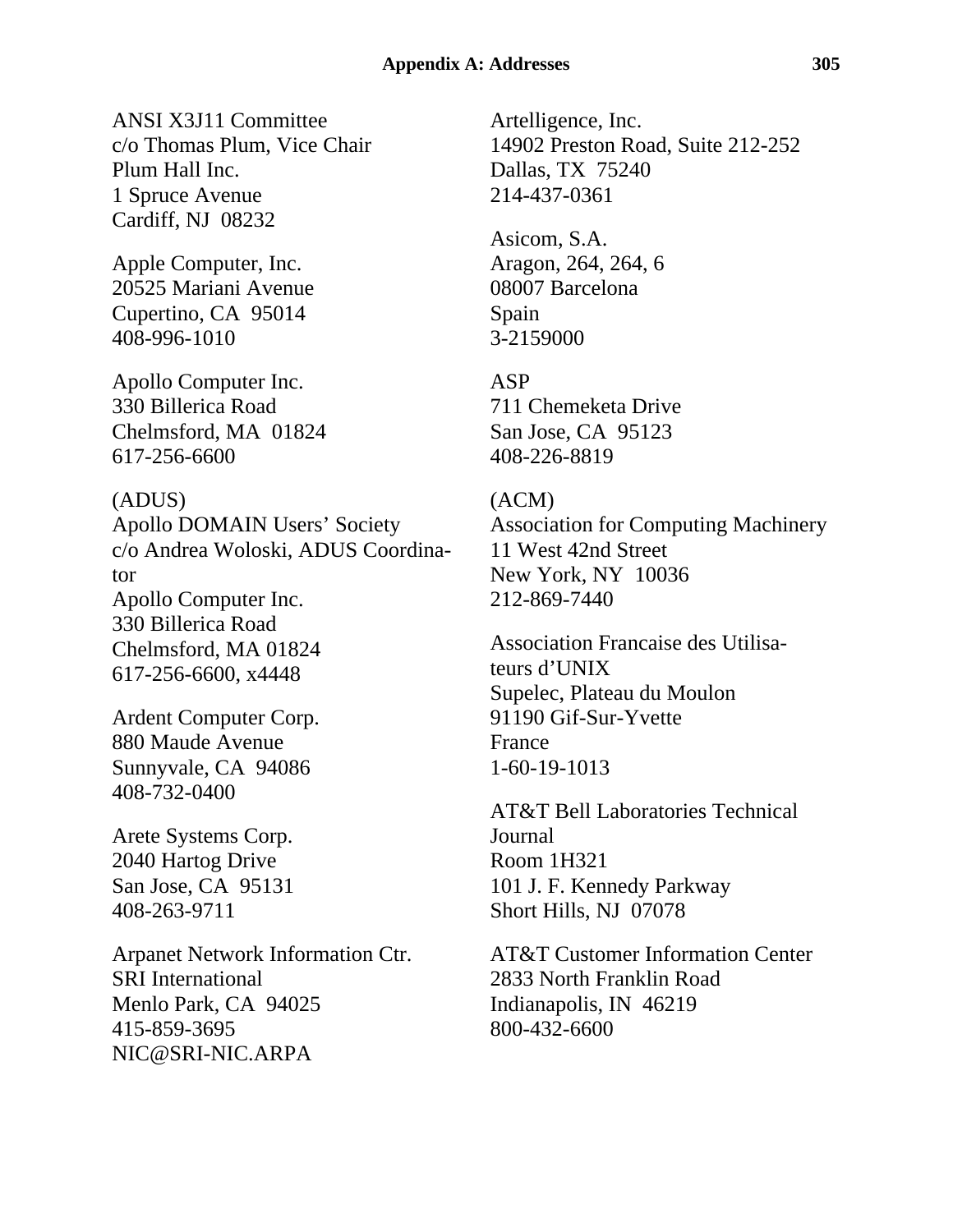AT&T Information Systems 190 River Road Summit, NJ 07901 201-658-7690

AT&T UNIX Software Licensing P.O. Box 25000 Salem Building Greensboro, NC 27420-5000 800-828-8649

AT&T UNIX System Training P.O. Box 45038 Jacksonville, FL 32232-9974 800-247-1212

August Mohr Consulting & Publishing 2670 Lode Street P.O. Box 1757 Santa Cruz, CA 95061 408-475-9711

Autodesk, Inc. 2320 Marinship Way Sausalito, CA 94965

(AUUG) Australian UNIX Users' Group P.O. Box 366 Kensington N.S.W. 2033 Australia 61-3-344-5225 uunet!munnari!auug auug@munnari.oz.au

(BRL) Ballistic Research Lab ATTN: SLCBR-SE-P Aberdeen Proving Ground, MD 21005 301-278-6884

Basis Inc. 5700 Harper Drive NE, #290 Albuquerque, NM 87109 505-821-4407

Basmark Corp. 1717 East Ninth Street, #911 Cleveland, OH 44114 216-621-7650

bbj Computers International Inc. 3707 Williams Road San Jose, CA 95117 408-249-9900

(BellCore) Bell Communications Research 435 South Street Morristown, NJ 07960

BIM, S.A. Kwikstraat 4 B-3078 Everberg Belgium 2-759-59-25

Boeing Computer Services Company Software and Education Products Grp. P.O. Box 24346, Mail Stop 7K-10 Seattle, WA 98124

(BBN) Bolt Beranek and Newman, Inc. 10 Moulton Street Cambridge, MA 02238

BOSS Systems 942A Sherwood Avenue Coquitlam, British Columbia Canada V3K 1A9 604-522-0661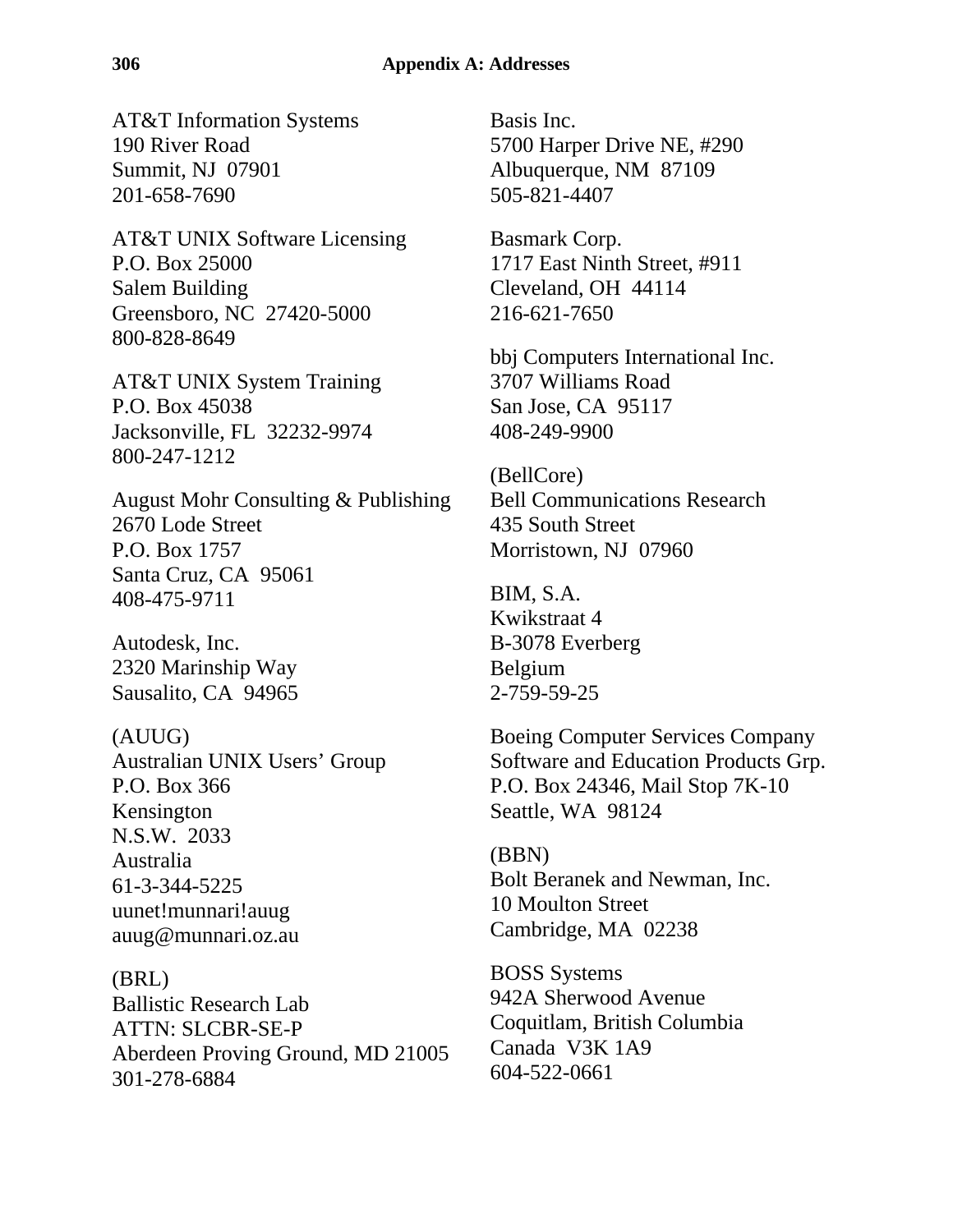Britton Lee, Inc. 14600 Winchester Los Gatos, CA 95030 408-378-7000

(BSTJ) See AT&T Bell Laboratories Technical Journal

**BYTE** 70 Main Street Peterborough, NH 03458 603-924-9281

CAETEC Systems, Inc. 1 Dunwoody Park Suite 130 Atlanta, GA 30338 404-395-7844

Cambridge Digital P.O. Box 568 65 Bent Street Cambridge, MA 02139 800-343-5504

Canadian Information Processing Society 221 Jameson Avenue Toronto, Ontario Canada M6K 2Y3

Canadian UNIX Network & Int'l Xchange 62 Simpson Street St. Catharines, Ontario Canada

(CMU) Department of Computer Science Carnegie Mellon University Pittsburgh, PA 15213 412-268-2565

CBM Type 549-A Weddell Drive Sunnyvale, CA 94089 408-734-4300

Clever Connections Ltd. Unit 2.10, 75 Whitechapel Road London England E1 1DU 01-247-7467

Columbia University Computer Science Department New York, NY 10027

Comeau Computing 91-34 120 Street Richmond Hill, NY 11418 718-849-2355

CommUNIXations (see /usr/group)

Computer Literacy Bookshop 520 Lawrence Expressway Sunnyvale, CA 94086 408-730-9955

Computer Systems Resources, Inc. Annette Hall 1170 South Omni International Atlanta, GA 30303 404-586-9663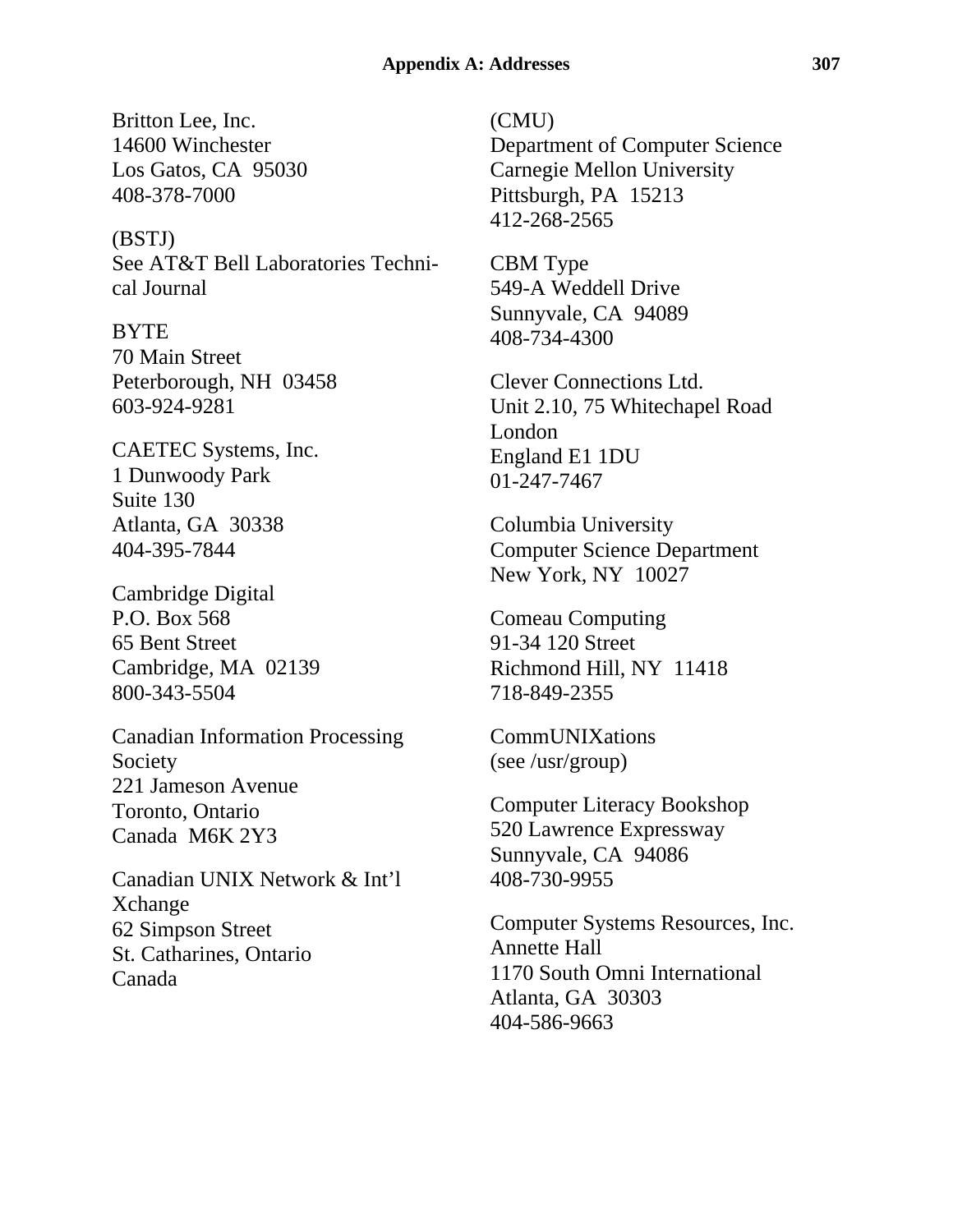Computer Technology Group 310 South Michigan Avenue Chicago, Illinois 60604 800-323-8649

Computing Systems (see USENIX Association)

Concentric Associates, Inc. Harmon Cove Towers, #8A Secaucus, NJ 07094 201-866-2880

Concept Omega Corp. 102 Old Camplain Road P.O. Box 1035 Somerville, NJ 08876 201-722-7790

Concurrent Computer Corp. 197 Hance Avenue Tinton Falls, NJ 07724 201-758-7000

Conner Scelza Associates, Inc. 4204 East Ewalt Road Givsonia, PA 15044 412-443-3222

Control-C Software Inc. 6441 SW Canyon Court Portland, OR 97221 503-292-3508

Convex Computer Corp. 701 Plano Road Richardson, TX 75081 214-952-0200

Cray Research Inc. 608 Second Avenue Minneapolis, MN 55402 612-333-5889

CRIL 12 Bis Rue Jean Jaures 92807 Puteaux France 1-47-76-34-37

Cromemco, Inc. 280 Bernardo Avenue P.O. Box 7400 Mountain View, CA 94039 415-964-7400

Cucumber Bookshop, Inc. 5611 Kraft Drive Rockville, MD 20852 301-881-2722

C Users' Group (see R&D Publications, Inc.)

Custom Software Systems P.O. Box 678 Natick, MA 01760 617-653-2555

Daniel Farkas and Associates P.O. Box 74 Katonah, NY 10536 914-232-3875

Data Access Corporation 1400 SW 119 Avenue Miami, FL 33156 305-238-0012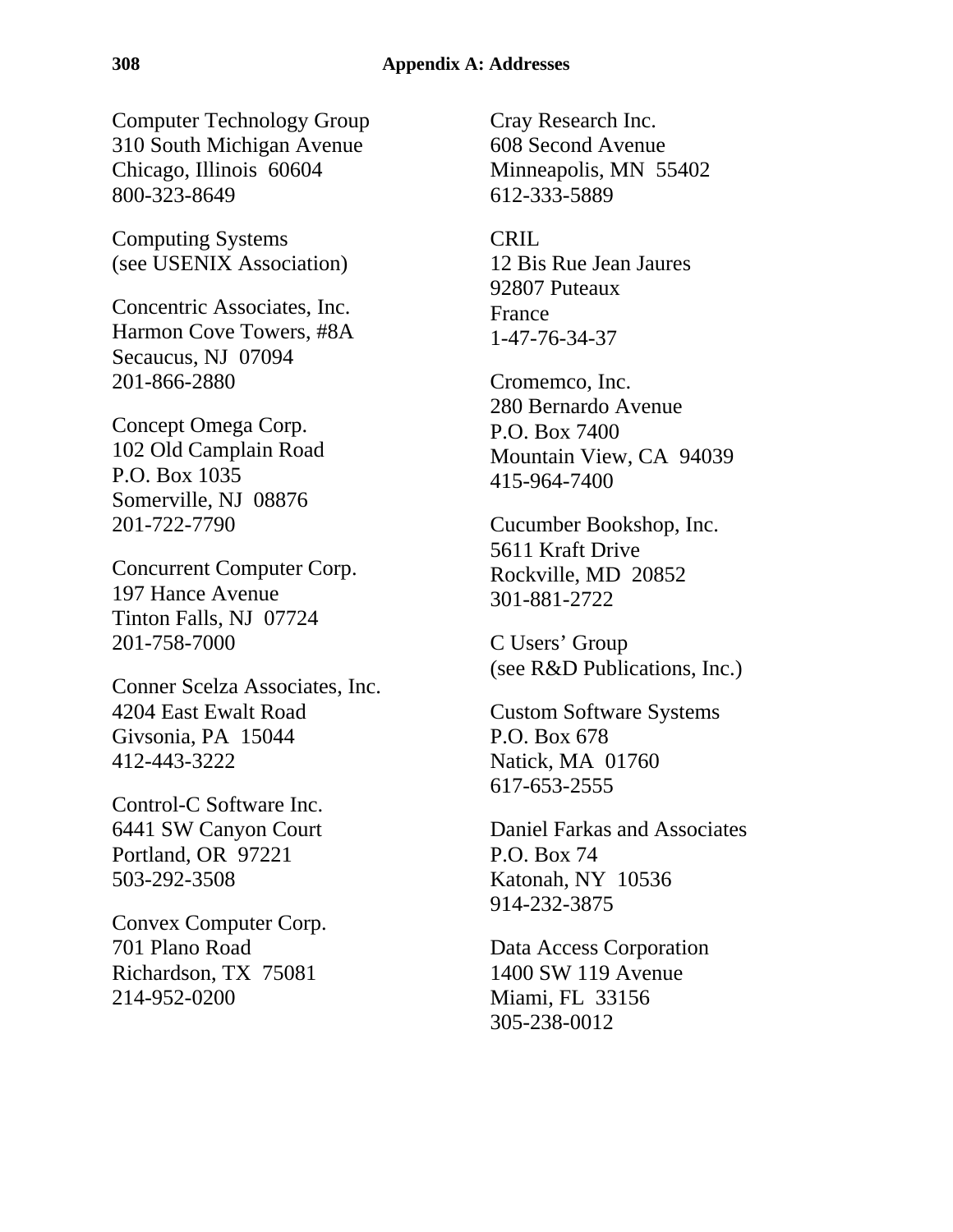Databoard Inc. 323 Vintage Park Drive Foster City, CA 94404 415-571-8811

Data Language Corporation 47 Manning Road Billerica, MA 01823 617-663-5000

Datix Systems 30 Rustic Road Yaphank, NY 11980 516-924-7920

Definicon Systems 31324 Via Colinas #108/9 Westlake Village, CA 91362 818-889-1646

(DEC) Digital Equipment Corporation Continental Boulevard Merrimack, NH 03054 603-884-0884

(DEC Educational Services) Digital Equipment Corporation Educational Services BUO/58-12 12 Crosby Drive Bedford, MA 01730 617-276-4949

(DECUS) DEC Users Society 219 Boston Post Road BP02 Marlborough, MA 01752 617-480-3418

Digital Information Systems Corp. 11070 White Rock Road, #210 Rancho Cordova, CA 95670 916-635-7300

Digital Sound Corporation 2030 Alameda Padre Serra Santa Barbara, CA 93013 805-569-0700

Djavaheri Bros. 697 Saturn Court P.O. Box 4759 Foster City, CA 94404 415-341-1768

(DKUUG) Dansk UNIX-system Burger Gruppe Studiestrade 6 DK-1455 Copenhagen K Denmark 45-1120115

D.L. Buck & Associates, Inc. 6920 Santa Teresa Boulevard San Jose, CA 95119 408-972-2825

DSD Corporation 10632 N.E. 37th Circle P.O. Box 2669 Kirkland, WA 98083 206-822-2252

Dyadic Systems, Ltd. Park House, The High Street Alton, Hampshire United Kingdom GU34 1EN 420-87024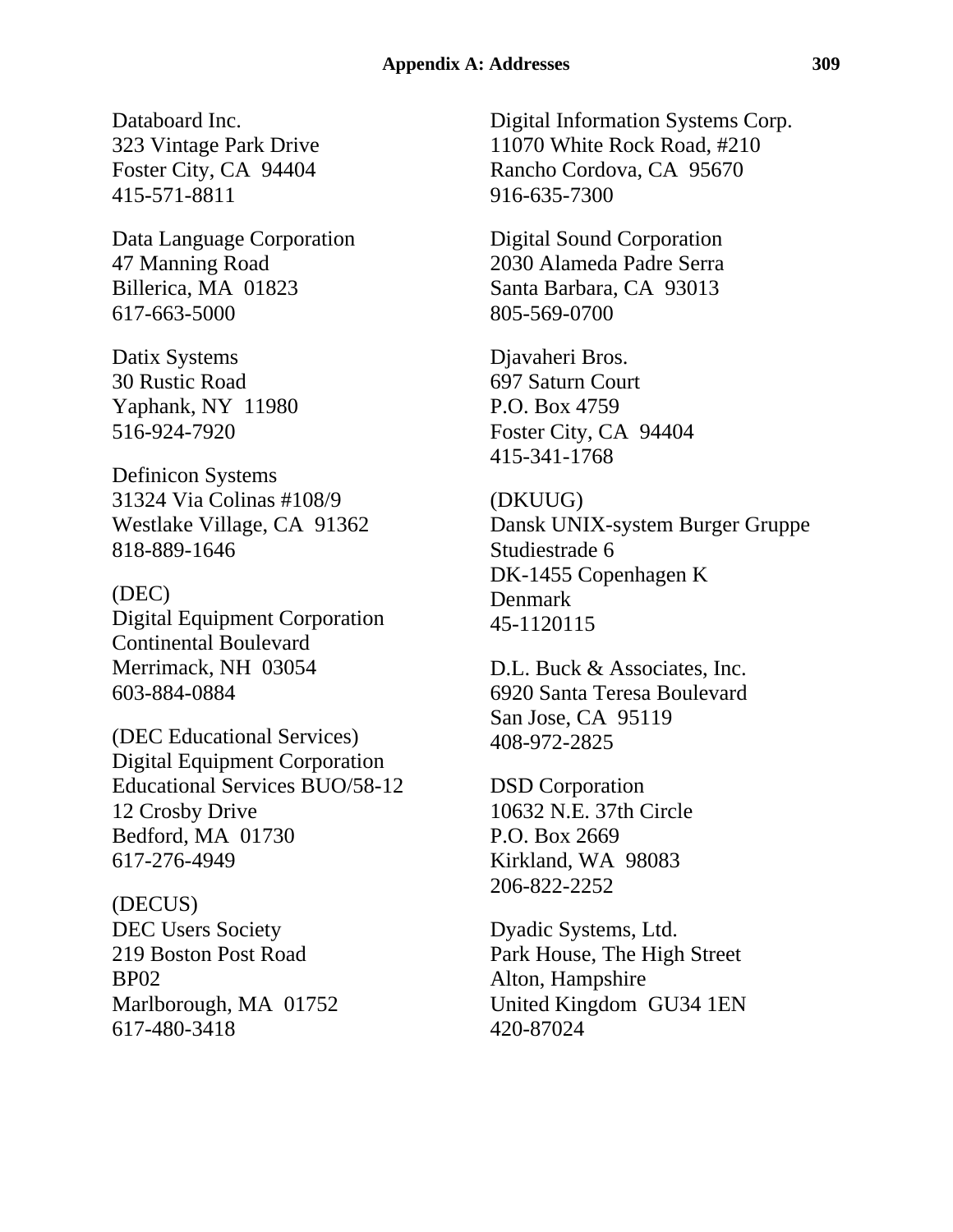Eakins Associates, Inc. 67 East Evelyn Avenue Mountain View, CA 94041 415-969-5109

Elsevier Science Publishers Co Inc. P.O. Box 1663 Grand Central Station New York, NY 10163

Elxsi 2334 Lundy Place San Jose, CA 95131 408-942-111

Encore Computer Corporation 257 Cedar Hill Street Marlborough, MA 01752 617-460-0500

ENDOT, Inc. 11001 Cedar Avenue Cleveland, OH 44106 216-229-8900

EnMasse Computer Corp. 125 Nagog Park Acton, MA 01720 617-263-8711

Enterprising Ideas, Inc. 2190 West Drake, Suite 325 Fort Collins, CO 80526 303-223-5345

(EUUG)

European UNIX Systems User Group Owles Hall Buntingford, Herfordshire England SG9 9PL 44-763-73039 uunet!mcvax!inset!euug euug@inset.co.uk

Fenix Software P.O. Box 15649 Sarasota, FL 34277 813-351-5532

Flexible Computer Corp. 1801 Royal Lane, Bldg. 8 Dallas, TX 75229 214-869-1234

Frame Technology Corporation 2911 Zanker Road San Jose, CA 95134 408-433-3311

Franz Inc. 1995 University Avenue Berkeley, CA 94704 415-548-3600

Free Software Foundation 1000 Mass Avenue Cambridge, MA 02138 617-876-3296

The Gawain Group 47 Potomac Street San Francisco, CA 94117 415-626-7581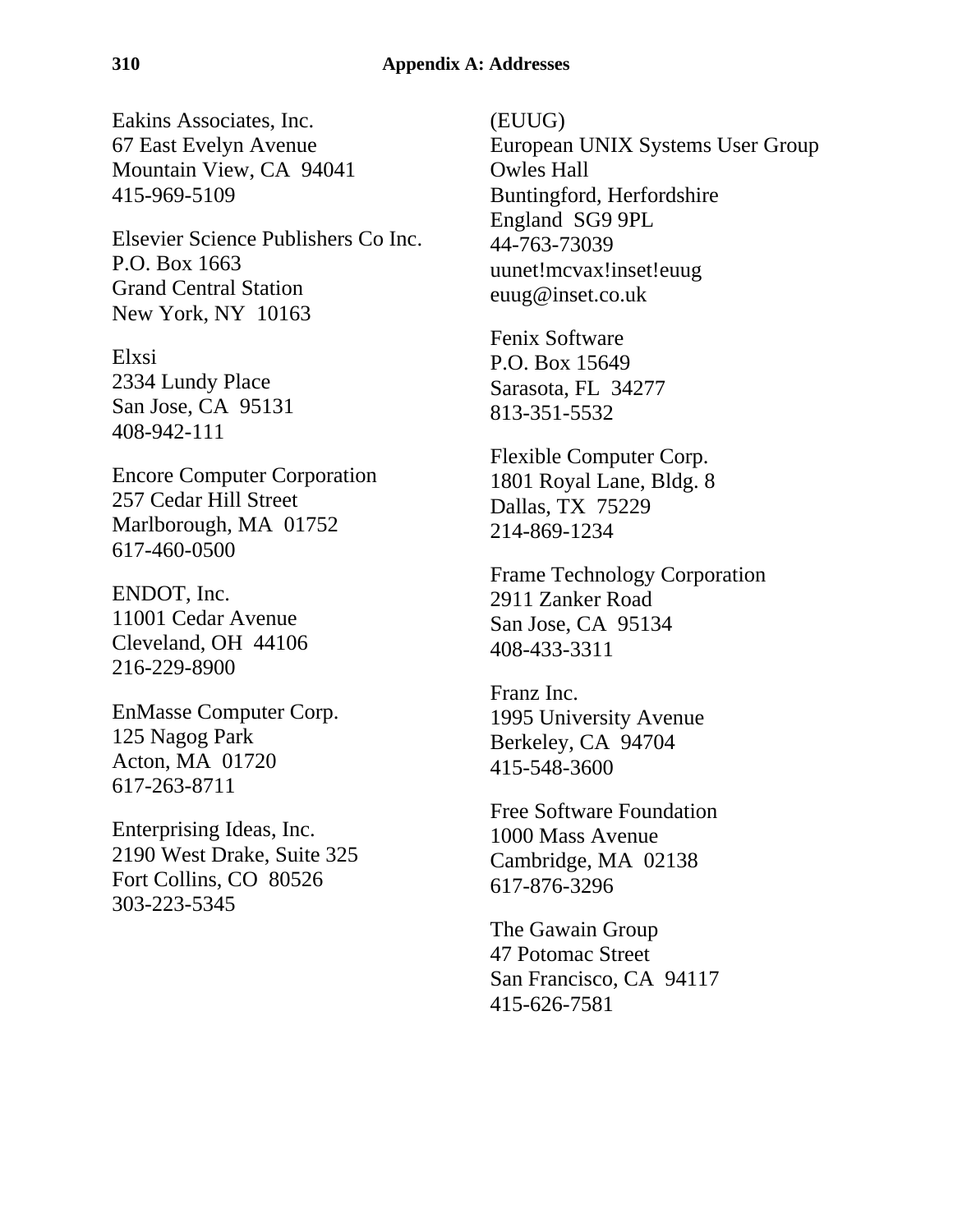GE Consumer Services Department 02B 401 North Washington Street Rockville, MD 20850 800-638-9636

General Motors Corp. BOC HQ – Facilities Engineering 30009 Van Dyke Avenue Warren, Michigan 48090

Genus Systems Ltd. 9A St. Colme Street Edinburgh United Kingdom 031-225-6934

Global Engineering Documents 2805 McGaw Irvine, CA 92714 714-261-1455

Glockenspiel, Ltd. 30 Iona Crescent Dublin 9 Ireland +353-1-735140

Government Computer News 1620 Elton Road Silver Spring, MD 20903 301-445-4405

Grand Software, Inc. 8464 Kirkwood Drive Los Angeles, CA 90046 213-650-1089

Handle Technologies Inc. 5429 LBJ Fwy., Suite 720 Dallas, TX 75240 214-458-1415

HCR Corp. 130 Bloor Street West 10th Floor Toronto, Ontario Canada M5S 1N5 416-922-1937

(HP) Hewlett-Packard, Co. 19447 Pruneridge Avenue Cupertino, CA 95014 408-447-5126

Holistic Technology Grona Gatan 59 414 54 Gothenburg Sweden

Icon International, Inc. 774 S. 400 E. Orem, UT 84058 800-225-6888

IEEE, Computer Society of the 1730 Massachusetts Avenue, N.W. Washington, DC 20036 714-821-8380

IEEE/CS P1003 Chairperson, c/o James Isaak Digital Equipment Corp. ZK03-2/Y24 110 Spit Brook Road Nashua, NH 03062 603-881-0480 decvax!isaak isaak@decvax.dec.com

Impacc Associates P.O. Box 93 Gwynedd Valley, PA 19437 215-699-7235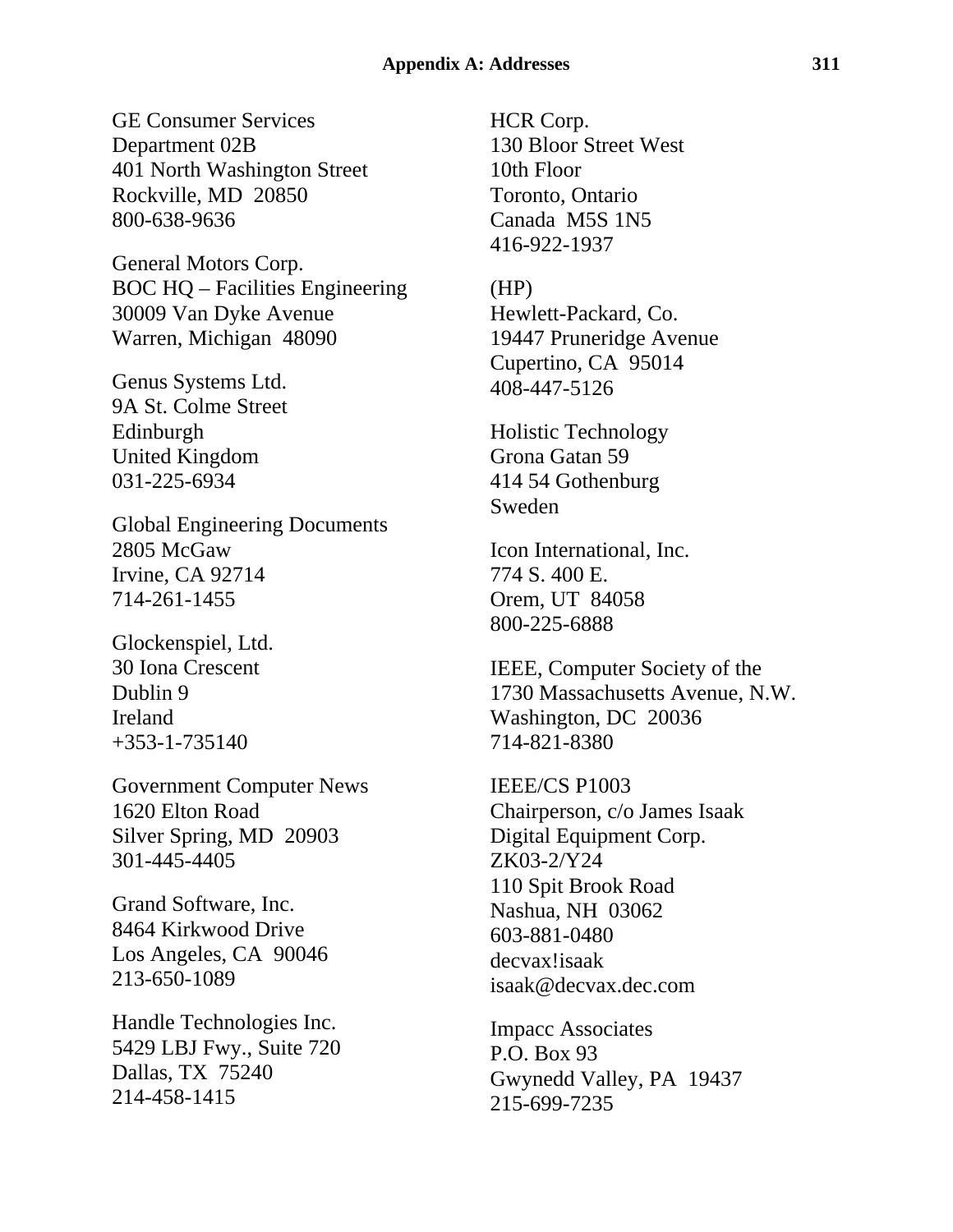IMSL Inc. 2500 ParkWest Tower One 2500 City West Boulevard Houston, TX 77042 713-782-6060

Inference Corporation 5300 W. Century Boulevard Los Angeles, CA 90045 213-417-7997

InfoPro Systems P.O. Box 220 Rescue, CA 95672 916-677-5870 infopro!unique

Information Builders, Inc. 1250 Broadway New York, NY 10001 212-736-4433

Information Concepts, Inc. 1331 H Street, NW Washington, DC 20005 202-628-4400

Information Technology Coordinator Carnegie-Mellon University Pittsburgh, PA 15213 412-268-6700

Informix Software Inc. 4100 Bohannon Drive Menlo Park, CA 94025 415-322-4100

The Instruction Set City House, 190 City Road London England EC1V 2QH 44-1-251-2128

Integraph Corp. 1 Madison Industrial Park Huntsville, AL 35807 205-772-6318

Integrated Computer Systems P.O. Box 45405 Los Angeles, CA 90045 213-417-8888

Integrated Micro Products 1140 Ringwood Court San Jose, CA 95131 408-943-1902

Intel Corp. 2404 W. Beardsley Road Phoenix, AZ 85027 602-869-3805

Intellicorp 1975 El Camino Real West Mountain View, CA 94040 415-965-5700

Intel Scientific Computers 15201 N.W. Greenbrier Parkway Beaverton, OR 97006 503-629-7608

Interactive Development Environments 150 Fourth Street, #210 San Francisco, CA 94103 415-543-0900

Interactive Systems Corp. 2401 Colorado Avenue Third Floor Santa Monica, CA 90404 213-453-8649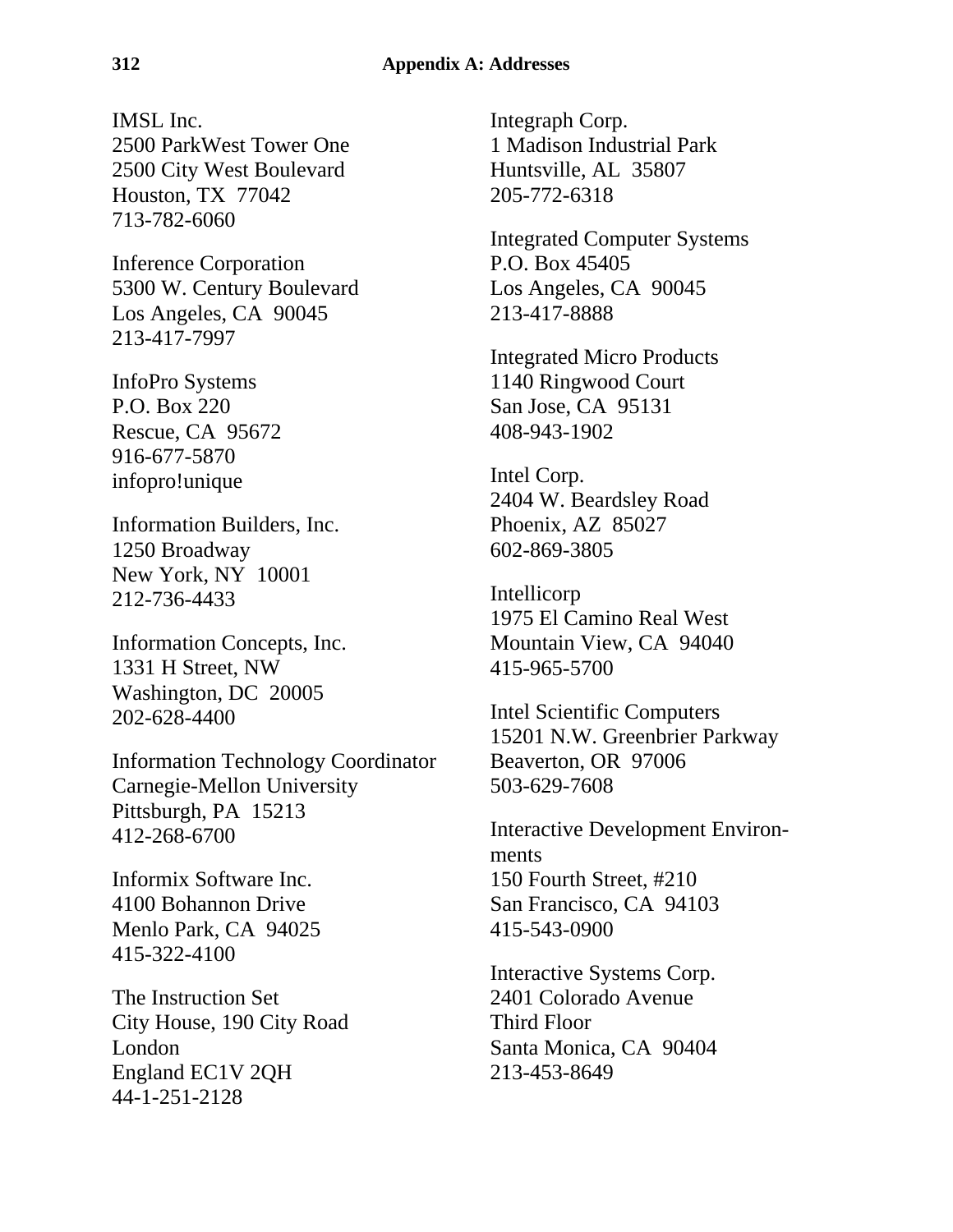#### (IBM)

International Business Machines Corp. Old Orchard Road Armonk, NY 10504 814-765-1900

International Computers Ltd. GSBC, Lovelace Road Bracknell, Berkshire England RG12 4T2 01-788-7272

International Data Corp. 5 Speen Street Framingham, MA 01701 617-872-8200

#### (ISO)

International Organization for Standardization 1, rue de Varembe Geneve, Switzerland

Intrinsic OY Kauppakatu 3 A 33200 Tampere Finland c77@intrin.fi

I.P. Sharp Associates, Inc. 1200 First Federal Plaza Rochester, N.Y. 14614 (716) 546-7270

Irish UNIX Systems User Group c/o John Carolan 19 Belvedere Place Dublin 1 Ireland 353-1-735159

Japan UNIX Society #505 Towa-Hanzomon Corp. Bldg. 2-12 Hayabusa-cho Chiyoda-ku, Tokyo 102 Japan 81-03-234-2611

Jim Joyce's UNIX Bookstore 47 Potomac Street San Francisco, CA 94117 415-626-7581

JMI Software Consultants, Inc. 904 Sheble Lane P.O. Box 481 Spring House, PA 19477 215-628-0846

Korean UNIX User Group ETRI P.O. Box 8 Daedug Science Town Chungnam 300-32 Republic of Korea 82-042-822-4455

Laboratory Microsystems, Inc. 3007 Washington Boulevard #230 P.O. Box 10430 Marina del Rey, CA 90295 213-306-7412

Lachman Associates Inc. 1901 North Naper Boulevard Naperville, IL 60566 312-505-9100

Lifeboat Associates, Inc. 55 South Broadway Tarrytown, NY 10591 914-332-1875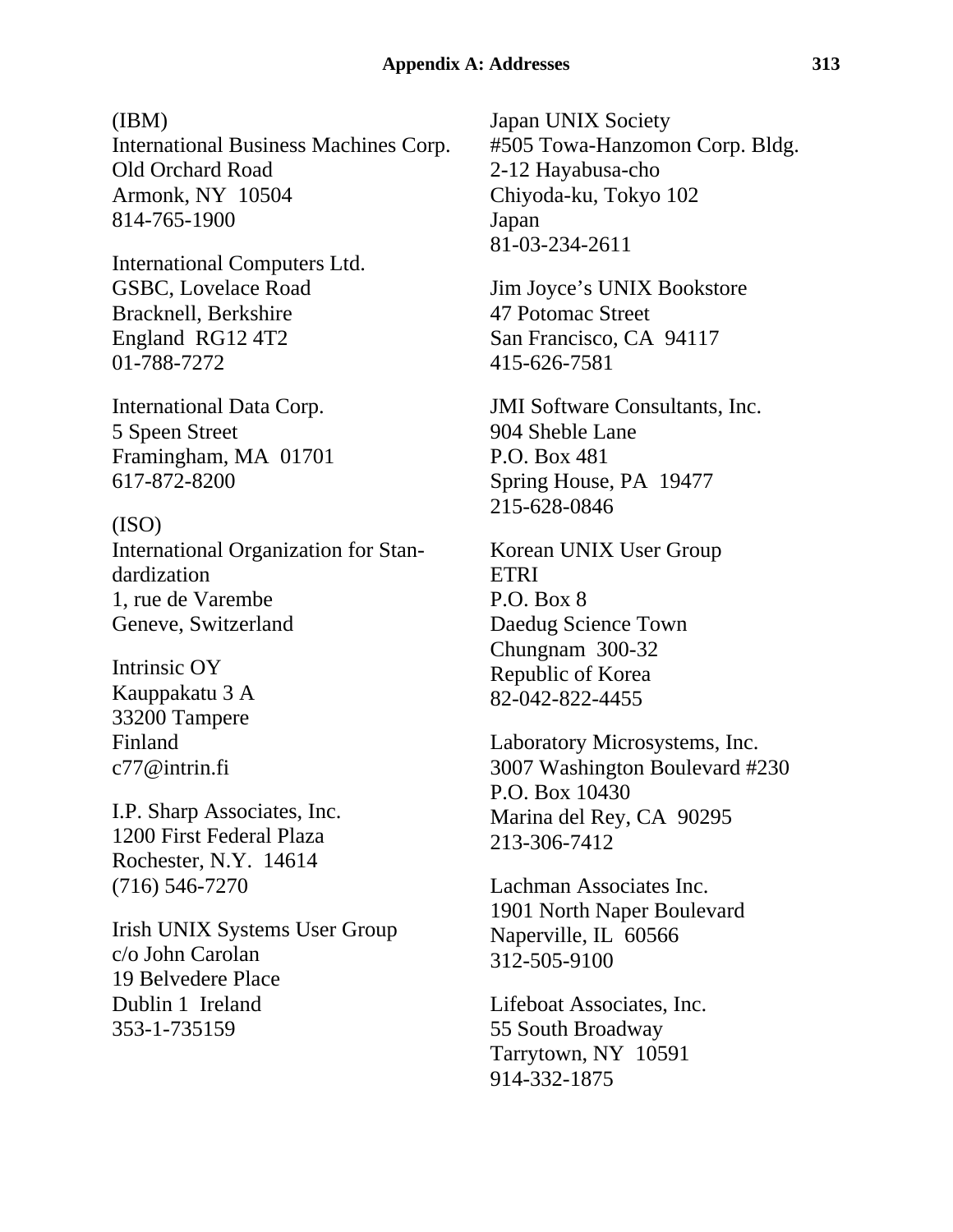Locus Computing Corp. 3330 Ocean Park Boulevard, #101 Santa Monica, CA 90405 213-452-2435

Logic Programming Associates, Ltd. Royal Victoria Patriotic Building, #4 Trinity Road, London England SW18 3SX 01-871-2016

Logicware Inc. 1000 Finch Avenue W., Ste. 600 Toronto, Ontario Canada M3J 2V5 416-665-0022

Lucid, Inc. 707 Laurel Street Menlo Park, CA 94025 800-843-4204

Lugaru Software Ltd. 5740 Darlington Road Pittsburgh, PA 15217 412-421-5911

Lurnix Number Fifty-two 2560 Bancroft Way Berkeley, CA 94707 415-849-2167

Marc Software International, Inc. 260 Sheridan Avenue Palo Alto, CA 94306 415-326-1971

Mark Williams Company 1430 W. Wrightwood Avenue Chicago, IL 60614 312-472-4459

(MIT) Massachusetts Institute of Technology 545 Technology Square Cambridge, MA 02139

Masscomp 1 Technology Park Westford, MA 01886 617-692-6200

MetaWare Inc. 903 Pacific Avenue, Suite 201 Santa Cruz, CA 95060 408-429-6382

Micro Applications and Hardware 15 Princess Street Sausalito, CA 94965 415-331-6459

Micro Focus 2465 East Bayshore Road Suite 400 Palo Alto, CA 94303 415-856-4161

Microport Systems, Inc. 10 Victor Square Scotts Valley, CA 95066 408-438-8649

Microsoft Corp. 16011 N.E. 36th Wy. P.O. Box 97017 Redmond, WA 98073 206-882-8080

Micro/Systems Journal M&T Publishing, Inc. 501 Galveston Drive Redwood City, CA 94063 415-366-3600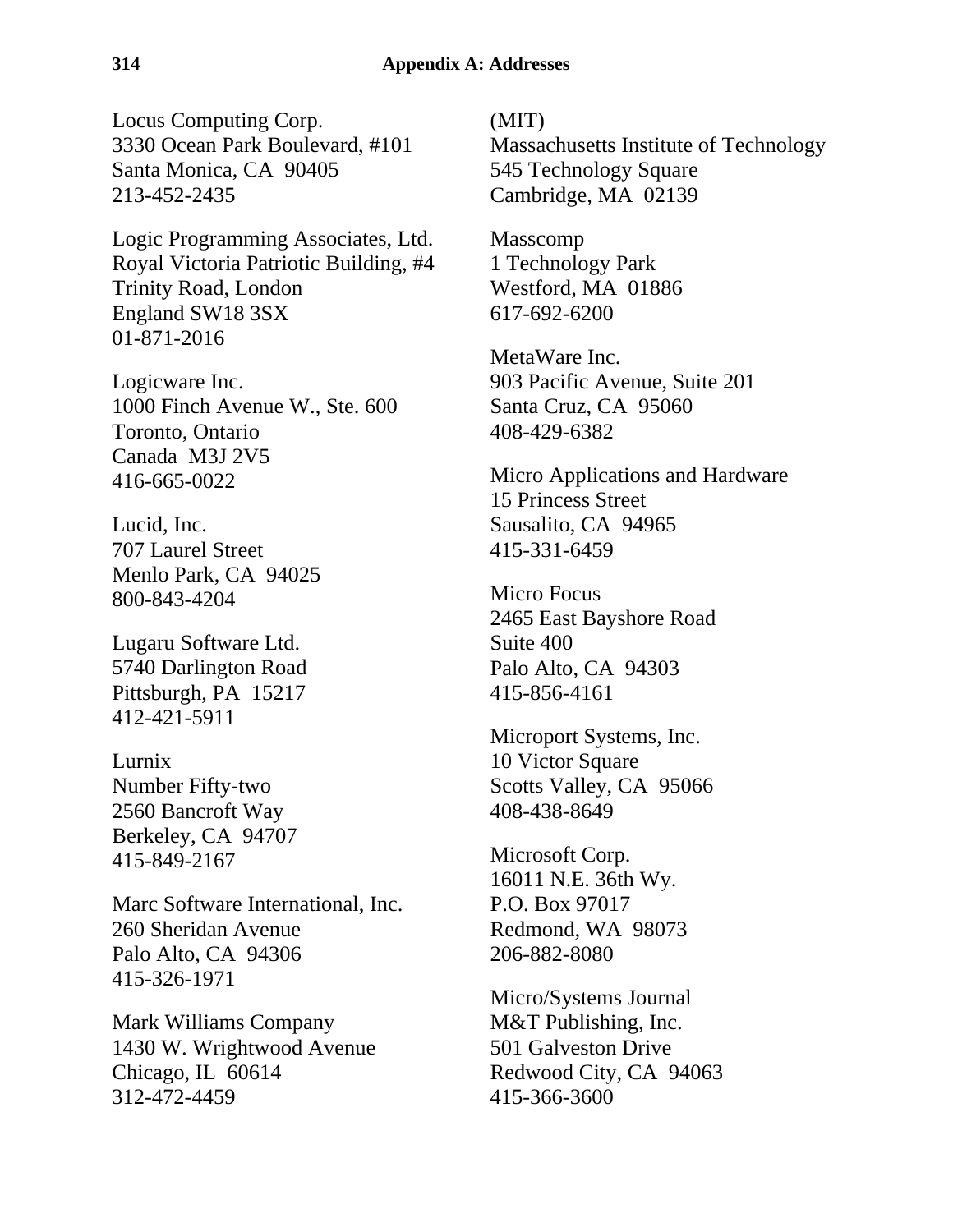Microtek Research 3930 Freedom Circle Suite 101 Santa Clara, CA 95054 408-551-5554

Microware Systems Corp. 1866 NW 114th Street Des Moines, IA 50322 515-224-1929

Miller Freeman Publications Circulation Department 500 Howard Street San Francisco, CA 94105 415-397-1881

MindCraft, Inc. 953 Industrial Avenue, #125 Palo Alto, CA 94303 415-493-7277

MIPS Computer Systems 930 Arques Avenue Sunnyvale, CA 94086 408-720-1700

Mortice Kern Systems 35 King Street North Waterloo, Ontario Canada N2J2W9 519-884-2251

Mosaic Software Inc. 1972 Massachusetts Avenue Cambridge, MA 02140 617-491-2434

Motorola Computer Systems Inc. 10700 North De Anza Boulevard Cupertino, CA 95014 408-864-4122

Mt. Xinu 2560 Ninth Street #312 Berkeley, CA 94710 415-644-0146

Multiflow Computer, Inc. 175 North Main Street Branford, CT 06405 800-777-1428

(NBS) National Bureau of Standards Gaithersburg, MD 20899 301-975-2000

(NCSC) National Computer Security Center 9800 Savage Road Fort Meade, MD 20755 301-859-4500

National UNIX User Group/Netherlands p/a Xirion bv Strawinskylaan 1135 1077 XX Amsterdam The Netherlands

Nayland Associates Route 2, Box 352 Nebo, NC 28761 704-652-1801

Neal Nelson & Associates 185 N. Wabash Avenue, #1908 Chicago, IL 60601 312-332-3242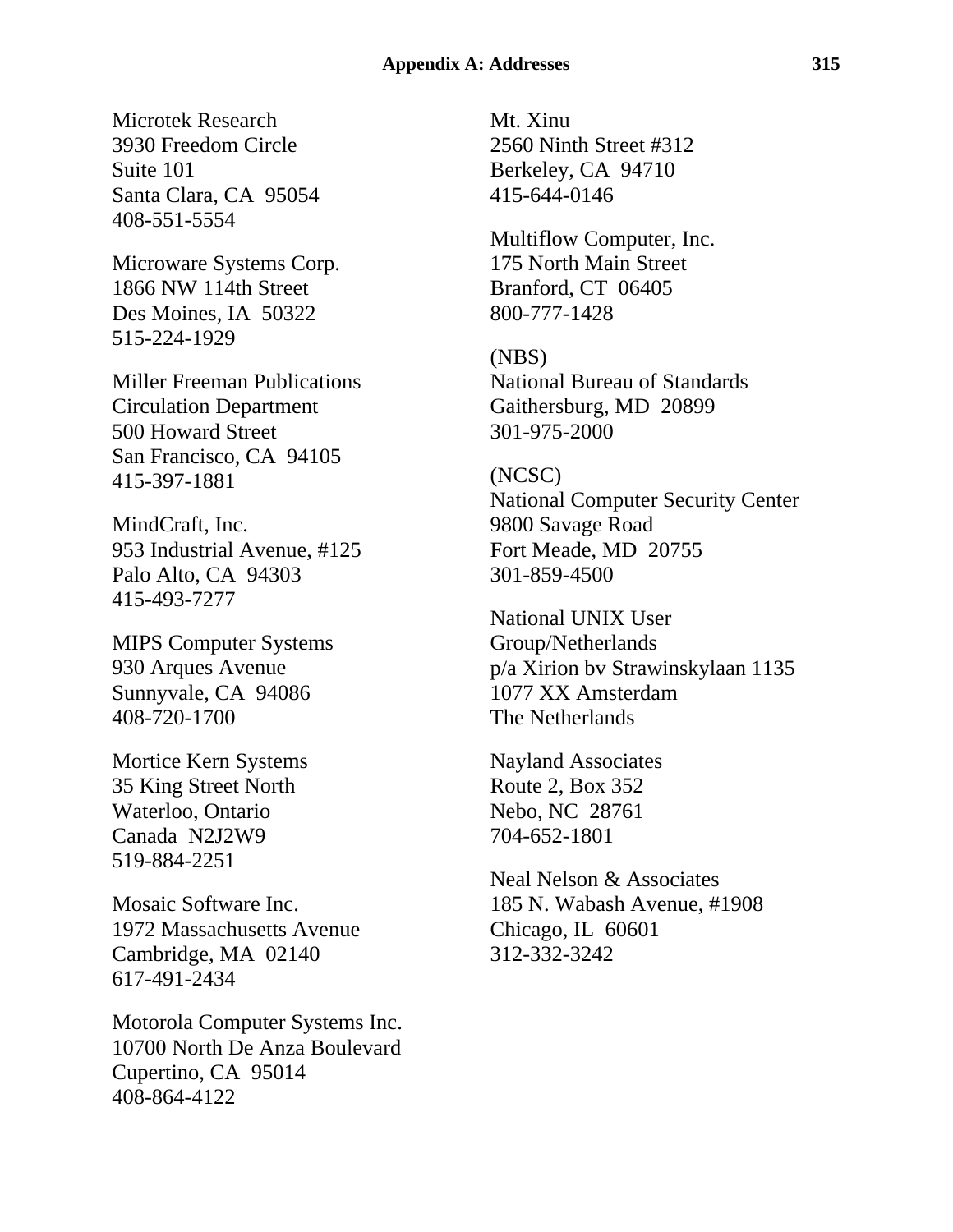(NZUSUGI) New Zealand UNIX Systems User Group, Inc.

P.O. Box 585 Hamilton New Zealand 64-9-454000

NKR Research 4040 Moorpark Avenue, Suite 209 San Jose, CA 95117 408-249-2612

Numerical Algorithms Group 1101 31st Street, Suite 100 Downers Grove, IL 60515 312-971-2337

**Oasys** 60 Aberdeen Avenue Cambridge, MA 02138 617-491-4180

Oesterreicheische UNIX Benutzergruppe P.O. Box 119 A-1041 Vienna Austria 222-58801-4056

Olympus Software Inc. 1733 S. 1100 E. Salt Lake City, UT 84105 801-487-4534

Omtool Corp. 1445 Main Street #26 P.O. Box 477 Tewksbury, MA 01876 617-851-6245

Oracle Systems Corp. 29 Davis Drive Belmont, CA 94002 415-854-7350

Oregon Software 6915 S.W. Macadam Avenue Portland, OR 97219 503-245-2202

Oregon State University Department of Computer Science Corvallis, OR 97331

O'Reilly & Associates, Inc. 981 Chestnut Street Newton, MA 02164 617-527-4210

Owens-Liang Publications, Ltd. P.O. Box 2409 Redmond, WA 98073-2409 206-868-0913 attmail!alpha!jou

Palomino Computer Systems, Inc. 2111 E. Baseline F-5 Tempe, AZ 85283 602-838-5993

Parallel Computers Inc. 3004 Mission Street Santa Cruz, CA 95060 408-429-1338

ParcPlace Systems 2400 Geng Road Palo Alto, CA 94303 800-822-7880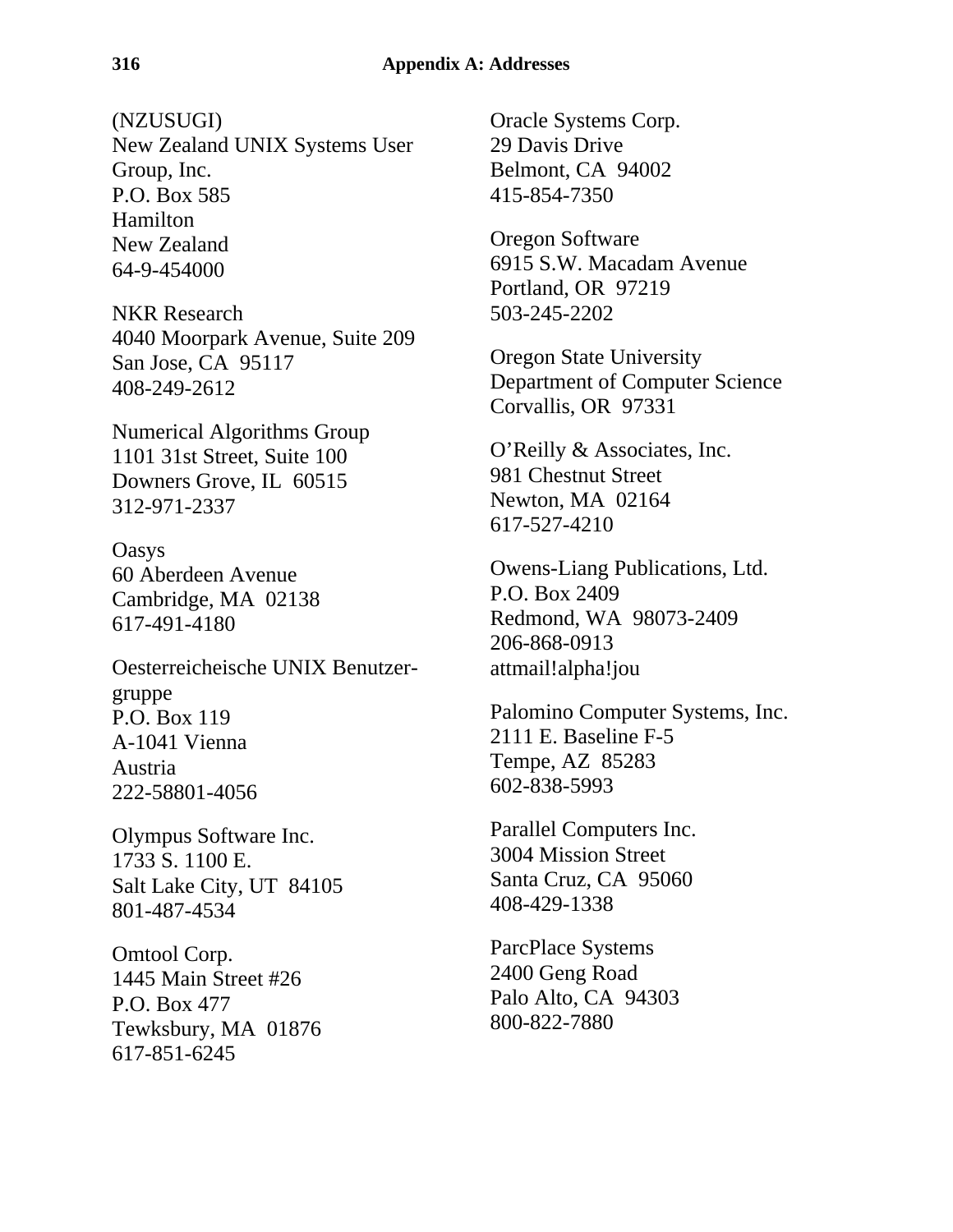Patricia Seybold's Office Computing Group 148 State Street Boston, MA 02109

Parkridge Computer Systems Inc. 710 Dorval Drive, Suite 115 Oakville, Ontario Canada L6K 3V7 416-842-6873

PD32 Users Group Dan Efron 8910 Westmoreland Lane Minneapolis MN 55426

Philon, Inc. 641 Avenue of the Americas New York, NY 10011 212-807-0303

Pixar P.O. Box 13719 San Rafael, CA 94913 415-258-8100

Plum Hall, Inc. 1 Spruce Avenue Cardiff, NJ 08232 609-927-3770

Plus Five Computer Services 765 Westwood Drive, #10A Clayton, MO 63105 314-725-9492

Portal Communications Co. 19720 Auburn Drive Cupertino, CA 95014 408-973-9111

Practical Computing, Inc. 1030 West Maude Avenue, #511 Sunnyvale, CA 94086 408-749-8900

Prentice-Hall, Inc. Route 9W Englewood Cliffs, NJ 07632 201-592-2223

Prime Computer, Inc. Prime Park Natick, MA 01760 617-655-8000

Project Athena MIT E40 77 Massachusetts Avenue Cambridge, MA 02139

Quadratron Systems Inc. 15260 Ventura Boulevard, 18th Fl. Sherman Oaks, CA 91403 818-789-8588

Quality Software Products 348 South Clark Drive Beverly Hills, CA 90211 213-659-1560

Quantitative Technology Corporation 8700 SW Creekside Pl. Suite D Beaverton, OR 97005 503-626-3081

Quintus Computer Systems, Inc. 2345 Yale Street Palo Alto, CA 94306 415-494-3612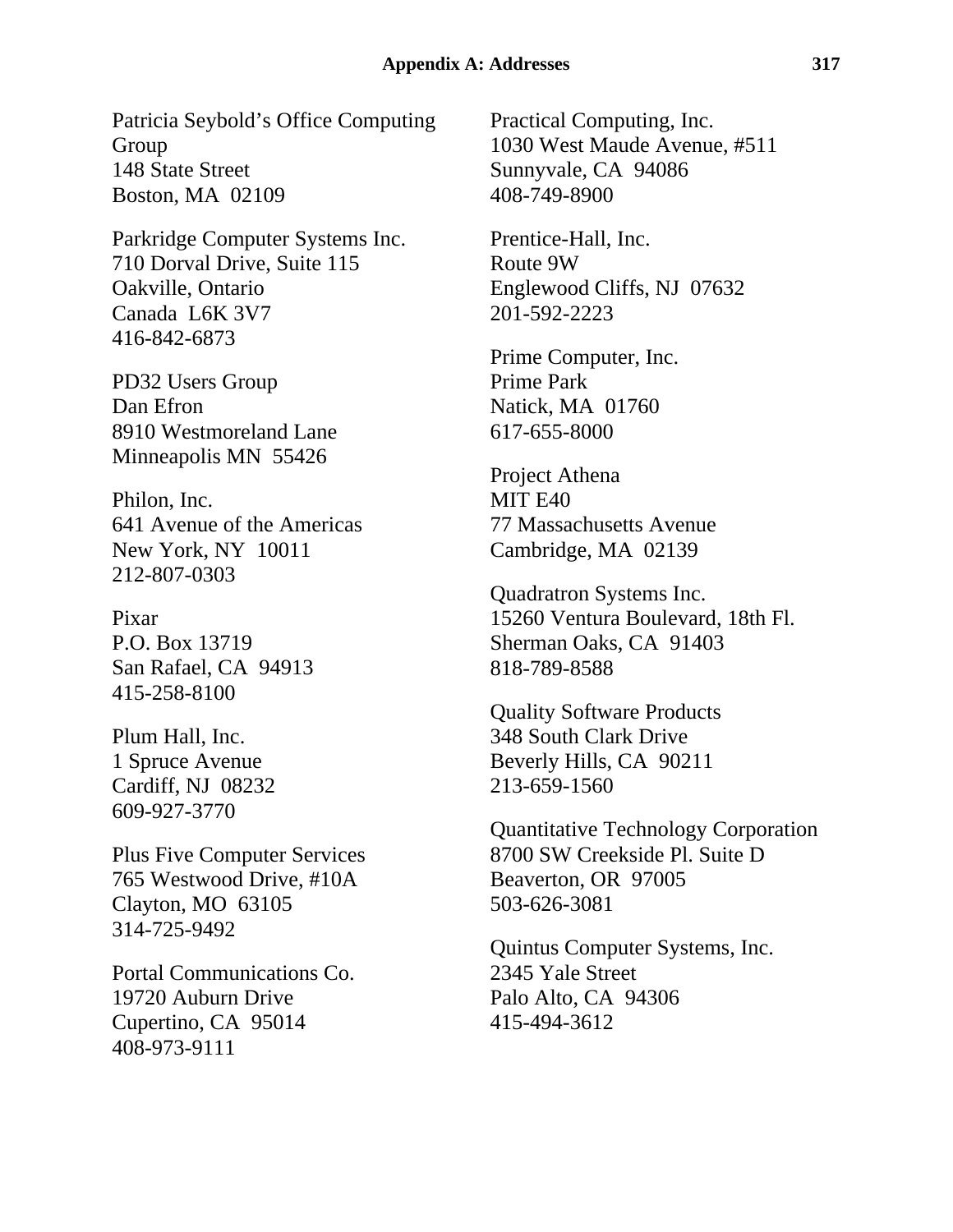Radian Corporation 8501 MoPac Boulevard P.O. Box 9948 Austin, TX 78766 512-454-4797

Rapitech Systems, Inc. 75 Montebello Rd Suffern, NY 10901 914-368-3000

R&D Publications Inc. P.O. Box 97 McPherson, KS 67460 316-241-1065

Relational Technology 1080 Marina Village Parkway Alameda, CA 94501 800-446-4737

Rhodnius Inc. 250 Bloor Street E. Toronto, Ontario Canada M4W 1E6 416-922-1743

The r/l group 7623 Leviston Street El Cerrito, CA 94530 415-527-1438

Robinson, Schaffer & Wright 711 California Street Santa Cruz, CA 95060 408-429-6229

Root Computers Ltd. Saunderson House, Hayne Street London England EC1A 9HH 44-1-606-7799

R Systems, Inc. 10310 Markison Road Dallas, TX 75238 214-343-9188

Ryan-McFarland Corp. 609 Deep Valley Drive Rolling Hills Est., CA 90274 213-541-4828

Saber Software, Inc. 30 JFK Street Cambridge, MA 02138 617 876-7636

(SCO) The Santa Cruz Operation, Inc. 400 Encinal Street P.O. Box 1900 Santa Cruz, CA 95061 800-626-8649

Scientia Computer Applications Pte Ltd. 10 Anson Road, #24-16A International Plaza Singapore 0207 65-2242866

Scientific Placement, Inc. P.O. Box 19949 Houston, TX 77224 713-496-6100

Sequent Computer Systems Inc. 15450 S.W. Koll Parkway Beaverton, OR 97006 503-626-5700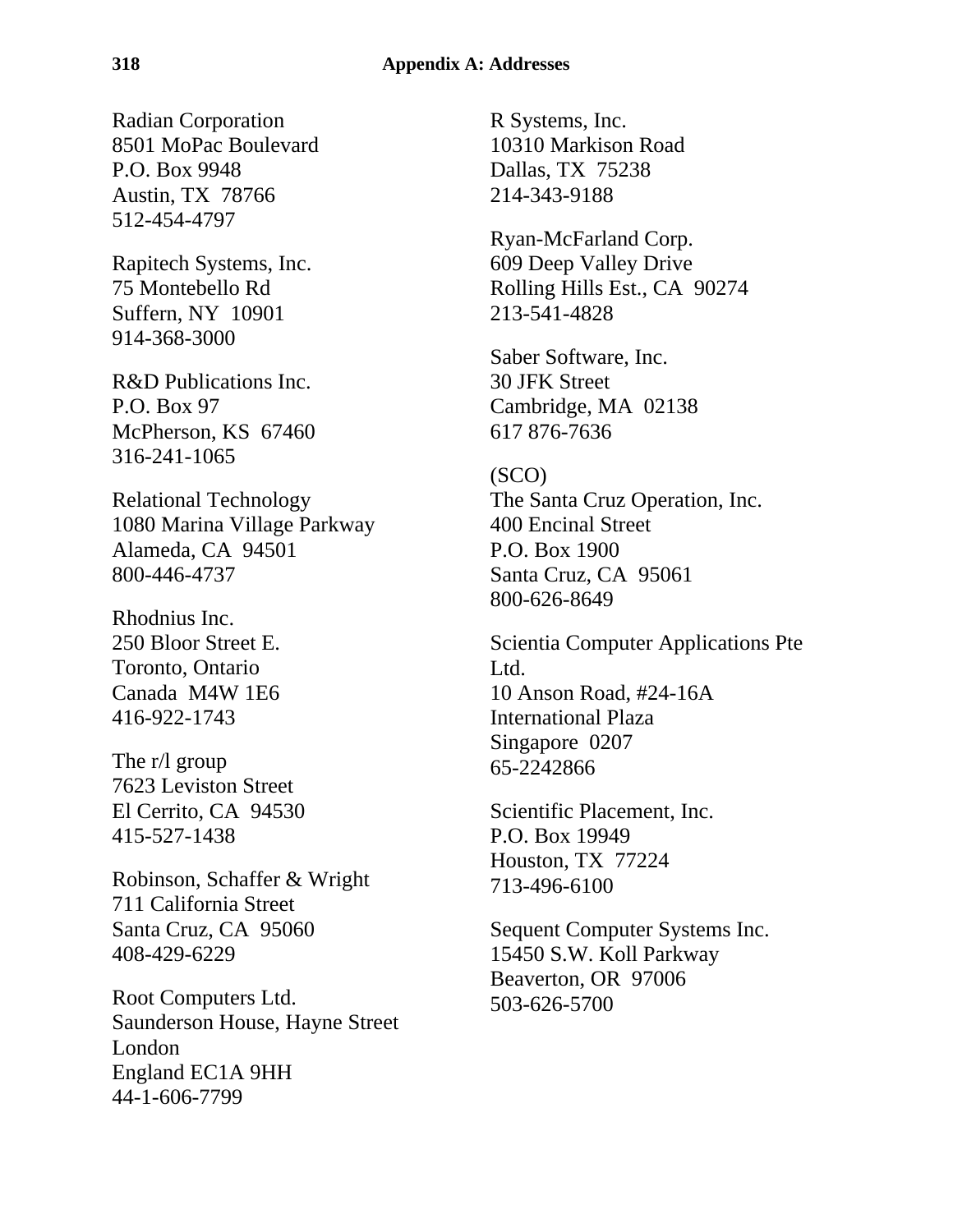SHL Systemhouse, Inc. 99 Bank Street, 3rd Floor Ottawa, Ontario Canada K1P 6B9 613-236-9734

Silicon Graphics Inc. 2011 Sterling Road Mountain View, CA 94043 415-960-1980

Silicon Valley Software, Inc. 10011 North Foothill Boulevard, #111 Cupertino, CA 95014 408-725-8890

Silvar-Lisco 1080 Marsh Road Menlo Park, CA 94025 415-324-0700

SimuCad 920 Incline Way, Bldg. 2 Box 3400 Incline Village, NV 89450 702-831-1399

Simulation Software Ltd. 760 Headley Drive London, Ontario Canada N6H 3V8 519-657-8229

Singapore UNIX Association c/o Computer Systems Advisors Ltd. 203 Henderson Road, #1207-1214 Singapore 0315 273-0681

Smart Systems Technology 7700 Leesburg Pike Falls Church, VA 22043 708-893-0429

Sobell Associates 333 Cobalt Way, #106 Sunnyvale, CA 94086 415-856-3460

Software A & E 1500 Wilson Boulevard Suite 800 Arlington, VA 22209 703-276-7910

Software Alliance, Inc. 385 Elliot Street Newton, MA 02164 617-965-5815

Software Development Systems 3110 Woodcreek Drive Downers Grove, IL 60515 312-971-8170

Software Innovations Inc. 410 Amherst Street, Ste. 325 Nashua, NH 03063 603-883-9300

Software Ireland Ltd. 26 Linehall Street Belfast Northern Ireland 44-232-247433

Software Research, Inc. 625 Third Street San Francisco, CA 94107 415-957-1441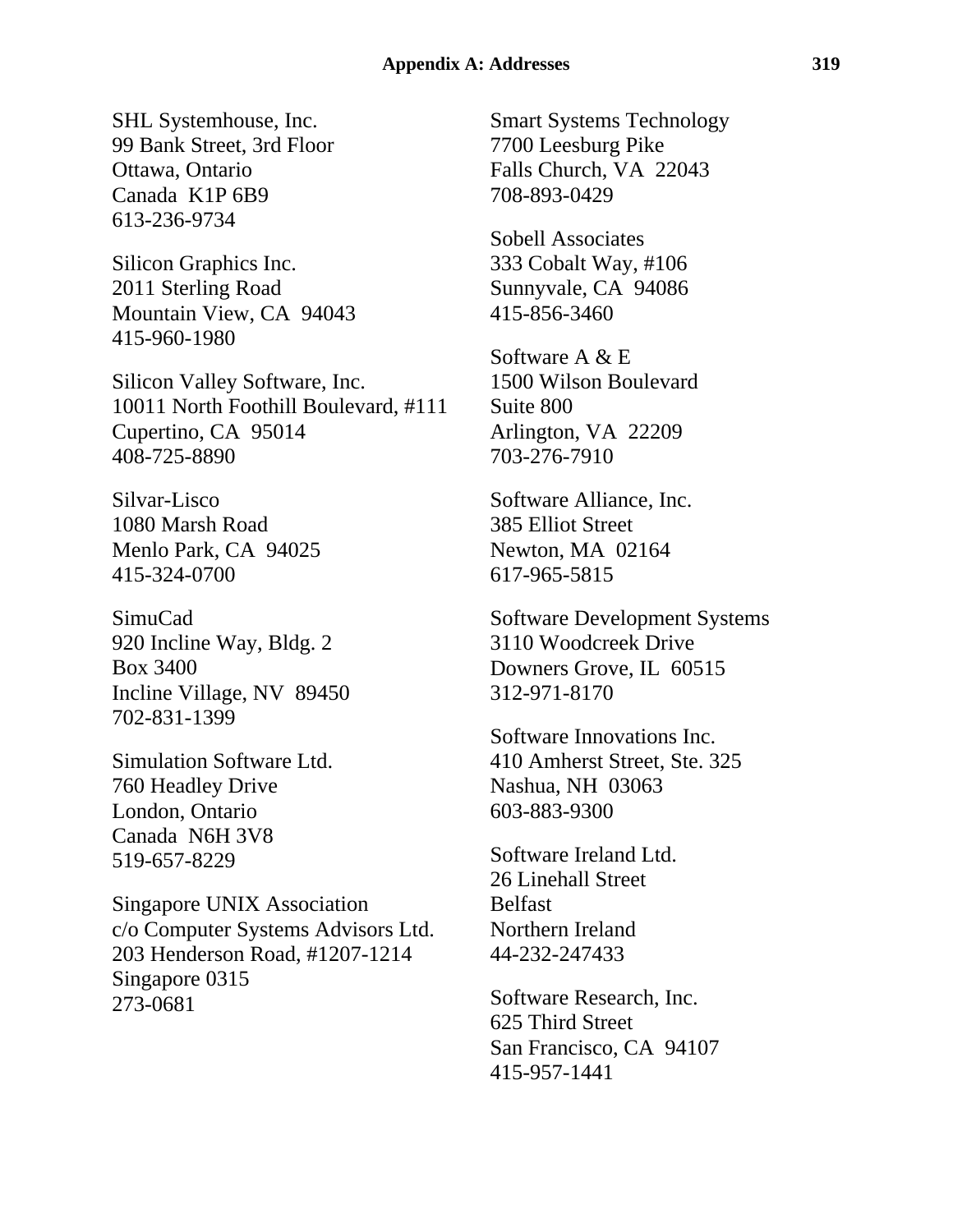(STUG) Software Tools User Group 140 Center Street El Segundo, CA 90245 213-322-2574

Sorites Group, Inc. 8136 Old Keene Mill Road P.O. Box 2939 Springfield, VA 22152 703-569-1400

Southwest Technical Products Corp. 219 W. Rhapsody P.O. Box 32040 San Antonio, TX 78216 512-344-0241

Southwind Software Inc. 4250 E. 47th Street S. Wichita, KS 67210 316-524-9100

Specialized Systems Consultants, Inc. P.O. Box 55549 Seattle, WA 98155 206-367-8649

Spectrum Technology Group, Inc. 1110 Douglas Avenue, Suite 2040 Altamonte Springs, FL 32714 305-682-1300

Specialized Systems Consultants, Inc. P.O. Box 7 Northgate Station Seattle, WA 98125 206-367-8649

Springer-Verlag 175 5th Avenue New York, NY 10010 212-460-1500

SPSS Inc. Suite 3000 444 North Michigan Avenue Chicago, IL 60611 312-329-3680

Sritek 6615 W. Snowville Road Cleveland, OH 44141 216-526-9433

SST Data, Inc. 4701 W. Schroeder Drive, #100 Milwaukee, WI 53223 414-355-6990

Stanford University Computer Science Department Stanford, CA 94305

Stellar Computer Inc. 85 Wells Avenue Newton, MA 02159 617-964-1000

Sun Microsystems, Inc. 2550 Garcia Avenue Mountain View, CA 94043 415-960-1300

(SUG) Sun Microsystems User Group, Inc. 2550 Garcia Avenue M/S 10-16 Mountain View, CA 94043 415-691-4343 users@sun.com sun!users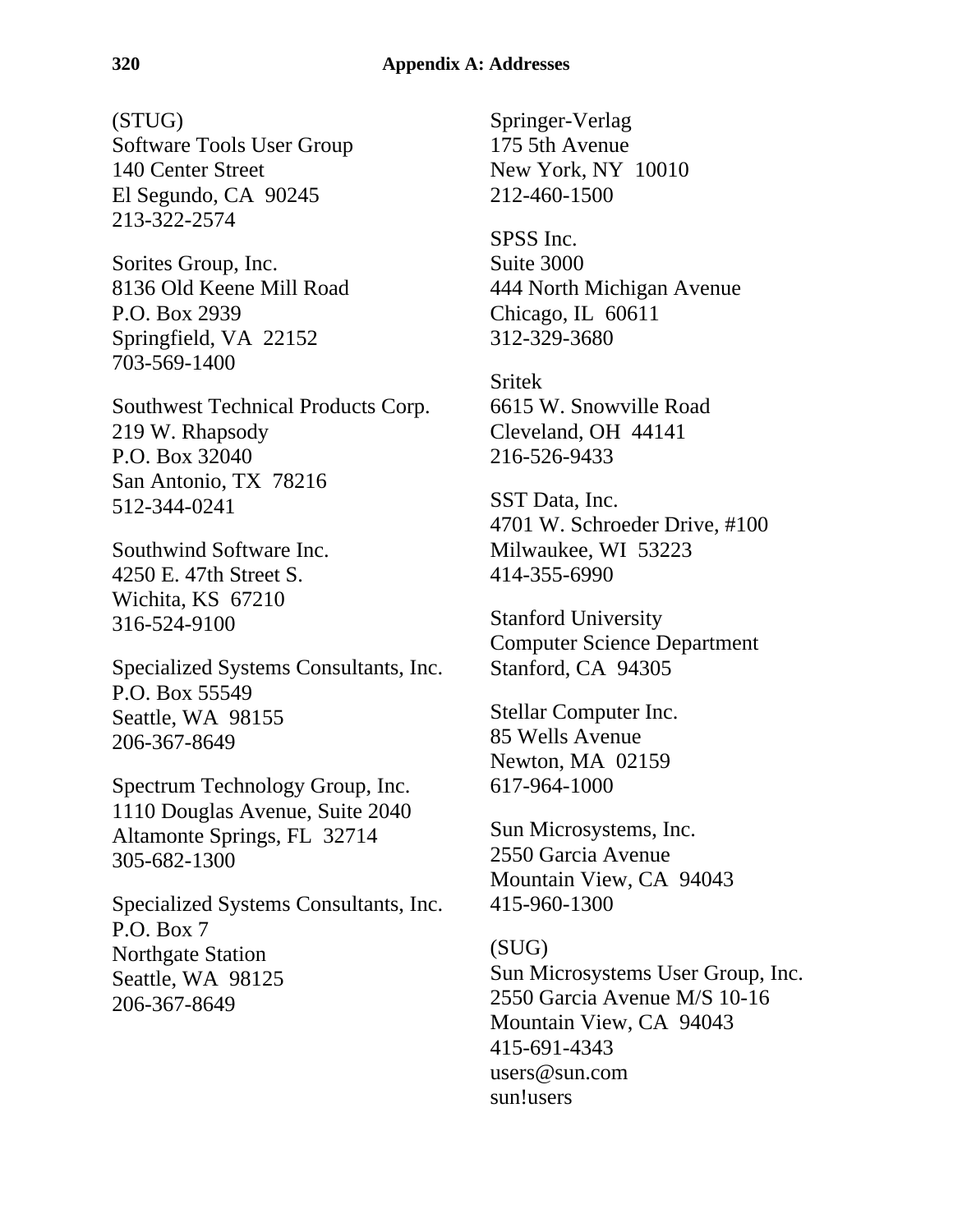(EUUG-S)

Svenska Unixanvandares forening ENEA DATA Svenska AB Box 232, S-183 23 Taby Sweden 46-8-756-7220

Symbolics Inc. 11 Cambridge Center Cambridge, MA 02142 617-577-7500

Systems & Software, Inc. 3303 Harbor Boulevard C-11 Costa Mesa, CA 92626 714-241-8650

Systems Designers Software, Inc. 444 Washington Street, Suite 407 Woburn, MA 01801 617-935-8009

Systems Union Ltd. 34 Delancey Street London NW17NH England 1-354-3131

Tandy Corporation 1700 One Tandy Center Fort Worth, TX 76102 817-390-2728

(TC22 WG15) James Isaak Chairperson, IEEE/CS P1003 Digital Equipment Corp. ZK03-2/Y24 110 Spit Brook Road

Nashua, NH 03062 603-881-0480 decvax!isaak isaak@decvax.dec.com

Technical Solutions, Inc. P.O. Box 1148 Mesilla Park, NM 88047 505-524-2154

Technology Research Group Inc. 750 Hammond Drive Bldg 4, Suite 100 Atlanta, GA 30328 404-257-9000

Tech Valley Publishing 444 Castro Street Mountain View, CA 94041 415-940-1500

Teknowledge, Inc. 525 University Avenue Suite 200 Palo Alto, CA 94301 415-327-6600

Tektronix, Inc. 26600 S.W. Parkway Avenue P.O. Box 1000, M/S 60-770 Wilsonville, OR 97070 503-685-2231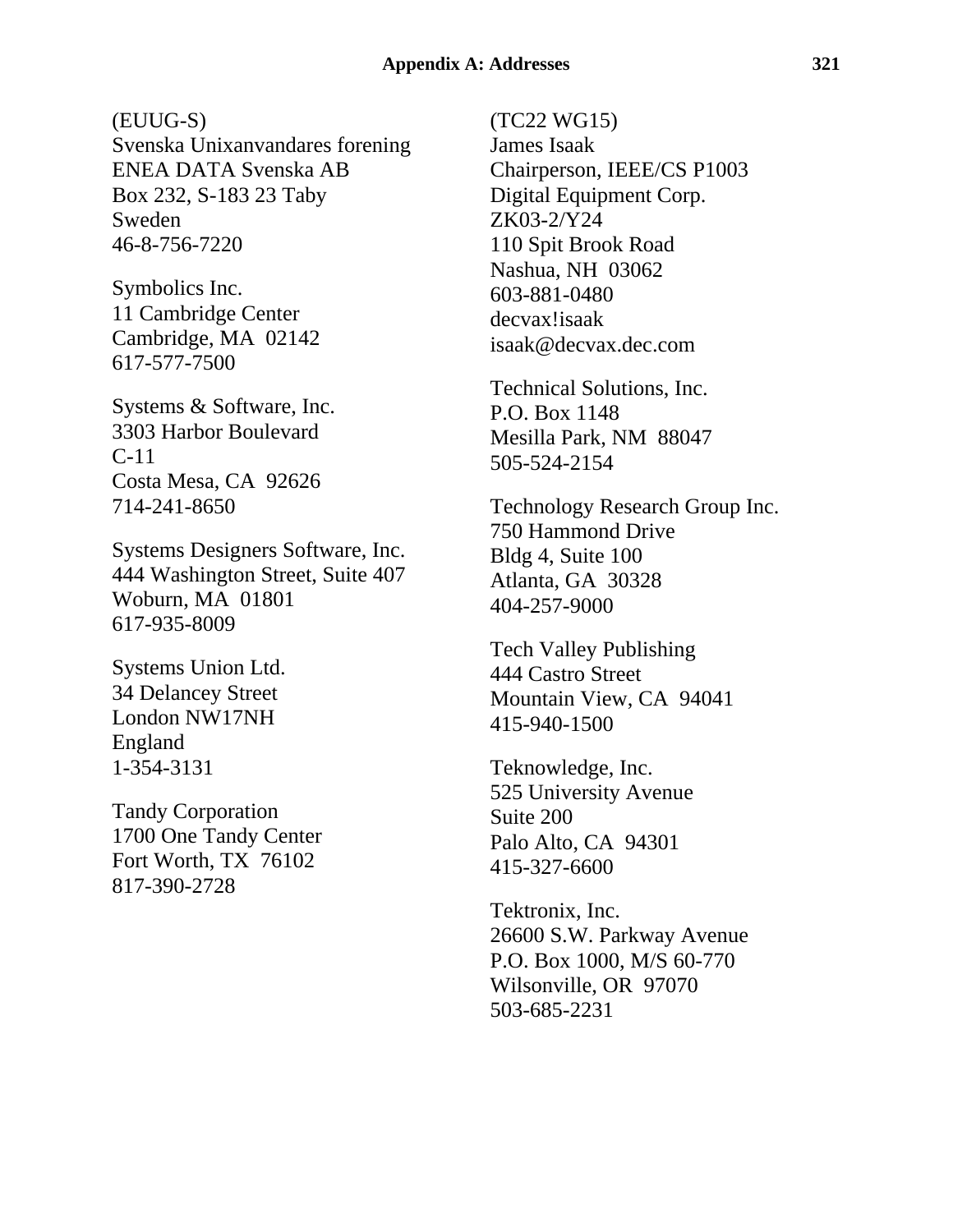TeleSoft 10639 Roselle Street San Diego, CA 92121 619-457-2700

TeleVideo Systems, Inc. 1170 Morse Avenue Sunnyvale, CA 94088 800-835-3228

Template Graphics Software Inc. 9685 Scranton Road San Diego, CA 92121 619-457-5359

**Terotech** 1 Nottingham Road Melton Mowbray, Leics. LE13 0NP England 0664-500423

Texas Internet Consulting 701 Brazos Suite 500 Austin, TX 78701 512-320-9031

Textset, Inc. 416 Fourth Street P.O. Box 7993 Ann Arbor, MI 48107 313-996-3566

Textware International P.O. Box 14, Harvard Square Cambridge, MA 02238 617-864-8398

TITN, Inc. 1601 N. Kent Street, #904 Arlington, VA 22209 703-528-2662

Toshiba America Inc. 9470 Irvine Boulevard Irvine, CA 92718 800-537-5450

Transmediair Utrecht BV Melkweg 3 3721 RG Bilthoven Holland 30-78-18-20

T&W Systems 7372 Prince Drive Huntington Beach, CA 92647 714-847-9960

Ubiquitous Systems 1333 Bel-Red Road NE Bellevue, WA 98005 206-641-8030

UNICAD 1695 38th Street Boulder, CO 80301 303-443-6961

Unicomp 307 Big Horn Ridge Road, N.E. Albuquerque, NM 87122 505-275-0800

UNICORN Robert Borochoff Federal Judicial Center 1520 H Street NW Washington, D.C. 20005 202-786-6270

Unidot, Inc. 602 Park Point Drive, #225 Golden, CO 80401 303-526-9263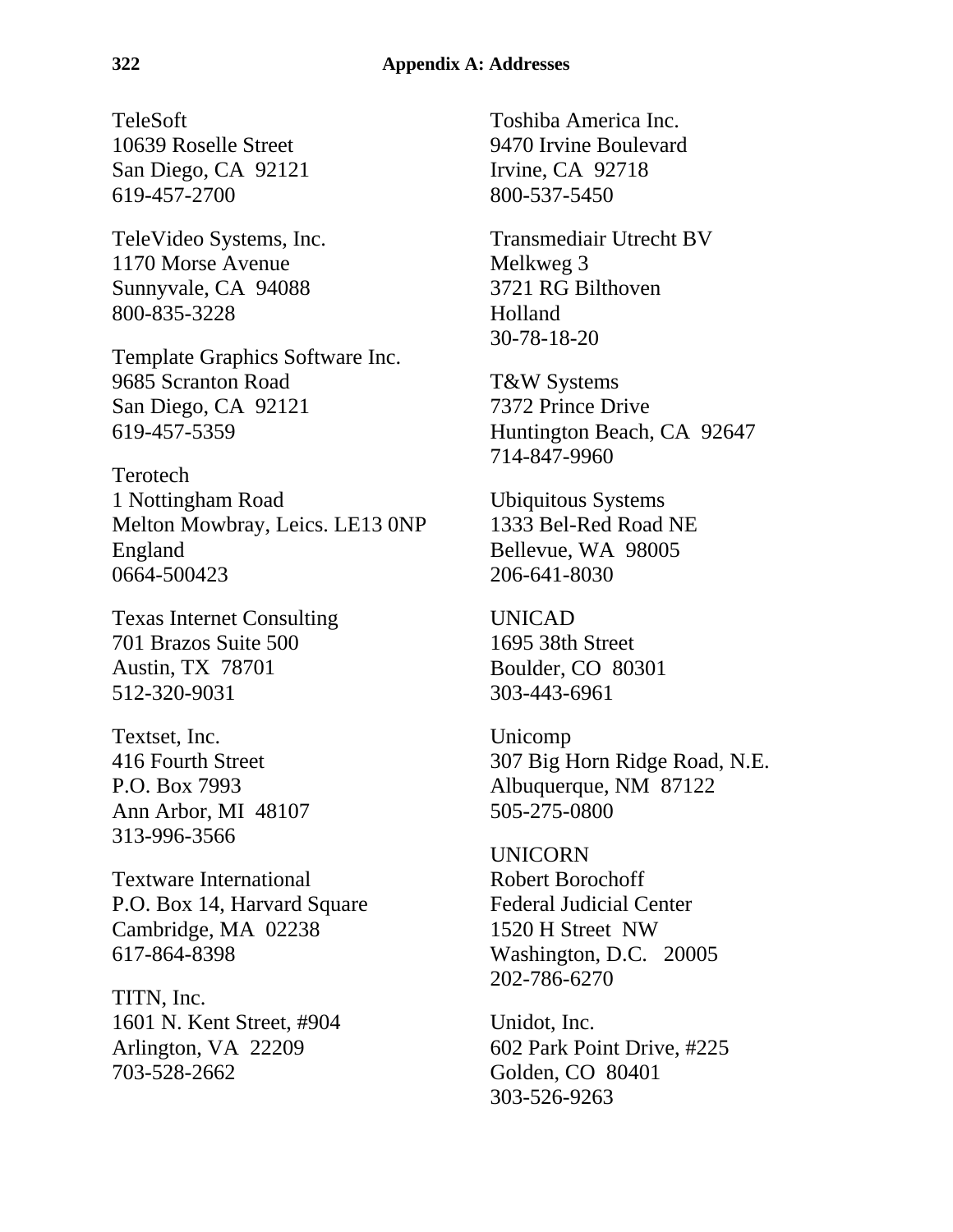UniForum 2400 East Devon Avenue Suite 205 Des Plaines, Illinois 60018

Unify Corp. 3870 Rosin Ct. Sacramento, CA 95834 916-920-9092

Uni-Ops Books 19995 Mt. View Road Boonville, CA 95415 707-895-2050

UniPress Software, Inc. 2025 Lincoln Highway Edison, NJ 08817 201-985-8000

Uniq Digital Technologies 28 S. Water Street Batavia, IL 60510 312-879-1008

Unique (see InfoPro Systems)

Unisoft Corp. 6121 Hollis Street Emeryville, CA 94608 415-420-6400

Unisolutions Associates 6520 Green Valley Circle, #13203 Culver City, CA 90230 213-641-6739

Unitech Software, Inc. 1800 Alexander Bell Drive, Suite 101 Reston, VA 22091 703-264-3301

(UCB or Berkeley) University of California at Berkeley Pauline Schwartz Computer Systems Research Group University of California Berkeley, CA 94720 415-642-4948 ucbvax!pauline

University of California Press 2120 Berkeley Way Berkeley, CA 94720

University of Leeds Dr. A.P. McCann Dept. of Computer Studies University of Leeds Leeds LS2 9JT England  $+44-532-43$ 

University of New South Wales Department of Computer Science P.O. Box 1 Kensignton, N.S.W. 2033 Australia

University of Utah Dept. of Computer Science 3160 Merrill Engineering Bldg. Salt Lake City, UT 84112 801-581-5017

UNIXEXPO National Expositions Co., Inc. 49 West 38th Street, Suite 12A New York, NY 10018 212-391-9111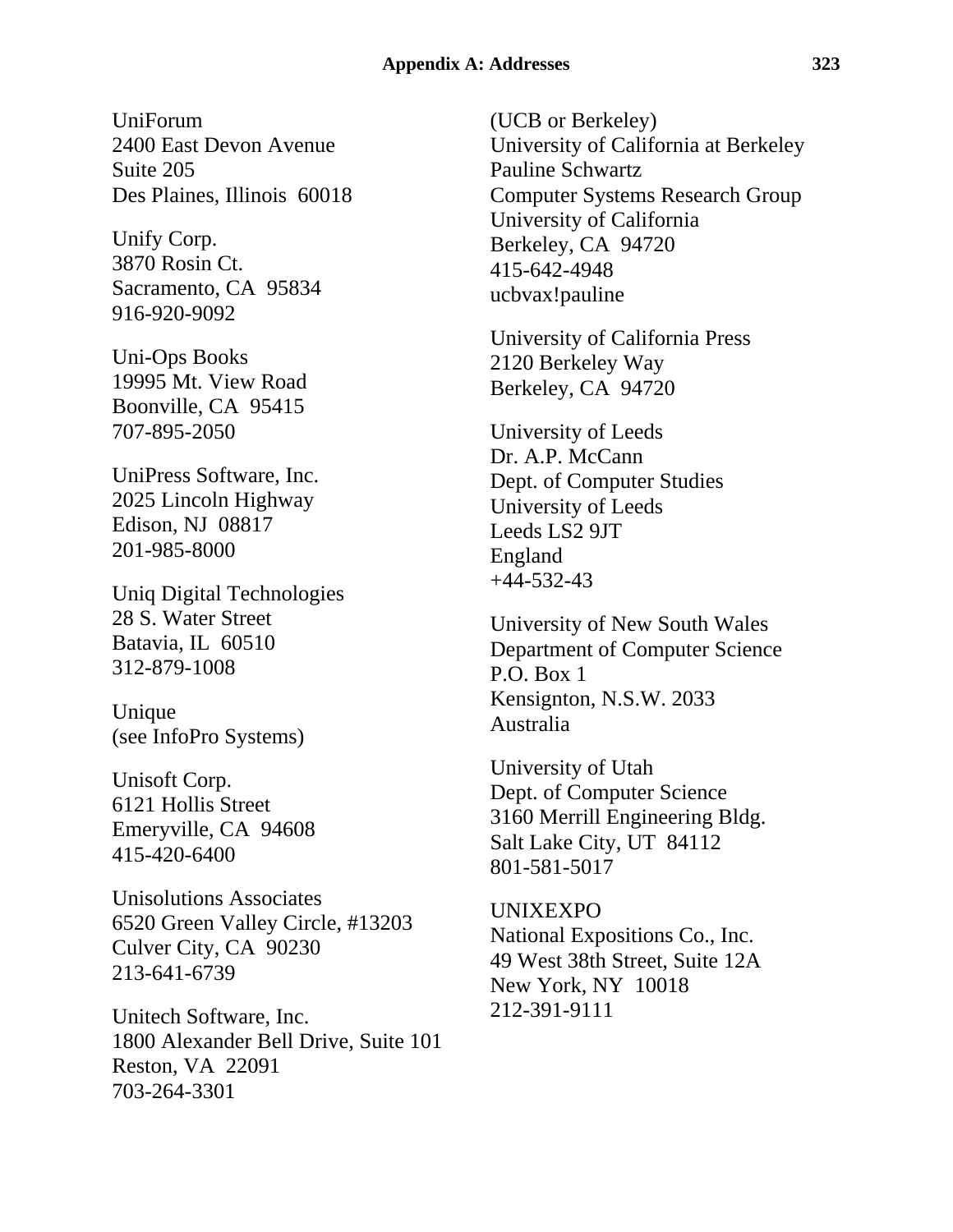UNIX Interessengemeinschaft Schweiz Universitat Zurich-Irchel c/o Institut fur Informatik CH-8057 Zurich Switzerland 01-2565250

UNIX Magazine Jouji Ohkubo c/o ASCII Corp. jou-o@ascii.junet 81-3-486-4523

UNIX REVIEW 500 Howard Street San Francisco, CA 94105 415-397-1881

UNIX Systems Eaglehead Publishing Ltd. Maybury Road Woking, Surrey GU21 5HX England 44-48-622-7661

UNIXuser 210 S. Helberta Avenue Redondo Beach, CA 90277 213-372-9917

UNIXWORLD (see Tech Valley Publishing)

USENIX Association P.O. Box 2299 Berkeley, CA 94710 415-528-8649 {uunet,ucbvax,decvax}!usenix!office office@usenix.org

USPDI UNIX and C Seminars 1620 Elton Road Silver Spring, MD 20903 301-445-4400

/usr/group 4655 Old Ironsides Drive, Suite 200 Santa Clara, CA 95054 408-986-8840

/usr/group/cdn 241 Gamma Street Etobicoke, Ontario Canada M8W 4G7 416-259-8122

/usr/group/UK Ltd. 5 Holywell Hill St. Albans, Hertfordshire England AL1 1ET 0727-36003

/usr/group Working Group on Databases Val Skalabrin Unify Corp. 1111 Howe Avenue Sacramento, CA 95825 916-920-9092

/usr/group Working Group on Graphics Heinz Lycklama Interactive Systems Corp. 2401 Colorado Avenue, 3rd Fl. Santa Monica, CA 90404 213-453-8649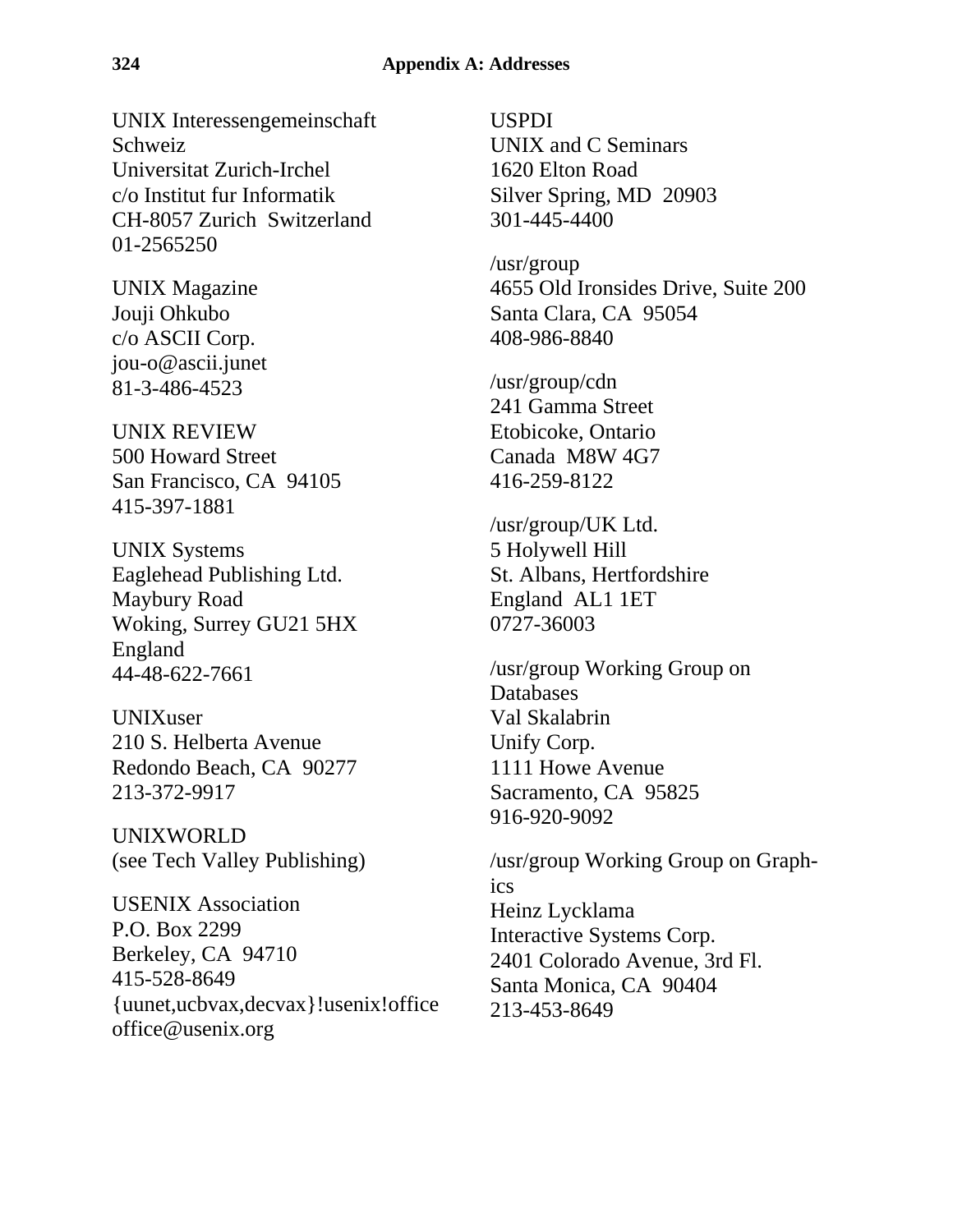/usr/group Working Group on Internationalization Brian Boyle Novon Research Group 537 Panorama Drive San Francisco, CA 94131 415-641-9800

/usr/group Working Group on Networking c/o Dave Buck D. L. Buck and Associates, Inc. 6920 Santa Teresa Bldg, #108 San Jose, CA 95119 408-972-2825

/usr/group Working Group on Performance Measurements Ram Celluri AT&T Computer Systems Room E15B 453 Western Avenue Lisle, IL 60532 312-810-6223

/usr/group Working Group on Realtime Bill Corwin Intel Corp. 5200 Elam Young Pkwy Hillsboro, OR 97123 503-640-7588

/usr/group Working Group on Security Steve Sutton Computer Systems Division Gould Inc. 1101 East University Urbana, IL 61801 217-384-8500

UUNET/Usenix P.O. Box 2299 Berkeley, CA 94710 Attn: Madeline McCall 415-528-8649

UX Software, Inc. 10 St. Mary Street, Suite 300 Toronto, Ontario Canada M4Y 1P9 416-964-6909

VenturCom 215 First Street Cambridge, MA 02142 617-661-1230

Verdix Corp. Sullyfield Business Park 14130-A Sullyfield Circle Chantilly, CA 22021 703-378-7600

Vermont Creative Software 21 Elm Avenue Richford, VT 05476 802-848-7731

Vrije Universiteit Postbus 7161 1007 MC Amsterdam The Netherlands

V-Systems, Inc. 1700 E. Garry Avenue, #102 Santa Ana, CA 92705 714-261-9333

Whitesmiths, Ltd. 1500 North Beauregard Street, #110 Alexandria, VA 22311 703-379-9700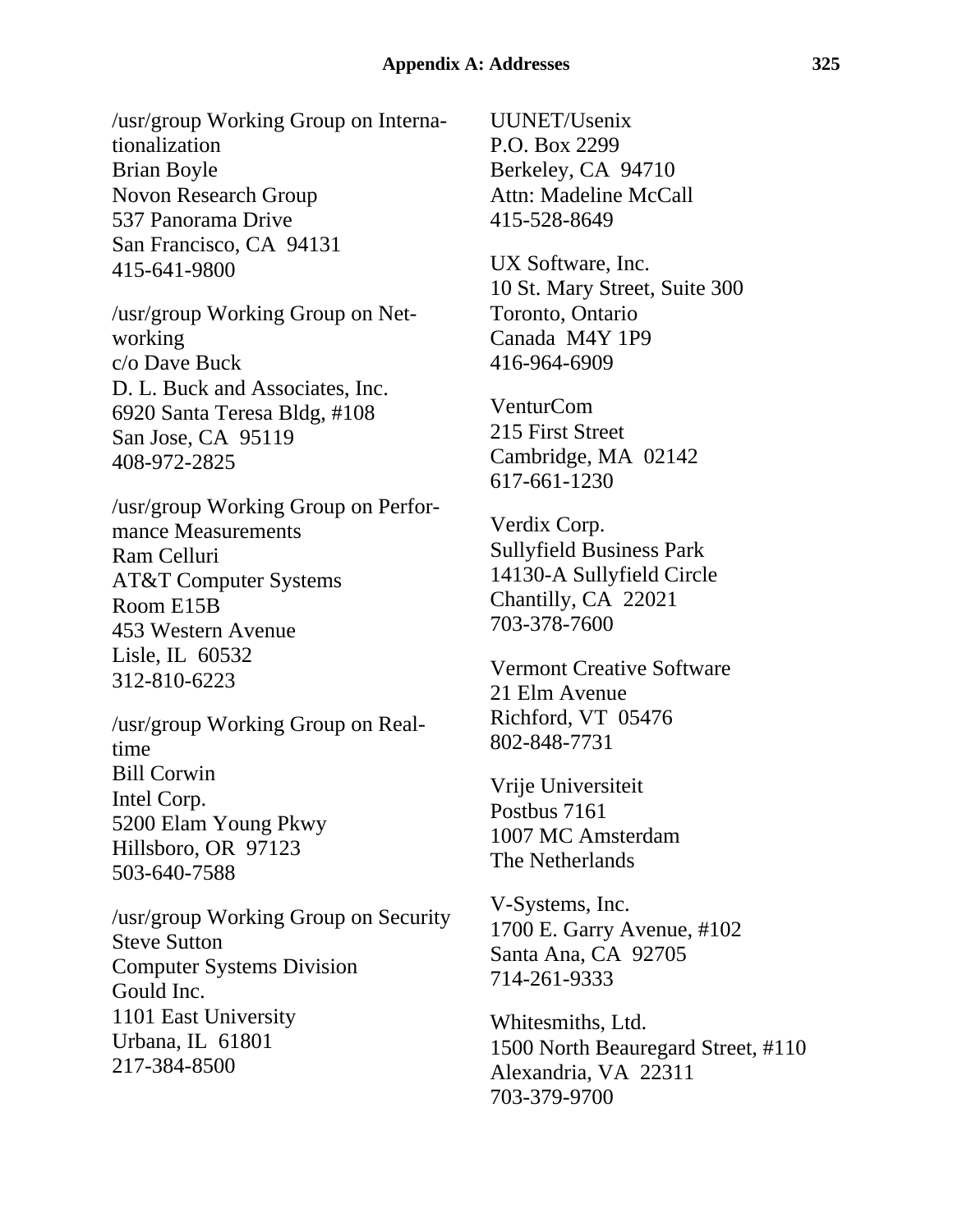Wollongong Group, The 1129 San Antonio Road P.O. Box 51860 Palo Alto, CA 94303 415-962-7200

(Xerox Parc) Xerox Palo Alto Research Center 3333 Coyote Hill Road Palo Alto, CA 94304

Zaiaz International, Corp. 2225 Drake Avenue, #17 Huntsville, AL 35805 205-881-2200

Zortec, Inc. 1717 Elm Hill Pike, Suite B-3 Nashville, TN 37210 615-360-6217

Zortech, Inc. 366 Massachusetts Avenue, Suite 303 Arlington, MA 02174 617-646-6703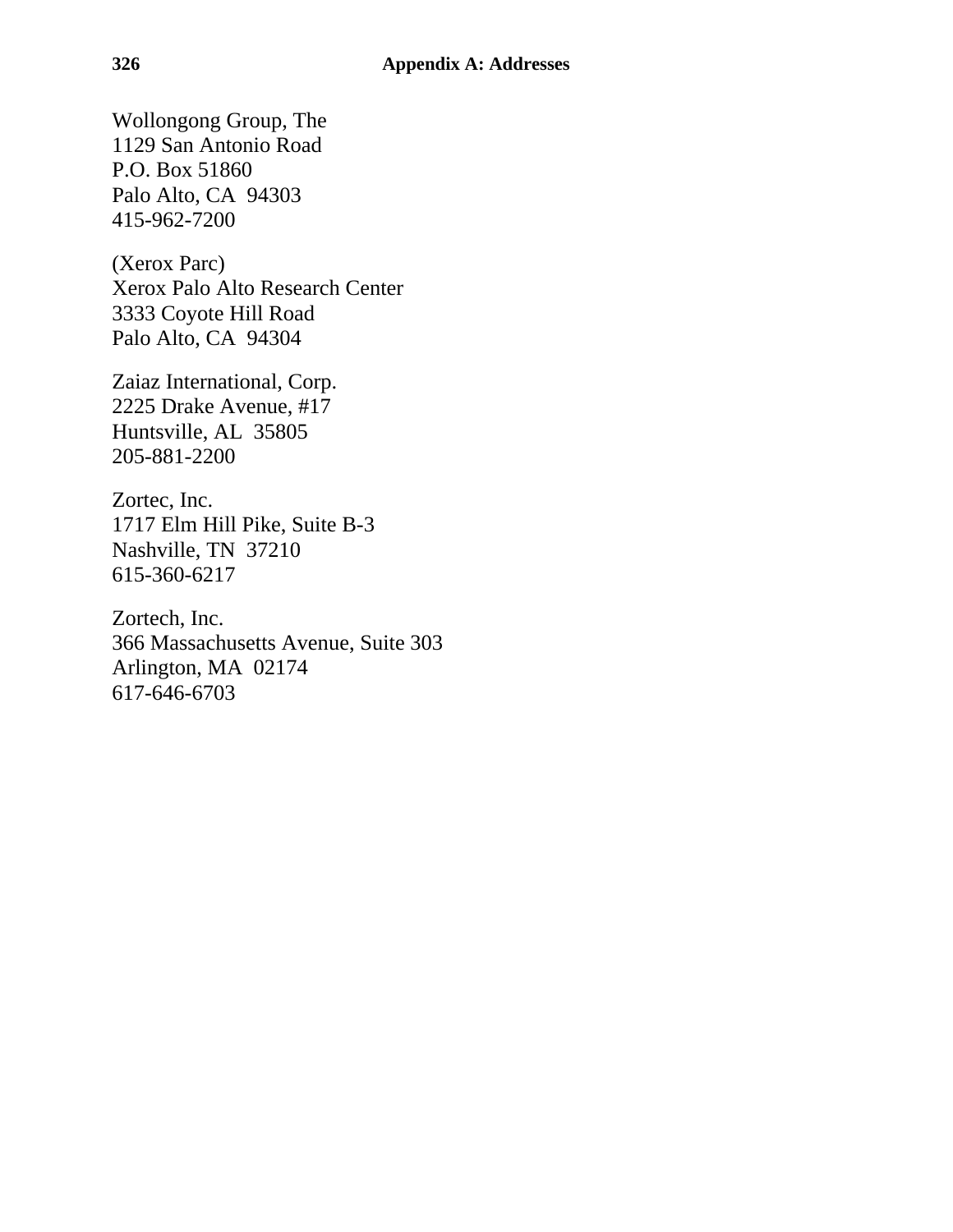# *Index*

# **Symbols**

 *See* registered trademark † *See* dagger footnote © *See* copyright ™ *See* trademark ! editor escape 140 # shell comment 152 #! shell selector 152, 170 #define **179** #include 98, 165 \$ arguments, shell 138 % prompt 134, 139 & background 140, 171  $*$  any string 144–145 -me macros 29 -mm macros 31 -ms macros 33 . current directory 144 .. parent directory 144 .cshrc 139, 207 .h suffix 179 .login 139, 207, 244 .profile 139, 207, 244 / root file system 143, 196 :-) smiley 233 ;login: 31, 111, 125 name 204  $\langle$  > include file 98 < redirect stdin 135  $<<$  redirect stdin 135, 154 > redirect stdout 135, 138 >> redirect stdout 135 ? single character 145 [] character class 145

 $^{\wedge}$  beginning of line 145 | pipe 136–137, 163, 201 ' backquote 135

# **Numerics**

10%/90% rule 38, 42, 202, 213, 264, 298 1040 form 157 1BSD 6, 53 2.10BSD 6 2.8BSD 6 2.9BSD 6 2BSD 6, 53 32-bit supermini, first 17 32V 6, 12, 17, 33–34 3B Journal 110, 303 3BSD 6, 17 4.0BSD 6 4.1aBSD 6 4.1BSD 6, 25 4.1cBSD 6 4.2BSD 6, 18, 33, 44, 297 source directories 96, 98 4.3BSD 6, 34, 77 manuals 109 4.4BSD 6 4.X BSD 18–19 4BSD 17, 53 4GLs 266 5.0BSD 18 5620 DMD 277 68000 6, 25, 48 68020 83 80386 83 8086 24, 58 8088 6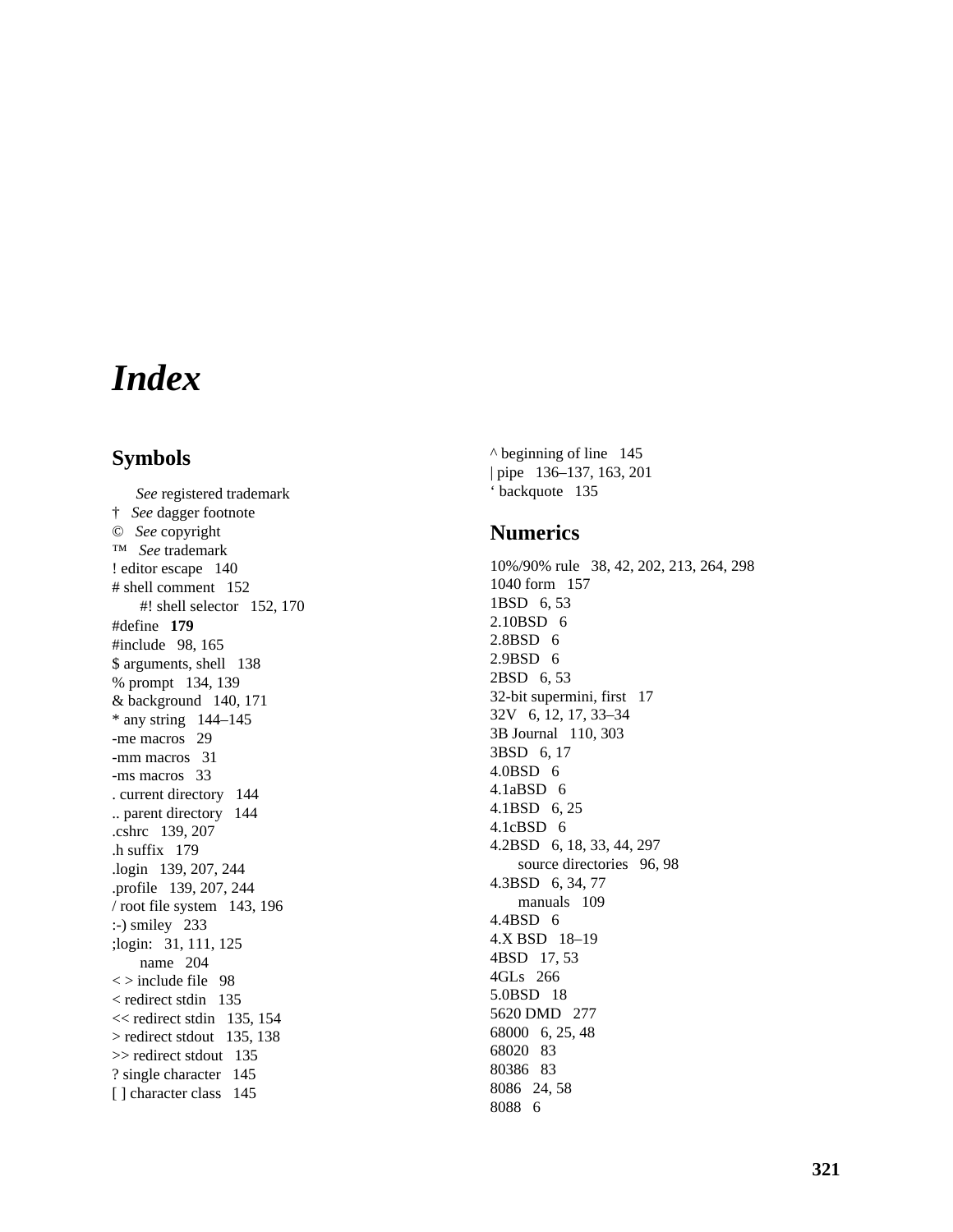# **A**

a.out **150,** 177 A/UX **66,** 79 ABC Development Systems 272, 303 Abmind 249, 254, 303 Absoft 273, 303 absolute pathnames **144** academic 51 Access Technology 303 20/20 275 Accetta, Mike 29, 77 Ace Microsystems 256, 303 ACM 303, 305 Acme Computer 303 Linear Optimizer 270 Acorn Systems 249, 303 Action Instruments IC-DOS 298 Ada 173–174, 272 Adams, Rick 29, 233, 238 Adaptive Optics 273, 303 adb 30, **150,** 180 Addams, Charles 191 Addison-Wesley Publishing 303 administration 109 mainframe UNIX 288 network file system 291 Adobe Systems 278, 304 ADUS 127, 304 Advanced Programmer's Guide to UNIX System V 100 Advanced Technology Center 267 Advanced UNIX Programming 100, 158 adventure 243 AGS Computers 121, 304 Aho, Alfred 29, 101, 150 AI 16, 45, 235, 258 AIM Technology 248, 276, 304 Alcyon 56, 273, 297, 304 alias 133, **138,** 139 All the Chips that Fit 161 Allegheny College 237 Alliant Computer Systems 289, 296, 304 Allman, Eric 29, 113, 269 ALMA 274, 304 Almquist, Kenneth 233 alphabets 287 ALSYS 272, 304 Alto 277 Alto: A Personal Computer 277 Altos Computer Systems 56, 304 System V 283

XENIX 283 Amdahl 26, 48, 57, 59, 304 UTS 283, 288 American Management Systems 304 directory shell 134 Amiga 302 AMIX 304 Amsterdam Compiler Kit 241 Ana-systems 274, 304 Andrew 82, 293 ANSI 71, 304 C 175, 255 X3J11 70 X3J11 committee 304 antitrust AT&T 12 IBM 64 APL 85, 173–174, 272 Apollo Computer 26, 46, 56–57, 302, 304 DOMAIN/IX 54, 282, 284, 293 Apollo DOMAIN Users' Society 127, 304 Apple Computer 264, 304 A/UX 53 Appletalk 295 Macintosh 26, **66** Applin, Jack 244 Applix Alis 272 April Fools Day 212, 233–234 apropos **152** aps 35 ar 176, 201 example 178 Arbitron 225 archive 176, 236 Ardent Computer 289, 304 Arens Applied Electromagnetics 267 Arete Systems 296, 304 Arix 53 armpit 265 Armstrong 56 Arnold, Ken 29, 113, 187 Arpanet 30–32, 45, 81, 167, 223, 225, 228, 231– 232, 269, 294 Network Information Center 294, 305 Artelligence 305 OPS5+ 260 artificial intelligence 259 ASCII 286, 294, 319 Asicom 305 EuroText 269 Asimov, Isaac 257 ASP 99, 305 assembler 65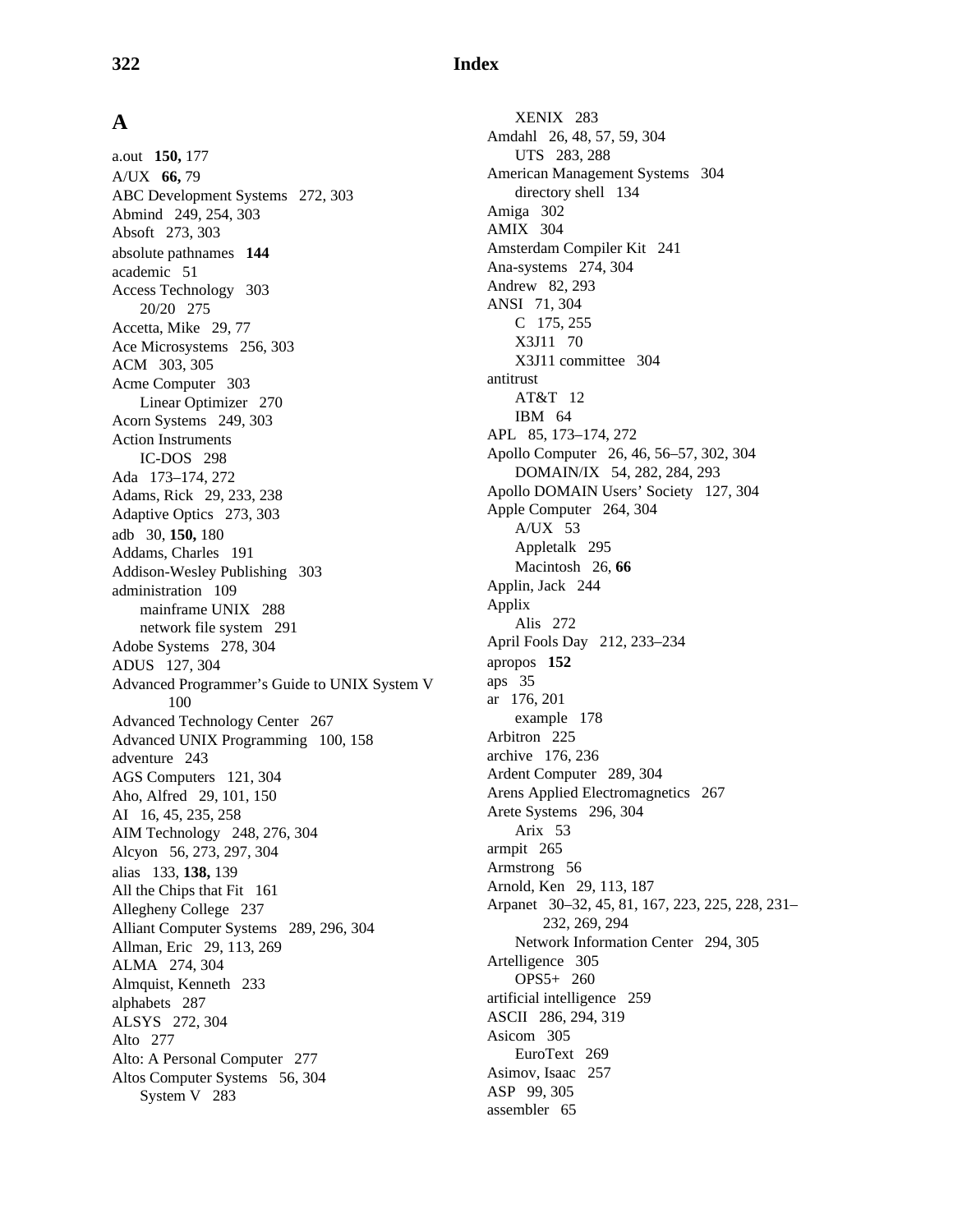debugger **150** Association for Computing Machinery 305 Association Francaise des Utilisateurs d'UNIX 126, 305 AST 290 Aston 56 asynchronous mail notification **147** processes 11, 140 AT 26, 290 AT&T 12, 18, 20, 24, 27–28, 44, 49, 52–53, 55, 56, 58, 75, 237, 254–255, 272–274, 297 Bell Laboratories Technical Journal 101, 305, 306 Computer Systems 320 Customer Communication Center 50 Customer Information Center 73, 305 customer interest survey 117 Federal Systems 272 Information Systems 27, 256, 267, 305 Calem 269 Office Telesystem 270 UNIX PC Electronic Mail 270 RFS 291 S 270 System V 253 their advantage over other SV users 73 UNIX Software Licensing 305 UNIX System Toolchest 276 UNIX System Training 305 working for 251 Atari ST 26, 302 ATT/Teletype 277 ATvanced Office System 134 August Mohr Consulting & Publishing 256, 305 Austec 273 Australia 19 Australian UNIX Users' Group 125, 305 Autodesk 305 AutoCAD 260 AUUG 305 award Best One-Liner 244 Emmanuel Piore 35–36 Grace Murray Hopper 32 Turing 35–36 Worst Abuse of the C Preprocessor 245 Worst Style 245 awful syntax *See* find awk 29, 32, 36, 101, 122, **150,** 154, 276 example 153 AWK Programming Language, The 101 azel 242

# **B**

Babaoglu, Ozalp 29 Bach, Maurice 94, 96, 104 backgammon 243 background process 211, 253 manipulation 141 backquote **136** example 153 backup 198–199 inadequate 255 Bailin, Sidney 213 Baker, W.O. 30 Baldwin, Bob 299 Ballistic Research Laboratory 45, 77, 283, 305 banking 286 BASIC 173–174, 272 to C translator 274 Basic Networking Utilities 261 Basis 272, 305 Basmark 272, 305 Bassel, Larry 34, 244 Batman 199 Bayer, Doug 33 bbj Computers International 305 Today 267 BBN 14–15, 17, 31, 306 Bolt Beranek and Newman 14 Butterfly 296 C machine 34 BBS 229–231 bc 30, 34 beards and shorts 118 Bechtolsheim, Andreas 30 Bell Communications Research 306 DUNIX 282 Bell Labs 12–13, 17, 165 Computer Science Technical Reports 90 patent office 5 Bell System Technical Journal, The 101 Bell Telephone Laboratories 12, 22 BellCore 306 Belle 243 Bellovin, Steve 30, 232 benchmark 117, 247–248 lies 247 Benchmark Confessions 248 Benchmarking UNIX Systems 248 Bentley, Jon 180, 258 ber 34 Berkeley 6, 12, 15–17, 27–28, 56–57, 75, 77, 233, 254, 262, 319 Computer Systems Research Group 319 CSRG 31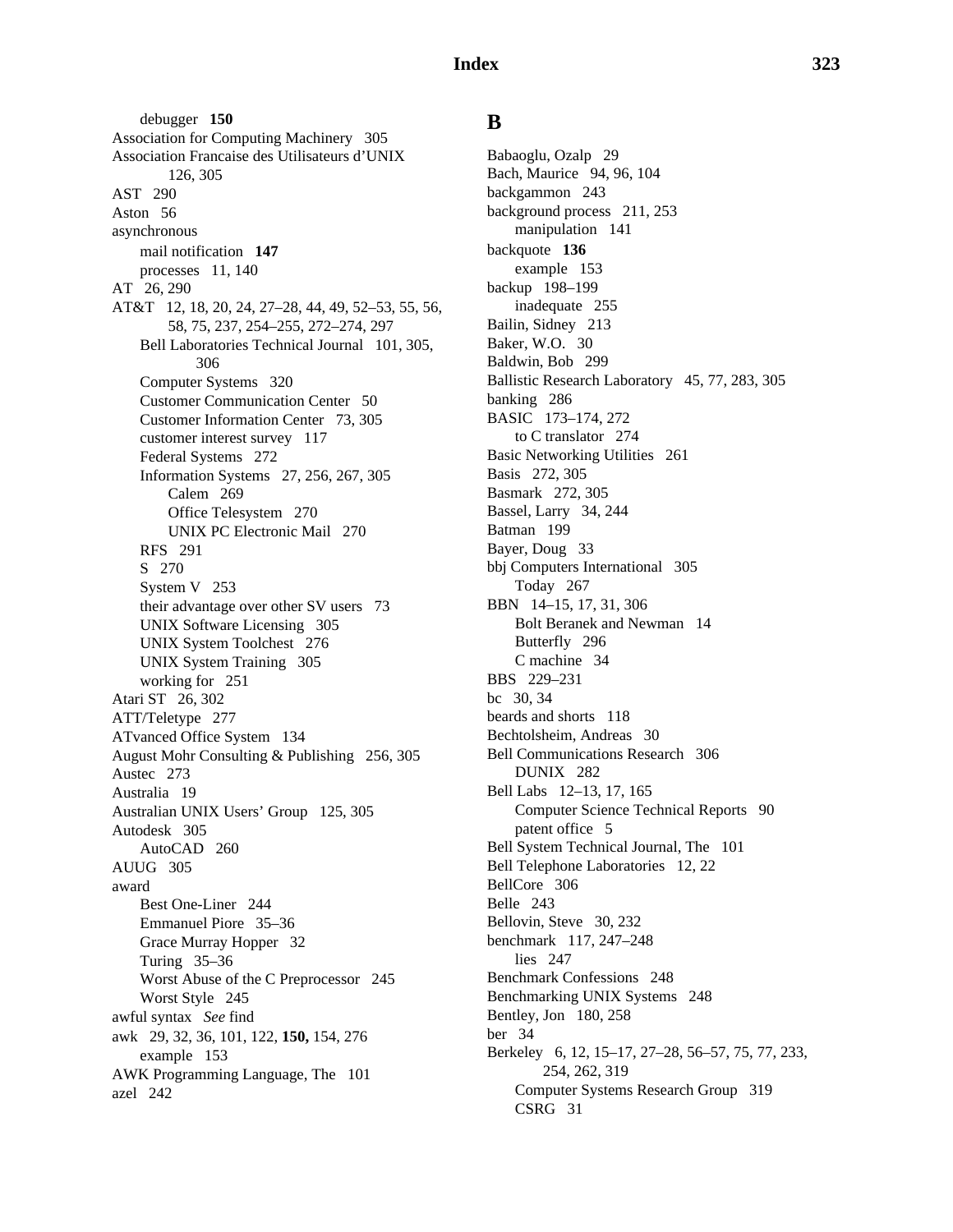enhancements 58 extensions 18 Maitre'd 282 sockets 169 Sprite 282 Berkeley Software Distribution 44, 77 Berkeley UNIGRAFIX Tools, The 268 Berkeley UNIX 54–55, 254 and differences between System V 46 manuals 109 undergraduate nature 45 BerkNet 35, 232 Berserkeley 16 Bershad, Brian 282 bfs 35 Biff 30 biff **147** Big Blue: IBM's Use & Abuse of Power 64 Bilofsky, Walt 14, 30 BIM 274, 306 /bin/mail 268 Biren, Irma 30 bitnet 225, 231 BIX 232 bj 242 blackjack 242 Blit 34, 277 block-oriented devices **161** BNF 184 BNU 261 Boeing Computer Services 306 Boeing Rim 263 TOP 294 Bolsky, Morris 133 Bolt Beranek and Newman 306 booting 193 Borden, Bruce 30 Borochoff, Robert 318 BOSS Systems 253, 306 Bourne shell 12, 30, 33, 132, **151,** 275 Bourne, Stephen 12, 30, 108 Boyle, Brian 320 bozo 145 brackets 145 Brede, Hans-Joachim 287 Britton Lee 281, 306 BRL 77, 283, 305 System V emulation for BSD 31 Brooks, Catherine 277 Brooks, Fred 182 Brown University 84 Brown, Bob 30 Brunhoff, Todd 292

BSD 44, 46, 75–76, 254 bss 177 BSTJ 101, 306 BTL 12–13 Buck, Dave 320 buffer 165 bug fixes 224 BUGS 171 Bunch, Steve 30 busy-wait 297 Butler, Samuel 174 buttons 120 bwk 32 Byer, Brent 15, 30 BYTE 240, 306

# **C**

C 11, 174, 273 "improved" dialects 175 advantages and disadvantages 175 ANSI standard 175, 255 BNF 121 cc 151 compiler 62, 151, 290 cryptic coding style 244 first commercial vendor 12 International Obfuscated C Code Contest 244 interpreter 181, 273 machine 34 portable compiler 69 preprocessor **178** Small C 30 standards 68 C Advisor 113 C Answer Book, The 102 C Journal, The 31 C List, The 31 C Programming Language, The 32 First Edition 68, 102 Second Edition 103, 184 C Puzzle Book, The 103 C shell 18, 45, 58, 133, 141 C Users Journal, The 31, 110, 128, 239 C Users' Group 128, 307 C++ 35, 70, 81, 175, 273 C++ Programming Language, The 80, 103 C/A/T 264 C: A Reference Manual 102 C8002 6 CAD 260, 302 CAE 260 CAE/SAR 57 CAETEC Systems 306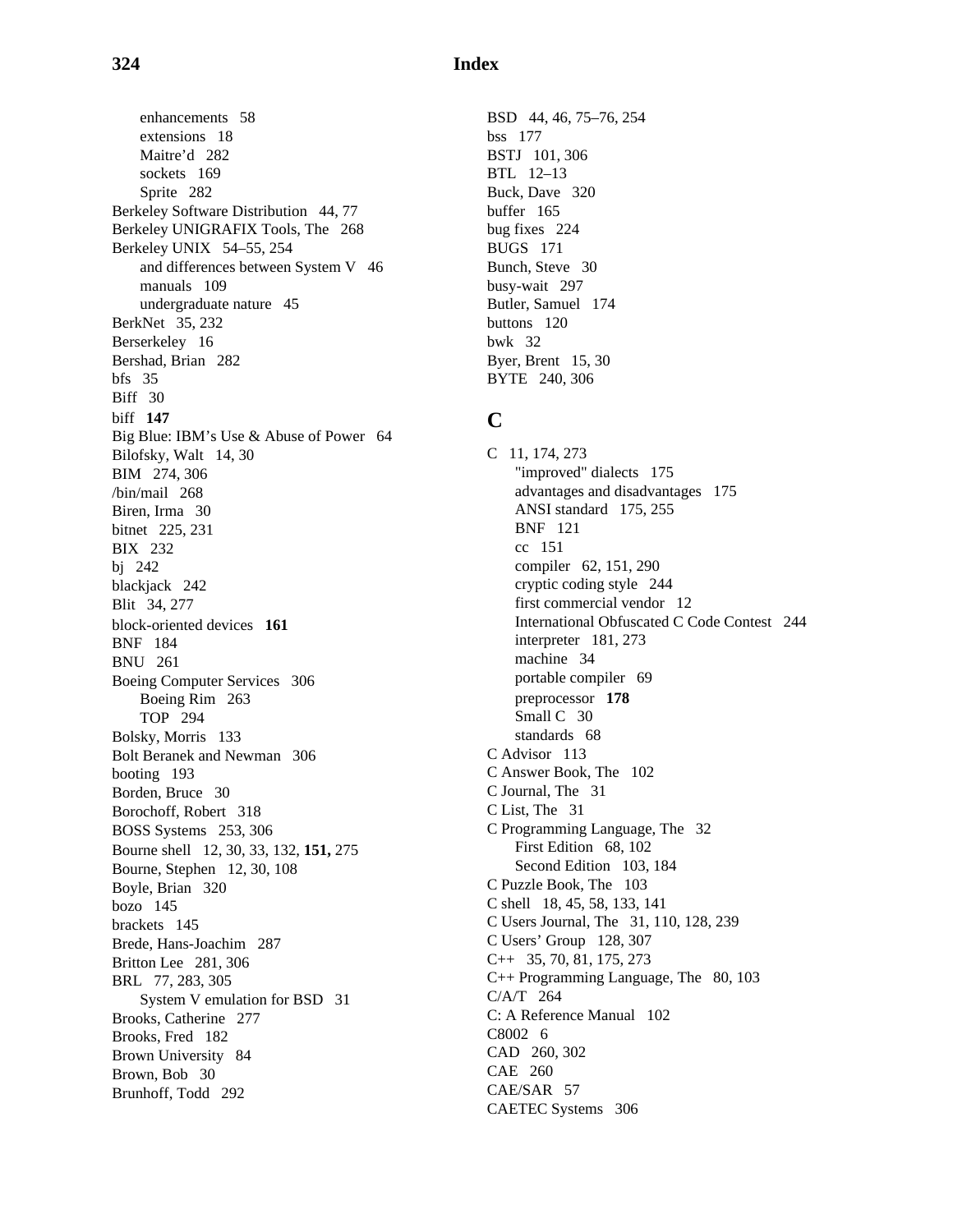Pro-Series 260 Cain, Ron 30 cal 242 CAM 260, 302 Cambridge Digital 254, 306 camera-ready copy 263 Campbell, Larry 187 Canada 19, 27 Canaday, Rudd 30 Canadian Information Processing Society 306 Canadian UNIX Network & Int'l Xchange 306 Carlin, George 244 Carlson, Roy 173 Carnegie-Mellon University 45, 77, 263, 306, 310 Information Technology Project 82 Carolan, John 311 cartoon 254 casts 12 cat 41, 134–138, **148** catman **89** CB UNIX 6, 27 CBM Type 256, 306 CBW 299 cc 151, 165, 242 -p 185 **CCA** emacs 266 CCITT 261 cd **146, 148** CD-ROM 83 cdb 180 Celluri, Ram 320 change directory **146** character-graphics library 177 character-oriented devices **161** Charles River Data Systems UNOS 59, 298 Chateau NUXI 122 checkpoint 285 Cherry, Lorinda 30, 34 chess 242–243 GNU 243 yachess 93 Chesson, Greg 30 chgrp 213 child 170 Chinese 286 ching 243 chmod 42, 138 example 214 chown 213 Christian, Kaare 107 Clever Connections 306

Infolink 270 client-server model 163 clone 21, 47, 51, 53, 58, 253 as commodities 242 close() 164 CMU 17, 34, 45, 189, 265, 306 Andrew 293 GANDALF 84 Information Technology Coordinator 310 Mach 282 co-resident 48 COBOL 258–259, 273 to C translator 274 Codata 25 Collinson, Peter 238 Collyer, Geoff 233 Columbia University 306 Columbus Bell 27 Comeau Computing 306 CCsh 275 Comer, Douglas 30, 95, 106 command completion 133 substitution 136 Commentary on the UNIX Operating System, A 96 commercial 51 communication 209 Communications of the ACM 175, 180, 217 CommUNIX 23 CommUNIXations 23, 111, 125, 306 comp.lang.c 225, 246 comp.newprod 252 comp.os.minix 241 comp.source.unix 299 comp.sources 225 comp.std.unix 68 comp.sys.ibm.pc 224 comp.unix 224 comp.unix.bugs 224 comp.unix.questions 224 comp.unix.wizards 225, 300 Compaq 56 Competitive Computer Systems 56 competitors DOS 65 OS/2 65 VMS 65 compiler tools 184 Compositing 3-D Rendered Images 268 Compuserve 231 Computer Literacy Bookshop 99, 306 Computer Methods XED Integrated Office System 272 Computer Research Group 3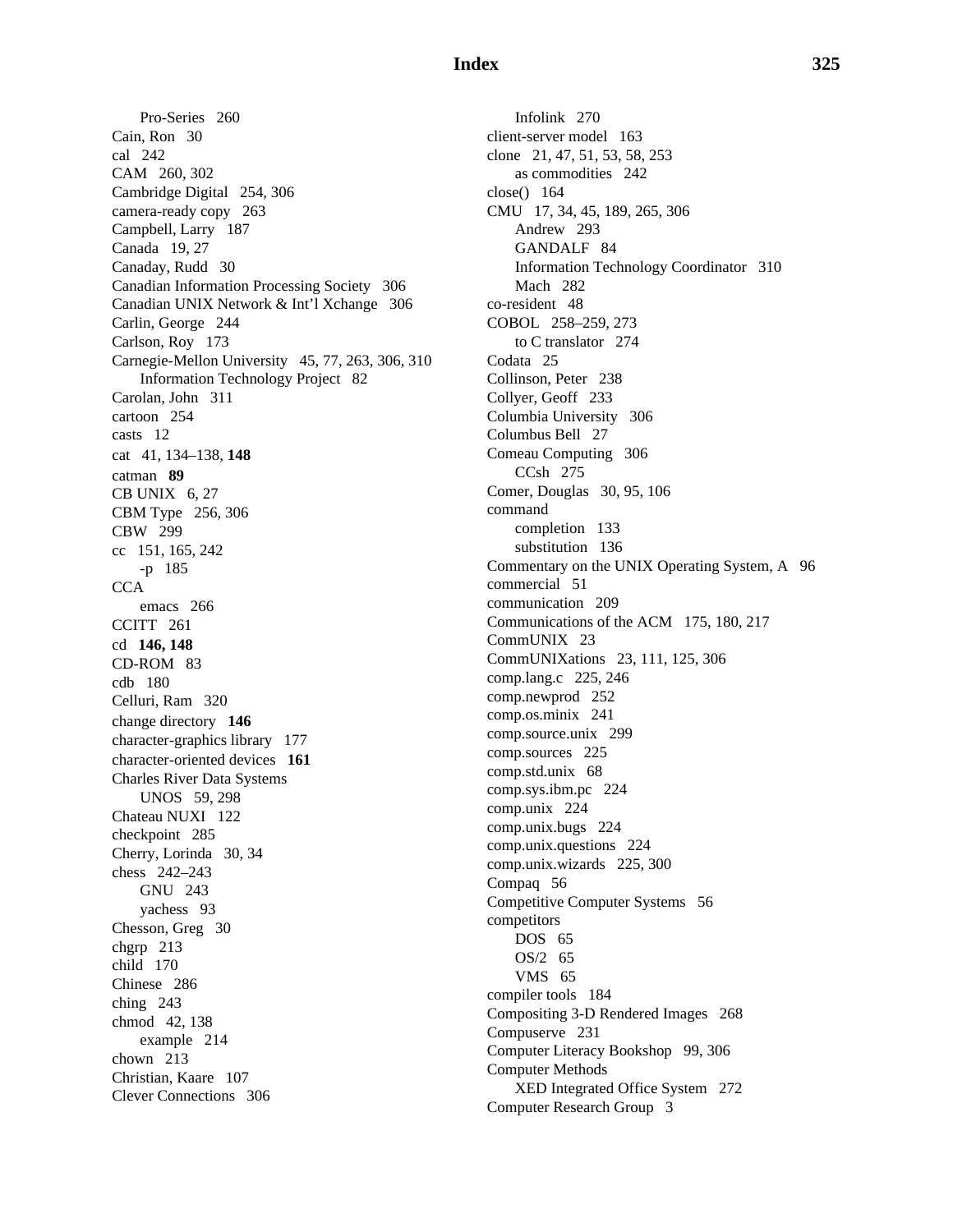#### **326 Index**

Computer Society of the IEEE 309 Computer Systems Advisors 316 Computer Systems Resources 99, 306 Computer Technology Group 307 computer-aided design 62 Computervision CADDS 4X 260 Computing Systems – The Journal of the USENIX Association 110, 125, 307 Concentric Associates 307 Shacc 275 Concept Omega 272, 307 Thoroughbred O/S 59 Concurrent Computer 289, 296, 307 Condon, Joe 243 conferences 115 Conner Scelza Associates 254, 307 consulting 248 context swap 165 Control-C Software 272, 307 control-D 166 control-J 206 Convergent Technologies 56–57 Convex Computer 54, 284, 289, 307 copy files **146** copyright 12, 20, 49, 51 Core 267 core dump 172 Corporation for Open Systems 256 Corwin, Bill 320 COS 256 COSI 276 Counterpoint Computers 56 course notes 116 cp **146–147** CP/M 21, 65, 70, 83, 289 CPATH 35 cpio 31, 128, 138, 198 cpp **151, 178** Cray Research 26, 48, 52, 57, 307 Cray-2 296 UNICOS 288 creat() 158 create directory **147** CRIL 273–274, 307 Crocker, Dave 30, 269 Croft, Bill 30 Cromemco 272–273, 307 Cromix 59 cron 30, 212 cross-assembler 298 cross-compiler 298 cross-debugger 298

cross-development tools 298 Crypt Breaker's Workbench 299 crypt, how to break 301 csh 32, 36, **133,** 290 directory stacks 33 CSNET CIC 237 ctype macros 286 cu 261 cubic 242 Cucumber Bookshop 99, 307 CUG 128 current directory 144 curses 18, 29, 32, 176, 186, 188, 205, 260 documentation 187 Custom Software Systems 307 PC/VI 266 Cyb 25

# **D**

D. L. Buck and Associates 249, 308, 320 daemons 211 dagger footnote 22 daisy-wheel printers 263 Daniel Farkas and Associates 249, 307 Daniel, Steve 232 Danish UNIX User Group 237 Dansk UNIX-system Burger Gruppe 308 DARPA 16–17, 31, 45 Internet 18 Data Access 307 DataFlex 266 Data Business Vision 267 Data Encryption Standard 299 Data General 26, 57, 59, 302 AOS/VS 284 Data Language 307 Progress 267 data sorting **149** database 280, 285 distributed 281 library 177 machines 281 Databoard 272, 307 D-NIX V 53 Datakit 30, 261 date 39, 134, 136, 151 Datix Systems 249, 307 db 180 dbm 29, 262 DBMS 281 centralized 281 dbx **151,** 180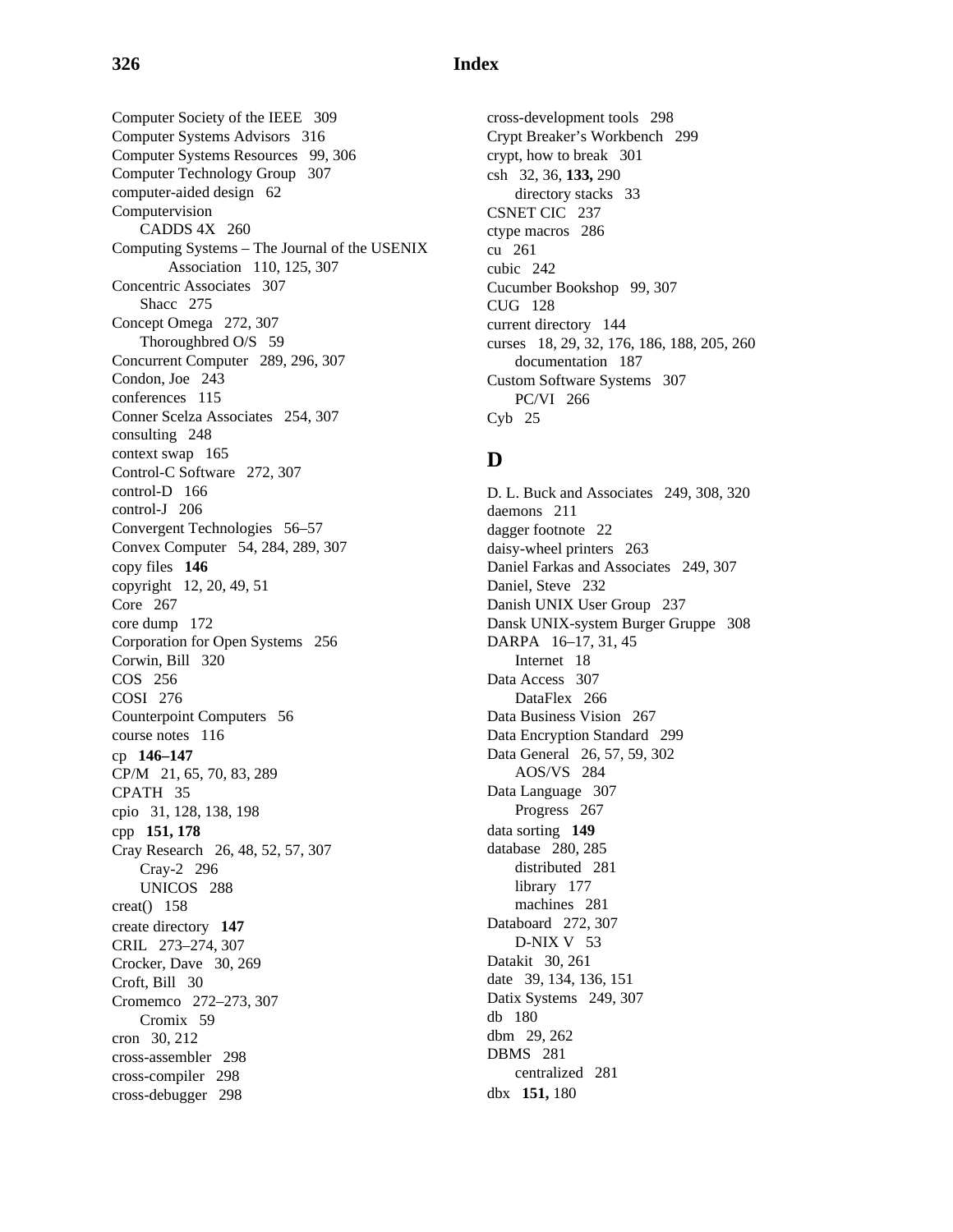dc 30, 34 dcheck 197 dd 198 debugger **150,** 180 DEC 4, 17–19, 27, 45, 53, 56–57, 59, 64–65, 254, 273, 278–279, 302, 308, 310 DEC Users Society 308 DEC-10 4–5, 30 DECnet 261, 293, 295 DECtape 203 DECUS UNIX SIG 127 Educational Services 308 ULTRIX 54 VAX 17, 19, 77, 288 VMS 215 DECUS 308 decvax 31 default user interface 131 defines **179** Definicon Systems 242, 307 DeLamarter, Richard T. 64 delete files 148 Department of Defense 255, 294 immense procurements 60 dependencies 181 Design and Implementation of the 4.3BSD UNIX Operating Sys., The 94, 104 Design of the UNIX Operating System, The 94, 96, 104 deskmate 134 desktop publishing, example screen 265 /dev 161–162 /dev/kmem (kernel memory) 161 /dev/mem (physical memory) 161 /dev/null 18, 162 /dev/pty 29, 167 /dev/tty 166 development tools 62 device 160 as file 143 block-oriented **161** character-oriented **161** determination 161 driver 159, 162, 253 sleep hack 297 df **146–147,** 199 DG 57 Dibol 273 diction 30 diff 33, **148,** 201 Digital Equipment 4, 18, 54, 308, 317 Digital Information Systems 273, 308 Digital Sound 308

VoiceServer 270 directory **143** absolute **144** as file 160 creation **147** current 144 parent 144 portable access routines 34 relative **144** disk free **146** quotas 199 usage **147** display multiple sessions 141 Display PostScript 278 distributed data system 81 processing 281, 294 RPC 294 ditroff 32, 256, 264 Djavaheri 274, 308 DKUUG 237, 308 dmr 35, 207 do 153 Documenter's Workbench 267 DoD 15–16, 45, 261 TCP/IP 168 Dolotta, Ted 31 DOS 28, 65, **66,** 83 not an open system 65 porting to 290 restrictions 65 running on top of UNIX 284 single tasking 65 drugs 120, 226 DSD 308 C-Calc 275 dsh 134 du **146–147,** 199 Dual 25, 56 dual universe **54,** 283 Duff, Tom 34, 176, 268 Duke 223, 232 dump 198–199 Dungeons & Dragons 243 DUNIX 282 DUNIX Distributed Operating System, The 282 DWB 267 Dyadic Systems 272, 308

# **E**

Eaglehead Publishing 319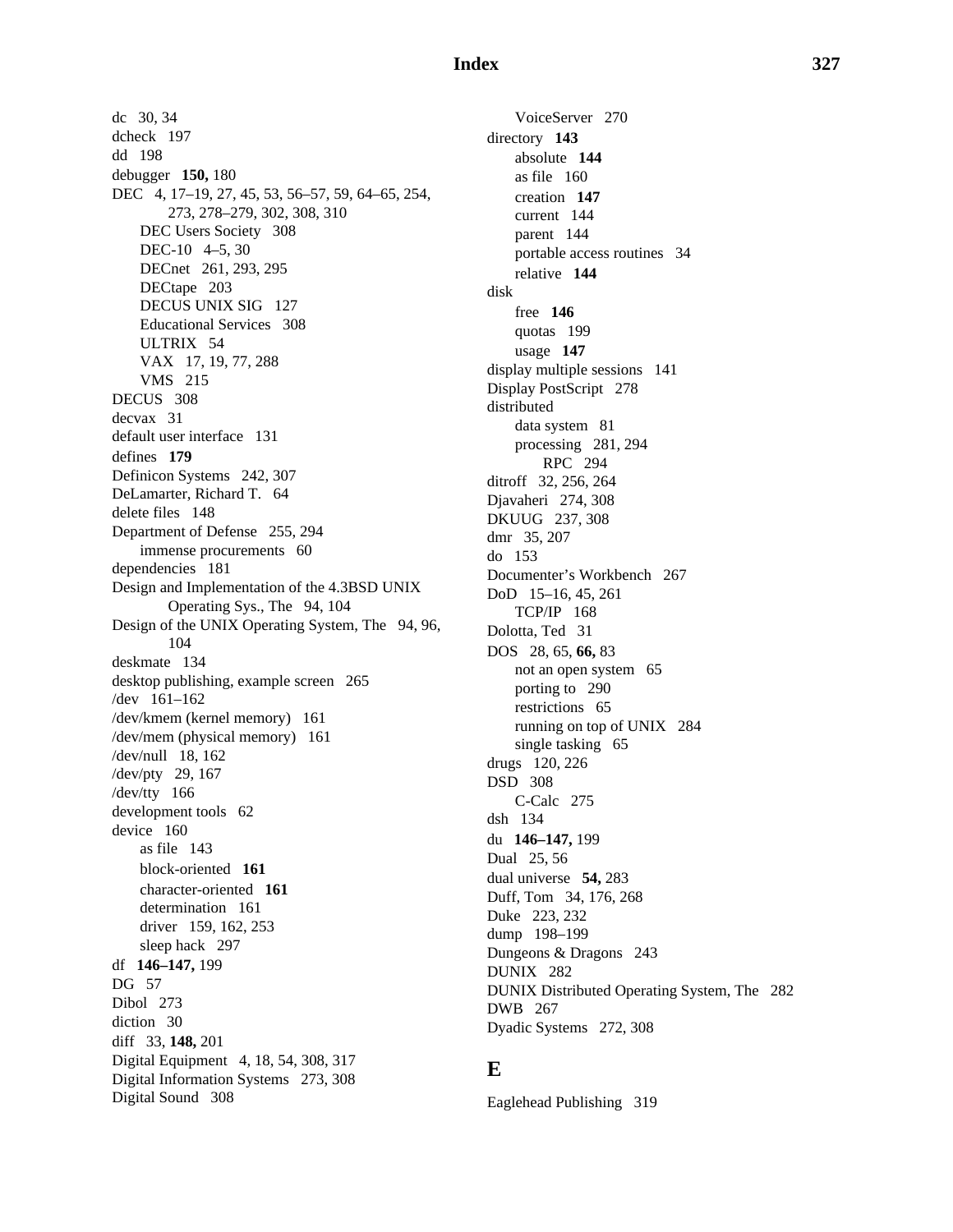#### **328 Index**

Eakins 56, 254, 308 EBCDIC 294 echo 136, **148,** 154, 201 ed 90, 140, 142, **149,** 187, 265 editions **5** EDITOR 139 editor **149,** 187 escape 140 Eedie and Eddie 33 efl 31 Efron, Dan 314 egrep 29 eh? 242 eight bits 286 Eighth Edition 83 electromechanical beasts 186 electrostatic printers 263 Ellis, Jim 232 Elsevier Science Publishers 308 Elxsi 289, 296, 308 Elz, Robert 31, 238 emacs 31, 35, 188–190, 236, 265 Emerge Systems RTUX 298 emergencies 249 Emmanuel Piore award 35–36 Empress/32 266 emulators 46–47, 279, 284 Encore Computer 296, 308 Multimax 282 encryption 299 end users 61 end-of-file 162 ENDOT 308 N.2 260 ENEA DATA 317 English orientation of UNIX 286 Enigma cipher 299 EnMasse Computer 296, 308 ENOTOBACCO 122 Enterprising Ideas 308 ae 266 environment variable 139, 190 EOF 154, 162, 171 eqn 30, 32 error 32 Essick, Ray 233 /etc/group 208 example 208 /etc/halt 194 /etc/inittab 203 /etc/passwd 11, 29, 153, 204, 207–208, 262, 286 example 207

/etc/rc 193, 195 /etc/shutdown 36, 194 /etc/termcap 178, 205 /etc/ttys 203 Ethernet 293 ETRI 311 Euclid 175 Eunice 32 eunuch 37, 254 Europe 19, 31, 53 European UNIX Systems User Group 125, 308 debate 265 EUUG 119, 125, 308 EUUG-S 317 EUUGN 125 Evolution of UNIX System Performance, The 248 EWATERGATE 122 ex 31, 188 exec() 170–171 executive **298** in ROM 298 execve() 42 exit 153–154 exit() 171 Experiences with Electronic Software Distribution 277 expert systems 258 expr 31 Eyring Research Institute pDOS 298

# **F**

f77 35 Fabry, Robert 31 Fair, Erik 227, 233 Fairley, Richard E. 181 Farrow, Rick 301 fault tolerance 284–286 Feder, J. 248 Feldman, Stu 31, 181 Fenix Software 266, 309 Ferentz, Mel 31 Fernquist, Alan 288 Feuer, Alan 103 fiber optic 293 Fiedler, Dave 31, 109, 213 FIFO file **149–150** caching 293 descriptor 164, 168 differences **148** format 40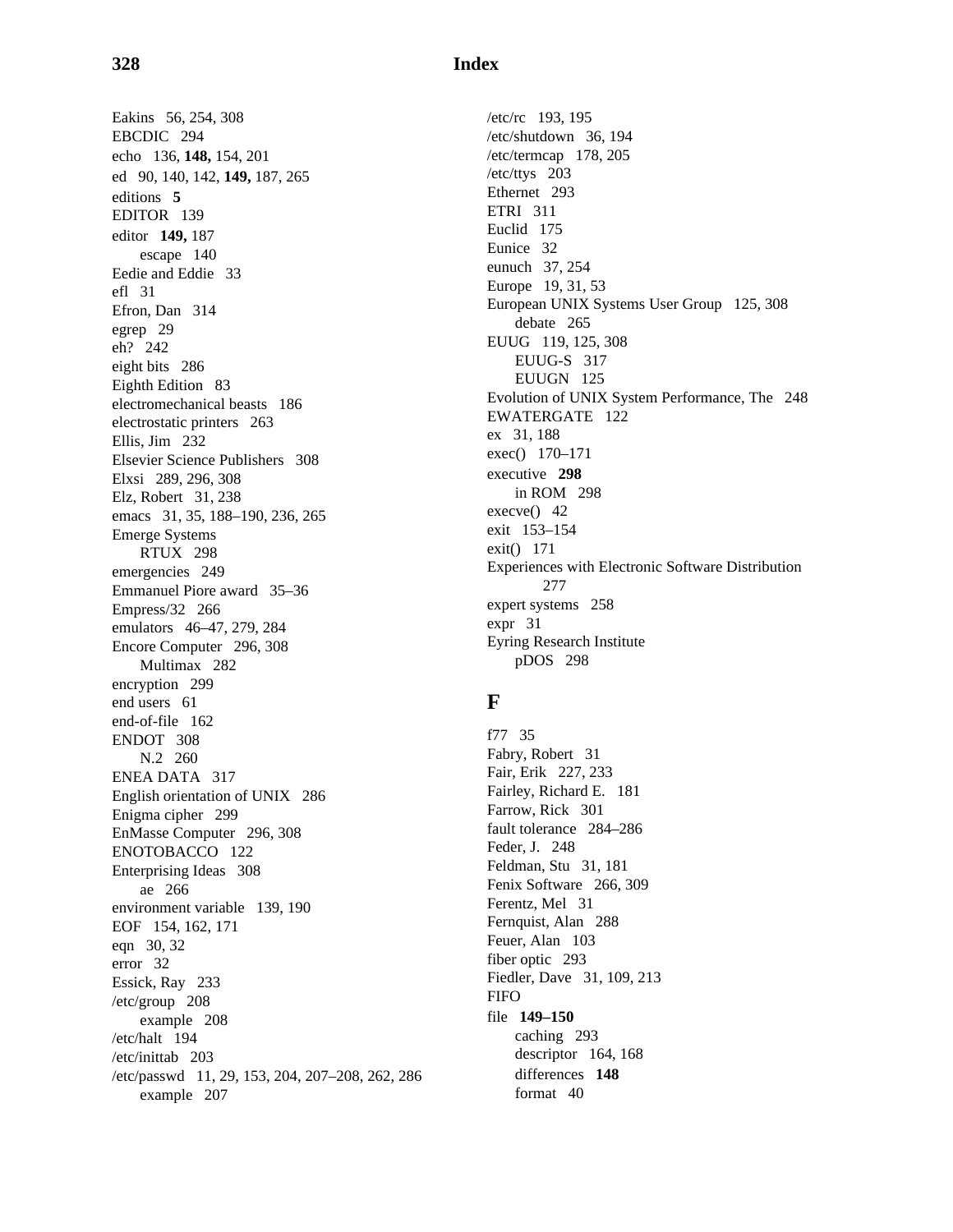#### **12329** Index

holes in 199 i-node 160 locking 262, 279 multiple names 160 names 144 ordinary 159 permission 213 relative name **144** sharing 291 show type **149** transfer 294 versioning 183 file system 38, 143, 195 Berkeley Fast File System 34 caching 292 check integrity 196 database support 281 designer 30 distributed first 33, 35 VICE 293 example 143 file access techniques 280 flat 11 hierarchical 11, 279 integrity 196 network 291 public domain 292 recovery 284, 292 salvage 250 filter 148 financial applications 258 find 31, 138, **147,** 197, 200–201, 300 FIPS 72, 120 first UNIX users 5 Flaspohler, John 271 Flexible Computer 59, 273, 296, 309 Flexible Solutions 276 fmt 35 Foderero, John 31 fopen 165 for 153 Ford 60, 62 forecasting 258 foreground process 140 fork() 4, 170–171 expensive on some emulators 283 Forth 173, 273 Fortran 173–174, 273 66 15, 174 77 174 library 177 to C translator 274

Fortune 25, 57 fortune 29, 244 -o 244 Fortune 1000 companies 28 fourth-generation languages 266 fprintf 166 fprintf() example 166 Frame Technology 309 Frame Maker 264 example 265 Frames: Software Tools for ... 3D Scenes 268 Franz 273, 309 Franz Lisp 31, 259 Free Software Foundation 35, 180, 189, 239, 273, 309 freelist 196 Freiboth, Bill 286 French proverb 37 Friedman, Jr., H. George 104, 184 frisbee 223 fsck 32, 46, 196–197, 250 documentation 195 Fsck – The File System Check Program 197 fsdb 34 FSF 239

# **G**

games 29, 50, 244 source 97 unauthorized 255 Gawain Group, The 309 Data Rescue Service 250 GCOS field 207 gdb 180 **GE** GE 635 4 GE 645 4 GE Consumer Services 309 Gellis, Herb 31 General Motors 60, 309 MAP 294 generic ports 56 GEnie 231 Genus Systems 253, 309 German 287 getlogin() 98 Getting the Most From Spreadsheets 275 getty 204 Gettys, Jim 31 GFS Revisited - or - How I lived with Four Different FSs 292 gid 208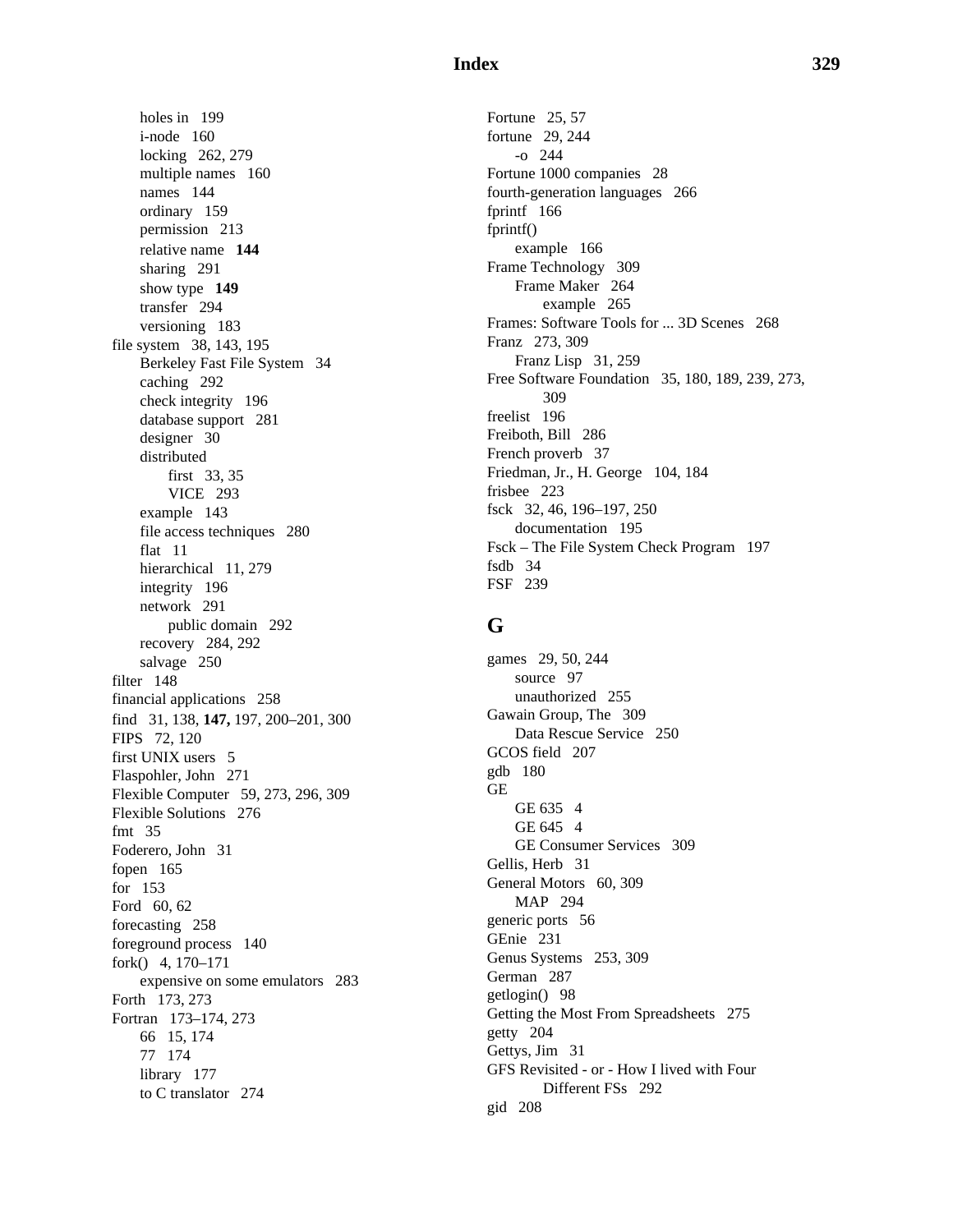Gimpel, Scott 102 GKS 267 Glickman, Matt 233 glitz 52 Global Engineering Documents 70, 309 Glockenspiel 253, 273, 309 GM 62 MAP 74 GNU 35, 184, 239 BISON 240 chess 243 debugger 180 GCC 240 GDB 240 GNU Chess 240 GNU Emacs 15, 189, 240 GNU Manifesto, The 240 Hack 240 MIT Scheme 240 X Windows 240 go tournament 33 Goble, George 31 Goldberg, Adele 80 Goldwyn, Sam **178** GOSIP 294 Gosling, James 31, 189, 265, 275 goto 11 Gould 26, 56–57, 297, 320 TV give-away 301 UTX/32S 300 government 51, 60 Government Computer News 309 gprof 34, 185 Grace Murray Hopper Award 32 Grady, Steven 233 Grand Prize for All-Around Obfuscation 246 Grand Software 120, 309 Grand Editor 266 grap 267 graph 242 Graphic Software Systems 267 grep 33, 121, 136, **149,** 154, 286, 300 example 153 Grid Systems 83 Groenewold, Glenn 113 Grossman, Gary 31, 301 Groundwater, Neil 120 group ID number 207 GSA 120 guest 276 guru 195 Gurwitz, Rob 31 Gwyn, Doug 31

# **H**

Hagen, Teus 31 Haight, Dick 31 Hal 9000 259 Haley, Chuck 31 Hall, Annette 306 Hall, Dennis 15, 32 halting 193 Handle Technologies 309 Handle Calc 275 Harbison, Samuel 102 hard links 200 Harris, Thomas 282 Harvard 14–15 HCR 36, 120, 253, 256, 272, 274, 284, 309 Mistress 263 head **149** header file 179 headhunter 252 Hecht, M.S. 301 Heckendorn, Robert 244 Heiby, Ron 237 hello, world 166, 244 Henry, Robert 32 Heurikon 56 Hewlett-Packard 26, 75, 82–83, 244, 278, 309 HP-UX 53 Spectrum 297 hierarchical file system 143, 160 Hines, Spencer 245 Hinnant, D. 248 history 133 Hoffert 268 holes 199 in files 199 Holistic Technology 274, 309 Holmgren, Steve 32 home directory 207 HoneyDanBer uucp 261, 276 Honeyman, Peter 32 Honeywell 56, 297 Horton, Mark 32, 233 How Secure is 'Secure' 301 How to Install News 226 How to Read News 226 How to Write a UNIX Daemon 211 HP 56–57, 302, 309 calculator 74 Integral PC 278 portable 290 Hughes, Phil 291 Hubbard, Elbert 279 Human Computing Resources 256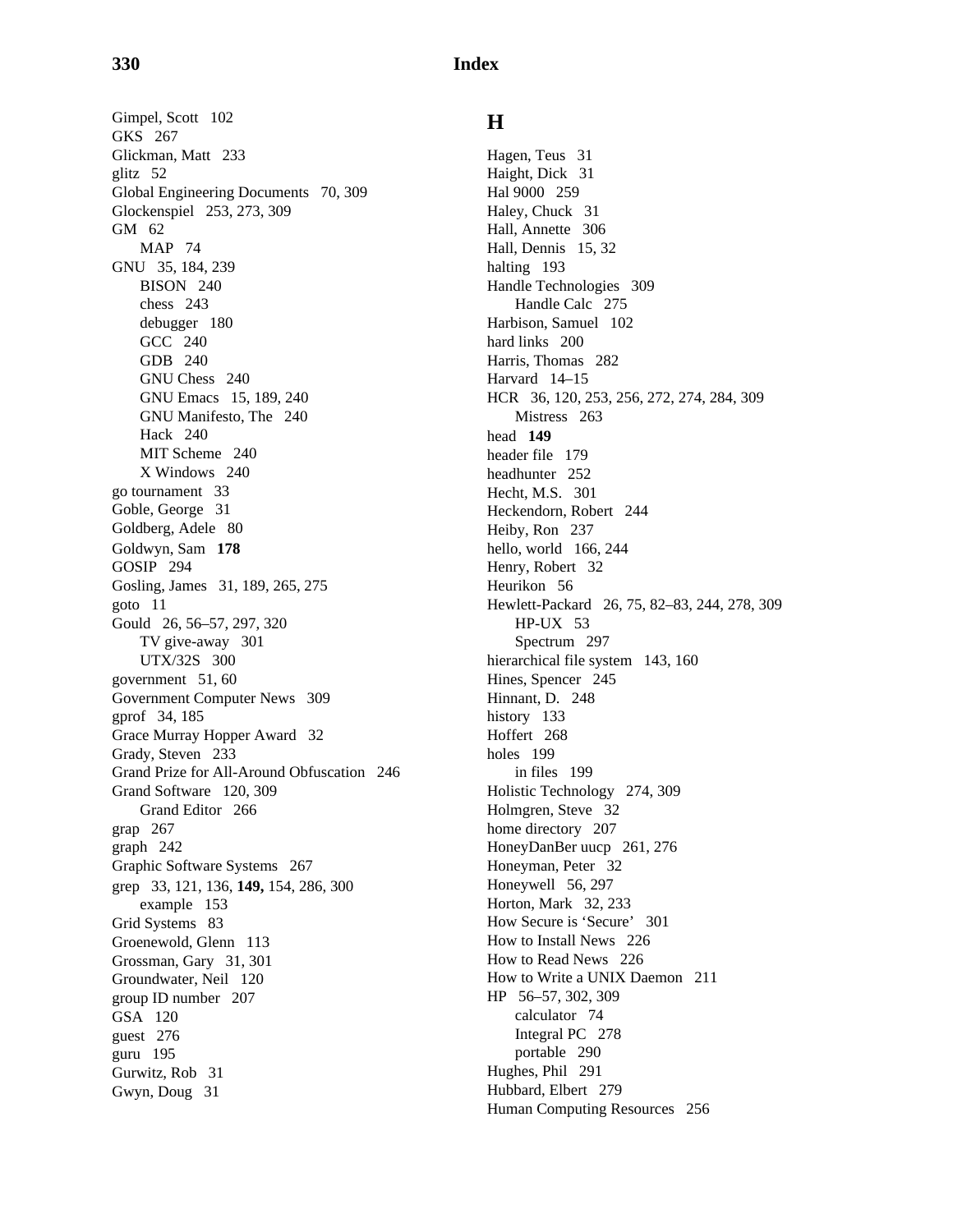Hunter, Bruce 109, 213

#### **I**

i-node 5, 160, 197 i-number 160 I.P. Sharp Associates 272, 311 I/O primitives 159 I/O redirection 135 IBM 11, 48, 56–57, 59, **66,** 273, 279, 310 AIX 53 AIX/VRM 297 and the seven dwarfs 302 antitrust suit 64 blessing CMS 11 Interactive System IN/ix 55 IX 53 Microsoft XENIX 55 PC 47–48, 65, 289 AT 26, 289 RSCS 227 RT 77 SCO XENIX 55 SNA 261, 295 VM 215, 284, 288 icheck 197 Icon International 284, 309 IDC 28 ideal 36 IDRIS 21, 34 IEEE 24 802.3 293 Computer Society 309 Graphics/Windows Working Group 278 IEEE/CS P1003 72, 310, 317 if 154 if then fi example 153 IIASA 133 IMDAS 263 Impacc 273, 310 IMSL 310 LP/Protran 270 incarc 138 incremental archive 138 indent 36 Industrial Programming MTOS 298 inetd 212 Inference 310 SMP 270 InfoPro Systems 310, 318 Information Builders 310 Focus 263

Information Concepts 310 FSP 261 Information Technology Coordinator (CMU) 310 Informatix 273 Informix Software 310 Informix 263 Informix-4GL 266 Ingres 29, 262 init 171, 193, 203, 212 input stream 135 installation 253–254 Institut fur Informatik 319 Institute of Electrical and Electronics Engineers 24 Instruction Set, The 122, 254, 310 Integrated Computer Systems 310 Integrated Micro Products 56, 310 Impact 275 Integrated Solutions 56 UniWorks 298 integration 253–254 Intel 24, 56–57, 290, 310, 320 80386 55 8088 26, 284 chips 55 Hypercube 296 IDesk 270 Intel Scientific Computers 310 iPlan 275 Intellicorp 310 KEE 260 Interactive Development Environments 310 Interactive Systems 20, 36, 56, 58–59, 253, 273, 284, 310 IN/ix 55 INmail 269 PC/IX 289 Interdata 48 Interdata 7/32 34 Interdata 8/32 32 Intergraph 302, 310 Interleaf 264 Intermetrics 272, 276 internal algorithms 104 International Business Machines 310 International Computers 274, 311 International Data 28, 311 International Obfuscated C Code Contest 34, 244 International Standards Organization 24 International User Groups 125 internationalization 75, 286–287 Internet 82 internet daemon 212 Internetwork Memo Distribution Facility – MMDF, An 269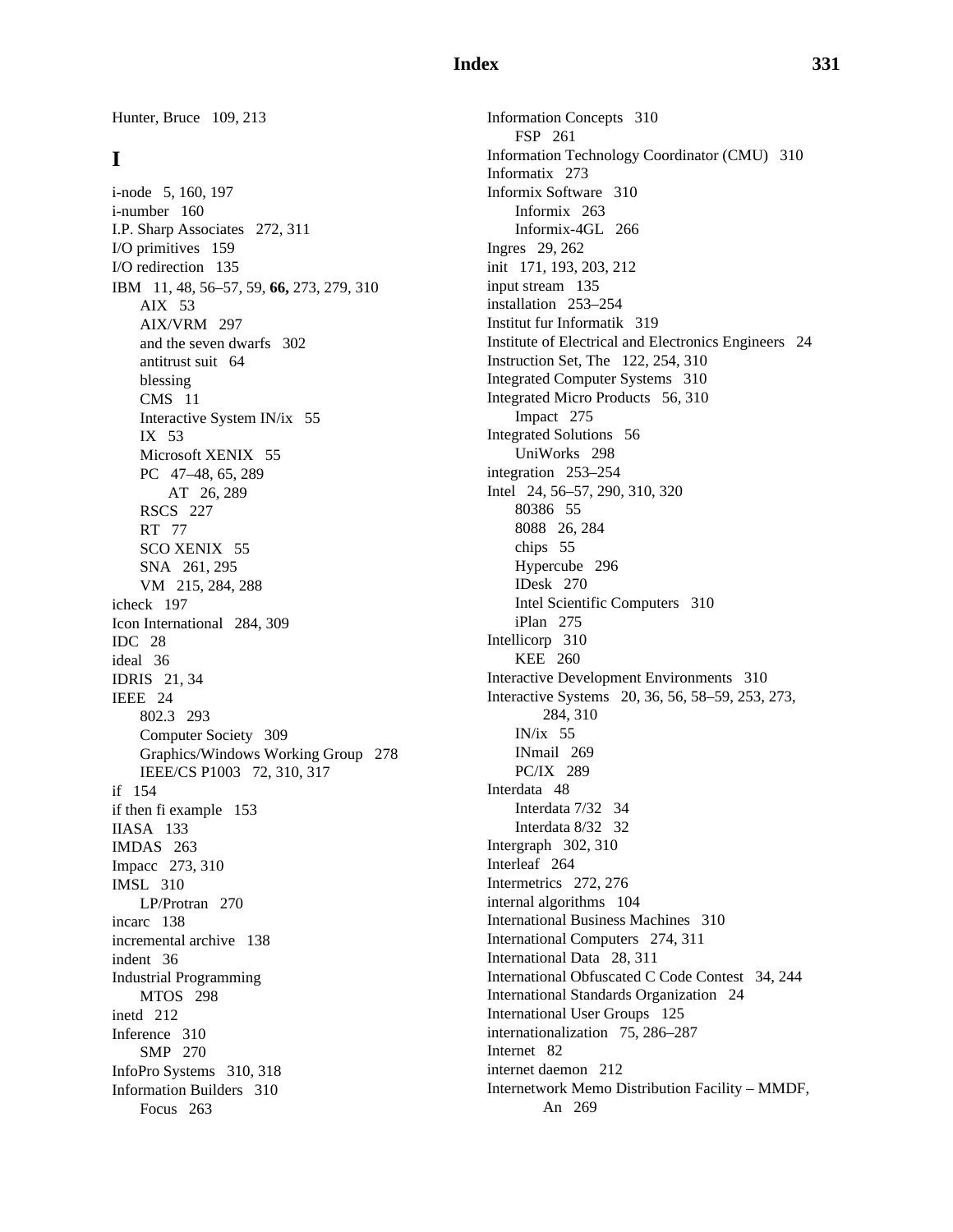#### **332 Index**

interoperable **294** interprocess communication 168–169, 279 pipe 163 Interview with Bill Joy 45 Interview with Richard Searle 286 Intrinsic OY 274, 311 Introducing the UNIX System 105 Introducing UNIX System V 105 Introduction to Compiler Construction with UNIX 104, 184 Introduction to UNIX 90 IOCCC 244, 246 Ionesco, Eugene 138 IPA 304 Irish UNIX Systems User Group 311 IS/1 20 Isaak, James 310, 317 ISAM 74 ISO 25, 119, 168, 311 TC22 WG15 72 WG14 71 Working Group on C 71 Isotron 56 ISSCO 267 Isuzu, Joe 262 ITC Distributed File System, The 293 ITT 56

# **J**

JAE 75 Japan 22, 53 Japan UNIX Society 126, 311 JAWS 59, 302 Jespersen, Hal 289 JHU/BRL 34, 45 Jim Joyce's UNIX Bookstore 99, 311 JMI Software Consultants 274, 311 C Executive 298 job bulletin board 116, 250–251 checkpointing 280 distributed job management 281 hunting 250 market 250 resume 251 work for AT&T 251 job control 33, 45–46, 58, 133, **141** shell layers 141 Johns Hopkins University 45 Johnson, Stephen 32, 69, 184 Jolitz, Bill 35 Jones, Douglas 184 Jones, Ralph 213

Joy, Bill 17–18, 31–32, 34, 45, 188–189, 265 Judge Greene 27

# **K**

K&P 108 K&R 32, 102–103 as the Bible 68 C compiler 12, 68, 241 C standard 68 over one million copies sold 69 Kantor, Brian 233 Karels, Michael 104 Kashtan, David 32 Katseff, Howard 32 Katz, Lou 32 Kay, Alan 80 Ken 4, 36 Kermit 261 kernel 93, **158,** 159, 169, 292 automatic configuration 18, 31 cloning 43 configuration 192 database support 281 divergent 43 environment 158 fault tolerant 285 hacking 23, 29 interface 43 internals 104 minimal 298 modified to support games 243 overlayed 35 parallel processing 295 real-time 298 record locking in the 280 rewritten 21, 76, 297 similarity between UNIX versions 43 small vs large 44 source 98 vs user code 44 kernel-level 93–94 Kernighan, Brian 5, 15, 32, 68, 89–90, 101–102, 103, 108, 150, 158 Kessler, Peter 34 key 29 kgbvax 234 kiddy shell 265 kill 151 example 213 process **151** Klingons 243 Knowles, Frank 301 Knuth, Don 85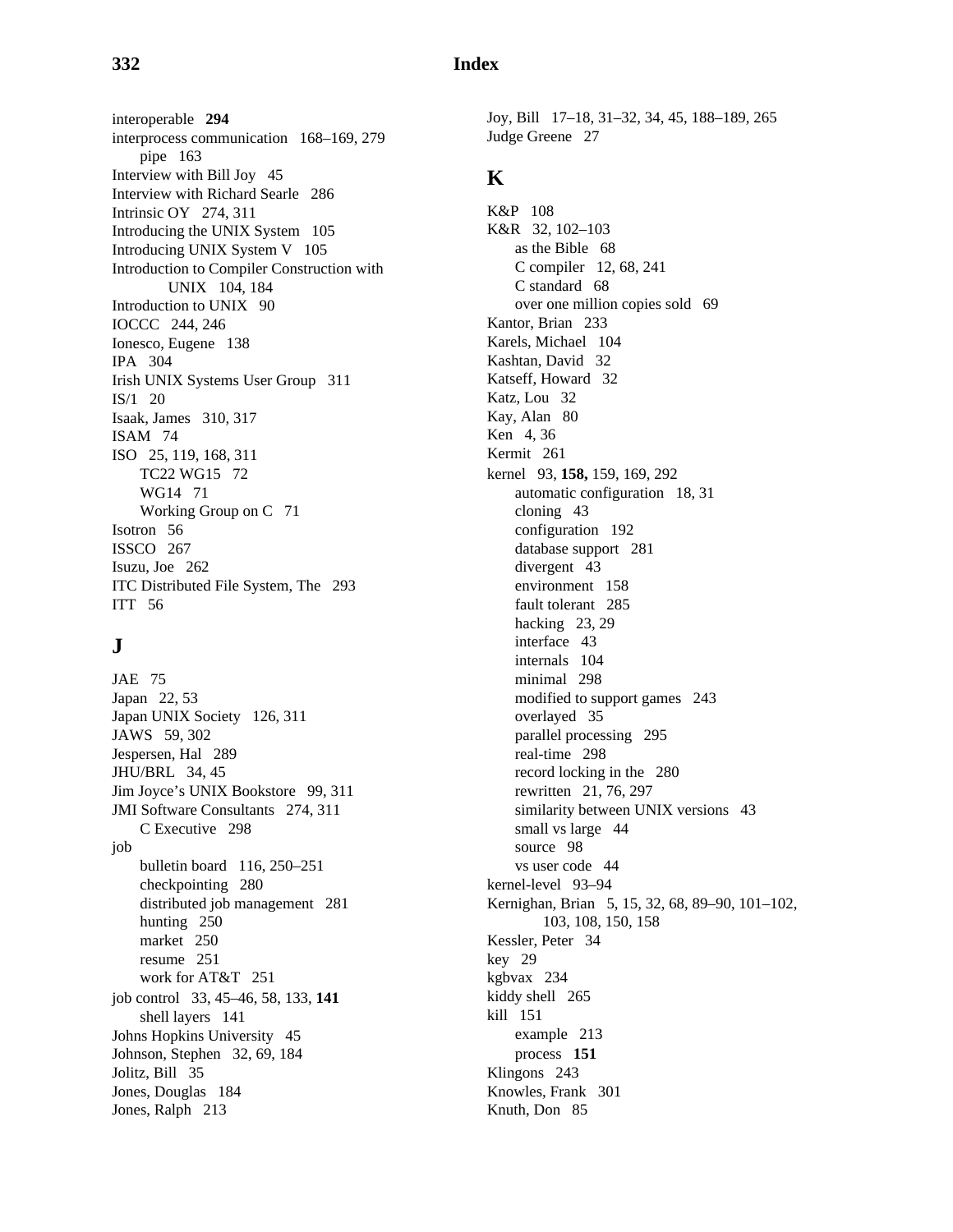Koenig, Andrew 32 Kolstad, Rob 233 Korean UNIX User Group 126, 311 Korn Shell Command and Programming Language, The 133 Korn, David 32, 133 Kowalski, Ted 32 kremvax 233–234 Kridle, Bob 32 ksh 32, 133 Kulawiec, Rich 238 Kulp, Jim 33

#### **L**

L&R 105 Laboratory Microsystems 273, 311 Labs, The 12–14 Lachman Associates 249, 253–255, 311 LALR(1) grammars 183 Langston, Peter 33 Lapin, J.E. 107 Lapsley, Phil 233 laptops **82** laser printers 263 last 32 latency 297 Lattice 273 Lawrence Berkeley Laboratory 15, 32, 35–36 lcomp 36, 185 ld **151** Lee Data 56 Leffler, Sam 33, 94, 104 Lennart, Dave 211 Lesk, Mike 33, 165, 184 lex 33, 62, 104, **151,** 173–175, 180, 183–184, 290 lexical analyzer 183 /lib 177 Libes, Don 33, 105, 286 libraries 158, **176** libc.a 177 libcurses.a 177 libdbm.a 177 libF77.a 177 libm.a 177 libplot.a 177 libtermcap.a 178 license 17, 23, 35–36, 51 binary **20,** 49, 52 distribution binary **20** educational 20 fixed number of users 204 licensing 12, 49

original policy 13 plate 122 reconfiguration rights 49 restrictive System VR3 license 59 source **20,** 49 sublicense 52 lies 247 Life with UNIX 33, 105, 265 Lifeboat Associates 273, 311 line discipline 30 line printer daemon 212 link 143, 160 hard 200 symbolic 29, 200 linker **151,** 176 lint 32, 185, 245 /\*VARARGS\*/ 185 Lions, John 33, 89, 96 Lisp 85, 173–174, 259–260, 273 machine 174, **259** list files **147** Litman, Ami 282 little languages 180 little-used PDP-7 4 Load Balancing with Maitre d' 282 local area network 81 local user groups 126 Locus Computing 282, 284, 311 log files 193, 210 log out 166 logged in users 152 Logic Programming 274, 311 Logicware 274, 311 login 204 commands 207 name 207 London, Tom 33 Longfellow, Henry Wadsworth 3 look-alike 21, 51, 59 /lost+found 197 love note 13 Love, Judith 262 LPATH 35 LPC 57 lpd 212 lpr 39, 164 lpsched 212 ls 135–136, 139, 143, 145, **147,** 201, 286, 301 LSI-11 6, 14, 33 LSX 6, 14, 33 Lucas, Brian 33 Lucasfilm 25 Lucid 273, 311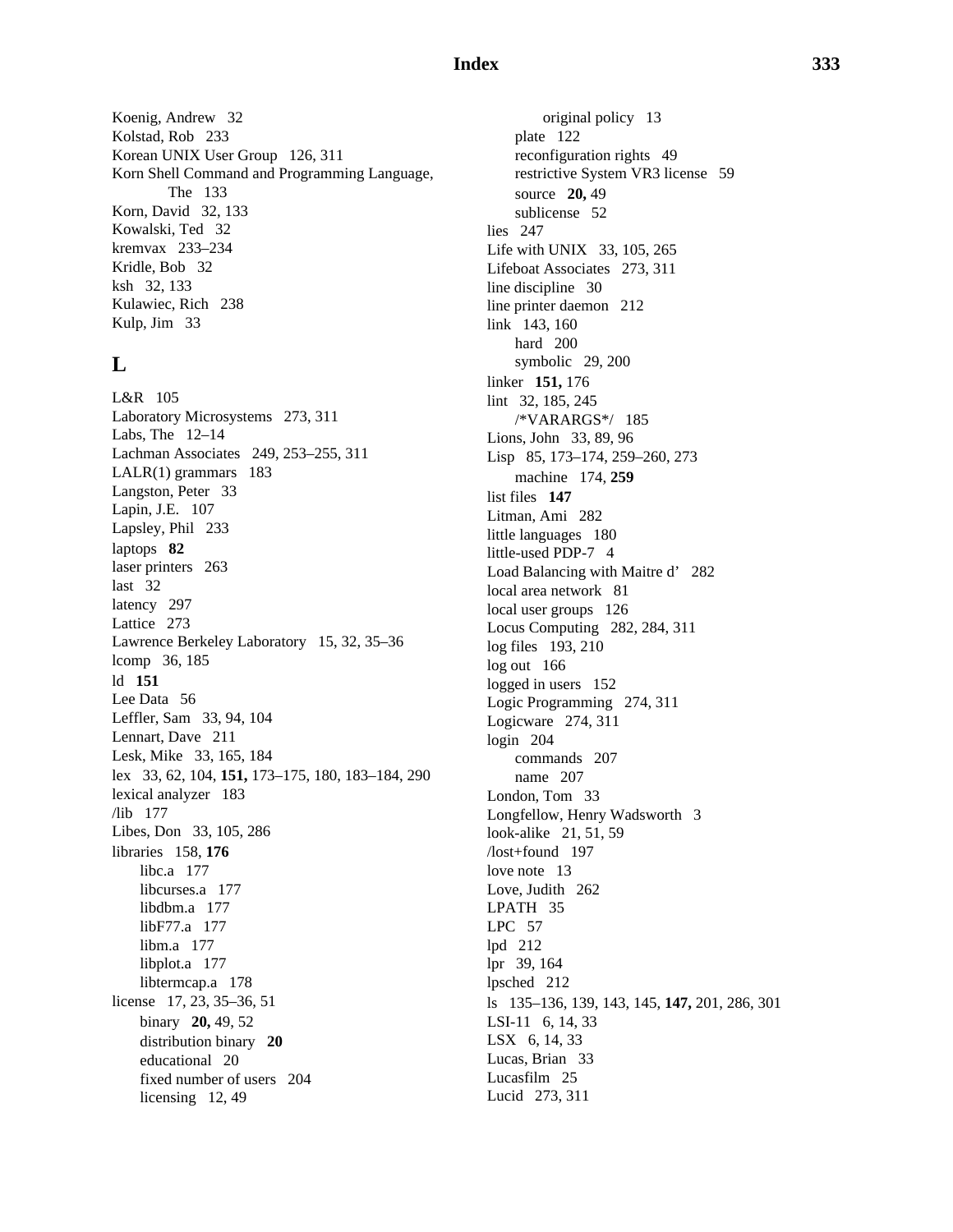Lugaru Software 311 Epsilon 266 Lurnix 312 Lycklama, Heinz 33, 320 Lyon, Tom 33, 161

# **M**

m3 174 m4 174, 179 m6 174 Mach 34, **76,** 77, 236, 239, 282 A New Kernel Foundation for UNIX Development 77 Macintosh 264, 294 finder 79 Mac II **66,** 79, 302 Macq Electronique 56 MAD Intelligent Systems 57 magic numbers 170 mail 35, **151,** 209, 255 example 154 mailing list 252 mailx 35 mainframe 287 administration 288 make 31, 65, **151,** 181 make directory **147** makefile 181 malloc() 98 man **151** -k 29, **151** macros 95 pages 92 manual pages **151** manuals Berkeley UNIX 91 POSIX 91 System V 91 X/OPEN 91 XENIX 91 Many Roads to Fault Tolerance 286 MAP 294 Marantz 22 Maranzano, Joe 33 Marc Software International 312 WordMarc 266 Mark Williams 312 Coherent 55, 59, 289 Marsh, Bob 23, 33 Marvit, P. 248 Marx brothers 232 Marx, Groucho 124

Mashey shell 33 Mashey, John 33, 263 Massachusetts Institute of Technology 312 MASSCOMP 56, 296, 302, 312 EFS 292 Extended File System 292 RTU 298 math library 177 McCall, Madeline 320 McCann, Dr. A.P. 319 McGilton, Henry 105 McIlroy, Doug 33 McKusick, Kirk 34, 104, 197 McMahon, Lee 34 McNabb, Paul 30 McPherson, Al 34 mcvax 31 Meeting Mainframe Expectations 289 memory as device 161 common 65 no memory management 289 no protection 5 page lock 297 protection 289 shared 46, 281 split instruction/data 15, 30 virtual **17,** 29, 32, 45–46, 57–58 merging System V, BSD, and XENIX 76 MERT 6, 13–14, 33 MetaWare 273–274, 312 Meyer, Mike 233 MH 30, 36, 269 Micro Applications and Hardware 312 C-Form 261 Micro Focus 273, 312 Micro/Systems Journal 246, 312 Microbar 56 microcode horizontal 296 UNIX in 34 Microport Systems 56, 253, 284, 312 System V/386 289 System V/AT 55 microprocessor 289 Microsoft 24, 51–52, 56–59, 75, 134, 272, 273, 312 Multiplan 275 XENIX 253, 289, 302 XENIX Version 5.0 55 Microtec Research 273–274, 312 Microware Systems 272–274, 312 Miller Freeman Publications 312 Miller, Richard 34 mince 189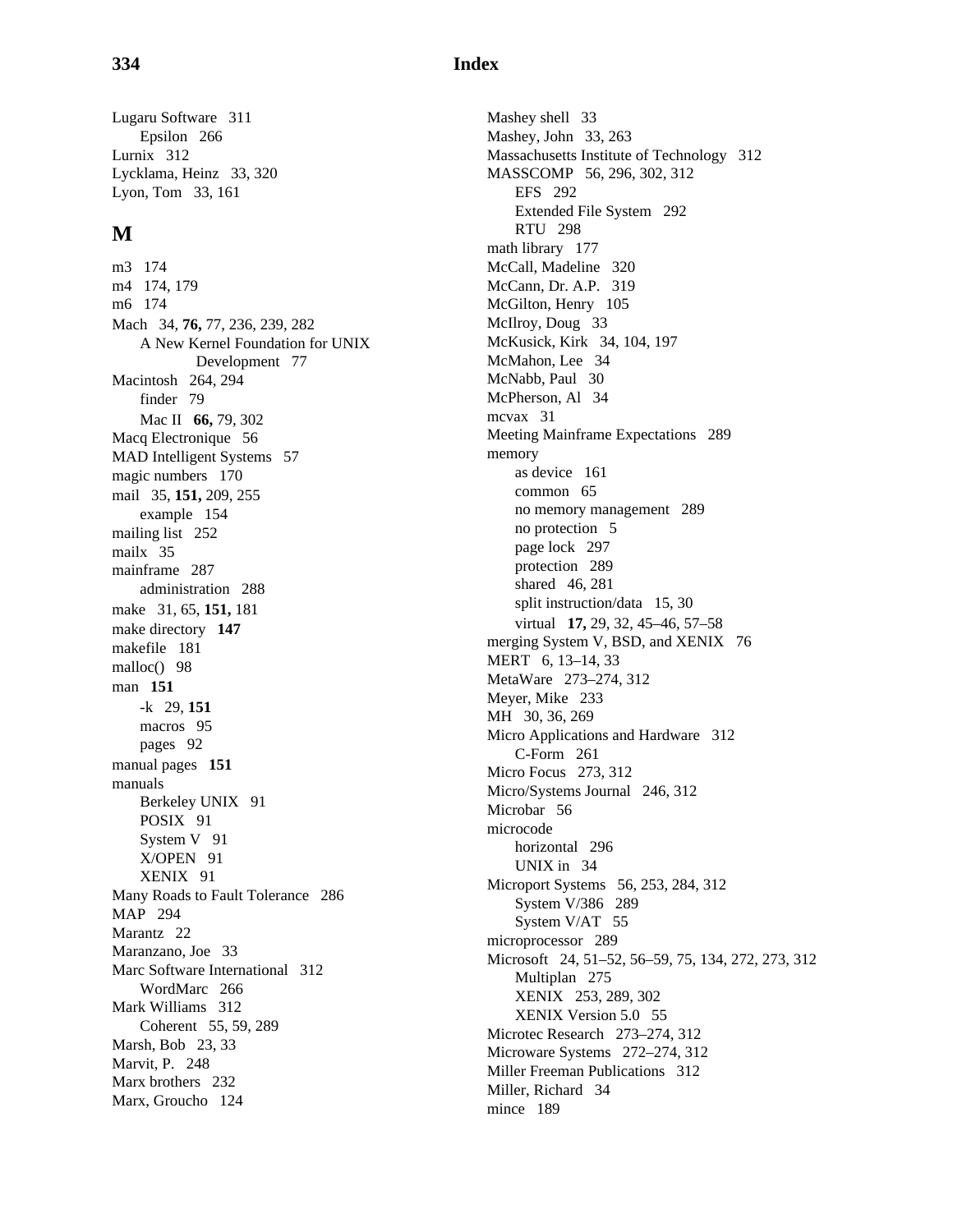MindCraft 256, 312 Ministry of International Trade and Industry 53 MINIX 36, 106, 236, 240–241, 289 MINIX for the IBM PC, XT and AT 106 MIPS Computer Systems 57, 312 M Series 282 misc.consumers 225 misc.jobs.offered 251 misc.jobs.resumes 251–252 MIT 17, 82, 189, 278, 312 MITI 53 mkdir **147** MMDF 30, 269 MMOS 59 Modcomp REALIX 298 moderated newsgroups 226 moderator 226 Modula 173 Modula-2 175, 274 mon.out 185 monitor 185 more 35, **149** Morgan, Rachel 105 Morris, Robert 34, 90, 299 Mortice Kern Systems 290, 312 Mosaic Software 312 Twin 275 moskvax 234 Motorola 27, 56–57, 237 Computer Systems 312 cXV/RT 298 move files 147 MP/M 21 MPATH 35 mpx 30 MS 30, 269 MS-DOS 46, 52, 70, 290 lack of file protection 292 running on top of UNIX 284 Mt. Xinu 18, 32, 53, 56, 121, 254, 312 Berkeley UNIX 254 Command of the Month Calendar 122 more/BSD 54 Mullender, Sjoerd 246 multi-user mode 193 MULTICS 3–5, 37, 287 Multiflow Computer 57, 296, 313 MultiMax 77 multiple sessions 141 multiprocessing 55, 139, 169 multitasking 139 multithreaded processes 65 multiuser 52

MultiView 134 Mumps 274 munge 250 Munson, Bill 34 Murphy's Law 198 Murray Hill, NJ 13 Muus, Mike 34 mv 41, 146, **147**

# **N**

NAG 270 Nair, M. 248 named pipes 36 NASA Ames Research Center 288 National Bureau of Standards 313 National Computer Conference 23 National Computer Security Center 300, 313 National Expositions 319 National UNIX User Group/Netherlands 126, 313 national user groups 125 navigation 79 Nayland 252, 313 NBS 25, 72, 313 ncheck 197 NCP 30–32 NCR 56–57 NCSC 301, 313 Neal Nelson & Associates 248, 313 negative zero 271 Nemeth, Alan 34 netnews 221 network 45, 47, 106, 293 3Mb/sec 25 configure 253 disk 81 file system 75, 196, 291–294 first UNIX internetworking 30 interoperable **294** local area 81 proprietary 295 protocol 168, 293 security 255, 300 standards 74 streams 164 wide area 81 Network Information Center 233 Network Technologies 228 Network/extensible Window System 278 New Zealand 19 New Zealand UNIX Systems User Group 126, 313 Newcastle Connection 292 Newcastle Connection or UNIXes of the World Unite! 293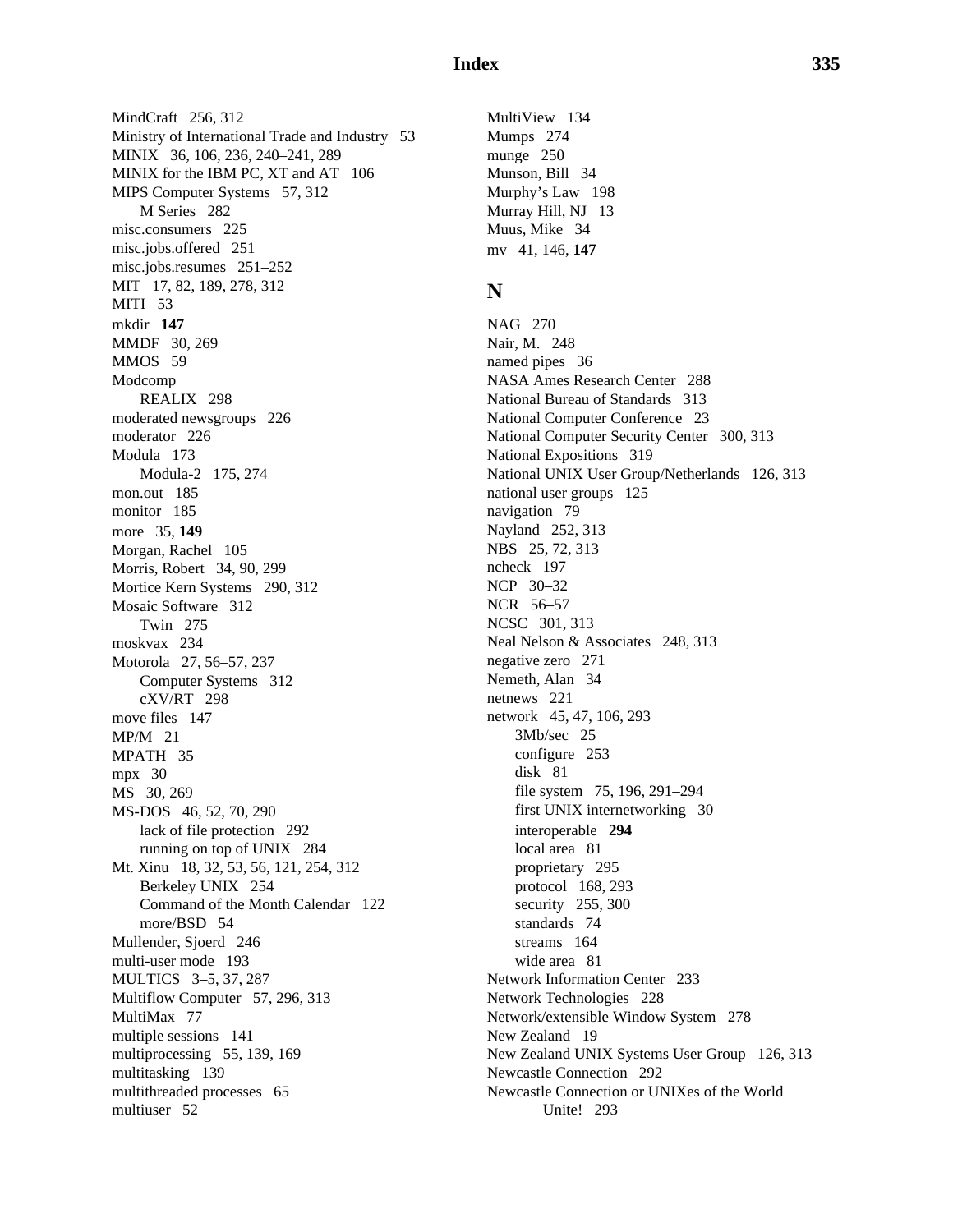NeWS 31, 74 news 221 "A" release 232 "B" release 233 News Need Not Be Slow 227 newsgroup 224 source 238 NFS 32, 75, 196, 291–293 Nichols, Elizabeth 213 Nichols, Joseph 213 Ninth Edition 83 NKR Research 272, 313 NNTP 233 Noll, Landon 34, 244 non-UNIX system, reason for buying 63 nonstandard enhancements 59 Norand 56 Notable Computer Networks 226, 231 notes 223, 233 Novon Research Group 28, 320 Nowitz, Dan 34 nroff -man 95 NSC 27, 56 32016 241 Genix 54 Numerical Algorithms Group 270, 313 Nutshell Handbooks 105 NUXI 56 NZUSUGI 126, 313

# **O**

O'Reilly & Associates 105, 313 Oasys 273, 313 object-oriented model 79 octal dump **149** od **149** Oesterreicheische UNIX Benutzergruppe 313 office automation 271 Ohkubo, Jouji 319 Olympus Software 313 UltraCalc 275 Omnicomp Graphics Corporation 267 Omtool 273, 313 On the Security of UNIX 299 Online Computer Systems 245 Onyx 21, 33 open system 65 Open Systems Interconnect 294 open() 41, 158, 162, 164–165, 169, 202, 214, 293 modified 292 Operating System Design: Internetworking with XINU 106

Operating System Design: The XINU Approach 94, 106 operating systems proprietary with UNIX-like features 61 two on one computer 283 Operating Systems: Design and Implementation 94, 106 Opus Systems 56, 290 Opus5 55 Oracle Systems 313 Oracle 263, 267 Orange Book **300,** 301 Oregon Software 273–274, 313 Oregon State University 272, 313 Origin 286 OS/2 46, 65, **66** nightmare 121 OSF 142 OSI 74, 261, 294–295 Ossanna, Joseph 4, 30, 34 output stream 135 Owens-Liang Publications 303, 313

# **P**

page **149** paging 12, 17 Pajari, George 94 Palomino Computer Systems 253, 313 Parallel Computers 286, 313 advertisement 284 Parallel Processing 296 parallel processing 295 ParcPlace Systems 274, 314 Parkridge Computer Systems 249, 314 TIC/TOC 261 Parlez-Vous L'UNIX? The European Perspective, Past and Future 287 parsing 104 Partial Model for a B-Level UNIX 301 Pascal 32, 173–174, 274 to C translator 274 password 207 file 255, 280 guessable 255 Password Security 299 Password Security: A Case History 90 patch 36 patent 49, 216 PATH liberal 255 path searching 148 pathalias 32, 228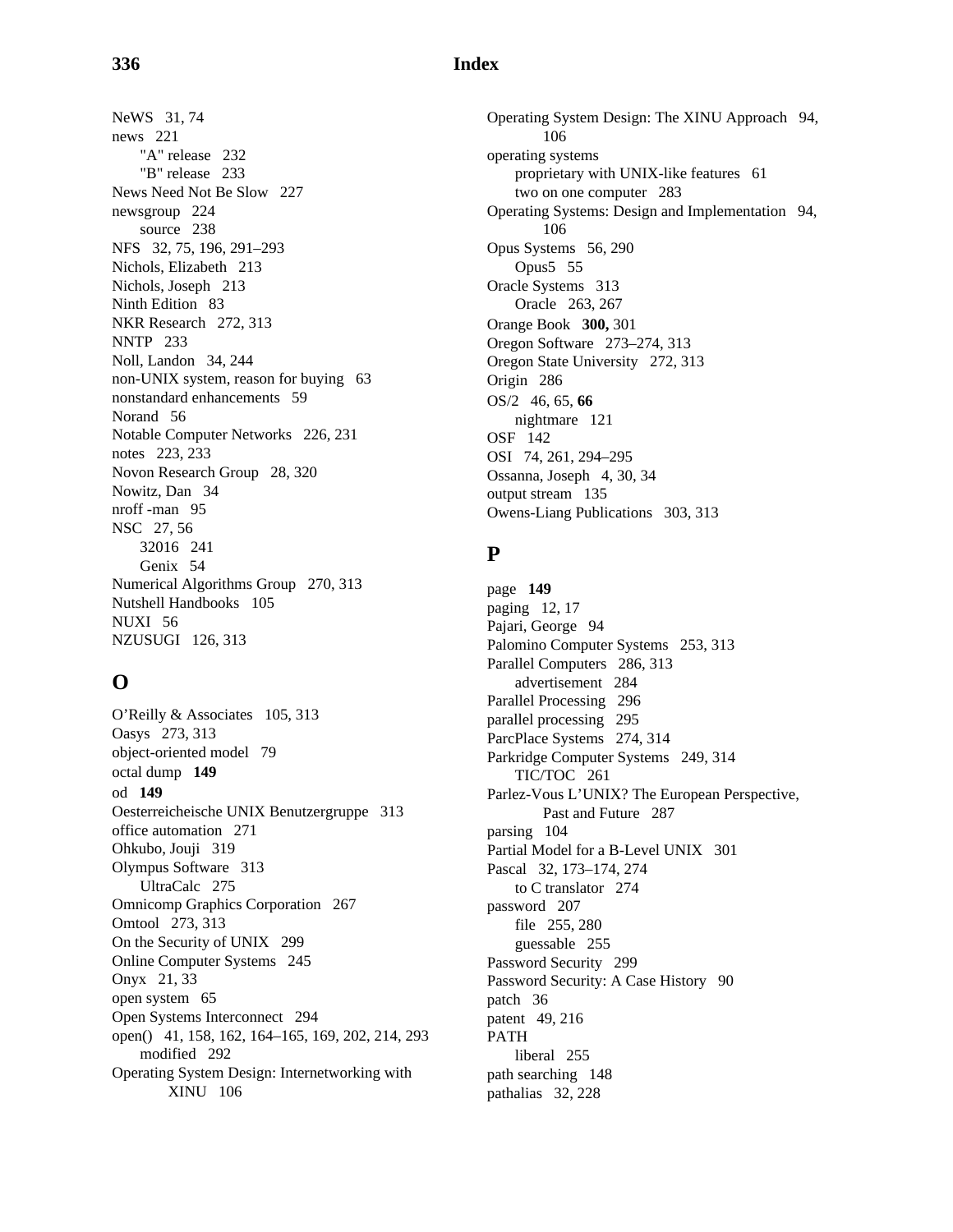pathname absolute **144** relative **144** Patricia Seybold's Office Computing Group 314 Patricia Seybold's UNIX in the Office 111 pattern matching 136, **150** shell, in the 39 pattern processing **150** PC 51–52, 253, 290, 294 AT 26, 55 coprocessor boards 291 csh 290 DOS 290 uucp 290 PC DOS/UNIX Networking 294 pcc 32, 35, 69 PD32 241–242 Users Group 314 PDP PDP-10 33 PDP-11 5–6, 12, 14, 17–18, 33, 48, 53, 246 PDP-11/20 6 PDP-11/45 15, 30 PDP-7 4–6 PECAN system 84 Perdue University 238 Peregrine Computer Systems 267 Performance Awareness 248 perl 36 permission example 214 odd 255 permuted index 92 Personal Dynamic Media 80 personal workstation 291 Perspective on the Usenet, A 227 PHIGS 267 Philon 273, 314 phototypesetter 263 phs 232 physical disasters 255 pic 32, 267 pid 171 Pike, Rob 34, 89, 108, 158 pipe 33, **136,** 163, 168 buffering 163 **FIFO** named 36, 163 pipeline **137,** 169, 295–296 Pixar 302, 314 PL/I 173 PL/M 274 Plauger, P.J. 15, 34

Plexus 56 plot 267 library 177 Plum Hall 256, 304, 314 Plum, Thomas 304 Plus Five Computer Services 274, 314 PN1 74 Point Foundation 228 point-of-sale transactions 62 Politics of UNIX 13 portability 47–48 achieving 107 hardly 246 not for everyone 47 Portable C and UNIX System Programming 48, 107 Portable C Compiler 32, 69 portable C library 33, 98, 165 Portable Operating System Interface for Computer Environments 72 portables 82 Portal Communications 314 porting 58, 248, 252, 288 house 55, 253 integration 253 1003.1 POSIX Full Use Standard 73 POSIX 6, 60, 71–72, 120, 278 parts of P1003 72 WeirdNIX 74 posters 121 postnews 222, 228 PostScript 256 Potmesil 268 Practical Computing 256, 314 Practical Tool Kit for Making Portable Compilers, A 241 Precision Visuals 267 Prentice-Hall 256, 314 MINIX 55 prep.ai.mit.edu 240 Presotto, Dave 34 Preston, Rick 238 Prime Computer 284, 302, 314 print data **149** print working directory **148** printcap 206 printer spooler 35 printf() 158, 166 process **169** foreground 140 group id 171 id 171 locking 297 status **152**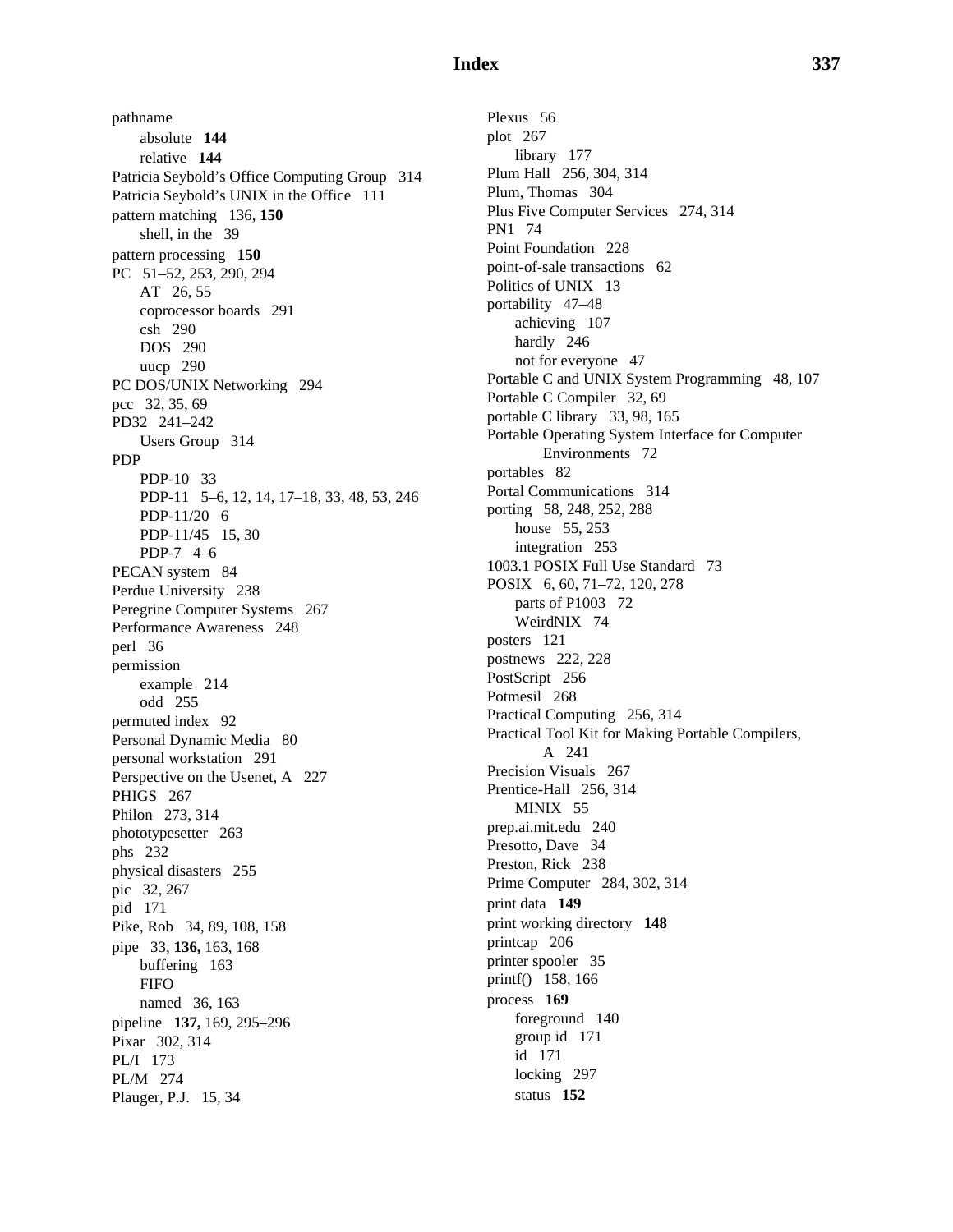processing asymmetric 31 distributed 282, 294 parallel 295 text 5 transaction 284–285 profiling 178, 184 prof 185 profil() 185 Programming Pearls 180 Project Athena 82, 278, 314 Project Stargate 227 Prolog 260, 274 prompt 139 setting the 139 proprietary operating system 63 dinosaurs 65 protocols 261 ps 43, **152,** 161, 212 PS/2 **66** pseudo-device 162 pseudo-tty 167 PTL Software 56 public access 228–231 public domain 15–16, 47, 244 archives 236 C compiler 30 C software 128 editors 266 hardware 241 network file system 292 spreadsheet 275 System V under 4.2BSD 283 UNIX software 236 publishing 256 purple book 73 puzzles 103 PWB 6, 13, 27, 30–31, 33, 35, 163, 182 PWB 2.0 6 PWB shell 13 PWB/UNIX 6, 14 pwd **146, 148**

# **Q**

Quadratron Systems 272, 314 Q-Mail 270 Q-Plan 275 Quality Software Products 267, 314 Q-Calc 275 Quantitative Technology 314 Math Advantage 270

Pyramid 46, 54, 57, 238, 283

Quantum Software Systems QNX 55, 59 Quarterman, John 104, 226 Quintus Computer Systems 274, 314 quiz 242 quotas 31, 199

# **R**

R Systems 272, 315 R Desk 270 R&D Publications 307, 314 r/l group, The 273, 315 Rabbit Software 48 Radian 314 RuleMaster 260 rajah 254 Rand 14–15, 36, 268, 302 Rand editor 14–15, 30, 36, 186 Rapitech Systems 274, 314 Rashid, Rick 34, 77 ratfor 15, 32, 122 Rational Systems 273 Rauch-Hindin, Wendy 298 raw mode 167 RCS 15, 36, 182 read news 223 read() 162, 164–165, 168–169, 293 readnews 228 Ready Systems VRTX 298 real-time 46–47, 55, 57, 59, 279, 281, 285, **296,**  297–298 UNIX-like 297 rec.autos 225 rec.humor 224 record locking 67, 169, 281 recursion 265, 338 redirection 135 Redman, Brian 34 Reeds 299 Reeves, Bill 34 refer 33, 262, 271 reference cards 99 registered trademark 22 regular expressions 144, 183 Reid, Brian 225 Reiser, John 12, 34 Relational Technology 315 ABF 266 Ingres 262 remote execution 209 remote procedure call 294 remove files 148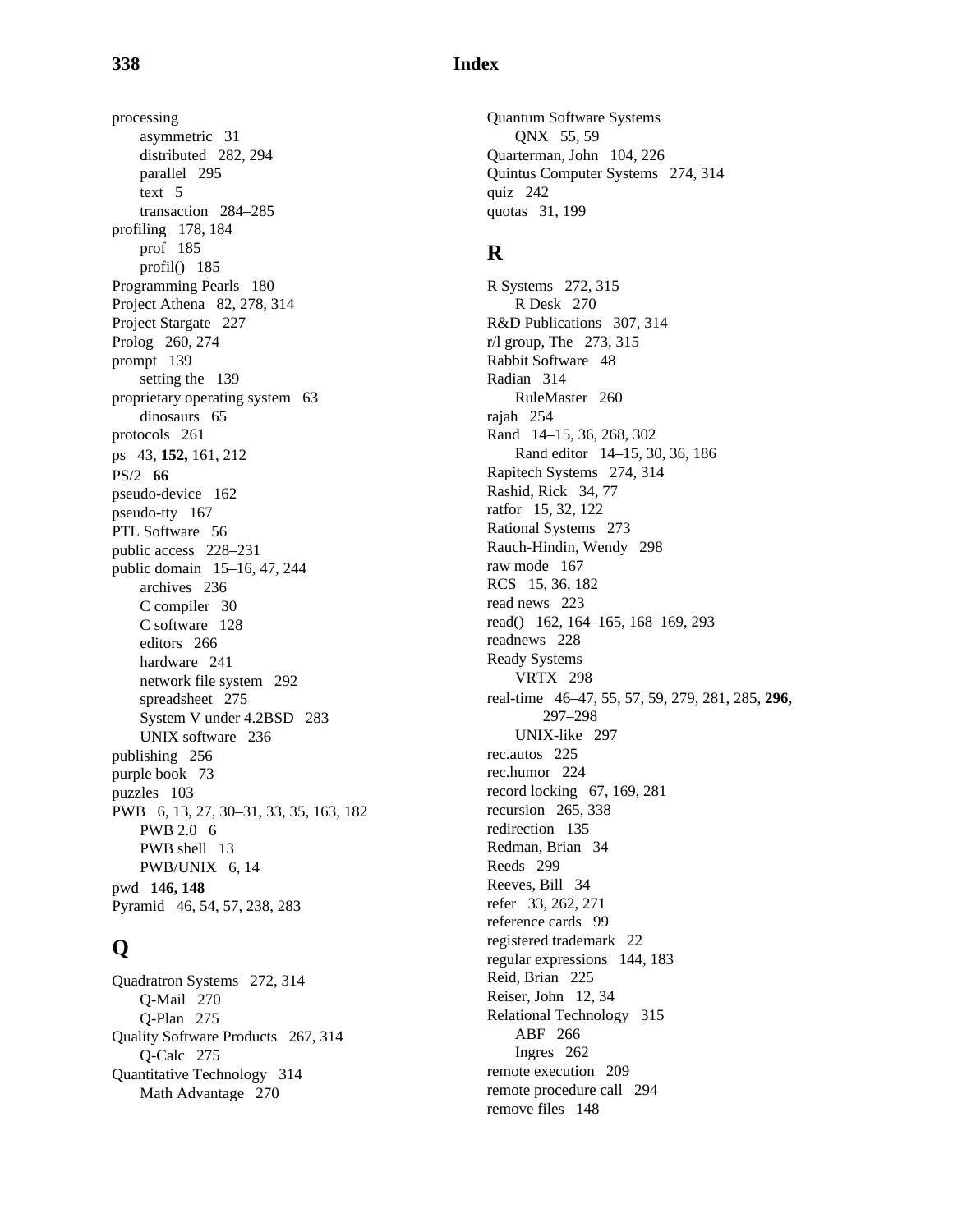remove-user 152–154 rename files 147 Renesse, Robert van 246 research 6, 42 response time 297 Ressler, Sandy 34, 105 RFS 75, 196, 291–293 Rhodnius 315 M-Builder 267 Ridge 57 RISC 48, 84 Ritchie C Compiler 69 Ritchie, Dennis 4, 6, 13–14, 18, 24, 28, 30, 32, 35, 36–37, 42–43, 68–69, 83, 90–91, 102–103, 131, 207, 215–216, 272, 280, 299 rk5 13 rm 41, 138, 148  $* 40$ -fr 154 rms 35 rn 36, 223, 233 Robinson, Schaffer & Wright 315 /rdb 263 Rochkind, Marc 35, 100, 158, 182, 280 Rodgers, Lawrence 100 roff 5 rogue 36, 243 Romine, John 268 root 154, 214, 255 checking 153 Root Computers 253, 315 Root Mail 270 root file system 143 Rose, Marshall 268 Rosenthal, David 31 Rosenthal, Rob 35 Rosler, Larry 80 RPC 294 RPG 274 RS-232 166, 203, 209 RT 1.0 6 RTFM 120 Rules of the Game 113 run-time analysis 184 runoff 5 Russell, Channing 77 Ryan-McFarland 273, 315

## **S**

Saber Software 273, 315 Santa Cruz Operation, The 24, 284, 315 SCO XENIX System V 55 Satyanarayanan, M. 293

Saxon, Michael 197 SC 275 Scandia Metric 56 SCCS 35, 65, 182 Schaefer, Steve 35 scheduling, crude 297 Scherrer, Deborah 15, 35 Schienbrood, Eric 35 Schmidt, Eric 35 Schnatmeier, Vanessa 272, 286 Schreiner, Axel 104, 184 Schriebman, Jeff 35 Schwartz, Pauline 319 Scientia Computer Applications Pte 274, 315 Scientific Micro Systems 56 Scientific Placement 252, 315 scj 32 SCO 24, 52, 56, 58, 134, 289, 315 SCO Professional 275 system administrator's shell 134 XENIX 253, 302 sdb 32, **151,** 180 SDI 142 Seamons, John 35 security 213, 255, 298–299 analysis 255 B level 301 C2 level 300–301 comp.unix.wizards 300 distributed 217 paranoia 213 Security for Superusers, Or How to Break the UNIX System 301 sed 34, **149,** 187 Seeley, Donn 35 select() 30 semaphore 65, 281, 285 sendmail 29, 269 Sendmail – An Internetwork Mail Router 269 Sequent Computer Systems 228, 296, 315 Balance 77 DYNIX 54, 282 Sequin, Carlo 268 Sequoia Systems 286 TOPIX 54 serial lines 203 Serlin, Omri 296 set 154 -e 152 prompt 139 setenv 190 setuid 215, 255 patent 216 setuid-bit 215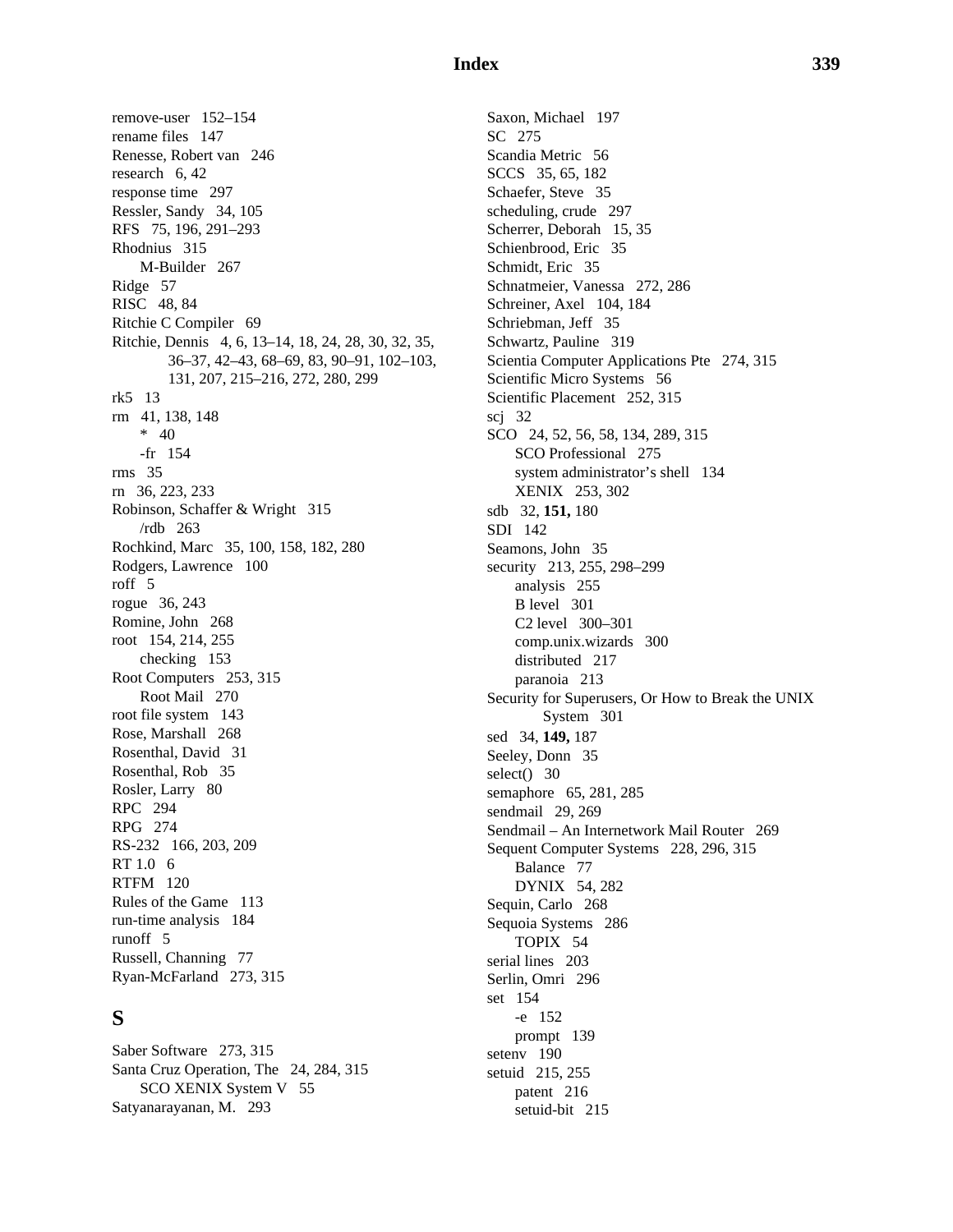Seventh Edition 12 sex 44, 120 sh 11–12, **132, 151** Shannon, Bill 33, 35 Shapazian, Dick 35 sharing files 291 Shaw, Mary 247 Shein, Barry 142 shell 39, **131, 151** \$ arguments 138, 153 comments 152 compilers 275 control structures 11 environment variable example 190 error flag, set -e 152 features 40 kiddy 265 Korn 276 layer 141 Pascal 31 passwd field 207 programming 11 prompt 134 replacing default 11 reserved characters 144 script **132,** 137 as tools 155 example 138, 152 script identification 152 simple 132 unfriendliness 40 variable 139 example 153 SHL Systemhouse 254, 315 Shoens, Kurt 35 show screenful **149** Sicherman, Col. G. L. 245 sif 31 SIGALRM 172 SigGraph 116 SIGIO 172 SIGKILL 172 signals **171** sending 151 SIGQUIT 172 Silicon Graphics 56–57, 302, 315 IRIS 288 Silicon Valley Software 273–274, 315 Silvar-Lisco 315 SDS 260 SimuCad 315 SILOS 260

Simulation Software 315 GPSS 270 Sinclair ZX81 48 Singapore UNIX Association 316 single-user mode 193, 195 systems 52 Sixth Edition 11, 30 Skalabrin, Val 320 Skudlarek, Joseph 161 sleep 297 SLIP 29 Small C 30 small is beautiful 38 Smalltalk 85, 173, 274, 302 browser 79 Smart Systems Technology 316 Duck 260 smiley 233 SMTP 268–269 SNA 261 SNA Communications Under UNIX 295 Snobol **150,** 173–174, 274 So You Want to Be a Government Contractor 60 Sobell 249, 316 soc.singles 224 soc.women 224 sockets 164, **167,** 168 Software A & E 316 Knowledge Engineering System 260 Software Alliance 252, 316 Software Components Group pSOS 298 Software Development Systems 273, 316 Software Innovations 273, 316 VC 275 Software Ireland 273, 316 Software Research 256, 316 Software Tools 15 Software Tools Project 16 Software Tools User Group 32, 35–36, 128, 316 Sony 54, 56 Sorites Group 316 SORITEC 270 sort **149** sorting 287 source licenses, low-cost 96 Source, The 231 Southwest Technical Products 273, 316 Southwind Software 316 Tactician 275 Space Travel 4, 242 Spafford, Eugene 271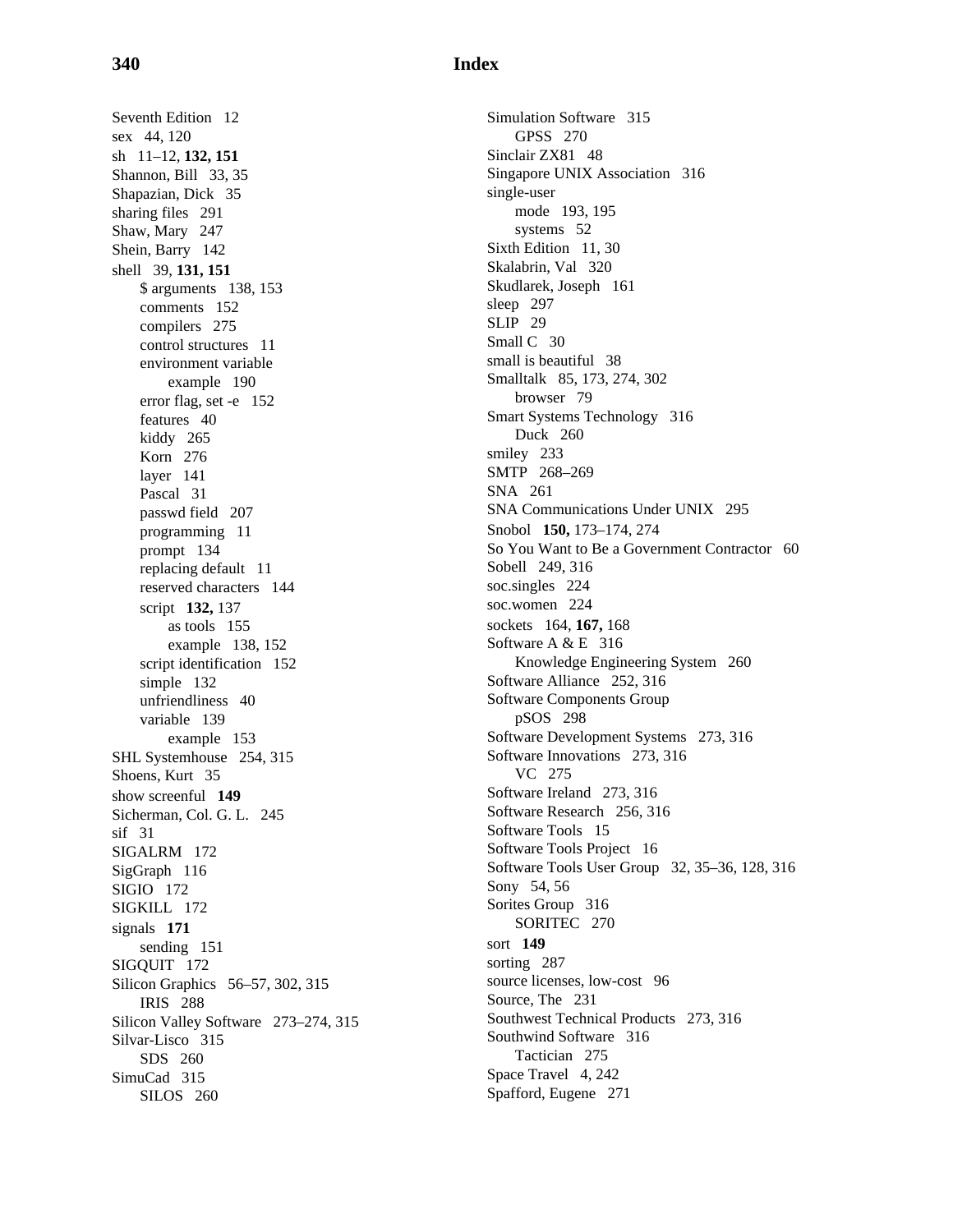Specialized Systems Consultants 249, 273, 316 Dial-A-Guru 249 PubliCalc 275 Zebu  $263$ Spectrum Technology Group 255, 316 spell 32-33, 271 Spencer, Henry 233 Sperry 56, 302 Sphinx 56 Spider 261 spl() 93-94 spool 255 directories 211 spreadsheets 275 Springer-Verlag 316 SPSS 270, 316 SQL 74 Squires, Michael 237  $srb$  30 SRI International 233, 305 Sritek 284, 316 SSC 99 SST Data 316 Handshake Colt Computer Linked Telex 269 ST 26 Stalking the Wily Hacker 217 Stallman, Richard 35, 189, 239, 265 standard error 135, 164 input 134, 164 library 177 output 134, 164 standards  $\sqrt{usr/group}$  24 binary 53  $C$  70 DES 299 ISO WG14 71 validate 256 X3J11 70 Stanford University 17, 25, 317 Stargate 36, 227, 233, 235 State University of New York at Buffalo 245 stateful 291 stateless 291 stdargs 32 stderr 135, 164, 165, 170 stdin 134-135, 148, 164, 165, 170  $<$ stdio.h> 165 stdio 33, 159, 165 source 97 stdout 134–135, 148, 164, 165–166, 170 Steele, Jr., Guy 102, 183

Stellar Computer 289, 317 Stettner, Armando 35, 122 Stoll, Clifford 217 Strategy of Accommodation, A 288 Stratus 286 stream 135, 164 editor 149 streams 168 Stride 56 string searching 136, 149 strings  $149-150$ Stroustrup, Bjarne 35, 80, 103 Stryker, David 298 STSC 272 stty 203, 206  $-raw$  206 STUG 128, 316 style 30 sublicense 52, 58 Subversion of a 'Secure' Operating System 298 SUG 127, 317 SUN 25, 277 board 30, 35 Sun Microsystems 25, 28, 32, 53, 56–57, 75, 77, 121, 274, 284, 302, 317 NeWS 278 NFS 291 SunOS 45, 54 User Group 127, 317 supercomputer 287, 296 superuser 214, 299 support or lack of it 13, 18, 27, 45, 53, 254, 279 IBM 64 Sutton, Steve 320 SV 44 Svenska Unixanvandares forening 317 Sventek, Joe 15, 36 SVID 73, 107, 255 SVVS 73, 255 swapper 212 swapping 195, 290 symbolic debugger 151 symbolic links 29, 200 Symbolics 317 Macsyma 270 sync 192, 194 synchronization 281 synchronous execution 140 sysadmsh 134 system calls 100, 158, 159 System III 6, 18, 25, 27, 44, 46, 53, 297 System IV 6, 46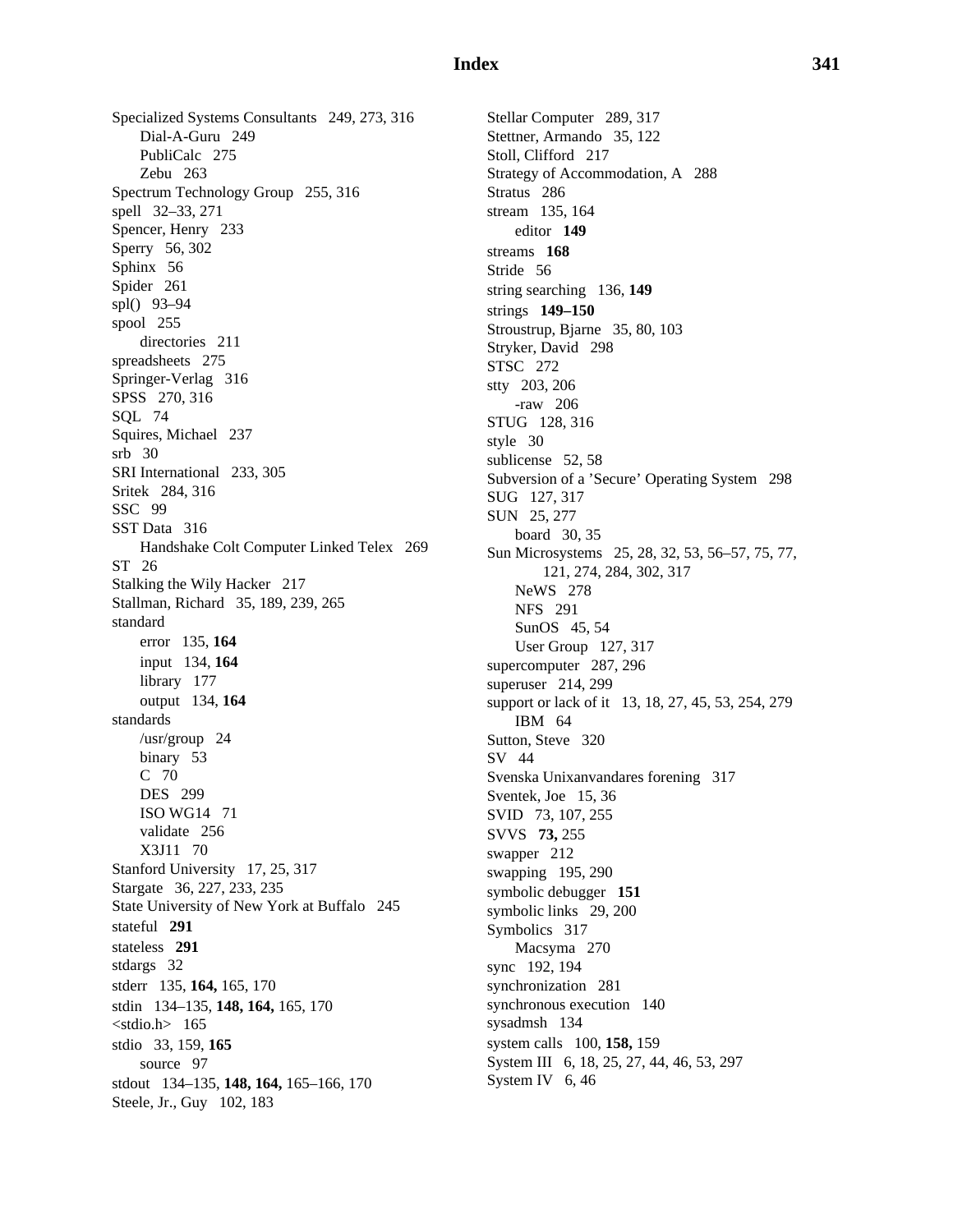System V 6, 18–19, 27, 44, 53–54, 56–57, 75–76, 77, 163, 254 advantages 46 and differences between Berkeley UNIX 46 disadvantages 46 Interface Definition 73, 107, 255 International Edition 299 Japanese Language Version 287 streams 169 Verification Suite 255 System V Verification Suite **73** System VR2 6, 28 System VR3 6, 28 restrictive license policy 59 System VR4 6, 18, 278 Systems & Software 273–274, 317 Systems Designers Software 273–274, 317 Poplog 260 Systems Union 317 SunTrend 270 Systime 56

# **T**

T&W Systems 318 VersaCad 260 t-shirt /nev/dull 122 10th Anniversary USENIX 121 awk 122 grep someone 121 Ratfor 122 Tadpole Technology 56 tail **150** Tandem Computers 286 Tandy 24, 56, 59, 134, 317 Tanenbaum, Andrew 36, 94, 106, 240–241 Tannenbaum, Andy 13 tape archive 201 kludge 202 management 202 random access 203 tar 31, 121, 128, 198, 201 example 154 tbl 33, 242 TC22 WG15 317 TCP/IP 31, 33, 45, 74, 106, **167,** 294–295 tcsh 133 Tech Valley Publishing 317, 319 Technical Solutions 253, 317 Technical Systems Consultants UniFLEX 298

Technology Research Group 134, 317 teco 265 Teknowledge 317 S.1 260 Tektronix 273, 292, 302, 317 MAGPIE system 84 TeleSoft 272, 317 TeleVideo Systems 284, 317 Template Graphics Software 267, 318 Tenth Edition 83 termcap 18, 32, 45, 48, 178, 186, 205–206, 260 terminal 203 capabilities library 178, 186 driver 166 handling 288 raw mode 167 terminfo 32, 48, 205–206, 260 Terotech 318 Simtec 270 test 11, 153–154 -e 153 TEX 256 Texas Internet Consulting 318 Textset 256, 318 Textware International 256, 318 Thacker, C.P. 277 The Evolution of  $C -$  Past and Future 80 third-party software 257 Thomas, Rebecca 36, 100 Thompson, Ken 3–4, 6, 13–14, 16, 30, 35–36, 42, 43, 90–91, 157–158, 242–243, 280, 299 Three Rivers 302 Throwaway Software 276 Tichy, Walter 36, 182 Tilbrook, David 36 Tilson, Mike 34, 120 time zone 287 timeshare 256, 297 tip 33, 261 TITN 318 Teletex 270 Twice MHS X.400 270 tmg 33 /tmp 177, 210 toaster oven 37, 290 Tolerant Systems 286 Tondo, Clovis 102 Toolchest 276–277 tools 145 cross-development 298 language development 174 software development 290 Writer's Workbench 290 TOP 294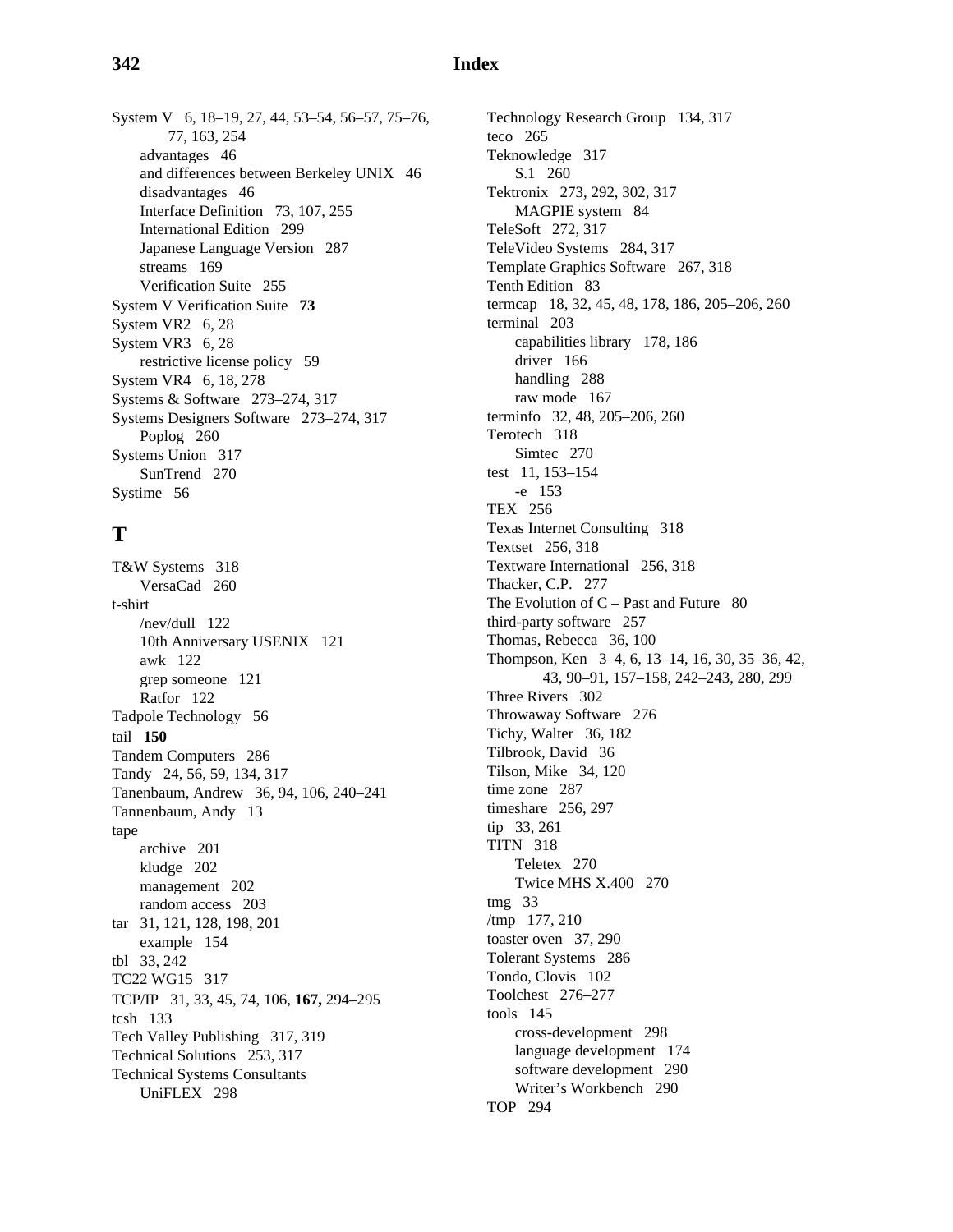Toshiba America 83, 318 Toy, Michael 36 trade secret 20 trademark 18, 22, 37, 49, 51 transaction processing 258, 284–285 Transmediair Utrecht BV 241, 318 transportable 82 trek 29, 243 troff 5, 22, 34, 48, 90, 256, 262-264, 267, 281 trojan horse  $255, 301$ TRS-80 234 Truscott, Tom 232 TS TS 1.0 6 TS 2.0 6 TS 3.0 6 tset 29, 205 tsh 134 ttys  $166$ tuning 254 Turing Award 35–36, 157 turn-key systems 61, 207 Twain, Mark 214 twisted pair 293 Tymnet 228 typedefs 12 typesetting 256 typo 271

# $\mathbf{U}$

U.S. 19, 27, 286 Air Force 60 Army 60, 283 Constitution 221 Department of Defense 15, 300 government 294 National Bureau of Standards 25, 72, 256, 263 DES 299 GOSIP 294 patent 216 State Department 243 Ubell, Michael 36 Ubiquitous Systems 273, 318 UC Berkeley 16, 319 **UCB** 319 uid 207 ULTRIX 6, 19, 34 UM 45 umask 214 umount 196 unbundling 46, 51, 61, 290 **UNC** 223 unc 232

Uncle Joe's farm 59 Uni-Ops 36 Uni-Ops Books 99, 252, 318 Unicad 318  $DD/1$  260 Unicomp 256, 318 **UNICORN** 120, 318 **Unicorp Software** ViewComp 275 UNICS<sub>5</sub> Unidot 249, 318 unification of file, device and interprocess I/O 11,  $40 - 41, 165$ UniForum 118, 318 Unify 263, 318 Accell 266 UNIGRAM  $*$  X 112 unions 12 **Uniplex Integration Systems** Uniplex-II 272 UniPlus+ 24 UniPress Software 241, 273-274, 318 cmacs 266 emacs 266 QuickShell 275 vi-PLUS 266 Uniq Digital Technologies 254, 318 Unicalq 275 Unique 31, 112, 318 UniSoft 24, 35, 56, 58, 256, 319 Uniplus+ 58, 253 Unisolutions 249, 319 SystemAdmin 300 Unisys 57, 302 Unitech Software 121, 276, 319 USECURE 300 Unity 57 Univac 302 Universitat Zurich-Irchel 319 University of Australia 238 University of California at Berkeley 274, 319 University of California at San Francisco 238 University of California Press 319 University of Kent 238 University of Leeds 274, 319 University of Maryland 45 University of New South Wales 274, 319 University of North Carolina 232 University of Utah 273, 319 **UNIX** Achilles heel 44 beginner 113 customers 59 dictionary entry 37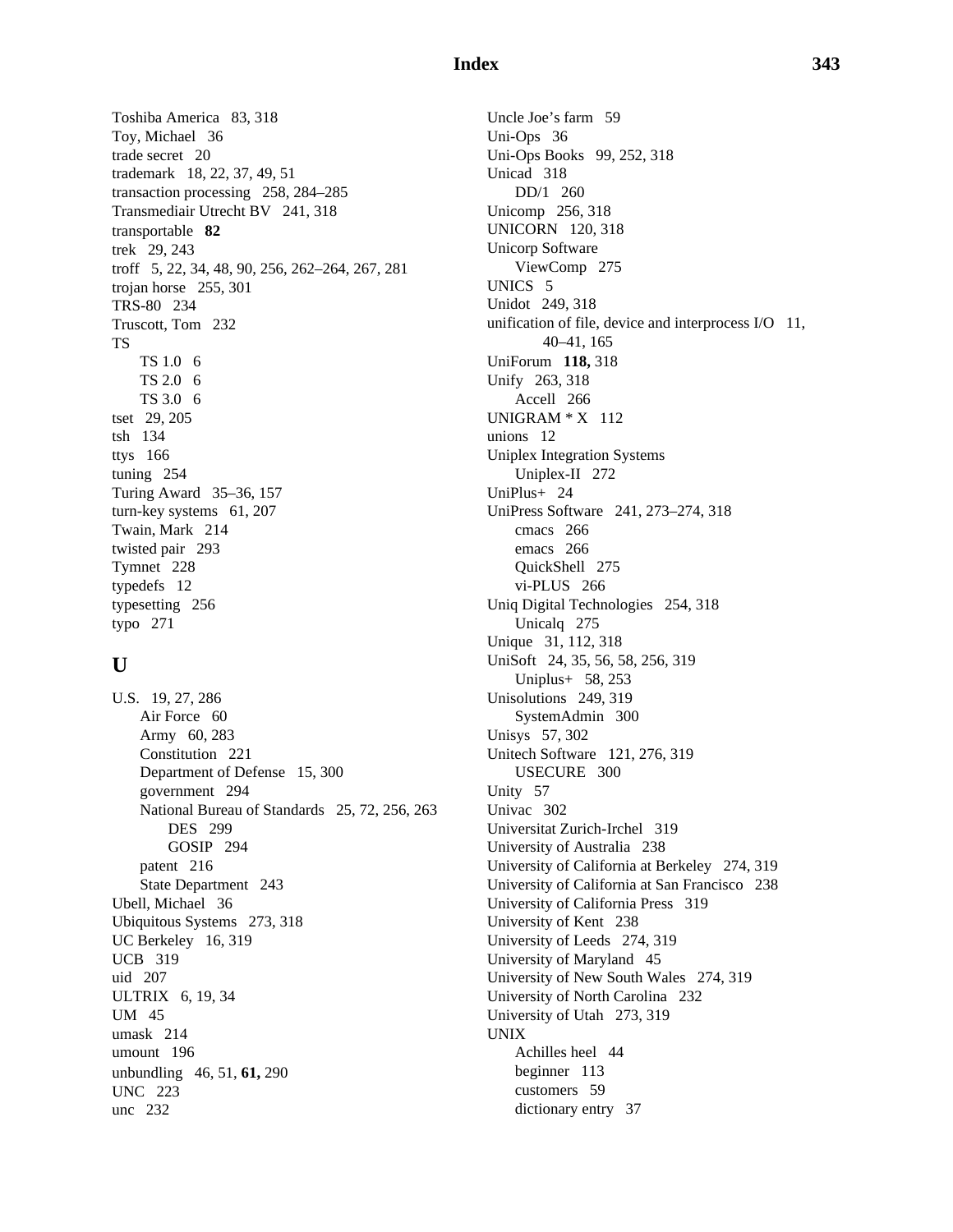evolution 42 executive 62 fracturing the paradigm 42 how to ignore it 64 I/O paradigm 159 licensing 49 mail system 269 merging 54 name, the 5 newsletter 112 objective scrutiny 62 part of the educational establishment 62 picture 159 readings 12, 90 shell 65 source 95 standards 68, 71 strongest critics 62 system manuals 108 tight 42 trademark 22 usage of the name 22 user interface 131 what is it? 41 written in C 48 UNIX Bulletins 114 UNIX in the Office 272 UNIX Interessengemeinschaft Schweiz 319 UNIX Magazine 319 UNIX Muscles into the OA Market 272 UNIX News 31 UNIX on Big Iron 289 UNIX Operating System, The 107 UNIX Overcomes Its Real-Time Limitations 298 UNIX Products Directory 112, 125, 259 UNIX Programmer's Manual 108 First Edition 5 Seventh Edition 90 Sixth Edition 90 UNIX Programming 90 UNIX Programming Environment, The 108, 158 UNIX REVIEW 31, 113, 213, 252, 319 UNIX Software List, The 31 UNIX Support Group 13 UNIX Survival Guide 213 UNIX System – Encyclopaedia 248 UNIX System Administration 109, 213 UNIX System Administrator's Manual 108 UNIX System Development Laboratory 27 UNIX System on the IBM PC, The 291 UNIX System User's Manual 108 UNIX System, The 108 UNIX Systems 319 UNIX Time-Sharing System, The 28, 280

UNIX without the Superuser 301 UNIX-compatible 58 UNIX-like 59 UNIXEXPO **119,** 319 UNIXuser 113, 319 UNIXWORLD 28, 113, 252, 275, 319 unmoderated **226** update 194, 211 USDL 6 Usenet 15, 30, 32, 209, 221, 250–252, 300 feed 227 logical map 232 sources 227 Usenet Etiquette 226 USENIX 16, 23, 32, 111, 118, 125, 228, 252, 307, 319–320 Conference **118,** 246 Conference Proceedings 114 user friendly 279 user groups 124 user ID number 207 user interface 39, 131 English orientation 286 USG 6, 13–14, 27, 31, 33 shell 13 Using fsck 197 USPDI 319 /usr/adm 206, 210 /usr/dict/words 136–137, 271 /usr/digest 114, 125 /usr/group 23–24, 33, 50, 111, 125, 306 Working Group on Databases 75, 320 Working Group on Distributed File Systems 75 Working Group on Graphics 74, 320 Working Group on Internationalization 75, 320 Working Group on Networking 320 Working Group on Performance Measurements 75, 320 Working Group on Realtime 75, 320 Working Group on Security 75, 320 Working Group on Super Computing 75 product directory 247, 257 software 239 1984 /usr/group Standard 67 /usr/group/UK 126 /usr/include 98, 179 /usr/include/signal.h 171 /usr/include/strings.h 179 /usr/lib 177 /usr/lib/crontab 212 /usr/local/lib 178 /usr/man 95 /usr/spool 210–211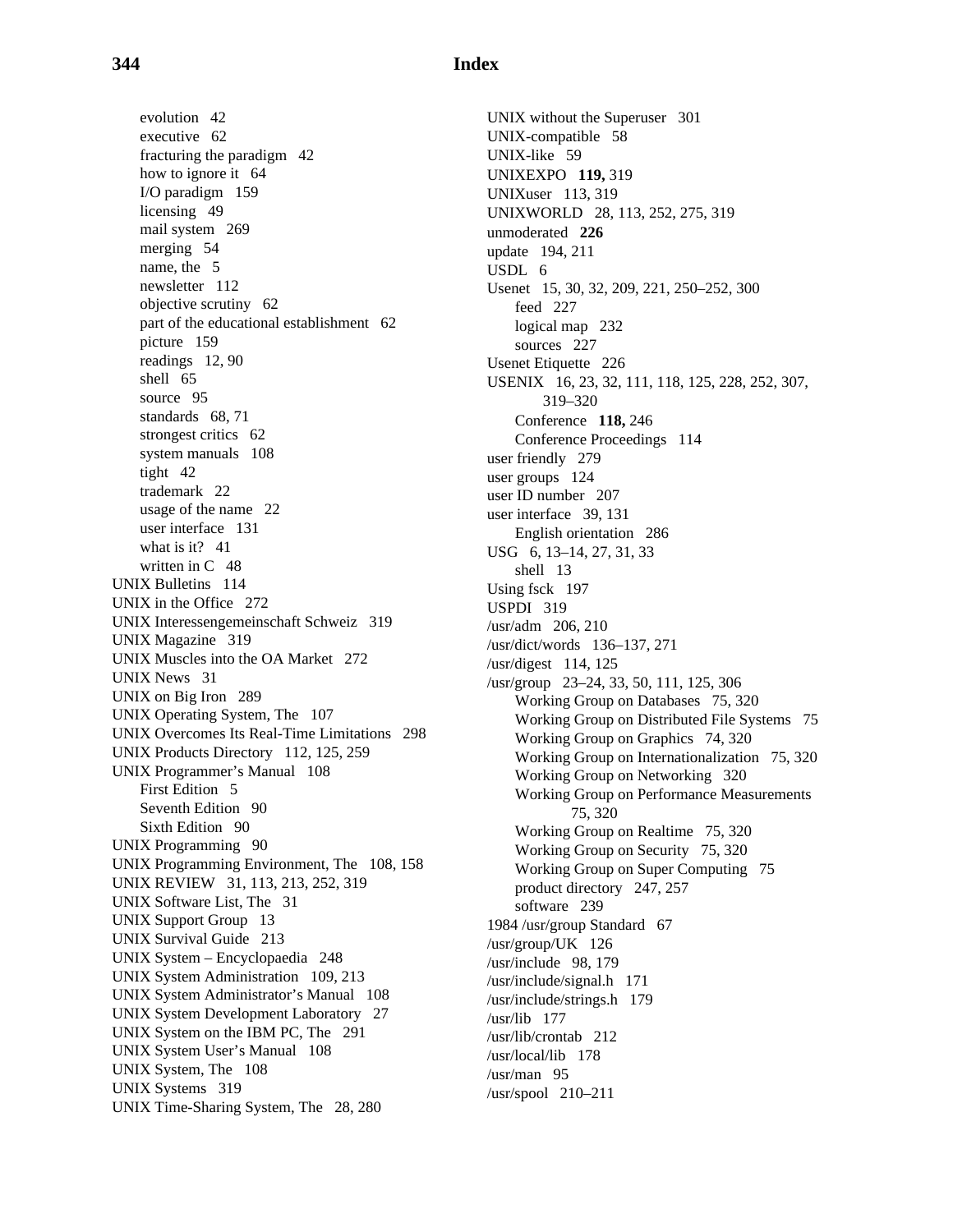/usr/src 96 /usr/tmp 177, 210 /usr/group 252, 319 /usr/group/cdn 320 /usr/group/UK 320 Uttal, Judi 294 UTX/32S 301 uucp 33, 146, 204, 209, 212, 222, 225, 227, 232, 235, 250, 255, 261, 268–269, 290 example 209 Honey DanBer 32, 34 mapping project 32 packet driver 30 UUNET 29, 227–228, 235, 238, 320 uux 209 UX Software 273, 320

## **V**

V-Systems 320 Take Notice 270 V7 44–45 rewrite 289 V9 45 validate 256 Value-Added Reseller 52 VAR 52 varargs 32 Variations on UNIX for Parallel-Processing Computers 77 VAX 6, 12, 19, 34, 45, 48, 53, 64, 121, 246 VAX-11/780 31 VC 275 vcat 34 Vendor User Groups 127 Venix 56–57 VenturCom 320 Prelude 275 Venix System V 55 Venix V/86 289 Verdix 272, 320 verify 256 Vermont Creative Software 320 Windows for Data 261 Version V1 6 V4 6, 15 V5 6, 15 V6 6, 42 kernel source 95–96 V7 6, 12, 18, 32, 42–44, 47, 241 inadequacies 47 V8 6 Network File System 292

V9 6, 45 version control 182 versions **5** vertical software 257 very long instruction word 296 vgrind 34 vi 18, 32, 45, 58, 121, **149–150,** 188, 265 multiple windows 189 wombat do 265 VICE 293 vipw 207 virgin UNIX 63 virtual memory **17** Virtual Operating System 15, 279 Virtual Operating System, A 16 visual news 223 VLIW 296 VLSI 16 VM 48, 283 VM/370 33 VMS 17, 19, 48, 64–65, 85, 121, 142, 183, 283 access control lists 292 not portable 65 POSIX-compatible 65 vnews 223, 233 volcopy 198 Vorspan, Albert 282 VOS **15,** 16, 23, 32, 35–36, 128, 279 Vrije Universiteit 240, 246, 320 vsh 134

## **W**

W window system 278 Wagoner, Darryl 301 wait() 171, 213 wall 209 Wall Street 59, 258 Wall, Larry 36, 233 Wang 264 Washington, George 265 Waterman, Pamela 77 wc 136–137 WECo 12 Wehr, Larry 36 Weinberger, Peter 36, 45, 101, 150, 185, 292, 299 Weiner, Peter 36 Weinstein, Lauren 36, 227, 233 Weir, Lt. Col. Walt 180 WeirdNIX 74 Weiser, Mark 275 WELL 228–229 Western Electric 12, 20, 27